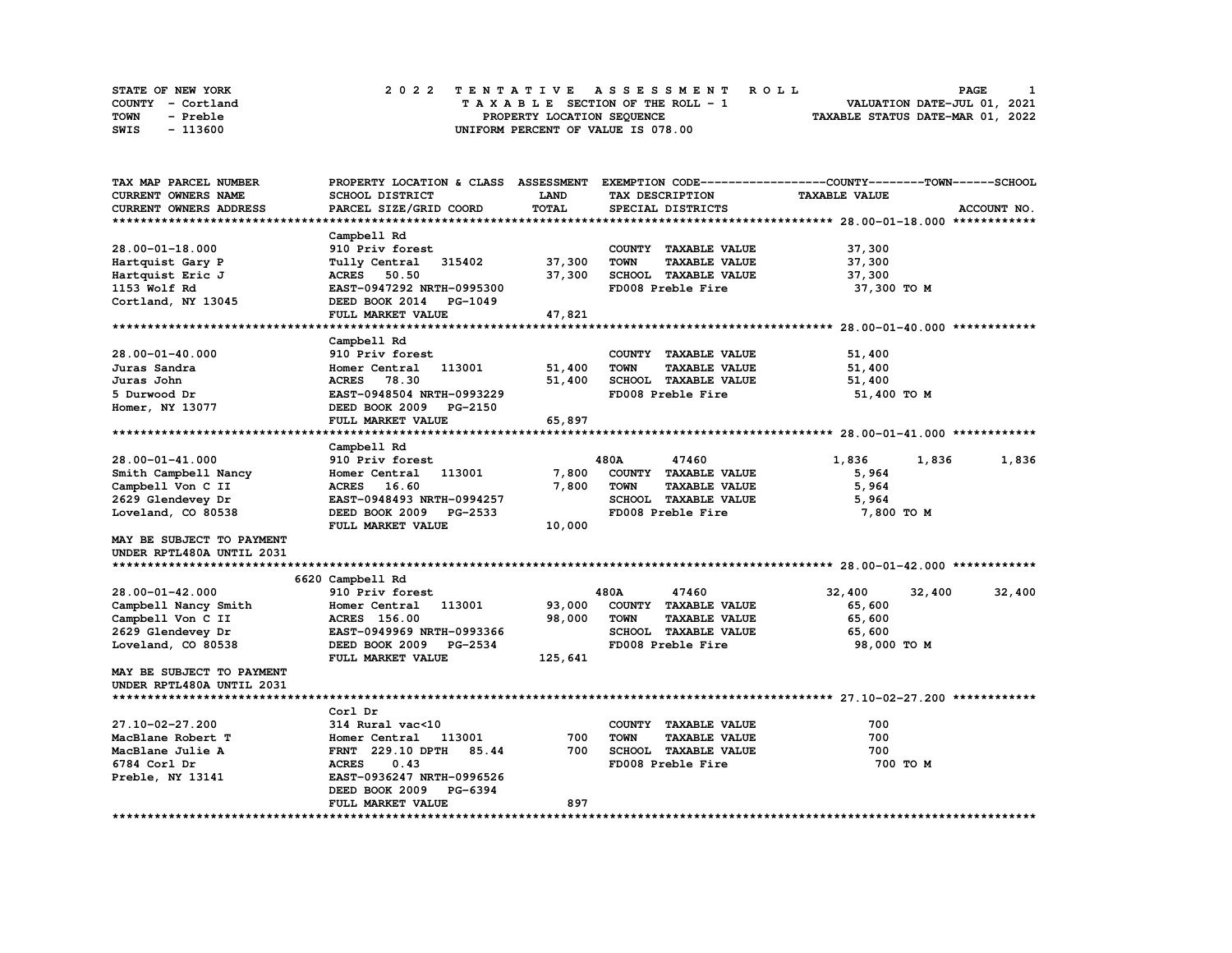| STATE OF NEW YORK | 2022 TENTATIVE ASSESSMENT ROLL     | <b>PAGE</b>                      |
|-------------------|------------------------------------|----------------------------------|
| COUNTY - Cortland | TAXABLE SECTION OF THE ROLL - 1    | VALUATION DATE-JUL 01, 2021      |
| TOWN<br>- Preble  | PROPERTY LOCATION SEQUENCE         | TAXABLE STATUS DATE-MAR 01, 2022 |
| SWIS<br>- 113600  | UNIFORM PERCENT OF VALUE IS 078.00 |                                  |

| TAX MAP PARCEL NUMBER  | PROPERTY LOCATION & CLASS ASSESSMENT     |              |                                     | EXEMPTION CODE-----------------COUNTY-------TOWN------SCHOOL |                        |
|------------------------|------------------------------------------|--------------|-------------------------------------|--------------------------------------------------------------|------------------------|
| CURRENT OWNERS NAME    | SCHOOL DISTRICT                          | LAND         | TAX DESCRIPTION                     | <b>TAXABLE VALUE</b>                                         |                        |
| CURRENT OWNERS ADDRESS | PARCEL SIZE/GRID COORD                   | <b>TOTAL</b> | SPECIAL DISTRICTS                   |                                                              | ACCOUNT NO.            |
|                        |                                          |              |                                     |                                                              |                        |
|                        | 6774 Corl Dr                             |              |                                     |                                                              |                        |
| 27.10-02-11.000        | 210 1 Family Res                         |              | <b>BAS STAR 41854</b>               | 0                                                            | 25,800<br>0            |
| Delia Jeffrey L        | Homer Central 113001                     | 12,600       | COUNTY TAXABLE VALUE                | 125,500                                                      |                        |
| Delia Jessica L        | FRNT 205.65 DPTH 138.43                  | 125,500      | <b>TOWN</b><br><b>TAXABLE VALUE</b> | 125,500                                                      |                        |
| 6774 Corl Dr           | <b>BANK LERETA</b>                       |              | SCHOOL TAXABLE VALUE                | 99,700                                                       |                        |
| Preble, NY 13141-9712  | EAST-0936213 NRTH-0996344                |              | FD008 Preble Fire                   | 125,500 TO M                                                 |                        |
|                        | DEED BOOK 2016 PG-1964                   |              |                                     |                                                              |                        |
|                        | FULL MARKET VALUE                        | 160,897      |                                     |                                                              |                        |
|                        |                                          |              |                                     |                                                              |                        |
|                        | 6781 Corl Dr                             |              |                                     |                                                              |                        |
| 27.10-02-10.000        | 210 1 Family Res                         |              | <b>BAS STAR 41854</b>               | $\mathbf 0$                                                  | 25,800<br>$\mathbf{0}$ |
| Muirhead Milo E        | Homer Central 113001                     | 13,800       | COUNTY TAXABLE VALUE                | 119,000                                                      |                        |
| Murihead Linda L       | FRNT 152.09 DPTH 173.97                  | 119,000      | <b>TOWN</b><br><b>TAXABLE VALUE</b> | 119,000                                                      |                        |
| 6781 Corl Dr           | <b>ACRES</b><br>0.63                     |              | <b>SCHOOL TAXABLE VALUE</b>         | 93,200                                                       |                        |
| Preble, NY 13141-9712  | EAST-0935963 NRTH-0996351                |              | FD008 Preble Fire                   | 119,000 TO M                                                 |                        |
|                        | DEED BOOK 2020 PG-1085                   |              |                                     |                                                              |                        |
|                        | FULL MARKET VALUE                        | 152,564      |                                     |                                                              |                        |
|                        |                                          |              |                                     |                                                              |                        |
|                        | 6783 Corl Dr                             |              |                                     |                                                              |                        |
| 27.10-02-09.000        |                                          |              | <b>BAS STAR 41854</b>               | $\mathbf 0$                                                  | $^{\circ}$<br>25,800   |
|                        | 210 1 Family Res<br>Homer Central 113001 | 12,100       | COUNTY TAXABLE VALUE                |                                                              |                        |
| Pelsang Jonathan P     |                                          |              | <b>TOWN</b><br><b>TAXABLE VALUE</b> | 84,700                                                       |                        |
| Welch Bethann M        | FRNT 124.90 DPTH 173.97                  | 84,700       |                                     | 84,700                                                       |                        |
| 6783 Corl Dr           | <b>BANKCORELOG</b>                       |              | SCHOOL TAXABLE VALUE                | 58,900                                                       |                        |
| Preble, NY 13141       | EAST-0935953 NRTH-0996493                |              | FD008 Preble Fire                   | 84,700 TO M                                                  |                        |
|                        | DEED BOOK 10440 PG-94001                 |              |                                     |                                                              |                        |
|                        | FULL MARKET VALUE                        | 108,590      |                                     |                                                              |                        |
|                        |                                          |              |                                     |                                                              |                        |
|                        | 6784 Corl Dr                             |              |                                     |                                                              |                        |
| 27.10-02-12.000        | 210 1 Family Res                         |              | <b>BAS STAR 41854</b>               | 0                                                            | $\mathbf{0}$<br>25,800 |
| MacBlane Robert T      | Homer Central 113001                     | 10,900       | COUNTY TAXABLE VALUE                | 171,000                                                      |                        |
| MacBlane Julie A       | FRNT 149.23 DPTH 133.12                  | 171,000      | <b>TOWN</b><br><b>TAXABLE VALUE</b> | 171,000                                                      |                        |
| PO Box 182             | 0.41<br><b>ACRES</b>                     |              | <b>SCHOOL TAXABLE VALUE</b>         | 145,200                                                      |                        |
| Preble, NY 13141-0182  | EAST-0936145 NRTH-0996492                |              | FD008 Preble Fire                   | 171,000 TO M                                                 |                        |
|                        | DEED BOOK 408<br><b>PG-279</b>           |              |                                     |                                                              |                        |
|                        | FULL MARKET VALUE                        | 219,231      |                                     |                                                              |                        |
|                        |                                          |              |                                     |                                                              |                        |
|                        | 6786 Corl Dr                             |              |                                     |                                                              |                        |
| 27.10-02-13.000        | 210 1 Family Res                         |              | <b>BAS STAR</b> 41854               | $\mathbf{0}$                                                 | 25,800<br>$^{\circ}$   |
| Muhlig Richard D Jr.   | Homer Central 113001                     | 9,700        | COUNTY TAXABLE VALUE                | 84,400                                                       |                        |
| 6786 Corl Dr           | <b>FRNT</b><br>99.85 DPTH 137.89         | 84,400       | <b>TOWN</b><br><b>TAXABLE VALUE</b> | 84,400                                                       |                        |
| Preble, NY 13141-9712  | <b>ACRES</b><br>0.32                     |              | SCHOOL TAXABLE VALUE                | 58,600                                                       |                        |
|                        | EAST-0936141 NRTH-0996628                |              | FD008 Preble Fire                   | 84,400 TO M                                                  |                        |
|                        | DEED BOOK 2009<br><b>PG-3517</b>         |              |                                     |                                                              |                        |
|                        | FULL MARKET VALUE                        | 108,205      |                                     |                                                              |                        |
|                        |                                          |              |                                     |                                                              |                        |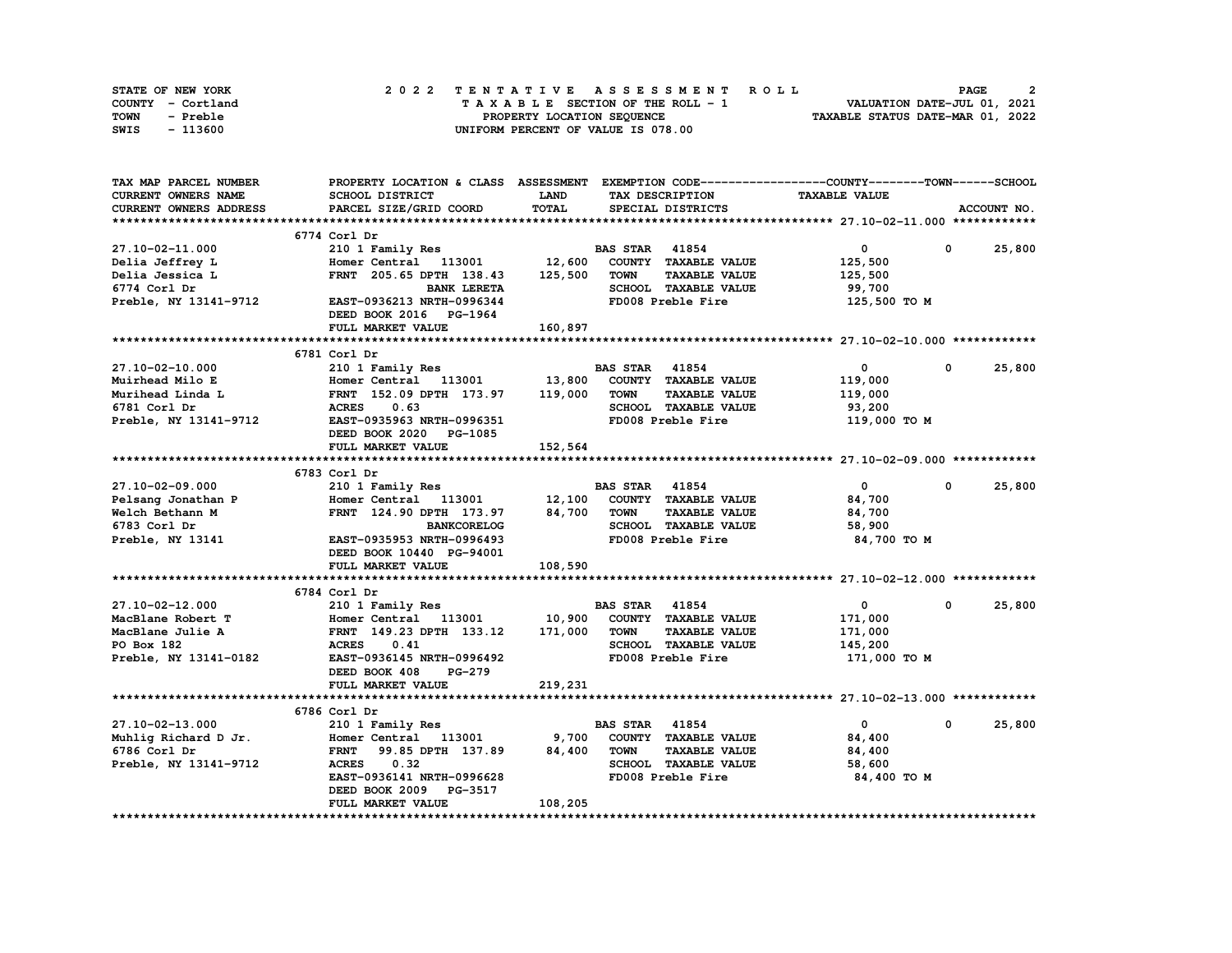| STATE OF NEW YORK | 2022 TENTATIVE ASSESSMENT ROLL     | <b>PAGE</b>                      |
|-------------------|------------------------------------|----------------------------------|
| COUNTY - Cortland | TAXABLE SECTION OF THE ROLL - 1    | VALUATION DATE-JUL 01, 2021      |
| TOWN<br>- Preble  | PROPERTY LOCATION SEQUENCE         | TAXABLE STATUS DATE-MAR 01, 2022 |
| - 113600<br>SWIS  | UNIFORM PERCENT OF VALUE IS 078.00 |                                  |

| TAX MAP PARCEL NUMBER                                                                                                                                                                                                                   | PROPERTY LOCATION & CLASS ASSESSMENT EXEMPTION CODE----------------COUNTY-------TOWN-----SCHOOL                            |         |                                     |                      |              |             |
|-----------------------------------------------------------------------------------------------------------------------------------------------------------------------------------------------------------------------------------------|----------------------------------------------------------------------------------------------------------------------------|---------|-------------------------------------|----------------------|--------------|-------------|
| CURRENT OWNERS NAME                                                                                                                                                                                                                     | SCHOOL DISTRICT                                                                                                            | LAND    | TAX DESCRIPTION                     | <b>TAXABLE VALUE</b> |              |             |
| CURRENT OWNERS ADDRESS                                                                                                                                                                                                                  | PARCEL SIZE/GRID COORD                                                                                                     | TOTAL   | SPECIAL DISTRICTS                   |                      |              | ACCOUNT NO. |
|                                                                                                                                                                                                                                         |                                                                                                                            |         |                                     |                      |              |             |
|                                                                                                                                                                                                                                         | 6787 Corl Dr                                                                                                               |         |                                     |                      |              |             |
| 27.10-02-08.000                                                                                                                                                                                                                         | 210 1 Family Res                                                                                                           |         | <b>ENH STAR 41834</b>               | $\mathbf{0}$         | $\mathbf 0$  | 64,410      |
| Flint James M                                                                                                                                                                                                                           |                                                                                                                            |         |                                     | 118,700              |              |             |
| Flint Sharon C                                                                                                                                                                                                                          | Homer Central 113001 10,700 COUNTY TAXABLE VALUE<br>FRNT 110.00 DPTH 168.00 118,700 TOWN TAXABLE VALUE                     |         |                                     | 118,700              |              |             |
| PO Box 156                                                                                                                                                                                                                              | <b>ACRES</b><br>0.42                                                                                                       |         | SCHOOL TAXABLE VALUE                | 54,290               |              |             |
| Preble, NY 13141-0156                                                                                                                                                                                                                   | EAST-0935941 NRTH-0996604                                                                                                  |         | FD008 Preble Fire                   | 118,700 TO M         |              |             |
|                                                                                                                                                                                                                                         | DEED BOOK 406<br>PG-265                                                                                                    |         |                                     |                      |              |             |
|                                                                                                                                                                                                                                         | FULL MARKET VALUE                                                                                                          | 152,179 |                                     |                      |              |             |
|                                                                                                                                                                                                                                         |                                                                                                                            |         |                                     |                      |              |             |
|                                                                                                                                                                                                                                         | 6800 Corl Dr                                                                                                               |         |                                     |                      |              |             |
| 27.10-02-14.000                                                                                                                                                                                                                         | 210 1 Family Res                                                                                                           |         | <b>ENH STAR 41834</b>               | $\overline{0}$       | $\mathbf{0}$ | 64,410      |
| Wheelock Nelson                                                                                                                                                                                                                         | Homer Central 113001 10,300                                                                                                |         | COUNTY TAXABLE VALUE                | 106,600              |              |             |
| Wheelock Donna                                                                                                                                                                                                                          | FRNT 100.09 DPTH 167.57 106,600                                                                                            |         | <b>TAXABLE VALUE</b><br><b>TOWN</b> |                      |              |             |
| 6800 Corl Dr                                                                                                                                                                                                                            | 0.35<br><b>ACRES</b>                                                                                                       |         | SCHOOL TAXABLE VALUE                | 106,600<br>42,190    |              |             |
|                                                                                                                                                                                                                                         |                                                                                                                            |         | FD008 Preble Fire                   |                      |              |             |
| Preble, NY 13141-9712                                                                                                                                                                                                                   | EAST-0936141 NRTH-0996720                                                                                                  |         |                                     | 106,600 то м         |              |             |
|                                                                                                                                                                                                                                         | DEED BOOK 366<br>PG-866                                                                                                    |         |                                     |                      |              |             |
|                                                                                                                                                                                                                                         | FULL MARKET VALUE                                                                                                          | 136,667 |                                     |                      |              |             |
|                                                                                                                                                                                                                                         |                                                                                                                            |         |                                     |                      |              |             |
|                                                                                                                                                                                                                                         | 6801 Corl Dr                                                                                                               |         |                                     |                      |              |             |
| 27.10-02-07.000                                                                                                                                                                                                                         | 210 1 Family Res                                                                                                           |         | <b>VET WAR C 41122</b>              | 5,160                | 0            | $^{\circ}$  |
| Whiteman Duane                                                                                                                                                                                                                          | Homer Central 113001 10,700 VET WAR T 41123<br>FRNT 110.00 DPTH 163.00 116,500 ENH STAR 41834<br>ACRES 0.40 COUNTY TAXABLE |         |                                     | $\mathbf 0$          | 10,320       | 0           |
| 6801 Corl Dr                                                                                                                                                                                                                            |                                                                                                                            |         |                                     | $\mathbf{0}$         | 0            | 64,410      |
| PO Box 144                                                                                                                                                                                                                              |                                                                                                                            |         | COUNTY TAXABLE VALUE                | 111,340              |              |             |
| Preble, NY 13141-9712                                                                                                                                                                                                                   | EAST-0935932 NRTH-0996713                                                                                                  |         | <b>TOWN</b><br><b>TAXABLE VALUE</b> | 106,180              |              |             |
|                                                                                                                                                                                                                                         | DEED BOOK 299<br>PG-593                                                                                                    |         | SCHOOL TAXABLE VALUE                | 52,090               |              |             |
|                                                                                                                                                                                                                                         | FULL MARKET VALUE                                                                                                          |         | 149,359 FD008 Preble Fire           | 116,500 TO M         |              |             |
|                                                                                                                                                                                                                                         |                                                                                                                            |         |                                     |                      |              |             |
|                                                                                                                                                                                                                                         | 6802 Corl Dr                                                                                                               |         |                                     |                      |              |             |
|                                                                                                                                                                                                                                         |                                                                                                                            |         | <b>ENH STAR 41834</b>               | $\mathbf{0}$         | $^{\circ}$   | 64,410      |
|                                                                                                                                                                                                                                         |                                                                                                                            |         | COUNTY TAXABLE VALUE                | 105,600              |              |             |
|                                                                                                                                                                                                                                         |                                                                                                                            |         | <b>TAXABLE VALUE</b><br>TOWN        | 105,600              |              |             |
|                                                                                                                                                                                                                                         |                                                                                                                            |         | SCHOOL TAXABLE VALUE                | 41,190               |              |             |
| 27.10-02-15.000 210 1 Family Res EN<br>Nye Lawrence C Homer Central 113001 11,600<br>Nye Loretta F FRNT 100.00 DPTH 200.80 105,600<br>6802 Corl Dr EAST-0936135 NRTH-0996821<br>PO Box 142 DEED BOOK 275 PG-245<br>THE NORM IN THE POST |                                                                                                                            |         | FD008 Preble Fire 105,600 TO M      |                      |              |             |
| Preble, NY 13141-9712                                                                                                                                                                                                                   | FULL MARKET VALUE                                                                                                          | 135,385 |                                     |                      |              |             |
|                                                                                                                                                                                                                                         |                                                                                                                            |         |                                     |                      |              |             |
|                                                                                                                                                                                                                                         | 6805 Corl Dr                                                                                                               |         |                                     |                      |              |             |
| 27.10-02-06.000                                                                                                                                                                                                                         | 210 1 Family Res                                                                                                           |         | COUNTY TAXABLE VALUE                | 119,600              |              |             |
| Swank Amanda                                                                                                                                                                                                                            | Homer Central 113001 10,900                                                                                                |         | <b>TOWN</b><br><b>TAXABLE VALUE</b> | 119,600              |              |             |
| 6805 Corl Dr                                                                                                                                                                                                                            | FRNT 115.00 DPTH 156.09                                                                                                    | 119,600 | SCHOOL TAXABLE VALUE                | 119,600              |              |             |
| Preble, NY 13141-0032                                                                                                                                                                                                                   | <b>BANKCORELOG</b>                                                                                                         |         | FD008 Preble Fire                   | 119,600 то м         |              |             |
|                                                                                                                                                                                                                                         | EAST-0935925 NRTH-0996818                                                                                                  |         |                                     |                      |              |             |
|                                                                                                                                                                                                                                         | DEED BOOK 2021 PG-3315                                                                                                     |         |                                     |                      |              |             |
|                                                                                                                                                                                                                                         | FULL MARKET VALUE                                                                                                          | 153,333 |                                     |                      |              |             |
|                                                                                                                                                                                                                                         |                                                                                                                            |         |                                     |                      |              |             |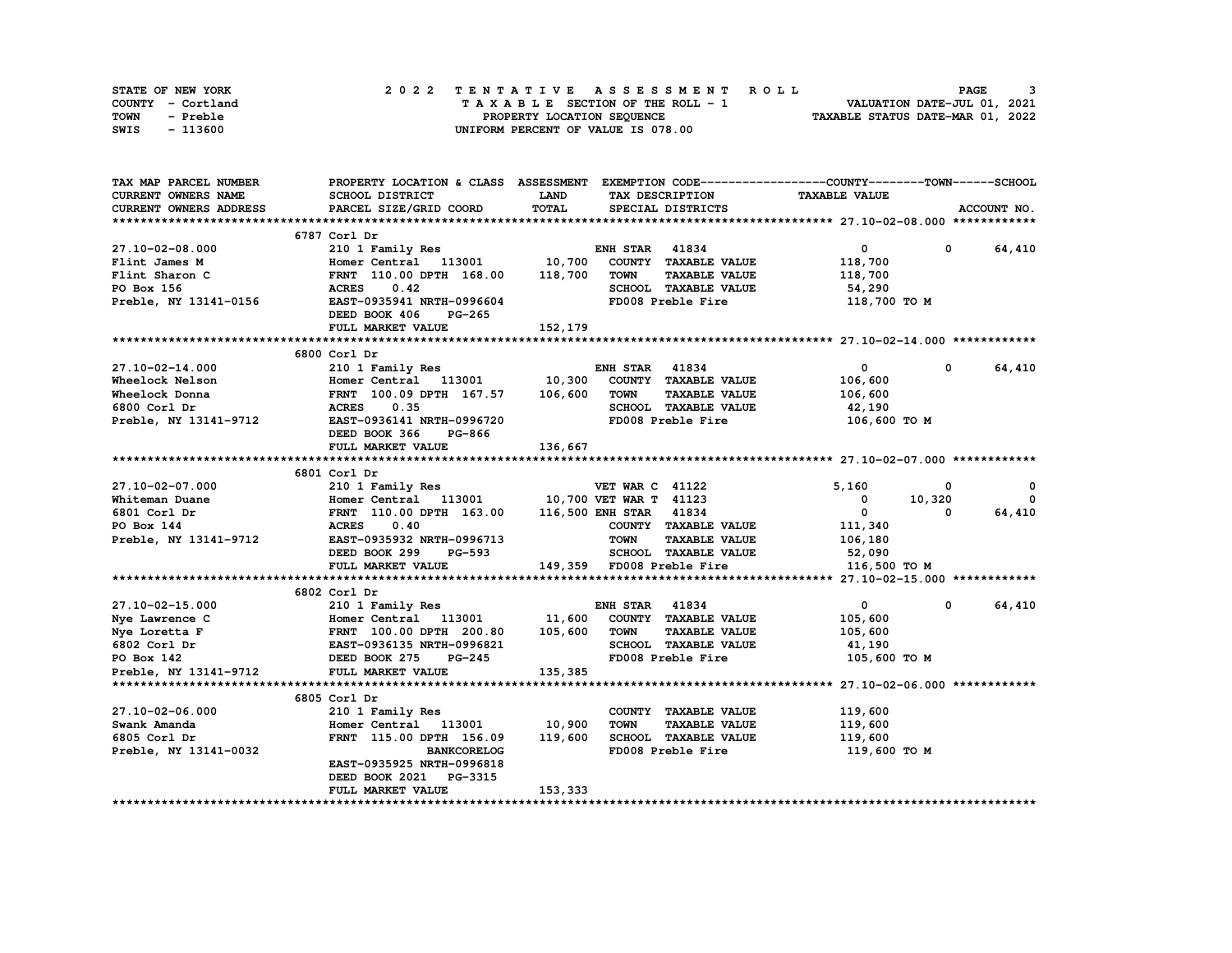| STATE OF NEW YORK | 2022 TENTATIVE ASSESSMENT ROLL     | <b>PAGE</b>                      |
|-------------------|------------------------------------|----------------------------------|
| COUNTY - Cortland | TAXABLE SECTION OF THE ROLL - 1    | VALUATION DATE-JUL 01, 2021      |
| TOWN<br>- Preble  | PROPERTY LOCATION SEQUENCE         | TAXABLE STATUS DATE-MAR 01, 2022 |
| SWIS<br>- 113600  | UNIFORM PERCENT OF VALUE IS 078.00 |                                  |

| CURRENT OWNERS NAME<br>SCHOOL DISTRICT<br>LAND<br><b>TAXABLE VALUE</b><br>TAX DESCRIPTION<br>TOTAL<br>ACCOUNT NO.<br>CURRENT OWNERS ADDRESS<br>PARCEL SIZE/GRID COORD<br>SPECIAL DISTRICTS<br>6808 Corl Dr<br>210 1 Family Res<br>25,800<br>27.10-02-16.000<br><b>BAS STAR 41854</b><br>$\mathbf{0}$<br>$\mathbf 0$<br>Homer Central 113001 11,100<br>COUNTY TAXABLE VALUE<br>Platt Daniel S Jr<br>91,200<br>91,200<br>Platt Amanda J<br>FRNT 125.00 DPTH 226.60<br><b>TAXABLE VALUE</b><br><b>TOWN</b><br>91,200<br>SCHOOL TAXABLE VALUE<br>6808 Corl Dr<br><b>BANK WELLS</b><br>65,400<br>EAST-0936122 NRTH-0996916<br>FD008 Preble Fire<br>91,200 TO M<br>Preble, NY 13141-9712<br>DEED BOOK 2003 PG-1831<br>116,923<br>FULL MARKET VALUE<br>6809 Corl Dr<br>210 1 Family Res<br>27.10-02-05.000<br>COUNTY TAXABLE VALUE<br>140,000<br>Homer Central 113001 12,000<br><b>TOWN</b><br><b>TAXABLE VALUE</b><br>Cotogno Pamela J<br>140,000<br>FRNT 115.00 DPTH 154.90 140,000<br>SCHOOL TAXABLE VALUE<br>6809 Corl Dr<br>140,000<br>Preble, NY 13141<br>FD008 Preble Fire<br><b>ACRES</b><br>0.50<br>140,000 TO M<br>EAST-0935915 NRTH-0996943<br>DEED BOOK 2018 PG-4284<br>179,487<br>FULL MARKET VALUE<br>Cummings Pt<br>$7.04 - 01 - 68.000$<br>314 Rural vac<10 - WTRFNT<br>COUNTY TAXABLE VALUE<br>9,600<br>9,600<br><b>TOWN</b><br><b>TAXABLE VALUE</b><br>9,600<br>Crookes Stanley R<br>Tully Central 315402<br>9,600<br>SCHOOL TAXABLE VALUE<br>Crookes Suzanne<br>FRNT 47.48 DPTH 202.50<br>9,600<br>FD008 Preble Fire<br>9,600 TO M<br>PO Box 642<br>EAST-0941849 NRTH-1012220<br>Tully, NY 13159<br>DEED BOOK 2009 PG-6350<br>FULL MARKET VALUE<br>12,308<br>7583 Cummings Pt<br>COUNTY TAXABLE VALUE<br>82,550<br>$7.04 - 01 - 27.000$<br>260 Seasonal res - WTRFNT<br>60,900<br><b>TOWN</b><br><b>TAXABLE VALUE</b><br>82,550<br>Reagan Kathleen S<br>Tully Central 315402<br>82,550<br>1181 Starr Rd<br>FRNT 100.00 DPTH 203.50<br>SCHOOL TAXABLE VALUE<br>82,550<br>FD008 Preble Fire<br>Cortland, NY 13045<br><b>ACRES</b><br>0.46<br>82,550 TO M<br>EAST-0942007 NRTH-1011490<br>DEED BOOK 2008 PG-1520<br>105,833<br>FULL MARKET VALUE<br>7589 Cummings Pt<br>$7.04 - 01 - 26.000$<br>210 1 Family Res - WTRFNT<br>VET WAR CT 41121<br>5,160<br>10,320<br>0<br>52,600 ENH STAR 41834<br>$^{\circ}$<br>64,410 | TAX MAP PARCEL NUMBER |                      |  | PROPERTY LOCATION & CLASS ASSESSMENT EXEMPTION CODE-----------------COUNTY-------TOWN------SCHOOL |  |
|---------------------------------------------------------------------------------------------------------------------------------------------------------------------------------------------------------------------------------------------------------------------------------------------------------------------------------------------------------------------------------------------------------------------------------------------------------------------------------------------------------------------------------------------------------------------------------------------------------------------------------------------------------------------------------------------------------------------------------------------------------------------------------------------------------------------------------------------------------------------------------------------------------------------------------------------------------------------------------------------------------------------------------------------------------------------------------------------------------------------------------------------------------------------------------------------------------------------------------------------------------------------------------------------------------------------------------------------------------------------------------------------------------------------------------------------------------------------------------------------------------------------------------------------------------------------------------------------------------------------------------------------------------------------------------------------------------------------------------------------------------------------------------------------------------------------------------------------------------------------------------------------------------------------------------------------------------------------------------------------------------------------------------------------------------------------------------------------------------------------------------------------------------------------------------------------------------------------------------------------------------------------------------------------------------------------------------|-----------------------|----------------------|--|---------------------------------------------------------------------------------------------------|--|
|                                                                                                                                                                                                                                                                                                                                                                                                                                                                                                                                                                                                                                                                                                                                                                                                                                                                                                                                                                                                                                                                                                                                                                                                                                                                                                                                                                                                                                                                                                                                                                                                                                                                                                                                                                                                                                                                                                                                                                                                                                                                                                                                                                                                                                                                                                                                 |                       |                      |  |                                                                                                   |  |
|                                                                                                                                                                                                                                                                                                                                                                                                                                                                                                                                                                                                                                                                                                                                                                                                                                                                                                                                                                                                                                                                                                                                                                                                                                                                                                                                                                                                                                                                                                                                                                                                                                                                                                                                                                                                                                                                                                                                                                                                                                                                                                                                                                                                                                                                                                                                 |                       |                      |  |                                                                                                   |  |
|                                                                                                                                                                                                                                                                                                                                                                                                                                                                                                                                                                                                                                                                                                                                                                                                                                                                                                                                                                                                                                                                                                                                                                                                                                                                                                                                                                                                                                                                                                                                                                                                                                                                                                                                                                                                                                                                                                                                                                                                                                                                                                                                                                                                                                                                                                                                 |                       |                      |  |                                                                                                   |  |
|                                                                                                                                                                                                                                                                                                                                                                                                                                                                                                                                                                                                                                                                                                                                                                                                                                                                                                                                                                                                                                                                                                                                                                                                                                                                                                                                                                                                                                                                                                                                                                                                                                                                                                                                                                                                                                                                                                                                                                                                                                                                                                                                                                                                                                                                                                                                 |                       |                      |  |                                                                                                   |  |
|                                                                                                                                                                                                                                                                                                                                                                                                                                                                                                                                                                                                                                                                                                                                                                                                                                                                                                                                                                                                                                                                                                                                                                                                                                                                                                                                                                                                                                                                                                                                                                                                                                                                                                                                                                                                                                                                                                                                                                                                                                                                                                                                                                                                                                                                                                                                 |                       |                      |  |                                                                                                   |  |
|                                                                                                                                                                                                                                                                                                                                                                                                                                                                                                                                                                                                                                                                                                                                                                                                                                                                                                                                                                                                                                                                                                                                                                                                                                                                                                                                                                                                                                                                                                                                                                                                                                                                                                                                                                                                                                                                                                                                                                                                                                                                                                                                                                                                                                                                                                                                 |                       |                      |  |                                                                                                   |  |
|                                                                                                                                                                                                                                                                                                                                                                                                                                                                                                                                                                                                                                                                                                                                                                                                                                                                                                                                                                                                                                                                                                                                                                                                                                                                                                                                                                                                                                                                                                                                                                                                                                                                                                                                                                                                                                                                                                                                                                                                                                                                                                                                                                                                                                                                                                                                 |                       |                      |  |                                                                                                   |  |
|                                                                                                                                                                                                                                                                                                                                                                                                                                                                                                                                                                                                                                                                                                                                                                                                                                                                                                                                                                                                                                                                                                                                                                                                                                                                                                                                                                                                                                                                                                                                                                                                                                                                                                                                                                                                                                                                                                                                                                                                                                                                                                                                                                                                                                                                                                                                 |                       |                      |  |                                                                                                   |  |
|                                                                                                                                                                                                                                                                                                                                                                                                                                                                                                                                                                                                                                                                                                                                                                                                                                                                                                                                                                                                                                                                                                                                                                                                                                                                                                                                                                                                                                                                                                                                                                                                                                                                                                                                                                                                                                                                                                                                                                                                                                                                                                                                                                                                                                                                                                                                 |                       |                      |  |                                                                                                   |  |
|                                                                                                                                                                                                                                                                                                                                                                                                                                                                                                                                                                                                                                                                                                                                                                                                                                                                                                                                                                                                                                                                                                                                                                                                                                                                                                                                                                                                                                                                                                                                                                                                                                                                                                                                                                                                                                                                                                                                                                                                                                                                                                                                                                                                                                                                                                                                 |                       |                      |  |                                                                                                   |  |
|                                                                                                                                                                                                                                                                                                                                                                                                                                                                                                                                                                                                                                                                                                                                                                                                                                                                                                                                                                                                                                                                                                                                                                                                                                                                                                                                                                                                                                                                                                                                                                                                                                                                                                                                                                                                                                                                                                                                                                                                                                                                                                                                                                                                                                                                                                                                 |                       |                      |  |                                                                                                   |  |
|                                                                                                                                                                                                                                                                                                                                                                                                                                                                                                                                                                                                                                                                                                                                                                                                                                                                                                                                                                                                                                                                                                                                                                                                                                                                                                                                                                                                                                                                                                                                                                                                                                                                                                                                                                                                                                                                                                                                                                                                                                                                                                                                                                                                                                                                                                                                 |                       |                      |  |                                                                                                   |  |
|                                                                                                                                                                                                                                                                                                                                                                                                                                                                                                                                                                                                                                                                                                                                                                                                                                                                                                                                                                                                                                                                                                                                                                                                                                                                                                                                                                                                                                                                                                                                                                                                                                                                                                                                                                                                                                                                                                                                                                                                                                                                                                                                                                                                                                                                                                                                 |                       |                      |  |                                                                                                   |  |
|                                                                                                                                                                                                                                                                                                                                                                                                                                                                                                                                                                                                                                                                                                                                                                                                                                                                                                                                                                                                                                                                                                                                                                                                                                                                                                                                                                                                                                                                                                                                                                                                                                                                                                                                                                                                                                                                                                                                                                                                                                                                                                                                                                                                                                                                                                                                 |                       |                      |  |                                                                                                   |  |
|                                                                                                                                                                                                                                                                                                                                                                                                                                                                                                                                                                                                                                                                                                                                                                                                                                                                                                                                                                                                                                                                                                                                                                                                                                                                                                                                                                                                                                                                                                                                                                                                                                                                                                                                                                                                                                                                                                                                                                                                                                                                                                                                                                                                                                                                                                                                 |                       |                      |  |                                                                                                   |  |
|                                                                                                                                                                                                                                                                                                                                                                                                                                                                                                                                                                                                                                                                                                                                                                                                                                                                                                                                                                                                                                                                                                                                                                                                                                                                                                                                                                                                                                                                                                                                                                                                                                                                                                                                                                                                                                                                                                                                                                                                                                                                                                                                                                                                                                                                                                                                 |                       |                      |  |                                                                                                   |  |
|                                                                                                                                                                                                                                                                                                                                                                                                                                                                                                                                                                                                                                                                                                                                                                                                                                                                                                                                                                                                                                                                                                                                                                                                                                                                                                                                                                                                                                                                                                                                                                                                                                                                                                                                                                                                                                                                                                                                                                                                                                                                                                                                                                                                                                                                                                                                 |                       |                      |  |                                                                                                   |  |
|                                                                                                                                                                                                                                                                                                                                                                                                                                                                                                                                                                                                                                                                                                                                                                                                                                                                                                                                                                                                                                                                                                                                                                                                                                                                                                                                                                                                                                                                                                                                                                                                                                                                                                                                                                                                                                                                                                                                                                                                                                                                                                                                                                                                                                                                                                                                 |                       |                      |  |                                                                                                   |  |
|                                                                                                                                                                                                                                                                                                                                                                                                                                                                                                                                                                                                                                                                                                                                                                                                                                                                                                                                                                                                                                                                                                                                                                                                                                                                                                                                                                                                                                                                                                                                                                                                                                                                                                                                                                                                                                                                                                                                                                                                                                                                                                                                                                                                                                                                                                                                 |                       |                      |  |                                                                                                   |  |
|                                                                                                                                                                                                                                                                                                                                                                                                                                                                                                                                                                                                                                                                                                                                                                                                                                                                                                                                                                                                                                                                                                                                                                                                                                                                                                                                                                                                                                                                                                                                                                                                                                                                                                                                                                                                                                                                                                                                                                                                                                                                                                                                                                                                                                                                                                                                 |                       |                      |  |                                                                                                   |  |
|                                                                                                                                                                                                                                                                                                                                                                                                                                                                                                                                                                                                                                                                                                                                                                                                                                                                                                                                                                                                                                                                                                                                                                                                                                                                                                                                                                                                                                                                                                                                                                                                                                                                                                                                                                                                                                                                                                                                                                                                                                                                                                                                                                                                                                                                                                                                 |                       |                      |  |                                                                                                   |  |
|                                                                                                                                                                                                                                                                                                                                                                                                                                                                                                                                                                                                                                                                                                                                                                                                                                                                                                                                                                                                                                                                                                                                                                                                                                                                                                                                                                                                                                                                                                                                                                                                                                                                                                                                                                                                                                                                                                                                                                                                                                                                                                                                                                                                                                                                                                                                 |                       |                      |  |                                                                                                   |  |
|                                                                                                                                                                                                                                                                                                                                                                                                                                                                                                                                                                                                                                                                                                                                                                                                                                                                                                                                                                                                                                                                                                                                                                                                                                                                                                                                                                                                                                                                                                                                                                                                                                                                                                                                                                                                                                                                                                                                                                                                                                                                                                                                                                                                                                                                                                                                 |                       |                      |  |                                                                                                   |  |
|                                                                                                                                                                                                                                                                                                                                                                                                                                                                                                                                                                                                                                                                                                                                                                                                                                                                                                                                                                                                                                                                                                                                                                                                                                                                                                                                                                                                                                                                                                                                                                                                                                                                                                                                                                                                                                                                                                                                                                                                                                                                                                                                                                                                                                                                                                                                 |                       |                      |  |                                                                                                   |  |
|                                                                                                                                                                                                                                                                                                                                                                                                                                                                                                                                                                                                                                                                                                                                                                                                                                                                                                                                                                                                                                                                                                                                                                                                                                                                                                                                                                                                                                                                                                                                                                                                                                                                                                                                                                                                                                                                                                                                                                                                                                                                                                                                                                                                                                                                                                                                 |                       |                      |  |                                                                                                   |  |
|                                                                                                                                                                                                                                                                                                                                                                                                                                                                                                                                                                                                                                                                                                                                                                                                                                                                                                                                                                                                                                                                                                                                                                                                                                                                                                                                                                                                                                                                                                                                                                                                                                                                                                                                                                                                                                                                                                                                                                                                                                                                                                                                                                                                                                                                                                                                 |                       |                      |  |                                                                                                   |  |
|                                                                                                                                                                                                                                                                                                                                                                                                                                                                                                                                                                                                                                                                                                                                                                                                                                                                                                                                                                                                                                                                                                                                                                                                                                                                                                                                                                                                                                                                                                                                                                                                                                                                                                                                                                                                                                                                                                                                                                                                                                                                                                                                                                                                                                                                                                                                 |                       |                      |  |                                                                                                   |  |
|                                                                                                                                                                                                                                                                                                                                                                                                                                                                                                                                                                                                                                                                                                                                                                                                                                                                                                                                                                                                                                                                                                                                                                                                                                                                                                                                                                                                                                                                                                                                                                                                                                                                                                                                                                                                                                                                                                                                                                                                                                                                                                                                                                                                                                                                                                                                 |                       |                      |  |                                                                                                   |  |
|                                                                                                                                                                                                                                                                                                                                                                                                                                                                                                                                                                                                                                                                                                                                                                                                                                                                                                                                                                                                                                                                                                                                                                                                                                                                                                                                                                                                                                                                                                                                                                                                                                                                                                                                                                                                                                                                                                                                                                                                                                                                                                                                                                                                                                                                                                                                 |                       |                      |  |                                                                                                   |  |
|                                                                                                                                                                                                                                                                                                                                                                                                                                                                                                                                                                                                                                                                                                                                                                                                                                                                                                                                                                                                                                                                                                                                                                                                                                                                                                                                                                                                                                                                                                                                                                                                                                                                                                                                                                                                                                                                                                                                                                                                                                                                                                                                                                                                                                                                                                                                 |                       |                      |  |                                                                                                   |  |
|                                                                                                                                                                                                                                                                                                                                                                                                                                                                                                                                                                                                                                                                                                                                                                                                                                                                                                                                                                                                                                                                                                                                                                                                                                                                                                                                                                                                                                                                                                                                                                                                                                                                                                                                                                                                                                                                                                                                                                                                                                                                                                                                                                                                                                                                                                                                 |                       |                      |  |                                                                                                   |  |
|                                                                                                                                                                                                                                                                                                                                                                                                                                                                                                                                                                                                                                                                                                                                                                                                                                                                                                                                                                                                                                                                                                                                                                                                                                                                                                                                                                                                                                                                                                                                                                                                                                                                                                                                                                                                                                                                                                                                                                                                                                                                                                                                                                                                                                                                                                                                 |                       |                      |  |                                                                                                   |  |
|                                                                                                                                                                                                                                                                                                                                                                                                                                                                                                                                                                                                                                                                                                                                                                                                                                                                                                                                                                                                                                                                                                                                                                                                                                                                                                                                                                                                                                                                                                                                                                                                                                                                                                                                                                                                                                                                                                                                                                                                                                                                                                                                                                                                                                                                                                                                 |                       |                      |  |                                                                                                   |  |
|                                                                                                                                                                                                                                                                                                                                                                                                                                                                                                                                                                                                                                                                                                                                                                                                                                                                                                                                                                                                                                                                                                                                                                                                                                                                                                                                                                                                                                                                                                                                                                                                                                                                                                                                                                                                                                                                                                                                                                                                                                                                                                                                                                                                                                                                                                                                 |                       |                      |  |                                                                                                   |  |
|                                                                                                                                                                                                                                                                                                                                                                                                                                                                                                                                                                                                                                                                                                                                                                                                                                                                                                                                                                                                                                                                                                                                                                                                                                                                                                                                                                                                                                                                                                                                                                                                                                                                                                                                                                                                                                                                                                                                                                                                                                                                                                                                                                                                                                                                                                                                 |                       |                      |  |                                                                                                   |  |
|                                                                                                                                                                                                                                                                                                                                                                                                                                                                                                                                                                                                                                                                                                                                                                                                                                                                                                                                                                                                                                                                                                                                                                                                                                                                                                                                                                                                                                                                                                                                                                                                                                                                                                                                                                                                                                                                                                                                                                                                                                                                                                                                                                                                                                                                                                                                 |                       |                      |  |                                                                                                   |  |
|                                                                                                                                                                                                                                                                                                                                                                                                                                                                                                                                                                                                                                                                                                                                                                                                                                                                                                                                                                                                                                                                                                                                                                                                                                                                                                                                                                                                                                                                                                                                                                                                                                                                                                                                                                                                                                                                                                                                                                                                                                                                                                                                                                                                                                                                                                                                 |                       |                      |  |                                                                                                   |  |
|                                                                                                                                                                                                                                                                                                                                                                                                                                                                                                                                                                                                                                                                                                                                                                                                                                                                                                                                                                                                                                                                                                                                                                                                                                                                                                                                                                                                                                                                                                                                                                                                                                                                                                                                                                                                                                                                                                                                                                                                                                                                                                                                                                                                                                                                                                                                 |                       |                      |  |                                                                                                   |  |
|                                                                                                                                                                                                                                                                                                                                                                                                                                                                                                                                                                                                                                                                                                                                                                                                                                                                                                                                                                                                                                                                                                                                                                                                                                                                                                                                                                                                                                                                                                                                                                                                                                                                                                                                                                                                                                                                                                                                                                                                                                                                                                                                                                                                                                                                                                                                 |                       |                      |  |                                                                                                   |  |
|                                                                                                                                                                                                                                                                                                                                                                                                                                                                                                                                                                                                                                                                                                                                                                                                                                                                                                                                                                                                                                                                                                                                                                                                                                                                                                                                                                                                                                                                                                                                                                                                                                                                                                                                                                                                                                                                                                                                                                                                                                                                                                                                                                                                                                                                                                                                 |                       |                      |  |                                                                                                   |  |
|                                                                                                                                                                                                                                                                                                                                                                                                                                                                                                                                                                                                                                                                                                                                                                                                                                                                                                                                                                                                                                                                                                                                                                                                                                                                                                                                                                                                                                                                                                                                                                                                                                                                                                                                                                                                                                                                                                                                                                                                                                                                                                                                                                                                                                                                                                                                 |                       |                      |  |                                                                                                   |  |
|                                                                                                                                                                                                                                                                                                                                                                                                                                                                                                                                                                                                                                                                                                                                                                                                                                                                                                                                                                                                                                                                                                                                                                                                                                                                                                                                                                                                                                                                                                                                                                                                                                                                                                                                                                                                                                                                                                                                                                                                                                                                                                                                                                                                                                                                                                                                 | Kabanuk Kevin         | Tully Central 315402 |  | $\mathbf{0}$                                                                                      |  |
| 199,100<br><b>FRNT</b><br>69.60 DPTH 203.50<br>COUNTY TAXABLE VALUE<br>193,940<br>Kabanuk Christine                                                                                                                                                                                                                                                                                                                                                                                                                                                                                                                                                                                                                                                                                                                                                                                                                                                                                                                                                                                                                                                                                                                                                                                                                                                                                                                                                                                                                                                                                                                                                                                                                                                                                                                                                                                                                                                                                                                                                                                                                                                                                                                                                                                                                             |                       |                      |  |                                                                                                   |  |
| <b>TAXABLE VALUE</b><br>7589 Cummings Pt<br><b>ACRES</b><br>0.26 BANKCORELOG<br><b>TOWN</b><br>188,780                                                                                                                                                                                                                                                                                                                                                                                                                                                                                                                                                                                                                                                                                                                                                                                                                                                                                                                                                                                                                                                                                                                                                                                                                                                                                                                                                                                                                                                                                                                                                                                                                                                                                                                                                                                                                                                                                                                                                                                                                                                                                                                                                                                                                          |                       |                      |  |                                                                                                   |  |
| Tully, NY 13159<br>SCHOOL TAXABLE VALUE<br>134,690<br>EAST-0941929 NRTH-1011526                                                                                                                                                                                                                                                                                                                                                                                                                                                                                                                                                                                                                                                                                                                                                                                                                                                                                                                                                                                                                                                                                                                                                                                                                                                                                                                                                                                                                                                                                                                                                                                                                                                                                                                                                                                                                                                                                                                                                                                                                                                                                                                                                                                                                                                 |                       |                      |  |                                                                                                   |  |
| FD008 Preble Fire<br>199,100 то м<br>DEED BOOK 1997 PG-6367                                                                                                                                                                                                                                                                                                                                                                                                                                                                                                                                                                                                                                                                                                                                                                                                                                                                                                                                                                                                                                                                                                                                                                                                                                                                                                                                                                                                                                                                                                                                                                                                                                                                                                                                                                                                                                                                                                                                                                                                                                                                                                                                                                                                                                                                     |                       |                      |  |                                                                                                   |  |
| 255,256<br>FULL MARKET VALUE                                                                                                                                                                                                                                                                                                                                                                                                                                                                                                                                                                                                                                                                                                                                                                                                                                                                                                                                                                                                                                                                                                                                                                                                                                                                                                                                                                                                                                                                                                                                                                                                                                                                                                                                                                                                                                                                                                                                                                                                                                                                                                                                                                                                                                                                                                    |                       |                      |  |                                                                                                   |  |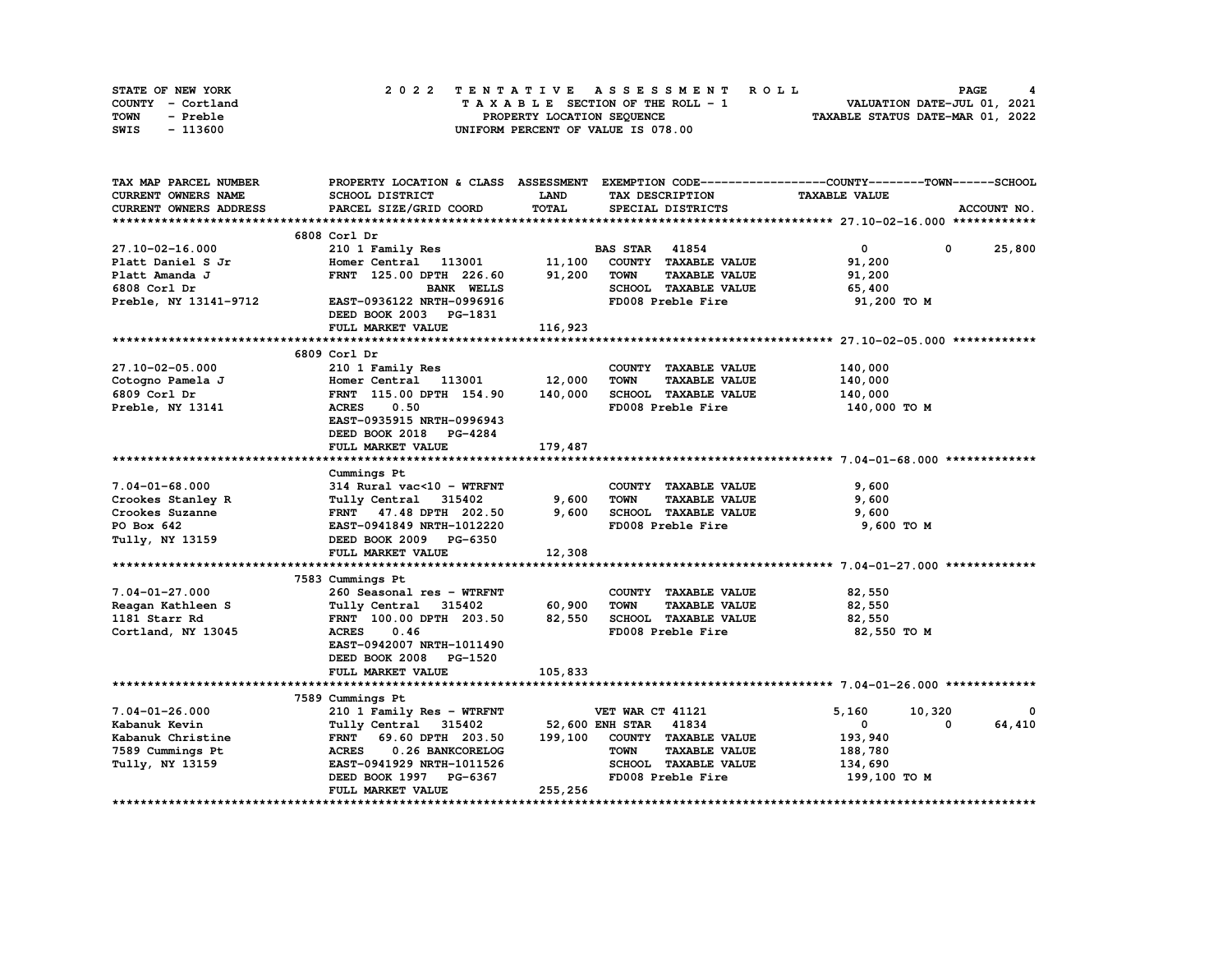| STATE OF NEW YORK | 2022 TENTATIVE ASSESSMENT ROLL     | <b>PAGE</b>                      |
|-------------------|------------------------------------|----------------------------------|
| COUNTY - Cortland | TAXABLE SECTION OF THE ROLL - 1    | VALUATION DATE-JUL 01, 2021      |
| TOWN<br>- Preble  | PROPERTY LOCATION SEQUENCE         | TAXABLE STATUS DATE-MAR 01, 2022 |
| - 113600<br>SWIS  | UNIFORM PERCENT OF VALUE IS 078.00 |                                  |

| TAX MAP PARCEL NUMBER                                                                                          | PROPERTY LOCATION & CLASS ASSESSMENT EXEMPTION CODE----------------COUNTY-------TOWN-----SCHOOL |
|----------------------------------------------------------------------------------------------------------------|-------------------------------------------------------------------------------------------------|
| <b>CURRENT OWNERS NAME</b><br>SCHOOL DISTRICT<br><b>LAND</b><br><b>TAXABLE VALUE</b><br>TAX DESCRIPTION        |                                                                                                 |
| TOTAL<br><b>CURRENT OWNERS ADDRESS</b><br>PARCEL SIZE/GRID COORD<br>SPECIAL DISTRICTS                          | ACCOUNT NO.                                                                                     |
|                                                                                                                |                                                                                                 |
| 7591 Cummings Pt                                                                                               |                                                                                                 |
| $7.04 - 01 - 25.000$<br>41804<br>210 1 Family Res - WTRFNT<br>AGED S<br>0<br>0                                 | 60,930                                                                                          |
| 58,900 ENH STAR 41834<br>$\mathbf{0}$<br>$\mathbf{0}$<br>Masters Irrevocable Trust Elle Tully Central 315402   | 64,410                                                                                          |
| 7591 Cummings Pt<br>FRNT 140.00 DPTH 120.00<br>203,100<br>COUNTY TAXABLE VALUE<br>203,100                      |                                                                                                 |
| Tully, NY 13159<br><b>ACRES</b><br><b>TOWN</b><br><b>TAXABLE VALUE</b><br>0.21 BANK WELLS<br>203,100           |                                                                                                 |
| EAST-0941838 NRTH-1011571<br>SCHOOL TAXABLE VALUE<br>77,760                                                    |                                                                                                 |
| FD008 Preble Fire<br>DEED BOOK 2011 PG-4360<br>203,100 TO M                                                    |                                                                                                 |
| 260,385<br>FULL MARKET VALUE                                                                                   |                                                                                                 |
|                                                                                                                |                                                                                                 |
| 7593 Cummings Pt                                                                                               |                                                                                                 |
| $7.04 - 01 - 24.000$<br>41101<br>ELIG VET<br>1,000<br>1,000                                                    | $^{\circ}$                                                                                      |
| 260 Seasonal res - WTRFNT                                                                                      |                                                                                                 |
| 54,800<br>COUNTY TAXABLE VALUE<br>Lieber Jeffry M II<br>Tully Central 315402<br>111,200                        |                                                                                                 |
| 112,200<br>FRNT 100.00 DPTH 171.00<br><b>TOWN</b><br><b>TAXABLE VALUE</b><br>111,200<br>123 1/2 Port Watson St |                                                                                                 |
| 0.33<br>SCHOOL TAXABLE VALUE<br>Cortland, NY 13045<br><b>ACRES</b><br>112,200                                  |                                                                                                 |
| EAST-0941805 NRTH-1011667<br>FD008 Preble Fire<br>112,200 TO M                                                 |                                                                                                 |
| DEED BOOK 2014 PG-3748                                                                                         |                                                                                                 |
| 143,846<br>FULL MARKET VALUE                                                                                   |                                                                                                 |
|                                                                                                                |                                                                                                 |
| 7595 Cummings Pt                                                                                               |                                                                                                 |
| $7.04 - 01 - 23.000$<br>260 Seasonal res - WTRFNT<br>COUNTY TAXABLE VALUE<br>136,800                           |                                                                                                 |
| Crookes Stanley R<br>59,100<br>Tully Central 315402<br><b>TOWN</b><br><b>TAXABLE VALUE</b><br>136,800          |                                                                                                 |
| FRNT 100.00 DPTH 194.00 136,800<br>SCHOOL TAXABLE VALUE<br>Crookes Suzanne<br>136,800                          |                                                                                                 |
| 0.42<br>FD008 Preble Fire<br>136,800 то м<br>PO Box 642<br><b>ACRES</b>                                        |                                                                                                 |
| Tully, NY 13159-0642<br>EAST-0941795 NRTH-1011761                                                              |                                                                                                 |
| DEED BOOK 417<br><b>PG-348</b>                                                                                 |                                                                                                 |
| 175,385<br>FULL MARKET VALUE                                                                                   |                                                                                                 |
|                                                                                                                |                                                                                                 |
| 7599 Cummings Pt                                                                                               |                                                                                                 |
| $\mathbf{0}$<br>$7.04 - 01 - 22.000$<br>210 1 Family Res - WTRFNT<br><b>ENH STAR</b> 41834<br>$^{\circ}$       | 64,410                                                                                          |
| Tully Central 315402<br>35,600<br>COUNTY TAXABLE VALUE<br>113,600<br>Cooper Robert E                           |                                                                                                 |
| 113,600<br>Fish-Cooper Ruth A<br>FRNT 45.00 DPTH 194.00<br><b>TOWN</b><br><b>TAXABLE VALUE</b><br>113,600      |                                                                                                 |
| FRNT 45.00 DPTH 154.00<br>EAST-0941802 NRTH-1011832<br>SCHOOL TAXABLE VALUE<br>49,190                          |                                                                                                 |
| 7599 Cumming Pt<br>Tully, NY 13159<br>FD008 Preble Fire<br>DEED BOOK 10447 PG-56001<br>113,600 то м            |                                                                                                 |
| FULL MARKET VALUE<br>145,641                                                                                   |                                                                                                 |
|                                                                                                                |                                                                                                 |
| 7601 Cummings Pt                                                                                               |                                                                                                 |
| $7.04 - 01 - 21.000$<br>38,700<br>38,700<br>210 1 Family Res - WTRFNT<br><b>AGED C&amp;T</b><br>41801          | $\overline{\mathbf{0}}$                                                                         |
| 40,800 AGED S<br>Skawski Philip W<br>41804<br>Tully Central 315402<br>$\mathbf{0}$<br>0                        | 77,400                                                                                          |
| 55.00 DPTH 185.00<br>154,800 ENH STAR 41834<br>$\mathbf 0$<br>7601 Cummings Pt<br><b>FRNT</b><br>$\Omega$      | 64,410                                                                                          |
| 0.22<br>Tully, NY 13159-9201<br><b>ACRES</b><br>COUNTY TAXABLE VALUE<br>116,100                                |                                                                                                 |
| EAST-0941815 NRTH-1011884<br><b>TOWN</b><br><b>TAXABLE VALUE</b>                                               |                                                                                                 |
| 116,100<br><b>PG-171</b><br>SCHOOL TAXABLE VALUE                                                               |                                                                                                 |
| DEED BOOK 430<br>12,990                                                                                        |                                                                                                 |
| 198,462 FD008 Preble Fire<br>FULL MARKET VALUE<br>154,800 TO M                                                 |                                                                                                 |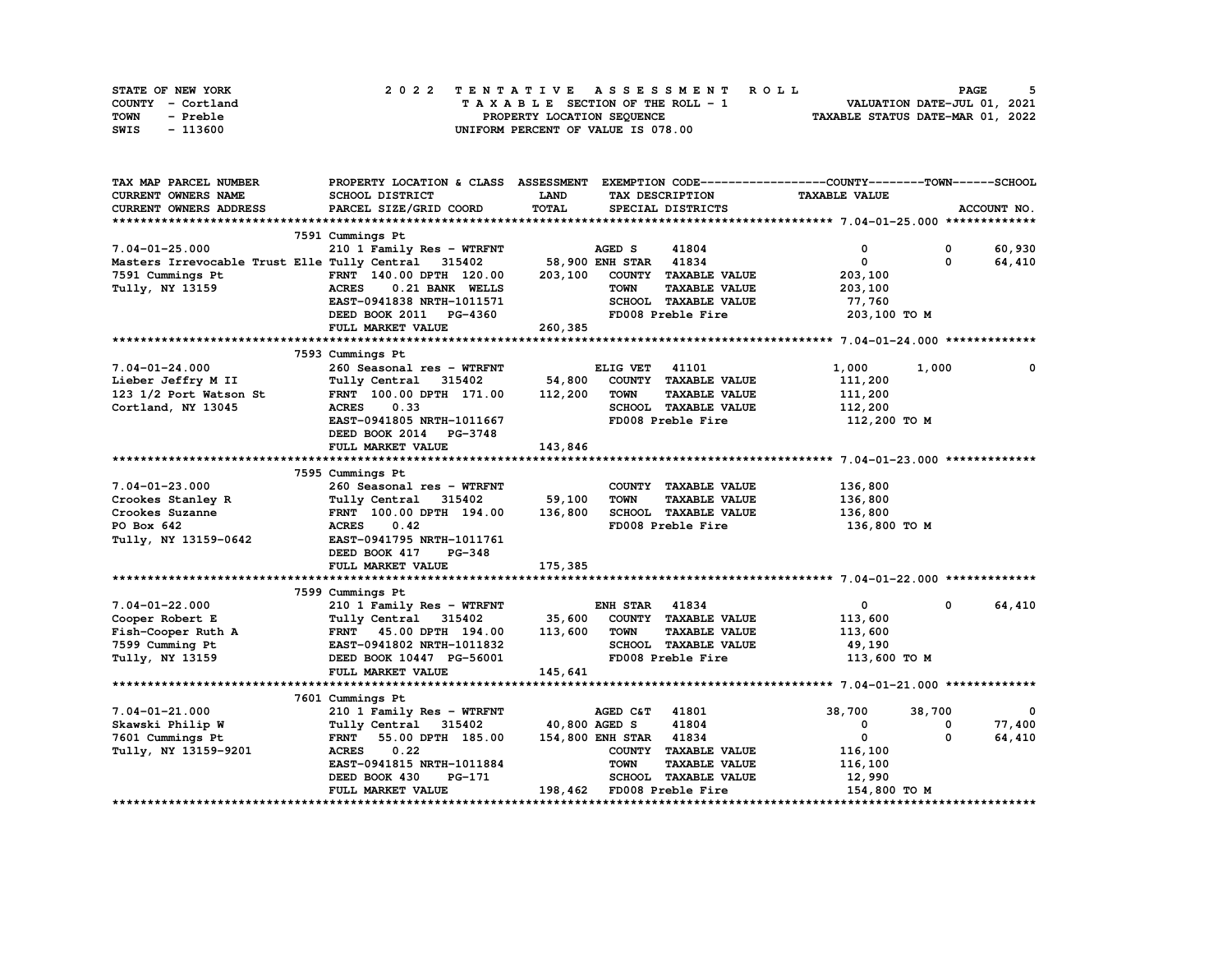|      | STATE OF NEW YORK |  | 2022 TENTATIVE ASSESSMENT ROLL |  |  |  |                                    |  |  |  |  |  |  |                                  | <b>PAGE</b>                 |  | 6 |
|------|-------------------|--|--------------------------------|--|--|--|------------------------------------|--|--|--|--|--|--|----------------------------------|-----------------------------|--|---|
|      | COUNTY - Cortland |  |                                |  |  |  | TAXABLE SECTION OF THE ROLL - 1    |  |  |  |  |  |  |                                  | VALUATION DATE-JUL 01, 2021 |  |   |
| TOWN | - Preble          |  |                                |  |  |  | PROPERTY LOCATION SEQUENCE         |  |  |  |  |  |  | TAXABLE STATUS DATE-MAR 01, 2022 |                             |  |   |
| SWIS | - 113600          |  |                                |  |  |  | UNIFORM PERCENT OF VALUE IS 078.00 |  |  |  |  |  |  |                                  |                             |  |   |

| TAX MAP PARCEL NUMBER      | PROPERTY LOCATION & CLASS ASSESSMENT |          | EXEMPTION CODE-----------------COUNTY-------TOWN------SCHOOL |                      |             |
|----------------------------|--------------------------------------|----------|--------------------------------------------------------------|----------------------|-------------|
| <b>CURRENT OWNERS NAME</b> | SCHOOL DISTRICT                      | LAND     | TAX DESCRIPTION                                              | <b>TAXABLE VALUE</b> |             |
| CURRENT OWNERS ADDRESS     | PARCEL SIZE/GRID COORD               | TOTAL    | SPECIAL DISTRICTS                                            |                      | ACCOUNT NO. |
|                            |                                      |          |                                                              |                      |             |
|                            | 7605 Cummings Pt                     |          |                                                              |                      |             |
| $7.04 - 01 - 20.000$       | 210 1 Family Res - WTRFNT            |          | COUNTY TAXABLE VALUE                                         | 250,000              |             |
| Withrow Martin L           | Tully Central 315402                 | 55,300   | <b>TOWN</b><br><b>TAXABLE VALUE</b>                          | 250,000              |             |
| Withrow Gayle M            | FRNT 100.00 DPTH 163.00              | 250,000  | SCHOOL TAXABLE VALUE                                         | 250,000              |             |
| 7605 Cummings Pt           | <b>ACRES</b><br>0.34                 |          | FD008 Preble Fire                                            | 250,000 TO M         |             |
| Tully, NY 13159-9201       | EAST-0941840 NRTH-1011969            |          |                                                              |                      |             |
|                            | DEED BOOK 2018<br>PG-2783            |          |                                                              |                      |             |
|                            | FULL MARKET VALUE                    | 320, 513 |                                                              |                      |             |
|                            |                                      |          |                                                              |                      |             |
|                            | 7611 Cummings Pt                     |          |                                                              |                      |             |
| $7.04 - 01 - 18.000$       | 260 Seasonal res - WTRFNT            |          | COUNTY TAXABLE VALUE                                         | 94,000               |             |
| Dovi Jesse                 | Tully Central 315402                 | 47,400   | <b>TOWN</b><br><b>TAXABLE VALUE</b>                          | 94,000               |             |
| Dovi Sarah M               | 75.00 DPTH 190.00<br><b>FRNT</b>     | 94,000   | SCHOOL TAXABLE VALUE                                         | 94,000               |             |
|                            | <b>ACRES</b><br>0.30                 |          | FD008 Preble Fire                                            | 94,000 TO M          |             |
| 2644 Sugarbush Ln          | EAST-0941832 NRTH-1012057            |          |                                                              |                      |             |
| Dryden, NY 13053           |                                      |          |                                                              |                      |             |
|                            | DEED BOOK 2017<br>PG-5814            |          |                                                              |                      |             |
|                            | FULL MARKET VALUE                    | 120,513  |                                                              |                      |             |
|                            |                                      |          |                                                              |                      |             |
|                            | 7613 Cummings Pt                     |          |                                                              |                      |             |
| $7.04 - 01 - 17.000$       | 260 Seasonal res - WTRFNT            |          | COUNTY TAXABLE VALUE                                         | 94,100               |             |
| Conroy William J           | Tully Central<br>315402              | 59,500   | <b>TOWN</b><br><b>TAXABLE VALUE</b>                          | 94,100               |             |
| Conroy Melanie             | FRNT 100.00 DPTH 190.00              | 94,100   | SCHOOL TAXABLE VALUE                                         | 94,100               |             |
| 9 Guinevere Cir            | EAST-0941836 NRTH-1012146            |          | FD008 Preble Fire                                            | 94,100 TO M          |             |
| Shrewsbury, MA 01545       | DEED BOOK 373<br><b>PG-459</b>       |          |                                                              |                      |             |
|                            | FULL MARKET VALUE                    | 120,641  |                                                              |                      |             |
|                            |                                      |          |                                                              |                      |             |
|                            | 7615 Cummings Pt                     |          |                                                              |                      |             |
| $7.04 - 01 - 16.000$       | 210 1 Family Res - WTRFNT            |          | 41854<br><b>BAS STAR</b>                                     | $\mathbf{0}$<br>0    | 25,800      |
| Knapp Melissa A            | Tully Central 315402                 | 47,600   | COUNTY TAXABLE VALUE                                         | 97,100               |             |
| Crookes Stanley R          | <b>FRNT</b><br>75.00 DPTH 185.00     | 97,100   | <b>TOWN</b><br><b>TAXABLE VALUE</b>                          | 97,100               |             |
| 7615 Cummings Pt           | 0.28<br><b>ACRES</b>                 |          | SCHOOL TAXABLE VALUE                                         | 71,300               |             |
| Tully, NY 13159            | EAST-0941857 NRTH-1012276            |          | FD008 Preble Fire                                            | 97,100 TO M          |             |
|                            | DEED BOOK 2013<br><b>PG-3593</b>     |          |                                                              |                      |             |
|                            | FULL MARKET VALUE                    | 124,487  |                                                              |                      |             |
|                            |                                      |          |                                                              |                      |             |
|                            | 7617 Cummings Pt                     |          |                                                              |                      |             |
| $7.04 - 01 - 15.000$       | 210 1 Family Res - WTRFNT            |          | 41854<br><b>BAS STAR</b>                                     | 0<br>$^{\circ}$      | 25,800      |
| Vormwald David A           | Tully Central 315402                 | 70,200   | COUNTY TAXABLE VALUE                                         | 110,900              |             |
| Vormwald Bonnie J          | FRNT 136.54 DPTH 212.00              | 110,900  | <b>TOWN</b><br><b>TAXABLE VALUE</b>                          | 110,900              |             |
| 7617 Cummings Pt           | <b>ACRES</b><br>0.49                 |          | <b>SCHOOL TAXABLE VALUE</b>                                  | 85,100               |             |
| Tully, NY 13159            | EAST-0941977 NRTH-1012363            |          | FD008 Preble Fire                                            | 110,900 TO M         |             |
|                            | DEED BOOK 2009<br>PG-5524            |          |                                                              |                      |             |
|                            | FULL MARKET VALUE                    | 142,179  |                                                              |                      |             |
|                            |                                      |          |                                                              |                      |             |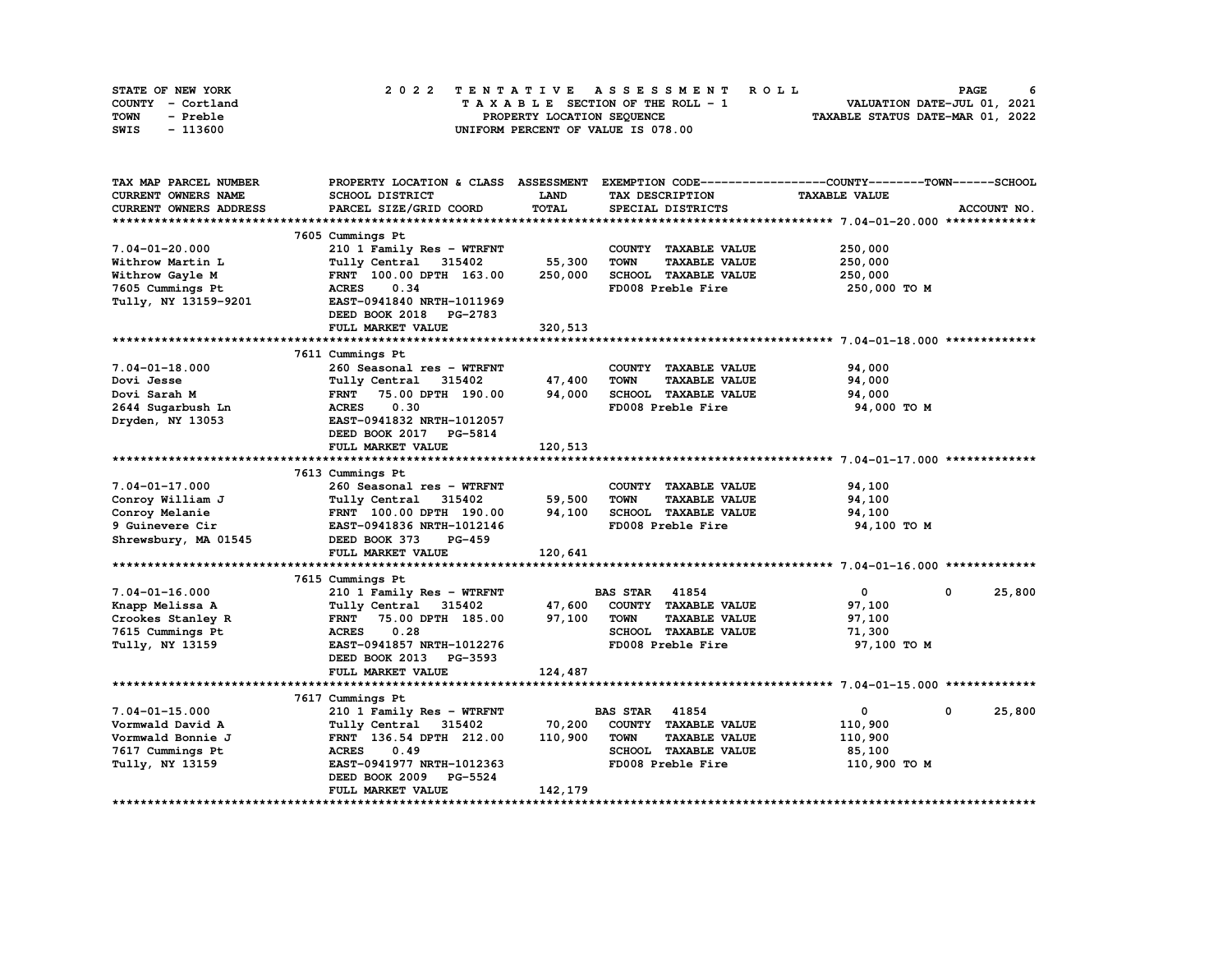| STATE OF NEW YORK | 2022 TENTATIVE ASSESSMENT ROLL     | PAGE                             |
|-------------------|------------------------------------|----------------------------------|
| COUNTY - Cortland | TAXABLE SECTION OF THE ROLL - 1    | VALUATION DATE-JUL 01, 2021      |
| TOWN<br>- Preble  | PROPERTY LOCATION SEQUENCE         | TAXABLE STATUS DATE-MAR 01, 2022 |
| - 113600<br>SWIS  | UNIFORM PERCENT OF VALUE IS 078.00 |                                  |

| TAX MAP PARCEL NUMBER         | PROPERTY LOCATION & CLASS ASSESSMENT |              |                                     | EXEMPTION CODE-----------------COUNTY-------TOWN------SCHOOL |        |
|-------------------------------|--------------------------------------|--------------|-------------------------------------|--------------------------------------------------------------|--------|
| CURRENT OWNERS NAME           | SCHOOL DISTRICT                      | <b>LAND</b>  | TAX DESCRIPTION                     | <b>TAXABLE VALUE</b>                                         |        |
| <b>CURRENT OWNERS ADDRESS</b> | PARCEL SIZE/GRID COORD               | <b>TOTAL</b> | SPECIAL DISTRICTS                   | ACCOUNT NO.                                                  |        |
|                               |                                      |              |                                     |                                                              |        |
|                               | 7623 Cummings Pt                     |              |                                     |                                                              |        |
| $7.04 - 01 - 13.000$          | 311 Res vac land - WTRFNT            |              | COUNTY TAXABLE VALUE                | 22,100                                                       |        |
| Saulsbury Richard             | Tully Central 315402                 | 22,100       | <b>TOWN</b><br><b>TAXABLE VALUE</b> | 22,100                                                       |        |
| Saulsbury Alan                | FRNT 120.40 DPTH 250.00              | 22,100       | SCHOOL TAXABLE VALUE                | 22,100                                                       |        |
| Attn: Alan Saulsbury          | <b>ACRES</b><br>0.61                 |              | FD008 Preble Fire                   | 22,100 TO M                                                  |        |
| 2 Meadow Dr                   | EAST-0941998 NRTH-1012461            |              |                                     |                                                              |        |
| Homer, NY 13077               | DEED BOOK 1995 PG-293                |              |                                     |                                                              |        |
|                               | FULL MARKET VALUE                    | 28,333       |                                     |                                                              |        |
|                               |                                      |              |                                     |                                                              |        |
|                               | Currie Rd                            |              |                                     |                                                              |        |
| 17.00-05-19.200               | 322 Rural vac>10                     |              | COUNTY TAXABLE VALUE                | 9,750                                                        |        |
| Currie Sean                   | 315402<br>Tully Central              | 9,750        | <b>TOWN</b><br><b>TAXABLE VALUE</b> | 9,750                                                        |        |
| 6729 Haights Gulf Rd          | <b>ACRES</b> 40.00                   | 9,750        | SCHOOL TAXABLE VALUE                | 9,750                                                        |        |
| Cortland, NY 13045            | EAST-0942315 NRTH-1000574            |              | FD008 Preble Fire                   | 9,750 TO M                                                   |        |
|                               | DEED BOOK 2014 PG-1012               |              |                                     |                                                              |        |
|                               | FULL MARKET VALUE                    | 12,500       |                                     |                                                              |        |
|                               |                                      |              |                                     |                                                              |        |
|                               |                                      |              |                                     |                                                              |        |
|                               | Currie Rd                            |              |                                     |                                                              |        |
| 17.00-05-29.000               | 105 Vac farmland                     |              | AG-CEILING 41720                    | 13,487<br>13,487                                             | 13,487 |
| Currie Trust Laura            | Tully Central<br>315402              | 25,100       | COUNTY TAXABLE VALUE                | 11,613                                                       |        |
| Currie, Jr Trustee John       | ACRES 16.10                          | 25,100       | <b>TOWN</b><br><b>TAXABLE VALUE</b> | 11,613                                                       |        |
| c/o John Currie               | EAST-0940886 NRTH-1001037            |              | SCHOOL TAXABLE VALUE                | 11,613                                                       |        |
| 2267 Currie Rd                | DEED BOOK 2015 PG-30                 |              | FD008 Preble Fire                   | 25,100 TO M                                                  |        |
| Tully, NY 13159               | FULL MARKET VALUE                    | 32,179       |                                     |                                                              |        |
| MAY BE SUBJECT TO PAYMENT     |                                      |              |                                     |                                                              |        |
|                               |                                      |              |                                     |                                                              |        |
| UNDER AGDIST LAW TIL 2026     |                                      |              |                                     |                                                              |        |
|                               |                                      |              |                                     |                                                              |        |
|                               | 2077 Currie Rd                       |              |                                     |                                                              |        |
| 17.00-01-19.110               | 241 Rural res&ag                     |              | AG-CEILING 41720                    | 51,594<br>51,594                                             | 51,594 |
| Currie Trust Laura            | Tully Central 315402                 |              | 102,500 COUNTY TAXABLE VALUE        | 92,906                                                       |        |
| Currie, Jr Trustee John       | ACRES 43.03                          | 144,500      | <b>TOWN</b><br><b>TAXABLE VALUE</b> | 92,906                                                       |        |
| 2267 Currie Rd                | EAST-0939369 NRTH-1002195            |              | SCHOOL TAXABLE VALUE                | 92,906                                                       |        |
| Tully, NY 13159               | DEED BOOK 2015 PG-17                 |              | FD008 Preble Fire                   | 144,500 TO M                                                 |        |
|                               | FULL MARKET VALUE                    | 185,256      |                                     |                                                              |        |
| MAY BE SUBJECT TO PAYMENT     |                                      |              |                                     |                                                              |        |
| UNDER AGDIST LAW TIL 2026     |                                      |              |                                     |                                                              |        |
|                               |                                      |              |                                     |                                                              |        |
|                               | 2144 Currie Rd                       |              |                                     |                                                              |        |
| 17.00-02-05.100               | 484 1 use sm bld                     |              | COUNTY TAXABLE VALUE                | 48,500                                                       |        |
| Mirabito Holdings, INC        | Tully Central 315402                 | 10,500       | <b>TOWN</b><br><b>TAXABLE VALUE</b> | 48,500                                                       |        |
| 49 Court St                   | FRNT 100.00 DPTH 245.85              | 48,500       | SCHOOL TAXABLE VALUE                | 48,500                                                       |        |
| PO Box 5306                   | EAST-0940291 NRTH-1001416            |              | FD008 Preble Fire                   | 48,500 TO M                                                  |        |
| Binghamton, NY 13902          | PG-6241<br>DEED BOOK 2021            |              |                                     |                                                              |        |
|                               | FULL MARKET VALUE                    | 62,179       |                                     |                                                              |        |
|                               |                                      |              |                                     |                                                              |        |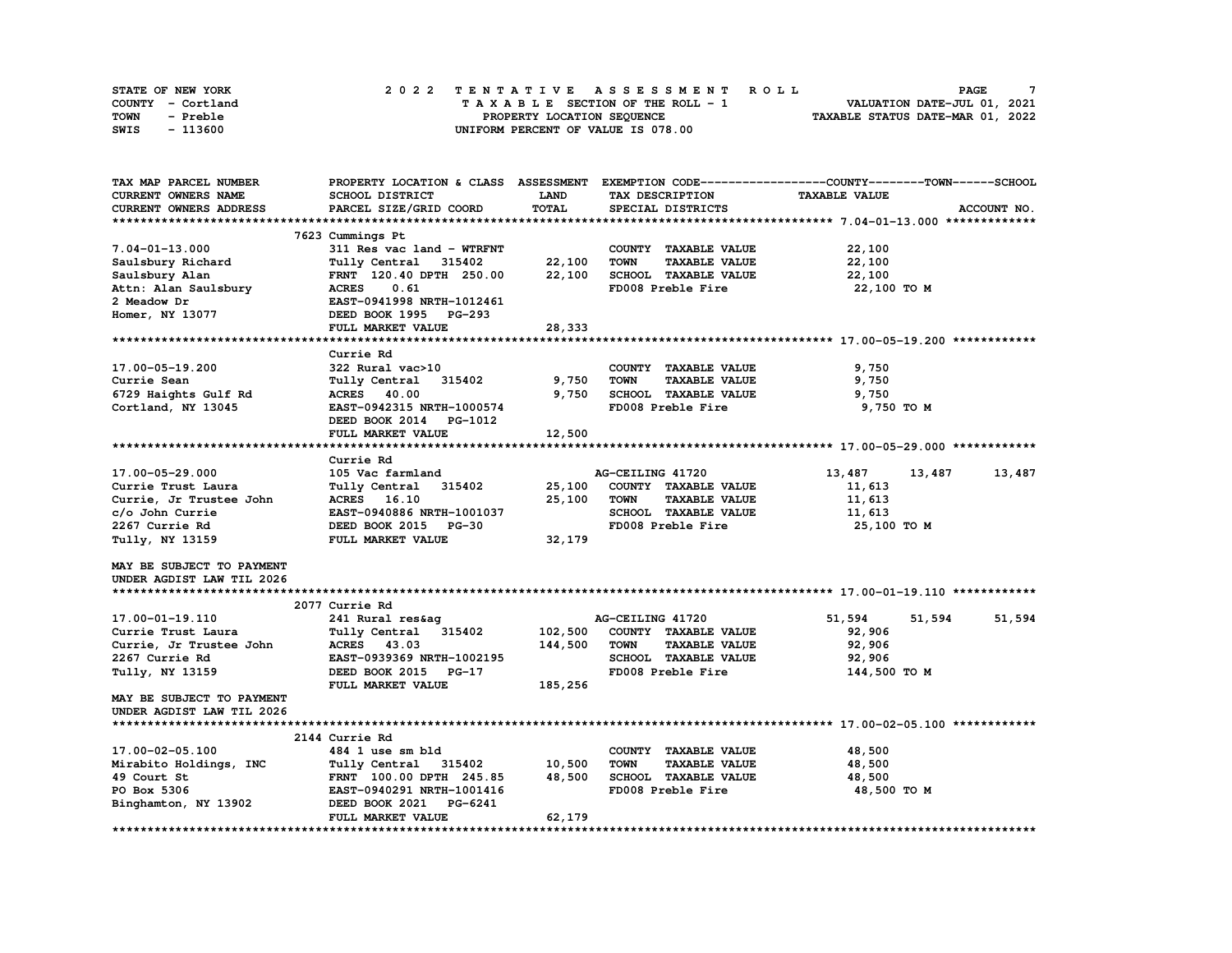| STATE OF NEW YORK | 2022 TENTATIVE ASSESSMENT ROLL     | 8<br><b>PAGE</b>                 |
|-------------------|------------------------------------|----------------------------------|
| COUNTY - Cortland | TAXABLE SECTION OF THE ROLL - 1    | VALUATION DATE-JUL 01, 2021      |
| TOWN<br>- Preble  | PROPERTY LOCATION SEQUENCE         | TAXABLE STATUS DATE-MAR 01, 2022 |
| - 113600<br>SWIS  | UNIFORM PERCENT OF VALUE IS 078.00 |                                  |

| TAX MAP PARCEL NUMBER                                                                                                                                                                                | PROPERTY LOCATION & CLASS ASSESSMENT EXEMPTION CODE----------------COUNTY-------TOWN------SCHOOL |             |                                     |                      |             |             |
|------------------------------------------------------------------------------------------------------------------------------------------------------------------------------------------------------|--------------------------------------------------------------------------------------------------|-------------|-------------------------------------|----------------------|-------------|-------------|
| CURRENT OWNERS NAME                                                                                                                                                                                  | SCHOOL DISTRICT                                                                                  | <b>LAND</b> | TAX DESCRIPTION                     | <b>TAXABLE VALUE</b> |             |             |
| CURRENT OWNERS ADDRESS                                                                                                                                                                               | PARCEL SIZE/GRID COORD                                                                           | TOTAL       | SPECIAL DISTRICTS                   |                      |             | ACCOUNT NO. |
|                                                                                                                                                                                                      |                                                                                                  |             |                                     |                      |             |             |
|                                                                                                                                                                                                      | 2184 Currie Rd                                                                                   |             |                                     |                      |             |             |
| 17.00-05-28.000                                                                                                                                                                                      | 312 Vac w/imprv                                                                                  |             | COUNTY TAXABLE VALUE                | 6,300                |             |             |
| Jones Lawrence W                                                                                                                                                                                     | Tully Central 315402                                                                             | 5,800       | TOWN<br><b>TAXABLE VALUE</b>        | 6,300                |             |             |
| 92 Maple Ave 1                                                                                                                                                                                       | 3.40<br><b>ACRES</b>                                                                             | 6,300       | SCHOOL TAXABLE VALUE                | 6,300                |             |             |
| Cortland, NY 13045                                                                                                                                                                                   | EAST-0941646 NRTH-1001279                                                                        |             | FD008 Preble Fire                   | 6,300 то м           |             |             |
|                                                                                                                                                                                                      | DEED BOOK 2009 PG-6393                                                                           |             |                                     |                      |             |             |
|                                                                                                                                                                                                      | FULL MARKET VALUE                                                                                | 8,077       |                                     |                      |             |             |
|                                                                                                                                                                                                      |                                                                                                  |             |                                     |                      |             |             |
|                                                                                                                                                                                                      | 2267 Currie Rd                                                                                   |             |                                     |                      |             |             |
| 17.00-05-17.000                                                                                                                                                                                      |                                                                                                  |             |                                     | $\overline{0}$       | $\mathbf 0$ | 25,800      |
| Currie John H Jr                                                                                                                                                                                     | 210 1 Family Res<br>Tully Central 315402 19,900 COUNTY TAXABLE VALUE                             |             |                                     | 159,700              |             |             |
|                                                                                                                                                                                                      |                                                                                                  | 159,700     | <b>TOWN</b><br><b>TAXABLE VALUE</b> | 159,700              |             |             |
| Currie Colleen Ann ann airse ann ann airse ann ann ann airse ann ann ann ann ann ann ann an airse ann an airse<br>2267 Currie Rd EAST-0943171 NRTH-1001908<br>Tully, NY 13159 DEED BOOK 2011 PG-5488 |                                                                                                  |             | SCHOOL TAXABLE VALUE                | 133,900              |             |             |
|                                                                                                                                                                                                      |                                                                                                  |             | FD008 Preble Fire                   | 159,700 то м         |             |             |
|                                                                                                                                                                                                      | FULL MARKET VALUE                                                                                | 204,744     |                                     |                      |             |             |
|                                                                                                                                                                                                      |                                                                                                  |             |                                     |                      |             |             |
|                                                                                                                                                                                                      | 2285 Currie Rd                                                                                   |             |                                     |                      |             |             |
| 17.00-05-06.000                                                                                                                                                                                      | 241 Rural res&ag                                                                                 |             | AG-CEILING 41720                    | 100,606              | 100,606     | 100,606     |
|                                                                                                                                                                                                      | Tully Central 315402 218,100 ENH STAR 41834                                                      |             |                                     | $\mathbf{0}$         | $^{\circ}$  | 64,410      |
|                                                                                                                                                                                                      |                                                                                                  | 446,700     | COUNTY TAXABLE VALUE                | 346,094              |             |             |
| 2267 Currie Rd                                                                                                                                                                                       | <b>EAST-0942857 NRTH-1002589<br/>DEED BOOK 2015 PG-16</b>                                        |             | <b>TOWN</b><br><b>TAXABLE VALUE</b> | 346,094              |             |             |
| Tully, NY 13159                                                                                                                                                                                      |                                                                                                  |             |                                     | 281,684              |             |             |
|                                                                                                                                                                                                      | EASI-US&SON NAME ACCESS<br>DEED BOOK 2015 PG-16<br>FIILL MARKET VALUE 572,692 FD008 Preble Fire  |             |                                     | 446,700 TO M         |             |             |
| MAY BE SUBJECT TO PAYMENT                                                                                                                                                                            |                                                                                                  |             |                                     |                      |             |             |
| UNDER AGDIST LAW TIL 2026                                                                                                                                                                            |                                                                                                  |             |                                     |                      |             |             |
|                                                                                                                                                                                                      |                                                                                                  |             |                                     |                      |             |             |
|                                                                                                                                                                                                      | 2303 Currie Rd                                                                                   |             |                                     |                      |             |             |
| 17.00-05-16.000                                                                                                                                                                                      | 210 1 Family Res                                                                                 |             | <b>BAS STAR</b> 41854               | $\mathbf{0}$         | $^{\circ}$  | 25,800      |
| Currie H Thomas                                                                                                                                                                                      | Tully Central 315402 19,900                                                                      |             | COUNTY TAXABLE VALUE                | 112,900              |             |             |
| c/o Colleen Currie<br>2267 Currie Rd                                                                                                                                                                 |                                                                                                  | 112,900     | <b>TOWN</b><br><b>TAXABLE VALUE</b> | 112,900              |             |             |
|                                                                                                                                                                                                      |                                                                                                  |             | SCHOOL TAXABLE VALUE                | 87,100               |             |             |
| Tully, NY 13159 <b>DEED BOOK 2011</b> PG-5489                                                                                                                                                        |                                                                                                  |             | FD008 Preble Fire                   | 112,900 TO M         |             |             |
|                                                                                                                                                                                                      | FULL MARKET VALUE                                                                                | 144,744     |                                     |                      |             |             |
|                                                                                                                                                                                                      |                                                                                                  |             |                                     |                      |             |             |
|                                                                                                                                                                                                      | Dawson Rd                                                                                        |             |                                     |                      |             |             |
| 28.00-01-46.110                                                                                                                                                                                      | 322 Rural vac>10                                                                                 |             | COUNTY TAXABLE VALUE                | 30,000               |             |             |
| Currie Louis H                                                                                                                                                                                       | Homer Central 113001                                                                             | 30,000      | <b>TOWN</b><br><b>TAXABLE VALUE</b> | 30,000               |             |             |
|                                                                                                                                                                                                      | <b>ACRES    49.16<br/>EAST-0955189 NRTH-0993865</b>                                              | 30,000      | SCHOOL TAXABLE VALUE                | 30,000               |             |             |
| Currie Linda C<br>217 Cloverdale Rd                                                                                                                                                                  |                                                                                                  |             | FD008 Preble Fire                   | 30,000 TO M          |             |             |
| Rochester, NY 34134 DEED BOOK 2014 PG-4792                                                                                                                                                           |                                                                                                  |             |                                     |                      |             |             |
|                                                                                                                                                                                                      | FULL MARKET VALUE                                                                                | 38,462      |                                     |                      |             |             |
|                                                                                                                                                                                                      |                                                                                                  |             |                                     |                      |             |             |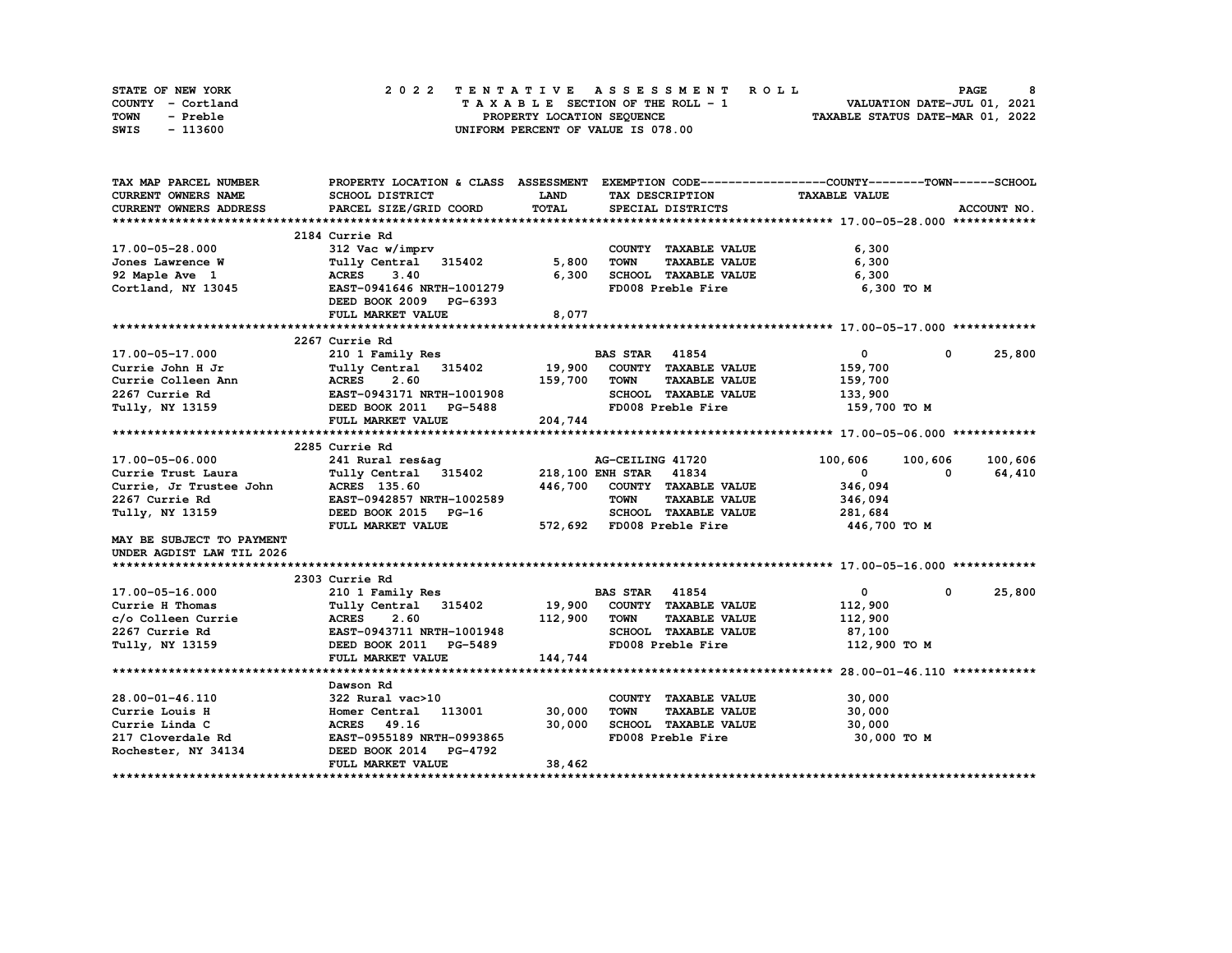| STATE OF NEW YORK | 2022 TENTATIVE ASSESSMENT ROLL     | PAGE                             |
|-------------------|------------------------------------|----------------------------------|
| COUNTY - Cortland | TAXABLE SECTION OF THE ROLL - 1    | VALUATION DATE-JUL 01, 2021      |
| TOWN<br>- Preble  | PROPERTY LOCATION SEOUENCE         | TAXABLE STATUS DATE-MAR 01, 2022 |
| - 113600<br>SWIS  | UNIFORM PERCENT OF VALUE IS 078.00 |                                  |

| TAX MAP PARCEL NUMBER                                |                             |             |                                     | PROPERTY LOCATION & CLASS ASSESSMENT EXEMPTION CODE----------------COUNTY-------TOWN-----SCHOOL |
|------------------------------------------------------|-----------------------------|-------------|-------------------------------------|-------------------------------------------------------------------------------------------------|
| <b>CURRENT OWNERS NAME</b>                           | <b>SCHOOL DISTRICT</b>      | <b>LAND</b> | TAX DESCRIPTION                     | <b>TAXABLE VALUE</b>                                                                            |
| <b>CURRENT OWNERS ADDRESS</b>                        | PARCEL SIZE/GRID COORD      | TOTAL       | SPECIAL DISTRICTS                   | ACCOUNT NO.                                                                                     |
|                                                      |                             |             |                                     |                                                                                                 |
|                                                      | Dawson Rd                   |             |                                     |                                                                                                 |
| 28.00-01-46.120                                      | 322 Rural vac>10            |             | COUNTY TAXABLE VALUE                | 29,850                                                                                          |
| Currie Trust Joseph Henry                            | Homer Central 113001 29,850 |             | <b>TOWN</b><br><b>TAXABLE VALUE</b> | 29,850                                                                                          |
| Nancy L Currie, Trustee                              | ACRES 48.16                 | 29,850      | SCHOOL TAXABLE VALUE                | 29,850                                                                                          |
| 1008 Chicory Trcee                                   | EAST-0954989 NRTH-0992897   |             | FD008 Preble Fire                   | 29,850 TO M                                                                                     |
| Clover, SC 29710                                     | DEED BOOK 2014 PG-4794      |             |                                     |                                                                                                 |
|                                                      | FULL MARKET VALUE           | 38,269      |                                     |                                                                                                 |
|                                                      |                             |             |                                     |                                                                                                 |
|                                                      | Dawson Rd                   |             |                                     |                                                                                                 |
| 28.00-01-46.200                                      | 322 Rural vac>10            |             | COUNTY TAXABLE VALUE                | 87,900                                                                                          |
| Currie East Hill Farms, LLC                          | Homer Central 113001        | 87,900      | <b>TAXABLE VALUE</b><br><b>TOWN</b> | 87,900                                                                                          |
| 6642 East Homer Balltimore Rd ACRES 139.40           |                             | 87,900      | SCHOOL TAXABLE VALUE                | 87,900                                                                                          |
| Homer, NY 13077                                      | EAST-0952570 NRTH-0992949   |             | FD008 Preble Fire                   | 87,900 то м                                                                                     |
|                                                      | DEED BOOK 2015 PG-3701      |             |                                     |                                                                                                 |
|                                                      | FULL MARKET VALUE           | 112,692     |                                     |                                                                                                 |
|                                                      |                             |             |                                     |                                                                                                 |
|                                                      | Dawson Rd                   |             |                                     |                                                                                                 |
| 38.00-01-07.100                                      | 105 Vac farmland            |             | AG-CEILING 41720                    | 16,303<br>16,303<br>16,303                                                                      |
| Dawson Carlton                                       | Homer Central 113001        | 60,000      | COUNTY TAXABLE VALUE                | 43,697                                                                                          |
| Dawson Gary                                          | <b>ACRES</b> 100.00         | 60,000      | <b>TOWN</b><br><b>TAXABLE VALUE</b> | 43,697                                                                                          |
| 6008 Dawson Rd                                       | EAST-0952699 NRTH-0990209   |             | SCHOOL TAXABLE VALUE                | 43,697                                                                                          |
| Cortland, NY 13045                                   | DEED BOOK 2001 PG-2952      |             | FD008 Preble Fire                   | 60,000 TO M                                                                                     |
|                                                      | FULL MARKET VALUE           | 76,923      |                                     |                                                                                                 |
| MAY BE SUBJECT TO PAYMENT                            |                             |             |                                     |                                                                                                 |
| UNDER AGDIST LAW TIL 2026                            |                             |             |                                     |                                                                                                 |
|                                                      |                             |             |                                     |                                                                                                 |
|                                                      | Dawson Rd                   |             |                                     |                                                                                                 |
| 38.00-01-10.200                                      | 322 Rural vac>10            |             | COUNTY TAXABLE VALUE                | 32,800                                                                                          |
| Schill L. Jane                                       | Homer Central 113001 32,800 |             | <b>TOWN</b><br><b>TAXABLE VALUE</b> | 32,800                                                                                          |
| 1103 Phoenix Ave NW                                  | <b>ACRES</b> 48.40          | 32,800      | SCHOOL TAXABLE VALUE                | 32,800                                                                                          |
| Albuquerque, NM 87107-1152 EAST-0955402 NRTH-0989152 |                             |             | FD008 Preble Fire                   | 32,800 TO M                                                                                     |
|                                                      | DEED BOOK 353<br>PG-161     |             |                                     |                                                                                                 |
|                                                      | FULL MARKET VALUE           | 42,051      |                                     |                                                                                                 |
|                                                      |                             |             |                                     |                                                                                                 |
|                                                      | Off Dawson Rd               |             |                                     |                                                                                                 |
| 38.00-01-09.000                                      | 322 Rural vac>10            |             | COUNTY TAXABLE VALUE                | 20,800                                                                                          |
| Sharpe Kevin                                         | 113001<br>Homer Central     | 20,800      | <b>TOWN</b><br><b>TAXABLE VALUE</b> | 20,800                                                                                          |
| 6725 Haights Gulf Rd                                 | <b>ACRES</b> 25.00          | 20,800      | SCHOOL TAXABLE VALUE                | 20,800                                                                                          |
| Cortland, NY 13045                                   | EAST-0956016 NRTH-0990884   |             | FD008 Preble Fire                   | 20,800 TO M                                                                                     |
|                                                      | DEED BOOK 2002<br>PG-7042   |             |                                     |                                                                                                 |
|                                                      | FULL MARKET VALUE           | 26,667      |                                     |                                                                                                 |
|                                                      |                             |             |                                     |                                                                                                 |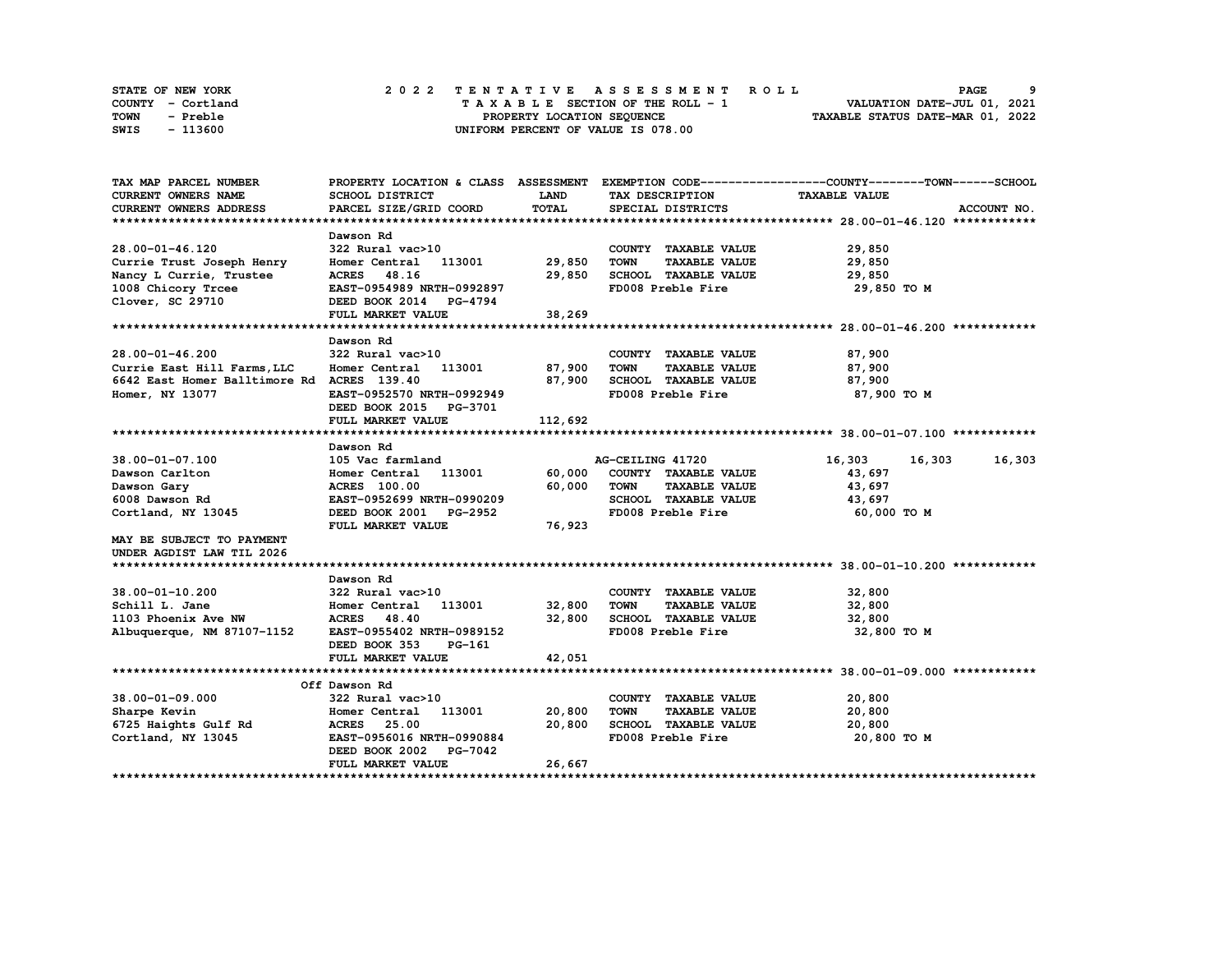| STATE OF NEW YORK | 2022 TENTATIVE ASSESSMENT ROLL     | 10<br><b>PAGE</b>                |
|-------------------|------------------------------------|----------------------------------|
| COUNTY - Cortland | TAXABLE SECTION OF THE ROLL - 1    | VALUATION DATE-JUL 01, 2021      |
| TOWN<br>- Preble  | PROPERTY LOCATION SEQUENCE         | TAXABLE STATUS DATE-MAR 01, 2022 |
| - 113600<br>SWIS  | UNIFORM PERCENT OF VALUE IS 078.00 |                                  |

| TAX MAP PARCEL NUMBER            |                                                   |             |                                     | PROPERTY LOCATION & CLASS ASSESSMENT EXEMPTION CODE----------------COUNTY-------TOWN-----SCHOOL |             |
|----------------------------------|---------------------------------------------------|-------------|-------------------------------------|-------------------------------------------------------------------------------------------------|-------------|
| <b>CURRENT OWNERS NAME</b>       | <b>SCHOOL DISTRICT</b>                            | <b>LAND</b> | TAX DESCRIPTION                     | <b>TAXABLE VALUE</b>                                                                            |             |
| CURRENT OWNERS ADDRESS           | PARCEL SIZE/GRID COORD                            | TOTAL       | SPECIAL DISTRICTS                   |                                                                                                 | ACCOUNT NO. |
|                                  |                                                   |             |                                     |                                                                                                 |             |
|                                  | Off Dawson Rd                                     |             |                                     |                                                                                                 |             |
| 38.00-03-07.000                  | 105 Vac farmland                                  |             | COUNTY TAXABLE VALUE                | 5,100                                                                                           |             |
| Dawson Carlton                   | 113001<br>Homer Central                           | 5,100       | <b>TOWN</b><br><b>TAXABLE VALUE</b> | 5,100                                                                                           |             |
| 6008 Dawson Rd                   | <b>ACRES</b> 17.00                                | 5,100       | SCHOOL TAXABLE VALUE                | 5,100                                                                                           |             |
| Cortland, NY 13045-9769          | EAST-0951180 NRTH-0987082                         |             | FD008 Preble Fire                   | 5,100 TO M                                                                                      |             |
|                                  | DEED BOOK 478<br><b>PG-256</b>                    |             |                                     |                                                                                                 |             |
|                                  | FULL MARKET VALUE                                 | 6,538       |                                     |                                                                                                 |             |
|                                  |                                                   |             |                                     |                                                                                                 |             |
|                                  | 6261 Dawson Rd                                    |             |                                     |                                                                                                 |             |
| 38.00-01-20.000                  | 241 Rural res&ag                                  |             | AG COMMIT 41730                     | 21,555<br>21,555                                                                                | 21,555      |
|                                  | Phillips Gerald R Jr Momer Central 113001         |             | 83,400 BAS STAR 41854               | $\mathbf{0}$<br>0                                                                               | 25,800      |
| 6261 Dawson Rd                   | ACRES 107.63                                      | 232,000     | COUNTY TAXABLE VALUE                | 210,445                                                                                         |             |
|                                  | Cortland, NY 13045-9769 EAST-0952875 NRTH-0987676 |             | <b>TOWN</b><br><b>TAXABLE VALUE</b> | 210,445                                                                                         |             |
|                                  | DEED BOOK 362<br>PG-703                           |             | SCHOOL TAXABLE VALUE                | 184,645                                                                                         |             |
| <b>MAY BE SUBJECT TO PAYMENT</b> | FULL MARKET VALUE                                 |             |                                     | 232,000 TO M                                                                                    |             |
| UNDER AGDIST LAW TIL 2029        |                                                   |             | 297,436 FD008 Preble Fire           |                                                                                                 |             |
|                                  |                                                   |             |                                     |                                                                                                 |             |
|                                  | 6264 Dawson Rd                                    |             |                                     |                                                                                                 |             |
| 38.00-01-21.000                  |                                                   |             | COUNTY TAXABLE VALUE                | 61,200                                                                                          |             |
| Buck Trust Gary R                | 312 Vac w/imprv<br>Homer Central 113001           | 60,200      | TOWN<br><b>TAXABLE VALUE</b>        |                                                                                                 |             |
|                                  |                                                   | 61,200      | SCHOOL TAXABLE VALUE                | 61,200                                                                                          |             |
|                                  |                                                   |             | FD008 Preble Fire                   | 61,200                                                                                          |             |
|                                  | EAST-0955500 NRTH-0987832                         |             |                                     | 61,200 TO M                                                                                     |             |
|                                  | DEED BOOK 2015 PG-1624                            |             |                                     |                                                                                                 |             |
|                                  | FULL MARKET VALUE                                 | 78,462      |                                     |                                                                                                 |             |
|                                  |                                                   |             |                                     |                                                                                                 |             |
|                                  | 6279 Dawson Rd                                    |             |                                     |                                                                                                 |             |
| 38.00-01-07.200                  | 105 Vac farmland                                  |             | AG-CEILING 41720                    | 18,235<br>18,235                                                                                | 18,235      |
| Dawson Gary L                    | 113001<br>Homer Central                           | 39,400      | COUNTY TAXABLE VALUE                | 24,565                                                                                          |             |
| Dawson Rita M                    | <b>ACRES</b> 50.00                                | 42,800      | TOWN<br><b>TAXABLE VALUE</b>        | 24,565                                                                                          |             |
| 6022 Dawson Rd                   | EAST-0952754 NRTH-0988968                         |             | SCHOOL TAXABLE VALUE                | 24,565                                                                                          |             |
| Cortland, NY 13045               | DEED BOOK 2021 PG-384                             |             | FD008 Preble Fire                   | 42,800 TO M                                                                                     |             |
|                                  | FULL MARKET VALUE                                 | 54,872      |                                     |                                                                                                 |             |
| <b>MAY BE SUBJECT TO PAYMENT</b> |                                                   |             |                                     |                                                                                                 |             |
| UNDER AGDIST LAW TIL 2026        |                                                   |             |                                     |                                                                                                 |             |
|                                  |                                                   |             |                                     |                                                                                                 |             |
|                                  | 6284 Dawson Rd                                    |             |                                     |                                                                                                 |             |
| 38.00-01-10.100                  | 312 Vac w/imprv                                   |             | COUNTY TAXABLE VALUE                | 37,300                                                                                          |             |
| Schill Daniel R                  | Homer Central 113001                              | 33,000      | <b>TOWN</b><br><b>TAXABLE VALUE</b> | 37,300                                                                                          |             |
| Schill Thomas M                  | <b>ACRES</b><br>48.40                             | 37,300      | SCHOOL TAXABLE VALUE                | 37,300                                                                                          |             |
| 704 Pangborn Rd                  | EAST-0955340 NRTH-0989989                         |             | FD008 Preble Fire                   | 37,300 TO M                                                                                     |             |
| Central Square, NY 13036         | DEED BOOK 2012 PG-4433                            |             |                                     |                                                                                                 |             |
|                                  | FULL MARKET VALUE                                 | 47,821      |                                     |                                                                                                 |             |
|                                  |                                                   |             |                                     |                                                                                                 |             |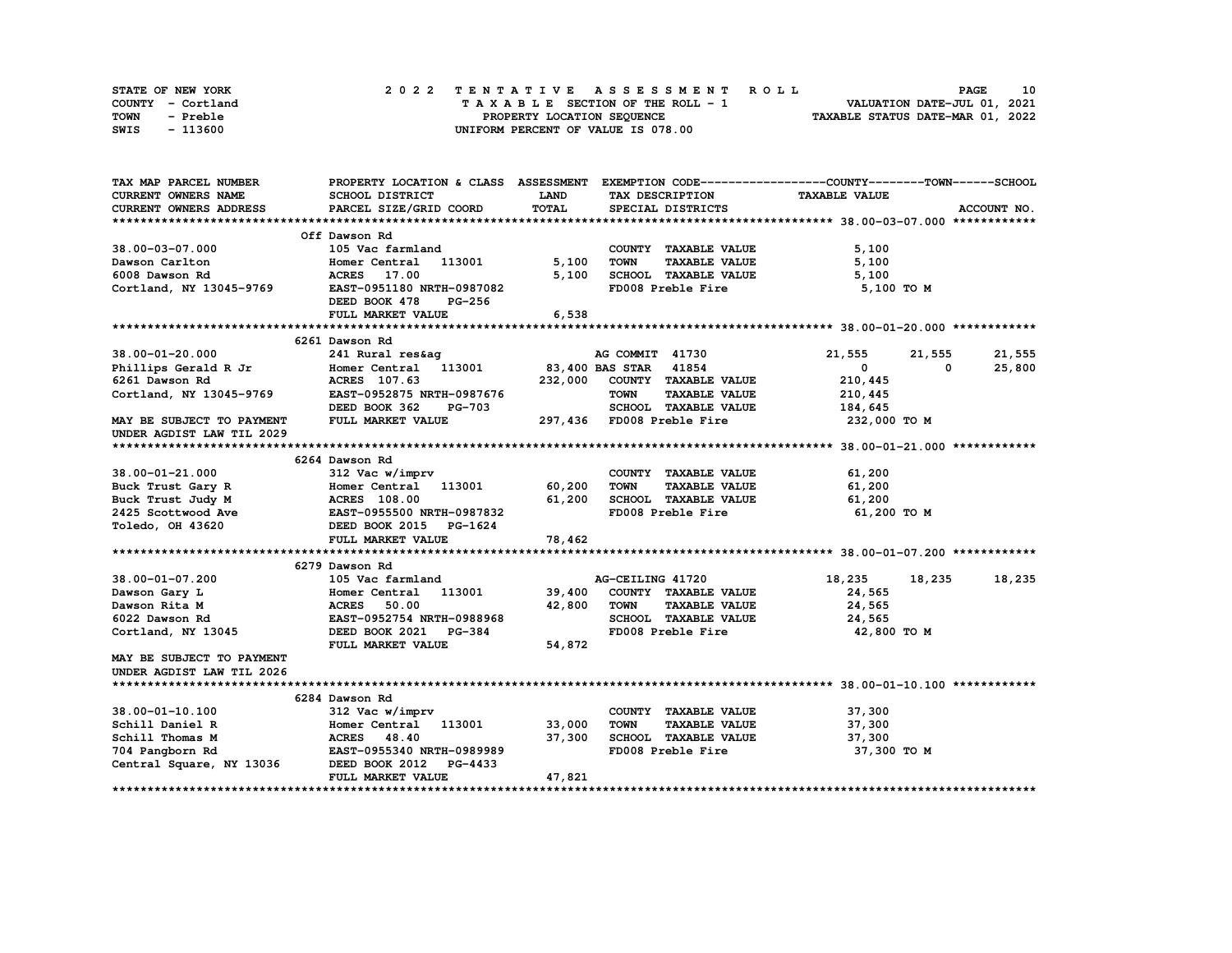| STATE OF NEW YORK | 2022 TENTATIVE ASSESSMENT ROLL     | <b>PAGE</b>                      |
|-------------------|------------------------------------|----------------------------------|
| COUNTY - Cortland | TAXABLE SECTION OF THE ROLL - 1    | VALUATION DATE-JUL 01, 2021      |
| TOWN<br>- Preble  | PROPERTY LOCATION SEQUENCE         | TAXABLE STATUS DATE-MAR 01, 2022 |
| - 113600<br>SWIS  | UNIFORM PERCENT OF VALUE IS 078.00 |                                  |

| TAX MAP PARCEL NUMBER                                                                                                                                         |                                                                                                                            |             |                                     | PROPERTY LOCATION & CLASS ASSESSMENT EXEMPTION CODE----------------COUNTY-------TOWN------SCHOOL |       |
|---------------------------------------------------------------------------------------------------------------------------------------------------------------|----------------------------------------------------------------------------------------------------------------------------|-------------|-------------------------------------|--------------------------------------------------------------------------------------------------|-------|
| CURRENT OWNERS NAME                                                                                                                                           | SCHOOL DISTRICT                                                                                                            | <b>LAND</b> | TAX DESCRIPTION                     | <b>TAXABLE VALUE</b>                                                                             |       |
| CURRENT OWNERS ADDRESS                                                                                                                                        | PARCEL SIZE/GRID COORD                                                                                                     | TOTAL       | SPECIAL DISTRICTS                   | ACCOUNT NO.                                                                                      |       |
|                                                                                                                                                               |                                                                                                                            |             |                                     |                                                                                                  |       |
|                                                                                                                                                               | 6298 Dawson Rd                                                                                                             |             |                                     |                                                                                                  |       |
| $38.00 - 01 - 08.000$                                                                                                                                         | 312 Vac w/imprv                                                                                                            |             | COUNTY TAXABLE VALUE                | 30,800                                                                                           |       |
| <b>Heath James H</b>                                                                                                                                          | Homer Central 113001 21,900                                                                                                |             | TOWN<br><b>TAXABLE VALUE</b>        | 30,800                                                                                           |       |
| Heath Dawn D                                                                                                                                                  |                                                                                                                            | 30,800      | SCHOOL TAXABLE VALUE                | 30,800                                                                                           |       |
|                                                                                                                                                               | <b>ACRES      25.00<br/>EAST-0954661  NRTH-0990772</b>                                                                     |             | FD008 Preble Fire                   | 30,800 TO M                                                                                      |       |
| 2666 Route 13 EAST-0954661 1<br>Cortland, NY 13045-9778 DEED BOOK 451                                                                                         | PG-271                                                                                                                     |             |                                     |                                                                                                  |       |
|                                                                                                                                                               | FULL MARKET VALUE                                                                                                          | 39,487      |                                     |                                                                                                  |       |
|                                                                                                                                                               |                                                                                                                            |             |                                     |                                                                                                  |       |
|                                                                                                                                                               | 6310 Dawson Rd                                                                                                             |             |                                     |                                                                                                  |       |
| 28.00-01-48.000                                                                                                                                               | 105 Vac farmland                                                                                                           |             | AG COMMIT 41730                     | 9,062<br>9,062                                                                                   | 9,062 |
| Dawson Carlton J                                                                                                                                              | Homer Central 113001                                                                                                       | 45,100      | <b>COUNTY TAXABLE VALUE</b>         | 36,038                                                                                           |       |
| $5 - 9769$<br>Dawson Andrea B                                                                                                                                 | <b>ACRES</b> 81.00                                                                                                         | 45,100      | TOWN<br><b>TAXABLE VALUE</b>        | 36,038                                                                                           |       |
| 6008 Dawson Rd                                                                                                                                                | EAST-0955255 NRTH-0991846                                                                                                  |             | SCHOOL TAXABLE VALUE                | 36,038                                                                                           |       |
| Cortland, NY 13045-9769                                                                                                                                       | DEED BOOK 572<br>PG-61                                                                                                     |             | FD008 Preble Fire                   | 45,100 TO M                                                                                      |       |
|                                                                                                                                                               | FULL MARKET VALUE                                                                                                          | 57,821      |                                     |                                                                                                  |       |
| MAY BE SUBJECT TO PAYMENT                                                                                                                                     |                                                                                                                            |             |                                     |                                                                                                  |       |
| UNDER AGDIST LAW TIL 2029                                                                                                                                     |                                                                                                                            |             |                                     |                                                                                                  |       |
|                                                                                                                                                               |                                                                                                                            |             |                                     |                                                                                                  |       |
|                                                                                                                                                               | 6391 Dawson Rd                                                                                                             |             |                                     |                                                                                                  |       |
| 28.00-01-47.000                                                                                                                                               | 105 Vac farmland                                                                                                           |             | COUNTY TAXABLE VALUE                | 46,000                                                                                           |       |
| Hoch Shane                                                                                                                                                    | Homer Central 113001                                                                                                       | 33,800      | <b>TOWN</b><br><b>TAXABLE VALUE</b> | 46,000                                                                                           |       |
| Hess Katie                                                                                                                                                    | <b>ACRES</b> 50.00                                                                                                         | 46,000      | SCHOOL TAXABLE VALUE                | 46,000                                                                                           |       |
|                                                                                                                                                               | 204 W Franklin St EAST-0952582 NRTH-0991445                                                                                |             | FD008 Preble Fire                   | 46,000 TO M                                                                                      |       |
| Topton, PA 19562 DEED BOOK 2012 PG-166                                                                                                                        |                                                                                                                            |             |                                     |                                                                                                  |       |
|                                                                                                                                                               | FULL MARKET VALUE                                                                                                          | 58,974      |                                     |                                                                                                  |       |
|                                                                                                                                                               |                                                                                                                            |             |                                     |                                                                                                  |       |
|                                                                                                                                                               | 6151 Dwyer Park Pt                                                                                                         |             |                                     |                                                                                                  |       |
|                                                                                                                                                               | 260 Seasonal res - WTRFNT                                                                                                  |             | COUNTY TAXABLE VALUE                | 150,000                                                                                          |       |
| $\begin{tabular}{lllllllllll} 37.14-01-22.000 & & & 260 \text{ Seasonal}\text{ }1\\ \text{Montesano Jeffery}\text{ }8 & & \text{Homer Central} \end{tabular}$ | 113001                                                                                                                     | 107,100     | <b>TOWN</b><br><b>TAXABLE VALUE</b> | 150,000                                                                                          |       |
|                                                                                                                                                               | Montesano Maria E<br>586 Carpenter Hill Rd<br>586 Carpenter Hill Rd<br>EAST-0936145 NRTH-0985872<br>DEED BOOK 2017 PG-2389 | 150,000     | SCHOOL TAXABLE VALUE                | 150,000                                                                                          |       |
|                                                                                                                                                               |                                                                                                                            |             | FD008 Preble Fire                   | 150,000 TO M                                                                                     |       |
|                                                                                                                                                               | DEED BOOK 2017 PG-2389                                                                                                     |             | LYL01 LYL Protect/Rehab 150,000 TO  |                                                                                                  |       |
|                                                                                                                                                               | FULL MARKET VALUE                                                                                                          | 192,308     |                                     |                                                                                                  |       |
|                                                                                                                                                               |                                                                                                                            |             |                                     |                                                                                                  |       |
|                                                                                                                                                               | 6169 Dwyer Park Pt                                                                                                         |             |                                     |                                                                                                  |       |
| 37.14-01-21.000                                                                                                                                               | 260 Seasonal res - WTRFNT                                                                                                  |             | COUNTY TAXABLE VALUE                | 133,400                                                                                          |       |
| Palermo Donald                                                                                                                                                | Homer Central<br>113001                                                                                                    | 69,700      | <b>TOWN</b><br><b>TAXABLE VALUE</b> | 133,400                                                                                          |       |
| Palermo Julie<br>2384 Farm to Market Rd                                                                                                                       | FRNT 70.00 DPTH 190.00                                                                                                     | 133,400     | SCHOOL TAXABLE VALUE                | 133,400                                                                                          |       |
|                                                                                                                                                               | EAST-0935985 NRTH-0986333                                                                                                  |             | FD008 Preble Fire                   | 133,400 то м                                                                                     |       |
| Johnson City, NY 13790                                                                                                                                        | DEED BOOK 2010 PG-4488                                                                                                     |             | LYL01 LYL Protect/Rehab 133,400 TO  |                                                                                                  |       |
|                                                                                                                                                               | FULL MARKET VALUE                                                                                                          | 171,026     |                                     |                                                                                                  |       |
|                                                                                                                                                               |                                                                                                                            |             |                                     |                                                                                                  |       |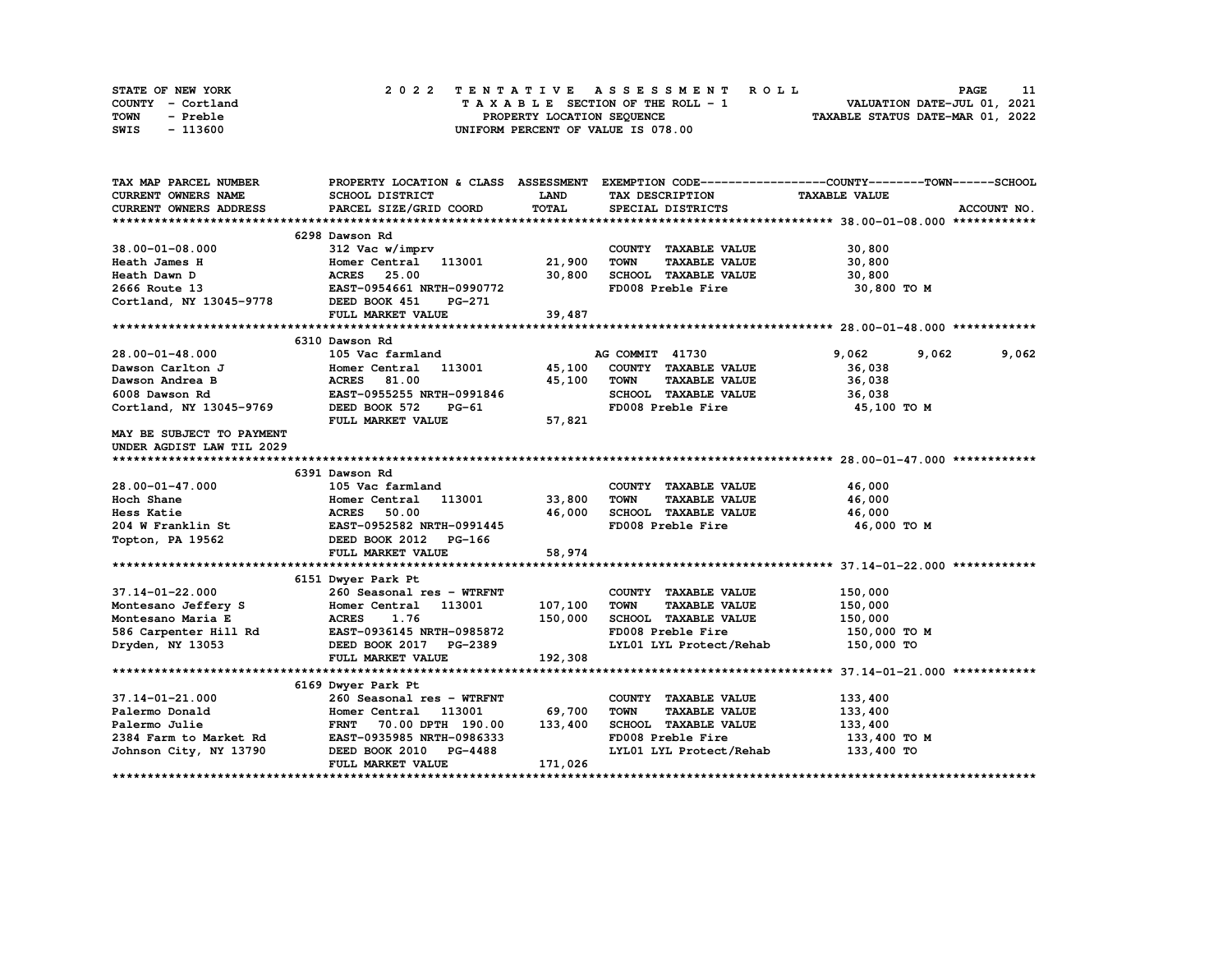| STATE OF NEW YORK | 2022 TENTATIVE ASSESSMENT ROLL<br>12<br><b>PAGE</b>            |
|-------------------|----------------------------------------------------------------|
| COUNTY - Cortland | VALUATION DATE-JUL 01, 2021<br>TAXABLE SECTION OF THE ROLL - 1 |
| TOWN<br>- Preble  | TAXABLE STATUS DATE-MAR 01, 2022<br>PROPERTY LOCATION SEQUENCE |
| - 113600<br>SWIS  | UNIFORM PERCENT OF VALUE IS 078.00                             |

| TAX MAP PARCEL NUMBER                  |                                                                             |             |                                     | PROPERTY LOCATION & CLASS ASSESSMENT EXEMPTION CODE----------------COUNTY-------TOWN-----SCHOOL |
|----------------------------------------|-----------------------------------------------------------------------------|-------------|-------------------------------------|-------------------------------------------------------------------------------------------------|
| CURRENT OWNERS NAME                    | SCHOOL DISTRICT                                                             | <b>LAND</b> | TAX DESCRIPTION                     | <b>TAXABLE VALUE</b>                                                                            |
| <b>CURRENT OWNERS ADDRESS</b>          | PARCEL SIZE/GRID COORD                                                      | TOTAL       | SPECIAL DISTRICTS                   | ACCOUNT NO.                                                                                     |
|                                        |                                                                             |             |                                     |                                                                                                 |
|                                        | 6181 Dwyer Park Pt                                                          |             |                                     |                                                                                                 |
| 37.14-01-20.000                        | 260 Seasonal res - WTRFNT                                                   |             | COUNTY TAXABLE VALUE                | 94,300                                                                                          |
| Haskell Amanda M                       |                                                                             | 63,500      | <b>TOWN</b><br><b>TAXABLE VALUE</b> | 94,300                                                                                          |
| c/o William J                          |                                                                             | 94,300      | SCHOOL TAXABLE VALUE                | 94,300                                                                                          |
| 102 Wynthrop Rd                        | Homer Central 113001<br>FRNT 37.00 DPTH 190.00<br>EAST-0935985 NRTH-0986445 |             | FD008 Preble Fire                   | 94,300 TO M                                                                                     |
| Syracuse, NY 13209                     | DEED BOOK 2018 PG-5767                                                      |             | LYL01 LYL Protect/Rehab 94,300 TO   |                                                                                                 |
|                                        | FULL MARKET VALUE                                                           | 120,897     |                                     |                                                                                                 |
|                                        |                                                                             |             |                                     |                                                                                                 |
|                                        | 6195 Dwyer Park Pt                                                          |             |                                     |                                                                                                 |
| 37.14-01-19.000                        | 260 Seasonal res - WTRFNT                                                   |             | COUNTY TAXABLE VALUE                | 99,600                                                                                          |
| Marvin Karen A                         | Homer Central 113001                                                        | 72,300      | <b>TOWN</b><br><b>TAXABLE VALUE</b> | 99,600                                                                                          |
| 4224 Deer Haven Ct                     | FRNT 100.00 DPTH 174.66 99,600                                              |             | SCHOOL TAXABLE VALUE                | 99,600                                                                                          |
| Tully, NY 13159                        | EAST-0936000 NRTH-0986522                                                   |             | FD008 Preble Fire                   | 99,600 TO M                                                                                     |
|                                        | DEED BOOK 2001 PG-5585                                                      |             | LYL01 LYL Protect/Rehab             | 99,600 TO                                                                                       |
|                                        | FULL MARKET VALUE                                                           | 127,692     |                                     |                                                                                                 |
|                                        |                                                                             |             |                                     |                                                                                                 |
|                                        | E Hill Rd                                                                   |             |                                     |                                                                                                 |
| 28.00-01-12.000                        | 910 Priv forest                                                             |             | COUNTY TAXABLE VALUE                | 84,700                                                                                          |
|                                        | Tully Central 315402                                                        | 84,700      | <b>TOWN</b><br><b>TAXABLE VALUE</b> | 84,700                                                                                          |
| Kettle Lakes Corp<br>c/o Taylor Wilson | ACRES 169.35                                                                | 84,700      | SCHOOL TAXABLE VALUE                | 84,700                                                                                          |
| 6931 Kassonta Dr                       | EAST-0946800 NRTH-0999283                                                   |             | FD008 Preble Fire                   | 84,700 TO M                                                                                     |
| Jamesville, NY 13078                   | DEED BOOK 261<br>PG-351                                                     |             |                                     |                                                                                                 |
|                                        | FULL MARKET VALUE                                                           | 108,590     |                                     |                                                                                                 |
|                                        |                                                                             |             |                                     |                                                                                                 |
|                                        | E Hill Rd                                                                   |             |                                     |                                                                                                 |
| 28.00-01-13.000                        | 105 Vac farmland                                                            |             | AG-CEILING 41720                    | 32,251<br>32,251<br>32,251                                                                      |
| Currie Trust Laura                     | Tully Central 315402 79,200                                                 |             | COUNTY TAXABLE VALUE                | 46,949                                                                                          |
| Currie, Jr Trustee John                | <b>ACRES</b> 100.00                                                         | 79,200      | <b>TOWN</b><br><b>TAXABLE VALUE</b> | 46,949                                                                                          |
| 2285 Currie Rd                         | EAST-0949838 NRTH-0998239                                                   |             | SCHOOL TAXABLE VALUE                | 46,949                                                                                          |
| Tully, NY 13159                        | DEED BOOK 2015 PG-19                                                        |             | FD008 Preble Fire                   | 79,200 TO M                                                                                     |
|                                        | FULL MARKET VALUE                                                           | 101,538     |                                     |                                                                                                 |
| MAY BE SUBJECT TO PAYMENT              |                                                                             |             |                                     |                                                                                                 |
| UNDER AGDIST LAW TIL 2026              |                                                                             |             |                                     |                                                                                                 |
|                                        |                                                                             |             |                                     |                                                                                                 |
|                                        | E Hill Rd                                                                   |             |                                     |                                                                                                 |
| 28.00-01-17.110                        | 105 Vac farmland                                                            |             | COUNTY TAXABLE VALUE                | 101,100                                                                                         |
| Henderson Family 2021 Trust            | Tully Central 315402                                                        | 101,100     | <b>TOWN</b><br><b>TAXABLE VALUE</b> | 101,100                                                                                         |
| 2108 Henderson Rd                      | ACRES 163.10                                                                | 101,100     | SCHOOL TAXABLE VALUE                | 101,100                                                                                         |
| Homer, NY 13077                        | EAST-0949291 NRTH-0996044                                                   |             | FD008 Preble Fire                   | 101,100 TO M                                                                                    |
|                                        | DEED BOOK 2021 PG-5456                                                      |             |                                     |                                                                                                 |
| MAY BE SUBJECT TO PAYMENT              | FULL MARKET VALUE                                                           | 129,615     |                                     |                                                                                                 |
| UNDER AGDIST LAW TIL 2026              |                                                                             |             |                                     |                                                                                                 |
|                                        |                                                                             |             |                                     |                                                                                                 |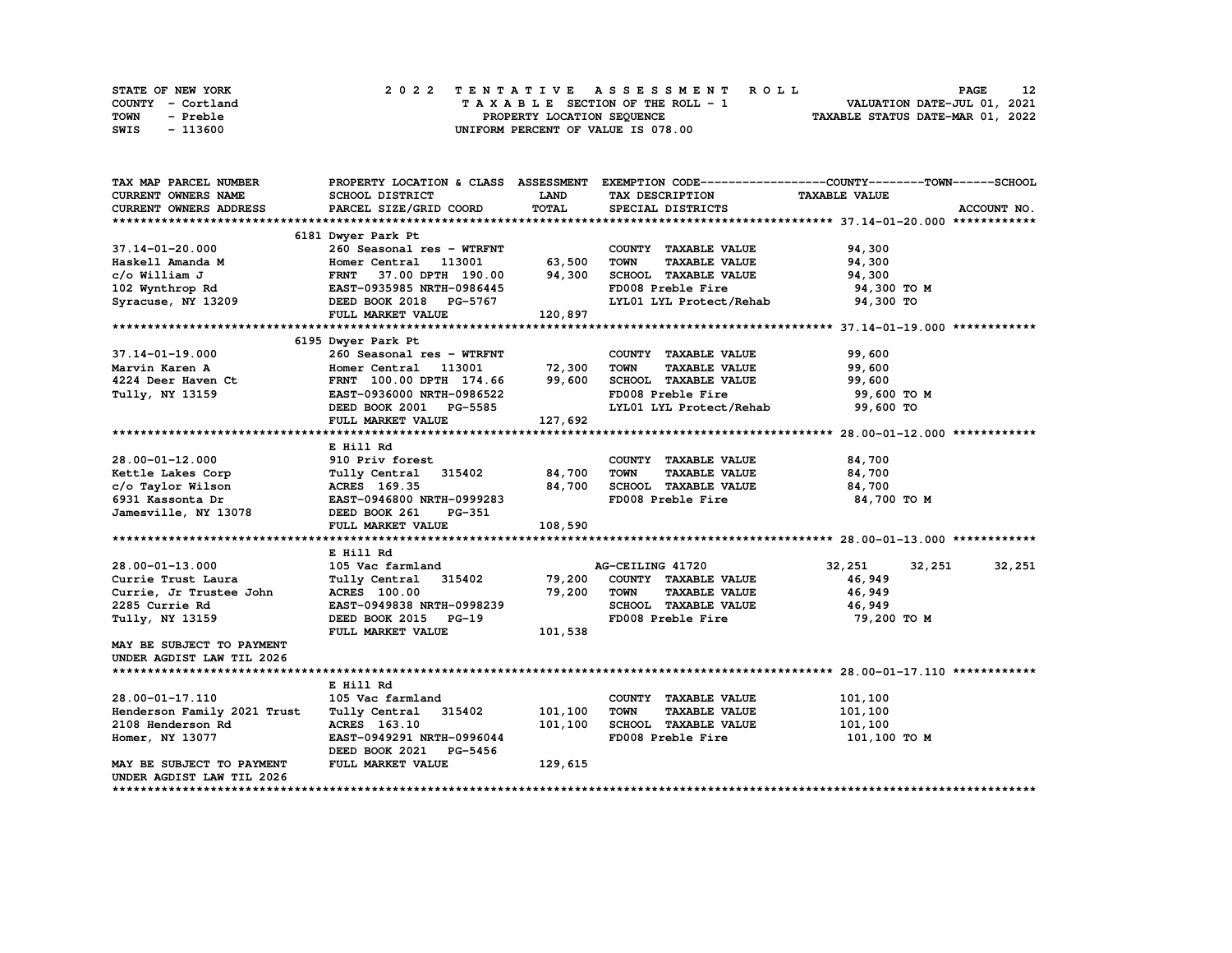| STATE OF NEW YORK | 2022 TENTATIVE ASSESSMENT ROLL     | 13<br><b>PAGE</b>                |
|-------------------|------------------------------------|----------------------------------|
| COUNTY - Cortland | TAXABLE SECTION OF THE ROLL - 1    | VALUATION DATE-JUL 01, 2021      |
| TOWN<br>- Preble  | PROPERTY LOCATION SEQUENCE         | TAXABLE STATUS DATE-MAR 01, 2022 |
| - 113600<br>SWIS  | UNIFORM PERCENT OF VALUE IS 078.00 |                                  |

| TAX MAP PARCEL NUMBER                     |                             |             |                                     | PROPERTY LOCATION & CLASS ASSESSMENT EXEMPTION CODE----------------COUNTY-------TOWN-----SCHOOL |        |
|-------------------------------------------|-----------------------------|-------------|-------------------------------------|-------------------------------------------------------------------------------------------------|--------|
| <b>CURRENT OWNERS NAME</b>                | <b>SCHOOL DISTRICT</b>      | <b>LAND</b> | TAX DESCRIPTION                     | <b>TAXABLE VALUE</b>                                                                            |        |
| CURRENT OWNERS ADDRESS                    | PARCEL SIZE/GRID COORD      | TOTAL       | SPECIAL DISTRICTS                   | ACCOUNT NO.                                                                                     |        |
|                                           |                             |             |                                     |                                                                                                 |        |
|                                           | E Hill Rd                   |             |                                     |                                                                                                 |        |
| $28.00 - 01 - 19.000$                     | 910 Priv forest             |             | COUNTY TAXABLE VALUE                | 38,400                                                                                          |        |
| Kuss Edward                               | Tully Central 315402        | 38,400      | <b>TOWN</b><br><b>TAXABLE VALUE</b> | 38,400                                                                                          |        |
| <b>Kuss Annette</b>                       | ACRES 54.83                 | 38,400      | SCHOOL TAXABLE VALUE                | 38,400                                                                                          |        |
| 5954 Scammell Rd                          | EAST-0946657 NRTH-0995410   |             | FD008 Preble Fire                   | 38,400 TO M                                                                                     |        |
| LaFayette, NY 13084                       | DEED BOOK 2011 PG-3370      |             |                                     |                                                                                                 |        |
|                                           | FULL MARKET VALUE           | 49,231      |                                     |                                                                                                 |        |
|                                           |                             |             |                                     |                                                                                                 |        |
|                                           | E Hill Rd                   |             |                                     |                                                                                                 |        |
| 28.00-01-20.112                           | $314$ Rural vac<10          |             | COUNTY TAXABLE VALUE                | 17,400                                                                                          |        |
| Mennig Laurence E                         | Tully Central 315402 17,400 |             | <b>TOWN</b><br><b>TAXABLE VALUE</b> | 17,400                                                                                          |        |
| PO Box 82                                 | ACRES 2.38                  | 17,400      | SCHOOL TAXABLE VALUE                | 17,400                                                                                          |        |
| Homer, NY 13077                           | EAST-0945909 NRTH-0996730   |             | FD008 Preble Fire                   | 17,400 TO M                                                                                     |        |
|                                           | DEED BOOK 2019 PG-6019      |             |                                     |                                                                                                 |        |
|                                           | FULL MARKET VALUE           | 22,308      |                                     |                                                                                                 |        |
|                                           |                             |             |                                     |                                                                                                 |        |
|                                           | E Hill Rd                   |             |                                     |                                                                                                 |        |
| 28.00-01-44.000                           | 105 Vac farmland            |             | AG-CEILING 41720                    | 21,471<br>21,471                                                                                | 21,471 |
| Currie East Hill Farms, LLC               | Homer Central 113001        | 50,100      | COUNTY TAXABLE VALUE                | 31,629                                                                                          |        |
| 6642 East Homer Balltimore Rd ACRES 69.50 |                             | 53,100      | TOWN<br><b>TAXABLE VALUE</b>        | 31,629                                                                                          |        |
| Homer, NY 13077                           | EAST-0953101 NRTH-0995170   |             | SCHOOL TAXABLE VALUE                | 31,629                                                                                          |        |
|                                           | DEED BOOK 2015 PG-3701      |             | FD008 Preble Fire                   | 53,100 TO M                                                                                     |        |
| MAY BE SUBJECT TO PAYMENT                 | FULL MARKET VALUE           | 68,077      |                                     |                                                                                                 |        |
| UNDER AGDIST LAW TIL 2026                 |                             |             |                                     |                                                                                                 |        |
|                                           |                             |             |                                     |                                                                                                 |        |
|                                           | E Hill Rd                   |             |                                     |                                                                                                 |        |
| 28.00-01-50.000                           | 105 Vac farmland            |             | AG-CEILING 41720                    | 12,715<br>12,715                                                                                | 12,715 |
| Currie Trust Laura                        | Tully Central 315402        | 84,600      | COUNTY TAXABLE VALUE                | 71,885                                                                                          |        |
| Currie, Jr Trustee John                   | <b>ACRES</b> 150.00         | 84,600      | <b>TOWN</b><br><b>TAXABLE VALUE</b> | 71,885                                                                                          |        |
| 2267 Currie Rd                            | EAST-0948769 NRTH-0999528   |             | SCHOOL TAXABLE VALUE                | 71,885                                                                                          |        |
| Tully, NY 13159                           | DEED BOOK 2015 PG-20        |             | FD008 Preble Fire                   | 84,600 TO M                                                                                     |        |
|                                           | FULL MARKET VALUE           | 108,462     |                                     |                                                                                                 |        |
| MAY BE SUBJECT TO PAYMENT                 |                             |             |                                     |                                                                                                 |        |
| UNDER AGDIST LAW TIL 2026                 |                             |             |                                     |                                                                                                 |        |
|                                           |                             |             |                                     |                                                                                                 |        |
|                                           | E Hill Rd                   |             |                                     |                                                                                                 |        |
| 28.00-02-01.100                           | 322 Rural vac>10            |             | COUNTY TAXABLE VALUE                | 17,600                                                                                          |        |
| Currie Sean                               | Homer Central 113001        | 17,600      | <b>TOWN</b><br><b>TAXABLE VALUE</b> | 17,600                                                                                          |        |
| 6729 Haights Gulf Rd                      | ACRES 33.10                 | 17,600      | SCHOOL TAXABLE VALUE                | 17,600                                                                                          |        |
| Cortland, NY 13045                        | EAST-0952284 NRTH-0996874   |             | FD008 Preble Fire                   | 17,600 TO M                                                                                     |        |
|                                           | DEED BOOK 10147 PG-64001    |             |                                     |                                                                                                 |        |
|                                           | FULL MARKET VALUE           | 22,564      |                                     |                                                                                                 |        |
|                                           |                             |             |                                     |                                                                                                 |        |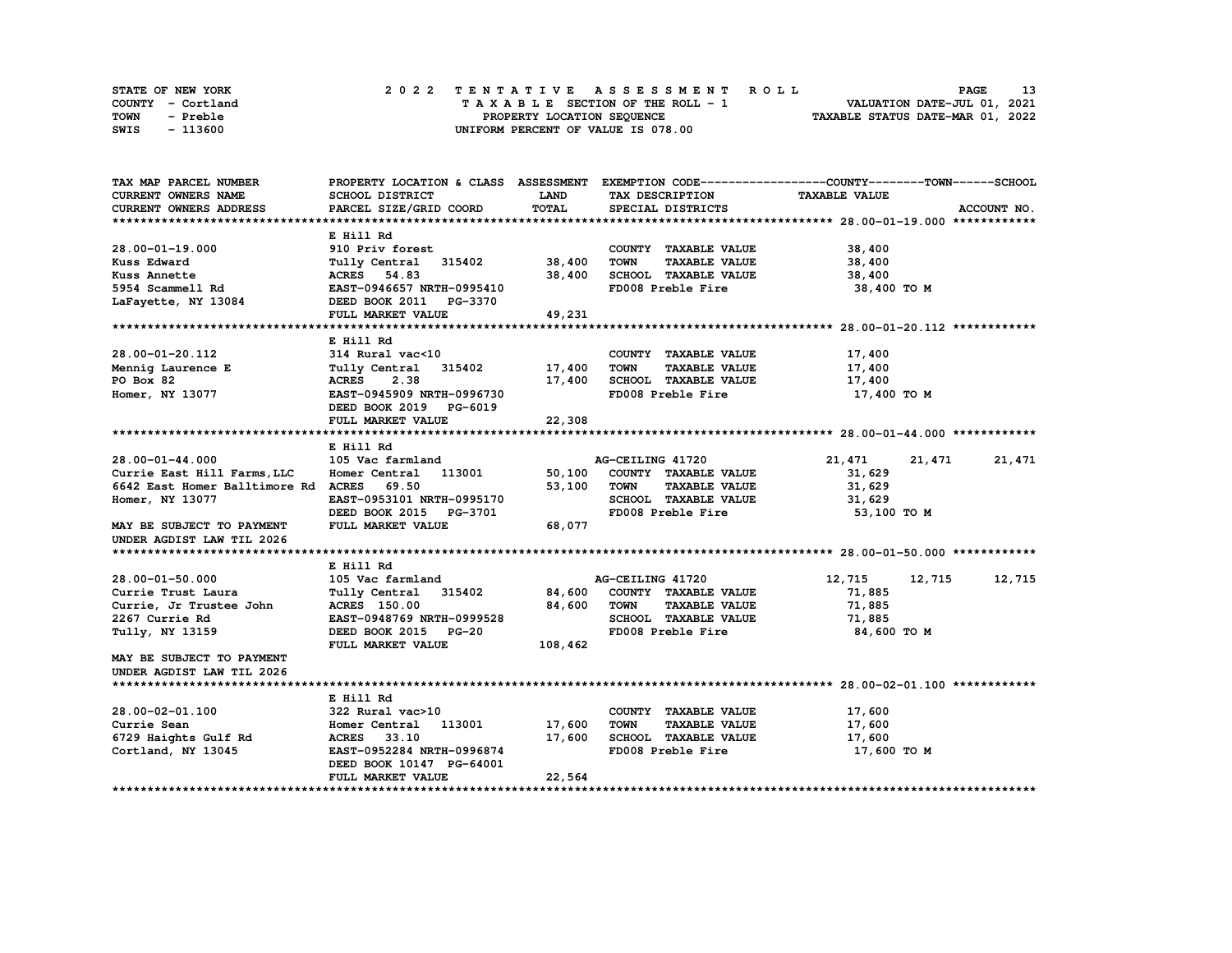| STATE OF NEW YORK | 2022 TENTATIVE ASSESSMENT ROLL     | 14<br>PAGE                       |
|-------------------|------------------------------------|----------------------------------|
| COUNTY - Cortland | TAXABLE SECTION OF THE ROLL - 1    | VALUATION DATE-JUL 01, 2021      |
| TOWN<br>- Preble  | PROPERTY LOCATION SEQUENCE         | TAXABLE STATUS DATE-MAR 01, 2022 |
| - 113600<br>SWIS  | UNIFORM PERCENT OF VALUE IS 078.00 |                                  |

| TAX MAP PARCEL NUMBER                     |                                                                                                                                                                                |              |                                                 | PROPERTY LOCATION & CLASS ASSESSMENT EXEMPTION CODE-----------------COUNTY-------TOWN-----SCHOOL |             |
|-------------------------------------------|--------------------------------------------------------------------------------------------------------------------------------------------------------------------------------|--------------|-------------------------------------------------|--------------------------------------------------------------------------------------------------|-------------|
| <b>CURRENT OWNERS NAME</b>                | <b>SCHOOL DISTRICT</b>                                                                                                                                                         | <b>LAND</b>  | TAX DESCRIPTION                                 | <b>TAXABLE VALUE</b>                                                                             |             |
| <b>CURRENT OWNERS ADDRESS</b>             | PARCEL SIZE/GRID COORD                                                                                                                                                         | TOTAL        | SPECIAL DISTRICTS                               |                                                                                                  | ACCOUNT NO. |
|                                           |                                                                                                                                                                                |              |                                                 |                                                                                                  |             |
|                                           | E Hill Rd                                                                                                                                                                      |              |                                                 |                                                                                                  |             |
| 28.00-02-02.000                           | 322 Rural vac>10                                                                                                                                                               |              | COUNTY TAXABLE VALUE                            | 16,500                                                                                           |             |
| Smith Edward V                            | Homer Central 113001 16,500                                                                                                                                                    |              | TOWN<br><b>TAXABLE VALUE</b>                    | 16,500                                                                                           |             |
| Smith Mary C                              | <b>ACRES</b> 19.00                                                                                                                                                             | 16,500       | SCHOOL TAXABLE VALUE                            | 16,500                                                                                           |             |
| 2913 E Hill Rd                            | EAST-0954060 NRTH-0996662                                                                                                                                                      |              | FD008 Preble Fire                               | 16,500 TO M                                                                                      |             |
| Cortland, NY 13045-9999                   | DEED BOOK 10205 PG-38001                                                                                                                                                       |              |                                                 |                                                                                                  |             |
|                                           | FULL MARKET VALUE                                                                                                                                                              | 21,154       |                                                 |                                                                                                  |             |
|                                           |                                                                                                                                                                                |              |                                                 |                                                                                                  |             |
|                                           | E Hill Rd                                                                                                                                                                      |              |                                                 |                                                                                                  |             |
| 28.00-03-01.000                           | $314$ Rural vac<10                                                                                                                                                             |              | COUNTY TAXABLE VALUE                            | 5,400                                                                                            |             |
| Verrelli Matthew                          | Tully Central 315402                                                                                                                                                           | 5,400        | <b>TOWN</b><br>TAXABLE VALUE                    | 5,400                                                                                            |             |
| Ricciardi Thomas                          | FRNT $142.26$ DPTH $250.00$                                                                                                                                                    |              |                                                 | 5,400                                                                                            |             |
| <b>6 Nesconset Ave</b>                    | Tully Central 315402<br>FRNT 142.26 DPTH 250.00<br>EAST-0944967 NRTH-0995953                                                                                                   |              | 5,400 SCHOOL TAXABLE VALUE<br>FD008 Preble Fire | 5,400 TO M                                                                                       |             |
| Nesconset, NY 11767 DEED BOOK 2020 PG-739 |                                                                                                                                                                                |              |                                                 |                                                                                                  |             |
|                                           | FULL MARKET VALUE                                                                                                                                                              | 6,923        |                                                 |                                                                                                  |             |
|                                           |                                                                                                                                                                                |              |                                                 |                                                                                                  |             |
|                                           | E Hill Rd                                                                                                                                                                      |              |                                                 |                                                                                                  |             |
| 28.00-03-02.000                           |                                                                                                                                                                                |              | COUNTY TAXABLE VALUE                            | 5,400                                                                                            |             |
| DelVecchio John                           |                                                                                                                                                                                | 5,400        | <b>TAXABLE VALUE</b><br><b>TOWN</b>             | 5,400                                                                                            |             |
| PO Box 705                                |                                                                                                                                                                                | 5,400        | SCHOOL TAXABLE VALUE                            | 5,400                                                                                            |             |
| Cortland, NY 13045                        | 314 Rural vac<10<br>Tully Central 315402<br>FRNT 142.29 DPTH 247.68<br>EAST-0945106 NRTH-0995957                                                                               |              | FD008 Preble Fire                               | 5,400 TO M                                                                                       |             |
|                                           | DEED BOOK 545<br><b>PG-351</b>                                                                                                                                                 |              |                                                 |                                                                                                  |             |
|                                           | FULL MARKET VALUE                                                                                                                                                              | 6,923        |                                                 |                                                                                                  |             |
|                                           |                                                                                                                                                                                |              |                                                 |                                                                                                  |             |
|                                           | 2355 E Hill Rd                                                                                                                                                                 |              |                                                 |                                                                                                  |             |
| 28.00-01-24.000                           |                                                                                                                                                                                |              |                                                 | $\mathbf{0}$<br>$^{\circ}$                                                                       | 64,410      |
| Barrow Richard                            | 210 1 Family Res<br>Tully Central 315402 17,800 COUNTY TAXABLE VALUE<br>FRNT 140.00 DPTH 300.00 99,500 TOWN TAXABLE VALUE<br>TRNT 140.00 DPTH 300.00 99,500 TOWN TAXABLE VALUE |              |                                                 | 99,500                                                                                           |             |
| 2355 E Hill Rd                            |                                                                                                                                                                                |              |                                                 | 99,500                                                                                           |             |
| Homer, NY 13077-9452                      | <b>ACRES</b><br>0.92                                                                                                                                                           |              | SCHOOL TAXABLE VALUE                            | 35,090                                                                                           |             |
|                                           | EAST-0944712 NRTH-0996247                                                                                                                                                      |              | FD008 Preble Fire                               | 99,500 TO M                                                                                      |             |
|                                           | DEED BOOK 565 PG-87                                                                                                                                                            |              |                                                 |                                                                                                  |             |
|                                           | FULL MARKET VALUE                                                                                                                                                              | 127,564      |                                                 |                                                                                                  |             |
|                                           |                                                                                                                                                                                |              |                                                 |                                                                                                  |             |
|                                           | 2357 E Hill Rd                                                                                                                                                                 |              |                                                 |                                                                                                  |             |
| 28.00-01-27.000                           | 210 1 Family Res                                                                                                                                                               |              | <b>BAS STAR 41854</b>                           | $\mathbf{0}$<br>$^{\circ}$                                                                       | 25,800      |
| Depue Gary                                | Tully Central 315402                                                                                                                                                           |              | 20,500 COUNTY TAXABLE VALUE                     | 197,500                                                                                          |             |
| 2357 East Hill Rd                         | <b>ACRES</b><br>2.00                                                                                                                                                           | 197,500 TOWN | <b>TAXABLE VALUE</b>                            | 197,500                                                                                          |             |
| Homer, NY 13077                           | EAST-0944607 NRTH-0996453                                                                                                                                                      |              | SCHOOL TAXABLE VALUE                            | 171,700                                                                                          |             |
|                                           | DEED BOOK 10280 PG-47001                                                                                                                                                       |              | FD008 Preble Fire                               | 197,500 TO M                                                                                     |             |
|                                           | FULL MARKET VALUE                                                                                                                                                              | 253,205      |                                                 |                                                                                                  |             |
|                                           |                                                                                                                                                                                |              |                                                 |                                                                                                  |             |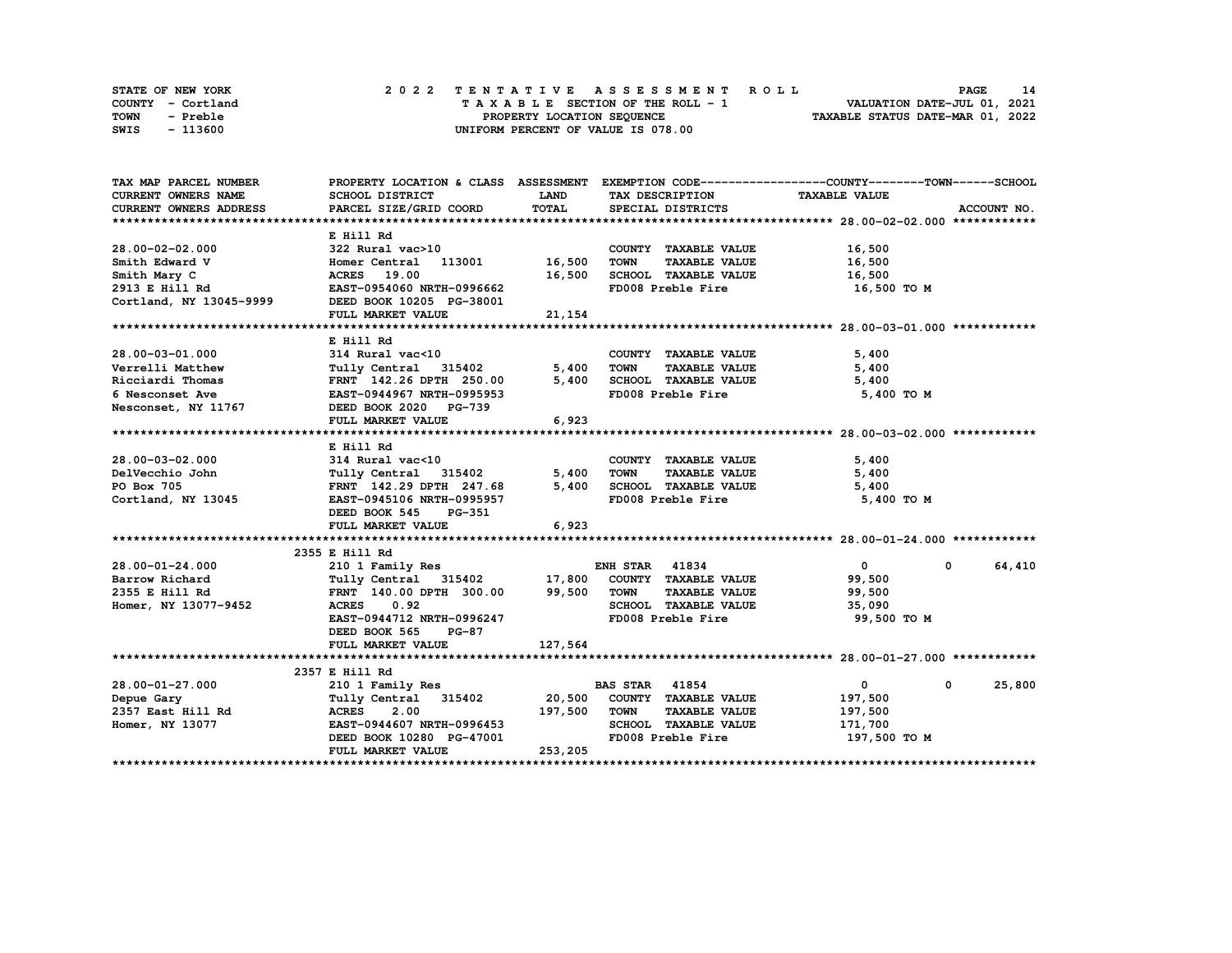| STATE OF NEW YORK | 2022 TENTATIVE ASSESSMENT ROLL     | 15<br><b>PAGE</b>                |
|-------------------|------------------------------------|----------------------------------|
| COUNTY - Cortland | TAXABLE SECTION OF THE ROLL - 1    | VALUATION DATE-JUL 01, 2021      |
| TOWN<br>- Preble  | PROPERTY LOCATION SEQUENCE         | TAXABLE STATUS DATE-MAR 01, 2022 |
| - 113600<br>SWIS  | UNIFORM PERCENT OF VALUE IS 078.00 |                                  |

| TAX MAP PARCEL NUMBER                                             | PROPERTY LOCATION & CLASS ASSESSMENT EXEMPTION CODE-----------------COUNTY-------TOWN------SCHOOL                                          |              |                       |                                                       |                      |              |             |
|-------------------------------------------------------------------|--------------------------------------------------------------------------------------------------------------------------------------------|--------------|-----------------------|-------------------------------------------------------|----------------------|--------------|-------------|
| CURRENT OWNERS NAME                                               | SCHOOL DISTRICT                                                                                                                            | <b>LAND</b>  |                       | TAX DESCRIPTION                                       | <b>TAXABLE VALUE</b> |              |             |
| CURRENT OWNERS ADDRESS                                            | PARCEL SIZE/GRID COORD                                                                                                                     | <b>TOTAL</b> |                       | SPECIAL DISTRICTS                                     |                      |              | ACCOUNT NO. |
|                                                                   |                                                                                                                                            |              |                       |                                                       |                      |              |             |
|                                                                   | 2361 E Hill Rd                                                                                                                             |              |                       |                                                       |                      |              |             |
| 28.00-01-11.221                                                   | 210 1 Family Res                                                                                                                           |              |                       | AGED CTS 41800                                        | 62,200               | 62,200       | 62,200      |
| Cathcart Virginia                                                 | Tully Central 315402                                                                                                                       |              |                       |                                                       | $\mathbf 0$          | $^{\circ}$   | 62,200      |
| 2361 E Hill Rd                                                    | 2.70<br><b>ACRES</b>                                                                                                                       |              |                       | 21,700 ENH STAR 41834<br>124,400 COUNTY TAXABLE VALUE | 62,200               |              |             |
| Homer, NY 13077-9452                                              | EAST-0944984 NRTH-0996510                                                                                                                  |              | <b>TOWN</b>           | <b>TAXABLE VALUE</b>                                  | 62,200               |              |             |
|                                                                   | EAST-0944984 NRTH-0996510 TOWN TAXABLE VALUE<br>DEED BOOK 2021 PG-3982 SCHOOL TAXABLE VALUE<br>FULL MARKET VALUE 159,487 FD008 Preble Fire |              |                       |                                                       | 0                    |              |             |
|                                                                   |                                                                                                                                            |              |                       |                                                       | 124,400 TO M         |              |             |
|                                                                   |                                                                                                                                            |              |                       |                                                       |                      |              |             |
|                                                                   | 2379 E Hill Rd                                                                                                                             |              |                       |                                                       |                      |              |             |
|                                                                   |                                                                                                                                            |              |                       |                                                       |                      |              |             |
| 28.00-01-20.200                                                   | 210 1 Family Res                                                                                                                           |              | <b>BAS STAR 41854</b> |                                                       | $\overline{0}$       | $\mathbf 0$  | 25,800      |
| Widger Anna<br>Widger Annu<br>Widger Casey Adam<br>??79 E Hill Rd |                                                                                                                                            |              |                       | COUNTY TAXABLE VALUE                                  | 226,000              |              |             |
|                                                                   |                                                                                                                                            |              | 226,000 TOWN          | <b>TAXABLE VALUE</b>                                  | 226,000              |              |             |
|                                                                   |                                                                                                                                            |              |                       | SCHOOL TAXABLE VALUE                                  | 200,200              |              |             |
| Homer, NY 13077                                                   |                                                                                                                                            |              |                       | FD008 Preble Fire                                     | 226,000 TO M         |              |             |
|                                                                   | FULL MARKET VALUE                                                                                                                          | 289,744      |                       |                                                       |                      |              |             |
|                                                                   |                                                                                                                                            |              |                       |                                                       |                      |              |             |
|                                                                   | 2382 E Hill Rd                                                                                                                             |              |                       |                                                       |                      |              |             |
| 28.00-03-03.000                                                   | 210 1 Family Res                                                                                                                           |              | <b>ENH STAR 41834</b> |                                                       | $\bullet$            | $^{\circ}$   | 64,410      |
| Snyder Laurie B                                                   | Tully Central 315402 16,200 COUNTY TAXABLE VALUE                                                                                           |              |                       |                                                       | 117,600              |              |             |
| Snyder Thomas R                                                   |                                                                                                                                            |              | TOWN                  | <b>TAXABLE VALUE</b>                                  | 117,600              |              |             |
| 2382 E Hill Rd                                                    | Tully Central 315402 16,200<br>FRNT 142.29 DPTH 245.37 117,600<br>EAST-0945245 NRTH-0995961                                                |              |                       | SCHOOL TAXABLE VALUE                                  | 53,190               |              |             |
| Homer, NY 13077-9452                                              | DEED BOOK 1998 PG-4511                                                                                                                     |              |                       | FD008 Preble Fire                                     | 117,600 TO M         |              |             |
|                                                                   | FULL MARKET VALUE                                                                                                                          | 150,769      |                       |                                                       |                      |              |             |
|                                                                   |                                                                                                                                            |              |                       |                                                       |                      |              |             |
|                                                                   | 2386 E Hill Rd                                                                                                                             |              |                       |                                                       |                      |              |             |
| 28.00-03-04.000                                                   | 210 1 Family Res                                                                                                                           |              | <b>BAS STAR</b> 41854 |                                                       | $\overline{0}$       | $\mathbf{0}$ | 25,800      |
| Crawford Seth A                                                   | Tully Central 315402 16,300                                                                                                                |              |                       | COUNTY TAXABLE VALUE                                  | 95,200               |              |             |
| 2386 E Hill Rd                                                    | FRNT 142.20 DPTH 250.00                                                                                                                    | 95,200       | <b>TOWN</b>           | <b>TAXABLE VALUE</b>                                  | 95,200               |              |             |
| Homer, NY 13077-9452                                              | ACRES 0.87 BANKCORELOG                                                                                                                     |              |                       | SCHOOL TAXABLE VALUE                                  | 69,400               |              |             |
|                                                                   | EAST-0945387 NRTH-0995975                                                                                                                  |              |                       | FD008 Preble Fire                                     | 95,200 TO M          |              |             |
|                                                                   | DEED BOOK 2011 PG-3367                                                                                                                     |              |                       |                                                       |                      |              |             |
|                                                                   | FULL MARKET VALUE                                                                                                                          | 122,051      |                       |                                                       |                      |              |             |
|                                                                   |                                                                                                                                            |              |                       |                                                       |                      |              |             |
|                                                                   | 2392 E Hill Rd                                                                                                                             |              |                       |                                                       |                      |              |             |
| 28.00-01-22.120                                                   | 270 Mfg housing                                                                                                                            |              |                       | COUNTY TAXABLE VALUE                                  | 48,950               |              |             |
| Stevens Connie                                                    | Tully Central 315402                                                                                                                       | 22,200       | <b>TOWN</b>           | <b>TAXABLE VALUE</b>                                  | 48,950               |              |             |
| 17 Elm St                                                         | <b>ACRES</b><br>6.47                                                                                                                       | 48,950       |                       | SCHOOL TAXABLE VALUE                                  |                      |              |             |
|                                                                   |                                                                                                                                            |              |                       |                                                       | 48,950               |              |             |
| Cortland, NY 13045                                                | EAST-0945297 NRTH-0995583                                                                                                                  |              |                       | FD008 Preble Fire                                     | 48,950 TO M          |              |             |
|                                                                   | DEED BOOK 2017 PG-2458                                                                                                                     |              |                       |                                                       |                      |              |             |
|                                                                   | FULL MARKET VALUE                                                                                                                          | 62,756       |                       |                                                       |                      |              |             |
|                                                                   |                                                                                                                                            |              |                       |                                                       |                      |              |             |
|                                                                   | 2394 E Hill Rd                                                                                                                             |              |                       |                                                       |                      |              |             |
| 28.00-01-22.110                                                   | 271 Mfg housings                                                                                                                           |              |                       | COUNTY TAXABLE VALUE                                  | 35,561               |              |             |
| Allen Kevin                                                       | Tully Central 315402                                                                                                                       | 20,800       | <b>TOWN</b>           | <b>TAXABLE VALUE</b>                                  | 35,561               |              |             |
| Allen Tiffany                                                     | ACRES 4.77                                                                                                                                 | 35,561       |                       | SCHOOL TAXABLE VALUE                                  | 35,561               |              |             |
| 2394 E Hill Rd                                                    | EAST-0945694 NRTH-0995662                                                                                                                  |              |                       | FD008 Preble Fire                                     | 35,561 TO M          |              |             |
| Homer, NY 13077                                                   | DEED BOOK 2017 PG-1584                                                                                                                     |              |                       |                                                       |                      |              |             |
|                                                                   | FULL MARKET VALUE                                                                                                                          | 45,591       |                       |                                                       |                      |              |             |
|                                                                   |                                                                                                                                            |              |                       |                                                       |                      |              |             |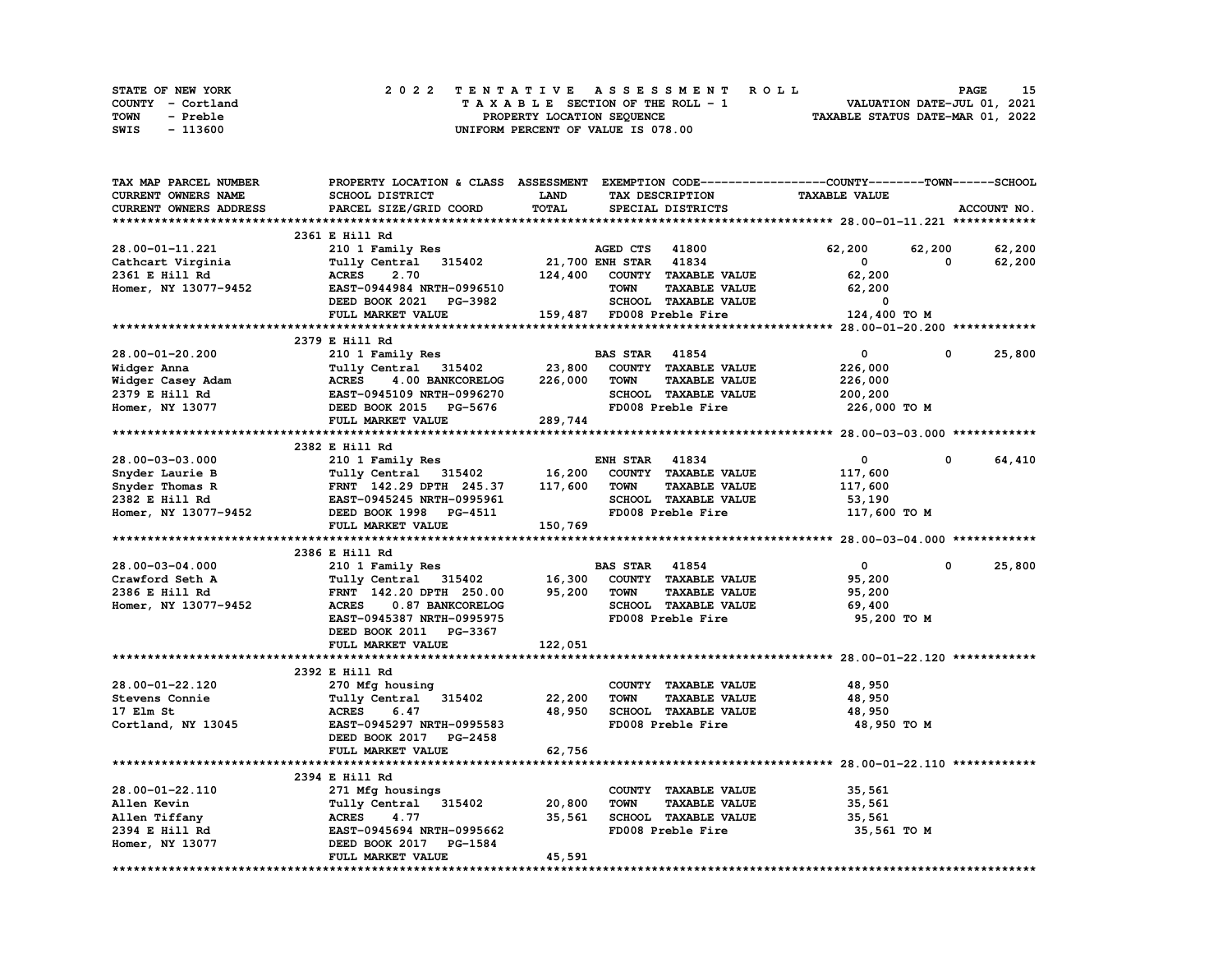| STATE OF NEW YORK | 2022 TENTATIVE ASSESSMENT ROLL     | 16<br><b>PAGE</b>                |
|-------------------|------------------------------------|----------------------------------|
| COUNTY - Cortland | TAXABLE SECTION OF THE ROLL - 1    | VALUATION DATE-JUL 01, 2021      |
| TOWN<br>- Preble  | PROPERTY LOCATION SEQUENCE         | TAXABLE STATUS DATE-MAR 01, 2022 |
| - 113600<br>SWIS  | UNIFORM PERCENT OF VALUE IS 078.00 |                                  |

| <b>CURRENT OWNERS NAME</b><br><b>SCHOOL DISTRICT</b><br><b>LAND</b><br><b>TAXABLE VALUE</b><br>TAX DESCRIPTION<br>TOTAL<br>CURRENT OWNERS ADDRESS<br>PARCEL SIZE/GRID COORD<br>SPECIAL DISTRICTS<br>ACCOUNT NO.<br>2400 E Hill Rd<br>28.00-01-21.000<br>COUNTY TAXABLE VALUE<br>270 Mfg housing<br>35,200<br>Tully Central 315402 11,200<br><b>TOWN</b><br><b>TAXABLE VALUE</b><br>35,200<br>Ketola Benjamin J<br>35,200<br>SCHOOL TAXABLE VALUE<br>2400 E Hill Rd<br>FRNT 100.00 DPTH 209.77<br>35,200<br>Homer, NY 13077<br>EAST-0945534 NRTH-0996020<br>FD008 Preble Fire<br>35,200 TO M<br>DEED BOOK 2016 PG-5169<br>FULL MARKET VALUE<br>45,128<br>2401 E Hill Rd<br>28.00-01-20.120<br>210 1 Family Res<br>COUNTY TAXABLE VALUE<br>142,340<br>18,700<br>Tully Central<br>ACRES 3.19<br>EAST-0945549 NRTH-0996420<br>----<br><b>TAXABLE VALUE</b><br>142,340<br>Mennig Laurence E<br>PO Box 82<br><b>TOWN</b><br>142,340<br>SCHOOL TAXABLE VALUE<br>142,340<br>FD008 Preble Fire<br>142,340 TO M<br>DEED BOOK 2019 PG-6019<br>182,487<br><b>FULL MARKET VALUE</b><br>2406 E Hill Rd<br>28.00-01-22.200<br>314 Rural vac<10<br>COUNTY TAXABLE VALUE<br>13,800<br>Redington, Jr Robert J<br>Tully Central 315402<br>13,800<br><b>TAXABLE VALUE</b><br>TOWN<br>13,800<br>13,800<br>SCHOOL TAXABLE VALUE<br>1008 Route 80<br>ACRES 1.54<br>13,800<br>Tully, NY 13159<br>EAST-0945694 NRTH-0996066<br>FD008 Preble Fire<br>13,800 TO M<br>DEED BOOK 2014 PG-3452<br>17,692<br>FULL MARKET VALUE<br>2470 E Hill Rd<br>$\overline{\mathbf{0}}$<br>$0\qquad 25,800$<br>28.00-01-20.111<br>240 Rural res<br><b>BAS STAR</b> 41854<br>Tully Central 315402 29,500 COUNTY TAXABLE VALUE<br>Kane James L<br>Tully Central 315402 29,500 COUNTY<br>ACRES 14.09 BANK LERETA 112,200 TOWN<br>EAST-0946029 NRTH-0996050 SCHOOL<br>112,200<br><b>TAXABLE VALUE</b><br>Harford Wendy K<br>2470 E Hill Rd<br>Homer, NY 13077-9452<br>112,200<br>SCHOOL TAXABLE VALUE<br>86,400<br>FD008 Preble Fire<br>112,200 TO M<br>DEED BOOK 2000 PG-2<br>143,846<br>FULL MARKET VALUE<br>2684 E Hill Rd<br>312 Vac w/imprv<br>COUNTY TAXABLE VALUE<br>8,800<br>Tully Central 315402<br>Potter Phillip<br>3,100<br><b>TOWN</b><br><b>TAXABLE VALUE</b><br>8,800<br>Tully Central 315402<br>ACRES 1.90<br>EAST-0950787 NRTH-0997070<br>8,800<br>SCHOOL TAXABLE VALUE<br>8,800<br>FD008 Preble Fire<br>173 Route 11<br>8,800 TO M<br>Tully, NY 13159 DEED BOOK 362<br>PG-990<br>FULL MARKET VALUE<br>11,282<br>2705 E Hill Rd<br>28.00-01-14.100<br>COUNTY TAXABLE VALUE<br>97,900<br>910 Priv forest<br>Swartz Family Farm LLC Homer Central 113001 75,100<br><b>TOWN</b><br><b>TAXABLE VALUE</b><br>97,900<br>97,900<br><b>ACRES 110.00<br/>EAST-0952183 NRTH-0998311<br/>DEED BOOK 2015 PG-536</b><br>SCHOOL TAXABLE VALUE<br>21707 SR 706<br>97,900<br>FD008 Preble Fire<br>PO Box 604<br>97,900 TO M<br>125,513<br>FULL MARKET VALUE | TAX MAP PARCEL NUMBER |  | PROPERTY LOCATION & CLASS ASSESSMENT EXEMPTION CODE----------------COUNTY-------TOWN-----SCHOOL |
|---------------------------------------------------------------------------------------------------------------------------------------------------------------------------------------------------------------------------------------------------------------------------------------------------------------------------------------------------------------------------------------------------------------------------------------------------------------------------------------------------------------------------------------------------------------------------------------------------------------------------------------------------------------------------------------------------------------------------------------------------------------------------------------------------------------------------------------------------------------------------------------------------------------------------------------------------------------------------------------------------------------------------------------------------------------------------------------------------------------------------------------------------------------------------------------------------------------------------------------------------------------------------------------------------------------------------------------------------------------------------------------------------------------------------------------------------------------------------------------------------------------------------------------------------------------------------------------------------------------------------------------------------------------------------------------------------------------------------------------------------------------------------------------------------------------------------------------------------------------------------------------------------------------------------------------------------------------------------------------------------------------------------------------------------------------------------------------------------------------------------------------------------------------------------------------------------------------------------------------------------------------------------------------------------------------------------------------------------------------------------------------------------------------------------------------------------------------------------------------------------------------------------------------------------------------------------------------------------------------------------------------------------------------------------------------------------------------------------------------------------------------------------------------------------------------------------------------------------------------------------------------------------------------|-----------------------|--|-------------------------------------------------------------------------------------------------|
|                                                                                                                                                                                                                                                                                                                                                                                                                                                                                                                                                                                                                                                                                                                                                                                                                                                                                                                                                                                                                                                                                                                                                                                                                                                                                                                                                                                                                                                                                                                                                                                                                                                                                                                                                                                                                                                                                                                                                                                                                                                                                                                                                                                                                                                                                                                                                                                                                                                                                                                                                                                                                                                                                                                                                                                                                                                                                                               |                       |  |                                                                                                 |
|                                                                                                                                                                                                                                                                                                                                                                                                                                                                                                                                                                                                                                                                                                                                                                                                                                                                                                                                                                                                                                                                                                                                                                                                                                                                                                                                                                                                                                                                                                                                                                                                                                                                                                                                                                                                                                                                                                                                                                                                                                                                                                                                                                                                                                                                                                                                                                                                                                                                                                                                                                                                                                                                                                                                                                                                                                                                                                               |                       |  |                                                                                                 |
|                                                                                                                                                                                                                                                                                                                                                                                                                                                                                                                                                                                                                                                                                                                                                                                                                                                                                                                                                                                                                                                                                                                                                                                                                                                                                                                                                                                                                                                                                                                                                                                                                                                                                                                                                                                                                                                                                                                                                                                                                                                                                                                                                                                                                                                                                                                                                                                                                                                                                                                                                                                                                                                                                                                                                                                                                                                                                                               |                       |  |                                                                                                 |
|                                                                                                                                                                                                                                                                                                                                                                                                                                                                                                                                                                                                                                                                                                                                                                                                                                                                                                                                                                                                                                                                                                                                                                                                                                                                                                                                                                                                                                                                                                                                                                                                                                                                                                                                                                                                                                                                                                                                                                                                                                                                                                                                                                                                                                                                                                                                                                                                                                                                                                                                                                                                                                                                                                                                                                                                                                                                                                               |                       |  |                                                                                                 |
|                                                                                                                                                                                                                                                                                                                                                                                                                                                                                                                                                                                                                                                                                                                                                                                                                                                                                                                                                                                                                                                                                                                                                                                                                                                                                                                                                                                                                                                                                                                                                                                                                                                                                                                                                                                                                                                                                                                                                                                                                                                                                                                                                                                                                                                                                                                                                                                                                                                                                                                                                                                                                                                                                                                                                                                                                                                                                                               |                       |  |                                                                                                 |
|                                                                                                                                                                                                                                                                                                                                                                                                                                                                                                                                                                                                                                                                                                                                                                                                                                                                                                                                                                                                                                                                                                                                                                                                                                                                                                                                                                                                                                                                                                                                                                                                                                                                                                                                                                                                                                                                                                                                                                                                                                                                                                                                                                                                                                                                                                                                                                                                                                                                                                                                                                                                                                                                                                                                                                                                                                                                                                               |                       |  |                                                                                                 |
|                                                                                                                                                                                                                                                                                                                                                                                                                                                                                                                                                                                                                                                                                                                                                                                                                                                                                                                                                                                                                                                                                                                                                                                                                                                                                                                                                                                                                                                                                                                                                                                                                                                                                                                                                                                                                                                                                                                                                                                                                                                                                                                                                                                                                                                                                                                                                                                                                                                                                                                                                                                                                                                                                                                                                                                                                                                                                                               |                       |  |                                                                                                 |
|                                                                                                                                                                                                                                                                                                                                                                                                                                                                                                                                                                                                                                                                                                                                                                                                                                                                                                                                                                                                                                                                                                                                                                                                                                                                                                                                                                                                                                                                                                                                                                                                                                                                                                                                                                                                                                                                                                                                                                                                                                                                                                                                                                                                                                                                                                                                                                                                                                                                                                                                                                                                                                                                                                                                                                                                                                                                                                               |                       |  |                                                                                                 |
|                                                                                                                                                                                                                                                                                                                                                                                                                                                                                                                                                                                                                                                                                                                                                                                                                                                                                                                                                                                                                                                                                                                                                                                                                                                                                                                                                                                                                                                                                                                                                                                                                                                                                                                                                                                                                                                                                                                                                                                                                                                                                                                                                                                                                                                                                                                                                                                                                                                                                                                                                                                                                                                                                                                                                                                                                                                                                                               |                       |  |                                                                                                 |
|                                                                                                                                                                                                                                                                                                                                                                                                                                                                                                                                                                                                                                                                                                                                                                                                                                                                                                                                                                                                                                                                                                                                                                                                                                                                                                                                                                                                                                                                                                                                                                                                                                                                                                                                                                                                                                                                                                                                                                                                                                                                                                                                                                                                                                                                                                                                                                                                                                                                                                                                                                                                                                                                                                                                                                                                                                                                                                               |                       |  |                                                                                                 |
|                                                                                                                                                                                                                                                                                                                                                                                                                                                                                                                                                                                                                                                                                                                                                                                                                                                                                                                                                                                                                                                                                                                                                                                                                                                                                                                                                                                                                                                                                                                                                                                                                                                                                                                                                                                                                                                                                                                                                                                                                                                                                                                                                                                                                                                                                                                                                                                                                                                                                                                                                                                                                                                                                                                                                                                                                                                                                                               |                       |  |                                                                                                 |
|                                                                                                                                                                                                                                                                                                                                                                                                                                                                                                                                                                                                                                                                                                                                                                                                                                                                                                                                                                                                                                                                                                                                                                                                                                                                                                                                                                                                                                                                                                                                                                                                                                                                                                                                                                                                                                                                                                                                                                                                                                                                                                                                                                                                                                                                                                                                                                                                                                                                                                                                                                                                                                                                                                                                                                                                                                                                                                               |                       |  |                                                                                                 |
|                                                                                                                                                                                                                                                                                                                                                                                                                                                                                                                                                                                                                                                                                                                                                                                                                                                                                                                                                                                                                                                                                                                                                                                                                                                                                                                                                                                                                                                                                                                                                                                                                                                                                                                                                                                                                                                                                                                                                                                                                                                                                                                                                                                                                                                                                                                                                                                                                                                                                                                                                                                                                                                                                                                                                                                                                                                                                                               |                       |  |                                                                                                 |
|                                                                                                                                                                                                                                                                                                                                                                                                                                                                                                                                                                                                                                                                                                                                                                                                                                                                                                                                                                                                                                                                                                                                                                                                                                                                                                                                                                                                                                                                                                                                                                                                                                                                                                                                                                                                                                                                                                                                                                                                                                                                                                                                                                                                                                                                                                                                                                                                                                                                                                                                                                                                                                                                                                                                                                                                                                                                                                               |                       |  |                                                                                                 |
|                                                                                                                                                                                                                                                                                                                                                                                                                                                                                                                                                                                                                                                                                                                                                                                                                                                                                                                                                                                                                                                                                                                                                                                                                                                                                                                                                                                                                                                                                                                                                                                                                                                                                                                                                                                                                                                                                                                                                                                                                                                                                                                                                                                                                                                                                                                                                                                                                                                                                                                                                                                                                                                                                                                                                                                                                                                                                                               |                       |  |                                                                                                 |
|                                                                                                                                                                                                                                                                                                                                                                                                                                                                                                                                                                                                                                                                                                                                                                                                                                                                                                                                                                                                                                                                                                                                                                                                                                                                                                                                                                                                                                                                                                                                                                                                                                                                                                                                                                                                                                                                                                                                                                                                                                                                                                                                                                                                                                                                                                                                                                                                                                                                                                                                                                                                                                                                                                                                                                                                                                                                                                               | Homer, NY 13077       |  |                                                                                                 |
|                                                                                                                                                                                                                                                                                                                                                                                                                                                                                                                                                                                                                                                                                                                                                                                                                                                                                                                                                                                                                                                                                                                                                                                                                                                                                                                                                                                                                                                                                                                                                                                                                                                                                                                                                                                                                                                                                                                                                                                                                                                                                                                                                                                                                                                                                                                                                                                                                                                                                                                                                                                                                                                                                                                                                                                                                                                                                                               |                       |  |                                                                                                 |
|                                                                                                                                                                                                                                                                                                                                                                                                                                                                                                                                                                                                                                                                                                                                                                                                                                                                                                                                                                                                                                                                                                                                                                                                                                                                                                                                                                                                                                                                                                                                                                                                                                                                                                                                                                                                                                                                                                                                                                                                                                                                                                                                                                                                                                                                                                                                                                                                                                                                                                                                                                                                                                                                                                                                                                                                                                                                                                               |                       |  |                                                                                                 |
|                                                                                                                                                                                                                                                                                                                                                                                                                                                                                                                                                                                                                                                                                                                                                                                                                                                                                                                                                                                                                                                                                                                                                                                                                                                                                                                                                                                                                                                                                                                                                                                                                                                                                                                                                                                                                                                                                                                                                                                                                                                                                                                                                                                                                                                                                                                                                                                                                                                                                                                                                                                                                                                                                                                                                                                                                                                                                                               |                       |  |                                                                                                 |
|                                                                                                                                                                                                                                                                                                                                                                                                                                                                                                                                                                                                                                                                                                                                                                                                                                                                                                                                                                                                                                                                                                                                                                                                                                                                                                                                                                                                                                                                                                                                                                                                                                                                                                                                                                                                                                                                                                                                                                                                                                                                                                                                                                                                                                                                                                                                                                                                                                                                                                                                                                                                                                                                                                                                                                                                                                                                                                               |                       |  |                                                                                                 |
|                                                                                                                                                                                                                                                                                                                                                                                                                                                                                                                                                                                                                                                                                                                                                                                                                                                                                                                                                                                                                                                                                                                                                                                                                                                                                                                                                                                                                                                                                                                                                                                                                                                                                                                                                                                                                                                                                                                                                                                                                                                                                                                                                                                                                                                                                                                                                                                                                                                                                                                                                                                                                                                                                                                                                                                                                                                                                                               |                       |  |                                                                                                 |
|                                                                                                                                                                                                                                                                                                                                                                                                                                                                                                                                                                                                                                                                                                                                                                                                                                                                                                                                                                                                                                                                                                                                                                                                                                                                                                                                                                                                                                                                                                                                                                                                                                                                                                                                                                                                                                                                                                                                                                                                                                                                                                                                                                                                                                                                                                                                                                                                                                                                                                                                                                                                                                                                                                                                                                                                                                                                                                               |                       |  |                                                                                                 |
|                                                                                                                                                                                                                                                                                                                                                                                                                                                                                                                                                                                                                                                                                                                                                                                                                                                                                                                                                                                                                                                                                                                                                                                                                                                                                                                                                                                                                                                                                                                                                                                                                                                                                                                                                                                                                                                                                                                                                                                                                                                                                                                                                                                                                                                                                                                                                                                                                                                                                                                                                                                                                                                                                                                                                                                                                                                                                                               |                       |  |                                                                                                 |
|                                                                                                                                                                                                                                                                                                                                                                                                                                                                                                                                                                                                                                                                                                                                                                                                                                                                                                                                                                                                                                                                                                                                                                                                                                                                                                                                                                                                                                                                                                                                                                                                                                                                                                                                                                                                                                                                                                                                                                                                                                                                                                                                                                                                                                                                                                                                                                                                                                                                                                                                                                                                                                                                                                                                                                                                                                                                                                               |                       |  |                                                                                                 |
|                                                                                                                                                                                                                                                                                                                                                                                                                                                                                                                                                                                                                                                                                                                                                                                                                                                                                                                                                                                                                                                                                                                                                                                                                                                                                                                                                                                                                                                                                                                                                                                                                                                                                                                                                                                                                                                                                                                                                                                                                                                                                                                                                                                                                                                                                                                                                                                                                                                                                                                                                                                                                                                                                                                                                                                                                                                                                                               |                       |  |                                                                                                 |
|                                                                                                                                                                                                                                                                                                                                                                                                                                                                                                                                                                                                                                                                                                                                                                                                                                                                                                                                                                                                                                                                                                                                                                                                                                                                                                                                                                                                                                                                                                                                                                                                                                                                                                                                                                                                                                                                                                                                                                                                                                                                                                                                                                                                                                                                                                                                                                                                                                                                                                                                                                                                                                                                                                                                                                                                                                                                                                               |                       |  |                                                                                                 |
|                                                                                                                                                                                                                                                                                                                                                                                                                                                                                                                                                                                                                                                                                                                                                                                                                                                                                                                                                                                                                                                                                                                                                                                                                                                                                                                                                                                                                                                                                                                                                                                                                                                                                                                                                                                                                                                                                                                                                                                                                                                                                                                                                                                                                                                                                                                                                                                                                                                                                                                                                                                                                                                                                                                                                                                                                                                                                                               |                       |  |                                                                                                 |
|                                                                                                                                                                                                                                                                                                                                                                                                                                                                                                                                                                                                                                                                                                                                                                                                                                                                                                                                                                                                                                                                                                                                                                                                                                                                                                                                                                                                                                                                                                                                                                                                                                                                                                                                                                                                                                                                                                                                                                                                                                                                                                                                                                                                                                                                                                                                                                                                                                                                                                                                                                                                                                                                                                                                                                                                                                                                                                               |                       |  |                                                                                                 |
|                                                                                                                                                                                                                                                                                                                                                                                                                                                                                                                                                                                                                                                                                                                                                                                                                                                                                                                                                                                                                                                                                                                                                                                                                                                                                                                                                                                                                                                                                                                                                                                                                                                                                                                                                                                                                                                                                                                                                                                                                                                                                                                                                                                                                                                                                                                                                                                                                                                                                                                                                                                                                                                                                                                                                                                                                                                                                                               |                       |  |                                                                                                 |
|                                                                                                                                                                                                                                                                                                                                                                                                                                                                                                                                                                                                                                                                                                                                                                                                                                                                                                                                                                                                                                                                                                                                                                                                                                                                                                                                                                                                                                                                                                                                                                                                                                                                                                                                                                                                                                                                                                                                                                                                                                                                                                                                                                                                                                                                                                                                                                                                                                                                                                                                                                                                                                                                                                                                                                                                                                                                                                               |                       |  |                                                                                                 |
|                                                                                                                                                                                                                                                                                                                                                                                                                                                                                                                                                                                                                                                                                                                                                                                                                                                                                                                                                                                                                                                                                                                                                                                                                                                                                                                                                                                                                                                                                                                                                                                                                                                                                                                                                                                                                                                                                                                                                                                                                                                                                                                                                                                                                                                                                                                                                                                                                                                                                                                                                                                                                                                                                                                                                                                                                                                                                                               |                       |  |                                                                                                 |
|                                                                                                                                                                                                                                                                                                                                                                                                                                                                                                                                                                                                                                                                                                                                                                                                                                                                                                                                                                                                                                                                                                                                                                                                                                                                                                                                                                                                                                                                                                                                                                                                                                                                                                                                                                                                                                                                                                                                                                                                                                                                                                                                                                                                                                                                                                                                                                                                                                                                                                                                                                                                                                                                                                                                                                                                                                                                                                               |                       |  |                                                                                                 |
|                                                                                                                                                                                                                                                                                                                                                                                                                                                                                                                                                                                                                                                                                                                                                                                                                                                                                                                                                                                                                                                                                                                                                                                                                                                                                                                                                                                                                                                                                                                                                                                                                                                                                                                                                                                                                                                                                                                                                                                                                                                                                                                                                                                                                                                                                                                                                                                                                                                                                                                                                                                                                                                                                                                                                                                                                                                                                                               |                       |  |                                                                                                 |
|                                                                                                                                                                                                                                                                                                                                                                                                                                                                                                                                                                                                                                                                                                                                                                                                                                                                                                                                                                                                                                                                                                                                                                                                                                                                                                                                                                                                                                                                                                                                                                                                                                                                                                                                                                                                                                                                                                                                                                                                                                                                                                                                                                                                                                                                                                                                                                                                                                                                                                                                                                                                                                                                                                                                                                                                                                                                                                               |                       |  |                                                                                                 |
|                                                                                                                                                                                                                                                                                                                                                                                                                                                                                                                                                                                                                                                                                                                                                                                                                                                                                                                                                                                                                                                                                                                                                                                                                                                                                                                                                                                                                                                                                                                                                                                                                                                                                                                                                                                                                                                                                                                                                                                                                                                                                                                                                                                                                                                                                                                                                                                                                                                                                                                                                                                                                                                                                                                                                                                                                                                                                                               |                       |  |                                                                                                 |
|                                                                                                                                                                                                                                                                                                                                                                                                                                                                                                                                                                                                                                                                                                                                                                                                                                                                                                                                                                                                                                                                                                                                                                                                                                                                                                                                                                                                                                                                                                                                                                                                                                                                                                                                                                                                                                                                                                                                                                                                                                                                                                                                                                                                                                                                                                                                                                                                                                                                                                                                                                                                                                                                                                                                                                                                                                                                                                               |                       |  |                                                                                                 |
|                                                                                                                                                                                                                                                                                                                                                                                                                                                                                                                                                                                                                                                                                                                                                                                                                                                                                                                                                                                                                                                                                                                                                                                                                                                                                                                                                                                                                                                                                                                                                                                                                                                                                                                                                                                                                                                                                                                                                                                                                                                                                                                                                                                                                                                                                                                                                                                                                                                                                                                                                                                                                                                                                                                                                                                                                                                                                                               |                       |  |                                                                                                 |
|                                                                                                                                                                                                                                                                                                                                                                                                                                                                                                                                                                                                                                                                                                                                                                                                                                                                                                                                                                                                                                                                                                                                                                                                                                                                                                                                                                                                                                                                                                                                                                                                                                                                                                                                                                                                                                                                                                                                                                                                                                                                                                                                                                                                                                                                                                                                                                                                                                                                                                                                                                                                                                                                                                                                                                                                                                                                                                               | $28.00 - 01 - 16.000$ |  |                                                                                                 |
|                                                                                                                                                                                                                                                                                                                                                                                                                                                                                                                                                                                                                                                                                                                                                                                                                                                                                                                                                                                                                                                                                                                                                                                                                                                                                                                                                                                                                                                                                                                                                                                                                                                                                                                                                                                                                                                                                                                                                                                                                                                                                                                                                                                                                                                                                                                                                                                                                                                                                                                                                                                                                                                                                                                                                                                                                                                                                                               |                       |  |                                                                                                 |
|                                                                                                                                                                                                                                                                                                                                                                                                                                                                                                                                                                                                                                                                                                                                                                                                                                                                                                                                                                                                                                                                                                                                                                                                                                                                                                                                                                                                                                                                                                                                                                                                                                                                                                                                                                                                                                                                                                                                                                                                                                                                                                                                                                                                                                                                                                                                                                                                                                                                                                                                                                                                                                                                                                                                                                                                                                                                                                               | Parcells Curtis       |  |                                                                                                 |
|                                                                                                                                                                                                                                                                                                                                                                                                                                                                                                                                                                                                                                                                                                                                                                                                                                                                                                                                                                                                                                                                                                                                                                                                                                                                                                                                                                                                                                                                                                                                                                                                                                                                                                                                                                                                                                                                                                                                                                                                                                                                                                                                                                                                                                                                                                                                                                                                                                                                                                                                                                                                                                                                                                                                                                                                                                                                                                               |                       |  |                                                                                                 |
|                                                                                                                                                                                                                                                                                                                                                                                                                                                                                                                                                                                                                                                                                                                                                                                                                                                                                                                                                                                                                                                                                                                                                                                                                                                                                                                                                                                                                                                                                                                                                                                                                                                                                                                                                                                                                                                                                                                                                                                                                                                                                                                                                                                                                                                                                                                                                                                                                                                                                                                                                                                                                                                                                                                                                                                                                                                                                                               |                       |  |                                                                                                 |
|                                                                                                                                                                                                                                                                                                                                                                                                                                                                                                                                                                                                                                                                                                                                                                                                                                                                                                                                                                                                                                                                                                                                                                                                                                                                                                                                                                                                                                                                                                                                                                                                                                                                                                                                                                                                                                                                                                                                                                                                                                                                                                                                                                                                                                                                                                                                                                                                                                                                                                                                                                                                                                                                                                                                                                                                                                                                                                               |                       |  |                                                                                                 |
|                                                                                                                                                                                                                                                                                                                                                                                                                                                                                                                                                                                                                                                                                                                                                                                                                                                                                                                                                                                                                                                                                                                                                                                                                                                                                                                                                                                                                                                                                                                                                                                                                                                                                                                                                                                                                                                                                                                                                                                                                                                                                                                                                                                                                                                                                                                                                                                                                                                                                                                                                                                                                                                                                                                                                                                                                                                                                                               |                       |  |                                                                                                 |
|                                                                                                                                                                                                                                                                                                                                                                                                                                                                                                                                                                                                                                                                                                                                                                                                                                                                                                                                                                                                                                                                                                                                                                                                                                                                                                                                                                                                                                                                                                                                                                                                                                                                                                                                                                                                                                                                                                                                                                                                                                                                                                                                                                                                                                                                                                                                                                                                                                                                                                                                                                                                                                                                                                                                                                                                                                                                                                               |                       |  |                                                                                                 |
|                                                                                                                                                                                                                                                                                                                                                                                                                                                                                                                                                                                                                                                                                                                                                                                                                                                                                                                                                                                                                                                                                                                                                                                                                                                                                                                                                                                                                                                                                                                                                                                                                                                                                                                                                                                                                                                                                                                                                                                                                                                                                                                                                                                                                                                                                                                                                                                                                                                                                                                                                                                                                                                                                                                                                                                                                                                                                                               |                       |  |                                                                                                 |
|                                                                                                                                                                                                                                                                                                                                                                                                                                                                                                                                                                                                                                                                                                                                                                                                                                                                                                                                                                                                                                                                                                                                                                                                                                                                                                                                                                                                                                                                                                                                                                                                                                                                                                                                                                                                                                                                                                                                                                                                                                                                                                                                                                                                                                                                                                                                                                                                                                                                                                                                                                                                                                                                                                                                                                                                                                                                                                               |                       |  |                                                                                                 |
|                                                                                                                                                                                                                                                                                                                                                                                                                                                                                                                                                                                                                                                                                                                                                                                                                                                                                                                                                                                                                                                                                                                                                                                                                                                                                                                                                                                                                                                                                                                                                                                                                                                                                                                                                                                                                                                                                                                                                                                                                                                                                                                                                                                                                                                                                                                                                                                                                                                                                                                                                                                                                                                                                                                                                                                                                                                                                                               |                       |  |                                                                                                 |
|                                                                                                                                                                                                                                                                                                                                                                                                                                                                                                                                                                                                                                                                                                                                                                                                                                                                                                                                                                                                                                                                                                                                                                                                                                                                                                                                                                                                                                                                                                                                                                                                                                                                                                                                                                                                                                                                                                                                                                                                                                                                                                                                                                                                                                                                                                                                                                                                                                                                                                                                                                                                                                                                                                                                                                                                                                                                                                               |                       |  |                                                                                                 |
|                                                                                                                                                                                                                                                                                                                                                                                                                                                                                                                                                                                                                                                                                                                                                                                                                                                                                                                                                                                                                                                                                                                                                                                                                                                                                                                                                                                                                                                                                                                                                                                                                                                                                                                                                                                                                                                                                                                                                                                                                                                                                                                                                                                                                                                                                                                                                                                                                                                                                                                                                                                                                                                                                                                                                                                                                                                                                                               | New Milford, PA 18834 |  |                                                                                                 |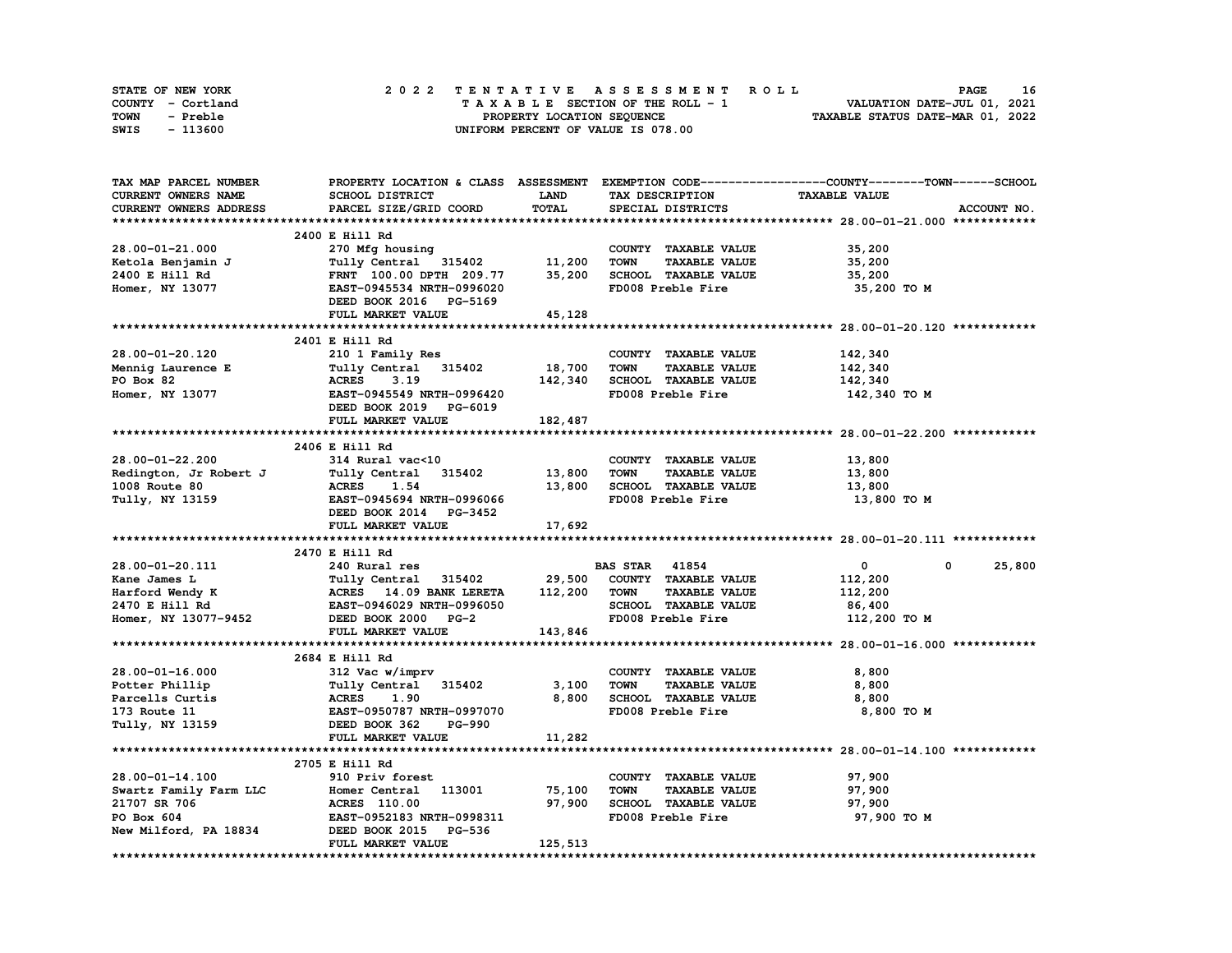| STATE OF NEW YORK | 2022 TENTATIVE ASSESSMENT ROLL     | PAGE                             |
|-------------------|------------------------------------|----------------------------------|
| COUNTY - Cortland | TAXABLE SECTION OF THE ROLL - 1    | VALUATION DATE-JUL 01, 2021      |
| TOWN<br>- Preble  | PROPERTY LOCATION SEQUENCE         | TAXABLE STATUS DATE-MAR 01, 2022 |
| - 113600<br>SWIS  | UNIFORM PERCENT OF VALUE IS 078.00 |                                  |

| TAX MAP PARCEL NUMBER                     | PROPERTY LOCATION & CLASS ASSESSMENT EXEMPTION CODE----------------COUNTY-------TOWN-----SCHOOL |                     |                                             |                      |                      |
|-------------------------------------------|-------------------------------------------------------------------------------------------------|---------------------|---------------------------------------------|----------------------|----------------------|
| CURRENT OWNERS NAME                       | SCHOOL DISTRICT                                                                                 | <b>LAND</b>         | TAX DESCRIPTION                             | <b>TAXABLE VALUE</b> |                      |
| CURRENT OWNERS ADDRESS                    | PARCEL SIZE/GRID COORD                                                                          | TOTAL               | SPECIAL DISTRICTS                           |                      | ACCOUNT NO.          |
|                                           |                                                                                                 |                     |                                             |                      |                      |
|                                           | 2859 E Hill Rd                                                                                  |                     |                                             |                      |                      |
| 28.00-02-01.200                           | 270 Mfg housing                                                                                 |                     | <b>BAS STAR</b> 41854                       | $\mathbf{0}$         | $0\qquad 25,800$     |
| Ortlieb Randall A                         | Homer Central 113001 28,100                                                                     |                     | COUNTY TAXABLE VALUE                        | 67,100               |                      |
|                                           |                                                                                                 |                     | <b>TOWN</b><br><b>TAXABLE VALUE</b>         | 67,100               |                      |
|                                           |                                                                                                 |                     | SCHOOL TAXABLE VALUE                        | 41,300               |                      |
| Cortland, NY 13045 DEED BOOK 2016 PG-2205 |                                                                                                 |                     | FD008 Preble Fire 67,100 TO M               |                      |                      |
|                                           | FULL MARKET VALUE                                                                               | 86,026              |                                             |                      |                      |
|                                           |                                                                                                 |                     |                                             |                      |                      |
|                                           | 2898 E Hill Rd                                                                                  |                     |                                             |                      |                      |
| 28.00-01-45.000                           | 105 Vac farmland                                                                                |                     | AG-CEILING 41720                            | 32,984               | 32,984<br>32,984     |
| Currie East Hill Farms, LLC               | Homer Central 113001 70,200                                                                     |                     | COUNTY TAXABLE VALUE                        | 42,216               |                      |
| 6642 East Homer Balltimore Rd ACRES       | 92.70                                                                                           | 75,200              | <b>TOWN</b><br><b>TAXABLE VALUE</b>         | 42,216               |                      |
| Homer, NY 13077                           | EAST-0955195 NRTH-0995021                                                                       |                     | SCHOOL TAXABLE VALUE<br>FD008 Preble Fire   | 42,216               |                      |
|                                           | DEED BOOK 2015 PG-3701                                                                          |                     |                                             | 75,200 TO M          |                      |
| MAY BE SUBJECT TO PAYMENT                 | FULL MARKET VALUE                                                                               | 96,410              |                                             |                      |                      |
| UNDER AGDIST LAW TIL 2026                 |                                                                                                 |                     |                                             |                      |                      |
|                                           |                                                                                                 |                     |                                             |                      |                      |
|                                           | 2913 E Hill Rd                                                                                  |                     |                                             |                      |                      |
| 28.00-02-03.200                           | 240 Rural res                                                                                   |                     | <b>BAS STAR</b> 41854                       | $\overline{0}$       | $0\qquad 25,800$     |
| Smith Edward V                            | Homer Central 113001 32,900 COUNTY TAXABLE VALUE                                                |                     |                                             | 92,300               |                      |
| Smith Mary C                              |                                                                                                 | 92,300 TOWN         | <b>TAXABLE VALUE</b>                        | 92,300               |                      |
| 2913 E Hill Rd                            | <b>ACRES      19.00<br/>EAST-0954582  NRTH-0996690</b>                                          |                     | SCHOOL TAXABLE VALUE                        | 66,500               |                      |
| Cortland, NY 13045-9722 DEED BOOK 396     |                                                                                                 | H-0996690<br>PG-264 | FD008 Preble Fire $92,300$ TO M             |                      |                      |
|                                           | FULL MARKET VALUE                                                                               | 118,333             |                                             |                      |                      |
|                                           |                                                                                                 |                     |                                             |                      |                      |
|                                           | 2933 E Hill Rd                                                                                  |                     | 85 PCT OF VALUE USED FOR EXEMPTION PURPOSES |                      |                      |
| 28.00-02-03.100                           | 270 Mfg housing                                                                                 |                     | <b>VET WAR C 41122</b>                      | 5,160                | 0<br>$^{\circ}$      |
| Smith Edward B                            |                                                                                                 |                     |                                             | $\frac{1}{0}$        | 5,699<br>$^{\circ}$  |
| PO Box 412                                | <b>ACRES</b> 19.00                                                                              |                     | 44,700 ENH STAR 41834                       | $\Omega$             | 44,700<br>$^{\circ}$ |
| Tully, NY 13159-0412                      | EAST-0955097 NRTH-0996742                                                                       |                     | COUNTY TAXABLE VALUE                        | 39,540               |                      |
|                                           | DEED BOOK 438<br>PG-117                                                                         |                     | <b>TOWN</b><br><b>TAXABLE VALUE</b>         | 39,001               |                      |
|                                           | FULL MARKET VALUE                                                                               |                     | 57,308 SCHOOL TAXABLE VALUE                 | 0                    |                      |
|                                           |                                                                                                 |                     | FD008 Preble Fire                           | 44,700 TO M          |                      |
|                                           |                                                                                                 |                     |                                             |                      |                      |
|                                           | 2955 E Hill Rd                                                                                  |                     |                                             |                      |                      |
| $28.00 - 02 - 04.000$                     | 270 Mfg housing                                                                                 |                     | AGED C&T 41801                              | 35,325               | 35,325               |
| Smith Norma J                             | Homer Central 113001 30,200 ENH STAR                                                            |                     | 41834                                       | $\mathbf{0}$         | 64,410<br>$^{\circ}$ |
| PO Box 652                                | ACRES 19.00                                                                                     |                     | 78,500 COUNTY TAXABLE VALUE                 | 43,175               |                      |
| Tully, NY 13159                           | EAST-0955598 NRTH-0996768                                                                       |                     | <b>TOWN</b><br><b>TAXABLE VALUE</b>         | 43,175               |                      |
|                                           | DEED BOOK 10604 PG-27001                                                                        |                     | SCHOOL TAXABLE VALUE 14,090                 |                      |                      |
|                                           | FULL MARKET VALUE                                                                               |                     | 100,641 FD008 Preble Fire                   | 78,500 TO M          |                      |
|                                           |                                                                                                 |                     |                                             |                      |                      |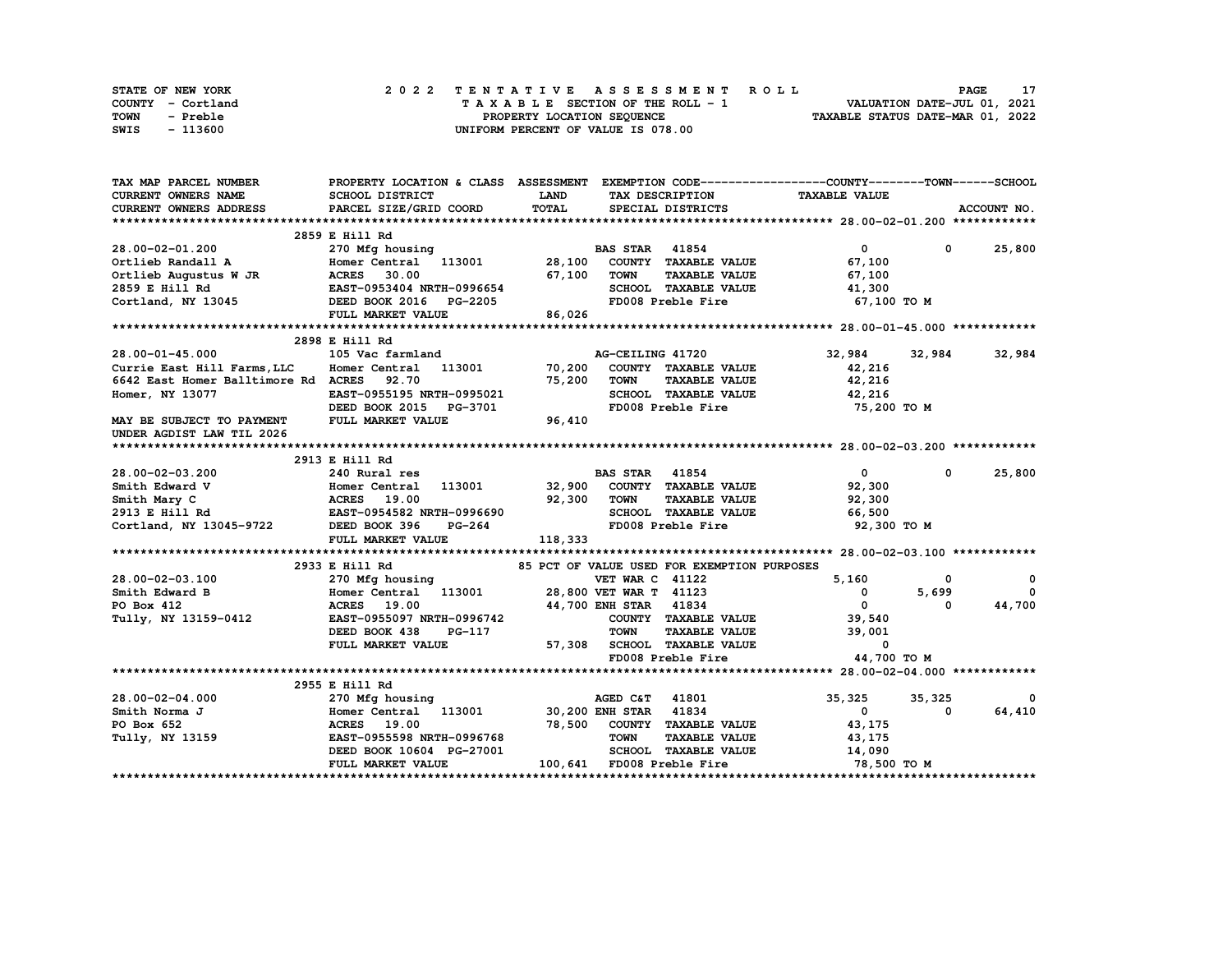| STATE OF NEW YORK | 2022 TENTATIVE ASSESSMENT ROLL     | 18<br><b>PAGE</b>                |
|-------------------|------------------------------------|----------------------------------|
| COUNTY - Cortland | TAXABLE SECTION OF THE ROLL - 1    | VALUATION DATE-JUL 01, 2021      |
| TOWN<br>- Preble  | PROPERTY LOCATION SEQUENCE         | TAXABLE STATUS DATE-MAR 01, 2022 |
| - 113600<br>SWIS  | UNIFORM PERCENT OF VALUE IS 078.00 |                                  |

| TAX MAP PARCEL NUMBER     |                                  |             |                                     | PROPERTY LOCATION & CLASS ASSESSMENT EXEMPTION CODE----------------COUNTY-------TOWN------SCHOOL |  |
|---------------------------|----------------------------------|-------------|-------------------------------------|--------------------------------------------------------------------------------------------------|--|
| CURRENT OWNERS NAME       | SCHOOL DISTRICT                  | <b>LAND</b> | TAX DESCRIPTION                     | <b>TAXABLE VALUE</b>                                                                             |  |
| CURRENT OWNERS ADDRESS    | PARCEL SIZE/GRID COORD           | TOTAL       | SPECIAL DISTRICTS                   | ACCOUNT NO.                                                                                      |  |
|                           |                                  |             |                                     |                                                                                                  |  |
|                           | 2977 E Hill Rd                   |             |                                     |                                                                                                  |  |
| 28.00-02-05.200           | 312 Vac w/imprv                  |             | COUNTY TAXABLE VALUE                | 21,400                                                                                           |  |
| Smith Frank T             | Homer Central 113001             | 15,400      | <b>TAXABLE VALUE</b><br><b>TOWN</b> | 21,400                                                                                           |  |
| 2997 E Hill Rd            | 9.50<br><b>ACRES</b>             | 21,400      | SCHOOL TAXABLE VALUE                | 21,400                                                                                           |  |
| Preble, NY 13141          | EAST-0955982 NRTH-0996657        |             | FD008 Preble Fire                   | 21,400 TO M                                                                                      |  |
|                           | DEED BOOK 2019 PG-2199           |             |                                     |                                                                                                  |  |
|                           | FULL MARKET VALUE                |             |                                     |                                                                                                  |  |
|                           |                                  | 27,436      |                                     |                                                                                                  |  |
|                           | 2997 E Hill Rd                   |             |                                     |                                                                                                  |  |
|                           |                                  |             |                                     |                                                                                                  |  |
| 28.00-02-05.100           | 270 Mfg housing                  |             | <b>BAS STAR 41854</b>               | $\mathbf{0}$<br>25,800<br>0                                                                      |  |
| Smith Frank T             | Homer Central 113001             | 25,700      | COUNTY TAXABLE VALUE                | 83,300                                                                                           |  |
| PO Box 652                | <b>ACRES</b><br>9.50 BANKCORELOG | 83,300      | <b>TOWN</b><br><b>TAXABLE VALUE</b> | 83,300                                                                                           |  |
| Tully, NY 13159-0652      | EAST-0956214 NRTH-0996675        |             | SCHOOL TAXABLE VALUE                | 57,500                                                                                           |  |
|                           | DEED BOOK 2002 PG-1060           |             | FD008 Preble Fire                   | 83,300 то м                                                                                      |  |
|                           | FULL MARKET VALUE                | 106,795     |                                     |                                                                                                  |  |
|                           |                                  |             |                                     |                                                                                                  |  |
|                           | E Homer Baltimore Rd             |             |                                     |                                                                                                  |  |
| 27.00-01-32.200           | 322 Rural vac>10                 |             | COUNTY TAXABLE VALUE                | 17,200                                                                                           |  |
| Strong Stewart            | Tully Central 315402             | 17,200      | <b>TOWN</b><br><b>TAXABLE VALUE</b> | 17,200                                                                                           |  |
| Strong Richard            | ACRES 28.50                      | 17,200      | SCHOOL TAXABLE VALUE                | 17,200                                                                                           |  |
| Attn: Richard Strong      | EAST-0944538 NRTH-0994558        |             | FD008 Preble Fire                   | 17,200 TO M                                                                                      |  |
| 7350 Route 11             | DEED BOOK 368<br>PG-655          |             |                                     |                                                                                                  |  |
| Tully, NY 13159           | FULL MARKET VALUE                | 22,051      |                                     |                                                                                                  |  |
|                           |                                  |             |                                     |                                                                                                  |  |
|                           | E Homer Baltimore Rd             |             |                                     |                                                                                                  |  |
| 28.00-01-11.212           | 314 Rural vac<10                 |             | COUNTY TAXABLE VALUE                | 850                                                                                              |  |
| DePue Gary                | Tully Central 315402             | 850         | <b>TAXABLE VALUE</b><br><b>TOWN</b> | 850                                                                                              |  |
| 2357 E Hill Rd            | FRNT 174.99 DPTH 201.05          | 850         | SCHOOL TAXABLE VALUE                | 850                                                                                              |  |
| Homer, NY 13077           | <b>ACRES</b><br>0.57             |             | FD008 Preble Fire                   | 850 TO M                                                                                         |  |
|                           | EAST-0944644 NRTH-0996665        |             |                                     |                                                                                                  |  |
|                           | DEED BOOK 2020 PG-6922           |             |                                     |                                                                                                  |  |
|                           | FULL MARKET VALUE                | 1,090       |                                     |                                                                                                  |  |
|                           |                                  |             |                                     |                                                                                                  |  |
|                           | E Homer Baltimore Rd             |             |                                     |                                                                                                  |  |
| 28.00-01-36.000           | 322 Rural vac>10                 |             | COUNTY TAXABLE VALUE                | 11,700                                                                                           |  |
|                           |                                  |             |                                     |                                                                                                  |  |
| Latta Marilyn E           | Tully Central 315402             | 11,700      | <b>TOWN</b><br><b>TAXABLE VALUE</b> | 11,700                                                                                           |  |
| Crawford Denise R         | ACRES 14.40                      | 11,700      | SCHOOL TAXABLE VALUE                | 11,700                                                                                           |  |
| 6636 E Homer Baltimore Rd | EAST-0945774 NRTH-0994103        |             | FD008 Preble Fire                   | 11,700 TO M                                                                                      |  |
| Homer, NY 13077-9454      | DEED BOOK 2012 PG-7610           |             |                                     |                                                                                                  |  |
|                           | FULL MARKET VALUE                | 15,000      |                                     |                                                                                                  |  |
|                           |                                  |             |                                     |                                                                                                  |  |
|                           | E Homer Baltimore Rd             |             |                                     |                                                                                                  |  |
| 28.00-05-02.000           | 311 Res vac land                 |             | COUNTY TAXABLE VALUE                | 8,600                                                                                            |  |
| Hayes David R             | Homer Central 113001             | 8,600       | <b>TAXABLE VALUE</b><br><b>TOWN</b> | 8,600                                                                                            |  |
| Hayes Corrine T           | <b>ACRES</b><br>2.51             | 8,600       | SCHOOL TAXABLE VALUE                | 8,600                                                                                            |  |
| 6592 E Homer Baltimore Rd | EAST-0945697 NRTH-0992549        |             | FD008 Preble Fire                   | 8,600 TO M                                                                                       |  |
| Homer, NY 13077-9999      | DEED BOOK 1996 PG-4700           |             |                                     |                                                                                                  |  |
|                           | FULL MARKET VALUE                | 11,026      |                                     |                                                                                                  |  |
|                           |                                  |             |                                     |                                                                                                  |  |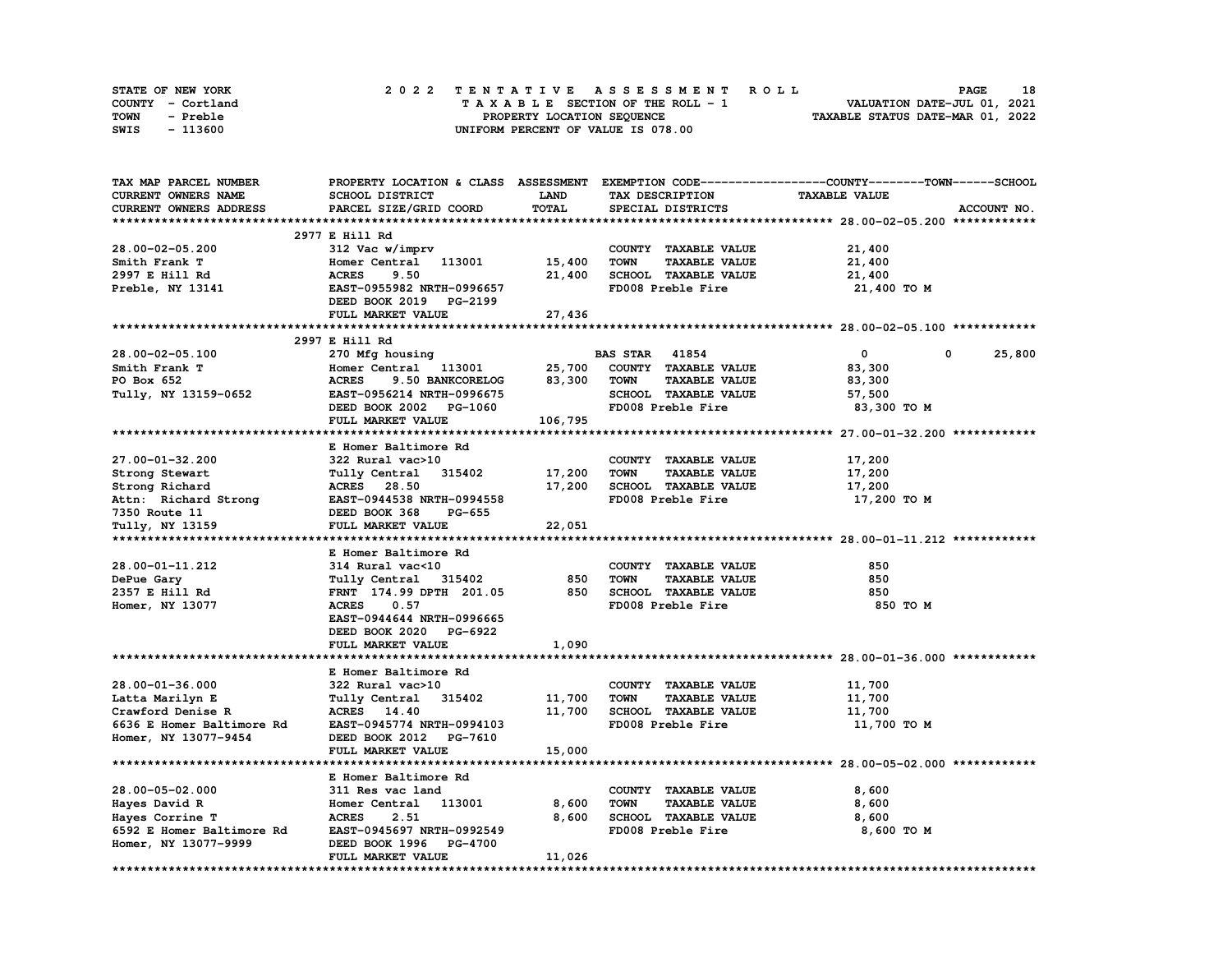| STATE OF NEW YORK | 2022 TENTATIVE ASSESSMENT ROLL     | 19<br><b>PAGE</b>                |
|-------------------|------------------------------------|----------------------------------|
| COUNTY - Cortland | TAXABLE SECTION OF THE ROLL - 1    | VALUATION DATE-JUL 01, 2021      |
| TOWN<br>- Preble  | PROPERTY LOCATION SEQUENCE         | TAXABLE STATUS DATE-MAR 01, 2022 |
| SWIS<br>- 113600  | UNIFORM PERCENT OF VALUE IS 078.00 |                                  |

| TAX MAP PARCEL NUMBER                                  |                                |             |                                     | PROPERTY LOCATION & CLASS ASSESSMENT EXEMPTION CODE----------------COUNTY-------TOWN------SCHOOL |
|--------------------------------------------------------|--------------------------------|-------------|-------------------------------------|--------------------------------------------------------------------------------------------------|
| <b>CURRENT OWNERS NAME</b>                             | <b>SCHOOL DISTRICT</b>         | <b>LAND</b> | TAX DESCRIPTION                     | <b>TAXABLE VALUE</b>                                                                             |
| CURRENT OWNERS ADDRESS                                 | PARCEL SIZE/GRID COORD         | TOTAL       | SPECIAL DISTRICTS                   | ACCOUNT NO.                                                                                      |
|                                                        |                                |             |                                     |                                                                                                  |
|                                                        | E Homer Baltimore Rd           |             |                                     |                                                                                                  |
| 28.00-05-04.000                                        | 322 Rural vac>10               |             | COUNTY TAXABLE VALUE                | 37,300                                                                                           |
| Freeman Suzanne V                                      | Homer Central 113001 37,300    |             | <b>TOWN</b><br><b>TAXABLE VALUE</b> | 37,300                                                                                           |
| 6532 E Homer Baltimore Rd                              | ACRES 55.00 BANK LERETA        | 37,300      | SCHOOL TAXABLE VALUE                | 37,300                                                                                           |
| Homer, NY 13077-9454                                   | EAST-0946845 NRTH-0992169      |             | FD008 Preble Fire                   | 37,300 TO M                                                                                      |
|                                                        | DEED BOOK 1998 PG-6417         |             |                                     |                                                                                                  |
|                                                        | FULL MARKET VALUE              | 47,821      |                                     |                                                                                                  |
|                                                        |                                |             |                                     |                                                                                                  |
|                                                        |                                |             |                                     |                                                                                                  |
|                                                        | E Homer Baltimore Rd           |             |                                     |                                                                                                  |
| $38.00 - 01 - 02.000$                                  | 314 Rural vac<10               |             | COUNTY TAXABLE VALUE                | 3,100                                                                                            |
| Reagan Patrick K                                       | Homer Central 113001           | 3,100       | <b>TOWN</b><br><b>TAXABLE VALUE</b> | 3,100                                                                                            |
| Reagan Rosemarie C                                     | FRNT 135.00 DPTH 233.25        | 3,100       | SCHOOL TAXABLE VALUE                | 3,100                                                                                            |
| 6496 E Homer-Baltimore Rd                              | <b>BANK LERETA</b>             |             | FD008 Preble Fire                   | 3,100 TO M                                                                                       |
| Homer, NY 13077-9454                                   | EAST-0945935 NRTH-0991334      |             |                                     |                                                                                                  |
|                                                        | DEED BOOK 471<br><b>PG-190</b> |             |                                     |                                                                                                  |
|                                                        | FULL MARKET VALUE              | 3,974       |                                     |                                                                                                  |
|                                                        |                                |             |                                     |                                                                                                  |
|                                                        | E Homer Baltimore Rd           |             |                                     |                                                                                                  |
| 38.00-01-05.100                                        | 322 Rural vac>10               |             | COUNTY TAXABLE VALUE                | 59,100                                                                                           |
| Hedman Ronald                                          | Homer Central 113001           | 59,100      | <b>TOWN</b><br><b>TAXABLE VALUE</b> | 59,100                                                                                           |
| Hedman Cynthia                                         | ACRES 91.23                    | 59,100      | SCHOOL TAXABLE VALUE 59,100         |                                                                                                  |
| 6458 E Homer Balt Rd                                   | EAST-0946279 NRTH-0991140      |             | FD008 Preble Fire                   | 59,100 TO M                                                                                      |
| Homer, NY 13077-9454                                   | DEED BOOK 378<br>$PG-88$       |             |                                     |                                                                                                  |
|                                                        | FULL MARKET VALUE              | 75,769      |                                     |                                                                                                  |
|                                                        |                                |             |                                     |                                                                                                  |
|                                                        | E Homer Baltimore Rd           |             |                                     |                                                                                                  |
| 38.00-01-11.100                                        | 105 Vac farmland               |             | AG-CEILING 41720                    | 48,917 48,917<br>48,917                                                                          |
| DaFoe Frances H                                        | Homer Central 113001 138,200   |             | COUNTY TAXABLE VALUE                | 89,283                                                                                           |
|                                                        |                                |             |                                     |                                                                                                  |
| DaFoe John T                                           | ACRES 191.68                   | 138,200     | <b>TOWN</b><br><b>TAXABLE VALUE</b> | 89,283                                                                                           |
| 6367 East Homer Baltimore Rd EAST-0945069 NRTH-0988005 |                                |             | SCHOOL TAXABLE VALUE                | 89,283                                                                                           |
| Homer, NY 13077                                        | DEED BOOK 2012 PG-5039         |             | FD008 Preble Fire                   | 138,200 TO M                                                                                     |
|                                                        | FULL MARKET VALUE              | 177,179     |                                     |                                                                                                  |
| MAY BE SUBJECT TO PAYMENT                              |                                |             |                                     |                                                                                                  |
| UNDER AGDIST LAW TIL 2026                              |                                |             |                                     |                                                                                                  |
|                                                        |                                |             |                                     |                                                                                                  |
|                                                        | E Homer Baltimore Rd           |             |                                     |                                                                                                  |
| 38.00-02-01.000                                        | 270 Mfg housing                |             | COUNTY TAXABLE VALUE                | 61,400                                                                                           |
| Wendel Erika                                           | Homer Central 113001 22,900    |             | <b>TOWN</b><br><b>TAXABLE VALUE</b> | 61,400                                                                                           |
| Wendel Gerhard (D)                                     | ACRES 13.70                    | 61,400      | SCHOOL TAXABLE VALUE 61,400         |                                                                                                  |
| 6362 E Homer Baltimore Rd                              | EAST-0947228 NRTH-0988963      |             | FD008 Preble Fire                   | 61,400 TO M                                                                                      |
| Homer, NY 13077-9454                                   | $PG-29$<br>DEED BOOK 466       |             |                                     |                                                                                                  |
|                                                        | FULL MARKET VALUE              | 78,718      |                                     |                                                                                                  |
|                                                        |                                |             |                                     |                                                                                                  |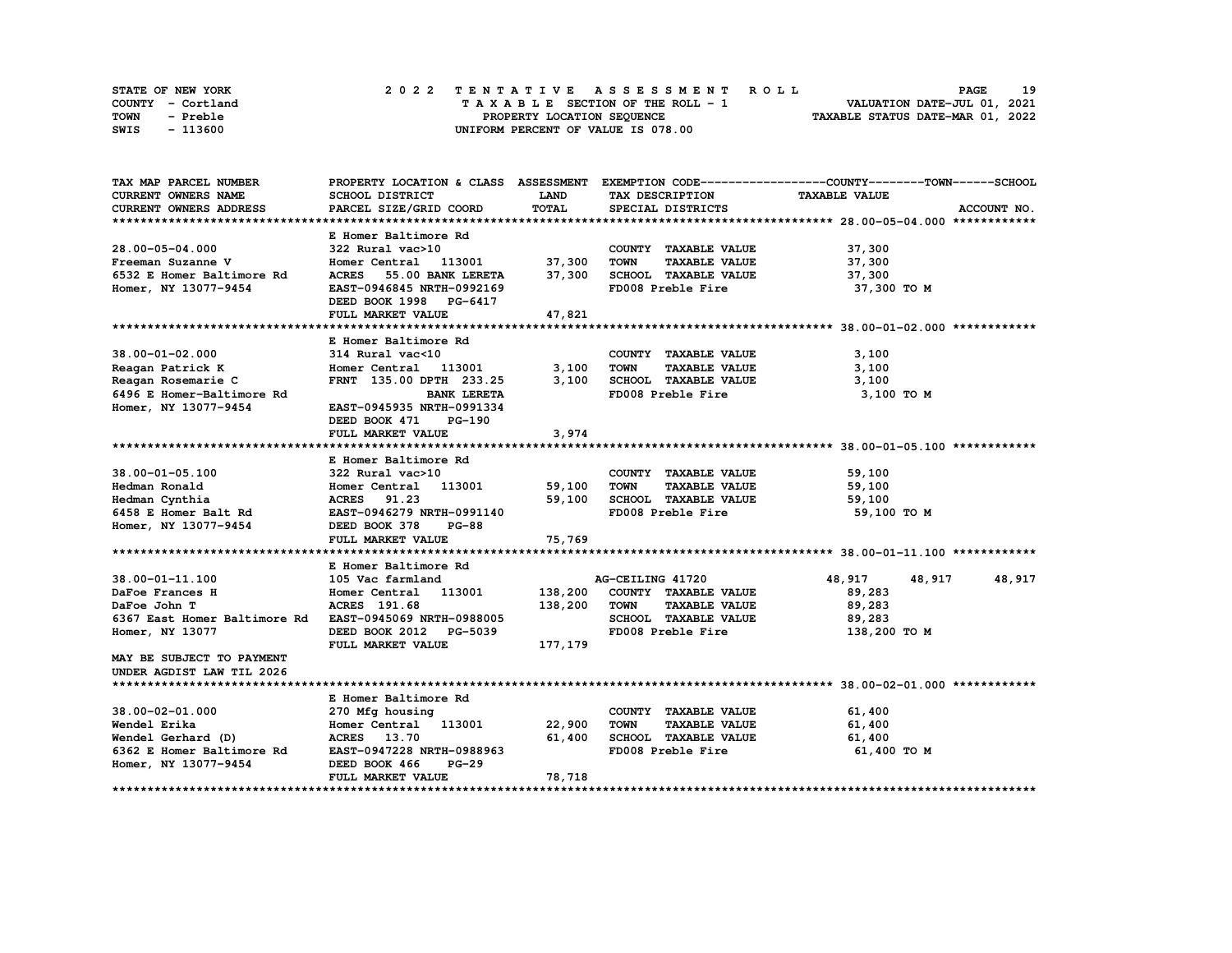| STATE OF NEW YORK | 2022 TENTATIVE ASSESSMENT ROLL     | 20<br><b>PAGE</b>                |
|-------------------|------------------------------------|----------------------------------|
| COUNTY - Cortland | TAXABLE SECTION OF THE ROLL - 1    | VALUATION DATE-JUL 01, 2021      |
| TOWN<br>- Preble  | PROPERTY LOCATION SEQUENCE         | TAXABLE STATUS DATE-MAR 01, 2022 |
| - 113600<br>SWIS  | UNIFORM PERCENT OF VALUE IS 078.00 |                                  |

| TAX MAP PARCEL NUMBER                                                                                |                                                 |              |                                                                      | PROPERTY LOCATION & CLASS ASSESSMENT EXEMPTION CODE-----------------COUNTY-------TOWN-----SCHOOL |
|------------------------------------------------------------------------------------------------------|-------------------------------------------------|--------------|----------------------------------------------------------------------|--------------------------------------------------------------------------------------------------|
| <b>CURRENT OWNERS NAME</b>                                                                           | SCHOOL DISTRICT                                 | <b>LAND</b>  | TAX DESCRIPTION TAXABLE VALUE                                        |                                                                                                  |
| <b>CURRENT OWNERS ADDRESS</b>                                                                        | PARCEL SIZE/GRID COORD                          | <b>TOTAL</b> | SPECIAL DISTRICTS                                                    | ACCOUNT NO.                                                                                      |
|                                                                                                      |                                                 |              |                                                                      |                                                                                                  |
|                                                                                                      | E Homer Baltimore Rd                            |              |                                                                      |                                                                                                  |
| 38.00-02-03.100                                                                                      | 314 Rural vac<10<br>Homer Central 113001 4,300  |              | COUNTY TAXABLE VALUE                                                 | 4,300                                                                                            |
| Finn Richard                                                                                         |                                                 |              | TOWN<br><b>TAXABLE VALUE</b>                                         | 4,300                                                                                            |
|                                                                                                      |                                                 | 4,300        | SCHOOL TAXABLE VALUE                                                 | 4,300                                                                                            |
| Route 80 Rd<br>Apulia Station, NY 13020 EAST-0947725 NRTH-0988313                                    |                                                 |              | FD008 Preble Fire                                                    | 4,300 TO M                                                                                       |
|                                                                                                      | DEED BOOK 2020 PG-7110                          |              |                                                                      |                                                                                                  |
|                                                                                                      | FULL MARKET VALUE                               | 5,513        |                                                                      |                                                                                                  |
|                                                                                                      |                                                 |              |                                                                      |                                                                                                  |
|                                                                                                      | E Homer Baltimore Rd                            |              |                                                                      |                                                                                                  |
| 38.00-02-04.120                                                                                      | $314$ Rural vac<10                              |              | COUNTY TAXABLE VALUE 6,400                                           |                                                                                                  |
| Finn Richard                                                                                         | Homer Central 113001 6,400<br>ACRES 8.07 6 400  |              | <b>TOWN</b><br>TAXABLE VALUE                                         | 6,400                                                                                            |
|                                                                                                      |                                                 |              |                                                                      |                                                                                                  |
|                                                                                                      |                                                 |              | 6,400 SCHOOL TAXABLE VALUE $6,400$<br>FD008 Preble Fire $6,400$ TO M |                                                                                                  |
|                                                                                                      | DEED BOOK 2020 PG-7110                          |              |                                                                      |                                                                                                  |
|                                                                                                      | FULL MARKET VALUE                               | 8,205        |                                                                      |                                                                                                  |
|                                                                                                      |                                                 |              |                                                                      |                                                                                                  |
|                                                                                                      | E Homer Baltimore Rd                            |              |                                                                      |                                                                                                  |
| 38.00-02-04.220                                                                                      | 314 Rural vac<10                                |              | COUNTY TAXABLE VALUE                                                 | 5,700                                                                                            |
| Finn Richard                                                                                         | 314 Rural vac<10<br>Homer Central 113001        | 5,700        | TAXABLE VALUE<br>TOWN                                                | 5,700                                                                                            |
|                                                                                                      | 5.28<br><b>ACRES</b>                            | 5,700        | SCHOOL TAXABLE VALUE                                                 | 5,700                                                                                            |
| Route 80 Rd<br>Apulia Station, NY 13020                                                              | EAST-0947449 NRTH-0987535                       |              | FD008 Preble Fire                                                    | 5,700 TO M                                                                                       |
|                                                                                                      | DEED BOOK 2020 PG-7110                          |              |                                                                      |                                                                                                  |
|                                                                                                      | FULL MARKET VALUE                               | 7,308        |                                                                      |                                                                                                  |
|                                                                                                      |                                                 |              |                                                                      |                                                                                                  |
|                                                                                                      | E Homer Baltimore Rd                            |              |                                                                      |                                                                                                  |
|                                                                                                      |                                                 |              | COUNTY TAXABLE VALUE                                                 | 8,300                                                                                            |
| 38.00-03-03.000 $312$ Vac w/imprv<br>muttle Dennis W Homer Central 113001 5,300<br>$312$ Vac w/imprv |                                                 |              | TOWN<br><b>TAXABLE VALUE</b>                                         | 8,300                                                                                            |
| 6251 E Homer Baltimore Rd ACRES 16.59                                                                |                                                 | 8,300        | SCHOOL TAXABLE VALUE                                                 | 8,300                                                                                            |
| Homer, NY 13077-9454                                                                                 | EAST-0946842 NRTH-0987431                       |              | FD008 Preble Fire                                                    | 8,300 TO M                                                                                       |
|                                                                                                      | DEED BOOK 518<br>PG-21                          |              |                                                                      |                                                                                                  |
|                                                                                                      | FULL MARKET VALUE                               | 10,641       |                                                                      |                                                                                                  |
|                                                                                                      |                                                 |              |                                                                      |                                                                                                  |
|                                                                                                      | 6195 E Homer Baltimore Rd                       |              |                                                                      |                                                                                                  |
| 38.00-03-05.000                                                                                      | 210 1 Family Res                                |              | <b>BAS STAR 41854</b>                                                | $\overline{\mathbf{0}}$<br>$0\qquad 25,800$                                                      |
| Grassie Ian J                                                                                        | Homer Central 113001 6,800 COUNTY TAXABLE VALUE |              |                                                                      | 61,500                                                                                           |
|                                                                                                      | FRNT 102.35 DPTH 64.75 61,500 TOWN              |              | TAXABLE VALUE                                                        | 61,500                                                                                           |
|                                                                                                      |                                                 |              | SCHOOL TAXABLE VALUE                                                 | 35,700                                                                                           |
| Homer, NY 13077-9454                                                                                 | EAST-0947423 NRTH-0986419                       |              | FD008 Preble Fire 61,500 TO M                                        |                                                                                                  |
|                                                                                                      | DEED BOOK 2000 PG-3829                          |              |                                                                      |                                                                                                  |
|                                                                                                      | FULL MARKET VALUE                               | 78,846       |                                                                      |                                                                                                  |
|                                                                                                      |                                                 |              |                                                                      |                                                                                                  |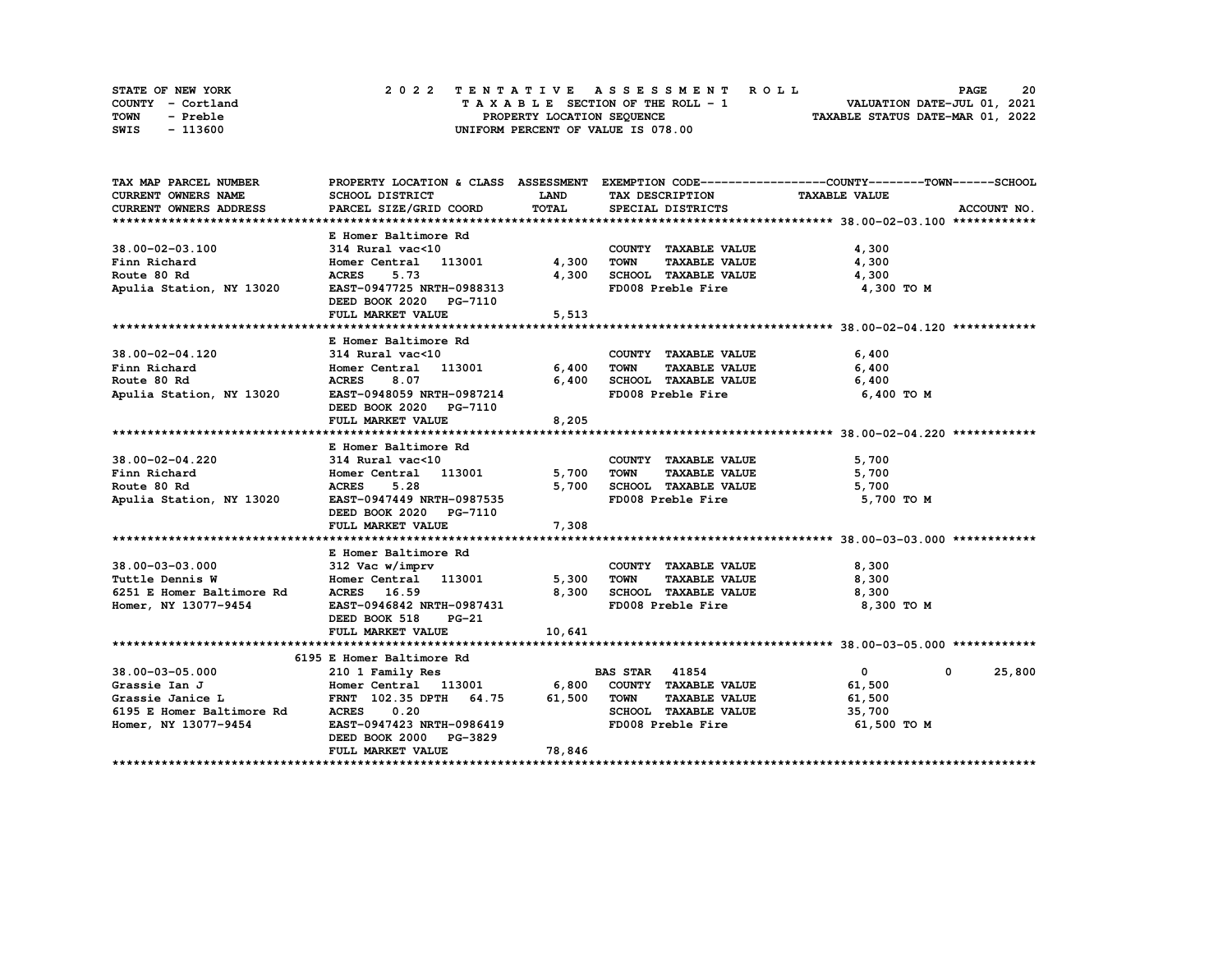| STATE OF NEW YORK | 2022 TENTATIVE ASSESSMENT ROLL     | 21<br><b>PAGE</b>                |
|-------------------|------------------------------------|----------------------------------|
| COUNTY - Cortland | TAXABLE SECTION OF THE ROLL - 1    | VALUATION DATE-JUL 01, 2021      |
| TOWN<br>- Preble  | PROPERTY LOCATION SEQUENCE         | TAXABLE STATUS DATE-MAR 01, 2022 |
| - 113600<br>SWIS  | UNIFORM PERCENT OF VALUE IS 078.00 |                                  |

| TAX MAP PARCEL NUMBER                                                      | PROPERTY LOCATION & CLASS ASSESSMENT EXEMPTION CODE----------------COUNTY-------TOWN-----SCHOOL |              |                       |                                              |                      |               |             |
|----------------------------------------------------------------------------|-------------------------------------------------------------------------------------------------|--------------|-----------------------|----------------------------------------------|----------------------|---------------|-------------|
| <b>CURRENT OWNERS NAME</b>                                                 | <b>SCHOOL DISTRICT</b>                                                                          | LAND         |                       | TAX DESCRIPTION                              | <b>TAXABLE VALUE</b> |               |             |
| <b>CURRENT OWNERS ADDRESS</b>                                              | PARCEL SIZE/GRID COORD                                                                          | <b>TOTAL</b> |                       | SPECIAL DISTRICTS                            |                      |               | ACCOUNT NO. |
|                                                                            |                                                                                                 |              |                       |                                              |                      |               |             |
|                                                                            | 6222 E Homer Baltimore Rd                                                                       |              |                       |                                              |                      |               |             |
| $38.00 - 03 - 06.000$                                                      | 112 Dairy farm                                                                                  |              | AG-CEILING 41720      |                                              | 25,429               | 25,429 25,429 |             |
| Brooks Clinton S                                                           | Homer Central 113001                                                                            | 68,400       |                       | COUNTY TAXABLE VALUE                         | 107,471              |               |             |
| Brooks Brenda L                                                            | <b>ACRES</b> 72.50                                                                              | 132,900      | <b>TOWN</b>           | <b>TAXABLE VALUE</b>                         | 107,471              |               |             |
| 6438 E Homer Baltimore Rd                                                  | EAST-0948675 NRTH-0986813                                                                       |              |                       | SCHOOL TAXABLE VALUE                         | 107,471              |               |             |
| Homer, NY 13077-9454                                                       | DEED BOOK 2020 PG-2955                                                                          |              |                       | FD008 Preble Fire                            | 132,900 TO M         |               |             |
|                                                                            | FULL MARKET VALUE                                                                               | 170,385      |                       |                                              |                      |               |             |
| MAY BE SUBJECT TO PAYMENT                                                  |                                                                                                 |              |                       |                                              |                      |               |             |
| UNDER AGDIST LAW TIL 2026                                                  |                                                                                                 |              |                       |                                              |                      |               |             |
|                                                                            |                                                                                                 |              |                       |                                              |                      |               |             |
|                                                                            | 6251 E Homer Baltimore Rd                                                                       |              |                       |                                              |                      |               |             |
| 38.00-03-04.000                                                            | 210 1 Family Res                                                                                |              | <b>BAS STAR</b> 41854 |                                              | $\mathbf{0}$         | $\mathbf{0}$  | 25,800      |
| 30.00-03-03.000<br>Tuttle Dennis W<br>6251 E Homer Baltimore Rd            | Homer Central 113001 17,200                                                                     |              |                       | COUNTY TAXABLE VALUE                         | 98,300               |               |             |
|                                                                            | FRNT 208.70 DPTH 183.95 98,300 TOWN                                                             |              |                       | <b>TAXABLE VALUE</b>                         | 98,300               |               |             |
| Homer, NY 13077-9454                                                       | <b>ACRES</b><br>1.00 BANKCORELOG                                                                |              |                       | SCHOOL TAXABLE VALUE                         | 72,500               |               |             |
|                                                                            | EAST-0947162 NRTH-0987180                                                                       |              |                       | FD008 Preble Fire                            | 98,300 TO M          |               |             |
|                                                                            | DEED BOOK 518<br>$PG-18$                                                                        |              |                       |                                              |                      |               |             |
|                                                                            |                                                                                                 | 126,026      |                       |                                              |                      |               |             |
|                                                                            | FULL MARKET VALUE                                                                               |              |                       |                                              |                      |               |             |
|                                                                            |                                                                                                 |              |                       |                                              |                      |               |             |
|                                                                            | 6260 E Homer Baltimore Rd                                                                       |              |                       |                                              |                      |               |             |
| 38.00-02-04.211<br>Finn Richard                                            | 312 Vac w/imprv<br>Homer Central 113001 64,900                                                  |              | <b>TOWN</b>           | COUNTY TAXABLE VALUE<br><b>TAXABLE VALUE</b> | 135,600              |               |             |
|                                                                            |                                                                                                 |              |                       |                                              | 135,600              |               |             |
| Route 80 Rd                                                                | ACRES 92.78                                                                                     | 135,600      |                       | SCHOOL TAXABLE VALUE                         | 135,600              |               |             |
| Apulia Station, NY 13020                                                   | EAST-0949430 NRTH-0988045                                                                       |              |                       | FD008 Preble Fire                            | 135,600 то м         |               |             |
|                                                                            | DEED BOOK 2020 PG-7110                                                                          |              |                       |                                              |                      |               |             |
|                                                                            | FULL MARKET VALUE                                                                               | 173,846      |                       |                                              |                      |               |             |
|                                                                            |                                                                                                 |              |                       |                                              |                      |               |             |
|                                                                            | 6288 E Homer Baltimore Rd                                                                       |              |                       |                                              |                      |               |             |
| 38.00-02-04.212                                                            | 210 1 Family Res                                                                                |              | <b>BAS STAR 41854</b> |                                              | $\mathbf{0}$         | 0             | 25,800      |
| Fox Evelyn L                                                               | Homer Central 113001                                                                            |              |                       | 25,700 COUNTY TAXABLE VALUE                  | 151,900              |               |             |
| 6288 E Homer Baltimore Rd                                                  | <b>ACRES</b><br>5.01 BANK WELLS                                                                 | 151,900      | <b>TOWN</b>           | <b>TAXABLE VALUE</b>                         | 151,900              |               |             |
| Homer, NY 13077                                                            | EAST-0947362 NRTH-0987909                                                                       |              |                       | SCHOOL TAXABLE VALUE                         | 126,100              |               |             |
|                                                                            | DEED BOOK 2011 PG-3053                                                                          |              |                       | FD008 Preble Fire                            | 151,900 то м         |               |             |
|                                                                            | FULL MARKET VALUE                                                                               | 194,744      |                       |                                              |                      |               |             |
|                                                                            |                                                                                                 |              |                       |                                              |                      |               |             |
|                                                                            | 6312 E Homer Baltimore Rd                                                                       |              |                       |                                              |                      |               |             |
| 38.00-02-03.200                                                            | 240 Rural res                                                                                   |              |                       | COUNTY TAXABLE VALUE                         | 202,900              |               |             |
| Schwartz Stephen P Momer Central                                           | 113001 22,000                                                                                   |              | <b>TOWN</b>           | <b>TAXABLE VALUE</b>                         | 202,900              |               |             |
| Schwartz Diane D<br>6312 E Homer Baltimore Rd<br>EAST-0947148 NRTH-0988248 |                                                                                                 | 202,900      |                       | SCHOOL TAXABLE VALUE                         | 202,900              |               |             |
|                                                                            |                                                                                                 |              |                       | FD008 Preble Fire                            | 202,900 то м         |               |             |
| Homer, NY 13077                                                            | PG-3211<br>DEED BOOK 2018                                                                       |              |                       |                                              |                      |               |             |
|                                                                            | FULL MARKET VALUE                                                                               | 260,128      |                       |                                              |                      |               |             |
|                                                                            |                                                                                                 |              |                       |                                              |                      |               |             |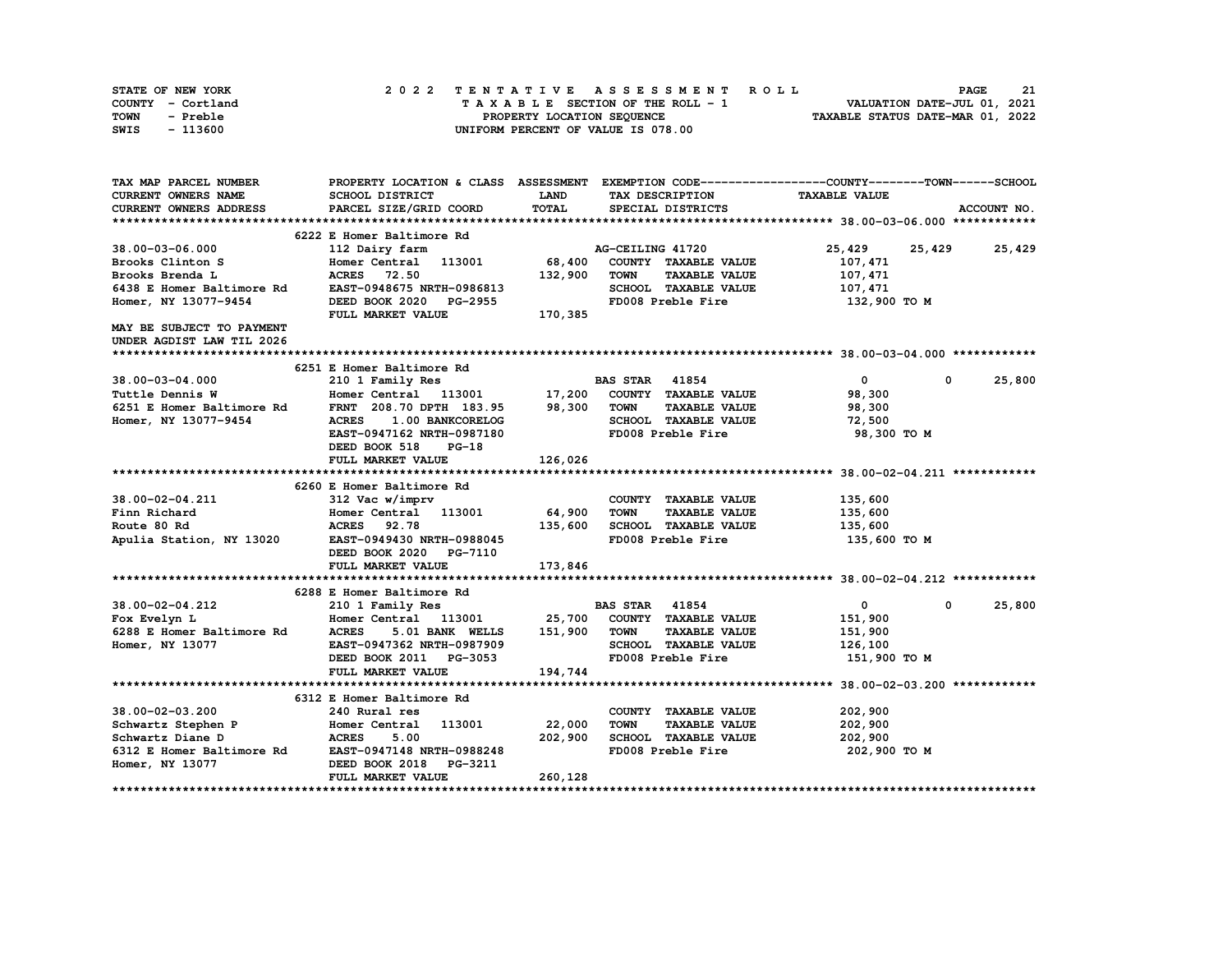| STATE OF NEW YORK | 2022 TENTATIVE ASSESSMENT ROLL     | 22<br><b>PAGE</b>                |
|-------------------|------------------------------------|----------------------------------|
| COUNTY - Cortland | TAXABLE SECTION OF THE ROLL - 1    | VALUATION DATE-JUL 01, 2021      |
| TOWN<br>- Preble  | PROPERTY LOCATION SEQUENCE         | TAXABLE STATUS DATE-MAR 01, 2022 |
| - 113600<br>SWIS  | UNIFORM PERCENT OF VALUE IS 078.00 |                                  |

| TAX MAP PARCEL NUMBER         | PROPERTY LOCATION & CLASS ASSESSMENT |             |                                     | EXEMPTION CODE-----------------COUNTY-------TOWN------SCHOOL |
|-------------------------------|--------------------------------------|-------------|-------------------------------------|--------------------------------------------------------------|
| <b>CURRENT OWNERS NAME</b>    | SCHOOL DISTRICT                      | <b>LAND</b> | TAX DESCRIPTION                     | <b>TAXABLE VALUE</b>                                         |
| <b>CURRENT OWNERS ADDRESS</b> | PARCEL SIZE/GRID COORD               | TOTAL       | SPECIAL DISTRICTS                   | ACCOUNT NO.                                                  |
|                               |                                      |             |                                     |                                                              |
|                               | 6313 E Homer Baltimore Rd            |             |                                     |                                                              |
| 38.00-03-02.000               | 312 Vac w/imprv                      |             | COUNTY TAXABLE VALUE                | 30,100                                                       |
| Walrad Michael L              | Homer Central 113001                 | 24,100      | <b>TOWN</b><br><b>TAXABLE VALUE</b> | 30,100                                                       |
| Duncan Linda E                | 4.21<br><b>ACRES</b>                 | 30,100      | SCHOOL TAXABLE VALUE                | 30,100                                                       |
| 439 Burns Ave                 | EAST-0946613 NRTH-0988214            |             | FD008 Preble Fire                   | 30,100 TO M                                                  |
| Syracuse, NY 13206            | DEED BOOK 2021 PG-2235               |             |                                     |                                                              |
|                               | FULL MARKET VALUE                    | 38,590      |                                     |                                                              |
|                               |                                      |             |                                     |                                                              |
|                               | 6318 E Homer Baltimore Rd            |             |                                     |                                                              |
| $38.00 - 02 - 02.000$         | 210 1 Family Res                     |             | COUNTY TAXABLE VALUE                | 219,500                                                      |
| Hartquist Eric J              | Homer Central 113001                 | 25,400      | <b>TOWN</b><br><b>TAXABLE VALUE</b> | 219,500                                                      |
| Hartquist Margaret C          | <b>ACRES</b><br>5.02 BANKCORELOG     | 219,500     | SCHOOL TAXABLE VALUE                | 219,500                                                      |
| 6318 E Homer Baltimore Rd     | EAST-0947233 NRTH-0988558            |             | FD008 Preble Fire                   | 219,500 то м                                                 |
| Homer, NY 13077-9454          | DEED BOOK 2021 PG-2244               |             |                                     |                                                              |
|                               | FULL MARKET VALUE                    | 281,410     |                                     |                                                              |
|                               |                                      |             |                                     |                                                              |
|                               | 6319 E Homer Baltimore Rd            |             |                                     |                                                              |
| 38.00-03-01.000               | 270 Mfg housing                      |             | COUNTY TAXABLE VALUE                | 34,000                                                       |
| West David Lee Jr             | Homer Central 113001 16,600          |             | <b>TOWN</b><br><b>TAXABLE VALUE</b> | 34,000                                                       |
| 6319 E Homer Baltimore Rd     | FRNT 150.00 DPTH 322.15              | 34,000      | SCHOOL TAXABLE VALUE                | 34,000                                                       |
| Homer, NY 13077               | EAST-0946532 NRTH-0988502            |             | FD008 Preble Fire                   | 34,000 TO M                                                  |
|                               | DEED BOOK 2020 PG-5611               |             |                                     |                                                              |
|                               | FULL MARKET VALUE                    | 43,590      |                                     |                                                              |
|                               |                                      |             |                                     |                                                              |
|                               | 6326 E Homer Baltimore Rd            |             |                                     |                                                              |
| 38.00-01-14.000               |                                      |             | COUNTY TAXABLE VALUE                | 97,500                                                       |
|                               | 210 1 Family Res                     |             |                                     |                                                              |
| Poirier Kasey M               | Homer Central 113001                 | 20,500      | <b>TOWN</b><br><b>TAXABLE VALUE</b> | 97,500                                                       |
| 52 West Main St               | <b>ACRES</b><br>2.00                 | 97,500      | SCHOOL TAXABLE VALUE                | 97,500                                                       |
| PO Box 170                    | EAST-0946677 NRTH-0988831            |             | FD008 Preble Fire                   | 97,500 TO M                                                  |
| Cortland, NY 13045            | DEED BOOK 2022 PG-230                |             |                                     |                                                              |
|                               | FULL MARKET VALUE                    | 125,000     |                                     |                                                              |
| PRIOR OWNER ON 3/01/2022      |                                      |             |                                     |                                                              |
| Poirier Kasey M               |                                      |             |                                     |                                                              |
|                               |                                      |             |                                     |                                                              |
|                               | 6327 E Homer Baltimore Rd            |             |                                     |                                                              |
| 38.00-01-15.200               | 210 1 Family Res                     |             | <b>BAS STAR 41854</b>               | $\overline{0}$<br>25,800<br>$^{\circ}$                       |
| Pitman David J                | Homer Central 113001                 | 20,500      | COUNTY TAXABLE VALUE                | 185,000                                                      |
| Pitman Bonnie L               | 2.00<br><b>ACRES</b>                 | 185,000     | <b>TOWN</b><br><b>TAXABLE VALUE</b> | 185,000                                                      |
| 6327 E Homer Baltimore Rd     | EAST-0946451 NRTH-0988755            |             | SCHOOL TAXABLE VALUE                | 159,200                                                      |
| Homer, NY 13077-9454          | DEED BOOK 2014 PG-5046               |             | FD008 Preble Fire                   | 185,000 TO M                                                 |
|                               | FULL MARKET VALUE                    | 237,179     |                                     |                                                              |
|                               |                                      |             |                                     |                                                              |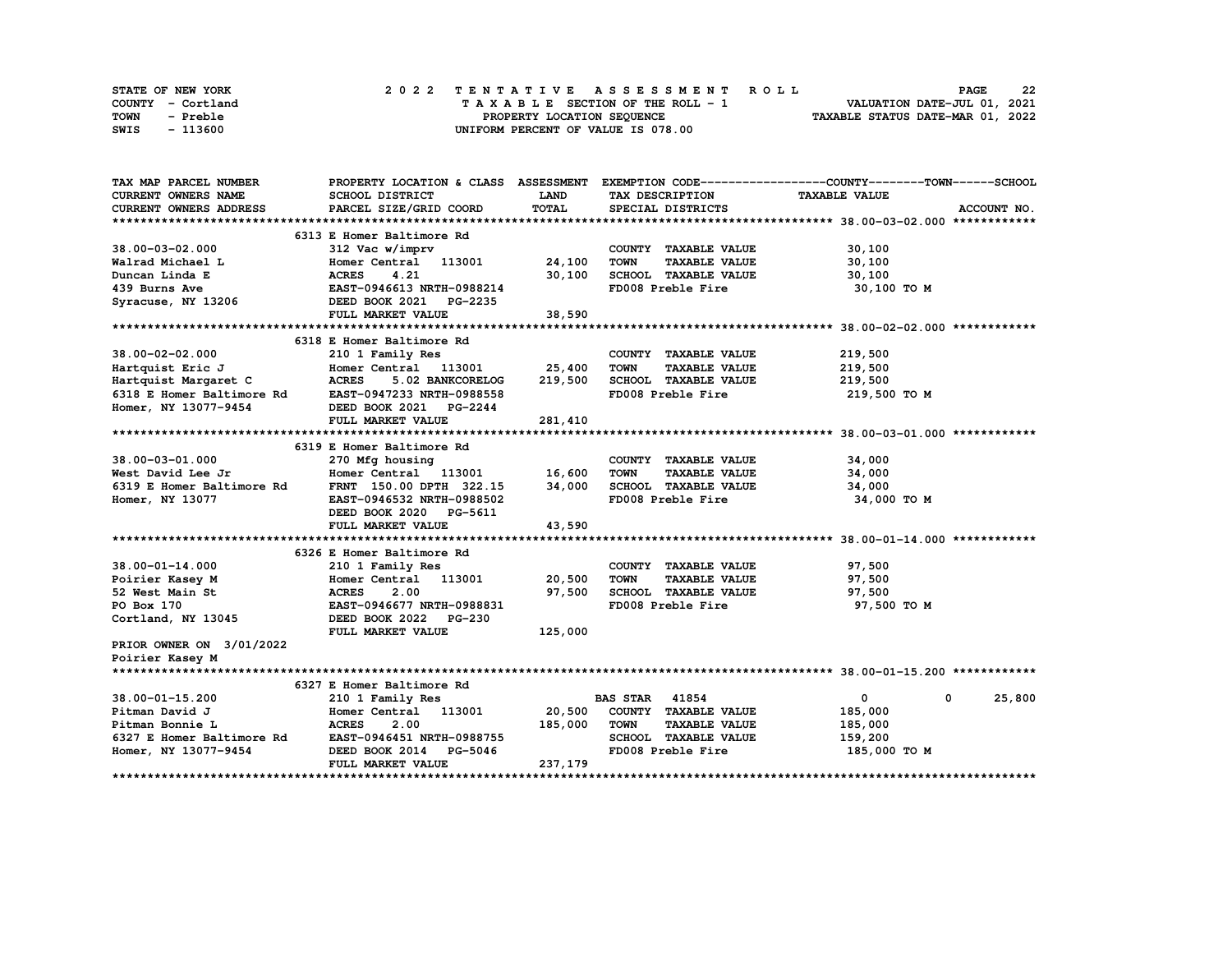| STATE OF NEW YORK | 2022 TENTATIVE ASSESSMENT ROLL     | 23<br><b>PAGE</b>                |
|-------------------|------------------------------------|----------------------------------|
| COUNTY - Cortland | TAXABLE SECTION OF THE ROLL - 1    | VALUATION DATE-JUL 01, 2021      |
| TOWN<br>- Preble  | PROPERTY LOCATION SEQUENCE         | TAXABLE STATUS DATE-MAR 01, 2022 |
| - 113600<br>SWIS  | UNIFORM PERCENT OF VALUE IS 078.00 |                                  |

| TAX MAP PARCEL NUMBER                                                                                                                                                                                                                                                                                                                                                                                                                                                     | PROPERTY LOCATION & CLASS ASSESSMENT EXEMPTION CODE----------------COUNTY-------TOWN------SCHOOL |             |                         |                      |                      |              |             |
|---------------------------------------------------------------------------------------------------------------------------------------------------------------------------------------------------------------------------------------------------------------------------------------------------------------------------------------------------------------------------------------------------------------------------------------------------------------------------|--------------------------------------------------------------------------------------------------|-------------|-------------------------|----------------------|----------------------|--------------|-------------|
| CURRENT OWNERS NAME                                                                                                                                                                                                                                                                                                                                                                                                                                                       | SCHOOL DISTRICT                                                                                  | <b>LAND</b> |                         | TAX DESCRIPTION      | <b>TAXABLE VALUE</b> |              |             |
| CURRENT OWNERS ADDRESS                                                                                                                                                                                                                                                                                                                                                                                                                                                    | PARCEL SIZE/GRID COORD                                                                           | TOTAL       |                         | SPECIAL DISTRICTS    |                      |              | ACCOUNT NO. |
|                                                                                                                                                                                                                                                                                                                                                                                                                                                                           |                                                                                                  |             |                         |                      |                      |              |             |
|                                                                                                                                                                                                                                                                                                                                                                                                                                                                           | 6362 E Homer Baltimore Rd                                                                        |             |                         |                      |                      |              |             |
| 38.00-01-13.000                                                                                                                                                                                                                                                                                                                                                                                                                                                           | 210 1 Family Res                                                                                 |             | <b>ENH STAR 41834</b>   |                      | $\mathbf{0}$         | $\mathbf{0}$ | 64,410      |
| Wendel Erika                                                                                                                                                                                                                                                                                                                                                                                                                                                              | Homer Central $113001$ 17,700                                                                    |             |                         | COUNTY TAXABLE VALUE | 108,600              |              |             |
| Wendel Gerhard (D)                                                                                                                                                                                                                                                                                                                                                                                                                                                        | FRNT 211.06 DPTH 191.13 108,600                                                                  |             | <b>TOWN</b>             | <b>TAXABLE VALUE</b> | 108,600              |              |             |
| 6362 E Homer Baltimore Rd                                                                                                                                                                                                                                                                                                                                                                                                                                                 | <b>ACRES</b><br>1.05                                                                             |             |                         | SCHOOL TAXABLE VALUE | 44,190               |              |             |
| Homer, NY 13077-9454                                                                                                                                                                                                                                                                                                                                                                                                                                                      | EAST-0946534 NRTH-0989122                                                                        |             |                         | FD008 Preble Fire    | 108,600 то м         |              |             |
|                                                                                                                                                                                                                                                                                                                                                                                                                                                                           | DEED BOOK 325<br><b>PG-834</b>                                                                   |             |                         |                      |                      |              |             |
|                                                                                                                                                                                                                                                                                                                                                                                                                                                                           | FULL MARKET VALUE                                                                                | 139,231     |                         |                      |                      |              |             |
|                                                                                                                                                                                                                                                                                                                                                                                                                                                                           |                                                                                                  |             |                         |                      |                      |              |             |
|                                                                                                                                                                                                                                                                                                                                                                                                                                                                           | 6363 E Homer Baltimore Rd                                                                        |             |                         |                      |                      |              |             |
|                                                                                                                                                                                                                                                                                                                                                                                                                                                                           |                                                                                                  |             |                         |                      | $\mathbf{0}$         | $^{\circ}$   | 25,800      |
|                                                                                                                                                                                                                                                                                                                                                                                                                                                                           |                                                                                                  |             |                         |                      | 119,300              |              |             |
|                                                                                                                                                                                                                                                                                                                                                                                                                                                                           |                                                                                                  |             |                         |                      | 119,300              |              |             |
|                                                                                                                                                                                                                                                                                                                                                                                                                                                                           |                                                                                                  |             |                         | SCHOOL TAXABLE VALUE | 93,500               |              |             |
| $\begin{tabular}{lcccc} \multicolumn{1}{c}{\textbf{Leet} & \textbf{Robert L} & \textbf{210} & \textbf{Family Res} & \textbf{BAS STAR} & 41854 \\ \hline \multicolumn{1}{c}{\textbf{Leet} & \textbf{Robert L} & \textbf{Homer Central} & 113001 & 19,200 & \textbf{COUNTY} & \textbf{TXABLE VALUE} \\ \hline \textbf{Leet} & \textbf{Rangey} & \textbf{A} & \textbf{RCRES} & 1.21 & \textbf{BANKCORELOG} & 119,300 & \textbf{TONNY} & \textbf{TAXABLE VALUE} \\ \textbf{6$ |                                                                                                  |             |                         |                      | 119,300 TO M         |              |             |
|                                                                                                                                                                                                                                                                                                                                                                                                                                                                           | FULL MARKET VALUE                                                                                | 152,949     |                         |                      |                      |              |             |
|                                                                                                                                                                                                                                                                                                                                                                                                                                                                           |                                                                                                  |             |                         |                      |                      |              |             |
|                                                                                                                                                                                                                                                                                                                                                                                                                                                                           | 6365 E Homer Baltimore Rd                                                                        |             |                         |                      |                      |              |             |
| 38.00-01-12.100                                                                                                                                                                                                                                                                                                                                                                                                                                                           | 210 1 Family Res                                                                                 |             | <b>BAS STAR</b> 41854   |                      | $\mathbf{0}$         | $\mathbf 0$  | 25,800      |
| Rofe Steven                                                                                                                                                                                                                                                                                                                                                                                                                                                               | Homer Central 113001                                                                             | 19,200      |                         | COUNTY TAXABLE VALUE | 111,900              |              |             |
|                                                                                                                                                                                                                                                                                                                                                                                                                                                                           | <b>ACRES</b><br>1.21                                                                             | 111,900     | <b>TOWN</b>             | <b>TAXABLE VALUE</b> | 111,900              |              |             |
| 6365 E Homer Baltimore Rd<br>Preble, NY 13141                                                                                                                                                                                                                                                                                                                                                                                                                             | EAST-0946199 NRTH-0989272                                                                        |             |                         | SCHOOL TAXABLE VALUE | 86,100               |              |             |
|                                                                                                                                                                                                                                                                                                                                                                                                                                                                           | DEED BOOK 2018 PG-4153                                                                           |             |                         | FD008 Preble Fire    | 111,900 TO M         |              |             |
|                                                                                                                                                                                                                                                                                                                                                                                                                                                                           | FULL MARKET VALUE                                                                                | 143,462     |                         |                      |                      |              |             |
|                                                                                                                                                                                                                                                                                                                                                                                                                                                                           |                                                                                                  |             |                         |                      |                      |              |             |
|                                                                                                                                                                                                                                                                                                                                                                                                                                                                           | 6367 E Homer Baltimore Rd                                                                        |             |                         |                      |                      |              |             |
| 38.00-01-11.200                                                                                                                                                                                                                                                                                                                                                                                                                                                           | 241 Rural res&ag                                                                                 |             |                         | COUNTY TAXABLE VALUE | 126,000              |              |             |
| Dafoe John T                                                                                                                                                                                                                                                                                                                                                                                                                                                              | Homer Central 113001 21,500                                                                      |             | <b>TOWN</b>             | <b>TAXABLE VALUE</b> | 126,000              |              |             |
|                                                                                                                                                                                                                                                                                                                                                                                                                                                                           |                                                                                                  | 126,000     |                         | SCHOOL TAXABLE VALUE | 126,000              |              |             |
|                                                                                                                                                                                                                                                                                                                                                                                                                                                                           |                                                                                                  |             |                         | FD008 Preble Fire    | 126,000 TO M         |              |             |
| Homer, NY 13077                                                                                                                                                                                                                                                                                                                                                                                                                                                           | DEED BOOK 2011 PG-6129                                                                           |             |                         |                      |                      |              |             |
|                                                                                                                                                                                                                                                                                                                                                                                                                                                                           | FULL MARKET VALUE                                                                                | 161,538     |                         |                      |                      |              |             |
|                                                                                                                                                                                                                                                                                                                                                                                                                                                                           |                                                                                                  |             |                         |                      |                      |              |             |
|                                                                                                                                                                                                                                                                                                                                                                                                                                                                           | 6438 E Homer Baltimore Rd                                                                        |             |                         |                      |                      |              |             |
| 38.00-01-06.000                                                                                                                                                                                                                                                                                                                                                                                                                                                           | 112 Dairy farm                                                                                   |             | AG-CEILING 41720        |                      | 41,160               | 41,160       | 41,160      |
| Brooks Clinton S                                                                                                                                                                                                                                                                                                                                                                                                                                                          | Homer Central 113001                                                                             |             | 220,000 BAS STAR 41854  |                      | $\mathbf 0$          | 0            | 25,800      |
| Brooks Brenda L                                                                                                                                                                                                                                                                                                                                                                                                                                                           | <b>ACRES</b> 354.70                                                                              |             | 314,200 AG IMPROV 42100 |                      | 2,000                | 2,000        | 2,000       |
| 6438 E Homer Baltimore Rd                                                                                                                                                                                                                                                                                                                                                                                                                                                 | EAST-0947354 NRTH-0989655                                                                        |             |                         | COUNTY TAXABLE VALUE | 271,040              |              |             |
| Homer, NY 13077-9454                                                                                                                                                                                                                                                                                                                                                                                                                                                      | DEED BOOK 533<br>$PG-26$                                                                         |             | <b>TOWN</b>             | <b>TAXABLE VALUE</b> | 271,040              |              |             |
|                                                                                                                                                                                                                                                                                                                                                                                                                                                                           | FULL MARKET VALUE                                                                                | 402,821     |                         | SCHOOL TAXABLE VALUE | 245,240              |              |             |
| MAY BE SUBJECT TO PAYMENT                                                                                                                                                                                                                                                                                                                                                                                                                                                 |                                                                                                  |             |                         | FD008 Preble Fire    | 312,200 TO M         |              |             |
| UNDER AGDIST LAW TIL 2026                                                                                                                                                                                                                                                                                                                                                                                                                                                 |                                                                                                  |             |                         | 2,000 EX             |                      |              |             |
|                                                                                                                                                                                                                                                                                                                                                                                                                                                                           |                                                                                                  |             |                         |                      |                      |              |             |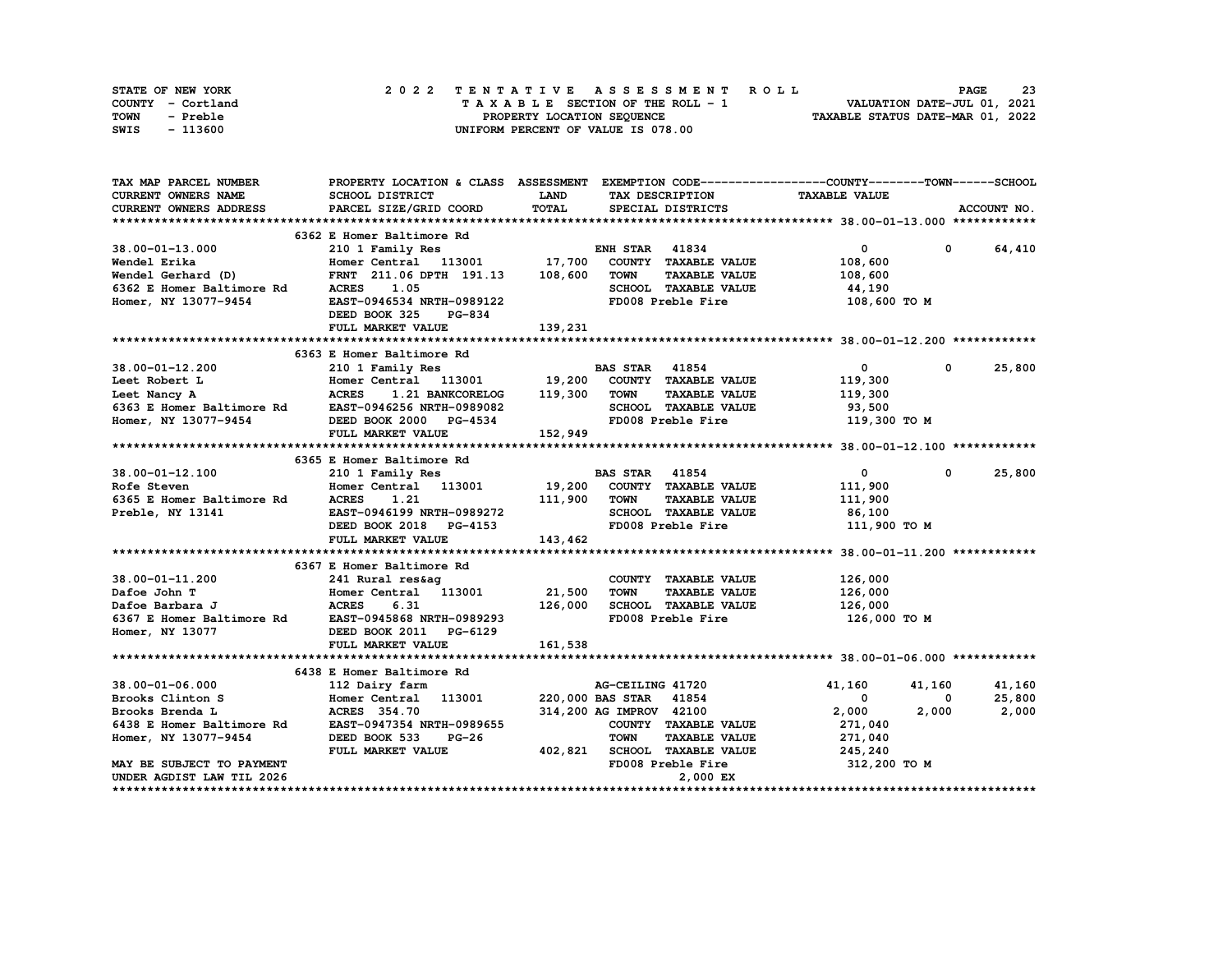| STATE OF NEW YORK | 2022 TENTATIVE ASSESSMENT ROLL     | 24<br><b>PAGE</b>                |
|-------------------|------------------------------------|----------------------------------|
| COUNTY - Cortland | TAXABLE SECTION OF THE ROLL - 1    | VALUATION DATE-JUL 01, 2021      |
| TOWN<br>- Preble  | PROPERTY LOCATION SEQUENCE         | TAXABLE STATUS DATE-MAR 01, 2022 |
| - 113600<br>SWIS  | UNIFORM PERCENT OF VALUE IS 078.00 |                                  |

| TAX MAP PARCEL NUMBER         | PROPERTY LOCATION & CLASS ASSESSMENT EXEMPTION CODE----------------COUNTY-------TOWN------SCHOOL |         |                         |                              |                      |             |                  |
|-------------------------------|--------------------------------------------------------------------------------------------------|---------|-------------------------|------------------------------|----------------------|-------------|------------------|
| <b>CURRENT OWNERS NAME</b>    | <b>SCHOOL DISTRICT</b>                                                                           | LAND    |                         | TAX DESCRIPTION              | <b>TAXABLE VALUE</b> |             |                  |
| <b>CURRENT OWNERS ADDRESS</b> | PARCEL SIZE/GRID COORD                                                                           | TOTAL   |                         | SPECIAL DISTRICTS            |                      |             | ACCOUNT NO.      |
|                               |                                                                                                  |         |                         |                              |                      |             |                  |
|                               | 6448 E Homer Baltimore Rd                                                                        |         |                         |                              |                      |             |                  |
| 38.00-01-05.200               | 210 1 Family Res                                                                                 |         | <b>BAS STAR</b> 41854   |                              | $\mathbf{0}$         |             | $0\qquad 25,800$ |
| Maresco Vincent               | Homer Central 113001 27,000                                                                      |         |                         | COUNTY TAXABLE VALUE         | 157,500              |             |                  |
| 6448 E Homer Baltimore Rd     | <b>ACRES</b><br>6.00                                                                             | 157,500 | <b>TOWN</b>             | <b>TAXABLE VALUE</b>         | 157,500              |             |                  |
| Homer, NY 13077-9454          | EAST-0946509 NRTH-0990882                                                                        |         |                         | SCHOOL TAXABLE VALUE         | 131,700              |             |                  |
|                               | DEED BOOK 2020 PG-5438                                                                           |         |                         | FD008 Preble Fire            | 157,500 TO M         |             |                  |
|                               | FULL MARKET VALUE                                                                                | 201,923 |                         |                              |                      |             |                  |
|                               |                                                                                                  |         |                         |                              |                      |             |                  |
|                               | 6452 E Homer Baltimore Rd                                                                        |         |                         |                              |                      |             |                  |
| 38.00-01-04.000               | 210 1 Family Res                                                                                 |         | <b>ENH STAR 41834</b>   |                              | $\mathbf{0}$         | $^{\circ}$  | 64,410           |
| Caforio Thomas A              | Homer Central 113001                                                                             | 15,100  |                         | COUNTY TAXABLE VALUE         | 108,600              |             |                  |
| 6452 E Homer Baltimore Rd     | FRNT 135.00 DPTH 233.25                                                                          | 108,600 | <b>TOWN</b>             | <b>TAXABLE VALUE</b>         | 108,600              |             |                  |
| Homer, NY 13077-9454          | EAST-0946067 NRTH-0991045                                                                        |         |                         | SCHOOL TAXABLE VALUE         | 44,190               |             |                  |
|                               | <b>PG-281</b><br>DEED BOOK 520                                                                   |         |                         | FD008 Preble Fire            | 108,600 TO M         |             |                  |
|                               | FULL MARKET VALUE                                                                                | 139,231 |                         |                              |                      |             |                  |
|                               |                                                                                                  |         |                         |                              |                      |             |                  |
|                               | 6458 E Homer Baltimore Rd                                                                        |         |                         |                              |                      |             |                  |
| 38.00-01-03.000               | 210 1 Family Res                                                                                 |         | VET COM T 41133         |                              | 0                    | 17,200      | 0                |
| Hedman Ronald                 | Homer Central 113001 15,100 BAS STAR 41854                                                       |         |                         |                              | $\mathbf{0}$         | 0           | 25,800           |
| Hedman Cynthia                | FRNT 135.00 DPTH 233.25                                                                          |         | 154,900 VET COM C 41132 |                              | 8,600                | $\Omega$    | $\Omega$         |
| 6458 E Homer-Baltimore Rd     | EAST-0945988 NRTH-0991214                                                                        |         |                         | COUNTY TAXABLE VALUE         | 146,300              |             |                  |
| Homer, NY 13077-9454          | DEED BOOK 556<br>PG-87                                                                           |         | <b>TOWN</b>             | <b>TAXABLE VALUE</b>         | 137,700              |             |                  |
|                               | FULL MARKET VALUE                                                                                |         |                         | 198,590 SCHOOL TAXABLE VALUE | 129,100              |             |                  |
|                               |                                                                                                  |         |                         | FD008 Preble Fire            | 154,900 TO M         |             |                  |
|                               |                                                                                                  |         |                         |                              |                      |             |                  |
|                               | 6496 E Homer Baltimore Rd                                                                        |         |                         |                              |                      |             |                  |
| 38.00-01-01.000               | 210 1 Family Res                                                                                 |         | <b>BAS STAR</b> 41854   |                              | $\mathbf 0$          | $\mathbf 0$ | 25,800           |
| Reagan Patrick K              | Homer Central 113001                                                                             | 15,100  |                         | COUNTY TAXABLE VALUE         | 158,600              |             |                  |
| Reagan Rosemary C             | FRNT 135.00 DPTH 233.25                                                                          | 158,600 | <b>TOWN</b>             | <b>TAXABLE VALUE</b>         | 158,600              |             |                  |
| 6496 E Homer Baltimore Rd     | <b>BANK LERETA</b>                                                                               |         |                         | <b>SCHOOL TAXABLE VALUE</b>  | 132,800              |             |                  |
| Homer, NY 13077               | EAST-0945877 NRTH-0991466                                                                        |         |                         | FD008 Preble Fire            | 158,600 то м         |             |                  |
|                               | DEED BOOK 2013 PG-7032                                                                           |         |                         |                              |                      |             |                  |
|                               | FULL MARKET VALUE                                                                                | 203,333 |                         |                              |                      |             |                  |
|                               |                                                                                                  |         |                         |                              |                      |             |                  |
|                               | 6532 E Homer Baltimore Rd                                                                        |         |                         |                              |                      |             |                  |
| 28.00-05-01.000               | 322 Rural vac>10                                                                                 |         |                         | COUNTY TAXABLE VALUE         | 35,100               |             |                  |
| White Christopher P           | 113001<br>Homer Central                                                                          | 35,100  | <b>TOWN</b>             | <b>TAXABLE VALUE</b>         | 35,100               |             |                  |
| 6616 E Homer Baltimore Rd     | <b>ACRES</b><br>65.00                                                                            | 35,100  |                         | SCHOOL TAXABLE VALUE         | 35,100               |             |                  |
| Homer, NY 13077-9486          | EAST-0944511 NRTH-0991941                                                                        |         |                         | FD008 Preble Fire            | 35,100 TO M          |             |                  |
|                               | DEED BOOK 2003<br><b>PG-2848</b>                                                                 |         |                         |                              |                      |             |                  |
|                               | FULL MARKET VALUE                                                                                | 45,000  |                         |                              |                      |             |                  |
|                               |                                                                                                  |         |                         |                              |                      |             |                  |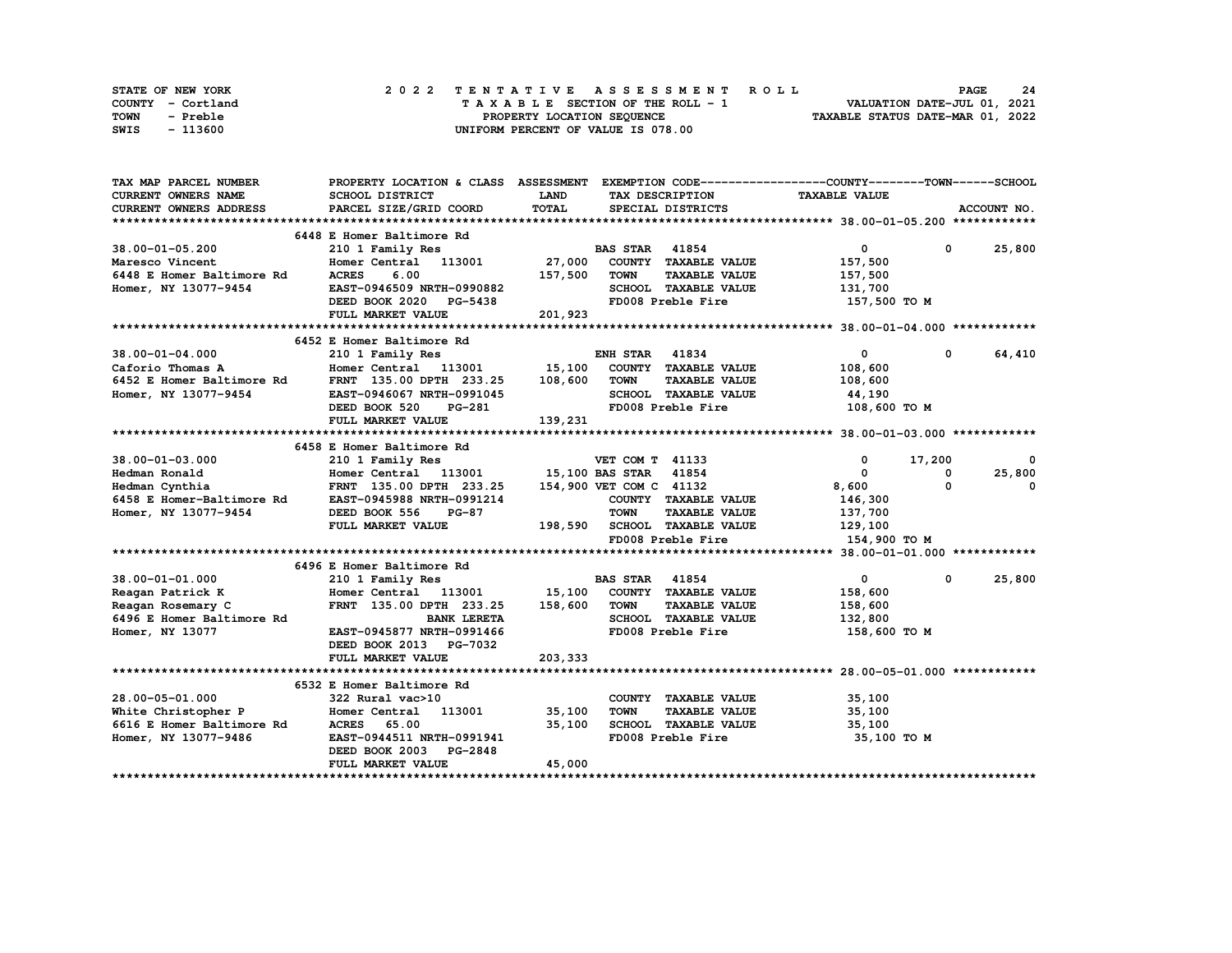| STATE OF NEW YORK | 2022 TENTATIVE ASSESSMENT ROLL     | 25<br><b>PAGE</b>                |
|-------------------|------------------------------------|----------------------------------|
| COUNTY - Cortland | TAXABLE SECTION OF THE ROLL - 1    | VALUATION DATE-JUL 01, 2021      |
| TOWN<br>- Preble  | PROPERTY LOCATION SEQUENCE         | TAXABLE STATUS DATE-MAR 01, 2022 |
| - 113600<br>SWIS  | UNIFORM PERCENT OF VALUE IS 078.00 |                                  |

| TAX MAP PARCEL NUMBER                                                                                                   | PROPERTY LOCATION & CLASS ASSESSMENT EXEMPTION CODE----------------COUNTY-------TOWN-----SCHOOL |             |                       |                      |                                        |            |             |
|-------------------------------------------------------------------------------------------------------------------------|-------------------------------------------------------------------------------------------------|-------------|-----------------------|----------------------|----------------------------------------|------------|-------------|
| <b>CURRENT OWNERS NAME</b>                                                                                              | SCHOOL DISTRICT                                                                                 | <b>LAND</b> | TAX DESCRIPTION       |                      | <b>TAXABLE VALUE</b>                   |            |             |
| CURRENT OWNERS ADDRESS                                                                                                  | PARCEL SIZE/GRID COORD                                                                          | TOTAL       | SPECIAL DISTRICTS     |                      |                                        |            | ACCOUNT NO. |
|                                                                                                                         |                                                                                                 |             |                       |                      |                                        |            |             |
|                                                                                                                         | 6532 E Homer Baltimore Rd                                                                       |             |                       |                      |                                        |            |             |
| 28.00-05-05.000                                                                                                         | 210 1 Family Res                                                                                |             | <b>BAS STAR 41854</b> |                      | $\mathbf 0$                            | 0          | 25,800      |
| Freeman Suzanne V                                                                                                       | Homer Central 113001                                                                            | 25,400      | COUNTY TAXABLE VALUE  |                      | 121,900                                |            |             |
|                                                                                                                         |                                                                                                 |             |                       |                      |                                        |            |             |
| 6532 E Homer Baltimore Rd                                                                                               | <b>ACRES</b><br>5.00 BANK LERETA                                                                | 121,900     | <b>TOWN</b>           | <b>TAXABLE VALUE</b> | 121,900                                |            |             |
| Homer, NY 13077-9454                                                                                                    | EAST-0945975 NRTH-0991884                                                                       |             | SCHOOL TAXABLE VALUE  |                      | 96,100                                 |            |             |
|                                                                                                                         | DEED BOOK 1998 PG-6414                                                                          |             | FD008 Preble Fire     |                      | 121,900 TO M                           |            |             |
|                                                                                                                         | FULL MARKET VALUE                                                                               | 156,282     |                       |                      |                                        |            |             |
|                                                                                                                         |                                                                                                 |             |                       |                      |                                        |            |             |
|                                                                                                                         | 6592 E Homer Baltimore Rd                                                                       |             |                       |                      |                                        |            |             |
| 28.00-05-03.000                                                                                                         | 240 Rural res                                                                                   |             | <b>BAS STAR</b> 41854 |                      | $^{\circ}$                             | 0          | 25,800      |
| Hayes David R                                                                                                           | Homer Central 113001                                                                            | 47,200      | COUNTY TAXABLE VALUE  |                      | 261,400                                |            |             |
| Hayes Corinne T<br>592 E Homer Baltimore Rd BAST-0946639 NRTH-0993075<br>E Homer Paltimore Rd BAST-0946639 NRTH-0993075 |                                                                                                 | 261,400     | <b>TOWN</b>           | <b>TAXABLE VALUE</b> | 261,400                                |            |             |
|                                                                                                                         |                                                                                                 |             | SCHOOL TAXABLE VALUE  |                      | 235,600                                |            |             |
|                                                                                                                         |                                                                                                 |             | FD008 Preble Fire     |                      | 261,400 TO M                           |            |             |
|                                                                                                                         | FULL MARKET VALUE                                                                               | 335,128     |                       |                      |                                        |            |             |
|                                                                                                                         |                                                                                                 |             |                       |                      |                                        |            |             |
|                                                                                                                         |                                                                                                 |             |                       |                      |                                        |            |             |
|                                                                                                                         | 6602 E Homer Baltimore Rd                                                                       |             |                       |                      |                                        |            |             |
| 28.00-01-38.200                                                                                                         | 240 Rural res                                                                                   |             | <b>BAS STAR 41854</b> |                      | $\mathbf{0}$                           | $^{\circ}$ | 25,800      |
| Mize Steven                                                                                                             | Tully Central 315402                                                                            | 27,900      | COUNTY TAXABLE VALUE  |                      | 107,300                                |            |             |
| Mize Veronica                                                                                                           | ACRES 12.01                                                                                     | 107,300     | TOWN                  | <b>TAXABLE VALUE</b> | 107,300                                |            |             |
| 6602 E Homer Baltimore Rd                                                                                               | EAST-0945601 NRTH-0993188                                                                       |             | SCHOOL TAXABLE VALUE  |                      | 81,500                                 |            |             |
| Homer, NY 13077-9484                                                                                                    | DEED BOOK 2002 PG-5476                                                                          |             | FD008 Preble Fire     |                      | 107,300 TO M                           |            |             |
|                                                                                                                         | FULL MARKET VALUE                                                                               | 137,564     |                       |                      |                                        |            |             |
|                                                                                                                         |                                                                                                 |             |                       |                      |                                        |            |             |
|                                                                                                                         | 6616 E Homer Baltimore Rd                                                                       |             |                       |                      |                                        |            |             |
| 28.00-01-37.000                                                                                                         | 210 1 Family Res                                                                                |             |                       | COUNTY TAXABLE VALUE | 254,700                                |            |             |
| White Christopher P                                                                                                     | Tully Central 315402                                                                            | 33,500      | <b>TOWN</b>           | <b>TAXABLE VALUE</b> | 254,700                                |            |             |
| White Karen G                                                                                                           | <b>ACRES</b> 10.00                                                                              | 254,700     | SCHOOL TAXABLE VALUE  |                      | 254,700                                |            |             |
|                                                                                                                         |                                                                                                 |             | FD008 Preble Fire     |                      |                                        |            |             |
| 6616 E Homer Baltimore Rd                                                                                               | EAST-0945778 NRTH-0993649                                                                       |             |                       |                      | 254,700 TO M                           |            |             |
| Homer, NY 13077-9486                                                                                                    | DEED BOOK 2002, PG-5566,                                                                        |             |                       |                      |                                        |            |             |
|                                                                                                                         | FULL MARKET VALUE                                                                               | 326,538     |                       |                      |                                        |            |             |
|                                                                                                                         |                                                                                                 |             |                       |                      |                                        |            |             |
|                                                                                                                         | 6628 E Homer Baltimore Rd                                                                       |             |                       |                      |                                        |            |             |
| 28.00-01-34.000                                                                                                         | 210 1 Family Res                                                                                |             | COUNTY TAXABLE VALUE  |                      | 150,360                                |            |             |
| Burke Connor James                                                                                                      | Tully Central 315402                                                                            | 18,500      | <b>TOWN</b>           | <b>TAXABLE VALUE</b> | 150,360                                |            |             |
| Stark Courney Brooke                                                                                                    | <b>ACRES</b><br>1.04 BANKCORELOG                                                                | 150,360     | SCHOOL TAXABLE VALUE  |                      | 150,360                                |            |             |
| 6628 E Homer Baltimore Rd                                                                                               | EAST-0945273 NRTH-0993962                                                                       |             | FD008 Preble Fire     |                      | 150,360 то м                           |            |             |
| Homer, NY 13077-9454                                                                                                    | DEED BOOK 2018 PG-6381                                                                          |             |                       |                      |                                        |            |             |
|                                                                                                                         | FULL MARKET VALUE                                                                               | 192,769     |                       |                      |                                        |            |             |
|                                                                                                                         |                                                                                                 |             |                       |                      |                                        |            |             |
|                                                                                                                         | 6632 E Homer Baltimore Rd                                                                       |             |                       |                      |                                        |            |             |
| $28.00 - 01 - 33.000$                                                                                                   |                                                                                                 |             | <b>ENH STAR 41834</b> |                      | $\mathbf{0}$                           | $^{\circ}$ | 64,410      |
|                                                                                                                         | 210 1 Family Res                                                                                |             |                       |                      |                                        |            |             |
| Stone Shane                                                                                                             | Tully Central 315402                                                                            | 19,000      | COUNTY TAXABLE VALUE  |                      | 104,000                                |            |             |
| c/o John & Kathy Stone                                                                                                  | <b>ACRES</b><br>1.15                                                                            | 104,000     | <b>TOWN</b>           | <b>TAXABLE VALUE</b> | 104,000                                |            |             |
| 6632 E Homer Baltimore Rd                                                                                               | EAST-0945257 NRTH-0994099                                                                       |             | SCHOOL TAXABLE VALUE  |                      | 39,590                                 |            |             |
| Homer, NY 13077-9454                                                                                                    | DEED BOOK 2017 PG-4720                                                                          |             | FD008 Preble Fire     |                      | 104,000 TO M                           |            |             |
|                                                                                                                         | FULL MARKET VALUE                                                                               | 133,333     |                       |                      |                                        |            |             |
|                                                                                                                         |                                                                                                 |             |                       |                      | ************************************** |            |             |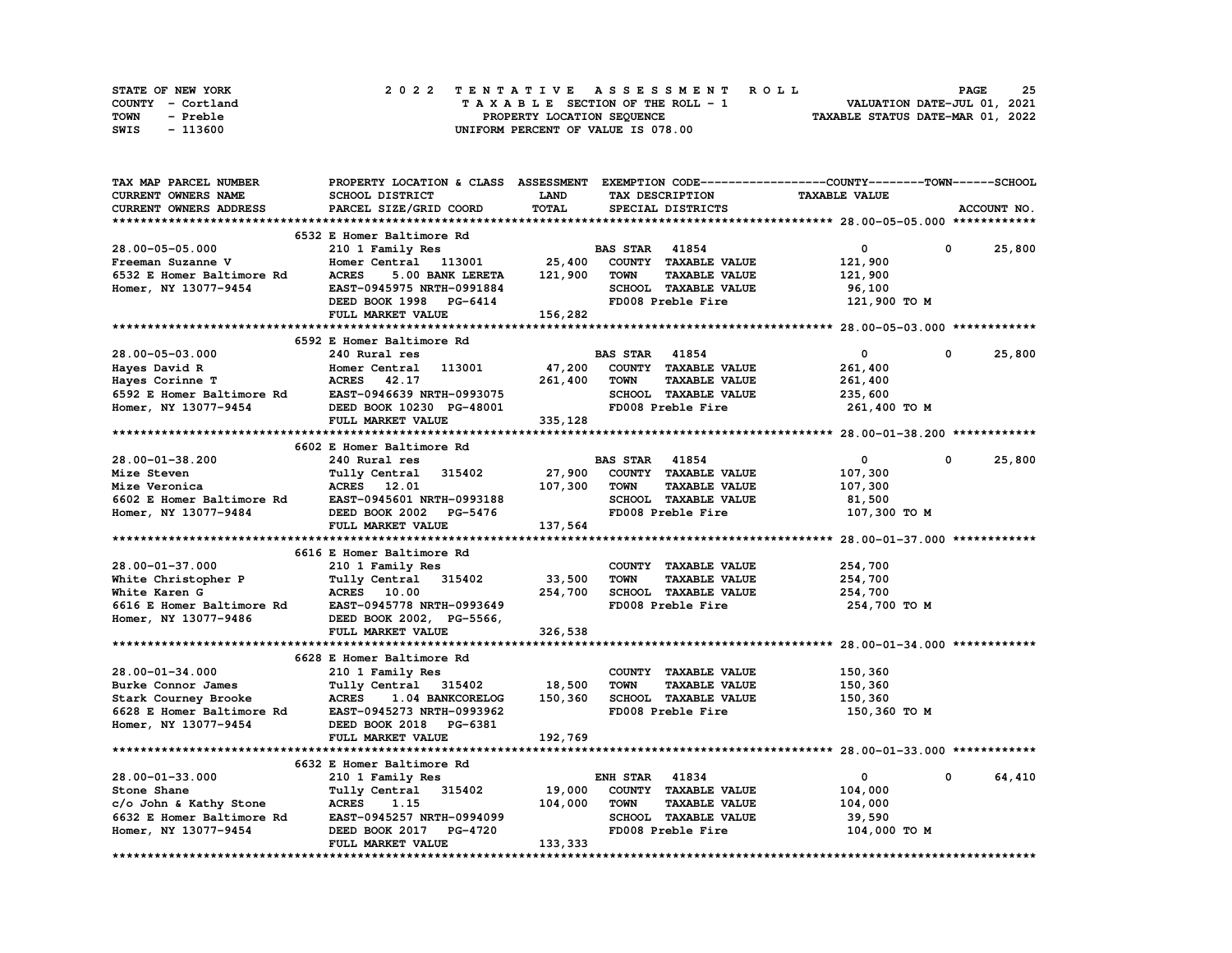| STATE OF NEW YORK | 2022 TENTATIVE ASSESSMENT ROLL     | 26<br><b>PAGE</b>                |
|-------------------|------------------------------------|----------------------------------|
| COUNTY - Cortland | TAXABLE SECTION OF THE ROLL - 1    | VALUATION DATE-JUL 01, 2021      |
| TOWN<br>- Preble  | PROPERTY LOCATION SEQUENCE         | TAXABLE STATUS DATE-MAR 01, 2022 |
| - 113600<br>SWIS  | UNIFORM PERCENT OF VALUE IS 078.00 |                                  |

| TAX MAP PARCEL NUMBER                               | PROPERTY LOCATION & CLASS ASSESSMENT EXEMPTION CODE----------------COUNTY-------TOWN-----SCHOOL |         |                       |                             |                      |              |             |
|-----------------------------------------------------|-------------------------------------------------------------------------------------------------|---------|-----------------------|-----------------------------|----------------------|--------------|-------------|
| CURRENT OWNERS NAME                                 | SCHOOL DISTRICT                                                                                 | LAND    |                       | TAX DESCRIPTION             | <b>TAXABLE VALUE</b> |              |             |
| <b>CURRENT OWNERS ADDRESS</b>                       | PARCEL SIZE/GRID COORD                                                                          | TOTAL   |                       | SPECIAL DISTRICTS           |                      |              | ACCOUNT NO. |
|                                                     |                                                                                                 |         |                       |                             |                      |              |             |
|                                                     | 6636 E Homer Baltimore Rd                                                                       |         |                       |                             |                      |              |             |
| 28.00-01-32.000                                     | 210 1 Family Res                                                                                |         | <b>BAS STAR 41854</b> |                             | $\mathbf{0}$         | $\mathbf{0}$ | 25,800      |
| Latta Marilyn E                                     | Tully Central 315402                                                                            |         |                       | 17,200 COUNTY TAXABLE VALUE | 173,300              |              |             |
|                                                     | <b>ACRES</b><br>1.10                                                                            | 173,300 | <b>TOWN</b>           | <b>TAXABLE VALUE</b>        | 173,300              |              |             |
| Crawford Denise R<br>6636 E Homer Baltimore Rd      | <b>EAST-0945206 NRTH-0994243</b>                                                                |         |                       | SCHOOL TAXABLE VALUE        | 147,500              |              |             |
| Homer, NY 13077-9454                                | DEED BOOK 2012 PG-7610                                                                          | 222,179 |                       | FD008 Preble Fire           | 173,300 то м         |              |             |
|                                                     | FULL MARKET VALUE                                                                               |         |                       |                             |                      |              |             |
|                                                     |                                                                                                 |         |                       |                             |                      |              |             |
|                                                     | 6640 E Homer Baltimore Rd                                                                       |         |                       |                             |                      |              |             |
| 28.00-01-31.100                                     | 240 Rural res                                                                                   |         | <b>BAS STAR 41854</b> |                             | $\mathbf 0$          | $^{\circ}$   | 25,800      |
| Bizub Trustee Mark                                  | Tully Central 315402 33,800                                                                     |         |                       | COUNTY TAXABLE VALUE        | 116,000              |              |             |
| Bizub Trustee Annrtte                               | <b>ACRES</b> 23.03                                                                              | 116,000 | <b>TOWN</b>           | <b>TAXABLE VALUE</b>        | 116,000              |              |             |
|                                                     |                                                                                                 |         |                       | SCHOOL TAXABLE VALUE        | 90,200               |              |             |
| Homer, NY 13077                                     | DEED BOOK 2021 PG-2437                                                                          |         |                       | FD008 Preble Fire           | 116,000 то м         |              |             |
|                                                     | FULL MARKET VALUE                                                                               | 148,718 |                       |                             |                      |              |             |
|                                                     |                                                                                                 |         |                       |                             |                      |              |             |
|                                                     | 6642 E Homer Baltimore Rd                                                                       |         |                       |                             |                      |              |             |
| 28.00-01-30.000                                     | 210 1 Family Res                                                                                |         | <b>ENH STAR 41834</b> |                             | $\mathbf{0}$         | 0            | 64,410      |
| Currie Robert                                       |                                                                                                 |         |                       |                             | 137,800              |              |             |
| Currie Paula                                        | Tully Central 315402 30,800 COUNTY TAXABLE VALUE<br>ACRES 8.35 137,800 TOWN TAXABLE VALUE       |         |                       |                             | 137,800              |              |             |
| 6642 E Homer Baltimore Rd EAST-0945586 NRTH-0995202 |                                                                                                 |         |                       | SCHOOL TAXABLE VALUE        | 73,390               |              |             |
| Homer, NY 13077-9454                                | DEED BOOK 537 PG-85                                                                             |         |                       | FD008 Preble Fire           | 137,800 TO M         |              |             |
|                                                     | FULL MARKET VALUE                                                                               | 176,667 |                       |                             |                      |              |             |
|                                                     |                                                                                                 |         |                       |                             |                      |              |             |
|                                                     | 6650 E Homer Baltimore Rd                                                                       |         |                       |                             |                      |              |             |
| 28.00-01-29.100                                     | 311 Res vac land                                                                                |         |                       | COUNTY TAXABLE VALUE        | 7,500                |              |             |
| Walrath Arthur                                      | Tully Central 315402                                                                            | 7,500   | <b>TOWN</b>           | <b>TAXABLE VALUE</b>        | 7,500                |              |             |
| PO Box 72                                           | <b>ACRES 6650.00</b>                                                                            | 7,500   |                       | SCHOOL TAXABLE VALUE        | 7,500                |              |             |
| Deruyter, NY 13052                                  | EAST-0944855 NRTH-0995636                                                                       |         |                       | FD008 Preble Fire           | 7,500 TO M           |              |             |
|                                                     | DEED BOOK 2021 PG-1125                                                                          |         |                       |                             |                      |              |             |
|                                                     | FULL MARKET VALUE                                                                               | 9,615   |                       |                             |                      |              |             |
|                                                     |                                                                                                 |         |                       |                             |                      |              |             |
|                                                     | 6734 E Homer Baltimore Rd                                                                       |         |                       |                             |                      |              |             |
| 28.00-01-29.200                                     | 210 1 Family Res                                                                                |         |                       | COUNTY TAXABLE VALUE        | 268,000              |              |             |
| Weichert Workforce Mobility                         | Tully Central 315402                                                                            | 18,900  | <b>TOWN</b>           | <b>TAXABLE VALUE</b>        | 268,000              |              |             |
| 1625 Rte 10 East                                    | ACRES 1.00 BANKCORELOG                                                                          | 268,000 |                       | SCHOOL TAXABLE VALUE        | 268,000              |              |             |
| Morris Plains, NJ 07950                             | EAST-0944683 NRTH-0995920                                                                       |         |                       | FD008 Preble Fire           | 268,000 то м         |              |             |
|                                                     | DEED BOOK 2018 PG-1549                                                                          |         |                       |                             |                      |              |             |
|                                                     | FULL MARKET VALUE                                                                               | 343,590 |                       |                             |                      |              |             |
|                                                     |                                                                                                 |         |                       |                             |                      |              |             |
|                                                     | 6754 E Homer Baltimore Rd                                                                       |         |                       |                             |                      |              |             |
| 28.00-01-28.000                                     | 210 1 Family Res                                                                                |         | <b>BAS STAR</b> 41854 |                             | $\mathbf{0}$         | $^{\circ}$   | 25,800      |
| Brown David C II                                    | Tully Central 315402 17,900 COUNTY TAXABLE VALUE                                                |         |                       |                             | 166,300              |              |             |
| Coye-Brown Kimberly R                               | FRNT 266.64 DPTH 207.98 166,300                                                                 |         | <b>TOWN</b>           | <b>TAXABLE VALUE</b>        | 166,300              |              |             |
| 6754 E Homer Balt Rd                                | <b>ACRES</b><br>0.90                                                                            |         |                       | SCHOOL TAXABLE VALUE        | 140,500              |              |             |
| Homer, NY 13077-9451                                | EAST-0944579 NRTH-0996231                                                                       |         |                       | FD008 Preble Fire           | 166,300 то м         |              |             |
|                                                     | DEED BOOK 1999 PG-5899                                                                          |         |                       |                             |                      |              |             |
|                                                     | FULL MARKET VALUE                                                                               | 213,205 |                       |                             |                      |              |             |
|                                                     |                                                                                                 |         |                       |                             |                      |              |             |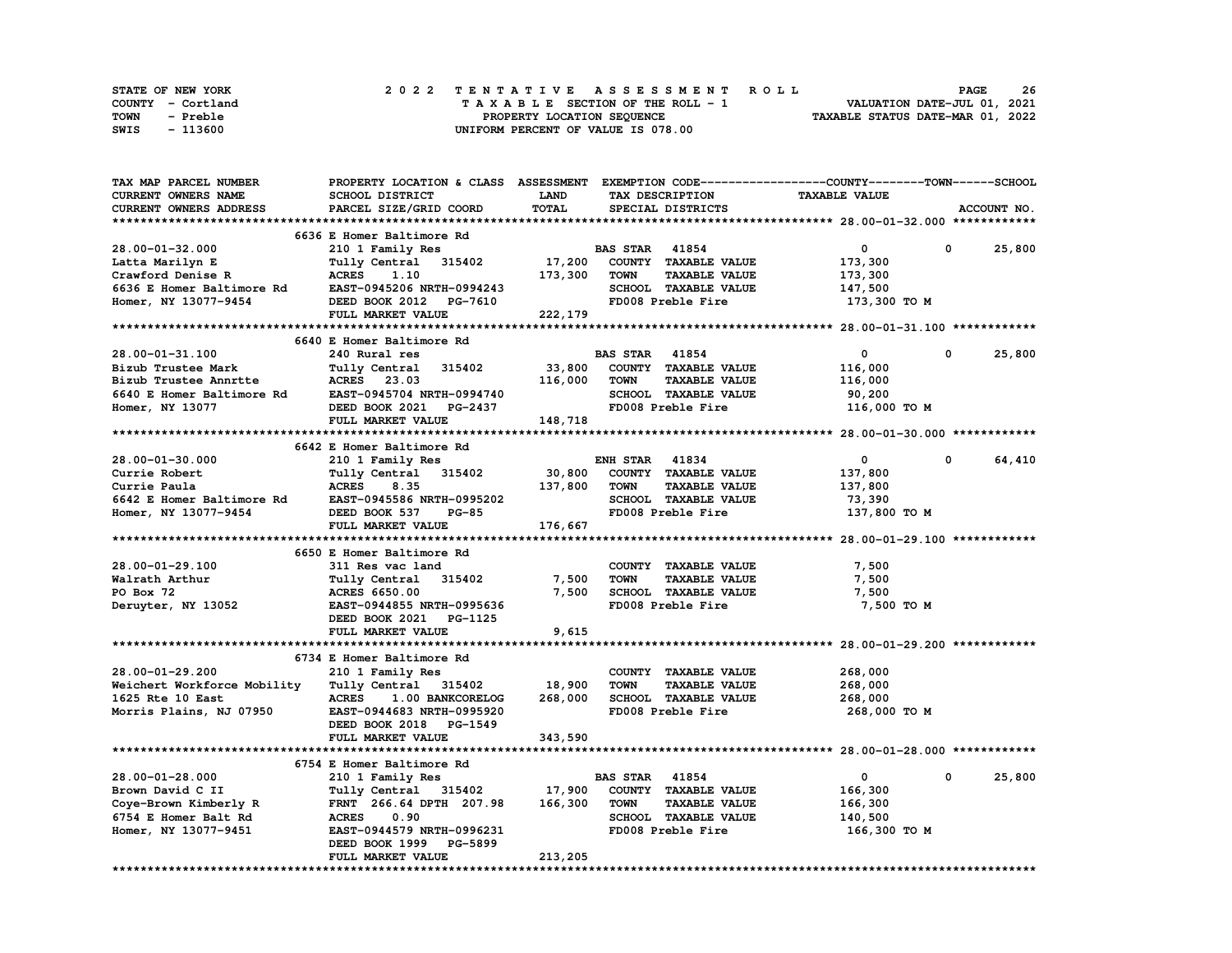| <b>STATE OF NEW YORK</b> | 2022 TENTATIVE ASSESSMENT ROLL          | 27<br><b>PAGE</b>                |
|--------------------------|-----------------------------------------|----------------------------------|
| COUNTY - Cortland        | $T A X A B L E$ SECTION OF THE ROLL - 1 | VALUATION DATE-JUL 01, 2021      |
| TOWN<br>- Preble         | PROPERTY LOCATION SEQUENCE              | TAXABLE STATUS DATE-MAR 01, 2022 |
| - 113600<br>SWIS         | UNIFORM PERCENT OF VALUE IS 078.00      |                                  |

| TAX MAP PARCEL NUMBER      | PROPERTY LOCATION & CLASS ASSESSMENT EXEMPTION CODE-----------------COUNTY-------TOWN------SCHOOL |         |                         |                             |                      |        |              |
|----------------------------|---------------------------------------------------------------------------------------------------|---------|-------------------------|-----------------------------|----------------------|--------|--------------|
| <b>CURRENT OWNERS NAME</b> | SCHOOL DISTRICT                                                                                   | LAND    |                         | TAX DESCRIPTION             | <b>TAXABLE VALUE</b> |        |              |
| CURRENT OWNERS ADDRESS     | PARCEL SIZE/GRID COORD                                                                            | TOTAL   |                         | SPECIAL DISTRICTS           |                      |        | ACCOUNT NO.  |
|                            |                                                                                                   |         |                         |                             |                      |        |              |
|                            | 6758 E Homer Baltimore Rd                                                                         |         |                         |                             |                      |        |              |
| 28.00-01-26.000            | 210 1 Family Res                                                                                  |         | <b>ENH STAR 41834</b>   |                             | 0                    | 0      | 64,410       |
| Reitano Philip J           | Tully Central 315402                                                                              |         | 19,100 VET WAR T 41123  |                             | 0                    | 10,320 | $\mathbf{0}$ |
| Reitano Leilani M          | <b>ACRES</b><br>1.10                                                                              |         | 102,500 VET WAR C 41122 |                             | 5,160                | 0      | $\mathbf{0}$ |
| 6758 E Homer Baltimore Rd  | EAST-0944435 NRTH-0996610                                                                         |         |                         | COUNTY TAXABLE VALUE        | 97,340               |        |              |
| Homer, NY 13077-9451       | DEED BOOK 336<br>$PG-743$                                                                         |         | <b>TOWN</b>             | <b>TAXABLE VALUE</b>        | 92,180               |        |              |
|                            | FULL MARKET VALUE                                                                                 | 131,410 |                         | <b>SCHOOL TAXABLE VALUE</b> | 38,090               |        |              |
|                            |                                                                                                   |         |                         | FD008 Preble Fire           | 102,500 TO M         |        |              |
|                            |                                                                                                   |         |                         |                             |                      |        |              |
|                            | 6762 E Homer Baltimore Rd                                                                         |         |                         |                             |                      |        |              |
| 28.00-01-25.000            | 210 1 Family Res                                                                                  |         | <b>ENH STAR</b>         | 41834                       | 0                    | 0      | 64,410       |
| Brown Colleen D            | Tully Central 315402                                                                              | 18,900  |                         | COUNTY TAXABLE VALUE        | 107,300              |        |              |
| Raymond & Barbara Kuty     | <b>ACRES</b><br>1.00                                                                              | 107,300 | <b>TOWN</b>             | <b>TAXABLE VALUE</b>        | 107,300              |        |              |
| 6762 E Homer Baltimore Rd  | EAST-0944371 NRTH-0996765                                                                         |         |                         | <b>SCHOOL TAXABLE VALUE</b> | 42,890               |        |              |
| Homer, NY 13077-9451       | DEED BOOK 2018 PG-3194                                                                            |         |                         | FD008 Preble Fire           | 107,300 TO M         |        |              |
|                            | FULL MARKET VALUE                                                                                 | 137,564 |                         |                             |                      |        |              |
|                            |                                                                                                   |         |                         |                             |                      |        |              |
|                            | 6764 E Homer Baltimore Rd                                                                         |         |                         |                             |                      |        |              |
| 28.00-01-11.211            | 210 1 Family Res                                                                                  |         |                         | COUNTY TAXABLE VALUE        | 172,100              |        |              |
| Hennessy Cory              | Tully Central 315402                                                                              | 27,700  | <b>TOWN</b>             | <b>TAXABLE VALUE</b>        | 172,100              |        |              |
| Kulesa Theresa             | <b>ACRES</b><br>6.36                                                                              | 172,100 |                         | <b>SCHOOL TAXABLE VALUE</b> | 172,100              |        |              |
| 6764 E Homer Baltimore Rd  | EAST-0944718 NRTH-0996887                                                                         |         |                         | FD008 Preble Fire           | 172,100 то м         |        |              |
| Homer, NY 13077            | DEED BOOK 2020<br>PG-6983                                                                         |         |                         |                             |                      |        |              |
|                            | FULL MARKET VALUE                                                                                 | 220,641 |                         |                             |                      |        |              |
|                            |                                                                                                   |         |                         |                             |                      |        |              |
|                            | 6770 E Homer Baltimore Rd                                                                         |         |                         |                             |                      |        |              |
| 28.00-04-03.200            | 210 1 Family Res                                                                                  |         | <b>BAS STAR 41854</b>   |                             | $^{\circ}$           | 0      | 25,800       |
| Loomis Matthew D           | Tully Central 315402                                                                              | 20,600  |                         | COUNTY TAXABLE VALUE        | 96,350               |        |              |
| 6770 E Homer Baltimore Rd  | <b>ACRES</b><br>2.05 BANK LERETA                                                                  | 96,350  | <b>TOWN</b>             | <b>TAXABLE VALUE</b>        | 96,350               |        |              |
| Homer, NY 13077-9451       | EAST-0944232 NRTH-0997010                                                                         |         |                         | SCHOOL TAXABLE VALUE        | 70,550               |        |              |
|                            | DEED BOOK 2015 PG-1842                                                                            |         |                         | FD008 Preble Fire           | 96,350 то м          |        |              |
|                            | FULL MARKET VALUE                                                                                 | 123,526 |                         |                             |                      |        |              |
|                            |                                                                                                   |         |                         |                             |                      |        |              |
|                            | 6773 E Homer Baltimore Rd                                                                         |         |                         |                             |                      |        |              |
| 27.00-01-31.000            | 210 1 Family Res                                                                                  |         | <b>ENH STAR 41834</b>   |                             | $\mathbf{0}$         | 0      | 64,410       |
| Vinnedge Russell J         | Tully Central<br>315402                                                                           | 22,500  |                         | COUNTY TAXABLE VALUE        | 96,700               |        |              |
| PO Box 51                  | 3.20<br><b>ACRES</b>                                                                              | 96,700  | <b>TOWN</b>             | <b>TAXABLE VALUE</b>        | 96,700               |        |              |
| Preble, NY 13141-0051      | EAST-0943711 NRTH-0996743                                                                         |         |                         | SCHOOL TAXABLE VALUE        | 32,290               |        |              |
|                            | DEED BOOK 362<br>PG-385                                                                           |         |                         | FD008 Preble Fire           | 96,700 TO M          |        |              |
|                            | FULL MARKET VALUE                                                                                 | 123,974 |                         |                             |                      |        |              |
|                            |                                                                                                   |         |                         |                             |                      |        |              |
|                            | 6774 E Homer Baltimore Rd                                                                         |         |                         |                             |                      |        |              |
| 28.00-04-02.000            | 311 Res vac land                                                                                  |         |                         | COUNTY TAXABLE VALUE        | 21,100               |        |              |
| McNair Clarence T          | 315402<br>Tully Central                                                                           | 21,100  | <b>TOWN</b>             | <b>TAXABLE VALUE</b>        | 21,100               |        |              |
| 113 Baldwin Ave            | <b>ACRES</b><br>2.30                                                                              | 21,100  |                         | <b>SCHOOL TAXABLE VALUE</b> | 21,100               |        |              |
| Syracuse, NY 13205         | EAST-0943941 NRTH-0997063                                                                         |         |                         | FD008 Preble Fire           | 21,100 TO M          |        |              |
|                            | DEED BOOK 2021<br><b>PG-2951</b>                                                                  |         |                         |                             |                      |        |              |
|                            | FULL MARKET VALUE                                                                                 | 27,051  |                         |                             |                      |        |              |
|                            |                                                                                                   |         |                         |                             |                      |        |              |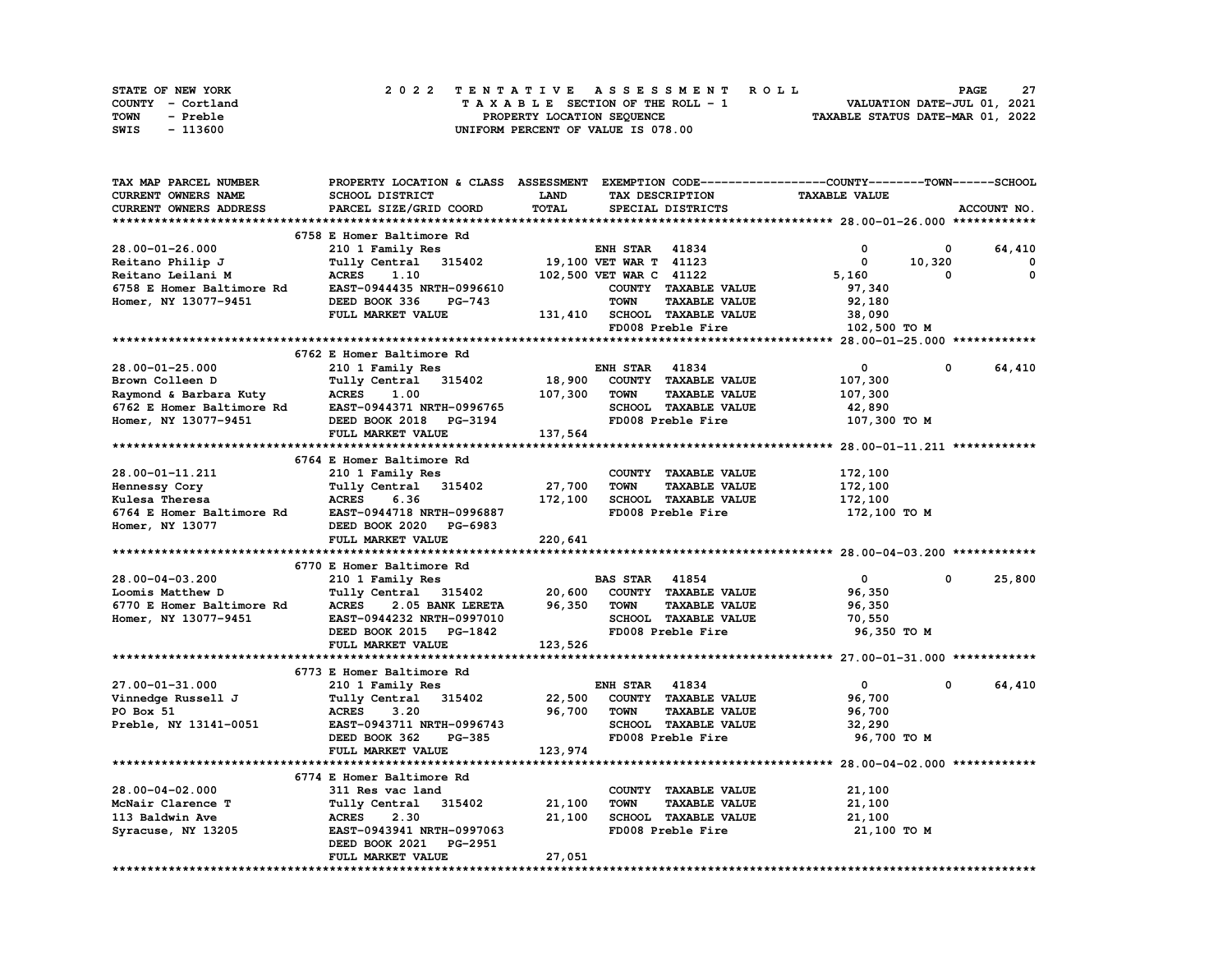| STATE OF NEW YORK | 2022 TENTATIVE ASSESSMENT ROLL     | 28<br><b>PAGE</b>                |
|-------------------|------------------------------------|----------------------------------|
| COUNTY - Cortland | TAXABLE SECTION OF THE ROLL - 1    | VALUATION DATE-JUL 01, 2021      |
| TOWN<br>- Preble  | PROPERTY LOCATION SEQUENCE         | TAXABLE STATUS DATE-MAR 01, 2022 |
| SWIS<br>- 113600  | UNIFORM PERCENT OF VALUE IS 078.00 |                                  |

| TAX MAP PARCEL NUMBER      |                                |             |                                     | PROPERTY LOCATION & CLASS ASSESSMENT EXEMPTION CODE-----------------COUNTY-------TOWN------SCHOOL |             |
|----------------------------|--------------------------------|-------------|-------------------------------------|---------------------------------------------------------------------------------------------------|-------------|
| <b>CURRENT OWNERS NAME</b> | SCHOOL DISTRICT                | <b>LAND</b> | TAX DESCRIPTION                     | <b>TAXABLE VALUE</b>                                                                              |             |
| CURRENT OWNERS ADDRESS     | PARCEL SIZE/GRID COORD         | TOTAL       | SPECIAL DISTRICTS                   |                                                                                                   | ACCOUNT NO. |
|                            |                                |             |                                     |                                                                                                   |             |
|                            | 6782 E Homer Baltimore Rd      |             |                                     |                                                                                                   |             |
| 28.00-04-01.000            | 210 1 Family Res               |             | <b>BAS STAR 41854</b>               | $\mathbf 0$<br>$\mathbf{0}$                                                                       | 25,800      |
| White Andrew J             | Tully Central 315402 15,900    |             | COUNTY TAXABLE VALUE                | 95,000                                                                                            |             |
| White Pamela               | FRNT 120.00 DPTH 284.26        | 95,000      | <b>TOWN</b><br><b>TAXABLE VALUE</b> | 95,000                                                                                            |             |
| 6782 E Homer Baltimore Rd  | <b>BANK WELLS</b>              |             | SCHOOL TAXABLE VALUE                | 69,200                                                                                            |             |
| Homer, NY 13077-9451       | EAST-0943733 NRTH-0997084      |             | FD008 Preble Fire                   | 95,000 TO M                                                                                       |             |
|                            | DEED BOOK 528<br><b>PG-228</b> |             |                                     |                                                                                                   |             |
|                            | FULL MARKET VALUE              | 121,795     |                                     |                                                                                                   |             |
|                            |                                |             |                                     |                                                                                                   |             |
|                            | 6790 E Homer Baltimore Rd      |             |                                     |                                                                                                   |             |
| 28.00-01-11.112            | 312 Vac w/imprv                |             | COUNTY TAXABLE VALUE                | 2,000                                                                                             |             |
|                            |                                |             | <b>TOWN</b>                         |                                                                                                   |             |
| Vinnedge Russell J         | Tully Central 315402 1,100     |             | <b>TAXABLE VALUE</b>                | 2,000                                                                                             |             |
| PO Box 51                  | FRNT 149.27 DPTH 307.75        | 2,000       | SCHOOL TAXABLE VALUE                | 2,000                                                                                             |             |
| Preble, NY 13141           | EAST-0943595 NRTH-0997084      |             | FD008 Preble Fire                   | 2,000 TO M                                                                                        |             |
|                            | DEED BOOK 10443 PG-96001       |             |                                     |                                                                                                   |             |
|                            | FULL MARKET VALUE              | 2,564       |                                     |                                                                                                   |             |
|                            |                                |             |                                     |                                                                                                   |             |
|                            | 2032 Evans Rd                  |             |                                     |                                                                                                   |             |
| $7.00 - 06 - 02.000$       | 270 Mfg housing - WTRFNT       |             | AG COMMIT 41730                     | 21,316<br>21,316                                                                                  | 21,316      |
| Potter James               | Tully Central 315402           | 133,300     | COUNTY TAXABLE VALUE                | 156,684                                                                                           |             |
| 173 Route 11 S             | ACRES 34.50                    | 178,000     | <b>TAXABLE VALUE</b><br><b>TOWN</b> | 156,684                                                                                           |             |
| Tully, NY 13159            | EAST-0938294 NRTH-1011696      |             | SCHOOL TAXABLE VALUE                | 156,684                                                                                           |             |
|                            | DEED BOOK 10540 PG-29001       |             | FD008 Preble Fire                   | 178,000 то м                                                                                      |             |
| MAY BE SUBJECT TO PAYMENT  | FULL MARKET VALUE              | 228,205     |                                     |                                                                                                   |             |
| UNDER AGDIST LAW TIL 2029  |                                |             |                                     |                                                                                                   |             |
|                            |                                |             |                                     |                                                                                                   |             |
|                            | Foley Rd                       |             |                                     |                                                                                                   |             |
| 18.00-02-04.000            | 314 Rural vac<10               |             | COUNTY TAXABLE VALUE                | 1,200                                                                                             |             |
| Sherman Daniel W Jr        | Tully Central 315402           | 1,200       | <b>TOWN</b><br><b>TAXABLE VALUE</b> | 1,200                                                                                             |             |
| Sherman Charlotte R        | FRNT 230.41 DPTH 184.80        | 1,200       | SCHOOL TAXABLE VALUE                | 1,200                                                                                             |             |
| 6693 Suffield Ln           | 0.72<br><b>ACRES</b>           |             | FD008 Preble Fire                   | 1,200 TO M                                                                                        |             |
| Warrenton, VA 20187        | EAST-0945400 NRTH-1005829      |             |                                     |                                                                                                   |             |
|                            | DEED BOOK 303<br>PG-652        |             |                                     |                                                                                                   |             |
|                            | FULL MARKET VALUE              | 1,538       |                                     |                                                                                                   |             |
|                            |                                |             |                                     |                                                                                                   |             |
|                            | Foley Rd                       |             |                                     |                                                                                                   |             |
| 18.00-02-05.000            | 314 Rural vac<10               |             | COUNTY TAXABLE VALUE                | 1,100                                                                                             |             |
| Sherman Daniel W Jr        | Tully Central 315402           | 1,100       | <b>TOWN</b><br><b>TAXABLE VALUE</b> | 1,100                                                                                             |             |
| Sherman Charlotte R        | FRNT 125.75 DPTH 223.40        | 1,100       | SCHOOL TAXABLE VALUE                | 1,100                                                                                             |             |
| 6693 Suffield Ln           | <b>ACRES</b><br>0.69           |             | FD008 Preble Fire                   | 1,100 TO M                                                                                        |             |
| Warrenton, VA 20187        | EAST-0945601 NRTH-1005819      |             |                                     |                                                                                                   |             |
|                            | DEED BOOK 303<br>PG-652        |             |                                     |                                                                                                   |             |
|                            | FULL MARKET VALUE              | 1,410       |                                     |                                                                                                   |             |
|                            |                                |             |                                     |                                                                                                   |             |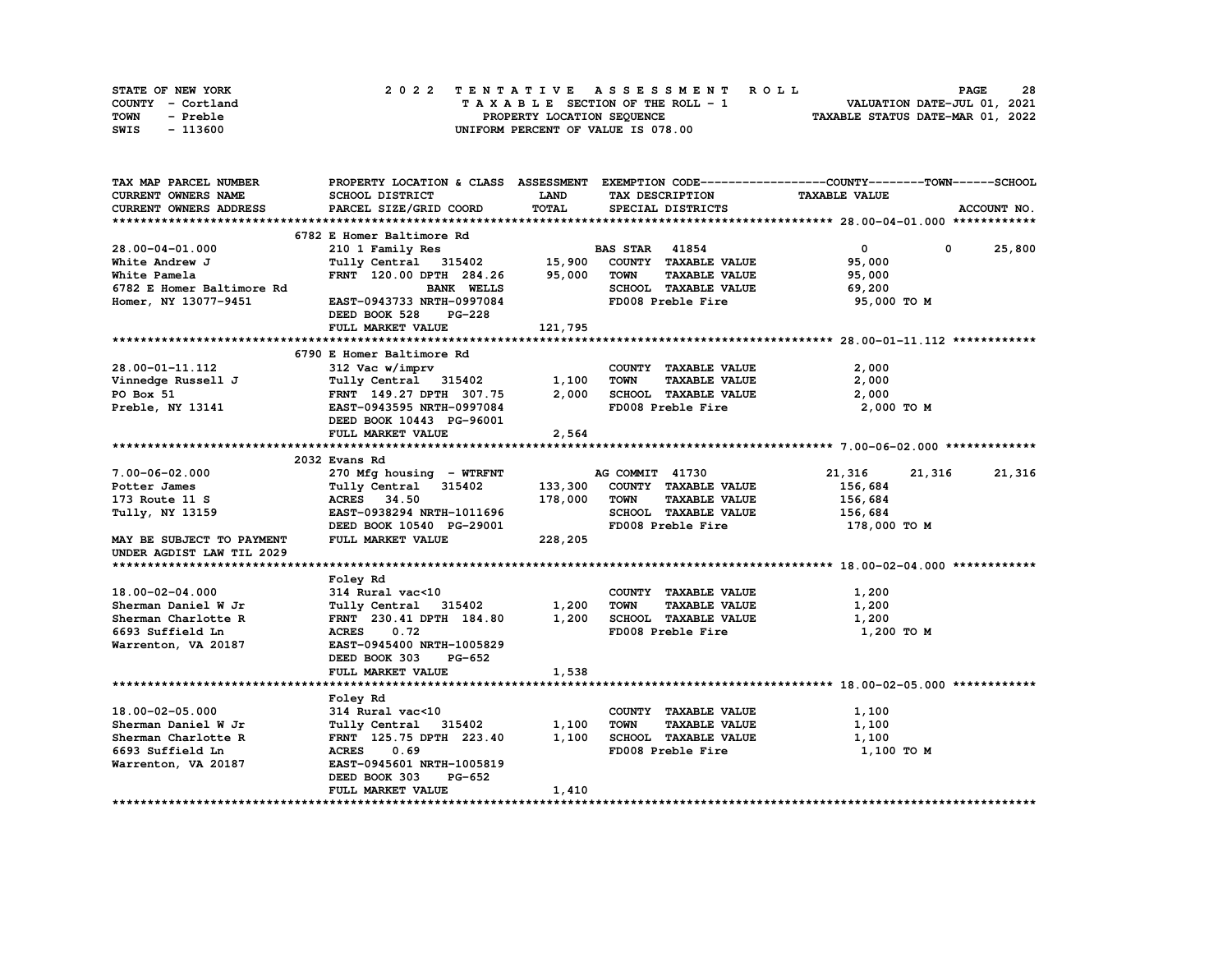| STATE OF NEW YORK | 2022 TENTATIVE ASSESSMENT ROLL     | 29<br><b>PAGE</b>                |
|-------------------|------------------------------------|----------------------------------|
| COUNTY - Cortland | TAXABLE SECTION OF THE ROLL - 1    | VALUATION DATE-JUL 01, 2021      |
| TOWN<br>- Preble  | PROPERTY LOCATION SEQUENCE         | TAXABLE STATUS DATE-MAR 01, 2022 |
| - 113600<br>SWIS  | UNIFORM PERCENT OF VALUE IS 078.00 |                                  |

| TAX MAP PARCEL NUMBER  |                                  |             |                                     | PROPERTY LOCATION & CLASS ASSESSMENT EXEMPTION CODE----------------COUNTY-------TOWN-----SCHOOL |        |
|------------------------|----------------------------------|-------------|-------------------------------------|-------------------------------------------------------------------------------------------------|--------|
| CURRENT OWNERS NAME    | SCHOOL DISTRICT                  | <b>LAND</b> | TAX DESCRIPTION                     | <b>TAXABLE VALUE</b>                                                                            |        |
| CURRENT OWNERS ADDRESS | PARCEL SIZE/GRID COORD           | TOTAL       | SPECIAL DISTRICTS                   | ACCOUNT NO.                                                                                     |        |
|                        |                                  |             |                                     |                                                                                                 |        |
|                        | Foley Rd                         |             |                                     |                                                                                                 |        |
| 18.00-02-06.000        | 314 Rural vac<10                 |             | COUNTY TAXABLE VALUE                | 1,200                                                                                           |        |
| Sherman Daniel W Jr    | Tully Central 315402             | 1,200       | <b>TOWN</b><br><b>TAXABLE VALUE</b> | 1,200                                                                                           |        |
| Sherman Charlotte R    | FRNT 105.05 DPTH 275.47          | 1,200       | SCHOOL TAXABLE VALUE                | 1,200                                                                                           |        |
| 6693 Suffield Ln       | <b>ACRES</b><br>0.72             |             | FD008 Preble Fire                   | 1,200 TO M                                                                                      |        |
| Warrenton, VA 20187    | EAST-0945738 NRTH-1005805        |             |                                     |                                                                                                 |        |
|                        | DEED BOOK 303<br><b>PG-652</b>   |             |                                     |                                                                                                 |        |
|                        | FULL MARKET VALUE                | 1,538       |                                     |                                                                                                 |        |
|                        |                                  |             |                                     |                                                                                                 |        |
|                        | Foley Rd                         |             |                                     |                                                                                                 |        |
| 18.00-02-07.000        | 314 Rural vac<10                 |             | COUNTY TAXABLE VALUE                | 1,200                                                                                           |        |
| Sherman Daniel W Jr    | Tully Central 315402             | 1,200       | <b>TAXABLE VALUE</b><br><b>TOWN</b> | 1,200                                                                                           |        |
| Sherman Charlotte R    | FRNT 90.00 DPTH 307.09           | 1,200       | SCHOOL TAXABLE VALUE                | 1,200                                                                                           |        |
| 6693 Suffield Ln       | <b>ACRES</b><br>0.75             |             | FD008 Preble Fire                   | 1,200 TO M                                                                                      |        |
| Warrenton, VA 20187    | EAST-0945877 NRTH-1005813        |             |                                     |                                                                                                 |        |
|                        | DEED BOOK 303<br>PG-652          |             |                                     |                                                                                                 |        |
|                        | FULL MARKET VALUE                | 1,538       |                                     |                                                                                                 |        |
|                        |                                  |             |                                     |                                                                                                 |        |
|                        | Foley Rd                         |             |                                     |                                                                                                 |        |
| 18.00-02-08.000        | 314 Rural vac<10                 |             | COUNTY TAXABLE VALUE                | 500                                                                                             |        |
| Sherman Daniel W Jr    | Tully Central 315402             | 500         | <b>TOWN</b><br><b>TAXABLE VALUE</b> | 500                                                                                             |        |
| Sherman Charlotte R    | FRNT 94.76 DPTH 323.95           | 500         | SCHOOL TAXABLE VALUE                | 500                                                                                             |        |
| 6693 Suffield Ln       | EAST-0945971 NRTH-1005859        |             | FD008 Preble Fire                   | 500 TO M                                                                                        |        |
| Warrenton, VA 20187    | DEED BOOK 303<br>PG-652          |             |                                     |                                                                                                 |        |
|                        | FULL MARKET VALUE                | 641         |                                     |                                                                                                 |        |
|                        |                                  |             |                                     |                                                                                                 |        |
|                        | Foley Rd                         |             |                                     |                                                                                                 |        |
| 18.00-02-09.000        | 314 Rural vac<10                 |             | COUNTY TAXABLE VALUE                | 1,600                                                                                           |        |
| Sherman Daniel W Jr    | Tully Central 315402             | 1,600       | <b>TOWN</b><br><b>TAXABLE VALUE</b> | 1,600                                                                                           |        |
| Sherman Charlotte R    | <b>ACRES</b><br>1.06             | 1,600       | SCHOOL TAXABLE VALUE                | 1,600                                                                                           |        |
| 6693 Suffield Ln       | EAST-0946109 NRTH-1005884        |             | FD008 Preble Fire                   | 1,600 TO M                                                                                      |        |
| Warrenton, VA 20187    | DEED BOOK 303<br>PG-652          |             |                                     |                                                                                                 |        |
|                        | FULL MARKET VALUE                | 2,051       |                                     |                                                                                                 |        |
|                        |                                  |             |                                     |                                                                                                 |        |
|                        | 7494 Friendly Ln                 |             |                                     |                                                                                                 |        |
| $7.04 - 01 - 51.000$   | 210 1 Family Res                 |             | <b>BAS STAR 41854</b>               | $\mathbf{0}$<br>0                                                                               | 25,800 |
| Coyne Timothy J        | Tully Central 315402             | 16,200      | COUNTY TAXABLE VALUE                | 141,500                                                                                         |        |
| Coyne Linnea J         | FRNT 106.41 DPTH 225.82          | 141,500     | <b>TOWN</b><br><b>TAXABLE VALUE</b> | 141,500                                                                                         |        |
| 7494 Friendly Ln       | 0.60 BANKCORELOG<br><b>ACRES</b> |             | SCHOOL TAXABLE VALUE                | 115,700                                                                                         |        |
| Tully, NY 13159-9208   | EAST-0940768 NRTH-1009391        |             | FD008 Preble Fire                   | 141,500 TO M                                                                                    |        |
|                        | DEED BOOK 2000 PG-3813           |             |                                     |                                                                                                 |        |
|                        | FULL MARKET VALUE                | 181,410     |                                     |                                                                                                 |        |
|                        |                                  |             |                                     |                                                                                                 |        |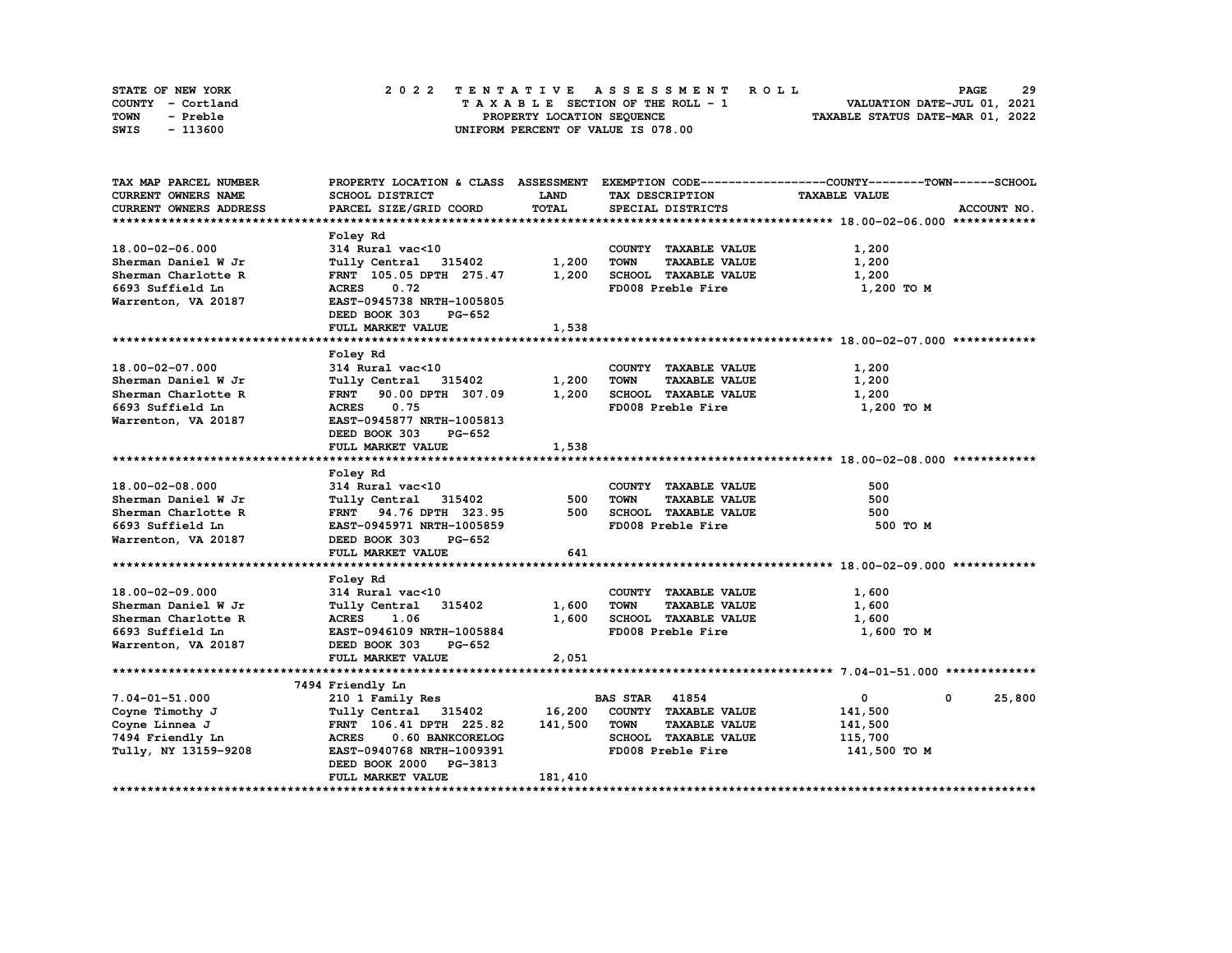| STATE OF NEW YORK | 2022 TENTATIVE ASSESSMENT ROLL     | 30<br><b>PAGE</b>                |
|-------------------|------------------------------------|----------------------------------|
| COUNTY - Cortland | TAXABLE SECTION OF THE ROLL - 1    | VALUATION DATE-JUL 01, 2021      |
| TOWN<br>- Preble  | PROPERTY LOCATION SEQUENCE         | TAXABLE STATUS DATE-MAR 01, 2022 |
| - 113600<br>SWIS  | UNIFORM PERCENT OF VALUE IS 078.00 |                                  |

| TAX MAP PARCEL NUMBER  | PROPERTY LOCATION & CLASS ASSESSMENT |         | EXEMPTION CODE------------------COUNTY-------TOWN------SCHOOL |                      |                        |
|------------------------|--------------------------------------|---------|---------------------------------------------------------------|----------------------|------------------------|
| CURRENT OWNERS NAME    | SCHOOL DISTRICT                      | LAND    | TAX DESCRIPTION                                               | <b>TAXABLE VALUE</b> |                        |
| CURRENT OWNERS ADDRESS | PARCEL SIZE/GRID COORD               | TOTAL   | SPECIAL DISTRICTS                                             |                      | ACCOUNT NO.            |
|                        |                                      |         |                                                               |                      |                        |
|                        | 7500 Friendly Ln                     |         |                                                               |                      |                        |
| $7.04 - 01 - 52.000$   | 210 1 Family Res                     |         | <b>ENH STAR 41834</b>                                         | $\mathbf{0}$         | 64,410<br>$\mathbf 0$  |
| Hamann Frederick H     | Tully Central 315402 13,300          |         | COUNTY TAXABLE VALUE                                          | 92,500               |                        |
| Hamann Jacqueline A    | FRNT 151.82 DPTH 191.62              | 92,500  | <b>TOWN</b><br><b>TAXABLE VALUE</b>                           | 92,500               |                        |
| 7500 Friendly Ln       | EAST-0940973 NRTH-1009531            |         | SCHOOL TAXABLE VALUE                                          | 28,090               |                        |
| Tully, NY 13159-4405   | DEED BOOK 430<br>$PG-44$             |         | FD008 Preble Fire                                             | 92,500 TO M          |                        |
|                        |                                      |         |                                                               |                      |                        |
|                        | FULL MARKET VALUE                    | 118,590 |                                                               |                      |                        |
|                        |                                      |         |                                                               |                      |                        |
|                        | 7506 Friendly Ln                     |         |                                                               |                      |                        |
| $7.04 - 01 - 53.000$   | 210 1 Family Res                     |         | <b>BAS STAR</b><br>41854                                      | $\mathbf{0}$         | 25,800<br>$^{\circ}$   |
| Steger Cynthia J       | Tully Central 315402                 | 14,000  | COUNTY TAXABLE VALUE                                          | 126,500              |                        |
| 7506 Friendly Ln       | FRNT 245.22 DPTH 150.00              | 126,500 | <b>TOWN</b><br><b>TAXABLE VALUE</b>                           | 126,500              |                        |
| Tully, NY 13159-9208   | EAST-0940891 NRTH-1009609            |         | SCHOOL TAXABLE VALUE                                          | 100,700              |                        |
|                        | DEED BOOK 2019 PG-1519               |         | FD008 Preble Fire                                             | 126,500 TO M         |                        |
|                        | FULL MARKET VALUE                    | 162,179 |                                                               |                      |                        |
|                        |                                      |         |                                                               |                      |                        |
|                        | 7507 Friendly Ln                     |         |                                                               |                      |                        |
| $7.04 - 01 - 50.000$   | 210 1 Family Res                     |         | COUNTY TAXABLE VALUE                                          | 111,000              |                        |
| Simmons Joseph W       | Tully Central 315402                 | 18,700  | <b>TOWN</b><br><b>TAXABLE VALUE</b>                           | 111,000              |                        |
| Simmons Heather L      | FRNT 150.00 DPTH 200.00              | 111,000 | SCHOOL TAXABLE VALUE                                          | 111,000              |                        |
| 7507 Friendly Ln       | <b>BANKCORELOG</b>                   |         | FD008 Preble Fire                                             | 111,000 TO M         |                        |
| Tully, NY 13159-9208   | EAST-0940701 NRTH-1009694            |         |                                                               |                      |                        |
|                        | DEED BOOK 2017 PG-4659               |         |                                                               |                      |                        |
|                        | FULL MARKET VALUE                    | 142,308 |                                                               |                      |                        |
|                        |                                      |         |                                                               |                      |                        |
|                        |                                      |         |                                                               |                      |                        |
|                        | 7513 Friendly Ln                     |         |                                                               |                      |                        |
| $7.04 - 01 - 49.000$   | 210 1 Family Res                     |         | <b>BAS STAR 41854</b>                                         | $\mathbf{0}$         | $\mathbf{0}$<br>25,800 |
| Metz Andrew O          | Tully Central 315402                 | 18,700  | COUNTY TAXABLE VALUE                                          | 86,400               |                        |
| Metz Dauryne           | FRNT 150.00 DPTH 200.00              | 86,400  | <b>TOWN</b><br><b>TAXABLE VALUE</b>                           | 86,400               |                        |
| 7513 Friendly Ln       | EAST-0940773 NRTH-1009829            |         | SCHOOL TAXABLE VALUE                                          | 60,600               |                        |
| Tully, NY 13159-4405   | DEED BOOK 2001 PG-2146               |         | FD008 Preble Fire                                             | 86,400 TO M          |                        |
|                        | FULL MARKET VALUE                    | 110,769 |                                                               |                      |                        |
|                        |                                      |         |                                                               |                      |                        |
|                        | 7516 Friendly Ln                     |         |                                                               |                      |                        |
| $7.04 - 01 - 54.000$   | 210 1 Family Res                     |         | <b>VET WAR C 41122</b>                                        | 5,160                | 0<br>0                 |
| Chapin Darlene E       | Tully Central 315402                 |         | 14,400 VET WAR T 41123                                        | 0                    | 10,320<br>$\mathbf{0}$ |
| 7516 Friendly Ln       | FRNT 140.00 DPTH 196.34              |         | 122,600 VET DIS CT 41141                                      | 17,200               | $\mathbf{o}$<br>18,390 |
| Tully, NY 13159        | <b>ACRES</b><br>0.53 BANKCORELOG     |         | 41854<br><b>BAS STAR</b>                                      | $\mathbf{0}$         | 25,800<br>0            |
|                        | EAST-0940978 NRTH-1009784            |         | COUNTY TAXABLE VALUE                                          | 100,240              |                        |
|                        | DEED BOOK 2013 PG-994                |         | TOWN<br><b>TAXABLE VALUE</b>                                  | 93,890               |                        |
|                        | FULL MARKET VALUE                    | 157,179 | SCHOOL TAXABLE VALUE                                          | 96,800               |                        |
|                        |                                      |         | FD008 Preble Fire                                             | 122,600 TO M         |                        |
|                        |                                      |         |                                                               |                      |                        |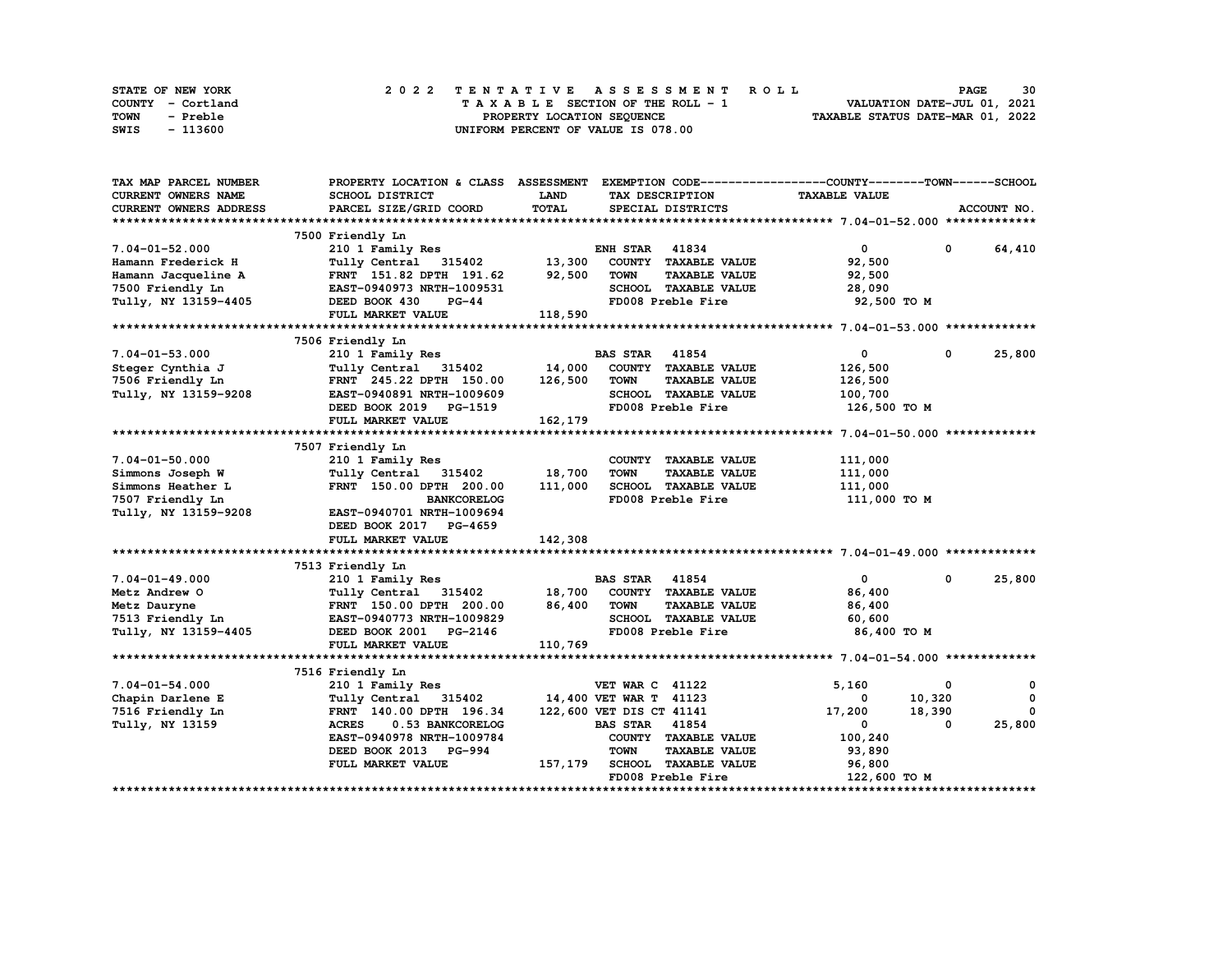|      | STATE OF NEW YORK |  |  |  |  |  | 2022 TENTATIVE ASSESSMENT ROLL     |  |  |  |  |  |  |                                  |                             |  | <b>PAGE</b> | 31 |
|------|-------------------|--|--|--|--|--|------------------------------------|--|--|--|--|--|--|----------------------------------|-----------------------------|--|-------------|----|
|      | COUNTY - Cortland |  |  |  |  |  | TAXABLE SECTION OF THE ROLL - 1    |  |  |  |  |  |  |                                  | VALUATION DATE-JUL 01, 2021 |  |             |    |
| TOWN | - Preble          |  |  |  |  |  | PROPERTY LOCATION SEQUENCE         |  |  |  |  |  |  | TAXABLE STATUS DATE-MAR 01, 2022 |                             |  |             |    |
| SWIS | - 113600          |  |  |  |  |  | UNIFORM PERCENT OF VALUE IS 078.00 |  |  |  |  |  |  |                                  |                             |  |             |    |

| TAX MAP PARCEL NUMBER         | PROPERTY LOCATION & CLASS ASSESSMENT |             | EXEMPTION CODE-----------------COUNTY-------TOWN------SCHOOL |                      |                        |
|-------------------------------|--------------------------------------|-------------|--------------------------------------------------------------|----------------------|------------------------|
| CURRENT OWNERS NAME           | <b>SCHOOL DISTRICT</b>               | <b>LAND</b> | TAX DESCRIPTION                                              | <b>TAXABLE VALUE</b> |                        |
| <b>CURRENT OWNERS ADDRESS</b> | PARCEL SIZE/GRID COORD               | TOTAL       | SPECIAL DISTRICTS                                            |                      | ACCOUNT NO.            |
|                               |                                      |             |                                                              |                      |                        |
|                               | 7517 Friendly Ln                     |             |                                                              |                      |                        |
| $7.04 - 01 - 48.000$          | 210 1 Family Res                     |             | <b>BAS STAR 41854</b>                                        | $\mathbf{0}$         | 25,800<br>$\mathbf{0}$ |
| Boycheck Steven G             | Tully Central 315402                 | 24,100      | COUNTY TAXABLE VALUE                                         | 110,700              |                        |
|                               |                                      |             |                                                              |                      |                        |
| Healey Heather M              | FRNT 140.00 DPTH 209.41              | 110,700     | <b>TOWN</b><br><b>TAXABLE VALUE</b>                          | 110,700              |                        |
| 7517 Friendly Ln              | <b>BANKCORELOG</b>                   |             | SCHOOL TAXABLE VALUE                                         | 84,900               |                        |
| Tully, NY 13159-9208          | EAST-0940842 NRTH-1009961            |             | FD008 Preble Fire                                            | 110,700 TO M         |                        |
|                               | DEED BOOK 2008 PG-4805               |             |                                                              |                      |                        |
|                               | FULL MARKET VALUE                    | 141,923     |                                                              |                      |                        |
|                               |                                      |             |                                                              |                      |                        |
|                               | Friendly Shore Rd                    |             |                                                              |                      |                        |
| $7.04 - 01 - 47.000$          | 322 Rural vac>10 - WTRFNT            |             | COUNTY TAXABLE VALUE                                         | 3,300                |                        |
| Simmons Joseph W              | Tully Central 315402                 | 3,300       | <b>TAXABLE VALUE</b><br>TOWN                                 | 3,300                |                        |
| Simmons Heather L             | <b>ACRES</b> 17.70                   | 3,300       | SCHOOL TAXABLE VALUE                                         | 3,300                |                        |
| 7507 Friendly Ln              | EAST-0940400 NRTH-1009993            |             | FD008 Preble Fire                                            | 3,300 TO M           |                        |
| Tully, NY 13159               | DEED BOOK 2017 PG-4627               |             |                                                              |                      |                        |
|                               | FULL MARKET VALUE                    | 4,231       |                                                              |                      |                        |
|                               |                                      |             |                                                              |                      |                        |
|                               |                                      |             |                                                              |                      |                        |
|                               | 2095 Friendly Shore Rd               |             |                                                              |                      |                        |
| $7.04 - 01 - 46.000$          | 260 Seasonal res - WTRFNT            |             | COUNTY TAXABLE VALUE                                         | 147,900              |                        |
| Danish Develpoment, LLC       | Tully Central 315402                 | 107,000     | TOWN<br><b>TAXABLE VALUE</b>                                 | 147,900              |                        |
| 4344 City Lights Ter          | <b>ACRES</b><br>3.30                 | 147,900     | SCHOOL TAXABLE VALUE                                         | 147,900              |                        |
| Jamesville, NY 13078          | EAST-0940360 NRTH-1010559            |             | FD008 Preble Fire                                            | 147,900 TO M         |                        |
|                               | DEED BOOK 2021 PG-7637               |             |                                                              |                      |                        |
|                               | FULL MARKET VALUE                    | 189,615     |                                                              |                      |                        |
|                               |                                      |             |                                                              |                      |                        |
|                               | 2097 Friendly Shore Rd               |             |                                                              |                      |                        |
| $7.04 - 01 - 45.000$          | 210 1 Family Res - WTRFNT            |             | COUNTY TAXABLE VALUE                                         | 260,000              |                        |
| Casey Linda S                 | Tully Central 315402                 | 100,100     | <b>TOWN</b><br><b>TAXABLE VALUE</b>                          | 260,000              |                        |
| Canute Gregory W              | FRNT 140.00 DPTH 210.00              | 260,000     | SCHOOL TAXABLE VALUE                                         | 260,000              |                        |
| 4344 City Lights Ter          | <b>BANKCORELOG</b>                   |             | FD008 Preble Fire                                            | 260,000 TO M         |                        |
| Jamesville, NY 13078          | EAST-0940901 NRTH-1010650            |             |                                                              |                      |                        |
|                               |                                      |             |                                                              |                      |                        |
|                               | DEED BOOK 2015 PG-4958               |             |                                                              |                      |                        |
|                               | FULL MARKET VALUE                    | 333, 333    |                                                              |                      |                        |
|                               |                                      |             |                                                              |                      |                        |
|                               | 2103 Friendly Shore Rd               |             |                                                              |                      |                        |
| $7.04 - 01 - 43.000$          | 210 1 Family Res - WTRFNT            |             | <b>BAS STAR 41854</b>                                        | $\mathbf{0}$         | 25,800<br>$^{\circ}$   |
| Maloney Ralph & Marilynn      | Tully Central 315402                 | 35,700      | COUNTY TAXABLE VALUE                                         | 232,600              |                        |
| Edwards Jennifer Ellen        | FRNT 79.42 DPTH 298.55               | 232,600     | TOWN<br><b>TAXABLE VALUE</b>                                 | 232,600              |                        |
| c/o Ralph Maloney             | <b>ACRES</b><br>0.54                 |             | SCHOOL TAXABLE VALUE                                         | 206,800              |                        |
| 2103 Friendly Shore Rd        | EAST-0940985 NRTH-1010418            |             | FD008 Preble Fire                                            | 232,600 то м         |                        |
| Tully, NY 13159-9209          | DEED BOOK 2014 PG-1926               |             |                                                              |                      |                        |
|                               | FULL MARKET VALUE                    | 298,205     |                                                              |                      |                        |
|                               |                                      |             |                                                              |                      |                        |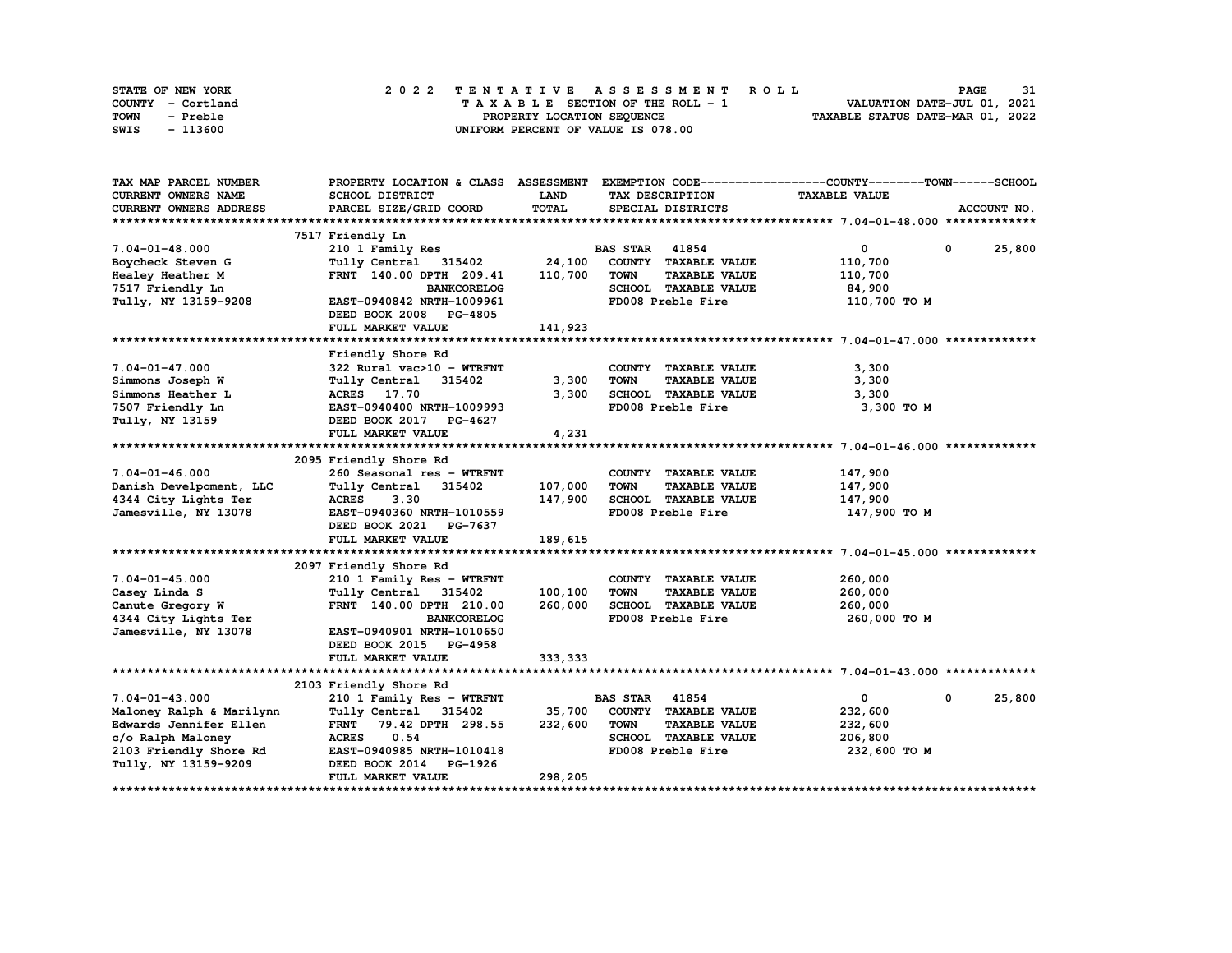| STATE OF NEW YORK | 2022 TENTATIVE ASSESSMENT ROLL     | 32<br><b>PAGE</b>                |
|-------------------|------------------------------------|----------------------------------|
| COUNTY - Cortland | TAXABLE SECTION OF THE ROLL - 1    | VALUATION DATE-JUL 01, 2021      |
| TOWN<br>- Preble  | PROPERTY LOCATION SEQUENCE         | TAXABLE STATUS DATE-MAR 01, 2022 |
| - 113600<br>SWIS  | UNIFORM PERCENT OF VALUE IS 078.00 |                                  |

| TAX MAP PARCEL NUMBER         | PROPERTY LOCATION & CLASS ASSESSMENT |         |                                     | EXEMPTION CODE-----------------COUNTY-------TOWN-----SCHOOL |                        |
|-------------------------------|--------------------------------------|---------|-------------------------------------|-------------------------------------------------------------|------------------------|
| CURRENT OWNERS NAME           | <b>SCHOOL DISTRICT</b>               | LAND    | TAX DESCRIPTION                     | <b>TAXABLE VALUE</b>                                        |                        |
| <b>CURRENT OWNERS ADDRESS</b> | PARCEL SIZE/GRID COORD               | TOTAL   | SPECIAL DISTRICTS                   |                                                             | ACCOUNT NO.            |
|                               |                                      |         |                                     |                                                             |                        |
|                               | 2107 Friendly Shore Rd               |         |                                     |                                                             |                        |
| $7.04 - 01 - 42.000$          | 210 1 Family Res - WTRFNT            |         | <b>BAS STAR 41854</b>               | 0                                                           | 25,800<br>0            |
| Scrano David L                | Tully Central 315402                 | 45,100  | COUNTY TAXABLE VALUE                | 151,700                                                     |                        |
| 2107 Friendly Shore Rd        | FRNT 132.25 DPTH 345.00              | 151,700 | <b>TAXABLE VALUE</b><br><b>TOWN</b> | 151,700                                                     |                        |
| Tully, NY 13159-9209          | <b>ACRES</b><br>0.87                 |         | SCHOOL TAXABLE VALUE                | 125,900                                                     |                        |
|                               | EAST-0941027 NRTH-1010335            |         | FD008 Preble Fire                   | 151,700 TO M                                                |                        |
|                               | DEED BOOK 1997 PG-2256               |         |                                     |                                                             |                        |
|                               | FULL MARKET VALUE                    | 194,487 |                                     |                                                             |                        |
|                               |                                      |         |                                     |                                                             |                        |
|                               | 2109 Friendly Shore Rd               |         |                                     |                                                             |                        |
| $7.04 - 01 - 41.000$          | 210 1 Family Res - WTRFNT            |         | <b>BAS STAR 41854</b>               | $\mathbf 0$                                                 | $\mathbf{0}$<br>25,800 |
| Colombo Samuel V              | Tully Central 315402                 | 39,400  | COUNTY TAXABLE VALUE                | 150,000                                                     |                        |
| Colombo Jacinta M             | <b>FRNT</b><br>90.31 DPTH 385.00     | 150,000 | <b>TOWN</b><br><b>TAXABLE VALUE</b> | 150,000                                                     |                        |
| 2109 Friendly Shore Rd        | <b>ACRES</b><br>0.75                 |         | SCHOOL TAXABLE VALUE                | 124,200                                                     |                        |
| Tully, NY 13159-9209          | EAST-0941086 NRTH-1010244            |         | FD008 Preble Fire                   | 150,000 то м                                                |                        |
|                               | DEED BOOK 2013 PG-1856               |         |                                     |                                                             |                        |
|                               | FULL MARKET VALUE                    | 192,308 |                                     |                                                             |                        |
|                               |                                      |         |                                     |                                                             |                        |
|                               | 2113 Friendly Shore Rd               |         |                                     |                                                             |                        |
| $7.04 - 01 - 40.000$          | 210 1 Family Res - WTRFNT            |         | <b>BAS STAR</b> 41854               | $\mathbf 0$                                                 | $\mathbf{0}$<br>25,800 |
| Lake Michael D                | Tully Central 315402                 | 39,600  | COUNTY TAXABLE VALUE                | 152,000                                                     |                        |
| Lake Carrie L                 | FRNT 90.31 DPTH 410.00               | 152,000 | <b>TOWN</b><br><b>TAXABLE VALUE</b> | 152,000                                                     |                        |
| 40031 North High Noon Way     | 0.82<br><b>ACRES</b>                 |         | SCHOOL TAXABLE VALUE                | 126,200                                                     |                        |
| Phoenix, AZ 85086             | EAST-0941133 NRTH-1010166            |         | FD008 Preble Fire                   | 152,000 TO M                                                |                        |
|                               | DEED BOOK 1999 PG-1179               |         |                                     |                                                             |                        |
|                               | FULL MARKET VALUE                    | 194,872 |                                     |                                                             |                        |
|                               |                                      |         |                                     |                                                             |                        |
|                               | 2115 Friendly Shore Rd               |         |                                     |                                                             |                        |
| $7.04 - 01 - 39.000$          |                                      |         | <b>ENH STAR 41834</b>               | $\mathbf{0}$                                                | 0<br>64,410            |
|                               | 210 1 Family Res - WTRFNT            |         |                                     |                                                             |                        |
| Davenport Luba                | Tully Central 315402                 | 39,600  | COUNTY TAXABLE VALUE                | 133,700                                                     |                        |
| 2115 Friendly Shore Rd        | FRNT 90.31 DPTH 430.00               | 133,700 | <b>TAXABLE VALUE</b><br><b>TOWN</b> | 133,700                                                     |                        |
| Tully, NY 13159-9209          | <b>ACRES</b><br>0.88                 |         | SCHOOL TAXABLE VALUE                | 69,290                                                      |                        |
|                               | EAST-0941167 NRTH-1010081            |         | FD008 Preble Fire                   | 133,700 TO M                                                |                        |
|                               | DEED BOOK 335<br><b>PG-928</b>       |         |                                     |                                                             |                        |
|                               | FULL MARKET VALUE                    | 171,410 |                                     |                                                             |                        |
|                               |                                      |         |                                     |                                                             |                        |
|                               | 2121 Friendly Shore Rd               |         |                                     |                                                             |                        |
| $7.04 - 01 - 38.000$          | 210 1 Family Res - WTRFNT            |         | <b>BAS STAR 41854</b>               | $\mathbf 0$                                                 | 25,800<br>$\mathbf{0}$ |
| Czarnecki Kelly A             | Tully Central 315402                 | 41,000  | COUNTY TAXABLE VALUE                | 139,700                                                     |                        |
| 2121 Friendly Shore Rd        | FRNT 100.24 DPTH 430.00              | 139,700 | <b>TOWN</b><br><b>TAXABLE VALUE</b> | 139,700                                                     |                        |
| Tully, NY 13159-9204          | <b>ACRES</b><br>0.85 BANKCORELOG     |         | SCHOOL TAXABLE VALUE                | 113,900                                                     |                        |
|                               | EAST-0941205 NRTH-1010002            |         | FD008 Preble Fire                   | 139,700 то м                                                |                        |
|                               | DEED BOOK 2015 PG-946                |         |                                     |                                                             |                        |
|                               | FULL MARKET VALUE                    | 179,103 |                                     |                                                             |                        |
|                               |                                      |         |                                     |                                                             |                        |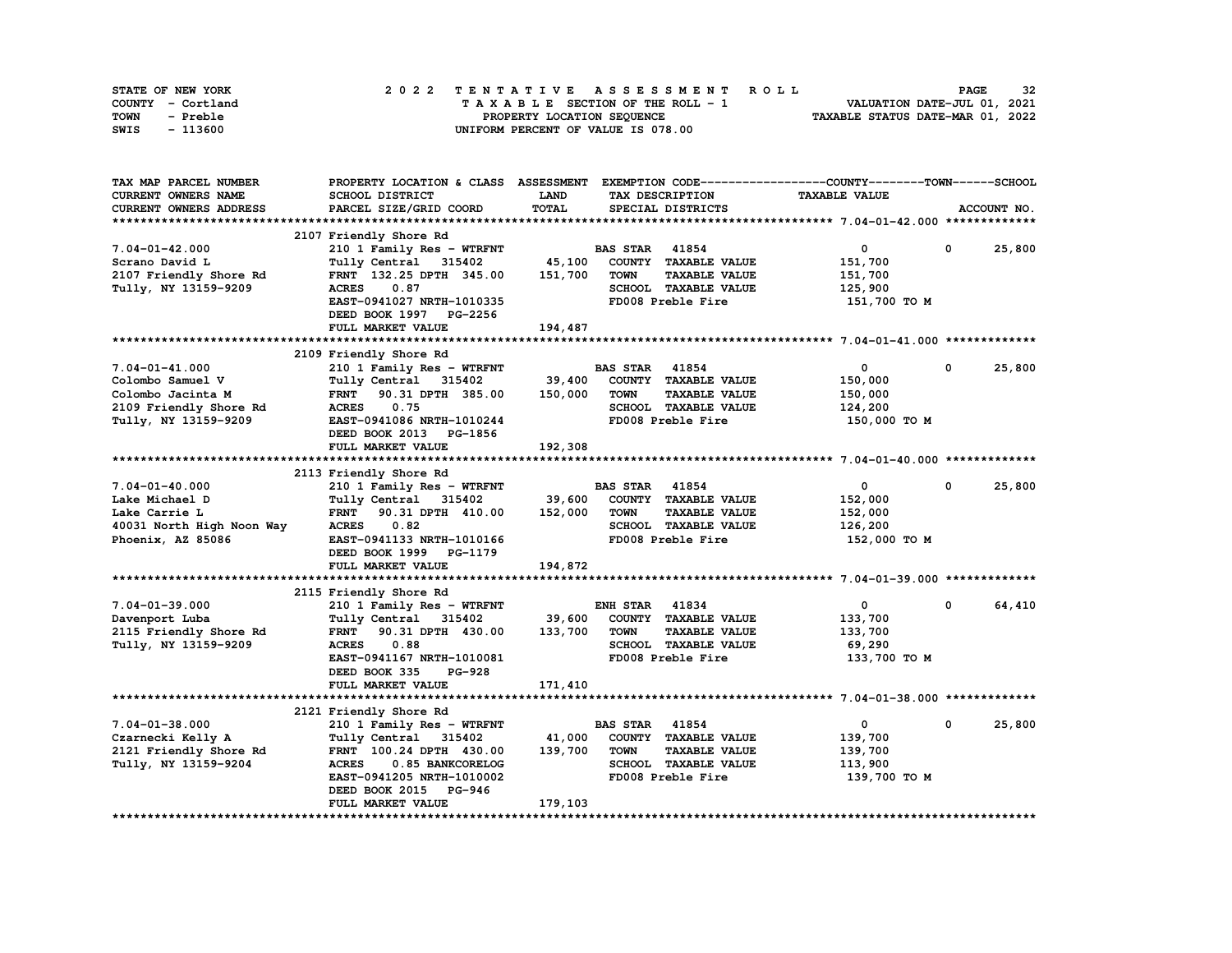|      | STATE OF NEW YORK |  |  |  |  |  |                                    |  |  |  |  |  | 2022 TENTATIVE ASSESSMENT ROLL |                                  | <b>PAGE</b>                 | 33 |
|------|-------------------|--|--|--|--|--|------------------------------------|--|--|--|--|--|--------------------------------|----------------------------------|-----------------------------|----|
|      | COUNTY - Cortland |  |  |  |  |  | TAXABLE SECTION OF THE ROLL - 1    |  |  |  |  |  |                                |                                  | VALUATION DATE-JUL 01, 2021 |    |
| TOWN | - Preble          |  |  |  |  |  | PROPERTY LOCATION SEOUENCE         |  |  |  |  |  |                                | TAXABLE STATUS DATE-MAR 01, 2022 |                             |    |
| SWIS | - 113600          |  |  |  |  |  | UNIFORM PERCENT OF VALUE IS 078.00 |  |  |  |  |  |                                |                                  |                             |    |

| TAX MAP PARCEL NUMBER      | PROPERTY LOCATION & CLASS ASSESSMENT |                | EXEMPTION CODE-----------------COUNTY-------TOWN-----SCHOOL |                      |             |              |
|----------------------------|--------------------------------------|----------------|-------------------------------------------------------------|----------------------|-------------|--------------|
| <b>CURRENT OWNERS NAME</b> | SCHOOL DISTRICT                      | <b>LAND</b>    | TAX DESCRIPTION                                             | <b>TAXABLE VALUE</b> |             |              |
| CURRENT OWNERS ADDRESS     | PARCEL SIZE/GRID COORD               | TOTAL          | SPECIAL DISTRICTS                                           |                      |             | ACCOUNT NO.  |
|                            |                                      |                |                                                             |                      |             |              |
|                            | 2127 Friendly Shore Rd               |                |                                                             |                      |             |              |
| $7.04 - 01 - 37.000$       | 210 1 Family Res - WTRFNT            |                | <b>ENH STAR 41834</b>                                       | 0                    | 0           | 64,410       |
| Searle Linda J             | Tully Central 315402                 | 43,100         | COUNTY TAXABLE VALUE                                        | 189,500              |             |              |
| Searle Paul R              | FRNT 113.45 DPTH 385.00              | 189,500        | <b>TOWN</b><br><b>TAXABLE VALUE</b>                         | 189,500              |             |              |
|                            | <b>ACRES</b><br>0.80                 |                | SCHOOL TAXABLE VALUE                                        |                      |             |              |
| 2127 Friendly Ln           |                                      |                |                                                             | 125,090              |             |              |
| PO Box 526                 | EAST-0941265 NRTH-1009920            |                | FD008 Preble Fire                                           | 189,500 TO M         |             |              |
| Tully, NY 13159-0526       | DEED BOOK 523<br>PG-61               |                |                                                             |                      |             |              |
|                            | FULL MARKET VALUE                    | 242,949        |                                                             |                      |             |              |
|                            |                                      |                |                                                             |                      |             |              |
|                            | 2128 Friendly Shore Rd               |                |                                                             |                      |             |              |
| $7.04 - 01 - 55.000$       | 210 1 Family Res                     |                | <b>BAS STAR 41854</b>                                       | $\mathbf{0}$         | $\mathbf 0$ | 25,800       |
| Wheeler Lucas A            | Tully Central 315402                 | 15,100         | COUNTY TAXABLE VALUE                                        | 94,300               |             |              |
| 2128 Friendly Shore Rd     | FRNT 150.00 DPTH 228.34              | 94,300         | <b>TOWN</b><br><b>TAXABLE VALUE</b>                         | 94,300               |             |              |
| Tully, NY 13159            | EAST-0941066 NRTH-1009698            |                | SCHOOL TAXABLE VALUE                                        | 68,500               |             |              |
|                            | DEED BOOK 2018 PG-4810               |                | FD008 Preble Fire                                           | 94,300 TO M          |             |              |
|                            | FULL MARKET VALUE                    | 120,897        |                                                             |                      |             |              |
|                            |                                      |                |                                                             |                      |             |              |
|                            | 2133 Friendly Shore Rd               |                |                                                             |                      |             |              |
| $7.04 - 01 - 36.000$       | 210 1 Family Res - WTRFNT            |                | <b>ENH STAR 41834</b>                                       | $\Omega$             | 0           | 64,410       |
| Wheeler John M             | Tully Central 315402                 | 51,400         | COUNTY TAXABLE VALUE                                        | 140,500              |             |              |
|                            | FRNT 144.97 DPTH 315.00              | 140,500        | <b>TAXABLE VALUE</b><br><b>TOWN</b>                         | 140,500              |             |              |
| Wheeler Mary Anne          |                                      |                | SCHOOL TAXABLE VALUE                                        |                      |             |              |
| 2133 Friendly Shrs         | <b>ACRES</b><br>0.87                 |                |                                                             | 76,090               |             |              |
| Tully, NY 13159-9204       | EAST-0941319 NRTH-1009838            |                | FD008 Preble Fire                                           | 140,500 TO M         |             |              |
|                            | DEED BOOK 363<br>PG-727              |                |                                                             |                      |             |              |
|                            | FULL MARKET VALUE                    | 180,128        |                                                             |                      |             |              |
|                            |                                      |                |                                                             |                      |             |              |
|                            | 2138 Friendly Shore Rd               |                |                                                             |                      |             |              |
| $7.04 - 01 - 56.000$       | 210 1 Family Res                     |                | <b>VET WAR C 41122</b>                                      | 5,160                | 0           | 0            |
| Poltorak Frank E           | Tully Central 315402                 |                | 14,400 VET WAR T 41123                                      | 0                    | 10,320      | $\mathbf{0}$ |
| Poltorak Diana V           | FRNT 136.28 DPTH 228.33              | 109,500 AGED S | 41804                                                       | 0                    | 0           | 54,750       |
| 2138 Friendly Shore Rd     | EAST-0941168 NRTH-1009630            |                | <b>ENH STAR 41834</b>                                       | $\mathbf{0}$         | 0           | 54,750       |
| Tully, NY 13159-9204       | <b>PG-158</b><br>DEED BOOK 329       |                | COUNTY TAXABLE VALUE                                        | 104,340              |             |              |
|                            | FULL MARKET VALUE                    | 140,385        | <b>TOWN</b><br><b>TAXABLE VALUE</b>                         | 99,180               |             |              |
|                            |                                      |                | SCHOOL TAXABLE VALUE                                        | 0                    |             |              |
|                            |                                      |                | FD008 Preble Fire                                           | 109,500 TO M         |             |              |
|                            |                                      |                |                                                             |                      |             |              |
|                            | Fulmer Rd                            |                |                                                             |                      |             |              |
| $7.00 - 05 - 18.000$       | 314 Rural vac<10 - WTRFNT            |                | COUNTY TAXABLE VALUE                                        | 3,100                |             |              |
|                            | Tully Central 315402                 |                | <b>TAXABLE VALUE</b><br><b>TOWN</b>                         |                      |             |              |
| Taque Peter C              |                                      | 3,100          |                                                             | 3,100                |             |              |
| Taque Linda M              | <b>ACRES</b><br>2.90                 | 3,100          | SCHOOL TAXABLE VALUE                                        | 3,100                |             |              |
| 1876 Fulmer Rd             | EAST-0936962 NRTH-1011265            |                | FD008 Preble Fire                                           | 3,100 TO M           |             |              |
| Tully, NY 13159-9445       | DEED BOOK 1998 PG-1087               |                |                                                             |                      |             |              |
|                            | FULL MARKET VALUE                    | 3,974          |                                                             |                      |             |              |
|                            |                                      |                |                                                             |                      |             |              |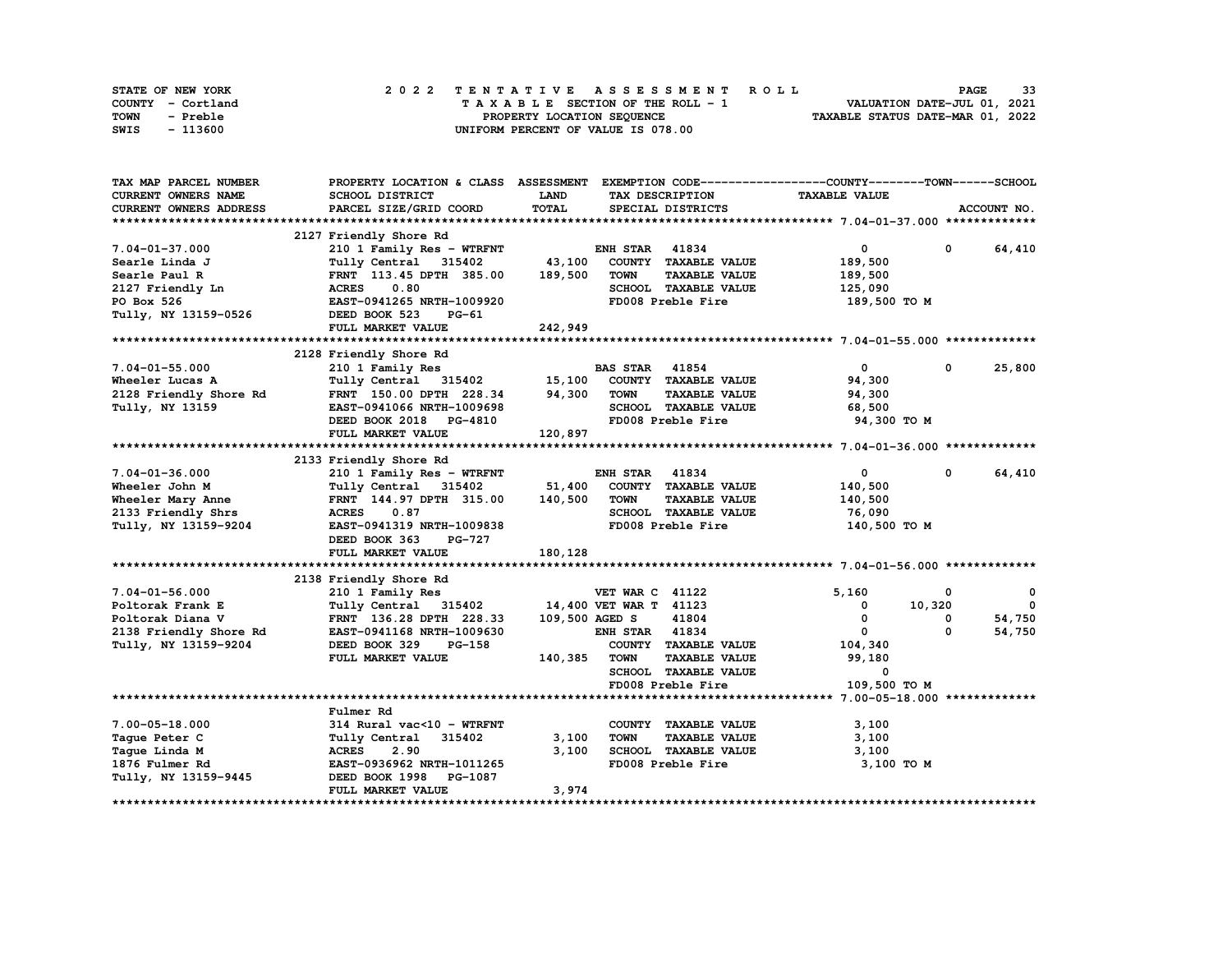| STATE OF NEW YORK | 2022 TENTATIVE ASSESSMENT ROLL     | -34<br>PAGE                      |
|-------------------|------------------------------------|----------------------------------|
| COUNTY - Cortland | TAXABLE SECTION OF THE ROLL - 1    | VALUATION DATE-JUL 01, 2021      |
| TOWN<br>- Preble  | PROPERTY LOCATION SEQUENCE         | TAXABLE STATUS DATE-MAR 01, 2022 |
| - 113600<br>SWIS  | UNIFORM PERCENT OF VALUE IS 078.00 |                                  |

| TAX MAP PARCEL NUMBER                                  |                                                        |             |                                           | PROPERTY LOCATION & CLASS ASSESSMENT EXEMPTION CODE----------------COUNTY-------TOWN-----SCHOOL |
|--------------------------------------------------------|--------------------------------------------------------|-------------|-------------------------------------------|-------------------------------------------------------------------------------------------------|
| CURRENT OWNERS NAME                                    | SCHOOL DISTRICT                                        | <b>LAND</b> | TAX DESCRIPTION                           | <b>TAXABLE VALUE</b>                                                                            |
| <b>CURRENT OWNERS ADDRESS</b>                          | PARCEL SIZE/GRID COORD                                 | TOTAL       | SPECIAL DISTRICTS                         | ACCOUNT NO.                                                                                     |
|                                                        |                                                        |             |                                           |                                                                                                 |
|                                                        | Fulmer Rd                                              |             |                                           |                                                                                                 |
| $7.00 - 05 - 19.000$                                   | 314 Rural vac<10                                       |             | COUNTY TAXABLE VALUE                      | 12,200                                                                                          |
| Murray Thomas                                          | Tully Central 315402 12,200                            |             | <b>TOWN</b><br><b>TAXABLE VALUE</b>       | 12,200                                                                                          |
|                                                        | FRNT 208.99 DPTH 231.87 12,200                         |             | SCHOOL TAXABLE VALUE                      | 12,200                                                                                          |
| O'Keefe Patricia M<br>1865 Fulmer Rd<br>1865 Fulmer Rd | EAST-0936383 NRTH-1011414                              |             | FD008 Preble Fire                         | 12,200 TO M                                                                                     |
| Tully, NY 13159                                        | DEED BOOK 2017 PG-5216                                 |             |                                           |                                                                                                 |
|                                                        | FULL MARKET VALUE                                      | 15,641      |                                           |                                                                                                 |
|                                                        |                                                        |             |                                           |                                                                                                 |
|                                                        | Fulmer Rd                                              |             |                                           |                                                                                                 |
| $7.00 - 05 - 26.000$                                   | 314 Rural vac<10                                       |             | COUNTY TAXABLE VALUE                      | 1,300                                                                                           |
| Griswold Genevieve Twist                               | ادة 1,300 central 315402<br>Tully Central 315402 1,300 |             | <b>TOWN</b><br><b>TAXABLE VALUE</b>       | 1,300                                                                                           |
| 974 Lincolnshire Est                                   | FRNT 230.00 DPTH 100.00 1,300 SCHOOL TAXABLE VALUE     |             |                                           | 1,300                                                                                           |
| 1071 Donegan Rd                                        | EAST-0936241 NRTH-1011181                              |             | FD008 Preble Fire                         | 1,300 TO M                                                                                      |
| Largo, FL 33771-0643                                   | $PG-15$<br>DEED BOOK 410                               |             |                                           |                                                                                                 |
|                                                        | FULL MARKET VALUE                                      | 1,667       |                                           |                                                                                                 |
|                                                        |                                                        |             |                                           |                                                                                                 |
|                                                        | Fulmer Rd                                              |             |                                           |                                                                                                 |
| $7.14 - 01 - 17.000$                                   | 312 Vac w/imprv - WTRFNT                               |             | ELIG VET 41101                            | 4,500<br>4,500<br>0                                                                             |
| Lane G. David                                          | Tully Central 315402 33,300 COUNTY TAXABLE VALUE       |             |                                           | 37,800                                                                                          |
| Lane Douglas F                                         | FRNT 50.00 DPTH 294.19 42,300                          |             | <b>TOWN</b><br><b>TAXABLE VALUE</b>       | 37,800                                                                                          |
| 1498 Peruville Rd                                      | ACRES 0.33                                             |             |                                           |                                                                                                 |
|                                                        | EAST-0936044 NRTH-1010876                              |             | SCHOOL TAXABLE VALUE<br>FD008 Preble Fire | 42,300                                                                                          |
| Freeville, NY 13068                                    |                                                        |             |                                           | 42,300 TO M                                                                                     |
|                                                        | DEED BOOK 2021 PG-7143                                 |             |                                           |                                                                                                 |
|                                                        | FULL MARKET VALUE                                      | 54,231      |                                           |                                                                                                 |
|                                                        |                                                        |             |                                           |                                                                                                 |
|                                                        | Fulmer Rd                                              |             |                                           |                                                                                                 |
| 7.14-01-21.000                                         | 314 Rural vac<10 - WTRFNT                              | 17,000      | COUNTY TAXABLE VALUE<br>TOWN              | 17,000                                                                                          |
| Grillo Paul E                                          | Tully Central 315402                                   |             | <b>TAXABLE VALUE</b>                      | 17,000                                                                                          |
| Tufano Jennifer G                                      | FRNT 55.00 DPTH 306.00                                 | 17,000      | SCHOOL TAXABLE VALUE 17,000               |                                                                                                 |
| c/o Carl and Marjorie Grillo EAST-0936187 NRTH-1011066 |                                                        |             | FD008 Preble Fire                         | 17,000 TO M                                                                                     |
| 1850 Fulmer Rd                                         | DEED BOOK 2014 PG-2425                                 |             |                                           |                                                                                                 |
| Tully, NY 13159-9445                                   | FULL MARKET VALUE                                      | 21,795      |                                           |                                                                                                 |
|                                                        |                                                        |             |                                           |                                                                                                 |
|                                                        | 1840 Fulmer Rd                                         |             |                                           |                                                                                                 |
| $7.14 - 01 - 14.000$                                   | 260 Seasonal res - WTRFNT                              | 70,200      | COUNTY TAXABLE VALUE                      | 167,200                                                                                         |
| 1840 Fulmer Rd, LLC                                    | Tully Central 315402                                   |             | TOWN<br><b>TAXABLE VALUE</b>              | 167,200                                                                                         |
| 7582 Song Lake Rd                                      | FRNT 211.00 DPTH 250.00 167,200                        |             | SCHOOL TAXABLE VALUE                      | 167,200                                                                                         |
| Tully, NY 13159                                        | ACRES 0.72                                             |             | FD008 Preble Fire                         | 167,200 то м                                                                                    |
|                                                        | EAST-0935964 NRTH-1010705                              |             |                                           |                                                                                                 |
|                                                        | DEED BOOK 2018 PG-2841                                 |             |                                           |                                                                                                 |
|                                                        | FULL MARKET VALUE                                      | 214,359     |                                           |                                                                                                 |
|                                                        |                                                        |             |                                           |                                                                                                 |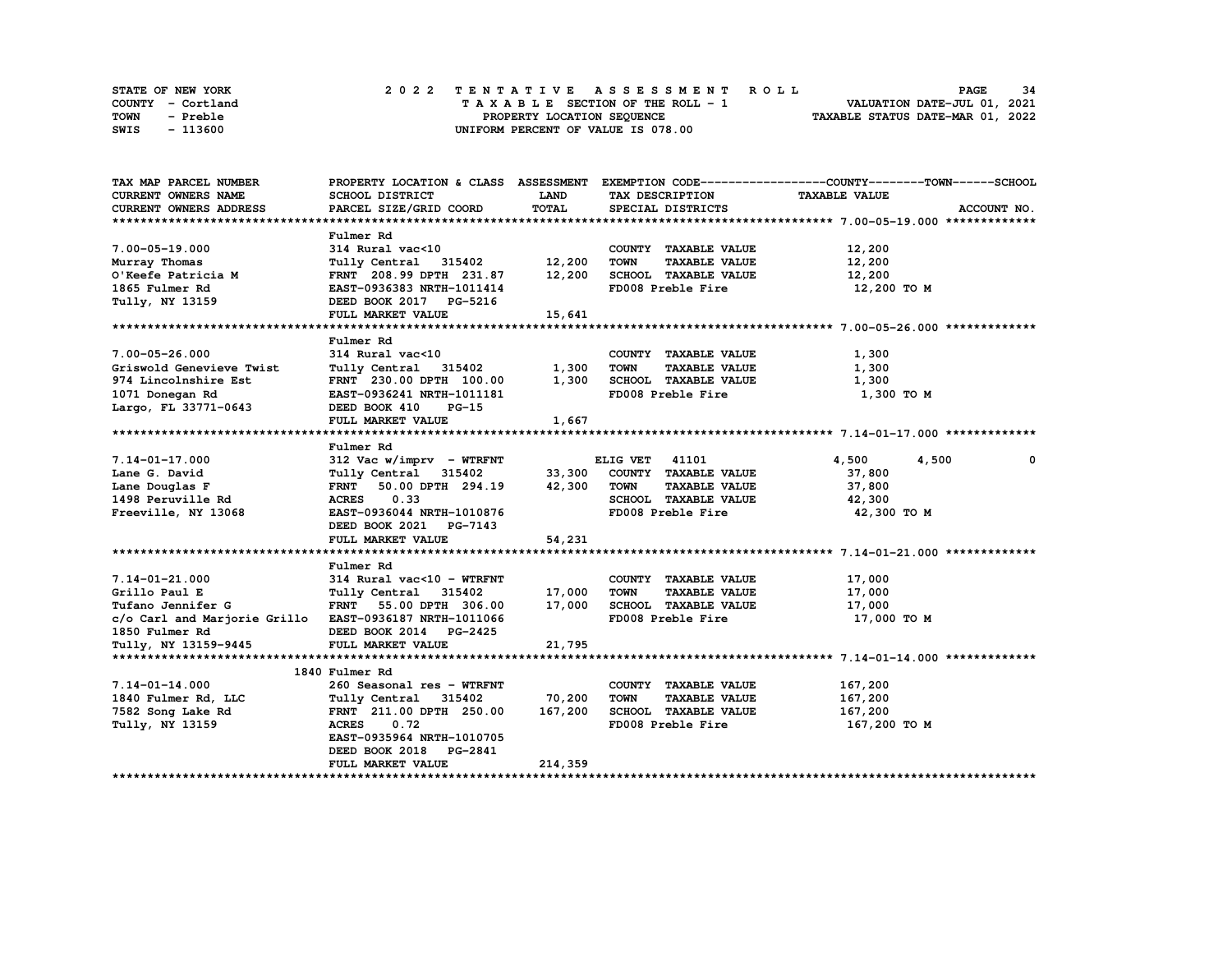| STATE OF NEW YORK |  |                            | 2022 TENTATIVE ASSESSMENT ROLL          |  | <b>PAGE</b>                      | 35 |
|-------------------|--|----------------------------|-----------------------------------------|--|----------------------------------|----|
| COUNTY - Cortland |  |                            | $T A X A B L E$ SECTION OF THE ROLL - 1 |  | VALUATION DATE-JUL 01, 2021      |    |
| TOWN<br>- Preble  |  | PROPERTY LOCATION SEQUENCE |                                         |  | TAXABLE STATUS DATE-MAR 01, 2022 |    |
| - 113600<br>SWIS  |  |                            | UNIFORM PERCENT OF VALUE IS 078.00      |  |                                  |    |

| TAX MAP PARCEL NUMBER                                                                                                                                                                     | PROPERTY LOCATION & CLASS ASSESSMENT                                 |             |                                               | EXEMPTION CODE-----------------COUNTY-------TOWN------SCHOOL |  |
|-------------------------------------------------------------------------------------------------------------------------------------------------------------------------------------------|----------------------------------------------------------------------|-------------|-----------------------------------------------|--------------------------------------------------------------|--|
| <b>CURRENT OWNERS NAME</b>                                                                                                                                                                | SCHOOL DISTRICT                                                      | <b>LAND</b> | TAX DESCRIPTION                               | <b>TAXABLE VALUE</b>                                         |  |
| <b>CURRENT OWNERS ADDRESS</b>                                                                                                                                                             | PARCEL SIZE/GRID COORD                                               | TOTAL       | SPECIAL DISTRICTS                             | ACCOUNT NO.                                                  |  |
|                                                                                                                                                                                           |                                                                      |             |                                               |                                                              |  |
|                                                                                                                                                                                           | 1842 Fulmer Rd                                                       |             |                                               |                                                              |  |
| $7.14 - 01 - 15.000$                                                                                                                                                                      | 210 1 Family Res - WTRFNT                                            |             | COUNTY TAXABLE VALUE                          | 205,000                                                      |  |
| Kolodzy Martha S                                                                                                                                                                          | Tully Central 315402                                                 | 55,100      | <b>TOWN</b><br><b>TAXABLE VALUE</b>           | 205,000                                                      |  |
| PO Box 6228                                                                                                                                                                               | FRNT 50.00 DPTH 286.97                                               | 205,000     | SCHOOL TAXABLE VALUE                          | 205,000                                                      |  |
| Falls Church, VA 22040                                                                                                                                                                    | <b>ACRES</b><br>0.46                                                 |             | FD008 Preble Fire                             | 205,000 TO M                                                 |  |
|                                                                                                                                                                                           | EAST-0936006 NRTH-1010785                                            |             |                                               |                                                              |  |
|                                                                                                                                                                                           | DEED BOOK 10143 PG-13001                                             |             |                                               |                                                              |  |
|                                                                                                                                                                                           | FULL MARKET VALUE                                                    | 262,821     |                                               |                                                              |  |
|                                                                                                                                                                                           |                                                                      |             |                                               |                                                              |  |
|                                                                                                                                                                                           | 1844 Fulmer Rd                                                       |             |                                               |                                                              |  |
| 7.14-01-16.000                                                                                                                                                                            | 210 1 Family Res - WTRFNT                                            |             | VET COM C 41132                               | 8,600<br>0<br>0                                              |  |
| Lane Irrevocable Trust                                                                                                                                                                    | Tully Central 315402 55,100 VET COM T 41133                          |             |                                               | 17,200<br>$\Omega$<br>$^{\circ}$                             |  |
| Lane Douglas F                                                                                                                                                                            | FRNT 49.90 DPTH 294.19                                               |             | 241,000 BAS STAR 41854                        | $\mathbf{0}$<br>25,800<br>0                                  |  |
| c/o Douglas F & Heather A Lane ACRES                                                                                                                                                      | 0.34                                                                 |             | COUNTY TAXABLE VALUE                          | 232,400                                                      |  |
| 1844 Fulmer Rd                                                                                                                                                                            | EAST-0936025 NRTH-1010829                                            |             | <b>TOWN</b><br><b>TAXABLE VALUE</b>           | 223,800                                                      |  |
| Tully, NY 13159-9445 DEED BOOK 2020 PG-3578                                                                                                                                               |                                                                      |             | SCHOOL TAXABLE VALUE                          | 215,200                                                      |  |
|                                                                                                                                                                                           | FULL MARKET VALUE                                                    |             | 308,974 FD008 Preble Fire                     | 241,000 TO M                                                 |  |
|                                                                                                                                                                                           |                                                                      |             |                                               |                                                              |  |
|                                                                                                                                                                                           | 1847 Fulmer Rd                                                       |             |                                               |                                                              |  |
| $7.00 - 05 - 22.000$                                                                                                                                                                      | 210 1 Family Res                                                     |             | VET WAR CT 41121                              | 5,160<br>10,320<br>0                                         |  |
| Brock Robert H                                                                                                                                                                            | Tully Central 315402                                                 |             | 28,200 BAS STAR 41854                         | 25,800<br>0<br>0                                             |  |
| Brock Dorothy L                                                                                                                                                                           | <b>ACRES</b><br>1.73                                                 |             | 206,900 COUNTY TAXABLE VALUE                  | 201,740                                                      |  |
|                                                                                                                                                                                           |                                                                      |             | <b>TAXABLE VALUE</b>                          | 196,580                                                      |  |
|                                                                                                                                                                                           |                                                                      |             | SCHOOL TAXABLE VALUE                          | 181,100                                                      |  |
| Brock Dorothy Land Movement 20035883 NRTH-1011320 TOWN TAXABLE VA<br>Tully, NY 13159 DEED BOOK 2010 PG-5749 SCHOOL TAXABLE VA<br>FULL MARKET VALUE 265,256 FD008 Preble Fire              |                                                                      |             |                                               | 206,900 то м                                                 |  |
|                                                                                                                                                                                           |                                                                      |             |                                               |                                                              |  |
|                                                                                                                                                                                           | 1848 Fulmer Rd                                                       |             |                                               |                                                              |  |
| $7.14 - 01 - 18.000$                                                                                                                                                                      | 260 Seasonal res - WTRFNT                                            |             | COUNTY TAXABLE VALUE                          | 248,400                                                      |  |
| Barber David L                                                                                                                                                                            | Tully Central 315402                                                 | 84,900      | <b>TOWN</b><br><b>TAXABLE VALUE</b>           | 248,400                                                      |  |
| Barber Denise M                                                                                                                                                                           |                                                                      | 248,400     | SCHOOL TAXABLE VALUE                          | 248,400                                                      |  |
| 1848 Fulmer Rd                                                                                                                                                                            | FRNT 183.00 DPTH 507.00<br>EAST-0936059 NRTH-1010965<br>CALC DC-3185 |             | FD008 Preble Fire                             | 248,400 TO M                                                 |  |
|                                                                                                                                                                                           | DEED BOOK 2016 PG-3185                                               |             |                                               |                                                              |  |
| Tully, NY 13159                                                                                                                                                                           | FULL MARKET VALUE                                                    | 318,462     |                                               |                                                              |  |
|                                                                                                                                                                                           |                                                                      |             |                                               |                                                              |  |
|                                                                                                                                                                                           | 1850 Fulmer Rd                                                       |             |                                               |                                                              |  |
|                                                                                                                                                                                           |                                                                      |             |                                               | $\overline{0}$<br>$^{\circ}$                                 |  |
| $7.14 - 01 - 20.000$<br>Grillo Carl                                                                                                                                                       | 210 1 Family Res - WTRFNT<br>Tully Central 315402                    | 45,800      | <b>ENH STAR 41834</b><br>COUNTY TAXABLE VALUE | 64,410<br>244,320                                            |  |
|                                                                                                                                                                                           |                                                                      | 244,320     |                                               |                                                              |  |
|                                                                                                                                                                                           |                                                                      |             | TOWN<br><b>TAXABLE VALUE</b>                  | 244,320                                                      |  |
| Grillo Marjorie                       ACRES     0.54<br>1850 Fulmer Rd Apt 9E             EAST-0936123 NRTH-1011041<br>Tully, NY 13159                         DEED BOOK 2014     PG-2425 |                                                                      |             | SCHOOL TAXABLE VALUE                          | 179,910                                                      |  |
|                                                                                                                                                                                           | DEED BOOK 2014 PG-2425                                               |             | FD008 Preble Fire                             | 244,320 TO M                                                 |  |
|                                                                                                                                                                                           | FULL MARKET VALUE                                                    | 313,231     |                                               |                                                              |  |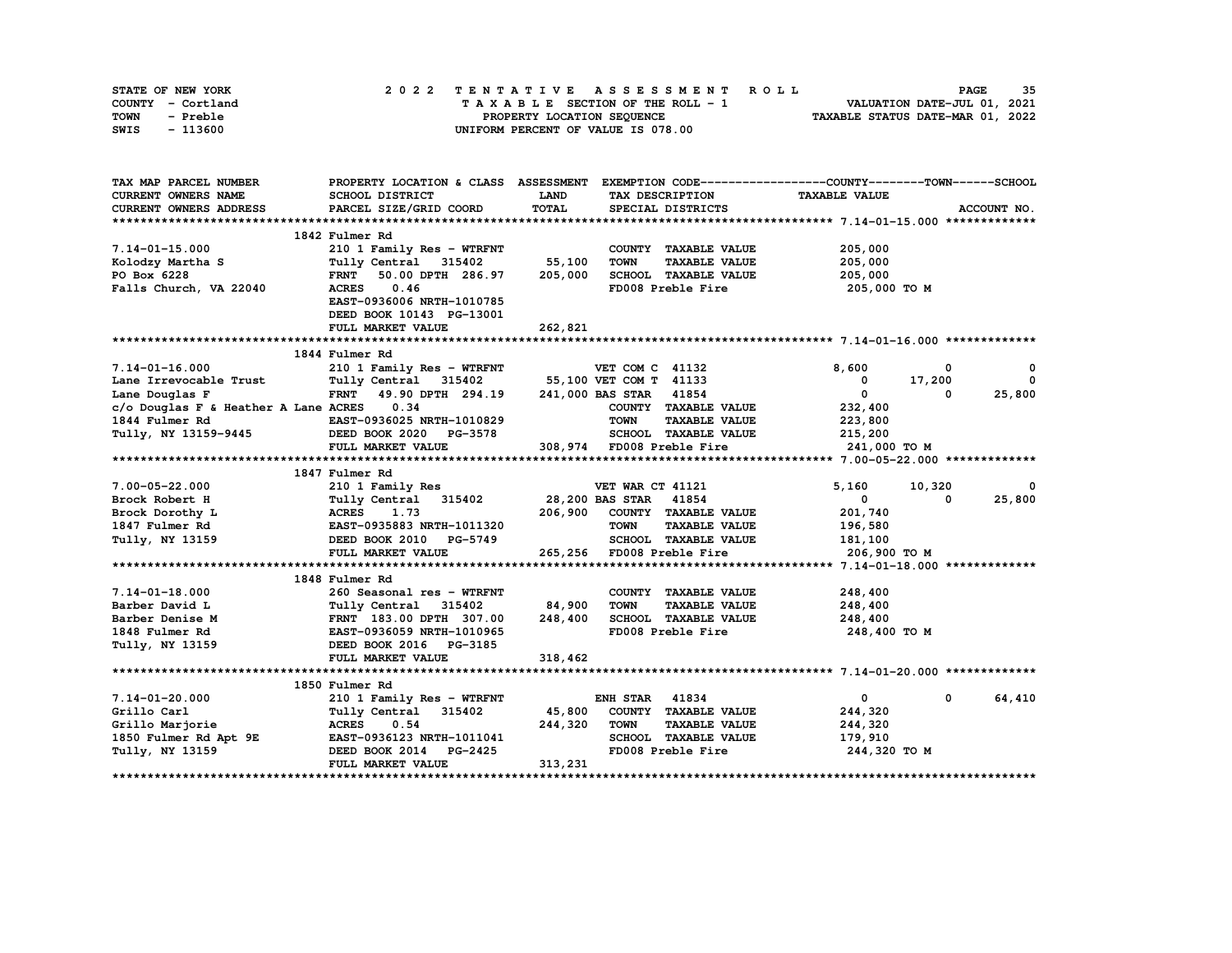| <b>STATE OF NEW YORK</b> | 2022 TENTATIVE ASSESSMENT ROLL          | 36<br><b>PAGE</b>                |
|--------------------------|-----------------------------------------|----------------------------------|
| COUNTY - Cortland        | $T A X A B L E$ SECTION OF THE ROLL - 1 | VALUATION DATE-JUL 01, 2021      |
| TOWN<br>- Preble         | PROPERTY LOCATION SEQUENCE              | TAXABLE STATUS DATE-MAR 01, 2022 |
| - 113600<br>SWIS         | UNIFORM PERCENT OF VALUE IS 078.00      |                                  |

| TAX MAP PARCEL NUMBER                                                                                                                                                                                                 | PROPERTY LOCATION & CLASS ASSESSMENT EXEMPTION CODE----------------COUNTY-------TOWN------SCHOOL |             |                       |                           |                                |              |             |
|-----------------------------------------------------------------------------------------------------------------------------------------------------------------------------------------------------------------------|--------------------------------------------------------------------------------------------------|-------------|-----------------------|---------------------------|--------------------------------|--------------|-------------|
| CURRENT OWNERS NAME                                                                                                                                                                                                   | SCHOOL DISTRICT                                                                                  | <b>LAND</b> |                       | TAX DESCRIPTION           | <b>TAXABLE VALUE</b>           |              |             |
| <b>CURRENT OWNERS ADDRESS</b>                                                                                                                                                                                         | PARCEL SIZE/GRID COORD                                                                           | TOTAL       |                       | SPECIAL DISTRICTS         |                                |              | ACCOUNT NO. |
|                                                                                                                                                                                                                       |                                                                                                  |             |                       |                           |                                |              |             |
|                                                                                                                                                                                                                       | 1851 Fulmer Rd                                                                                   |             |                       |                           |                                |              |             |
| $7.00 - 05 - 21.000$                                                                                                                                                                                                  | 210 1 Family Res                                                                                 |             | <b>ENH STAR 41834</b> |                           | $\mathbf{0}$                   | $\mathbf{0}$ | 64,410      |
| Moses-Eichler Jeri                                                                                                                                                                                                    | Tully Central 315402                                                                             | 27,200      |                       | COUNTY TAXABLE VALUE      | 223,300                        |              |             |
| Eichler Leonard                                                                                                                                                                                                       |                                                                                                  | 223,300     | TOWN                  | <b>TAXABLE VALUE</b>      | 223,300                        |              |             |
| 1851 Fulmer Rd                                                                                                                                                                                                        |                                                                                                  |             |                       | SCHOOL TAXABLE VALUE      | 158,890                        |              |             |
| Preble, NY 13159                                                                                                                                                                                                      |                                                                                                  |             |                       |                           | FD008 Preble Fire 223,300 TO M |              |             |
|                                                                                                                                                                                                                       | FULL MARKET VALUE                                                                                |             |                       |                           |                                |              |             |
|                                                                                                                                                                                                                       |                                                                                                  |             |                       |                           |                                |              |             |
|                                                                                                                                                                                                                       | 1858 Fulmer Rd                                                                                   |             |                       |                           |                                |              |             |
|                                                                                                                                                                                                                       |                                                                                                  |             |                       |                           | 5,160                          | 0            | 0           |
| 7.14-01-22.000 210 1 Family Res - WTRFNT VET WAR C 41122<br>Jean E Terrell Living Trust Tully Central 315402 81,800 VET WAR T 41123<br>1858 Fulmer Rd FRNT 100.00 DPTH 217.00 198,500 ENH STAR 41834                  |                                                                                                  |             |                       |                           | $\overline{\mathbf{0}}$        | 10,320       | $^{\circ}$  |
|                                                                                                                                                                                                                       |                                                                                                  |             |                       |                           | $\overline{0}$                 | $\Omega$     |             |
|                                                                                                                                                                                                                       |                                                                                                  |             |                       |                           |                                |              | 64,410      |
| Tully, NY 13159                                                                                                                                                                                                       | <b>ACRES</b><br>0.48                                                                             |             |                       | COUNTY TAXABLE VALUE      | 193,340                        |              |             |
|                                                                                                                                                                                                                       | EAST-0936281 NRTH-1011049                                                                        |             | <b>TOWN</b>           | <b>TAXABLE VALUE</b>      | 188,180                        |              |             |
|                                                                                                                                                                                                                       | DEED BOOK 2018 PG-1148                                                                           |             |                       | SCHOOL TAXABLE VALUE      | 134,090                        |              |             |
|                                                                                                                                                                                                                       | FULL MARKET VALUE                                                                                |             |                       | 254,487 FD008 Preble Fire | 198,500 то м                   |              |             |
|                                                                                                                                                                                                                       |                                                                                                  |             |                       |                           |                                |              |             |
|                                                                                                                                                                                                                       | 1864 Fulmer Rd                                                                                   |             |                       |                           |                                |              |             |
| $7.14 - 01 - 24.000$                                                                                                                                                                                                  | 210 1 Family Res - WTRFNT                                                                        |             |                       | COUNTY TAXABLE VALUE      | 145,000                        |              |             |
|                                                                                                                                                                                                                       | Tully Central 315402 56,900                                                                      |             | <b>TOWN</b>           | <b>TAXABLE VALUE</b>      | 145,000                        |              |             |
| 7.14-01-24.000 210 1 Family Res - WTRFNT<br>Seyfried Matthew Tully Central 315402<br>Seyfried Lisa FRNT 50.00 DFH 250.36<br>57 Hickory Park Rd EAST-0936350 NRTH-1011073<br>Cortland, NY 13045 DEED BOOK 2018 PG-5525 |                                                                                                  | 145,000     |                       | SCHOOL TAXABLE VALUE      | 145,000                        |              |             |
|                                                                                                                                                                                                                       |                                                                                                  |             |                       | FD008 Preble Fire         | 145,000 TO M                   |              |             |
|                                                                                                                                                                                                                       |                                                                                                  |             |                       |                           |                                |              |             |
|                                                                                                                                                                                                                       | FULL MARKET VALUE                                                                                | 185,897     |                       |                           |                                |              |             |
|                                                                                                                                                                                                                       |                                                                                                  |             |                       |                           |                                |              |             |
|                                                                                                                                                                                                                       | 1865 Fulmer Rd                                                                                   |             |                       |                           |                                |              |             |
| 7.00-05-20.000                                                                                                                                                                                                        | 210 1 Family Res                                                                                 |             | <b>BAS STAR 41854</b> |                           | $\overline{0}$                 | $\mathbf{0}$ | 25,800      |
| Murray Thomas <b>Example 210 1 Contral 315402</b> 20,300                                                                                                                                                              |                                                                                                  |             |                       | COUNTY TAXABLE VALUE      | 201,400                        |              |             |
| O'Keefe Patricia M                                                                                                                                                                                                    | FRNT 140.16 DPTH 238.31 201,400 TOWN                                                             |             |                       | <b>TAXABLE VALUE</b>      | 201,400                        |              |             |
| 1865 Fulmer Rd                                                                                                                                                                                                        | ACRES 0.76                                                                                       |             |                       | SCHOOL TAXABLE VALUE      | 175,600                        |              |             |
| Tully, NY 13159-9446                                                                                                                                                                                                  | EAST-0936242 NRTH-1011388                                                                        |             |                       | FD008 Preble Fire         | 201,400 TO M                   |              |             |
|                                                                                                                                                                                                                       | DEED BOOK 20147 PG-5217                                                                          |             |                       |                           |                                |              |             |
|                                                                                                                                                                                                                       | FULL MARKET VALUE                                                                                | 258,205     |                       |                           |                                |              |             |
|                                                                                                                                                                                                                       |                                                                                                  |             |                       |                           |                                |              |             |
|                                                                                                                                                                                                                       | 1866 Fulmer Rd                                                                                   |             |                       |                           |                                |              |             |
|                                                                                                                                                                                                                       |                                                                                                  |             |                       |                           | $\mathbf{0}$                   | 0            | 25,800      |
| 7.14-01-25.000                                                                                                                                                                                                        |                                                                                                  |             |                       |                           |                                |              |             |
| Wright Gloria J<br>1966 Fulmer Rd                                                                                                                                                                                     |                                                                                                  |             |                       |                           | 179,000                        |              |             |
| 1866 Fulmer Rd                                                                                                                                                                                                        | FRNT 49.78 DPTH 254.29 179,000                                                                   |             | TOWN                  | <b>TAXABLE VALUE</b>      | 179,000                        |              |             |
| Tully, NY 13159-9446                                                                                                                                                                                                  | 0.32<br><b>ACRES</b>                                                                             |             |                       | SCHOOL TAXABLE VALUE      | 153,200                        |              |             |
|                                                                                                                                                                                                                       | EAST-0936398 NRTH-1011084                                                                        |             |                       | FD008 Preble Fire         | 179,000 то м                   |              |             |
|                                                                                                                                                                                                                       | PG-339<br>DEED BOOK 532                                                                          |             |                       |                           |                                |              |             |
|                                                                                                                                                                                                                       | FULL MARKET VALUE                                                                                | 229,487     |                       |                           |                                |              |             |
|                                                                                                                                                                                                                       |                                                                                                  |             |                       |                           |                                |              |             |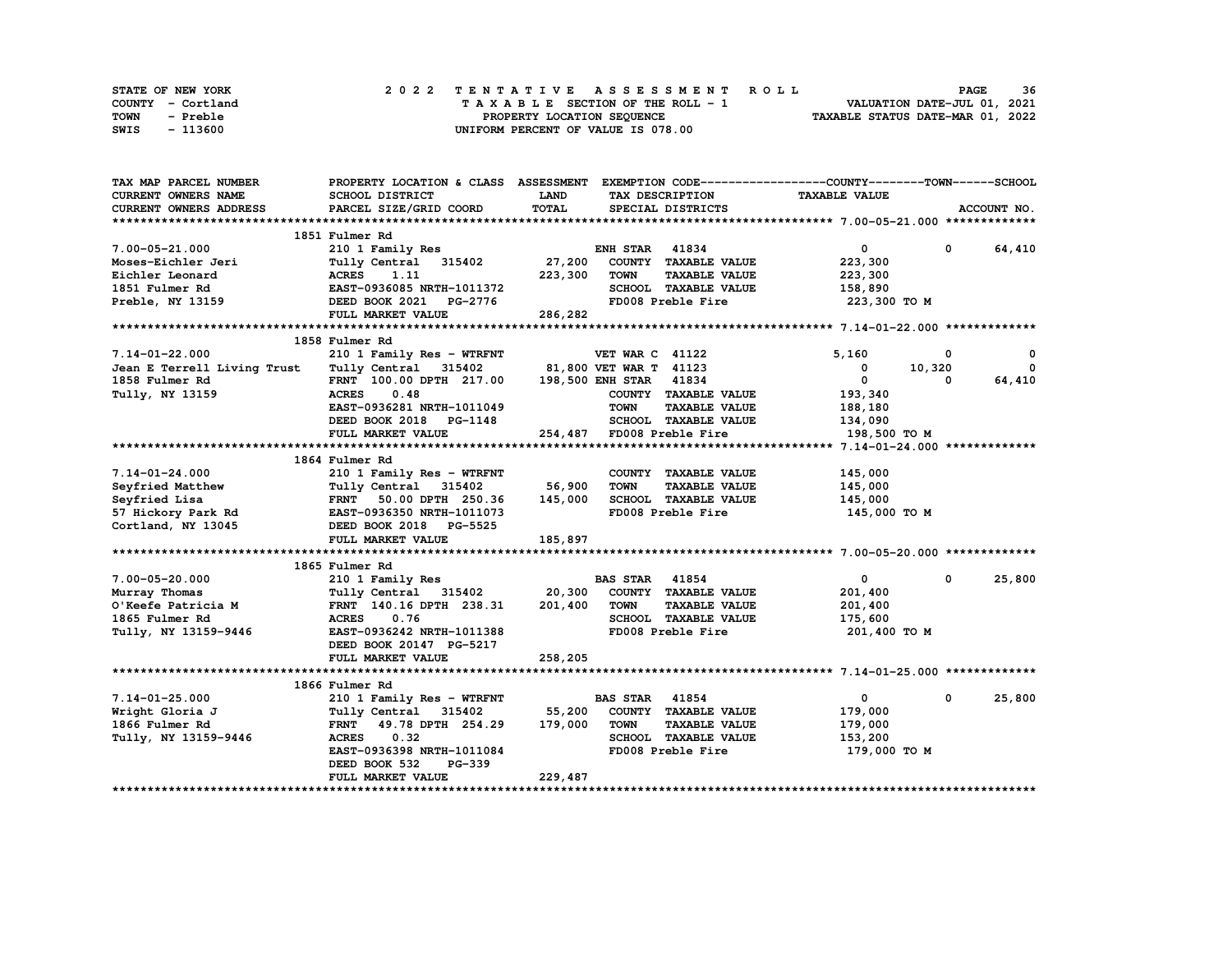| STATE OF NEW YORK | 2022 TENTATIVE ASSESSMENT ROLL     | 37<br><b>PAGE</b>                |
|-------------------|------------------------------------|----------------------------------|
| COUNTY - Cortland | TAXABLE SECTION OF THE ROLL - 1    | VALUATION DATE-JUL 01, 2021      |
| TOWN<br>- Preble  | PROPERTY LOCATION SEQUENCE         | TAXABLE STATUS DATE-MAR 01, 2022 |
| - 113600<br>SWIS  | UNIFORM PERCENT OF VALUE IS 078.00 |                                  |

| TAX MAP PARCEL NUMBER                                                                                                                                                                                                               | PROPERTY LOCATION & CLASS ASSESSMENT EXEMPTION CODE----------------COUNTY-------TOWN------SCHOOL                          |             |                                      |                      |                       |
|-------------------------------------------------------------------------------------------------------------------------------------------------------------------------------------------------------------------------------------|---------------------------------------------------------------------------------------------------------------------------|-------------|--------------------------------------|----------------------|-----------------------|
| CURRENT OWNERS NAME                                                                                                                                                                                                                 | SCHOOL DISTRICT                                                                                                           | <b>LAND</b> | TAX DESCRIPTION                      | <b>TAXABLE VALUE</b> |                       |
| CURRENT OWNERS ADDRESS                                                                                                                                                                                                              | PARCEL SIZE/GRID COORD                                                                                                    | TOTAL       | SPECIAL DISTRICTS                    |                      | ACCOUNT NO.           |
|                                                                                                                                                                                                                                     |                                                                                                                           |             |                                      |                      |                       |
|                                                                                                                                                                                                                                     | 1868 Fulmer Rd                                                                                                            |             |                                      |                      |                       |
| 7.14-01-26.000                                                                                                                                                                                                                      | 314 Rural vac<10 - WTRFNT                                                                                                 |             | COUNTY TAXABLE VALUE                 | 10,200               |                       |
| Busko William A                                                                                                                                                                                                                     | Tully Central 315402 10,200<br>FRNT 50.00 DPTH 254.29 10,200                                                              |             | <b>TOWN</b><br><b>TAXABLE VALUE</b>  | 10,200<br>10.200     |                       |
| 3620 122nd St                                                                                                                                                                                                                       |                                                                                                                           |             | SCHOOL TAXABLE VALUE                 | 10,200               |                       |
| Pleasant Prairie, WI 53158                                                                                                                                                                                                          | 0.30<br><b>ACRES</b>                                                                                                      |             | FD008 Preble Fire                    | 10,200 TO M          |                       |
|                                                                                                                                                                                                                                     | EAST-0936453 NRTH-1011098                                                                                                 |             |                                      |                      |                       |
|                                                                                                                                                                                                                                     | DEED BOOK 2015 PG-8                                                                                                       |             |                                      |                      |                       |
|                                                                                                                                                                                                                                     | FULL MARKET VALUE                                                                                                         | 13,077      |                                      |                      |                       |
|                                                                                                                                                                                                                                     |                                                                                                                           |             |                                      |                      |                       |
|                                                                                                                                                                                                                                     | 1870 Fulmer Rd                                                                                                            |             |                                      |                      |                       |
|                                                                                                                                                                                                                                     |                                                                                                                           |             | COUNTY TAXABLE VALUE                 | 12,900               |                       |
|                                                                                                                                                                                                                                     |                                                                                                                           |             |                                      | 12,900               |                       |
|                                                                                                                                                                                                                                     |                                                                                                                           |             |                                      | 12,900               |                       |
| 7.14-01-27.000 312 Vac w/imprv - wiking 10,100 TOWN TAXABLE VALUE<br>Levine Carol Kurman Tully Central 315402 10,100 TOWN TAXABLE VALUE<br>1979 Fulmer Rd FRNT 50.00 DPTH 245.25 12,900 SCHOOL TAXABLE VALUE<br>- 200406 NDTU-10111 |                                                                                                                           |             |                                      | 12,900 то м          |                       |
|                                                                                                                                                                                                                                     | DEED BOOK 2001 PG-5089                                                                                                    |             |                                      |                      |                       |
|                                                                                                                                                                                                                                     | FULL MARKET VALUE                                                                                                         | 16,538      |                                      |                      |                       |
|                                                                                                                                                                                                                                     |                                                                                                                           |             |                                      |                      |                       |
|                                                                                                                                                                                                                                     | 1872 Fulmer Rd                                                                                                            |             |                                      |                      |                       |
| $7.14 - 01 - 28.000$                                                                                                                                                                                                                | 210 1 Family Res - WTRFNT BAS STAR 41854                                                                                  |             |                                      | $\overline{0}$       | $\mathbf 0$<br>25,800 |
| Kurman (Levine) Carol Lynn Tully Central 315402 76,500 COUNTY TAXABLE VALUE                                                                                                                                                         |                                                                                                                           |             |                                      | 285,000              |                       |
|                                                                                                                                                                                                                                     |                                                                                                                           |             | <b>TAXABLE VALUE</b>                 | 285,000              |                       |
|                                                                                                                                                                                                                                     |                                                                                                                           |             | SCHOOL TAXABLE VALUE                 | 259,200              |                       |
| Levine Nathan 1872 Fulmer Rd<br>1872 Fulmer Rd<br>1872 Fulmer Rd<br>1872 Fulmer Rd<br>1872 Fully, NY 13159-9445<br>285,000 FOOR 364 PG-831                                                                                          |                                                                                                                           |             | FD008 Preble Fire                    | 285,000 TO M         |                       |
|                                                                                                                                                                                                                                     | FULL MARKET VALUE                                                                                                         | 365, 385    |                                      |                      |                       |
|                                                                                                                                                                                                                                     |                                                                                                                           |             |                                      |                      |                       |
|                                                                                                                                                                                                                                     | 1877 Fulmer Rd                                                                                                            |             |                                      |                      |                       |
| 7.00-05-17.000                                                                                                                                                                                                                      | 210 1 Family Res<br>Tully Central 315402 30,500 COUNTY TAXABLE VALUE                                                      |             |                                      | $\mathbf{0}$         | 25,800<br>$^{\circ}$  |
| Axtell Steven W                                                                                                                                                                                                                     |                                                                                                                           |             |                                      | 274,200              |                       |
| Axtell Heidi E                                                                                                                                                                                                                      |                                                                                                                           |             | 274,200 TOWN<br><b>TAXABLE VALUE</b> | 274,200              |                       |
| 1877 Fulmer Rd                                                                                                                                                                                                                      |                                                                                                                           |             | SCHOOL TAXABLE VALUE 248,400         |                      |                       |
| Tully, NY 13159                                                                                                                                                                                                                     | 210 1 Family Res<br>Tully Central 315402<br>ACRES 3.11 BANKCORELOG<br>EAST-0936830 NRTH-1011438<br>DEED BOOK 2020 PG-7170 |             | FD008 Preble Fire                    | 274,200 TO M         |                       |
|                                                                                                                                                                                                                                     | FULL MARKET VALUE                                                                                                         | 351,538     |                                      |                      |                       |
|                                                                                                                                                                                                                                     |                                                                                                                           |             |                                      |                      |                       |
|                                                                                                                                                                                                                                     | 1876,1880 Fulmer Rd                                                                                                       |             |                                      |                      |                       |
| $7.14 - 01 - 31.000$                                                                                                                                                                                                                | 210 1 Family Res - WTRFNT                                                                                                 |             | <b>BAS STAR 41854</b>                | $\overline{0}$       | 25,800<br>$\mathbf 0$ |
| Taque Peter C                                                                                                                                                                                                                       | Tully Central 315402 68,100                                                                                               |             | COUNTY TAXABLE VALUE                 | 288,500              |                       |
| Tague Linda M<br>1876 Fulmer Rd                                                                                                                                                                                                     |                                                                                                                           |             | <b>TAXABLE VALUE</b>                 | 288,500              |                       |
|                                                                                                                                                                                                                                     |                                                                                                                           |             | SCHOOL TAXABLE VALUE                 | 262,700              |                       |
| Tully, NY 13159-9445 DEED BOOK 1998 PG-1089                                                                                                                                                                                         |                                                                                                                           |             | FD008 Preble Fire                    | 288,500 TO M         |                       |
|                                                                                                                                                                                                                                     | FULL MARKET VALUE                                                                                                         | 369,872     |                                      |                      |                       |
|                                                                                                                                                                                                                                     |                                                                                                                           |             |                                      |                      |                       |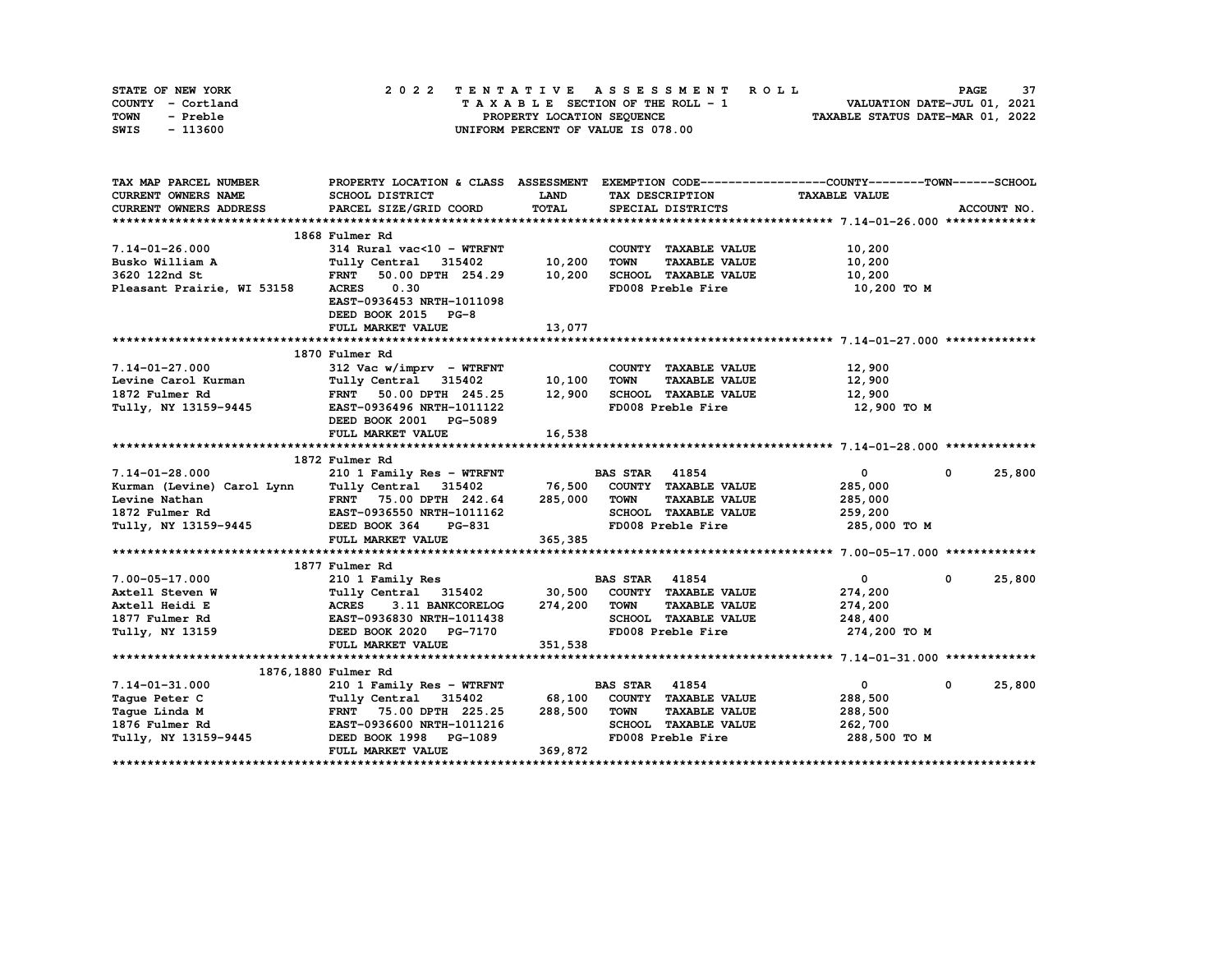| STATE OF NEW YORK | 2022 TENTATIVE ASSESSMENT ROLL     | 38<br><b>PAGE</b>                |
|-------------------|------------------------------------|----------------------------------|
| COUNTY - Cortland | TAXABLE SECTION OF THE ROLL - 1    | VALUATION DATE-JUL 01, 2021      |
| TOWN<br>- Preble  | PROPERTY LOCATION SEQUENCE         | TAXABLE STATUS DATE-MAR 01, 2022 |
| SWIS<br>- 113600  | UNIFORM PERCENT OF VALUE IS 078.00 |                                  |

| TAX MAP PARCEL NUMBER              |                                  |             |                                     | PROPERTY LOCATION & CLASS ASSESSMENT EXEMPTION CODE----------------COUNTY-------TOWN-----SCHOOL |             |
|------------------------------------|----------------------------------|-------------|-------------------------------------|-------------------------------------------------------------------------------------------------|-------------|
| <b>CURRENT OWNERS NAME</b>         | SCHOOL DISTRICT                  | <b>LAND</b> | TAX DESCRIPTION                     | <b>TAXABLE VALUE</b>                                                                            |             |
| CURRENT OWNERS ADDRESS             | PARCEL SIZE/GRID COORD           | TOTAL       | SPECIAL DISTRICTS                   |                                                                                                 | ACCOUNT NO. |
|                                    |                                  |             |                                     |                                                                                                 |             |
|                                    | 1869 Green Lake Rd               |             |                                     |                                                                                                 |             |
| 37.00-01-24.000                    | 210 1 Family Res - WTRFNT        |             | <b>BAS STAR</b> 41854               | $\overline{0}$<br>$\mathbf{0}$                                                                  | 25,800      |
| Johnson Christopher R              | Homer Central 113001             | 38,600      | COUNTY TAXABLE VALUE                | 107,400                                                                                         |             |
| Johnson Brittany N                 | FRNT 150.00 DPTH 120.00 107,400  |             | <b>TOWN</b><br><b>TAXABLE VALUE</b> | 107,400                                                                                         |             |
| 1869 Green Lake Rd                 | <b>ACRES</b><br>0.41 BANKCORELOG |             | SCHOOL TAXABLE VALUE                | 81,600                                                                                          |             |
| Little York, NY 13087              | EAST-0936051 NRTH-0989286        |             | FD008 Preble Fire                   | 107,400 TO M                                                                                    |             |
|                                    | DEED BOOK 2015 PG-886            |             |                                     |                                                                                                 |             |
|                                    | FULL MARKET VALUE                | 137,692     |                                     |                                                                                                 |             |
|                                    |                                  |             |                                     |                                                                                                 |             |
|                                    | 1877 Green Lake Rd               |             |                                     |                                                                                                 |             |
| 37.00-01-25.000                    | 210 1 Family Res - WTRFNT        |             | COUNTY TAXABLE VALUE                | 82,900                                                                                          |             |
| Werner Peter F                     | Homer Central 113001             | 21,500      | <b>TOWN</b><br><b>TAXABLE VALUE</b> | 82,900                                                                                          |             |
| PO Box 345                         | <b>FRNT</b><br>56.60 DPTH 120.00 | 82,900      | SCHOOL TAXABLE VALUE                | 82,900                                                                                          |             |
| Freeville, NY 13068                | ACRES 0.15                       |             | FD008 Preble Fire                   | 82,900 то м                                                                                     |             |
|                                    | EAST-0936139 NRTH-0989228        |             |                                     |                                                                                                 |             |
|                                    | DEED BOOK 2015 PG-1956           |             |                                     |                                                                                                 |             |
|                                    | FULL MARKET VALUE                | 106,282     |                                     |                                                                                                 |             |
|                                    |                                  |             |                                     |                                                                                                 |             |
|                                    | 1881 Green Lake Rd               |             |                                     |                                                                                                 |             |
| 37.00-01-26.000                    | 260 Seasonal res - WTRFNT        |             | COUNTY TAXABLE VALUE                | 32,400                                                                                          |             |
|                                    | Homer Central<br>113001          | 29,800      | <b>TAXABLE VALUE</b><br><b>TOWN</b> | 32,400                                                                                          |             |
| Werner Peter F<br>PO Box 345       | FRNT 100.00 DPTH 114.60          | 32,400      | SCHOOL TAXABLE VALUE                | 32,400                                                                                          |             |
| Freeville, NY 13068                | EAST-0936202 NRTH-0989175        |             | FD008 Preble Fire                   | 32,400 TO M                                                                                     |             |
|                                    | DEED BOOK 2015 PG-1955           |             |                                     |                                                                                                 |             |
|                                    | FULL MARKET VALUE                | 41,538      |                                     |                                                                                                 |             |
|                                    |                                  |             |                                     |                                                                                                 |             |
|                                    | 1887 Green Lake Rd               |             |                                     |                                                                                                 |             |
| 37.00-01-27.000                    | 210 1 Family Res - WTRFNT        |             | <b>ENH STAR 41834</b>               | $\bullet$<br>$^{\circ}$                                                                         | 64,410      |
|                                    | Homer Central 113001             | 23,400      | COUNTY TAXABLE VALUE                | 85,600                                                                                          |             |
| Doody Mary E<br>1887 Green Lake Rd | FRNT 74.28 DPTH 131.00           | 85,600      | <b>TAXABLE VALUE</b><br>TOWN        | 85,600                                                                                          |             |
| PO Box 127                         | EAST-0936261 NRTH-0989126        |             | SCHOOL TAXABLE VALUE 21,190         |                                                                                                 |             |
| Little York, NY 13087              | DEED BOOK 2009 PG-6649           |             | FD008 Preble Fire                   | 85,600 TO M                                                                                     |             |
|                                    | FULL MARKET VALUE                | 109,744     |                                     |                                                                                                 |             |
|                                    |                                  |             |                                     |                                                                                                 |             |
|                                    | 1891 Green Lake Rd               |             |                                     |                                                                                                 |             |
| 37.00-01-28.000                    | 260 Seasonal res - WTRFNT        |             | COUNTY TAXABLE VALUE                | 90,800                                                                                          |             |
| Camp Sarah LLC                     | Homer Central 113001             | 41,400      | <b>TOWN</b><br><b>TAXABLE VALUE</b> | 90,800                                                                                          |             |
| 115 Marsden Rd                     | FRNT 210.00 DPTH 147.00          | 90,800      | SCHOOL TAXABLE VALUE                | 90,800                                                                                          |             |
| Syracuse, NY 13208                 | <b>ACRES</b><br>0.40             |             | FD008 Preble Fire                   | 90,800 TO M                                                                                     |             |
|                                    | EAST-0936326 NRTH-0989035        |             |                                     |                                                                                                 |             |
|                                    | DEED BOOK 2014 PG-3336           |             |                                     |                                                                                                 |             |
|                                    | FULL MARKET VALUE                | 116,410     |                                     |                                                                                                 |             |
|                                    |                                  |             |                                     |                                                                                                 |             |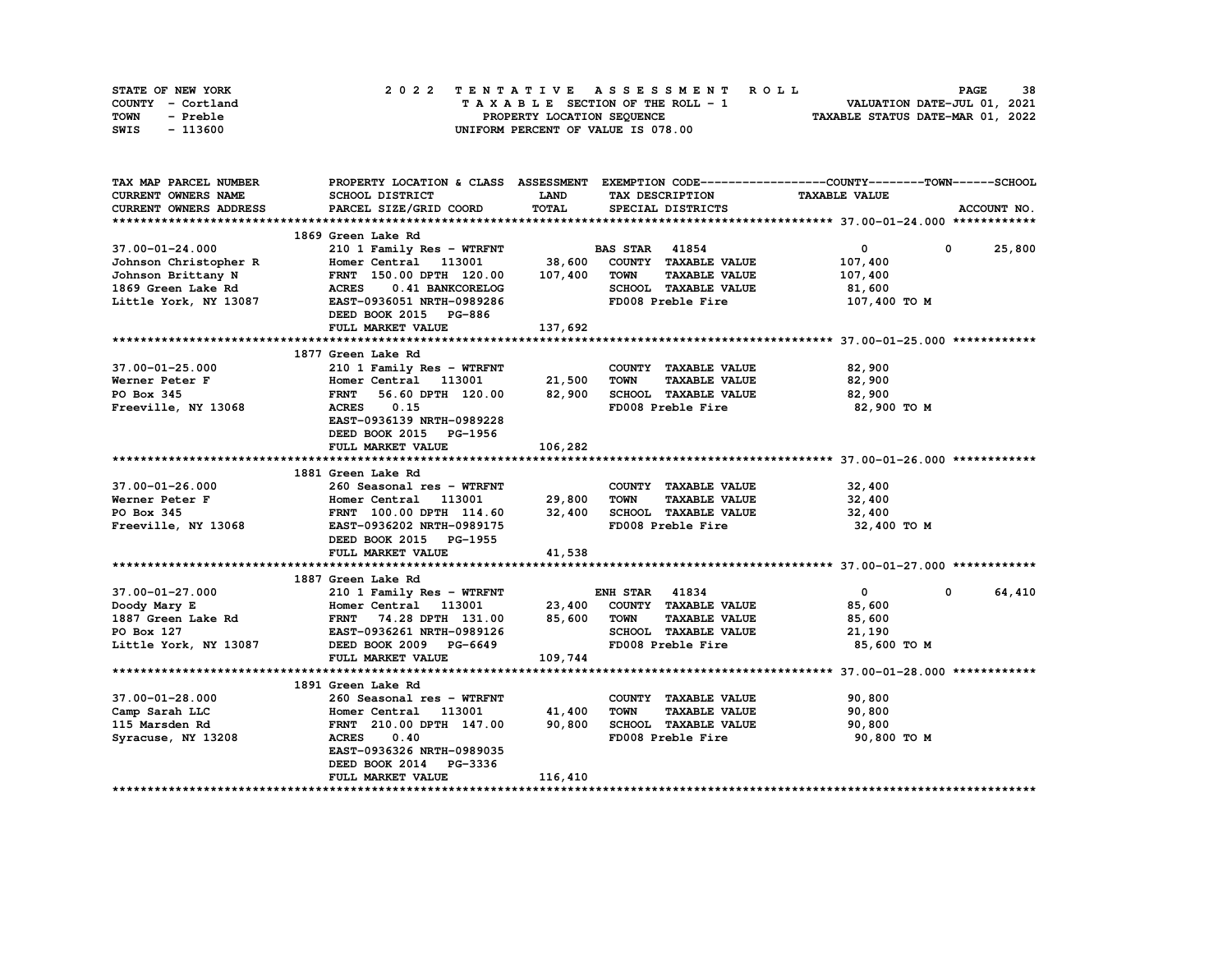| STATE OF NEW YORK | 2022 TENTATIVE ASSESSMENT ROLL     | 39<br><b>PAGE</b>                |
|-------------------|------------------------------------|----------------------------------|
| COUNTY - Cortland | TAXABLE SECTION OF THE ROLL - 1    | VALUATION DATE-JUL 01, 2021      |
| TOWN<br>- Preble  | PROPERTY LOCATION SEQUENCE         | TAXABLE STATUS DATE-MAR 01, 2022 |
| - 113600<br>SWIS  | UNIFORM PERCENT OF VALUE IS 078.00 |                                  |

| TAX MAP PARCEL NUMBER        |                                  |             |                                     | PROPERTY LOCATION & CLASS ASSESSMENT EXEMPTION CODE----------------COUNTY-------TOWN-----SCHOOL |             |
|------------------------------|----------------------------------|-------------|-------------------------------------|-------------------------------------------------------------------------------------------------|-------------|
| CURRENT OWNERS NAME          | SCHOOL DISTRICT                  | <b>LAND</b> | TAX DESCRIPTION                     | <b>TAXABLE VALUE</b>                                                                            |             |
| CURRENT OWNERS ADDRESS       | PARCEL SIZE/GRID COORD           | TOTAL       | SPECIAL DISTRICTS                   |                                                                                                 | ACCOUNT NO. |
|                              |                                  |             |                                     |                                                                                                 |             |
|                              | 1895 Green Lake Rd               |             |                                     |                                                                                                 |             |
| 37.00-01-29.000              | 210 1 Family Res - WTRFNT        |             | <b>VET WAR C 41122</b>              | 5,160<br>0                                                                                      | 0           |
| Leaf Edward                  | Homer Central 113001             |             | 37,300 VET WAR T 41123              | $\mathbf 0$<br>10,320                                                                           | 0           |
| Leaf Jacqueline              | FRNT 110.00 DPTH 175.00          | 104,800     | COUNTY TAXABLE VALUE                | 99,640                                                                                          |             |
| 1895 Green Lake Rd           | <b>BANKCORELOG</b>               |             | <b>TAXABLE VALUE</b><br>TOWN        | 94,480                                                                                          |             |
| Little York, NY 13087        | EAST-0936285 NRTH-0988895        |             | SCHOOL TAXABLE VALUE                | 104,800                                                                                         |             |
|                              | DEED BOOK 2017 PG-5569           |             | FD008 Preble Fire                   | 104,800 TO M                                                                                    |             |
|                              | FULL MARKET VALUE                | 134,359     |                                     |                                                                                                 |             |
|                              |                                  |             |                                     |                                                                                                 |             |
|                              | Henderson Rd                     |             |                                     |                                                                                                 |             |
| 37.00-02-09.112              | 105 Vac farmland                 |             | AG-CEILING 41720                    | 13,527<br>13,527                                                                                | 13,527      |
| JNT Currie, LLC              | Homer Central 113001             | 27,800      | COUNTY TAXABLE VALUE                | 14,273                                                                                          |             |
| 2267 Currie Rd               | <b>ACRES</b> 13.90               | 27,800      | <b>TOWN</b><br><b>TAXABLE VALUE</b> | 14,273                                                                                          |             |
| Tully, NY 13159              | EAST-0938321 NRTH-0991283        |             | SCHOOL TAXABLE VALUE                | 14,273                                                                                          |             |
|                              | DEED BOOK 2018 PG-7313           |             | FD008 Preble Fire                   | 27,800 TO M                                                                                     |             |
| MAY BE SUBJECT TO PAYMENT    | FULL MARKET VALUE                | 35,641      |                                     |                                                                                                 |             |
| UNDER AGDIST LAW TIL 2026    |                                  |             |                                     |                                                                                                 |             |
|                              |                                  |             |                                     |                                                                                                 |             |
|                              | 2108 Henderson Rd                |             |                                     |                                                                                                 |             |
| 37.00-02-09.111              | 112 Dairy farm - WTRFNT          |             | <b>BAS STAR 41854</b>               | 0<br>0                                                                                          | 25,800      |
| Henderson Family 2021 Trust  | Homer Central 113001             |             | 197,675 AG IMPROV 42100             | 2,300<br>2,300                                                                                  | 2,300       |
| 2108 Henderson Rd            | <b>ACRES</b> 107.00              | 279,175     | COUNTY TAXABLE VALUE                | 276,875                                                                                         |             |
| Homer, NY 13077              | EAST-0938930 NRTH-0989527        |             | <b>TOWN</b><br><b>TAXABLE VALUE</b> | 276,875                                                                                         |             |
|                              | DEED BOOK 2021 PG-5456           |             | SCHOOL TAXABLE VALUE                | 251,075                                                                                         |             |
| MAY BE SUBJECT TO PAYMENT    | FULL MARKET VALUE                |             | 357,917 FD008 Preble Fire           | 276,875 TO M                                                                                    |             |
| UNDER AGDIST LAW TIL 2026    |                                  |             | 2,300 EX                            |                                                                                                 |             |
|                              |                                  |             |                                     |                                                                                                 |             |
|                              | 2109 Henderson Rd                |             |                                     |                                                                                                 |             |
| $37.00 - 02 - 03.000$        | 112 Dairy farm                   |             | AG 10-YR 41700                      | 6,000<br>6,000                                                                                  | 6,000       |
| JNT Currie LLC               | Homer Central 113001             |             | 312,700 AG 10-YR 41700              | 264,500<br>264,500                                                                              | 264,500     |
| Attn: Colleen Currie         | ACRES 174.50                     |             | 1030,100 AG-CEILING 41720           | 159,862<br>159,862                                                                              | 159,862     |
| 2267 Currie Rd               | EAST-0940325 NRTH-0992044        |             | COUNTY TAXABLE VALUE                | 599,738                                                                                         |             |
| Tully, NY 13159              | DEED BOOK 2010 PG-5200           |             | <b>TOWN</b><br><b>TAXABLE VALUE</b> | 599,738                                                                                         |             |
|                              | FULL MARKET VALUE                |             | 1320,641 SCHOOL TAXABLE VALUE       | 599,738                                                                                         |             |
| MAY BE SUBJECT TO PAYMENT    |                                  |             | FD008 Preble Fire                   | 1030,100 TO M                                                                                   |             |
| UNDER AGDIST LAW TIL 2028    |                                  |             |                                     |                                                                                                 |             |
|                              |                                  |             |                                     |                                                                                                 |             |
|                              | Lake Rd                          |             |                                     |                                                                                                 |             |
| $7.00 - 05 - 14.000$         | 331 Com vac w/im                 |             | COUNTY TAXABLE VALUE                | 35,800                                                                                          |             |
| South Slope Development Corp | Tully Central 315402             | 32,900      | <b>TOWN</b><br><b>TAXABLE VALUE</b> | 35,800                                                                                          |             |
| PO Box 1001                  | <b>ACRES</b><br>3.51             | 35,800      | SCHOOL TAXABLE VALUE                | 35,800                                                                                          |             |
| Tully, NY 13159              | EAST-0935804 NRTH-1011741        |             | FD008 Preble Fire                   | 35,800 TO M                                                                                     |             |
|                              | DEED BOOK 2001<br><b>PG-2328</b> |             |                                     |                                                                                                 |             |
|                              | FULL MARKET VALUE                | 45,897      |                                     |                                                                                                 |             |
|                              |                                  |             |                                     |                                                                                                 |             |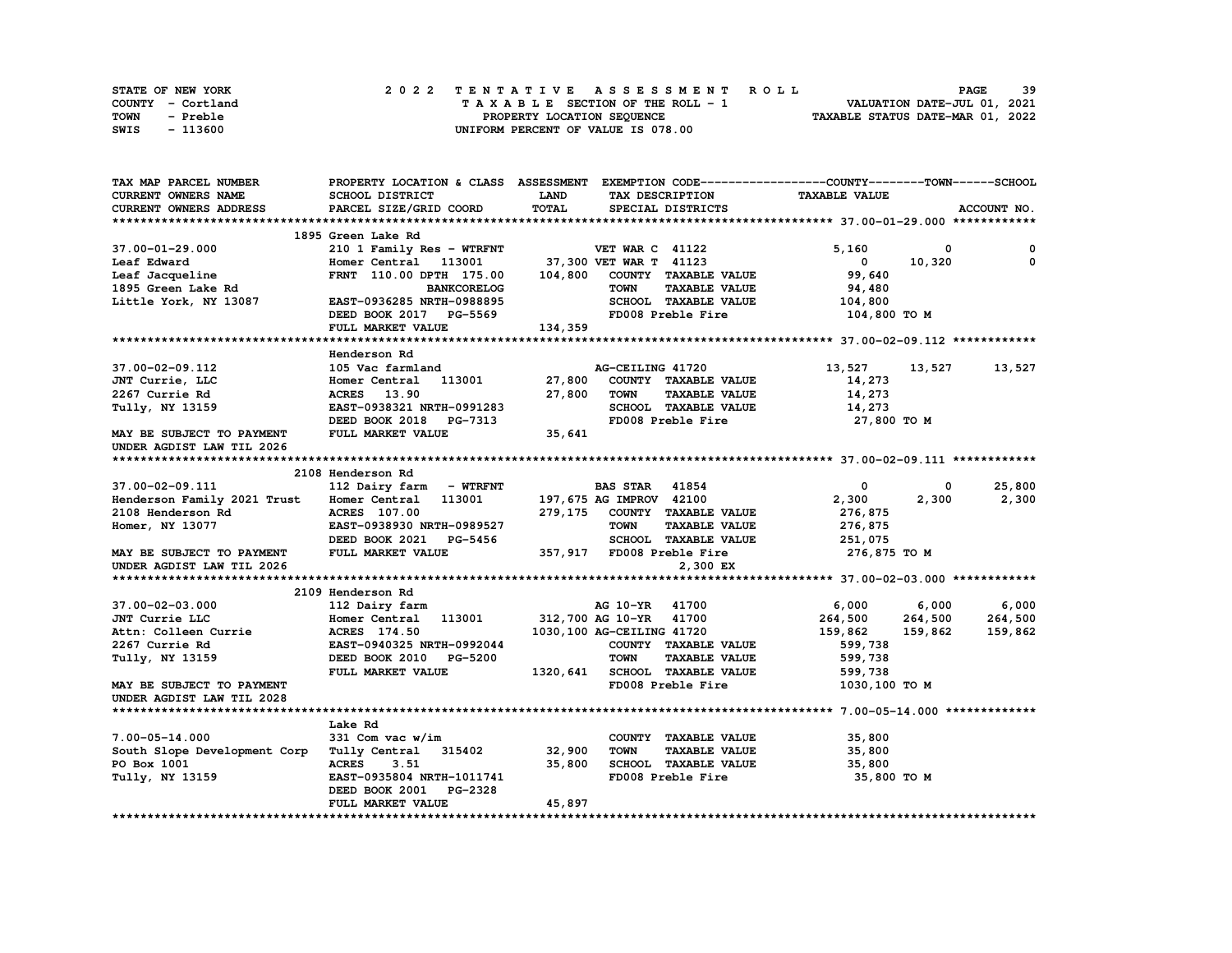| STATE OF NEW YORK | 2022 TENTATIVE ASSESSMENT ROLL     | 40<br><b>PAGE</b>                |
|-------------------|------------------------------------|----------------------------------|
| COUNTY - Cortland | TAXABLE SECTION OF THE ROLL - 1    | VALUATION DATE-JUL 01, 2021      |
| TOWN<br>- Preble  | PROPERTY LOCATION SEQUENCE         | TAXABLE STATUS DATE-MAR 01, 2022 |
| - 113600<br>SWIS  | UNIFORM PERCENT OF VALUE IS 078.00 |                                  |

| TAX MAP PARCEL NUMBER             | PROPERTY LOCATION & CLASS ASSESSMENT EXEMPTION CODE----------------COUNTY-------TOWN-----SCHOOL |                       |                         |                                              |                      |        |             |
|-----------------------------------|-------------------------------------------------------------------------------------------------|-----------------------|-------------------------|----------------------------------------------|----------------------|--------|-------------|
| CURRENT OWNERS NAME               | SCHOOL DISTRICT                                                                                 | <b>LAND</b>           |                         | TAX DESCRIPTION                              | <b>TAXABLE VALUE</b> |        |             |
| CURRENT OWNERS ADDRESS            | PARCEL SIZE/GRID COORD                                                                          | TOTAL                 |                         | SPECIAL DISTRICTS                            |                      |        | ACCOUNT NO. |
|                                   |                                                                                                 |                       |                         |                                              |                      |        |             |
|                                   | Lake Rd                                                                                         |                       |                         |                                              |                      |        |             |
| $7.00 - 05 - 15.000$              | 331 Com vac w/im                                                                                |                       |                         | COUNTY TAXABLE VALUE                         | 37,400               |        |             |
| South Slope Development Corp      | Tully Central 315402                                                                            | 32,900                | <b>TOWN</b>             | <b>TAXABLE VALUE</b>                         | 37,400               |        |             |
| PO Box 1001                       | 3.49<br><b>ACRES</b>                                                                            | 37,400                |                         | SCHOOL TAXABLE VALUE                         | 37,400               |        |             |
| Tully, NY 13159                   | EAST-0936087 NRTH-1011776                                                                       |                       |                         | FD008 Preble Fire                            | 37,400 TO M          |        |             |
|                                   | DEED BOOK 2001 PG-2329                                                                          |                       |                         |                                              |                      |        |             |
|                                   | FULL MARKET VALUE                                                                               | 47,949                |                         |                                              |                      |        |             |
|                                   |                                                                                                 |                       |                         |                                              |                      |        |             |
|                                   | Lake Rd                                                                                         |                       |                         |                                              |                      |        |             |
| $7.00 - 05 - 16.000$              | 322 Rural vac>10                                                                                |                       | AG COMMIT 41730         |                                              | 3,202                | 3,202  | 3,202       |
| Axtell Steven W                   | Tully Central 315402                                                                            | 7,900                 |                         | COUNTY TAXABLE VALUE                         | 4,698                |        |             |
| Axtell Heidi E                    | ACRES 12.67 BANKCORELOG                                                                         | 7,900                 | <b>TOWN</b>             | <b>TAXABLE VALUE</b>                         | 4,698                |        |             |
| 1877 Fulmer Rd                    | EAST-0936658 NRTH-1011818                                                                       |                       |                         | SCHOOL TAXABLE VALUE                         | 4,698                |        |             |
| Tully, NY 13159                   | DEED BOOK 2020 PG-7170                                                                          |                       |                         | FD008 Preble Fire                            | 7,900 то м           |        |             |
|                                   | FULL MARKET VALUE                                                                               | 10,128                |                         |                                              |                      |        |             |
| MAY BE SUBJECT TO PAYMENT         |                                                                                                 |                       |                         |                                              |                      |        |             |
| UNDER AGDIST LAW TIL 2029         |                                                                                                 |                       |                         |                                              |                      |        |             |
|                                   |                                                                                                 |                       |                         |                                              |                      |        |             |
|                                   | Little York Lake Rd                                                                             |                       |                         |                                              |                      |        |             |
| $37.00 - 01 - 48.000$             | 312 Vac w/imprv                                                                                 |                       |                         | COUNTY TAXABLE VALUE                         | 8,100                |        |             |
| Ferro Constantino M               | Homer Central 113001                                                                            | 500                   | <b>TOWN</b>             | <b>TAXABLE VALUE</b>                         | 8,100                |        |             |
| Ferro Carole                      | <b>FRNT</b> 200.50 DPTH<br>48.00                                                                | 8,100                 |                         | SCHOOL TAXABLE VALUE                         | 8,100                |        |             |
| 6222 Little York Lk Rd            | EAST-0934803 NRTH-0986186                                                                       |                       |                         | FD008 Preble Fire                            | 8,100 TO M           |        |             |
| Preble, NY 13141-9999             | DEED BOOK 476<br><b>PG-349</b>                                                                  |                       |                         |                                              |                      |        |             |
|                                   | FULL MARKET VALUE                                                                               | 10,385                |                         |                                              |                      |        |             |
|                                   |                                                                                                 |                       |                         |                                              |                      |        |             |
|                                   | 1821 Little York Lake Rd                                                                        |                       |                         |                                              |                      |        |             |
| 37.00-01-31.000                   | 210 1 Family Res                                                                                |                       | <b>VET WAR T 41123</b>  |                                              | $\mathbf 0$          | 10,320 | 0           |
| Kleisath Jerome                   | Homer Central 113001                                                                            | 19,500 ENH STAR 41834 |                         |                                              | $\mathbf 0$          | 0      | 64,410      |
| 1821 W Little York Lake Rd        | <b>ACRES</b><br>1.40                                                                            |                       | 160,800 VET WAR C 41122 |                                              | 5,160                | 0      | 0           |
| Preble, NY 13141                  | EAST-0935360 NRTH-0987579                                                                       |                       |                         | COUNTY TAXABLE VALUE                         | 155,640              |        |             |
|                                   | DEED BOOK 341<br><b>PG-450</b>                                                                  |                       | <b>TOWN</b>             | <b>TAXABLE VALUE</b>                         | 150,480              |        |             |
|                                   | FULL MARKET VALUE                                                                               | 206,154               |                         | SCHOOL TAXABLE VALUE                         | 96,390               |        |             |
|                                   |                                                                                                 |                       |                         | FD008 Preble Fire                            | 160,800 TO M         |        |             |
|                                   |                                                                                                 |                       |                         |                                              |                      |        |             |
| $37.17 - 01 - 14.000$             | 6164 Little York Lake Rd                                                                        |                       |                         | COUNTY TAXABLE VALUE                         |                      |        |             |
|                                   | 210 1 Family Res - WTRFNT<br>Homer Central 113001                                               | 46,200                | <b>TOWN</b>             |                                              | 187,300              |        |             |
| Kuehner Kevin P                   |                                                                                                 | 187,300               |                         | <b>TAXABLE VALUE</b><br>SCHOOL TAXABLE VALUE | 187,300<br>187,300   |        |             |
| $\geq 100$<br>Murphy-Kuehner Jill | FRNT 128.03 DPTH 285.00<br>EAST-0934613 NRTH-0985351                                            |                       |                         | FD008 Preble Fire                            |                      |        |             |
| 217 Montgomery St Ste 100         |                                                                                                 |                       |                         | LYL01 LYL Protect/Rehab                      | 187,300 то м         |        |             |
| Sryacuse, NY 13202                | DEED BOOK 2013 PG-2378                                                                          |                       |                         |                                              | 187,300 TO           |        |             |
|                                   | FULL MARKET VALUE                                                                               | 240,128               |                         |                                              |                      |        |             |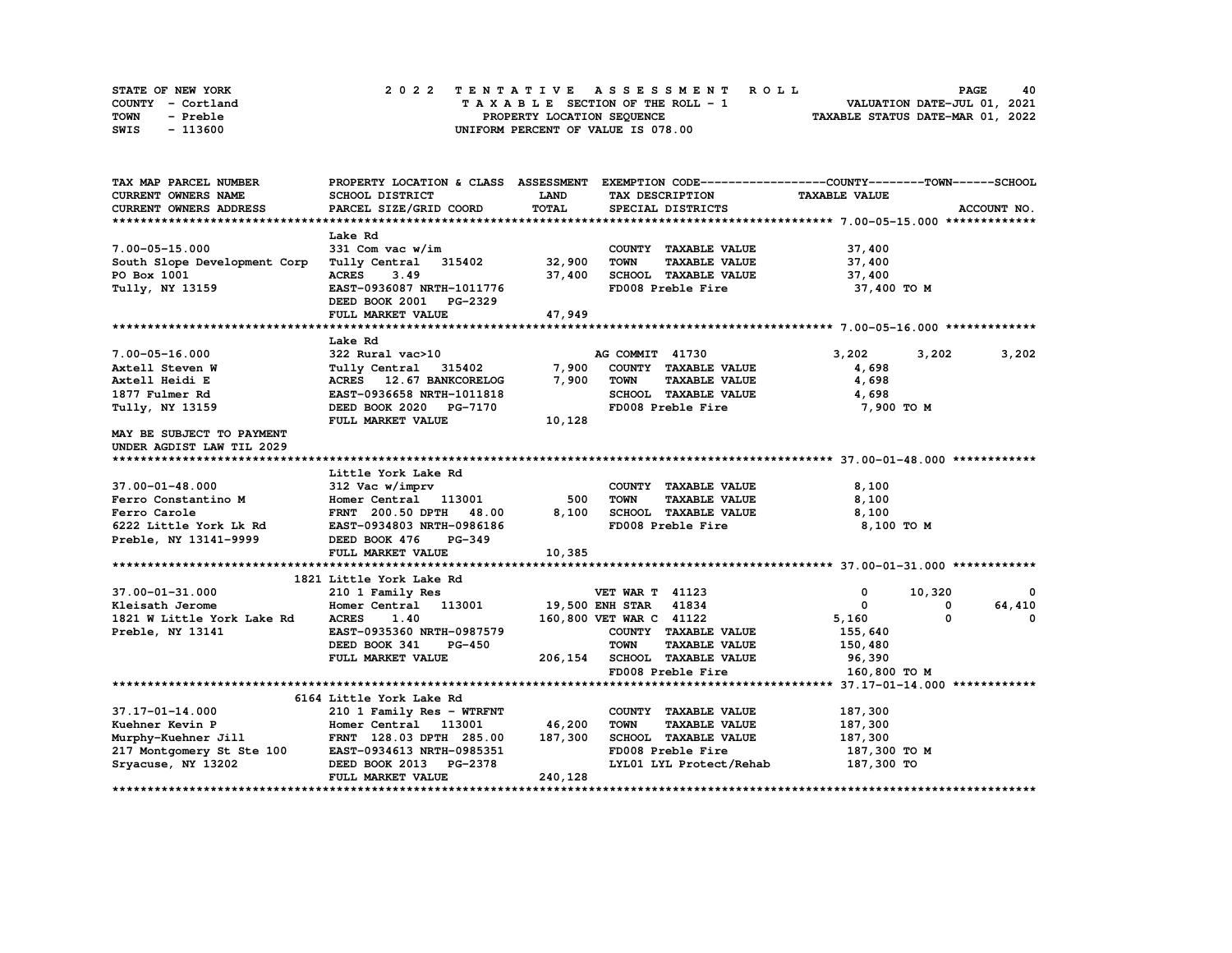| STATE OF NEW YORK | 2022 TENTATIVE ASSESSMENT ROLL     | <b>PAGE</b><br>41                |
|-------------------|------------------------------------|----------------------------------|
| COUNTY - Cortland | TAXABLE SECTION OF THE ROLL - 1    | VALUATION DATE-JUL 01, 2021      |
| TOWN<br>- Preble  | PROPERTY LOCATION SEQUENCE         | TAXABLE STATUS DATE-MAR 01, 2022 |
| - 113600<br>SWIS  | UNIFORM PERCENT OF VALUE IS 078.00 |                                  |

| TAX MAP PARCEL NUMBER                                      |                                                                                                                                                                                                                               |             |                                                                | PROPERTY LOCATION & CLASS ASSESSMENT EXEMPTION CODE----------------COUNTY-------TOWN-----SCHOOL |        |
|------------------------------------------------------------|-------------------------------------------------------------------------------------------------------------------------------------------------------------------------------------------------------------------------------|-------------|----------------------------------------------------------------|-------------------------------------------------------------------------------------------------|--------|
| CURRENT OWNERS NAME                                        | SCHOOL DISTRICT                                                                                                                                                                                                               | <b>LAND</b> | TAX DESCRIPTION                                                | <b>TAXABLE VALUE</b>                                                                            |        |
| CURRENT OWNERS ADDRESS                                     | PARCEL SIZE/GRID COORD                                                                                                                                                                                                        | TOTAL       | SPECIAL DISTRICTS                                              | ACCOUNT NO.                                                                                     |        |
|                                                            |                                                                                                                                                                                                                               |             |                                                                |                                                                                                 |        |
|                                                            | 6166 Little York Lake Rd                                                                                                                                                                                                      |             |                                                                |                                                                                                 |        |
| 37.17-01-12.000                                            | 210 1 Family Res                                                                                                                                                                                                              |             | COUNTY TAXABLE VALUE                                           | 75,700                                                                                          |        |
| Lang Co Trustee Emmett W Homer Central 113001 6,800        |                                                                                                                                                                                                                               |             | TAXABLE VALUE<br><b>TOWN</b>                                   | 75,700                                                                                          |        |
| Lang Co Trustee Karen Lettie FRNT 60.50 DPTH 102.19 75,700 |                                                                                                                                                                                                                               |             | SCHOOL TAXABLE VALUE 75,700                                    |                                                                                                 |        |
| 710 Camino Del Rey Dr                                      | <b>ACRES</b><br>0.12                                                                                                                                                                                                          |             | FD008 Preble Fire                                              | 75,700 TO M                                                                                     |        |
| Lady Lake, FL 32159                                        | EAST-0934593 NRTH-0985427                                                                                                                                                                                                     |             | LYL01 LYL Protect/Rehab 75,700 TO                              |                                                                                                 |        |
|                                                            | DEED BOOK 2019 PG-2138                                                                                                                                                                                                        |             |                                                                |                                                                                                 |        |
|                                                            | FULL MARKET VALUE                                                                                                                                                                                                             | 97,051      |                                                                |                                                                                                 |        |
|                                                            |                                                                                                                                                                                                                               |             |                                                                |                                                                                                 |        |
|                                                            | 6168 Little York Lake Rd                                                                                                                                                                                                      |             |                                                                |                                                                                                 |        |
| 37.17-01-13.000                                            |                                                                                                                                                                                                                               |             | <b>BAS STAR</b> 41854                                          | $\mathbf{0}$<br>$\mathbf 0$                                                                     | 25,800 |
| Lang Co Trustee Emmett W                                   | 210 1 Family Res - WTRFNT BAG BEST ROWER TO BE RESPONDENT RANGEMENT RESPONDENT RANGEMENT RESPONDENT RANGEMENT RESPONDENT RESPONDENT RESPONDENT RESPONDENT RESPONDENT RESPONDENT RESPONDENT RESPONDENT RESPONDENT RESPONDENT R |             | COUNTY TAXABLE VALUE                                           | 108,600                                                                                         |        |
| Lang Co Trustee Karen Lettie FRNT                          | 55.92 DPTH 140.00 108,600                                                                                                                                                                                                     |             | <b>TOWN</b><br><b>TAXABLE VALUE</b>                            | 108,600                                                                                         |        |
| 710 Camino Del Rey Dr                                      | <b>ACRES</b><br>0.17                                                                                                                                                                                                          |             | SCHOOL TAXABLE VALUE                                           | 82,800                                                                                          |        |
| Lady Lake, FL 32159                                        | EAST-0934696 NRTH-0985396                                                                                                                                                                                                     |             | FD008 Preble Fire 108,600 TO M                                 |                                                                                                 |        |
|                                                            | DEED BOOK 2019 PG-2138                                                                                                                                                                                                        |             | LYL01 LYL Protect/Rehab 108,600 TO                             |                                                                                                 |        |
|                                                            | FULL MARKET VALUE                                                                                                                                                                                                             | 139,231     |                                                                |                                                                                                 |        |
|                                                            |                                                                                                                                                                                                                               |             |                                                                |                                                                                                 |        |
|                                                            | 6170 Little York Lake Rd                                                                                                                                                                                                      |             |                                                                |                                                                                                 |        |
| 37.17-01-11.000                                            | 260 Seasonal res - WTRFNT                                                                                                                                                                                                     |             | COUNTY TAXABLE VALUE                                           | 122,900                                                                                         |        |
|                                                            |                                                                                                                                                                                                                               |             | <b>TOWN</b><br><b>TAXABLE VALUE</b>                            | 122,900                                                                                         |        |
|                                                            | Homer Central 113001 57,500<br>FRNT 59.67 DPTH 204.73 122,900                                                                                                                                                                 |             | SCHOOL TAXABLE VALUE                                           | 122,900                                                                                         |        |
|                                                            |                                                                                                                                                                                                                               |             | FD008 Preble Fire                                              | 122,900 TO M                                                                                    |        |
|                                                            | DEED BOOK 2021 PG-873                                                                                                                                                                                                         |             | LYL01 LYL Protect/Rehab 122,900 TO                             |                                                                                                 |        |
|                                                            | FULL MARKET VALUE                                                                                                                                                                                                             | 157,564     |                                                                |                                                                                                 |        |
|                                                            |                                                                                                                                                                                                                               |             |                                                                |                                                                                                 |        |
|                                                            | 6172 Little York Lake Rd                                                                                                                                                                                                      |             |                                                                |                                                                                                 |        |
| 37.17-01-10.000                                            | 210 1 Family Res - WTRFNT                                                                                                                                                                                                     |             | COUNTY TAXABLE VALUE                                           | 154,700                                                                                         |        |
|                                                            | Homer Central 113001                                                                                                                                                                                                          | 57,100      | <b>TAXABLE VALUE</b><br><b>TOWN</b>                            | 154,700                                                                                         |        |
| Shows Corinne M<br>10 Andrea Ct SW<br>Rome, GA 30165-8901  | FRNT 60.00 DPTH 190.01                                                                                                                                                                                                        | 154,700     |                                                                | 154,700                                                                                         |        |
|                                                            | EAST-0934676 NRTH-0985523                                                                                                                                                                                                     |             | SCHOOL TAXABLE VALUE<br>FD008 Preble Fire<br>FD008 Preble Fire | 154,700 TO M                                                                                    |        |
|                                                            | DEED BOOK 10627 PG-55001                                                                                                                                                                                                      |             | LYL01 LYL Protect/Rehab 154,700 TO                             |                                                                                                 |        |
|                                                            | FULL MARKET VALUE                                                                                                                                                                                                             | 198,333     |                                                                |                                                                                                 |        |
|                                                            |                                                                                                                                                                                                                               |             |                                                                |                                                                                                 |        |
|                                                            | 6174 Little York Lake Rd                                                                                                                                                                                                      |             |                                                                |                                                                                                 |        |
| 37.17-01-09.000                                            | 210 1 Family Res - WTRFNT                                                                                                                                                                                                     |             | <b>ENH STAR 41834</b>                                          | $\overline{0}$<br>$\mathbf{0}$                                                                  | 64,410 |
| Bertini Amy                                                | Homer Central 113001                                                                                                                                                                                                          | 53,400      | COUNTY TAXABLE VALUE                                           | 160,200                                                                                         |        |
| Cifoneli John M                                            |                                                                                                                                                                                                                               |             | TOWN<br>TAXABLE VALUE                                          | 160,200                                                                                         |        |
| PO Box 148                                                 | FRNT      60.00 DPTH   152.75       160,200<br>EAST-0934685 NRTH-0985579                                                                                                                                                      |             | SCHOOL TAXABLE VALUE                                           | 95,790                                                                                          |        |
| Little York, NY 13087 DEED BOOK 2015 PG-4301               |                                                                                                                                                                                                                               |             | FD008 Preble Fire                                              | 160,200 TO M                                                                                    |        |
|                                                            | FULL MARKET VALUE                                                                                                                                                                                                             |             | 205,385 LYL01 LYL Protect/Rehab 160,200 TO                     |                                                                                                 |        |
|                                                            |                                                                                                                                                                                                                               |             |                                                                |                                                                                                 |        |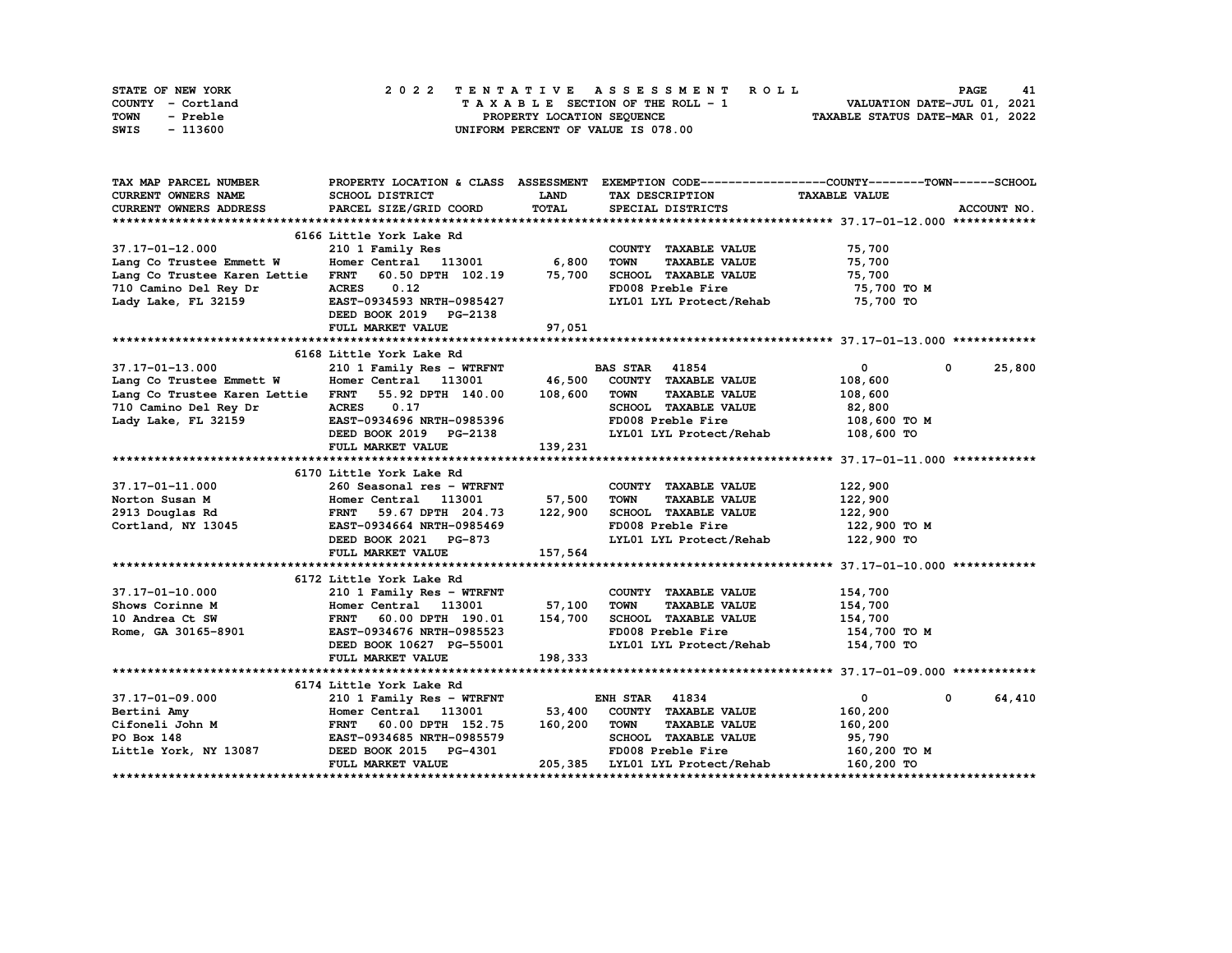| STATE OF NEW YORK | 2022 TENTATIVE ASSESSMENT ROLL     | 42<br><b>PAGE</b>                |
|-------------------|------------------------------------|----------------------------------|
| COUNTY - Cortland | TAXABLE SECTION OF THE ROLL - 1    | VALUATION DATE-JUL 01, 2021      |
| TOWN<br>- Preble  | PROPERTY LOCATION SEQUENCE         | TAXABLE STATUS DATE-MAR 01, 2022 |
| - 113600<br>SWIS  | UNIFORM PERCENT OF VALUE IS 078.00 |                                  |

| TAX MAP PARCEL NUMBER         |                                                                                                                                                                                                                                                                                                                                                                                                             |              |                                                                                   | PROPERTY LOCATION & CLASS ASSESSMENT EXEMPTION CODE-----------------COUNTY-------TOWN------SCHOOL |
|-------------------------------|-------------------------------------------------------------------------------------------------------------------------------------------------------------------------------------------------------------------------------------------------------------------------------------------------------------------------------------------------------------------------------------------------------------|--------------|-----------------------------------------------------------------------------------|---------------------------------------------------------------------------------------------------|
| CURRENT OWNERS NAME           | SCHOOL DISTRICT                                                                                                                                                                                                                                                                                                                                                                                             | <b>LAND</b>  | TAX DESCRIPTION                                                                   | <b>TAXABLE VALUE</b>                                                                              |
| <b>CURRENT OWNERS ADDRESS</b> | PARCEL SIZE/GRID COORD                                                                                                                                                                                                                                                                                                                                                                                      | <b>TOTAL</b> | SPECIAL DISTRICTS                                                                 | ACCOUNT NO.                                                                                       |
|                               |                                                                                                                                                                                                                                                                                                                                                                                                             |              |                                                                                   |                                                                                                   |
|                               | 6176 Little York Lake Rd                                                                                                                                                                                                                                                                                                                                                                                    |              |                                                                                   |                                                                                                   |
| 37.17-01-08.000               | 210 1 Family Res - WTRFNT                                                                                                                                                                                                                                                                                                                                                                                   |              | COUNTY TAXABLE VALUE 178,100                                                      |                                                                                                   |
|                               | $\frac{3}{2}$ Homer Central 113001 51,100                                                                                                                                                                                                                                                                                                                                                                   |              | <b>TOWN</b><br>TAXABLE VALUE 178,100                                              |                                                                                                   |
|                               |                                                                                                                                                                                                                                                                                                                                                                                                             |              | SCHOOL TAXABLE VALUE                                                              | 178,100                                                                                           |
|                               |                                                                                                                                                                                                                                                                                                                                                                                                             |              | FD008 Preble Fire                                                                 | 178,100 TO M                                                                                      |
|                               |                                                                                                                                                                                                                                                                                                                                                                                                             |              | LYL01 LYL Protect/Rehab 178,100 TO                                                |                                                                                                   |
|                               |                                                                                                                                                                                                                                                                                                                                                                                                             |              |                                                                                   |                                                                                                   |
|                               |                                                                                                                                                                                                                                                                                                                                                                                                             |              |                                                                                   |                                                                                                   |
|                               | NEA of Onondaga Co, Inc FRNT 66.93 DPTH 125.00<br>1400 Ridge Rd Fabius, NY 13063 EAST-0934703 NRTH-0985641<br>DEED BOOK 2018 PG-5241<br>FULL MARKET VALUE 228,333<br>VanDonsel Leo F<br>VanDonsel Leo F<br>Controller Moment Central 113001 and 100<br>Controller Moment Central 113001 and 119,800<br>Controller Moment Moment Moment Moment Moment Moment Moment Moment Moment Moment Moment Moment Momen |              |                                                                                   |                                                                                                   |
|                               |                                                                                                                                                                                                                                                                                                                                                                                                             |              |                                                                                   |                                                                                                   |
|                               |                                                                                                                                                                                                                                                                                                                                                                                                             |              | COUNTY TAXABLE VALUE                                                              | 119,800                                                                                           |
|                               |                                                                                                                                                                                                                                                                                                                                                                                                             |              | <b>TOWN</b><br><b>TAXABLE VALUE</b>                                               | 119,800                                                                                           |
|                               |                                                                                                                                                                                                                                                                                                                                                                                                             |              | SCHOOL TAXABLE VALUE                                                              | 119,800                                                                                           |
|                               |                                                                                                                                                                                                                                                                                                                                                                                                             |              | FD008 Preble Fire                                                                 | 119,800 TO M                                                                                      |
|                               |                                                                                                                                                                                                                                                                                                                                                                                                             |              | LYL01 LYL Protect/Rehab 119,800 TO                                                |                                                                                                   |
|                               |                                                                                                                                                                                                                                                                                                                                                                                                             |              |                                                                                   |                                                                                                   |
|                               | FULL MARKET VALUE                                                                                                                                                                                                                                                                                                                                                                                           | 153,590      |                                                                                   |                                                                                                   |
|                               |                                                                                                                                                                                                                                                                                                                                                                                                             |              |                                                                                   |                                                                                                   |
|                               | 6184 Little York Lake Rd                                                                                                                                                                                                                                                                                                                                                                                    |              |                                                                                   |                                                                                                   |
|                               |                                                                                                                                                                                                                                                                                                                                                                                                             |              | COUNTY TAXABLE VALUE                                                              |                                                                                                   |
|                               | $37.17-01-06.000$ 260 Seasonal res - WTRFNT<br>Maurinus Trust Robert L Homer Central 113001 68,600                                                                                                                                                                                                                                                                                                          |              | TOWN<br><b>TAXABLE VALUE</b>                                                      | 158,800<br>158,800                                                                                |
|                               | C/O Martin Maurinus<br>TRNT 132.00 DPTH 110.00 158,800<br>179 Lawson Rd ACRES 0.31<br>Rochester, NY 14616 EAST-0934764 NRTH-0985784                                                                                                                                                                                                                                                                         |              | - - -----------<br>SCHOOL TAXABLE VALUE 158,800<br>FD008 Preble Fire 158,800 TO M |                                                                                                   |
|                               |                                                                                                                                                                                                                                                                                                                                                                                                             |              |                                                                                   |                                                                                                   |
|                               |                                                                                                                                                                                                                                                                                                                                                                                                             |              | LYL01 LYL Protect/Rehab 158,800 TO                                                |                                                                                                   |
|                               | DEED BOOK 1996 PG-1682                                                                                                                                                                                                                                                                                                                                                                                      |              |                                                                                   |                                                                                                   |
|                               | FULL MARKET VALUE                                                                                                                                                                                                                                                                                                                                                                                           | 203,590      |                                                                                   |                                                                                                   |
|                               |                                                                                                                                                                                                                                                                                                                                                                                                             |              |                                                                                   |                                                                                                   |
|                               | 6185 Little York Lake Rd                                                                                                                                                                                                                                                                                                                                                                                    |              |                                                                                   |                                                                                                   |
| 37.00-01-49.000               |                                                                                                                                                                                                                                                                                                                                                                                                             |              | COUNTY TAXABLE VALUE 212,500                                                      |                                                                                                   |
| Conner Adam                   |                                                                                                                                                                                                                                                                                                                                                                                                             |              | <b>TOWN</b>                                                                       |                                                                                                   |
| Conner Emily                  | ACRES 1.54 BANKCORELOG 212,500 SCHOOL TAXABLE VALUE                                                                                                                                                                                                                                                                                                                                                         |              | TAXABLE VALUE 212,500                                                             | 212,500                                                                                           |
|                               |                                                                                                                                                                                                                                                                                                                                                                                                             |              | FD008 Preble Fire                                                                 |                                                                                                   |
|                               | 6185 Little York Lake Rd EAST-0934689 NRTH-0986136                                                                                                                                                                                                                                                                                                                                                          |              |                                                                                   | 212,500 TO M                                                                                      |
| Preble, NY 13141              | DEED BOOK 2021 PG-4611<br>FULL MARKET VALUE 272,436                                                                                                                                                                                                                                                                                                                                                         |              |                                                                                   |                                                                                                   |
|                               |                                                                                                                                                                                                                                                                                                                                                                                                             |              |                                                                                   |                                                                                                   |
|                               |                                                                                                                                                                                                                                                                                                                                                                                                             |              |                                                                                   |                                                                                                   |
|                               | 6186 Little York Lake Rd                                                                                                                                                                                                                                                                                                                                                                                    |              |                                                                                   |                                                                                                   |
| 37.17-01-05.000               |                                                                                                                                                                                                                                                                                                                                                                                                             |              |                                                                                   | 25,800<br>$\mathbf{0}$<br>$\mathbf 0$                                                             |
| Anderson James                |                                                                                                                                                                                                                                                                                                                                                                                                             |              |                                                                                   | 257,000                                                                                           |
| 6186 Little York Lake Rd      |                                                                                                                                                                                                                                                                                                                                                                                                             |              |                                                                                   | 257,000                                                                                           |
| Preble, NY 13141              | <b>ACRES</b><br>0.40                                                                                                                                                                                                                                                                                                                                                                                        |              | SCHOOL TAXABLE VALUE $231,200$                                                    |                                                                                                   |
|                               | EAST-0934830 NRTH-0985901                                                                                                                                                                                                                                                                                                                                                                                   |              | FD008 Preble Fire                                                                 | 257,000 TO M                                                                                      |
|                               | DEED BOOK 2000 PG-3051                                                                                                                                                                                                                                                                                                                                                                                      |              | LYL01 LYL Protect/Rehab 257,000 TO                                                |                                                                                                   |
|                               | FULL MARKET VALUE                                                                                                                                                                                                                                                                                                                                                                                           | 329,487      |                                                                                   |                                                                                                   |
|                               |                                                                                                                                                                                                                                                                                                                                                                                                             |              |                                                                                   |                                                                                                   |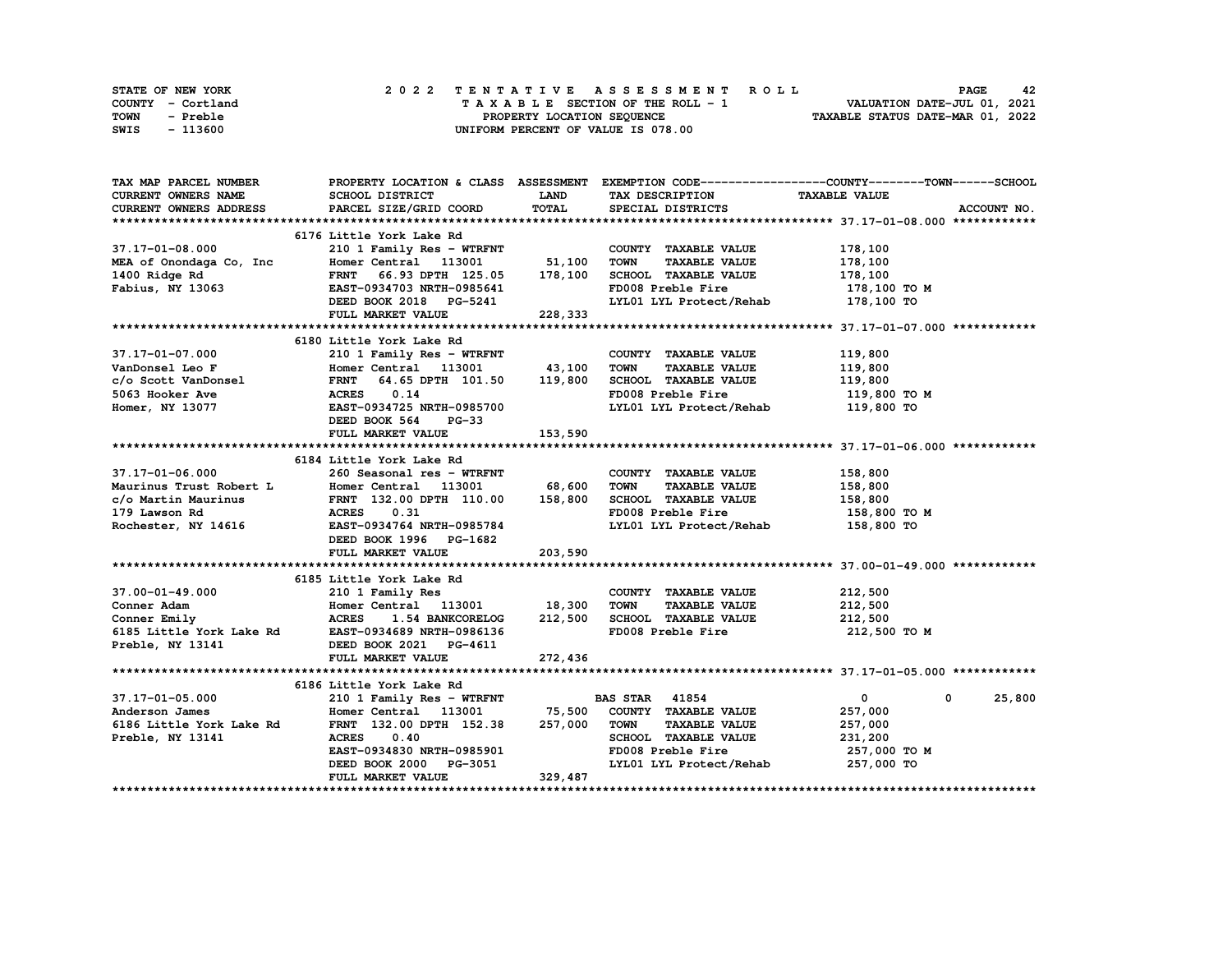| STATE OF NEW YORK | 2022 TENTATIVE ASSESSMENT ROLL     | 43<br><b>PAGE</b>                |
|-------------------|------------------------------------|----------------------------------|
| COUNTY - Cortland | TAXABLE SECTION OF THE ROLL - 1    | VALUATION DATE-JUL 01, 2021      |
| TOWN<br>- Preble  | PROPERTY LOCATION SEQUENCE         | TAXABLE STATUS DATE-MAR 01, 2022 |
| - 113600<br>SWIS  | UNIFORM PERCENT OF VALUE IS 078.00 |                                  |

| <b>CURRENT OWNERS NAME</b><br>SCHOOL DISTRICT<br><b>LAND</b><br>TAX DESCRIPTION<br><b>TAXABLE VALUE</b><br>CURRENT OWNERS ADDRESS<br>TOTAL<br>PARCEL SIZE/GRID COORD<br>SPECIAL DISTRICTS<br>ACCOUNT NO.<br>6190 Little York Lake Rd<br>37.17-01-04.000<br>Seamon James F<br>Seamon Susan B<br>Seamon Susan B<br>FRNT 144.37 DPTH 152.38<br>SCHOOL TAXABLE VALUE<br>SCHOOL TAXABLE VALUE<br>SCHOOL TAXABLE VALUE<br>FRNT 144.37 DPTH 152.38<br>230,500 TOWN TAXABLE VALUE<br>SCHOOL TAXABL<br>$\mathbf{0}$<br>$^{\circ}$<br>25,800<br>230,500<br>230,500<br>204,700<br>FD008 Preble Fire<br>230,500 то м<br>LYL01 LYL Protect/Rehab<br>230,500 TO<br>295,513<br>FULL MARKET VALUE<br>6196 Little York Lake Rd<br>$\mathbf{0}$<br>25,800<br>37.17-01-03.000<br>210 1 Family Res - WTRFNT BAS STAR 41854<br>Homer Central 113001 75,800 COUNTY TAXABLE VALUE<br>$^{\circ}$<br>Cotterill Trustee Chad W<br>213,400<br>c/o Connie Cotterill Ingraham FRNT 119.00 DPTH 150.00 213,400 TOWN<br><b>TAXABLE VALUE</b><br>213,400<br>SCHOOL TAXABLE VALUE<br>6196 Little York Lake Rd<br><b>ACRES</b><br>0.41<br>187,600<br>Little York, NY 13087<br>EAST-0934947 NRTH-0986144<br>FD008 Preble Fire<br>213,400 то м<br>LYL01 LYL Protect/Rehab<br>DEED BOOK 2018 PG-6054<br>213,400 TO<br>273,590<br>FULL MARKET VALUE<br>6202 Little York Lake Rd<br>210 1 Family Res - WTRFNT<br>37.17-01-02.000<br>244,000<br>COUNTY TAXABLE VALUE<br>Buttino Kim Lorraine and Homer Central 113001 59,400<br>244,000<br>TOWN<br><b>TAXABLE VALUE</b><br>FRNT 66.00 DPTH 346.00 244,000<br>SCHOOL TAXABLE VALUE<br>88 Greenbush St<br>244,000<br>Cortland, NY 13045-3022<br>FD008 Preble Fire<br>244,000 TO M<br>ACRES 0.45<br>EAST-0934946 NRTH-0986247<br>LYL01 LYL Protect/Rehab 244,000 TO<br>DEED BOOK 1999 PG-5516<br>FULL MARKET VALUE<br>312,821<br>6204 Little York Lake Rd<br>$\mathbf{0}$<br>$^{\circ}$<br>25,800<br>37.17-01-01.000<br>210 1 Family Res - WTRFNT BAS STAR 41854<br>Homer Central 113001 59,600 COUNTY TAXABLE VALUE<br>Hartnett Dean E<br>193,900<br><b>TAXABLE VALUE</b><br>193,900<br>168,100<br>PO Box 501 MCRES 0.52<br>Little York, NY 13087-0501 EAST-0934974 NRTH-0986304<br>SCHOOL TAXABLE VALUE<br>FD008 Preble Fire 193,900 TO<br>LYL01 LYL Protect/Rehab 193,900 TO<br>193,900 то м<br>DEED BOOK 1996 PG-4439<br>248,590<br>FULL MARKET VALUE<br>6206 Little York Lake Rd<br>37.14-01-18.000 210 1 Family Res - WTRFNT BAS STAR 41854<br>McNerney Michael J Homer Central 113001 66,600 COUNTY TAXABLE VALUE<br>McNerney Janice FRNT 66.00 DPTH 341.20 210,000 TOWN TAXABLE VALUE<br>$\overline{\mathbf{0}}$<br>$\mathbf 0$<br>25,800<br>210,000<br>210,000<br>6206 Little York Lake Rd<br>Little York, NY 13087<br>Maximum Paper-0935005 Paper-0935005 Paper-0935005 Paper<br>SCHOOL TAXABLE VALUE 184,200<br><b>ACRES 0.51<br/>EAST-0935005 NRTH-0986368</b><br>FD008 Preble Fire 210,000 TO<br>LYL01 LYL Protect/Rehab 210,000 TO<br>210,000 TO M<br>$PG-980$<br>DEED BOOK 365<br>269,231<br>FULL MARKET VALUE | TAX MAP PARCEL NUMBER | PROPERTY LOCATION & CLASS ASSESSMENT EXEMPTION CODE----------------COUNTY-------TOWN-----SCHOOL |  |  |
|------------------------------------------------------------------------------------------------------------------------------------------------------------------------------------------------------------------------------------------------------------------------------------------------------------------------------------------------------------------------------------------------------------------------------------------------------------------------------------------------------------------------------------------------------------------------------------------------------------------------------------------------------------------------------------------------------------------------------------------------------------------------------------------------------------------------------------------------------------------------------------------------------------------------------------------------------------------------------------------------------------------------------------------------------------------------------------------------------------------------------------------------------------------------------------------------------------------------------------------------------------------------------------------------------------------------------------------------------------------------------------------------------------------------------------------------------------------------------------------------------------------------------------------------------------------------------------------------------------------------------------------------------------------------------------------------------------------------------------------------------------------------------------------------------------------------------------------------------------------------------------------------------------------------------------------------------------------------------------------------------------------------------------------------------------------------------------------------------------------------------------------------------------------------------------------------------------------------------------------------------------------------------------------------------------------------------------------------------------------------------------------------------------------------------------------------------------------------------------------------------------------------------------------------------------------------------------------------------------------------------------------------------------------------------------------------------------------------------------------------------------------------------------------------------------------------------------------------------------------------------------------------------------------------------------------------------------------------------------------------------------------------------------|-----------------------|-------------------------------------------------------------------------------------------------|--|--|
|                                                                                                                                                                                                                                                                                                                                                                                                                                                                                                                                                                                                                                                                                                                                                                                                                                                                                                                                                                                                                                                                                                                                                                                                                                                                                                                                                                                                                                                                                                                                                                                                                                                                                                                                                                                                                                                                                                                                                                                                                                                                                                                                                                                                                                                                                                                                                                                                                                                                                                                                                                                                                                                                                                                                                                                                                                                                                                                                                                                                                                    |                       |                                                                                                 |  |  |
|                                                                                                                                                                                                                                                                                                                                                                                                                                                                                                                                                                                                                                                                                                                                                                                                                                                                                                                                                                                                                                                                                                                                                                                                                                                                                                                                                                                                                                                                                                                                                                                                                                                                                                                                                                                                                                                                                                                                                                                                                                                                                                                                                                                                                                                                                                                                                                                                                                                                                                                                                                                                                                                                                                                                                                                                                                                                                                                                                                                                                                    |                       |                                                                                                 |  |  |
|                                                                                                                                                                                                                                                                                                                                                                                                                                                                                                                                                                                                                                                                                                                                                                                                                                                                                                                                                                                                                                                                                                                                                                                                                                                                                                                                                                                                                                                                                                                                                                                                                                                                                                                                                                                                                                                                                                                                                                                                                                                                                                                                                                                                                                                                                                                                                                                                                                                                                                                                                                                                                                                                                                                                                                                                                                                                                                                                                                                                                                    |                       |                                                                                                 |  |  |
|                                                                                                                                                                                                                                                                                                                                                                                                                                                                                                                                                                                                                                                                                                                                                                                                                                                                                                                                                                                                                                                                                                                                                                                                                                                                                                                                                                                                                                                                                                                                                                                                                                                                                                                                                                                                                                                                                                                                                                                                                                                                                                                                                                                                                                                                                                                                                                                                                                                                                                                                                                                                                                                                                                                                                                                                                                                                                                                                                                                                                                    |                       |                                                                                                 |  |  |
|                                                                                                                                                                                                                                                                                                                                                                                                                                                                                                                                                                                                                                                                                                                                                                                                                                                                                                                                                                                                                                                                                                                                                                                                                                                                                                                                                                                                                                                                                                                                                                                                                                                                                                                                                                                                                                                                                                                                                                                                                                                                                                                                                                                                                                                                                                                                                                                                                                                                                                                                                                                                                                                                                                                                                                                                                                                                                                                                                                                                                                    |                       |                                                                                                 |  |  |
|                                                                                                                                                                                                                                                                                                                                                                                                                                                                                                                                                                                                                                                                                                                                                                                                                                                                                                                                                                                                                                                                                                                                                                                                                                                                                                                                                                                                                                                                                                                                                                                                                                                                                                                                                                                                                                                                                                                                                                                                                                                                                                                                                                                                                                                                                                                                                                                                                                                                                                                                                                                                                                                                                                                                                                                                                                                                                                                                                                                                                                    |                       |                                                                                                 |  |  |
|                                                                                                                                                                                                                                                                                                                                                                                                                                                                                                                                                                                                                                                                                                                                                                                                                                                                                                                                                                                                                                                                                                                                                                                                                                                                                                                                                                                                                                                                                                                                                                                                                                                                                                                                                                                                                                                                                                                                                                                                                                                                                                                                                                                                                                                                                                                                                                                                                                                                                                                                                                                                                                                                                                                                                                                                                                                                                                                                                                                                                                    |                       |                                                                                                 |  |  |
|                                                                                                                                                                                                                                                                                                                                                                                                                                                                                                                                                                                                                                                                                                                                                                                                                                                                                                                                                                                                                                                                                                                                                                                                                                                                                                                                                                                                                                                                                                                                                                                                                                                                                                                                                                                                                                                                                                                                                                                                                                                                                                                                                                                                                                                                                                                                                                                                                                                                                                                                                                                                                                                                                                                                                                                                                                                                                                                                                                                                                                    |                       |                                                                                                 |  |  |
|                                                                                                                                                                                                                                                                                                                                                                                                                                                                                                                                                                                                                                                                                                                                                                                                                                                                                                                                                                                                                                                                                                                                                                                                                                                                                                                                                                                                                                                                                                                                                                                                                                                                                                                                                                                                                                                                                                                                                                                                                                                                                                                                                                                                                                                                                                                                                                                                                                                                                                                                                                                                                                                                                                                                                                                                                                                                                                                                                                                                                                    |                       |                                                                                                 |  |  |
|                                                                                                                                                                                                                                                                                                                                                                                                                                                                                                                                                                                                                                                                                                                                                                                                                                                                                                                                                                                                                                                                                                                                                                                                                                                                                                                                                                                                                                                                                                                                                                                                                                                                                                                                                                                                                                                                                                                                                                                                                                                                                                                                                                                                                                                                                                                                                                                                                                                                                                                                                                                                                                                                                                                                                                                                                                                                                                                                                                                                                                    |                       |                                                                                                 |  |  |
|                                                                                                                                                                                                                                                                                                                                                                                                                                                                                                                                                                                                                                                                                                                                                                                                                                                                                                                                                                                                                                                                                                                                                                                                                                                                                                                                                                                                                                                                                                                                                                                                                                                                                                                                                                                                                                                                                                                                                                                                                                                                                                                                                                                                                                                                                                                                                                                                                                                                                                                                                                                                                                                                                                                                                                                                                                                                                                                                                                                                                                    |                       |                                                                                                 |  |  |
|                                                                                                                                                                                                                                                                                                                                                                                                                                                                                                                                                                                                                                                                                                                                                                                                                                                                                                                                                                                                                                                                                                                                                                                                                                                                                                                                                                                                                                                                                                                                                                                                                                                                                                                                                                                                                                                                                                                                                                                                                                                                                                                                                                                                                                                                                                                                                                                                                                                                                                                                                                                                                                                                                                                                                                                                                                                                                                                                                                                                                                    |                       |                                                                                                 |  |  |
|                                                                                                                                                                                                                                                                                                                                                                                                                                                                                                                                                                                                                                                                                                                                                                                                                                                                                                                                                                                                                                                                                                                                                                                                                                                                                                                                                                                                                                                                                                                                                                                                                                                                                                                                                                                                                                                                                                                                                                                                                                                                                                                                                                                                                                                                                                                                                                                                                                                                                                                                                                                                                                                                                                                                                                                                                                                                                                                                                                                                                                    |                       |                                                                                                 |  |  |
|                                                                                                                                                                                                                                                                                                                                                                                                                                                                                                                                                                                                                                                                                                                                                                                                                                                                                                                                                                                                                                                                                                                                                                                                                                                                                                                                                                                                                                                                                                                                                                                                                                                                                                                                                                                                                                                                                                                                                                                                                                                                                                                                                                                                                                                                                                                                                                                                                                                                                                                                                                                                                                                                                                                                                                                                                                                                                                                                                                                                                                    |                       |                                                                                                 |  |  |
|                                                                                                                                                                                                                                                                                                                                                                                                                                                                                                                                                                                                                                                                                                                                                                                                                                                                                                                                                                                                                                                                                                                                                                                                                                                                                                                                                                                                                                                                                                                                                                                                                                                                                                                                                                                                                                                                                                                                                                                                                                                                                                                                                                                                                                                                                                                                                                                                                                                                                                                                                                                                                                                                                                                                                                                                                                                                                                                                                                                                                                    |                       |                                                                                                 |  |  |
|                                                                                                                                                                                                                                                                                                                                                                                                                                                                                                                                                                                                                                                                                                                                                                                                                                                                                                                                                                                                                                                                                                                                                                                                                                                                                                                                                                                                                                                                                                                                                                                                                                                                                                                                                                                                                                                                                                                                                                                                                                                                                                                                                                                                                                                                                                                                                                                                                                                                                                                                                                                                                                                                                                                                                                                                                                                                                                                                                                                                                                    |                       |                                                                                                 |  |  |
|                                                                                                                                                                                                                                                                                                                                                                                                                                                                                                                                                                                                                                                                                                                                                                                                                                                                                                                                                                                                                                                                                                                                                                                                                                                                                                                                                                                                                                                                                                                                                                                                                                                                                                                                                                                                                                                                                                                                                                                                                                                                                                                                                                                                                                                                                                                                                                                                                                                                                                                                                                                                                                                                                                                                                                                                                                                                                                                                                                                                                                    |                       |                                                                                                 |  |  |
|                                                                                                                                                                                                                                                                                                                                                                                                                                                                                                                                                                                                                                                                                                                                                                                                                                                                                                                                                                                                                                                                                                                                                                                                                                                                                                                                                                                                                                                                                                                                                                                                                                                                                                                                                                                                                                                                                                                                                                                                                                                                                                                                                                                                                                                                                                                                                                                                                                                                                                                                                                                                                                                                                                                                                                                                                                                                                                                                                                                                                                    |                       |                                                                                                 |  |  |
|                                                                                                                                                                                                                                                                                                                                                                                                                                                                                                                                                                                                                                                                                                                                                                                                                                                                                                                                                                                                                                                                                                                                                                                                                                                                                                                                                                                                                                                                                                                                                                                                                                                                                                                                                                                                                                                                                                                                                                                                                                                                                                                                                                                                                                                                                                                                                                                                                                                                                                                                                                                                                                                                                                                                                                                                                                                                                                                                                                                                                                    |                       |                                                                                                 |  |  |
|                                                                                                                                                                                                                                                                                                                                                                                                                                                                                                                                                                                                                                                                                                                                                                                                                                                                                                                                                                                                                                                                                                                                                                                                                                                                                                                                                                                                                                                                                                                                                                                                                                                                                                                                                                                                                                                                                                                                                                                                                                                                                                                                                                                                                                                                                                                                                                                                                                                                                                                                                                                                                                                                                                                                                                                                                                                                                                                                                                                                                                    |                       |                                                                                                 |  |  |
|                                                                                                                                                                                                                                                                                                                                                                                                                                                                                                                                                                                                                                                                                                                                                                                                                                                                                                                                                                                                                                                                                                                                                                                                                                                                                                                                                                                                                                                                                                                                                                                                                                                                                                                                                                                                                                                                                                                                                                                                                                                                                                                                                                                                                                                                                                                                                                                                                                                                                                                                                                                                                                                                                                                                                                                                                                                                                                                                                                                                                                    |                       |                                                                                                 |  |  |
|                                                                                                                                                                                                                                                                                                                                                                                                                                                                                                                                                                                                                                                                                                                                                                                                                                                                                                                                                                                                                                                                                                                                                                                                                                                                                                                                                                                                                                                                                                                                                                                                                                                                                                                                                                                                                                                                                                                                                                                                                                                                                                                                                                                                                                                                                                                                                                                                                                                                                                                                                                                                                                                                                                                                                                                                                                                                                                                                                                                                                                    |                       |                                                                                                 |  |  |
|                                                                                                                                                                                                                                                                                                                                                                                                                                                                                                                                                                                                                                                                                                                                                                                                                                                                                                                                                                                                                                                                                                                                                                                                                                                                                                                                                                                                                                                                                                                                                                                                                                                                                                                                                                                                                                                                                                                                                                                                                                                                                                                                                                                                                                                                                                                                                                                                                                                                                                                                                                                                                                                                                                                                                                                                                                                                                                                                                                                                                                    |                       |                                                                                                 |  |  |
|                                                                                                                                                                                                                                                                                                                                                                                                                                                                                                                                                                                                                                                                                                                                                                                                                                                                                                                                                                                                                                                                                                                                                                                                                                                                                                                                                                                                                                                                                                                                                                                                                                                                                                                                                                                                                                                                                                                                                                                                                                                                                                                                                                                                                                                                                                                                                                                                                                                                                                                                                                                                                                                                                                                                                                                                                                                                                                                                                                                                                                    |                       |                                                                                                 |  |  |
|                                                                                                                                                                                                                                                                                                                                                                                                                                                                                                                                                                                                                                                                                                                                                                                                                                                                                                                                                                                                                                                                                                                                                                                                                                                                                                                                                                                                                                                                                                                                                                                                                                                                                                                                                                                                                                                                                                                                                                                                                                                                                                                                                                                                                                                                                                                                                                                                                                                                                                                                                                                                                                                                                                                                                                                                                                                                                                                                                                                                                                    |                       |                                                                                                 |  |  |
|                                                                                                                                                                                                                                                                                                                                                                                                                                                                                                                                                                                                                                                                                                                                                                                                                                                                                                                                                                                                                                                                                                                                                                                                                                                                                                                                                                                                                                                                                                                                                                                                                                                                                                                                                                                                                                                                                                                                                                                                                                                                                                                                                                                                                                                                                                                                                                                                                                                                                                                                                                                                                                                                                                                                                                                                                                                                                                                                                                                                                                    |                       |                                                                                                 |  |  |
|                                                                                                                                                                                                                                                                                                                                                                                                                                                                                                                                                                                                                                                                                                                                                                                                                                                                                                                                                                                                                                                                                                                                                                                                                                                                                                                                                                                                                                                                                                                                                                                                                                                                                                                                                                                                                                                                                                                                                                                                                                                                                                                                                                                                                                                                                                                                                                                                                                                                                                                                                                                                                                                                                                                                                                                                                                                                                                                                                                                                                                    |                       |                                                                                                 |  |  |
|                                                                                                                                                                                                                                                                                                                                                                                                                                                                                                                                                                                                                                                                                                                                                                                                                                                                                                                                                                                                                                                                                                                                                                                                                                                                                                                                                                                                                                                                                                                                                                                                                                                                                                                                                                                                                                                                                                                                                                                                                                                                                                                                                                                                                                                                                                                                                                                                                                                                                                                                                                                                                                                                                                                                                                                                                                                                                                                                                                                                                                    |                       |                                                                                                 |  |  |
|                                                                                                                                                                                                                                                                                                                                                                                                                                                                                                                                                                                                                                                                                                                                                                                                                                                                                                                                                                                                                                                                                                                                                                                                                                                                                                                                                                                                                                                                                                                                                                                                                                                                                                                                                                                                                                                                                                                                                                                                                                                                                                                                                                                                                                                                                                                                                                                                                                                                                                                                                                                                                                                                                                                                                                                                                                                                                                                                                                                                                                    |                       |                                                                                                 |  |  |
|                                                                                                                                                                                                                                                                                                                                                                                                                                                                                                                                                                                                                                                                                                                                                                                                                                                                                                                                                                                                                                                                                                                                                                                                                                                                                                                                                                                                                                                                                                                                                                                                                                                                                                                                                                                                                                                                                                                                                                                                                                                                                                                                                                                                                                                                                                                                                                                                                                                                                                                                                                                                                                                                                                                                                                                                                                                                                                                                                                                                                                    |                       |                                                                                                 |  |  |
|                                                                                                                                                                                                                                                                                                                                                                                                                                                                                                                                                                                                                                                                                                                                                                                                                                                                                                                                                                                                                                                                                                                                                                                                                                                                                                                                                                                                                                                                                                                                                                                                                                                                                                                                                                                                                                                                                                                                                                                                                                                                                                                                                                                                                                                                                                                                                                                                                                                                                                                                                                                                                                                                                                                                                                                                                                                                                                                                                                                                                                    |                       |                                                                                                 |  |  |
|                                                                                                                                                                                                                                                                                                                                                                                                                                                                                                                                                                                                                                                                                                                                                                                                                                                                                                                                                                                                                                                                                                                                                                                                                                                                                                                                                                                                                                                                                                                                                                                                                                                                                                                                                                                                                                                                                                                                                                                                                                                                                                                                                                                                                                                                                                                                                                                                                                                                                                                                                                                                                                                                                                                                                                                                                                                                                                                                                                                                                                    |                       |                                                                                                 |  |  |
|                                                                                                                                                                                                                                                                                                                                                                                                                                                                                                                                                                                                                                                                                                                                                                                                                                                                                                                                                                                                                                                                                                                                                                                                                                                                                                                                                                                                                                                                                                                                                                                                                                                                                                                                                                                                                                                                                                                                                                                                                                                                                                                                                                                                                                                                                                                                                                                                                                                                                                                                                                                                                                                                                                                                                                                                                                                                                                                                                                                                                                    |                       |                                                                                                 |  |  |
|                                                                                                                                                                                                                                                                                                                                                                                                                                                                                                                                                                                                                                                                                                                                                                                                                                                                                                                                                                                                                                                                                                                                                                                                                                                                                                                                                                                                                                                                                                                                                                                                                                                                                                                                                                                                                                                                                                                                                                                                                                                                                                                                                                                                                                                                                                                                                                                                                                                                                                                                                                                                                                                                                                                                                                                                                                                                                                                                                                                                                                    |                       |                                                                                                 |  |  |
|                                                                                                                                                                                                                                                                                                                                                                                                                                                                                                                                                                                                                                                                                                                                                                                                                                                                                                                                                                                                                                                                                                                                                                                                                                                                                                                                                                                                                                                                                                                                                                                                                                                                                                                                                                                                                                                                                                                                                                                                                                                                                                                                                                                                                                                                                                                                                                                                                                                                                                                                                                                                                                                                                                                                                                                                                                                                                                                                                                                                                                    |                       |                                                                                                 |  |  |
|                                                                                                                                                                                                                                                                                                                                                                                                                                                                                                                                                                                                                                                                                                                                                                                                                                                                                                                                                                                                                                                                                                                                                                                                                                                                                                                                                                                                                                                                                                                                                                                                                                                                                                                                                                                                                                                                                                                                                                                                                                                                                                                                                                                                                                                                                                                                                                                                                                                                                                                                                                                                                                                                                                                                                                                                                                                                                                                                                                                                                                    |                       |                                                                                                 |  |  |
|                                                                                                                                                                                                                                                                                                                                                                                                                                                                                                                                                                                                                                                                                                                                                                                                                                                                                                                                                                                                                                                                                                                                                                                                                                                                                                                                                                                                                                                                                                                                                                                                                                                                                                                                                                                                                                                                                                                                                                                                                                                                                                                                                                                                                                                                                                                                                                                                                                                                                                                                                                                                                                                                                                                                                                                                                                                                                                                                                                                                                                    |                       |                                                                                                 |  |  |
|                                                                                                                                                                                                                                                                                                                                                                                                                                                                                                                                                                                                                                                                                                                                                                                                                                                                                                                                                                                                                                                                                                                                                                                                                                                                                                                                                                                                                                                                                                                                                                                                                                                                                                                                                                                                                                                                                                                                                                                                                                                                                                                                                                                                                                                                                                                                                                                                                                                                                                                                                                                                                                                                                                                                                                                                                                                                                                                                                                                                                                    |                       |                                                                                                 |  |  |
|                                                                                                                                                                                                                                                                                                                                                                                                                                                                                                                                                                                                                                                                                                                                                                                                                                                                                                                                                                                                                                                                                                                                                                                                                                                                                                                                                                                                                                                                                                                                                                                                                                                                                                                                                                                                                                                                                                                                                                                                                                                                                                                                                                                                                                                                                                                                                                                                                                                                                                                                                                                                                                                                                                                                                                                                                                                                                                                                                                                                                                    |                       |                                                                                                 |  |  |
|                                                                                                                                                                                                                                                                                                                                                                                                                                                                                                                                                                                                                                                                                                                                                                                                                                                                                                                                                                                                                                                                                                                                                                                                                                                                                                                                                                                                                                                                                                                                                                                                                                                                                                                                                                                                                                                                                                                                                                                                                                                                                                                                                                                                                                                                                                                                                                                                                                                                                                                                                                                                                                                                                                                                                                                                                                                                                                                                                                                                                                    |                       |                                                                                                 |  |  |
|                                                                                                                                                                                                                                                                                                                                                                                                                                                                                                                                                                                                                                                                                                                                                                                                                                                                                                                                                                                                                                                                                                                                                                                                                                                                                                                                                                                                                                                                                                                                                                                                                                                                                                                                                                                                                                                                                                                                                                                                                                                                                                                                                                                                                                                                                                                                                                                                                                                                                                                                                                                                                                                                                                                                                                                                                                                                                                                                                                                                                                    |                       |                                                                                                 |  |  |
|                                                                                                                                                                                                                                                                                                                                                                                                                                                                                                                                                                                                                                                                                                                                                                                                                                                                                                                                                                                                                                                                                                                                                                                                                                                                                                                                                                                                                                                                                                                                                                                                                                                                                                                                                                                                                                                                                                                                                                                                                                                                                                                                                                                                                                                                                                                                                                                                                                                                                                                                                                                                                                                                                                                                                                                                                                                                                                                                                                                                                                    |                       |                                                                                                 |  |  |
|                                                                                                                                                                                                                                                                                                                                                                                                                                                                                                                                                                                                                                                                                                                                                                                                                                                                                                                                                                                                                                                                                                                                                                                                                                                                                                                                                                                                                                                                                                                                                                                                                                                                                                                                                                                                                                                                                                                                                                                                                                                                                                                                                                                                                                                                                                                                                                                                                                                                                                                                                                                                                                                                                                                                                                                                                                                                                                                                                                                                                                    |                       |                                                                                                 |  |  |
|                                                                                                                                                                                                                                                                                                                                                                                                                                                                                                                                                                                                                                                                                                                                                                                                                                                                                                                                                                                                                                                                                                                                                                                                                                                                                                                                                                                                                                                                                                                                                                                                                                                                                                                                                                                                                                                                                                                                                                                                                                                                                                                                                                                                                                                                                                                                                                                                                                                                                                                                                                                                                                                                                                                                                                                                                                                                                                                                                                                                                                    |                       |                                                                                                 |  |  |
|                                                                                                                                                                                                                                                                                                                                                                                                                                                                                                                                                                                                                                                                                                                                                                                                                                                                                                                                                                                                                                                                                                                                                                                                                                                                                                                                                                                                                                                                                                                                                                                                                                                                                                                                                                                                                                                                                                                                                                                                                                                                                                                                                                                                                                                                                                                                                                                                                                                                                                                                                                                                                                                                                                                                                                                                                                                                                                                                                                                                                                    |                       |                                                                                                 |  |  |
|                                                                                                                                                                                                                                                                                                                                                                                                                                                                                                                                                                                                                                                                                                                                                                                                                                                                                                                                                                                                                                                                                                                                                                                                                                                                                                                                                                                                                                                                                                                                                                                                                                                                                                                                                                                                                                                                                                                                                                                                                                                                                                                                                                                                                                                                                                                                                                                                                                                                                                                                                                                                                                                                                                                                                                                                                                                                                                                                                                                                                                    |                       |                                                                                                 |  |  |
|                                                                                                                                                                                                                                                                                                                                                                                                                                                                                                                                                                                                                                                                                                                                                                                                                                                                                                                                                                                                                                                                                                                                                                                                                                                                                                                                                                                                                                                                                                                                                                                                                                                                                                                                                                                                                                                                                                                                                                                                                                                                                                                                                                                                                                                                                                                                                                                                                                                                                                                                                                                                                                                                                                                                                                                                                                                                                                                                                                                                                                    |                       |                                                                                                 |  |  |
|                                                                                                                                                                                                                                                                                                                                                                                                                                                                                                                                                                                                                                                                                                                                                                                                                                                                                                                                                                                                                                                                                                                                                                                                                                                                                                                                                                                                                                                                                                                                                                                                                                                                                                                                                                                                                                                                                                                                                                                                                                                                                                                                                                                                                                                                                                                                                                                                                                                                                                                                                                                                                                                                                                                                                                                                                                                                                                                                                                                                                                    |                       |                                                                                                 |  |  |
|                                                                                                                                                                                                                                                                                                                                                                                                                                                                                                                                                                                                                                                                                                                                                                                                                                                                                                                                                                                                                                                                                                                                                                                                                                                                                                                                                                                                                                                                                                                                                                                                                                                                                                                                                                                                                                                                                                                                                                                                                                                                                                                                                                                                                                                                                                                                                                                                                                                                                                                                                                                                                                                                                                                                                                                                                                                                                                                                                                                                                                    |                       |                                                                                                 |  |  |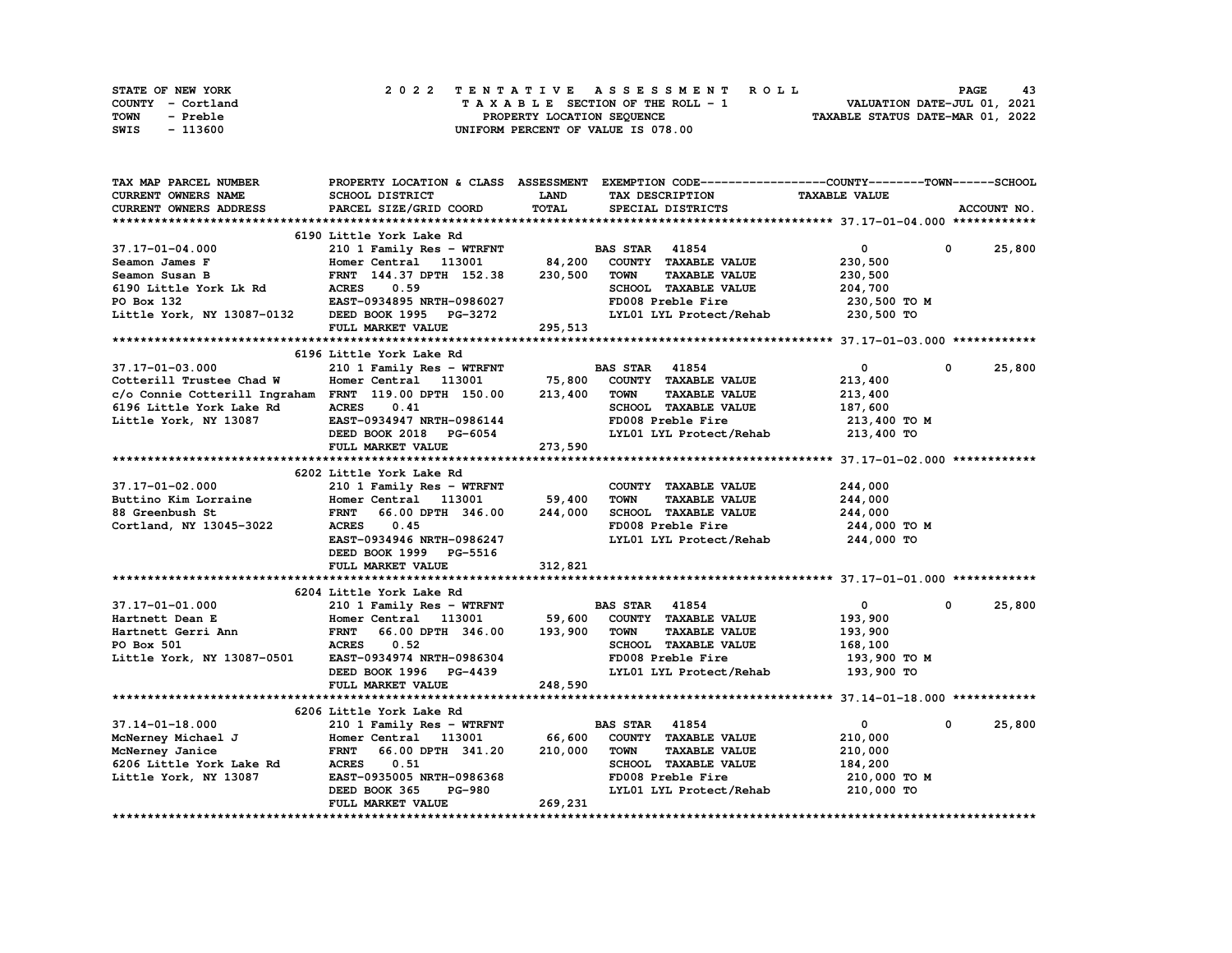| <b>STATE OF NEW YORK</b> | 2022 TENTATIVE ASSESSMENT ROLL     | 44<br><b>PAGE</b>                |
|--------------------------|------------------------------------|----------------------------------|
| COUNTY - Cortland        | TAXABLE SECTION OF THE ROLL - 1    | VALUATION DATE-JUL 01, 2021      |
| TOWN<br>- Preble         | PROPERTY LOCATION SEQUENCE         | TAXABLE STATUS DATE-MAR 01, 2022 |
| - 113600<br>SWIS         | UNIFORM PERCENT OF VALUE IS 078.00 |                                  |

| TAX MAP PARCEL NUMBER         |                                                                                                            |              |                                     | PROPERTY LOCATION & CLASS ASSESSMENT EXEMPTION CODE----------------COUNTY-------TOWN-----SCHOOL |
|-------------------------------|------------------------------------------------------------------------------------------------------------|--------------|-------------------------------------|-------------------------------------------------------------------------------------------------|
| <b>CURRENT OWNERS NAME</b>    | SCHOOL DISTRICT                                                                                            | <b>LAND</b>  | TAX DESCRIPTION                     | <b>TAXABLE VALUE</b>                                                                            |
| <b>CURRENT OWNERS ADDRESS</b> | PARCEL SIZE/GRID COORD                                                                                     | <b>TOTAL</b> | SPECIAL DISTRICTS                   | ACCOUNT NO.                                                                                     |
|                               |                                                                                                            |              |                                     |                                                                                                 |
|                               | 6212 Little York Lake Rd                                                                                   |              |                                     |                                                                                                 |
| 37.14-01-17.000               | 210 1 Family Res - WTRFNT                                                                                  |              | COUNTY TAXABLE VALUE                | 182,800                                                                                         |
| Rourke Katherine B            | Homer Central 113001                                                                                       | 57,800       | TOWN<br><b>TAXABLE VALUE</b>        | 182,800                                                                                         |
| Deyo Kathleen                 | <b>FRNT</b><br>66.00 DPTH 334.24                                                                           | 182,800      | SCHOOL TAXABLE VALUE                | 182,800                                                                                         |
| 22 Ladoga Park                | <b>BANKCORELOG</b>                                                                                         |              | FD008 Preble Fire                   | 182,800 то м                                                                                    |
| PO Box 116                    | EAST-0935030 NRTH-0986427                                                                                  |              | LYL01 LYL Protect/Rehab             | 182,800 TO                                                                                      |
| Lansing, NY 14882             | DEED BOOK 2017 PG-2530                                                                                     |              |                                     |                                                                                                 |
|                               | FULL MARKET VALUE                                                                                          | 234,359      |                                     |                                                                                                 |
|                               |                                                                                                            |              |                                     |                                                                                                 |
|                               | 6216 Little York Lake Rd                                                                                   |              |                                     |                                                                                                 |
| 37.14-01-16.000               | 210 1 Family Res - WTRFNT                                                                                  |              | COUNTY TAXABLE VALUE                | 119,800                                                                                         |
|                               |                                                                                                            | 54,100       | <b>TOWN</b><br><b>TAXABLE VALUE</b> | 119,800                                                                                         |
| Little York Lake Rd           | Contento Brenda L Momer Central 113001<br>FRNT 66.00 DPTH 128.50 119,800                                   |              | SCHOOL TAXABLE VALUE                | 119,800                                                                                         |
| PO Box 41                     | <b>ACRES</b><br>0.19                                                                                       |              | FD008 Preble Fire                   | 119,800 то м                                                                                    |
|                               |                                                                                                            |              |                                     | 119,800 TO                                                                                      |
| Homer, NY 13077               | EAST-0935091 NRTH-0986470                                                                                  |              | LYL01 LYL Protect/Rehab             |                                                                                                 |
|                               | DEED BOOK 2019 PG-2098                                                                                     |              |                                     |                                                                                                 |
|                               | FULL MARKET VALUE                                                                                          | 153,590      |                                     |                                                                                                 |
|                               |                                                                                                            |              |                                     |                                                                                                 |
|                               | 6218 Little York Lake Rd                                                                                   |              |                                     |                                                                                                 |
| 37.14-01-15.000               | 210 1 Family Res - WTRFNT                                                                                  |              | COUNTY TAXABLE VALUE                | 120,200                                                                                         |
|                               | Duggan Kathryn A<br>Homer Central 113001 54,100<br>Attn: Kathryn D Jacobsen FRNT 66.00 DPTH 130.00 120,200 |              | <b>TOWN</b><br><b>TAXABLE VALUE</b> | 120,200                                                                                         |
|                               |                                                                                                            |              | SCHOOL TAXABLE VALUE                | 120,200                                                                                         |
| 278 Preaces Ln                | <b>ACRES</b><br>0.19                                                                                       |              | FD008 Preble Fire                   | 120,200 то м                                                                                    |
| Harwood, MD 20776-9999        | EAST-0935118 NRTH-0986527                                                                                  |              | LYL01 LYL Protect/Rehab 120,200 TO  |                                                                                                 |
|                               | DEED BOOK 398<br><b>PG-281</b>                                                                             |              |                                     |                                                                                                 |
|                               | FULL MARKET VALUE                                                                                          | 154,103      |                                     |                                                                                                 |
|                               |                                                                                                            |              |                                     |                                                                                                 |
|                               | 6222 Little York Lake Rd                                                                                   |              |                                     |                                                                                                 |
| 37.14-01-14.100               | 314 Rural vac<10 - WTRFNT                                                                                  |              | COUNTY TAXABLE VALUE                | 28,500                                                                                          |
| Ferro Constantino M           | Homer Central 113001                                                                                       | 28,500       | <b>TOWN</b><br><b>TAXABLE VALUE</b> | 28,500                                                                                          |
| Ferro Carole                  | FRNT 66.00 DPTH 131.00                                                                                     | 28,500       | SCHOOL TAXABLE VALUE                | 28,500                                                                                          |
|                               |                                                                                                            |              | FD008 Preble Fire                   | 28,500 TO M                                                                                     |
| Preble, NY 13141-9725         | DEED BOOK 2002 PG-3584                                                                                     |              | LYL01 LYL Protect/Rehab 28,500 TO   |                                                                                                 |
|                               | FULL MARKET VALUE                                                                                          | 36,538       |                                     |                                                                                                 |
|                               |                                                                                                            |              |                                     |                                                                                                 |
|                               | 6224 Little York Lake Rd                                                                                   |              |                                     |                                                                                                 |
| 37.14-01-14.200               | 210 1 Family Res - WTRFNT                                                                                  |              | <b>ENH STAR 41834</b>               | $\bullet$<br>64,410<br>$^{\circ}$                                                               |
| Ferro Constantino M           | Homer Central 113001                                                                                       | 54,500       | COUNTY TAXABLE VALUE                | 222,000                                                                                         |
| Ferro Carole                  | <b>FRNT</b><br>66.00 DPTH 145.00                                                                           | 222,000      | <b>TAXABLE VALUE</b><br><b>TOWN</b> | 222,000                                                                                         |
| 6222 Little York Lake Rd      | <b>ACRES</b><br>0.21                                                                                       |              | SCHOOL TAXABLE VALUE                | 157,590                                                                                         |
| Preble, NY 13141-9725         | EAST-0935179 NRTH-0986648                                                                                  |              | FD008 Preble Fire                   | 222,000 TO M                                                                                    |
|                               | DEED BOOK 2002 PG-3583                                                                                     |              | LYL01 LYL Protect/Rehab             | 222,000 TO                                                                                      |
|                               | FULL MARKET VALUE                                                                                          | 284,615      |                                     |                                                                                                 |
|                               |                                                                                                            |              |                                     |                                                                                                 |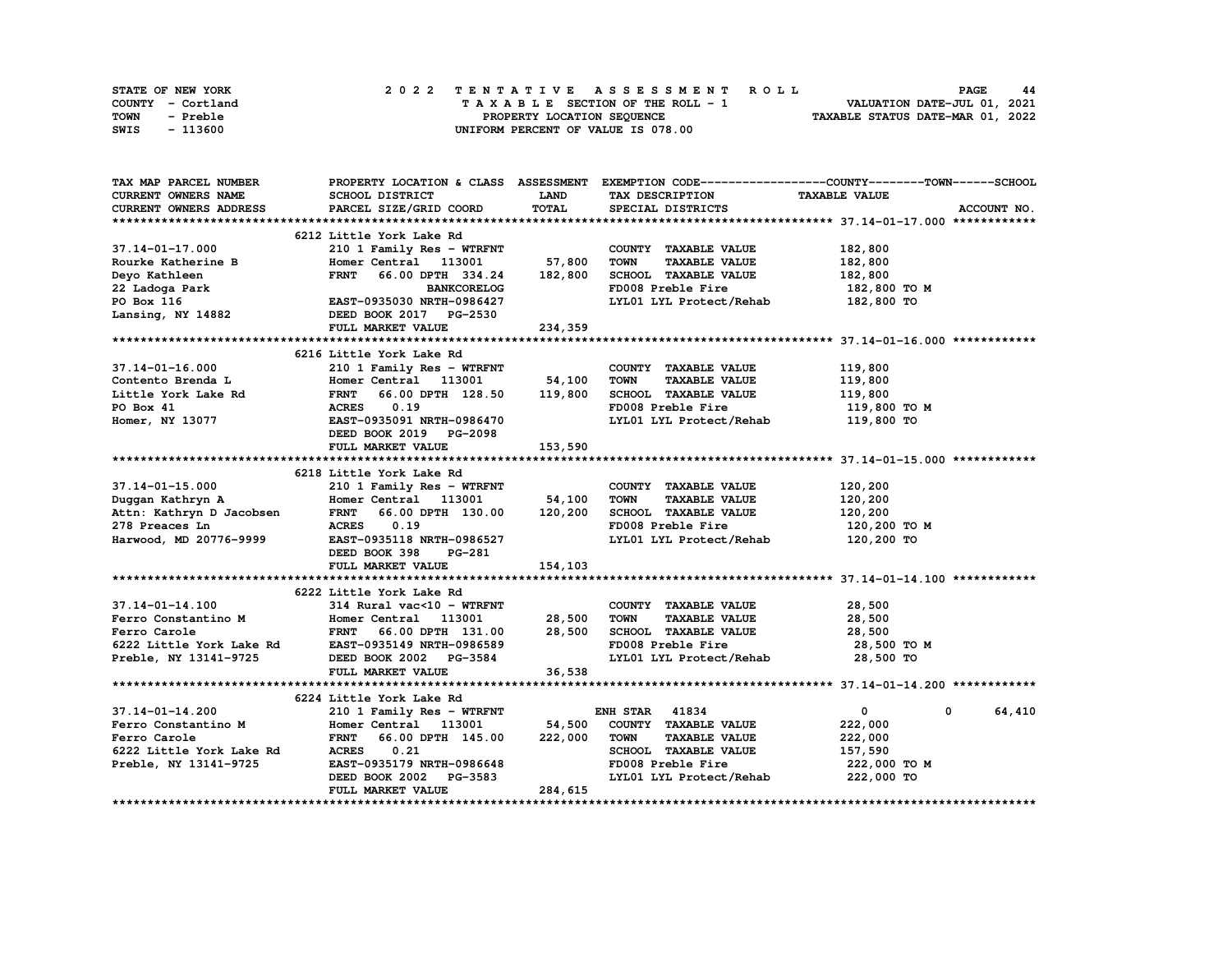| <b>STATE OF NEW YORK</b> | 2022 TENTATIVE ASSESSMENT ROLL     | 45<br><b>PAGE</b>                |
|--------------------------|------------------------------------|----------------------------------|
| COUNTY - Cortland        | TAXABLE SECTION OF THE ROLL - 1    | VALUATION DATE-JUL 01, 2021      |
| TOWN<br>- Preble         | PROPERTY LOCATION SEQUENCE         | TAXABLE STATUS DATE-MAR 01, 2022 |
| - 113600<br>SWIS         | UNIFORM PERCENT OF VALUE IS 078.00 |                                  |

| TAX MAP PARCEL NUMBER                                                                                                                                                                                                                                                                                                                                                                                             |                          |              |                                                                      | PROPERTY LOCATION & CLASS ASSESSMENT EXEMPTION CODE----------------COUNTY-------TOWN------SCHOOL |
|-------------------------------------------------------------------------------------------------------------------------------------------------------------------------------------------------------------------------------------------------------------------------------------------------------------------------------------------------------------------------------------------------------------------|--------------------------|--------------|----------------------------------------------------------------------|--------------------------------------------------------------------------------------------------|
| <b>CURRENT OWNERS NAME</b>                                                                                                                                                                                                                                                                                                                                                                                        | SCHOOL DISTRICT          | <b>LAND</b>  | TAX DESCRIPTION TAXABLE VALUE                                        |                                                                                                  |
| CURRENT OWNERS ADDRESS                                                                                                                                                                                                                                                                                                                                                                                            | PARCEL SIZE/GRID COORD   | <b>TOTAL</b> | SPECIAL DISTRICTS                                                    | ACCOUNT NO.                                                                                      |
|                                                                                                                                                                                                                                                                                                                                                                                                                   |                          |              |                                                                      |                                                                                                  |
|                                                                                                                                                                                                                                                                                                                                                                                                                   |                          |              |                                                                      |                                                                                                  |
|                                                                                                                                                                                                                                                                                                                                                                                                                   |                          |              |                                                                      |                                                                                                  |
|                                                                                                                                                                                                                                                                                                                                                                                                                   |                          |              |                                                                      |                                                                                                  |
|                                                                                                                                                                                                                                                                                                                                                                                                                   |                          |              |                                                                      |                                                                                                  |
|                                                                                                                                                                                                                                                                                                                                                                                                                   |                          |              | FD008 Preble Fire 104,000 TO M<br>LYL01 LYL Protect/Rehab 104,000 TO |                                                                                                  |
|                                                                                                                                                                                                                                                                                                                                                                                                                   |                          |              |                                                                      |                                                                                                  |
| $\begin{tabular}{lllllllllllllllllllllll} \textbf{37.14--01--13.000} & \textbf{260 Seasonal res - WTRENT} & \textbf{37.14--01--13.000} & \textbf{260 Seasonal res - WTRENT} & \textbf{37.14--01--13.000} & \textbf{260 Seasonal res - WTRENT} & \textbf{37.14--02.000} & \textbf{260 Seasonal res - WTRENT} & \textbf{37.14--02.000} & \textbf{260 Seasonal res - WTRENT} & \textbf{260 Seasonal res - WTRENT} &$ |                          |              |                                                                      |                                                                                                  |
|                                                                                                                                                                                                                                                                                                                                                                                                                   |                          |              |                                                                      |                                                                                                  |
|                                                                                                                                                                                                                                                                                                                                                                                                                   | 6228 Little York Lake Rd |              |                                                                      |                                                                                                  |
| 37.14-01-12.000 260 Seasonal res - WTRFNT COUNTY TAXABLE VALUE 71,800<br>Holl-Iday Hideaway Too, LLC Homer Central 113001 18,400 TOWN TAXABLE VALUE 71,800<br>8 Front St FRNT 24.40 DPTH 159.99 71,800 SCHOOL TAXABLE VALUE 71,800                                                                                                                                                                                |                          |              |                                                                      |                                                                                                  |
|                                                                                                                                                                                                                                                                                                                                                                                                                   |                          |              |                                                                      |                                                                                                  |
|                                                                                                                                                                                                                                                                                                                                                                                                                   |                          |              |                                                                      |                                                                                                  |
|                                                                                                                                                                                                                                                                                                                                                                                                                   |                          |              |                                                                      |                                                                                                  |
|                                                                                                                                                                                                                                                                                                                                                                                                                   |                          |              |                                                                      |                                                                                                  |
|                                                                                                                                                                                                                                                                                                                                                                                                                   |                          |              |                                                                      |                                                                                                  |
|                                                                                                                                                                                                                                                                                                                                                                                                                   |                          |              |                                                                      |                                                                                                  |
|                                                                                                                                                                                                                                                                                                                                                                                                                   | 6232 Little York Lake Rd |              |                                                                      |                                                                                                  |
|                                                                                                                                                                                                                                                                                                                                                                                                                   |                          |              | COUNTY TAXABLE VALUE 222,850                                         |                                                                                                  |
| $37.14-01-10.000$ $2101 Family Res - WTRENTVanBerkom Trust Linda KHomer Central 113001 91,400 TOWN$                                                                                                                                                                                                                                                                                                               |                          |              | TAXABLE VALUE 222,850                                                |                                                                                                  |
|                                                                                                                                                                                                                                                                                                                                                                                                                   |                          |              |                                                                      |                                                                                                  |
|                                                                                                                                                                                                                                                                                                                                                                                                                   |                          |              |                                                                      |                                                                                                  |
|                                                                                                                                                                                                                                                                                                                                                                                                                   |                          |              |                                                                      |                                                                                                  |
| ACRES 1.10 222,850 SCHOOL TAXABLE VALUE<br>Freble, NY 13141 EAST-0935114 NRTH-0986895<br>Preble, NY 13141 EAST-0935114 NRTH-0986895<br>DEED BOOK 2011 PG-6352 LYL01 LYL Protect/Rehab 222,850 TO M<br>FULL MARKET VALUE 285,705                                                                                                                                                                                   |                          |              |                                                                      |                                                                                                  |
|                                                                                                                                                                                                                                                                                                                                                                                                                   |                          |              |                                                                      |                                                                                                  |
|                                                                                                                                                                                                                                                                                                                                                                                                                   | 6234 Little York Lake Rd |              |                                                                      |                                                                                                  |
|                                                                                                                                                                                                                                                                                                                                                                                                                   |                          |              |                                                                      |                                                                                                  |
| 37.14-01-09.000 210 1 Family Res - WTRFNT COUNTY TAXABLE VALUE 225,500<br>Fisher Donald M Homer Central 113001 65,300 TOWN TAXABLE VALUE 225,500<br>Fisher Robyn T FRNT 66.00 DPTH 243.17 225,500 SCHOOL TAXABLE VALUE 225,500<br>62                                                                                                                                                                              |                          |              |                                                                      |                                                                                                  |
|                                                                                                                                                                                                                                                                                                                                                                                                                   |                          |              |                                                                      |                                                                                                  |
|                                                                                                                                                                                                                                                                                                                                                                                                                   |                          |              | FD008 Preble Fire 225,500 TO M                                       |                                                                                                  |
|                                                                                                                                                                                                                                                                                                                                                                                                                   |                          |              | LYL01 LYL Protect/Rehab 225,500 TO                                   |                                                                                                  |
|                                                                                                                                                                                                                                                                                                                                                                                                                   | DEED BOOK 1999 PG-2268   |              |                                                                      |                                                                                                  |
|                                                                                                                                                                                                                                                                                                                                                                                                                   | FULL MARKET VALUE        | 289,103      |                                                                      |                                                                                                  |
|                                                                                                                                                                                                                                                                                                                                                                                                                   |                          |              |                                                                      |                                                                                                  |
|                                                                                                                                                                                                                                                                                                                                                                                                                   | 6238 Little York Lake Rd |              |                                                                      |                                                                                                  |
|                                                                                                                                                                                                                                                                                                                                                                                                                   |                          |              |                                                                      |                                                                                                  |
|                                                                                                                                                                                                                                                                                                                                                                                                                   |                          |              |                                                                      |                                                                                                  |
|                                                                                                                                                                                                                                                                                                                                                                                                                   |                          |              |                                                                      |                                                                                                  |
|                                                                                                                                                                                                                                                                                                                                                                                                                   |                          |              |                                                                      |                                                                                                  |
| Preble NY, NY 13141<br>Preble NY, NY 13141<br>FULL MARKET VALUE 285,641                                                                                                                                                                                                                                                                                                                                           |                          |              | LYL01 LYL Protect/Rehab 222,800 TO                                   |                                                                                                  |
|                                                                                                                                                                                                                                                                                                                                                                                                                   |                          |              |                                                                      |                                                                                                  |
|                                                                                                                                                                                                                                                                                                                                                                                                                   |                          |              |                                                                      |                                                                                                  |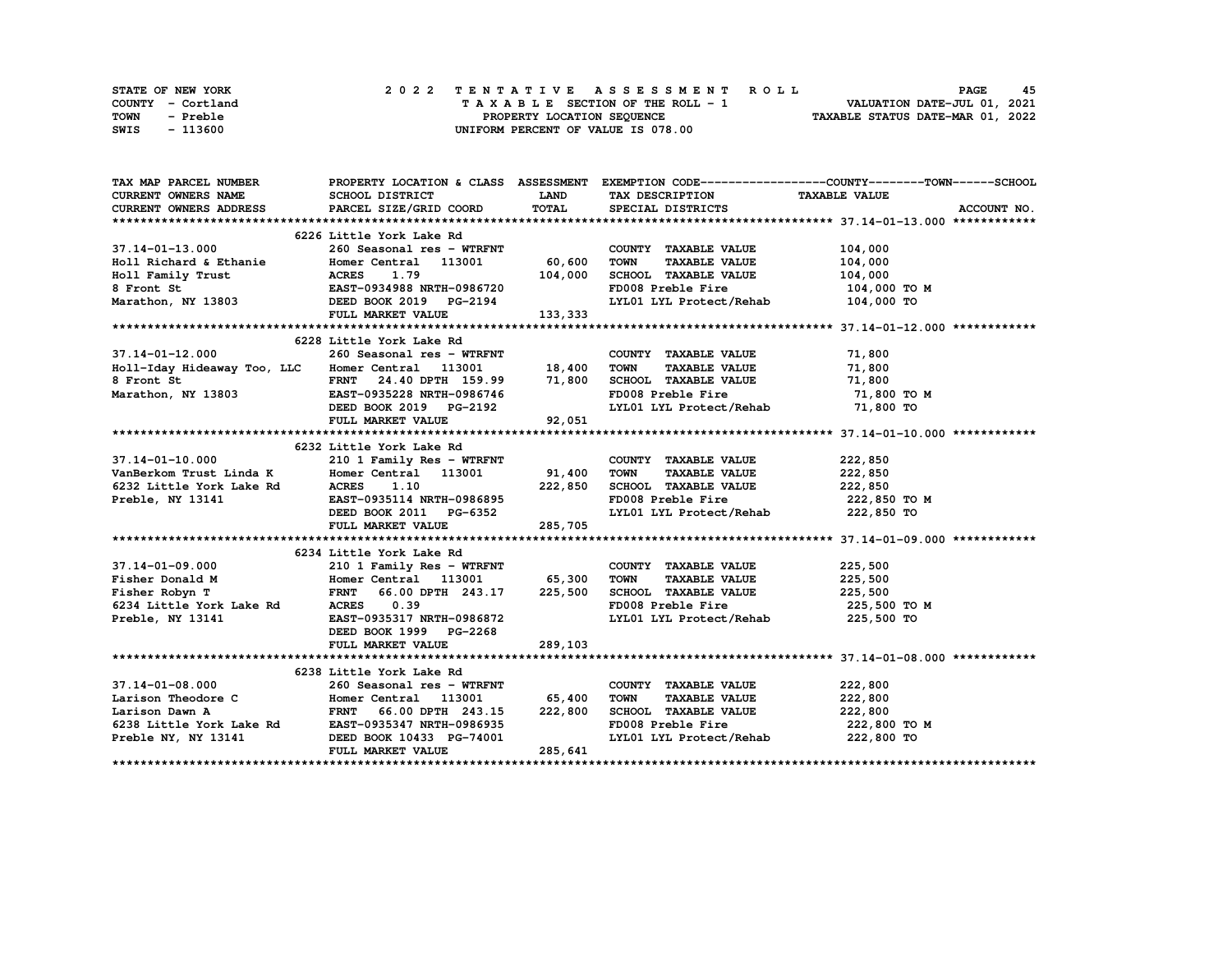| STATE OF NEW YORK | 2022 TENTATIVE ASSESSMENT ROLL     | 46<br><b>PAGE</b>                |
|-------------------|------------------------------------|----------------------------------|
| COUNTY - Cortland | TAXABLE SECTION OF THE ROLL - 1    | VALUATION DATE-JUL 01, 2021      |
| TOWN<br>- Preble  | PROPERTY LOCATION SEOUENCE         | TAXABLE STATUS DATE-MAR 01, 2022 |
| - 113600<br>SWIS  | UNIFORM PERCENT OF VALUE IS 078.00 |                                  |

| TAX MAP PARCEL NUMBER                                                                                                                                                                                                                              |                                                                                         |                   | PROPERTY LOCATION & CLASS ASSESSMENT EXEMPTION CODE----------------COUNTY-------TOWN-----SCHOOL                                                   |                                  |                         |             |
|----------------------------------------------------------------------------------------------------------------------------------------------------------------------------------------------------------------------------------------------------|-----------------------------------------------------------------------------------------|-------------------|---------------------------------------------------------------------------------------------------------------------------------------------------|----------------------------------|-------------------------|-------------|
| <b>CURRENT OWNERS NAME</b>                                                                                                                                                                                                                         | SCHOOL DISTRICT                                                                         | <b>LAND</b>       | TAX DESCRIPTION                                                                                                                                   | TAXABLE VALUE                    |                         |             |
| CURRENT OWNERS ADDRESS PARCEL SIZE/GRID COORD                                                                                                                                                                                                      |                                                                                         | <b>TOTAL</b>      | SPECIAL DISTRICTS                                                                                                                                 |                                  |                         | ACCOUNT NO. |
|                                                                                                                                                                                                                                                    |                                                                                         |                   |                                                                                                                                                   |                                  |                         |             |
|                                                                                                                                                                                                                                                    | 6240 Little York Lake Rd                                                                |                   |                                                                                                                                                   |                                  |                         |             |
| 37.14-01-07.000                                                                                                                                                                                                                                    | 210 1 Family Res - WTRFNT                                                               |                   | COUNTY TAXABLE VALUE                                                                                                                              | 200,000                          |                         |             |
| Regard Jarrett D                                                                                                                                                                                                                                   | $Homer Central$ 113001 73,400                                                           |                   | <b>TOWN</b><br><b>TAXABLE VALUE</b>                                                                                                               | 200,000                          |                         |             |
|                                                                                                                                                                                                                                                    | 66.00 DPTH 397.50<br><b>FRNT</b>                                                        | 200,000           |                                                                                                                                                   |                                  |                         |             |
| 6240 Little York Lake Rd<br>Preble, NY 13141-9725                                                                                                                                                                                                  | ACRES 0.89 BANKCORELOG                                                                  |                   | SCHOOL TAXABLE VALUE 200,000<br>FD008 Preble Fire 200,000 TO M                                                                                    |                                  |                         |             |
|                                                                                                                                                                                                                                                    | EAST-0935302 NRTH-0987020                                                               |                   | LYL01 LYL Protect/Rehab 200,000 TO                                                                                                                |                                  |                         |             |
|                                                                                                                                                                                                                                                    | DEED BOOK 2018 PG-5158                                                                  |                   |                                                                                                                                                   |                                  |                         |             |
|                                                                                                                                                                                                                                                    | FULL MARKET VALUE                                                                       | 256,410           |                                                                                                                                                   |                                  |                         |             |
|                                                                                                                                                                                                                                                    |                                                                                         |                   |                                                                                                                                                   |                                  |                         |             |
|                                                                                                                                                                                                                                                    |                                                                                         |                   |                                                                                                                                                   |                                  |                         |             |
|                                                                                                                                                                                                                                                    | 6242 Little York Lake Rd                                                                |                   |                                                                                                                                                   |                                  |                         |             |
|                                                                                                                                                                                                                                                    |                                                                                         |                   |                                                                                                                                                   |                                  | 10,320                  | 0           |
|                                                                                                                                                                                                                                                    |                                                                                         |                   |                                                                                                                                                   |                                  | $\overline{\mathbf{0}}$ | 64,410      |
|                                                                                                                                                                                                                                                    |                                                                                         |                   |                                                                                                                                                   |                                  |                         |             |
|                                                                                                                                                                                                                                                    |                                                                                         |                   |                                                                                                                                                   |                                  |                         |             |
|                                                                                                                                                                                                                                                    |                                                                                         |                   |                                                                                                                                                   |                                  |                         |             |
|                                                                                                                                                                                                                                                    |                                                                                         |                   |                                                                                                                                                   |                                  |                         |             |
| 37.14-01-06.000<br>Tickner David<br>Tickner David<br>EMPI Res – WTRFNT<br>Tickner Lorraine<br>ERNT 66.00 DPTH 413.25<br>ERNT 66.00 DPTH 413.25<br>ERNT 66.00 DPTH 413.25<br>ERNT 66.00 DPTH 413.25<br>ERNT 66.00 DPTH 413.25<br>ERNT 66.00 DPTH 41 |                                                                                         |                   |                                                                                                                                                   |                                  |                         |             |
|                                                                                                                                                                                                                                                    |                                                                                         |                   |                                                                                                                                                   |                                  |                         |             |
|                                                                                                                                                                                                                                                    | 6248 Little York Lake Rd                                                                |                   |                                                                                                                                                   |                                  |                         |             |
| 37.14-01-04.000                                                                                                                                                                                                                                    | 210 1 Family Res - WTRFNT VET WAR C 41122<br>Homer Central 113001 66,300 BAS STAR 41854 |                   |                                                                                                                                                   | 5,160                            | 0                       | 0           |
| Albro Richard T & Barbara G                                                                                                                                                                                                                        |                                                                                         |                   |                                                                                                                                                   | $\begin{matrix}0\\0\end{matrix}$ | $\mathbf{0}$            | 25,800      |
|                                                                                                                                                                                                                                                    |                                                                                         |                   |                                                                                                                                                   |                                  | 10,320                  | 0           |
|                                                                                                                                                                                                                                                    |                                                                                         |                   |                                                                                                                                                   |                                  |                         |             |
|                                                                                                                                                                                                                                                    |                                                                                         |                   |                                                                                                                                                   |                                  |                         |             |
|                                                                                                                                                                                                                                                    |                                                                                         |                   |                                                                                                                                                   |                                  |                         |             |
|                                                                                                                                                                                                                                                    |                                                                                         |                   |                                                                                                                                                   |                                  |                         |             |
| Albro Richard T & Balbara Country TAXABLE VALUE<br>Albro Nicole R<br>ERST-0935387 NRTH-0987204 COUNTY TAXABLE VALUE<br>FO Box 22 DEED BOOK 2010 PG-4771 TOWN TAXABLE VALUE 150,680<br>Little York, NY 13087 FULL MARKET VALUE 206,410              |                                                                                         |                   |                                                                                                                                                   |                                  |                         |             |
|                                                                                                                                                                                                                                                    |                                                                                         |                   |                                                                                                                                                   |                                  |                         |             |
|                                                                                                                                                                                                                                                    | 6250 Little York Lake Rd                                                                |                   |                                                                                                                                                   |                                  |                         |             |
| 37.14-01-03.000                                                                                                                                                                                                                                    |                                                                                         |                   | 210 1 Family Res - WTRFNT BAS STAR 41854<br>Homer Central 113001 75,600 COUNTY TAXABLE VALUE<br>FRNT 66.00 DPTH 459.00 212,300 TOWN TAXABLE VALUE | $\overline{\mathbf{0}}$          | $\mathbf{0}$            | 25,800      |
| Luety William K                                                                                                                                                                                                                                    |                                                                                         |                   |                                                                                                                                                   |                                  |                         |             |
| Luety Suzanne G                                                                                                                                                                                                                                    |                                                                                         |                   |                                                                                                                                                   | 212,300<br>212,300               |                         |             |
| 6250 Little York Lake Rd<br>PO Box 108 EAST-0935415 NRTH-0987269                                                                                                                                                                                   |                                                                                         |                   |                                                                                                                                                   |                                  |                         |             |
|                                                                                                                                                                                                                                                    |                                                                                         |                   | SCHOOL TAXABLE VALUE 186,500<br>FD008 Preble Fire 1212,300                                                                                        | 212,300 то м                     |                         |             |
| Little York, NY 13087-0108 DEED BOOK 354 PG-486                                                                                                                                                                                                    |                                                                                         |                   | LYL01 LYL Protect/Rehab 212,300 TO                                                                                                                |                                  |                         |             |
|                                                                                                                                                                                                                                                    | FULL MARKET VALUE                                                                       | ?G-486<br>272,179 |                                                                                                                                                   |                                  |                         |             |
|                                                                                                                                                                                                                                                    |                                                                                         |                   |                                                                                                                                                   |                                  |                         |             |
|                                                                                                                                                                                                                                                    | 6252 Little York Lake Rd                                                                |                   |                                                                                                                                                   |                                  |                         |             |
|                                                                                                                                                                                                                                                    |                                                                                         |                   | COUNTY TAXABLE VALUE                                                                                                                              |                                  |                         |             |
|                                                                                                                                                                                                                                                    |                                                                                         |                   | <b>TOWN</b><br><b>TAXABLE VALUE</b>                                                                                                               | 170,000<br>170,000               |                         |             |
|                                                                                                                                                                                                                                                    |                                                                                         |                   |                                                                                                                                                   |                                  |                         |             |
|                                                                                                                                                                                                                                                    |                                                                                         |                   | SCHOOL TAXABLE VALUE 170,000<br>FD008 Preble Fire                                                                                                 | 170,000 TO M                     |                         |             |
|                                                                                                                                                                                                                                                    |                                                                                         |                   | LYL01 LYL Protect/Rehab 170,000 TO                                                                                                                |                                  |                         |             |
|                                                                                                                                                                                                                                                    | DEED BOOK 2012 PG-4598                                                                  |                   |                                                                                                                                                   |                                  |                         |             |
|                                                                                                                                                                                                                                                    |                                                                                         |                   |                                                                                                                                                   |                                  |                         |             |
|                                                                                                                                                                                                                                                    | FULL MARKET VALUE                                                                       | 217,949           |                                                                                                                                                   |                                  |                         |             |
|                                                                                                                                                                                                                                                    |                                                                                         |                   |                                                                                                                                                   |                                  |                         |             |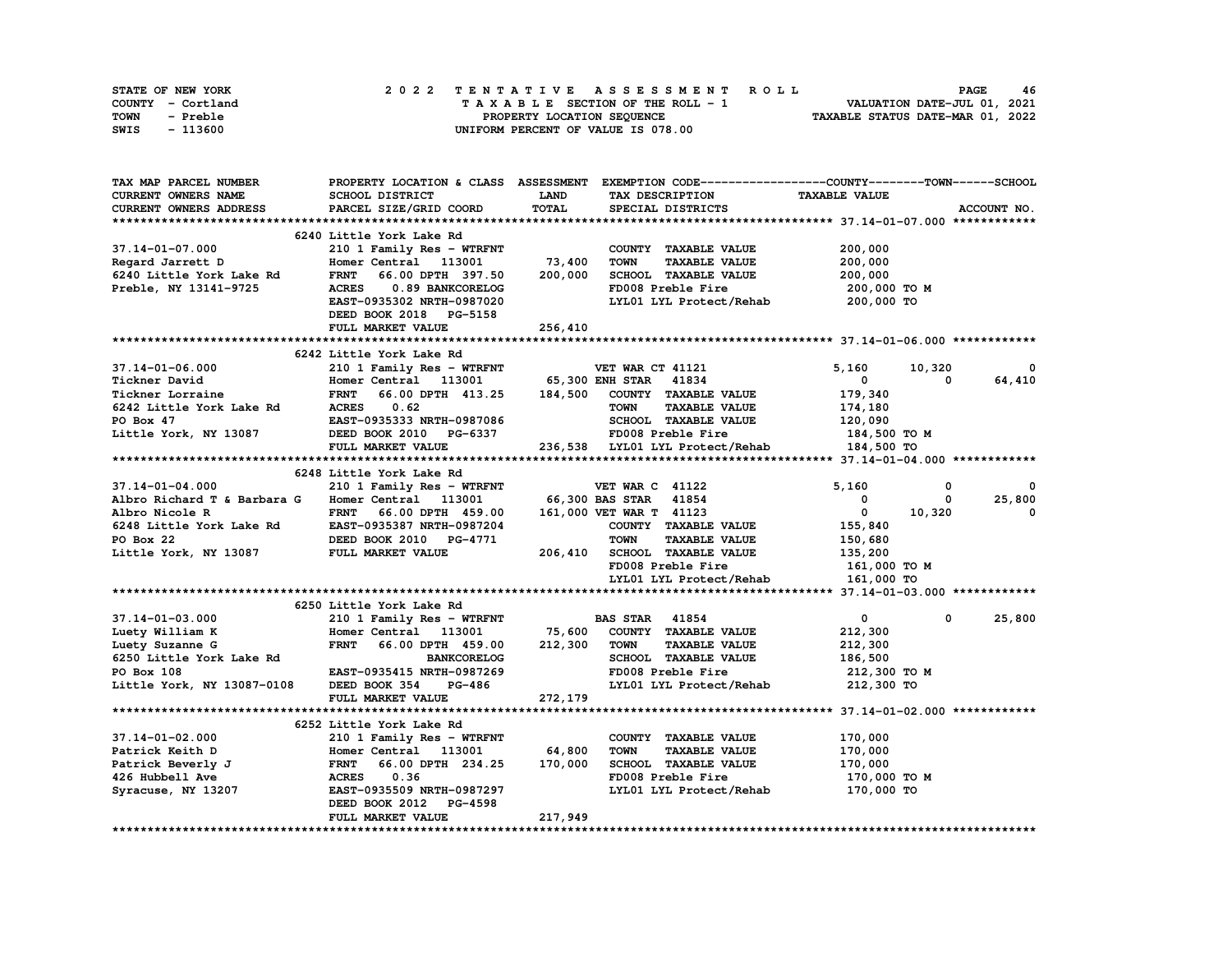| STATE OF NEW YORK | 2022 TENTATIVE ASSESSMENT ROLL     | 47<br><b>PAGE</b>                |
|-------------------|------------------------------------|----------------------------------|
| COUNTY - Cortland | TAXABLE SECTION OF THE ROLL - 1    | VALUATION DATE-JUL 01, 2021      |
| TOWN<br>- Preble  | PROPERTY LOCATION SEQUENCE         | TAXABLE STATUS DATE-MAR 01, 2022 |
| - 113600<br>SWIS  | UNIFORM PERCENT OF VALUE IS 078.00 |                                  |

| TAX MAP PARCEL NUMBER                                                                                                                                                                                                               |                                                                                                                                                        |              | PROPERTY LOCATION & CLASS ASSESSMENT EXEMPTION CODE----------------COUNTY-------TOWN-----SCHOOL |                                                       |                          |                          |
|-------------------------------------------------------------------------------------------------------------------------------------------------------------------------------------------------------------------------------------|--------------------------------------------------------------------------------------------------------------------------------------------------------|--------------|-------------------------------------------------------------------------------------------------|-------------------------------------------------------|--------------------------|--------------------------|
| CURRENT OWNERS NAME                                                                                                                                                                                                                 | SCHOOL DISTRICT                                                                                                                                        | <b>LAND</b>  | TAX DESCRIPTION                                                                                 | <b>TAXABLE VALUE</b>                                  |                          |                          |
| CURRENT OWNERS ADDRESS                                                                                                                                                                                                              | PARCEL SIZE/GRID COORD                                                                                                                                 | <b>TOTAL</b> | SPECIAL DISTRICTS                                                                               |                                                       |                          | ACCOUNT NO.              |
|                                                                                                                                                                                                                                     |                                                                                                                                                        |              |                                                                                                 |                                                       |                          |                          |
|                                                                                                                                                                                                                                     | 6258 Little York Lake Rd                                                                                                                               |              |                                                                                                 |                                                       |                          |                          |
|                                                                                                                                                                                                                                     |                                                                                                                                                        |              | <b>BAS STAR</b> 41854                                                                           | $^{\circ}$                                            | $^{\circ}$               | 25,800                   |
|                                                                                                                                                                                                                                     |                                                                                                                                                        |              | COUNTY TAXABLE VALUE                                                                            | 140,700                                               |                          |                          |
|                                                                                                                                                                                                                                     |                                                                                                                                                        |              | <b>TAXABLE VALUE</b><br>TOWN                                                                    | 140,700                                               |                          |                          |
|                                                                                                                                                                                                                                     |                                                                                                                                                        |              | SCHOOL TAXABLE VALUE                                                                            | 114,900                                               |                          |                          |
| 37.14-01-01.110 210 1 Family Res - WTKENT<br>Pearson Robert J Homer Central 113001 77,500<br>Pearson Linda L FRNT 125.00 DPTH 196.35 140,700<br>6258 Little York Lake Rd EAST-0935547 NRTH-0987403                                  |                                                                                                                                                        |              | FD008 Preble Fire                                                                               | 140,700 TO M                                          |                          |                          |
|                                                                                                                                                                                                                                     | FULL MARKET VALUE                                                                                                                                      |              | 26 140,700 10<br>180,385 1YL01 LYL Protect/Rehab 140,700 TO                                     |                                                       |                          |                          |
|                                                                                                                                                                                                                                     |                                                                                                                                                        |              |                                                                                                 |                                                       |                          |                          |
|                                                                                                                                                                                                                                     | 6270 Little York Lake Rd                                                                                                                               |              |                                                                                                 |                                                       |                          |                          |
| 37.14-01-01.120                                                                                                                                                                                                                     | 484 1 use sm bld - WTRFNT                                                                                                                              |              | COUNTY TAXABLE VALUE                                                                            | 81,100                                                |                          |                          |
| Pearson Robert<br>Pearson Robert<br>Pearson Linda L<br>FRNT 247.00 DPTH 152.68 81,100<br>6258 Little York Lake Rd<br>EAST-0935635 NRTH-0987537                                                                                      | $484$ 1 use sm bld - WTRFNT<br>Homer Central 113001 61,100                                                                                             |              | TOWN<br><b>TAXABLE VALUE</b>                                                                    | 81,100                                                |                          |                          |
|                                                                                                                                                                                                                                     |                                                                                                                                                        |              | SCHOOL TAXABLE VALUE                                                                            | 81,100                                                |                          |                          |
|                                                                                                                                                                                                                                     |                                                                                                                                                        |              | FD008 Preble Fire                                                                               | 81,100 TO M                                           |                          |                          |
| Preble, NY 13141-9725 DEED BOOK 399                                                                                                                                                                                                 | PG-226                                                                                                                                                 |              | LYL01 LYL Protect/Rehab 81,100 TO                                                               |                                                       |                          |                          |
|                                                                                                                                                                                                                                     | FULL MARKET VALUE                                                                                                                                      | 103,974      |                                                                                                 |                                                       |                          |                          |
|                                                                                                                                                                                                                                     |                                                                                                                                                        |              |                                                                                                 |                                                       |                          |                          |
| 37.00-01-30.210 281 Multiple res VET WAR C 41122<br>Hughes Michael D Homer Central 113001 59,300 VET WAR C 41122<br>Hughes Terry L ACRES 21.60 BANKCORELOG 264,210 VET COM CT 41131<br>1801 Little York Lake Rd EAST-0935407 NRTH-0 |                                                                                                                                                        |              | 78 PCT OF VALUE USED FOR EXEMPTION PURPOSES                                                     |                                                       |                          |                          |
|                                                                                                                                                                                                                                     |                                                                                                                                                        |              |                                                                                                 | 5.160                                                 | 0                        | 0                        |
|                                                                                                                                                                                                                                     |                                                                                                                                                        |              |                                                                                                 | $^{\circ}$                                            | 10,320                   | 0                        |
|                                                                                                                                                                                                                                     |                                                                                                                                                        |              |                                                                                                 | 8,600                                                 | 17,200                   | $\mathbf 0$              |
|                                                                                                                                                                                                                                     |                                                                                                                                                        |              |                                                                                                 | 17,200                                                | $\overline{\phantom{0}}$ | $\overline{\phantom{0}}$ |
|                                                                                                                                                                                                                                     |                                                                                                                                                        |              |                                                                                                 |                                                       |                          | $\overline{\phantom{0}}$ |
|                                                                                                                                                                                                                                     | DEED BOOK 442 PG-141 VET DIS T 41143<br>FULL MARKET VALUE 338, 731 AG 10-YR 41700                                                                      |              |                                                                                                 | $77,910$ $34,400$<br>$77,910$ $77,910$<br>0<br>77.910 |                          | 77,910                   |
| MAY BE SUBJECT TO PAYMENT                                                                                                                                                                                                           |                                                                                                                                                        |              | AG-CEILING 41720                                                                                | 25,542                                                | 25,542                   | 25,542                   |
| UNDER AGDIST LAW TIL 2028                                                                                                                                                                                                           |                                                                                                                                                        |              | <b>BAS STAR</b> 41854                                                                           | $\mathbf{0}$                                          | $\Omega$                 | 25,800                   |
|                                                                                                                                                                                                                                     |                                                                                                                                                        |              | COUNTY TAXABLE VALUE                                                                            | 129,798                                               |                          |                          |
|                                                                                                                                                                                                                                     |                                                                                                                                                        |              | <b>TOWN</b><br><b>TAXABLE VALUE</b>                                                             | 98,838                                                |                          |                          |
|                                                                                                                                                                                                                                     |                                                                                                                                                        |              | SCHOOL TAXABLE VALUE                                                                            | 134,958                                               |                          |                          |
|                                                                                                                                                                                                                                     |                                                                                                                                                        |              | FD008 Preble Fire                                                                               | 264,210 TO M                                          |                          |                          |
|                                                                                                                                                                                                                                     |                                                                                                                                                        |              |                                                                                                 |                                                       |                          |                          |
|                                                                                                                                                                                                                                     | 6244-6246 Little York Lake Rd                                                                                                                          |              |                                                                                                 |                                                       |                          |                          |
| 37.14-01-05.000                                                                                                                                                                                                                     |                                                                                                                                                        |              |                                                                                                 | $\mathbf{0}$                                          | $^{\circ}$               | 64,410                   |
| Basta Constance                                                                                                                                                                                                                     |                                                                                                                                                        |              |                                                                                                 | 197,900                                               |                          |                          |
| PO Box 155                                                                                                                                                                                                                          | 281 Multiple res - WTRFNT ENH STAR 41834<br>Experiment Central 113001 65,400 COUNTY TAXABLE VALUE<br>FRNT 66.00 DPTH 266.25 197,900 TOWN TAXABLE VALUE |              |                                                                                                 | 197,900                                               |                          |                          |
|                                                                                                                                                                                                                                     |                                                                                                                                                        |              | SCHOOL TAXABLE VALUE                                                                            | 133,490                                               |                          |                          |
| Little York, NY 13087-0155 EAST-0935439 NRTH-0987109<br>DEED BOOK 552 PG-122                                                                                                                                                        |                                                                                                                                                        |              | FD008 Preble Fire                                                                               | 197,900 то м                                          |                          |                          |
|                                                                                                                                                                                                                                     | FULL MARKET VALUE                                                                                                                                      |              | 253,718 LYL01 LYL Protect/Rehab                                                                 | 197,900 TO                                            |                          |                          |
|                                                                                                                                                                                                                                     |                                                                                                                                                        |              |                                                                                                 |                                                       |                          |                          |
|                                                                                                                                                                                                                                     | 7685 Mallard Ln                                                                                                                                        |              |                                                                                                 |                                                       |                          |                          |
| $7.00 - 06 - 04.000$                                                                                                                                                                                                                | 210 1 Family Res - WTRFNT                                                                                                                              |              | COUNTY TAXABLE VALUE                                                                            | 258,300                                               |                          |                          |
| 7.00-06-04.000<br>diGiovanna Anthony J<br>diGiovanna Patricia J<br>7.685 Mallard Ln<br>7.685 Mallard Ln<br>Tully Central 315402<br>258,300<br>EAST-0938647 NRTH-1011438<br>DEED BOOK 2013 PG-5934<br>231,15                         |                                                                                                                                                        | 69,600       | <b>TOWN</b><br><b>TAXABLE VALUE</b>                                                             | 258,300                                               |                          |                          |
|                                                                                                                                                                                                                                     |                                                                                                                                                        | 258,300      | SCHOOL TAXABLE VALUE                                                                            | 258,300                                               |                          |                          |
|                                                                                                                                                                                                                                     |                                                                                                                                                        |              | FD008 Preble Fire                                                                               | 258,300 то м                                          |                          |                          |
|                                                                                                                                                                                                                                     |                                                                                                                                                        |              |                                                                                                 |                                                       |                          |                          |
|                                                                                                                                                                                                                                     | FULL MARKET VALUE                                                                                                                                      | 331,154      |                                                                                                 |                                                       |                          |                          |
|                                                                                                                                                                                                                                     |                                                                                                                                                        |              |                                                                                                 |                                                       |                          |                          |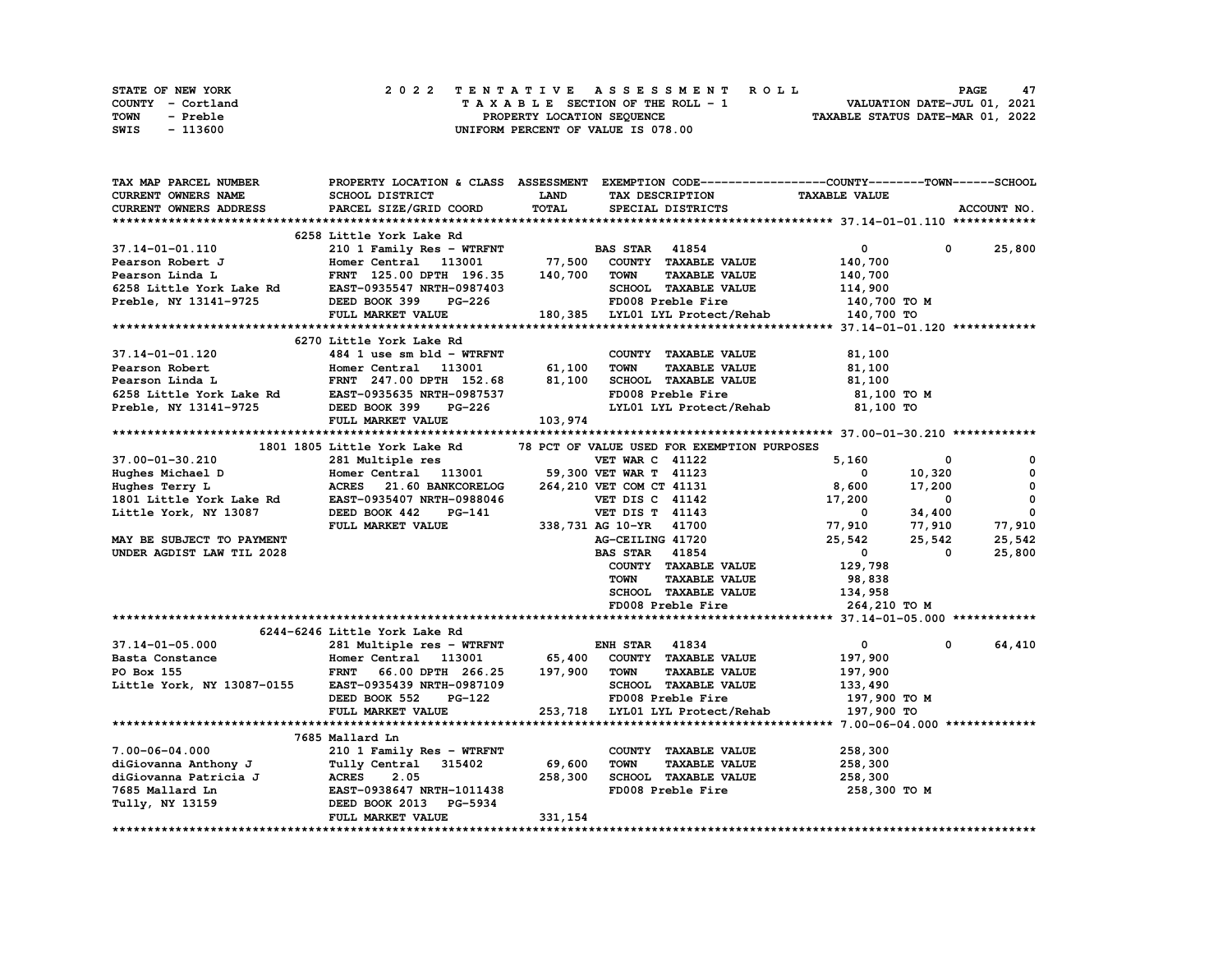| STATE OF NEW YORK |          |  | 2022 TENTATIVE ASSESSMENT ROLL |  |  |  |                                    |  |  |  |  |  |  |                                  | <b>PAGE</b> | 48 |
|-------------------|----------|--|--------------------------------|--|--|--|------------------------------------|--|--|--|--|--|--|----------------------------------|-------------|----|
| COUNTY - Cortland |          |  |                                |  |  |  | TAXABLE SECTION OF THE ROLL - 1    |  |  |  |  |  |  | VALUATION DATE-JUL 01, 2021      |             |    |
| TOWN              | - Preble |  |                                |  |  |  | PROPERTY LOCATION SEQUENCE         |  |  |  |  |  |  | TAXABLE STATUS DATE-MAR 01, 2022 |             |    |
| SWIS              | - 113600 |  |                                |  |  |  | UNIFORM PERCENT OF VALUE IS 078.00 |  |  |  |  |  |  |                                  |             |    |

| TAX MAP PARCEL NUMBER                                                                               | PROPERTY LOCATION & CLASS ASSESSMENT EXEMPTION CODE----------------COUNTY-------TOWN-----SCHOOL |             |                         |                      |                      |              |                         |
|-----------------------------------------------------------------------------------------------------|-------------------------------------------------------------------------------------------------|-------------|-------------------------|----------------------|----------------------|--------------|-------------------------|
| CURRENT OWNERS NAME                                                                                 | SCHOOL DISTRICT                                                                                 | <b>LAND</b> | TAX DESCRIPTION         |                      | <b>TAXABLE VALUE</b> |              |                         |
| CURRENT OWNERS ADDRESS                                                                              | PARCEL SIZE/GRID COORD                                                                          | TOTAL       | SPECIAL DISTRICTS       |                      |                      |              | ACCOUNT NO.             |
|                                                                                                     |                                                                                                 |             |                         |                      |                      |              |                         |
|                                                                                                     | 7691 Mallard Ln                                                                                 |             |                         |                      |                      |              |                         |
| $7.00 - 06 - 03.000$                                                                                | 215 1 Fam Res $w/ - WTRFNT$                                                                     |             | COUNTY TAXABLE VALUE    |                      | 229,100              |              |                         |
| Dickman Michael C                                                                                   | Tully Central 315402                                                                            | 68,100      | <b>TOWN</b>             | <b>TAXABLE VALUE</b> | 229,100              |              |                         |
| Porcello Heather                                                                                    | FRNT 225.00 DPTH 218.36                                                                         | 229,100     | SCHOOL TAXABLE VALUE    |                      | 229,100              |              |                         |
| 7691 Mallard Ln                                                                                     | 1.18<br><b>ACRES</b>                                                                            |             | FD008 Preble Fire       |                      | 229,100 то м         |              |                         |
| Tully, NY 13159                                                                                     | EAST-0938616 NRTH-1011700                                                                       |             |                         |                      |                      |              |                         |
|                                                                                                     | DEED BOOK 2018 PG-2480                                                                          |             |                         |                      |                      |              |                         |
|                                                                                                     | FULL MARKET VALUE                                                                               | 293,718     |                         |                      |                      |              |                         |
|                                                                                                     |                                                                                                 |             |                         |                      |                      |              |                         |
|                                                                                                     | 7416 Maple Ridge Rd                                                                             |             |                         |                      |                      |              |                         |
| 18.00-01-18.000                                                                                     | 210 1 Family Res                                                                                |             | COUNTY TAXABLE VALUE    |                      | 215,800              |              |                         |
| Kublick Jan S                                                                                       | Tully Central 315402                                                                            | 16,200      | <b>TOWN</b>             | <b>TAXABLE VALUE</b> | 215,800              |              |                         |
| Cameron Kimberly                                                                                    | FRNT 200.00 DPTH 175.25                                                                         | 215,800     | SCHOOL TAXABLE VALUE    |                      | 215,800              |              |                         |
|                                                                                                     | EAST-0954482 NRTH-1006805                                                                       |             | FD008 Preble Fire       |                      | 215,800 TO M         |              |                         |
| Value of Naple Ridge Rd<br>2416 Maple Ridge Rd<br>2020 Maple Ridge Rd<br>2020 DEED BOOK 2009 PG-438 |                                                                                                 |             |                         |                      |                      |              |                         |
| Tully, NY 13159                                                                                     | FULL MARKET VALUE                                                                               |             |                         |                      |                      |              |                         |
|                                                                                                     |                                                                                                 | 276,667     |                         |                      |                      |              |                         |
|                                                                                                     |                                                                                                 |             |                         |                      |                      |              |                         |
|                                                                                                     | 7453 Maple Ridge Rd                                                                             |             |                         |                      |                      |              |                         |
| $18.00 - 01 - 13.000$                                                                               | 312 Vac w/imprv                                                                                 |             | COUNTY TAXABLE VALUE    |                      | 7,300                |              |                         |
| Stepanek Patricia A                                                                                 | Tully Central 315402                                                                            | 1,300       | <b>TOWN</b>             | <b>TAXABLE VALUE</b> | 7,300                |              |                         |
| PO Box 175                                                                                          | FRNT 200.00 DPTH 175.25                                                                         | 7,300       | SCHOOL TAXABLE VALUE    |                      | 7,300                |              |                         |
| Tully, NY 13159                                                                                     | EAST-0953756 NRTH-1007674                                                                       |             | FD008 Preble Fire       |                      | 7,300 TO M           |              |                         |
|                                                                                                     | DEED BOOK 10588 PG-35001                                                                        |             |                         |                      |                      |              |                         |
|                                                                                                     | FULL MARKET VALUE                                                                               | 9,359       |                         |                      |                      |              |                         |
|                                                                                                     |                                                                                                 |             |                         |                      |                      |              |                         |
|                                                                                                     | 7455 Maple Ridge Rd<br>210 1 Family Res                                                         |             |                         |                      |                      |              |                         |
| $18.00 - 01 - 14.000$                                                                               |                                                                                                 |             | <b>VET WAR C 41122</b>  |                      | 5,160                | $^{\circ}$   | 0                       |
| Stepanek Patricia A                                                                                 | Tully Central 315402                                                                            |             | 19,500 VET WAR T 41123  |                      | 0                    | 10,320       | $\overline{\mathbf{0}}$ |
| PO Box 175                                                                                          | <b>ACRES</b><br>1.40                                                                            |             | 41804<br>118,100 AGED S |                      | 0                    | 0            | 41,335                  |
| Tully, NY 13159                                                                                     | EAST-0953712 NRTH-1007874                                                                       |             | <b>ENH STAR 41834</b>   |                      | $\overline{0}$       | $\Omega$     | 64,410                  |
|                                                                                                     | DEED BOOK 10588 PG-35001                                                                        |             | COUNTY TAXABLE VALUE    |                      | 112,940              |              |                         |
|                                                                                                     | FULL MARKET VALUE                                                                               | 151,410     | <b>TOWN</b>             | <b>TAXABLE VALUE</b> | 107,780              |              |                         |
|                                                                                                     |                                                                                                 |             | SCHOOL TAXABLE VALUE    |                      | 12,355               |              |                         |
|                                                                                                     |                                                                                                 |             | FD008 Preble Fire       |                      | 118,100 TO M         |              |                         |
|                                                                                                     |                                                                                                 |             |                         |                      |                      |              |                         |
|                                                                                                     | 7481 Maple Ridge Rd                                                                             |             |                         |                      |                      |              |                         |
| 18.00-01-17.000                                                                                     | 210 1 Family Res                                                                                |             | <b>ENH STAR 41834</b>   |                      | $\mathbf{0}$         | $\mathbf{0}$ | 64,410                  |
| Cleminshaw Irr. Trust Douglas Tully Central 315402                                                  |                                                                                                 | 21,500      | COUNTY TAXABLE VALUE    |                      | 152,000              |              |                         |
| 7481 Maple Ridge Rd                                                                                 | <b>ACRES</b><br>2.70                                                                            | 152,000     | <b>TOWN</b>             | <b>TAXABLE VALUE</b> | 152,000              |              |                         |
| Tully, NY 13159                                                                                     | EAST-0953583 NRTH-1008501                                                                       |             | SCHOOL TAXABLE VALUE    |                      | 87,590               |              |                         |
|                                                                                                     | DEED BOOK 2020<br><b>PG-2548</b>                                                                |             | FD008 Preble Fire       |                      | 152,000 TO M         |              |                         |
|                                                                                                     | FULL MARKET VALUE                                                                               | 194,872     |                         |                      |                      |              |                         |
|                                                                                                     |                                                                                                 |             |                         |                      |                      |              |                         |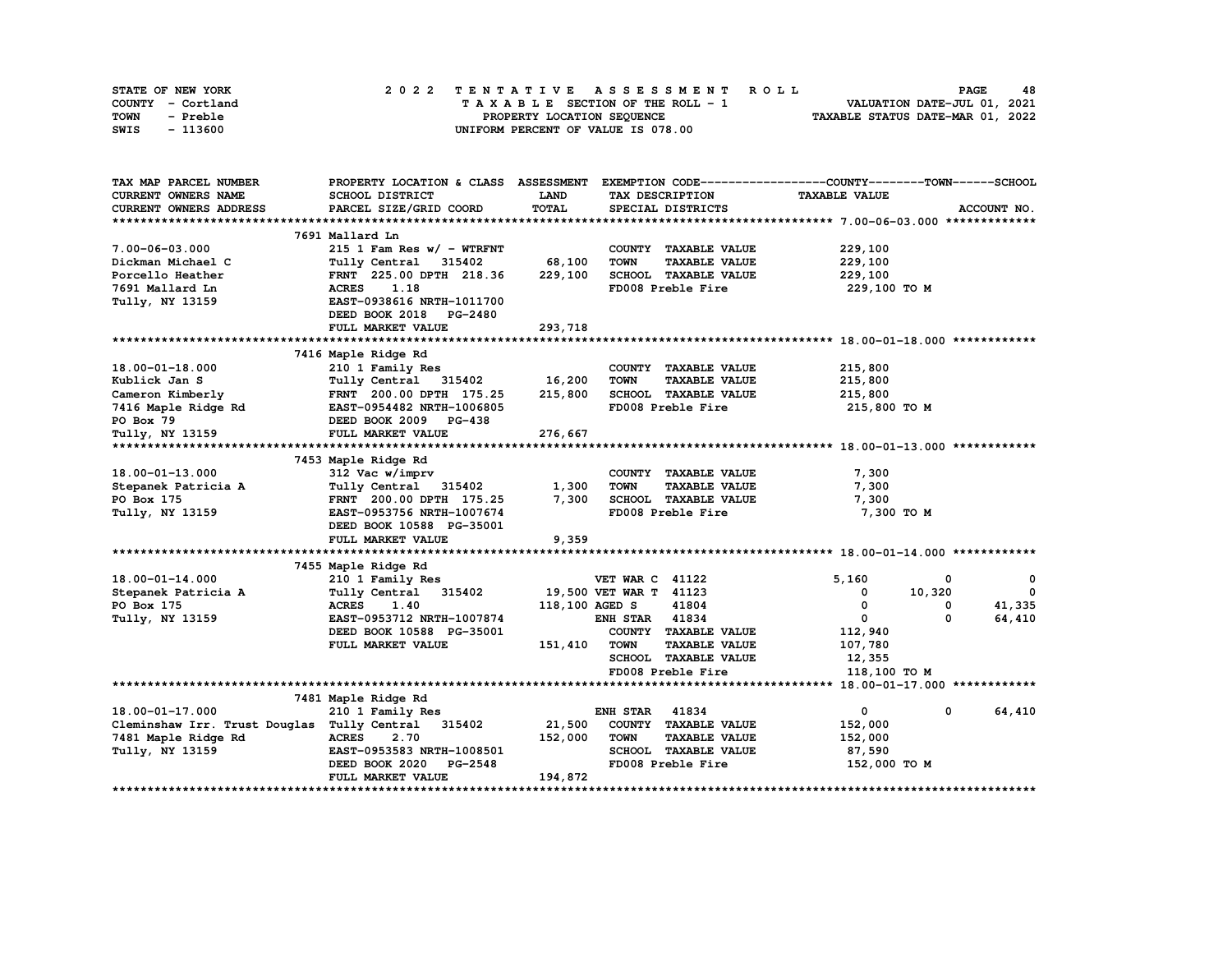| STATE OF NEW YORK | 2022 TENTATIVE ASSESSMENT ROLL     | 49<br><b>PAGE</b>                |
|-------------------|------------------------------------|----------------------------------|
| COUNTY - Cortland | TAXABLE SECTION OF THE ROLL - 1    | VALUATION DATE-JUL 01, 2021      |
| TOWN<br>- Preble  | PROPERTY LOCATION SEQUENCE         | TAXABLE STATUS DATE-MAR 01, 2022 |
| - 113600<br>SWIS  | UNIFORM PERCENT OF VALUE IS 078.00 |                                  |

| TAX MAP PARCEL NUMBER       |                           |             |                                     | PROPERTY LOCATION & CLASS ASSESSMENT EXEMPTION CODE----------------COUNTY-------TOWN-----SCHOOL |
|-----------------------------|---------------------------|-------------|-------------------------------------|-------------------------------------------------------------------------------------------------|
| CURRENT OWNERS NAME         | SCHOOL DISTRICT           | <b>LAND</b> | TAX DESCRIPTION                     | <b>TAXABLE VALUE</b>                                                                            |
| CURRENT OWNERS ADDRESS      | PARCEL SIZE/GRID COORD    | TOTAL       | SPECIAL DISTRICTS                   | ACCOUNT NO.                                                                                     |
|                             |                           |             |                                     |                                                                                                 |
|                             | 2406 Marybelle Rd         |             |                                     |                                                                                                 |
| $8.00 - 02 - 01.000$        | 416 Mfg hsing pk          |             | COUNTY TAXABLE VALUE                | 1204,195                                                                                        |
| Marybelle Estates LLC       | Tully Central 315402      | 276,000     | <b>TOWN</b><br><b>TAXABLE VALUE</b> | 1204,195                                                                                        |
| PO Box 2863                 | ACRES 13.40 BANK LERETA   | 1204,195    | SCHOOL TAXABLE VALUE                | 1204,195                                                                                        |
| Pittsfield, MA 01202        | EAST-0945371 NRTH-1012158 |             | FD008 Preble Fire                   | 1204,195 TO M                                                                                   |
|                             |                           |             |                                     |                                                                                                 |
|                             | DEED BOOK 2021 PG-1416    |             |                                     |                                                                                                 |
|                             | FULL MARKET VALUE         | 1543,840    |                                     |                                                                                                 |
|                             |                           |             |                                     |                                                                                                 |
|                             | 1446 Masters Rd           |             |                                     |                                                                                                 |
| 16.00-02-07.000             | 210 1 Family Res          |             | COUNTY TAXABLE VALUE                | 182,450                                                                                         |
| Griswold David              | Homer Central 113001      | 20,100      | <b>TOWN</b><br><b>TAXABLE VALUE</b> | 182,450                                                                                         |
| Griswold Constance L        | <b>ACRES</b><br>1.70      | 182,450     | <b>SCHOOL TAXABLE VALUE</b>         | 182,450                                                                                         |
| 6997 West Bennett Hollow Rd | EAST-0928694 NRTH-1004340 |             | FD008 Preble Fire                   | 182,450 TO M                                                                                    |
| Preble, NY 13141-9720       | DEED BOOK 2021 PG-1311    |             |                                     |                                                                                                 |
|                             | FULL MARKET VALUE         | 233,910     |                                     |                                                                                                 |
|                             |                           |             |                                     |                                                                                                 |
|                             | 6134 Maxson Rd            |             |                                     |                                                                                                 |
| 37.00-02-25.120             | 210 1 Family Res          |             | COUNTY TAXABLE VALUE                | 107,500                                                                                         |
| Seager Diane                | Homer Central 113001      | 19,300      | <b>TOWN</b><br><b>TAXABLE VALUE</b> | 107,500                                                                                         |
| 6134 Maxson Rd              | FRNT 600.00 DPTH 210.00   | 107,500     | SCHOOL TAXABLE VALUE                | 107,500                                                                                         |
| Homer, NY 13077-9400        | EAST-0938920 NRTH-0985737 |             | FD008 Preble Fire                   | 107,500 TO M                                                                                    |
|                             | DEED BOOK 2020 PG-4419    |             |                                     |                                                                                                 |
|                             | FULL MARKET VALUE         | 137,821     |                                     |                                                                                                 |
|                             |                           |             |                                     |                                                                                                 |
|                             | Maycumber Rd              |             |                                     |                                                                                                 |
|                             |                           |             |                                     |                                                                                                 |
| $16.00 - 02 - 18.000$       | 910 Priv forest           |             | COUNTY TAXABLE VALUE                | 46,800                                                                                          |
| Contento Farms, LLC         | 113001<br>Homer Central   | 46,800      | <b>TOWN</b><br><b>TAXABLE VALUE</b> | 46,800                                                                                          |
| Attn: Gerald Contento       | ACRES 46.84               | 46,800      | SCHOOL TAXABLE VALUE                | 46,800                                                                                          |
| 7217 Cold Brook Rd          | EAST-0925325 NRTH-1003035 |             | FD008 Preble Fire                   | 46,800 TO M                                                                                     |
| Homer, NY 13077             | DEED BOOK 2010 PG-4443    |             |                                     |                                                                                                 |
|                             | FULL MARKET VALUE         | 60,000      |                                     |                                                                                                 |
|                             |                           |             |                                     |                                                                                                 |
|                             | Maycumber Rd              |             |                                     |                                                                                                 |
| 16.00-02-19.000             | 910 Priv forest           |             | COUNTY TAXABLE VALUE                | 14,100                                                                                          |
| Contento Farms, LLC         | Homer Central 113001      | 14,100      | <b>TOWN</b><br><b>TAXABLE VALUE</b> | 14,100                                                                                          |
| Attn: Gerald Contento       | ACRES 14.11               | 14,100      | SCHOOL TAXABLE VALUE                | 14,100                                                                                          |
| 7217 Cold Brook Rd          | EAST-0925409 NRTH-1000824 |             | FD008 Preble Fire                   | 14,100 TO M                                                                                     |
| Homer, NY 13077             | DEED BOOK 2010 PG-4443    |             |                                     |                                                                                                 |
|                             | FULL MARKET VALUE         | 18,077      |                                     |                                                                                                 |
|                             |                           |             |                                     |                                                                                                 |
|                             | Maycumber Rd              |             |                                     |                                                                                                 |
| 26.00-01-01.000             | 322 Rural vac>10          |             | COUNTY TAXABLE VALUE                | 26,800                                                                                          |
| Sabelli John A              | Homer Central<br>113001   | 26,800      | <b>TOWN</b><br><b>TAXABLE VALUE</b> | 26,800                                                                                          |
| Sabelli Donna               | ACRES 33.00               | 26,800      | SCHOOL TAXABLE VALUE                | 26,800                                                                                          |
| 6906 Cold Brook Rd          | EAST-0925748 NRTH-1000055 |             | FD008 Preble Fire                   | 26,800 TO M                                                                                     |
|                             | DEED BOOK 358<br>PG-472   |             |                                     |                                                                                                 |
| Homer, NY 13077-9738        | FULL MARKET VALUE         | 34,359      |                                     |                                                                                                 |
|                             |                           |             |                                     |                                                                                                 |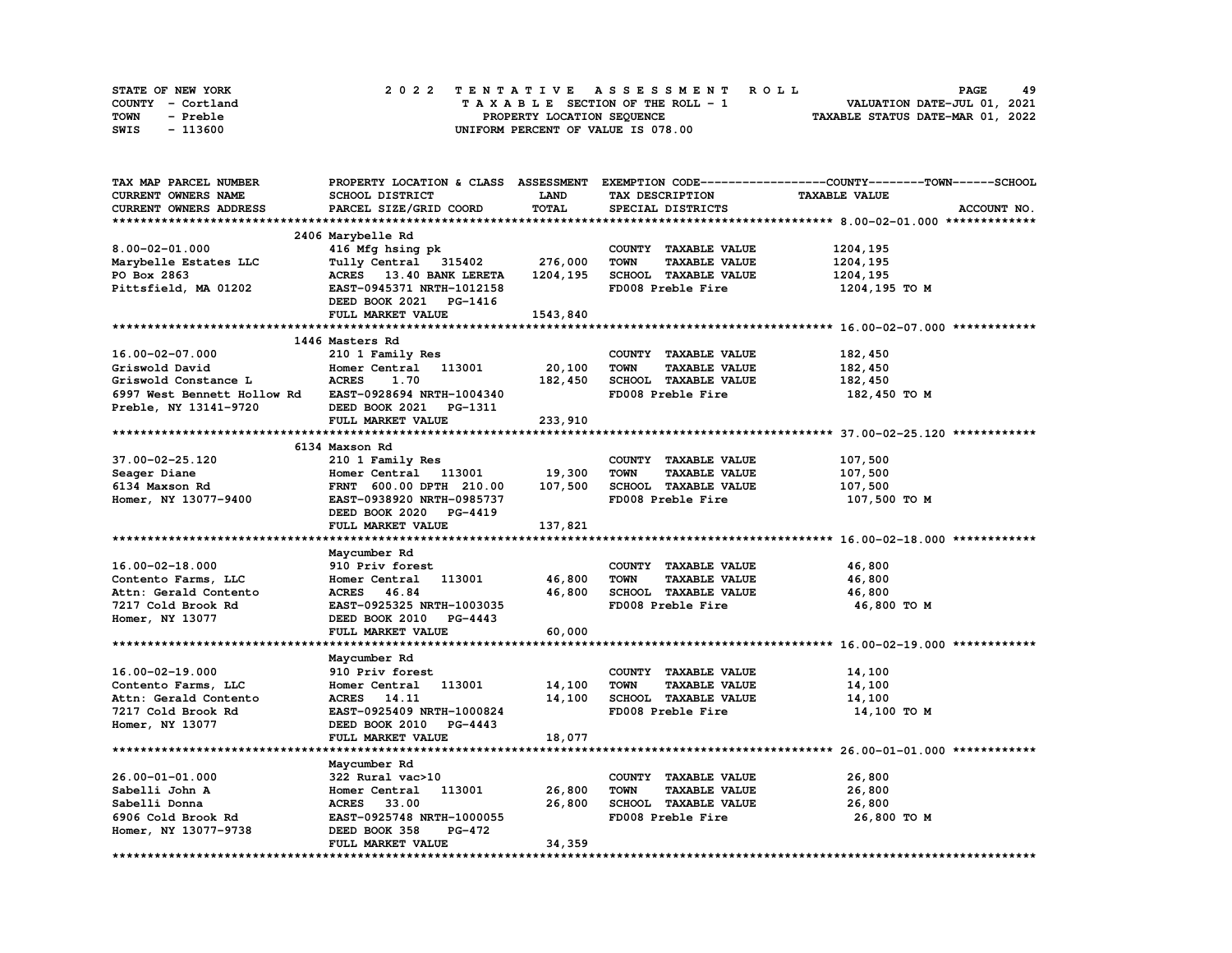| STATE OF NEW YORK | 2022 TENTATIVE ASSESSMENT ROLL     | 50<br><b>PAGE</b>                |
|-------------------|------------------------------------|----------------------------------|
| COUNTY - Cortland | TAXABLE SECTION OF THE ROLL - 1    | VALUATION DATE-JUL 01, 2021      |
| TOWN<br>- Preble  | PROPERTY LOCATION SEQUENCE         | TAXABLE STATUS DATE-MAR 01, 2022 |
| - 113600<br>SWIS  | UNIFORM PERCENT OF VALUE IS 078.00 |                                  |

| TAX MAP PARCEL NUMBER         |                                |              | PROPERTY LOCATION & CLASS ASSESSMENT EXEMPTION CODE----------------COUNTY-------TOWN-----SCHOOL |                      |                       |
|-------------------------------|--------------------------------|--------------|-------------------------------------------------------------------------------------------------|----------------------|-----------------------|
| <b>CURRENT OWNERS NAME</b>    | SCHOOL DISTRICT                | LAND         | TAX DESCRIPTION                                                                                 | <b>TAXABLE VALUE</b> |                       |
| <b>CURRENT OWNERS ADDRESS</b> | PARCEL SIZE/GRID COORD         | <b>TOTAL</b> | SPECIAL DISTRICTS                                                                               |                      | ACCOUNT NO.           |
|                               |                                |              |                                                                                                 |                      |                       |
|                               | Maycumber Rd                   |              |                                                                                                 |                      |                       |
| 26.00-01-04.000               | 105 Vac farmland               |              | AG-CEILING 41720                                                                                | 3,923                | 3,923<br>3,923        |
| Franciosi Barbara Lee         | 113001<br>Homer Central        | 7,700        | COUNTY TAXABLE VALUE                                                                            | 3,777                |                       |
| C/O Edward Cates              | 8.80<br><b>ACRES</b>           | 7,700        | <b>TOWN</b><br><b>TAXABLE VALUE</b>                                                             | 3,777                |                       |
| 30 West Elderkin Ave          | EAST-0927857 NRTH-0998246      |              | SCHOOL TAXABLE VALUE                                                                            | 3,777                |                       |
| Groton, CT 06340              | DEED BOOK 2017 PG-5785         |              | FD008 Preble Fire                                                                               | 7,700 TO M           |                       |
|                               | FULL MARKET VALUE              | 9,872        |                                                                                                 |                      |                       |
| MAY BE SUBJECT TO PAYMENT     |                                |              |                                                                                                 |                      |                       |
| UNDER AGDIST LAW TIL 2026     |                                |              |                                                                                                 |                      |                       |
|                               |                                |              |                                                                                                 |                      |                       |
|                               | Maycumber Rd                   |              |                                                                                                 |                      |                       |
| 26.00-01-05.000               | 105 Vac farmland               |              | AG-CEILING 41720                                                                                | 37,591               | 37,591<br>37,591      |
| Knapp Peter                   | 113001<br>Homer Central        | 72,700       | COUNTY TAXABLE VALUE                                                                            | 35,109               |                       |
| 7125 Song Lake Rd             | <b>ACRES</b> 87.50             | 72,700       | <b>TOWN</b><br><b>TAXABLE VALUE</b>                                                             | 35,109               |                       |
| Tully, NY 13159               | EAST-0926224 NRTH-0998805      |              | SCHOOL TAXABLE VALUE                                                                            | 35,109               |                       |
|                               | DEED BOOK 10522 PG-60001       |              | FD008 Preble Fire                                                                               | 72,700 TO M          |                       |
| MAY BE SUBJECT TO PAYMENT     | FULL MARKET VALUE              | 93,205       |                                                                                                 |                      |                       |
| UNDER AGDIST LAW TIL 2026     |                                |              |                                                                                                 |                      |                       |
|                               |                                |              |                                                                                                 |                      |                       |
|                               | Mount Toppin Rd                |              |                                                                                                 |                      |                       |
| 37.00-01-41.000               | 910 Priv forest                |              | COUNTY TAXABLE VALUE                                                                            | 36,400               |                       |
| Seven Valley Devel Inc        | Homer Central 113001           | 36,400       | <b>TOWN</b><br><b>TAXABLE VALUE</b>                                                             | 36,400               |                       |
| 46 Tompkins St                | <b>ACRES</b><br>84.20          | 36,400       | SCHOOL TAXABLE VALUE                                                                            | 36,400               |                       |
| Cortland, NY 13045-2593       | EAST-0933238 NRTH-0987720      |              | FD008 Preble Fire                                                                               | 36,400 TO M          |                       |
|                               | DEED BOOK 340<br><b>PG-759</b> |              |                                                                                                 |                      |                       |
|                               | FULL MARKET VALUE              | 46,667       |                                                                                                 |                      |                       |
|                               |                                |              |                                                                                                 |                      |                       |
|                               | 1742 Mount Toppin Rd           |              |                                                                                                 |                      |                       |
| 37.00-01-44.000               | 260 Seasonal res               |              | COUNTY TAXABLE VALUE                                                                            | 41,700               |                       |
| Dexter Mary                   | Homer Central 113001           | 16,200       | <b>TOWN</b><br><b>TAXABLE VALUE</b>                                                             | 41,700               |                       |
| Attn: Kathryn Ann Dexter      | FRNT 175.00 DPTH 200.00        | 41,700       | SCHOOL TAXABLE VALUE                                                                            | 41,700               |                       |
| 20 Chestnut St                | EAST-0933936 NRTH-0986720      |              | FD008 Preble Fire                                                                               | 41,700 TO M          |                       |
| Cortland, NY 13045-1718       | DEED BOOK 308<br>$PG-200$      |              |                                                                                                 |                      |                       |
|                               | FULL MARKET VALUE              | 53,462       |                                                                                                 |                      |                       |
|                               |                                |              |                                                                                                 |                      |                       |
|                               | 1753 Mount Toppin Rd           |              |                                                                                                 |                      |                       |
| 37.00-01-45.000               | 210 1 Family Res               |              | <b>BAS STAR 41854</b>                                                                           | $\mathbf{0}$         | $\mathbf 0$<br>25,800 |
| Osterhoudt Edward D           | Homer Central<br>113001        | 19,200       | COUNTY TAXABLE VALUE                                                                            | 127,800              |                       |
| Osterhoudt Suzanne R          | <b>ACRES</b><br>1.20           | 127,800      | <b>TOWN</b><br><b>TAXABLE VALUE</b>                                                             | 127,800              |                       |
| PO Box 28                     | EAST-0933935 NRTH-0986457      |              | SCHOOL TAXABLE VALUE                                                                            | 102,000              |                       |
| Little York, NY 13087-0028    | DEED BOOK 549<br>$PG-80$       |              | FD008 Preble Fire                                                                               | 127,800 TO M         |                       |
|                               | FULL MARKET VALUE              | 163,846      |                                                                                                 |                      |                       |
|                               |                                |              |                                                                                                 |                      |                       |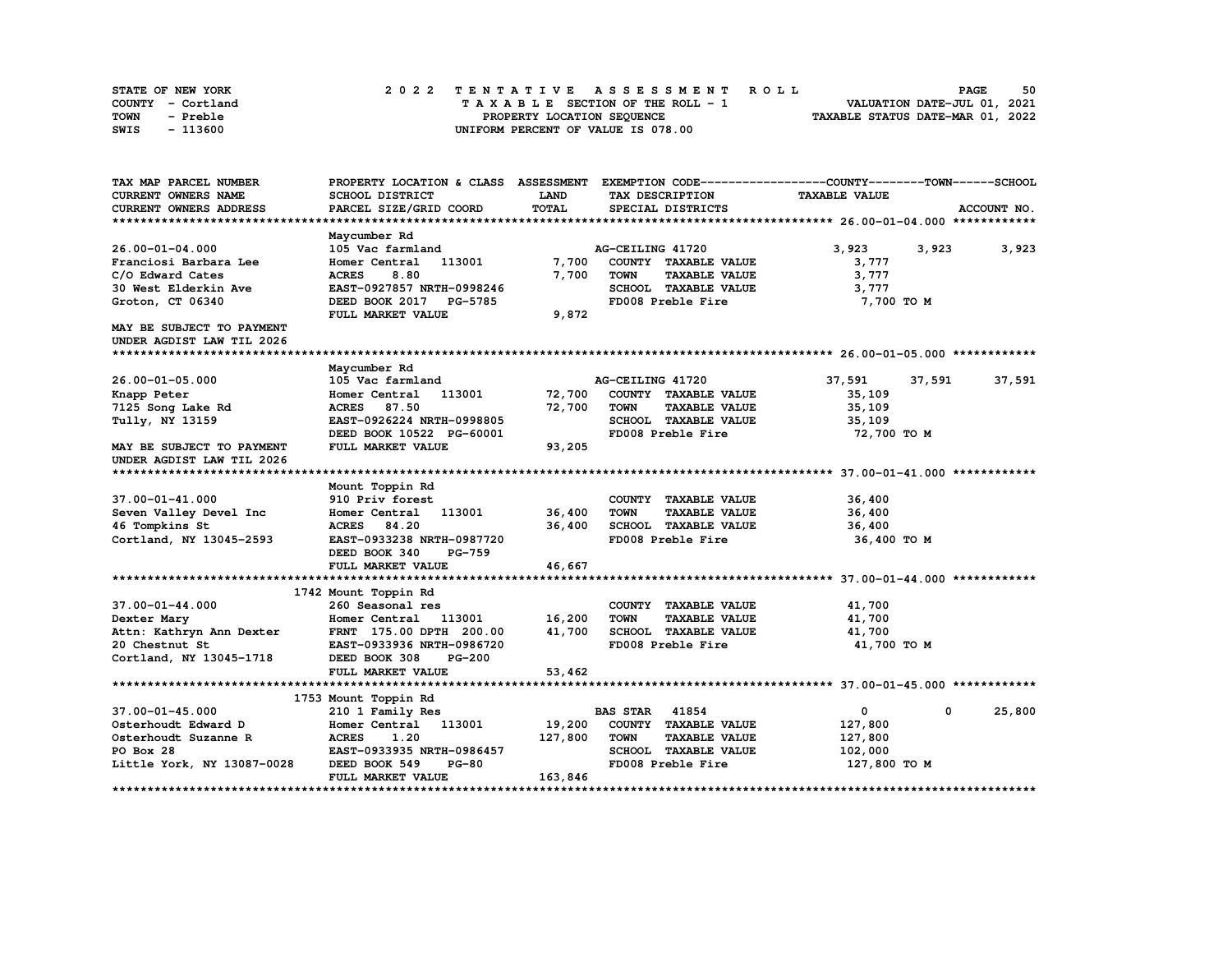| STATE OF NEW YORK | 2022 TENTATIVE ASSESSMENT ROLL     | 51<br><b>PAGE</b>                |
|-------------------|------------------------------------|----------------------------------|
| COUNTY - Cortland | TAXABLE SECTION OF THE ROLL - 1    | VALUATION DATE-JUL 01, 2021      |
| TOWN<br>- Preble  | PROPERTY LOCATION SEQUENCE         | TAXABLE STATUS DATE-MAR 01, 2022 |
| - 113600<br>SWIS  | UNIFORM PERCENT OF VALUE IS 078.00 |                                  |

| TAX MAP PARCEL NUMBER      | PROPERTY LOCATION & CLASS ASSESSMENT EXEMPTION CODE----------------COUNTY-------TOWN-----SCHOOL |         |                       |                      |                      |             |             |
|----------------------------|-------------------------------------------------------------------------------------------------|---------|-----------------------|----------------------|----------------------|-------------|-------------|
| CURRENT OWNERS NAME        | <b>SCHOOL DISTRICT</b>                                                                          | LAND    |                       | TAX DESCRIPTION      | <b>TAXABLE VALUE</b> |             |             |
| CURRENT OWNERS ADDRESS     | PARCEL SIZE/GRID COORD                                                                          | TOTAL   |                       | SPECIAL DISTRICTS    |                      |             | ACCOUNT NO. |
|                            |                                                                                                 |         |                       |                      |                      |             |             |
|                            | 1904 N Green Lake Rd                                                                            |         |                       |                      |                      |             |             |
| 37.00-01-08.000            | 210 1 Family Res - WTRFNT                                                                       |         | <b>ENH STAR 41834</b> |                      | $\overline{0}$       | $\mathbf 0$ | 64,410      |
| Stone Gary W               | Homer Central 113001                                                                            | 35,400  |                       | COUNTY TAXABLE VALUE | 184,300              |             |             |
| Stone Leisa                | FRNT 252.00 DPTH 105.00                                                                         | 184,300 | <b>TOWN</b>           | <b>TAXABLE VALUE</b> | 184,300              |             |             |
| PO Box 17                  | <b>BANKCORELOG</b>                                                                              |         |                       | SCHOOL TAXABLE VALUE | 119,890              |             |             |
| Little York, NY 13087-0017 | EAST-0936180 NRTH-0989847                                                                       |         |                       | FD008 Preble Fire    | 184,300 то м         |             |             |
|                            | DEED BOOK 458<br>$PG-62$                                                                        |         |                       |                      |                      |             |             |
|                            | FULL MARKET VALUE                                                                               | 236,282 |                       |                      |                      |             |             |
|                            |                                                                                                 |         |                       |                      |                      |             |             |
|                            | 1940 N Green Lake Rd                                                                            |         |                       |                      |                      |             |             |
| 37.00-01-07.000            | 210 1 Family Res - WTRFNT                                                                       |         | <b>ENH STAR 41834</b> |                      | $\mathbf{0}$         | $\mathbf 0$ | 64,410      |
| Mitchell Debra A           | Homer Central 113001                                                                            | 22,000  |                       | COUNTY TAXABLE VALUE | 163,000              |             |             |
| PO Box 130                 | FRNT 108.00 DPTH 180.00                                                                         | 163,000 | <b>TOWN</b>           | <b>TAXABLE VALUE</b> | 163,000              |             |             |
| Little York, NY 13087      | <b>ACRES</b><br>0.40                                                                            |         |                       | SCHOOL TAXABLE VALUE | 98,590               |             |             |
|                            | EAST-0936355 NRTH-0989928                                                                       |         |                       | FD008 Preble Fire    | 163,000 TO M         |             |             |
|                            | DEED BOOK 10526 PG-27001                                                                        |         |                       |                      |                      |             |             |
|                            | FULL MARKET VALUE                                                                               | 208,974 |                       |                      |                      |             |             |
|                            |                                                                                                 |         |                       |                      |                      |             |             |
|                            | 1946 N Green Lake Rd                                                                            |         |                       |                      |                      |             |             |
| $37.00 - 01 - 06.000$      | 210 1 Family Res - WTRFNT                                                                       |         | <b>ENH STAR 41834</b> |                      | $\mathbf{0}$         | $\mathbf 0$ | 64,410      |
| Snyder Lora B              | Homer Central 113001                                                                            | 42,400  |                       | COUNTY TAXABLE VALUE | 199,750              |             |             |
| PO Box 126                 | <b>ACRES</b><br>1.50 BANKCORELOG                                                                | 199,750 | <b>TOWN</b>           | <b>TAXABLE VALUE</b> | 199,750              |             |             |
| Little York, NY 13087      | EAST-0936632 NRTH-0989972                                                                       |         |                       | SCHOOL TAXABLE VALUE | 135,340              |             |             |
|                            | DEED BOOK 2021<br><b>PG-2143</b>                                                                |         |                       | FD008 Preble Fire    | 199,750 то м         |             |             |
|                            | FULL MARKET VALUE                                                                               | 256,090 |                       |                      |                      |             |             |
|                            |                                                                                                 |         |                       |                      |                      |             |             |
|                            | Off Maxson Rd                                                                                   |         |                       |                      |                      |             |             |
| 37.00-02-26.000            | 322 Rural vac>10                                                                                |         |                       | COUNTY TAXABLE VALUE | 108,000              |             |             |
| DuBois Realty LLC          | 113001<br>Homer Central                                                                         | 108,000 | <b>TOWN</b>           | <b>TAXABLE VALUE</b> | 108,000              |             |             |
| 33 Little Harbor Way       | <b>ACRES</b> 205.27                                                                             | 108,000 |                       | SCHOOL TAXABLE VALUE | 108,000              |             |             |
| Deerfield Beach, FL 33441  | EAST-0942843 NRTH-0987629                                                                       |         |                       | FD008 Preble Fire    | 108,000 TO M         |             |             |
|                            | DEED BOOK 2021 PG-3333                                                                          |         |                       |                      |                      |             |             |
|                            | FULL MARKET VALUE                                                                               | 138,462 |                       |                      |                      |             |             |
|                            |                                                                                                 |         |                       |                      |                      |             |             |
|                            | Old Woods Rd                                                                                    |         |                       |                      |                      |             |             |
| $7.14 - 02 - 08.200$       | 314 Rural vac<10                                                                                |         |                       | COUNTY TAXABLE VALUE | 4,000                |             |             |
| Barry David C              | Tully Central 315402                                                                            | 4,000   | <b>TOWN</b>           | <b>TAXABLE VALUE</b> | 4,000                |             |             |
| 7533 Old Woods Rd          | FRNT 163.55 DPTH 339.22                                                                         | 4,000   |                       | SCHOOL TAXABLE VALUE | 4,000                |             |             |
| Tully, NY 13159            | <b>ACRES</b><br>0.80                                                                            |         |                       | FD008 Preble Fire    | 4,000 TO M           |             |             |
|                            | EAST-0938273 NRTH-1010042                                                                       |         |                       |                      |                      |             |             |
|                            | DEED BOOK 10444 PG-52001                                                                        |         |                       |                      |                      |             |             |
|                            | FULL MARKET VALUE                                                                               | 5,128   |                       |                      |                      |             |             |
|                            |                                                                                                 |         |                       |                      |                      |             |             |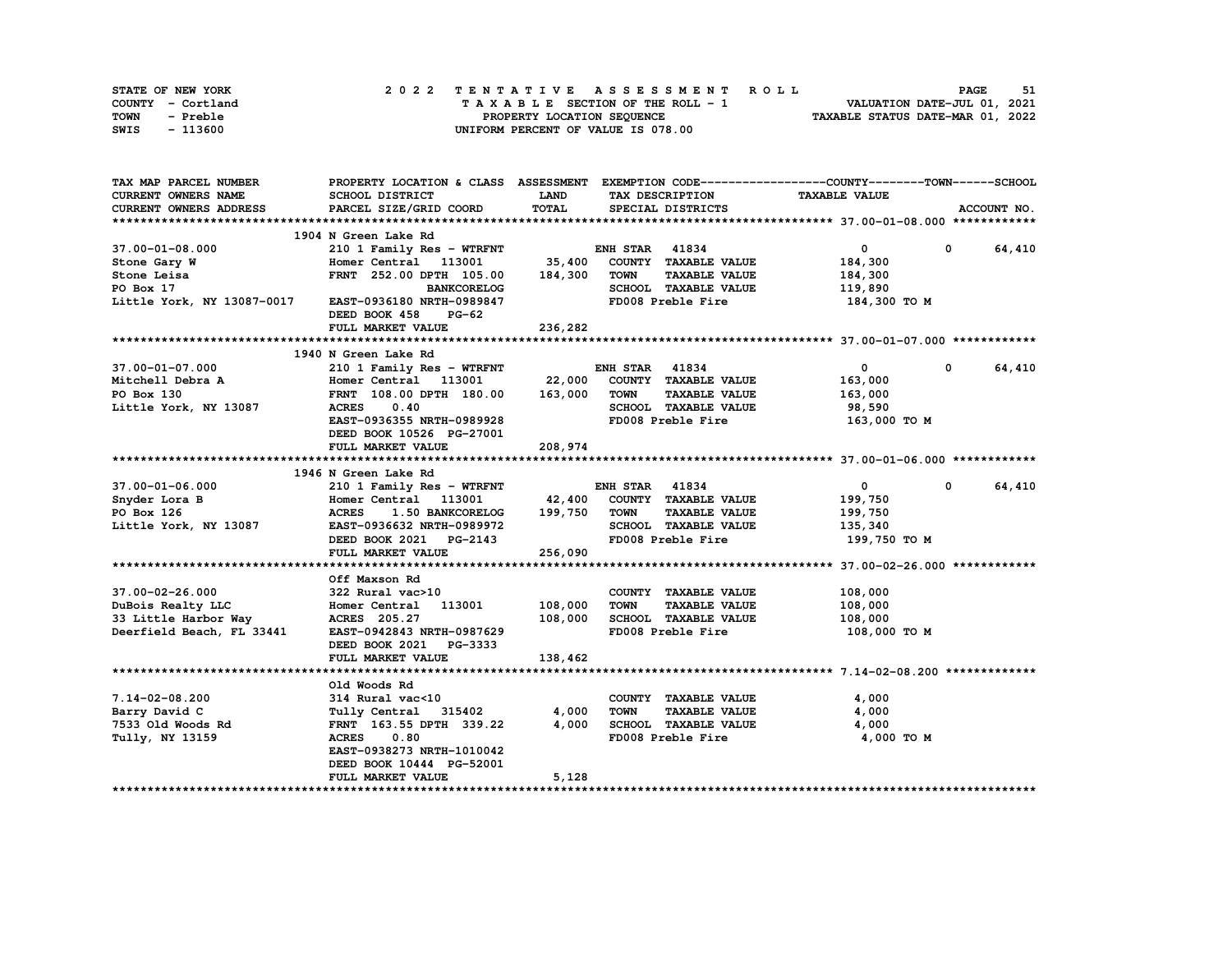| STATE OF NEW YORK | 2022 TENTATIVE ASSESSMENT ROLL     | 52<br><b>PAGE</b>                |
|-------------------|------------------------------------|----------------------------------|
| COUNTY - Cortland | TAXABLE SECTION OF THE ROLL - 1    | VALUATION DATE-JUL 01, 2021      |
| TOWN<br>- Preble  | PROPERTY LOCATION SEQUENCE         | TAXABLE STATUS DATE-MAR 01, 2022 |
| - 113600<br>SWIS  | UNIFORM PERCENT OF VALUE IS 078.00 |                                  |

| TAX MAP PARCEL NUMBER                |                                                                                       |                    |                                           | PROPERTY LOCATION & CLASS ASSESSMENT EXEMPTION CODE-----------------COUNTY-------TOWN-----SCHOOL |  |
|--------------------------------------|---------------------------------------------------------------------------------------|--------------------|-------------------------------------------|--------------------------------------------------------------------------------------------------|--|
| CURRENT OWNERS NAME                  | SCHOOL DISTRICT                                                                       | <b>LAND</b>        | TAX DESCRIPTION                           | <b>TAXABLE VALUE</b>                                                                             |  |
| <b>CURRENT OWNERS ADDRESS</b>        | PARCEL SIZE/GRID COORD                                                                | TOTAL              | SPECIAL DISTRICTS                         | ACCOUNT NO.                                                                                      |  |
|                                      |                                                                                       |                    |                                           |                                                                                                  |  |
|                                      | 7533 Old Woods Rd                                                                     |                    |                                           |                                                                                                  |  |
| $7.14 - 02 - 09.000$                 | 210 1 Family Res - WTRFNT                                                             |                    | COUNTY TAXABLE VALUE                      | 228,200                                                                                          |  |
| Barry David C III                    | Tully Central 315402                                                                  | 111,200            | <b>TOWN</b><br><b>TAXABLE VALUE</b>       | 228,200                                                                                          |  |
| Barry Diane E                        | FRNT 163.55 DPTH 222.15                                                               | 228,200            | SCHOOL TAXABLE VALUE                      | 228,200                                                                                          |  |
| 7533 Old Woods Rd                    | 0.55<br><b>ACRES</b>                                                                  |                    | FD008 Preble Fire                         | 228,200 TO M                                                                                     |  |
| Tully, NY 13159-9211                 | EAST-0938010 NRTH-1010045                                                             |                    |                                           |                                                                                                  |  |
|                                      | DEED BOOK 460<br><b>PG-226</b>                                                        |                    |                                           |                                                                                                  |  |
|                                      | FULL MARKET VALUE                                                                     | 292,564            |                                           |                                                                                                  |  |
|                                      |                                                                                       |                    |                                           |                                                                                                  |  |
|                                      | 7535 Old Woods Rd                                                                     |                    |                                           |                                                                                                  |  |
| $7.14 - 02 - 10.000$                 | 260 Seasonal res - WTRFNT                                                             |                    | COUNTY TAXABLE VALUE                      | 106,100                                                                                          |  |
|                                      | Thompson Trust Kathy Tully Central 315402<br>111 Harrington Rd FRNT 70.00 DPTH 222.15 | 60,000             | <b>TOWN</b><br><b>TAXABLE VALUE</b>       | 106,100                                                                                          |  |
|                                      |                                                                                       | 106,100            | SCHOOL TAXABLE VALUE                      | 106,100                                                                                          |  |
| Syracuse, NY 13224                   | EAST-0938094 NRTH-1010110                                                             |                    | FD008 Preble Fire                         | 106,100 то м                                                                                     |  |
|                                      | DEED BOOK 2018 PG-5518                                                                |                    |                                           |                                                                                                  |  |
|                                      | FULL MARKET VALUE                                                                     | 136,026            |                                           |                                                                                                  |  |
|                                      |                                                                                       |                    |                                           |                                                                                                  |  |
|                                      | 7557 Old Woods Rd                                                                     |                    |                                           |                                                                                                  |  |
| $7.14 - 02 - 08.100$                 | 311 Res vac land - WTRFNT                                                             |                    | COUNTY TAXABLE VALUE                      | 44,300                                                                                           |  |
| Petit Charles                        | Tully Central 315402                                                                  | 44,300             | <b>TOWN</b><br><b>TAXABLE VALUE</b>       | 44,300                                                                                           |  |
| Petit Paula                          | ACRES 2.98                                                                            | 44,300             | SCHOOL TAXABLE VALUE                      | 44,300                                                                                           |  |
| 1571 Apulia Rd                       | EAST-0938381 NRTH-1010199                                                             |                    | FD008 Preble Fire                         | 44,300 TO M                                                                                      |  |
| LaFayette, NY 13084                  | DEED BOOK 2015 PG-6497                                                                |                    |                                           |                                                                                                  |  |
|                                      | FULL MARKET VALUE                                                                     | 56,795             |                                           |                                                                                                  |  |
|                                      |                                                                                       |                    |                                           |                                                                                                  |  |
|                                      | 7565 Old Woods Rd                                                                     |                    |                                           |                                                                                                  |  |
| $7.14 - 02 - 07.000$                 | 210 1 Family Res - WTRFNT                                                             |                    | COUNTY TAXABLE VALUE                      | 215,400                                                                                          |  |
| Kudlick Jan S                        | Tully Central 315402                                                                  | 44,900             | <b>TOWN</b><br><b>TAXABLE VALUE</b>       | 215,400                                                                                          |  |
| Cameron Kimberly                     | <b>ACRES</b><br>1.04                                                                  | 215,400            | SCHOOL TAXABLE VALUE                      | 215,400                                                                                          |  |
|                                      | PO Box 79 EAST-0938348 NRTH-1010371<br>Tully, NY 13159 DEED BOOK 2018 PG-3141         |                    | FD008 Preble Fire                         | 215,400 TO M                                                                                     |  |
|                                      |                                                                                       |                    |                                           |                                                                                                  |  |
|                                      | FULL MARKET VALUE                                                                     | 276,154            |                                           |                                                                                                  |  |
|                                      |                                                                                       |                    |                                           |                                                                                                  |  |
|                                      | 7566 Old Woods Rd                                                                     |                    |                                           |                                                                                                  |  |
| 7.00-01-10.200                       | 210 1 Family Res - WTRFNT                                                             |                    | <b>ENH STAR 41834</b>                     | $\mathbf{0}$<br>64,410<br>$^{\circ}$                                                             |  |
| Schoener Kenneth P                   | Tully Central 315402                                                                  | 128,200<br>286,000 | COUNTY TAXABLE VALUE                      | 286,000                                                                                          |  |
| Schoener Nancy                       |                                                                                       |                    | <b>TOWN</b><br><b>TAXABLE VALUE</b>       | 286,000                                                                                          |  |
| 7566 Old Woods Rd<br>Tully, NY 13159 | ACRES 2.30<br>EAST-0938996 NRTH-1010654<br>معتمد معتمد<br><b>PG-2349</b>              |                    | SCHOOL TAXABLE VALUE<br>FD008 Preble Fire | 221,590                                                                                          |  |
|                                      | DEED BOOK 2010<br>FULL MARKET VALUE                                                   | 366,667            |                                           | 286,000 то м                                                                                     |  |
|                                      |                                                                                       |                    |                                           |                                                                                                  |  |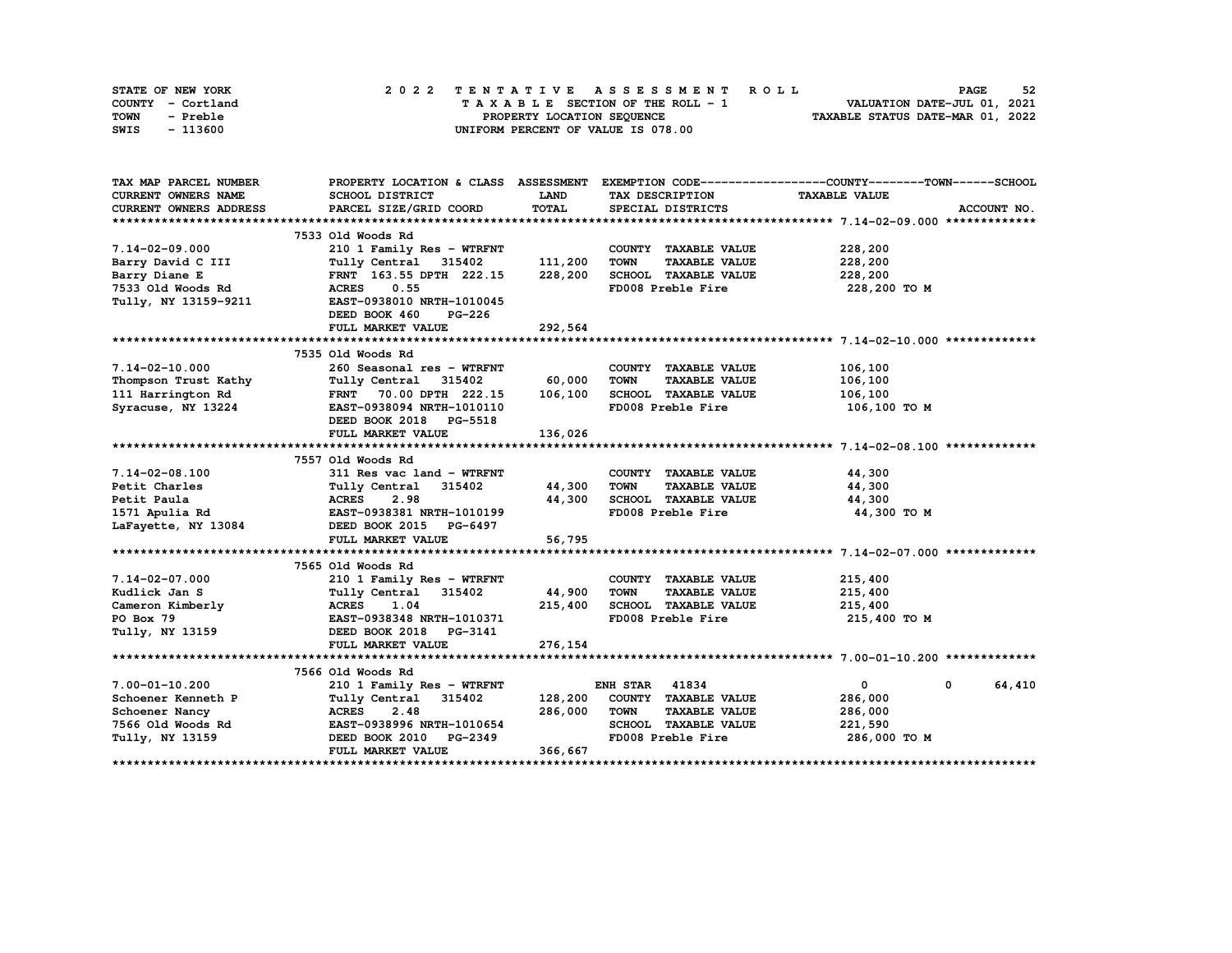| STATE OF NEW YORK | 2022 TENTATIVE ASSESSMENT ROLL     | 53<br><b>PAGE</b>                |
|-------------------|------------------------------------|----------------------------------|
| COUNTY - Cortland | TAXABLE SECTION OF THE ROLL - 1    | VALUATION DATE-JUL 01, 2021      |
| TOWN<br>- Preble  | PROPERTY LOCATION SEOUENCE         | TAXABLE STATUS DATE-MAR 01, 2022 |
| - 113600<br>SWIS  | UNIFORM PERCENT OF VALUE IS 078.00 |                                  |

| TAX MAP PARCEL NUMBER         | PROPERTY LOCATION & CLASS ASSESSMENT |              |                          |                             | EXEMPTION CODE-----------------COUNTY-------TOWN------SCHOOL |        |             |
|-------------------------------|--------------------------------------|--------------|--------------------------|-----------------------------|--------------------------------------------------------------|--------|-------------|
| CURRENT OWNERS NAME           | SCHOOL DISTRICT                      | LAND         | TAX DESCRIPTION          |                             | <b>TAXABLE VALUE</b>                                         |        |             |
| <b>CURRENT OWNERS ADDRESS</b> | PARCEL SIZE/GRID COORD               | <b>TOTAL</b> |                          | SPECIAL DISTRICTS           |                                                              |        | ACCOUNT NO. |
|                               |                                      |              |                          |                             |                                                              |        |             |
|                               | 7570 Old Woods Rd                    |              |                          |                             |                                                              |        |             |
| $7.00 - 01 - 10.100$          | 210 1 Family Res - WTRFNT            |              | <b>VET WAR C 41122</b>   |                             | 5,160                                                        | 0      | 0           |
| Meeker John                   | Tully Central<br>315402              |              | 75,200 VET WAR T 41123   |                             | 0                                                            | 10,320 | 0           |
| 7570 Old Woods Rd             | 8.43<br><b>ACRES</b>                 |              | 181,200 VET DIS C 41142  |                             | 17,200                                                       | 0      | 0           |
| Tully, NY 13159               | EAST-0938759 NRTH-1010991            |              | <b>VET DIS T 41143</b>   |                             | 0                                                            | 18,120 | 0           |
|                               | DEED BOOK 353<br>PG-264              |              | <b>ENH STAR</b>          | 41834                       | 0                                                            | 0      | 64,410      |
|                               | FULL MARKET VALUE                    | 232,308      |                          | COUNTY TAXABLE VALUE        | 158,840                                                      |        |             |
|                               |                                      |              | TOWN                     | <b>TAXABLE VALUE</b>        | 152,760                                                      |        |             |
|                               |                                      |              |                          | SCHOOL TAXABLE VALUE        | 116,790                                                      |        |             |
|                               |                                      |              |                          | FD008 Preble Fire           | 181,200 TO M                                                 |        |             |
|                               |                                      |              |                          |                             |                                                              |        |             |
|                               |                                      |              |                          |                             |                                                              |        |             |
|                               | Otisco Valley Rd                     |              |                          |                             |                                                              |        |             |
| $6.00 - 01 - 02.111$          | 105 Vac farmland                     |              | AG-CEILING 41720         |                             | 22,710                                                       | 22,710 | 22,710      |
| VanPatten Bruce H             | Tully Central<br>315402              | 53,000       |                          | COUNTY TAXABLE VALUE        | 30,290                                                       |        |             |
| VanPatten Thomas              | <b>ACRES</b> 42.90                   | 53,000       | <b>TOWN</b>              | <b>TAXABLE VALUE</b>        | 30,290                                                       |        |             |
| 7324 Otisco Valley Rd         | EAST-0927911 NRTH-1011087            |              |                          | SCHOOL TAXABLE VALUE        | 30,290                                                       |        |             |
| Preble, NY 13141-9714         | DEED BOOK 440<br><b>PG-329</b>       |              |                          | FD008 Preble Fire           | 53,000 TO M                                                  |        |             |
|                               | FULL MARKET VALUE                    | 67,949       |                          |                             |                                                              |        |             |
| MAY BE SUBJECT TO PAYMENT     |                                      |              |                          |                             |                                                              |        |             |
| UNDER AGDIST LAW TIL 2026     |                                      |              |                          |                             |                                                              |        |             |
|                               |                                      |              |                          |                             |                                                              |        |             |
|                               | Otisco Valley Rd                     |              |                          |                             |                                                              |        |             |
| $6.00 - 01 - 02.120$          | 312 Vac w/imprv                      |              |                          | COUNTY TAXABLE VALUE        | 3,800                                                        |        |             |
| Swayze Henry                  | Tully Central 315402                 | 1,300        | <b>TOWN</b>              | <b>TAXABLE VALUE</b>        | 3,800                                                        |        |             |
| Swayze Donna J                | <b>FRNT</b><br>7.05 DPTH 415.86      | 3,800        |                          | SCHOOL TAXABLE VALUE        | 3,800                                                        |        |             |
| 7619 Otisco Valley Rd         | EAST-0928752 NRTH-1011351            |              |                          | FD008 Preble Fire           | 3,800 TO M                                                   |        |             |
| Preble, NY 13141-9716         | DEED BOOK 2000 PG-772                |              |                          |                             |                                                              |        |             |
|                               | FULL MARKET VALUE                    | 4,872        |                          |                             |                                                              |        |             |
|                               |                                      |              |                          |                             |                                                              |        |             |
|                               | Otisco Valley Rd                     |              |                          |                             |                                                              |        |             |
| $6.00 - 01 - 06.121$          | 105 Vac farmland                     |              | AG-CEILING 41720         |                             | 12,888                                                       | 12,888 | 12,888      |
| VanPatten Thomas              | Homer Central<br>113001              |              | 39,450 AG IMPROV 42100   |                             | 861                                                          | 861    | 861         |
| VanPatten Bruce               | 24.90<br><b>ACRES</b>                | 55,150       |                          | COUNTY TAXABLE VALUE        | 41,401                                                       |        |             |
| 7429 Otisco Valley Rd         | EAST-0929531 NRTH-1010050            |              | <b>TOWN</b>              | <b>TAXABLE VALUE</b>        | 41,401                                                       |        |             |
| Preble, NY 13141              | DEED BOOK 440<br><b>PG-329</b>       |              |                          | <b>SCHOOL TAXABLE VALUE</b> | 41,401                                                       |        |             |
|                               | FULL MARKET VALUE                    |              | 70,705 FD008 Preble Fire |                             | 54,289 TO M                                                  |        |             |
| MAY BE SUBJECT TO PAYMENT     |                                      |              |                          | 861 EX                      |                                                              |        |             |
| UNDER AGDIST LAW TIL 2026     |                                      |              |                          |                             |                                                              |        |             |
|                               |                                      |              |                          |                             |                                                              |        |             |
|                               | Otisco Valley Rd                     |              |                          |                             |                                                              |        |             |
| $6.00 - 03 - 02.100$          | 105 Vac farmland                     |              | AG-CEILING 41720         |                             | 18,521                                                       | 18,521 | 18,521      |
| VanPatten John L              | 113001<br>Homer Central              | 35,700       |                          | COUNTY TAXABLE VALUE        | 17,179                                                       |        |             |
| VanPatten Vicki S             | ACRES 40.90                          | 35,700       | TOWN                     | <b>TAXABLE VALUE</b>        | 17,179                                                       |        |             |
| 7585 Otisco Valley Rd         | EAST-0930305 NRTH-1010552            |              |                          | SCHOOL TAXABLE VALUE        | 17,179                                                       |        |             |
| Preble, NY 13141-9715         | DEED BOOK 2000 PG-2983               |              |                          | FD008 Preble Fire           | 35,700 TO M                                                  |        |             |
|                               | FULL MARKET VALUE                    | 45,769       |                          |                             |                                                              |        |             |
| MAY BE SUBJECT TO PAYMENT     |                                      |              |                          |                             |                                                              |        |             |
| UNDER AGDIST LAW TIL 2026     |                                      |              |                          |                             |                                                              |        |             |
| ****************************  |                                      |              |                          |                             |                                                              |        |             |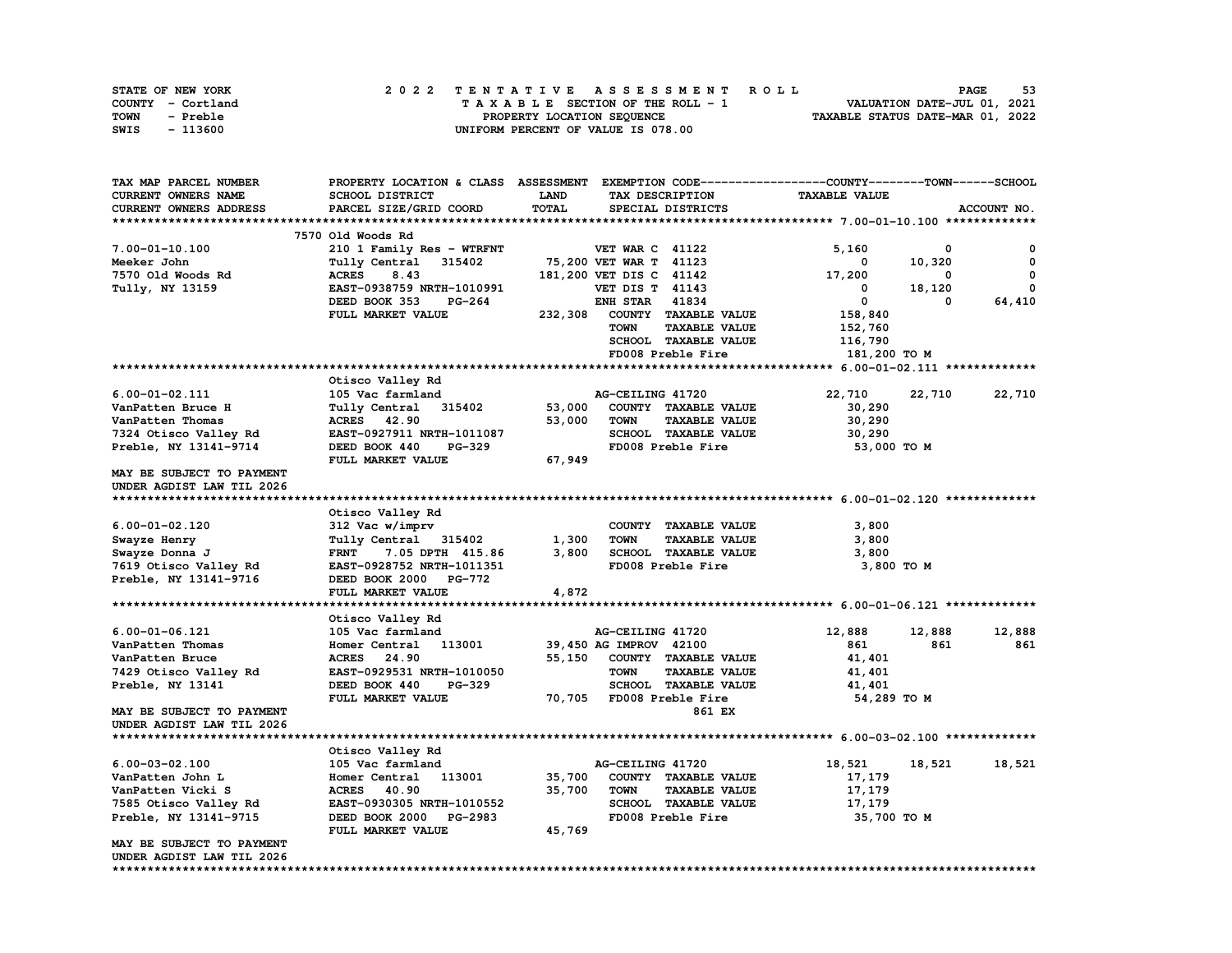| STATE OF NEW YORK | 2022 TENTATIVE ASSESSMENT ROLL     | 54<br><b>PAGE</b>                |
|-------------------|------------------------------------|----------------------------------|
| COUNTY - Cortland | TAXABLE SECTION OF THE ROLL - 1    | VALUATION DATE-JUL 01, 2021      |
| TOWN<br>- Preble  | PROPERTY LOCATION SEQUENCE         | TAXABLE STATUS DATE-MAR 01, 2022 |
| - 113600<br>SWIS  | UNIFORM PERCENT OF VALUE IS 078.00 |                                  |

| TAX MAP PARCEL NUMBER                               | PROPERTY LOCATION & CLASS ASSESSMENT |              |                       |                      | EXEMPTION CODE-----------------COUNTY-------TOWN------SCHOOL |             |             |
|-----------------------------------------------------|--------------------------------------|--------------|-----------------------|----------------------|--------------------------------------------------------------|-------------|-------------|
| <b>CURRENT OWNERS NAME</b>                          | SCHOOL DISTRICT                      | LAND         | TAX DESCRIPTION       |                      | <b>TAXABLE VALUE</b>                                         |             |             |
| <b>CURRENT OWNERS ADDRESS</b>                       | PARCEL SIZE/GRID COORD               | <b>TOTAL</b> |                       | SPECIAL DISTRICTS    |                                                              |             | ACCOUNT NO. |
|                                                     |                                      |              |                       |                      |                                                              |             |             |
|                                                     | Otisco Valley Rd                     |              |                       |                      |                                                              |             |             |
| 16.00-02-04.000                                     | 105 Vac farmland                     |              | AG-CEILING 41720      |                      | 25,902                                                       | 25,902      | 25,902      |
| VanPatten Bruce                                     | Homer Central 113001                 | 138,600      |                       | COUNTY TAXABLE VALUE | 112,698                                                      |             |             |
| VanPatten Thomas                                    | ACRES 249.40                         | 138,600      | TOWN                  | <b>TAXABLE VALUE</b> | 112,698                                                      |             |             |
| 7324 Otisco Valley Rd                               | EAST-0932954 NRTH-1007672            |              |                       | SCHOOL TAXABLE VALUE | 112,698                                                      |             |             |
| Preble, NY 13141-9714                               | DEED BOOK 10261 PG-10002             |              |                       | FD008 Preble Fire    | 138,600 то м                                                 |             |             |
|                                                     | FULL MARKET VALUE                    | 177,692      |                       |                      |                                                              |             |             |
| MAY BE SUBJECT TO PAYMENT                           |                                      |              |                       |                      |                                                              |             |             |
| UNDER AGDIST LAW TIL 2026                           |                                      |              |                       |                      |                                                              |             |             |
|                                                     |                                      |              |                       |                      |                                                              |             |             |
|                                                     |                                      |              |                       |                      |                                                              |             |             |
|                                                     | Otisco Valley Rd                     |              |                       |                      |                                                              |             |             |
| 17.00-01-20.000                                     | 910 Priv forest                      |              |                       | COUNTY TAXABLE VALUE | 339,800                                                      |             |             |
| Creative Enterprises Owego LLC Homer Central 113001 |                                      | 339,800      | <b>TOWN</b>           | <b>TAXABLE VALUE</b> | 339,800                                                      |             |             |
| Attn: Steven Schaeffer                              | <b>ACRES</b> 541.95                  | 339,800      |                       | SCHOOL TAXABLE VALUE | 339,800                                                      |             |             |
| 92 Genung Cir                                       | EAST-0935053 NRTH-1003114            |              |                       | FD008 Preble Fire    | 339,800 TO M                                                 |             |             |
| Ithaca, NY 14850                                    | DEED BOOK 2012<br>PG-5333            |              |                       |                      |                                                              |             |             |
|                                                     | FULL MARKET VALUE                    | 435,641      |                       |                      |                                                              |             |             |
|                                                     |                                      |              |                       |                      |                                                              |             |             |
|                                                     | Otisco Valley Rd                     |              |                       |                      |                                                              |             |             |
| 27.00-01-63.100                                     | 105 Vac farmland                     |              | AG-CEILING 41720      |                      | 28,396                                                       | 28,396      | 28,396      |
| McEvoy Enterprises Inc                              | Homer Central 113001                 | 60,700       |                       | COUNTY TAXABLE VALUE | 37,504                                                       |             |             |
| 2893 Clay St                                        | <b>ACRES</b><br>67.20                | 65,900       | <b>TOWN</b>           | <b>TAXABLE VALUE</b> | 37,504                                                       |             |             |
| Lima, NY 14485                                      | EAST-0934683 NRTH-0998702            |              |                       | SCHOOL TAXABLE VALUE | 37,504                                                       |             |             |
|                                                     | DEED BOOK 1997 PG-5707               |              |                       | FD008 Preble Fire    | 65,900 TO M                                                  |             |             |
| MAY BE SUBJECT TO PAYMENT                           | FULL MARKET VALUE                    | 84,487       |                       |                      |                                                              |             |             |
| UNDER AGDIST LAW TIL 2026                           |                                      |              |                       |                      |                                                              |             |             |
|                                                     |                                      |              |                       |                      |                                                              |             |             |
|                                                     | 6929 Otisco Valley Rd                |              |                       |                      |                                                              |             |             |
| $27.00 - 01 - 62.000$                               | 210 1 Family Res                     |              | <b>BAS STAR 41854</b> |                      | $\mathbf{0}$                                                 | $\mathbf 0$ | 25,800      |
| Mitchell Renee M                                    | Homer Central<br>113001              | 18,900       |                       | COUNTY TAXABLE VALUE | 98,000                                                       |             |             |
| 6929 Otisco Valley Rd                               | 1.00 BANKCORELOG<br><b>ACRES</b>     | 98,000       | <b>TOWN</b>           | <b>TAXABLE VALUE</b> | 98,000                                                       |             |             |
| Preble, NY 13141-9713                               | EAST-0933722 NRTH-0998714            |              |                       | SCHOOL TAXABLE VALUE | 72,200                                                       |             |             |
|                                                     | DEED BOOK 2000 PG-1756               |              |                       | FD008 Preble Fire    | 98,000 TO M                                                  |             |             |
|                                                     | FULL MARKET VALUE                    | 125,641      |                       |                      |                                                              |             |             |
|                                                     |                                      |              |                       |                      |                                                              |             |             |
|                                                     | 7121 Otisco Valley Rd                |              |                       |                      |                                                              |             |             |
| 16.00-02-13.000                                     | 105 Vac farmland                     |              | AG-CEILING 41720      |                      | 10,767                                                       | 10,767      | 10,767      |
| Cates Bradley                                       | 113001<br>Homer Central              | 22,000       |                       | COUNTY TAXABLE VALUE | 11,233                                                       |             |             |
| 1010 Otisco Valley Rd                               | <b>ACRES</b> 10.94                   | 22,000       | <b>TOWN</b>           | <b>TAXABLE VALUE</b> | 11,233                                                       |             |             |
| Preble, NY 13141                                    | EAST-0931156 NRTH-1002277            |              |                       | SCHOOL TAXABLE VALUE | 11,233                                                       |             |             |
|                                                     | DEED BOOK 2015 PG-834                |              |                       | FD008 Preble Fire    | 22,000 TO M                                                  |             |             |
| MAY BE SUBJECT TO PAYMENT                           | FULL MARKET VALUE                    | 28,205       |                       |                      |                                                              |             |             |
| UNDER AGDIST LAW TIL 2026                           |                                      |              |                       |                      |                                                              |             |             |
|                                                     |                                      |              |                       |                      |                                                              |             |             |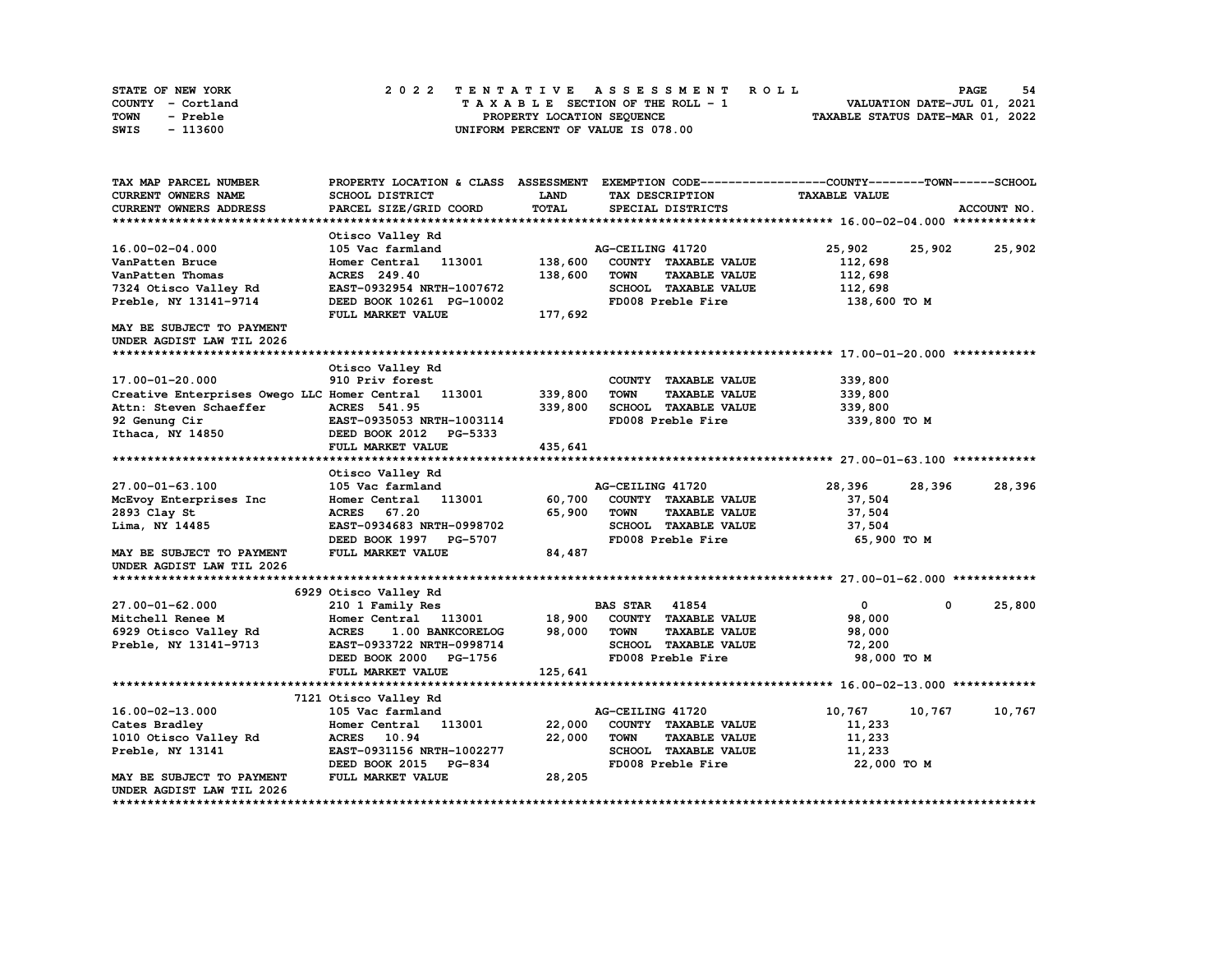| STATE OF NEW YORK | 2022 TENTATIVE ASSESSMENT ROLL     | 55<br><b>PAGE</b>                |
|-------------------|------------------------------------|----------------------------------|
| COUNTY - Cortland | TAXABLE SECTION OF THE ROLL - 1    | VALUATION DATE-JUL 01, 2021      |
| TOWN<br>- Preble  | PROPERTY LOCATION SEQUENCE         | TAXABLE STATUS DATE-MAR 01, 2022 |
| - 113600<br>SWIS  | UNIFORM PERCENT OF VALUE IS 078.00 |                                  |

| TAX MAP PARCEL NUMBER         | PROPERTY LOCATION & CLASS ASSESSMENT EXEMPTION CODE------------------COUNTY-------TOWN-----SCHOOL |              |                                     |                      |              |             |
|-------------------------------|---------------------------------------------------------------------------------------------------|--------------|-------------------------------------|----------------------|--------------|-------------|
| <b>CURRENT OWNERS NAME</b>    | SCHOOL DISTRICT                                                                                   | LAND         | TAX DESCRIPTION                     | <b>TAXABLE VALUE</b> |              |             |
| <b>CURRENT OWNERS ADDRESS</b> | PARCEL SIZE/GRID COORD                                                                            | <b>TOTAL</b> | SPECIAL DISTRICTS                   |                      |              | ACCOUNT NO. |
|                               |                                                                                                   |              |                                     |                      |              |             |
|                               | 7154 Otisco Valley Rd                                                                             |              |                                     |                      |              |             |
| $16.00 - 02 - 12.000$         | 210 1 Family Res                                                                                  |              | <b>BAS STAR 41854</b>               | 0                    | 0            | 25,800      |
| Swanka Carolyn F              | Homer Central 113001                                                                              |              | 19,200 Dis & Lim 41932              | 52,200               | 0            | 0           |
| 7154 Otisco Valley Rd         | <b>ACRES</b><br>1.18                                                                              | 104,400      | COUNTY TAXABLE VALUE                | 52,200               |              |             |
| Preble, NY 13141              | EAST-0931530 NRTH-1002698                                                                         |              | <b>TOWN</b><br><b>TAXABLE VALUE</b> | 104,400              |              |             |
|                               | DEED BOOK 10564 PG-46001                                                                          |              | SCHOOL TAXABLE VALUE                | 78,600               |              |             |
|                               | FULL MARKET VALUE                                                                                 |              | 133,846 FD008 Preble Fire           | 104,400 TO M         |              |             |
|                               |                                                                                                   |              |                                     |                      |              |             |
|                               | 7159 Otisco Valley Rd                                                                             |              |                                     |                      |              |             |
| 16.00-02-10.000               | 120 Field crops                                                                                   |              | AG-CEILING 41720                    | 90,652               | 90,652       | 90,652      |
| Vossler Kay F                 | Homer Central 113001                                                                              | 273,000      | COUNTY TAXABLE VALUE                | 282,248              |              |             |
| 7218 Otisco Valley Rd         | ACRES 168.30                                                                                      | 372,900      | <b>TOWN</b><br><b>TAXABLE VALUE</b> | 282,248              |              |             |
| Preble, NY 13141              | EAST-0930731 NRTH-1003635                                                                         |              | SCHOOL TAXABLE VALUE                | 282,248              |              |             |
|                               | DEED BOOK 2000 PG-2389                                                                            |              | FD008 Preble Fire                   | 372,900 то м         |              |             |
| MAY BE SUBJECT TO PAYMENT     | FULL MARKET VALUE                                                                                 | 478,077      |                                     |                      |              |             |
| UNDER AGDIST LAW TIL 2026     |                                                                                                   |              |                                     |                      |              |             |
|                               |                                                                                                   |              |                                     |                      |              |             |
|                               | 7218 Otisco Valley Rd                                                                             |              |                                     |                      |              |             |
| $16.00 - 02 - 09.000$         | 270 Mfg housing                                                                                   |              | AGED CTS<br>41800                   | 46,950               | 46,950       | 46,950      |
| Vossler Martin                | Homer Central 113001                                                                              |              | 13,600 ENH STAR 41834               | $\mathbf 0$          | $\mathbf{o}$ | 46,950      |
| Vossler Kay                   | FRNT 211.20 DPTH 132.25                                                                           | 93,900       | COUNTY TAXABLE VALUE                | 46,950               |              |             |
| 7218 Otisco Valley Rd         | <b>ACRES</b><br>0.61                                                                              |              | <b>TOWN</b><br><b>TAXABLE VALUE</b> | 46,950               |              |             |
| Preble, NY 13141-9713         | EAST-0931070 NRTH-1004297                                                                         |              | SCHOOL TAXABLE VALUE                | 0                    |              |             |
|                               | DEED BOOK 322<br>PG-888                                                                           |              | FD008 Preble Fire                   | 93,900 TO M          |              |             |
|                               | FULL MARKET VALUE                                                                                 | 120,385      |                                     |                      |              |             |
|                               |                                                                                                   |              |                                     |                      |              |             |
|                               | 7250 Otisco Valley Rd                                                                             |              |                                     |                      |              |             |
| 16.00-02-06.000               | 241 Rural res&ag                                                                                  |              | AG-CEILING 41720                    | 111,757              | 111,757      | 111,757     |
| Masters Trudy                 | Homer Central 113001                                                                              |              | 259,700 ENH STAR<br>41834           | 0                    | 0            | 64,410      |
| 7250 Otisco Valley Rd         | <b>ACRES</b> 185.00                                                                               | 344,200      | COUNTY TAXABLE VALUE                | 232,443              |              |             |
| Preble, NY 13141-9714         | EAST-0930516 NRTH-1005355                                                                         |              | <b>TOWN</b><br><b>TAXABLE VALUE</b> | 232,443              |              |             |
|                               | DEED BOOK 410<br>$PG-23$                                                                          |              | SCHOOL TAXABLE VALUE                | 168,033              |              |             |
| MAY BE SUBJECT TO PAYMENT     | FULL MARKET VALUE                                                                                 | 441,282      | FD008 Preble Fire                   | 344,200 TO M         |              |             |
| UNDER AGDIST LAW TIL 2026     |                                                                                                   |              |                                     |                      |              |             |
|                               |                                                                                                   |              |                                     |                      |              |             |
|                               | 7324 Otisco Valley Rd                                                                             |              |                                     |                      |              |             |
| 16.00-02-05.000               | 210 1 Family Res                                                                                  |              | <b>BAS STAR 41854</b>               | $\mathbf 0$          | $\mathbf 0$  | 25,800      |
| VanPatten Bruce               | Homer Central 113001                                                                              | 19,400       | COUNTY TAXABLE VALUE                | 128,400              |              |             |
| 7324 Otisco Valley Rd         | <b>ACRES</b><br>1.33                                                                              | 128,400      | <b>TOWN</b><br><b>TAXABLE VALUE</b> | 128,400              |              |             |
| Preble, NY 13141-9714         | EAST-0930660 NRTH-1006434                                                                         |              | <b>SCHOOL TAXABLE VALUE</b>         | 102,600              |              |             |
|                               | $PG-3$<br>DEED BOOK 368                                                                           |              | FD008 Preble Fire                   | 128,400 TO M         |              |             |
|                               | FULL MARKET VALUE                                                                                 | 164,615      |                                     |                      |              |             |
|                               |                                                                                                   |              |                                     |                      |              |             |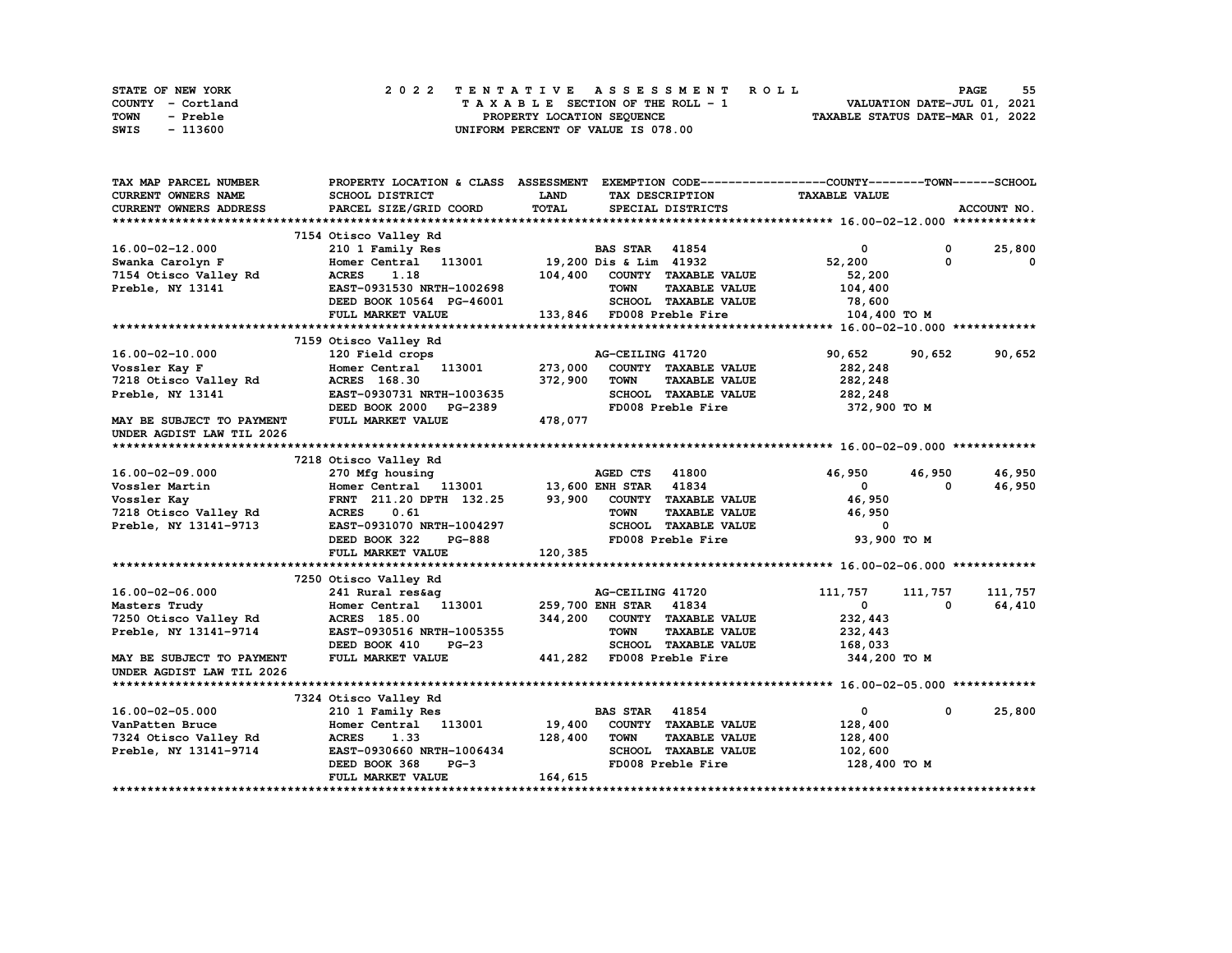| STATE OF NEW YORK | 2022 TENTATIVE ASSESSMENT ROLL     | 56<br><b>PAGE</b>                |
|-------------------|------------------------------------|----------------------------------|
| COUNTY - Cortland | TAXABLE SECTION OF THE ROLL - 1    | VALUATION DATE-JUL 01, 2021      |
| TOWN<br>- Preble  | PROPERTY LOCATION SEQUENCE         | TAXABLE STATUS DATE-MAR 01, 2022 |
| - 113600<br>SWIS  | UNIFORM PERCENT OF VALUE IS 078.00 |                                  |

| TAX MAP PARCEL NUMBER     | PROPERTY LOCATION & CLASS ASSESSMENT |             | EXEMPTION CODE-----------------COUNTY-------TOWN------SCHOOL |                      |            |             |
|---------------------------|--------------------------------------|-------------|--------------------------------------------------------------|----------------------|------------|-------------|
| CURRENT OWNERS NAME       | SCHOOL DISTRICT                      | <b>LAND</b> | TAX DESCRIPTION                                              | <b>TAXABLE VALUE</b> |            |             |
| CURRENT OWNERS ADDRESS    | PARCEL SIZE/GRID COORD               | TOTAL       | SPECIAL DISTRICTS                                            |                      |            | ACCOUNT NO. |
|                           |                                      |             |                                                              |                      |            |             |
|                           | 7429 Otisco Valley Rd                |             |                                                              |                      |            |             |
| 16.00-02-03.000           | 112 Dairy farm                       |             | AG 10-YR 41700                                               | 180,000              | 180,000    | 180,000     |
| VanPatten Thomas W        | Homer Central 113001                 |             | 303,700 AG-CEILING 41720                                     | 146,769              | 146,769    | 146,769     |
| VanPatten Bruce H         | <b>ACRES</b> 160.00                  |             | 772,000 AG IMPROV 42100                                      | 4,700                | 4,700      | 4,700       |
| 471 Fuller Rd             | EAST-0929125 NRTH-1007467            |             | COUNTY TAXABLE VALUE                                         | 440,531              |            |             |
| Preble, NY 13141          | DEED BOOK 2017 PG-1874               |             | <b>TOWN</b><br><b>TAXABLE VALUE</b>                          | 440,531              |            |             |
|                           | FULL MARKET VALUE                    | 989,744     | SCHOOL TAXABLE VALUE                                         | 440,531              |            |             |
| MAY BE SUBJECT TO PAYMENT |                                      |             | FD008 Preble Fire                                            | 767,300 то м         |            |             |
| UNDER AGDIST LAW TIL 2026 |                                      |             | 4,700 EX                                                     |                      |            |             |
|                           |                                      |             |                                                              |                      |            |             |
|                           | 7505 Otisco Valley Rd                |             |                                                              |                      |            |             |
| $6.00 - 03 - 01.000$      | 270 Mfg housing                      |             | E STAR MH 41844                                              | $\mathbf{0}$         | $^{\circ}$ | 51,800      |
| Staiger Robert L          | Homer Central 113001                 | 28,000      | COUNTY TAXABLE VALUE                                         | 81,600               |            |             |
| 7505 Otisco Valley Rd     | ACRES 15.00                          | 81,600      | <b>TOWN</b><br><b>TAXABLE VALUE</b>                          | 81,600               |            |             |
| Preble, NY 13141-9715     | EAST-0930531 NRTH-1009422            |             | SCHOOL TAXABLE VALUE                                         | 29,800               |            |             |
|                           | DEED BOOK 388<br>PG-288              |             | FD008 Preble Fire                                            | 81,600 TO M          |            |             |
|                           | FULL MARKET VALUE                    | 104,615     |                                                              |                      |            |             |
|                           |                                      |             |                                                              |                      |            |             |
|                           | 7585 Otisco Valley Rd                |             |                                                              |                      |            |             |
| $6.00 - 03 - 03.000$      | 210 1 Family Res                     |             | <b>BAS STAR 41854</b>                                        | $\mathbf{0}$         | $^{\circ}$ | 25,800      |
| VanPatten Jeffery T       | Homer Central 113001 20,600          |             | COUNTY TAXABLE VALUE                                         | 120,500              |            |             |
| 7585 Otisco Valley Rd     | <b>ACRES</b><br>2.06 BANK LERETA     | 120,500     | <b>TOWN</b><br><b>TAXABLE VALUE</b>                          | 120,500              |            |             |
| Preble, NY 13141-9715     | EAST-0929708 NRTH-1010663            |             | SCHOOL TAXABLE VALUE                                         | 94,700               |            |             |
|                           | DEED BOOK 2017 PG-647                |             | FD008 Preble Fire                                            | 120,500 TO M         |            |             |
|                           | FULL MARKET VALUE                    | 154,487     |                                                              |                      |            |             |
|                           |                                      |             |                                                              |                      |            |             |
|                           | 7619 Otisco Valley Rd                |             |                                                              |                      |            |             |
| 6.00-01-02.200            | 210 1 Family Res                     |             | VET COM CT 41131                                             | 8,600                | 17,200     | 0           |
| Swayze Henry B Jr         | Tully Central 315402                 |             | 20,600 ENH STAR 41834                                        | 0                    | 0          | 64,410      |
| Swayze Donna J            | <b>ACRES</b><br>2.06                 |             | 114,100 COUNTY TAXABLE VALUE                                 | 105,500              |            |             |
| 7619 Otisco Valley Rd     | EAST-0928773 NRTH-1011478            |             | <b>TAXABLE VALUE</b><br><b>TOWN</b>                          | 96,900               |            |             |
| Preble, NY 13141          | DEED BOOK 407<br>$PG-218$            |             | SCHOOL TAXABLE VALUE                                         | 49,690               |            |             |
|                           | FULL MARKET VALUE                    |             | 146,282 FD008 Preble Fire                                    | 114,100 TO M         |            |             |
|                           |                                      |             |                                                              |                      |            |             |
|                           | Palmer Rd                            |             |                                                              |                      |            |             |
| 17.06-01-12.200           | 314 Rural vac<10 - WTRFNT            |             | COUNTY TAXABLE VALUE                                         | 34,500               |            |             |
| Thompson Robert F         | Tully Central 315402                 | 34,500      | <b>TOWN</b><br><b>TAXABLE VALUE</b>                          | 34,500               |            |             |
| 7396 Palmer Rd            | FRNT 41.00 DPTH 430.05               | 34,500      | SCHOOL TAXABLE VALUE                                         | 34,500               |            |             |
| Tully, NY 13159           | 0.69<br><b>ACRES</b>                 |             | FD008 Preble Fire                                            | 34,500 TO M          |            |             |
|                           | EAST-0937599 NRTH-1007463            |             |                                                              |                      |            |             |
|                           | DEED BOOK 427<br><b>PG-55</b>        |             |                                                              |                      |            |             |
|                           | FULL MARKET VALUE                    | 44,231      |                                                              |                      |            |             |
|                           |                                      |             |                                                              |                      |            |             |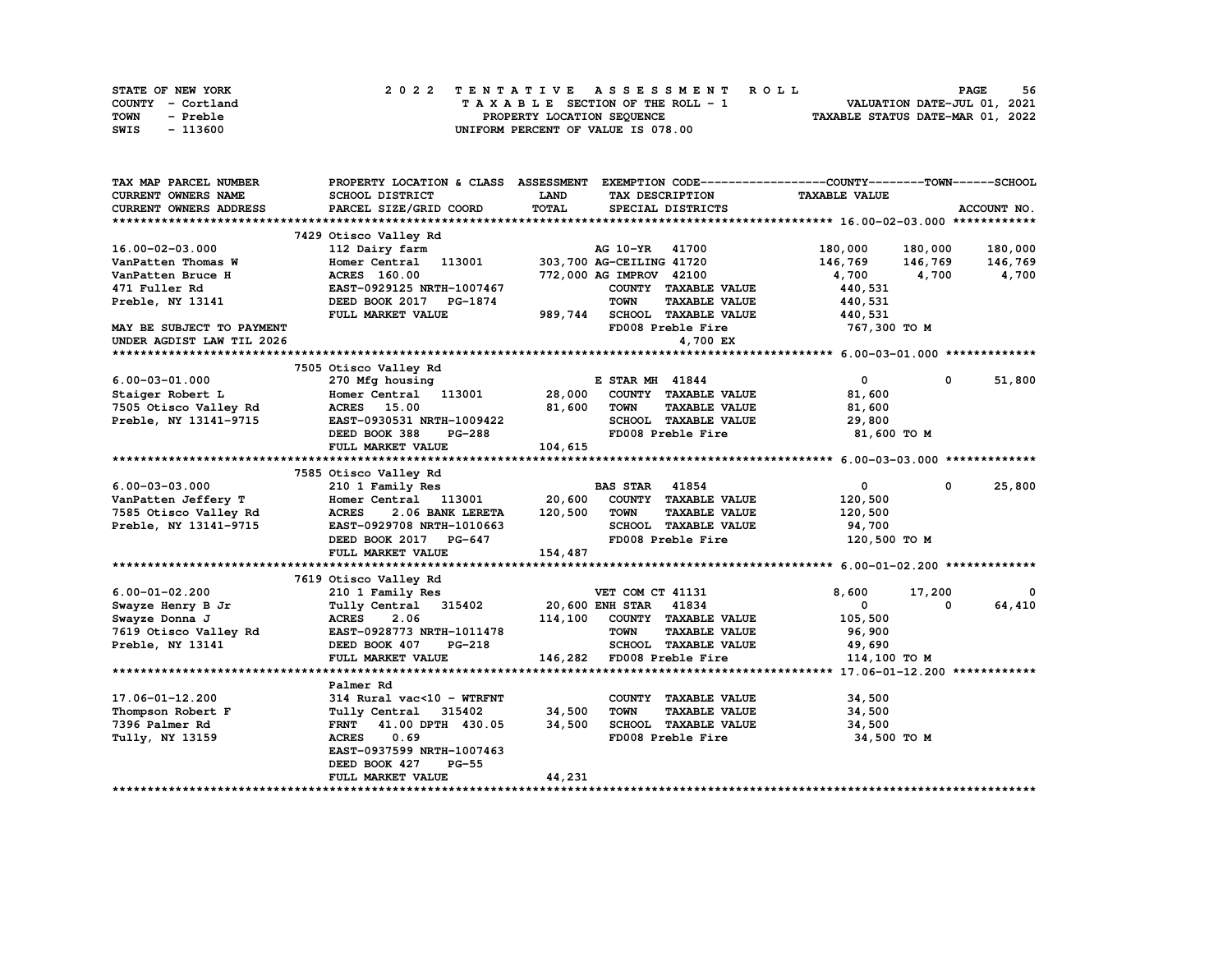| STATE OF NEW YORK | 2022 TENTATIVE ASSESSMENT ROLL     | 57<br><b>PAGE</b>                |
|-------------------|------------------------------------|----------------------------------|
| COUNTY - Cortland | TAXABLE SECTION OF THE ROLL - 1    | VALUATION DATE-JUL 01, 2021      |
| TOWN<br>- Preble  | PROPERTY LOCATION SEOUENCE         | TAXABLE STATUS DATE-MAR 01, 2022 |
| - 113600<br>SWIS  | UNIFORM PERCENT OF VALUE IS 078.00 |                                  |

| TAX MAP PARCEL NUMBER         |                                  |              |                                     | PROPERTY LOCATION & CLASS ASSESSMENT EXEMPTION CODE----------------COUNTY-------TOWN-----SCHOOL |
|-------------------------------|----------------------------------|--------------|-------------------------------------|-------------------------------------------------------------------------------------------------|
| CURRENT OWNERS NAME           | SCHOOL DISTRICT                  | LAND         | TAX DESCRIPTION                     | <b>TAXABLE VALUE</b>                                                                            |
| <b>CURRENT OWNERS ADDRESS</b> | PARCEL SIZE/GRID COORD           | <b>TOTAL</b> | SPECIAL DISTRICTS                   | ACCOUNT NO.                                                                                     |
|                               |                                  |              |                                     |                                                                                                 |
|                               | Palmer Rd                        |              |                                     |                                                                                                 |
| 17.06-01-19.000               | 314 Rural vac<10 - WTRFNT        |              | COUNTY TAXABLE VALUE                | 45,000                                                                                          |
| Vormwald John P               | Tully Central 315402             | 45,000       | <b>TOWN</b><br><b>TAXABLE VALUE</b> | 45,000                                                                                          |
| Vormwald Margaret C           | FRNT 75.00 DPTH 268.10           | 45,000       | SCHOOL TAXABLE VALUE                | 45,000                                                                                          |
| 7503 Saulsbury Rd             | 0.45<br><b>ACRES</b>             |              | FD008 Preble Fire                   | 45,000 TO M                                                                                     |
| Tully, NY 13159               | EAST-0937802 NRTH-1007037        |              |                                     |                                                                                                 |
|                               | DEED BOOK 2013 PG-3938           |              |                                     |                                                                                                 |
|                               | FULL MARKET VALUE                | 57,692       |                                     |                                                                                                 |
|                               |                                  |              |                                     |                                                                                                 |
|                               | Palmer Rd                        |              |                                     |                                                                                                 |
| 17.06-01-20.000               | 314 Rural vac<10 - WTRFNT        |              | COUNTY TAXABLE VALUE                | 50,500                                                                                          |
| Song Lake Greenwich Trust     | Tully Central 315402             | 50,500       | <b>TOWN</b><br><b>TAXABLE VALUE</b> | 50,500                                                                                          |
| 7358 Palmer Rd                | 75.00 DPTH 310.00<br><b>FRNT</b> | 50,500       | SCHOOL TAXABLE VALUE                | 50,500                                                                                          |
| Tully, NY 13159               | <b>ACRES</b><br>0.51             |              | FD008 Preble Fire                   | 50,500 TO M                                                                                     |
|                               | EAST-0937837 NRTH-1006966        |              |                                     |                                                                                                 |
|                               | DEED BOOK 2014 PG-1727           |              |                                     |                                                                                                 |
|                               | FULL MARKET VALUE                | 64,744       |                                     |                                                                                                 |
|                               |                                  |              |                                     |                                                                                                 |
|                               | Palmer Rd                        |              |                                     |                                                                                                 |
| 17.06-01-22.000               | 312 Vac w/imprv - WTRFNT         |              | COUNTY TAXABLE VALUE                | 76,300                                                                                          |
| Locascio Josephine            | Tully Central 315402             | 61,600       | <b>TOWN</b><br><b>TAXABLE VALUE</b> | 76,300                                                                                          |
| Biermann Betty Ann            | FRNT 100.00 DPTH 360.00          | 76,300       | SCHOOL TAXABLE VALUE                | 76,300                                                                                          |
| 7358 Palmer Rd                | EAST-0937914 NRTH-1006815        |              | FD008 Preble Fire                   | 76,300 TO M                                                                                     |
| Tully, NY 13159               | DEED BOOK 2008 PG-2118           |              |                                     |                                                                                                 |
|                               | FULL MARKET VALUE                | 97,821       |                                     |                                                                                                 |
|                               | 7358 Palmer Rd                   |              |                                     |                                                                                                 |
| 17.06-01-21.000               | 210 1 Family Res - WTRFNT        |              | <b>ENH STAR</b><br>41834            | 64,410<br>$\mathbf{0}$<br>$^{\circ}$                                                            |
| Locascio Josephine            | Tully Central 315402             | 69,700       | COUNTY TAXABLE VALUE                | 268,100                                                                                         |
| Song Lake Greenwich Trust     | FRNT 75.00 DPTH 315.00           | 268,100      | <b>TOWN</b><br><b>TAXABLE VALUE</b> | 268,100                                                                                         |
| 7358 Palmer Rd                | <b>ACRES</b><br>0.55             |              | SCHOOL TAXABLE VALUE                | 203,690                                                                                         |
| Tully, NY 13159               | EAST-0937884 NRTH-1006893        |              | FD008 Preble Fire                   | 268,100 TO M                                                                                    |
|                               | DEED BOOK 2008 PG-2119           |              |                                     |                                                                                                 |
|                               | FULL MARKET VALUE                | 343,718      |                                     |                                                                                                 |
|                               |                                  |              |                                     |                                                                                                 |
|                               | 7370 Palmer Rd                   |              |                                     |                                                                                                 |
| 17.06-01-18.000               | 210 1 Family Res - WTRFNT        |              | COUNTY TAXABLE VALUE                | 209,600                                                                                         |
| Bates Adriana Dizon           | Tully Central 315402             | 68,900       | <b>TOWN</b><br><b>TAXABLE VALUE</b> | 209,600                                                                                         |
| 7370 Palmer Rd                | FRNT 75.00 DPTH 252.70           | 209,600      | SCHOOL TAXABLE VALUE                | 209,600                                                                                         |
| Tully, NY 13159               | <b>ACRES</b><br>0.41             |              | FD008 Preble Fire                   | 209,600 то м                                                                                    |
|                               | EAST-0937769 NRTH-1007104        |              |                                     |                                                                                                 |
|                               | DEED BOOK 2022<br><b>PG-570</b>  |              |                                     |                                                                                                 |
|                               | FULL MARKET VALUE                | 268,718      |                                     |                                                                                                 |
|                               |                                  |              |                                     |                                                                                                 |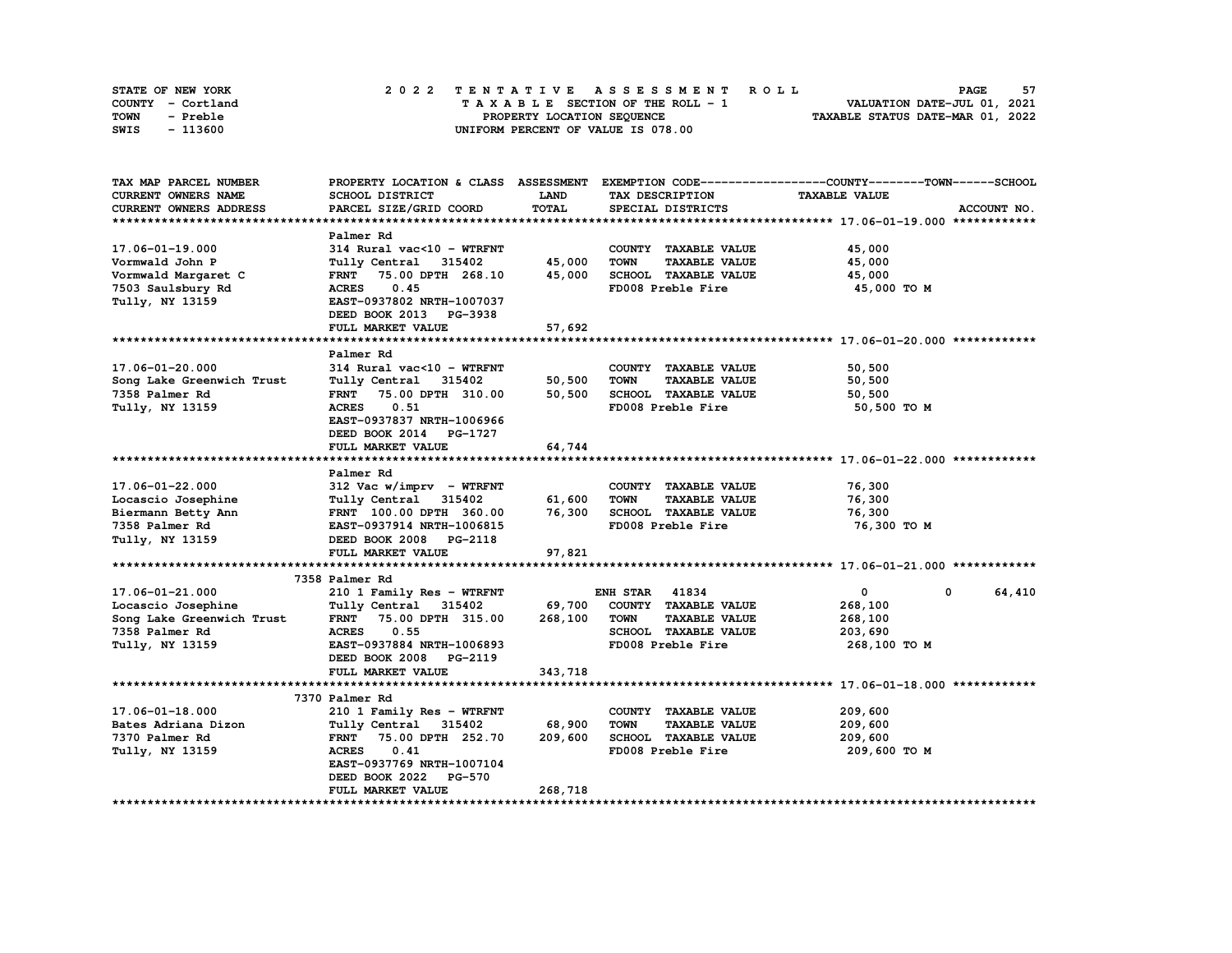| STATE OF NEW YORK | 2022 TENTATIVE ASSESSMENT ROLL     | 58<br><b>PAGE</b>                |
|-------------------|------------------------------------|----------------------------------|
| COUNTY - Cortland | TAXABLE SECTION OF THE ROLL - 1    | VALUATION DATE-JUL 01, 2021      |
| TOWN<br>- Preble  | PROPERTY LOCATION SEQUENCE         | TAXABLE STATUS DATE-MAR 01, 2022 |
| - 113600<br>SWIS  | UNIFORM PERCENT OF VALUE IS 078.00 |                                  |

| TAX MAP PARCEL NUMBER    | PROPERTY LOCATION & CLASS ASSESSMENT |             |                                     | EXEMPTION CODE-----------------COUNTY-------TOWN-----SCHOOL |             |
|--------------------------|--------------------------------------|-------------|-------------------------------------|-------------------------------------------------------------|-------------|
| CURRENT OWNERS NAME      | SCHOOL DISTRICT                      | <b>LAND</b> | TAX DESCRIPTION                     | <b>TAXABLE VALUE</b>                                        |             |
| CURRENT OWNERS ADDRESS   | PARCEL SIZE/GRID COORD               | TOTAL       | SPECIAL DISTRICTS                   |                                                             | ACCOUNT NO. |
|                          |                                      |             |                                     |                                                             |             |
|                          | 7376 Palmer Rd                       |             |                                     |                                                             |             |
| 17.06-01-17.000          | 210 1 Family Res - WTRFNT            |             | COUNTY TAXABLE VALUE                | 189,100                                                     |             |
| Austin Dorothy R         | Tully Central 315402                 | 68,300      | <b>TOWN</b><br><b>TAXABLE VALUE</b> | 189,100                                                     |             |
| 4102 Tannis Ter          | FRNT 74.22 DPTH 244.16               | 189,100     | SCHOOL TAXABLE VALUE                | 189,100                                                     |             |
| Liverpool, NY 13090-3714 | <b>ACRES</b><br>0.40                 |             | FD008 Preble Fire                   | 189,100 то м                                                |             |
|                          | EAST-0937744 NRTH-1007175            |             |                                     |                                                             |             |
|                          | DEED BOOK 369<br>PG-1024             |             |                                     |                                                             |             |
|                          | FULL MARKET VALUE                    | 242,436     |                                     |                                                             |             |
|                          |                                      |             |                                     |                                                             |             |
|                          | 7380 Palmer Rd                       |             |                                     |                                                             |             |
| 17.06-01-16.000          | 210 1 Family Res - WTRFNT            |             | <b>BAS STAR</b> 41854               | 0<br>0                                                      | 25,800      |
| Avery Roger E            | Tully Central 315402                 | 68,800      | COUNTY TAXABLE VALUE                | 201,000                                                     |             |
| Avery Paula K            | FRNT 75.00 DPTH 239.00               | 201,000     | <b>TOWN</b><br><b>TAXABLE VALUE</b> | 201,000                                                     |             |
| 7380 Palmer Rd           | <b>ACRES</b><br>0.42                 |             | <b>SCHOOL TAXABLE VALUE</b>         | 175,200                                                     |             |
| Tully, NY 13159-9210     | EAST-0937718 NRTH-1007247            |             | FD008 Preble Fire                   | 201,000 TO M                                                |             |
|                          | DEED BOOK 10483 PG-54001             |             |                                     |                                                             |             |
|                          | FULL MARKET VALUE                    | 257,692     |                                     |                                                             |             |
|                          |                                      |             |                                     |                                                             |             |
|                          | 7384 Palmer Rd                       |             |                                     |                                                             |             |
| 17.06-01-15.000          | 210 1 Family Res - WTRFNT            |             | <b>VET WAR C 41122</b>              | 5,160<br>0                                                  | 0           |
| Bornstein David L        | Tully Central 315402                 |             | 68,900 VET WAR T 41123              | 0<br>10,320                                                 | 0           |
| Logan Lynda L            | FRNT 75.00 DPTH 278.00               |             | 209,100 BAS STAR 41854              | $\mathbf{0}$<br>0                                           | 25,800      |
| 7384 Palmer Rd           | <b>ACRES</b><br>0.43                 |             | COUNTY TAXABLE VALUE                | 203,940                                                     |             |
| Tully, NY 13159-9210     | EAST-0937703 NRTH-1007323            |             | <b>TAXABLE VALUE</b><br><b>TOWN</b> | 198,780                                                     |             |
|                          | DEED BOOK 10671 PG-60001             |             | SCHOOL TAXABLE VALUE                | 183,300                                                     |             |
|                          | FULL MARKET VALUE                    |             | 268,077 FD008 Preble Fire           | 209,100 TO M                                                |             |
|                          |                                      |             |                                     |                                                             |             |
|                          | 7386 Palmer Rd                       |             |                                     |                                                             |             |
|                          |                                      |             |                                     | 0<br>$\mathbf{0}$                                           |             |
| 17.06-01-14.000          | 210 1 Family Res - WTRFNT            |             | <b>BAS STAR 41854</b>               |                                                             | 25,800      |
| Dickinson Theodore       | Tully Central 315402                 | 68,900      | COUNTY TAXABLE VALUE                | 153,600                                                     |             |
| Dickinson Annette W      | FRNT 75.00 DPTH 275.59               | 153,600     | TOWN<br><b>TAXABLE VALUE</b>        | 153,600                                                     |             |
| 7386 Palmer Rd           | 0.46<br><b>ACRES</b>                 |             | SCHOOL TAXABLE VALUE                | 127,800                                                     |             |
| Tully, NY 13159-9210     | EAST-0937676 NRTH-1007391            |             | FD008 Preble Fire                   | 153,600 то м                                                |             |
|                          | DEED BOOK 10506 PG-94001             |             |                                     |                                                             |             |
|                          | FULL MARKET VALUE                    | 196,923     |                                     |                                                             |             |
|                          |                                      |             |                                     |                                                             |             |
|                          | 7396,7398 Palmer Rd                  |             |                                     |                                                             |             |
| 17.06-01-12.100          | 240 Rural res<br>- WTRFNT            |             | <b>ENH STAR 41834</b>               | $\mathbf 0$<br>0                                            | 64,410      |
| Thompson Robert F        | Tully Central<br>315402              | 76,200      | COUNTY TAXABLE VALUE                | 270,200                                                     |             |
| 7396 Palmer Rd           | 65.00 DPTH 430.05<br><b>FRNT</b>     | 270,200     | <b>TOWN</b><br><b>TAXABLE VALUE</b> | 270,200                                                     |             |
| Tully, NY 13159-9211     | 0.70<br><b>ACRES</b>                 |             | SCHOOL TAXABLE VALUE                | 205,790                                                     |             |
|                          | EAST-0937499 NRTH-1007529            |             | FD008 Preble Fire                   | 270,200 TO M                                                |             |
|                          | DEED BOOK 427<br>$PG-55$             |             |                                     |                                                             |             |
|                          | FULL MARKET VALUE                    | 346,410     |                                     |                                                             |             |
|                          |                                      |             |                                     |                                                             |             |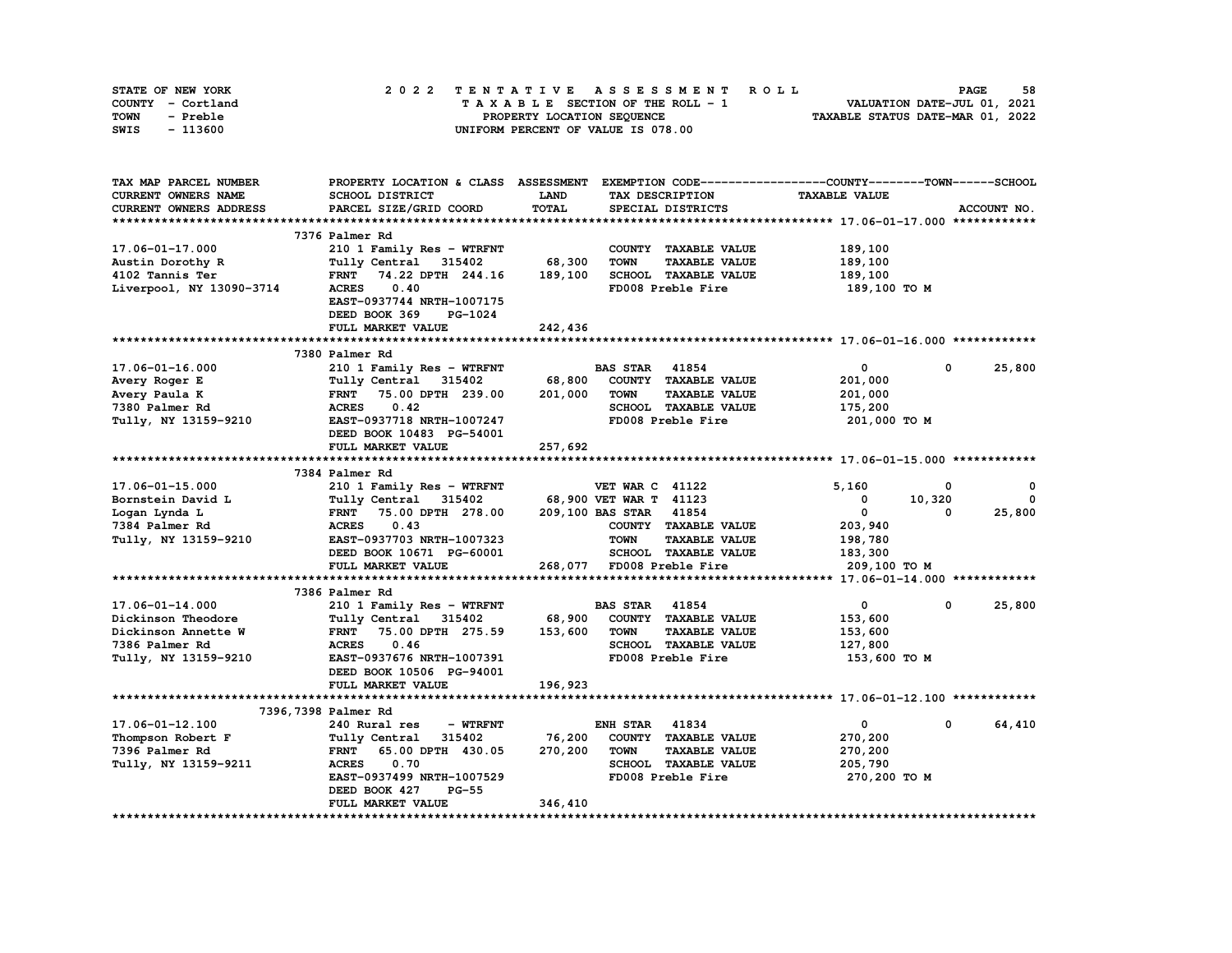| STATE OF NEW YORK | 2022 TENTATIVE ASSESSMENT ROLL     | 59<br><b>PAGE</b>                |
|-------------------|------------------------------------|----------------------------------|
| COUNTY - Cortland | TAXABLE SECTION OF THE ROLL - 1    | VALUATION DATE-JUL 01, 2021      |
| TOWN<br>- Preble  | PROPERTY LOCATION SEQUENCE         | TAXABLE STATUS DATE-MAR 01, 2022 |
| - 113600<br>SWIS  | UNIFORM PERCENT OF VALUE IS 078.00 |                                  |

| TAX MAP PARCEL NUMBER        |                                 |             |                                     | PROPERTY LOCATION & CLASS ASSESSMENT EXEMPTION CODE----------------COUNTY-------TOWN-----SCHOOL |
|------------------------------|---------------------------------|-------------|-------------------------------------|-------------------------------------------------------------------------------------------------|
| CURRENT OWNERS NAME          | SCHOOL DISTRICT                 | <b>LAND</b> | TAX DESCRIPTION                     | <b>TAXABLE VALUE</b>                                                                            |
| CURRENT OWNERS ADDRESS       | PARCEL SIZE/GRID COORD          | TOTAL       | SPECIAL DISTRICTS                   | ACCOUNT NO.                                                                                     |
|                              |                                 |             |                                     |                                                                                                 |
|                              | 1888 Penney Ln                  |             |                                     |                                                                                                 |
| $7.14 - 01 - 33.000$         | 260 Seasonal res - WTRFNT       |             | COUNTY TAXABLE VALUE                | 155,000                                                                                         |
| Snavlin John R               | Tully Central 315402            | 80,500      | <b>TOWN</b><br><b>TAXABLE VALUE</b> | 155,000                                                                                         |
| Snavlin Joyce                | FRNT 400.00 DPTH 318.00         | 155,000     | SCHOOL TAXABLE VALUE                | 155,000                                                                                         |
| 1560 Route 11A               | 1.20<br><b>ACRES</b>            |             | FD008 Preble Fire                   | 155,000 то м                                                                                    |
| Tully, NY 13159-3309         | EAST-0937096 NRTH-1010829       |             |                                     |                                                                                                 |
|                              | DEED BOOK 2002 PG-5290          |             |                                     |                                                                                                 |
|                              | FULL MARKET VALUE               | 198,718     |                                     |                                                                                                 |
|                              |                                 |             |                                     |                                                                                                 |
|                              | 1896 Penney Ln                  |             |                                     |                                                                                                 |
| $7.14 - 01 - 34.000$         | 260 Seasonal res - WTRFNT       |             | COUNTY TAXABLE VALUE                | 145,000                                                                                         |
| Snavlin Joyce L              | Tully Central 315402            | 115,300     | <b>TAXABLE VALUE</b><br><b>TOWN</b> | 145,000                                                                                         |
| 1560 Route 11A               | FRNT 225.00 DPTH 270.00         | 145,000     | SCHOOL TAXABLE VALUE                | 145,000                                                                                         |
| Tully, NY 13159-9714         | <b>ACRES</b><br>0.82            |             | FD008 Preble Fire                   | 145,000 TO M                                                                                    |
|                              | EAST-0937321 NRTH-1010690       |             |                                     |                                                                                                 |
|                              | DEED BOOK 1996 PG-215           |             |                                     |                                                                                                 |
|                              | FULL MARKET VALUE               | 185,897     |                                     |                                                                                                 |
|                              |                                 |             |                                     |                                                                                                 |
|                              | 7563 Pirate's Cove              |             |                                     |                                                                                                 |
| $7.14 - 02 - 06.000$         | 210 1 Family Res - WTRFNT       |             | COUNTY TAXABLE VALUE                | 210,200                                                                                         |
| Motolo Paul L                | Tully Central 315402            | 96,400      | <b>TOWN</b><br><b>TAXABLE VALUE</b> | 210,200                                                                                         |
| Maher Nadine Nataro          | ACRES 5.38                      | 210,200     | SCHOOL TAXABLE VALUE                | 210,200                                                                                         |
| PO Box 494                   | EAST-0938312 NRTH-1010615       |             | FD008 Preble Fire                   | 210,200 TO M                                                                                    |
| Syracuse, NY 13209           | DEED BOOK 2008 PG-3142          |             |                                     |                                                                                                 |
|                              | FULL MARKET VALUE               | 269,487     |                                     |                                                                                                 |
|                              |                                 |             |                                     |                                                                                                 |
|                              | 7571 Pirate's Cove              |             |                                     |                                                                                                 |
| 7.14-02-11.000               | 260 Seasonal res - WTRFNT       |             | COUNTY TAXABLE VALUE                | 146,350                                                                                         |
| $C + 2000$<br>Stack Kevin P  | Tully Central 315402            | 78,600      | <b>TOWN</b><br><b>TAXABLE VALUE</b> | 146,350                                                                                         |
| 5110 Velasko Rd Ste 2000     | FRNT 109.08 DPTH 174.13 146,350 |             | SCHOOL TAXABLE VALUE                | 146,350                                                                                         |
| Syracuse, NY 13215-1954      | EAST-0938068 NRTH-1010446       |             | FD008 Preble Fire                   | 146,350 TO M                                                                                    |
|                              | DEED BOOK 2002 PG-5261          |             |                                     |                                                                                                 |
|                              | FULL MARKET VALUE               | 187,628     |                                     |                                                                                                 |
|                              |                                 |             |                                     |                                                                                                 |
|                              | Preble Rd                       |             |                                     |                                                                                                 |
| 26.00-01-03.000              | 105 Vac farmland                |             | AG-CEILING 41720                    | 90,569<br>90,569<br>90,569                                                                      |
| Griswold Family Realty, LLC. | Homer Central 113001            | 205,300     | COUNTY TAXABLE VALUE                | 114,731                                                                                         |
| PO Box 15                    | ACRES 265.39                    | 205,300     | <b>TOWN</b><br><b>TAXABLE VALUE</b> | 114,731                                                                                         |
| Preble, NY 13141             | EAST-0928347 NRTH-0998181       |             | SCHOOL TAXABLE VALUE                | 114,731                                                                                         |
|                              | DEED BOOK 2016 PG-6990          |             | FD008 Preble Fire                   | 205,300 то м                                                                                    |
| MAY BE SUBJECT TO PAYMENT    | FULL MARKET VALUE               | 263,205     |                                     |                                                                                                 |
| UNDER AGDIST LAW TIL 2026    |                                 |             |                                     |                                                                                                 |
|                              |                                 |             |                                     |                                                                                                 |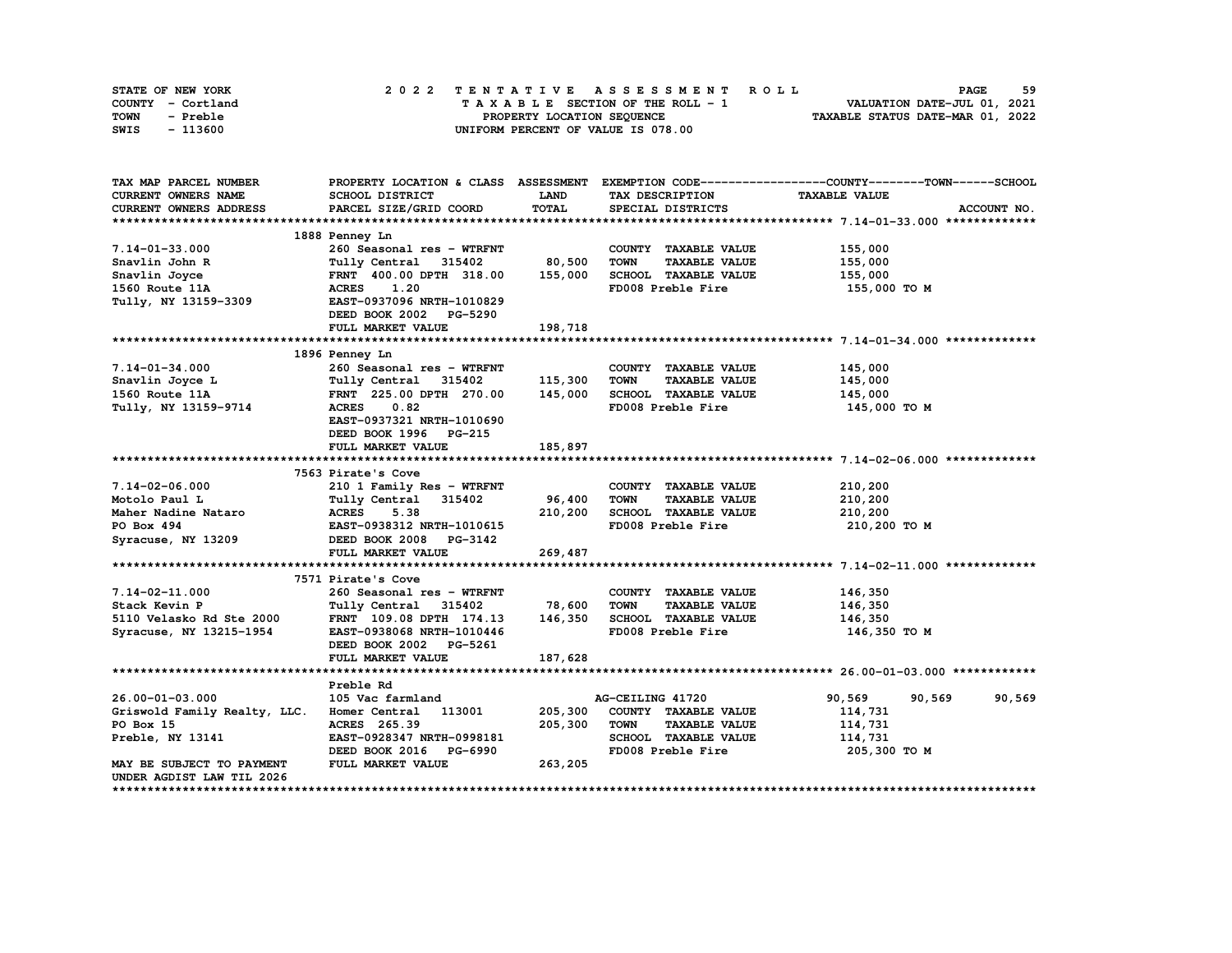| <b>STATE OF NEW YORK</b> | 2022 TENTATIVE ASSESSMENT ROLL     | 60<br><b>PAGE</b>                |
|--------------------------|------------------------------------|----------------------------------|
| COUNTY - Cortland        | TAXABLE SECTION OF THE ROLL - 1    | VALUATION DATE-JUL 01, 2021      |
| TOWN<br>- Preble         | PROPERTY LOCATION SEQUENCE         | TAXABLE STATUS DATE-MAR 01, 2022 |
| - 113600<br>SWIS         | UNIFORM PERCENT OF VALUE IS 078.00 |                                  |

| TAX MAP PARCEL NUMBER        | PROPERTY LOCATION & CLASS ASSESSMENT |             | EXEMPTION CODE------------------COUNTY-------TOWN------SCHOOL |                      |                  |
|------------------------------|--------------------------------------|-------------|---------------------------------------------------------------|----------------------|------------------|
| CURRENT OWNERS NAME          | <b>SCHOOL DISTRICT</b>               | <b>LAND</b> | TAX DESCRIPTION                                               | <b>TAXABLE VALUE</b> |                  |
| CURRENT OWNERS ADDRESS       | PARCEL SIZE/GRID COORD               | TOTAL       | SPECIAL DISTRICTS                                             |                      | ACCOUNT NO.      |
|                              |                                      |             |                                                               |                      |                  |
|                              | Preble Rd                            |             |                                                               |                      |                  |
| 26.00-01-06.000              | 322 Rural vac>10                     |             | COUNTY TAXABLE VALUE                                          | 27,200               |                  |
| Steger Donald I              | 113001<br>Homer Central              | 27,200      | <b>TAXABLE VALUE</b><br><b>TOWN</b>                           | 27,200               |                  |
| Steger Constance B           | 42.00<br><b>ACRES</b>                | 27,200      | SCHOOL TAXABLE VALUE                                          | 27,200               |                  |
| 6567 Cold Brook Rd           | EAST-0925768 NRTH-0996202            |             | FD008 Preble Fire                                             | 27,200 TO M          |                  |
|                              |                                      |             |                                                               |                      |                  |
| Homer, NY 13077              | DEED BOOK 2016 PG-813                |             |                                                               |                      |                  |
|                              | FULL MARKET VALUE                    | 34,872      |                                                               |                      |                  |
|                              |                                      |             |                                                               |                      |                  |
|                              | Preble Rd                            |             |                                                               |                      |                  |
| 26.00-01-07.000              | 105 Vac farmland                     |             | AG-CEILING 41720                                              | 18,117<br>18,117     | 18,117           |
| Franciosi Barbara Lee        | 113001<br>Homer Central              | 41,400      | COUNTY TAXABLE VALUE                                          | 23,283               |                  |
| C/O Edward P. Cates          | <b>ACRES</b> 60.00                   | 41,400      | <b>TOWN</b><br><b>TAXABLE VALUE</b>                           | 23,283               |                  |
| 30 West Elderkin Ave         | EAST-0927205 NRTH-0996346            |             | SCHOOL TAXABLE VALUE                                          | 23,283               |                  |
| Groton, CT 06340             | DEED BOOK 2017 PG-5785               |             | FD008 Preble Fire                                             | 41,400 TO M          |                  |
|                              | FULL MARKET VALUE                    | 53,077      |                                                               |                      |                  |
| MAY BE SUBJECT TO PAYMENT    |                                      |             |                                                               |                      |                  |
| UNDER AGDIST LAW TIL 2026    |                                      |             |                                                               |                      |                  |
|                              |                                      |             |                                                               |                      |                  |
|                              | Preble Rd                            |             |                                                               |                      |                  |
| $26.00 - 01 - 12.000$        | 105 Vac farmland                     |             | COUNTY TAXABLE VALUE                                          | 200                  |                  |
|                              | Homer Central<br>113001              | 200         | <b>TAXABLE VALUE</b><br><b>TOWN</b>                           | 200                  |                  |
| Griswold Family Realty, LLC. |                                      | 200         | SCHOOL TAXABLE VALUE                                          |                      |                  |
| PO Box 15                    | <b>ACRES</b><br>1.30                 |             |                                                               | 200                  |                  |
| Preble, NY 13141             | EAST-0929948 NRTH-0998557            |             | FD008 Preble Fire                                             | 200 TO M             |                  |
|                              | DEED BOOK 2016 PG-6990               |             |                                                               |                      |                  |
|                              | FULL MARKET VALUE                    | 256         |                                                               |                      |                  |
|                              |                                      |             |                                                               |                      |                  |
|                              | Preble Rd                            |             |                                                               |                      |                  |
| 27.00-03-11.000              | 105 Vac farmland                     |             | AG COMMIT 41730                                               | 10,463<br>10,463     | 10,463           |
| Wright William S             | 113001<br>Homer Central              | 19,900      | COUNTY TAXABLE VALUE                                          | 9,437                |                  |
| Wright Mary Sue              | <b>ACRES</b><br>9.19                 | 19,900      | <b>TOWN</b><br><b>TAXABLE VALUE</b>                           | 9,437                |                  |
| 2068 Preble Rd               | EAST-0940581 NRTH-0995283            |             | SCHOOL TAXABLE VALUE                                          | 9,437                |                  |
| PO Box 44                    | DEED BOOK 408<br><b>PG-223</b>       |             | FD008 Preble Fire                                             | 19,900 TO M          |                  |
| Preble, NY 13141             | FULL MARKET VALUE                    | 25,513      |                                                               |                      |                  |
|                              |                                      |             |                                                               |                      |                  |
| MAY BE SUBJECT TO PAYMENT    |                                      |             |                                                               |                      |                  |
| UNDER AGDIST LAW TIL 2029    |                                      |             |                                                               |                      |                  |
|                              |                                      |             |                                                               |                      |                  |
|                              | Preble Rd                            |             |                                                               |                      |                  |
|                              |                                      |             |                                                               |                      |                  |
| 27.00-03-13.000              | 105 Vac farmland                     |             | AG COMMIT 41730                                               | 23,782               | 23,782<br>23,782 |
| Wright William S             | Homer Central 113001                 | 42,600      | COUNTY TAXABLE VALUE                                          | 18,818               |                  |
| Wright Mary Sue              | ACRES 19.74                          | 42,600      | <b>TOWN</b><br><b>TAXABLE VALUE</b>                           | 18,818               |                  |
| 2068 Preble Rd               | EAST-0940023 NRTH-0994419            |             | <b>SCHOOL TAXABLE VALUE</b>                                   | 18,818               |                  |
| PO Box 44                    | DEED BOOK 408<br>$PG-223$            |             | FD008 Preble Fire                                             | 42,600 TO M          |                  |
| Preble, NY 13141             | FULL MARKET VALUE                    | 54,615      |                                                               |                      |                  |
|                              |                                      |             |                                                               |                      |                  |
| MAY BE SUBJECT TO PAYMENT    |                                      |             |                                                               |                      |                  |
| UNDER AGDIST LAW TIL 2029    |                                      |             |                                                               |                      |                  |
|                              |                                      |             |                                                               |                      |                  |
|                              |                                      |             |                                                               |                      |                  |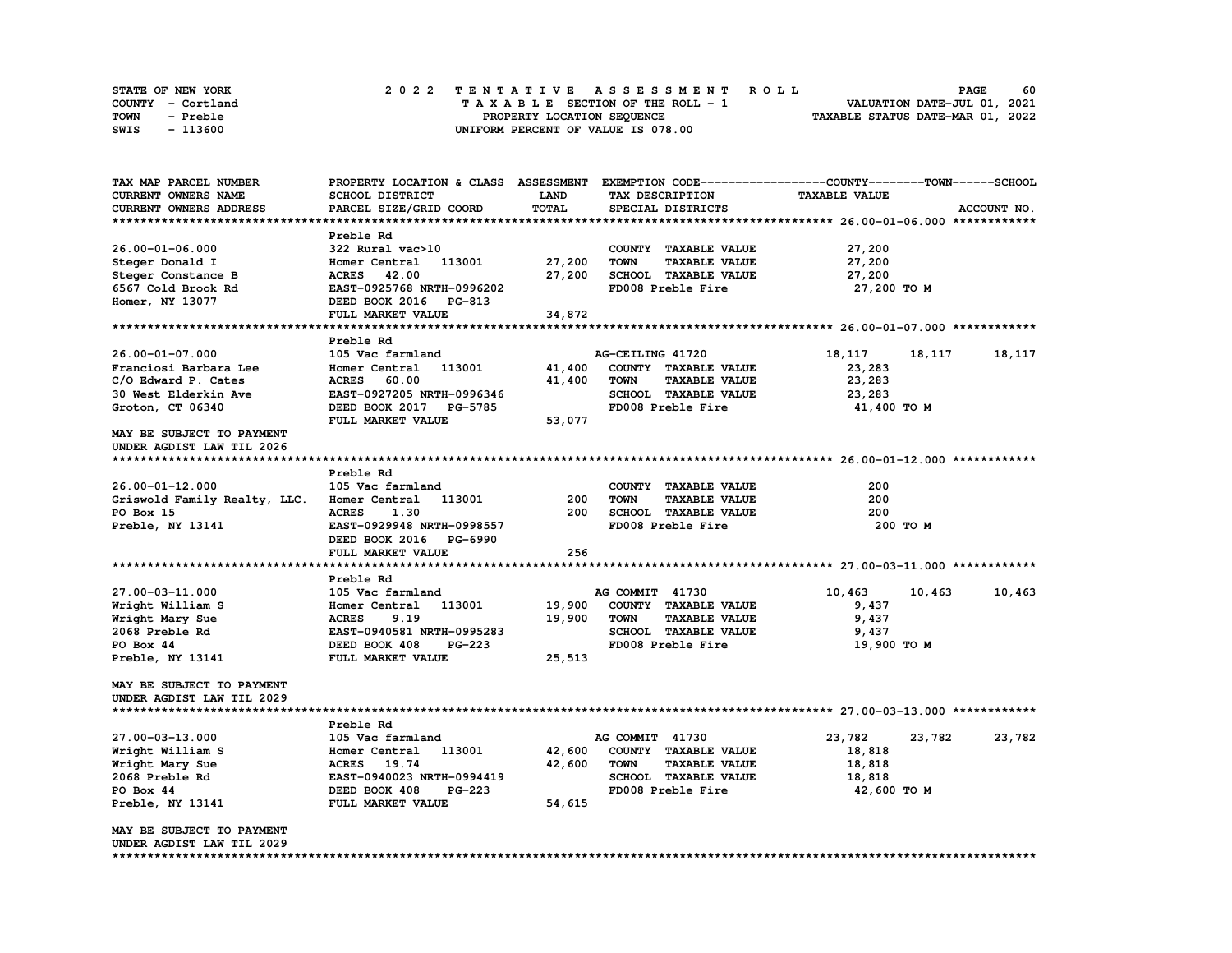| STATE OF NEW YORK | 2022 TENTATIVE ASSESSMENT ROLL     | 61<br><b>PAGE</b>                |
|-------------------|------------------------------------|----------------------------------|
| COUNTY - Cortland | TAXABLE SECTION OF THE ROLL - 1    | VALUATION DATE-JUL 01, 2021      |
| TOWN<br>- Preble  | PROPERTY LOCATION SEQUENCE         | TAXABLE STATUS DATE-MAR 01, 2022 |
| - 113600<br>SWIS  | UNIFORM PERCENT OF VALUE IS 078.00 |                                  |

| TAX MAP PARCEL NUMBER                                                     | PROPERTY LOCATION & CLASS ASSESSMENT EXEMPTION CODE-----------------COUNTY-------TOWN-----SCHOOL |             |                                     |                      |                       |
|---------------------------------------------------------------------------|--------------------------------------------------------------------------------------------------|-------------|-------------------------------------|----------------------|-----------------------|
| CURRENT OWNERS NAME                                                       | SCHOOL DISTRICT                                                                                  | <b>LAND</b> | TAX DESCRIPTION                     | <b>TAXABLE VALUE</b> |                       |
| <b>CURRENT OWNERS ADDRESS</b>                                             | PARCEL SIZE/GRID COORD                                                                           | TOTAL       | SPECIAL DISTRICTS                   |                      | ACCOUNT NO.           |
|                                                                           |                                                                                                  |             |                                     |                      |                       |
|                                                                           | Preble Rd                                                                                        |             |                                     |                      |                       |
| 27.10-02-58.100                                                           | 314 Rural vac<10                                                                                 |             | COUNTY TAXABLE VALUE                | 500                  |                       |
| Sears David W                                                             | Homer Central 113001 500                                                                         |             | <b>TOWN</b><br><b>TAXABLE VALUE</b> | 500                  |                       |
| Sears Robert J                                                            | 3.51 DPTH 292.32 500<br><b>FRNT</b>                                                              |             | SCHOOL TAXABLE VALUE                | 500                  |                       |
| 1990 Preble Rd                                                            | 0.07<br><b>ACRES</b>                                                                             |             | FD008 Preble Fire                   | 500 TO M             |                       |
| Preble, NY 13141-9999                                                     | EAST-0938266 NRTH-0996407                                                                        |             |                                     |                      |                       |
|                                                                           | DEED BOOK 10151 PG-55001                                                                         |             |                                     |                      |                       |
|                                                                           | FULL MARKET VALUE                                                                                | 641         |                                     |                      |                       |
|                                                                           |                                                                                                  |             |                                     |                      |                       |
|                                                                           | 1644 Preble Rd                                                                                   |             |                                     |                      |                       |
| 26.00-01-11.000                                                           | 112 Dairy farm                                                                                   |             | AG-CEILING 41720                    | 60,663<br>60,663     | 60,663                |
| Griswold Family Realty, LLC. Homer Central 113001 137,200 AG IMPROV 42100 |                                                                                                  |             |                                     | 6,800 6,800          | 6,800                 |
|                                                                           | ACRES 102.47                                                                                     | 273,200     | COUNTY TAXABLE VALUE                | 205,737              |                       |
| PO Box 15<br>Preble, NY 13141                                             | EAST-0931787 NRTH-0997471                                                                        |             | <b>TOWN</b><br><b>TAXABLE VALUE</b> | 205,737              |                       |
|                                                                           |                                                                                                  |             | SCHOOL TAXABLE VALUE 205, 737       |                      |                       |
| MAY BE SUBJECT TO PAYMENT                                                 | DEED BOOK 2016 PG-6990 SCHOOL TAXABLE VALUE<br>FULL MARKET VALUE 350,256 FD008 Preble Fire       |             |                                     | 266,400 то м         |                       |
| UNDER AGDIST LAW TIL 2026                                                 |                                                                                                  |             | 6,800 EX                            |                      |                       |
|                                                                           |                                                                                                  |             |                                     |                      |                       |
|                                                                           | 1775 Preble Rd                                                                                   |             |                                     |                      |                       |
| 27.00-01-61.000                                                           | 210 1 Family Res                                                                                 |             | COUNTY TAXABLE VALUE                | 99,000               |                       |
| Griswold Constance L                                                      | Homer Central 113001                                                                             | 18,900      | <b>TOWN</b><br><b>TAXABLE VALUE</b> | 99,000               |                       |
| Griswold David E                                                          | <b>ACRES</b><br>1.00                                                                             | 99,000      | SCHOOL TAXABLE VALUE                | 99,000               |                       |
| 6993 W Bennett Hollow Rd EAST-0934263 NRTH-0997688                        |                                                                                                  |             | FD008 Preble Fire                   | 99,000 TO M          |                       |
| PO Box 15                                                                 | DEED BOOK 2010 PG-1779                                                                           |             |                                     |                      |                       |
| Preble, NY 13141                                                          | FULL MARKET VALUE                                                                                | 126,923     |                                     |                      |                       |
|                                                                           |                                                                                                  |             |                                     |                      |                       |
|                                                                           | 1804 Preble Rd                                                                                   |             |                                     |                      |                       |
| 27.00-01-44.000                                                           | 210 1 Family Res                                                                                 |             | <b>BAS STAR</b> 41854               | 0                    | 25,800<br>0           |
| Morse David                                                               | Homer Central 113001 11,400 CW_15_VET/ 41162                                                     |             |                                     | 5,160                | $\Omega$<br>$\Omega$  |
| 1804 Preble Rd                                                            | FRNT 82.50 DPTH 239.25 93,000 COUNTY TAXABLE VALUE                                               |             |                                     | 87,840               |                       |
|                                                                           | EAST-0935036 NRTH-0997305                                                                        |             | <b>TOWN</b><br><b>TAXABLE VALUE</b> | 93,000               |                       |
| Preble, NY 13141                                                          | DEED BOOK 268<br>$PG-71$                                                                         |             |                                     |                      |                       |
|                                                                           |                                                                                                  |             | SCHOOL TAXABLE VALUE 67,200         | 93,000 TO M          |                       |
|                                                                           | FULL MARKET VALUE                                                                                |             | 119,231 FD008 Preble Fire           |                      |                       |
|                                                                           | 1809 Preble Rd                                                                                   |             |                                     |                      |                       |
|                                                                           |                                                                                                  |             | <b>BAS STAR 41854</b>               | $\bullet$            | 25,800<br>$\mathbf 0$ |
| 27.00-01-03.000                                                           | 210 1 Family Res<br>113001 19,400<br>Homer Central                                               |             | COUNTY TAXABLE VALUE                | 103,000              |                       |
| Rommevaux Cindy L                                                         |                                                                                                  | 103,000     | <b>TOWN</b>                         |                      |                       |
| PO Box 84<br>Little York, NY 13087                                        | <b>ACRES</b><br>1.30                                                                             |             | <b>TAXABLE VALUE</b>                | 103,000              |                       |
|                                                                           | EAST-0935188 NRTH-0997591                                                                        |             | SCHOOL TAXABLE VALUE                | 77,200               |                       |
|                                                                           | DEED BOOK 2021<br><b>PG-4189</b>                                                                 |             | FD008 Preble Fire 103,000 TO M      |                      |                       |
|                                                                           | FULL MARKET VALUE                                                                                | 132,051     |                                     |                      |                       |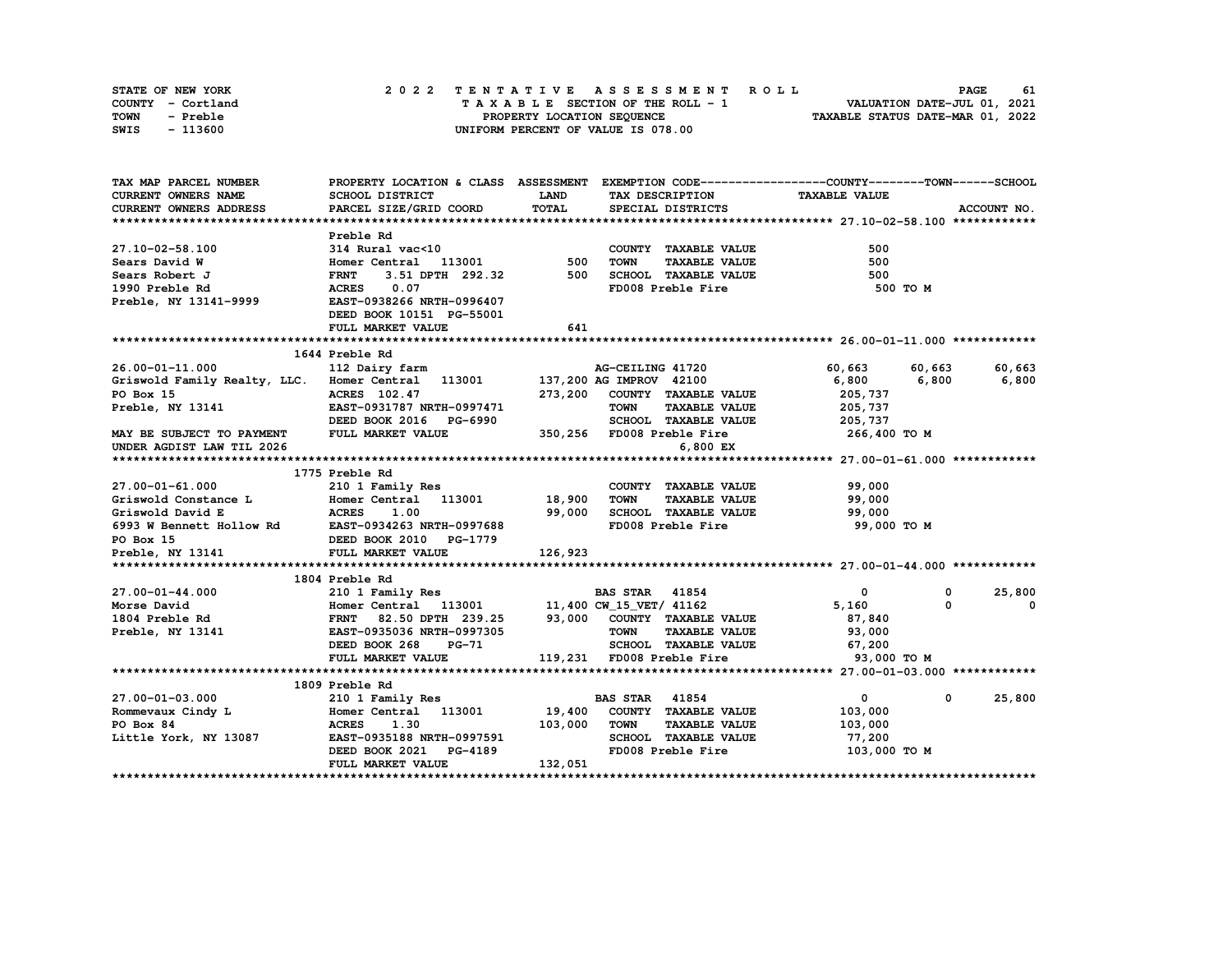| STATE OF NEW YORK | 2022 TENTATIVE ASSESSMENT ROLL     | 62<br><b>PAGE</b>                |
|-------------------|------------------------------------|----------------------------------|
| COUNTY - Cortland | TAXABLE SECTION OF THE ROLL - 1    | VALUATION DATE-JUL 01, 2021      |
| TOWN<br>- Preble  | PROPERTY LOCATION SEQUENCE         | TAXABLE STATUS DATE-MAR 01, 2022 |
| - 113600<br>SWIS  | UNIFORM PERCENT OF VALUE IS 078.00 |                                  |

| LAND<br><b>TAXABLE VALUE</b><br><b>CURRENT OWNERS NAME</b><br>SCHOOL DISTRICT<br>TAX DESCRIPTION<br>PARCEL SIZE/GRID COORD<br>TOTAL<br><b>CURRENT OWNERS ADDRESS</b><br>SPECIAL DISTRICTS<br>ACCOUNT NO.<br>1839 Preble Rd<br>$\overline{0}$<br>$0 \t 25,800$<br>27.10-01-02.000<br><b>BAS STAR 41854</b><br>210 1 Family Res<br>Homer Central 113001 12,600<br>COUNTY TAXABLE VALUE<br>58,000<br>Duell Alexander R<br>27 Abdallah Ave<br>FRNT 102.23 DPTH 227.85<br>58,000<br><b>TOWN</b><br><b>TAXABLE VALUE</b><br>58,000<br>SCHOOL TAXABLE VALUE<br>Cortland, NY 13045<br><b>ACRES</b><br>0.56 BANKCORELOG<br>32,200<br>EAST-0935552 NRTH-0997474<br>FD008 Preble Fire<br>58,000 TO M<br>DEED BOOK 2021 PG-5570<br>74,359<br>FULL MARKET VALUE<br>1845 Preble Rd<br>27.10-01-03.000<br>312 Vac w/imprv<br>COUNTY TAXABLE VALUE<br>15,000<br>Duell Alexander R<br>Homer Central 113001 1,500<br><b>TOWN</b><br><b>TAXABLE VALUE</b><br>15,000<br>27 Abdellah Ave                         FRNT     80.00 DPTH   249.35 Cortland, NY 13045                       EAST-0935636 NRTH-0997461<br>SCHOOL TAXABLE VALUE<br>15,000<br>15,000<br>FD008 Preble Fire<br>15,000 TO M<br>DEED BOOK 2021 PG-5573<br>FULL MARKET VALUE<br>19,231<br>1850 Preble Rd<br>25,800<br><b>BAS STAR 41854</b><br>$\mathbf{0}$<br>27.10-02-01.000<br>210 1 Family Res<br>$\mathbf{0}$<br>Homer Central 113001 11,600<br>COUNTY TAXABLE VALUE<br>96,300<br>Stage John F<br>FRNT 115.50 DPTH 173.25 96,300<br>TOWN<br><b>TAXABLE VALUE</b><br>Stage Catherine<br>96,300<br>1850 Preble Rd<br>SCHOOL TAXABLE VALUE<br><b>BANKCORELOG</b><br>70,500<br>Preble, NY 13141-9711<br>EAST-0935654 NRTH-0997188<br>FD008 Preble Fire<br>96,300 то м<br>DEED BOOK 398<br>$PG-4$<br>123,462<br>FULL MARKET VALUE<br>1853 Preble Rd<br>25,800<br>210 1 Family Res<br><b>BAS STAR 41854</b><br>$\mathbf{0}$<br>$^{\circ}$<br>27.10-01-04.000<br>Homer Central 113001 19,400<br>COUNTY TAXABLE VALUE<br>Reynolds Michael Douglas<br>85,000<br><b>ACRES</b><br><b>TAXABLE VALUE</b><br>Brown Colleen D<br>1.32<br>85,000<br><b>TOWN</b><br>85,000<br>ACRES 1.32<br>EAST-0935762 NRTH-0997452<br>SCHOOL TAXABLE VALUE<br>1853 Preble Rd<br>59,200<br>Preble, NY 13141-9711<br>FD008 Preble Fire<br>85,000 TO M<br>DEED BOOK 2020 PG-4889<br>FULL MARKET VALUE<br>108,974<br>1854 Preble Rd<br><b>ENH STAR 41834</b><br>64,410<br>$\mathbf{0}$<br>27.10-02-02.000<br>210 1 Family Res<br>$\mathbf 0$<br>Bertrand James G<br>Homer Central 113001<br>18,900<br>COUNTY TAXABLE VALUE<br>98,400<br>98,400<br><b>TOWN</b><br>1854 Preble Rd<br><b>ACRES</b><br>1.04<br><b>TAXABLE VALUE</b><br>98,400<br>SCHOOL TAXABLE VALUE<br>Preble, NY 13141-9711<br>EAST-0935764 NRTH-0997093<br>33,990<br>FD008 Preble Fire<br>DEED BOOK 519<br>PG-193<br>98,400 TO M<br>FULL MARKET VALUE<br>126,154 | TAX MAP PARCEL NUMBER | PROPERTY LOCATION & CLASS ASSESSMENT EXEMPTION CODE----------------COUNTY-------TOWN------SCHOOL |  |  |  |
|---------------------------------------------------------------------------------------------------------------------------------------------------------------------------------------------------------------------------------------------------------------------------------------------------------------------------------------------------------------------------------------------------------------------------------------------------------------------------------------------------------------------------------------------------------------------------------------------------------------------------------------------------------------------------------------------------------------------------------------------------------------------------------------------------------------------------------------------------------------------------------------------------------------------------------------------------------------------------------------------------------------------------------------------------------------------------------------------------------------------------------------------------------------------------------------------------------------------------------------------------------------------------------------------------------------------------------------------------------------------------------------------------------------------------------------------------------------------------------------------------------------------------------------------------------------------------------------------------------------------------------------------------------------------------------------------------------------------------------------------------------------------------------------------------------------------------------------------------------------------------------------------------------------------------------------------------------------------------------------------------------------------------------------------------------------------------------------------------------------------------------------------------------------------------------------------------------------------------------------------------------------------------------------------------------------------------------------------------------------------------------------------------------------------------------------------------------------------------------------------------------------------------------------------------------------------------------------------------------------------------------------------------------------------------------------------------------------------------------------------------------------------------------------------------------------------------------------------------|-----------------------|--------------------------------------------------------------------------------------------------|--|--|--|
|                                                                                                                                                                                                                                                                                                                                                                                                                                                                                                                                                                                                                                                                                                                                                                                                                                                                                                                                                                                                                                                                                                                                                                                                                                                                                                                                                                                                                                                                                                                                                                                                                                                                                                                                                                                                                                                                                                                                                                                                                                                                                                                                                                                                                                                                                                                                                                                                                                                                                                                                                                                                                                                                                                                                                                                                                                                   |                       |                                                                                                  |  |  |  |
|                                                                                                                                                                                                                                                                                                                                                                                                                                                                                                                                                                                                                                                                                                                                                                                                                                                                                                                                                                                                                                                                                                                                                                                                                                                                                                                                                                                                                                                                                                                                                                                                                                                                                                                                                                                                                                                                                                                                                                                                                                                                                                                                                                                                                                                                                                                                                                                                                                                                                                                                                                                                                                                                                                                                                                                                                                                   |                       |                                                                                                  |  |  |  |
|                                                                                                                                                                                                                                                                                                                                                                                                                                                                                                                                                                                                                                                                                                                                                                                                                                                                                                                                                                                                                                                                                                                                                                                                                                                                                                                                                                                                                                                                                                                                                                                                                                                                                                                                                                                                                                                                                                                                                                                                                                                                                                                                                                                                                                                                                                                                                                                                                                                                                                                                                                                                                                                                                                                                                                                                                                                   |                       |                                                                                                  |  |  |  |
|                                                                                                                                                                                                                                                                                                                                                                                                                                                                                                                                                                                                                                                                                                                                                                                                                                                                                                                                                                                                                                                                                                                                                                                                                                                                                                                                                                                                                                                                                                                                                                                                                                                                                                                                                                                                                                                                                                                                                                                                                                                                                                                                                                                                                                                                                                                                                                                                                                                                                                                                                                                                                                                                                                                                                                                                                                                   |                       |                                                                                                  |  |  |  |
|                                                                                                                                                                                                                                                                                                                                                                                                                                                                                                                                                                                                                                                                                                                                                                                                                                                                                                                                                                                                                                                                                                                                                                                                                                                                                                                                                                                                                                                                                                                                                                                                                                                                                                                                                                                                                                                                                                                                                                                                                                                                                                                                                                                                                                                                                                                                                                                                                                                                                                                                                                                                                                                                                                                                                                                                                                                   |                       |                                                                                                  |  |  |  |
|                                                                                                                                                                                                                                                                                                                                                                                                                                                                                                                                                                                                                                                                                                                                                                                                                                                                                                                                                                                                                                                                                                                                                                                                                                                                                                                                                                                                                                                                                                                                                                                                                                                                                                                                                                                                                                                                                                                                                                                                                                                                                                                                                                                                                                                                                                                                                                                                                                                                                                                                                                                                                                                                                                                                                                                                                                                   |                       |                                                                                                  |  |  |  |
|                                                                                                                                                                                                                                                                                                                                                                                                                                                                                                                                                                                                                                                                                                                                                                                                                                                                                                                                                                                                                                                                                                                                                                                                                                                                                                                                                                                                                                                                                                                                                                                                                                                                                                                                                                                                                                                                                                                                                                                                                                                                                                                                                                                                                                                                                                                                                                                                                                                                                                                                                                                                                                                                                                                                                                                                                                                   |                       |                                                                                                  |  |  |  |
|                                                                                                                                                                                                                                                                                                                                                                                                                                                                                                                                                                                                                                                                                                                                                                                                                                                                                                                                                                                                                                                                                                                                                                                                                                                                                                                                                                                                                                                                                                                                                                                                                                                                                                                                                                                                                                                                                                                                                                                                                                                                                                                                                                                                                                                                                                                                                                                                                                                                                                                                                                                                                                                                                                                                                                                                                                                   |                       |                                                                                                  |  |  |  |
|                                                                                                                                                                                                                                                                                                                                                                                                                                                                                                                                                                                                                                                                                                                                                                                                                                                                                                                                                                                                                                                                                                                                                                                                                                                                                                                                                                                                                                                                                                                                                                                                                                                                                                                                                                                                                                                                                                                                                                                                                                                                                                                                                                                                                                                                                                                                                                                                                                                                                                                                                                                                                                                                                                                                                                                                                                                   |                       |                                                                                                  |  |  |  |
|                                                                                                                                                                                                                                                                                                                                                                                                                                                                                                                                                                                                                                                                                                                                                                                                                                                                                                                                                                                                                                                                                                                                                                                                                                                                                                                                                                                                                                                                                                                                                                                                                                                                                                                                                                                                                                                                                                                                                                                                                                                                                                                                                                                                                                                                                                                                                                                                                                                                                                                                                                                                                                                                                                                                                                                                                                                   |                       |                                                                                                  |  |  |  |
|                                                                                                                                                                                                                                                                                                                                                                                                                                                                                                                                                                                                                                                                                                                                                                                                                                                                                                                                                                                                                                                                                                                                                                                                                                                                                                                                                                                                                                                                                                                                                                                                                                                                                                                                                                                                                                                                                                                                                                                                                                                                                                                                                                                                                                                                                                                                                                                                                                                                                                                                                                                                                                                                                                                                                                                                                                                   |                       |                                                                                                  |  |  |  |
|                                                                                                                                                                                                                                                                                                                                                                                                                                                                                                                                                                                                                                                                                                                                                                                                                                                                                                                                                                                                                                                                                                                                                                                                                                                                                                                                                                                                                                                                                                                                                                                                                                                                                                                                                                                                                                                                                                                                                                                                                                                                                                                                                                                                                                                                                                                                                                                                                                                                                                                                                                                                                                                                                                                                                                                                                                                   |                       |                                                                                                  |  |  |  |
|                                                                                                                                                                                                                                                                                                                                                                                                                                                                                                                                                                                                                                                                                                                                                                                                                                                                                                                                                                                                                                                                                                                                                                                                                                                                                                                                                                                                                                                                                                                                                                                                                                                                                                                                                                                                                                                                                                                                                                                                                                                                                                                                                                                                                                                                                                                                                                                                                                                                                                                                                                                                                                                                                                                                                                                                                                                   |                       |                                                                                                  |  |  |  |
|                                                                                                                                                                                                                                                                                                                                                                                                                                                                                                                                                                                                                                                                                                                                                                                                                                                                                                                                                                                                                                                                                                                                                                                                                                                                                                                                                                                                                                                                                                                                                                                                                                                                                                                                                                                                                                                                                                                                                                                                                                                                                                                                                                                                                                                                                                                                                                                                                                                                                                                                                                                                                                                                                                                                                                                                                                                   |                       |                                                                                                  |  |  |  |
|                                                                                                                                                                                                                                                                                                                                                                                                                                                                                                                                                                                                                                                                                                                                                                                                                                                                                                                                                                                                                                                                                                                                                                                                                                                                                                                                                                                                                                                                                                                                                                                                                                                                                                                                                                                                                                                                                                                                                                                                                                                                                                                                                                                                                                                                                                                                                                                                                                                                                                                                                                                                                                                                                                                                                                                                                                                   |                       |                                                                                                  |  |  |  |
|                                                                                                                                                                                                                                                                                                                                                                                                                                                                                                                                                                                                                                                                                                                                                                                                                                                                                                                                                                                                                                                                                                                                                                                                                                                                                                                                                                                                                                                                                                                                                                                                                                                                                                                                                                                                                                                                                                                                                                                                                                                                                                                                                                                                                                                                                                                                                                                                                                                                                                                                                                                                                                                                                                                                                                                                                                                   |                       |                                                                                                  |  |  |  |
|                                                                                                                                                                                                                                                                                                                                                                                                                                                                                                                                                                                                                                                                                                                                                                                                                                                                                                                                                                                                                                                                                                                                                                                                                                                                                                                                                                                                                                                                                                                                                                                                                                                                                                                                                                                                                                                                                                                                                                                                                                                                                                                                                                                                                                                                                                                                                                                                                                                                                                                                                                                                                                                                                                                                                                                                                                                   |                       |                                                                                                  |  |  |  |
|                                                                                                                                                                                                                                                                                                                                                                                                                                                                                                                                                                                                                                                                                                                                                                                                                                                                                                                                                                                                                                                                                                                                                                                                                                                                                                                                                                                                                                                                                                                                                                                                                                                                                                                                                                                                                                                                                                                                                                                                                                                                                                                                                                                                                                                                                                                                                                                                                                                                                                                                                                                                                                                                                                                                                                                                                                                   |                       |                                                                                                  |  |  |  |
|                                                                                                                                                                                                                                                                                                                                                                                                                                                                                                                                                                                                                                                                                                                                                                                                                                                                                                                                                                                                                                                                                                                                                                                                                                                                                                                                                                                                                                                                                                                                                                                                                                                                                                                                                                                                                                                                                                                                                                                                                                                                                                                                                                                                                                                                                                                                                                                                                                                                                                                                                                                                                                                                                                                                                                                                                                                   |                       |                                                                                                  |  |  |  |
|                                                                                                                                                                                                                                                                                                                                                                                                                                                                                                                                                                                                                                                                                                                                                                                                                                                                                                                                                                                                                                                                                                                                                                                                                                                                                                                                                                                                                                                                                                                                                                                                                                                                                                                                                                                                                                                                                                                                                                                                                                                                                                                                                                                                                                                                                                                                                                                                                                                                                                                                                                                                                                                                                                                                                                                                                                                   |                       |                                                                                                  |  |  |  |
|                                                                                                                                                                                                                                                                                                                                                                                                                                                                                                                                                                                                                                                                                                                                                                                                                                                                                                                                                                                                                                                                                                                                                                                                                                                                                                                                                                                                                                                                                                                                                                                                                                                                                                                                                                                                                                                                                                                                                                                                                                                                                                                                                                                                                                                                                                                                                                                                                                                                                                                                                                                                                                                                                                                                                                                                                                                   |                       |                                                                                                  |  |  |  |
|                                                                                                                                                                                                                                                                                                                                                                                                                                                                                                                                                                                                                                                                                                                                                                                                                                                                                                                                                                                                                                                                                                                                                                                                                                                                                                                                                                                                                                                                                                                                                                                                                                                                                                                                                                                                                                                                                                                                                                                                                                                                                                                                                                                                                                                                                                                                                                                                                                                                                                                                                                                                                                                                                                                                                                                                                                                   |                       |                                                                                                  |  |  |  |
|                                                                                                                                                                                                                                                                                                                                                                                                                                                                                                                                                                                                                                                                                                                                                                                                                                                                                                                                                                                                                                                                                                                                                                                                                                                                                                                                                                                                                                                                                                                                                                                                                                                                                                                                                                                                                                                                                                                                                                                                                                                                                                                                                                                                                                                                                                                                                                                                                                                                                                                                                                                                                                                                                                                                                                                                                                                   |                       |                                                                                                  |  |  |  |
|                                                                                                                                                                                                                                                                                                                                                                                                                                                                                                                                                                                                                                                                                                                                                                                                                                                                                                                                                                                                                                                                                                                                                                                                                                                                                                                                                                                                                                                                                                                                                                                                                                                                                                                                                                                                                                                                                                                                                                                                                                                                                                                                                                                                                                                                                                                                                                                                                                                                                                                                                                                                                                                                                                                                                                                                                                                   |                       |                                                                                                  |  |  |  |
|                                                                                                                                                                                                                                                                                                                                                                                                                                                                                                                                                                                                                                                                                                                                                                                                                                                                                                                                                                                                                                                                                                                                                                                                                                                                                                                                                                                                                                                                                                                                                                                                                                                                                                                                                                                                                                                                                                                                                                                                                                                                                                                                                                                                                                                                                                                                                                                                                                                                                                                                                                                                                                                                                                                                                                                                                                                   |                       |                                                                                                  |  |  |  |
|                                                                                                                                                                                                                                                                                                                                                                                                                                                                                                                                                                                                                                                                                                                                                                                                                                                                                                                                                                                                                                                                                                                                                                                                                                                                                                                                                                                                                                                                                                                                                                                                                                                                                                                                                                                                                                                                                                                                                                                                                                                                                                                                                                                                                                                                                                                                                                                                                                                                                                                                                                                                                                                                                                                                                                                                                                                   |                       |                                                                                                  |  |  |  |
|                                                                                                                                                                                                                                                                                                                                                                                                                                                                                                                                                                                                                                                                                                                                                                                                                                                                                                                                                                                                                                                                                                                                                                                                                                                                                                                                                                                                                                                                                                                                                                                                                                                                                                                                                                                                                                                                                                                                                                                                                                                                                                                                                                                                                                                                                                                                                                                                                                                                                                                                                                                                                                                                                                                                                                                                                                                   |                       |                                                                                                  |  |  |  |
|                                                                                                                                                                                                                                                                                                                                                                                                                                                                                                                                                                                                                                                                                                                                                                                                                                                                                                                                                                                                                                                                                                                                                                                                                                                                                                                                                                                                                                                                                                                                                                                                                                                                                                                                                                                                                                                                                                                                                                                                                                                                                                                                                                                                                                                                                                                                                                                                                                                                                                                                                                                                                                                                                                                                                                                                                                                   |                       |                                                                                                  |  |  |  |
|                                                                                                                                                                                                                                                                                                                                                                                                                                                                                                                                                                                                                                                                                                                                                                                                                                                                                                                                                                                                                                                                                                                                                                                                                                                                                                                                                                                                                                                                                                                                                                                                                                                                                                                                                                                                                                                                                                                                                                                                                                                                                                                                                                                                                                                                                                                                                                                                                                                                                                                                                                                                                                                                                                                                                                                                                                                   |                       |                                                                                                  |  |  |  |
|                                                                                                                                                                                                                                                                                                                                                                                                                                                                                                                                                                                                                                                                                                                                                                                                                                                                                                                                                                                                                                                                                                                                                                                                                                                                                                                                                                                                                                                                                                                                                                                                                                                                                                                                                                                                                                                                                                                                                                                                                                                                                                                                                                                                                                                                                                                                                                                                                                                                                                                                                                                                                                                                                                                                                                                                                                                   |                       |                                                                                                  |  |  |  |
|                                                                                                                                                                                                                                                                                                                                                                                                                                                                                                                                                                                                                                                                                                                                                                                                                                                                                                                                                                                                                                                                                                                                                                                                                                                                                                                                                                                                                                                                                                                                                                                                                                                                                                                                                                                                                                                                                                                                                                                                                                                                                                                                                                                                                                                                                                                                                                                                                                                                                                                                                                                                                                                                                                                                                                                                                                                   |                       |                                                                                                  |  |  |  |
|                                                                                                                                                                                                                                                                                                                                                                                                                                                                                                                                                                                                                                                                                                                                                                                                                                                                                                                                                                                                                                                                                                                                                                                                                                                                                                                                                                                                                                                                                                                                                                                                                                                                                                                                                                                                                                                                                                                                                                                                                                                                                                                                                                                                                                                                                                                                                                                                                                                                                                                                                                                                                                                                                                                                                                                                                                                   |                       |                                                                                                  |  |  |  |
|                                                                                                                                                                                                                                                                                                                                                                                                                                                                                                                                                                                                                                                                                                                                                                                                                                                                                                                                                                                                                                                                                                                                                                                                                                                                                                                                                                                                                                                                                                                                                                                                                                                                                                                                                                                                                                                                                                                                                                                                                                                                                                                                                                                                                                                                                                                                                                                                                                                                                                                                                                                                                                                                                                                                                                                                                                                   |                       |                                                                                                  |  |  |  |
|                                                                                                                                                                                                                                                                                                                                                                                                                                                                                                                                                                                                                                                                                                                                                                                                                                                                                                                                                                                                                                                                                                                                                                                                                                                                                                                                                                                                                                                                                                                                                                                                                                                                                                                                                                                                                                                                                                                                                                                                                                                                                                                                                                                                                                                                                                                                                                                                                                                                                                                                                                                                                                                                                                                                                                                                                                                   |                       |                                                                                                  |  |  |  |
|                                                                                                                                                                                                                                                                                                                                                                                                                                                                                                                                                                                                                                                                                                                                                                                                                                                                                                                                                                                                                                                                                                                                                                                                                                                                                                                                                                                                                                                                                                                                                                                                                                                                                                                                                                                                                                                                                                                                                                                                                                                                                                                                                                                                                                                                                                                                                                                                                                                                                                                                                                                                                                                                                                                                                                                                                                                   |                       |                                                                                                  |  |  |  |
|                                                                                                                                                                                                                                                                                                                                                                                                                                                                                                                                                                                                                                                                                                                                                                                                                                                                                                                                                                                                                                                                                                                                                                                                                                                                                                                                                                                                                                                                                                                                                                                                                                                                                                                                                                                                                                                                                                                                                                                                                                                                                                                                                                                                                                                                                                                                                                                                                                                                                                                                                                                                                                                                                                                                                                                                                                                   |                       |                                                                                                  |  |  |  |
|                                                                                                                                                                                                                                                                                                                                                                                                                                                                                                                                                                                                                                                                                                                                                                                                                                                                                                                                                                                                                                                                                                                                                                                                                                                                                                                                                                                                                                                                                                                                                                                                                                                                                                                                                                                                                                                                                                                                                                                                                                                                                                                                                                                                                                                                                                                                                                                                                                                                                                                                                                                                                                                                                                                                                                                                                                                   |                       |                                                                                                  |  |  |  |
|                                                                                                                                                                                                                                                                                                                                                                                                                                                                                                                                                                                                                                                                                                                                                                                                                                                                                                                                                                                                                                                                                                                                                                                                                                                                                                                                                                                                                                                                                                                                                                                                                                                                                                                                                                                                                                                                                                                                                                                                                                                                                                                                                                                                                                                                                                                                                                                                                                                                                                                                                                                                                                                                                                                                                                                                                                                   |                       |                                                                                                  |  |  |  |
|                                                                                                                                                                                                                                                                                                                                                                                                                                                                                                                                                                                                                                                                                                                                                                                                                                                                                                                                                                                                                                                                                                                                                                                                                                                                                                                                                                                                                                                                                                                                                                                                                                                                                                                                                                                                                                                                                                                                                                                                                                                                                                                                                                                                                                                                                                                                                                                                                                                                                                                                                                                                                                                                                                                                                                                                                                                   |                       |                                                                                                  |  |  |  |
|                                                                                                                                                                                                                                                                                                                                                                                                                                                                                                                                                                                                                                                                                                                                                                                                                                                                                                                                                                                                                                                                                                                                                                                                                                                                                                                                                                                                                                                                                                                                                                                                                                                                                                                                                                                                                                                                                                                                                                                                                                                                                                                                                                                                                                                                                                                                                                                                                                                                                                                                                                                                                                                                                                                                                                                                                                                   |                       |                                                                                                  |  |  |  |
|                                                                                                                                                                                                                                                                                                                                                                                                                                                                                                                                                                                                                                                                                                                                                                                                                                                                                                                                                                                                                                                                                                                                                                                                                                                                                                                                                                                                                                                                                                                                                                                                                                                                                                                                                                                                                                                                                                                                                                                                                                                                                                                                                                                                                                                                                                                                                                                                                                                                                                                                                                                                                                                                                                                                                                                                                                                   |                       |                                                                                                  |  |  |  |
|                                                                                                                                                                                                                                                                                                                                                                                                                                                                                                                                                                                                                                                                                                                                                                                                                                                                                                                                                                                                                                                                                                                                                                                                                                                                                                                                                                                                                                                                                                                                                                                                                                                                                                                                                                                                                                                                                                                                                                                                                                                                                                                                                                                                                                                                                                                                                                                                                                                                                                                                                                                                                                                                                                                                                                                                                                                   |                       |                                                                                                  |  |  |  |
|                                                                                                                                                                                                                                                                                                                                                                                                                                                                                                                                                                                                                                                                                                                                                                                                                                                                                                                                                                                                                                                                                                                                                                                                                                                                                                                                                                                                                                                                                                                                                                                                                                                                                                                                                                                                                                                                                                                                                                                                                                                                                                                                                                                                                                                                                                                                                                                                                                                                                                                                                                                                                                                                                                                                                                                                                                                   |                       |                                                                                                  |  |  |  |
|                                                                                                                                                                                                                                                                                                                                                                                                                                                                                                                                                                                                                                                                                                                                                                                                                                                                                                                                                                                                                                                                                                                                                                                                                                                                                                                                                                                                                                                                                                                                                                                                                                                                                                                                                                                                                                                                                                                                                                                                                                                                                                                                                                                                                                                                                                                                                                                                                                                                                                                                                                                                                                                                                                                                                                                                                                                   |                       |                                                                                                  |  |  |  |
|                                                                                                                                                                                                                                                                                                                                                                                                                                                                                                                                                                                                                                                                                                                                                                                                                                                                                                                                                                                                                                                                                                                                                                                                                                                                                                                                                                                                                                                                                                                                                                                                                                                                                                                                                                                                                                                                                                                                                                                                                                                                                                                                                                                                                                                                                                                                                                                                                                                                                                                                                                                                                                                                                                                                                                                                                                                   |                       |                                                                                                  |  |  |  |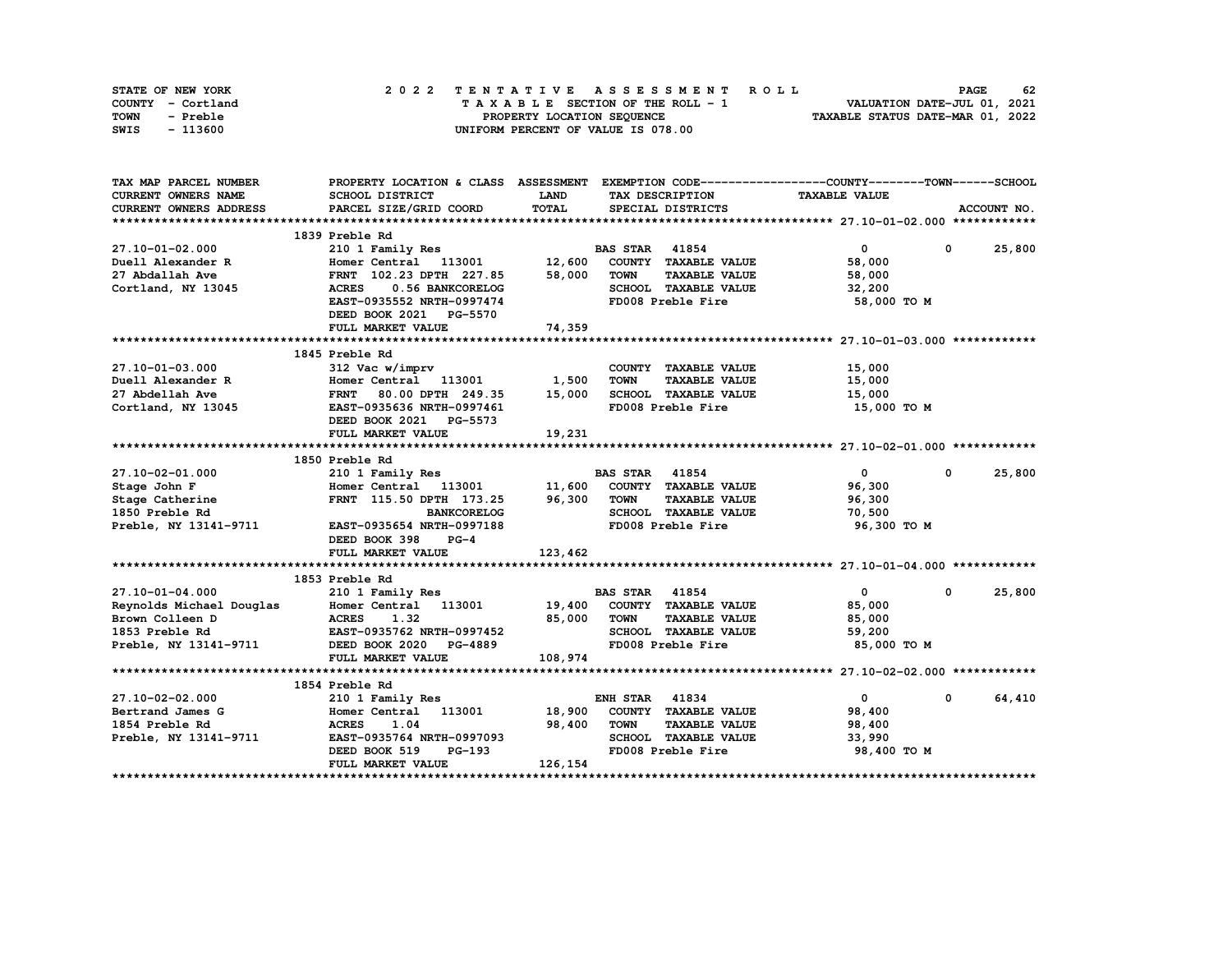| STATE OF NEW YORK | 2022 TENTATIVE ASSESSMENT ROLL     | 63<br><b>PAGE</b>                |
|-------------------|------------------------------------|----------------------------------|
| COUNTY - Cortland | TAXABLE SECTION OF THE ROLL - 1    | VALUATION DATE-JUL 01, 2021      |
| TOWN<br>- Preble  | PROPERTY LOCATION SEQUENCE         | TAXABLE STATUS DATE-MAR 01, 2022 |
| - 113600<br>SWIS  | UNIFORM PERCENT OF VALUE IS 078.00 |                                  |

| TAX MAP PARCEL NUMBER                   | PROPERTY LOCATION & CLASS ASSESSMENT EXEMPTION CODE----------------COUNTY-------TOWN-----SCHOOL                                                                                                         |             |                          |                              |                                                       |              |             |
|-----------------------------------------|---------------------------------------------------------------------------------------------------------------------------------------------------------------------------------------------------------|-------------|--------------------------|------------------------------|-------------------------------------------------------|--------------|-------------|
| <b>CURRENT OWNERS NAME</b>              | SCHOOL DISTRICT                                                                                                                                                                                         | <b>LAND</b> | TAX DESCRIPTION          |                              | <b>TAXABLE VALUE</b>                                  |              |             |
| CURRENT OWNERS ADDRESS                  | PARCEL SIZE/GRID COORD                                                                                                                                                                                  | TOTAL       | SPECIAL DISTRICTS        |                              |                                                       |              | ACCOUNT NO. |
|                                         |                                                                                                                                                                                                         |             |                          |                              |                                                       |              |             |
|                                         | 1863 Preble Rd                                                                                                                                                                                          |             |                          |                              |                                                       |              |             |
| 27.10-01-05.000                         | 210 1 Family Res                                                                                                                                                                                        |             | <b>VET WAR T 41123</b>   |                              | 0                                                     | 10,320       | 0           |
| Brown Jacqueline                        | Homer Central 113001                                                                                                                                                                                    |             | 20,400 ENH STAR 41834    |                              | $^{\circ}$                                            | 0            | 64,410      |
| Olsen Mrilee B                          | <b>ACRES</b><br>1.80                                                                                                                                                                                    |             | 102,100 VET WAR C 41122  |                              | 5,160                                                 | $\mathbf{0}$ | $^{\circ}$  |
| 44 State St                             | EAST-0935983 NRTH-0997429                                                                                                                                                                               |             |                          | COUNTY TAXABLE VALUE         | 96,940                                                |              |             |
| Tully, NY 13159                         | EAST-0935983 NRTH-099742<br>DEED BOOK 2015 PG-488                                                                                                                                                       |             | <b>TOWN</b>              | <b>TAXABLE VALUE</b>         | 91,780                                                |              |             |
|                                         | FULL MARKET VALUE                                                                                                                                                                                       |             |                          | 130,897 SCHOOL TAXABLE VALUE | 37,690                                                |              |             |
|                                         |                                                                                                                                                                                                         |             | FD008 Preble Fire        |                              | 102,100 TO M                                          |              |             |
|                                         |                                                                                                                                                                                                         |             |                          |                              |                                                       |              |             |
|                                         | 1864 Preble Rd                                                                                                                                                                                          |             |                          |                              |                                                       |              |             |
| 27.10-02-03.000                         | 210 1 Family Res                                                                                                                                                                                        |             | <b>BAS STAR 41854</b>    |                              | $\mathbf{0}$                                          | $\mathbf 0$  | 25,800      |
|                                         |                                                                                                                                                                                                         |             |                          | COUNTY TAXABLE VALUE         | 87,600                                                |              |             |
| Staiger Bobbette J                      | Homer Central 113001 13,300<br>FRNT 155.00 DPTH 212.03 87,600                                                                                                                                           |             | TOWN                     | <b>TAXABLE VALUE</b>         |                                                       |              |             |
| 1864 Preble Rd<br>Preble, NY 13141-9711 |                                                                                                                                                                                                         |             |                          |                              | 87,600                                                |              |             |
|                                         | EAST-0935895 NRTH-0997120                                                                                                                                                                               |             |                          | SCHOOL TAXABLE VALUE         | 61,800                                                |              |             |
|                                         | DEED BOOK 2013 PG-1964                                                                                                                                                                                  | 112,308     | FD008 Preble Fire        |                              | 87,600 то м                                           |              |             |
|                                         | FULL MARKET VALUE                                                                                                                                                                                       |             |                          |                              |                                                       |              |             |
|                                         |                                                                                                                                                                                                         |             |                          |                              |                                                       |              |             |
|                                         | 1868 Preble Rd                                                                                                                                                                                          |             |                          |                              |                                                       |              |             |
| 27.10-02-04.000                         |                                                                                                                                                                                                         |             |                          |                              | 8,600                                                 | 0            | 0           |
| Hand George W Jr                        | 210 1 Family Res<br>Homer Central 113001 8,100 VET COM T 41133<br>FRNT 40.00 DPTH 199.53 70,670 ENH STAR 41834<br>ACRES 0.22 COUNTY TAXABLE<br>EAST-0935974 NRTH-0997103 TOWN TAXABLE<br>SCHOOL TAXABLE |             |                          |                              | $\mathbf 0$                                           | 17,200       | $^{\circ}$  |
| Hand Sherry                             |                                                                                                                                                                                                         |             |                          |                              | $\mathbf{0}$                                          | 0            | 64,410      |
| 1868 Preble Rd<br>PO Box 153            |                                                                                                                                                                                                         |             |                          | COUNTY TAXABLE VALUE         | 62,070                                                |              |             |
|                                         |                                                                                                                                                                                                         |             |                          | <b>TAXABLE VALUE</b>         | 53,470                                                |              |             |
| Preble, NY 13141-9711 DEED BOOK 349     | <b>PG-715</b>                                                                                                                                                                                           |             |                          |                              | SCHOOL TAXABLE VALUE 6,260<br>FD008 Preble Fire 70,67 |              |             |
|                                         | FULL MARKET VALUE                                                                                                                                                                                       |             | 90,603 FD008 Preble Fire |                              | 70,670 TO M                                           |              |             |
|                                         |                                                                                                                                                                                                         |             |                          |                              |                                                       |              |             |
|                                         |                                                                                                                                                                                                         |             |                          |                              |                                                       |              |             |
|                                         |                                                                                                                                                                                                         |             | <b>ENH STAR 41834</b>    |                              | $\mathbf{0}$                                          | 0            | 64,410      |
|                                         | Homer Central 113001 19,000 COUNTY TAXABLE VALUE                                                                                                                                                        |             |                          |                              | 105,400                                               |              |             |
|                                         | FRNT 110.75 DPTH 416.00 105,400                                                                                                                                                                         |             | <b>TOWN</b>              | <b>TAXABLE VALUE</b>         | 105,400                                               |              |             |
|                                         |                                                                                                                                                                                                         |             |                          | SCHOOL TAXABLE VALUE         | 40,990                                                |              |             |
|                                         |                                                                                                                                                                                                         |             | FD008 Preble Fire        |                              | 105,400 TO M                                          |              |             |
|                                         |                                                                                                                                                                                                         |             |                          |                              |                                                       |              |             |
|                                         |                                                                                                                                                                                                         | 135,128     |                          |                              |                                                       |              |             |
|                                         |                                                                                                                                                                                                         |             |                          |                              |                                                       |              |             |
|                                         | 1872 Preble Rd                                                                                                                                                                                          |             |                          |                              |                                                       |              |             |
| 27.10-02-17.000                         | 210 1 Family Res                                                                                                                                                                                        |             | <b>BAS STAR 41854</b>    |                              | $\mathbf{0}$                                          | $^{\circ}$   | 25,800      |
| Mannino Carmen J                        | Homer Central 113001 8,300                                                                                                                                                                              |             |                          | COUNTY TAXABLE VALUE         | 105,000                                               |              |             |
| 1872 Preble Rd                          | 57.18 DPTH 192.50 105,000<br><b>FRNT</b>                                                                                                                                                                |             | TOWN                     | <b>TAXABLE VALUE</b>         | 105,000                                               |              |             |
| Preble, NY 13141-9710                   | <b>ACRES</b><br>0.25 BANKCORELOG                                                                                                                                                                        |             |                          | SCHOOL TAXABLE VALUE         | 79,200                                                |              |             |
|                                         | EAST-0936073 NRTH-0997073                                                                                                                                                                               |             | FD008 Preble Fire        |                              | 105,000 TO M                                          |              |             |
|                                         | DEED BOOK 2008 PG-44                                                                                                                                                                                    |             |                          |                              |                                                       |              |             |
|                                         | FULL MARKET VALUE                                                                                                                                                                                       | 134,615     |                          |                              |                                                       |              |             |
|                                         |                                                                                                                                                                                                         |             |                          |                              |                                                       |              |             |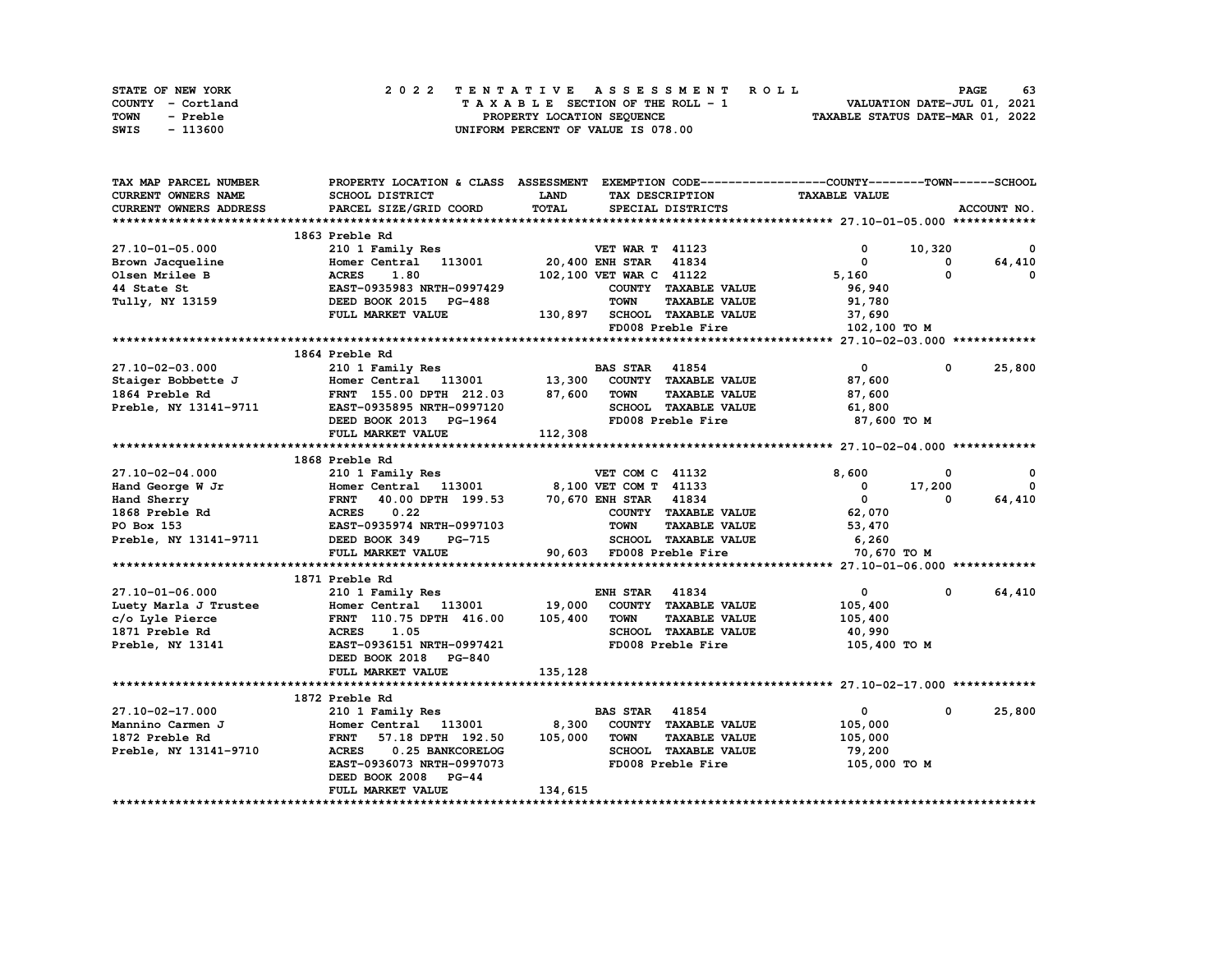| STATE OF NEW YORK | 2022 TENTATIVE ASSESSMENT ROLL     | 64<br><b>PAGE</b>                |
|-------------------|------------------------------------|----------------------------------|
| COUNTY - Cortland | TAXABLE SECTION OF THE ROLL - 1    | VALUATION DATE-JUL 01, 2021      |
| TOWN<br>- Preble  | PROPERTY LOCATION SEQUENCE         | TAXABLE STATUS DATE-MAR 01, 2022 |
| - 113600<br>SWIS  | UNIFORM PERCENT OF VALUE IS 078.00 |                                  |

| TAX MAP PARCEL NUMBER         | PROPERTY LOCATION & CLASS ASSESSMENT EXEMPTION CODE----------------COUNTY-------TOWN-----SCHOOL                          |             |                                     |                      |            |              |
|-------------------------------|--------------------------------------------------------------------------------------------------------------------------|-------------|-------------------------------------|----------------------|------------|--------------|
| CURRENT OWNERS NAME           | SCHOOL DISTRICT                                                                                                          | <b>LAND</b> | TAX DESCRIPTION                     | <b>TAXABLE VALUE</b> |            |              |
| <b>CURRENT OWNERS ADDRESS</b> | PARCEL SIZE/GRID COORD                                                                                                   | TOTAL       | SPECIAL DISTRICTS                   |                      |            | ACCOUNT NO.  |
|                               |                                                                                                                          |             |                                     |                      |            |              |
|                               | 1874 Preble Rd                                                                                                           |             |                                     |                      |            |              |
| 27.10-02-18.000               | 210 1 Family Res                                                                                                         |             | <b>BAS STAR 41854</b>               | $\mathbf 0$          | 0          | 25,800       |
| Stone Shane A                 | Homer Central 113001                                                                                                     | 7,900       | COUNTY TAXABLE VALUE                | 80,000               |            |              |
| Hill Stone Shawna L           | <b>FRNT</b><br>47.40 DPTH 192.50                                                                                         | 80,000      | <b>TOWN</b><br><b>TAXABLE VALUE</b> | 80,000               |            |              |
| 1874 Preble Rd                | <b>ACRES</b><br>0.20                                                                                                     |             | SCHOOL TAXABLE VALUE                | 54,200               |            |              |
| Preble, NY 13141-9710         | EAST-0936119 NRTH-0997061                                                                                                |             | FD008 Preble Fire                   | 80,000 TO M          |            |              |
|                               | DEED BOOK 1995 PG-5486                                                                                                   |             |                                     |                      |            |              |
|                               | FULL MARKET VALUE                                                                                                        | 102,564     |                                     |                      |            |              |
|                               |                                                                                                                          |             |                                     |                      |            |              |
|                               |                                                                                                                          |             |                                     |                      |            |              |
|                               | 1876 Preble Rd                                                                                                           |             |                                     |                      |            |              |
| 27.10-02-19.000               | 210 1 Family Res                                                                                                         |             | <b>VET WAR C 41122</b>              | 5,160                | 0          | 0            |
| Fuller Clair N                | Homer Central 113001                                                                                                     |             | 11,200 ENH STAR 41834               | $\mathbf 0$          | 0          | 64,410       |
| Fuller Andrew                 | FRNT 101.95 DF1H --<br>EAST-0936188 NRTH-0997045<br>----- 2012 PG-5296<br>FRNT 101.95 DPTH 190.47 84,100 VET WAR T 41123 |             |                                     | $\mathbf{0}$         | 10,320     | 0            |
| 1876 Preble Rd                |                                                                                                                          |             | COUNTY TAXABLE VALUE                | 78,940               |            |              |
| Preble, NY 13141              |                                                                                                                          |             | <b>TOWN</b><br><b>TAXABLE VALUE</b> | 73,780               |            |              |
|                               | FULL MARKET VALUE                                                                                                        |             | 107,821 SCHOOL TAXABLE VALUE        | 19,690               |            |              |
|                               |                                                                                                                          |             | FD008 Preble Fire                   | 84,100 TO M          |            |              |
|                               |                                                                                                                          |             |                                     |                      |            |              |
|                               | 1877 Preble Rd                                                                                                           |             |                                     |                      |            |              |
| 27.10-01-07.000               | 210 1 Family Res                                                                                                         |             | COUNTY TAXABLE VALUE                | 100,200              |            |              |
| Clark Ella M                  | Homer Central 113001                                                                                                     | 18,600      | <b>TOWN</b><br><b>TAXABLE VALUE</b> | 100,200              |            |              |
| DiIoeio Robert I              | <b>FRNT</b><br>97.70 DPTH 447.55                                                                                         | 100,200     | SCHOOL TAXABLE VALUE                | 100,200              |            |              |
| 1877 Preble Rd                | <b>ACRES</b><br>0.94 BANKCORELOG                                                                                         |             | FD008 Preble Fire                   | 100,200 то м         |            |              |
| Preble, NY 13141              | EAST-0936252 NRTH-0997419                                                                                                |             |                                     |                      |            |              |
|                               | DEED BOOK 2015 PG-6605                                                                                                   |             |                                     |                      |            |              |
|                               | FULL MARKET VALUE                                                                                                        | 128,462     |                                     |                      |            |              |
|                               |                                                                                                                          |             |                                     |                      |            |              |
|                               | 1884 Preble Rd                                                                                                           |             |                                     |                      |            |              |
| 27.10-02-20.000               | 220 2 Family Res                                                                                                         |             | <b>BAS STAR</b> 41854               | $\mathbf{0}$         | $^{\circ}$ | 25,800       |
| Griswold James                | Homer Central 113001                                                                                                     | 11,100      | COUNTY TAXABLE VALUE                | 98,400               |            |              |
| Griswold Teena                | FRNT 107.00 DPTH 187.85                                                                                                  | 98,400      | <b>TAXABLE VALUE</b><br><b>TOWN</b> | 98,400               |            |              |
| 1884 Preble Rd                | <b>ACRES</b><br>0.42                                                                                                     |             | SCHOOL TAXABLE VALUE                | 72,600               |            |              |
| Preble, NY 13141-9710         | EAST-0936293 NRTH-0997021                                                                                                |             | FD008 Preble Fire                   | 98,400 TO M          |            |              |
|                               | DEED BOOK 1998 PG-1061                                                                                                   |             |                                     |                      |            |              |
|                               | FULL MARKET VALUE                                                                                                        | 126,154     |                                     |                      |            |              |
|                               |                                                                                                                          |             |                                     |                      |            |              |
|                               | 1888 Preble Rd                                                                                                           |             |                                     |                      |            |              |
| 27.10-02-21.000               | 210 1 Family Res                                                                                                         |             | <b>ENH STAR 41834</b>               | 0                    | 0          | 64,410       |
|                               |                                                                                                                          |             | 8,500 VET WAR CT 41121              |                      |            | $\mathbf{0}$ |
| Watson Roger R                | Homer Central 113001                                                                                                     |             |                                     | 5,160                | 10,320     |              |
| 1888 Preble Rd                | <b>FRNT</b><br>45.70 DPTH 174.44                                                                                         |             | 89,400 COUNTY TAXABLE VALUE         | 84,240               |            |              |
| Preble, NY 13141-9710         | 0.24<br><b>ACRES</b>                                                                                                     |             | <b>TAXABLE VALUE</b><br><b>TOWN</b> | 79,080               |            |              |
|                               | EAST-0936370 NRTH-0996999                                                                                                |             | SCHOOL TAXABLE VALUE                | 24,990               |            |              |
|                               | DEED BOOK 1997 PG-4420                                                                                                   |             | FD008 Preble Fire                   | 89,400 то м          |            |              |
|                               | FULL MARKET VALUE                                                                                                        | 114,615     |                                     |                      |            |              |
|                               |                                                                                                                          |             |                                     |                      |            |              |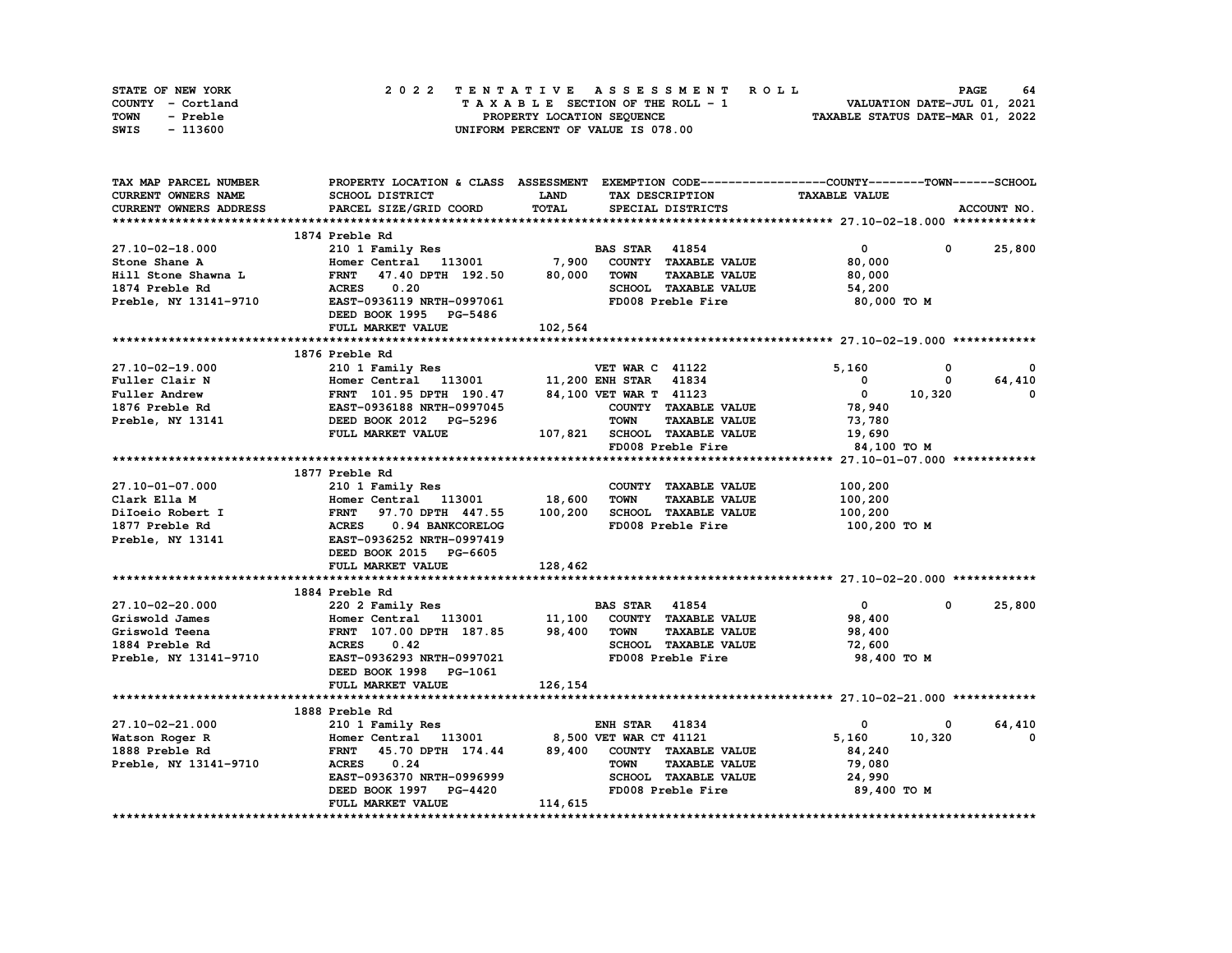| STATE OF NEW YORK | 2022 TENTATIVE ASSESSMENT ROLL     | 65<br><b>PAGE</b>                |
|-------------------|------------------------------------|----------------------------------|
| COUNTY - Cortland | TAXABLE SECTION OF THE ROLL - 1    | VALUATION DATE-JUL 01, 2021      |
| TOWN<br>- Preble  | PROPERTY LOCATION SEQUENCE         | TAXABLE STATUS DATE-MAR 01, 2022 |
| SWIS<br>- 113600  | UNIFORM PERCENT OF VALUE IS 078.00 |                                  |

| CURRENT OWNERS NAME<br>SCHOOL DISTRICT<br><b>LAND</b><br>TAX DESCRIPTION<br><b>TAXABLE VALUE</b><br>TOTAL<br><b>CURRENT OWNERS ADDRESS</b><br>PARCEL SIZE/GRID COORD<br>ACCOUNT NO.<br>SPECIAL DISTRICTS<br>1893 Preble Rd<br>210 1 Family Res<br>27.10-01-09.000<br>COUNTY TAXABLE VALUE<br>65,400<br>Homer Central 113001 11,100<br>Fellows Travis W<br><b>TOWN</b><br><b>TAXABLE VALUE</b><br>65,400<br>FRNT 110.00 DPTH 145.25 65,400<br>SCHOOL TAXABLE VALUE<br>228 Ripley Hill Rd<br>Homer. NY 13077<br>65,400<br><b>FRNT 110.00 DPTH 145.45</b><br>EAST-0936513 NRTH-0997193<br>FD008 Preble Fire<br>65,400 TO M<br>Homer, NY 13077<br>DEED BOOK 2022 PG-707<br>FULL MARKET VALUE<br>83,846<br>1896 Preble Rd<br>27.10-02-22.000<br>COUNTY TAXABLE VALUE<br>140,000<br>411 Apartment<br>14,800<br>Homer Central 113001<br><b>TOWN</b><br><b>TAXABLE VALUE</b><br>140,000<br>Towers Ky<br>SCHOOL TAXABLE VALUE<br>FRNT 178.21 DPTH 105.12<br>140,000<br>140,000<br>Towers Danielle<br>1896 Preble Rd<br><b>BANKCORELOG</b><br>FD008 Preble Fire<br>140,000 TO M<br>EAST-0936475 NRTH-0996983<br>Preble, NY 13141<br>DEED BOOK 2017 PG-3667<br>FULL MARKET VALUE<br>179,487<br>1901 Preble Rd<br>27.10-01-10.000<br>230 3 Family Res<br>COUNTY TAXABLE VALUE<br>35,000<br>Heritage Structural Ren. INC. Homer Central 113001 23,800<br>TOWN<br><b>TAXABLE VALUE</b><br>35,000<br><b>ACRES</b><br>4.00<br>35,000<br>SCHOOL TAXABLE VALUE 35,000<br>PO Box 470<br>FD008 Preble Fire<br>New Woodstock, NY 13122<br>EAST-0936646 NRTH-0997412<br>35,000 TO M<br>DEED BOOK 2015 PG-1384<br>44,872<br>FULL MARKET VALUE<br>1904 Preble Rd<br>27.10-02-37.000<br>92,700<br>210 1 Family Res<br>COUNTY TAXABLE VALUE<br>Homer Central 113001 9,200<br><b>TOWN</b><br><b>TAXABLE VALUE</b><br>92,700<br>Barrows David B<br>FRNT 75.37 DPTH 165.00 92,700<br>SCHOOL TAXABLE VALUE<br>1904 Preble Rd<br>92,700<br>FD008 Preble Fire<br>92,700 TO M<br>Preble, NY 13141<br><b>BANKCORELOG</b><br>EAST-0936649 NRTH-0996925<br>DEED BOOK 2012 PG-2746<br>118,846<br>FULL MARKET VALUE<br>1905 Preble Rd<br>27.10-01-11.000<br>155,000<br>414 Hotel<br>COUNTY TAXABLE VALUE<br>18,800<br>Homer Central 113001<br><b>TOWN</b><br><b>TAXABLE VALUE</b><br>155,000<br>Fish Edgar J<br>1905 Preble Rd<br>FRNT 135.52 DPTH 242.94<br>155,000<br>SCHOOL TAXABLE VALUE<br>155,000<br>Preble, NY 13141<br><b>ACRES</b><br>0.86 BANK LERETA<br>FD008 Preble Fire<br>155,000 TO M | TAX MAP PARCEL NUMBER |  | PROPERTY LOCATION & CLASS ASSESSMENT EXEMPTION CODE----------------COUNTY-------TOWN-----SCHOOL |
|----------------------------------------------------------------------------------------------------------------------------------------------------------------------------------------------------------------------------------------------------------------------------------------------------------------------------------------------------------------------------------------------------------------------------------------------------------------------------------------------------------------------------------------------------------------------------------------------------------------------------------------------------------------------------------------------------------------------------------------------------------------------------------------------------------------------------------------------------------------------------------------------------------------------------------------------------------------------------------------------------------------------------------------------------------------------------------------------------------------------------------------------------------------------------------------------------------------------------------------------------------------------------------------------------------------------------------------------------------------------------------------------------------------------------------------------------------------------------------------------------------------------------------------------------------------------------------------------------------------------------------------------------------------------------------------------------------------------------------------------------------------------------------------------------------------------------------------------------------------------------------------------------------------------------------------------------------------------------------------------------------------------------------------------------------------------------------------------------------------------------------------------------------------------------------------------------------------------------------------------------------------------------------------------------------------------------------------------------------------------------------------------------------------------------------------------------------------|-----------------------|--|-------------------------------------------------------------------------------------------------|
|                                                                                                                                                                                                                                                                                                                                                                                                                                                                                                                                                                                                                                                                                                                                                                                                                                                                                                                                                                                                                                                                                                                                                                                                                                                                                                                                                                                                                                                                                                                                                                                                                                                                                                                                                                                                                                                                                                                                                                                                                                                                                                                                                                                                                                                                                                                                                                                                                                                                |                       |  |                                                                                                 |
|                                                                                                                                                                                                                                                                                                                                                                                                                                                                                                                                                                                                                                                                                                                                                                                                                                                                                                                                                                                                                                                                                                                                                                                                                                                                                                                                                                                                                                                                                                                                                                                                                                                                                                                                                                                                                                                                                                                                                                                                                                                                                                                                                                                                                                                                                                                                                                                                                                                                |                       |  |                                                                                                 |
|                                                                                                                                                                                                                                                                                                                                                                                                                                                                                                                                                                                                                                                                                                                                                                                                                                                                                                                                                                                                                                                                                                                                                                                                                                                                                                                                                                                                                                                                                                                                                                                                                                                                                                                                                                                                                                                                                                                                                                                                                                                                                                                                                                                                                                                                                                                                                                                                                                                                |                       |  |                                                                                                 |
|                                                                                                                                                                                                                                                                                                                                                                                                                                                                                                                                                                                                                                                                                                                                                                                                                                                                                                                                                                                                                                                                                                                                                                                                                                                                                                                                                                                                                                                                                                                                                                                                                                                                                                                                                                                                                                                                                                                                                                                                                                                                                                                                                                                                                                                                                                                                                                                                                                                                |                       |  |                                                                                                 |
|                                                                                                                                                                                                                                                                                                                                                                                                                                                                                                                                                                                                                                                                                                                                                                                                                                                                                                                                                                                                                                                                                                                                                                                                                                                                                                                                                                                                                                                                                                                                                                                                                                                                                                                                                                                                                                                                                                                                                                                                                                                                                                                                                                                                                                                                                                                                                                                                                                                                |                       |  |                                                                                                 |
|                                                                                                                                                                                                                                                                                                                                                                                                                                                                                                                                                                                                                                                                                                                                                                                                                                                                                                                                                                                                                                                                                                                                                                                                                                                                                                                                                                                                                                                                                                                                                                                                                                                                                                                                                                                                                                                                                                                                                                                                                                                                                                                                                                                                                                                                                                                                                                                                                                                                |                       |  |                                                                                                 |
|                                                                                                                                                                                                                                                                                                                                                                                                                                                                                                                                                                                                                                                                                                                                                                                                                                                                                                                                                                                                                                                                                                                                                                                                                                                                                                                                                                                                                                                                                                                                                                                                                                                                                                                                                                                                                                                                                                                                                                                                                                                                                                                                                                                                                                                                                                                                                                                                                                                                |                       |  |                                                                                                 |
|                                                                                                                                                                                                                                                                                                                                                                                                                                                                                                                                                                                                                                                                                                                                                                                                                                                                                                                                                                                                                                                                                                                                                                                                                                                                                                                                                                                                                                                                                                                                                                                                                                                                                                                                                                                                                                                                                                                                                                                                                                                                                                                                                                                                                                                                                                                                                                                                                                                                |                       |  |                                                                                                 |
|                                                                                                                                                                                                                                                                                                                                                                                                                                                                                                                                                                                                                                                                                                                                                                                                                                                                                                                                                                                                                                                                                                                                                                                                                                                                                                                                                                                                                                                                                                                                                                                                                                                                                                                                                                                                                                                                                                                                                                                                                                                                                                                                                                                                                                                                                                                                                                                                                                                                |                       |  |                                                                                                 |
|                                                                                                                                                                                                                                                                                                                                                                                                                                                                                                                                                                                                                                                                                                                                                                                                                                                                                                                                                                                                                                                                                                                                                                                                                                                                                                                                                                                                                                                                                                                                                                                                                                                                                                                                                                                                                                                                                                                                                                                                                                                                                                                                                                                                                                                                                                                                                                                                                                                                |                       |  |                                                                                                 |
|                                                                                                                                                                                                                                                                                                                                                                                                                                                                                                                                                                                                                                                                                                                                                                                                                                                                                                                                                                                                                                                                                                                                                                                                                                                                                                                                                                                                                                                                                                                                                                                                                                                                                                                                                                                                                                                                                                                                                                                                                                                                                                                                                                                                                                                                                                                                                                                                                                                                |                       |  |                                                                                                 |
|                                                                                                                                                                                                                                                                                                                                                                                                                                                                                                                                                                                                                                                                                                                                                                                                                                                                                                                                                                                                                                                                                                                                                                                                                                                                                                                                                                                                                                                                                                                                                                                                                                                                                                                                                                                                                                                                                                                                                                                                                                                                                                                                                                                                                                                                                                                                                                                                                                                                |                       |  |                                                                                                 |
|                                                                                                                                                                                                                                                                                                                                                                                                                                                                                                                                                                                                                                                                                                                                                                                                                                                                                                                                                                                                                                                                                                                                                                                                                                                                                                                                                                                                                                                                                                                                                                                                                                                                                                                                                                                                                                                                                                                                                                                                                                                                                                                                                                                                                                                                                                                                                                                                                                                                |                       |  |                                                                                                 |
|                                                                                                                                                                                                                                                                                                                                                                                                                                                                                                                                                                                                                                                                                                                                                                                                                                                                                                                                                                                                                                                                                                                                                                                                                                                                                                                                                                                                                                                                                                                                                                                                                                                                                                                                                                                                                                                                                                                                                                                                                                                                                                                                                                                                                                                                                                                                                                                                                                                                |                       |  |                                                                                                 |
|                                                                                                                                                                                                                                                                                                                                                                                                                                                                                                                                                                                                                                                                                                                                                                                                                                                                                                                                                                                                                                                                                                                                                                                                                                                                                                                                                                                                                                                                                                                                                                                                                                                                                                                                                                                                                                                                                                                                                                                                                                                                                                                                                                                                                                                                                                                                                                                                                                                                |                       |  |                                                                                                 |
|                                                                                                                                                                                                                                                                                                                                                                                                                                                                                                                                                                                                                                                                                                                                                                                                                                                                                                                                                                                                                                                                                                                                                                                                                                                                                                                                                                                                                                                                                                                                                                                                                                                                                                                                                                                                                                                                                                                                                                                                                                                                                                                                                                                                                                                                                                                                                                                                                                                                |                       |  |                                                                                                 |
|                                                                                                                                                                                                                                                                                                                                                                                                                                                                                                                                                                                                                                                                                                                                                                                                                                                                                                                                                                                                                                                                                                                                                                                                                                                                                                                                                                                                                                                                                                                                                                                                                                                                                                                                                                                                                                                                                                                                                                                                                                                                                                                                                                                                                                                                                                                                                                                                                                                                |                       |  |                                                                                                 |
|                                                                                                                                                                                                                                                                                                                                                                                                                                                                                                                                                                                                                                                                                                                                                                                                                                                                                                                                                                                                                                                                                                                                                                                                                                                                                                                                                                                                                                                                                                                                                                                                                                                                                                                                                                                                                                                                                                                                                                                                                                                                                                                                                                                                                                                                                                                                                                                                                                                                |                       |  |                                                                                                 |
|                                                                                                                                                                                                                                                                                                                                                                                                                                                                                                                                                                                                                                                                                                                                                                                                                                                                                                                                                                                                                                                                                                                                                                                                                                                                                                                                                                                                                                                                                                                                                                                                                                                                                                                                                                                                                                                                                                                                                                                                                                                                                                                                                                                                                                                                                                                                                                                                                                                                |                       |  |                                                                                                 |
|                                                                                                                                                                                                                                                                                                                                                                                                                                                                                                                                                                                                                                                                                                                                                                                                                                                                                                                                                                                                                                                                                                                                                                                                                                                                                                                                                                                                                                                                                                                                                                                                                                                                                                                                                                                                                                                                                                                                                                                                                                                                                                                                                                                                                                                                                                                                                                                                                                                                |                       |  |                                                                                                 |
|                                                                                                                                                                                                                                                                                                                                                                                                                                                                                                                                                                                                                                                                                                                                                                                                                                                                                                                                                                                                                                                                                                                                                                                                                                                                                                                                                                                                                                                                                                                                                                                                                                                                                                                                                                                                                                                                                                                                                                                                                                                                                                                                                                                                                                                                                                                                                                                                                                                                |                       |  |                                                                                                 |
|                                                                                                                                                                                                                                                                                                                                                                                                                                                                                                                                                                                                                                                                                                                                                                                                                                                                                                                                                                                                                                                                                                                                                                                                                                                                                                                                                                                                                                                                                                                                                                                                                                                                                                                                                                                                                                                                                                                                                                                                                                                                                                                                                                                                                                                                                                                                                                                                                                                                |                       |  |                                                                                                 |
|                                                                                                                                                                                                                                                                                                                                                                                                                                                                                                                                                                                                                                                                                                                                                                                                                                                                                                                                                                                                                                                                                                                                                                                                                                                                                                                                                                                                                                                                                                                                                                                                                                                                                                                                                                                                                                                                                                                                                                                                                                                                                                                                                                                                                                                                                                                                                                                                                                                                |                       |  |                                                                                                 |
|                                                                                                                                                                                                                                                                                                                                                                                                                                                                                                                                                                                                                                                                                                                                                                                                                                                                                                                                                                                                                                                                                                                                                                                                                                                                                                                                                                                                                                                                                                                                                                                                                                                                                                                                                                                                                                                                                                                                                                                                                                                                                                                                                                                                                                                                                                                                                                                                                                                                |                       |  |                                                                                                 |
|                                                                                                                                                                                                                                                                                                                                                                                                                                                                                                                                                                                                                                                                                                                                                                                                                                                                                                                                                                                                                                                                                                                                                                                                                                                                                                                                                                                                                                                                                                                                                                                                                                                                                                                                                                                                                                                                                                                                                                                                                                                                                                                                                                                                                                                                                                                                                                                                                                                                |                       |  |                                                                                                 |
|                                                                                                                                                                                                                                                                                                                                                                                                                                                                                                                                                                                                                                                                                                                                                                                                                                                                                                                                                                                                                                                                                                                                                                                                                                                                                                                                                                                                                                                                                                                                                                                                                                                                                                                                                                                                                                                                                                                                                                                                                                                                                                                                                                                                                                                                                                                                                                                                                                                                |                       |  |                                                                                                 |
|                                                                                                                                                                                                                                                                                                                                                                                                                                                                                                                                                                                                                                                                                                                                                                                                                                                                                                                                                                                                                                                                                                                                                                                                                                                                                                                                                                                                                                                                                                                                                                                                                                                                                                                                                                                                                                                                                                                                                                                                                                                                                                                                                                                                                                                                                                                                                                                                                                                                |                       |  |                                                                                                 |
|                                                                                                                                                                                                                                                                                                                                                                                                                                                                                                                                                                                                                                                                                                                                                                                                                                                                                                                                                                                                                                                                                                                                                                                                                                                                                                                                                                                                                                                                                                                                                                                                                                                                                                                                                                                                                                                                                                                                                                                                                                                                                                                                                                                                                                                                                                                                                                                                                                                                |                       |  |                                                                                                 |
|                                                                                                                                                                                                                                                                                                                                                                                                                                                                                                                                                                                                                                                                                                                                                                                                                                                                                                                                                                                                                                                                                                                                                                                                                                                                                                                                                                                                                                                                                                                                                                                                                                                                                                                                                                                                                                                                                                                                                                                                                                                                                                                                                                                                                                                                                                                                                                                                                                                                |                       |  |                                                                                                 |
|                                                                                                                                                                                                                                                                                                                                                                                                                                                                                                                                                                                                                                                                                                                                                                                                                                                                                                                                                                                                                                                                                                                                                                                                                                                                                                                                                                                                                                                                                                                                                                                                                                                                                                                                                                                                                                                                                                                                                                                                                                                                                                                                                                                                                                                                                                                                                                                                                                                                |                       |  |                                                                                                 |
|                                                                                                                                                                                                                                                                                                                                                                                                                                                                                                                                                                                                                                                                                                                                                                                                                                                                                                                                                                                                                                                                                                                                                                                                                                                                                                                                                                                                                                                                                                                                                                                                                                                                                                                                                                                                                                                                                                                                                                                                                                                                                                                                                                                                                                                                                                                                                                                                                                                                |                       |  |                                                                                                 |
|                                                                                                                                                                                                                                                                                                                                                                                                                                                                                                                                                                                                                                                                                                                                                                                                                                                                                                                                                                                                                                                                                                                                                                                                                                                                                                                                                                                                                                                                                                                                                                                                                                                                                                                                                                                                                                                                                                                                                                                                                                                                                                                                                                                                                                                                                                                                                                                                                                                                |                       |  |                                                                                                 |
|                                                                                                                                                                                                                                                                                                                                                                                                                                                                                                                                                                                                                                                                                                                                                                                                                                                                                                                                                                                                                                                                                                                                                                                                                                                                                                                                                                                                                                                                                                                                                                                                                                                                                                                                                                                                                                                                                                                                                                                                                                                                                                                                                                                                                                                                                                                                                                                                                                                                |                       |  |                                                                                                 |
|                                                                                                                                                                                                                                                                                                                                                                                                                                                                                                                                                                                                                                                                                                                                                                                                                                                                                                                                                                                                                                                                                                                                                                                                                                                                                                                                                                                                                                                                                                                                                                                                                                                                                                                                                                                                                                                                                                                                                                                                                                                                                                                                                                                                                                                                                                                                                                                                                                                                |                       |  |                                                                                                 |
|                                                                                                                                                                                                                                                                                                                                                                                                                                                                                                                                                                                                                                                                                                                                                                                                                                                                                                                                                                                                                                                                                                                                                                                                                                                                                                                                                                                                                                                                                                                                                                                                                                                                                                                                                                                                                                                                                                                                                                                                                                                                                                                                                                                                                                                                                                                                                                                                                                                                |                       |  |                                                                                                 |
|                                                                                                                                                                                                                                                                                                                                                                                                                                                                                                                                                                                                                                                                                                                                                                                                                                                                                                                                                                                                                                                                                                                                                                                                                                                                                                                                                                                                                                                                                                                                                                                                                                                                                                                                                                                                                                                                                                                                                                                                                                                                                                                                                                                                                                                                                                                                                                                                                                                                |                       |  |                                                                                                 |
|                                                                                                                                                                                                                                                                                                                                                                                                                                                                                                                                                                                                                                                                                                                                                                                                                                                                                                                                                                                                                                                                                                                                                                                                                                                                                                                                                                                                                                                                                                                                                                                                                                                                                                                                                                                                                                                                                                                                                                                                                                                                                                                                                                                                                                                                                                                                                                                                                                                                |                       |  |                                                                                                 |
|                                                                                                                                                                                                                                                                                                                                                                                                                                                                                                                                                                                                                                                                                                                                                                                                                                                                                                                                                                                                                                                                                                                                                                                                                                                                                                                                                                                                                                                                                                                                                                                                                                                                                                                                                                                                                                                                                                                                                                                                                                                                                                                                                                                                                                                                                                                                                                                                                                                                |                       |  |                                                                                                 |
|                                                                                                                                                                                                                                                                                                                                                                                                                                                                                                                                                                                                                                                                                                                                                                                                                                                                                                                                                                                                                                                                                                                                                                                                                                                                                                                                                                                                                                                                                                                                                                                                                                                                                                                                                                                                                                                                                                                                                                                                                                                                                                                                                                                                                                                                                                                                                                                                                                                                |                       |  |                                                                                                 |
|                                                                                                                                                                                                                                                                                                                                                                                                                                                                                                                                                                                                                                                                                                                                                                                                                                                                                                                                                                                                                                                                                                                                                                                                                                                                                                                                                                                                                                                                                                                                                                                                                                                                                                                                                                                                                                                                                                                                                                                                                                                                                                                                                                                                                                                                                                                                                                                                                                                                |                       |  |                                                                                                 |
|                                                                                                                                                                                                                                                                                                                                                                                                                                                                                                                                                                                                                                                                                                                                                                                                                                                                                                                                                                                                                                                                                                                                                                                                                                                                                                                                                                                                                                                                                                                                                                                                                                                                                                                                                                                                                                                                                                                                                                                                                                                                                                                                                                                                                                                                                                                                                                                                                                                                |                       |  |                                                                                                 |
|                                                                                                                                                                                                                                                                                                                                                                                                                                                                                                                                                                                                                                                                                                                                                                                                                                                                                                                                                                                                                                                                                                                                                                                                                                                                                                                                                                                                                                                                                                                                                                                                                                                                                                                                                                                                                                                                                                                                                                                                                                                                                                                                                                                                                                                                                                                                                                                                                                                                |                       |  |                                                                                                 |
|                                                                                                                                                                                                                                                                                                                                                                                                                                                                                                                                                                                                                                                                                                                                                                                                                                                                                                                                                                                                                                                                                                                                                                                                                                                                                                                                                                                                                                                                                                                                                                                                                                                                                                                                                                                                                                                                                                                                                                                                                                                                                                                                                                                                                                                                                                                                                                                                                                                                |                       |  |                                                                                                 |
| EAST-0936770 NRTH-0997164                                                                                                                                                                                                                                                                                                                                                                                                                                                                                                                                                                                                                                                                                                                                                                                                                                                                                                                                                                                                                                                                                                                                                                                                                                                                                                                                                                                                                                                                                                                                                                                                                                                                                                                                                                                                                                                                                                                                                                                                                                                                                                                                                                                                                                                                                                                                                                                                                                      |                       |  |                                                                                                 |
| DEED BOOK 1996 PG-3295                                                                                                                                                                                                                                                                                                                                                                                                                                                                                                                                                                                                                                                                                                                                                                                                                                                                                                                                                                                                                                                                                                                                                                                                                                                                                                                                                                                                                                                                                                                                                                                                                                                                                                                                                                                                                                                                                                                                                                                                                                                                                                                                                                                                                                                                                                                                                                                                                                         |                       |  |                                                                                                 |
| FULL MARKET VALUE<br>198,718                                                                                                                                                                                                                                                                                                                                                                                                                                                                                                                                                                                                                                                                                                                                                                                                                                                                                                                                                                                                                                                                                                                                                                                                                                                                                                                                                                                                                                                                                                                                                                                                                                                                                                                                                                                                                                                                                                                                                                                                                                                                                                                                                                                                                                                                                                                                                                                                                                   |                       |  |                                                                                                 |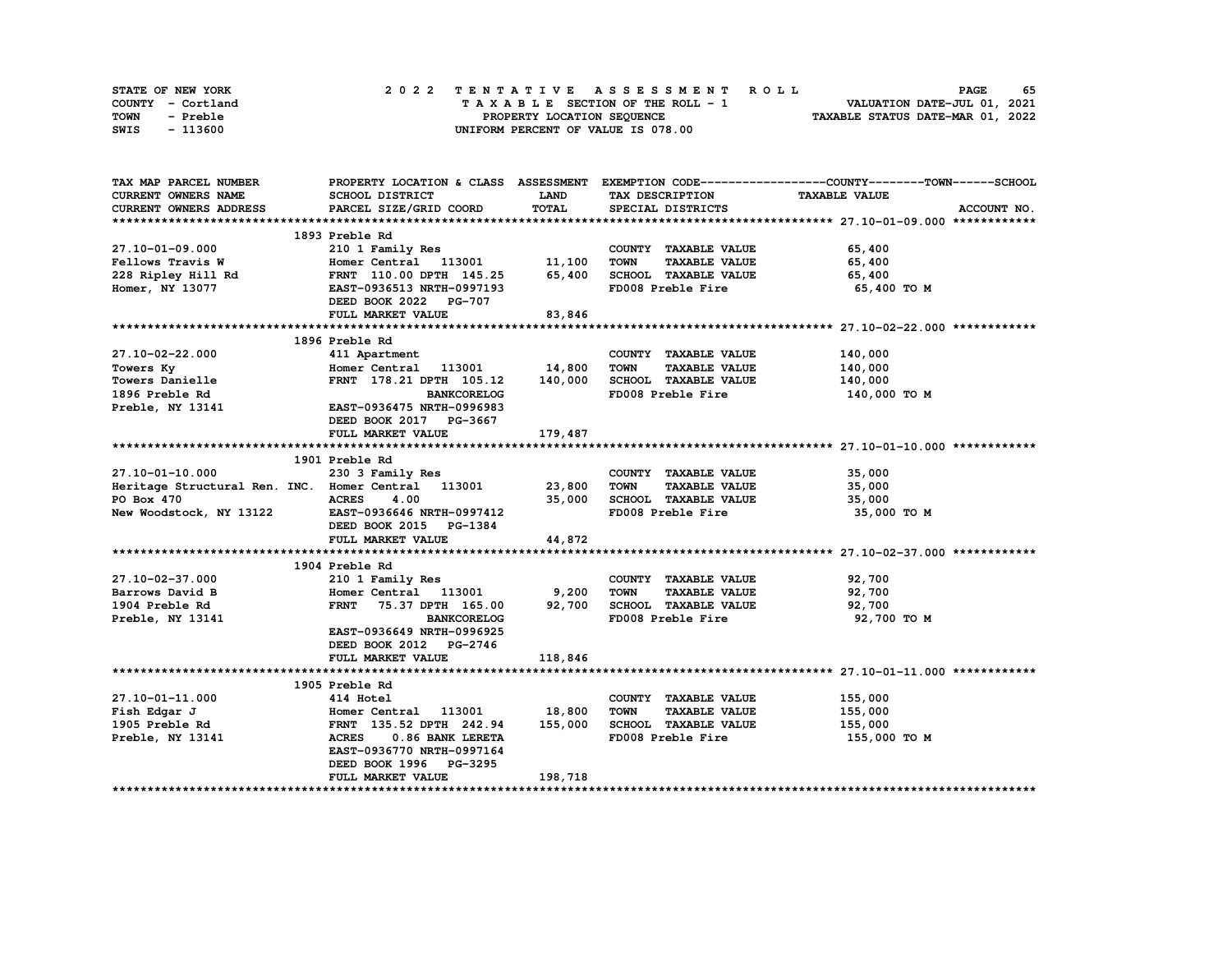| STATE OF NEW YORK | 2022 TENTATIVE ASSESSMENT ROLL                                 | <b>PAGE</b>                 | 66 |
|-------------------|----------------------------------------------------------------|-----------------------------|----|
| COUNTY - Cortland | TAXABLE SECTION OF THE ROLL - 1                                | VALUATION DATE-JUL 01, 2021 |    |
| TOWN<br>- Preble  | TAXABLE STATUS DATE-MAR 01, 2022<br>PROPERTY LOCATION SEQUENCE |                             |    |
| - 113600<br>SWIS  | UNIFORM PERCENT OF VALUE IS 078.00                             |                             |    |

| TAX MAP PARCEL NUMBER                       | PROPERTY LOCATION & CLASS ASSESSMENT EXEMPTION CODE-----------------COUNTY-------TOWN------SCHOOL |             |                           |                             |                      |          |              |
|---------------------------------------------|---------------------------------------------------------------------------------------------------|-------------|---------------------------|-----------------------------|----------------------|----------|--------------|
| CURRENT OWNERS NAME                         | SCHOOL DISTRICT                                                                                   | <b>LAND</b> |                           | TAX DESCRIPTION             | <b>TAXABLE VALUE</b> |          |              |
| CURRENT OWNERS ADDRESS                      | PARCEL SIZE/GRID COORD                                                                            | TOTAL       |                           | SPECIAL DISTRICTS           |                      |          | ACCOUNT NO.  |
|                                             |                                                                                                   |             |                           |                             |                      |          |              |
|                                             | 1906 Preble Rd                                                                                    |             |                           |                             |                      |          |              |
| 27.10-02-38.000                             | 210 1 Family Res                                                                                  |             | <b>VET WAR T 41123</b>    |                             | 0                    | 10,320   | $\mathbf{o}$ |
| Scott Louis R                               | Homer Central 113001                                                                              |             | 8,500 BAS STAR 41854      |                             | 0                    | 0        | 25,800       |
| Scott Catherine A                           | 40.00 DPTH 242.00 96,600 VET WAR C 41122<br><b>FRNT</b>                                           |             |                           |                             | 5,160                | 0        | 0            |
| 1906 Preble Rd                              | 0.24<br><b>ACRES</b>                                                                              |             |                           | COUNTY TAXABLE VALUE        | 91,440               |          |              |
| Preble, NY 13141                            | EAST-0936693 NRTH-0996866                                                                         |             | <b>TOWN</b>               | <b>TAXABLE VALUE</b>        | 86,280               |          |              |
|                                             | DEED BOOK 395<br><b>PG-308</b>                                                                    |             |                           | SCHOOL TAXABLE VALUE        | 70,800               |          |              |
|                                             | FULL MARKET VALUE                                                                                 |             | 123,846 FD008 Preble Fire |                             | 96,600 то м          |          |              |
|                                             |                                                                                                   |             |                           |                             |                      |          |              |
|                                             | 1908 Preble Rd                                                                                    |             |                           |                             |                      |          |              |
| 27.10-02-39.200                             | 210 1 Family Res                                                                                  |             | <b>BAS STAR 41854</b>     |                             | $\mathbf 0$          | $\Omega$ | 25,800       |
| Richards Steven                             | Homer Central 113001 6,500                                                                        |             |                           | COUNTY TAXABLE VALUE        | 90,500               |          |              |
| Richards Kristen F                          | Homer Central 11<br>FRNT 65.80 DPTH<br>60.72                                                      | 90,500      | <b>TOWN</b>               | <b>TAXABLE VALUE</b>        | 90,500               |          |              |
| 1908 Preble Rd                              | FRNT 03.00 DL.L.<br>EAST-0936744 NRTH-0996857<br>--- --- ---                                      |             |                           | SCHOOL TAXABLE VALUE        | 64,700               |          |              |
| Preble, NY 13141-9999                       | DEED BOOK 545<br><b>PG-278</b>                                                                    |             |                           | FD008 Preble Fire           | 90,500 TO M          |          |              |
|                                             | FULL MARKET VALUE                                                                                 | 116,026     |                           |                             |                      |          |              |
|                                             |                                                                                                   |             |                           |                             |                      |          |              |
|                                             | 1912 Preble Rd                                                                                    |             |                           |                             |                      |          |              |
| 27.10-02-40.000                             | 220 2 Family Res                                                                                  |             | <b>ENH STAR 41834</b>     |                             | $\mathbf{0}$         | 0        | 64,410       |
| Davenport Jane W                            |                                                                                                   | 21,800      |                           | COUNTY TAXABLE VALUE        | 109,600              |          |              |
| Simon John E                                | Homer Central 113001<br>ACRES 2.80<br>EAST-0936805 NRTH-0996541                                   | 109,600     | <b>TOWN</b>               | <b>TAXABLE VALUE</b>        | 109,600              |          |              |
| 1912 Preble Rd                              | EAST-0936805 NRTH-0996541                                                                         |             |                           | SCHOOL TAXABLE VALUE        | 45,190               |          |              |
| Preble, NY 13141-9999                       | DEED BOOK 2020 PG-4520                                                                            |             |                           | FD008 Preble Fire           | 109,600 TO M         |          |              |
|                                             | FULL MARKET VALUE                                                                                 | 140,513     |                           |                             |                      |          |              |
|                                             |                                                                                                   |             |                           |                             |                      |          |              |
|                                             | 1914 Preble Rd                                                                                    |             |                           |                             |                      |          |              |
| 27.10-02-41.000                             | 210 1 Family Res                                                                                  |             | <b>ENH STAR 41834</b>     |                             | $\mathbf{0}$         | 0        | 52,000       |
|                                             | Homer Central 113001                                                                              |             |                           | 11,800 COUNTY TAXABLE VALUE | 52,000               |          |              |
| -<br>Baldwin Bradley L<br>1914 Preble Rd    | FRNT 110.00 DPTH 214.00 52,000                                                                    |             | <b>TOWN</b>               | <b>TAXABLE VALUE</b>        | 52,000               |          |              |
| Preble, NY 13141                            | EAST-0936913 NRTH-0996841                                                                         |             |                           | SCHOOL TAXABLE VALUE        | $^{\circ}$           |          |              |
|                                             | DEED BOOK 10272 PG-83002                                                                          |             |                           | FD008 Preble Fire           | 52,000 TO M          |          |              |
|                                             | FULL MARKET VALUE                                                                                 | 66,667      |                           |                             |                      |          |              |
|                                             |                                                                                                   |             |                           |                             |                      |          |              |
|                                             | 1917 Preble Rd                                                                                    |             |                           |                             |                      |          |              |
| 27.10-01-14.000                             | 210 1 Family Res                                                                                  |             |                           | COUNTY TAXABLE VALUE        | 47,600               |          |              |
| Fuller Andrew B                             | Homer Central 113001                                                                              | 6,500       | <b>TOWN</b>               | <b>TAXABLE VALUE</b>        | 47,600               |          |              |
| 1917 Preble Rd                              | 80.00                                                                                             | 47,600      |                           | SCHOOL TAXABLE VALUE        | 47,600               |          |              |
| Preble, NY 13141                            | Homer Central 11<br>FRNT 50.00 DPTH<br>EAST-0936983 NRTH-<br>EAST-0936983 NRTH-0997045            |             |                           | FD008 Preble Fire           | 47,600 TO M          |          |              |
|                                             | DEED BOOK 2008 PG-2145                                                                            |             |                           |                             |                      |          |              |
|                                             | FULL MARKET VALUE                                                                                 | 61,026      |                           |                             |                      |          |              |
|                                             |                                                                                                   |             |                           |                             |                      |          |              |
|                                             | 1920 Preble Rd                                                                                    |             |                           |                             |                      |          |              |
| 27.10-02-43.000<br>Ireland Benjamin M       | 230 3 Family Res                                                                                  |             |                           | COUNTY TAXABLE VALUE        | 85,000               |          |              |
|                                             | Homer Central 113001                                                                              | 8,600       | <b>TOWN</b>               | <b>TAXABLE VALUE</b>        | 85,000               |          |              |
|                                             | FRNT 87.52 DPTH 168.10                                                                            | 85,000      |                           | SCHOOL TAXABLE VALUE        | 85,000               |          |              |
|                                             | <b>BANKCORELOG</b>                                                                                |             |                           | FD008 Preble Fire           | 85,000 TO M          |          |              |
| 1920 Preble Rd Apt A<br>Preble NY, NY 13141 | EAST-0937012 NRTH-0996831                                                                         |             |                           |                             |                      |          |              |
|                                             | DEED BOOK 2017 PG-785                                                                             |             |                           |                             |                      |          |              |
|                                             | FULL MARKET VALUE                                                                                 | 108,974     |                           |                             |                      |          |              |
|                                             |                                                                                                   |             |                           |                             |                      |          |              |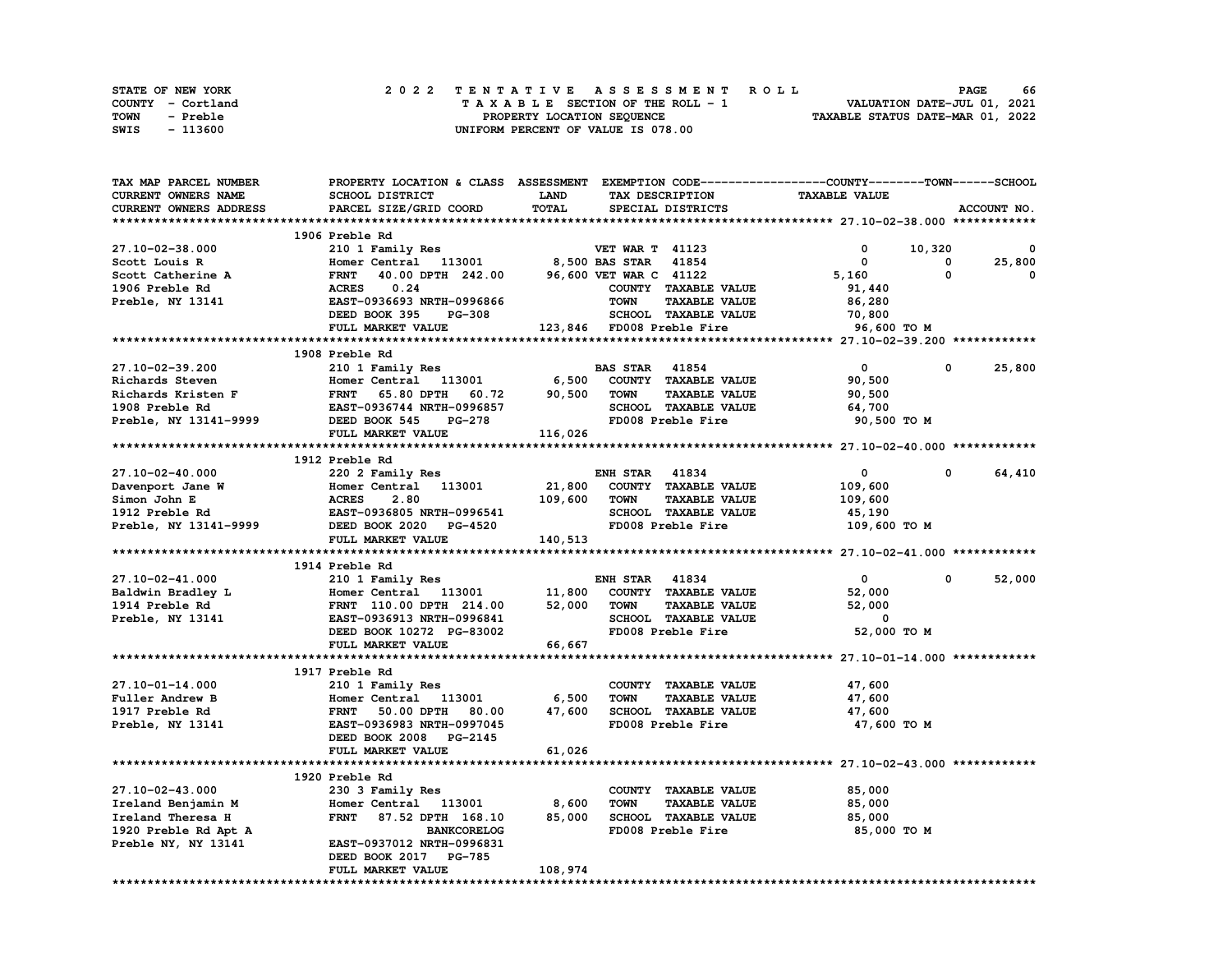| STATE OF NEW YORK | 2022 TENTATIVE ASSESSMENT ROLL     | 67<br><b>PAGE</b>                |
|-------------------|------------------------------------|----------------------------------|
| COUNTY - Cortland | TAXABLE SECTION OF THE ROLL - 1    | VALUATION DATE-JUL 01, 2021      |
| TOWN<br>- Preble  | PROPERTY LOCATION SEQUENCE         | TAXABLE STATUS DATE-MAR 01, 2022 |
| - 113600<br>SWIS  | UNIFORM PERCENT OF VALUE IS 078.00 |                                  |

| TAX MAP PARCEL NUMBER                  |                                                  |         |                                     | PROPERTY LOCATION & CLASS ASSESSMENT EXEMPTION CODE----------------COUNTY-------TOWN-----SCHOOL |                          |
|----------------------------------------|--------------------------------------------------|---------|-------------------------------------|-------------------------------------------------------------------------------------------------|--------------------------|
| CURRENT OWNERS NAME                    | SCHOOL DISTRICT                                  | LAND    | TAX DESCRIPTION                     | <b>TAXABLE VALUE</b>                                                                            |                          |
| <b>CURRENT OWNERS ADDRESS</b>          | PARCEL SIZE/GRID COORD                           | TOTAL   | SPECIAL DISTRICTS                   |                                                                                                 | ACCOUNT NO.              |
|                                        |                                                  |         |                                     |                                                                                                 |                          |
|                                        | 1931 Preble Rd                                   |         |                                     |                                                                                                 |                          |
| 27.10-01-23.000                        | 210 1 Family Res                                 |         | COUNTY TAXABLE VALUE                | 144,600                                                                                         |                          |
| Varughese Matthew                      | Homer Central 113001 8,400                       |         | <b>TOWN</b><br><b>TAXABLE VALUE</b> | 144,600                                                                                         |                          |
| 33 Hubbard St                          | 70.00 DPTH 112.68<br><b>FRNT</b>                 | 144,600 | SCHOOL TAXABLE VALUE                | 144,600                                                                                         |                          |
| Cortland, NY 13045                     | 0.27 BANKCORELOG<br><b>ACRES</b>                 |         | FD008 Preble Fire                   | 144,600 TO M                                                                                    |                          |
|                                        | EAST-0937256 NRTH-0996978                        |         |                                     |                                                                                                 |                          |
|                                        | DEED BOOK 10677 PG-87001                         |         |                                     |                                                                                                 |                          |
|                                        | FULL MARKET VALUE                                | 185,385 |                                     |                                                                                                 |                          |
|                                        |                                                  |         |                                     |                                                                                                 |                          |
|                                        | 1932 Preble Rd                                   |         |                                     |                                                                                                 |                          |
| 27.10-02-46.000                        | 210 1 Family Res                                 |         | <b>BAS STAR 41854</b>               | $\mathbf 0$<br>$\mathbf 0$                                                                      | 25,800                   |
| Harris Gary R                          | Homer Central 113001 14,000 VET COM C 41132      |         |                                     | 8,600<br>$\mathbf 0$                                                                            | $\overline{\phantom{0}}$ |
| 1932 Preble Rd                         | FRNT 150.00 DPTH 215.00 166,500 VET COM T 41133  |         |                                     | 17,200<br>$\mathbf{0}$                                                                          | $\mathbf 0$              |
| Preble, NY 13141-9999                  | 0.64<br><b>ACRES</b>                             |         | COUNTY TAXABLE VALUE                | 157,900                                                                                         |                          |
|                                        | EAST-0937205 NRTH-0996750                        |         | <b>TOWN</b><br><b>TAXABLE VALUE</b> | 149,300                                                                                         |                          |
|                                        | DEED BOOK 486<br><b>PG-258</b>                   |         | SCHOOL TAXABLE VALUE 140,700        |                                                                                                 |                          |
|                                        | FULL MARKET VALUE                                |         | 213,462 FD008 Preble Fire           | 166,500 то м                                                                                    |                          |
|                                        |                                                  |         |                                     |                                                                                                 |                          |
|                                        | 1933 Preble Rd                                   |         |                                     |                                                                                                 |                          |
| 27.10-01-24.000                        | 210 1 Family Res                                 |         | <b>BAS STAR 41854</b>               | $\mathbf{0}$<br>$\mathbf 0$                                                                     | 25,800                   |
|                                        |                                                  |         | COUNTY TAXABLE VALUE                | 160,000                                                                                         |                          |
|                                        |                                                  |         | <b>TOWN</b><br><b>TAXABLE VALUE</b> | 160,000                                                                                         |                          |
|                                        |                                                  |         | SCHOOL TAXABLE VALUE                | 134,200                                                                                         |                          |
| Preble, NY 13141 DEED BOOK 2010 PG-669 |                                                  |         | FD008 Preble Fire                   | 160,000 TO M                                                                                    |                          |
|                                        | FULL MARKET VALUE                                | 205,128 |                                     |                                                                                                 |                          |
|                                        |                                                  |         |                                     |                                                                                                 |                          |
|                                        | 1938 Preble Rd                                   |         |                                     |                                                                                                 |                          |
| 27.10-02-47.000                        | 210 1 Family Res                                 |         | <b>ENH STAR 41834</b>               | $\mathbf{0}$<br>$^{\circ}$                                                                      | 64,410                   |
|                                        | Homer Central 113001 15,700 COUNTY TAXABLE VALUE |         |                                     | 75,000                                                                                          |                          |
| Delaney Charlotte A<br>1938 Preble Rd  | FRNT 110.29 DPTH 214.00                          | 75,000  | TOWN<br><b>TAXABLE VALUE</b>        | 75,000                                                                                          |                          |
| Preble, NY 13141                       | EAST-0937331 NRTH-0996719                        |         | SCHOOL TAXABLE VALUE                | 10,590                                                                                          |                          |
|                                        | DEED BOOK 363<br>$PG-36$                         |         | FD008 Preble Fire                   | 75,000 TO M                                                                                     |                          |
|                                        | FULL MARKET VALUE                                | 96,154  |                                     |                                                                                                 |                          |
|                                        |                                                  |         |                                     |                                                                                                 |                          |
|                                        | 1939 Preble Rd                                   |         |                                     |                                                                                                 |                          |
| 27.10-01-25.000                        | 210 1 Family Res                                 |         | <b>BAS STAR</b><br>41854            | $\mathbf{0}$<br>$\mathbf 0$                                                                     | 25,800                   |
| Mosher Dale M Jr                       | Homer Central 113001 11,100                      |         | COUNTY TAXABLE VALUE                | 88,300                                                                                          |                          |
| Kehrer Gale M                          | FRNT 82.50 DPTH 234.25                           | 88,300  | <b>TOWN</b><br><b>TAXABLE VALUE</b> | 88,300                                                                                          |                          |
| 1939 Preble Rd                         | 0.44 BANK WELLS<br><b>ACRES</b>                  |         | SCHOOL TAXABLE VALUE                | 62,500                                                                                          |                          |
| Preble, NY 13141-9999                  | EAST-0937429 NRTH-0996990                        |         | FD008 Preble Fire                   | 88,300 TO M                                                                                     |                          |
|                                        | DEED BOOK 1997 PG-235                            |         |                                     |                                                                                                 |                          |
|                                        | FULL MARKET VALUE                                | 113,205 |                                     |                                                                                                 |                          |
|                                        |                                                  |         |                                     |                                                                                                 |                          |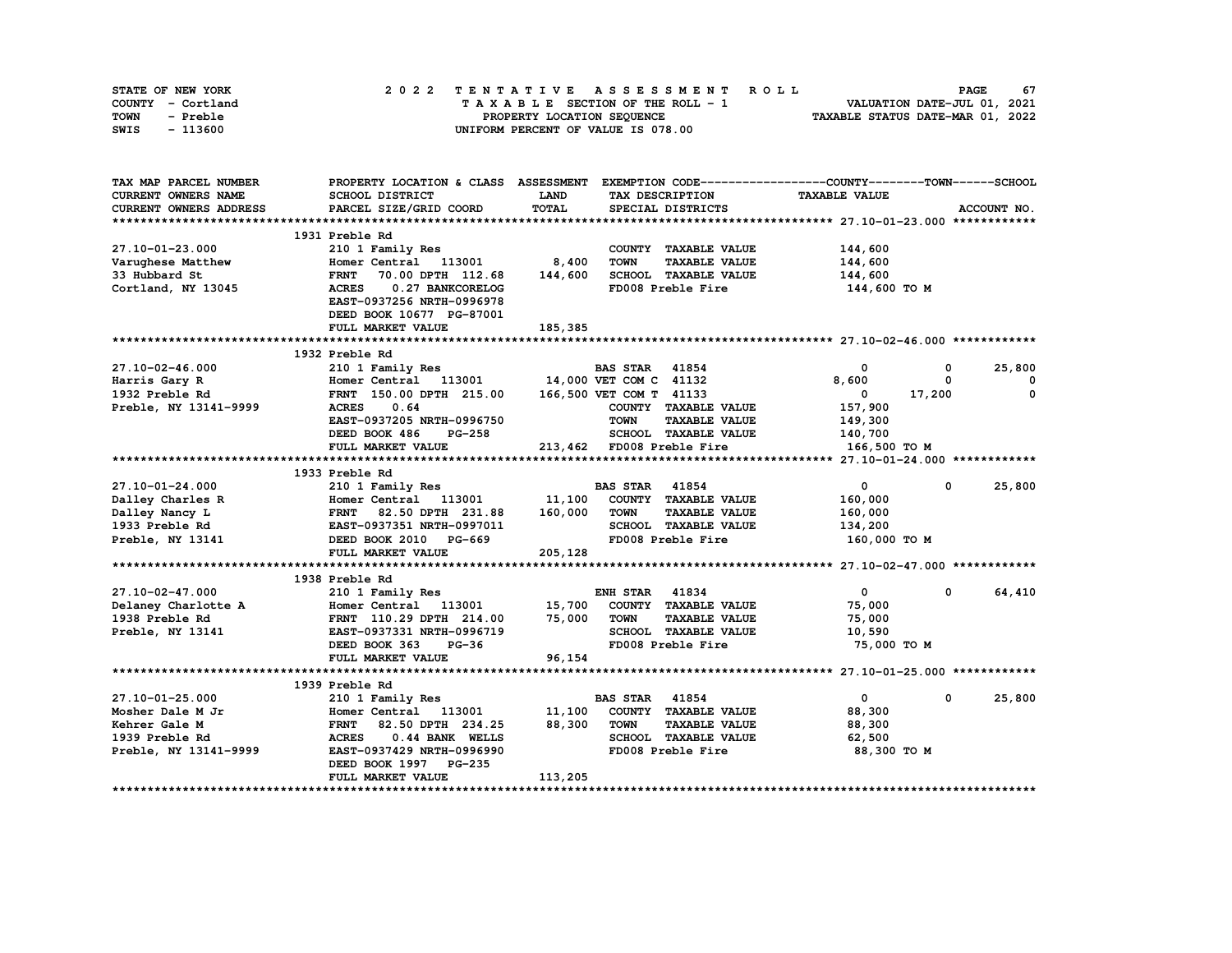| STATE OF NEW YORK | 2022 TENTATIVE ASSESSMENT ROLL     | 68<br><b>PAGE</b>                |
|-------------------|------------------------------------|----------------------------------|
| COUNTY - Cortland | TAXABLE SECTION OF THE ROLL - 1    | VALUATION DATE-JUL 01, 2021      |
| TOWN<br>- Preble  | PROPERTY LOCATION SEQUENCE         | TAXABLE STATUS DATE-MAR 01, 2022 |
| - 113600<br>SWIS  | UNIFORM PERCENT OF VALUE IS 078.00 |                                  |

| TAX MAP PARCEL NUMBER             | PROPERTY LOCATION & CLASS ASSESSMENT EXEMPTION CODE----------------COUNTY-------TOWN-----SCHOOL |         |                       |                      |                      |             |             |
|-----------------------------------|-------------------------------------------------------------------------------------------------|---------|-----------------------|----------------------|----------------------|-------------|-------------|
| CURRENT OWNERS NAME               | SCHOOL DISTRICT                                                                                 | LAND    |                       | TAX DESCRIPTION      | <b>TAXABLE VALUE</b> |             |             |
| CURRENT OWNERS ADDRESS            | PARCEL SIZE/GRID COORD                                                                          | TOTAL   |                       | SPECIAL DISTRICTS    |                      |             | ACCOUNT NO. |
|                                   |                                                                                                 |         |                       |                      |                      |             |             |
|                                   | 1945 Preble Rd                                                                                  |         |                       |                      |                      |             |             |
| 27.10-01-26.000                   | 210 1 Family Res                                                                                |         | <b>BAS STAR 41854</b> |                      | $\mathbf{0}$         | $^{\circ}$  | 25,800      |
| McBride Theodore P Jr             | Homer Central 113001 18,900                                                                     |         |                       | COUNTY TAXABLE VALUE | 107,300              |             |             |
| PO Box 422                        | FRNT 165.00 DPTH 234.25                                                                         | 107,300 | <b>TOWN</b>           | <b>TAXABLE VALUE</b> | 107,300              |             |             |
| Tully, NY 13159                   | <b>BANK LERETA</b>                                                                              |         |                       | SCHOOL TAXABLE VALUE | 81,500               |             |             |
|                                   | EAST-0937549 NRTH-0996957                                                                       |         |                       | FD008 Preble Fire    | 107,300 то м         |             |             |
|                                   | DEED BOOK 456<br>$PG-20$                                                                        |         |                       |                      |                      |             |             |
|                                   | FULL MARKET VALUE                                                                               | 137,564 |                       |                      |                      |             |             |
|                                   |                                                                                                 |         |                       |                      |                      |             |             |
|                                   | 1946 Preble Rd                                                                                  |         |                       |                      |                      |             |             |
| 27.10-02-48.000                   | 210 1 Family Res                                                                                |         | <b>BAS STAR 41854</b> |                      | $\overline{0}$       | $^{\circ}$  | 25,800      |
| Spencer Rebecca                   | Homer Central 113001 12,100                                                                     |         |                       | COUNTY TAXABLE VALUE | 97,200               |             |             |
| Gaebler George W III              | FRNT 143.52 DPTH 220.17 97,200                                                                  |         | <b>TOWN</b>           | <b>TAXABLE VALUE</b> | 97,200               |             |             |
| 1946 Preble Rd                    | EAST-0937449 NRTH-0996684                                                                       |         |                       | SCHOOL TAXABLE VALUE | 71,400               |             |             |
| Preble, NY 13141-9999             | DEED BOOK 424<br><b>PG-328</b>                                                                  |         |                       | FD008 Preble Fire    | 97,200 TO M          |             |             |
|                                   | FULL MARKET VALUE                                                                               | 124,615 |                       |                      |                      |             |             |
|                                   |                                                                                                 |         |                       |                      |                      |             |             |
|                                   | 1950 Preble Rd                                                                                  |         |                       |                      |                      |             |             |
| 27.10-02-49.000                   | 210 1 Family Res                                                                                |         | <b>ENH STAR 41834</b> |                      | $\mathbf 0$          | $^{\circ}$  | 64,410      |
| Searles Luther                    | Homer Central 113001                                                                            | 9,200   |                       | COUNTY TAXABLE VALUE | 120,300              |             |             |
|                                   | <b>FRNT</b>                                                                                     | 120,300 | <b>TOWN</b>           | <b>TAXABLE VALUE</b> |                      |             |             |
| Searles Peggy A<br>1950 Preble Rd | 50.00 DPTH 256.85<br><b>BANKCORELOG</b>                                                         |         |                       | SCHOOL TAXABLE VALUE | 120,300              |             |             |
|                                   |                                                                                                 |         |                       | FD008 Preble Fire    | 55,890               |             |             |
| Preble, NY 13141                  | EAST-0937521 NRTH-0996650                                                                       |         |                       |                      | 120,300 TO M         |             |             |
|                                   | DEED BOOK 371<br>PG-159                                                                         |         |                       |                      |                      |             |             |
|                                   | FULL MARKET VALUE                                                                               | 154,231 |                       |                      |                      |             |             |
|                                   |                                                                                                 |         |                       |                      |                      |             |             |
|                                   | 1954 Preble Rd                                                                                  |         |                       |                      |                      |             |             |
| 27.10-02-50.000                   | 220 2 Family Res                                                                                |         |                       | COUNTY TAXABLE VALUE | 138,300              |             |             |
| Simmons Charish C                 | Homer Central 113001                                                                            | 13,100  | TOWN                  | <b>TAXABLE VALUE</b> | 138,300              |             |             |
| Simmons Brian K                   | <b>FRNT</b><br>96.15 DPTH 254.50                                                                | 138,300 |                       | SCHOOL TAXABLE VALUE | 138,300              |             |             |
| 1954 Preble Rd                    | <b>ACRES</b><br>0.63 BANK LERETA                                                                |         |                       | FD008 Preble Fire    | 138,300 то м         |             |             |
| PO Box 193                        | EAST-0937591 NRTH-0996631                                                                       |         |                       |                      |                      |             |             |
| Preble, NY 13141                  | DEED BOOK 2021 PG-357                                                                           |         |                       |                      |                      |             |             |
|                                   | FULL MARKET VALUE                                                                               | 177,308 |                       |                      |                      |             |             |
|                                   |                                                                                                 |         |                       |                      |                      |             |             |
|                                   | 1958 Preble Rd                                                                                  |         |                       |                      |                      |             |             |
| 27.10-02-51.000                   | 210 1 Family Res                                                                                |         | <b>BAS STAR 41854</b> |                      | $\mathbf{0}$         | $\mathbf 0$ | 25,800      |
| Collins Joseph A                  | Homer Central 113001                                                                            | 17,900  |                       | COUNTY TAXABLE VALUE | 95,000               |             |             |
| Collins Michele M                 | 78.35 DPTH 538.40<br><b>FRNT</b>                                                                | 95,000  | <b>TOWN</b>           | <b>TAXABLE VALUE</b> | 95,000               |             |             |
| 1958 Preble Rd                    | <b>ACRES</b><br>0.99                                                                            |         |                       | SCHOOL TAXABLE VALUE | 69,200               |             |             |
| PO Box 134                        | EAST-0937646 NRTH-0996465                                                                       |         |                       | FD008 Preble Fire    | 95,000 TO M          |             |             |
| Preble, NY 13141                  | DEED BOOK 2009<br>PG-1032                                                                       |         |                       |                      |                      |             |             |
|                                   | FULL MARKET VALUE                                                                               | 121,795 |                       |                      |                      |             |             |
|                                   |                                                                                                 |         |                       |                      |                      |             |             |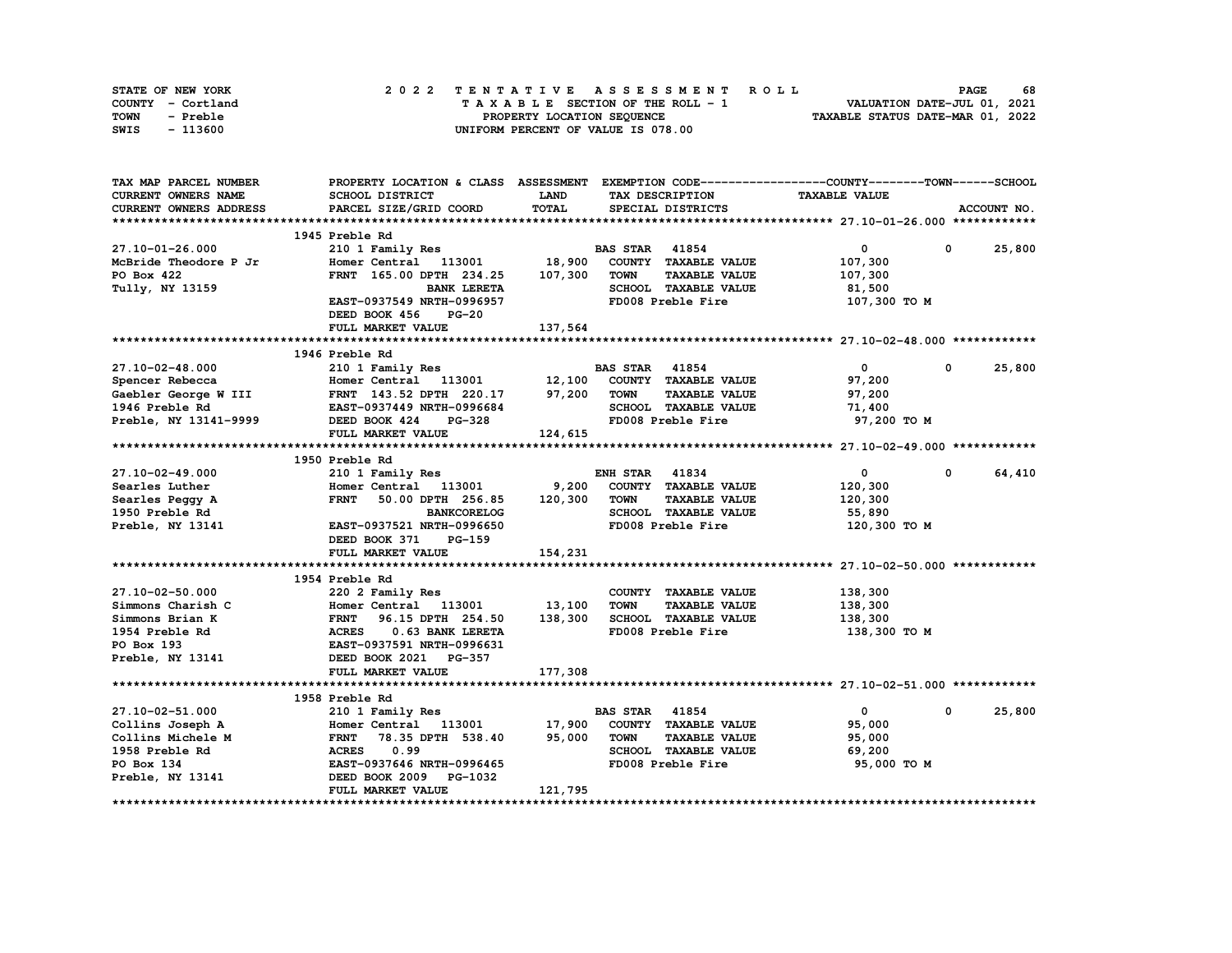| STATE OF NEW YORK | 2022 TENTATIVE ASSESSMENT ROLL     | 69<br><b>PAGE</b>                |
|-------------------|------------------------------------|----------------------------------|
| COUNTY - Cortland | TAXABLE SECTION OF THE ROLL - 1    | VALUATION DATE-JUL 01, 2021      |
| TOWN<br>- Preble  | PROPERTY LOCATION SEQUENCE         | TAXABLE STATUS DATE-MAR 01, 2022 |
| SWIS<br>- 113600  | UNIFORM PERCENT OF VALUE IS 078.00 |                                  |

|                                                                                                                                     |             | PROPERTY LOCATION & CLASS ASSESSMENT EXEMPTION CODE----------------COUNTY-------TOWN-----SCHOOL |
|-------------------------------------------------------------------------------------------------------------------------------------|-------------|-------------------------------------------------------------------------------------------------|
| CURRENT OWNERS NAME<br>SCHOOL DISTRICT<br><b>LAND</b><br><b>TAXABLE VALUE</b><br>TAX DESCRIPTION                                    |             |                                                                                                 |
| TOTAL<br><b>CURRENT OWNERS ADDRESS</b><br>PARCEL SIZE/GRID COORD<br>SPECIAL DISTRICTS                                               |             | ACCOUNT NO.                                                                                     |
|                                                                                                                                     |             |                                                                                                 |
| 1962 Preble Rd                                                                                                                      |             |                                                                                                 |
| <b>ENH STAR 41834</b><br>$\overline{0}$<br>27.10-02-52.000<br>210 1 Family Res                                                      |             | 0 64,410                                                                                        |
| Homer Central 113001<br>19,100<br>COUNTY TAXABLE VALUE<br>Sarat Melissa A<br>105,100                                                |             |                                                                                                 |
| 1962 Preble Rd<br>105,100<br><b>TOWN</b><br><b>TAXABLE VALUE</b><br><b>ACRES</b><br>1.11<br>105,100                                 |             |                                                                                                 |
| SCHOOL TAXABLE VALUE<br>Preble, NY 13141<br>EAST-0937723 NRTH-0996461<br>40,690                                                     |             |                                                                                                 |
| FD008 Preble Fire<br>DEED BOOK 10284 PG-49001<br>105,100 TO M                                                                       |             |                                                                                                 |
| 134,744<br>FULL MARKET VALUE                                                                                                        |             |                                                                                                 |
|                                                                                                                                     |             |                                                                                                 |
| 1972 Preble Rd                                                                                                                      |             |                                                                                                 |
| 27.10-02-54.000<br>210 1 Family Res<br>75,000<br>COUNTY TAXABLE VALUE                                                               |             |                                                                                                 |
| 210 1 Family Res<br>Homer Central 113001 15,300<br>Brown Caitlyn N<br>TOWN<br><b>TAXABLE VALUE</b><br>75,000                        |             |                                                                                                 |
| FRNT 106.38 DPTH 285.24 75,000<br>SCHOOL TAXABLE VALUE<br>1972 Preble Rd<br>75,000                                                  |             |                                                                                                 |
| PO Box 26<br><b>ACRES</b><br>0.82<br>FD008 Preble Fire<br>75,000 TO M                                                               |             |                                                                                                 |
| EAST-0937987 NRTH-0996518<br>Preble, NY 13141                                                                                       |             |                                                                                                 |
| DEED BOOK 2020<br><b>PG-4546</b>                                                                                                    |             |                                                                                                 |
| 96,154<br>FULL MARKET VALUE                                                                                                         |             |                                                                                                 |
|                                                                                                                                     |             |                                                                                                 |
| 1977 Preble Rd                                                                                                                      |             |                                                                                                 |
| $\overline{0}$<br>210 1 Family Res<br><b>BAS STAR</b> 41854<br>27.10-01-30.000                                                      | $\mathbf 0$ | 25,800                                                                                          |
| Rodriguez Jonas Jr<br>Homer Central 113001 19,100<br>COUNTY TAXABLE VALUE<br>109,300                                                |             |                                                                                                 |
| 109,300<br>1.11 BANKCORELOG<br><b>TOWN</b><br><b>TAXABLE VALUE</b><br>109,300                                                       |             |                                                                                                 |
| SCHOOL TAXABLE VALUE<br>83,500                                                                                                      |             |                                                                                                 |
| Preble, NY 13141-9999 DEED BOOK 2002 PG-4460<br>FD008 Preble Fire<br>109,300 TO M                                                   |             |                                                                                                 |
| FULL MARKET VALUE<br>140,128                                                                                                        |             |                                                                                                 |
|                                                                                                                                     |             |                                                                                                 |
| 1980 Preble Rd                                                                                                                      |             |                                                                                                 |
| 27.10-02-57.000<br>210 1 Family Res<br>COUNTY TAXABLE VALUE<br>96,800                                                               |             |                                                                                                 |
| 11,400<br>Latta Nicollette R<br>TOWN                                                                                                |             |                                                                                                 |
| Homer Central 113001<br><b>TAXABLE VALUE</b><br>96,800<br>96,800<br>96,800                                                          |             |                                                                                                 |
| FRNT 108.00 DPTH 183.25<br>SCHOOL TAXABLE VALUE<br>Latta Michael J<br>FD008 Preble Fire                                             |             |                                                                                                 |
| 1980 Preble Rd<br><b>BANK WELLS</b><br>96,800 TO M                                                                                  |             |                                                                                                 |
| PO Box 7<br>EAST-0938149 NRTH-0996510                                                                                               |             |                                                                                                 |
| Preble, NY 13141<br>DEED BOOK 2014 PG-2525                                                                                          |             |                                                                                                 |
| 124,103<br>FULL MARKET VALUE                                                                                                        |             |                                                                                                 |
|                                                                                                                                     |             |                                                                                                 |
| 1981 Preble Rd                                                                                                                      |             |                                                                                                 |
| $\mathbf{0}$<br><b>BAS STAR 41854</b><br>27.10-01-31.000<br>210 1 Family Res                                                        | $^{\circ}$  | 25,800                                                                                          |
| Homer Central 113001<br>11,600<br>McClure Peter R<br>COUNTY TAXABLE VALUE<br>106,300                                                |             |                                                                                                 |
| FRNT     84.81 DPTH   235.55<br>EAST-0938222 NRTH-0996763<br>106,300<br>McClure Rickie H<br>TOWN<br><b>TAXABLE VALUE</b><br>106,300 |             |                                                                                                 |
| EAST-0938222 NRTH-0996763<br>SCHOOL TAXABLE VALUE<br>80,500<br>1981 Preble Rd                                                       |             |                                                                                                 |
| Preble, NY 13141-9999<br><b>PG-172</b><br>FD008 Preble Fire<br>106,300 TO M<br>DEED BOOK 504                                        |             |                                                                                                 |
| 136,282<br>FULL MARKET VALUE                                                                                                        |             |                                                                                                 |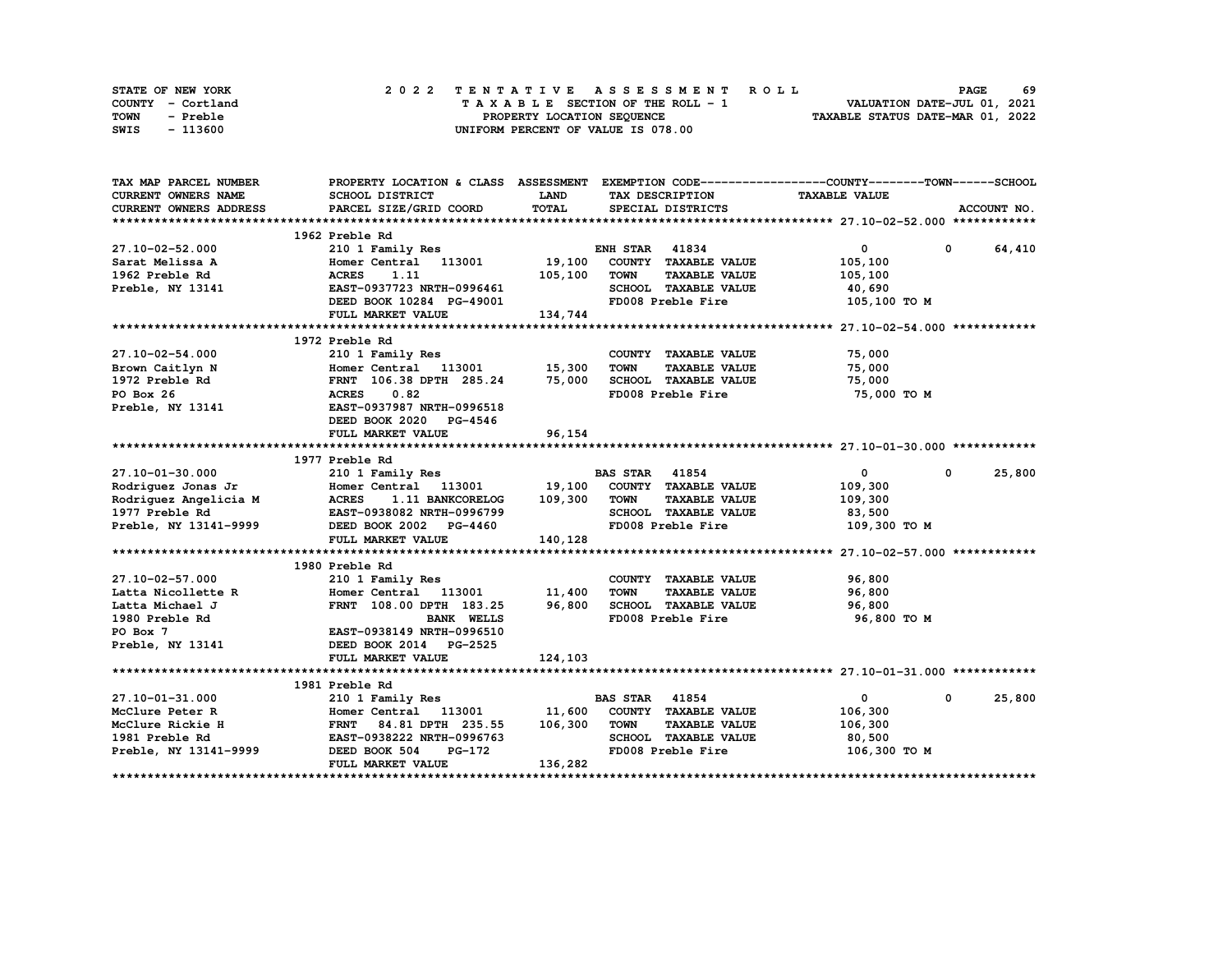| STATE OF NEW YORK | 2022 TENTATIVE ASSESSMENT ROLL     | 70<br><b>PAGE</b>                |
|-------------------|------------------------------------|----------------------------------|
| COUNTY - Cortland | TAXABLE SECTION OF THE ROLL - 1    | VALUATION DATE-JUL 01, 2021      |
| TOWN<br>- Preble  | PROPERTY LOCATION SEQUENCE         | TAXABLE STATUS DATE-MAR 01, 2022 |
| SWIS<br>- 113600  | UNIFORM PERCENT OF VALUE IS 078.00 |                                  |

| TAX MAP PARCEL NUMBER      | PROPERTY LOCATION & CLASS ASSESSMENT EXEMPTION CODE----------------COUNTY-------TOWN-----SCHOOL                                                                                                    |             |                                     |                         |             |             |
|----------------------------|----------------------------------------------------------------------------------------------------------------------------------------------------------------------------------------------------|-------------|-------------------------------------|-------------------------|-------------|-------------|
| <b>CURRENT OWNERS NAME</b> | SCHOOL DISTRICT                                                                                                                                                                                    | <b>LAND</b> | TAX DESCRIPTION                     | <b>TAXABLE VALUE</b>    |             |             |
| CURRENT OWNERS ADDRESS     | PARCEL SIZE/GRID COORD                                                                                                                                                                             | TOTAL       | SPECIAL DISTRICTS                   |                         |             | ACCOUNT NO. |
|                            |                                                                                                                                                                                                    |             |                                     |                         |             |             |
|                            | 1986 Preble Rd                                                                                                                                                                                     |             |                                     |                         |             |             |
| 27.10-02-58.200            | 210 1 Family Res                                                                                                                                                                                   |             | COUNTY TAXABLE VALUE                | 89,900                  |             |             |
| Lang Gregory J             | Homer Central 113001 12,700                                                                                                                                                                        |             | <b>TOWN</b><br><b>TAXABLE VALUE</b> | 89,900                  |             |             |
| PO Box 86                  | <b>FRNT</b><br>80.80 DPTH 317.72                                                                                                                                                                   | 89,900      | SCHOOL TAXABLE VALUE                | 89,900                  |             |             |
| Preble, NY 13141           | <b>ACRES</b><br>0.56 BANKCORELOG                                                                                                                                                                   |             | FD008 Preble Fire                   | 89,900 то м             |             |             |
|                            | EAST-0938225 NRTH-0996419                                                                                                                                                                          |             |                                     |                         |             |             |
|                            | DEED BOOK 2008 PG-688                                                                                                                                                                              |             |                                     |                         |             |             |
|                            | FULL MARKET VALUE                                                                                                                                                                                  | 115,256     |                                     |                         |             |             |
|                            |                                                                                                                                                                                                    |             |                                     |                         |             |             |
|                            | 1987 Preble Rd                                                                                                                                                                                     |             |                                     |                         |             |             |
| 27.10-01-32.000            | 210 1 Family Res                                                                                                                                                                                   |             | VET DIS T 41143                     | $\mathbf 0$             | 34,400      | 0           |
| DeShane Carol              | Homer Central 113001 20,300 VET COM T 41133                                                                                                                                                        |             |                                     | $\mathbf 0$             | 17,200      | $\mathbf 0$ |
| 1987 Preble Rd             | <b>ACRES</b><br>1.86                                                                                                                                                                               |             | 102,200 VET COM C 41132             | 8,600                   | $^{\circ}$  | $\mathbf 0$ |
| PO Box 105                 | EAST-0938404 NRTH-0996700                                                                                                                                                                          |             | VET DIS C 41142                     | 17,200                  | $\mathbf 0$ | 0           |
| Preble, NY 13141-0105      | DEED BOOK 395<br>$PG-93$                                                                                                                                                                           |             | <b>ENH STAR 41834</b>               | $\overline{\mathbf{0}}$ | $^{\circ}$  | 64,410      |
|                            | FULL MARKET VALUE                                                                                                                                                                                  |             | 131,026 COUNTY TAXABLE VALUE        | 76,400                  |             |             |
|                            |                                                                                                                                                                                                    |             | <b>TAXABLE VALUE</b><br><b>TOWN</b> | 50,600                  |             |             |
|                            |                                                                                                                                                                                                    |             | SCHOOL TAXABLE VALUE                | 37,790                  |             |             |
|                            |                                                                                                                                                                                                    |             | FD008 Preble Fire                   | 102,200 TO M            |             |             |
|                            |                                                                                                                                                                                                    |             |                                     |                         |             |             |
|                            | 1990 Preble Rd                                                                                                                                                                                     |             |                                     |                         |             |             |
| 27.10-02-59.000            | 210 1 Family Res                                                                                                                                                                                   |             | <b>BAS STAR 41854</b>               | $\mathbf 0$             | $\mathbf 0$ | 25,800      |
|                            | Homer Central 113001 13,700                                                                                                                                                                        |             | COUNTY TAXABLE VALUE                | 89,000                  |             |             |
|                            |                                                                                                                                                                                                    | 89,000      | <b>TAXABLE VALUE</b><br><b>TOWN</b> | 89,000                  |             |             |
|                            |                                                                                                                                                                                                    |             | SCHOOL TAXABLE VALUE                | 63,200                  |             |             |
|                            | From Central 113001<br>Sears Robert J<br>1990 Preble Rd<br>Preble, NY 13141-9999<br>DEED BOOK 10151 PG-55001                                                                                       |             | FD008 Preble Fire                   | 89,000 TO M             |             |             |
|                            | FULL MARKET VALUE                                                                                                                                                                                  | 114,103     |                                     |                         |             |             |
|                            |                                                                                                                                                                                                    |             |                                     |                         |             |             |
|                            | 1996 Preble Rd                                                                                                                                                                                     |             |                                     |                         |             |             |
| $27.10 - 02 - 60.000$      | 210 1 Family Res                                                                                                                                                                                   |             | COUNTY TAXABLE VALUE                | 86,800                  |             |             |
|                            | Homer Central 113001<br>Whiteman Edna H (LU) Homer Central 113001<br>Ellis Rita M FRNT 100.65 DPTH 243.87<br>1996 Preble Rd EAST-0938421 NRTH-0996419<br>Preble, NY 13141 DEED BOOK 2011 PG-1874   | 10,600      | <b>TOWN</b><br><b>TAXABLE VALUE</b> | 86,800                  |             |             |
|                            |                                                                                                                                                                                                    | 86,800      | SCHOOL TAXABLE VALUE                | 86,800                  |             |             |
|                            |                                                                                                                                                                                                    |             | FD008 Preble Fire                   | 86,800 то м             |             |             |
|                            |                                                                                                                                                                                                    |             |                                     |                         |             |             |
|                            | FULL MARKET VALUE                                                                                                                                                                                  | 111,282     |                                     |                         |             |             |
|                            |                                                                                                                                                                                                    |             |                                     |                         |             |             |
|                            | 2008 Preble Rd                                                                                                                                                                                     |             |                                     |                         |             |             |
| 27.00-03-07.000            | 210 1 Family Res                                                                                                                                                                                   |             | <b>ENH STAR 41834</b>               | $\overline{0}$          | $^{\circ}$  | 64,410      |
|                            | Expredict Solution of the Homer Central 113001 14,400<br>Reynolds Rebecca FRNT 160.07 DPTH 217.57 110,700<br>c/o Connie Reynolds EAST-0938526 NRTH-0996384<br>2008 Preble Rd DEED BOOK 2017 PG-876 |             | COUNTY TAXABLE VALUE                | 110,700                 |             |             |
|                            |                                                                                                                                                                                                    |             | TOWN<br><b>TAXABLE VALUE</b>        | 110,700                 |             |             |
|                            |                                                                                                                                                                                                    |             | SCHOOL TAXABLE VALUE                | 46,290                  |             |             |
|                            |                                                                                                                                                                                                    |             | FD008 Preble Fire 110,700 TO M      |                         |             |             |
| Preble, NY 13141-9999      | FULL MARKET VALUE                                                                                                                                                                                  | 141,923     |                                     |                         |             |             |
|                            |                                                                                                                                                                                                    |             |                                     |                         |             |             |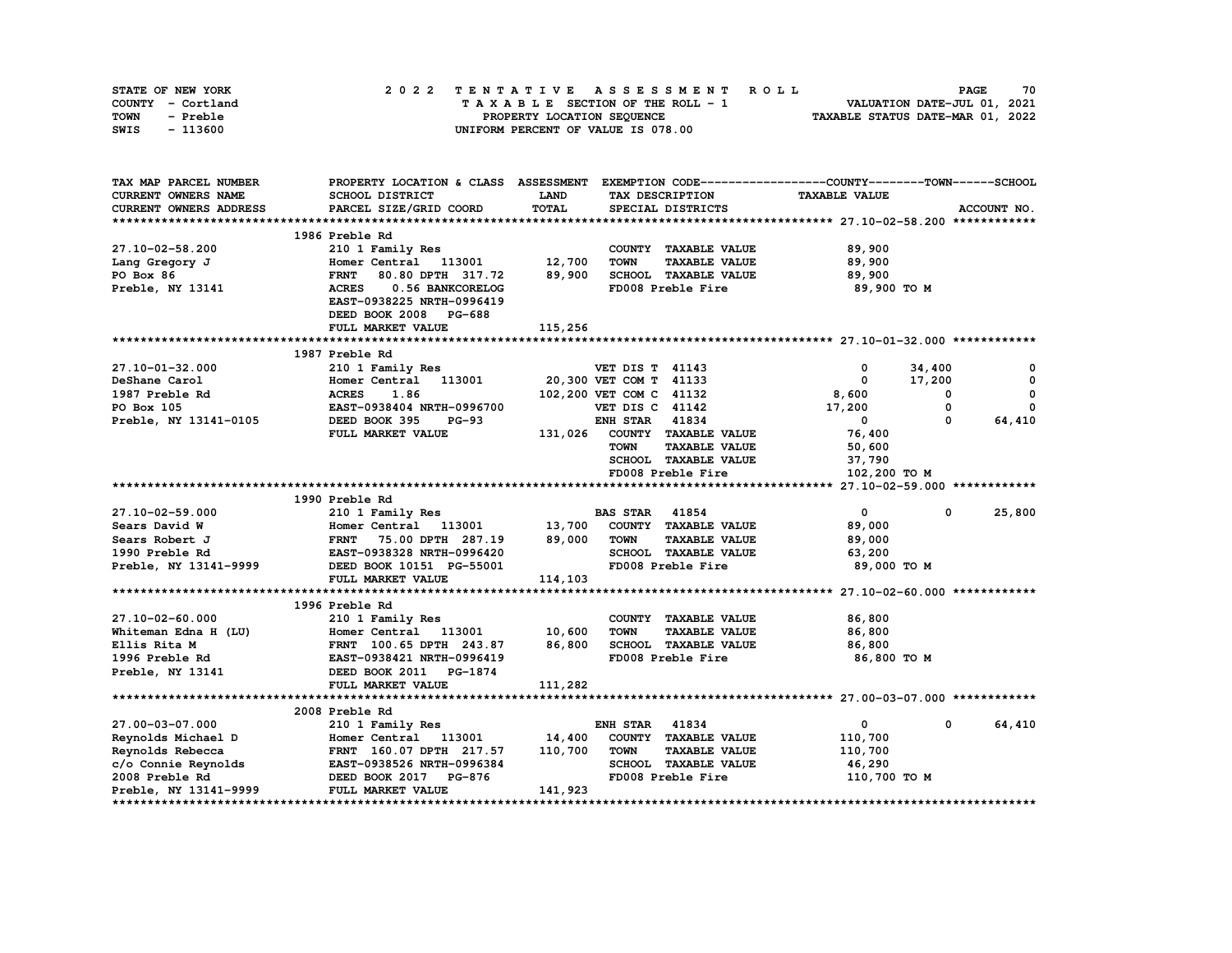| STATE OF NEW YORK | 2022 TENTATIVE ASSESSMENT ROLL     | 71<br><b>PAGE</b>                |
|-------------------|------------------------------------|----------------------------------|
| COUNTY - Cortland | TAXABLE SECTION OF THE ROLL - 1    | VALUATION DATE-JUL 01, 2021      |
| TOWN<br>- Preble  | PROPERTY LOCATION SEQUENCE         | TAXABLE STATUS DATE-MAR 01, 2022 |
| - 113600<br>SWIS  | UNIFORM PERCENT OF VALUE IS 078.00 |                                  |

| TAX MAP PARCEL NUMBER         |                                             |         |                                     | PROPERTY LOCATION & CLASS ASSESSMENT EXEMPTION CODE----------------COUNTY-------TOWN-----SCHOOL |             |
|-------------------------------|---------------------------------------------|---------|-------------------------------------|-------------------------------------------------------------------------------------------------|-------------|
| CURRENT OWNERS NAME           | SCHOOL DISTRICT                             | LAND    | TAX DESCRIPTION                     | <b>TAXABLE VALUE</b>                                                                            |             |
| CURRENT OWNERS ADDRESS        | PARCEL SIZE/GRID COORD                      | TOTAL   | SPECIAL DISTRICTS                   |                                                                                                 | ACCOUNT NO. |
|                               |                                             |         |                                     |                                                                                                 |             |
|                               | 2023 Preble Rd                              |         |                                     |                                                                                                 |             |
| 27.00-01-14.100-2             | 837 Cell Tower                              |         | COUNTY TAXABLE VALUE                | 199,000                                                                                         |             |
| Knapp Paul H                  | Homer Central 113001                        | 26,000  | <b>TOWN</b><br><b>TAXABLE VALUE</b> | 199,000                                                                                         |             |
| Knapp Maureen E<br>PO Box 121 | <b>ACRES</b><br>2.00                        | 199,000 | SCHOOL TAXABLE VALUE                | 199,000                                                                                         |             |
|                               | EAST-0939468 NRTH-0997694                   |         | FD008 Preble Fire                   | 199,000 то м                                                                                    |             |
| Preble, NY 13141-0121         | FULL MARKET VALUE                           | 255,128 |                                     |                                                                                                 |             |
|                               |                                             |         |                                     |                                                                                                 |             |
|                               | 2043 Preble Rd                              |         |                                     |                                                                                                 |             |
| 27.00-01-14.100-1             | 241 Rural res&aq                            |         | AG-CEILING 41720                    | 160,675<br>160,675                                                                              | 160,675     |
| Knapp Paul H                  | Homer Central 113001                        |         | 340,600 BAS STAR 41854              | $\mathbf{0}$<br>$^{\circ}$                                                                      | 25,800      |
| Knapp Maureen E               | ACRES 193.10                                | 472,900 | COUNTY TAXABLE VALUE                | 312,225                                                                                         |             |
| PO Box 121                    | EAST-0939468 NRTH-0997694                   |         | <b>TOWN</b><br><b>TAXABLE VALUE</b> | 312,225                                                                                         |             |
| Preble, NY 13141-0121         | DEED BOOK 1995 PG-5664                      |         | SCHOOL TAXABLE VALUE                | 286,425                                                                                         |             |
|                               | FULL MARKET VALUE                           |         | 606,282 FD008 Preble Fire           | 472,900 то м                                                                                    |             |
| MAY BE SUBJECT TO PAYMENT     |                                             |         |                                     |                                                                                                 |             |
| UNDER AGDIST LAW TIL 2026     |                                             |         |                                     |                                                                                                 |             |
|                               |                                             |         |                                     |                                                                                                 |             |
|                               | 2045 Preble Rd                              |         |                                     |                                                                                                 |             |
| 27.00-01-15.000               | 210 1 Family Res                            |         | <b>VET WAR T 41123</b>              | $^{\circ}$<br>10,320                                                                            | $^{\circ}$  |
| Thomas Arlene M               | Homer Central 113001 18,900 VET WAR C 41122 |         |                                     | 5,160<br>0                                                                                      | $^{\circ}$  |
| 2045 Preble Rd                | <b>ACRES</b><br>1.00                        |         | 102,300 ENH STAR 41834              | $\mathbf{0}$<br>$\Omega$                                                                        | 64,410      |
| PO Box 146                    | EAST-0939520 NRTH-0996548                   |         | COUNTY TAXABLE VALUE                | 97,140                                                                                          |             |
| Preble, NY 13141-0146         | DEED BOOK 254<br><b>PG-102</b>              |         | <b>TOWN</b><br><b>TAXABLE VALUE</b> | 91,980                                                                                          |             |
|                               | FULL MARKET VALUE                           |         | 131, 154 SCHOOL TAXABLE VALUE       |                                                                                                 |             |
|                               |                                             |         |                                     | 37,890                                                                                          |             |
|                               |                                             |         | FD008 Preble Fire                   | 102,300 TO M                                                                                    |             |
|                               |                                             |         |                                     |                                                                                                 |             |
|                               | 2051 Preble Rd                              |         |                                     |                                                                                                 |             |
| 27.00-01-19.200               | 210 1 Family Res                            |         | COUNTY TAXABLE VALUE                | 139,120                                                                                         |             |
| Lawton Timothy S              | Homer Central 113001                        | 18,900  | <b>TOWN</b><br><b>TAXABLE VALUE</b> | 139,120                                                                                         |             |
| Lawton Meghan N               | ACRES 1.00<br>EAST-0939600 NRTH-0996326     | 139,120 | <b>SCHOOL TAXABLE VALUE</b>         | 139,120                                                                                         |             |
| 2051 Preble Rd                |                                             |         | FD008 Preble Fire                   | 139,120 то м                                                                                    |             |
| Preble, NY 13141              | DEED BOOK 2018 PG-5466                      |         |                                     |                                                                                                 |             |
|                               | FULL MARKET VALUE                           | 178,359 |                                     |                                                                                                 |             |
|                               |                                             |         |                                     |                                                                                                 |             |
|                               | 2061 Preble Rd                              |         |                                     |                                                                                                 |             |
| 27.00-01-16.000               | 210 1 Family Res                            |         | <b>BAS STAR 41854</b>               | $\mathbf{0}$<br>$^{\circ}$                                                                      | 25,800      |
| Lieber Robert D               | Homer Central 113001                        | 11,600  | COUNTY TAXABLE VALUE                | 111,400                                                                                         |             |
| Lieber Darleen M              | FRNT 58.00 DPTH 220.00                      | 111,400 | <b>TOWN</b><br><b>TAXABLE VALUE</b> | 111,400                                                                                         |             |
| PO Box 103                    | EAST-0939744 NRTH-0996289                   |         | SCHOOL TAXABLE VALUE                | 85,600                                                                                          |             |
| Preble, NY 13141-0103         | <b>PG-320</b><br>DEED BOOK 524              |         | FD008 Preble Fire                   | 111,400 TO M                                                                                    |             |
|                               | FULL MARKET VALUE                           | 142,821 |                                     |                                                                                                 |             |
|                               |                                             |         |                                     |                                                                                                 |             |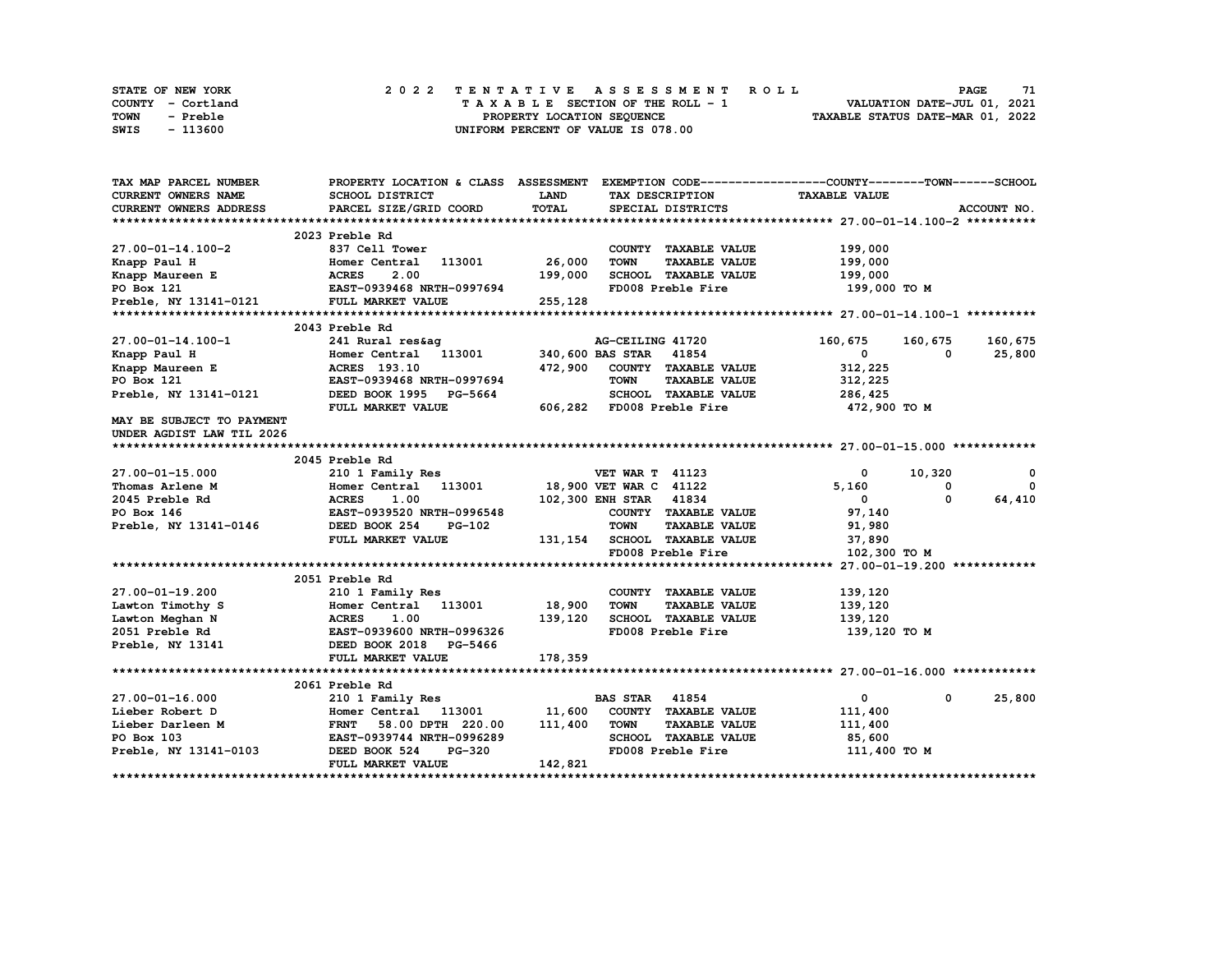| STATE OF NEW YORK | 2022 TENTATIVE ASSESSMENT ROLL     | 72<br><b>PAGE</b>                |
|-------------------|------------------------------------|----------------------------------|
| COUNTY - Cortland | TAXABLE SECTION OF THE ROLL - 1    | VALUATION DATE-JUL 01, 2021      |
| TOWN<br>- Preble  | PROPERTY LOCATION SEQUENCE         | TAXABLE STATUS DATE-MAR 01, 2022 |
| - 113600<br>SWIS  | UNIFORM PERCENT OF VALUE IS 078.00 |                                  |

| TAX MAP PARCEL NUMBER      | PROPERTY LOCATION & CLASS ASSESSMENT |              |                         |                             | EXEMPTION CODE-----------------COUNTY-------TOWN------SCHOOL |          |             |
|----------------------------|--------------------------------------|--------------|-------------------------|-----------------------------|--------------------------------------------------------------|----------|-------------|
| <b>CURRENT OWNERS NAME</b> | SCHOOL DISTRICT                      | <b>LAND</b>  |                         | TAX DESCRIPTION             | <b>TAXABLE VALUE</b>                                         |          |             |
| CURRENT OWNERS ADDRESS     | PARCEL SIZE/GRID COORD               | <b>TOTAL</b> |                         | SPECIAL DISTRICTS           |                                                              |          | ACCOUNT NO. |
|                            |                                      |              |                         |                             |                                                              |          |             |
|                            | 2068 Preble Rd                       |              |                         |                             |                                                              |          |             |
| 27.00-03-14.000            | 112 Dairy farm                       |              | AG COMMIT 41730         |                             | 113,953                                                      | 113,953  | 113,953     |
| Wright William S           | Homer Central<br>113001              |              | 200,200 ENH STAR        | 41834                       | 0                                                            | 0        | 64,410      |
| Wright Mary Sue            | <b>ACRES</b><br>77.20                |              | 346,800 AG IMPROV 42100 |                             | 1,500                                                        | 1,500    | 1,500       |
| 2068 Preble Rd             | EAST-0939173 NRTH-0994675            |              |                         | COUNTY TAXABLE VALUE        | 231,347                                                      |          |             |
| PO Box 44                  | DEED BOOK 408<br><b>PG-223</b>       |              | <b>TOWN</b>             | <b>TAXABLE VALUE</b>        | 231,347                                                      |          |             |
| Preble, NY 13141           | FULL MARKET VALUE                    | 444,615      |                         | <b>SCHOOL TAXABLE VALUE</b> | 166,937                                                      |          |             |
|                            |                                      |              |                         | FD008 Preble Fire           | 345,300 TO M                                                 |          |             |
| MAY BE SUBJECT TO PAYMENT  |                                      |              |                         | 1,500 EX                    |                                                              |          |             |
| UNDER AGDIST LAW TIL 2029  |                                      |              |                         |                             |                                                              |          |             |
|                            |                                      |              |                         |                             |                                                              |          |             |
|                            | 2071 Preble Rd                       |              |                         |                             |                                                              |          |             |
| 27.00-01-17.000            | 210 1 Family Res                     |              | VET DIS C 41142         |                             | 17,200                                                       | 0        | 0           |
| Pitman Lloyd F             | 113001<br>Homer Central              |              | 20,800 VET DIS T 41143  |                             | 0                                                            | 34,400   | 0           |
| Pitman Elizabeth Ann       | <b>ACRES</b><br>2.17                 |              | 111,100 VET COM T 41133 |                             | 0                                                            | 17,200   | $\mathbf 0$ |
| 2071 Preble Rd             | EAST-0939942 NRTH-0996277            |              | VET COM C 41132         |                             | 8,600                                                        | 0        | 0           |
| Preble, NY 13141-0071      | DEED BOOK 268<br><b>PG-121</b>       |              | <b>ENH STAR 41834</b>   |                             | 0                                                            | 0        | 64,410      |
|                            | FULL MARKET VALUE                    | 142,436      |                         | COUNTY TAXABLE VALUE        | 85,300                                                       |          |             |
|                            |                                      |              | TOWN                    | <b>TAXABLE VALUE</b>        | 59,500                                                       |          |             |
|                            |                                      |              |                         | SCHOOL TAXABLE VALUE        | 46,690                                                       |          |             |
|                            |                                      |              |                         | FD008 Preble Fire           | 111,100 TO M                                                 |          |             |
|                            |                                      |              |                         |                             |                                                              |          |             |
|                            | 2079 Preble Rd                       |              |                         |                             |                                                              |          |             |
| 27.00-01-18.000            | 314 Rural vac<10                     |              |                         | COUNTY TAXABLE VALUE        | 500                                                          |          |             |
| Kruger Kevin               | Homer Central<br>113001              | 500          | <b>TOWN</b>             | <b>TAXABLE VALUE</b>        | 500                                                          |          |             |
| 175 Preble Rd              | <b>FRNT</b><br>28.01 DPTH<br>75.62   | 500          |                         | SCHOOL TAXABLE VALUE        | 500                                                          |          |             |
| Preble, NY 13141           | EAST-0940098 NRTH-0996296            |              |                         | FD008 Preble Fire           |                                                              | 500 TO M |             |
|                            | DEED BOOK 2009 PG-710                |              |                         |                             |                                                              |          |             |
|                            | FULL MARKET VALUE                    | 641          |                         |                             |                                                              |          |             |
|                            |                                      |              |                         |                             |                                                              |          |             |
|                            | 2083 Preble Rd                       |              |                         |                             |                                                              |          |             |
| 27.00-01-20.000            | 312 Vac w/imprv                      |              |                         | COUNTY TAXABLE VALUE        | 3,100                                                        |          |             |
| Morgan John H              | Homer Central 113001                 | 1,300        | <b>TOWN</b>             | <b>TAXABLE VALUE</b>        | 3,100                                                        |          |             |
| 6769 Steger Rd             | 95.00<br><b>FRNT</b> 146.00 DPTH     | 3,100        |                         | SCHOOL TAXABLE VALUE        | 3,100                                                        |          |             |
| Preble, NY 13141           | EAST-0940250 NRTH-0996666            |              |                         | FD008 Preble Fire           | 3,100 TO M                                                   |          |             |
|                            | DEED BOOK 10415 PG-10001             |              |                         |                             |                                                              |          |             |
|                            | FULL MARKET VALUE                    | 3,974        |                         |                             |                                                              |          |             |
|                            |                                      |              |                         |                             |                                                              |          |             |
|                            | 2085 Preble Rd                       |              |                         |                             |                                                              |          |             |
| 27.00-01-22.000            | 312 Vac w/imprv                      |              |                         | COUNTY TAXABLE VALUE        | 1,600                                                        |          |             |
| Morgan John                | Homer Central 113001                 | 500          | <b>TOWN</b>             | <b>TAXABLE VALUE</b>        | 1,600                                                        |          |             |
| 6769 Steger Rd             | <b>FRNT</b><br>54.33 DPTH 150.00     | 1,600        |                         | SCHOOL TAXABLE VALUE        | 1,600                                                        |          |             |
| Preble, NY 13141           | EAST-0940326 NRTH-0996808            |              |                         | FD008 Preble Fire           | 1,600 TO M                                                   |          |             |
|                            | DEED BOOK 2013<br>PG-7337            |              |                         |                             |                                                              |          |             |
|                            | FULL MARKET VALUE                    | 2,051        |                         |                             |                                                              |          |             |
|                            |                                      |              |                         |                             |                                                              |          |             |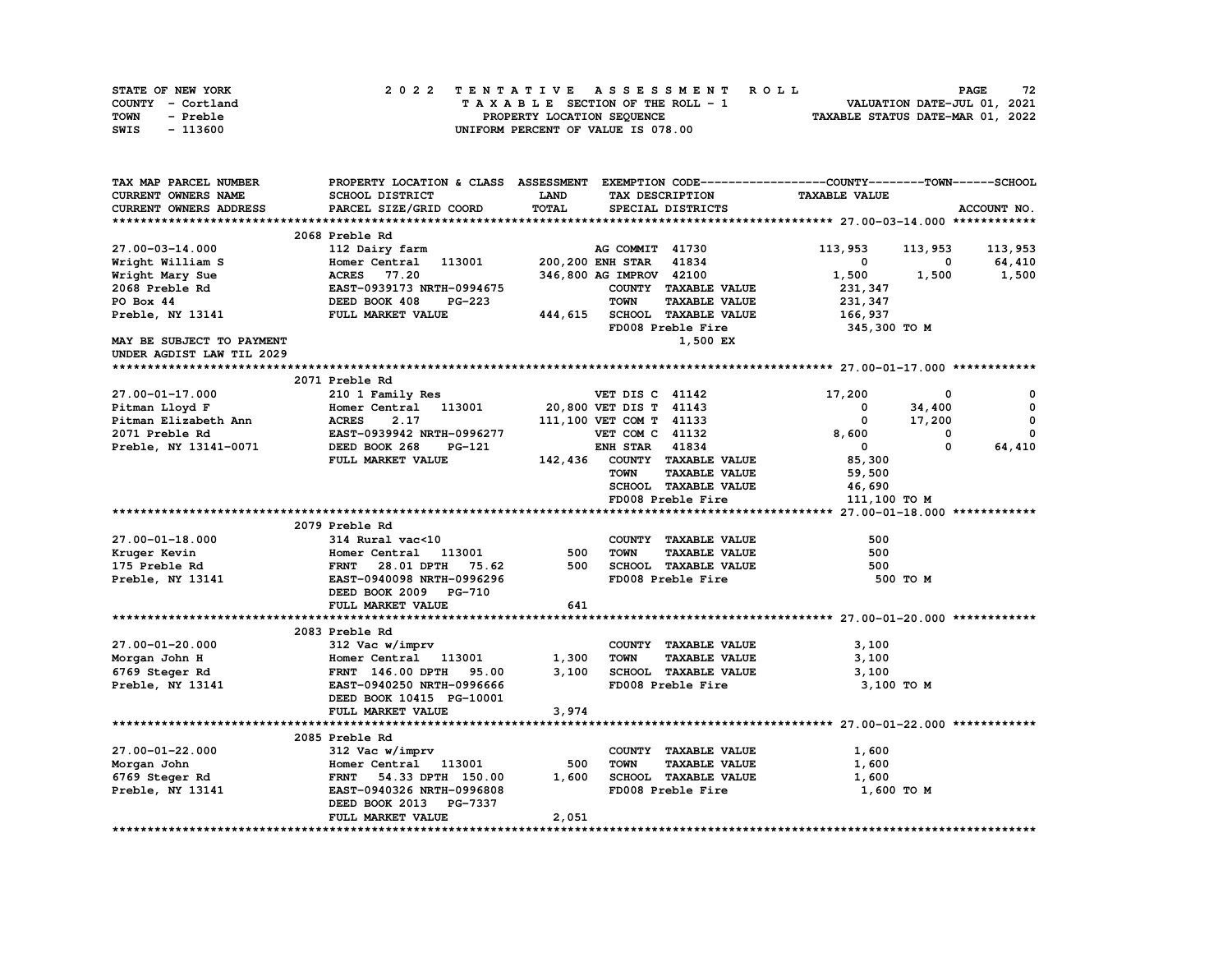| STATE OF NEW YORK | 2022 TENTATIVE ASSESSMENT ROLL     | 73<br><b>PAGE</b>                |
|-------------------|------------------------------------|----------------------------------|
| COUNTY - Cortland | TAXABLE SECTION OF THE ROLL - 1    | VALUATION DATE-JUL 01, 2021      |
| TOWN<br>- Preble  | PROPERTY LOCATION SEQUENCE         | TAXABLE STATUS DATE-MAR 01, 2022 |
| - 113600<br>SWIS  | UNIFORM PERCENT OF VALUE IS 078.00 |                                  |

| TAX MAP PARCEL NUMBER                |                                                                                |             |                                     | PROPERTY LOCATION & CLASS ASSESSMENT EXEMPTION CODE----------------COUNTY-------TOWN------SCHOOL |             |
|--------------------------------------|--------------------------------------------------------------------------------|-------------|-------------------------------------|--------------------------------------------------------------------------------------------------|-------------|
| CURRENT OWNERS NAME                  | SCHOOL DISTRICT                                                                | <b>LAND</b> | TAX DESCRIPTION                     | <b>TAXABLE VALUE</b>                                                                             |             |
| <b>CURRENT OWNERS ADDRESS</b>        | PARCEL SIZE/GRID COORD                                                         | TOTAL       | SPECIAL DISTRICTS                   |                                                                                                  | ACCOUNT NO. |
|                                      |                                                                                |             |                                     |                                                                                                  |             |
|                                      | 2088 Preble Rd                                                                 |             |                                     |                                                                                                  |             |
| 27.00-03-08.000                      | 447 Truck termnl                                                               |             | COUNTY TAXABLE VALUE                | 93,800                                                                                           |             |
| Preble Milk Co Op Assoc              | Homer Central 113001                                                           | 14,200      | <b>TOWN</b><br><b>TAXABLE VALUE</b> | 93,800                                                                                           |             |
| 2088 Preble Rd                       | FRNT 154.53 DPTH 203.25                                                        | 93,800      | SCHOOL TAXABLE VALUE                | 93,800                                                                                           |             |
| Preble, NY 13141-9999                | <b>ACRES</b><br>0.71                                                           |             | FD008 Preble Fire                   | 93,800 TO M                                                                                      |             |
|                                      | EAST-0940232 NRTH-0995887                                                      |             |                                     |                                                                                                  |             |
|                                      | DEED BOOK 214<br>$PG-124$                                                      |             |                                     |                                                                                                  |             |
|                                      | FULL MARKET VALUE                                                              | 120,256     |                                     |                                                                                                  |             |
|                                      |                                                                                |             |                                     |                                                                                                  |             |
|                                      | 2090 Preble Rd                                                                 |             |                                     |                                                                                                  |             |
| 27.00-03-09.000                      | 455 Dealer-prod.                                                               |             | COUNTY TAXABLE VALUE                | 289,650                                                                                          |             |
| Beck Roger A                         | Homer Central 113001                                                           | 57,750      | <b>TOWN</b><br><b>TAXABLE VALUE</b> | 289,650                                                                                          |             |
| PO Box 243                           | <b>ACRES</b><br>6.40                                                           | 289,650     | SCHOOL TAXABLE VALUE                | 289,650                                                                                          |             |
| Preble, NY 13141-0243                | EAST-0940149 NRTH-0995492                                                      |             | FD008 Preble Fire                   | 289,650 то м                                                                                     |             |
|                                      | DEED BOOK 1996, PG-516,1                                                       |             |                                     |                                                                                                  |             |
|                                      | FULL MARKET VALUE                                                              | 371,346     |                                     |                                                                                                  |             |
|                                      |                                                                                |             |                                     |                                                                                                  |             |
|                                      | 2116 Preble Rd                                                                 |             |                                     |                                                                                                  |             |
| 27.00-01-36.000                      | 210 1 Family Res                                                               |             | COUNTY TAXABLE VALUE                | 96,100                                                                                           |             |
| Nicholas Brooke E                    | Homer Central 113001 16,600                                                    |             | <b>TOWN</b><br><b>TAXABLE VALUE</b> | 96,100                                                                                           |             |
| 2116 Preble Rd                       | FRNT    160.00  DPTH    265.94            96,100<br>EAST-0940761  NRTH-0995721 |             | SCHOOL TAXABLE VALUE                | 96,100                                                                                           |             |
| Preble, NY 13141                     | EAST-0940761 NRTH-0995721                                                      |             | FD008 Preble Fire                   | 96,100 то м                                                                                      |             |
|                                      | DEED BOOK 2021 PG-7548                                                         |             |                                     |                                                                                                  |             |
|                                      | FULL MARKET VALUE                                                              | 123,205     |                                     |                                                                                                  |             |
|                                      |                                                                                |             |                                     |                                                                                                  |             |
|                                      | 2120 Preble Rd                                                                 |             |                                     |                                                                                                  |             |
| 27.00-01-35.000                      | 210 1 Family Res                                                               |             | <b>ENH STAR 41834</b>               | $\mathbf{0}$<br>$^{\circ}$                                                                       | 64,410      |
| Morgan Kenneth L                     | Homer Central 113001 12,600                                                    |             | COUNTY TAXABLE VALUE                | 122,600                                                                                          |             |
| Morgan Brenda L                      | FRNT 100.00 DPTH 239.26                                                        | 122,600     | <b>TOWN</b><br><b>TAXABLE VALUE</b> | 122,600                                                                                          |             |
| PO Box 94                            | <b>ACRES</b><br>0.59                                                           |             | SCHOOL TAXABLE VALUE                | 58,190                                                                                           |             |
| Preble, NY 13141                     | EAST-0940879 NRTH-0995693                                                      |             | FD008 Preble Fire                   | 122,600 TO M                                                                                     |             |
|                                      | DEED BOOK 10620 PG-88001                                                       |             |                                     |                                                                                                  |             |
|                                      | FULL MARKET VALUE                                                              | 157,179     |                                     |                                                                                                  |             |
|                                      | 2157 Preble Rd                                                                 |             |                                     |                                                                                                  |             |
|                                      |                                                                                |             | <b>BAS STAR 41854</b>               | $\overline{0}$                                                                                   | 25,800      |
| 27.00-01-34.000<br>Schroder Robert H | 210 1 Family Res<br>Homer Central 113001                                       | 19,200      | COUNTY TAXABLE VALUE                | $\mathbf{0}$<br>109,800                                                                          |             |
| 2157 Preble Rd                       | <b>ACRES</b><br><b>1.20 BANKCORELOG</b>                                        | 109,800     | <b>TOWN</b><br><b>TAXABLE VALUE</b> | 109,800                                                                                          |             |
| PO Box 11                            | EAST-0941576 NRTH-0995812                                                      |             | SCHOOL TAXABLE VALUE                | 84,000                                                                                           |             |
| Preble, NY 13141                     | DEED BOOK 2014 PG-6739                                                         |             | FD008 Preble Fire                   | 109,800 TO M                                                                                     |             |
|                                      | FULL MARKET VALUE                                                              | 140,769     |                                     |                                                                                                  |             |
|                                      |                                                                                |             |                                     |                                                                                                  |             |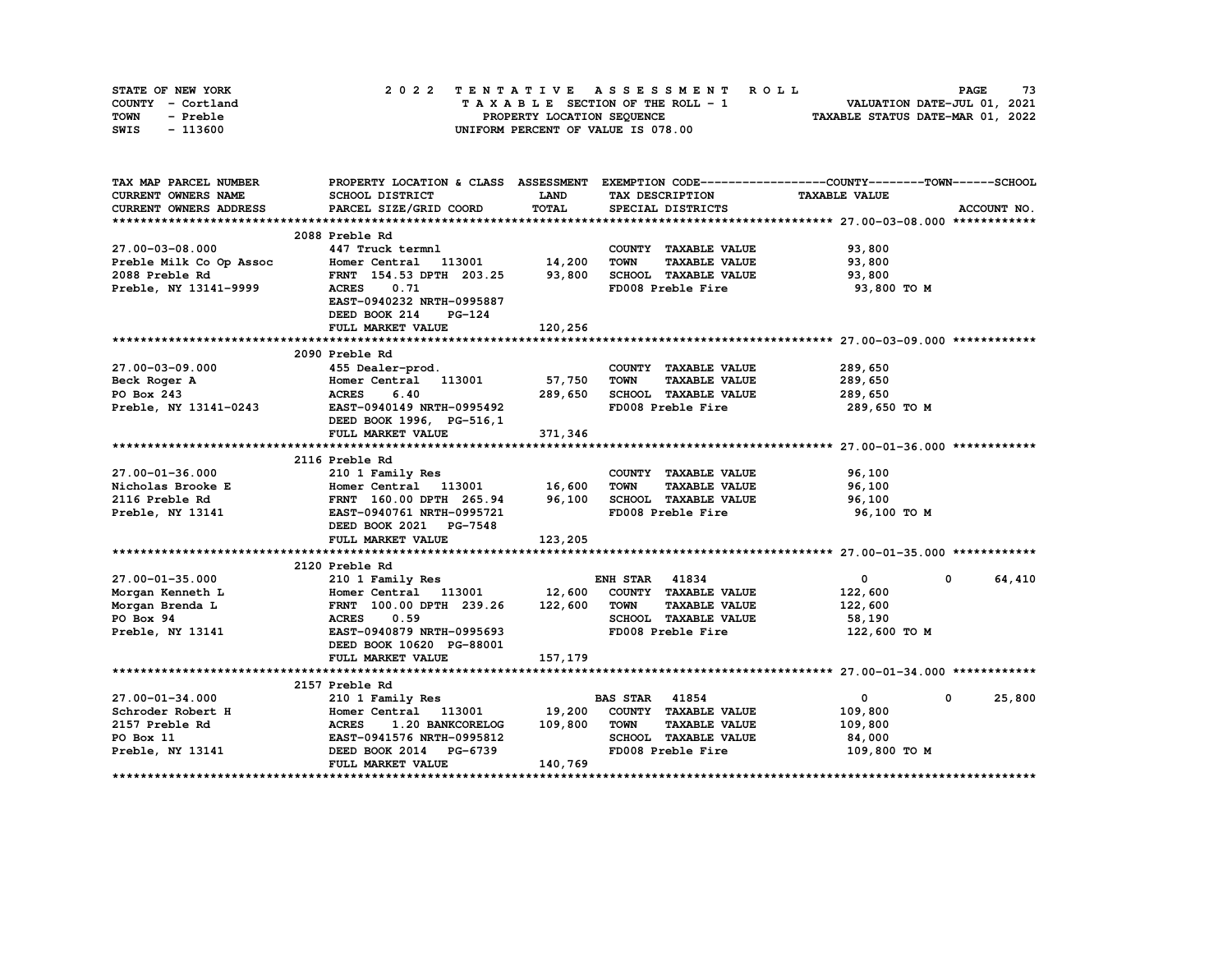| STATE OF NEW YORK | 2022 TENTATIVE ASSESSMENT ROLL     | 74<br><b>PAGE</b>                |
|-------------------|------------------------------------|----------------------------------|
| COUNTY - Cortland | TAXABLE SECTION OF THE ROLL - 1    | VALUATION DATE-JUL 01, 2021      |
| TOWN<br>- Preble  | PROPERTY LOCATION SEQUENCE         | TAXABLE STATUS DATE-MAR 01, 2022 |
| - 113600<br>SWIS  | UNIFORM PERCENT OF VALUE IS 078.00 |                                  |

| TAX MAP PARCEL NUMBER                  |                                                                                        |             |                                     | PROPERTY LOCATION & CLASS ASSESSMENT EXEMPTION CODE----------------COUNTY-------TOWN-----SCHOOL |             |
|----------------------------------------|----------------------------------------------------------------------------------------|-------------|-------------------------------------|-------------------------------------------------------------------------------------------------|-------------|
| CURRENT OWNERS NAME                    | SCHOOL DISTRICT                                                                        | <b>LAND</b> | TAX DESCRIPTION                     | <b>TAXABLE VALUE</b>                                                                            |             |
| CURRENT OWNERS ADDRESS                 | PARCEL SIZE/GRID COORD                                                                 | TOTAL       | SPECIAL DISTRICTS                   |                                                                                                 | ACCOUNT NO. |
|                                        |                                                                                        |             |                                     |                                                                                                 |             |
|                                        | 1831-1833 Preble Rd                                                                    |             |                                     |                                                                                                 |             |
| 27.10-01-01.000                        | 210 1 Family Res                                                                       |             | COUNTY TAXABLE VALUE                | 45,000                                                                                          |             |
| Morgan Krystal                         | Homer Central 113001 12,900                                                            |             | <b>TOWN</b><br><b>TAXABLE VALUE</b> | 45,000                                                                                          |             |
| 1030 Marion Dr                         | FRNT 120.50 DPTH 201.85<br>EAST-0935424 NRTH-0997481<br>FRNT 120.50 DPTH 201.85 45,000 |             | SCHOOL TAXABLE VALUE                | 45,000                                                                                          |             |
| Homer, NY 13077                        |                                                                                        |             | FD008 Preble Fire                   | 45,000 TO M                                                                                     |             |
|                                        | DEED BOOK 385<br>$PG-47$                                                               |             |                                     |                                                                                                 |             |
|                                        | FULL MARKET VALUE                                                                      | 57,692      |                                     |                                                                                                 |             |
|                                        |                                                                                        |             |                                     |                                                                                                 |             |
|                                        | 1883-1885 Preble Rd                                                                    |             |                                     |                                                                                                 |             |
| 27.10-01-08.000                        | 220 2 Family Res                                                                       |             | COUNTY TAXABLE VALUE                | 80,500                                                                                          |             |
| Young Kim A                            | Homer Central 113001 20,500                                                            |             | <b>TAXABLE VALUE</b><br><b>TOWN</b> | 80,500                                                                                          |             |
| 1040 North Rd Apt 1<br>Tully, NY 13159 | <b>ACRES</b><br>2.00                                                                   | 80,500      | SCHOOL TAXABLE VALUE                | 80,500                                                                                          |             |
|                                        | EAST-0936386 NRTH-0997388                                                              |             | FD008 Preble Fire                   | 80,500 TO M                                                                                     |             |
|                                        | DEED BOOK 10377 PG-62001                                                               |             |                                     |                                                                                                 |             |
|                                        | FULL MARKET VALUE                                                                      | 103,205     |                                     |                                                                                                 |             |
|                                        |                                                                                        |             |                                     |                                                                                                 |             |
|                                        | Reynolds Dr                                                                            |             |                                     |                                                                                                 |             |
| 27.00-03-06.000                        | 105 Vac farmland                                                                       |             | AG-CEILING 41720                    | 9,247<br>9,247                                                                                  | 9,247       |
| JNT Currie, LLC                        | Homer Central 113001                                                                   |             | 18,900 COUNTY TAXABLE VALUE         | 9,653                                                                                           |             |
| 2267 Currie Rd                         | <b>ACRES</b><br>9.40                                                                   | 18,900      | <b>TOWN</b><br><b>TAXABLE VALUE</b> | 9,653                                                                                           |             |
| Tully, NY 13159                        | EAST-0937963 NRTH-0995852                                                              |             | SCHOOL TAXABLE VALUE                | 9,653                                                                                           |             |
|                                        | DEED BOOK 2021 PG-1024                                                                 |             | FD008 Preble Fire                   | 18,900 TO M                                                                                     |             |
| MAY BE SUBJECT TO PAYMENT              | FULL MARKET VALUE                                                                      | 24,231      |                                     |                                                                                                 |             |
| UNDER AGDIST LAW TIL 2026              |                                                                                        |             |                                     |                                                                                                 |             |
|                                        |                                                                                        |             |                                     |                                                                                                 |             |
|                                        | 6777 Reynolds Rd                                                                       |             |                                     |                                                                                                 |             |
| 27.10-02-55.000                        | 210 1 Family Res                                                                       |             | <b>ENH STAR 41834</b>               | $\mathbf{0}$<br>$\mathbf 0$                                                                     | 64,410      |
| Baldwin Nancy A                        | Homer Central 113001 10,300                                                            |             | COUNTY TAXABLE VALUE                | 116,800                                                                                         |             |
| 6777 Reynolds Dr                       | FRNT 100.00 DPTH 145.45 116,800                                                        |             | <b>TOWN</b><br><b>TAXABLE VALUE</b> | 116,800                                                                                         |             |
| Preble, NY 13141                       | <b>ACRES</b><br>0.37                                                                   |             | SCHOOL TAXABLE VALUE                | 52,390                                                                                          |             |
|                                        | EAST-0937945 NRTH-0996318                                                              |             | FD008 Preble Fire                   | 116,800 TO M                                                                                    |             |
|                                        | DEED BOOK 354<br>PG-1096                                                               |             |                                     |                                                                                                 |             |
|                                        | FULL MARKET VALUE                                                                      | 149,744     |                                     |                                                                                                 |             |
|                                        |                                                                                        |             |                                     |                                                                                                 |             |
|                                        | 6778 Reynolds Rd                                                                       |             |                                     |                                                                                                 |             |
| 27.10-02-56.000                        | 210 1 Family Res                                                                       |             | COUNTY TAXABLE VALUE                | 107,800                                                                                         |             |
| Smith Merton D Jr                      | Homer Central 113001 10,300                                                            |             | <b>TAXABLE VALUE</b><br><b>TOWN</b> | 107,800                                                                                         |             |
| PO Box 136                             | FRNT 170.93 DPTH 111.63                                                                | 107,800     | SCHOOL TAXABLE VALUE                | 107,800                                                                                         |             |
| Preble, NY 13141                       | <b>ACRES</b><br>0.37 BANK LERETA                                                       |             | FD008 Preble Fire                   | 107,800 TO M                                                                                    |             |
|                                        | EAST-0938119 NRTH-0996344                                                              |             |                                     |                                                                                                 |             |
|                                        | DEED BOOK 2015 PG-5265                                                                 |             |                                     |                                                                                                 |             |
|                                        | FULL MARKET VALUE                                                                      | 138,205     |                                     |                                                                                                 |             |
|                                        |                                                                                        |             |                                     |                                                                                                 |             |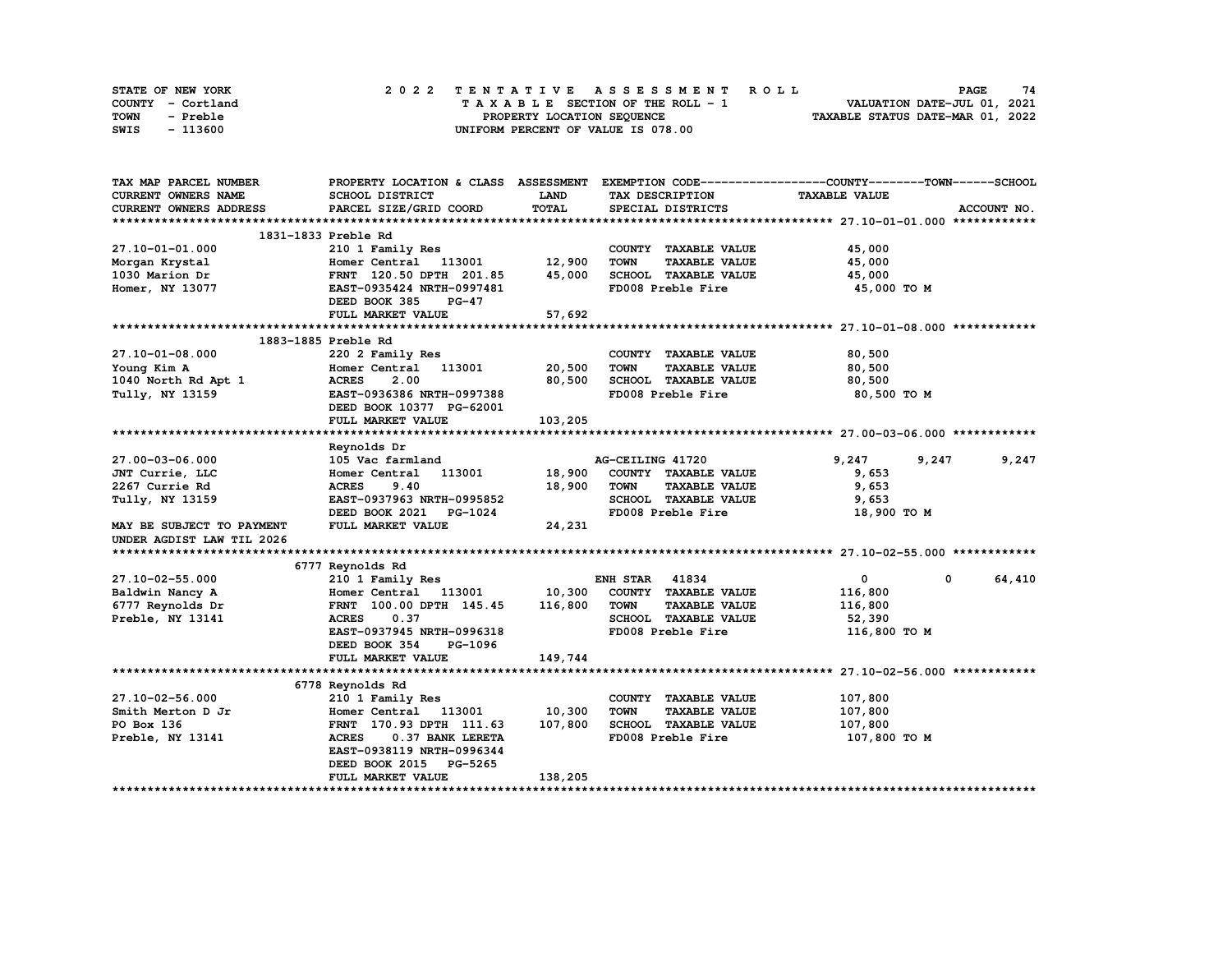| STATE OF NEW YORK | 2022 TENTATIVE ASSESSMENT ROLL     | 75<br><b>PAGE</b>                |
|-------------------|------------------------------------|----------------------------------|
| COUNTY - Cortland | TAXABLE SECTION OF THE ROLL - 1    | VALUATION DATE-JUL 01, 2021      |
| TOWN<br>- Preble  | PROPERTY LOCATION SEQUENCE         | TAXABLE STATUS DATE-MAR 01, 2022 |
| - 113600<br>SWIS  | UNIFORM PERCENT OF VALUE IS 078.00 |                                  |

| TAX MAP PARCEL NUMBER      | PROPERTY LOCATION & CLASS ASSESSMENT |             |                                     | EXEMPTION CODE-----------------COUNTY-------TOWN------SCHOOL |
|----------------------------|--------------------------------------|-------------|-------------------------------------|--------------------------------------------------------------|
| <b>CURRENT OWNERS NAME</b> | SCHOOL DISTRICT                      | <b>LAND</b> | TAX DESCRIPTION                     | <b>TAXABLE VALUE</b>                                         |
| CURRENT OWNERS ADDRESS     | PARCEL SIZE/GRID COORD               | TOTAL       | SPECIAL DISTRICTS                   | ACCOUNT NO.                                                  |
| ************************** |                                      |             |                                     |                                                              |
|                            | Rittenhouse Rd                       |             |                                     |                                                              |
| $7.00 - 06 - 01.200$       | $312$ Vac w/imprv - WTRFNT           |             | COUNTY TAXABLE VALUE                | 28,900                                                       |
| Taque Peter C              | Tully Central 315402                 | 25,800      | <b>TOWN</b><br><b>TAXABLE VALUE</b> | 28,900                                                       |
| Taque Linda M              | ACRES 13.40                          | 28,900      | SCHOOL TAXABLE VALUE                | 28,900                                                       |
| 1876 Fulmer Rd             | EAST-0937379 NRTH-1011505            |             | FD008 Preble Fire                   | 28,900 TO M                                                  |
| Tully, NY 13159            | DEED BOOK 2019 PG-2008               |             |                                     |                                                              |
|                            | FULL MARKET VALUE                    | 37,051      |                                     |                                                              |
|                            |                                      |             |                                     |                                                              |
|                            | Rittenhouse Rd                       |             |                                     |                                                              |
| $7.14 - 02 - 02.000$       | 312 Vac w/imprv                      |             | COUNTY TAXABLE VALUE                | 1,100                                                        |
| Morgan Richard             | Tully Central 315402                 | 500         | <b>TAXABLE VALUE</b><br><b>TOWN</b> | 1,100                                                        |
|                            | 38.86 DPTH 66.58<br><b>FRNT</b>      | 1,100       | SCHOOL TAXABLE VALUE                | 1,100                                                        |
| Morgan Jody<br>PO Box 237  | <b>ACRES</b><br>0.07                 |             | FD008 Preble Fire                   |                                                              |
|                            | EAST-0937693 NRTH-1010770            |             |                                     | 1,100 TO M                                                   |
| Tully, NY 13159            |                                      |             |                                     |                                                              |
|                            | DEED BOOK 2018 PG-7211               |             |                                     |                                                              |
|                            | FULL MARKET VALUE                    | 1,410       |                                     |                                                              |
|                            |                                      |             |                                     |                                                              |
|                            | Rittenhouse Rd                       |             |                                     |                                                              |
| $7.14 - 02 - 03.000$       | 312 Vac w/imprv                      |             | COUNTY TAXABLE VALUE                | 2,600                                                        |
| Mosley Elizabeth Mara      | Tully Central 315402                 | 500         | <b>TAXABLE VALUE</b><br><b>TOWN</b> | 2,600                                                        |
| Hogan Lance                | 63.10 DPTH 78.80<br><b>FRNT</b>      | 2,600       | SCHOOL TAXABLE VALUE                | 2,600                                                        |
| 533 Columbus Ave           | 0.10<br><b>ACRES</b>                 |             | FD008 Preble Fire                   | 2,600 TO M                                                   |
| Syracuse, NY 13210         | EAST-0937762 NRTH-1010777            |             |                                     |                                                              |
|                            | DEED BOOK 10625 PG-80001             |             |                                     |                                                              |
|                            | FULL MARKET VALUE                    | 3,333       |                                     |                                                              |
|                            |                                      |             |                                     |                                                              |
|                            | Rittenhouse Rd                       |             |                                     |                                                              |
| $7.14 - 02 - 04.000$       | 312 Vac w/imprv                      |             | COUNTY TAXABLE VALUE                | 1,000                                                        |
| Alexander Lisa A           | Tully Central 315402                 | 500         | <b>TOWN</b><br><b>TAXABLE VALUE</b> | 1,000                                                        |
| 1932 Rittenhouse Rd        | FRNT 54.69 DPTH 69.64                | 1,000       | SCHOOL TAXABLE VALUE                | 1,000                                                        |
| Tully, NY 13159            | <b>BANKCORELOG</b>                   |             | FD008 Preble Fire                   | 1,000 TO M                                                   |
|                            | EAST-0937797 NRTH-1010759            |             |                                     |                                                              |
|                            | DEED BOOK 2016 PG-2613               |             |                                     |                                                              |
|                            | FULL MARKET VALUE                    | 1,282       |                                     |                                                              |
|                            |                                      |             |                                     |                                                              |
|                            | Rittenhouse Rd                       |             |                                     |                                                              |
| $7.14 - 02 - 12.000$       | 314 Rural vac<10                     |             | COUNTY TAXABLE VALUE                | 2,700                                                        |
| Stack Kevin P              | Tully Central 315402                 | 2,700       | <b>TOWN</b><br><b>TAXABLE VALUE</b> | 2,700                                                        |
| 5110 Velasko Rd Ste 2000   | FRNT 132.55 DPTH 174.13              | 2,700       | SCHOOL TAXABLE VALUE                | 2,700                                                        |
| Syracuse, NY 13215-1954    | <b>ACRES</b><br>0.53                 |             | FD008 Preble Fire                   | 2,700 TO M                                                   |
|                            | EAST-0938038 NRTH-1010576            |             |                                     |                                                              |
|                            | DEED BOOK 2002<br>PG-5261            |             |                                     |                                                              |
|                            | FULL MARKET VALUE                    | 3,462       |                                     |                                                              |
|                            |                                      |             |                                     |                                                              |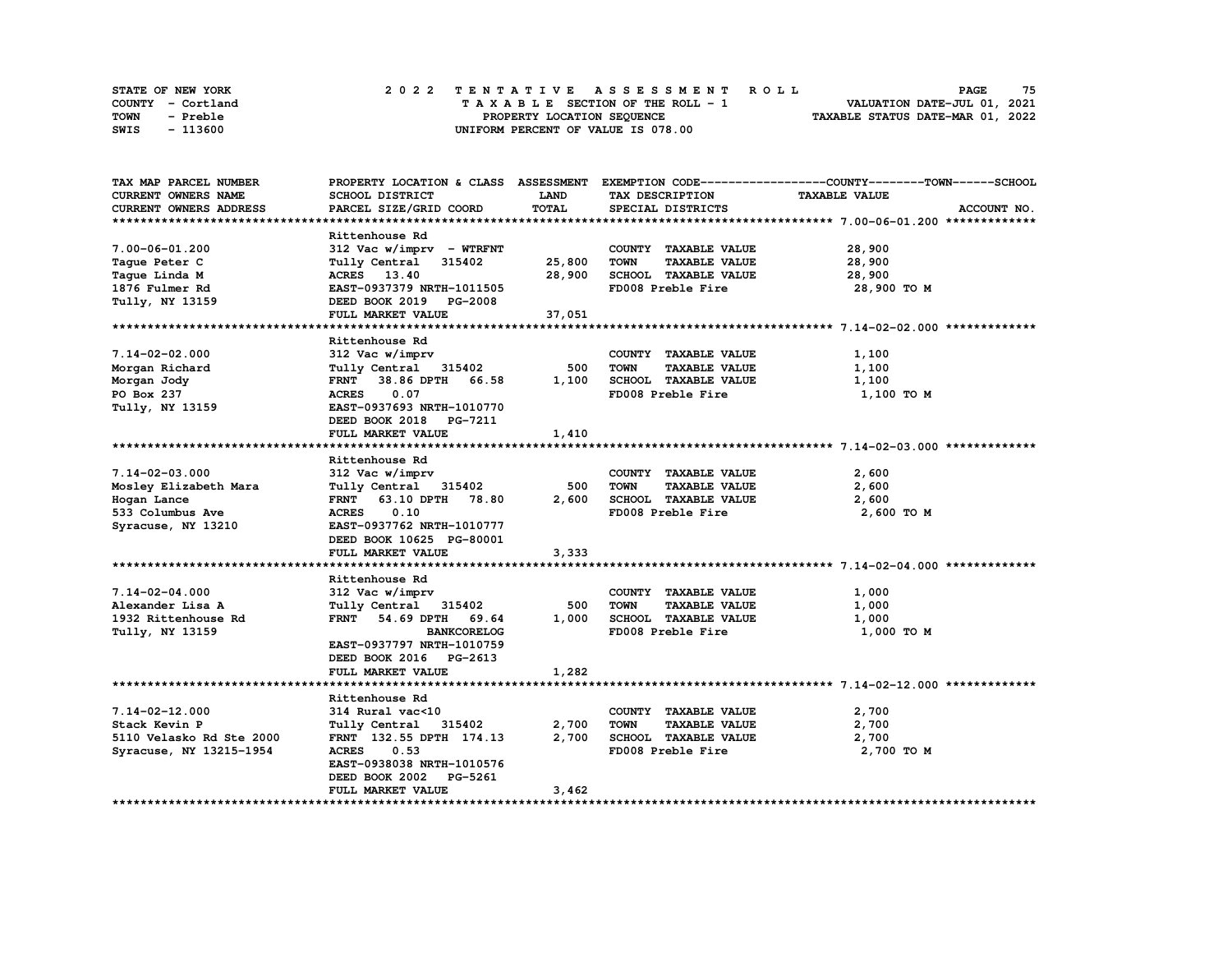| STATE OF NEW YORK | 2022 TENTATIVE ASSESSMENT ROLL     | 76<br><b>PAGE</b>                |
|-------------------|------------------------------------|----------------------------------|
| COUNTY - Cortland | TAXABLE SECTION OF THE ROLL - 1    | VALUATION DATE-JUL 01, 2021      |
| TOWN<br>- Preble  | PROPERTY LOCATION SEQUENCE         | TAXABLE STATUS DATE-MAR 01, 2022 |
| - 113600<br>SWIS  | UNIFORM PERCENT OF VALUE IS 078.00 |                                  |

| TAX MAP PARCEL NUMBER                                        |                                                          |             |                                     | PROPERTY LOCATION & CLASS ASSESSMENT EXEMPTION CODE----------------COUNTY-------TOWN-----SCHOOL |
|--------------------------------------------------------------|----------------------------------------------------------|-------------|-------------------------------------|-------------------------------------------------------------------------------------------------|
| <b>CURRENT OWNERS NAME</b>                                   | <b>SCHOOL DISTRICT</b>                                   | <b>LAND</b> | TAX DESCRIPTION                     | <b>TAXABLE VALUE</b>                                                                            |
| <b>CURRENT OWNERS ADDRESS</b>                                | PARCEL SIZE/GRID COORD                                   | TOTAL       | SPECIAL DISTRICTS                   | ACCOUNT NO.                                                                                     |
|                                                              |                                                          |             |                                     |                                                                                                 |
|                                                              | Rittenhouse Rd                                           |             |                                     |                                                                                                 |
| $7.14 - 02 - 21.200$                                         | 311 Res vac land                                         |             | COUNTY TAXABLE VALUE                | 110                                                                                             |
| McMasters Donald                                             | Tully Central 315402                                     | 110         | TOWN<br><b>TAXABLE VALUE</b>        | 110                                                                                             |
| McMasters Kimberly                                           | FRNT 212.35 DPTH 17.42                                   | 110         | SCHOOL TAXABLE VALUE                | 110                                                                                             |
| 1910 Rittenhouse Sq                                          | EAST-0937839 NRTH-1010712                                |             | FD008 Preble Fire                   | 110 TO M                                                                                        |
| Tully, NY 13159                                              | DEED BOOK 2016 PG-5143                                   |             |                                     |                                                                                                 |
|                                                              | FULL MARKET VALUE                                        | 141         |                                     |                                                                                                 |
|                                                              |                                                          |             |                                     |                                                                                                 |
|                                                              | 1902 Rittenhouse Rd                                      |             |                                     |                                                                                                 |
| 7.14-01-37.200                                               |                                                          |             | VET WAR CT 41121                    | 5,160<br>10,320<br>0                                                                            |
| Wells Brian H                                                | % 210 1 Family Res - WTRFNT<br>Tully Central 315402 33,6 |             | 33,600 BAS STAR 41854               | $\mathbf{0}$<br>25,800<br>0                                                                     |
| Wells Katheryn T                                             | FRNT 106.40 DPTH 39.69                                   |             | 102,000 COUNTY TAXABLE VALUE        | 96,840                                                                                          |
| 4896 Copperfield Rd                                          | <b>BANKCORELOG</b>                                       |             | <b>TOWN</b><br><b>TAXABLE VALUE</b> | 91,680                                                                                          |
| Syracuse, NY 13215                                           | EAST-0937356 NRTH-1010504                                |             | SCHOOL TAXABLE VALUE                | 76,200                                                                                          |
|                                                              | DEED BOOK 2016 PG-2874                                   |             | FD008 Preble Fire                   | 102,000 TO M                                                                                    |
|                                                              | FULL MARKET VALUE                                        | 130,769     |                                     |                                                                                                 |
|                                                              |                                                          |             |                                     |                                                                                                 |
|                                                              | 1904 Rittenhouse Rd                                      |             |                                     |                                                                                                 |
| $7.14 - 01 - 36.000$                                         | 260 Seasonal res - WTRFNT                                |             | COUNTY TAXABLE VALUE                | 124,500                                                                                         |
| Stogsdill Timothy                                            | Tully Central 315402 77,800                              |             | <b>TOWN</b><br><b>TAXABLE VALUE</b> | 124,500                                                                                         |
|                                                              |                                                          | 124,500     | SCHOOL TAXABLE VALUE                | 124,500                                                                                         |
|                                                              |                                                          |             | FD008 Preble Fire                   | 124,500 TO M                                                                                    |
| Camillus, NY 13031 DEED BOOK 2015 PG-4372                    |                                                          |             |                                     |                                                                                                 |
|                                                              | FULL MARKET VALUE                                        | 159,615     |                                     |                                                                                                 |
|                                                              |                                                          |             |                                     |                                                                                                 |
|                                                              | 1908 Rittenhouse Rd                                      |             |                                     |                                                                                                 |
| $7.14 - 01 - 39.000$                                         | 210 1 Family Res - WTRFNT                                |             | COUNTY TAXABLE VALUE                | 119,200                                                                                         |
| McMasters Donald J                                           | Tully Central 315402 40,500                              |             | <b>TOWN</b><br><b>TAXABLE VALUE</b> | 119,200                                                                                         |
| McMasters Kimberly H                                         | 50.00 DPTH 115.00<br><b>FRNT</b>                         | 119,200     | SCHOOL TAXABLE VALUE                | 119,200                                                                                         |
| 1910 Rittenhouse Square                                      | <b>ACRES</b><br>0.11                                     |             | FD008 Preble Fire                   | 119,200 то м                                                                                    |
| Tully, NY 13159                                              | EAST-0937486 NRTH-1010503                                |             |                                     |                                                                                                 |
|                                                              | DEED BOOK 2020 PG-3640                                   |             |                                     |                                                                                                 |
|                                                              | FULL MARKET VALUE                                        | 152,821     |                                     |                                                                                                 |
|                                                              |                                                          |             |                                     |                                                                                                 |
|                                                              | 1910 Rittenhouse Rd                                      |             |                                     |                                                                                                 |
| $7.14 - 02 - 21.100$                                         |                                                          |             | COUNTY TAXABLE VALUE                | 232,700                                                                                         |
| McMasters Donald                                             | 210 1 Family Res - WTRFNT<br>Tully Central 315402        | 59,000      | <b>TOWN</b><br><b>TAXABLE VALUE</b> | 232,700                                                                                         |
|                                                              | ACRES 3.47                                               | 232,700     | SCHOOL TAXABLE VALUE                | 232,700                                                                                         |
|                                                              |                                                          |             |                                     | 232,700 TO M                                                                                    |
| McMasters Kimberly<br>1910 Rittenhouse Sq<br>Tully, NY 13159 | EAST-0937552 NRTH-1010735                                |             | FD008 Preble Fire                   |                                                                                                 |
|                                                              | DEED BOOK 2016 PG-5143                                   |             |                                     |                                                                                                 |
|                                                              | FULL MARKET VALUE                                        | 298,333     |                                     |                                                                                                 |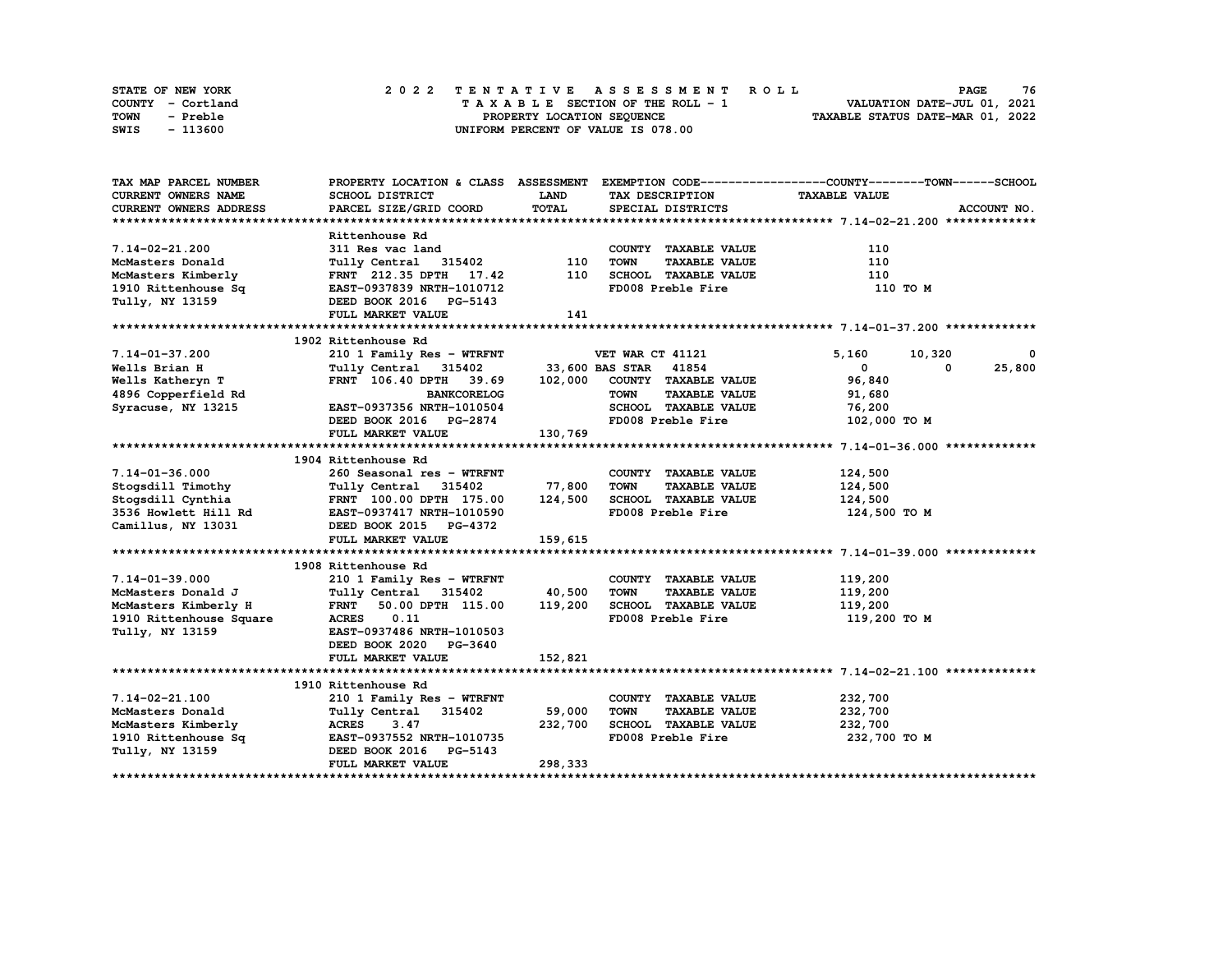| STATE OF NEW YORK | 2022 TENTATIVE ASSESSMENT ROLL     | 77<br><b>PAGE</b>                |
|-------------------|------------------------------------|----------------------------------|
| COUNTY - Cortland | TAXABLE SECTION OF THE ROLL - 1    | VALUATION DATE-JUL 01, 2021      |
| TOWN<br>- Preble  | PROPERTY LOCATION SEQUENCE         | TAXABLE STATUS DATE-MAR 01, 2022 |
| - 113600<br>SWIS  | UNIFORM PERCENT OF VALUE IS 078.00 |                                  |

| TAX MAP PARCEL NUMBER         | PROPERTY LOCATION & CLASS ASSESSMENT |             |                                     | EXEMPTION CODE-----------------COUNTY-------TOWN-----SCHOOL |
|-------------------------------|--------------------------------------|-------------|-------------------------------------|-------------------------------------------------------------|
| <b>CURRENT OWNERS NAME</b>    | SCHOOL DISTRICT                      | <b>LAND</b> | TAX DESCRIPTION                     | <b>TAXABLE VALUE</b>                                        |
| <b>CURRENT OWNERS ADDRESS</b> | PARCEL SIZE/GRID COORD               | TOTAL       | SPECIAL DISTRICTS                   | ACCOUNT NO.                                                 |
|                               |                                      |             |                                     |                                                             |
|                               | 1914 Rittenhouse Rd                  |             |                                     |                                                             |
| $7.14 - 02 - 20.000$          | 210 1 Family Res - WTRFNT            |             | COUNTY TAXABLE VALUE                | 123,800                                                     |
| Abrams Thomas Hubbard         | Tully Central 315402                 | 51,200      | <b>TOWN</b><br><b>TAXABLE VALUE</b> | 123,800                                                     |
| Abrams Monica A               | FRNT 80.73 DPTH 145.00               | 123,800     | SCHOOL TAXABLE VALUE                | 123,800                                                     |
| 1914 Rittenhouse Rd           | <b>ACRES</b><br>0.19                 |             | FD008 Preble Fire                   | 123,800 то м                                                |
| Tully, NY 13159               | EAST-0937577 NRTH-1010607            |             |                                     |                                                             |
|                               | DEED BOOK 2014 PG-5312               |             |                                     |                                                             |
|                               | FULL MARKET VALUE                    | 158,718     |                                     |                                                             |
|                               |                                      |             |                                     |                                                             |
|                               | 1922 Rittenhouse Rd                  |             |                                     |                                                             |
| $7.14 - 02 - 19.000$          | 210 1 Family Res - WTRFNT            |             | COUNTY TAXABLE VALUE                | 190,000                                                     |
|                               |                                      | 54,500      | <b>TOWN</b><br><b>TAXABLE VALUE</b> |                                                             |
| Fairchild Trustee Danny L     | Tully Central 315402                 |             |                                     | 190,000                                                     |
| Fairchild Trustee Nancy S     | FRNT 60.00 DPTH 170.00               | 190,000     | SCHOOL TAXABLE VALUE                | 190,000                                                     |
| 1922 Rittenhouse Rd           | <b>ACRES</b><br>0.21                 |             | FD008 Preble Fire                   | 190,000 то м                                                |
| PO Box 1112                   | EAST-0937630 NRTH-1010628            |             |                                     |                                                             |
| Tully, NY 13159-1112          | DEED BOOK 2020 PG-5675               |             |                                     |                                                             |
|                               | FULL MARKET VALUE                    | 243,590     |                                     |                                                             |
|                               |                                      |             |                                     |                                                             |
|                               | 1924 Rittenhouse Rd                  |             |                                     |                                                             |
| $7.14 - 02 - 18.000$          | 210 1 Family Res - WTRFNT            |             | <b>ENH STAR 41834</b>               | $\mathbf 0$<br>$\mathbf{0}$<br>64,410                       |
| Belles Julie                  | Tully Central 315402                 | 54,200      | COUNTY TAXABLE VALUE                | 174,400                                                     |
| Morgan Jody                   | FRNT 50.00 DPTH 195.00 174,400       |             | <b>TOWN</b><br><b>TAXABLE VALUE</b> | 174,400                                                     |
| PO Box 237                    | 0.23<br><b>ACRES</b>                 |             | SCHOOL TAXABLE VALUE                | 109,990                                                     |
| Tully, NY 13159               | EAST-0937681 NRTH-1010637            |             | FD008 Preble Fire                   | 174,400 TO M                                                |
|                               | DEED BOOK 2018 PG-7211               |             |                                     |                                                             |
|                               | FULL MARKET VALUE                    | 223,590     |                                     |                                                             |
|                               |                                      |             |                                     |                                                             |
|                               | 1928 Rittenhouse Rd                  |             |                                     |                                                             |
| 7.14-02-17.000                | 260 Seasonal res - WTRFNT            |             | COUNTY TAXABLE VALUE                | 126,400                                                     |
| Mosley Elizabeth Mara         | Tully Central 315402                 | 60,800      | <b>TOWN</b><br><b>TAXABLE VALUE</b> | 126,400                                                     |
| Hogan Lance                   | FRNT 81.35 DPTH 195.00               | 126,400     | SCHOOL TAXABLE VALUE                | 126,400                                                     |
| 533 Columbus Ave              | <b>ACRES</b><br>0.25                 |             | FD008 Preble Fire                   | 126,400 то м                                                |
| Syracuse, NY 13210            | EAST-0937737 NRTH-1010644            |             |                                     |                                                             |
|                               | DEED BOOK 10625 PG-80001             |             |                                     |                                                             |
|                               | FULL MARKET VALUE                    | 162,051     |                                     |                                                             |
|                               |                                      |             |                                     |                                                             |
|                               | 1932 Rittenhouse Rd                  |             |                                     |                                                             |
| $7.14 - 02 - 16.000$          | 210 1 Family Res - WTRFNT            |             | COUNTY TAXABLE VALUE                | 137,000                                                     |
| Alexander Lisa A              | Tully Central 315402                 | 53,200      | <b>TOWN</b><br><b>TAXABLE VALUE</b> | 137,000                                                     |
| 1932 Rittenhouse Rd           | FRNT 50.70 DPTH 191.78               | 137,000     | SCHOOL TAXABLE VALUE                | 137,000                                                     |
|                               | <b>BANKCORELOG</b>                   |             | FD008 Preble Fire                   | 137,000 то м                                                |
| Tully, NY 13159               |                                      |             |                                     |                                                             |
|                               | EAST-0937791 NRTH-1010624            |             |                                     |                                                             |
|                               | DEED BOOK 2016 PG-2613               |             |                                     |                                                             |
|                               | FULL MARKET VALUE                    | 175,641     |                                     |                                                             |
|                               |                                      |             |                                     |                                                             |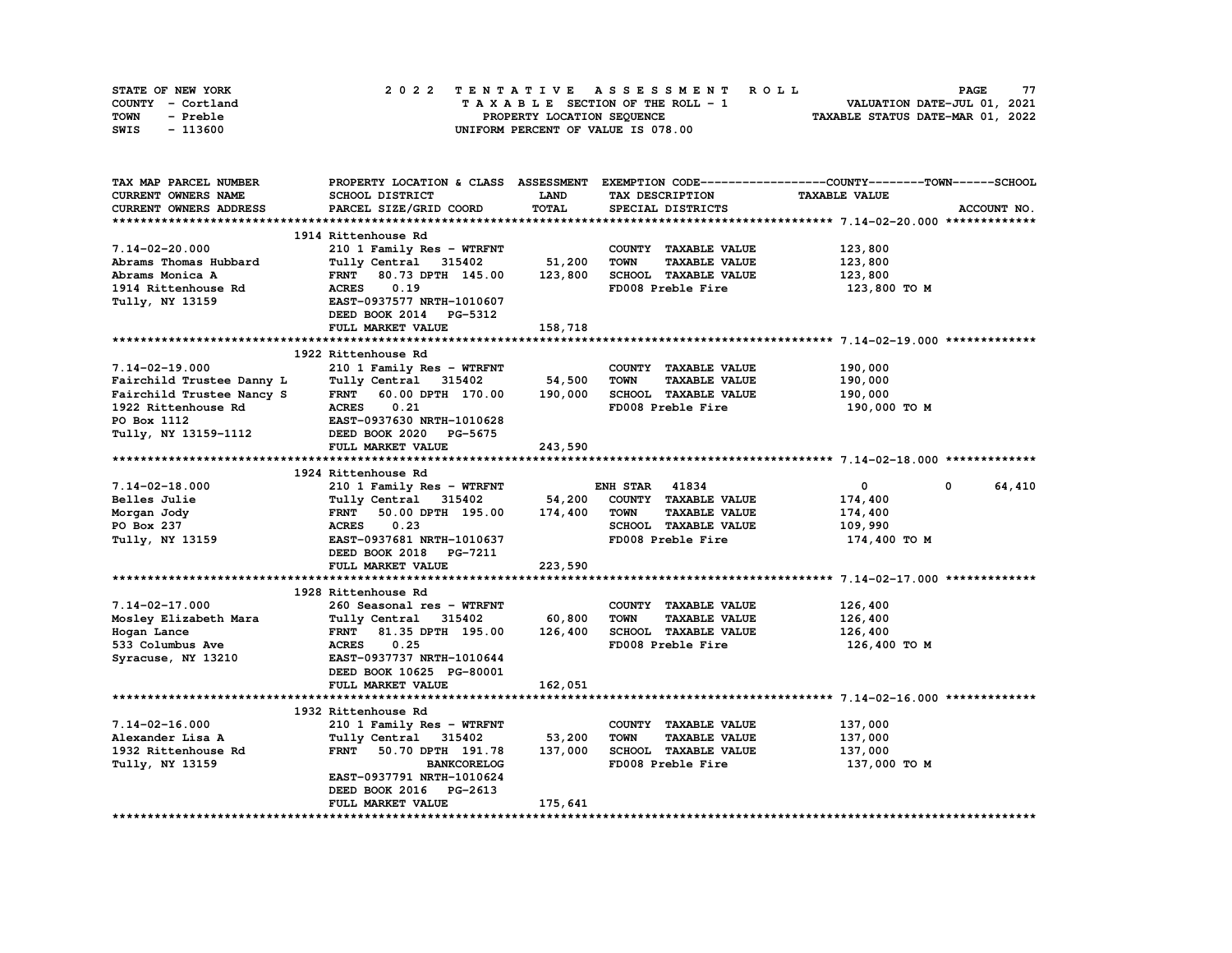| STATE OF NEW YORK | 2022 TENTATIVE ASSESSMENT ROLL     | 78<br><b>PAGE</b>                |
|-------------------|------------------------------------|----------------------------------|
| COUNTY - Cortland | TAXABLE SECTION OF THE ROLL - 1    | VALUATION DATE-JUL 01, 2021      |
| TOWN<br>- Preble  | PROPERTY LOCATION SEQUENCE         | TAXABLE STATUS DATE-MAR 01, 2022 |
| - 113600<br>SWIS  | UNIFORM PERCENT OF VALUE IS 078.00 |                                  |

| TAX MAP PARCEL NUMBER         | PROPERTY LOCATION & CLASS ASSESSMENT                                           |              |                              |                      | EXEMPTION CODE------------------COUNTY-------TOWN------SCHOOL |          |              |
|-------------------------------|--------------------------------------------------------------------------------|--------------|------------------------------|----------------------|---------------------------------------------------------------|----------|--------------|
| CURRENT OWNERS NAME           | SCHOOL DISTRICT                                                                | LAND         | TAX DESCRIPTION              |                      | <b>TAXABLE VALUE</b>                                          |          |              |
| <b>CURRENT OWNERS ADDRESS</b> | PARCEL SIZE/GRID COORD                                                         | <b>TOTAL</b> | SPECIAL DISTRICTS            |                      |                                                               |          | ACCOUNT NO.  |
|                               |                                                                                |              |                              |                      |                                                               |          |              |
|                               | 1934 Rittenhouse Rd                                                            |              |                              |                      |                                                               |          |              |
| $7.14 - 02 - 15.000$          | 210 1 Family Res - WTRFNT VET COM C 41132                                      |              |                              |                      | 8,600                                                         | 0        | 0            |
| Hatch William K Sr            | Tully Central 315402                                                           |              | 53,700 VET COM T 41133       |                      | 0                                                             | 17,200   | 0            |
| Hatch William K Jr            | FRNT 50.00 DPTH 226.70                                                         |              | 134,400 VET DIS C 41142      |                      | 17,200                                                        | 0        | $\mathbf 0$  |
| PO Box 122                    | <b>ACRES</b><br>0.24 BANKCORELOG                                               |              | <b>VET DIS T 41143</b>       |                      | $\mathbf{0}$                                                  | 34,400   | $\Omega$     |
|                               | EAST-0937837 NRTH-1010599                                                      |              |                              | COUNTY TAXABLE VALUE | 108,600                                                       |          |              |
| Tully, NY 13159               |                                                                                |              |                              |                      |                                                               |          |              |
|                               | DEED BOOK 10328 PG-99001                                                       |              | <b>TOWN</b>                  | <b>TAXABLE VALUE</b> | 82,800                                                        |          |              |
|                               | FULL MARKET VALUE                                                              |              | 172,308 SCHOOL TAXABLE VALUE |                      | 134,400                                                       |          |              |
|                               |                                                                                |              | FD008 Preble Fire            |                      | 134,400 TO M                                                  |          |              |
|                               |                                                                                |              |                              |                      |                                                               |          |              |
|                               | 1935 Rittenhouse Rd                                                            |              |                              |                      |                                                               |          |              |
| $7.14 - 02 - 05.000$          | 210 1 Family Res                                                               |              | COUNTY TAXABLE VALUE         |                      | 79,775                                                        |          |              |
| Hatch William K Jr            | Tully Central 315402                                                           | 1,375        | <b>TOWN</b>                  | <b>TAXABLE VALUE</b> | 79,775                                                        |          |              |
| Hatch William K Sr            |                                                                                | 79, 775      |                              | SCHOOL TAXABLE VALUE | 79,775                                                        |          |              |
| PO Box 122                    | FRNT 50.00 DFTH 93.45<br>EAST-0937849 NRTH-1010765<br>DEED BOOK 10328 PG-99001 |              | FD008 Preble Fire            |                      | 79,775 TO M                                                   |          |              |
| Tully, NY 13159               | DEED BOOK 10328 PG-99001                                                       |              |                              |                      |                                                               |          |              |
|                               | FULL MARKET VALUE                                                              | 102,276      |                              |                      |                                                               |          |              |
|                               |                                                                                |              |                              |                      |                                                               |          |              |
|                               | 1942 Rittenhouse Rd                                                            |              |                              |                      |                                                               |          |              |
| $7.14 - 02 - 13.000$          | 314 Rural vac<10 - WTRFNT                                                      |              |                              | COUNTY TAXABLE VALUE | 10,400                                                        |          |              |
| Stack Kevin                   | Tully Central 315402                                                           | 10,400       | <b>TOWN</b>                  | <b>TAXABLE VALUE</b> | 10,400                                                        |          |              |
| 5110 Velasko Rd               | FRNT 70.00 DPTH 232.00                                                         | 10,400       |                              | SCHOOL TAXABLE VALUE | 10,400                                                        |          |              |
| Syracuse, NY 13215            | EAST-0937945 NRTH-1010583                                                      |              | FD008 Preble Fire            |                      | 10,400 TO M                                                   |          |              |
|                               |                                                                                |              |                              |                      |                                                               |          |              |
|                               | DEED BOOK 2009 PG-4561                                                         |              |                              |                      |                                                               |          |              |
|                               | FULL MARKET VALUE                                                              | 13,333       |                              |                      |                                                               |          |              |
|                               |                                                                                |              |                              |                      |                                                               |          |              |
|                               | 1900, 1906 Rittenhouse Rd                                                      |              |                              |                      |                                                               |          |              |
| 7.14-01-37.100                | 210 1 Family Res - WTRFNT                                                      |              | <b>VET WAR C 41122</b>       |                      | 5,160                                                         | 0        | 0            |
| Heath Joseph J                | Tully Central 315402                                                           |              | 100,000 VET WAR T 41123      |                      | $\mathbf 0$                                                   | 10,320   | $^{\circ}$   |
| Heath Tarki L                 | FRNT 157.35 DPTH 126.76                                                        |              | 316,000 ENH STAR 41834       |                      | $\mathbf 0$                                                   | $\Omega$ | 64,410       |
| 1900 Rittenhouse Sq           | EAST-0937398 NRTH-1010435                                                      |              |                              | COUNTY TAXABLE VALUE | 310,840                                                       |          |              |
| Tully, NY 13159-2101          | DEED BOOK 2010 PG-1782                                                         |              | <b>TOWN</b>                  | <b>TAXABLE VALUE</b> | 305,680                                                       |          |              |
|                               | FULL MARKET VALUE                                                              |              | 405,128 SCHOOL TAXABLE VALUE |                      | 251,590                                                       |          |              |
|                               |                                                                                |              | FD008 Preble Fire            |                      | 316,000 TO M                                                  |          |              |
|                               |                                                                                |              |                              |                      |                                                               |          |              |
|                               | 1938 Rittenhouse Sq                                                            |              |                              |                      |                                                               |          |              |
| $7.14 - 02 - 14.000$          | 210 1 Family Res - WTRFNT                                                      |              | <b>VET WAR C 41122</b>       |                      | 5,160                                                         | 0        | 0            |
| Michelson Larry A             | Tully Central 315402                                                           |              | 54,900 VET WAR T 41123       |                      | 0                                                             | 10,320   | $\mathbf{0}$ |
| Michelson Lynn A Reynolds     | FRNT 50.00 DPTH 220.00                                                         |              | 186,800 ENH STAR 41834       |                      | 0                                                             | 0        | 64,410       |
| 1938 Rittenhouse Sq           | EAST-0937899 NRTH-1010661                                                      |              |                              | COUNTY TAXABLE VALUE | 181,640                                                       |          |              |
| Tully, NY 13159-2101          | DEED BOOK 1999 PG-2821                                                         |              | <b>TOWN</b>                  | <b>TAXABLE VALUE</b> | 176,480                                                       |          |              |
|                               | FULL MARKET VALUE                                                              | 239,487      | <b>SCHOOL TAXABLE VALUE</b>  |                      |                                                               |          |              |
|                               |                                                                                |              |                              |                      | 122,390                                                       |          |              |
|                               |                                                                                |              | FD008 Preble Fire            |                      | 186,800 TO M                                                  |          |              |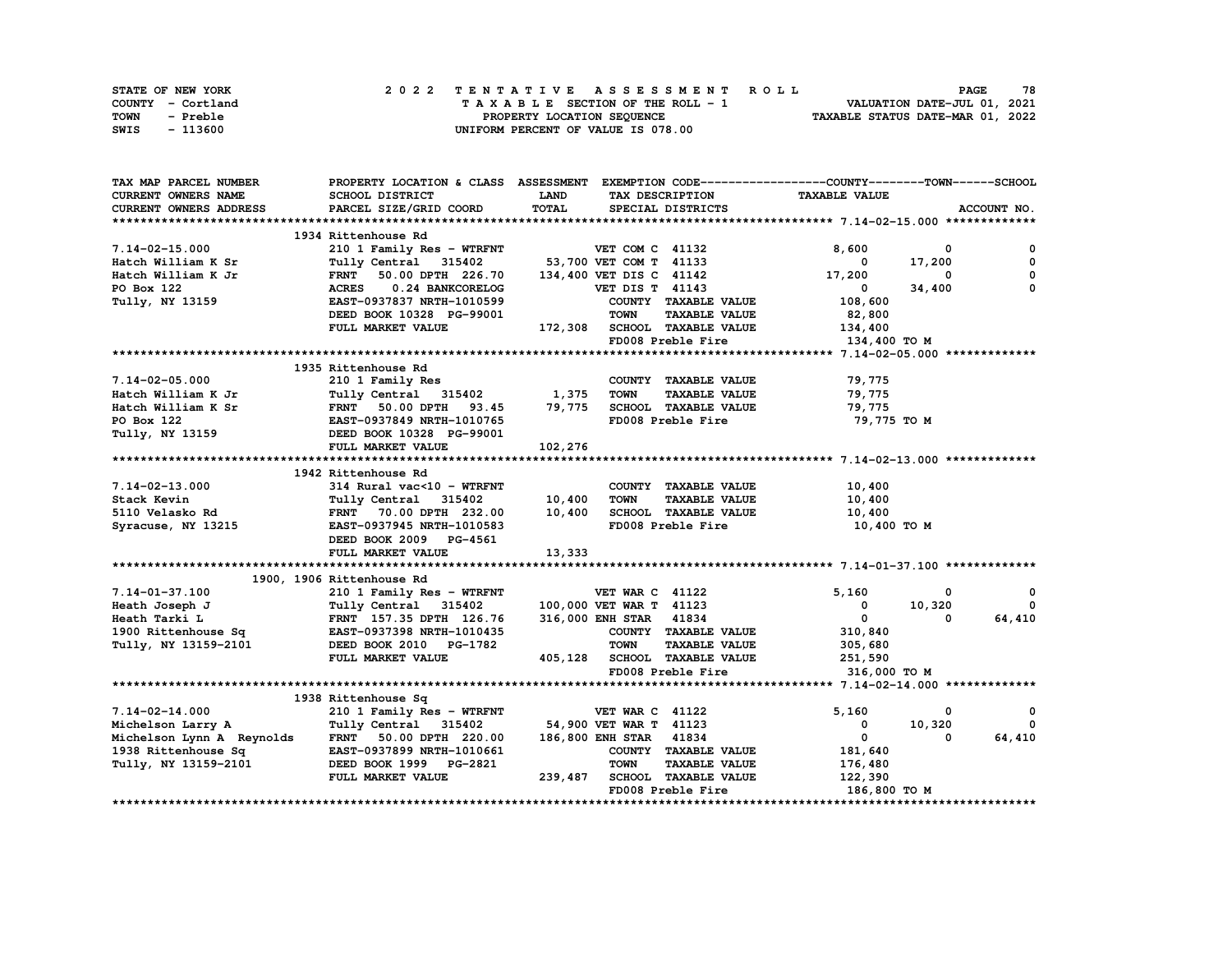| STATE OF NEW YORK | 2022 TENTATIVE ASSESSMENT ROLL     | 79<br><b>PAGE</b>                |
|-------------------|------------------------------------|----------------------------------|
| COUNTY - Cortland | TAXABLE SECTION OF THE ROLL - 1    | VALUATION DATE-JUL 01, 2021      |
| TOWN<br>- Preble  | PROPERTY LOCATION SEQUENCE         | TAXABLE STATUS DATE-MAR 01, 2022 |
| - 113600<br>SWIS  | UNIFORM PERCENT OF VALUE IS 078.00 |                                  |

| TAX MAP PARCEL NUMBER            |                           |              |                                     | PROPERTY LOCATION & CLASS ASSESSMENT EXEMPTION CODE----------------COUNTY-------TOWN------SCHOOL |        |
|----------------------------------|---------------------------|--------------|-------------------------------------|--------------------------------------------------------------------------------------------------|--------|
| CURRENT OWNERS NAME              | SCHOOL DISTRICT           | LAND         | TAX DESCRIPTION                     | <b>TAXABLE VALUE</b>                                                                             |        |
| CURRENT OWNERS ADDRESS           | PARCEL SIZE/GRID COORD    | <b>TOTAL</b> | SPECIAL DISTRICTS                   | ACCOUNT NO.                                                                                      |        |
|                                  |                           |              |                                     |                                                                                                  |        |
|                                  | <b>Route 11</b>           |              |                                     |                                                                                                  |        |
| $8.00 - 01 - 18.120$             | 120 Field crops           |              | COUNTY TAXABLE VALUE                | 20,000                                                                                           |        |
| Kiernan Thomas                   | Tully Central 315402      | 20,000       | <b>TOWN</b><br><b>TAXABLE VALUE</b> | 20,000                                                                                           |        |
| Kiernan Mary Ann                 | <b>ACRES</b><br>7.84      | 20,000       | SCHOOL TAXABLE VALUE                | 20,000                                                                                           |        |
| 43 Clinton St                    | EAST-0945604 NRTH-1009468 |              | FD008 Preble Fire                   | 20,000 TO M                                                                                      |        |
| Homer, NY 13077                  | DEED BOOK 2017 PG-1066    |              |                                     |                                                                                                  |        |
|                                  | FULL MARKET VALUE         | 25,641       |                                     |                                                                                                  |        |
| MAY BE SUBJECT TO PAYMENT        |                           |              |                                     |                                                                                                  |        |
| UNDER AGDIST LAW TIL 2022        |                           |              |                                     |                                                                                                  |        |
|                                  |                           |              |                                     |                                                                                                  |        |
|                                  | Route 11                  |              |                                     |                                                                                                  |        |
| $8.00 - 02 - 03.000$             | 105 Vac farmland          |              | AG COMMIT 41730                     | 45,924<br>45,924                                                                                 | 45,924 |
| Potter James A                   | Tully Central 315402      | 80,700       | <b>COUNTY TAXABLE VALUE</b>         | 34,776                                                                                           |        |
| 173 Route 11                     | <b>ACRES</b> 72.40        | 80,700       | <b>TOWN</b><br><b>TAXABLE VALUE</b> | 34,776                                                                                           |        |
| Tully, NY 13159                  | EAST-0947103 NRTH-1012195 |              | SCHOOL TAXABLE VALUE                | 34,776                                                                                           |        |
|                                  | DEED BOOK 388<br>PG-124   |              | FD008 Preble Fire                   | 80,700 TO M                                                                                      |        |
| MAY BE SUBJECT TO PAYMENT        | FULL MARKET VALUE         | 103,462      |                                     |                                                                                                  |        |
| UNDER AGDIST LAW TIL 2029        |                           |              |                                     |                                                                                                  |        |
|                                  |                           |              |                                     |                                                                                                  |        |
|                                  | Route 11                  |              |                                     |                                                                                                  |        |
| $8.00 - 02 - 04.000$             | 910 Priv forest           |              | AG-CEILING 41720                    | 29,010<br>29,010                                                                                 | 29,010 |
| Potter James A                   | Tully Central 315402      | 46,800       | COUNTY TAXABLE VALUE                | 17,790                                                                                           |        |
| 173 Route 11                     | ACRES 46.80               | 46,800       | TOWN<br><b>TAXABLE VALUE</b>        | 17,790                                                                                           |        |
| Tully, NY 13159                  | EAST-0948989 NRTH-1012271 |              | SCHOOL TAXABLE VALUE                | 17,790                                                                                           |        |
|                                  | DEED BOOK 389<br>$PG-71$  |              | FD008 Preble Fire                   | 46,800 TO M                                                                                      |        |
| <b>MAY BE SUBJECT TO PAYMENT</b> | FULL MARKET VALUE         | 60,000       |                                     |                                                                                                  |        |
| UNDER AGDIST LAW TIL 2026        |                           |              |                                     |                                                                                                  |        |
|                                  |                           |              |                                     |                                                                                                  |        |
|                                  | Route 11                  |              |                                     |                                                                                                  |        |
| $8.00 - 02 - 05.000$             | 322 Rural vac>10          |              | COUNTY TAXABLE VALUE                | 84,900                                                                                           |        |
| Tanquary John F                  | Tully Central 315402      | 84,900       | <b>TOWN</b><br><b>TAXABLE VALUE</b> | 84,900                                                                                           |        |
| Tauxe Caroline S                 | <b>ACRES</b> 105.58       | 84,900       | SCHOOL TAXABLE VALUE                | 84,900                                                                                           |        |
| 220 Fall Creek Dr                | EAST-0948660 NRTH-1010815 |              | FD008 Preble Fire                   | 84,900 TO M                                                                                      |        |
| Ithaca, NY 14850                 | DEED BOOK 561<br>PG-326   |              |                                     |                                                                                                  |        |
|                                  | FULL MARKET VALUE         | 108,846      |                                     |                                                                                                  |        |
|                                  |                           |              |                                     |                                                                                                  |        |
|                                  | Route 11                  |              |                                     |                                                                                                  |        |
| $8.00 - 02 - 12.000$             | 311 Res vac land          |              | COUNTY TAXABLE VALUE                | 25,000                                                                                           |        |
| Ouellette Evelyn                 | Tully Central 315402      | 25,000       | <b>TOWN</b><br><b>TAXABLE VALUE</b> | 25,000                                                                                           |        |
| 2 Carmel Dr Apt H                | <b>ACRES</b><br>5.73      | 25,000       | SCHOOL TAXABLE VALUE                | 25,000                                                                                           |        |
| Rome, NY 13440                   | EAST-0945170 NRTH-1010165 |              | FD008 Preble Fire                   | 25,000 TO M                                                                                      |        |
|                                  | DEED BOOK 2015 PG-3825    |              |                                     |                                                                                                  |        |
|                                  | FULL MARKET VALUE         | 32,051       |                                     |                                                                                                  |        |
|                                  |                           |              |                                     |                                                                                                  |        |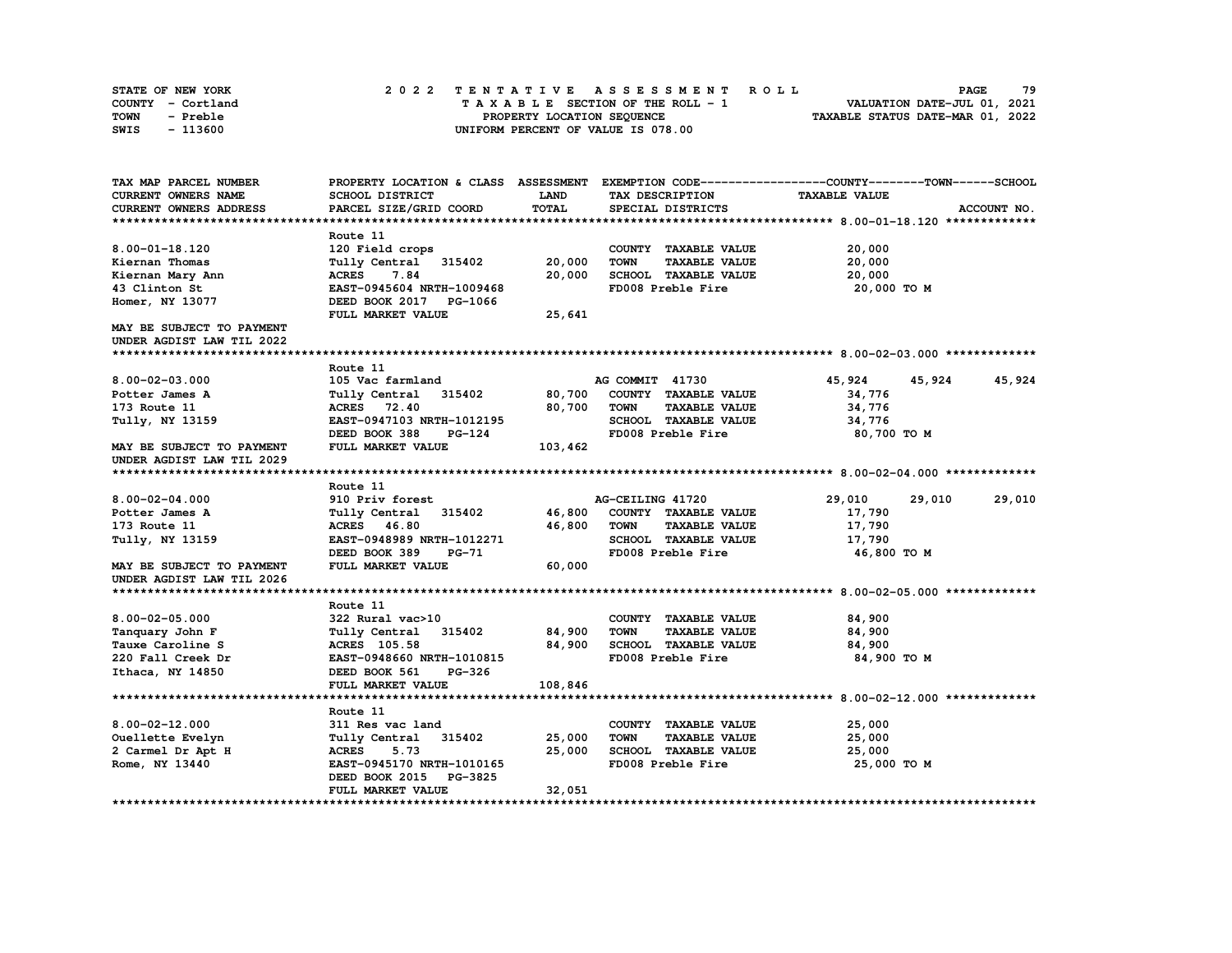| STATE OF NEW YORK | 2022 TENTATIVE ASSESSMENT ROLL     | 80<br><b>PAGE</b>                |
|-------------------|------------------------------------|----------------------------------|
| COUNTY - Cortland | TAXABLE SECTION OF THE ROLL - 1    | VALUATION DATE-JUL 01, 2021      |
| TOWN<br>- Preble  | PROPERTY LOCATION SEOUENCE         | TAXABLE STATUS DATE-MAR 01, 2022 |
| - 113600<br>SWIS  | UNIFORM PERCENT OF VALUE IS 078.00 |                                  |

| TAX MAP PARCEL NUMBER            |                           |              |                                     | PROPERTY LOCATION & CLASS ASSESSMENT EXEMPTION CODE----------------COUNTY-------TOWN-----SCHOOL |             |
|----------------------------------|---------------------------|--------------|-------------------------------------|-------------------------------------------------------------------------------------------------|-------------|
| <b>CURRENT OWNERS NAME</b>       | SCHOOL DISTRICT           | LAND         | TAX DESCRIPTION                     | <b>TAXABLE VALUE</b>                                                                            |             |
| CURRENT OWNERS ADDRESS           | PARCEL SIZE/GRID COORD    | <b>TOTAL</b> | SPECIAL DISTRICTS                   |                                                                                                 | ACCOUNT NO. |
|                                  |                           |              |                                     |                                                                                                 |             |
|                                  | Route 11                  |              |                                     |                                                                                                 |             |
| 17.00-04-13.000                  | 105 Vac farmland          |              | AG-CEILING 41720                    | 67,297<br>67,297                                                                                | 67,297      |
| JNT Currie LLC                   | Tully Central 315402      | 108,000      | COUNTY TAXABLE VALUE                | 53,503                                                                                          |             |
| Attn: Colleen Currie             | <b>ACRES</b> 50.01        | 120,800      | <b>TOWN</b><br><b>TAXABLE VALUE</b> | 53,503                                                                                          |             |
| 2267 Currie Rd                   | EAST-0943959 NRTH-1005012 |              | SCHOOL TAXABLE VALUE                | 53,503                                                                                          |             |
| Tully, NY 13159                  | DEED BOOK 10435 PG-58001  |              | FD008 Preble Fire                   | 120,800 то м                                                                                    |             |
|                                  | FULL MARKET VALUE         | 154,872      |                                     |                                                                                                 |             |
| <b>MAY BE SUBJECT TO PAYMENT</b> |                           |              |                                     |                                                                                                 |             |
| UNDER AGDIST LAW TIL 2026        |                           |              |                                     |                                                                                                 |             |
|                                  |                           |              |                                     |                                                                                                 |             |
|                                  | Route 11                  |              |                                     |                                                                                                 |             |
| 17.00-05-07.000                  | 112 Dairy farm            |              | AG-CEILING 41720                    | 9,245<br>9,245                                                                                  | 9,245       |
| Currie Valley Farms Inc          | Tully Central 315402      |              | 34,800 AG IMPROV 42100              | 2,389<br>2,389                                                                                  | 2,389       |
| 2267 Currie Rd                   | ACRES 10.00               | 774,500      | COUNTY TAXABLE VALUE                | 762,866                                                                                         |             |
| Tully, NY 13159                  | EAST-0944014 NRTH-1003161 |              | <b>TOWN</b><br><b>TAXABLE VALUE</b> | 762,866                                                                                         |             |
|                                  | DEED BOOK 535<br>PG-21    |              | SCHOOL TAXABLE VALUE                | 762,866                                                                                         |             |
| MAY BE SUBJECT TO PAYMENT        | FULL MARKET VALUE         |              | 992,949 FD008 Preble Fire           | 772,111 TO M                                                                                    |             |
| UNDER AGDIST LAW TIL 2026        |                           |              | 2,389 EX                            |                                                                                                 |             |
|                                  |                           |              |                                     |                                                                                                 |             |
|                                  | Route 11                  |              |                                     |                                                                                                 |             |
| 17.00-05-09.000                  | 311 Res vac land          |              | COUNTY TAXABLE VALUE                | 16,100                                                                                          |             |
| Doody Donna M                    | Tully Central 315402      | 16,100       | <b>TOWN</b><br><b>TAXABLE VALUE</b> | 16,100                                                                                          |             |
| 7243 US Route 11                 | <b>ACRES</b><br>2.41      | 16,100       | SCHOOL TAXABLE VALUE                | 16,100                                                                                          |             |
| Tully, NY 13159                  | EAST-0944012 NRTH-1002467 |              | FD008 Preble Fire                   | 16,100 TO M                                                                                     |             |
|                                  | DEED BOOK 2012 PG-3085    |              |                                     |                                                                                                 |             |
|                                  | FULL MARKET VALUE         | 20,641       |                                     |                                                                                                 |             |
|                                  |                           |              |                                     |                                                                                                 |             |
|                                  | Route 11                  |              |                                     |                                                                                                 |             |
| 17.00-05-13.000                  | 314 Rural vac<10          |              | COUNTY TAXABLE VALUE                | 2,400                                                                                           |             |
| Currie Trust Laura               | Tully Central 315402      | 2,400        | <b>TOWN</b><br><b>TAXABLE VALUE</b> | 2,400                                                                                           |             |
| Currie, Jr Trustee John          | FRNT 203.03 DPTH 330.00   | 2,400        | SCHOOL TAXABLE VALUE                | 2,400                                                                                           |             |
| 2285 Currie Rd                   | 1.11<br><b>ACRES</b>      |              | FD008 Preble Fire                   | 2,400 TO M                                                                                      |             |
| Tully, NY 13159                  | EAST-0944238 NRTH-1001899 |              |                                     |                                                                                                 |             |
|                                  | DEED BOOK 2015 PG-21      |              |                                     |                                                                                                 |             |
|                                  | FULL MARKET VALUE         | 3,077        |                                     |                                                                                                 |             |
|                                  |                           |              |                                     |                                                                                                 |             |
|                                  | Route 11                  |              |                                     |                                                                                                 |             |
| 17.00-05-24.000                  | 105 Vac farmland          |              | AG-CEILING 41720                    | 19,557<br>19,557                                                                                | 19,557      |
| Currie Elinor I                  | Tully Central 315402      | 62,100       | COUNTY TAXABLE VALUE                | 42,543                                                                                          |             |
| Young Susan P                    | ACRES 87.00               | 62,100       | TOWN<br><b>TAXABLE VALUE</b>        | 42,543                                                                                          |             |
| 7023 Route 11                    | EAST-0944710 NRTH-0999594 |              | SCHOOL TAXABLE VALUE                | 42,543                                                                                          |             |
| Tully, NY 13159                  | DEED BOOK 2018 PG-6007    |              | FD008 Preble Fire                   | 62,100 TO M                                                                                     |             |
|                                  | FULL MARKET VALUE         | 79,615       |                                     |                                                                                                 |             |
| MAY BE SUBJECT TO PAYMENT        |                           |              |                                     |                                                                                                 |             |
| UNDER AGDIST LAW TIL 2026        |                           |              |                                     |                                                                                                 |             |
|                                  |                           |              |                                     |                                                                                                 |             |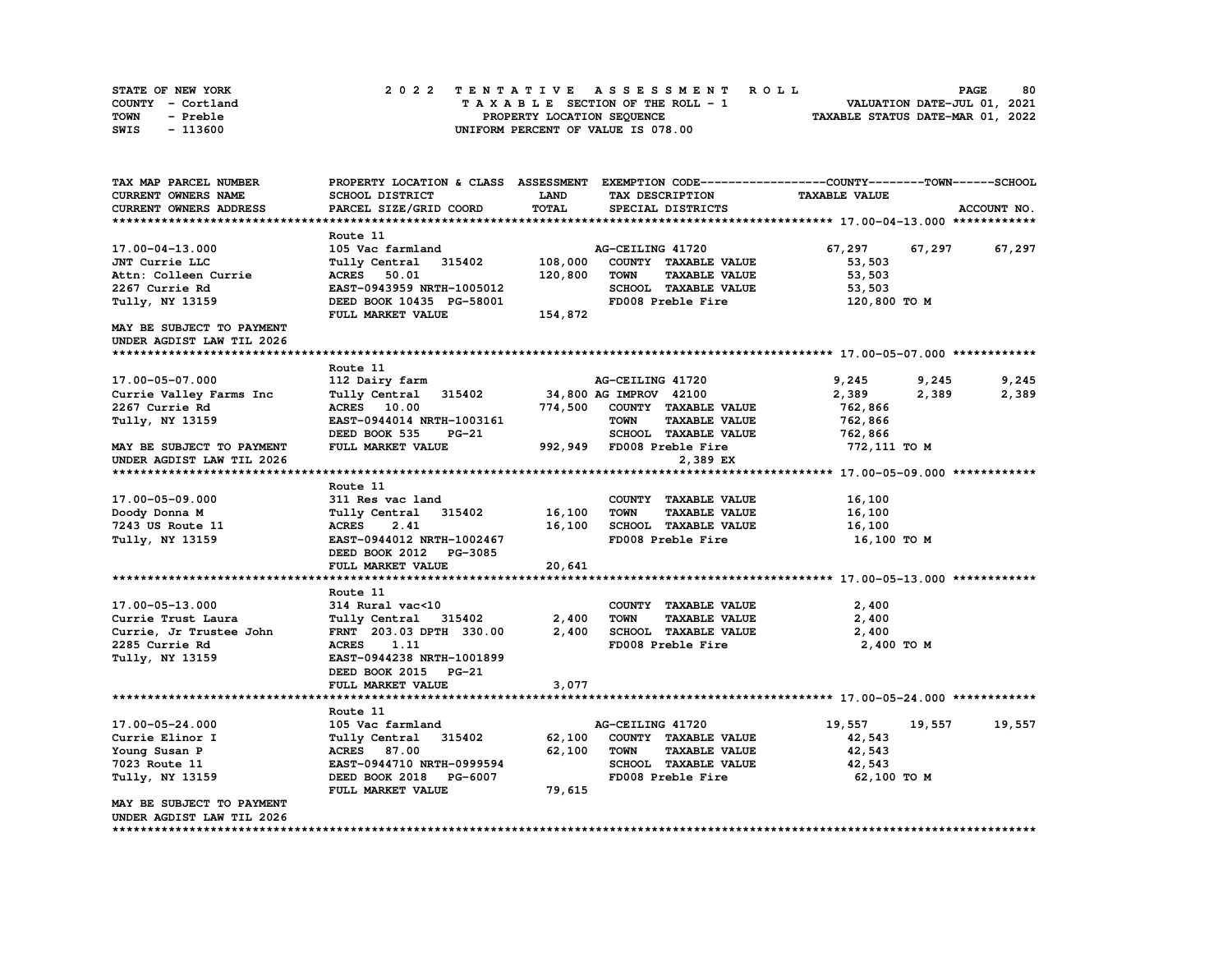| STATE OF NEW YORK | 2022 TENTATIVE ASSESSMENT ROLL     | 81<br><b>PAGE</b>                |
|-------------------|------------------------------------|----------------------------------|
| COUNTY - Cortland | TAXABLE SECTION OF THE ROLL - 1    | VALUATION DATE-JUL 01, 2021      |
| TOWN<br>- Preble  | PROPERTY LOCATION SEQUENCE         | TAXABLE STATUS DATE-MAR 01, 2022 |
| - 113600<br>SWIS  | UNIFORM PERCENT OF VALUE IS 078.00 |                                  |

| TAX MAP PARCEL NUMBER      | PROPERTY LOCATION & CLASS ASSESSMENT |             |                                     | EXEMPTION CODE-----------------COUNTY-------TOWN------SCHOOL |             |
|----------------------------|--------------------------------------|-------------|-------------------------------------|--------------------------------------------------------------|-------------|
| <b>CURRENT OWNERS NAME</b> | SCHOOL DISTRICT                      | <b>LAND</b> | TAX DESCRIPTION                     | <b>TAXABLE VALUE</b>                                         |             |
| CURRENT OWNERS ADDRESS     | PARCEL SIZE/GRID COORD               | TOTAL       | SPECIAL DISTRICTS                   |                                                              | ACCOUNT NO. |
|                            |                                      |             |                                     |                                                              |             |
|                            | Route 11                             |             |                                     |                                                              |             |
| 17.00-05-25.000            | 311 Res vac land                     |             | COUNTY TAXABLE VALUE                | 5,100                                                        |             |
| Handy Gary H               | Tully Central 315402                 | 5,100       | <b>TOWN</b><br><b>TAXABLE VALUE</b> | 5,100                                                        |             |
| Handy Joanne M             | <b>ACRES</b><br>3.10                 | 5,100       | SCHOOL TAXABLE VALUE                | 5.100                                                        |             |
| 6955 Route 11              | EAST-0943553 NRTH-0999389            |             | FD008 Preble Fire                   | 5,100 TO M                                                   |             |
| Tully, NY 13159-9320       | DEED BOOK 405<br><b>PG-86</b>        |             |                                     |                                                              |             |
|                            | FULL MARKET VALUE                    | 6,538       |                                     |                                                              |             |
|                            |                                      |             |                                     |                                                              |             |
|                            | Route 11                             |             |                                     |                                                              |             |
| 17.00-05-26.000            | 105 Vac farmland                     |             | AG-CEILING 41720                    | 5,440<br>5,440                                               | 5,440       |
| Currie Elinor I            | Tully Central 315402                 | 10,400      | COUNTY TAXABLE VALUE                | 4,960                                                        |             |
| Young Susan P              | ACRES 10.00                          | 10,400      | <b>TOWN</b><br><b>TAXABLE VALUE</b> | 4,960                                                        |             |
| 7023 Route 11              | EAST-0943205 NRTH-0999442            |             | SCHOOL TAXABLE VALUE                | 4,960                                                        |             |
| Tully, NY 13159            | DEED BOOK 2018 PG-6007               |             | FD008 Preble Fire                   | 10,400 TO M                                                  |             |
|                            | FULL MARKET VALUE                    | 13,333      |                                     |                                                              |             |
| MAY BE SUBJECT TO PAYMENT  |                                      |             |                                     |                                                              |             |
| UNDER AGDIST LAW TIL 2026  |                                      |             |                                     |                                                              |             |
|                            |                                      |             |                                     |                                                              |             |
|                            | Route 11                             |             |                                     |                                                              |             |
| 17.00-05-27.000            | 105 Vac farmland                     |             | COUNTY TAXABLE VALUE                | 1,900                                                        |             |
| Currie Sean                | 315402<br>Tully Central              | 1,900       | <b>TOWN</b><br><b>TAXABLE VALUE</b> | 1,900                                                        |             |
| 6729 Haights Gulf Rd       | <b>ACRES</b> 10.00                   | 1,900       | SCHOOL TAXABLE VALUE                | 1,900                                                        |             |
| Cortland, NY 13045         | EAST-0942693 NRTH-0999444            |             | FD008 Preble Fire                   | 1,900 TO M                                                   |             |
|                            | DEED BOOK 2014 PG-1012               |             |                                     |                                                              |             |
|                            | FULL MARKET VALUE                    | 2,436       |                                     |                                                              |             |
|                            |                                      |             |                                     |                                                              |             |
|                            | Route 11                             |             |                                     |                                                              |             |
| 18.00-01-02.000            | 241 Rural res&ag                     |             | AG-CEILING 41720                    | 33,826<br>33,826                                             | 33,826      |
| Edinger M Catherine        | Tully Central 315402                 | 96,700      | COUNTY TAXABLE VALUE                | 116,474                                                      |             |
| Weeks M Anne               | ACRES 82.50                          | 150,300     | <b>TOWN</b><br><b>TAXABLE VALUE</b> | 116,474                                                      |             |
| 7461 Route 11              | EAST-0945850 NRTH-1006655            |             | SCHOOL TAXABLE VALUE                | 116,474                                                      |             |
| Tully, NY 13159            | DEED BOOK 2016, PG-1005,             |             | FD008 Preble Fire                   | 150,300 то м                                                 |             |
|                            | FULL MARKET VALUE                    | 192,692     |                                     |                                                              |             |
| MAY BE SUBJECT TO PAYMENT  |                                      |             |                                     |                                                              |             |
| UNDER AGDIST LAW TIL 2026  |                                      |             |                                     |                                                              |             |
|                            |                                      |             |                                     |                                                              |             |
|                            | Route 11                             |             |                                     |                                                              |             |
| 18.00-02-02.000            | 314 Rural vac<10                     |             | COUNTY TAXABLE VALUE                | 500                                                          |             |
| Sherman Daniel W Jr        | Tully Central<br>315402              | 500         | <b>TOWN</b><br><b>TAXABLE VALUE</b> | 500                                                          |             |
| Sherman Charlotte          | FRNT 35.00 DPTH 155.25               | 500         | SCHOOL TAXABLE VALUE                | 500                                                          |             |
| 6693 Suffield Ln           | <b>ACRES</b><br>0.13                 |             | FD008 Preble Fire                   | 500 TO M                                                     |             |
| Warrenton, VA 20187        | EAST-0945220 NRTH-1005814            |             |                                     |                                                              |             |
|                            | DEED BOOK 303<br>PG-652              |             |                                     |                                                              |             |
|                            | FULL MARKET VALUE                    | 641         |                                     |                                                              |             |
|                            |                                      |             |                                     |                                                              |             |
|                            |                                      |             |                                     |                                                              |             |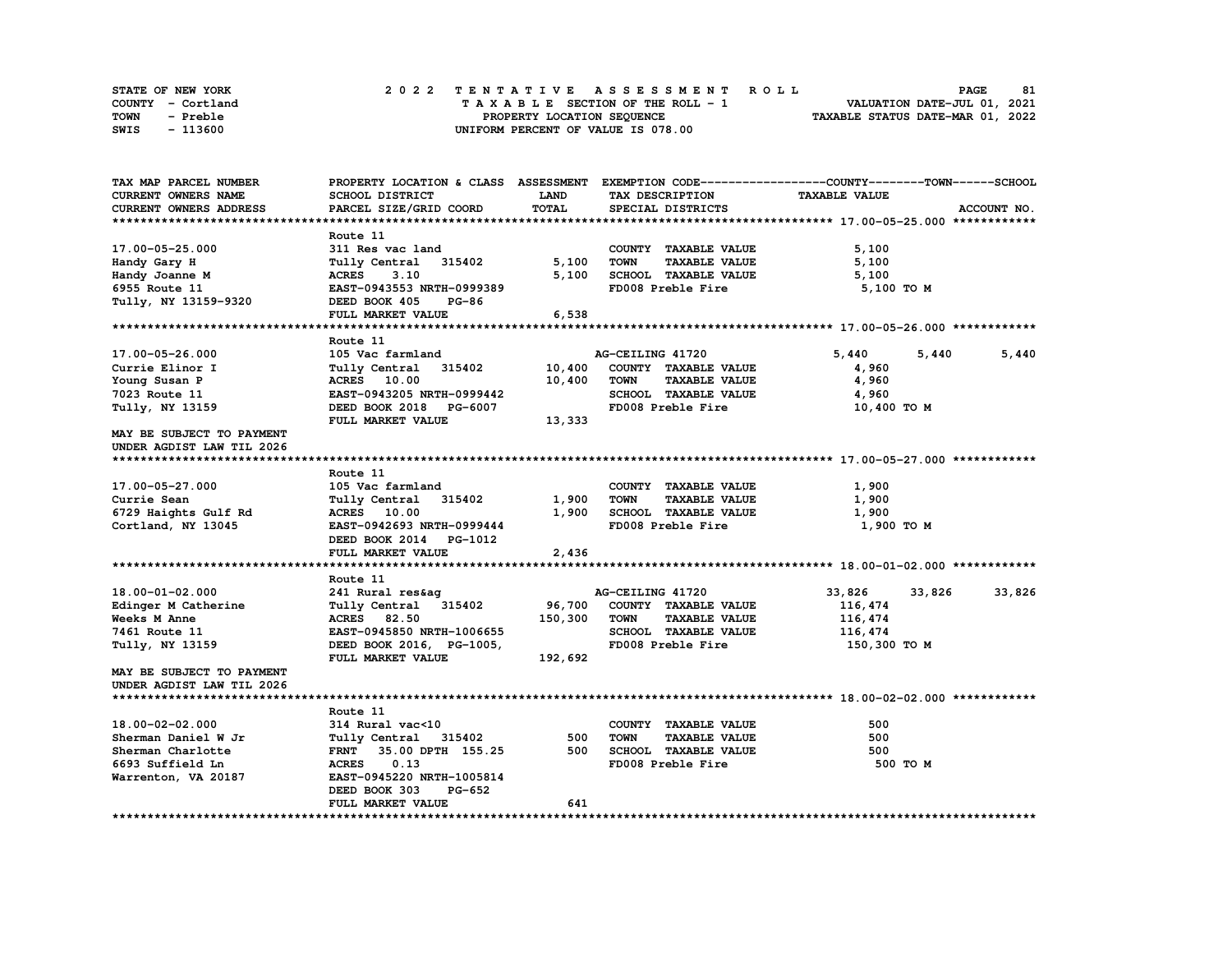| STATE OF NEW YORK | 2022 TENTATIVE ASSESSMENT ROLL     | 82<br><b>PAGE</b>                |
|-------------------|------------------------------------|----------------------------------|
| COUNTY - Cortland | TAXABLE SECTION OF THE ROLL - 1    | VALUATION DATE-JUL 01, 2021      |
| TOWN<br>- Preble  | PROPERTY LOCATION SEOUENCE         | TAXABLE STATUS DATE-MAR 01, 2022 |
| - 113600<br>SWIS  | UNIFORM PERCENT OF VALUE IS 078.00 |                                  |

| TAX MAP PARCEL NUMBER                                                |                                                                                                                                                                                           |               |                               | PROPERTY LOCATION & CLASS ASSESSMENT EXEMPTION CODE----------------COUNTY-------TOWN------SCHOOL |
|----------------------------------------------------------------------|-------------------------------------------------------------------------------------------------------------------------------------------------------------------------------------------|---------------|-------------------------------|--------------------------------------------------------------------------------------------------|
| CURRENT OWNERS NAME                                                  | SCHOOL DISTRICT                                                                                                                                                                           | <b>LAND</b>   | TAX DESCRIPTION               | <b>TAXABLE VALUE</b>                                                                             |
| CURRENT OWNERS ADDRESS                                               | PARCEL SIZE/GRID COORD                                                                                                                                                                    | <b>TOTAL</b>  | SPECIAL DISTRICTS             | ACCOUNT NO.                                                                                      |
|                                                                      |                                                                                                                                                                                           |               |                               |                                                                                                  |
|                                                                      | Route 11                                                                                                                                                                                  |               |                               |                                                                                                  |
| 18.00-02-03.000                                                      | 314 Rural vac<10                                                                                                                                                                          |               | COUNTY TAXABLE VALUE          | 500                                                                                              |
| Sherman Daniel W Jr                                                  | Tully Central 315402 500 TOWN                                                                                                                                                             |               |                               |                                                                                                  |
| Sherman Charlotte                                                    |                                                                                                                                                                                           |               |                               |                                                                                                  |
| 6693 Suffield Ln                                                     | Tully Central 315402 500 TOWN TAXABLE VALUE<br>Tully Central 315402 500 TOWN TAXABLE VALUE 500<br>FRNT 60.39 DPTH 150.73 500 SCHOOL TAXABLE VALUE 500<br>ACRES 0.25 FD008 Preble Fire 500 |               |                               | 500 TO M                                                                                         |
| Version and the contract of the contract of the Marrenton, VA 20187  |                                                                                                                                                                                           |               |                               |                                                                                                  |
|                                                                      | DEED BOOK 303<br>PG-652                                                                                                                                                                   |               |                               |                                                                                                  |
|                                                                      | FULL MARKET VALUE                                                                                                                                                                         | 641           |                               |                                                                                                  |
|                                                                      |                                                                                                                                                                                           |               |                               |                                                                                                  |
|                                                                      | Route 11                                                                                                                                                                                  |               |                               |                                                                                                  |
| 18.00-02-11.000                                                      | 270 Mfg housing                                                                                                                                                                           |               | <b>ELIG VET 41101</b>         | 5,000<br>5,000<br>0                                                                              |
| Sherman Daniel W Jr Tully Central 315402 13,800 COUNTY TAXABLE VALUE |                                                                                                                                                                                           |               |                               | 40,800                                                                                           |
| Sherman Charlotte R                                                  |                                                                                                                                                                                           | 45,800 TOWN   | <b>TAXABLE VALUE</b>          | 40,800                                                                                           |
| 6693 Suffield Ln                                                     |                                                                                                                                                                                           |               | SCHOOL TAXABLE VALUE          | 45,800                                                                                           |
| Warrenton, VA 20187 DEED BOOK 303                                    |                                                                                                                                                                                           | <b>PG-652</b> | FD008 Preble Fire 45,800 TO M |                                                                                                  |
|                                                                      | FULL MARKET VALUE                                                                                                                                                                         | 58,718        |                               |                                                                                                  |
|                                                                      |                                                                                                                                                                                           |               |                               |                                                                                                  |
|                                                                      | Route 11                                                                                                                                                                                  |               |                               |                                                                                                  |
|                                                                      |                                                                                                                                                                                           |               |                               | 1,700                                                                                            |
|                                                                      |                                                                                                                                                                                           |               |                               | 1,700                                                                                            |
|                                                                      |                                                                                                                                                                                           |               | 1,700 SCHOOL TAXABLE VALUE    | 1,700                                                                                            |
|                                                                      |                                                                                                                                                                                           |               |                               | 1,700 TO M                                                                                       |
|                                                                      |                                                                                                                                                                                           |               |                               |                                                                                                  |
|                                                                      | <b>FULL MARKET VALUE</b>                                                                                                                                                                  | 2,179         |                               |                                                                                                  |
|                                                                      |                                                                                                                                                                                           |               |                               |                                                                                                  |
|                                                                      | Route 11                                                                                                                                                                                  |               |                               |                                                                                                  |
|                                                                      |                                                                                                                                                                                           |               | COUNTY TAXABLE VALUE          | 1,600                                                                                            |
|                                                                      |                                                                                                                                                                                           |               |                               | 1,600                                                                                            |
|                                                                      |                                                                                                                                                                                           |               | 1,600 SCHOOL TAXABLE VALUE    | 1,600                                                                                            |
|                                                                      |                                                                                                                                                                                           |               | FD008 Preble Fire             | 1,600 TO M                                                                                       |
|                                                                      |                                                                                                                                                                                           |               |                               |                                                                                                  |
|                                                                      | FULL MARKET VALUE                                                                                                                                                                         | 2,051         |                               |                                                                                                  |
|                                                                      |                                                                                                                                                                                           |               |                               |                                                                                                  |
|                                                                      | Route 11                                                                                                                                                                                  |               |                               |                                                                                                  |
| $18.00 - 02 - 14.000$                                                | 314 Rural vac<10                                                                                                                                                                          |               | COUNTY TAXABLE VALUE          | 1,400                                                                                            |
| Sherman Daniel W Jr                                                  | Tully Central 315402 1,400<br>FRNT 148.47 DPTH 273.54 1,400                                                                                                                               |               | <b>TAXABLE VALUE</b><br>TOWN  | 1,400                                                                                            |
| Sherman Charlotte R                                                  |                                                                                                                                                                                           |               | SCHOOL TAXABLE VALUE          | 1,400                                                                                            |
| 6693 Suffield Ln                                                     | ACRES 0.87                                                                                                                                                                                |               | FD008 Preble Fire             | 1,400 TO M                                                                                       |
| Warrenton, VA 20187                                                  | EAST-0945748 NRTH-1005509                                                                                                                                                                 |               |                               |                                                                                                  |
|                                                                      | DEED BOOK 303<br>PG-652                                                                                                                                                                   |               |                               |                                                                                                  |
|                                                                      | FULL MARKET VALUE                                                                                                                                                                         | 1,795         |                               |                                                                                                  |
|                                                                      |                                                                                                                                                                                           |               |                               |                                                                                                  |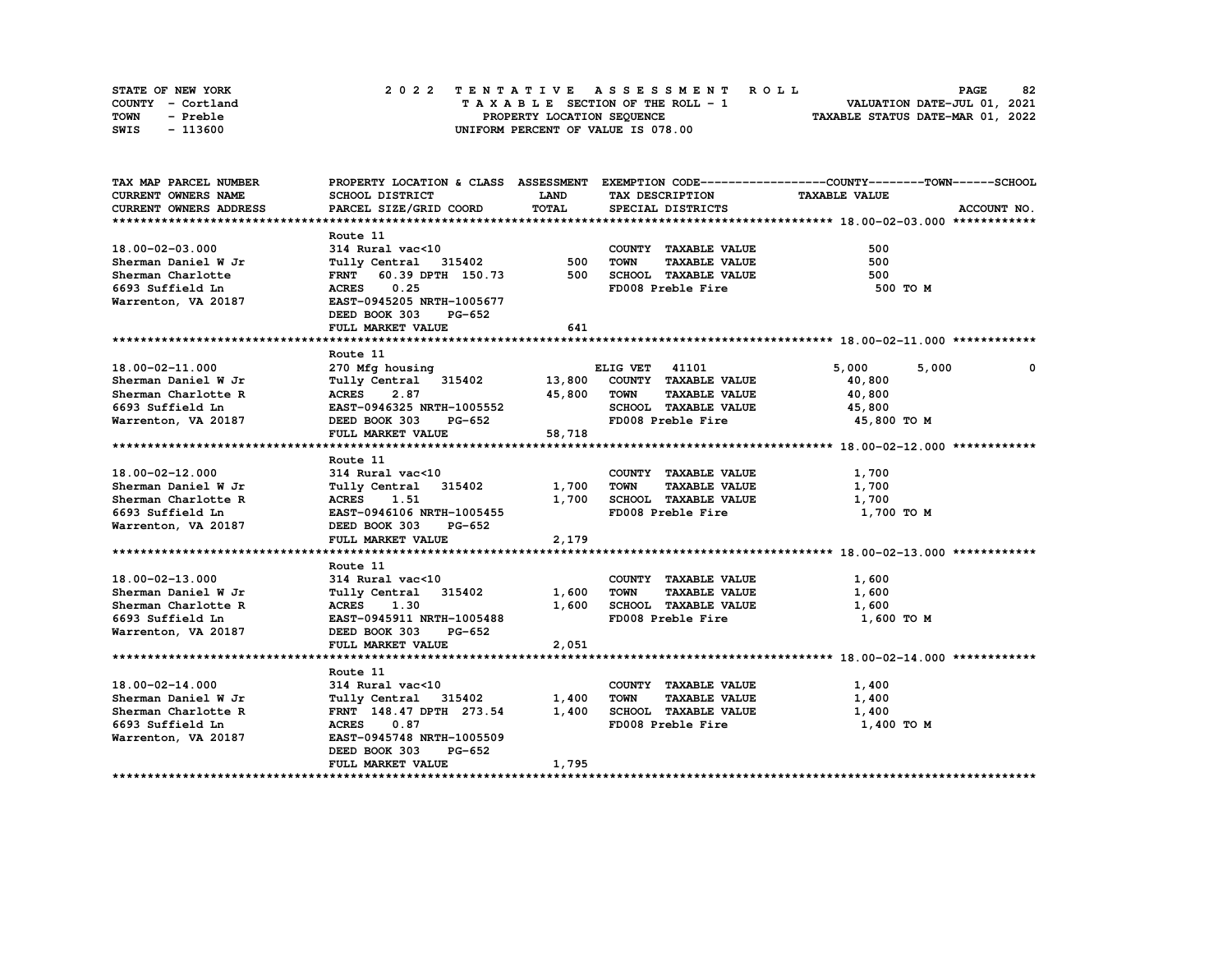| STATE OF NEW YORK | 2022 TENTATIVE ASSESSMENT ROLL     | 83<br><b>PAGE</b>                |
|-------------------|------------------------------------|----------------------------------|
| COUNTY - Cortland | TAXABLE SECTION OF THE ROLL - 1    | VALUATION DATE-JUL 01, 2021      |
| TOWN<br>- Preble  | PROPERTY LOCATION SEQUENCE         | TAXABLE STATUS DATE-MAR 01, 2022 |
| - 113600<br>SWIS  | UNIFORM PERCENT OF VALUE IS 078.00 |                                  |

| TAX MAP PARCEL NUMBER      |                           |             |                                     | PROPERTY LOCATION & CLASS ASSESSMENT EXEMPTION CODE----------------COUNTY-------TOWN-----SCHOOL |             |
|----------------------------|---------------------------|-------------|-------------------------------------|-------------------------------------------------------------------------------------------------|-------------|
| <b>CURRENT OWNERS NAME</b> | SCHOOL DISTRICT           | <b>LAND</b> | TAX DESCRIPTION                     | <b>TAXABLE VALUE</b>                                                                            |             |
| CURRENT OWNERS ADDRESS     | PARCEL SIZE/GRID COORD    | TOTAL       | SPECIAL DISTRICTS                   |                                                                                                 | ACCOUNT NO. |
|                            |                           |             |                                     |                                                                                                 |             |
|                            | Route 11                  |             |                                     |                                                                                                 |             |
| $18.00 - 02 - 15.000$      | 314 Rural vac<10          |             | COUNTY TAXABLE VALUE                | 1,300                                                                                           |             |
| Sherman Daniel W Jr        | Tully Central 315402      | 1,300       | <b>TOWN</b><br><b>TAXABLE VALUE</b> | 1,300                                                                                           |             |
| Sherman Charlotte R        | FRNT 141.81 DPTH 248.38   | 1,300       | SCHOOL TAXABLE VALUE                | 1,300                                                                                           |             |
| 6693 Suffield Ln           | <b>ACRES</b><br>0.80      |             | FD008 Preble Fire                   | 1,300 TO M                                                                                      |             |
| Warrenton, VA 20187        | EAST-0945608 NRTH-1005547 |             |                                     |                                                                                                 |             |
|                            | DEED BOOK 303<br>PG-652   |             |                                     |                                                                                                 |             |
|                            | FULL MARKET VALUE         | 1,667       |                                     |                                                                                                 |             |
|                            |                           |             |                                     |                                                                                                 |             |
|                            | Route 11                  |             |                                     |                                                                                                 |             |
| 18.00-02-16.000            | 314 Rural vac<10          |             | COUNTY TAXABLE VALUE                | 1,500                                                                                           |             |
| Sherman Daniel W Jr        | Tully Central 315402      | 1,500       | <b>TAXABLE VALUE</b><br><b>TOWN</b> | 1,500                                                                                           |             |
| Sherman Charlotte R        | FRNT 227.56 DPTH 236.01   | 1,500       | SCHOOL TAXABLE VALUE                | 1,500                                                                                           |             |
| 6693 Suffield Ln           | 0.93<br><b>ACRES</b>      |             | FD008 Preble Fire                   | 1,500 TO M                                                                                      |             |
| Warrenton, VA 20187        | EAST-0945461 NRTH-1005594 |             |                                     |                                                                                                 |             |
|                            | DEED BOOK 303<br>PG-652   |             |                                     |                                                                                                 |             |
|                            | FULL MARKET VALUE         | 1,923       |                                     |                                                                                                 |             |
|                            |                           |             |                                     |                                                                                                 |             |
|                            | Route 11                  |             |                                     |                                                                                                 |             |
| 18.00-05-01.000            | 105 Vac farmland          |             | AG-CEILING 41720                    | 47,775<br>47,775                                                                                | 47,775      |
| JNT Currie LLC             | Tully Central 315402      | 81,300      | COUNTY TAXABLE VALUE                | 33,525                                                                                          |             |
| Attn: Colleen Currie       | ACRES 40.63               | 81,300      | <b>TOWN</b><br><b>TAXABLE VALUE</b> | 33,525                                                                                          |             |
| 2267 Currie Rd             | EAST-0943475 NRTH-1003986 |             | SCHOOL TAXABLE VALUE                | 33,525                                                                                          |             |
| Tully, NY 13159            | DEED BOOK 2009 PG-6747    |             | FD008 Preble Fire                   | 81,300 TO M                                                                                     |             |
|                            | FULL MARKET VALUE         | 104,231     |                                     |                                                                                                 |             |
| MAY BE SUBJECT TO PAYMENT  |                           |             |                                     |                                                                                                 |             |
| UNDER AGDIST LAW TIL 2026  |                           |             |                                     |                                                                                                 |             |
|                            | Route 11                  |             |                                     |                                                                                                 |             |
| 18.00-05-10.000            | 105 Vac farmland          |             | AG-CEILING 41720                    | 50,588<br>50,588                                                                                | 50,588      |
| JNT Currie LLC             | Tully Central 315402      | 83,700      | COUNTY TAXABLE VALUE                | 33,112                                                                                          |             |
| Attn: Colleen Currie       | <b>ACRES</b><br>58.08     | 83,700      | <b>TAXABLE VALUE</b><br>TOWN        | 33,112                                                                                          |             |
| 2267 Currie Rd             | EAST-0945897 NRTH-1004577 |             | SCHOOL TAXABLE VALUE                | 33,112                                                                                          |             |
| Tully, NY 13159            | DEED BOOK 2009 PG-6747    |             | FD008 Preble Fire                   | 83,700 TO M                                                                                     |             |
|                            | FULL MARKET VALUE         | 107,308     |                                     |                                                                                                 |             |
| MAY BE SUBJECT TO PAYMENT  |                           |             |                                     |                                                                                                 |             |
| UNDER AGDIST LAW TIL 2026  |                           |             |                                     |                                                                                                 |             |
|                            |                           |             |                                     |                                                                                                 |             |
|                            | Route 11                  |             |                                     |                                                                                                 |             |
| 27.00-01-23.000            | 105 Vac farmland          |             | COUNTY TAXABLE VALUE                | 21,200                                                                                          |             |
| Knapp Paul H               | Tully Central 315402      | 20,700      | <b>TOWN</b><br><b>TAXABLE VALUE</b> | 21,200                                                                                          |             |
| Knapp Maureen E            | <b>ACRES</b> 161.40       | 21,200      | <b>SCHOOL TAXABLE VALUE</b>         | 21,200                                                                                          |             |
| PO Box 121                 | EAST-0941281 NRTH-0998942 |             | FD008 Preble Fire                   | 21,200 TO M                                                                                     |             |
| Preble, NY 13141-0121      | DEED BOOK 1995 PG-5664    |             |                                     |                                                                                                 |             |
|                            | FULL MARKET VALUE         | 27,179      |                                     |                                                                                                 |             |
|                            |                           |             |                                     |                                                                                                 |             |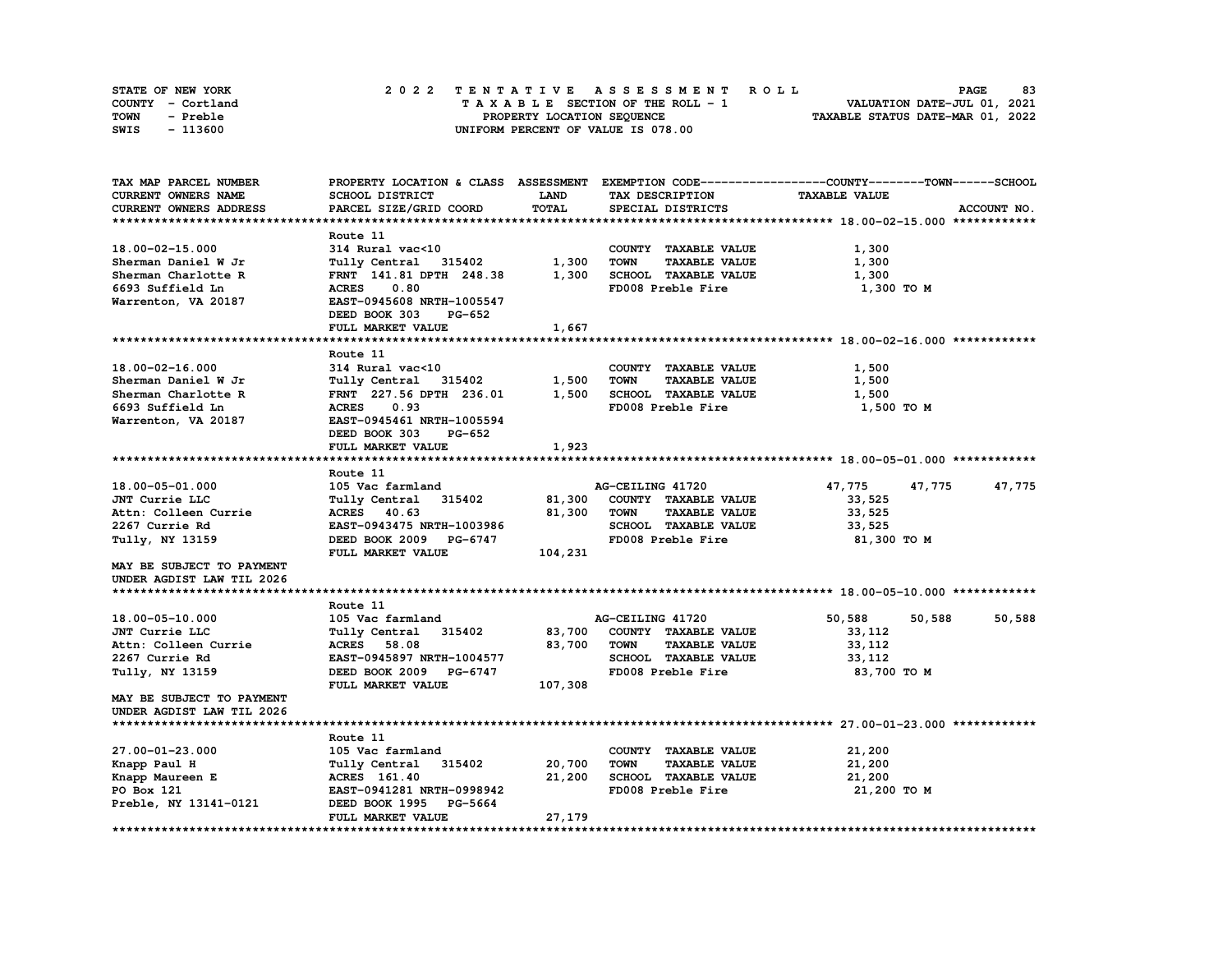| <b>STATE OF NEW YORK</b> | 2022 TENTATIVE ASSESSMENT ROLL     | 84<br><b>PAGE</b>                |
|--------------------------|------------------------------------|----------------------------------|
| COUNTY - Cortland        | TAXABLE SECTION OF THE ROLL - 1    | VALUATION DATE-JUL 01, 2021      |
| TOWN<br>- Preble         | PROPERTY LOCATION SEQUENCE         | TAXABLE STATUS DATE-MAR 01, 2022 |
| - 113600<br>SWIS         | UNIFORM PERCENT OF VALUE IS 078.00 |                                  |

| TAX MAP PARCEL NUMBER         |                                              |             |                                     | PROPERTY LOCATION & CLASS ASSESSMENT EXEMPTION CODE----------------COUNTY-------TOWN-----SCHOOL |             |
|-------------------------------|----------------------------------------------|-------------|-------------------------------------|-------------------------------------------------------------------------------------------------|-------------|
| CURRENT OWNERS NAME           | SCHOOL DISTRICT                              | <b>LAND</b> | TAX DESCRIPTION                     | <b>TAXABLE VALUE</b>                                                                            |             |
| CURRENT OWNERS ADDRESS        | PARCEL SIZE/GRID COORD                       | TOTAL       | SPECIAL DISTRICTS                   |                                                                                                 | ACCOUNT NO. |
|                               |                                              |             |                                     |                                                                                                 |             |
|                               | Route 11                                     |             |                                     |                                                                                                 |             |
| 27.00-01-33.000               | 210 1 Family Res                             |             | COUNTY TAXABLE VALUE                | 40,000                                                                                          |             |
| Knapp Paul H                  | Tully Central 315402 18,900                  |             | <b>TOWN</b><br><b>TAXABLE VALUE</b> | 40,000                                                                                          |             |
| Knapp Maureen E               | <b>ACRES</b> 1.00                            | 40,000      | TOWN Income<br>SCHOOL TAXABLE VALUE | 40,000                                                                                          |             |
| PO Box 121                    | EAST-0942219 NRTH-0995078                    |             | FD008 Preble Fire                   | 40,000 TO M                                                                                     |             |
| Preble, NY 13141              | DEED BOOK 10522 PG-60003                     |             |                                     |                                                                                                 |             |
|                               | FULL MARKET VALUE                            | 51,282      |                                     |                                                                                                 |             |
|                               |                                              |             |                                     |                                                                                                 |             |
|                               | Route 11                                     |             |                                     |                                                                                                 |             |
| 27.00-01-60.100               | 112 Dairy farm                               |             | AG-CEILING 41720                    | 112,794<br>112,794                                                                              | 112,794     |
| Knapp Paul H                  | Homer Central 113001 296,000 AG IMPROV 42100 |             |                                     | 1,700 1,700                                                                                     | 1,700       |
| Knapp ----<br>Knapp Maureen E | ACRES 241.30                                 | 421,900     | COUNTY TAXABLE VALUE                | 307,406                                                                                         |             |
| PO Box 121                    |                                              |             | <b>TOWN</b><br><b>TAXABLE VALUE</b> | 307,406                                                                                         |             |
| Preble, NY 13141-0121         |                                              |             | SCHOOL TAXABLE VALUE                | 307,406                                                                                         |             |
|                               |                                              |             | 540,897 FD008 Preble Fire           | 420,200 TO M                                                                                    |             |
| MAY BE SUBJECT TO PAYMENT     |                                              |             | 1,700 EX                            |                                                                                                 |             |
| UNDER AGDIST LAW TIL 2026     |                                              |             |                                     |                                                                                                 |             |
|                               |                                              |             |                                     |                                                                                                 |             |
|                               | Route 11                                     |             |                                     |                                                                                                 |             |
| 28.00-01-01.000               | 331 Com vac w/im                             |             | COUNTY TAXABLE VALUE                | 3,000                                                                                           |             |
| CNY Power Sports, LLC         | Tully Central 315402 3,000                   |             | <b>TOWN</b><br><b>TAXABLE VALUE</b> | 3,000                                                                                           |             |
| 3871 Route 11                 | ACRES 1.40                                   | 3,000       | SCHOOL TAXABLE VALUE                | 3,000                                                                                           |             |
| Cortland, NY 13045            | EAST-0943603 NRTH-0998906                    |             | FD008 Preble Fire                   | 3,000 TO M                                                                                      |             |
|                               | DEED BOOK 2016 PG-1806                       |             |                                     |                                                                                                 |             |
|                               | FULL MARKET VALUE                            | 3,846       |                                     |                                                                                                 |             |
|                               |                                              |             |                                     |                                                                                                 |             |
|                               | Route 11                                     |             |                                     |                                                                                                 |             |
| 28.00-01-11.111               | 322 Rural vac>10                             |             | AG-CEILING 41720                    | 17,022<br>17,022                                                                                | 17,022      |
| Jenkins Steve                 | Tully Central 315402                         |             | 101,700 COUNTY TAXABLE VALUE        | 92,358                                                                                          |             |
| 2990 Lafayette Rd             | <b>ACRES</b> 104.20                          | 109,380     | <b>TOWN</b><br><b>TAXABLE VALUE</b> | 92,358                                                                                          |             |
| Lafayette, NY 13084           | EAST-0944862 NRTH-0997642                    |             | SCHOOL TAXABLE VALUE                | 92,358                                                                                          |             |
|                               | DEED BOOK 2009 PG-5660                       |             | FD008 Preble Fire                   | 109,380 TO M                                                                                    |             |
| MAY BE SUBJECT TO PAYMENT     | FULL MARKET VALUE                            | 140,231     |                                     |                                                                                                 |             |
| UNDER AGDIST LAW TIL 2026     |                                              |             |                                     |                                                                                                 |             |
|                               |                                              |             |                                     |                                                                                                 |             |
|                               | Route 11                                     |             |                                     |                                                                                                 |             |
| 37.00-02-04.000               | 322 Rural vac>10                             |             | COUNTY TAXABLE VALUE                | 4,100                                                                                           |             |
| Luchsinger Ellen              | Homer Central 113001                         | 4,100       | <b>TOWN</b><br><b>TAXABLE VALUE</b> | 4,100                                                                                           |             |
| 677 First Ave                 | <b>ACRES</b> 10.00                           | 4,100       | SCHOOL TAXABLE VALUE                | 4,100                                                                                           |             |
| Troy, NY 12182                | EAST-0943251 NRTH-0991373                    |             | FD008 Preble Fire                   | 4,100 TO M                                                                                      |             |
|                               | DEED BOOK 356<br><b>PG-480</b>               |             |                                     |                                                                                                 |             |
|                               | FULL MARKET VALUE                            | 5,256       |                                     |                                                                                                 |             |
|                               |                                              |             |                                     |                                                                                                 |             |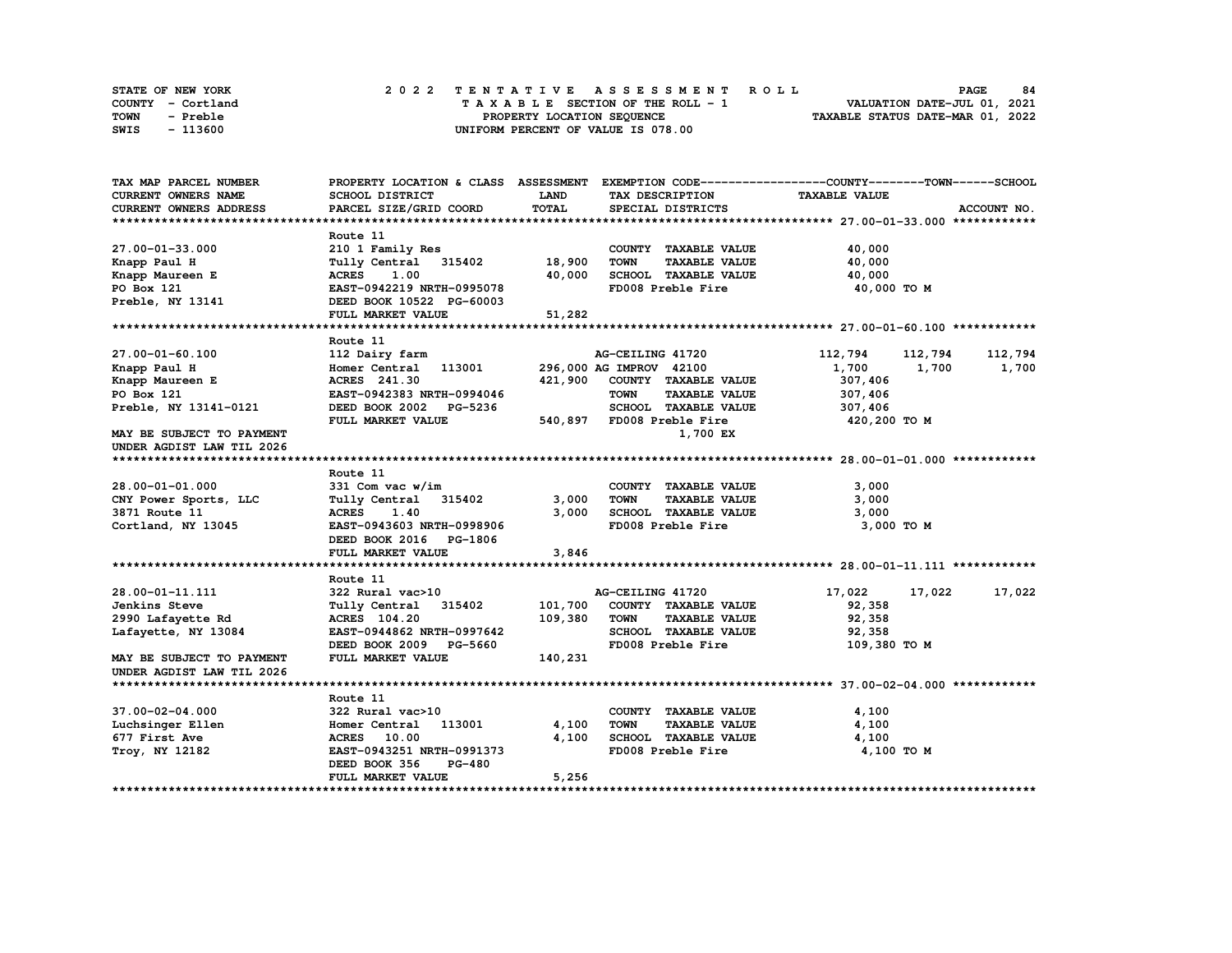| STATE OF NEW YORK | 2022 TENTATIVE ASSESSMENT ROLL     | 85<br><b>PAGE</b>                |
|-------------------|------------------------------------|----------------------------------|
| COUNTY - Cortland | TAXABLE SECTION OF THE ROLL - 1    | VALUATION DATE-JUL 01, 2021      |
| TOWN<br>- Preble  | PROPERTY LOCATION SEQUENCE         | TAXABLE STATUS DATE-MAR 01, 2022 |
| - 113600<br>SWIS  | UNIFORM PERCENT OF VALUE IS 078.00 |                                  |

| TAX MAP PARCEL NUMBER     | PROPERTY LOCATION & CLASS ASSESSMENT EXEMPTION CODE----------------COUNTY-------TOWN-----SCHOOL                                                                                                                                                        |              |                                                                    |                         |                         |             |
|---------------------------|--------------------------------------------------------------------------------------------------------------------------------------------------------------------------------------------------------------------------------------------------------|--------------|--------------------------------------------------------------------|-------------------------|-------------------------|-------------|
| CURRENT OWNERS NAME       | SCHOOL DISTRICT                                                                                                                                                                                                                                        | <b>LAND</b>  | TAX DESCRIPTION                                                    | <b>TAXABLE VALUE</b>    |                         |             |
| CURRENT OWNERS ADDRESS    | PARCEL SIZE/GRID COORD                                                                                                                                                                                                                                 | <b>TOTAL</b> | SPECIAL DISTRICTS                                                  |                         |                         | ACCOUNT NO. |
|                           |                                                                                                                                                                                                                                                        |              |                                                                    |                         |                         |             |
|                           | Route 11                                                                                                                                                                                                                                               |              |                                                                    |                         |                         |             |
| 37.00-02-09.120           | 311 Res vac land                                                                                                                                                                                                                                       |              | COUNTY TAXABLE VALUE                                               | 6,500                   |                         |             |
|                           | Homer Central 113001 6,500                                                                                                                                                                                                                             |              | <b>TOWN</b><br>TAXABLE VALUE                                       | 6,500                   |                         |             |
|                           |                                                                                                                                                                                                                                                        |              |                                                                    |                         |                         |             |
|                           | Exite Thomas A<br>Kile Thomas A<br>Rile Wilma<br>PO Box 222<br>Homer, NY 13077<br>EAST-0941391 NRTH-0991163<br>DEED BOOK 2015<br>PG-6677<br>THE MODER OF SEED BOOK 2015<br>PG-6677<br>THE MODER OF SEED BOOK 2015<br>PG-6677                           |              | 6,500 SCHOOL TAXABLE VALUE 6,500 FD008 Preble Fire 6,500 TO M      |                         |                         |             |
|                           |                                                                                                                                                                                                                                                        |              |                                                                    |                         |                         |             |
|                           | <b>FULL MARKET VALUE</b>                                                                                                                                                                                                                               | 8,333        |                                                                    |                         |                         |             |
|                           |                                                                                                                                                                                                                                                        |              |                                                                    |                         |                         |             |
|                           | Route 11                                                                                                                                                                                                                                               |              |                                                                    |                         |                         |             |
| $37.00 - 02 - 24.000$     | 314 Rural vac<10                                                                                                                                                                                                                                       |              | COUNTY TAXABLE VALUE                                               | 500                     |                         |             |
|                           |                                                                                                                                                                                                                                                        |              | TAXABLE VALUE<br>TOWN                                              | 500                     |                         |             |
|                           | 0'Shea Richard Homer Central 113001 500<br>0'Shea Jane C FRNT 250.00 DPTH 120.00 500<br>6149 US Route 11 EAST-0937904 NRTH-0985641                                                                                                                     |              | SCHOOL TAXABLE VALUE                                               | 500                     |                         |             |
|                           |                                                                                                                                                                                                                                                        |              | FD008 Preble Fire                                                  | 500 то м                |                         |             |
|                           | Homer, NY 13077-9448 DEED BOOK 351 PG-530                                                                                                                                                                                                              |              |                                                                    |                         |                         |             |
|                           | FULL MARKET VALUE                                                                                                                                                                                                                                      | 641          |                                                                    |                         |                         |             |
|                           |                                                                                                                                                                                                                                                        |              |                                                                    |                         |                         |             |
|                           | Route 11                                                                                                                                                                                                                                               |              |                                                                    |                         |                         |             |
| 37.00-02-25.111           | 105 Vac farmland - WTRFNT                                                                                                                                                                                                                              |              | AG-CEILING 41720                                                   | 9,572 9,572             |                         | 9,572       |
|                           |                                                                                                                                                                                                                                                        |              |                                                                    |                         |                         |             |
|                           |                                                                                                                                                                                                                                                        |              | 19,000 COUNTY TAXABLE VALUE<br>19,000 TOWN<br><b>TAXABLE VALUE</b> | 9,428<br>9,428          |                         |             |
|                           |                                                                                                                                                                                                                                                        |              |                                                                    |                         |                         |             |
| 5937 Route 11             | <b>EAST-0937964 NRTH-0986023<br/>DEED BOOK 10580 PG-43005</b>                                                                                                                                                                                          |              | SCHOOL TAXABLE VALUE 9,428                                         |                         |                         |             |
| Homer, NY 13077           |                                                                                                                                                                                                                                                        | 24,359       | FD008 Preble Fire                                                  | 19,000 TO M             |                         |             |
|                           | FULL MARKET VALUE                                                                                                                                                                                                                                      |              |                                                                    |                         |                         |             |
| MAY BE SUBJECT TO PAYMENT |                                                                                                                                                                                                                                                        |              |                                                                    |                         |                         |             |
| UNDER AGDIST LAW TIL 2026 |                                                                                                                                                                                                                                                        |              |                                                                    |                         |                         |             |
|                           |                                                                                                                                                                                                                                                        |              |                                                                    |                         |                         |             |
|                           | 6193 Route 11                                                                                                                                                                                                                                          |              |                                                                    |                         |                         |             |
| 37.00-02-23.000           | 260 Seasonal res - WTRFNT BAS STAR 41854                                                                                                                                                                                                               |              |                                                                    | $\overline{\mathbf{0}}$ | $\mathbf{0}$            | 25,800      |
|                           |                                                                                                                                                                                                                                                        |              |                                                                    | 66,000                  |                         |             |
|                           |                                                                                                                                                                                                                                                        |              |                                                                    | 66,000                  |                         |             |
|                           |                                                                                                                                                                                                                                                        |              | SCHOOL TAXABLE VALUE 40,200                                        |                         |                         |             |
|                           |                                                                                                                                                                                                                                                        |              | FD008 Preble Fire                                                  | 66,000 TO M             |                         |             |
|                           | 37.00-02-23.000<br>Homer, NY 13077<br>Homer, NY 13077<br>Homer, NY 13077<br>Homer, NY 13077<br>EAST-0938161 NRTH-0986416<br>DEED BOOK 2012<br>PGEED FOOK 2012<br>PGEED FOOK 2012<br>PGEED FOOK 2012<br>PGEED FOOK 2012<br>PGEED FOOK 2012<br>PGEED FOO |              |                                                                    |                         |                         |             |
|                           |                                                                                                                                                                                                                                                        |              |                                                                    |                         |                         |             |
|                           | 6195 Route 11                                                                                                                                                                                                                                          |              |                                                                    |                         |                         |             |
| 37.00-02-22.000           |                                                                                                                                                                                                                                                        |              |                                                                    | 5,160                   | 10,320                  | 0           |
| Lewis Robert              | 210 1 Family Res - WTRFNT<br>Homer Central 113001 36,700 ENH STAR 41834<br>FRNT 80.00 DPTH 232.41 108,800 COUNTY TAXABLE VALUE<br>ACRES 0.64 TOWN TAXABLE VALUE<br>PA05 EAST-0938371 NRTH-0986407 SCHOOL TAXABLE VALUE                                 |              |                                                                    | $\mathbf{0}$            | $\overline{\mathbf{0}}$ | 64,410      |
| Lewis Deborah             |                                                                                                                                                                                                                                                        |              |                                                                    | 103,640                 |                         |             |
| 6195 US Route 11          |                                                                                                                                                                                                                                                        |              | TAXABLE VALUE                                                      | 98,480                  |                         |             |
| Homer, NY 13077-9405      | EAST-0938371 NRTH-0986407                                                                                                                                                                                                                              |              | SCHOOL TAXABLE VALUE 44,390<br>FD008 Preble Fire 108,800 TO M      |                         |                         |             |
|                           | <b>PG-138</b><br>DEED BOOK 507                                                                                                                                                                                                                         |              |                                                                    |                         |                         |             |
|                           | FULL MARKET VALUE                                                                                                                                                                                                                                      | 139,487      |                                                                    |                         |                         |             |
|                           |                                                                                                                                                                                                                                                        |              |                                                                    |                         |                         |             |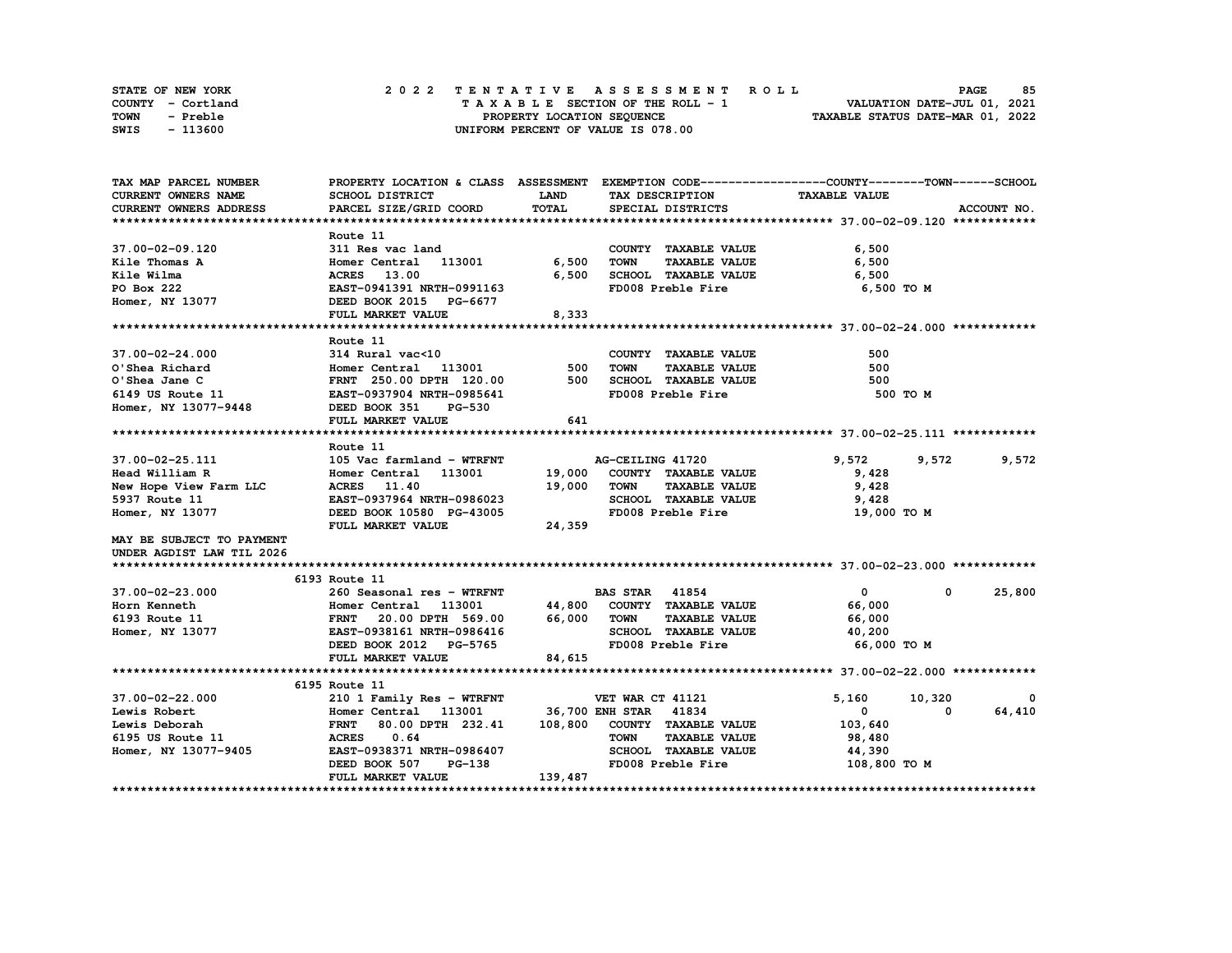| STATE OF NEW YORK | 2022 TENTATIVE ASSESSMENT ROLL     | 86<br><b>PAGE</b>                |
|-------------------|------------------------------------|----------------------------------|
| COUNTY - Cortland | TAXABLE SECTION OF THE ROLL - 1    | VALUATION DATE-JUL 01, 2021      |
| TOWN<br>- Preble  | PROPERTY LOCATION SEQUENCE         | TAXABLE STATUS DATE-MAR 01, 2022 |
| - 113600<br>SWIS  | UNIFORM PERCENT OF VALUE IS 078.00 |                                  |

| TAX MAP PARCEL NUMBER     | PROPERTY LOCATION & CLASS ASSESSMENT EXEMPTION CODE-----------------COUNTY-------TOWN------SCHOOL |              |                                     |                      |             |             |
|---------------------------|---------------------------------------------------------------------------------------------------|--------------|-------------------------------------|----------------------|-------------|-------------|
| CURRENT OWNERS NAME       | SCHOOL DISTRICT                                                                                   | LAND         | TAX DESCRIPTION                     | <b>TAXABLE VALUE</b> |             |             |
| CURRENT OWNERS ADDRESS    | PARCEL SIZE/GRID COORD                                                                            | <b>TOTAL</b> | SPECIAL DISTRICTS                   |                      |             | ACCOUNT NO. |
|                           |                                                                                                   |              |                                     |                      |             |             |
|                           | 6209 Route 11                                                                                     |              |                                     |                      |             |             |
| 37.00-02-21.000           | 210 1 Family Res - WTRFNT                                                                         |              | COUNTY TAXABLE VALUE                | 185,000              |             |             |
| Tarry Jessica             | Homer Central 113001                                                                              | 96,200       | <b>TOWN</b><br><b>TAXABLE VALUE</b> | 185,000              |             |             |
| Zimmerman Christopher     | FRNT 475.17 DPTH 222.80                                                                           | 185,000      | SCHOOL TAXABLE VALUE                | 185,000              |             |             |
| 6209 Route 11             | <b>BANKCORELOG</b>                                                                                |              | FD008 Preble Fire                   | 185,000 то м         |             |             |
| Homer, NY 13077           | EAST-0938502 NRTH-0986544                                                                         |              |                                     |                      |             |             |
|                           | DEED BOOK 2016 PG-3657                                                                            |              |                                     |                      |             |             |
|                           | FULL MARKET VALUE                                                                                 | 237,179      |                                     |                      |             |             |
|                           |                                                                                                   |              |                                     |                      |             |             |
|                           | 6241 Route 11                                                                                     |              |                                     |                      |             |             |
| 37.00-02-25.200           | 270 Mfg housing - WTRFNT                                                                          |              | <b>VET WAR T 41123</b>              | 0                    | 10,320      | 0           |
| Riehlman K Stephen        | Homer Central 113001                                                                              |              | 21,300 VET WAR C 41122              | 5,160                | 0           | $\Omega$    |
| 6241 U S Rt 11            | <b>ACRES</b><br>1.70                                                                              |              | 71,100 ENH STAR 41834               | $\mathbf{0}$         | $^{\circ}$  | 64,410      |
| Homer, NY 13077-9448      | EAST-0938896 NRTH-0987352                                                                         |              | COUNTY TAXABLE VALUE                | 65,940               |             |             |
|                           | DEED BOOK 1996 PG-5189                                                                            |              | <b>TOWN</b><br><b>TAXABLE VALUE</b> | 60,780               |             |             |
|                           | FULL MARKET VALUE                                                                                 | 91,154       | SCHOOL TAXABLE VALUE                | 6,690                |             |             |
|                           |                                                                                                   |              | FD008 Preble Fire                   | 71,100 TO M          |             |             |
|                           |                                                                                                   |              |                                     |                      |             |             |
|                           | 6242 Route 11                                                                                     |              |                                     |                      |             |             |
| 37.00-02-25.112           | 112 Dairy farm - WTRFNT                                                                           |              | AG-CEILING 41720                    | 135,882              | 135,882     | 135,882     |
| Riehlman Douglas B        | Homer Central 113001                                                                              |              | 249,700 AG IMPROV 42100             | 9,900                | 9,900       | 9,900       |
| 6242 Route 11             | ACRES 163.50                                                                                      | 383,700      | COUNTY TAXABLE VALUE                | 237,918              |             |             |
| Homer, NY 13077           | EAST-0939532 NRTH-0987019                                                                         |              | <b>TOWN</b><br><b>TAXABLE VALUE</b> | 237,918              |             |             |
|                           | DEED BOOK 2000<br><b>PG-3507</b>                                                                  |              | SCHOOL TAXABLE VALUE                | 237,918              |             |             |
| MAY BE SUBJECT TO PAYMENT | FULL MARKET VALUE                                                                                 |              | 491,923 FD008 Preble Fire           | 373,800 TO M         |             |             |
| UNDER AGDIST LAW TIL 2026 |                                                                                                   |              | 9,900 EX                            |                      |             |             |
|                           |                                                                                                   |              |                                     |                      |             |             |
|                           | 6280 Route 11                                                                                     |              |                                     |                      |             |             |
| 37.00-02-20.000           | 210 1 Family Res                                                                                  |              | <b>BAS STAR 41854</b>               | $\mathbf{0}$         | $\mathbf 0$ | 25,800      |
| Wiiki Diane               | Homer Central 113001                                                                              | 11,800       | COUNTY TAXABLE VALUE                | 80,545               |             |             |
| Breed Richard Sr          | FRNT 125.00 DPTH 167.00                                                                           | 80,545       | <b>TOWN</b><br><b>TAXABLE VALUE</b> | 80,545               |             |             |
| 6280 Route 11             | <b>BANKCORELOG</b>                                                                                |              | SCHOOL TAXABLE VALUE                | 54,745               |             |             |
| Homer, NY 13077           | EAST-0939349 NRTH-0987745                                                                         |              | FD008 Preble Fire                   | 80,545 TO M          |             |             |
|                           | DEED BOOK 2020 PG-1937                                                                            |              |                                     |                      |             |             |
|                           | FULL MARKET VALUE                                                                                 | 103,263      |                                     |                      |             |             |
|                           |                                                                                                   |              |                                     |                      |             |             |
|                           | 6306 Route 11                                                                                     |              |                                     |                      |             |             |
| 37.00-02-19.000           | 270 Mfg housing                                                                                   |              | <b>ENH STAR</b><br>41834            | $\mathbf{0}$         | 0           | 60,900      |
| George David              | Homer Central 113001                                                                              | 18,900       | COUNTY TAXABLE VALUE                | 60,900               |             |             |
| George Jennifer A         | <b>ACRES</b><br>1.00                                                                              | 60,900       | <b>TOWN</b><br><b>TAXABLE VALUE</b> | 60,900               |             |             |
| 6306 Route 11             | EAST-0939730 NRTH-0988381                                                                         |              | SCHOOL TAXABLE VALUE                | 0                    |             |             |
| Homer, NY 13077           | PG-2071<br>DEED BOOK 2009                                                                         |              | FD008 Preble Fire                   | 60,900 TO M          |             |             |
|                           | <b>FULL MARKET VALUE</b>                                                                          | 78,077       |                                     |                      |             |             |
|                           |                                                                                                   |              |                                     |                      |             |             |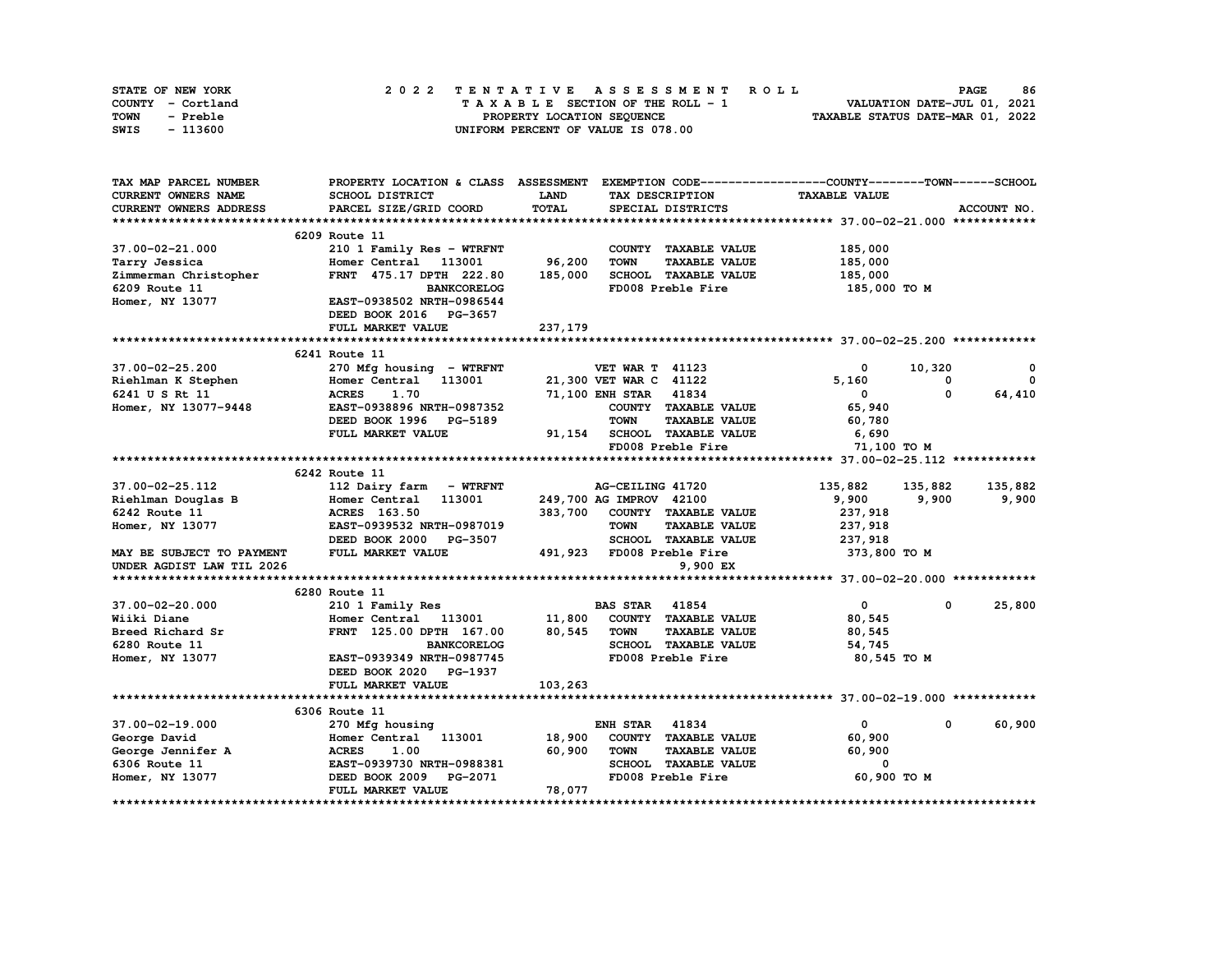| STATE OF NEW YORK | 2022 TENTATIVE ASSESSMENT ROLL     | 87<br><b>PAGE</b>                |
|-------------------|------------------------------------|----------------------------------|
| COUNTY - Cortland | TAXABLE SECTION OF THE ROLL - 1    | VALUATION DATE-JUL 01, 2021      |
| TOWN<br>- Preble  | PROPERTY LOCATION SEQUENCE         | TAXABLE STATUS DATE-MAR 01, 2022 |
| - 113600<br>SWIS  | UNIFORM PERCENT OF VALUE IS 078.00 |                                  |

| <b>CURRENT OWNERS NAME</b><br>SCHOOL DISTRICT<br>LAND<br>TAX DESCRIPTION<br><b>TAXABLE VALUE</b><br>TOTAL<br>PARCEL SIZE/GRID COORD<br>ACCOUNT NO.<br>CURRENT OWNERS ADDRESS<br>SPECIAL DISTRICTS<br>6312 Route 11<br>210 1 Family Res<br>$0 \t 25,800$<br><b>BAS STAR 41854</b><br>$\bullet$<br>37.00-02-18.000<br>Homer Central 113001 17,800<br>COUNTY TAXABLE VALUE<br>Henderson James D<br>106,980<br>FRNT 115.00 DPTH 347.50 106,980<br>TOWN<br><b>TAXABLE VALUE</b><br>6312 Route 11<br>106,980<br>SCHOOL TAXABLE VALUE<br>Homer, NY 13077<br><b>BANKCORELOG</b><br>81,180<br>FD008 Preble Fire<br>EAST-0939785 NRTH-0988493<br>106,980 TO M<br>DEED BOOK 2018 PG-5510<br>137,154<br>FULL MARKET VALUE<br>6316 Route 11<br>64,410<br>37.00-02-17.000<br>210 1 Family Res<br><b>ENH STAR 41834</b><br>$\mathbf{0}$<br>$\mathbf 0$<br>19,900<br>COUNTY TAXABLE VALUE<br>Bramhall Irrevocable Trust Mar Homer Central 113001<br>102,700<br>102,700<br>Bramhall Trustee Paul M<br><b>ACRES</b><br>1.60<br><b>TOWN</b><br><b>TAXABLE VALUE</b><br>102,700<br>EAST-0939835 NRTH-0988635<br>SCHOOL TAXABLE VALUE<br>38,290<br>6316 Route 11 EAST-0939835 NRTH-0988635<br>Homer, NY 13077-9405 DEED BOOK 10165 PG-79001<br>FD008 Preble Fire<br>102,700 TO M<br>131,667<br>FULL MARKET VALUE<br>6330 Route 11<br>Clukey Christopher K<br>Clukey Christopher K<br>6330 Route 11 Family Res<br>FRANT 95.64 DPTH 287.41<br>Homer, NY 13077 ACRES 0.84 PANY CONTRES<br>COUNTY TAXABLE VALUE<br>93,000<br>16,700<br><b>TOWN</b><br><b>TAXABLE VALUE</b><br>93,000<br>93,000<br>SCHOOL TAXABLE VALUE<br>93,000<br>FD008 Preble Fire<br>93,000 то м<br>EAST-0939936 NRTH-0988762<br>DEED BOOK 2013 PG-1419<br>119,231<br>FULL MARKET VALUE |
|------------------------------------------------------------------------------------------------------------------------------------------------------------------------------------------------------------------------------------------------------------------------------------------------------------------------------------------------------------------------------------------------------------------------------------------------------------------------------------------------------------------------------------------------------------------------------------------------------------------------------------------------------------------------------------------------------------------------------------------------------------------------------------------------------------------------------------------------------------------------------------------------------------------------------------------------------------------------------------------------------------------------------------------------------------------------------------------------------------------------------------------------------------------------------------------------------------------------------------------------------------------------------------------------------------------------------------------------------------------------------------------------------------------------------------------------------------------------------------------------------------------------------------------------------------------------------------------------------------------------------------------------------------------------------------------------------------------------------------|
|                                                                                                                                                                                                                                                                                                                                                                                                                                                                                                                                                                                                                                                                                                                                                                                                                                                                                                                                                                                                                                                                                                                                                                                                                                                                                                                                                                                                                                                                                                                                                                                                                                                                                                                                    |
|                                                                                                                                                                                                                                                                                                                                                                                                                                                                                                                                                                                                                                                                                                                                                                                                                                                                                                                                                                                                                                                                                                                                                                                                                                                                                                                                                                                                                                                                                                                                                                                                                                                                                                                                    |
|                                                                                                                                                                                                                                                                                                                                                                                                                                                                                                                                                                                                                                                                                                                                                                                                                                                                                                                                                                                                                                                                                                                                                                                                                                                                                                                                                                                                                                                                                                                                                                                                                                                                                                                                    |
|                                                                                                                                                                                                                                                                                                                                                                                                                                                                                                                                                                                                                                                                                                                                                                                                                                                                                                                                                                                                                                                                                                                                                                                                                                                                                                                                                                                                                                                                                                                                                                                                                                                                                                                                    |
|                                                                                                                                                                                                                                                                                                                                                                                                                                                                                                                                                                                                                                                                                                                                                                                                                                                                                                                                                                                                                                                                                                                                                                                                                                                                                                                                                                                                                                                                                                                                                                                                                                                                                                                                    |
|                                                                                                                                                                                                                                                                                                                                                                                                                                                                                                                                                                                                                                                                                                                                                                                                                                                                                                                                                                                                                                                                                                                                                                                                                                                                                                                                                                                                                                                                                                                                                                                                                                                                                                                                    |
|                                                                                                                                                                                                                                                                                                                                                                                                                                                                                                                                                                                                                                                                                                                                                                                                                                                                                                                                                                                                                                                                                                                                                                                                                                                                                                                                                                                                                                                                                                                                                                                                                                                                                                                                    |
|                                                                                                                                                                                                                                                                                                                                                                                                                                                                                                                                                                                                                                                                                                                                                                                                                                                                                                                                                                                                                                                                                                                                                                                                                                                                                                                                                                                                                                                                                                                                                                                                                                                                                                                                    |
|                                                                                                                                                                                                                                                                                                                                                                                                                                                                                                                                                                                                                                                                                                                                                                                                                                                                                                                                                                                                                                                                                                                                                                                                                                                                                                                                                                                                                                                                                                                                                                                                                                                                                                                                    |
|                                                                                                                                                                                                                                                                                                                                                                                                                                                                                                                                                                                                                                                                                                                                                                                                                                                                                                                                                                                                                                                                                                                                                                                                                                                                                                                                                                                                                                                                                                                                                                                                                                                                                                                                    |
|                                                                                                                                                                                                                                                                                                                                                                                                                                                                                                                                                                                                                                                                                                                                                                                                                                                                                                                                                                                                                                                                                                                                                                                                                                                                                                                                                                                                                                                                                                                                                                                                                                                                                                                                    |
|                                                                                                                                                                                                                                                                                                                                                                                                                                                                                                                                                                                                                                                                                                                                                                                                                                                                                                                                                                                                                                                                                                                                                                                                                                                                                                                                                                                                                                                                                                                                                                                                                                                                                                                                    |
|                                                                                                                                                                                                                                                                                                                                                                                                                                                                                                                                                                                                                                                                                                                                                                                                                                                                                                                                                                                                                                                                                                                                                                                                                                                                                                                                                                                                                                                                                                                                                                                                                                                                                                                                    |
|                                                                                                                                                                                                                                                                                                                                                                                                                                                                                                                                                                                                                                                                                                                                                                                                                                                                                                                                                                                                                                                                                                                                                                                                                                                                                                                                                                                                                                                                                                                                                                                                                                                                                                                                    |
|                                                                                                                                                                                                                                                                                                                                                                                                                                                                                                                                                                                                                                                                                                                                                                                                                                                                                                                                                                                                                                                                                                                                                                                                                                                                                                                                                                                                                                                                                                                                                                                                                                                                                                                                    |
|                                                                                                                                                                                                                                                                                                                                                                                                                                                                                                                                                                                                                                                                                                                                                                                                                                                                                                                                                                                                                                                                                                                                                                                                                                                                                                                                                                                                                                                                                                                                                                                                                                                                                                                                    |
|                                                                                                                                                                                                                                                                                                                                                                                                                                                                                                                                                                                                                                                                                                                                                                                                                                                                                                                                                                                                                                                                                                                                                                                                                                                                                                                                                                                                                                                                                                                                                                                                                                                                                                                                    |
|                                                                                                                                                                                                                                                                                                                                                                                                                                                                                                                                                                                                                                                                                                                                                                                                                                                                                                                                                                                                                                                                                                                                                                                                                                                                                                                                                                                                                                                                                                                                                                                                                                                                                                                                    |
|                                                                                                                                                                                                                                                                                                                                                                                                                                                                                                                                                                                                                                                                                                                                                                                                                                                                                                                                                                                                                                                                                                                                                                                                                                                                                                                                                                                                                                                                                                                                                                                                                                                                                                                                    |
|                                                                                                                                                                                                                                                                                                                                                                                                                                                                                                                                                                                                                                                                                                                                                                                                                                                                                                                                                                                                                                                                                                                                                                                                                                                                                                                                                                                                                                                                                                                                                                                                                                                                                                                                    |
|                                                                                                                                                                                                                                                                                                                                                                                                                                                                                                                                                                                                                                                                                                                                                                                                                                                                                                                                                                                                                                                                                                                                                                                                                                                                                                                                                                                                                                                                                                                                                                                                                                                                                                                                    |
|                                                                                                                                                                                                                                                                                                                                                                                                                                                                                                                                                                                                                                                                                                                                                                                                                                                                                                                                                                                                                                                                                                                                                                                                                                                                                                                                                                                                                                                                                                                                                                                                                                                                                                                                    |
|                                                                                                                                                                                                                                                                                                                                                                                                                                                                                                                                                                                                                                                                                                                                                                                                                                                                                                                                                                                                                                                                                                                                                                                                                                                                                                                                                                                                                                                                                                                                                                                                                                                                                                                                    |
|                                                                                                                                                                                                                                                                                                                                                                                                                                                                                                                                                                                                                                                                                                                                                                                                                                                                                                                                                                                                                                                                                                                                                                                                                                                                                                                                                                                                                                                                                                                                                                                                                                                                                                                                    |
|                                                                                                                                                                                                                                                                                                                                                                                                                                                                                                                                                                                                                                                                                                                                                                                                                                                                                                                                                                                                                                                                                                                                                                                                                                                                                                                                                                                                                                                                                                                                                                                                                                                                                                                                    |
|                                                                                                                                                                                                                                                                                                                                                                                                                                                                                                                                                                                                                                                                                                                                                                                                                                                                                                                                                                                                                                                                                                                                                                                                                                                                                                                                                                                                                                                                                                                                                                                                                                                                                                                                    |
|                                                                                                                                                                                                                                                                                                                                                                                                                                                                                                                                                                                                                                                                                                                                                                                                                                                                                                                                                                                                                                                                                                                                                                                                                                                                                                                                                                                                                                                                                                                                                                                                                                                                                                                                    |
|                                                                                                                                                                                                                                                                                                                                                                                                                                                                                                                                                                                                                                                                                                                                                                                                                                                                                                                                                                                                                                                                                                                                                                                                                                                                                                                                                                                                                                                                                                                                                                                                                                                                                                                                    |
|                                                                                                                                                                                                                                                                                                                                                                                                                                                                                                                                                                                                                                                                                                                                                                                                                                                                                                                                                                                                                                                                                                                                                                                                                                                                                                                                                                                                                                                                                                                                                                                                                                                                                                                                    |
|                                                                                                                                                                                                                                                                                                                                                                                                                                                                                                                                                                                                                                                                                                                                                                                                                                                                                                                                                                                                                                                                                                                                                                                                                                                                                                                                                                                                                                                                                                                                                                                                                                                                                                                                    |
| 6336 Route 11<br>210 1 Family Res<br>25,800<br>37.00-02-15.000<br><b>BAS STAR 41854</b><br>$\mathbf{0}$<br>$^{\circ}$                                                                                                                                                                                                                                                                                                                                                                                                                                                                                                                                                                                                                                                                                                                                                                                                                                                                                                                                                                                                                                                                                                                                                                                                                                                                                                                                                                                                                                                                                                                                                                                                              |
| COUNTY TAXABLE VALUE                                                                                                                                                                                                                                                                                                                                                                                                                                                                                                                                                                                                                                                                                                                                                                                                                                                                                                                                                                                                                                                                                                                                                                                                                                                                                                                                                                                                                                                                                                                                                                                                                                                                                                               |
| 81,800<br><b>TOWN</b><br><b>TAXABLE VALUE</b>                                                                                                                                                                                                                                                                                                                                                                                                                                                                                                                                                                                                                                                                                                                                                                                                                                                                                                                                                                                                                                                                                                                                                                                                                                                                                                                                                                                                                                                                                                                                                                                                                                                                                      |
| Rogers Ronald R II Homer Central 113001 14,100<br>Rogers Heather A FRNT 100.00 DPTH 286.28 81,800<br>6336 Route 11 ACRES 0.62 BANK LERETA<br>81,800<br>SCHOOL TAXABLE VALUE                                                                                                                                                                                                                                                                                                                                                                                                                                                                                                                                                                                                                                                                                                                                                                                                                                                                                                                                                                                                                                                                                                                                                                                                                                                                                                                                                                                                                                                                                                                                                        |
| 56,000                                                                                                                                                                                                                                                                                                                                                                                                                                                                                                                                                                                                                                                                                                                                                                                                                                                                                                                                                                                                                                                                                                                                                                                                                                                                                                                                                                                                                                                                                                                                                                                                                                                                                                                             |
| FD008 Preble Fire<br>Homer, NY 13077<br>EAST-0939977 NRTH-0988877<br>81,800 TO M                                                                                                                                                                                                                                                                                                                                                                                                                                                                                                                                                                                                                                                                                                                                                                                                                                                                                                                                                                                                                                                                                                                                                                                                                                                                                                                                                                                                                                                                                                                                                                                                                                                   |
| DEED BOOK 10390 PG-69001<br>104,872                                                                                                                                                                                                                                                                                                                                                                                                                                                                                                                                                                                                                                                                                                                                                                                                                                                                                                                                                                                                                                                                                                                                                                                                                                                                                                                                                                                                                                                                                                                                                                                                                                                                                                |
| FULL MARKET VALUE                                                                                                                                                                                                                                                                                                                                                                                                                                                                                                                                                                                                                                                                                                                                                                                                                                                                                                                                                                                                                                                                                                                                                                                                                                                                                                                                                                                                                                                                                                                                                                                                                                                                                                                  |
|                                                                                                                                                                                                                                                                                                                                                                                                                                                                                                                                                                                                                                                                                                                                                                                                                                                                                                                                                                                                                                                                                                                                                                                                                                                                                                                                                                                                                                                                                                                                                                                                                                                                                                                                    |
| 6340 Route 11                                                                                                                                                                                                                                                                                                                                                                                                                                                                                                                                                                                                                                                                                                                                                                                                                                                                                                                                                                                                                                                                                                                                                                                                                                                                                                                                                                                                                                                                                                                                                                                                                                                                                                                      |
| 37.00-02-13.000<br>210 1 Family Res<br>COUNTY TAXABLE VALUE<br>116,500<br>Homer Central 113001 15,700                                                                                                                                                                                                                                                                                                                                                                                                                                                                                                                                                                                                                                                                                                                                                                                                                                                                                                                                                                                                                                                                                                                                                                                                                                                                                                                                                                                                                                                                                                                                                                                                                              |
| Brown Steven D<br><b>TOWN</b><br><b>TAXABLE VALUE</b><br>116,500                                                                                                                                                                                                                                                                                                                                                                                                                                                                                                                                                                                                                                                                                                                                                                                                                                                                                                                                                                                                                                                                                                                                                                                                                                                                                                                                                                                                                                                                                                                                                                                                                                                                   |
| FRNT 103.19 DPTH 281.00<br>EAST-0940027 NRTH-0988986<br>SCHOOL TAXABLE VALUE<br>6362 Route 11<br>116,500<br>116,500                                                                                                                                                                                                                                                                                                                                                                                                                                                                                                                                                                                                                                                                                                                                                                                                                                                                                                                                                                                                                                                                                                                                                                                                                                                                                                                                                                                                                                                                                                                                                                                                                |
| FD008 Preble Fire<br>116,500 TO M<br>Homer, NY 13077                                                                                                                                                                                                                                                                                                                                                                                                                                                                                                                                                                                                                                                                                                                                                                                                                                                                                                                                                                                                                                                                                                                                                                                                                                                                                                                                                                                                                                                                                                                                                                                                                                                                               |
| DEED BOOK 2021 PG-7163                                                                                                                                                                                                                                                                                                                                                                                                                                                                                                                                                                                                                                                                                                                                                                                                                                                                                                                                                                                                                                                                                                                                                                                                                                                                                                                                                                                                                                                                                                                                                                                                                                                                                                             |
| FULL MARKET VALUE<br>149,359                                                                                                                                                                                                                                                                                                                                                                                                                                                                                                                                                                                                                                                                                                                                                                                                                                                                                                                                                                                                                                                                                                                                                                                                                                                                                                                                                                                                                                                                                                                                                                                                                                                                                                       |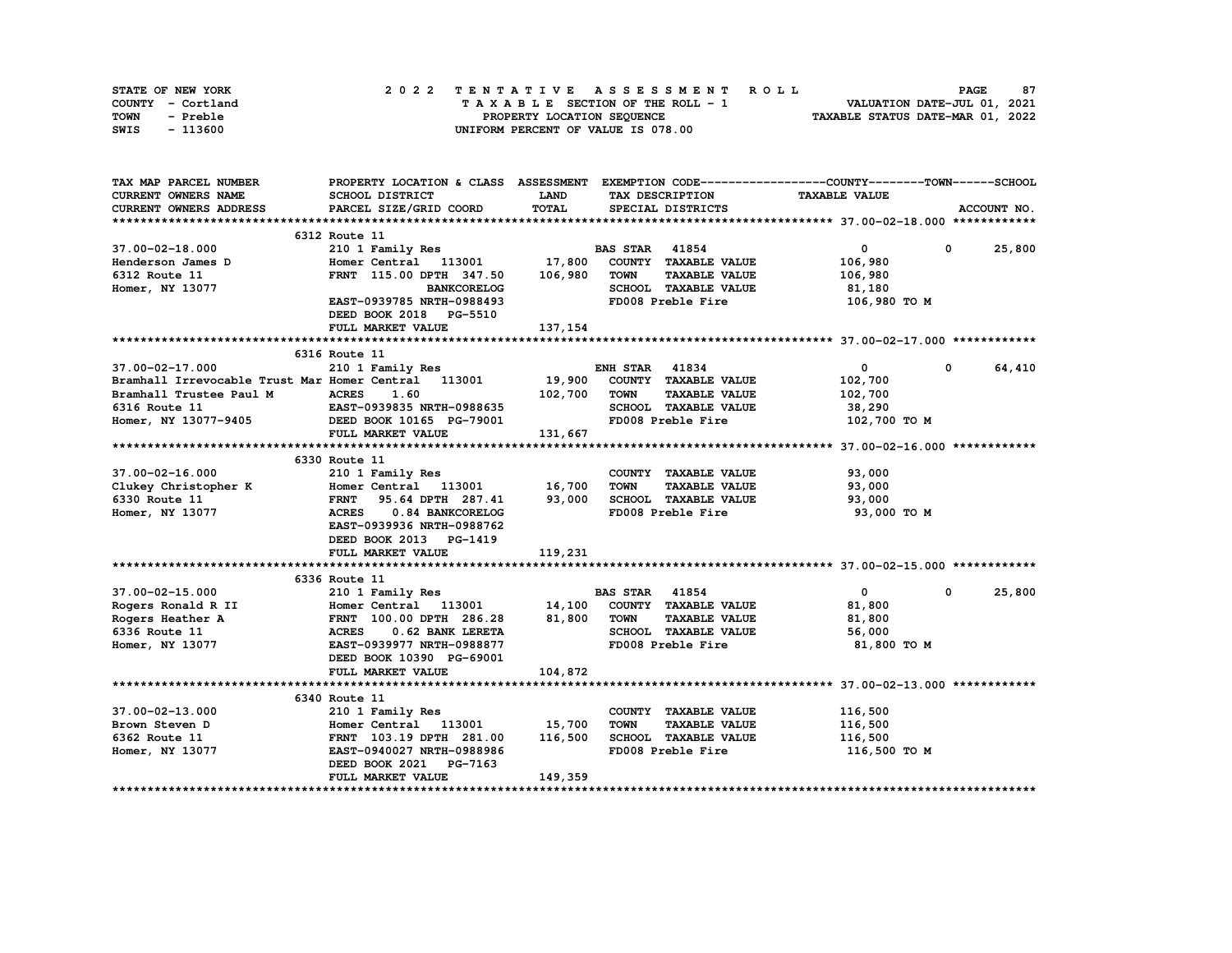| STATE OF NEW YORK | 2022 TENTATIVE ASSESSMENT ROLL     | 88<br><b>PAGE</b>                |
|-------------------|------------------------------------|----------------------------------|
| COUNTY - Cortland | TAXABLE SECTION OF THE ROLL - 1    | VALUATION DATE-JUL 01, 2021      |
| TOWN<br>- Preble  | PROPERTY LOCATION SEQUENCE         | TAXABLE STATUS DATE-MAR 01, 2022 |
| - 113600<br>SWIS  | UNIFORM PERCENT OF VALUE IS 078.00 |                                  |

| TAX MAP PARCEL NUMBER      | PROPERTY LOCATION & CLASS ASSESSMENT EXEMPTION CODE-----------------COUNTY-------TOWN-----SCHOOL |                 |                                     |                      |              |        |
|----------------------------|--------------------------------------------------------------------------------------------------|-----------------|-------------------------------------|----------------------|--------------|--------|
| <b>CURRENT OWNERS NAME</b> | SCHOOL DISTRICT                                                                                  | <b>LAND</b>     | TAX DESCRIPTION                     | <b>TAXABLE VALUE</b> |              |        |
| CURRENT OWNERS ADDRESS     | PARCEL SIZE/GRID COORD                                                                           | TOTAL           | SPECIAL DISTRICTS                   |                      | ACCOUNT NO.  |        |
|                            |                                                                                                  |                 |                                     |                      |              |        |
|                            | 6361 Route 11                                                                                    |                 |                                     |                      |              |        |
| 37.00-02-12.000            | 240 Rural res                                                                                    |                 | <b>ENH STAR 41834</b>               | $\mathbf{0}$         | $\mathbf 0$  | 64,410 |
| Dannan Michael L           | 113001<br>Homer Central                                                                          | 23,100          | COUNTY TAXABLE VALUE                | 170,500              |              |        |
| Dannan Michele             | ACRES 11.89                                                                                      | 170,500         | <b>TOWN</b><br><b>TAXABLE VALUE</b> | 170,500              |              |        |
| 6361 Route 11              | EAST-0940063 NRTH-0989873                                                                        |                 | SCHOOL TAXABLE VALUE                | 106,090              |              |        |
| Homer, NY 13077-9405       | DEED BOOK 454<br>PG-216                                                                          |                 | FD008 Preble Fire                   | 170,500 TO M         |              |        |
|                            | FULL MARKET VALUE                                                                                | 218,590         |                                     |                      |              |        |
|                            |                                                                                                  |                 |                                     |                      |              |        |
|                            | 6362 Route 11                                                                                    |                 |                                     |                      |              |        |
| 37.00-02-14.110            | 241 Rural res&ag                                                                                 |                 | AG-CEILING 41720                    | 25,167               | 25,167       | 25,167 |
| Brown Steven D             | Homer Central 113001                                                                             | 61,500 BAS STAR | 41854                               | $\mathbf{0}$         | $\mathbf{o}$ | 25,800 |
| 6362 US Route 11           | ACRES 36.50                                                                                      | 137,000         | COUNTY TAXABLE VALUE                | 111,833              |              |        |
| Homer, NY 13077-9405       | EAST-0940559 NRTH-0989152                                                                        |                 | <b>TOWN</b><br><b>TAXABLE VALUE</b> | 111,833              |              |        |
|                            | DEED BOOK 1996 PG-2328                                                                           |                 | SCHOOL TAXABLE VALUE                | 86,033               |              |        |
| MAY BE SUBJECT TO PAYMENT  | FULL MARKET VALUE                                                                                |                 | 175,641 FD008 Preble Fire           | 137,000 TO M         |              |        |
| UNDER AGDIST LAW TIL 2026  |                                                                                                  |                 |                                     |                      |              |        |
|                            |                                                                                                  |                 |                                     |                      |              |        |
|                            |                                                                                                  |                 |                                     |                      |              |        |
| $37.00 - 02 - 06.000$      | 6400 Route 11                                                                                    |                 | <b>BAS STAR 41854</b>               | $\mathbf{0}$         |              | 25,800 |
|                            | 210 1 Family Res                                                                                 | 16,800          |                                     |                      | 0            |        |
| Edwards Teresa D           | Homer Central 113001                                                                             |                 | COUNTY TAXABLE VALUE                | 153,900              |              |        |
| 6400 Route 11              | FRNT 276.94 DPTH 182.70                                                                          | 153,900         | <b>TOWN</b><br><b>TAXABLE VALUE</b> | 153,900              |              |        |
| Homer, NY 13077            | <b>BANKCORELOG</b>                                                                               |                 | SCHOOL TAXABLE VALUE                | 128,100              |              |        |
|                            | EAST-0940420 NRTH-0989864                                                                        |                 | FD008 Preble Fire                   | 153,900 то м         |              |        |
|                            | DEED BOOK 2014 PG-5371                                                                           |                 |                                     |                      |              |        |
|                            | FULL MARKET VALUE                                                                                | 197,308         |                                     |                      |              |        |
|                            |                                                                                                  |                 |                                     |                      |              |        |
|                            | 6423 Route 11                                                                                    |                 |                                     |                      |              |        |
| 37.00-02-07.200            | 210 1 Family Res                                                                                 |                 | <b>ENH STAR 41834</b>               | $\mathbf{0}$         | $^{\circ}$   | 64,410 |
| Mackey Valerie J           | Homer Central 113001                                                                             | 14,800          | COUNTY TAXABLE VALUE                | 82,600               |              |        |
| 6423 US Route 11           | FRNT 255.82 DPTH 120.83                                                                          | 82,600          | <b>TOWN</b><br><b>TAXABLE VALUE</b> | 82,600               |              |        |
| Homer, NY 13077            | 0.86 BANKCORELOG<br><b>ACRES</b>                                                                 |                 | SCHOOL TAXABLE VALUE                | 18,190               |              |        |
|                            | EAST-0940363 NRTH-0990233                                                                        |                 | FD008 Preble Fire                   | 82,600 TO M          |              |        |
|                            | DEED BOOK 10535 PG-89001                                                                         |                 |                                     |                      |              |        |
|                            | FULL MARKET VALUE                                                                                | 105,897         |                                     |                      |              |        |
|                            |                                                                                                  |                 |                                     |                      |              |        |
|                            | 6429 Route 11                                                                                    |                 |                                     |                      |              |        |
| 37.00-02-08.000            | 210 1 Family Res                                                                                 |                 | <b>BAS STAR 41854</b>               | $\mathbf 0$          | $\mathbf 0$  | 25,800 |
| McCall Matthew J           | Homer Central 113001                                                                             | 19,000          | COUNTY TAXABLE VALUE                | 113,000              |              |        |
| McCall Alissa C            | <b>ACRES</b><br>1.10                                                                             | 113,000         | <b>TOWN</b><br><b>TAXABLE VALUE</b> | 113,000              |              |        |
| 6429 Route 11              | EAST-0940540 NRTH-0990561                                                                        |                 | SCHOOL TAXABLE VALUE                | 87,200               |              |        |
| Homer, NY 13077-9405       | $PG-19$<br>DEED BOOK 546                                                                         |                 | FD008 Preble Fire                   | 113,000 TO M         |              |        |
|                            | FULL MARKET VALUE                                                                                | 144,872         |                                     |                      |              |        |
|                            |                                                                                                  |                 |                                     |                      |              |        |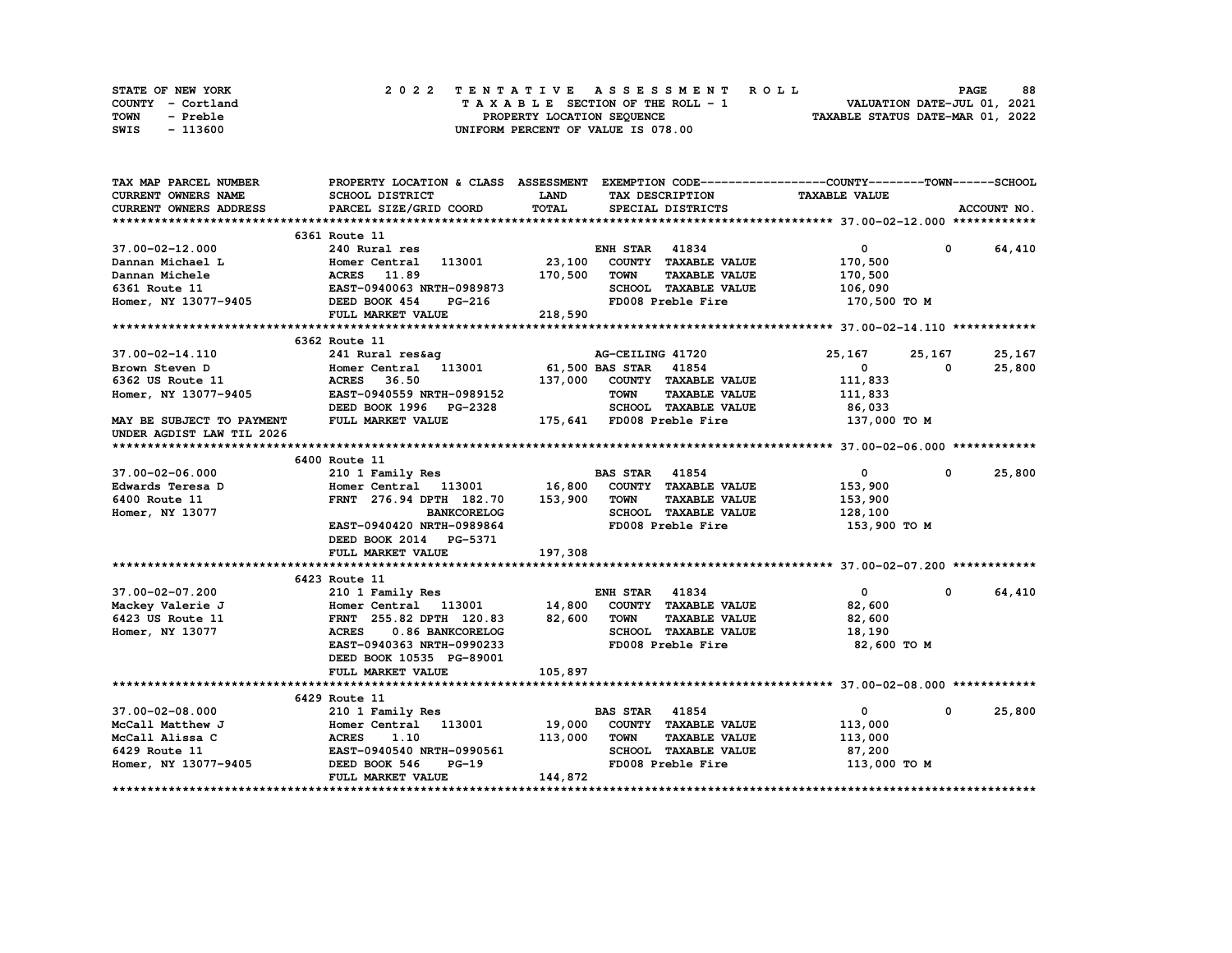| STATE OF NEW YORK | 2022 TENTATIVE ASSESSMENT ROLL     | 89<br><b>PAGE</b>                |
|-------------------|------------------------------------|----------------------------------|
| COUNTY - Cortland | TAXABLE SECTION OF THE ROLL - 1    | VALUATION DATE-JUL 01, 2021      |
| TOWN<br>- Preble  | PROPERTY LOCATION SEOUENCE         | TAXABLE STATUS DATE-MAR 01, 2022 |
| SWIS<br>- 113600  | UNIFORM PERCENT OF VALUE IS 078.00 |                                  |

| TAX MAP PARCEL NUMBER     | PROPERTY LOCATION & CLASS ASSESSMENT EXEMPTION CODE-----------------COUNTY-------TOWN------SCHOOL |              |                                     |                      |             |
|---------------------------|---------------------------------------------------------------------------------------------------|--------------|-------------------------------------|----------------------|-------------|
| CURRENT OWNERS NAME       | SCHOOL DISTRICT                                                                                   | LAND         | TAX DESCRIPTION                     | <b>TAXABLE VALUE</b> |             |
| CURRENT OWNERS ADDRESS    | PARCEL SIZE/GRID COORD                                                                            | <b>TOTAL</b> | SPECIAL DISTRICTS                   |                      | ACCOUNT NO. |
|                           |                                                                                                   |              |                                     |                      |             |
|                           | 6776 Route 11                                                                                     |              |                                     |                      |             |
| 27.00-01-32.100           | 241 Rural res&aq                                                                                  |              | AG-CEILING 41720                    | 71,969<br>71,969     | 71,969      |
| Knapp John J              | Tully Central 315402                                                                              |              | 163,500 BAS STAR<br>41854           | 0                    | 25,800<br>0 |
| Attn: Maureen Knapp       | ACRES 171.50                                                                                      | 213,800      | COUNTY TAXABLE VALUE                | 141,831              |             |
| PO Box 121                | EAST-0942934 NRTH-0995955                                                                         |              | <b>TOWN</b><br><b>TAXABLE VALUE</b> | 141,831              |             |
| Preble, NY 13141          | DEED BOOK 432<br>$PG-40$                                                                          |              | SCHOOL TAXABLE VALUE                | 116,031              |             |
|                           | FULL MARKET VALUE                                                                                 |              | 274,103 FD008 Preble Fire           | 213,800 TO M         |             |
| MAY BE SUBJECT TO PAYMENT |                                                                                                   |              |                                     |                      |             |
| UNDER AGDIST LAW TIL 2026 |                                                                                                   |              |                                     |                      |             |
|                           |                                                                                                   |              |                                     |                      |             |
|                           | 6789 Route 11                                                                                     |              |                                     |                      |             |
| 27.00-01-29.000           | 210 1 Family Res                                                                                  |              | COUNTY TAXABLE VALUE                | 95,700               |             |
| Henderson John D          | Tully Central 315402                                                                              | 11,100       | <b>TOWN</b><br><b>TAXABLE VALUE</b> | 95,700               |             |
| Henderson Laurna J        | FRNT 102.75 DPTH 233.55                                                                           | 95,700       | SCHOOL TAXABLE VALUE                | 95,700               |             |
| 6789 Route 11             | <b>BANKCORELOG</b>                                                                                |              | FD008 Preble Fire                   | 95,700 TO M          |             |
| Tully, NY 13159           | EAST-0942948 NRTH-0996826                                                                         |              |                                     |                      |             |
|                           | DEED BOOK 2017, PG-5185,                                                                          |              |                                     |                      |             |
|                           | FULL MARKET VALUE                                                                                 | 122,692      |                                     |                      |             |
|                           |                                                                                                   |              |                                     |                      |             |
|                           | 6794 Route 11                                                                                     |              |                                     |                      |             |
| 27.00-01-30.000           | 210 1 Family Res                                                                                  |              | 41854<br><b>BAS STAR</b>            | $\mathbf{0}$         | 25,800<br>0 |
| Gleason Gayle C           | Tully Central 315402                                                                              | 20,800       | COUNTY TAXABLE VALUE                | 119,100              |             |
| McAnich Brian E           | <b>ACRES</b><br>2.20 BANKCORELOG                                                                  | 119,100      | <b>TOWN</b><br><b>TAXABLE VALUE</b> | 119,100              |             |
| 6794 Route 11             | EAST-0943341 NRTH-0996779                                                                         |              | <b>SCHOOL TAXABLE VALUE</b>         | 93,300               |             |
| Tully, NY 13159           | DEED BOOK 2003 PG-760                                                                             |              | FD008 Preble Fire                   | 119,100 TO M         |             |
|                           | FULL MARKET VALUE                                                                                 | 152,692      |                                     |                      |             |
|                           |                                                                                                   |              |                                     |                      |             |
|                           | 6795 Route 11                                                                                     |              |                                     |                      |             |
| 27.00-01-28.000           | 210 1 Family Res                                                                                  |              | <b>BAS STAR 41854</b>               | $\mathbf{0}$         | 25,800<br>0 |
| Jenney Corey E            | Tully Central 315402                                                                              | 11,100       | COUNTY TAXABLE VALUE                | 98,400               |             |
| 6795 Route 11             | <b>FRNT</b><br>82.50 DPTH 231.00                                                                  | 98,400       | <b>TOWN</b><br><b>TAXABLE VALUE</b> | 98,400               |             |
| Tully, NY 13159           | <b>ACRES</b><br>0.45 BANKCORELOG                                                                  |              | SCHOOL TAXABLE VALUE                | 72,600               |             |
|                           | EAST-0942986 NRTH-0996900                                                                         |              | FD008 Preble Fire                   | 98,400 TO M          |             |
|                           | DEED BOOK 2016 PG-1284                                                                            |              |                                     |                      |             |
|                           | FULL MARKET VALUE                                                                                 | 126,154      |                                     |                      |             |
|                           |                                                                                                   |              |                                     |                      |             |
|                           | 6797 Route 11                                                                                     |              |                                     |                      |             |
| 27.00-01-27.000           | 210 1 Family Res                                                                                  |              | AGED S<br>41804                     | 0                    | 10,425<br>0 |
| Maley Richard J           | Tully Central 315402                                                                              |              | <b>11,700 ENH STAR</b><br>41834     | 0                    | 59,075<br>0 |
| Maley Stephanie L         | FRNT 89.63 DPTH 231.00                                                                            | 69,500       | COUNTY TAXABLE VALUE                | 69,500               |             |
| 6797 US Route 11          | EAST-0943024 NRTH-0996974                                                                         |              | <b>TOWN</b><br><b>TAXABLE VALUE</b> | 69,500               |             |
| Tully, NY 13159-4414      | DEED BOOK 1998 PG-3210                                                                            |              | SCHOOL TAXABLE VALUE                | 0                    |             |
|                           | FULL MARKET VALUE                                                                                 |              | 89,103 FD008 Preble Fire            | 69,500 TO M          |             |
|                           |                                                                                                   |              |                                     |                      |             |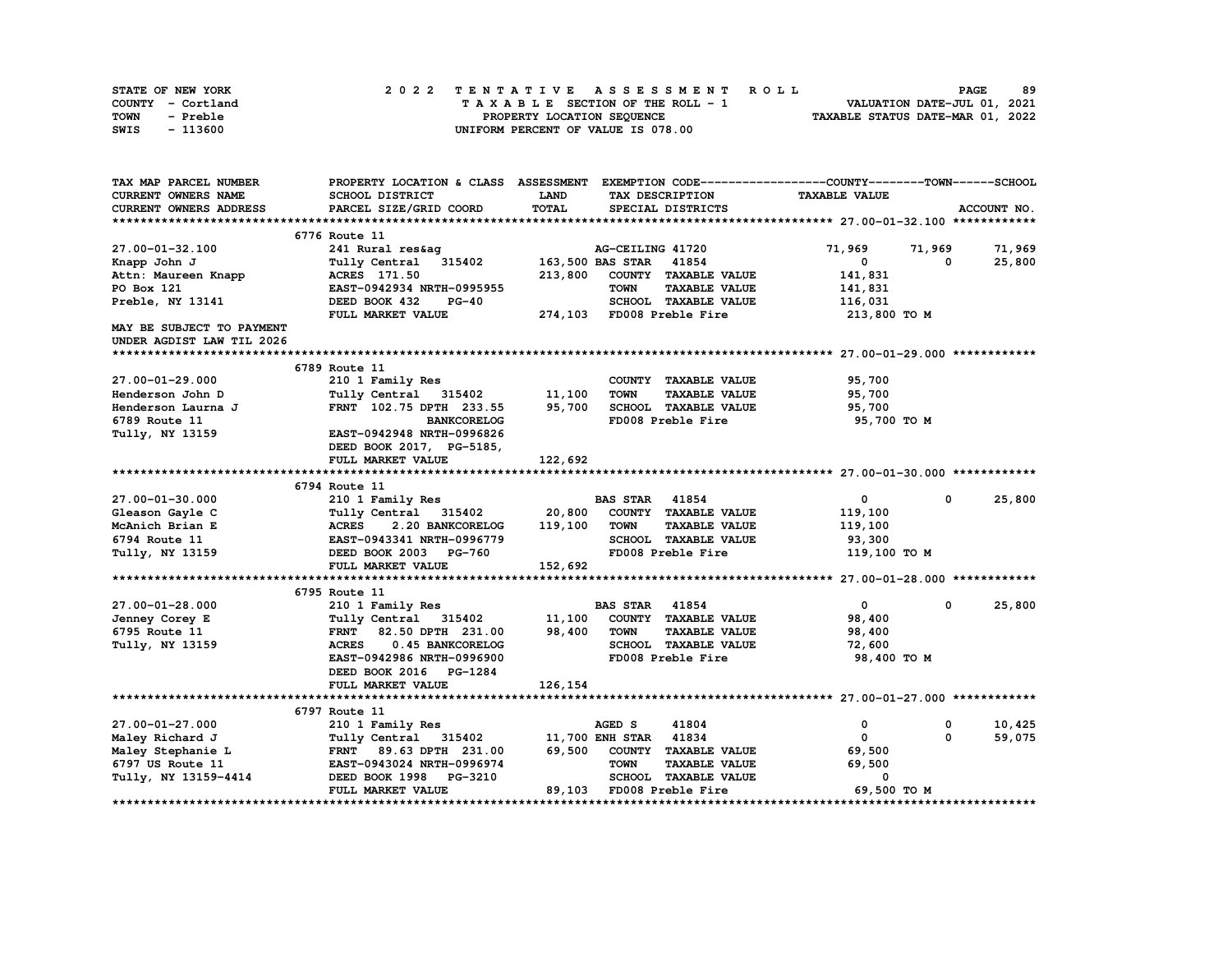| STATE OF NEW YORK | 2022 TENTATIVE ASSESSMENT ROLL     | 90<br><b>PAGE</b>                |
|-------------------|------------------------------------|----------------------------------|
| COUNTY - Cortland | TAXABLE SECTION OF THE ROLL - 1    | VALUATION DATE-JUL 01, 2021      |
| TOWN<br>- Preble  | PROPERTY LOCATION SEQUENCE         | TAXABLE STATUS DATE-MAR 01, 2022 |
| - 113600<br>SWIS  | UNIFORM PERCENT OF VALUE IS 078.00 |                                  |

| TAX MAP PARCEL NUMBER                                    | PROPERTY LOCATION & CLASS ASSESSMENT EXEMPTION CODE----------------COUNTY-------TOWN-----SCHOOL |              |                                                             |                         |                                    |
|----------------------------------------------------------|-------------------------------------------------------------------------------------------------|--------------|-------------------------------------------------------------|-------------------------|------------------------------------|
| <b>CURRENT OWNERS NAME</b>                               | SCHOOL DISTRICT                                                                                 | <b>LAND</b>  | TAX DESCRIPTION                                             | <b>TAXABLE VALUE</b>    |                                    |
| CURRENT OWNERS ADDRESS                                   | PARCEL SIZE/GRID COORD                                                                          | <b>TOTAL</b> | SPECIAL DISTRICTS                                           |                         | ACCOUNT NO.                        |
|                                                          |                                                                                                 |              |                                                             |                         |                                    |
|                                                          | 6803 Route 11                                                                                   |              |                                                             |                         |                                    |
| 27.00-01-26.000                                          | 210 1 Family Res                                                                                |              | <b>BAS STAR 41854</b>                                       | $\overline{0}$          | $0 \t 25,800$                      |
| Barry Michael C                                          | Tully Central 315402 14,100                                                                     |              | COUNTY TAXABLE VALUE                                        | 96,400                  |                                    |
| 6803 Route 11                                            | FRNT 123.75 DPTH 231.00 96,400                                                                  |              | TOWN<br><b>TAXABLE VALUE</b>                                | 96,400                  |                                    |
| Tully, NY 13159                                          | EAST-0943071 NRTH-0997069                                                                       |              | SCHOOL TAXABLE VALUE 70,600                                 |                         |                                    |
|                                                          | DEED BOOK 2012 PG-1269                                                                          |              | FD008 Preble Fire                                           | 96,400 TO M             |                                    |
|                                                          | FULL MARKET VALUE                                                                               | 123,590      |                                                             |                         |                                    |
|                                                          |                                                                                                 |              |                                                             |                         |                                    |
|                                                          | 6804 Route 11                                                                                   |              |                                                             |                         |                                    |
| 28.00-01-10.000                                          | 210 1 Family Res                                                                                |              | <b>ENH STAR 41834</b>                                       | 0                       | 64,410<br>0                        |
| Bolt Gary                                                | Tully Central 315402 20,800 ELIG VET 41101<br>ACRES 2.18 114,650 COUNTY TAXABLE VALUE           |              |                                                             | 5,000                   | 5,000<br>$\Omega$                  |
| Bolt Pamela                                              | Tully Central<br>ACRES 2.18                                                                     |              |                                                             | 109,650                 |                                    |
|                                                          |                                                                                                 |              | <b>TOWN</b><br><b>TAXABLE VALUE</b>                         | 109,650                 |                                    |
| Tully, NY 13159-9320                                     |                                                                                                 |              | SCHOOL TAXABLE VALUE                                        | 50,240                  |                                    |
|                                                          | FULL MARKET VALUE                                                                               |              | 146,987 FD008 Preble Fire                                   | 114,650 TO M            |                                    |
|                                                          |                                                                                                 |              |                                                             |                         |                                    |
|                                                          | 6805 Route 11                                                                                   |              |                                                             |                         |                                    |
| 27.00-01-25.000                                          | 210 1 Family Res                                                                                |              | COUNTY TAXABLE VALUE                                        | 120,000                 |                                    |
| Cline Matthew                                            | Tully Central 315402 14,100                                                                     |              | <b>TOWN</b><br><b>TAXABLE VALUE</b>                         | 120,000                 |                                    |
| 6805 Route 11                                            | FRNT 123.75 DPTH 230.98                                                                         | 120,000      | SCHOOL TAXABLE VALUE                                        | 120,000                 |                                    |
| Preble, NY 13141                                         | EAST-0943118 NRTH-0997175                                                                       |              | FD008 Preble Fire                                           | 120,000 TO M            |                                    |
|                                                          | DEED BOOK 2022 PG-18                                                                            |              |                                                             |                         |                                    |
|                                                          | FULL MARKET VALUE                                                                               | 153,846      |                                                             |                         |                                    |
|                                                          |                                                                                                 |              |                                                             |                         |                                    |
|                                                          | 6838 Route 11                                                                                   |              |                                                             |                         |                                    |
| 28.00-01-09.000                                          | 210 1 Family Res                                                                                |              | VET COM C 41132                                             | 8,600                   | 0<br>0                             |
| Dougan James R                                           |                                                                                                 |              |                                                             | $\mathbf 0$             | $\overline{\phantom{0}}$<br>17,200 |
| 6838 U S Rt 11                                           |                                                                                                 |              | 41804<br>111,400 AGED S                                     | $^{\circ}$              | 5,570<br>0                         |
|                                                          | EAST-0943586 NRTH-0997491                                                                       |              | <b>ENH STAR</b> 41834                                       | $\overline{\mathbf{0}}$ | $\Omega$<br>64,410                 |
| Tully, NY 13159-9320                                     | <b>PG-947</b>                                                                                   |              | COUNTY TAXABLE VALUE                                        | 102,800                 |                                    |
|                                                          | DEED BOOK 347                                                                                   |              |                                                             |                         |                                    |
|                                                          | FULL MARKET VALUE                                                                               | 142,821      | <b>TOWN</b><br><b>TAXABLE VALUE</b><br>SCHOOL TAXABLE VALUE | 94,200                  |                                    |
|                                                          |                                                                                                 |              |                                                             | 41,420                  |                                    |
|                                                          |                                                                                                 |              | FD008 Preble Fire                                           | 111,400 TO M            |                                    |
|                                                          |                                                                                                 |              |                                                             |                         |                                    |
|                                                          | 6842 Route 11                                                                                   |              |                                                             |                         |                                    |
| 28.00-01-08.000<br>Cincotta Robert E Jr<br>6842 Bouts 11 | 210 1 Family Res                                                                                |              | <b>BAS STAR 41854</b>                                       | $\mathbf{0}$            | 25,800<br>$^{\circ}$               |
|                                                          | Tully Central 315402                                                                            | 13,400       | COUNTY TAXABLE VALUE                                        | 97,000                  |                                    |
| 6842 Route 11                                            | FRNT 119.64 DPTH 217.13                                                                         | 97,000       | <b>TOWN</b><br><b>TAXABLE VALUE</b>                         | 97,000                  |                                    |
| Tully, NY 13159                                          | <b>BANKCORELOG</b>                                                                              |              | SCHOOL TAXABLE VALUE                                        | 71,200                  |                                    |
|                                                          | EAST-0943647 NRTH-0997645                                                                       |              | FD008 Preble Fire                                           | 97,000 TO M             |                                    |
|                                                          | DEED BOOK 2009 PG-5473                                                                          |              |                                                             |                         |                                    |
|                                                          | FULL MARKET VALUE                                                                               | 124,359      |                                                             |                         |                                    |
|                                                          |                                                                                                 |              |                                                             |                         |                                    |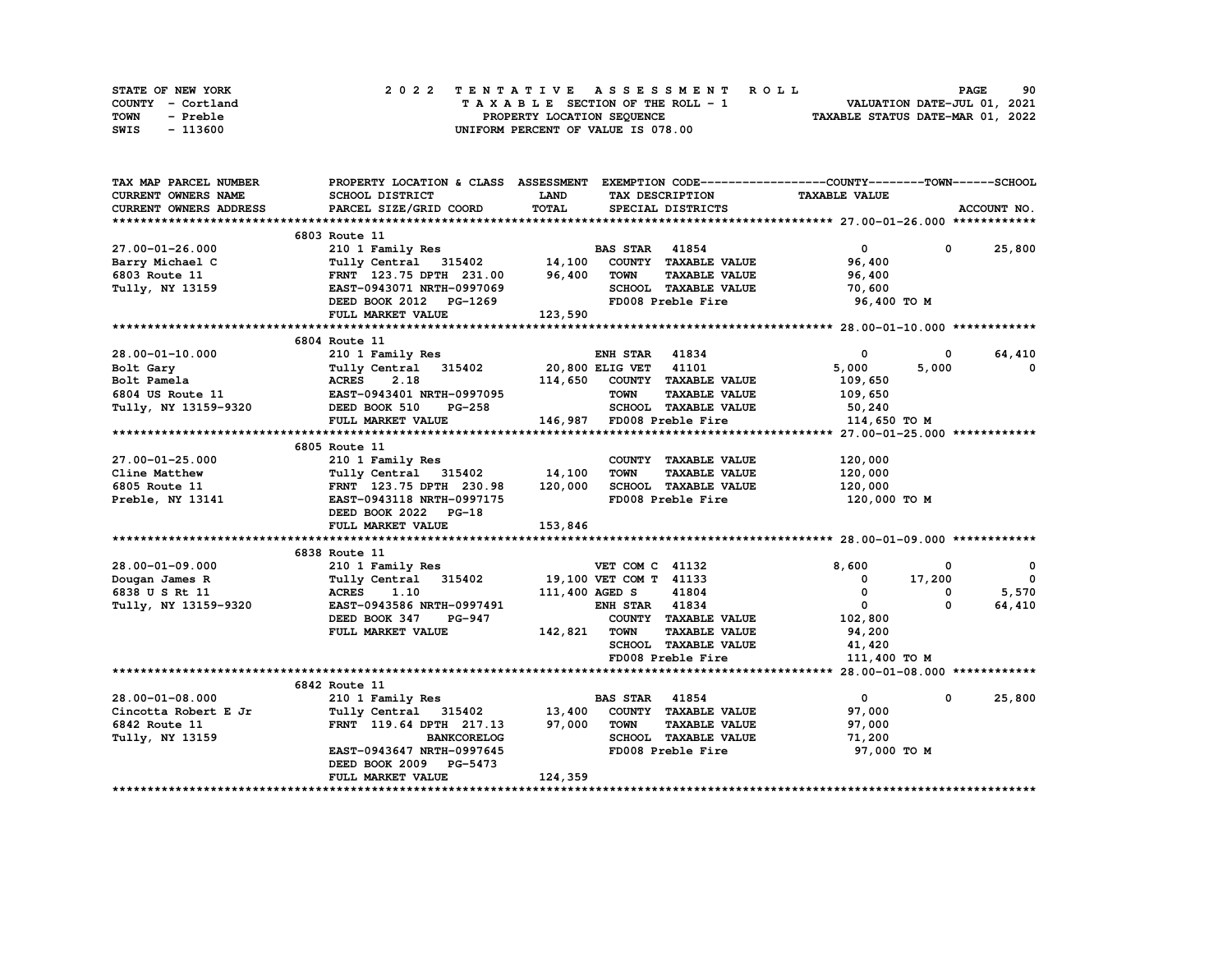| STATE OF NEW YORK | 2022 TENTATIVE ASSESSMENT ROLL     | 91<br><b>PAGE</b>                |
|-------------------|------------------------------------|----------------------------------|
| COUNTY - Cortland | TAXABLE SECTION OF THE ROLL - 1    | VALUATION DATE-JUL 01, 2021      |
| TOWN<br>- Preble  | PROPERTY LOCATION SEQUENCE         | TAXABLE STATUS DATE-MAR 01, 2022 |
| SWIS<br>- 113600  | UNIFORM PERCENT OF VALUE IS 078.00 |                                  |

| SCHOOL DISTRICT<br>LAND<br><b>TAXABLE VALUE</b><br>TAX DESCRIPTION<br>TOTAL<br>PARCEL SIZE/GRID COORD<br>SPECIAL DISTRICTS<br>ACCOUNT NO.<br>6846 Route 11<br>210 1 Family Res<br>COUNTY TAXABLE VALUE<br>120,000<br>Tully Central 315402 14,000<br><b>TOWN</b><br><b>TAXABLE VALUE</b><br>120,000<br>120,000<br>FRNT 100.00 DPTH 217.00<br>SCHOOL TAXABLE VALUE<br>120,000<br>FD008 Preble Fire<br><b>BANK LERETA</b><br>120,000 то м<br>EAST-0943703 NRTH-0997760<br>DEED BOOK 2022 PG-1291<br>PRIOR OWNER ON 3/01/2022<br>FULL MARKET VALUE<br>153,846<br>6856 Route 11<br>210 1 Family Res<br>COUNTY TAXABLE VALUE<br>43,000<br>11,400<br><b>TOWN</b><br><b>TAXABLE VALUE</b><br>43,000<br>Tully Central 315402<br>43,000<br>SCHOOL TAXABLE VALUE<br>FRNT 26.02 DPTH 249.00<br>43,000<br>FD008 Preble Fire<br>EAST-0943886 NRTH-0997807<br>43,000 TO M<br>DEED BOOK 2002 PG-249<br>55,128<br>FULL MARKET VALUE<br>6860 Route 11<br>72,900<br>210 1 Family Res<br>COUNTY TAXABLE VALUE<br>Tully Central 315402 12,700<br><b>TOWN</b><br><b>TAXABLE VALUE</b><br>72,900<br>FRNT 105.20 DPTH 253.35 72,900<br>SCHOOL TAXABLE VALUE<br>72,900<br>FD008 Preble Fire<br><b>ACRES</b><br>0.59<br>72,900 то м<br>EAST-0943777 NRTH-0997923<br>DEED BOOK 2018 PG-2476<br>93,462<br>FULL MARKET VALUE<br>6864 Route 11<br>$\mathbf 0$<br>$^{\circ}$<br>25,800<br>28.00-01-04.000<br>210 1 Family Res<br><b>BAS STAR</b> 41854<br>19,000<br>COUNTY TAXABLE VALUE<br>Ames David E<br>Tully Central 315402<br>132,200<br>132,200<br><b>TOWN</b><br><b>TAXABLE VALUE</b><br><b>ACRES</b><br>1.06<br>132,200<br>EAST-0943814 NRTH-0998055<br>SCHOOL TAXABLE VALUE<br>6864 Route 11<br>106,400<br>Tully, NY 13159-9320<br>PG-892<br>FD008 Preble Fire<br>DEED BOOK 359<br>132,200 то м<br>169,487<br>FULL MARKET VALUE<br>6870 Route 11<br><b>BAS STAR 41854</b><br>$\mathbf{0}$<br>$\mathbf 0$<br>25,800<br>28.00-01-03.000<br>210 1 Family Res<br>12,200<br>COUNTY TAXABLE VALUE<br>Duvall Michael J Sr<br>Tully Central 315402<br>95,800<br>95,800<br>FRNT 100.00 DPTH 220.00<br><b>TOWN</b><br>6870 Route 11<br><b>TAXABLE VALUE</b><br>95,800<br><b>BANKCORELOG</b><br>SCHOOL TAXABLE VALUE<br>Tully, NY 13159<br>70,000<br>EAST-0943874 NRTH-0998204<br>FD008 Preble Fire<br>95,800 TO M<br>DEED BOOK 2010 PG-5382 | TAX MAP PARCEL NUMBER  |  | PROPERTY LOCATION & CLASS ASSESSMENT EXEMPTION CODE----------------COUNTY-------TOWN-----SCHOOL |
|--------------------------------------------------------------------------------------------------------------------------------------------------------------------------------------------------------------------------------------------------------------------------------------------------------------------------------------------------------------------------------------------------------------------------------------------------------------------------------------------------------------------------------------------------------------------------------------------------------------------------------------------------------------------------------------------------------------------------------------------------------------------------------------------------------------------------------------------------------------------------------------------------------------------------------------------------------------------------------------------------------------------------------------------------------------------------------------------------------------------------------------------------------------------------------------------------------------------------------------------------------------------------------------------------------------------------------------------------------------------------------------------------------------------------------------------------------------------------------------------------------------------------------------------------------------------------------------------------------------------------------------------------------------------------------------------------------------------------------------------------------------------------------------------------------------------------------------------------------------------------------------------------------------------------------------------------------------------------------------------------------------------------------------------------------------------------------------------------------------------------------------------------------------------------------------------------------------------------------------------------------------------------------------------------------------|------------------------|--|-------------------------------------------------------------------------------------------------|
|                                                                                                                                                                                                                                                                                                                                                                                                                                                                                                                                                                                                                                                                                                                                                                                                                                                                                                                                                                                                                                                                                                                                                                                                                                                                                                                                                                                                                                                                                                                                                                                                                                                                                                                                                                                                                                                                                                                                                                                                                                                                                                                                                                                                                                                                                                              | CURRENT OWNERS NAME    |  |                                                                                                 |
|                                                                                                                                                                                                                                                                                                                                                                                                                                                                                                                                                                                                                                                                                                                                                                                                                                                                                                                                                                                                                                                                                                                                                                                                                                                                                                                                                                                                                                                                                                                                                                                                                                                                                                                                                                                                                                                                                                                                                                                                                                                                                                                                                                                                                                                                                                              | CURRENT OWNERS ADDRESS |  |                                                                                                 |
|                                                                                                                                                                                                                                                                                                                                                                                                                                                                                                                                                                                                                                                                                                                                                                                                                                                                                                                                                                                                                                                                                                                                                                                                                                                                                                                                                                                                                                                                                                                                                                                                                                                                                                                                                                                                                                                                                                                                                                                                                                                                                                                                                                                                                                                                                                              |                        |  |                                                                                                 |
|                                                                                                                                                                                                                                                                                                                                                                                                                                                                                                                                                                                                                                                                                                                                                                                                                                                                                                                                                                                                                                                                                                                                                                                                                                                                                                                                                                                                                                                                                                                                                                                                                                                                                                                                                                                                                                                                                                                                                                                                                                                                                                                                                                                                                                                                                                              |                        |  |                                                                                                 |
|                                                                                                                                                                                                                                                                                                                                                                                                                                                                                                                                                                                                                                                                                                                                                                                                                                                                                                                                                                                                                                                                                                                                                                                                                                                                                                                                                                                                                                                                                                                                                                                                                                                                                                                                                                                                                                                                                                                                                                                                                                                                                                                                                                                                                                                                                                              | 28.00-01-07.000        |  |                                                                                                 |
|                                                                                                                                                                                                                                                                                                                                                                                                                                                                                                                                                                                                                                                                                                                                                                                                                                                                                                                                                                                                                                                                                                                                                                                                                                                                                                                                                                                                                                                                                                                                                                                                                                                                                                                                                                                                                                                                                                                                                                                                                                                                                                                                                                                                                                                                                                              | McBride Theodore P     |  |                                                                                                 |
|                                                                                                                                                                                                                                                                                                                                                                                                                                                                                                                                                                                                                                                                                                                                                                                                                                                                                                                                                                                                                                                                                                                                                                                                                                                                                                                                                                                                                                                                                                                                                                                                                                                                                                                                                                                                                                                                                                                                                                                                                                                                                                                                                                                                                                                                                                              | Miller Patricia M      |  |                                                                                                 |
|                                                                                                                                                                                                                                                                                                                                                                                                                                                                                                                                                                                                                                                                                                                                                                                                                                                                                                                                                                                                                                                                                                                                                                                                                                                                                                                                                                                                                                                                                                                                                                                                                                                                                                                                                                                                                                                                                                                                                                                                                                                                                                                                                                                                                                                                                                              | 6846 Route 11          |  |                                                                                                 |
|                                                                                                                                                                                                                                                                                                                                                                                                                                                                                                                                                                                                                                                                                                                                                                                                                                                                                                                                                                                                                                                                                                                                                                                                                                                                                                                                                                                                                                                                                                                                                                                                                                                                                                                                                                                                                                                                                                                                                                                                                                                                                                                                                                                                                                                                                                              | Preble, NY 13141       |  |                                                                                                 |
|                                                                                                                                                                                                                                                                                                                                                                                                                                                                                                                                                                                                                                                                                                                                                                                                                                                                                                                                                                                                                                                                                                                                                                                                                                                                                                                                                                                                                                                                                                                                                                                                                                                                                                                                                                                                                                                                                                                                                                                                                                                                                                                                                                                                                                                                                                              |                        |  |                                                                                                 |
|                                                                                                                                                                                                                                                                                                                                                                                                                                                                                                                                                                                                                                                                                                                                                                                                                                                                                                                                                                                                                                                                                                                                                                                                                                                                                                                                                                                                                                                                                                                                                                                                                                                                                                                                                                                                                                                                                                                                                                                                                                                                                                                                                                                                                                                                                                              |                        |  |                                                                                                 |
|                                                                                                                                                                                                                                                                                                                                                                                                                                                                                                                                                                                                                                                                                                                                                                                                                                                                                                                                                                                                                                                                                                                                                                                                                                                                                                                                                                                                                                                                                                                                                                                                                                                                                                                                                                                                                                                                                                                                                                                                                                                                                                                                                                                                                                                                                                              | McBride Theodore P     |  |                                                                                                 |
|                                                                                                                                                                                                                                                                                                                                                                                                                                                                                                                                                                                                                                                                                                                                                                                                                                                                                                                                                                                                                                                                                                                                                                                                                                                                                                                                                                                                                                                                                                                                                                                                                                                                                                                                                                                                                                                                                                                                                                                                                                                                                                                                                                                                                                                                                                              |                        |  |                                                                                                 |
|                                                                                                                                                                                                                                                                                                                                                                                                                                                                                                                                                                                                                                                                                                                                                                                                                                                                                                                                                                                                                                                                                                                                                                                                                                                                                                                                                                                                                                                                                                                                                                                                                                                                                                                                                                                                                                                                                                                                                                                                                                                                                                                                                                                                                                                                                                              |                        |  |                                                                                                 |
|                                                                                                                                                                                                                                                                                                                                                                                                                                                                                                                                                                                                                                                                                                                                                                                                                                                                                                                                                                                                                                                                                                                                                                                                                                                                                                                                                                                                                                                                                                                                                                                                                                                                                                                                                                                                                                                                                                                                                                                                                                                                                                                                                                                                                                                                                                              | 28.00-01-06.000        |  |                                                                                                 |
|                                                                                                                                                                                                                                                                                                                                                                                                                                                                                                                                                                                                                                                                                                                                                                                                                                                                                                                                                                                                                                                                                                                                                                                                                                                                                                                                                                                                                                                                                                                                                                                                                                                                                                                                                                                                                                                                                                                                                                                                                                                                                                                                                                                                                                                                                                              | Fish Jody M            |  |                                                                                                 |
|                                                                                                                                                                                                                                                                                                                                                                                                                                                                                                                                                                                                                                                                                                                                                                                                                                                                                                                                                                                                                                                                                                                                                                                                                                                                                                                                                                                                                                                                                                                                                                                                                                                                                                                                                                                                                                                                                                                                                                                                                                                                                                                                                                                                                                                                                                              | PO Box 64              |  |                                                                                                 |
|                                                                                                                                                                                                                                                                                                                                                                                                                                                                                                                                                                                                                                                                                                                                                                                                                                                                                                                                                                                                                                                                                                                                                                                                                                                                                                                                                                                                                                                                                                                                                                                                                                                                                                                                                                                                                                                                                                                                                                                                                                                                                                                                                                                                                                                                                                              | Preble, NY 13141       |  |                                                                                                 |
|                                                                                                                                                                                                                                                                                                                                                                                                                                                                                                                                                                                                                                                                                                                                                                                                                                                                                                                                                                                                                                                                                                                                                                                                                                                                                                                                                                                                                                                                                                                                                                                                                                                                                                                                                                                                                                                                                                                                                                                                                                                                                                                                                                                                                                                                                                              |                        |  |                                                                                                 |
|                                                                                                                                                                                                                                                                                                                                                                                                                                                                                                                                                                                                                                                                                                                                                                                                                                                                                                                                                                                                                                                                                                                                                                                                                                                                                                                                                                                                                                                                                                                                                                                                                                                                                                                                                                                                                                                                                                                                                                                                                                                                                                                                                                                                                                                                                                              |                        |  |                                                                                                 |
|                                                                                                                                                                                                                                                                                                                                                                                                                                                                                                                                                                                                                                                                                                                                                                                                                                                                                                                                                                                                                                                                                                                                                                                                                                                                                                                                                                                                                                                                                                                                                                                                                                                                                                                                                                                                                                                                                                                                                                                                                                                                                                                                                                                                                                                                                                              |                        |  |                                                                                                 |
|                                                                                                                                                                                                                                                                                                                                                                                                                                                                                                                                                                                                                                                                                                                                                                                                                                                                                                                                                                                                                                                                                                                                                                                                                                                                                                                                                                                                                                                                                                                                                                                                                                                                                                                                                                                                                                                                                                                                                                                                                                                                                                                                                                                                                                                                                                              |                        |  |                                                                                                 |
|                                                                                                                                                                                                                                                                                                                                                                                                                                                                                                                                                                                                                                                                                                                                                                                                                                                                                                                                                                                                                                                                                                                                                                                                                                                                                                                                                                                                                                                                                                                                                                                                                                                                                                                                                                                                                                                                                                                                                                                                                                                                                                                                                                                                                                                                                                              | 28.00-01-05.000        |  |                                                                                                 |
|                                                                                                                                                                                                                                                                                                                                                                                                                                                                                                                                                                                                                                                                                                                                                                                                                                                                                                                                                                                                                                                                                                                                                                                                                                                                                                                                                                                                                                                                                                                                                                                                                                                                                                                                                                                                                                                                                                                                                                                                                                                                                                                                                                                                                                                                                                              | Newton Stanley A       |  |                                                                                                 |
|                                                                                                                                                                                                                                                                                                                                                                                                                                                                                                                                                                                                                                                                                                                                                                                                                                                                                                                                                                                                                                                                                                                                                                                                                                                                                                                                                                                                                                                                                                                                                                                                                                                                                                                                                                                                                                                                                                                                                                                                                                                                                                                                                                                                                                                                                                              | PO Box 314             |  |                                                                                                 |
|                                                                                                                                                                                                                                                                                                                                                                                                                                                                                                                                                                                                                                                                                                                                                                                                                                                                                                                                                                                                                                                                                                                                                                                                                                                                                                                                                                                                                                                                                                                                                                                                                                                                                                                                                                                                                                                                                                                                                                                                                                                                                                                                                                                                                                                                                                              | Tully, NY 13159        |  |                                                                                                 |
|                                                                                                                                                                                                                                                                                                                                                                                                                                                                                                                                                                                                                                                                                                                                                                                                                                                                                                                                                                                                                                                                                                                                                                                                                                                                                                                                                                                                                                                                                                                                                                                                                                                                                                                                                                                                                                                                                                                                                                                                                                                                                                                                                                                                                                                                                                              |                        |  |                                                                                                 |
|                                                                                                                                                                                                                                                                                                                                                                                                                                                                                                                                                                                                                                                                                                                                                                                                                                                                                                                                                                                                                                                                                                                                                                                                                                                                                                                                                                                                                                                                                                                                                                                                                                                                                                                                                                                                                                                                                                                                                                                                                                                                                                                                                                                                                                                                                                              |                        |  |                                                                                                 |
|                                                                                                                                                                                                                                                                                                                                                                                                                                                                                                                                                                                                                                                                                                                                                                                                                                                                                                                                                                                                                                                                                                                                                                                                                                                                                                                                                                                                                                                                                                                                                                                                                                                                                                                                                                                                                                                                                                                                                                                                                                                                                                                                                                                                                                                                                                              |                        |  |                                                                                                 |
|                                                                                                                                                                                                                                                                                                                                                                                                                                                                                                                                                                                                                                                                                                                                                                                                                                                                                                                                                                                                                                                                                                                                                                                                                                                                                                                                                                                                                                                                                                                                                                                                                                                                                                                                                                                                                                                                                                                                                                                                                                                                                                                                                                                                                                                                                                              |                        |  |                                                                                                 |
|                                                                                                                                                                                                                                                                                                                                                                                                                                                                                                                                                                                                                                                                                                                                                                                                                                                                                                                                                                                                                                                                                                                                                                                                                                                                                                                                                                                                                                                                                                                                                                                                                                                                                                                                                                                                                                                                                                                                                                                                                                                                                                                                                                                                                                                                                                              |                        |  |                                                                                                 |
|                                                                                                                                                                                                                                                                                                                                                                                                                                                                                                                                                                                                                                                                                                                                                                                                                                                                                                                                                                                                                                                                                                                                                                                                                                                                                                                                                                                                                                                                                                                                                                                                                                                                                                                                                                                                                                                                                                                                                                                                                                                                                                                                                                                                                                                                                                              |                        |  |                                                                                                 |
|                                                                                                                                                                                                                                                                                                                                                                                                                                                                                                                                                                                                                                                                                                                                                                                                                                                                                                                                                                                                                                                                                                                                                                                                                                                                                                                                                                                                                                                                                                                                                                                                                                                                                                                                                                                                                                                                                                                                                                                                                                                                                                                                                                                                                                                                                                              |                        |  |                                                                                                 |
|                                                                                                                                                                                                                                                                                                                                                                                                                                                                                                                                                                                                                                                                                                                                                                                                                                                                                                                                                                                                                                                                                                                                                                                                                                                                                                                                                                                                                                                                                                                                                                                                                                                                                                                                                                                                                                                                                                                                                                                                                                                                                                                                                                                                                                                                                                              | Ames Marian J          |  |                                                                                                 |
|                                                                                                                                                                                                                                                                                                                                                                                                                                                                                                                                                                                                                                                                                                                                                                                                                                                                                                                                                                                                                                                                                                                                                                                                                                                                                                                                                                                                                                                                                                                                                                                                                                                                                                                                                                                                                                                                                                                                                                                                                                                                                                                                                                                                                                                                                                              |                        |  |                                                                                                 |
|                                                                                                                                                                                                                                                                                                                                                                                                                                                                                                                                                                                                                                                                                                                                                                                                                                                                                                                                                                                                                                                                                                                                                                                                                                                                                                                                                                                                                                                                                                                                                                                                                                                                                                                                                                                                                                                                                                                                                                                                                                                                                                                                                                                                                                                                                                              |                        |  |                                                                                                 |
|                                                                                                                                                                                                                                                                                                                                                                                                                                                                                                                                                                                                                                                                                                                                                                                                                                                                                                                                                                                                                                                                                                                                                                                                                                                                                                                                                                                                                                                                                                                                                                                                                                                                                                                                                                                                                                                                                                                                                                                                                                                                                                                                                                                                                                                                                                              |                        |  |                                                                                                 |
|                                                                                                                                                                                                                                                                                                                                                                                                                                                                                                                                                                                                                                                                                                                                                                                                                                                                                                                                                                                                                                                                                                                                                                                                                                                                                                                                                                                                                                                                                                                                                                                                                                                                                                                                                                                                                                                                                                                                                                                                                                                                                                                                                                                                                                                                                                              |                        |  |                                                                                                 |
|                                                                                                                                                                                                                                                                                                                                                                                                                                                                                                                                                                                                                                                                                                                                                                                                                                                                                                                                                                                                                                                                                                                                                                                                                                                                                                                                                                                                                                                                                                                                                                                                                                                                                                                                                                                                                                                                                                                                                                                                                                                                                                                                                                                                                                                                                                              |                        |  |                                                                                                 |
|                                                                                                                                                                                                                                                                                                                                                                                                                                                                                                                                                                                                                                                                                                                                                                                                                                                                                                                                                                                                                                                                                                                                                                                                                                                                                                                                                                                                                                                                                                                                                                                                                                                                                                                                                                                                                                                                                                                                                                                                                                                                                                                                                                                                                                                                                                              |                        |  |                                                                                                 |
|                                                                                                                                                                                                                                                                                                                                                                                                                                                                                                                                                                                                                                                                                                                                                                                                                                                                                                                                                                                                                                                                                                                                                                                                                                                                                                                                                                                                                                                                                                                                                                                                                                                                                                                                                                                                                                                                                                                                                                                                                                                                                                                                                                                                                                                                                                              |                        |  |                                                                                                 |
|                                                                                                                                                                                                                                                                                                                                                                                                                                                                                                                                                                                                                                                                                                                                                                                                                                                                                                                                                                                                                                                                                                                                                                                                                                                                                                                                                                                                                                                                                                                                                                                                                                                                                                                                                                                                                                                                                                                                                                                                                                                                                                                                                                                                                                                                                                              |                        |  |                                                                                                 |
|                                                                                                                                                                                                                                                                                                                                                                                                                                                                                                                                                                                                                                                                                                                                                                                                                                                                                                                                                                                                                                                                                                                                                                                                                                                                                                                                                                                                                                                                                                                                                                                                                                                                                                                                                                                                                                                                                                                                                                                                                                                                                                                                                                                                                                                                                                              |                        |  |                                                                                                 |
|                                                                                                                                                                                                                                                                                                                                                                                                                                                                                                                                                                                                                                                                                                                                                                                                                                                                                                                                                                                                                                                                                                                                                                                                                                                                                                                                                                                                                                                                                                                                                                                                                                                                                                                                                                                                                                                                                                                                                                                                                                                                                                                                                                                                                                                                                                              |                        |  |                                                                                                 |
|                                                                                                                                                                                                                                                                                                                                                                                                                                                                                                                                                                                                                                                                                                                                                                                                                                                                                                                                                                                                                                                                                                                                                                                                                                                                                                                                                                                                                                                                                                                                                                                                                                                                                                                                                                                                                                                                                                                                                                                                                                                                                                                                                                                                                                                                                                              |                        |  |                                                                                                 |
| 122,821<br>FULL MARKET VALUE                                                                                                                                                                                                                                                                                                                                                                                                                                                                                                                                                                                                                                                                                                                                                                                                                                                                                                                                                                                                                                                                                                                                                                                                                                                                                                                                                                                                                                                                                                                                                                                                                                                                                                                                                                                                                                                                                                                                                                                                                                                                                                                                                                                                                                                                                 |                        |  |                                                                                                 |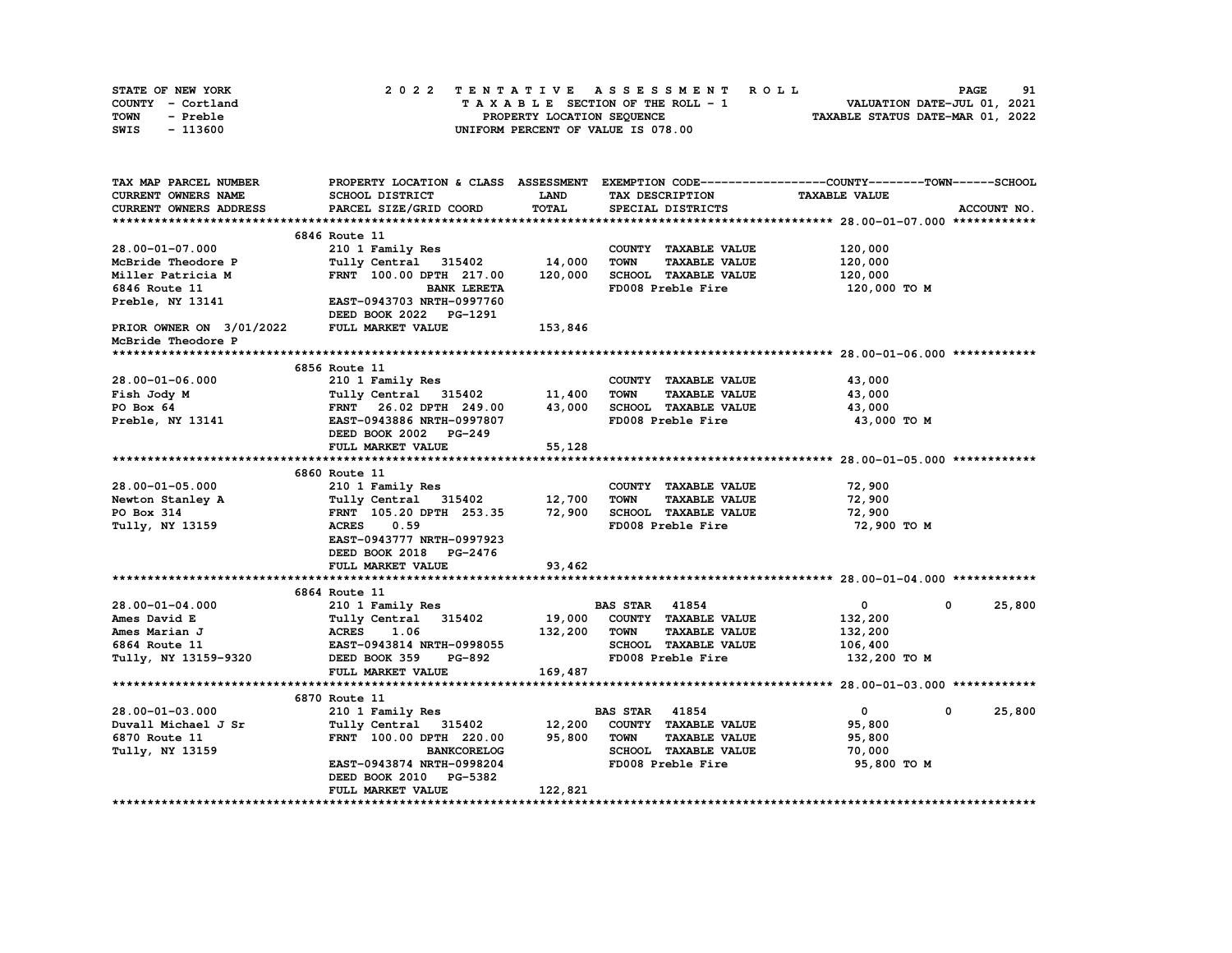| STATE OF NEW YORK | 2022 TENTATIVE ASSESSMENT ROLL     | 92<br><b>PAGE</b>                |
|-------------------|------------------------------------|----------------------------------|
| COUNTY - Cortland | TAXABLE SECTION OF THE ROLL - 1    | VALUATION DATE-JUL 01, 2021      |
| TOWN<br>- Preble  | PROPERTY LOCATION SEQUENCE         | TAXABLE STATUS DATE-MAR 01, 2022 |
| - 113600<br>SWIS  | UNIFORM PERCENT OF VALUE IS 078.00 |                                  |

| TAX MAP PARCEL NUMBER                                                                                                                                                                                                                        | PROPERTY LOCATION & CLASS ASSESSMENT EXEMPTION CODE----------------COUNTY-------TOWN------SCHOOL        |             |                        |                                             |                         |              |             |
|----------------------------------------------------------------------------------------------------------------------------------------------------------------------------------------------------------------------------------------------|---------------------------------------------------------------------------------------------------------|-------------|------------------------|---------------------------------------------|-------------------------|--------------|-------------|
| CURRENT OWNERS NAME                                                                                                                                                                                                                          | SCHOOL DISTRICT                                                                                         | <b>LAND</b> |                        | TAX DESCRIPTION                             | <b>TAXABLE VALUE</b>    |              |             |
| CURRENT OWNERS ADDRESS                                                                                                                                                                                                                       | PARCEL SIZE/GRID COORD                                                                                  | TOTAL       |                        | SPECIAL DISTRICTS                           |                         |              | ACCOUNT NO. |
|                                                                                                                                                                                                                                              |                                                                                                         |             |                        |                                             |                         |              |             |
|                                                                                                                                                                                                                                              | 6874 Route 11                                                                                           |             |                        |                                             |                         |              |             |
| 28.00-01-02.000                                                                                                                                                                                                                              | 210 1 Family Res                                                                                        |             |                        | COUNTY TAXABLE VALUE                        | 165,700                 |              |             |
| Casterline John                                                                                                                                                                                                                              | Tully Central 315402 19,100                                                                             |             | <b>TOWN</b>            | <b>TAXABLE VALUE</b>                        | 165,700                 |              |             |
| 6874 Route 11                                                                                                                                                                                                                                | 1.00 BANKCORELOG<br><b>ACRES</b>                                                                        | 165,700     |                        | SCHOOL TAXABLE VALUE                        | 165,700                 |              |             |
| Tully, NY 13159                                                                                                                                                                                                                              | EAST-0943907 NRTH-0998349                                                                               |             |                        | FD008 Preble Fire                           | 165,700 то м            |              |             |
|                                                                                                                                                                                                                                              | DEED BOOK 2020 PG-4718                                                                                  |             |                        |                                             |                         |              |             |
|                                                                                                                                                                                                                                              | FULL MARKET VALUE                                                                                       | 212,436     |                        |                                             |                         |              |             |
|                                                                                                                                                                                                                                              |                                                                                                         |             |                        |                                             |                         |              |             |
|                                                                                                                                                                                                                                              | 6955 Route 11                                                                                           |             |                        |                                             |                         |              |             |
| 17.00-05-23.000                                                                                                                                                                                                                              | 210 1 Family Res                                                                                        |             | <b>ENH STAR 41834</b>  |                                             | $\overline{\mathbf{0}}$ | $\mathbf 0$  | 64,410      |
| ENH STAR 41834<br>Handy Joanne M<br>Handy Joanne M<br>FRNT 185.00 DPTH 142.00 13,400 COUNTY TAXABLE VALUE<br>FRNT 185.00 DPTH 142.00 121,900 TOWN TAXABLE VALUE<br>FOOK 339 PG-608<br>FD008 Preble Fire<br>FRNT 185.00 DPTH 142.00 121,900 T |                                                                                                         |             |                        |                                             | 121,900                 |              |             |
|                                                                                                                                                                                                                                              |                                                                                                         |             |                        |                                             | 121,900                 |              |             |
|                                                                                                                                                                                                                                              |                                                                                                         |             |                        |                                             | 57,490                  |              |             |
|                                                                                                                                                                                                                                              |                                                                                                         |             |                        |                                             | 121,900 то м            |              |             |
|                                                                                                                                                                                                                                              | FULL MARKET VALUE                                                                                       | 156,282     |                        |                                             |                         |              |             |
|                                                                                                                                                                                                                                              |                                                                                                         |             |                        |                                             |                         |              |             |
|                                                                                                                                                                                                                                              | 6967 Route 11                                                                                           |             |                        |                                             |                         |              |             |
| 17.00-05-22.000                                                                                                                                                                                                                              | 210 1 Family Res                                                                                        |             | <b>BAS STAR</b> 41854  |                                             | $\circ$                 | $\mathbf{0}$ | 25,800      |
| Martin Scott R                                                                                                                                                                                                                               | Tully Central 315402 12,000<br>Tully Central 315402 12,000 COUNT<br>FRNT 149.96 DPTH 142.99 69,300 TOWN |             |                        | COUNTY TAXABLE VALUE                        | 69,300                  |              |             |
| 6967 US Route 11                                                                                                                                                                                                                             |                                                                                                         |             |                        | <b>TAXABLE VALUE</b>                        | 69,300                  |              |             |
| Tully, NY 13159-9320                                                                                                                                                                                                                         | EAST-0943556 NRTH-0999832                                                                               |             |                        | SCHOOL TAXABLE VALUE                        | 43,500                  |              |             |
|                                                                                                                                                                                                                                              | DEED BOOK 517 PG-284                                                                                    |             |                        | FD008 Preble Fire                           | 69,300 то м             |              |             |
|                                                                                                                                                                                                                                              | FULL MARKET VALUE                                                                                       | 88,846      |                        |                                             |                         |              |             |
|                                                                                                                                                                                                                                              |                                                                                                         |             |                        |                                             |                         |              |             |
|                                                                                                                                                                                                                                              | 6971 Route 11                                                                                           |             |                        |                                             |                         |              |             |
| 17.00-05-21.000                                                                                                                                                                                                                              | 270 Mfg housing                                                                                         |             | AGED CTS 41800         |                                             | 13,250                  | 13,250       | 13,250      |
|                                                                                                                                                                                                                                              |                                                                                                         |             |                        |                                             | $\mathbf{0}$            | $\mathbf{0}$ | 13,250      |
|                                                                                                                                                                                                                                              |                                                                                                         |             |                        |                                             | 13,250                  |              |             |
|                                                                                                                                                                                                                                              |                                                                                                         |             |                        | <b>TAXABLE VALUE</b>                        | 13,250                  |              |             |
| Roundy Lester A<br>Roundy Marie (1994) FRNT 100.00 DPTH 117.00 26,500 COUNTY TAXABLE VALUE<br>FRNT 100.00 DPTH 117.00 26,500 COUNTY TAXABLE VALUE<br>FRNT 100.00 DPTH 117.00 26,500 COUNTY TAXABLE VALUE<br>FULLY, NY 13159-9320 DEED        |                                                                                                         |             |                        |                                             | $\mathbf{o}$            |              |             |
|                                                                                                                                                                                                                                              | FULL MARKET VALUE                                                                                       |             |                        | 33,974 FD008 Preble Fire                    | 26,500 то м             |              |             |
|                                                                                                                                                                                                                                              |                                                                                                         |             |                        |                                             |                         |              |             |
|                                                                                                                                                                                                                                              | 6981 Route 11                                                                                           |             |                        |                                             |                         |              |             |
| 17.00-05-20.000                                                                                                                                                                                                                              | 210 1 Family Res                                                                                        |             |                        | COUNTY TAXABLE VALUE                        | 63,200                  |              |             |
|                                                                                                                                                                                                                                              | Tully Central 315402                                                                                    |             | <b>TOWN</b>            | <b>TAXABLE VALUE</b>                        | 63,200                  |              |             |
|                                                                                                                                                                                                                                              |                                                                                                         |             |                        | SCHOOL TAXABLE VALUE                        | 63,200                  |              |             |
|                                                                                                                                                                                                                                              |                                                                                                         |             |                        | FD008 Preble Fire                           | 63,200 то м             |              |             |
| Tully, NY 13159                                                                                                                                                                                                                              | DEED BOOK 2018 PG-1973                                                                                  |             |                        |                                             |                         |              |             |
|                                                                                                                                                                                                                                              | FULL MARKET VALUE                                                                                       | 81,026      |                        |                                             |                         |              |             |
|                                                                                                                                                                                                                                              |                                                                                                         |             |                        |                                             |                         |              |             |
|                                                                                                                                                                                                                                              | 7023 Route 11                                                                                           |             |                        | 43 PCT OF VALUE USED FOR EXEMPTION PURPOSES |                         |              |             |
| 17.00-05-19.100                                                                                                                                                                                                                              | 241 Rural res&aq                                                                                        |             | AG-CEILING 41720       |                                             | 67,267                  | 67,267       | 67,267      |
| Currie Elinor I                                                                                                                                                                                                                              | Tully Central 315402                                                                                    |             |                        | 142,950 AGED CTS 41800                      | 47,462                  | 47,462       | 47,462      |
| Young Susan P                                                                                                                                                                                                                                | ACRES 86.60                                                                                             |             | 220,750 ENH STAR 41834 |                                             | $\mathbf{0}$            | $^{\circ}$   | 64,410      |
| 7023 Route 11                                                                                                                                                                                                                                | EAST-0943979 NRTH-1000936                                                                               |             |                        | COUNTY TAXABLE VALUE                        | 106,021                 |              |             |
| Tully, NY 13159                                                                                                                                                                                                                              | DEED BOOK 2018 PG-6007                                                                                  |             | <b>TOWN</b>            | <b>TAXABLE VALUE</b>                        | 106,021                 |              |             |
|                                                                                                                                                                                                                                              | FULL MARKET VALUE                                                                                       |             |                        | 283,013 SCHOOL TAXABLE VALUE                | 41,611                  |              |             |
| MAY BE SUBJECT TO PAYMENT                                                                                                                                                                                                                    |                                                                                                         |             |                        | FD008 Preble Fire                           | 220,750 TO M            |              |             |
| UNDER AGDIST LAW TIL 2026                                                                                                                                                                                                                    |                                                                                                         |             |                        |                                             |                         |              |             |
|                                                                                                                                                                                                                                              |                                                                                                         |             |                        |                                             |                         |              |             |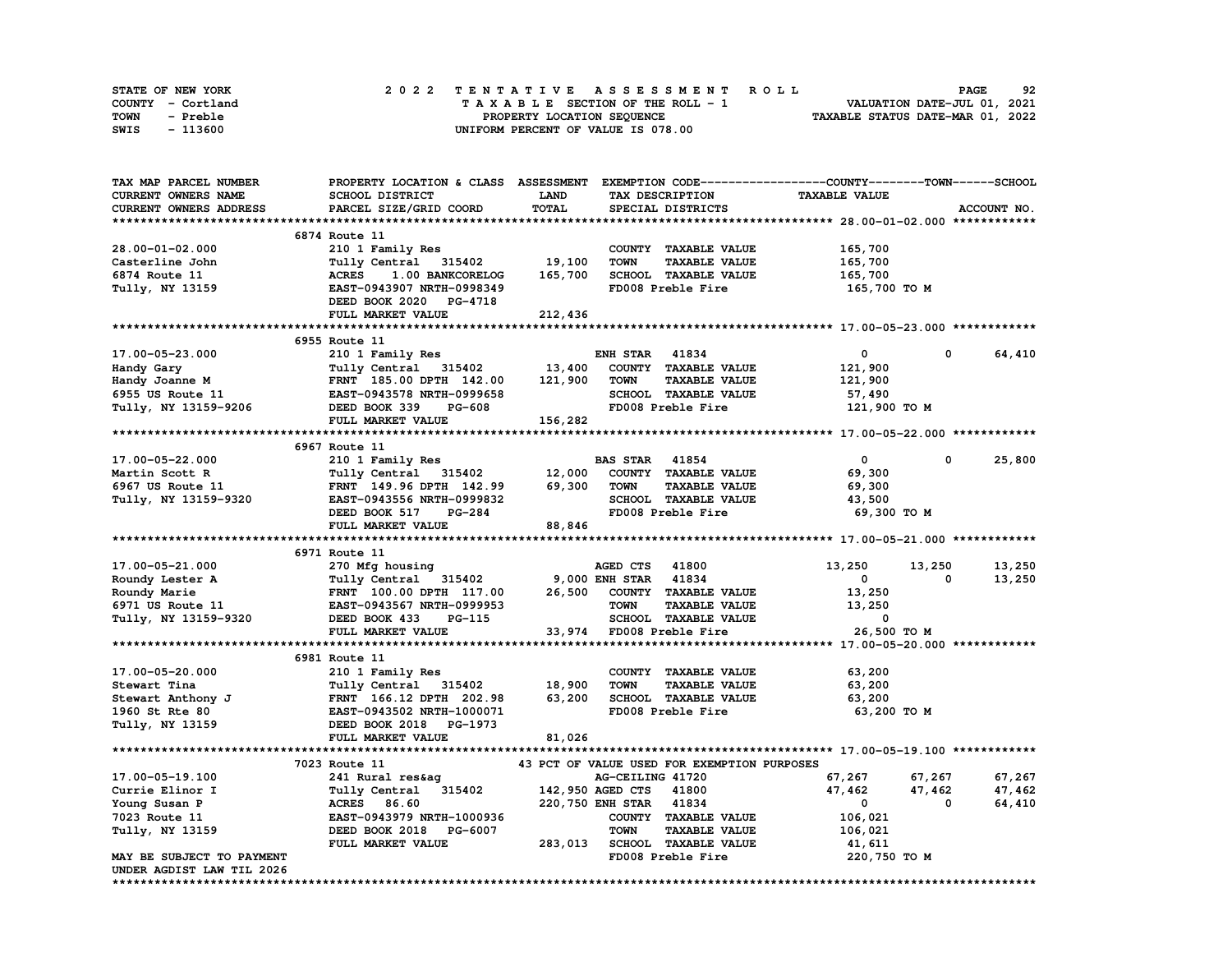| STATE OF NEW YORK | 2022 TENTATIVE ASSESSMENT ROLL     | 93<br><b>PAGE</b>                |
|-------------------|------------------------------------|----------------------------------|
| COUNTY - Cortland | TAXABLE SECTION OF THE ROLL - 1    | VALUATION DATE-JUL 01, 2021      |
| TOWN<br>- Preble  | PROPERTY LOCATION SEQUENCE         | TAXABLE STATUS DATE-MAR 01, 2022 |
| - 113600<br>SWIS  | UNIFORM PERCENT OF VALUE IS 078.00 |                                  |

| TAX MAP PARCEL NUMBER                                                                                                                                                                            | PROPERTY LOCATION & CLASS ASSESSMENT EXEMPTION CODE-----------------COUNTY-------TOWN------SCHOOL                                                    |             |                       |                              |                               |              |               |
|--------------------------------------------------------------------------------------------------------------------------------------------------------------------------------------------------|------------------------------------------------------------------------------------------------------------------------------------------------------|-------------|-----------------------|------------------------------|-------------------------------|--------------|---------------|
| CURRENT OWNERS NAME                                                                                                                                                                              | SCHOOL DISTRICT                                                                                                                                      | <b>LAND</b> |                       | TAX DESCRIPTION              | <b>TAXABLE VALUE</b>          |              |               |
| <b>CURRENT OWNERS ADDRESS</b>                                                                                                                                                                    | PARCEL SIZE/GRID COORD                                                                                                                               | TOTAL       |                       | SPECIAL DISTRICTS            |                               |              | ACCOUNT NO.   |
|                                                                                                                                                                                                  |                                                                                                                                                      |             |                       |                              |                               |              |               |
|                                                                                                                                                                                                  | 7056 Route 11                                                                                                                                        |             |                       |                              |                               |              |               |
| 17.00-05-14.000                                                                                                                                                                                  | 210 1 Family Res                                                                                                                                     |             | <b>BAS STAR 41854</b> |                              | $\overline{\mathbf{0}}$       |              | $0 \t 25,800$ |
| Pitman Theresa A                                                                                                                                                                                 | Tully Central 315402 19,700                                                                                                                          |             |                       | COUNTY TAXABLE VALUE         | 97,200                        |              |               |
|                                                                                                                                                                                                  |                                                                                                                                                      | 97,200 TOWN |                       | <b>TAXABLE VALUE</b>         | 97,200                        |              |               |
|                                                                                                                                                                                                  |                                                                                                                                                      |             |                       | SCHOOL TAXABLE VALUE         | 71,400                        |              |               |
|                                                                                                                                                                                                  |                                                                                                                                                      |             |                       |                              | FD008 Preble Fire 97,200 TO M |              |               |
|                                                                                                                                                                                                  |                                                                                                                                                      |             |                       |                              |                               |              |               |
|                                                                                                                                                                                                  |                                                                                                                                                      |             |                       |                              |                               |              |               |
|                                                                                                                                                                                                  | 7101 Route 11                                                                                                                                        |             |                       |                              |                               |              |               |
| 17.00-05-15.000                                                                                                                                                                                  | 230 3 Family Res                                                                                                                                     |             | <b>BAS STAR</b> 41854 |                              | $\mathbf{0}$                  | $\mathbf 0$  | 25,800        |
|                                                                                                                                                                                                  |                                                                                                                                                      |             |                       | COUNTY TAXABLE VALUE         | 129,200                       |              |               |
|                                                                                                                                                                                                  | Jones Patricia A Tully Central 315402 25,400 COUNT<br>7101 Route 11 2008 2008 255 BANKCORELOG 129,200 TOWN<br>Tully, NY 13159 2008 2011 202110 2CHOO |             |                       | <b>TAXABLE VALUE</b>         | 129,200                       |              |               |
|                                                                                                                                                                                                  |                                                                                                                                                      |             |                       | SCHOOL TAXABLE VALUE         |                               |              |               |
|                                                                                                                                                                                                  |                                                                                                                                                      |             |                       | FD008 Preble Fire            | 103,400                       |              |               |
|                                                                                                                                                                                                  | DEED BOOK 2011 PG-347                                                                                                                                |             |                       |                              | 129,200 TO M                  |              |               |
|                                                                                                                                                                                                  | FULL MARKET VALUE                                                                                                                                    | 165,641     |                       |                              |                               |              |               |
|                                                                                                                                                                                                  |                                                                                                                                                      |             |                       |                              |                               |              |               |
|                                                                                                                                                                                                  | 7102 Route 11                                                                                                                                        |             |                       |                              |                               |              |               |
| 17.00-05-11.000                                                                                                                                                                                  | 210 1 Family Res                                                                                                                                     |             | <b>BAS STAR 41854</b> |                              | $\mathbf{0}$                  | $\mathbf{0}$ | 25,800        |
| Richards Peter J                                                                                                                                                                                 | Tully Central 315402         19,100 COUNTY TAXABLE VALUE<br>FRNT 200.00 DPTH 272.00      59,900 TOWN TAXABLE VALUE                                   |             |                       |                              | 59,900                        |              |               |
| 7102 US Route 11                                                                                                                                                                                 |                                                                                                                                                      |             |                       |                              | 59,900                        |              |               |
|                                                                                                                                                                                                  | Tully, NY 13159-9316<br>Tully, NY 13159-9316<br>DEED BOOK 559 PG-19                                                                                  |             |                       |                              | SCHOOL TAXABLE VALUE 34,100   |              |               |
|                                                                                                                                                                                                  |                                                                                                                                                      |             |                       | FD008 Preble Fire            | 59,900 то м                   |              |               |
|                                                                                                                                                                                                  | FULL MARKET VALUE                                                                                                                                    | 76,795      |                       |                              |                               |              |               |
|                                                                                                                                                                                                  |                                                                                                                                                      |             |                       |                              |                               |              |               |
|                                                                                                                                                                                                  | 7107 Route 11                                                                                                                                        |             |                       |                              |                               |              |               |
| 17.00-05-10.000                                                                                                                                                                                  | 210 1 Family Res                                                                                                                                     |             |                       | COUNTY TAXABLE VALUE         | 87,000                        |              |               |
| Jnt Currie, LLC                                                                                                                                                                                  | Tully Central 315402 9,000<br>FRNT 127.15 DPTH 120.62 87,000                                                                                         |             | <b>TOWN</b>           | <b>TAXABLE VALUE</b>         | 87,000                        |              |               |
| 2267 Currie Rd                                                                                                                                                                                   |                                                                                                                                                      |             |                       | SCHOOL TAXABLE VALUE         | 87,000                        |              |               |
| Tully, NY 13159                                                                                                                                                                                  | <b>ACRES</b><br>0.27                                                                                                                                 |             |                       | FD008 Preble Fire            | 87,000 TO M                   |              |               |
|                                                                                                                                                                                                  | EAST-0944078 NRTH-1002273                                                                                                                            |             |                       |                              |                               |              |               |
|                                                                                                                                                                                                  | DEED BOOK 2017 PG-3329                                                                                                                               |             |                       |                              |                               |              |               |
|                                                                                                                                                                                                  | FULL MARKET VALUE                                                                                                                                    | 111,538     |                       |                              |                               |              |               |
|                                                                                                                                                                                                  |                                                                                                                                                      |             |                       |                              |                               |              |               |
|                                                                                                                                                                                                  | 7108 Route 11                                                                                                                                        |             |                       |                              |                               |              |               |
| 17.00-05-12.000                                                                                                                                                                                  | 241 Rural res&ag                                                                                                                                     |             | AG-CEILING 41720      |                              | 5,323                         | 5,323        | 5,323         |
| JNT Currie LLC                                                                                                                                                                                   | Tully Central 315402 32,700 BAS STAR 41854                                                                                                           |             |                       |                              | $\overline{\mathbf{0}}$       | 0            | 25,800        |
|                                                                                                                                                                                                  |                                                                                                                                                      |             |                       | 224,700 COUNTY TAXABLE VALUE | 219,377                       |              |               |
| c/o Colleen Currie <a> 1991</a> 2267 Currie Rd Rast-0944844 1991 Rast-0944844 Rast-0944844 Rast-0944844 Rast-0944844 Rast-0944844 Rast-0944844 Rast-0944844 Rast-0944844 Rast-<br>2267 Currie Rd | EAST-0944844 NRTH-1002119                                                                                                                            |             | <b>TOWN</b>           | <b>TAXABLE VALUE</b>         | 219,377                       |              |               |
| Tully, NY 13159                                                                                                                                                                                  |                                                                                                                                                      |             |                       |                              | SCHOOL TAXABLE VALUE 193,577  |              |               |
|                                                                                                                                                                                                  |                                                                                                                                                      |             |                       |                              | 224,700 TO M                  |              |               |
|                                                                                                                                                                                                  | EAST-0944844 NAID ---<br>DEED BOOK 2009 PG-6163 SUNUOD -------<br>-------- VALUE 288,077 FD008 Preble Fire                                           |             |                       |                              |                               |              |               |
| MAY BE SUBJECT TO PAYMENT                                                                                                                                                                        |                                                                                                                                                      |             |                       |                              |                               |              |               |
| UNDER AGDIST LAW TIL 2026                                                                                                                                                                        |                                                                                                                                                      |             |                       |                              |                               |              |               |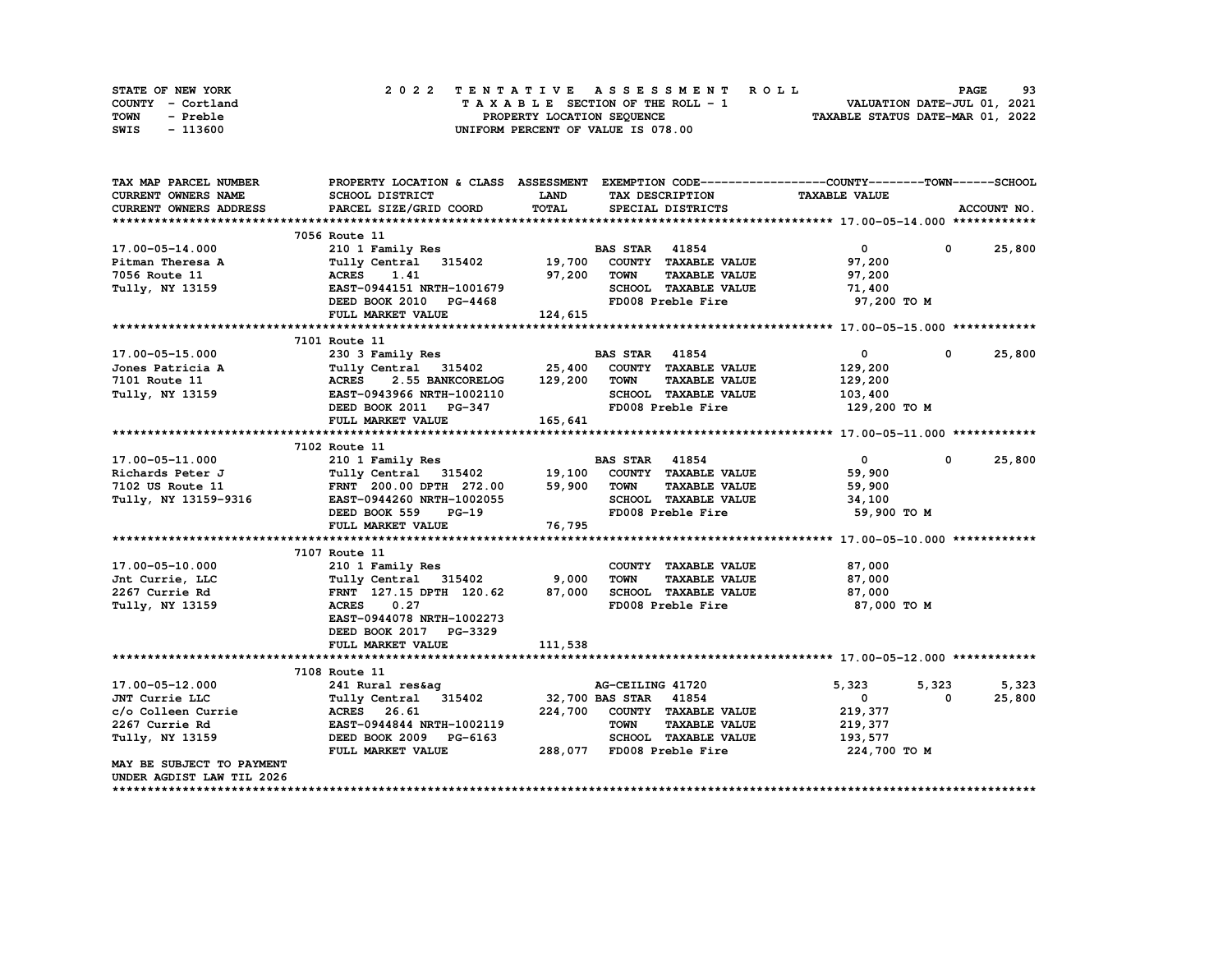| STATE OF NEW YORK | 2022 TENTATIVE ASSESSMENT ROLL                                 | 94<br><b>PAGE</b>           |  |  |  |  |  |  |  |
|-------------------|----------------------------------------------------------------|-----------------------------|--|--|--|--|--|--|--|
| COUNTY - Cortland | TAXABLE SECTION OF THE ROLL - 1                                | VALUATION DATE-JUL 01, 2021 |  |  |  |  |  |  |  |
| TOWN<br>- Preble  | TAXABLE STATUS DATE-MAR 01, 2022<br>PROPERTY LOCATION SEQUENCE |                             |  |  |  |  |  |  |  |
| - 113600<br>SWIS  | UNIFORM PERCENT OF VALUE IS 078.00                             |                             |  |  |  |  |  |  |  |

| TAX MAP PARCEL NUMBER                 |                                                                                                                                                                                                                                                |             |                                                  | PROPERTY LOCATION & CLASS ASSESSMENT EXEMPTION CODE-----------------COUNTY-------TOWN------SCHOOL |
|---------------------------------------|------------------------------------------------------------------------------------------------------------------------------------------------------------------------------------------------------------------------------------------------|-------------|--------------------------------------------------|---------------------------------------------------------------------------------------------------|
| <b>CURRENT OWNERS NAME</b>            | SCHOOL DISTRICT                                                                                                                                                                                                                                | <b>LAND</b> | TAX DESCRIPTION TAXABLE VALUE                    |                                                                                                   |
| CURRENT OWNERS ADDRESS                | PARCEL SIZE/GRID COORD                                                                                                                                                                                                                         | TOTAL       | SPECIAL DISTRICTS                                | ACCOUNT NO.                                                                                       |
|                                       |                                                                                                                                                                                                                                                |             |                                                  |                                                                                                   |
|                                       | 7169 Route 11                                                                                                                                                                                                                                  |             |                                                  |                                                                                                   |
| 17.00-05-08.000                       | 210 1 Family Res                                                                                                                                                                                                                               |             | COUNTY TAXABLE VALUE                             | 82,900                                                                                            |
| 17.00-05-08.000<br>Currie Trust Laura | Tully Central 315402 12,600                                                                                                                                                                                                                    |             | <b>TAXABLE VALUE</b><br><b>TOWN</b>              | 82,900                                                                                            |
|                                       |                                                                                                                                                                                                                                                |             | SCHOOL TAXABLE VALUE 82,900                      |                                                                                                   |
|                                       |                                                                                                                                                                                                                                                |             | FD008 Preble Fire                                | 82,900 TO M                                                                                       |
|                                       | Currie, Jr Trustee John FRNT 196.46 DPTH 147.78 82,900<br>2267 Currie Rd EAST-0944322 NRTH-1003141<br>Tully, NY 13159 DEED BOOK 2015 PG-22                                                                                                     |             |                                                  |                                                                                                   |
|                                       | FULL MARKET VALUE                                                                                                                                                                                                                              | 106,282     |                                                  |                                                                                                   |
|                                       |                                                                                                                                                                                                                                                |             |                                                  |                                                                                                   |
|                                       | 7184 Route 11                                                                                                                                                                                                                                  |             |                                                  |                                                                                                   |
| 18.00-05-05.000                       | 210 1 Family Res                                                                                                                                                                                                                               |             | COUNTY TAXABLE VALUE 49,000                      |                                                                                                   |
|                                       |                                                                                                                                                                                                                                                |             | <b>TOWN</b><br>TAXABLE VALUE                     | 49,000                                                                                            |
|                                       |                                                                                                                                                                                                                                                |             |                                                  | 49,000                                                                                            |
|                                       |                                                                                                                                                                                                                                                |             | 49,000 SCHOOL TAXABLE VALUE<br>FD008 Preble Fire | 49,000 TO M                                                                                       |
|                                       | <b>JNT Currie LLC</b><br><b>Tully Central 315402</b> 19,000<br><b>Attn: Colleen Currie 1.05</b> 1.05 49,000<br>2267 Currie Rd <b>EAST-0944741 NRTH-1003636</b><br><b>Tully, NY 13159 DEED</b> BOOK 2009 PG-765<br><b>DEED</b> BOOK 2009 PG-765 |             |                                                  |                                                                                                   |
|                                       | FULL MARKET VALUE                                                                                                                                                                                                                              | 62,821      |                                                  |                                                                                                   |
|                                       |                                                                                                                                                                                                                                                |             |                                                  |                                                                                                   |
|                                       | 7205 Route 11                                                                                                                                                                                                                                  |             |                                                  |                                                                                                   |
| 18.00-05-02.000                       | 210 1 Family Res                                                                                                                                                                                                                               |             | <b>BAS STAR</b> 41854                            | $\overline{0}$<br>$\mathbf 0$<br>25,800                                                           |
|                                       | Bordwell Jeffery L Tully Central 315402 19,000 COUNTY TAXABLE VALUE                                                                                                                                                                            |             |                                                  | 112,800                                                                                           |
|                                       | Bordwell Melissa S<br>Tally, NY 13159-9316<br>Tully, NY 13159-9316<br>DEED BOOK 549,1 PG-48,23                                                                                                                                                 | 112,800     | TOWN<br><b>TAXABLE VALUE</b>                     | 112,800                                                                                           |
|                                       |                                                                                                                                                                                                                                                |             | SCHOOL TAXABLE VALUE                             | 87,000                                                                                            |
|                                       |                                                                                                                                                                                                                                                |             | FD008 Preble Fire                                | 112,800 TO M                                                                                      |
|                                       | FULL MARKET VALUE                                                                                                                                                                                                                              | 144,615     |                                                  |                                                                                                   |
|                                       |                                                                                                                                                                                                                                                |             |                                                  |                                                                                                   |
|                                       | 7217 Route 11                                                                                                                                                                                                                                  |             |                                                  |                                                                                                   |
|                                       |                                                                                                                                                                                                                                                |             | COUNTY TAXABLE VALUE                             | 67,500                                                                                            |
|                                       |                                                                                                                                                                                                                                                |             | <b>TOWN</b><br><b>TAXABLE VALUE</b>              | 67,500                                                                                            |
|                                       |                                                                                                                                                                                                                                                |             | SCHOOL TAXABLE VALUE                             | 67,500                                                                                            |
|                                       |                                                                                                                                                                                                                                                |             | FD008 Preble Fire                                | 67,500 TO M                                                                                       |
|                                       |                                                                                                                                                                                                                                                |             |                                                  |                                                                                                   |
|                                       | FULL MARKET VALUE                                                                                                                                                                                                                              | 86,538      |                                                  |                                                                                                   |
|                                       |                                                                                                                                                                                                                                                |             |                                                  |                                                                                                   |
|                                       | 7220 Route 11                                                                                                                                                                                                                                  |             |                                                  |                                                                                                   |
| 18.00-05-07.000                       | 270 Mfg housing                                                                                                                                                                                                                                |             | <b>VET WAR T 41123</b>                           | 10,320<br>$\overline{\mathbf{0}}$<br>$\mathbf 0$                                                  |
| Bordwell Clyde H                      | Tully Central 315402 21,500 VET WAR C 41122                                                                                                                                                                                                    |             |                                                  | 5,160<br>0<br>$^{\circ}$                                                                          |
| Bordwell Eleanor                      | ACRES 2.57<br>EAST-0944906 NRTH-1004260                                                                                                                                                                                                        |             | 79,900 ENH STAR 41834                            | $\overline{0}$<br>64,410<br>0                                                                     |
| 7220 US Route 11                      |                                                                                                                                                                                                                                                |             | COUNTY TAXABLE VALUE                             | 74,740                                                                                            |
| Tully, NY 13159-9315 DEED BOOK 488    | <b>PG-298</b>                                                                                                                                                                                                                                  |             | <b>TOWN</b><br><b>TAXABLE VALUE</b>              | 69,580                                                                                            |
|                                       | <b>FULL MARKET VALUE</b>                                                                                                                                                                                                                       |             | 102,436 SCHOOL TAXABLE VALUE                     | 15,490                                                                                            |
|                                       |                                                                                                                                                                                                                                                |             | FD008 Preble Fire                                | 79,900 то м                                                                                       |
|                                       |                                                                                                                                                                                                                                                |             |                                                  |                                                                                                   |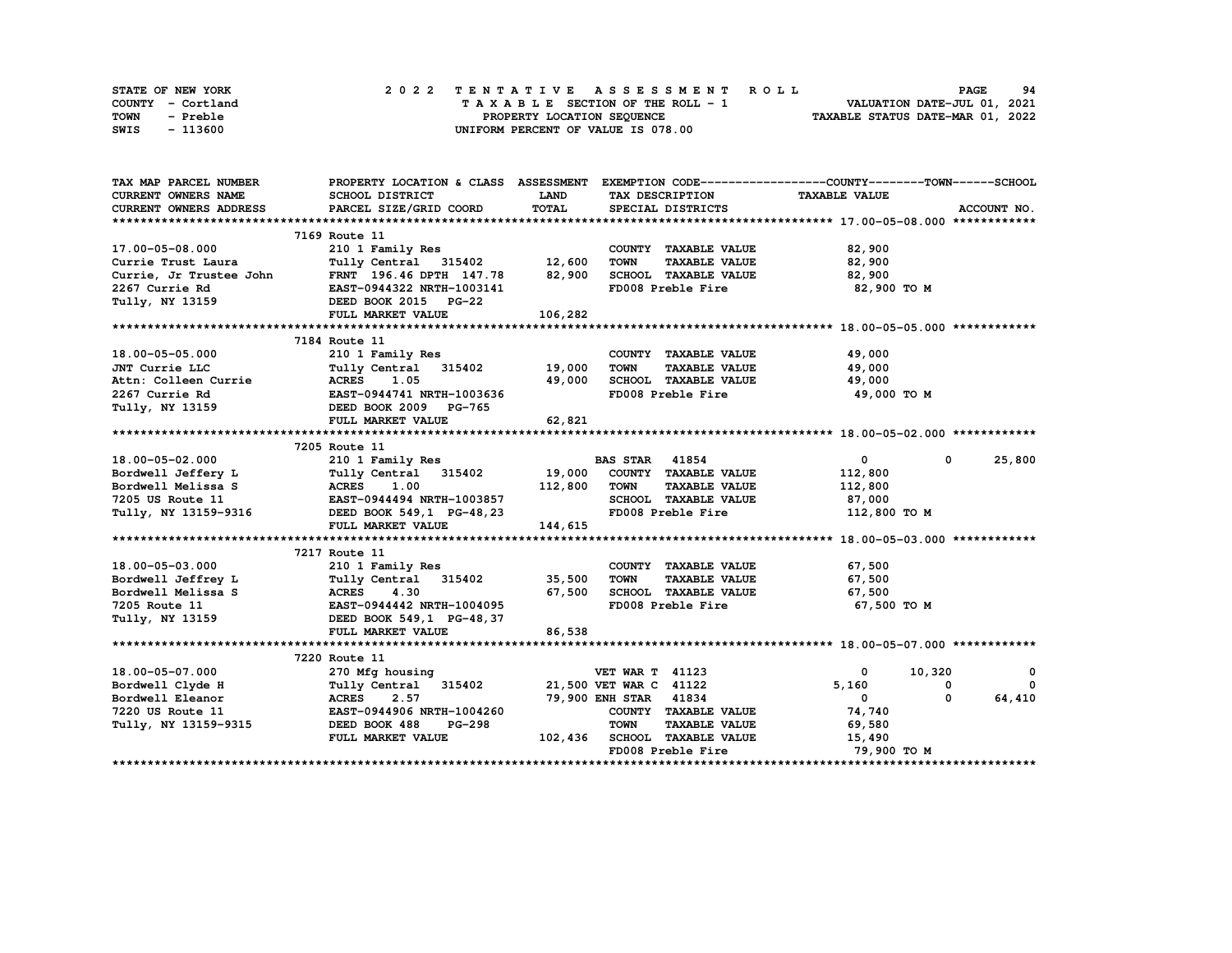| STATE OF NEW YORK | 2022 TENTATIVE ASSESSMENT ROLL     | 95<br><b>PAGE</b>                |
|-------------------|------------------------------------|----------------------------------|
| COUNTY - Cortland | TAXABLE SECTION OF THE ROLL - 1    | VALUATION DATE-JUL 01, 2021      |
| TOWN<br>- Preble  | PROPERTY LOCATION SEQUENCE         | TAXABLE STATUS DATE-MAR 01, 2022 |
| - 113600<br>SWIS  | UNIFORM PERCENT OF VALUE IS 078.00 |                                  |

| TAX MAP PARCEL NUMBER              | PROPERTY LOCATION & CLASS ASSESSMENT EXEMPTION CODE----------------COUNTY-------TOWN-----SCHOOL |             |                        |                              |                      |              |             |
|------------------------------------|-------------------------------------------------------------------------------------------------|-------------|------------------------|------------------------------|----------------------|--------------|-------------|
| CURRENT OWNERS NAME                | SCHOOL DISTRICT                                                                                 | <b>LAND</b> |                        | TAX DESCRIPTION              | <b>TAXABLE VALUE</b> |              |             |
| <b>CURRENT OWNERS ADDRESS</b>      | PARCEL SIZE/GRID COORD                                                                          | TOTAL       |                        | SPECIAL DISTRICTS            |                      |              | ACCOUNT NO. |
|                                    |                                                                                                 |             |                        |                              |                      |              |             |
|                                    | 7230 Route 11                                                                                   |             |                        |                              |                      |              |             |
| 18.00-05-08.000                    | 270 Mfg housing                                                                                 |             | VET COM C 41132        |                              | 8,600                | $^{\circ}$   | $\Omega$    |
| Vormwald Robert G Jr               | Tully Central 315402 20,700 VET COM T 41133                                                     |             |                        |                              | $^{\circ}$           | 17,200       | $\mathbf 0$ |
| 7230 US Route 11                   | <b>ACRES</b><br>2.10                                                                            |             | 100,100 ENH STAR 41834 |                              | $\mathbf{0}$         | 0            | 64,410      |
| Tully, NY 13159-4419               | EAST-0945047 NRTH-1004605                                                                       |             |                        | COUNTY TAXABLE VALUE         | 91,500               |              |             |
|                                    | DEED BOOK 546<br>PG-307                                                                         |             | <b>TOWN</b>            | <b>TAXABLE VALUE</b>         | 82,900               |              |             |
|                                    | FULL MARKET VALUE                                                                               |             |                        | 128,333 SCHOOL TAXABLE VALUE | 35,690               |              |             |
|                                    |                                                                                                 |             |                        | FD008 Preble Fire            | 100,100 TO M         |              |             |
|                                    |                                                                                                 |             |                        |                              |                      |              |             |
|                                    | 7231 Route 11                                                                                   |             |                        |                              |                      |              |             |
| 18.00-05-04.000                    | 210 1 Family Res                                                                                |             | <b>ENH STAR 41834</b>  |                              | $\mathbf{0}$         | $\mathbf{0}$ | 64,410      |
| Clark George H Jr.                 | Tully Central 315402 18,900                                                                     |             |                        | COUNTY TAXABLE VALUE         | 104,400              |              |             |
| Clark Lorraine M                   |                                                                                                 | 104,400     | <b>TOWN</b>            | <b>TAXABLE VALUE</b>         | 104,400              |              |             |
| 7231 Route 11                      | <b>ACRES</b> 1.00 BANK LERETA<br>EAST-0944654 NRTH-1004409                                      |             |                        | SCHOOL TAXABLE VALUE         | 39,990               |              |             |
|                                    | Tully, NY 13159 <b>DEED BOOK 10381 PG-75002</b>                                                 |             |                        | FD008 Preble Fire            | 104,400 TO M         |              |             |
|                                    | FULL MARKET VALUE                                                                               | 133,846     |                        |                              |                      |              |             |
|                                    |                                                                                                 |             |                        |                              |                      |              |             |
|                                    | 7243 Route 11                                                                                   |             |                        |                              |                      |              |             |
| 17.00-04-12.000                    | 210 1 Family Res                                                                                |             | <b>BAS STAR</b> 41854  |                              | $\overline{0}$       | $\mathbf 0$  | 25,800      |
| Doody James C                      | Tully Central 315402                                                                            | 17,800      |                        | COUNTY TAXABLE VALUE         | 150,000              |              |             |
| Doody Donna M                      |                                                                                                 | 150,000     | TOWN                   | <b>TAXABLE VALUE</b>         | 150,000              |              |             |
| 7243 US Route 11                   | <b>ACRES 1.05<br/>EAST-0944729 NRTH-1004596</b>                                                 |             |                        | SCHOOL TAXABLE VALUE         | 124,200              |              |             |
| Tully, NY 13159-9315 DEED BOOK 485 | <b>PG-174</b>                                                                                   |             |                        | FD008 Preble Fire            | 150,000 TO M         |              |             |
|                                    | FULL MARKET VALUE                                                                               | 192,308     |                        |                              |                      |              |             |
|                                    |                                                                                                 |             |                        |                              |                      |              |             |
|                                    | 7258 Route 11                                                                                   |             |                        |                              |                      |              |             |
| 18.00-05-09.000                    | 210 1 Family Res                                                                                |             | <b>BAS STAR 41854</b>  |                              | $\mathbf{0}$         | 0            | 25,800      |
| Haynes Kathleen R                  | Tully Central 315402 17,300 COUNTY TAXABLE VALUE                                                |             |                        |                              | 73,600               |              |             |
| Attn: Kathleen H. Randall          | FRNT 150.00 DPTH 276.42 73,600                                                                  |             | <b>TOWN</b>            | <b>TAXABLE VALUE</b>         | 73,600               |              |             |
| 7258 US Route 11                   | <b>ACRES</b><br>0.88                                                                            |             |                        | SCHOOL TAXABLE VALUE         | 47,800               |              |             |
| Tully, NY 13159-4419               | EAST-0945060 NRTH-1004793                                                                       |             |                        | FD008 Preble Fire            | 73,600 TO M          |              |             |
|                                    | DEED BOOK 2002<br>PG-1701                                                                       |             |                        |                              |                      |              |             |
|                                    | FULL MARKET VALUE                                                                               | 94,359      |                        |                              |                      |              |             |
|                                    |                                                                                                 |             |                        |                              |                      |              |             |
|                                    | 7272 Route 11                                                                                   |             |                        |                              |                      |              |             |
| 18.00-02-18.000                    | $485$ >luse sm bld                                                                              |             |                        | COUNTY TAXABLE VALUE         | 60,000               |              |             |
| Jnt Currie, LLC                    | Tully Central 315402                                                                            | 25,200      | <b>TOWN</b>            | <b>TAXABLE VALUE</b>         | 60,000               |              |             |
| 2267 Currie Rd                     | <b>ACRES</b><br>2.64                                                                            | 60,000      |                        | SCHOOL TAXABLE VALUE         | 60,000               |              |             |
| Tully, NY 13159                    | EAST-0945331 NRTH-1005228                                                                       |             |                        | FD008 Preble Fire            | 60,000 TO M          |              |             |
|                                    | DEED BOOK 2017 PG-3324                                                                          |             |                        |                              |                      |              |             |
|                                    | FULL MARKET VALUE                                                                               | 76,923      |                        |                              |                      |              |             |
|                                    |                                                                                                 |             |                        |                              |                      |              |             |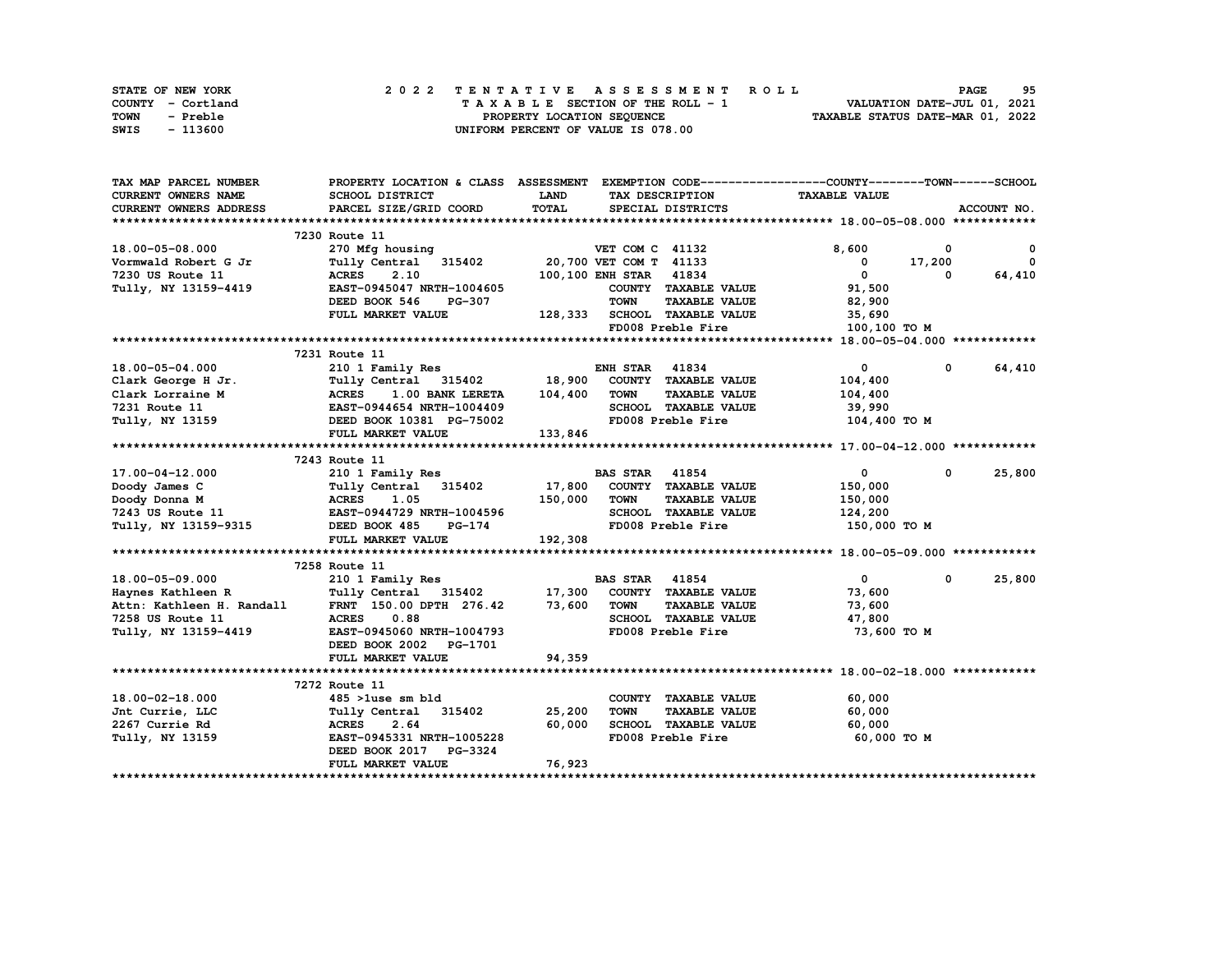| STATE OF NEW YORK |                   |                            |  | 2022 TENTATIVE ASSESSMENT ROLL |  |  |  |  |  |  |                                    |  |  |  |  |  |  |  |                             | <b>PAGE</b> |  | 96 |
|-------------------|-------------------|----------------------------|--|--------------------------------|--|--|--|--|--|--|------------------------------------|--|--|--|--|--|--|--|-----------------------------|-------------|--|----|
|                   | COUNTY - Cortland |                            |  |                                |  |  |  |  |  |  | TAXABLE SECTION OF THE ROLL - 1    |  |  |  |  |  |  |  | VALUATION DATE-JUL 01, 2021 |             |  |    |
| TOWN              | - Preble          | PROPERTY LOCATION SEQUENCE |  |                                |  |  |  |  |  |  | TAXABLE STATUS DATE-MAR 01, 2022   |  |  |  |  |  |  |  |                             |             |  |    |
| SWIS              | - 113600          |                            |  |                                |  |  |  |  |  |  | UNIFORM PERCENT OF VALUE IS 078.00 |  |  |  |  |  |  |  |                             |             |  |    |

| TAX MAP PARCEL NUMBER                                                      | PROPERTY LOCATION & CLASS ASSESSMENT EXEMPTION CODE-----------------COUNTY-------TOWN------SCHOOL                    |             |                                     |                      |              |             |
|----------------------------------------------------------------------------|----------------------------------------------------------------------------------------------------------------------|-------------|-------------------------------------|----------------------|--------------|-------------|
| CURRENT OWNERS NAME                                                        | SCHOOL DISTRICT                                                                                                      | <b>LAND</b> | TAX DESCRIPTION                     | <b>TAXABLE VALUE</b> |              |             |
| CURRENT OWNERS ADDRESS                                                     | PARCEL SIZE/GRID COORD                                                                                               | TOTAL       | SPECIAL DISTRICTS                   |                      |              | ACCOUNT NO. |
|                                                                            |                                                                                                                      |             |                                     |                      |              |             |
|                                                                            | 7274 Route 11                                                                                                        |             |                                     |                      |              |             |
|                                                                            | 210 1 Family Res                                                                                                     |             | COUNTY TAXABLE VALUE                | 25,000               |              |             |
| 18.00-02-19.000<br>Merritt Randy J<br>Merritt Cassandra M<br>7274 Route 11 | Tully Central 315402 9,900                                                                                           |             | <b>TOWN</b><br><b>TAXABLE VALUE</b> | 25,000               |              |             |
|                                                                            | FRNT 127.55 DPTH 123.17 25,000                                                                                       |             | SCHOOL TAXABLE VALUE 25,000         |                      |              |             |
|                                                                            | ACRES 0.35                                                                                                           |             | FD008 Preble Fire                   | 25,000 TO M          |              |             |
| Tully, NY 13159                                                            | EAST-0945130 NRTH-1005288                                                                                            |             |                                     |                      |              |             |
|                                                                            | DEED BOOK 2015 PG-2501                                                                                               |             |                                     |                      |              |             |
|                                                                            | FULL MARKET VALUE                                                                                                    | 32,051      |                                     |                      |              |             |
|                                                                            |                                                                                                                      |             |                                     |                      |              |             |
|                                                                            | 7281 Route 11                                                                                                        |             |                                     |                      |              |             |
| 17.00-04-11.000                                                            | 270 Mfg housing                                                                                                      |             | AGED S<br>41804                     | 0                    | $\mathbf 0$  | 14,300      |
| Mack Edward                                                                | Tully Central 315402 10,700 ENH STAR 41834                                                                           |             |                                     | $\mathbf{0}$         | $\Omega$     | 14,300      |
| 7281 US Route 11                                                           | FRNT 77.80 DPTH 195.00 28,600 COUNTY TAXABLE VALUE                                                                   |             |                                     | 28,600               |              |             |
| Tully, NY 13159-9315                                                       | <b>ACRES</b><br>0.40                                                                                                 |             | TOWN<br><b>TAXABLE VALUE</b>        | 28,600               |              |             |
|                                                                            | EAST-0944963 NRTH-1005422                                                                                            |             | SCHOOL TAXABLE VALUE                | 0                    |              |             |
|                                                                            | DEED BOOK 448<br>$PG-1$                                                                                              |             | FD008 Preble Fire                   | 28,600 TO M          |              |             |
|                                                                            | FULL MARKET VALUE                                                                                                    | 36,667      |                                     |                      |              |             |
|                                                                            |                                                                                                                      |             |                                     |                      |              |             |
|                                                                            | 7295 Route 11                                                                                                        |             |                                     |                      |              |             |
| 17.00-04-10.000                                                            | 210 1 Family Res                                                                                                     |             | <b>BAS STAR 41854</b>               | $\mathbf{0}$         | $\mathbf{0}$ | 25,800      |
| Kinne Ronald Jr                                                            |                                                                                                                      |             |                                     | 83,900               |              |             |
|                                                                            | Tully Central 315402 19,500 COUNTY TAXABLE VALUE<br>ACRES 1.37 33,900 TOWN TAXABLE VALUE                             |             |                                     | 83,900               |              |             |
|                                                                            |                                                                                                                      |             | SCHOOL TAXABLE VALUE 58,100         |                      |              |             |
|                                                                            | Kinne Acces 1.37<br>The Catherine A MCRES 1.37<br>T295 US Route 11 EAST-0944955 NRTH-1005599<br>NEED BOOK 465 PG-289 |             | FD008 Preble Fire 83,900 TO M       |                      |              |             |
|                                                                            | FULL MARKET VALUE                                                                                                    | 107,564     |                                     |                      |              |             |
|                                                                            |                                                                                                                      |             |                                     |                      |              |             |
|                                                                            | 7296 Route 11                                                                                                        |             |                                     |                      |              |             |
| 18.00-02-17.000                                                            | 210 1 Family Res                                                                                                     |             | <b>BAS STAR 41854</b>               | $\overline{0}$       | $^{\circ}$   | 25,800      |
| Meyer Bruce E Jr                                                           |                                                                                                                      |             | COUNTY TAXABLE VALUE                | 128,300              |              |             |
| 7296 US Route 11                                                           |                                                                                                                      |             | <b>TOWN</b><br><b>TAXABLE VALUE</b> | 128,300              |              |             |
| Tully, NY 13159                                                            | Tully Central 315402 24,500<br>ACRES 4.44 128,300<br>EAST-0945829 NRTH-1005250                                       |             | SCHOOL TAXABLE VALUE                | 102,500              |              |             |
|                                                                            | DEED BOOK 2011 PG-4792                                                                                               |             | FD008 Preble Fire                   | 128,300 TO M         |              |             |
|                                                                            | FULL MARKET VALUE                                                                                                    | 164,487     |                                     |                      |              |             |
|                                                                            |                                                                                                                      |             |                                     |                      |              |             |
|                                                                            | 7302 Route 11                                                                                                        |             |                                     |                      |              |             |
| 18.00-02-10.000                                                            | 322 Rural vac>10                                                                                                     |             | COUNTY TAXABLE VALUE                | 26,600               |              |             |
|                                                                            | Sherman Daniel W Jr Tully Central 315402 26,600                                                                      |             | <b>TOWN</b><br><b>TAXABLE VALUE</b> | 26,600               |              |             |
|                                                                            | 26,600                                                                                                               |             | SCHOOL TAXABLE VALUE 26,600         |                      |              |             |
|                                                                            |                                                                                                                      |             | FD008 Preble Fire                   | 26,600 то м          |              |             |
|                                                                            |                                                                                                                      |             |                                     |                      |              |             |
|                                                                            | FULL MARKET VALUE                                                                                                    | 34,103      |                                     |                      |              |             |
|                                                                            |                                                                                                                      |             |                                     |                      |              |             |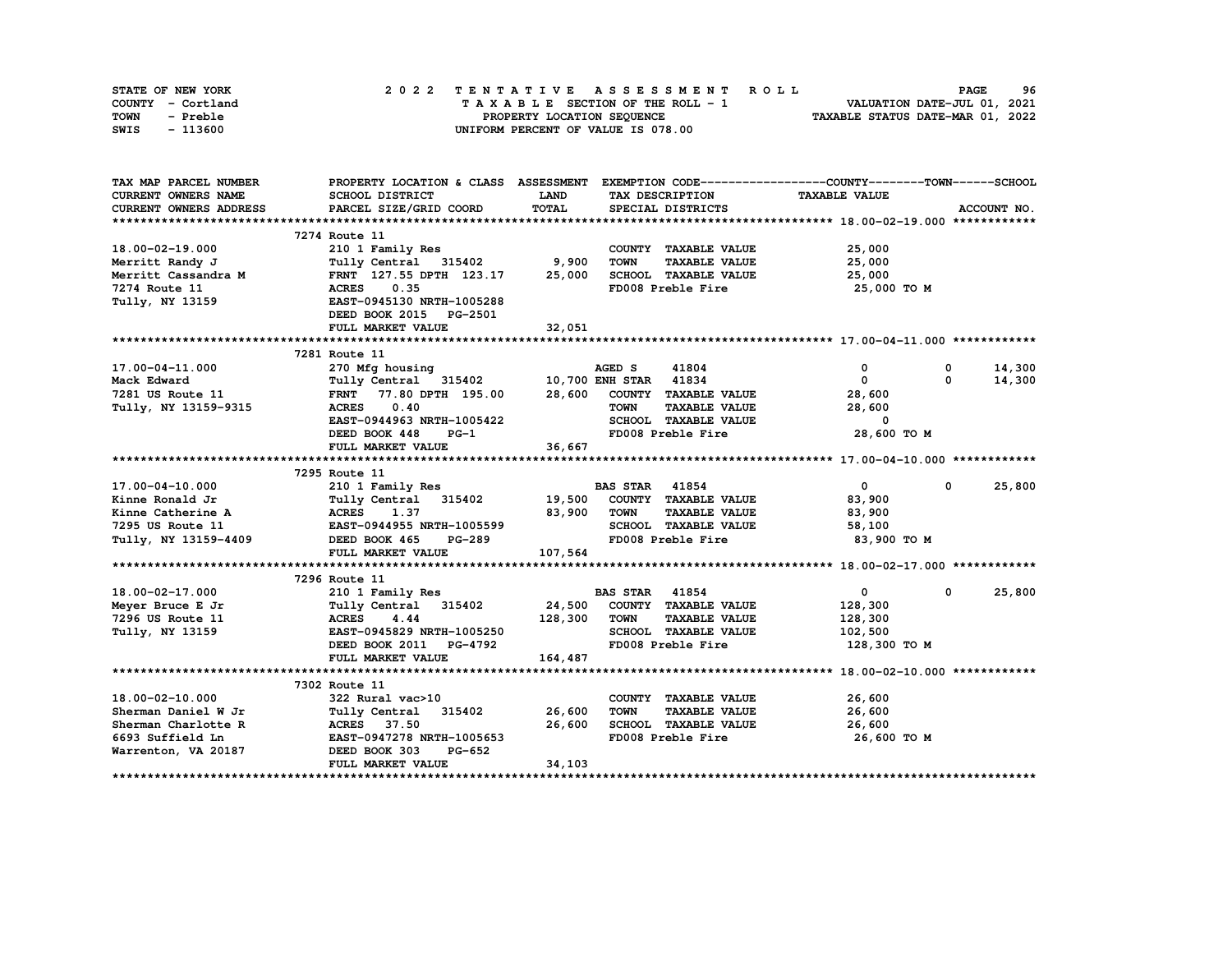| STATE OF NEW YORK | 2022 TENTATIVE ASSESSMENT ROLL     | 97<br><b>PAGE</b>                |
|-------------------|------------------------------------|----------------------------------|
| COUNTY - Cortland | TAXABLE SECTION OF THE ROLL - 1    | VALUATION DATE-JUL 01, 2021      |
| TOWN<br>- Preble  | PROPERTY LOCATION SEQUENCE         | TAXABLE STATUS DATE-MAR 01, 2022 |
| - 113600<br>SWIS  | UNIFORM PERCENT OF VALUE IS 078.00 |                                  |

| TAX MAP PARCEL NUMBER                                                    | PROPERTY LOCATION & CLASS ASSESSMENT EXEMPTION CODE----------------COUNTY-------TOWN------SCHOOL |             |                       |                              |                      |              |               |
|--------------------------------------------------------------------------|--------------------------------------------------------------------------------------------------|-------------|-----------------------|------------------------------|----------------------|--------------|---------------|
| CURRENT OWNERS NAME                                                      | SCHOOL DISTRICT                                                                                  | <b>LAND</b> | TAX DESCRIPTION       |                              | <b>TAXABLE VALUE</b> |              |               |
| <b>CURRENT OWNERS ADDRESS</b>                                            | PARCEL SIZE/GRID COORD                                                                           | TOTAL       | SPECIAL DISTRICTS     |                              |                      |              | ACCOUNT NO.   |
|                                                                          |                                                                                                  |             |                       |                              |                      |              |               |
|                                                                          | 7305 Route 11                                                                                    |             |                       |                              |                      |              |               |
| 17.00-04-09.000                                                          | 105 Vac farmland                                                                                 |             |                       | AG COMMIT 41730              | 37,370               |              | 37,370 37,370 |
| Preble Valley Polo, LLC                                                  | Tully Central 315402 65,000                                                                      |             |                       | COUNTY TAXABLE VALUE         | 29,530               |              |               |
| 70 Clinton St                                                            | ACRES 30.09                                                                                      | 66,900      | <b>TOWN</b>           | <b>TAXABLE VALUE</b>         | 29,530               |              |               |
| Tully, NY 13159                                                          | EAST-0944100 NRTH-1005902                                                                        |             |                       | SCHOOL TAXABLE VALUE         | 29,530               |              |               |
|                                                                          | DEED BOOK 2018 PG-6543                                                                           |             |                       | FD008 Preble Fire            | 66,900 то м          |              |               |
| MAY BE SUBJECT TO PAYMENT                                                | FULL MARKET VALUE                                                                                | 85,769      |                       |                              |                      |              |               |
| UNDER AGDIST LAW TIL 2029                                                |                                                                                                  |             |                       |                              |                      |              |               |
|                                                                          |                                                                                                  |             |                       |                              |                      |              |               |
|                                                                          | 7308 Route 11                                                                                    |             |                       |                              |                      |              |               |
| 18.00-02-01.000                                                          | 210 1 Family Res                                                                                 |             | <b>BAS STAR</b> 41854 |                              | $\bullet$            | $\mathbf 0$  | 25,800        |
| 18.00-02-01.000<br>Bushaw Benjamin P<br>7308 Route 11<br>Tully, NY 13159 | Tully Central 315402                                                                             |             |                       | $9,700$ COUNTY TAXABLE VALUE | 85,300               |              |               |
|                                                                          | FRNT 94.40 DPTH 159.70 85,300                                                                    |             | TOWN                  | <b>TAXABLE VALUE</b>         | 85,300               |              |               |
| Tully, NY 13159                                                          |                                                                                                  |             |                       | SCHOOL TAXABLE VALUE         | 59,500               |              |               |
|                                                                          | ACRES 0.52 BANK LERETA<br>EAST-0945217 NRTH-1005859                                              |             | FD008 Preble Fire     |                              | 85,300 TO M          |              |               |
|                                                                          | DEED BOOK 2009 PG-5455                                                                           |             |                       |                              |                      |              |               |
|                                                                          | FULL MARKET VALUE                                                                                | 109, 359    |                       |                              |                      |              |               |
|                                                                          |                                                                                                  |             |                       |                              |                      |              |               |
|                                                                          | 7323 Route 11                                                                                    |             |                       |                              |                      |              |               |
| 17.00-04-08.000                                                          | 210 1 Family Res                                                                                 |             | <b>BAS STAR</b> 41854 |                              | $\mathbf{0}$         | $^{\circ}$   | 25,800        |
| Fritz Kevin H                                                            | Tully Central 315402 10,200<br>FRNT 133.34 DPTH 117.00 112,300                                   |             |                       | COUNTY TAXABLE VALUE         | 112,300              |              |               |
| Fritz Stephanie A<br>"223 IIS Route 11                                   |                                                                                                  |             | <b>TOWN</b>           | <b>TAXABLE VALUE</b>         | 112,300              |              |               |
| 7323 US Route 11                                                         | <b>BANK WELLS</b>                                                                                |             |                       | SCHOOL TAXABLE VALUE         | 86,500               |              |               |
| Tully, NY 13159-9314                                                     | EAST-0945007 NRTH-1005978                                                                        |             |                       | FD008 Preble Fire            | 112,300 то м         |              |               |
|                                                                          | DEED BOOK 1997 PG-1865                                                                           |             |                       |                              |                      |              |               |
|                                                                          | FULL MARKET VALUE                                                                                | 143,974     |                       |                              |                      |              |               |
|                                                                          |                                                                                                  |             |                       |                              |                      |              |               |
|                                                                          | 7327 Route 11                                                                                    |             |                       |                              |                      |              |               |
|                                                                          |                                                                                                  |             |                       |                              |                      | $\mathbf 0$  | 46,450        |
|                                                                          |                                                                                                  |             |                       |                              |                      | $\mathbf{o}$ | 46,450        |
|                                                                          |                                                                                                  |             |                       |                              |                      |              |               |
|                                                                          |                                                                                                  |             |                       |                              |                      |              |               |
|                                                                          |                                                                                                  |             |                       |                              |                      |              |               |
|                                                                          |                                                                                                  |             |                       |                              | 92,900 TO M          |              |               |
|                                                                          |                                                                                                  |             |                       |                              |                      |              |               |
|                                                                          | 7331 Route 11                                                                                    |             |                       |                              |                      |              |               |
| 17.00-04-06.000                                                          | 210 1 Family Res                                                                                 |             |                       | COUNTY TAXABLE VALUE         | 83,800               |              |               |
| Senecal Bernard                                                          | Tully Central 315402 8,100                                                                       |             | TOWN                  | <b>TAXABLE VALUE</b>         | 83,800               |              |               |
| 1690 Mecklenburg Rd<br>Ithaca, NY 14850                                  | FRNT 80.00 DPTH 117.00                                                                           | 83,800      |                       | SCHOOL TAXABLE VALUE         | 83,800               |              |               |
|                                                                          | EAST-0944999 NRTH-1006183                                                                        |             | FD008 Preble Fire     |                              | 83,800 TO M          |              |               |
|                                                                          | DEED BOOK 2017 PG-5337                                                                           |             |                       |                              |                      |              |               |
|                                                                          | FULL MARKET VALUE                                                                                | 107,436     |                       |                              |                      |              |               |
|                                                                          |                                                                                                  |             |                       |                              |                      |              |               |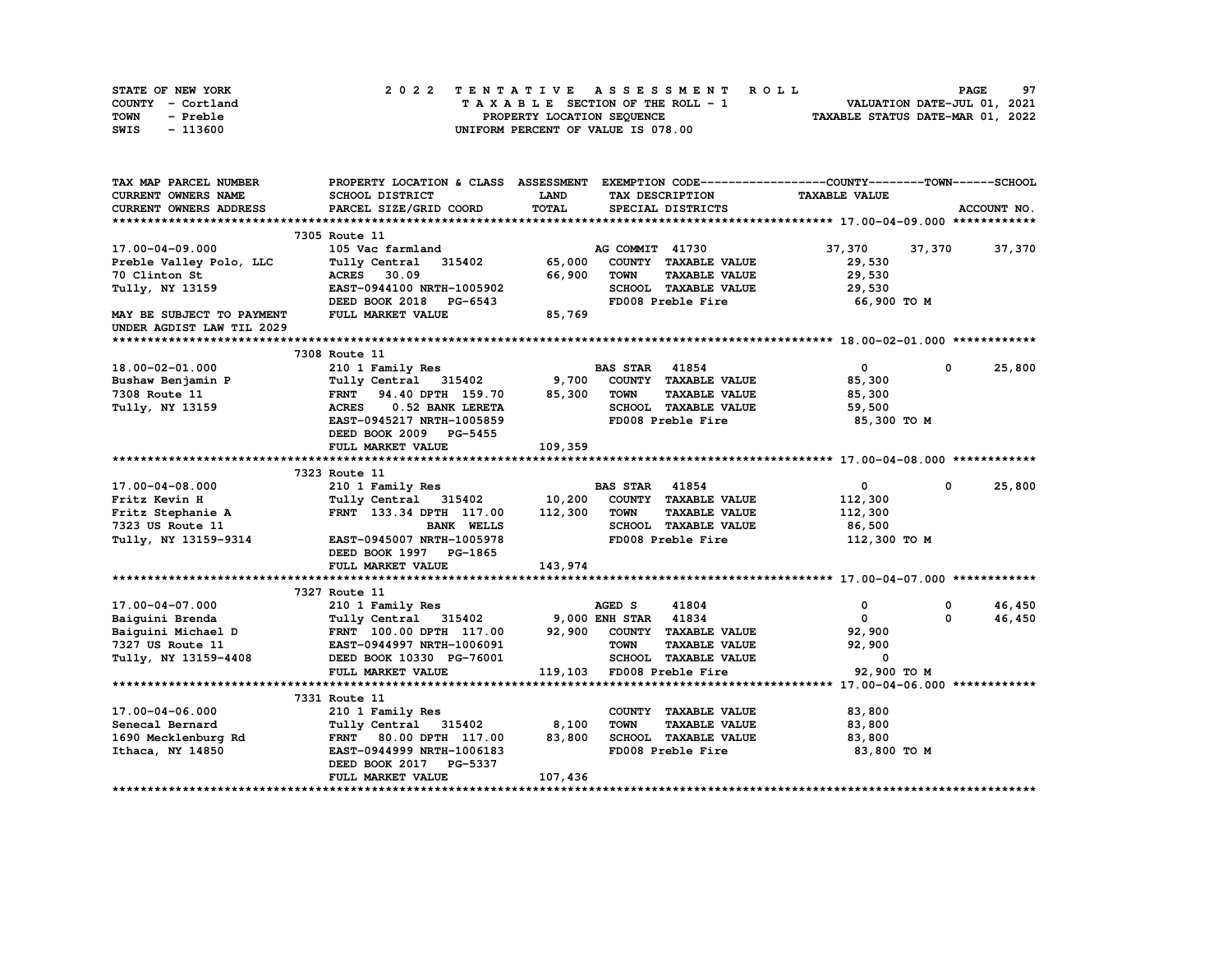| STATE OF NEW YORK | 2022 TENTATIVE ASSESSMENT ROLL     | 98<br><b>PAGE</b>                |
|-------------------|------------------------------------|----------------------------------|
| COUNTY - Cortland | TAXABLE SECTION OF THE ROLL - 1    | VALUATION DATE-JUL 01, 2021      |
| TOWN<br>- Preble  | PROPERTY LOCATION SEQUENCE         | TAXABLE STATUS DATE-MAR 01, 2022 |
| - 113600<br>SWIS  | UNIFORM PERCENT OF VALUE IS 078.00 |                                  |

| TAX MAP PARCEL NUMBER                                                                    | PROPERTY LOCATION & CLASS ASSESSMENT EXEMPTION CODE-----------------COUNTY-------TOWN------SCHOOL |             |                        |                      |                       |            |              |
|------------------------------------------------------------------------------------------|---------------------------------------------------------------------------------------------------|-------------|------------------------|----------------------|-----------------------|------------|--------------|
| CURRENT OWNERS NAME                                                                      | SCHOOL DISTRICT                                                                                   | <b>LAND</b> |                        | TAX DESCRIPTION      | <b>TAXABLE VALUE</b>  |            |              |
| CURRENT OWNERS ADDRESS                                                                   | PARCEL SIZE/GRID COORD                                                                            | TOTAL       |                        | SPECIAL DISTRICTS    |                       |            | ACCOUNT NO.  |
|                                                                                          |                                                                                                   |             |                        |                      |                       |            |              |
|                                                                                          | 7339 Route 11                                                                                     |             |                        |                      |                       |            |              |
| 17.00-04-05.000                                                                          | 210 1 Family Res                                                                                  |             |                        | COUNTY TAXABLE VALUE | 79,000                |            |              |
| Gordon Troy Richard                                                                      | Tully Central 315402 9,100                                                                        |             | <b>TOWN</b>            | <b>TAXABLE VALUE</b> | 79,000                |            |              |
| 7339 Route 11                                                                            | FRNT 109.31 DPTH 117.00                                                                           | 79,000      |                        | SCHOOL TAXABLE VALUE | 79,000                |            |              |
| Tully, NY 13159                                                                          | <b>ACRES</b><br>0.28                                                                              |             |                        | FD008 Preble Fire    | 79,000 TO M           |            |              |
|                                                                                          | EAST-0944977 NRTH-1006280                                                                         |             |                        |                      |                       |            |              |
|                                                                                          | DEED BOOK 2021 PG-6217                                                                            |             |                        |                      |                       |            |              |
|                                                                                          | FULL MARKET VALUE                                                                                 | 101,282     |                        |                      |                       |            |              |
|                                                                                          |                                                                                                   |             |                        |                      |                       |            |              |
|                                                                                          | 7350 Route 11                                                                                     |             |                        |                      |                       |            |              |
| 18.00-01-05.000                                                                          | 210 1 Family Res                                                                                  |             | <b>BAS STAR 41854</b>  |                      | $\mathbf{0}$          | 0          | 25,800       |
| Strong Richard W                                                                         | Tully Central 315402 17,900                                                                       |             |                        | COUNTY TAXABLE VALUE | 124,800               |            |              |
| 7350 US Route 11                                                                         | FRNT 150.00 DPTH 260.32                                                                           | 124,800     | <b>TOWN</b>            | <b>TAXABLE VALUE</b> | 124,800               |            |              |
| Tully, NY 13159-4421                                                                     | <b>ACRES</b><br>0.89 BANKCORELOG                                                                  |             |                        | SCHOOL TAXABLE VALUE | 99,000                |            |              |
|                                                                                          | EAST-0945224 NRTH-1006400                                                                         |             |                        | FD008 Preble Fire    | 124,800 TO M          |            |              |
|                                                                                          | DEED BOOK 10148 PG-63001                                                                          |             |                        |                      |                       |            |              |
|                                                                                          | FULL MARKET VALUE                                                                                 | 160,000     |                        |                      |                       |            |              |
|                                                                                          |                                                                                                   |             |                        |                      |                       |            |              |
|                                                                                          | 7352 Route 11                                                                                     |             |                        |                      |                       |            |              |
| 18.00-01-04.000                                                                          | 210 1 Family Res                                                                                  |             | <b>BAS STAR 41854</b>  |                      | $\mathbf{0}$          | $^{\circ}$ | 25,800       |
| Bartholomew Brian                                                                        | Tully Central 315402 17,900                                                                       |             |                        | COUNTY TAXABLE VALUE | 140,000               |            |              |
| Bartholomew Cynthia L FRNT 150.00 DPTH 269.60<br>7352 Route 11 EAST-0945212 NRTH-1006549 |                                                                                                   | 140,000     | <b>TOWN</b>            | <b>TAXABLE VALUE</b> | 140,000               |            |              |
|                                                                                          |                                                                                                   |             |                        | SCHOOL TAXABLE VALUE | 114,200               |            |              |
| PO Box 495                                                                               | DEED BOOK 567<br>FULL MARKET VI<br>PG-160                                                         |             |                        | FD008 Preble Fire    | 140,000 TO M          |            |              |
| Tully, NY 13159-0495                                                                     | FULL MARKET VALUE                                                                                 | 179,487     |                        |                      |                       |            |              |
|                                                                                          |                                                                                                   |             |                        |                      |                       |            |              |
|                                                                                          | 7356 Route 11<br>210 1 Family Res                                                                 |             | <b>BAS STAR 41854</b>  |                      | $\mathbf{0}$          | $^{\circ}$ | 25,800       |
| 18.00-01-03.000                                                                          |                                                                                                   |             |                        | COUNTY TAXABLE VALUE |                       |            |              |
| Janson Susan V                                                                           | Tully Central 315402 11,400                                                                       | 89,300      | TOWN                   | <b>TAXABLE VALUE</b> | 89,300                |            |              |
| Janson Elwood L Jr                                                                       | FRNT 75.00 DPTH 262.07                                                                            |             |                        | SCHOOL TAXABLE VALUE | 89,300                |            |              |
| 7356 US Route 11<br>Tully, NY 13159-4421                                                 | EAST-0945214 NRTH-1006664<br>DEED BOOK 333<br>$PG-10$                                             |             |                        | FD008 Preble Fire    | 63,500<br>89,300 то м |            |              |
|                                                                                          | FULL MARKET VALUE                                                                                 | 114,487     |                        |                      |                       |            |              |
|                                                                                          |                                                                                                   |             |                        |                      |                       |            |              |
|                                                                                          | 7368 Route 11                                                                                     |             |                        |                      |                       |            |              |
| 18.00-01-01.000                                                                          | 210 1 Family Res                                                                                  |             | <b>VET WAR C 41122</b> |                      | 5,160                 | 0          | 0            |
| Houser Michael A                                                                         | Tully Central 315402                                                                              |             | 20,000 VET WAR T 41123 |                      | $\mathbf{0}$          | 10,320     | $\mathbf{o}$ |
| Houser Deborah J                                                                         | <b>Tully<br/>ACRES</b><br><b>1.65 BANKCORELOG</b>                                                 |             | 153,000 BAS STAR 41854 |                      | $\mathbf 0$           | $\Omega$   | 25,800       |
| 7368 Route 11                                                                            |                                                                                                   |             |                        | COUNTY TAXABLE VALUE | 147,840               |            |              |
| Tully, NY 13159                                                                          | EAST-0945198 NRTH-1006826<br>DEED BOOK 10400 PG-37003<br>DEED BOOK 10400 PG-37003                 |             | <b>TOWN</b>            | <b>TAXABLE VALUE</b> | 142,680               |            |              |
|                                                                                          | FULL MARKET VALUE                                                                                 | 196,154     |                        | SCHOOL TAXABLE VALUE | 127,200               |            |              |
|                                                                                          |                                                                                                   |             |                        | FD008 Preble Fire    | 153,000 TO M          |            |              |
|                                                                                          |                                                                                                   |             |                        |                      |                       |            |              |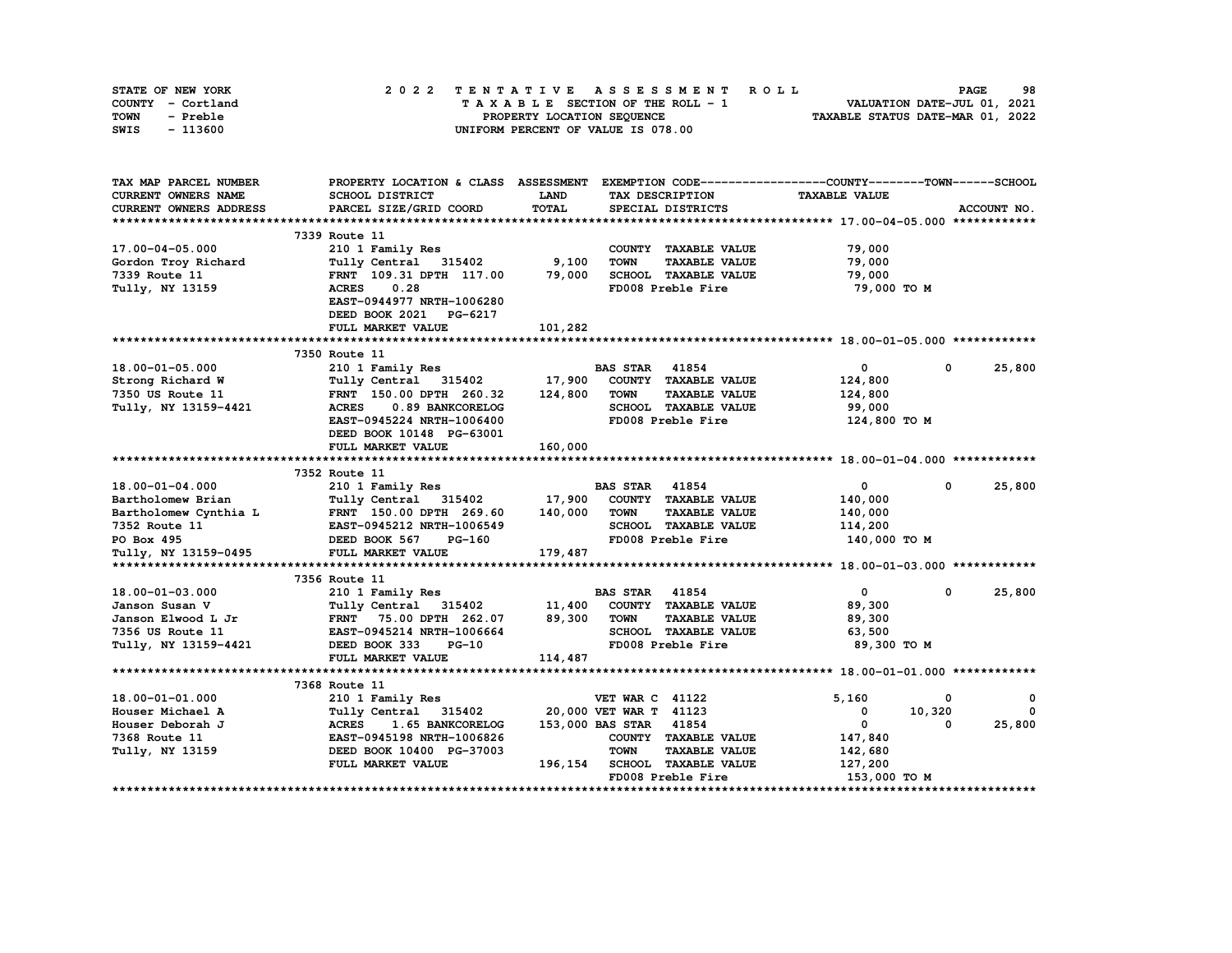| STATE OF NEW YORK | 2022 TENTATIVE ASSESSMENT ROLL     | 99<br><b>PAGE</b>                |
|-------------------|------------------------------------|----------------------------------|
| COUNTY - Cortland | TAXABLE SECTION OF THE ROLL - 1    | VALUATION DATE-JUL 01, 2021      |
| TOWN<br>- Preble  | PROPERTY LOCATION SEQUENCE         | TAXABLE STATUS DATE-MAR 01, 2022 |
| - 113600<br>SWIS  | UNIFORM PERCENT OF VALUE IS 078.00 |                                  |

| SCHOOL DISTRICT<br><b>LAND</b><br>TAX DESCRIPTION<br><b>TAXABLE VALUE</b><br><b>TOTAL</b><br>PARCEL SIZE/GRID COORD<br>SPECIAL DISTRICTS<br>ACCOUNT NO.<br>7369 Route 11<br>112 Dairy farm<br>31,712<br>AG-CEILING 41720<br>31,712<br>31,712<br>85,800<br>Tully Central 315402<br>COUNTY TAXABLE VALUE<br>228,288<br><b>ACRES</b> 32.90<br>260,000<br><b>TOWN</b><br><b>TAXABLE VALUE</b><br>228,288<br>EAST-0944247 NRTH-1006757<br>SCHOOL TAXABLE VALUE<br>228,288<br>DEED BOOK 10426 PG-20003<br>FD008 Preble Fire<br>260,000 то м<br>FULL MARKET VALUE<br>333, 333<br>7400 Route 11<br>92,425<br>92,425<br>120 Field crops<br>AG-CEILING 41720<br>92,425<br>Tully Central 315402<br>271,300<br>COUNTY TAXABLE VALUE<br>334,110<br><b>ACRES</b> 238.50<br>426,535<br><b>TAXABLE VALUE</b><br>334,110<br><b>TOWN</b><br>SCHOOL TAXABLE VALUE<br>c/o Catherine Edinger<br>EAST-0945987 NRTH-1008617<br>334,110<br>DEED BOOK 2017, PG-1692,<br>FD008 Preble Fire<br>426,535 TO M<br>546,840<br>FULL MARKET VALUE<br>MAY BE SUBJECT TO PAYMENT<br>7431 Route 11<br>COUNTY TAXABLE VALUE<br>312 Vac w/imprv<br>18,400<br>Tully Central 315402<br>17,800<br>TOWN<br><b>TAXABLE VALUE</b><br>18,400<br>6.30<br>18,400<br>SCHOOL TAXABLE VALUE<br><b>ACRES</b><br>18,400<br>FD008 Preble Fire<br>EAST-0944318 NRTH-1007974<br>18,400 TO M<br>DEED BOOK 1996 PG-5858<br>FULL MARKET VALUE<br>23,590<br>7445 Route 11<br>210 1 Family Res<br>VET COM C 41132<br>8,600<br>$\mathbf{o}$<br>0<br>8,500 VET COM T 41133<br>13,525<br>$\mathbf 0$<br>Tully Central 315402<br>0<br>41804<br>18,935<br><b>FRNT</b> 250.00 DPTH<br>54,100 AGED S<br>0<br>88.50<br>0<br><b>ENH STAR 41834</b><br>EAST-0944948 NRTH-1008578<br>$\mathbf{0}$<br>$\mathbf{o}$<br>35,165<br>COUNTY TAXABLE VALUE<br>45,500<br>DEED BOOK 377<br>PG-263<br>FULL MARKET VALUE<br>69,359<br>TOWN<br><b>TAXABLE VALUE</b><br>40,575<br><b>SCHOOL TAXABLE VALUE</b><br>0<br>FD008 Preble Fire<br>54,100 TO M<br>7461 Route 11<br>210 1 Family Res<br>VET COM C 41132<br>8,600<br>$\mathbf 0$<br>0<br>12,700 VET COM T 41133<br>17,200<br>$^{\circ}$<br>Tully Central 315402<br>0<br>114,700 BAS STAR 41854<br>25,800<br>FRNT 150.00 DPTH 180.00<br>$\mathbf{0}$<br>0<br>COUNTY TAXABLE VALUE<br><b>ACRES</b><br>0.55<br>106,100<br>EAST-0944969 NRTH-1008857<br><b>TOWN</b><br><b>TAXABLE VALUE</b><br>97,500<br>SCHOOL TAXABLE VALUE<br>DEED BOOK 285<br>PG-592<br>88,900<br>FULL MARKET VALUE<br>147,051 FD008 Preble Fire<br>114,700 TO M | TAX MAP PARCEL NUMBER     | PROPERTY LOCATION & CLASS ASSESSMENT EXEMPTION CODE----------------COUNTY-------TOWN-----SCHOOL |  |  |
|----------------------------------------------------------------------------------------------------------------------------------------------------------------------------------------------------------------------------------------------------------------------------------------------------------------------------------------------------------------------------------------------------------------------------------------------------------------------------------------------------------------------------------------------------------------------------------------------------------------------------------------------------------------------------------------------------------------------------------------------------------------------------------------------------------------------------------------------------------------------------------------------------------------------------------------------------------------------------------------------------------------------------------------------------------------------------------------------------------------------------------------------------------------------------------------------------------------------------------------------------------------------------------------------------------------------------------------------------------------------------------------------------------------------------------------------------------------------------------------------------------------------------------------------------------------------------------------------------------------------------------------------------------------------------------------------------------------------------------------------------------------------------------------------------------------------------------------------------------------------------------------------------------------------------------------------------------------------------------------------------------------------------------------------------------------------------------------------------------------------------------------------------------------------------------------------------------------------------------------------------------------------------------------------------------------------------------------------------------------------------------------------------------------------------------------------------------------------------------------------------|---------------------------|-------------------------------------------------------------------------------------------------|--|--|
|                                                                                                                                                                                                                                                                                                                                                                                                                                                                                                                                                                                                                                                                                                                                                                                                                                                                                                                                                                                                                                                                                                                                                                                                                                                                                                                                                                                                                                                                                                                                                                                                                                                                                                                                                                                                                                                                                                                                                                                                                                                                                                                                                                                                                                                                                                                                                                                                                                                                                                    | CURRENT OWNERS NAME       |                                                                                                 |  |  |
|                                                                                                                                                                                                                                                                                                                                                                                                                                                                                                                                                                                                                                                                                                                                                                                                                                                                                                                                                                                                                                                                                                                                                                                                                                                                                                                                                                                                                                                                                                                                                                                                                                                                                                                                                                                                                                                                                                                                                                                                                                                                                                                                                                                                                                                                                                                                                                                                                                                                                                    | CURRENT OWNERS ADDRESS    |                                                                                                 |  |  |
|                                                                                                                                                                                                                                                                                                                                                                                                                                                                                                                                                                                                                                                                                                                                                                                                                                                                                                                                                                                                                                                                                                                                                                                                                                                                                                                                                                                                                                                                                                                                                                                                                                                                                                                                                                                                                                                                                                                                                                                                                                                                                                                                                                                                                                                                                                                                                                                                                                                                                                    |                           |                                                                                                 |  |  |
|                                                                                                                                                                                                                                                                                                                                                                                                                                                                                                                                                                                                                                                                                                                                                                                                                                                                                                                                                                                                                                                                                                                                                                                                                                                                                                                                                                                                                                                                                                                                                                                                                                                                                                                                                                                                                                                                                                                                                                                                                                                                                                                                                                                                                                                                                                                                                                                                                                                                                                    |                           |                                                                                                 |  |  |
|                                                                                                                                                                                                                                                                                                                                                                                                                                                                                                                                                                                                                                                                                                                                                                                                                                                                                                                                                                                                                                                                                                                                                                                                                                                                                                                                                                                                                                                                                                                                                                                                                                                                                                                                                                                                                                                                                                                                                                                                                                                                                                                                                                                                                                                                                                                                                                                                                                                                                                    | 17.00-04-03.000           |                                                                                                 |  |  |
|                                                                                                                                                                                                                                                                                                                                                                                                                                                                                                                                                                                                                                                                                                                                                                                                                                                                                                                                                                                                                                                                                                                                                                                                                                                                                                                                                                                                                                                                                                                                                                                                                                                                                                                                                                                                                                                                                                                                                                                                                                                                                                                                                                                                                                                                                                                                                                                                                                                                                                    | JNT Currie LLC            |                                                                                                 |  |  |
|                                                                                                                                                                                                                                                                                                                                                                                                                                                                                                                                                                                                                                                                                                                                                                                                                                                                                                                                                                                                                                                                                                                                                                                                                                                                                                                                                                                                                                                                                                                                                                                                                                                                                                                                                                                                                                                                                                                                                                                                                                                                                                                                                                                                                                                                                                                                                                                                                                                                                                    | Attn: Colleen Currie      |                                                                                                 |  |  |
|                                                                                                                                                                                                                                                                                                                                                                                                                                                                                                                                                                                                                                                                                                                                                                                                                                                                                                                                                                                                                                                                                                                                                                                                                                                                                                                                                                                                                                                                                                                                                                                                                                                                                                                                                                                                                                                                                                                                                                                                                                                                                                                                                                                                                                                                                                                                                                                                                                                                                                    | 2267 Currie Rd            |                                                                                                 |  |  |
|                                                                                                                                                                                                                                                                                                                                                                                                                                                                                                                                                                                                                                                                                                                                                                                                                                                                                                                                                                                                                                                                                                                                                                                                                                                                                                                                                                                                                                                                                                                                                                                                                                                                                                                                                                                                                                                                                                                                                                                                                                                                                                                                                                                                                                                                                                                                                                                                                                                                                                    | Tully, NY 13159           |                                                                                                 |  |  |
|                                                                                                                                                                                                                                                                                                                                                                                                                                                                                                                                                                                                                                                                                                                                                                                                                                                                                                                                                                                                                                                                                                                                                                                                                                                                                                                                                                                                                                                                                                                                                                                                                                                                                                                                                                                                                                                                                                                                                                                                                                                                                                                                                                                                                                                                                                                                                                                                                                                                                                    |                           |                                                                                                 |  |  |
|                                                                                                                                                                                                                                                                                                                                                                                                                                                                                                                                                                                                                                                                                                                                                                                                                                                                                                                                                                                                                                                                                                                                                                                                                                                                                                                                                                                                                                                                                                                                                                                                                                                                                                                                                                                                                                                                                                                                                                                                                                                                                                                                                                                                                                                                                                                                                                                                                                                                                                    | MAY BE SUBJECT TO PAYMENT |                                                                                                 |  |  |
|                                                                                                                                                                                                                                                                                                                                                                                                                                                                                                                                                                                                                                                                                                                                                                                                                                                                                                                                                                                                                                                                                                                                                                                                                                                                                                                                                                                                                                                                                                                                                                                                                                                                                                                                                                                                                                                                                                                                                                                                                                                                                                                                                                                                                                                                                                                                                                                                                                                                                                    | UNDER AGDIST LAW TIL 2026 |                                                                                                 |  |  |
|                                                                                                                                                                                                                                                                                                                                                                                                                                                                                                                                                                                                                                                                                                                                                                                                                                                                                                                                                                                                                                                                                                                                                                                                                                                                                                                                                                                                                                                                                                                                                                                                                                                                                                                                                                                                                                                                                                                                                                                                                                                                                                                                                                                                                                                                                                                                                                                                                                                                                                    |                           |                                                                                                 |  |  |
|                                                                                                                                                                                                                                                                                                                                                                                                                                                                                                                                                                                                                                                                                                                                                                                                                                                                                                                                                                                                                                                                                                                                                                                                                                                                                                                                                                                                                                                                                                                                                                                                                                                                                                                                                                                                                                                                                                                                                                                                                                                                                                                                                                                                                                                                                                                                                                                                                                                                                                    |                           |                                                                                                 |  |  |
|                                                                                                                                                                                                                                                                                                                                                                                                                                                                                                                                                                                                                                                                                                                                                                                                                                                                                                                                                                                                                                                                                                                                                                                                                                                                                                                                                                                                                                                                                                                                                                                                                                                                                                                                                                                                                                                                                                                                                                                                                                                                                                                                                                                                                                                                                                                                                                                                                                                                                                    | $8.00 - 01 - 18.111$      |                                                                                                 |  |  |
|                                                                                                                                                                                                                                                                                                                                                                                                                                                                                                                                                                                                                                                                                                                                                                                                                                                                                                                                                                                                                                                                                                                                                                                                                                                                                                                                                                                                                                                                                                                                                                                                                                                                                                                                                                                                                                                                                                                                                                                                                                                                                                                                                                                                                                                                                                                                                                                                                                                                                                    | Weeks M. Anne             |                                                                                                 |  |  |
|                                                                                                                                                                                                                                                                                                                                                                                                                                                                                                                                                                                                                                                                                                                                                                                                                                                                                                                                                                                                                                                                                                                                                                                                                                                                                                                                                                                                                                                                                                                                                                                                                                                                                                                                                                                                                                                                                                                                                                                                                                                                                                                                                                                                                                                                                                                                                                                                                                                                                                    | Edinger M. Catherine      |                                                                                                 |  |  |
|                                                                                                                                                                                                                                                                                                                                                                                                                                                                                                                                                                                                                                                                                                                                                                                                                                                                                                                                                                                                                                                                                                                                                                                                                                                                                                                                                                                                                                                                                                                                                                                                                                                                                                                                                                                                                                                                                                                                                                                                                                                                                                                                                                                                                                                                                                                                                                                                                                                                                                    |                           |                                                                                                 |  |  |
|                                                                                                                                                                                                                                                                                                                                                                                                                                                                                                                                                                                                                                                                                                                                                                                                                                                                                                                                                                                                                                                                                                                                                                                                                                                                                                                                                                                                                                                                                                                                                                                                                                                                                                                                                                                                                                                                                                                                                                                                                                                                                                                                                                                                                                                                                                                                                                                                                                                                                                    | 7461 Rte 11               |                                                                                                 |  |  |
|                                                                                                                                                                                                                                                                                                                                                                                                                                                                                                                                                                                                                                                                                                                                                                                                                                                                                                                                                                                                                                                                                                                                                                                                                                                                                                                                                                                                                                                                                                                                                                                                                                                                                                                                                                                                                                                                                                                                                                                                                                                                                                                                                                                                                                                                                                                                                                                                                                                                                                    | Tully, NY 13159           |                                                                                                 |  |  |
|                                                                                                                                                                                                                                                                                                                                                                                                                                                                                                                                                                                                                                                                                                                                                                                                                                                                                                                                                                                                                                                                                                                                                                                                                                                                                                                                                                                                                                                                                                                                                                                                                                                                                                                                                                                                                                                                                                                                                                                                                                                                                                                                                                                                                                                                                                                                                                                                                                                                                                    |                           |                                                                                                 |  |  |
|                                                                                                                                                                                                                                                                                                                                                                                                                                                                                                                                                                                                                                                                                                                                                                                                                                                                                                                                                                                                                                                                                                                                                                                                                                                                                                                                                                                                                                                                                                                                                                                                                                                                                                                                                                                                                                                                                                                                                                                                                                                                                                                                                                                                                                                                                                                                                                                                                                                                                                    | UNDER AGDIST LAW TIL 2026 |                                                                                                 |  |  |
|                                                                                                                                                                                                                                                                                                                                                                                                                                                                                                                                                                                                                                                                                                                                                                                                                                                                                                                                                                                                                                                                                                                                                                                                                                                                                                                                                                                                                                                                                                                                                                                                                                                                                                                                                                                                                                                                                                                                                                                                                                                                                                                                                                                                                                                                                                                                                                                                                                                                                                    |                           |                                                                                                 |  |  |
|                                                                                                                                                                                                                                                                                                                                                                                                                                                                                                                                                                                                                                                                                                                                                                                                                                                                                                                                                                                                                                                                                                                                                                                                                                                                                                                                                                                                                                                                                                                                                                                                                                                                                                                                                                                                                                                                                                                                                                                                                                                                                                                                                                                                                                                                                                                                                                                                                                                                                                    |                           |                                                                                                 |  |  |
|                                                                                                                                                                                                                                                                                                                                                                                                                                                                                                                                                                                                                                                                                                                                                                                                                                                                                                                                                                                                                                                                                                                                                                                                                                                                                                                                                                                                                                                                                                                                                                                                                                                                                                                                                                                                                                                                                                                                                                                                                                                                                                                                                                                                                                                                                                                                                                                                                                                                                                    | $8.00 - 01 - 16.000$      |                                                                                                 |  |  |
|                                                                                                                                                                                                                                                                                                                                                                                                                                                                                                                                                                                                                                                                                                                                                                                                                                                                                                                                                                                                                                                                                                                                                                                                                                                                                                                                                                                                                                                                                                                                                                                                                                                                                                                                                                                                                                                                                                                                                                                                                                                                                                                                                                                                                                                                                                                                                                                                                                                                                                    | Brill Jamie F             |                                                                                                 |  |  |
|                                                                                                                                                                                                                                                                                                                                                                                                                                                                                                                                                                                                                                                                                                                                                                                                                                                                                                                                                                                                                                                                                                                                                                                                                                                                                                                                                                                                                                                                                                                                                                                                                                                                                                                                                                                                                                                                                                                                                                                                                                                                                                                                                                                                                                                                                                                                                                                                                                                                                                    | Brill Beth A              |                                                                                                 |  |  |
|                                                                                                                                                                                                                                                                                                                                                                                                                                                                                                                                                                                                                                                                                                                                                                                                                                                                                                                                                                                                                                                                                                                                                                                                                                                                                                                                                                                                                                                                                                                                                                                                                                                                                                                                                                                                                                                                                                                                                                                                                                                                                                                                                                                                                                                                                                                                                                                                                                                                                                    | 2364 Song Lk Crossing Rd  |                                                                                                 |  |  |
|                                                                                                                                                                                                                                                                                                                                                                                                                                                                                                                                                                                                                                                                                                                                                                                                                                                                                                                                                                                                                                                                                                                                                                                                                                                                                                                                                                                                                                                                                                                                                                                                                                                                                                                                                                                                                                                                                                                                                                                                                                                                                                                                                                                                                                                                                                                                                                                                                                                                                                    | Tully, NY 13159-9322      |                                                                                                 |  |  |
|                                                                                                                                                                                                                                                                                                                                                                                                                                                                                                                                                                                                                                                                                                                                                                                                                                                                                                                                                                                                                                                                                                                                                                                                                                                                                                                                                                                                                                                                                                                                                                                                                                                                                                                                                                                                                                                                                                                                                                                                                                                                                                                                                                                                                                                                                                                                                                                                                                                                                                    |                           |                                                                                                 |  |  |
|                                                                                                                                                                                                                                                                                                                                                                                                                                                                                                                                                                                                                                                                                                                                                                                                                                                                                                                                                                                                                                                                                                                                                                                                                                                                                                                                                                                                                                                                                                                                                                                                                                                                                                                                                                                                                                                                                                                                                                                                                                                                                                                                                                                                                                                                                                                                                                                                                                                                                                    |                           |                                                                                                 |  |  |
|                                                                                                                                                                                                                                                                                                                                                                                                                                                                                                                                                                                                                                                                                                                                                                                                                                                                                                                                                                                                                                                                                                                                                                                                                                                                                                                                                                                                                                                                                                                                                                                                                                                                                                                                                                                                                                                                                                                                                                                                                                                                                                                                                                                                                                                                                                                                                                                                                                                                                                    |                           |                                                                                                 |  |  |
|                                                                                                                                                                                                                                                                                                                                                                                                                                                                                                                                                                                                                                                                                                                                                                                                                                                                                                                                                                                                                                                                                                                                                                                                                                                                                                                                                                                                                                                                                                                                                                                                                                                                                                                                                                                                                                                                                                                                                                                                                                                                                                                                                                                                                                                                                                                                                                                                                                                                                                    | $8.00 - 01 - 15.000$      |                                                                                                 |  |  |
|                                                                                                                                                                                                                                                                                                                                                                                                                                                                                                                                                                                                                                                                                                                                                                                                                                                                                                                                                                                                                                                                                                                                                                                                                                                                                                                                                                                                                                                                                                                                                                                                                                                                                                                                                                                                                                                                                                                                                                                                                                                                                                                                                                                                                                                                                                                                                                                                                                                                                                    | Sherman Laurence          |                                                                                                 |  |  |
|                                                                                                                                                                                                                                                                                                                                                                                                                                                                                                                                                                                                                                                                                                                                                                                                                                                                                                                                                                                                                                                                                                                                                                                                                                                                                                                                                                                                                                                                                                                                                                                                                                                                                                                                                                                                                                                                                                                                                                                                                                                                                                                                                                                                                                                                                                                                                                                                                                                                                                    | 7445 Us Rt 11             |                                                                                                 |  |  |
|                                                                                                                                                                                                                                                                                                                                                                                                                                                                                                                                                                                                                                                                                                                                                                                                                                                                                                                                                                                                                                                                                                                                                                                                                                                                                                                                                                                                                                                                                                                                                                                                                                                                                                                                                                                                                                                                                                                                                                                                                                                                                                                                                                                                                                                                                                                                                                                                                                                                                                    | Tully, NY 13159-9313      |                                                                                                 |  |  |
|                                                                                                                                                                                                                                                                                                                                                                                                                                                                                                                                                                                                                                                                                                                                                                                                                                                                                                                                                                                                                                                                                                                                                                                                                                                                                                                                                                                                                                                                                                                                                                                                                                                                                                                                                                                                                                                                                                                                                                                                                                                                                                                                                                                                                                                                                                                                                                                                                                                                                                    |                           |                                                                                                 |  |  |
|                                                                                                                                                                                                                                                                                                                                                                                                                                                                                                                                                                                                                                                                                                                                                                                                                                                                                                                                                                                                                                                                                                                                                                                                                                                                                                                                                                                                                                                                                                                                                                                                                                                                                                                                                                                                                                                                                                                                                                                                                                                                                                                                                                                                                                                                                                                                                                                                                                                                                                    |                           |                                                                                                 |  |  |
|                                                                                                                                                                                                                                                                                                                                                                                                                                                                                                                                                                                                                                                                                                                                                                                                                                                                                                                                                                                                                                                                                                                                                                                                                                                                                                                                                                                                                                                                                                                                                                                                                                                                                                                                                                                                                                                                                                                                                                                                                                                                                                                                                                                                                                                                                                                                                                                                                                                                                                    |                           |                                                                                                 |  |  |
|                                                                                                                                                                                                                                                                                                                                                                                                                                                                                                                                                                                                                                                                                                                                                                                                                                                                                                                                                                                                                                                                                                                                                                                                                                                                                                                                                                                                                                                                                                                                                                                                                                                                                                                                                                                                                                                                                                                                                                                                                                                                                                                                                                                                                                                                                                                                                                                                                                                                                                    |                           |                                                                                                 |  |  |
|                                                                                                                                                                                                                                                                                                                                                                                                                                                                                                                                                                                                                                                                                                                                                                                                                                                                                                                                                                                                                                                                                                                                                                                                                                                                                                                                                                                                                                                                                                                                                                                                                                                                                                                                                                                                                                                                                                                                                                                                                                                                                                                                                                                                                                                                                                                                                                                                                                                                                                    |                           |                                                                                                 |  |  |
|                                                                                                                                                                                                                                                                                                                                                                                                                                                                                                                                                                                                                                                                                                                                                                                                                                                                                                                                                                                                                                                                                                                                                                                                                                                                                                                                                                                                                                                                                                                                                                                                                                                                                                                                                                                                                                                                                                                                                                                                                                                                                                                                                                                                                                                                                                                                                                                                                                                                                                    |                           |                                                                                                 |  |  |
|                                                                                                                                                                                                                                                                                                                                                                                                                                                                                                                                                                                                                                                                                                                                                                                                                                                                                                                                                                                                                                                                                                                                                                                                                                                                                                                                                                                                                                                                                                                                                                                                                                                                                                                                                                                                                                                                                                                                                                                                                                                                                                                                                                                                                                                                                                                                                                                                                                                                                                    | $8.00 - 01 - 14.000$      |                                                                                                 |  |  |
|                                                                                                                                                                                                                                                                                                                                                                                                                                                                                                                                                                                                                                                                                                                                                                                                                                                                                                                                                                                                                                                                                                                                                                                                                                                                                                                                                                                                                                                                                                                                                                                                                                                                                                                                                                                                                                                                                                                                                                                                                                                                                                                                                                                                                                                                                                                                                                                                                                                                                                    | Edinger M Catherine       |                                                                                                 |  |  |
|                                                                                                                                                                                                                                                                                                                                                                                                                                                                                                                                                                                                                                                                                                                                                                                                                                                                                                                                                                                                                                                                                                                                                                                                                                                                                                                                                                                                                                                                                                                                                                                                                                                                                                                                                                                                                                                                                                                                                                                                                                                                                                                                                                                                                                                                                                                                                                                                                                                                                                    | 7461 US Route 11          |                                                                                                 |  |  |
|                                                                                                                                                                                                                                                                                                                                                                                                                                                                                                                                                                                                                                                                                                                                                                                                                                                                                                                                                                                                                                                                                                                                                                                                                                                                                                                                                                                                                                                                                                                                                                                                                                                                                                                                                                                                                                                                                                                                                                                                                                                                                                                                                                                                                                                                                                                                                                                                                                                                                                    | Tully, NY 13159           |                                                                                                 |  |  |
|                                                                                                                                                                                                                                                                                                                                                                                                                                                                                                                                                                                                                                                                                                                                                                                                                                                                                                                                                                                                                                                                                                                                                                                                                                                                                                                                                                                                                                                                                                                                                                                                                                                                                                                                                                                                                                                                                                                                                                                                                                                                                                                                                                                                                                                                                                                                                                                                                                                                                                    |                           |                                                                                                 |  |  |
|                                                                                                                                                                                                                                                                                                                                                                                                                                                                                                                                                                                                                                                                                                                                                                                                                                                                                                                                                                                                                                                                                                                                                                                                                                                                                                                                                                                                                                                                                                                                                                                                                                                                                                                                                                                                                                                                                                                                                                                                                                                                                                                                                                                                                                                                                                                                                                                                                                                                                                    |                           |                                                                                                 |  |  |
|                                                                                                                                                                                                                                                                                                                                                                                                                                                                                                                                                                                                                                                                                                                                                                                                                                                                                                                                                                                                                                                                                                                                                                                                                                                                                                                                                                                                                                                                                                                                                                                                                                                                                                                                                                                                                                                                                                                                                                                                                                                                                                                                                                                                                                                                                                                                                                                                                                                                                                    |                           |                                                                                                 |  |  |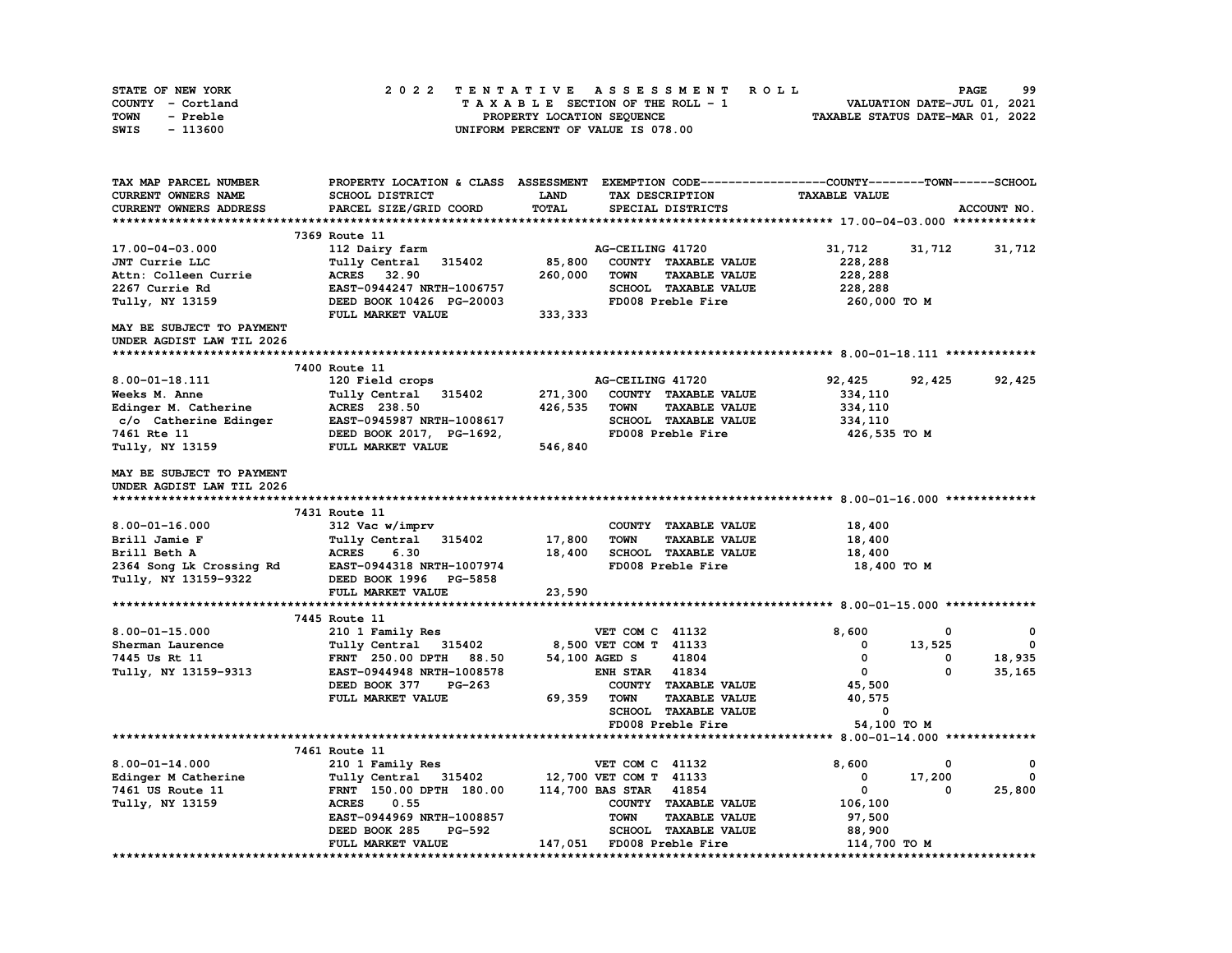| STATE OF NEW YORK | 2022 TENTATIVE ASSESSMENT ROLL     | 100<br><b>PAGE</b>               |
|-------------------|------------------------------------|----------------------------------|
| COUNTY - Cortland | TAXABLE SECTION OF THE ROLL - 1    | VALUATION DATE-JUL 01, 2021      |
| TOWN<br>- Preble  | PROPERTY LOCATION SEQUENCE         | TAXABLE STATUS DATE-MAR 01, 2022 |
| - 113600<br>SWIS  | UNIFORM PERCENT OF VALUE IS 078.00 |                                  |

| TAX MAP PARCEL NUMBER                           |                                                                                                                                                                                                       |              |                                     | PROPERTY LOCATION & CLASS ASSESSMENT EXEMPTION CODE---------------COUNTY-------TOWN------SCHOOL |
|-------------------------------------------------|-------------------------------------------------------------------------------------------------------------------------------------------------------------------------------------------------------|--------------|-------------------------------------|-------------------------------------------------------------------------------------------------|
| CURRENT OWNERS NAME                             | SCHOOL DISTRICT                                                                                                                                                                                       | <b>LAND</b>  | TAX DESCRIPTION                     | <b>TAXABLE VALUE</b>                                                                            |
| CURRENT OWNERS ADDRESS                          | PARCEL SIZE/GRID COORD                                                                                                                                                                                | <b>TOTAL</b> | SPECIAL DISTRICTS                   | ACCOUNT NO.                                                                                     |
|                                                 |                                                                                                                                                                                                       |              |                                     |                                                                                                 |
|                                                 | 7484 Route 11                                                                                                                                                                                         |              |                                     |                                                                                                 |
| 8.00-01-18.112                                  | 241 Rural res&ag<br>Tully Central 315402 19,000                                                                                                                                                       |              | COUNTY TAXABLE VALUE                | 135,000                                                                                         |
| White Daniel J                                  |                                                                                                                                                                                                       |              | <b>TOWN</b><br><b>TAXABLE VALUE</b> | 135,000                                                                                         |
| 7484 Route 11                                   | <b>ACRES</b><br>2.07 BANKCORELOG                                                                                                                                                                      | 135,000      | SCHOOL TAXABLE VALUE                | 135,000                                                                                         |
| Tully, NY 13159                                 | EAST-0945381 NRTH-1009116                                                                                                                                                                             |              | FD008 Preble Fire                   | 135,000 TO M                                                                                    |
|                                                 | DEED BOOK 2017 PG-1138                                                                                                                                                                                |              |                                     |                                                                                                 |
| MAY BE SUBJECT TO PAYMENT                       | FULL MARKET VALUE                                                                                                                                                                                     | 173,077      |                                     |                                                                                                 |
| UNDER AGDIST LAW TIL 2022                       |                                                                                                                                                                                                       |              |                                     |                                                                                                 |
|                                                 |                                                                                                                                                                                                       |              |                                     |                                                                                                 |
|                                                 | 7520 Route 11                                                                                                                                                                                         |              |                                     |                                                                                                 |
| $8.00 - 01 - 13.000$                            | 210 1 Family Res                                                                                                                                                                                      |              | COUNTY TAXABLE VALUE                | 120,200                                                                                         |
| Rury Frederick B III                            | Tully Central 315402 20,400                                                                                                                                                                           |              | <b>TOWN</b><br><b>TAXABLE VALUE</b> | 120,200                                                                                         |
| 7520 US Route 11                                | ACRES 1.94                                                                                                                                                                                            | 120,200      | SCHOOL TAXABLE VALUE                | 120,200                                                                                         |
| $7515$ $35$ $3040$ $41$<br>Tully, NY 13159-9313 | <b>ACRES      1.94</b><br>EAST-0945173  NRTH-1009642                                                                                                                                                  |              | FD008 Preble Fire                   | 120,200 TO M                                                                                    |
|                                                 | DEED BOOK 1998 PG-2269                                                                                                                                                                                |              |                                     |                                                                                                 |
|                                                 | FULL MARKET VALUE                                                                                                                                                                                     | 154,103      |                                     |                                                                                                 |
|                                                 |                                                                                                                                                                                                       |              |                                     |                                                                                                 |
|                                                 | 7528 Route 11                                                                                                                                                                                         |              |                                     |                                                                                                 |
|                                                 |                                                                                                                                                                                                       |              | COUNTY TAXABLE VALUE                | 116,500                                                                                         |
|                                                 |                                                                                                                                                                                                       |              | <b>TOWN</b><br><b>TAXABLE VALUE</b> | 116,500                                                                                         |
|                                                 | 8.00-02-08.000<br>Bordwell Glen M<br>DeLia Mallorey L<br>Tully Central 315402 19,800<br>DeLia Mallorey L<br>Tully, NY 13159<br>DEED BOOK 2020 PG-5641<br>REED BOOK 2020 PG-5641                       |              | SCHOOL TAXABLE VALUE 116,500        |                                                                                                 |
|                                                 |                                                                                                                                                                                                       |              | FD008 Preble Fire                   | 116,500 TO M                                                                                    |
|                                                 |                                                                                                                                                                                                       |              |                                     |                                                                                                 |
|                                                 | FULL MARKET VALUE                                                                                                                                                                                     | 149,359      |                                     |                                                                                                 |
|                                                 |                                                                                                                                                                                                       |              |                                     |                                                                                                 |
|                                                 | 7542 Route 11                                                                                                                                                                                         |              |                                     |                                                                                                 |
| $8.00 - 02 - 09.000$                            |                                                                                                                                                                                                       |              |                                     | 8,600<br>$\mathbf{0}$<br>$\mathbf 0$                                                            |
| Foster Leonard G                                |                                                                                                                                                                                                       |              |                                     | $0$ 15,325<br>$\mathbf{0}$                                                                      |
| Foster Nancy J                                  |                                                                                                                                                                                                       |              |                                     | $\overline{\mathbf{0}}$<br>25,800<br>$\Omega$                                                   |
| 7542 US Route 11<br>Tully, NY 13159-9313        | 210 1 Family Res<br>Tully Central 315402 17,800 VET COM T 41133<br>ACRES 1.95 61,300 BAS STAR 41854<br>EAST-0945544 NRTH-1010213 COUNTY TAXABLE VALUE<br>9313 DEED BOOK 418 PG-148 TOWN TAXABLE VALUE |              | COUNTY TAXABLE VALUE                | 52,700                                                                                          |
|                                                 |                                                                                                                                                                                                       |              | <b>TAXABLE VALUE</b>                | 45,975                                                                                          |
|                                                 | FULL MARKET VALUE                                                                                                                                                                                     |              | 78,590 SCHOOL TAXABLE VALUE         | 35,500                                                                                          |
|                                                 |                                                                                                                                                                                                       |              | FD008 Preble Fire                   | 61,300 TO M                                                                                     |
|                                                 |                                                                                                                                                                                                       |              |                                     |                                                                                                 |
|                                                 | 7547 Route 11                                                                                                                                                                                         |              |                                     |                                                                                                 |
| 8.00-02-15.000                                  | 0 210 1 Family Res<br>Tully Central 315402 19,100<br>ACRES 1.16 84,700<br>EAST-0945291 NRTH-1010421<br>DEED BOOK 10612 PG-22001                                                                       |              | <b>ENH STAR 41834</b>               | $\mathbf{0}$<br>64,410<br>$\mathbf{0}$                                                          |
| Tobin Anita S                                   |                                                                                                                                                                                                       |              | COUNTY TAXABLE VALUE                | 84,700                                                                                          |
| 7547 Route 11                                   |                                                                                                                                                                                                       |              | TOWN<br>TAXABLE VALUE               | 84,700                                                                                          |
| Tully, NY 13159                                 |                                                                                                                                                                                                       |              | SCHOOL TAXABLE VALUE                | 20,290                                                                                          |
|                                                 |                                                                                                                                                                                                       |              | FD008 Preble Fire                   | 84,700 TO M                                                                                     |
|                                                 | FULL MARKET VALUE                                                                                                                                                                                     | 108,590      |                                     |                                                                                                 |
|                                                 |                                                                                                                                                                                                       |              |                                     |                                                                                                 |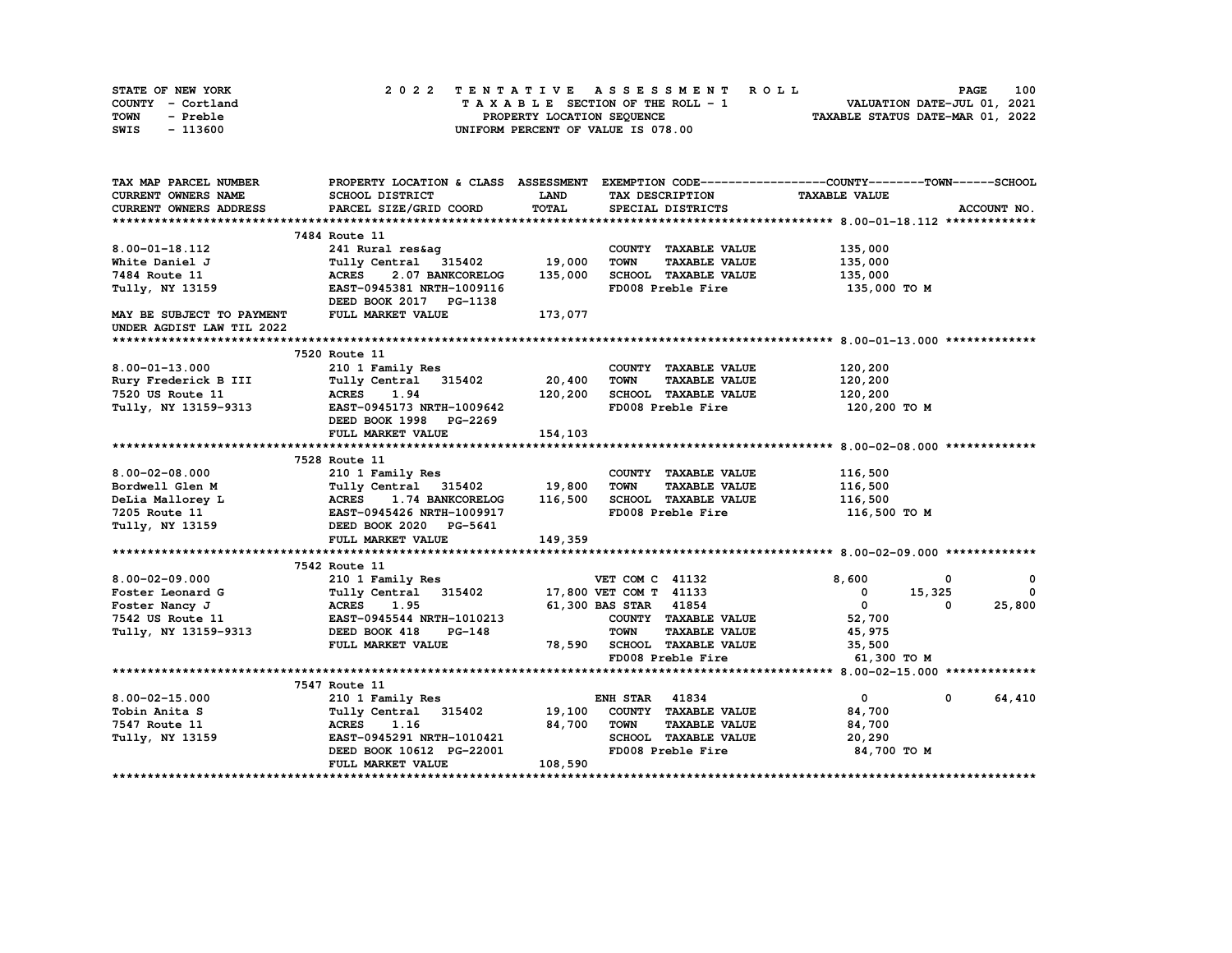| STATE OF NEW YORK | 2022 TENTATIVE ASSESSMENT ROLL     | 101<br><b>PAGE</b>               |
|-------------------|------------------------------------|----------------------------------|
| COUNTY - Cortland | TAXABLE SECTION OF THE ROLL - 1    | VALUATION DATE-JUL 01, 2021      |
| TOWN<br>- Preble  | PROPERTY LOCATION SEQUENCE         | TAXABLE STATUS DATE-MAR 01, 2022 |
| - 113600<br>SWIS  | UNIFORM PERCENT OF VALUE IS 078.00 |                                  |

| TAX MAP PARCEL NUMBER     |                                  |         |                                     | PROPERTY LOCATION & CLASS ASSESSMENT EXEMPTION CODE----------------COUNTY-------TOWN------SCHOOL |             |
|---------------------------|----------------------------------|---------|-------------------------------------|--------------------------------------------------------------------------------------------------|-------------|
| CURRENT OWNERS NAME       | SCHOOL DISTRICT                  | LAND    | TAX DESCRIPTION                     | <b>TAXABLE VALUE</b>                                                                             |             |
| CURRENT OWNERS ADDRESS    | PARCEL SIZE/GRID COORD           | TOTAL   | SPECIAL DISTRICTS                   |                                                                                                  | ACCOUNT NO. |
|                           |                                  |         |                                     |                                                                                                  |             |
|                           | 7548 Route 11                    |         |                                     |                                                                                                  |             |
| 8.00-02-06.100            | 260 Seasonal res                 |         | COUNTY TAXABLE VALUE                | 60,400                                                                                           |             |
| Febel John                | Tully Central 315402             | 26,900  | <b>TOWN</b><br><b>TAXABLE VALUE</b> | 60,400                                                                                           |             |
| 1655 W Water St           | ACRES 32.56                      | 60,400  | SCHOOL TAXABLE VALUE                | 60,400                                                                                           |             |
| Elmira, NY 14905          | EAST-0946432 NRTH-1010249        |         | FD008 Preble Fire                   | 60,400 TO M                                                                                      |             |
|                           | DEED BOOK 2008 PG-4615           |         |                                     |                                                                                                  |             |
|                           | FULL MARKET VALUE                | 77,436  |                                     |                                                                                                  |             |
|                           |                                  |         |                                     |                                                                                                  |             |
| 6404, 6410 Route 11       |                                  |         |                                     |                                                                                                  |             |
| 37.00-02-05.120           | 240 Rural res                    |         | <b>BAS STAR 41854</b>               | $\mathbf{0}$<br>$\mathbf 0$                                                                      | 25,800      |
| Kile Thomas A             | Homer Central 113001             | 95,700  | COUNTY TAXABLE VALUE                | 315,600                                                                                          |             |
| Kile Wilma                | <b>ACRES</b> 100.90              | 315,600 | <b>TOWN</b><br><b>TAXABLE VALUE</b> | 315,600                                                                                          |             |
| PO Box 222                | EAST-0942029 NRTH-0990167        |         | SCHOOL TAXABLE VALUE                | 289,800                                                                                          |             |
| Homer, NY 13077-0222      | DEED BOOK 503,5 PG-196,1         |         | FD008 Preble Fire                   | 315,600 TO M                                                                                     |             |
|                           | FULL MARKET VALUE                | 404,615 |                                     |                                                                                                  |             |
|                           |                                  |         |                                     |                                                                                                  |             |
|                           | Route 281                        |         |                                     |                                                                                                  |             |
|                           |                                  |         |                                     |                                                                                                  |             |
| $7.00 - 08 - 04.000$      | 112 Dairy farm                   |         | AG-CEILING 41720                    | 130,071<br>130,071                                                                               | 130,071     |
| Underwood William T       | Tully Central 315402 266,725     |         | COUNTY TAXABLE VALUE                | 250,454                                                                                          |             |
| Underwood Jeanne M        | ACRES 130.30                     | 380,525 | <b>TOWN</b><br><b>TAXABLE VALUE</b> | 250,454                                                                                          |             |
| 7451 Tully Center Rd      | EAST-0943819 NRTH-1010960        |         | SCHOOL TAXABLE VALUE                | 250,454                                                                                          |             |
| Tully, NY 13159-9330      | DEED BOOK 305<br>PG-614          |         | FD008 Preble Fire                   | 380,525 TO M                                                                                     |             |
|                           | FULL MARKET VALUE                | 487,853 |                                     |                                                                                                  |             |
| MAY BE SUBJECT TO PAYMENT |                                  |         |                                     |                                                                                                  |             |
| UNDER AGDIST LAW TIL 2026 |                                  |         |                                     |                                                                                                  |             |
|                           |                                  |         |                                     |                                                                                                  |             |
|                           | Route 281                        |         |                                     |                                                                                                  |             |
| 17.00-02-02.100           | 105 Vac farmland                 |         | AG-CEILING 41720                    | 40,802<br>40,802                                                                                 | 40,802      |
| Knapp Peter D             | Tully Central 315402             | 83,100  | COUNTY TAXABLE VALUE                | 42,298                                                                                           |             |
| Knapp Patty A             | ACRES 49.50                      | 83,100  | <b>TOWN</b><br><b>TAXABLE VALUE</b> | 42,298                                                                                           |             |
| 7125 Song Lake Rd         | EAST-0938265 NRTH-1000723        |         | SCHOOL TAXABLE VALUE                | 42,298                                                                                           |             |
| Tully, NY 13159-9205      | DEED BOOK 563<br><b>PG-134</b>   |         | FD008 Preble Fire                   | 83,100 то м                                                                                      |             |
|                           | FULL MARKET VALUE                | 106,538 |                                     |                                                                                                  |             |
| MAY BE SUBJECT TO PAYMENT |                                  |         |                                     |                                                                                                  |             |
| UNDER AGDIST LAW TIL 2026 |                                  |         |                                     |                                                                                                  |             |
|                           |                                  |         |                                     |                                                                                                  |             |
|                           | Route 281                        |         |                                     |                                                                                                  |             |
| 17.00-02-03.000           | 314 Rural vac<10                 |         | COUNTY TAXABLE VALUE                | 5,700                                                                                            |             |
| Knapp Peter D             | Tully Central<br>315402          | 5,700   | <b>TOWN</b><br><b>TAXABLE VALUE</b> | 5,700                                                                                            |             |
| Knapp Patty A             | ACRES 1.05                       | 5,700   | SCHOOL TAXABLE VALUE                | 5,700                                                                                            |             |
| 7125 Song Lake Rd         | EAST-0938840 NRTH-1000630        |         | FD008 Preble Fire                   | 5,700 TO M                                                                                       |             |
| Tully, NY 13159           | DEED BOOK 2019<br><b>PG-1047</b> |         |                                     |                                                                                                  |             |
|                           | FULL MARKET VALUE                | 7,308   |                                     |                                                                                                  |             |
|                           |                                  |         |                                     |                                                                                                  |             |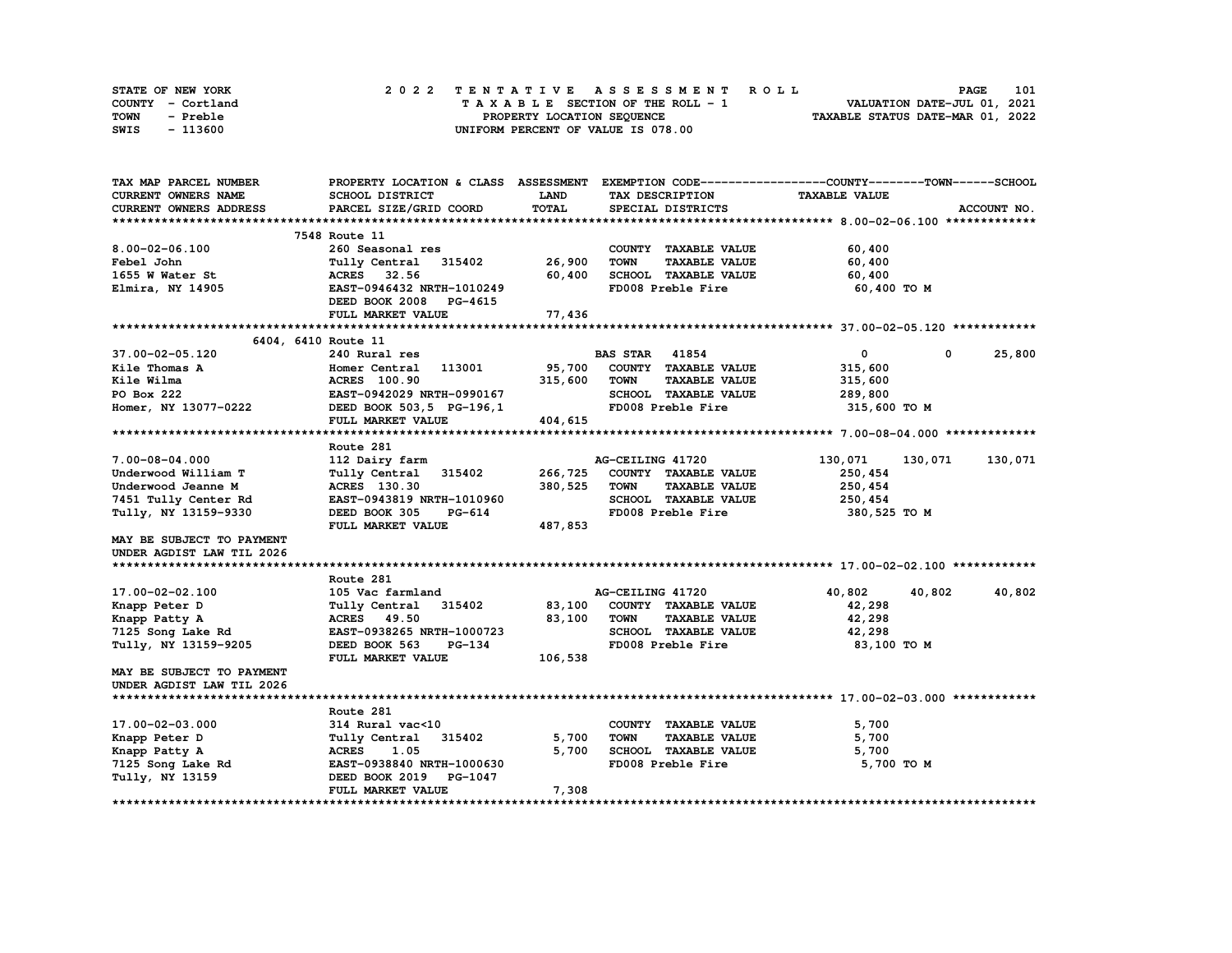| STATE OF NEW YORK | 2022 TENTATIVE ASSESSMENT ROLL     | 102<br><b>PAGE</b>               |
|-------------------|------------------------------------|----------------------------------|
| COUNTY - Cortland | TAXABLE SECTION OF THE ROLL - 1    | VALUATION DATE-JUL 01, 2021      |
| TOWN<br>- Preble  | PROPERTY LOCATION SEQUENCE         | TAXABLE STATUS DATE-MAR 01, 2022 |
| - 113600<br>SWIS  | UNIFORM PERCENT OF VALUE IS 078.00 |                                  |

| TAX MAP PARCEL NUMBER                                                                                                                                                                      | PROPERTY LOCATION & CLASS ASSESSMENT EXEMPTION CODE----------------COUNTY-------TOWN------SCHOOL |          |                                     |                      |                  |
|--------------------------------------------------------------------------------------------------------------------------------------------------------------------------------------------|--------------------------------------------------------------------------------------------------|----------|-------------------------------------|----------------------|------------------|
| CURRENT OWNERS NAME                                                                                                                                                                        | SCHOOL DISTRICT                                                                                  | LAND     | TAX DESCRIPTION                     | <b>TAXABLE VALUE</b> |                  |
| <b>CURRENT OWNERS ADDRESS</b>                                                                                                                                                              | PARCEL SIZE/GRID COORD                                                                           | TOTAL    | SPECIAL DISTRICTS                   |                      | ACCOUNT NO.      |
|                                                                                                                                                                                            |                                                                                                  |          |                                     |                      |                  |
|                                                                                                                                                                                            | Route 281                                                                                        |          |                                     |                      |                  |
| 17.00-04-02.000                                                                                                                                                                            | 105 Vac farmland                                                                                 |          | AG-CEILING 41720                    | 37,620               | 37,620 37,620    |
| Edinger M. Catherine                                                                                                                                                                       | Tully Central 315402 71,900                                                                      |          | COUNTY TAXABLE VALUE                | 34,280               |                  |
| Weeks M Anne                                                                                                                                                                               | <b>ACRES</b> 38.90                                                                               | 71,900   | <b>TOWN</b><br><b>TAXABLE VALUE</b> | 34,280               |                  |
| 7461 Route 11                                                                                                                                                                              | EAST-0942283 NRTH-1006592                                                                        |          | SCHOOL TAXABLE VALUE                | 34,280               |                  |
| Tully, NY 13159                                                                                                                                                                            | DEED BOOK 2017, PG-1591,                                                                         |          | FD008 Preble Fire                   | 71,900 TO M          |                  |
|                                                                                                                                                                                            | FULL MARKET VALUE                                                                                | 92,179   |                                     |                      |                  |
| MAY BE SUBJECT TO PAYMENT                                                                                                                                                                  |                                                                                                  |          |                                     |                      |                  |
| UNDER AGDIST LAW TIL 2026                                                                                                                                                                  |                                                                                                  |          |                                     |                      |                  |
|                                                                                                                                                                                            |                                                                                                  |          |                                     |                      |                  |
|                                                                                                                                                                                            | Route 281                                                                                        |          |                                     |                      |                  |
| 17.00-04-14.111                                                                                                                                                                            | 105 Vac farmland                                                                                 |          | AG COMMIT 41730                     | 47,829               | 47,829<br>47,829 |
| JNT Currie LLC                                                                                                                                                                             | Tully Central 315402 106,100 COUNTY TAXABLE VALUE                                                |          |                                     | 58,271               |                  |
| 2267 Currie Rd                                                                                                                                                                             | <b>ACRES</b> 70.50                                                                               | 106,100  | TOWN<br><b>TAXABLE VALUE</b>        | 58,271               |                  |
|                                                                                                                                                                                            | EAST-0941535 NRTH-1005567                                                                        |          | SCHOOL TAXABLE VALUE                |                      |                  |
| Tully, NY 13159                                                                                                                                                                            |                                                                                                  |          |                                     | 58,271               |                  |
|                                                                                                                                                                                            | DEED BOOK 2012 PG-538                                                                            |          | FD008 Preble Fire                   | 106,100 TO M         |                  |
| MAY BE SUBJECT TO PAYMENT                                                                                                                                                                  | FULL MARKET VALUE                                                                                | 136,026  |                                     |                      |                  |
| UNDER AGDIST LAW TIL 2029                                                                                                                                                                  |                                                                                                  |          |                                     |                      |                  |
|                                                                                                                                                                                            |                                                                                                  |          |                                     |                      |                  |
|                                                                                                                                                                                            | Route 281                                                                                        |          |                                     |                      |                  |
| 17.00-04-14.112                                                                                                                                                                            | 105 Vac farmland                                                                                 |          | AG COMMIT 41730                     | 11,726               | 11,726<br>11,726 |
| JNT Currie LLC                                                                                                                                                                             | Tully Central 315402                                                                             |          | 21,900 COUNTY TAXABLE VALUE         | 10,174               |                  |
| 2267 Currie Rd                                                                                                                                                                             | ACRES 10.15                                                                                      | 21,900   | <b>TOWN</b><br><b>TAXABLE VALUE</b> | 10,174               |                  |
| Tully, NY 13159                                                                                                                                                                            | EAST-0942288 NRTH-1004694                                                                        |          | SCHOOL TAXABLE VALUE                | 10,174               |                  |
|                                                                                                                                                                                            | DEED BOOK 2012 PG-537                                                                            |          | FD008 Preble Fire                   | 21,900 TO M          |                  |
| MAY BE SUBJECT TO PAYMENT                                                                                                                                                                  | FULL MARKET VALUE                                                                                | 28,077   |                                     |                      |                  |
| UNDER AGDIST LAW TIL 2029                                                                                                                                                                  |                                                                                                  |          |                                     |                      |                  |
|                                                                                                                                                                                            |                                                                                                  |          |                                     |                      |                  |
|                                                                                                                                                                                            | Route 281                                                                                        |          |                                     |                      |                  |
| 17.00-05-31.000                                                                                                                                                                            | 714 Lite Ind Man                                                                                 |          | COUNTY TAXABLE VALUE                | 1230,000             |                  |
| Paul Bunyan Products Inc.                                                                                                                                                                  | Tully Central 315402 156,900                                                                     |          | <b>TOWN</b><br><b>TAXABLE VALUE</b> | 1230,000             |                  |
| 890 McLean Rd                                                                                                                                                                              | ACRES 11.73                                                                                      | 1230,000 | SCHOOL TAXABLE VALUE                | 1230,000             |                  |
| Cortland, NY 13045                                                                                                                                                                         | EAST-0940699 NRTH-1001882                                                                        |          | FD008 Preble Fire                   | 1230,000 TO M        |                  |
|                                                                                                                                                                                            | DEED BOOK 2015 PG-790                                                                            |          |                                     |                      |                  |
|                                                                                                                                                                                            | FULL MARKET VALUE                                                                                | 1576,923 |                                     |                      |                  |
|                                                                                                                                                                                            |                                                                                                  |          |                                     |                      |                  |
|                                                                                                                                                                                            | Route 281                                                                                        |          |                                     |                      |                  |
| 27.00-01-07.112                                                                                                                                                                            | 314 Rural vac<10                                                                                 |          | COUNTY TAXABLE VALUE                | 3,200                |                  |
| Griswold Calvin                                                                                                                                                                            | Homer Central 113001                                                                             | 3,200    | <b>TOWN</b><br><b>TAXABLE VALUE</b> | 3,200                |                  |
|                                                                                                                                                                                            |                                                                                                  | 3,200    | SCHOOL TAXABLE VALUE                | 3,200                |                  |
|                                                                                                                                                                                            |                                                                                                  |          | FD008 Preble Fire                   | 3,200 TO M           |                  |
| Criswold Patricia J<br>Griswold Patricia J<br>6895 Route 281<br>PO Box 208<br>PO Box 208<br>PO Box 208<br>PO Box 208<br>PO BOX 208<br>PO BOX 208<br>PO BOX 208<br>PO BOX 208<br>PO BOX 208 |                                                                                                  |          |                                     |                      |                  |
| Preble, NY 13141-0208                                                                                                                                                                      | FULL MARKET VALUE                                                                                | 4,103    |                                     |                      |                  |
|                                                                                                                                                                                            |                                                                                                  |          |                                     |                      |                  |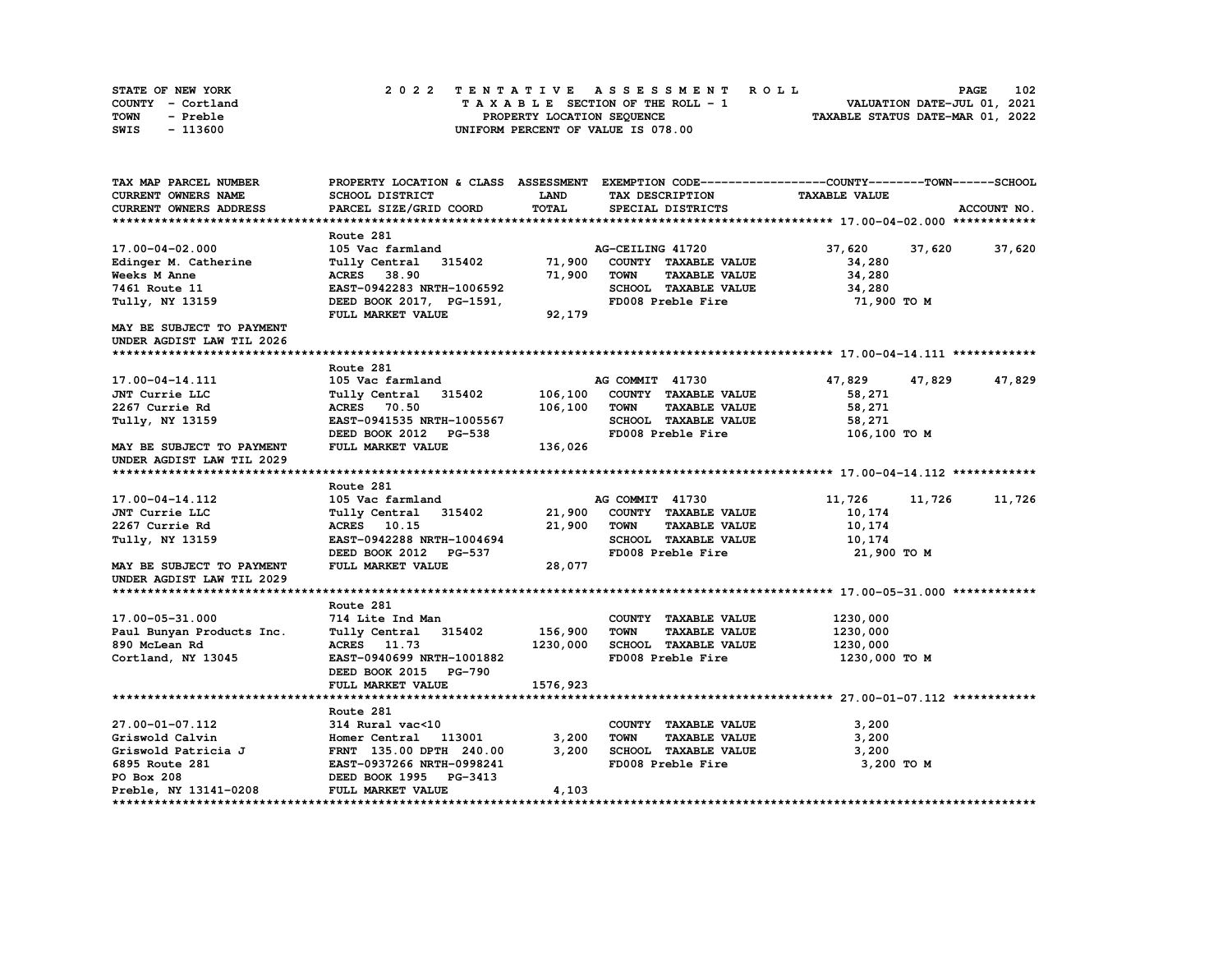| STATE OF NEW YORK | 2022 TENTATIVE ASSESSMENT ROLL     | 103<br><b>PAGE</b>               |
|-------------------|------------------------------------|----------------------------------|
| COUNTY - Cortland | TAXABLE SECTION OF THE ROLL - 1    | VALUATION DATE-JUL 01, 2021      |
| TOWN<br>- Preble  | PROPERTY LOCATION SEQUENCE         | TAXABLE STATUS DATE-MAR 01, 2022 |
| - 113600<br>SWIS  | UNIFORM PERCENT OF VALUE IS 078.00 |                                  |

| TAX MAP PARCEL NUMBER                                                                                                                                                                                                                                                                                                                                                                               |                                                                                                                                          |             |                                           | PROPERTY LOCATION & CLASS ASSESSMENT EXEMPTION CODE----------------COUNTY-------TOWN------SCHOOL |
|-----------------------------------------------------------------------------------------------------------------------------------------------------------------------------------------------------------------------------------------------------------------------------------------------------------------------------------------------------------------------------------------------------|------------------------------------------------------------------------------------------------------------------------------------------|-------------|-------------------------------------------|--------------------------------------------------------------------------------------------------|
| CURRENT OWNERS NAME                                                                                                                                                                                                                                                                                                                                                                                 | SCHOOL DISTRICT                                                                                                                          | <b>LAND</b> | TAX DESCRIPTION                           | <b>TAXABLE VALUE</b>                                                                             |
| CURRENT OWNERS ADDRESS                                                                                                                                                                                                                                                                                                                                                                              | PARCEL SIZE/GRID COORD                                                                                                                   | TOTAL       | SPECIAL DISTRICTS                         | ACCOUNT NO.                                                                                      |
|                                                                                                                                                                                                                                                                                                                                                                                                     |                                                                                                                                          |             |                                           |                                                                                                  |
|                                                                                                                                                                                                                                                                                                                                                                                                     | Route 281                                                                                                                                |             |                                           |                                                                                                  |
| 27.00-03-05.000                                                                                                                                                                                                                                                                                                                                                                                     | 312 Vac w/imprv                                                                                                                          |             | COUNTY TAXABLE VALUE                      | 30,600                                                                                           |
| Superior Steel, INC                                                                                                                                                                                                                                                                                                                                                                                 | $\frac{1}{2}$ Homer Central 113001 8,400                                                                                                 |             | TOWN<br><b>TAXABLE VALUE</b>              | 30,600                                                                                           |
| 6698 Route 281                                                                                                                                                                                                                                                                                                                                                                                      | FRNT 144.45 DPTH 236.78 30,600 SCHOOL TAXABLE VALUE 30,600                                                                               |             |                                           |                                                                                                  |
| Preble, NY 13141                                                                                                                                                                                                                                                                                                                                                                                    | ACRES 0.78                                                                                                                               |             | FD008 Preble Fire                         | 30,600 то м                                                                                      |
|                                                                                                                                                                                                                                                                                                                                                                                                     | EAST-0937310 NRTH-0995317                                                                                                                |             |                                           |                                                                                                  |
|                                                                                                                                                                                                                                                                                                                                                                                                     | DEED BOOK 2021 PG-226                                                                                                                    |             |                                           |                                                                                                  |
|                                                                                                                                                                                                                                                                                                                                                                                                     | FULL MARKET VALUE                                                                                                                        | 39,231      |                                           |                                                                                                  |
|                                                                                                                                                                                                                                                                                                                                                                                                     |                                                                                                                                          |             |                                           |                                                                                                  |
|                                                                                                                                                                                                                                                                                                                                                                                                     | Route 281                                                                                                                                |             |                                           |                                                                                                  |
| 27.00-03-15.000                                                                                                                                                                                                                                                                                                                                                                                     | 416 Mfg hsing pk                                                                                                                         |             | COUNTY TAXABLE VALUE                      | 152,000                                                                                          |
| McBride Theodore                                                                                                                                                                                                                                                                                                                                                                                    |                                                                                                                                          |             | <b>TAXABLE VALUE</b><br>TOWN              | 152,000                                                                                          |
| McBride Nancy                                                                                                                                                                                                                                                                                                                                                                                       |                                                                                                                                          |             | SCHOOL TAXABLE VALUE                      | 152,000                                                                                          |
| PO Box 422                                                                                                                                                                                                                                                                                                                                                                                          | Homer Central 113001 48,000<br>Homer Central 113001 48,000<br>ACRES 2.40 152,000<br>EAST-0937676 NRTH-0993118                            |             | FD008 Preble Fire                         | 152,000 TO M                                                                                     |
| Homer, NY 13077                                                                                                                                                                                                                                                                                                                                                                                     | DEED BOOK 316<br>PG-442                                                                                                                  |             |                                           |                                                                                                  |
|                                                                                                                                                                                                                                                                                                                                                                                                     |                                                                                                                                          |             |                                           |                                                                                                  |
|                                                                                                                                                                                                                                                                                                                                                                                                     | FULL MARKET VALUE                                                                                                                        | 194,872     |                                           |                                                                                                  |
|                                                                                                                                                                                                                                                                                                                                                                                                     | Route 281                                                                                                                                |             |                                           |                                                                                                  |
| 27.00-03-19.000                                                                                                                                                                                                                                                                                                                                                                                     | 105 Vac farmland                                                                                                                         |             | AG COMMIT 41730                           | 54,776<br>54,776 54,776                                                                          |
| Griswold Family Realty, LLC. Homer Central 113001 95,000 COUNTY TAXABLE VALUE                                                                                                                                                                                                                                                                                                                       |                                                                                                                                          |             |                                           | 40,224                                                                                           |
| PO Box 15                                                                                                                                                                                                                                                                                                                                                                                           |                                                                                                                                          |             | TAXABLE VALUE                             |                                                                                                  |
| Preble, NY 13141                                                                                                                                                                                                                                                                                                                                                                                    | $\begin{tabular}{llll} \texttt{ACRES} & 44.00 & 95,000 & TOWN \\ \texttt{EAST-0937814 NRTH-0994674} & & & \texttt{SCHOOL} \end{tabular}$ |             | SCHOOL TAXABLE VALUE                      | 40,224<br>40,224                                                                                 |
|                                                                                                                                                                                                                                                                                                                                                                                                     |                                                                                                                                          |             | FD008 Preble Fire 95,000 TO M             |                                                                                                  |
|                                                                                                                                                                                                                                                                                                                                                                                                     | DEED BOOK 2016 PG-9661<br>FULL MARKET VALUE PG-9661                                                                                      |             |                                           |                                                                                                  |
| MAY BE SUBJECT TO PAYMENT<br>UNDER AGDIST LAW TIL 2029                                                                                                                                                                                                                                                                                                                                              |                                                                                                                                          |             |                                           |                                                                                                  |
|                                                                                                                                                                                                                                                                                                                                                                                                     |                                                                                                                                          |             |                                           |                                                                                                  |
|                                                                                                                                                                                                                                                                                                                                                                                                     | Route 281                                                                                                                                |             |                                           |                                                                                                  |
| 37.00-01-12.000                                                                                                                                                                                                                                                                                                                                                                                     | 314 Rural vac<10                                                                                                                         |             | COUNTY TAXABLE VALUE                      | 2,300                                                                                            |
| Nye Lawrence                                                                                                                                                                                                                                                                                                                                                                                        | Homer Central 113001 2,300                                                                                                               |             | <b>TOWN</b><br><b>TAXABLE VALUE</b>       | 2,300                                                                                            |
| 6802 Corl Dr                                                                                                                                                                                                                                                                                                                                                                                        | <b>ACRES</b><br>5.30                                                                                                                     | 2,300       |                                           | 2,300                                                                                            |
| Preble, NY 13141-9712                                                                                                                                                                                                                                                                                                                                                                               | EAST-0933383 NRTH-0989958                                                                                                                |             | SCHOOL TAXABLE VALUE<br>FD008 Preble Fire | 2,300 TO M                                                                                       |
|                                                                                                                                                                                                                                                                                                                                                                                                     | DEED BOOK 310<br>PG-139                                                                                                                  |             |                                           |                                                                                                  |
|                                                                                                                                                                                                                                                                                                                                                                                                     | FULL MARKET VALUE                                                                                                                        | 2,949       |                                           |                                                                                                  |
|                                                                                                                                                                                                                                                                                                                                                                                                     |                                                                                                                                          |             |                                           |                                                                                                  |
|                                                                                                                                                                                                                                                                                                                                                                                                     | Route 281                                                                                                                                |             |                                           |                                                                                                  |
| 37.00-01-13.000                                                                                                                                                                                                                                                                                                                                                                                     | 910 Priv forest                                                                                                                          |             | COUNTY TAXABLE VALUE                      | 17,100                                                                                           |
| Underwood Linda L<br>$\begin{array}{ccccccccc}\n\text{Homer Central} & 113001 & & & 17,100 \\ \text{Momentum} & \text{Homentum} & \text{Homentum} & \text{Homentum} & \text{Homentum} & \text{Homentum} & \text{Homentum} & \text{Homentum} & \text{Homentum} & \text{Homentum} & \text{Homentum} & \text{Homentum} & \text{Homentum} & \text{Homentum} & \text{Homentum} & \text{H}}\n\end{array}$ |                                                                                                                                          |             | <b>TOWN</b><br><b>TAXABLE VALUE</b>       | 17,100                                                                                           |
| Weddle Carol J                                                                                                                                                                                                                                                                                                                                                                                      |                                                                                                                                          |             |                                           |                                                                                                  |
| PO Box 61                                                                                                                                                                                                                                                                                                                                                                                           |                                                                                                                                          |             |                                           | 17,100 TO M                                                                                      |
| Little York, NY 13087 DEED BOOK 546                                                                                                                                                                                                                                                                                                                                                                 | <b>PG-212</b>                                                                                                                            |             |                                           |                                                                                                  |
|                                                                                                                                                                                                                                                                                                                                                                                                     | FULL MARKET VALUE                                                                                                                        | 21,923      |                                           |                                                                                                  |
|                                                                                                                                                                                                                                                                                                                                                                                                     |                                                                                                                                          |             |                                           |                                                                                                  |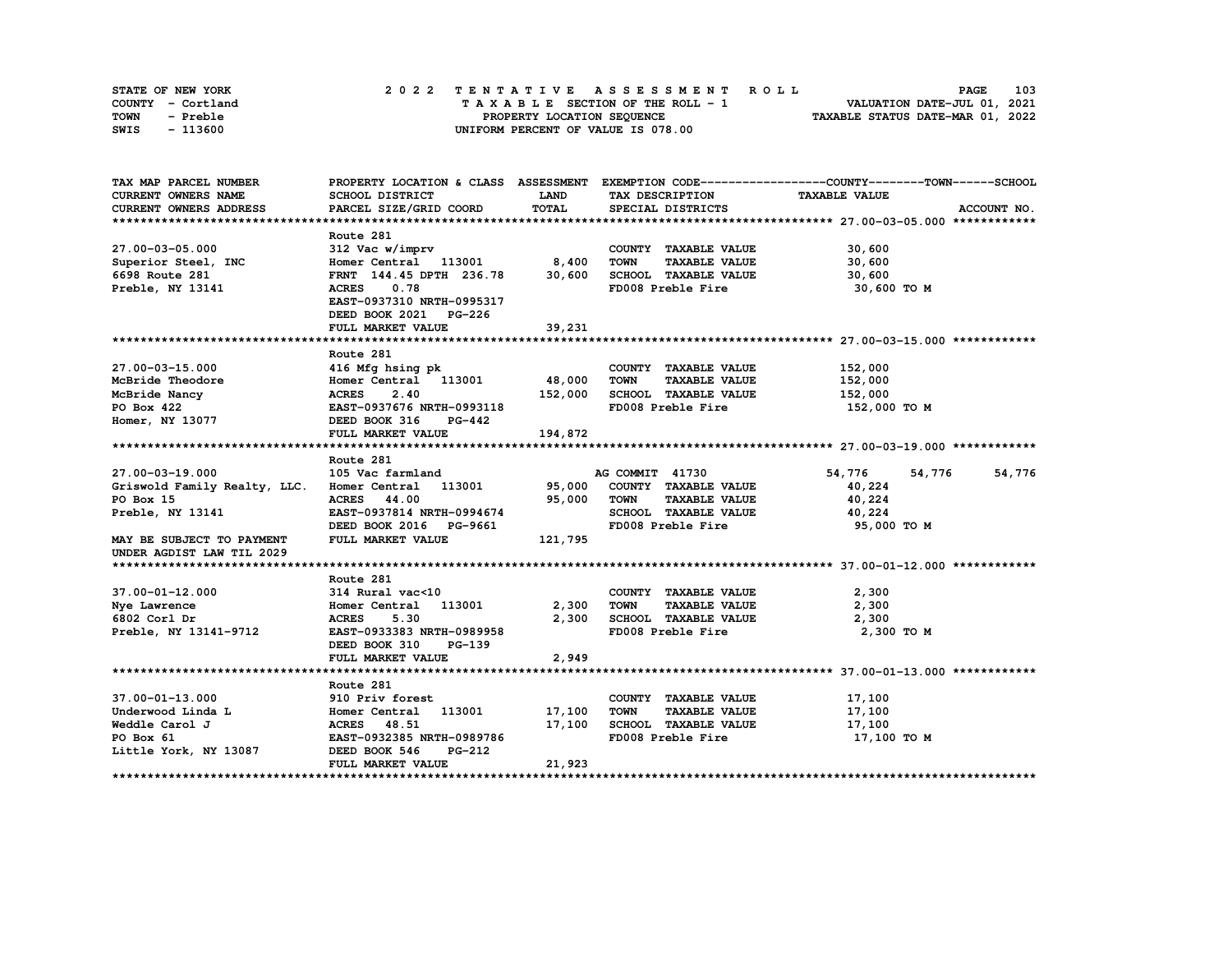| STATE OF NEW YORK | 2022 TENTATIVE ASSESSMENT ROLL     | 104<br><b>PAGE</b>               |
|-------------------|------------------------------------|----------------------------------|
| COUNTY - Cortland | TAXABLE SECTION OF THE ROLL - 1    | VALUATION DATE-JUL 01, 2021      |
| TOWN<br>- Preble  | PROPERTY LOCATION SEQUENCE         | TAXABLE STATUS DATE-MAR 01, 2022 |
| - 113600<br>SWIS  | UNIFORM PERCENT OF VALUE IS 078.00 |                                  |

| TAX MAP PARCEL NUMBER   |                                  |             |                                     | PROPERTY LOCATION & CLASS ASSESSMENT EXEMPTION CODE-----------------COUNTY-------TOWN-----SCHOOL |
|-------------------------|----------------------------------|-------------|-------------------------------------|--------------------------------------------------------------------------------------------------|
| CURRENT OWNERS NAME     | SCHOOL DISTRICT                  | <b>LAND</b> | TAX DESCRIPTION                     | <b>TAXABLE VALUE</b>                                                                             |
| CURRENT OWNERS ADDRESS  | PARCEL SIZE/GRID COORD           | TOTAL       | SPECIAL DISTRICTS                   | ACCOUNT NO.                                                                                      |
|                         |                                  |             |                                     |                                                                                                  |
|                         |                                  |             |                                     |                                                                                                  |
|                         | Route 281                        |             |                                     |                                                                                                  |
| 37.00-01-16.000         | 314 Rural vac<10                 |             | COUNTY TAXABLE VALUE                | 4,000                                                                                            |
| Rogers Richard E Jr     | Homer Central 113001             | 4,000       | <b>TOWN</b><br><b>TAXABLE VALUE</b> | 4,000                                                                                            |
| 6268 Stevens Rd         | <b>ACRES</b><br>8.20             | 4,000       | SCHOOL TAXABLE VALUE                | 4,000                                                                                            |
| Homer, NY 13077         | EAST-0931189 NRTH-0989348        |             | FD008 Preble Fire                   | 4,000 TO M                                                                                       |
|                         | DEED BOOK 2021 PG-2714           |             |                                     |                                                                                                  |
|                         | FULL MARKET VALUE                | 5,128       |                                     |                                                                                                  |
|                         |                                  |             |                                     |                                                                                                  |
|                         | Route 281                        |             |                                     |                                                                                                  |
| 37.00-01-18.000         | 322 Rural vac>10                 |             | COUNTY TAXABLE VALUE                | 4,100                                                                                            |
|                         |                                  |             |                                     |                                                                                                  |
| Angell Eddy D           | Homer Central 113001             | 4,100       | <b>TOWN</b><br><b>TAXABLE VALUE</b> | 4,100                                                                                            |
| Angell Roderick D       | ACRES 12.50                      | 4,100       | SCHOOL TAXABLE VALUE                | 4,100                                                                                            |
| 1086 Cutler School Rd   | EAST-0933384 NRTH-0988805        |             | FD008 Preble Fire                   | 4,100 TO M                                                                                       |
| Cortland, NY 13045-9804 | DEED BOOK 503<br><b>PG-45</b>    |             |                                     |                                                                                                  |
|                         | FULL MARKET VALUE                | 5,256       |                                     |                                                                                                  |
|                         |                                  |             |                                     |                                                                                                  |
|                         | Route 281                        |             |                                     |                                                                                                  |
| $37.00 - 01 - 23.000$   | 312 Vac $w/imprv$ - WTRFNT       |             | COUNTY TAXABLE VALUE                | 20,800                                                                                           |
| Grinnell Joanne         | Homer Central 113001             | 19,800      | <b>TOWN</b><br><b>TAXABLE VALUE</b> | 20,800                                                                                           |
|                         |                                  |             |                                     |                                                                                                  |
| 2853 McGraw Marathon Rd | <b>ACRES</b><br>4.51             | 20,800      | SCHOOL TAXABLE VALUE                | 20,800                                                                                           |
| McGraw, NY 13101        | EAST-0935807 NRTH-0989748        |             | FD008 Preble Fire                   | 20,800 TO M                                                                                      |
|                         | DEED BOOK 10684 PG-59001         |             |                                     |                                                                                                  |
|                         | FULL MARKET VALUE                | 26,667      |                                     |                                                                                                  |
|                         |                                  |             |                                     |                                                                                                  |
|                         | Route 281                        |             |                                     |                                                                                                  |
| 37.00-01-30.122         | 311 Res vac land - WTRFNT        |             | COUNTY TAXABLE VALUE                | 38,470                                                                                           |
| Kendall Andrew G        | Homer Central 113001             | 38,470      | TOWN<br><b>TAXABLE VALUE</b>        | 38,470                                                                                           |
| 6336 Route 281          | <b>ACRES</b><br>8.49 BANK LERETA | 38,470      | SCHOOL TAXABLE VALUE                | 38,470                                                                                           |
| Preble, NY 13141        | EAST-0936016 NRTH-0989049        |             | FD008 Preble Fire                   | 38,470 TO M                                                                                      |
|                         |                                  |             |                                     |                                                                                                  |
|                         | DEED BOOK 10443 PG-89002         |             |                                     |                                                                                                  |
|                         | FULL MARKET VALUE                | 49,321      |                                     |                                                                                                  |
|                         |                                  |             |                                     |                                                                                                  |
|                         | Route 281                        |             |                                     |                                                                                                  |
| $37.00 - 01 - 32.000$   | 105 Vac farmland                 |             | COUNTY TAXABLE VALUE                | 2,100                                                                                            |
| VanPatten Thomas W      | Homer Central 113001             | 2,100       | <b>TOWN</b><br><b>TAXABLE VALUE</b> | 2,100                                                                                            |
| 471 Fuller Rd           | <b>ACRES</b><br>1.28             | 2,100       | SCHOOL TAXABLE VALUE                | 2,100                                                                                            |
| Preble, NY 13141        | EAST-0934936 NRTH-0988042        |             | FD008 Preble Fire                   | 2,100 TO M                                                                                       |
|                         | DEED BOOK 1995 PG-10             |             |                                     |                                                                                                  |
|                         | FULL MARKET VALUE                | 2,692       |                                     |                                                                                                  |
|                         |                                  |             |                                     |                                                                                                  |
|                         | Route 281                        |             |                                     |                                                                                                  |
|                         |                                  |             |                                     |                                                                                                  |
| 37.00-01-36.000         | 314 Rural vac<10                 |             | COUNTY TAXABLE VALUE                | 3,200                                                                                            |
| Morgan Louis B          | Homer Central 113001             | 3,200       | <b>TOWN</b><br><b>TAXABLE VALUE</b> | 3,200                                                                                            |
| 5956 Cold Brook Rd      | <b>ACRES</b><br>7.58             | 3,200       | SCHOOL TAXABLE VALUE                | 3,200                                                                                            |
| Homer, NY 13077-9712    | EAST-0931920 NRTH-0987795        |             | FD008 Preble Fire                   | 3,200 TO M                                                                                       |
|                         | DEED BOOK 2001 PG-928            |             |                                     |                                                                                                  |
|                         | FULL MARKET VALUE                | 4,103       |                                     |                                                                                                  |
|                         |                                  |             |                                     |                                                                                                  |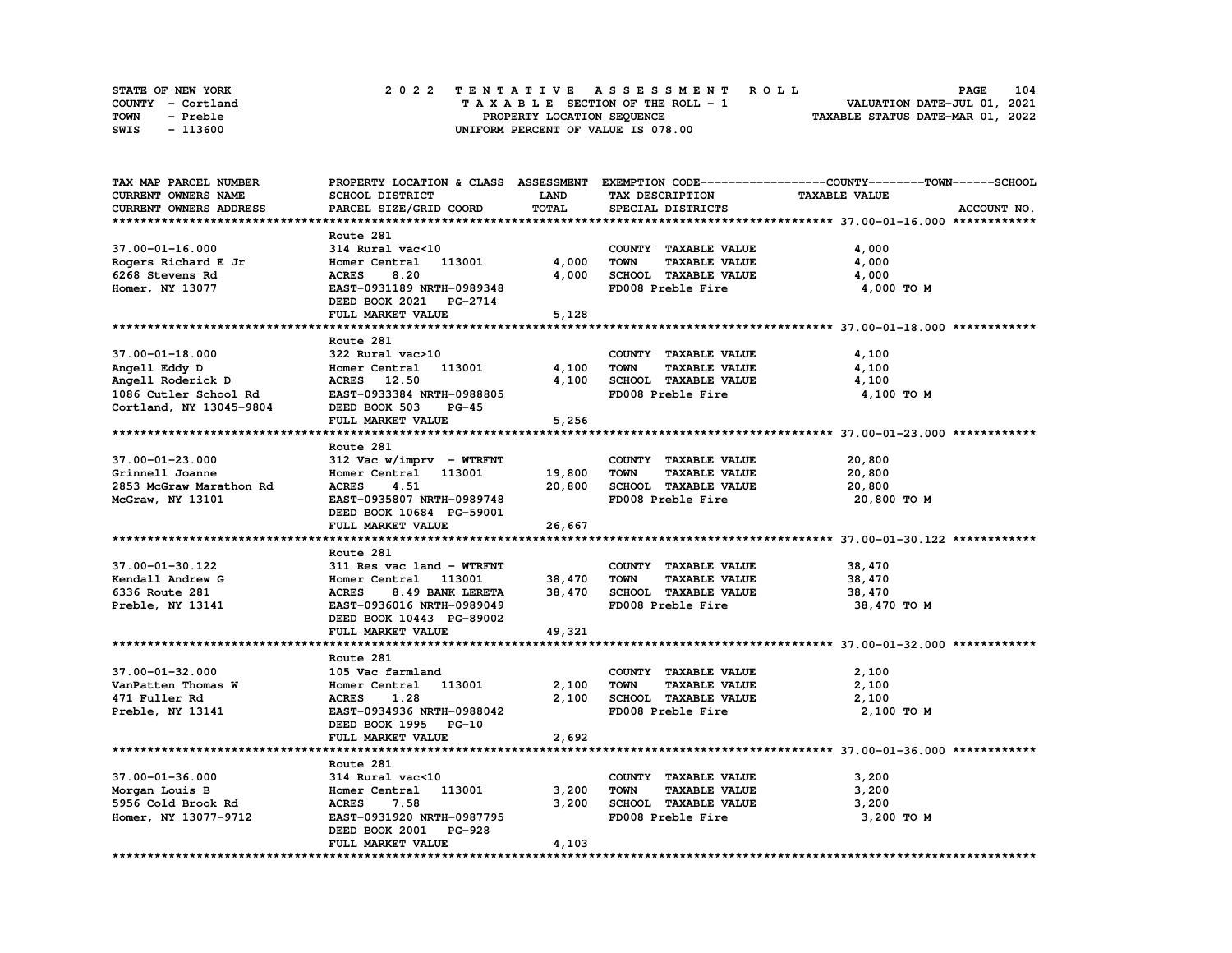| STATE OF NEW YORK | 2022 TENTATIVE ASSESSMENT ROLL     | 105<br><b>PAGE</b>               |
|-------------------|------------------------------------|----------------------------------|
| COUNTY - Cortland | TAXABLE SECTION OF THE ROLL - 1    | VALUATION DATE-JUL 01, 2021      |
| TOWN<br>- Preble  | PROPERTY LOCATION SEQUENCE         | TAXABLE STATUS DATE-MAR 01, 2022 |
| SWIS<br>- 113600  | UNIFORM PERCENT OF VALUE IS 078.00 |                                  |

| TAX MAP PARCEL NUMBER                               |                                |             |                                     | PROPERTY LOCATION & CLASS ASSESSMENT EXEMPTION CODE-----------------COUNTY-------TOWN------SCHOOL |
|-----------------------------------------------------|--------------------------------|-------------|-------------------------------------|---------------------------------------------------------------------------------------------------|
| CURRENT OWNERS NAME                                 | SCHOOL DISTRICT                | <b>LAND</b> | TAX DESCRIPTION                     | <b>TAXABLE VALUE</b>                                                                              |
| CURRENT OWNERS ADDRESS                              | PARCEL SIZE/GRID COORD         | TOTAL       | SPECIAL DISTRICTS                   | ACCOUNT NO.                                                                                       |
|                                                     |                                |             |                                     |                                                                                                   |
|                                                     | Route 281                      |             |                                     |                                                                                                   |
| 37.00-01-37.000                                     | 322 Rural vac>10               |             | COUNTY TAXABLE VALUE                | 7,600                                                                                             |
| Rich Trust Margaret T                               | Homer Central 113001           | 7,600       | <b>TAXABLE VALUE</b><br><b>TOWN</b> | 7,600                                                                                             |
| 509 Renaissance Ave                                 | ACRES 17.58                    | 7,600       | SCHOOL TAXABLE VALUE                | 7,600                                                                                             |
|                                                     |                                |             | FD008 Preble Fire                   |                                                                                                   |
| Melbourne, FL 32940                                 | EAST-0931357 NRTH-0988011      |             |                                     | 7,600 TO M                                                                                        |
|                                                     | DEED BOOK 2016 PG-4218         |             |                                     |                                                                                                   |
|                                                     | FULL MARKET VALUE              | 9,744       |                                     |                                                                                                   |
|                                                     |                                |             |                                     |                                                                                                   |
|                                                     | Route 281                      |             |                                     |                                                                                                   |
| 37.00-01-38.100                                     | 314 Rural vac<10               |             | COUNTY TAXABLE VALUE                | 3,700                                                                                             |
| Underwood Richard                                   | Homer Central 113001           | 3,700       | <b>TOWN</b><br><b>TAXABLE VALUE</b> | 3,700                                                                                             |
| 7555 Route 281                                      | <b>ACRES</b><br>8.50           | 3,700       | SCHOOL TAXABLE VALUE                | 3,700                                                                                             |
| Tully, NY 13159                                     | EAST-0931412 NRTH-0986796      |             | FD008 Preble Fire                   | 3,700 TO M                                                                                        |
|                                                     | DEED BOOK 2016 PG-5101         |             |                                     |                                                                                                   |
|                                                     | FULL MARKET VALUE              | 4,744       |                                     |                                                                                                   |
|                                                     |                                |             |                                     |                                                                                                   |
|                                                     | Route 281                      |             |                                     |                                                                                                   |
| 37.00-01-38.200                                     | 314 Rural vac<10               |             | COUNTY TAXABLE VALUE                | 2,800                                                                                             |
| Angell Eddy D                                       | Homer Central 113001           | 2,800       | <b>TOWN</b><br><b>TAXABLE VALUE</b> | 2,800                                                                                             |
| Angell Roderick D                                   | <b>ACRES</b><br>8.50           | 2,800       | SCHOOL TAXABLE VALUE                | 2,800                                                                                             |
| 1086 Cutler School Rd                               | EAST-0931178 NRTH-0986799      |             | FD008 Preble Fire                   | 2,800 TO M                                                                                        |
| Cortland, NY 13045-9804                             | DEED BOOK 503<br><b>PG-45</b>  |             |                                     |                                                                                                   |
|                                                     | FULL MARKET VALUE              | 3,590       |                                     |                                                                                                   |
|                                                     |                                |             |                                     |                                                                                                   |
|                                                     | Route 281                      |             |                                     |                                                                                                   |
| $37.00 - 01 - 39.000$                               | 322 Rural vac>10               |             | COUNTY TAXABLE VALUE                | 11,400                                                                                            |
| Bush Michael                                        | Homer Central 113001           | 11,400      | <b>TOWN</b><br><b>TAXABLE VALUE</b> | 11,400                                                                                            |
|                                                     | <b>ACRES</b> 26.50             | 11,400      | SCHOOL TAXABLE VALUE                |                                                                                                   |
| 5948 Cold Brook Rd                                  |                                |             |                                     | 11,400                                                                                            |
| Homer, NY 13077-9763                                | EAST-0931926 NRTH-0986807      |             | FD008 Preble Fire                   | 11,400 TO M                                                                                       |
|                                                     | DEED BOOK 10301 PG-86001       |             |                                     |                                                                                                   |
|                                                     | FULL MARKET VALUE              | 14,615      |                                     |                                                                                                   |
|                                                     |                                |             |                                     |                                                                                                   |
|                                                     | Route 281                      |             |                                     |                                                                                                   |
| $37.00 - 01 - 40.000$                               | 322 Rural vac>10               |             | COUNTY TAXABLE VALUE                | 9,700                                                                                             |
| Rich Trust Margaret T                               | Homer Central 113001           | 9,700       | <b>TAXABLE VALUE</b><br><b>TOWN</b> | 9,700                                                                                             |
| 509 Renaissance Ave                                 | <b>ACRES</b> 22.50             | 9,700       | SCHOOL TAXABLE VALUE                | 9,700                                                                                             |
| Melbourne, FL 32940                                 | EAST-0932518 NRTH-0987155      |             | FD008 Preble Fire                   | 9,700 TO M                                                                                        |
|                                                     | DEED BOOK 2016 PG-4218         |             |                                     |                                                                                                   |
|                                                     | FULL MARKET VALUE              | 12,436      |                                     |                                                                                                   |
|                                                     |                                |             |                                     |                                                                                                   |
|                                                     | Route 281                      |             |                                     |                                                                                                   |
| 37.00-01-50.111                                     | 105 Vac farmland               |             | AG-CEILING 41720                    | 25,075<br>25,075<br>25,075                                                                        |
| Underwood William T                                 | Homer Central 113001           | 51,000      | COUNTY TAXABLE VALUE                | 25,925                                                                                            |
| Underwood Jeanne                                    | <b>ACRES</b> 25.50             | 51,000      | <b>TOWN</b><br><b>TAXABLE VALUE</b> | 25,925                                                                                            |
| 7451 Tully Center Rd                                | EAST-0934426 NRTH-0986274      |             | SCHOOL TAXABLE VALUE                | 25,925                                                                                            |
| Tully, NY 13159-9330                                | DEED BOOK 483<br><b>PG-197</b> |             | FD008 Preble Fire                   | 51,000 TO M                                                                                       |
|                                                     | FULL MARKET VALUE              | 65,385      |                                     |                                                                                                   |
|                                                     |                                |             |                                     |                                                                                                   |
| MAY BE SUBJECT TO PAYMENT                           |                                |             |                                     |                                                                                                   |
| UNDER AGDIST LAW TIL 2026<br>********************** |                                |             |                                     |                                                                                                   |
|                                                     |                                |             |                                     |                                                                                                   |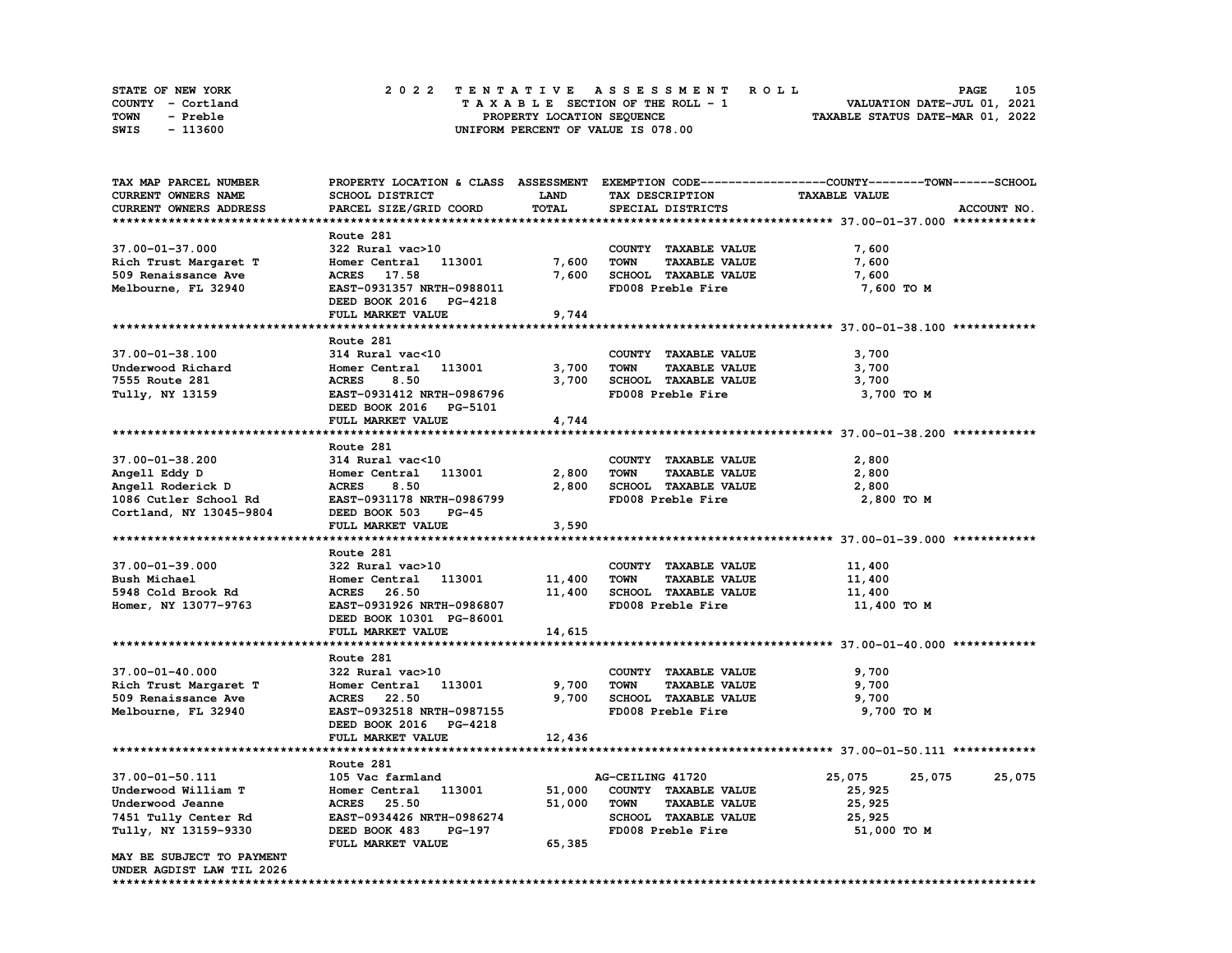| STATE OF NEW YORK | 2022 TENTATIVE ASSESSMENT ROLL     | 106<br><b>PAGE</b>               |
|-------------------|------------------------------------|----------------------------------|
| COUNTY - Cortland | TAXABLE SECTION OF THE ROLL - 1    | VALUATION DATE-JUL 01, 2021      |
| TOWN<br>- Preble  | PROPERTY LOCATION SEQUENCE         | TAXABLE STATUS DATE-MAR 01, 2022 |
| - 113600<br>SWIS  | UNIFORM PERCENT OF VALUE IS 078.00 |                                  |

| TAX MAP PARCEL NUMBER                 |                                                                                      |              | PROPERTY LOCATION & CLASS ASSESSMENT EXEMPTION CODE----------------COUNTY-------TOWN-----SCHOOL |                      |                        |
|---------------------------------------|--------------------------------------------------------------------------------------|--------------|-------------------------------------------------------------------------------------------------|----------------------|------------------------|
| CURRENT OWNERS NAME                   | SCHOOL DISTRICT                                                                      | <b>LAND</b>  | TAX DESCRIPTION                                                                                 | <b>TAXABLE VALUE</b> |                        |
| CURRENT OWNERS ADDRESS                | PARCEL SIZE/GRID COORD                                                               | TOTAL        | SPECIAL DISTRICTS                                                                               |                      | ACCOUNT NO.            |
|                                       |                                                                                      |              |                                                                                                 |                      |                        |
|                                       | Route 281                                                                            |              |                                                                                                 |                      |                        |
| 37.00-01-50.112                       | 105 Vac farmland                                                                     |              | COUNTY TAXABLE VALUE                                                                            | 36,600               |                        |
| Underwood Richard                     | Homer Central 113001                                                                 | 36,600       | <b>TOWN</b><br><b>TAXABLE VALUE</b>                                                             | 36,600               |                        |
| 7555 Route 281                        | <b>ACRES</b> 54.20                                                                   | 36,600       | SCHOOL TAXABLE VALUE                                                                            | 36,600               |                        |
| Tully, NY 13159                       | EAST-0932431 NRTH-0985626                                                            |              | FD008 Preble Fire                                                                               | 36,600 TO M          |                        |
|                                       | DEED BOOK 2016 PG-5100                                                               |              |                                                                                                 |                      |                        |
|                                       | FULL MARKET VALUE                                                                    | 46,923       |                                                                                                 |                      |                        |
|                                       |                                                                                      |              |                                                                                                 |                      |                        |
|                                       | Route 281                                                                            |              |                                                                                                 |                      |                        |
| 37.00-02-01.000                       | 105 Vac farmland                                                                     |              | COUNTY TAXABLE VALUE                                                                            | 40,800               |                        |
| McBride Theodore                      | Homer Central 113001                                                                 | 40,800       | <b>TOWN</b><br><b>TAXABLE VALUE</b>                                                             | 40,800               |                        |
| McBride Nancy                         | <b>ACRES</b> 18.90                                                                   | 40,800       | SCHOOL TAXABLE VALUE                                                                            | 40,800               |                        |
| PO Box 422                            | EAST-0937501 NRTH-0992266                                                            |              | FD008 Preble Fire                                                                               | 40,800 TO M          |                        |
| Homer, NY 13077                       | DEED BOOK 321<br>PG-850                                                              |              |                                                                                                 |                      |                        |
|                                       |                                                                                      |              |                                                                                                 |                      |                        |
|                                       | FULL MARKET VALUE                                                                    | 52,308       |                                                                                                 |                      |                        |
|                                       | Route 281                                                                            |              |                                                                                                 |                      |                        |
|                                       |                                                                                      |              |                                                                                                 |                      |                        |
| 37.00-04-03.000                       | 105 Vac farmland                                                                     |              | AG-CEILING 41720                                                                                | 35,149               | 35,149<br>35,149       |
| Rich Trust Margaret T                 | Homer Central 113001 71,000                                                          |              | COUNTY TAXABLE VALUE                                                                            | 35,851               |                        |
| 509 Renaissance Ave                   | <b>ACRES</b> 73.00                                                                   | 71,000       | <b>TOWN</b><br><b>TAXABLE VALUE</b>                                                             | 35,851               |                        |
| Melbourne, FL 32940                   | EAST-0934558 NRTH-0989627                                                            |              | SCHOOL TAXABLE VALUE                                                                            | 35,851               |                        |
|                                       | DEED BOOK 2016 PG-4218                                                               |              | FD008 Preble Fire                                                                               | 71,000 TO M          |                        |
| MAY BE SUBJECT TO PAYMENT             | FULL MARKET VALUE                                                                    | 91,026       |                                                                                                 |                      |                        |
| UNDER AGDIST LAW TIL 2026             |                                                                                      |              |                                                                                                 |                      |                        |
|                                       |                                                                                      |              |                                                                                                 |                      |                        |
|                                       | Route 281                                                                            |              |                                                                                                 |                      |                        |
| 37.00-04-08.000                       | 312 Vac w/imprv                                                                      |              | COUNTY TAXABLE VALUE                                                                            | 15,400               |                        |
| Weeks Richard<br>6281 State Route 281 | Homer Central 113001                                                                 | 5,700        | <b>TOWN</b><br><b>TAXABLE VALUE</b>                                                             | 15,400               |                        |
|                                       | <b>ACRES</b><br>3.60                                                                 |              | 15,400 SCHOOL TAXABLE VALUE                                                                     | 15,400               |                        |
| Little York, NY 13087-9999            | EAST-0934254 NRTH-0988427                                                            |              | FD008 Preble Fire                                                                               | 15,400 TO M          |                        |
|                                       | DEED BOOK 382<br>$PG-41$                                                             |              |                                                                                                 |                      |                        |
|                                       | FULL MARKET VALUE                                                                    | 19,744       |                                                                                                 |                      |                        |
|                                       |                                                                                      |              |                                                                                                 |                      |                        |
|                                       | 6151 Route 281                                                                       |              |                                                                                                 |                      |                        |
| 37.00-01-50.200                       | 240 Rural res                                                                        |              | <b>BAS STAR 41854</b>                                                                           | $\mathbf{0}$         | $\mathbf{0}$<br>25,800 |
| Stevens Tina M                        |                                                                                      | 26,100       | COUNTY TAXABLE VALUE                                                                            | 161,900              |                        |
| 6151 Route 281                        | <b>Homer Central 113001<br/>ACRES 11.42 BANK WELLS<br/>EAST-0933624 NRTH-0985870</b> | 161,900 TOWN | <b>TAXABLE VALUE</b>                                                                            | 161,900              |                        |
| Preble, NY 13141                      |                                                                                      |              | SCHOOL TAXABLE VALUE                                                                            | 136,100              |                        |
|                                       |                                                                                      |              | FD008 Preble Fire                                                                               | 161,900 то м         |                        |
|                                       | DEED BOOK 2019 PG-3539<br>FULL MARKET VALUE                                          | 207,564      |                                                                                                 |                      |                        |
|                                       |                                                                                      |              |                                                                                                 |                      |                        |
|                                       | 6165 Route 281                                                                       |              |                                                                                                 |                      |                        |
| 37.00-01-47.000                       | 210 1 Family Res                                                                     |              | COUNTY TAXABLE VALUE                                                                            | 67,900               |                        |
| Knight Carrie J                       | Homer Central 113001                                                                 | 11,800       | <b>TOWN</b><br><b>TAXABLE VALUE</b>                                                             | 67,900               |                        |
| 6165 Route 281                        | FRNT 308.51 DPTH 136.01                                                              | 67,900       | SCHOOL TAXABLE VALUE                                                                            | 67,900               |                        |
| Preble, NY 13141                      | <b>BANK LERETA</b>                                                                   |              | FD008 Preble Fire                                                                               | 67,900 то м          |                        |
|                                       | EAST-0934087 NRTH-0986332                                                            |              |                                                                                                 |                      |                        |
|                                       | DEED BOOK 2021 PG-2686                                                               |              |                                                                                                 |                      |                        |
|                                       | FULL MARKET VALUE                                                                    | 87,051       |                                                                                                 |                      |                        |
|                                       |                                                                                      |              |                                                                                                 |                      |                        |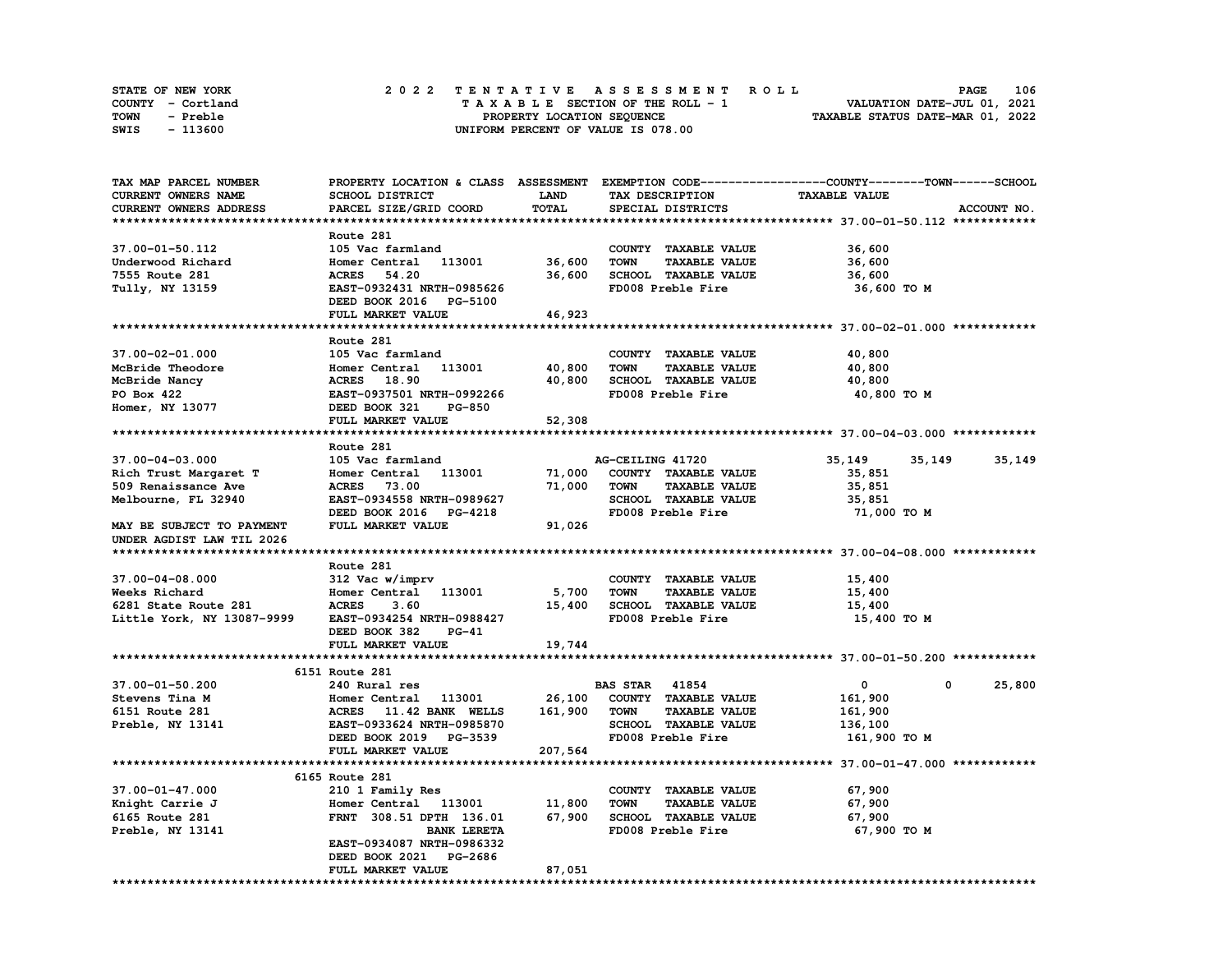| STATE OF NEW YORK | 2022 TENTATIVE ASSESSMENT ROLL     | 107<br><b>PAGE</b>               |
|-------------------|------------------------------------|----------------------------------|
| COUNTY - Cortland | TAXABLE SECTION OF THE ROLL - 1    | VALUATION DATE-JUL 01, 2021      |
| TOWN<br>- Preble  | PROPERTY LOCATION SEQUENCE         | TAXABLE STATUS DATE-MAR 01, 2022 |
| - 113600<br>SWIS  | UNIFORM PERCENT OF VALUE IS 078.00 |                                  |

| CURRENT OWNERS NAME<br>SCHOOL DISTRICT<br><b>LAND</b><br>TAX DESCRIPTION<br><b>TAXABLE VALUE</b><br>TOTAL<br><b>CURRENT OWNERS ADDRESS</b><br>PARCEL SIZE/GRID COORD<br>SPECIAL DISTRICTS<br>ACCOUNT NO.<br>6187 Route 281<br>37.00-01-46.000<br>210 1 Family Res<br>COUNTY TAXABLE VALUE<br>128,800<br>Homer Central 113001 16,000<br>Julian Janet<br><b>TOWN</b><br><b>TAXABLE VALUE</b><br>128,800<br>SCHOOL TAXABLE VALUE<br>FRNT 200.44 DPTH 136.01<br>128,800<br>128,800<br>6187 Route 281<br>FD008 Preble Fire<br>Little York, NY 13141<br><b>BANKCORELOG</b><br>128,800 то м<br>EAST-0934117 NRTH-0986540<br>DEED BOOK 2018 PG-5396<br>165,128<br>FULL MARKET VALUE<br>6203 Route 281<br>37.00-01-43.000<br>210 1 Family Res<br>103,200<br>COUNTY TAXABLE VALUE<br>Knopf Christina M Momer Central 113001 19,100<br><b>TOWN</b><br><b>TAXABLE VALUE</b><br>103,200<br>SCHOOL TAXABLE VALUE<br>6203 Route 281 Dr<br>Preble, NY 13141<br>103,200<br><b>ACRES</b><br>1.14 BANK WELLS<br>103,200<br>EAST-0934141 NRTH-0986766<br>FD008 Preble Fire<br>103,200 то м<br>Preble, NY 13141<br>DEED BOOK 2017 PG-3884<br>FULL MARKET VALUE<br>132,308<br>6239 Route 281<br>$37.00 - 01 - 42.000$<br>210 1 Family Res<br>160,900<br>COUNTY TAXABLE VALUE<br>37.00-01-42.000<br>Wilcock Christopher D<br>Wilcock Christopher D<br>Micock Valerie D<br>89 Cayuga St<br>Romer, NY 13077<br>Homer, NY 13077<br>DEED BOOK 2021<br>DEED BOOK 2021<br>PG-6308<br><b>TOWN</b><br><b>TAXABLE VALUE</b><br>160,900<br>SCHOOL TAXABLE VALUE<br>160,900<br>FD008 Preble Fire<br>160,900 то м<br>206,282<br>FULL MARKET VALUE<br>COUNTY TAXABLE VALUE<br>130,400<br><b>TOWN</b><br><b>TAXABLE VALUE</b><br>130,400<br>SCHOOL TAXABLE VALUE<br>130,400<br>FD008 Preble Fire<br>130,400 то м<br>6271 Route 281<br><b>BAS STAR 41854</b><br>$\mathbf{0}$<br>25,800<br>37.00-01-34.000<br>210 1 Family Res<br>$^{\circ}$<br>9,200 COUNTY TAXABLE VALUE<br>Homer Central 113001<br>106,600<br>Hayden Deborah<br>106,600<br>TOWN<br>6271 Route 281<br>FRNT 100.00 DPTH 125.00<br><b>TAXABLE VALUE</b><br>106,600<br>SCHOOL TAXABLE VALUE<br>Preble, NY 13141<br><b>BANK LERETA</b><br>80,800<br>FD008 Preble Fire<br>EAST-0934640 NRTH-0987910<br>106,600 TO M<br>DEED BOOK 10415 PG-20002 | TAX MAP PARCEL NUMBER |  | PROPERTY LOCATION & CLASS ASSESSMENT EXEMPTION CODE----------------COUNTY-------TOWN-----SCHOOL |
|-----------------------------------------------------------------------------------------------------------------------------------------------------------------------------------------------------------------------------------------------------------------------------------------------------------------------------------------------------------------------------------------------------------------------------------------------------------------------------------------------------------------------------------------------------------------------------------------------------------------------------------------------------------------------------------------------------------------------------------------------------------------------------------------------------------------------------------------------------------------------------------------------------------------------------------------------------------------------------------------------------------------------------------------------------------------------------------------------------------------------------------------------------------------------------------------------------------------------------------------------------------------------------------------------------------------------------------------------------------------------------------------------------------------------------------------------------------------------------------------------------------------------------------------------------------------------------------------------------------------------------------------------------------------------------------------------------------------------------------------------------------------------------------------------------------------------------------------------------------------------------------------------------------------------------------------------------------------------------------------------------------------------------------------------------------------------------------------------------------------------------------------------------------------------------------------------------------------------------------------------------------------------|-----------------------|--|-------------------------------------------------------------------------------------------------|
|                                                                                                                                                                                                                                                                                                                                                                                                                                                                                                                                                                                                                                                                                                                                                                                                                                                                                                                                                                                                                                                                                                                                                                                                                                                                                                                                                                                                                                                                                                                                                                                                                                                                                                                                                                                                                                                                                                                                                                                                                                                                                                                                                                                                                                                                       |                       |  |                                                                                                 |
|                                                                                                                                                                                                                                                                                                                                                                                                                                                                                                                                                                                                                                                                                                                                                                                                                                                                                                                                                                                                                                                                                                                                                                                                                                                                                                                                                                                                                                                                                                                                                                                                                                                                                                                                                                                                                                                                                                                                                                                                                                                                                                                                                                                                                                                                       |                       |  |                                                                                                 |
|                                                                                                                                                                                                                                                                                                                                                                                                                                                                                                                                                                                                                                                                                                                                                                                                                                                                                                                                                                                                                                                                                                                                                                                                                                                                                                                                                                                                                                                                                                                                                                                                                                                                                                                                                                                                                                                                                                                                                                                                                                                                                                                                                                                                                                                                       |                       |  |                                                                                                 |
|                                                                                                                                                                                                                                                                                                                                                                                                                                                                                                                                                                                                                                                                                                                                                                                                                                                                                                                                                                                                                                                                                                                                                                                                                                                                                                                                                                                                                                                                                                                                                                                                                                                                                                                                                                                                                                                                                                                                                                                                                                                                                                                                                                                                                                                                       |                       |  |                                                                                                 |
|                                                                                                                                                                                                                                                                                                                                                                                                                                                                                                                                                                                                                                                                                                                                                                                                                                                                                                                                                                                                                                                                                                                                                                                                                                                                                                                                                                                                                                                                                                                                                                                                                                                                                                                                                                                                                                                                                                                                                                                                                                                                                                                                                                                                                                                                       |                       |  |                                                                                                 |
|                                                                                                                                                                                                                                                                                                                                                                                                                                                                                                                                                                                                                                                                                                                                                                                                                                                                                                                                                                                                                                                                                                                                                                                                                                                                                                                                                                                                                                                                                                                                                                                                                                                                                                                                                                                                                                                                                                                                                                                                                                                                                                                                                                                                                                                                       |                       |  |                                                                                                 |
|                                                                                                                                                                                                                                                                                                                                                                                                                                                                                                                                                                                                                                                                                                                                                                                                                                                                                                                                                                                                                                                                                                                                                                                                                                                                                                                                                                                                                                                                                                                                                                                                                                                                                                                                                                                                                                                                                                                                                                                                                                                                                                                                                                                                                                                                       |                       |  |                                                                                                 |
|                                                                                                                                                                                                                                                                                                                                                                                                                                                                                                                                                                                                                                                                                                                                                                                                                                                                                                                                                                                                                                                                                                                                                                                                                                                                                                                                                                                                                                                                                                                                                                                                                                                                                                                                                                                                                                                                                                                                                                                                                                                                                                                                                                                                                                                                       |                       |  |                                                                                                 |
|                                                                                                                                                                                                                                                                                                                                                                                                                                                                                                                                                                                                                                                                                                                                                                                                                                                                                                                                                                                                                                                                                                                                                                                                                                                                                                                                                                                                                                                                                                                                                                                                                                                                                                                                                                                                                                                                                                                                                                                                                                                                                                                                                                                                                                                                       |                       |  |                                                                                                 |
|                                                                                                                                                                                                                                                                                                                                                                                                                                                                                                                                                                                                                                                                                                                                                                                                                                                                                                                                                                                                                                                                                                                                                                                                                                                                                                                                                                                                                                                                                                                                                                                                                                                                                                                                                                                                                                                                                                                                                                                                                                                                                                                                                                                                                                                                       |                       |  |                                                                                                 |
|                                                                                                                                                                                                                                                                                                                                                                                                                                                                                                                                                                                                                                                                                                                                                                                                                                                                                                                                                                                                                                                                                                                                                                                                                                                                                                                                                                                                                                                                                                                                                                                                                                                                                                                                                                                                                                                                                                                                                                                                                                                                                                                                                                                                                                                                       |                       |  |                                                                                                 |
|                                                                                                                                                                                                                                                                                                                                                                                                                                                                                                                                                                                                                                                                                                                                                                                                                                                                                                                                                                                                                                                                                                                                                                                                                                                                                                                                                                                                                                                                                                                                                                                                                                                                                                                                                                                                                                                                                                                                                                                                                                                                                                                                                                                                                                                                       |                       |  |                                                                                                 |
|                                                                                                                                                                                                                                                                                                                                                                                                                                                                                                                                                                                                                                                                                                                                                                                                                                                                                                                                                                                                                                                                                                                                                                                                                                                                                                                                                                                                                                                                                                                                                                                                                                                                                                                                                                                                                                                                                                                                                                                                                                                                                                                                                                                                                                                                       |                       |  |                                                                                                 |
|                                                                                                                                                                                                                                                                                                                                                                                                                                                                                                                                                                                                                                                                                                                                                                                                                                                                                                                                                                                                                                                                                                                                                                                                                                                                                                                                                                                                                                                                                                                                                                                                                                                                                                                                                                                                                                                                                                                                                                                                                                                                                                                                                                                                                                                                       |                       |  |                                                                                                 |
|                                                                                                                                                                                                                                                                                                                                                                                                                                                                                                                                                                                                                                                                                                                                                                                                                                                                                                                                                                                                                                                                                                                                                                                                                                                                                                                                                                                                                                                                                                                                                                                                                                                                                                                                                                                                                                                                                                                                                                                                                                                                                                                                                                                                                                                                       |                       |  |                                                                                                 |
|                                                                                                                                                                                                                                                                                                                                                                                                                                                                                                                                                                                                                                                                                                                                                                                                                                                                                                                                                                                                                                                                                                                                                                                                                                                                                                                                                                                                                                                                                                                                                                                                                                                                                                                                                                                                                                                                                                                                                                                                                                                                                                                                                                                                                                                                       |                       |  |                                                                                                 |
|                                                                                                                                                                                                                                                                                                                                                                                                                                                                                                                                                                                                                                                                                                                                                                                                                                                                                                                                                                                                                                                                                                                                                                                                                                                                                                                                                                                                                                                                                                                                                                                                                                                                                                                                                                                                                                                                                                                                                                                                                                                                                                                                                                                                                                                                       |                       |  |                                                                                                 |
|                                                                                                                                                                                                                                                                                                                                                                                                                                                                                                                                                                                                                                                                                                                                                                                                                                                                                                                                                                                                                                                                                                                                                                                                                                                                                                                                                                                                                                                                                                                                                                                                                                                                                                                                                                                                                                                                                                                                                                                                                                                                                                                                                                                                                                                                       |                       |  |                                                                                                 |
|                                                                                                                                                                                                                                                                                                                                                                                                                                                                                                                                                                                                                                                                                                                                                                                                                                                                                                                                                                                                                                                                                                                                                                                                                                                                                                                                                                                                                                                                                                                                                                                                                                                                                                                                                                                                                                                                                                                                                                                                                                                                                                                                                                                                                                                                       |                       |  |                                                                                                 |
|                                                                                                                                                                                                                                                                                                                                                                                                                                                                                                                                                                                                                                                                                                                                                                                                                                                                                                                                                                                                                                                                                                                                                                                                                                                                                                                                                                                                                                                                                                                                                                                                                                                                                                                                                                                                                                                                                                                                                                                                                                                                                                                                                                                                                                                                       |                       |  |                                                                                                 |
|                                                                                                                                                                                                                                                                                                                                                                                                                                                                                                                                                                                                                                                                                                                                                                                                                                                                                                                                                                                                                                                                                                                                                                                                                                                                                                                                                                                                                                                                                                                                                                                                                                                                                                                                                                                                                                                                                                                                                                                                                                                                                                                                                                                                                                                                       |                       |  |                                                                                                 |
|                                                                                                                                                                                                                                                                                                                                                                                                                                                                                                                                                                                                                                                                                                                                                                                                                                                                                                                                                                                                                                                                                                                                                                                                                                                                                                                                                                                                                                                                                                                                                                                                                                                                                                                                                                                                                                                                                                                                                                                                                                                                                                                                                                                                                                                                       |                       |  |                                                                                                 |
|                                                                                                                                                                                                                                                                                                                                                                                                                                                                                                                                                                                                                                                                                                                                                                                                                                                                                                                                                                                                                                                                                                                                                                                                                                                                                                                                                                                                                                                                                                                                                                                                                                                                                                                                                                                                                                                                                                                                                                                                                                                                                                                                                                                                                                                                       |                       |  |                                                                                                 |
|                                                                                                                                                                                                                                                                                                                                                                                                                                                                                                                                                                                                                                                                                                                                                                                                                                                                                                                                                                                                                                                                                                                                                                                                                                                                                                                                                                                                                                                                                                                                                                                                                                                                                                                                                                                                                                                                                                                                                                                                                                                                                                                                                                                                                                                                       |                       |  |                                                                                                 |
|                                                                                                                                                                                                                                                                                                                                                                                                                                                                                                                                                                                                                                                                                                                                                                                                                                                                                                                                                                                                                                                                                                                                                                                                                                                                                                                                                                                                                                                                                                                                                                                                                                                                                                                                                                                                                                                                                                                                                                                                                                                                                                                                                                                                                                                                       |                       |  |                                                                                                 |
|                                                                                                                                                                                                                                                                                                                                                                                                                                                                                                                                                                                                                                                                                                                                                                                                                                                                                                                                                                                                                                                                                                                                                                                                                                                                                                                                                                                                                                                                                                                                                                                                                                                                                                                                                                                                                                                                                                                                                                                                                                                                                                                                                                                                                                                                       |                       |  |                                                                                                 |
|                                                                                                                                                                                                                                                                                                                                                                                                                                                                                                                                                                                                                                                                                                                                                                                                                                                                                                                                                                                                                                                                                                                                                                                                                                                                                                                                                                                                                                                                                                                                                                                                                                                                                                                                                                                                                                                                                                                                                                                                                                                                                                                                                                                                                                                                       |                       |  |                                                                                                 |
|                                                                                                                                                                                                                                                                                                                                                                                                                                                                                                                                                                                                                                                                                                                                                                                                                                                                                                                                                                                                                                                                                                                                                                                                                                                                                                                                                                                                                                                                                                                                                                                                                                                                                                                                                                                                                                                                                                                                                                                                                                                                                                                                                                                                                                                                       |                       |  |                                                                                                 |
|                                                                                                                                                                                                                                                                                                                                                                                                                                                                                                                                                                                                                                                                                                                                                                                                                                                                                                                                                                                                                                                                                                                                                                                                                                                                                                                                                                                                                                                                                                                                                                                                                                                                                                                                                                                                                                                                                                                                                                                                                                                                                                                                                                                                                                                                       |                       |  |                                                                                                 |
|                                                                                                                                                                                                                                                                                                                                                                                                                                                                                                                                                                                                                                                                                                                                                                                                                                                                                                                                                                                                                                                                                                                                                                                                                                                                                                                                                                                                                                                                                                                                                                                                                                                                                                                                                                                                                                                                                                                                                                                                                                                                                                                                                                                                                                                                       |                       |  |                                                                                                 |
|                                                                                                                                                                                                                                                                                                                                                                                                                                                                                                                                                                                                                                                                                                                                                                                                                                                                                                                                                                                                                                                                                                                                                                                                                                                                                                                                                                                                                                                                                                                                                                                                                                                                                                                                                                                                                                                                                                                                                                                                                                                                                                                                                                                                                                                                       |                       |  |                                                                                                 |
|                                                                                                                                                                                                                                                                                                                                                                                                                                                                                                                                                                                                                                                                                                                                                                                                                                                                                                                                                                                                                                                                                                                                                                                                                                                                                                                                                                                                                                                                                                                                                                                                                                                                                                                                                                                                                                                                                                                                                                                                                                                                                                                                                                                                                                                                       |                       |  |                                                                                                 |
|                                                                                                                                                                                                                                                                                                                                                                                                                                                                                                                                                                                                                                                                                                                                                                                                                                                                                                                                                                                                                                                                                                                                                                                                                                                                                                                                                                                                                                                                                                                                                                                                                                                                                                                                                                                                                                                                                                                                                                                                                                                                                                                                                                                                                                                                       |                       |  |                                                                                                 |
|                                                                                                                                                                                                                                                                                                                                                                                                                                                                                                                                                                                                                                                                                                                                                                                                                                                                                                                                                                                                                                                                                                                                                                                                                                                                                                                                                                                                                                                                                                                                                                                                                                                                                                                                                                                                                                                                                                                                                                                                                                                                                                                                                                                                                                                                       |                       |  |                                                                                                 |
|                                                                                                                                                                                                                                                                                                                                                                                                                                                                                                                                                                                                                                                                                                                                                                                                                                                                                                                                                                                                                                                                                                                                                                                                                                                                                                                                                                                                                                                                                                                                                                                                                                                                                                                                                                                                                                                                                                                                                                                                                                                                                                                                                                                                                                                                       |                       |  |                                                                                                 |
|                                                                                                                                                                                                                                                                                                                                                                                                                                                                                                                                                                                                                                                                                                                                                                                                                                                                                                                                                                                                                                                                                                                                                                                                                                                                                                                                                                                                                                                                                                                                                                                                                                                                                                                                                                                                                                                                                                                                                                                                                                                                                                                                                                                                                                                                       |                       |  |                                                                                                 |
|                                                                                                                                                                                                                                                                                                                                                                                                                                                                                                                                                                                                                                                                                                                                                                                                                                                                                                                                                                                                                                                                                                                                                                                                                                                                                                                                                                                                                                                                                                                                                                                                                                                                                                                                                                                                                                                                                                                                                                                                                                                                                                                                                                                                                                                                       |                       |  |                                                                                                 |
|                                                                                                                                                                                                                                                                                                                                                                                                                                                                                                                                                                                                                                                                                                                                                                                                                                                                                                                                                                                                                                                                                                                                                                                                                                                                                                                                                                                                                                                                                                                                                                                                                                                                                                                                                                                                                                                                                                                                                                                                                                                                                                                                                                                                                                                                       |                       |  |                                                                                                 |
|                                                                                                                                                                                                                                                                                                                                                                                                                                                                                                                                                                                                                                                                                                                                                                                                                                                                                                                                                                                                                                                                                                                                                                                                                                                                                                                                                                                                                                                                                                                                                                                                                                                                                                                                                                                                                                                                                                                                                                                                                                                                                                                                                                                                                                                                       |                       |  |                                                                                                 |
|                                                                                                                                                                                                                                                                                                                                                                                                                                                                                                                                                                                                                                                                                                                                                                                                                                                                                                                                                                                                                                                                                                                                                                                                                                                                                                                                                                                                                                                                                                                                                                                                                                                                                                                                                                                                                                                                                                                                                                                                                                                                                                                                                                                                                                                                       |                       |  |                                                                                                 |
|                                                                                                                                                                                                                                                                                                                                                                                                                                                                                                                                                                                                                                                                                                                                                                                                                                                                                                                                                                                                                                                                                                                                                                                                                                                                                                                                                                                                                                                                                                                                                                                                                                                                                                                                                                                                                                                                                                                                                                                                                                                                                                                                                                                                                                                                       |                       |  |                                                                                                 |
|                                                                                                                                                                                                                                                                                                                                                                                                                                                                                                                                                                                                                                                                                                                                                                                                                                                                                                                                                                                                                                                                                                                                                                                                                                                                                                                                                                                                                                                                                                                                                                                                                                                                                                                                                                                                                                                                                                                                                                                                                                                                                                                                                                                                                                                                       |                       |  |                                                                                                 |
|                                                                                                                                                                                                                                                                                                                                                                                                                                                                                                                                                                                                                                                                                                                                                                                                                                                                                                                                                                                                                                                                                                                                                                                                                                                                                                                                                                                                                                                                                                                                                                                                                                                                                                                                                                                                                                                                                                                                                                                                                                                                                                                                                                                                                                                                       |                       |  |                                                                                                 |
| 136,667<br>FULL MARKET VALUE                                                                                                                                                                                                                                                                                                                                                                                                                                                                                                                                                                                                                                                                                                                                                                                                                                                                                                                                                                                                                                                                                                                                                                                                                                                                                                                                                                                                                                                                                                                                                                                                                                                                                                                                                                                                                                                                                                                                                                                                                                                                                                                                                                                                                                          |                       |  |                                                                                                 |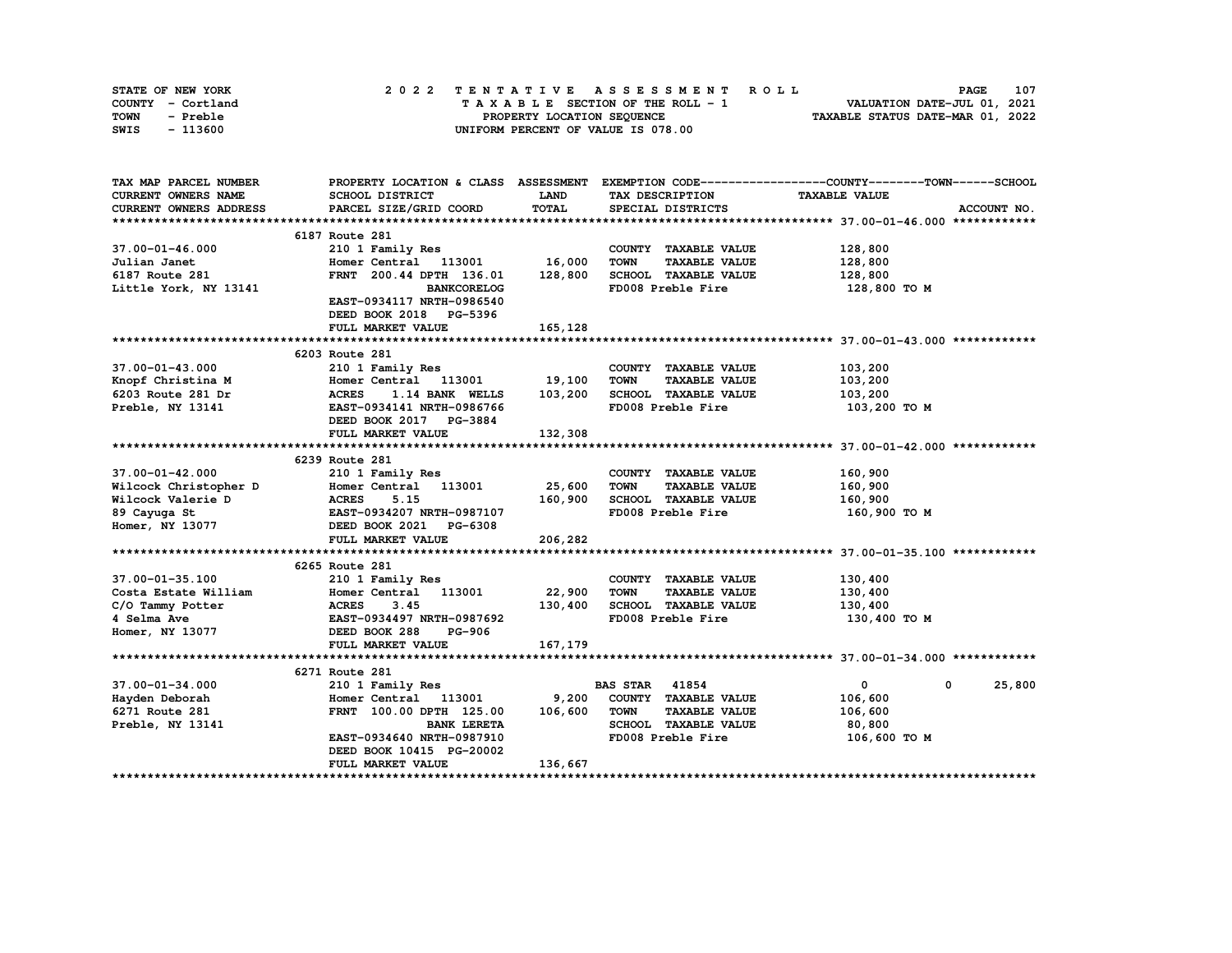| STATE OF NEW YORK | 2022 TENTATIVE ASSESSMENT ROLL     | 108<br><b>PAGE</b>               |
|-------------------|------------------------------------|----------------------------------|
| COUNTY - Cortland | TAXABLE SECTION OF THE ROLL - 1    | VALUATION DATE-JUL 01, 2021      |
| TOWN<br>- Preble  | PROPERTY LOCATION SEQUENCE         | TAXABLE STATUS DATE-MAR 01, 2022 |
| - 113600<br>SWIS  | UNIFORM PERCENT OF VALUE IS 078.00 |                                  |

| TAX MAP PARCEL NUMBER                                                                                                                                                                                                                  | PROPERTY LOCATION & CLASS ASSESSMENT EXEMPTION CODE----------------COUNTY-------TOWN-----SCHOOL |             |                                                                          |                                                            |                   |              |
|----------------------------------------------------------------------------------------------------------------------------------------------------------------------------------------------------------------------------------------|-------------------------------------------------------------------------------------------------|-------------|--------------------------------------------------------------------------|------------------------------------------------------------|-------------------|--------------|
| CURRENT OWNERS NAME                                                                                                                                                                                                                    | <b>SCHOOL DISTRICT</b>                                                                          | <b>LAND</b> | TAX DESCRIPTION                                                          | <b>TAXABLE VALUE</b>                                       |                   |              |
| <b>CURRENT OWNERS ADDRESS</b>                                                                                                                                                                                                          | PARCEL SIZE/GRID COORD                                                                          | TOTAL       | SPECIAL DISTRICTS                                                        |                                                            |                   | ACCOUNT NO.  |
|                                                                                                                                                                                                                                        |                                                                                                 |             |                                                                          |                                                            |                   |              |
|                                                                                                                                                                                                                                        | 6277 Route 281                                                                                  |             |                                                                          |                                                            |                   |              |
| 37.00-01-35.200                                                                                                                                                                                                                        | 210 1 Family Res TAR 41834                                                                      |             |                                                                          | $\overline{\mathbf{0}}$                                    | $\sim$ 0 $\sim$ 0 | 64,410       |
|                                                                                                                                                                                                                                        |                                                                                                 |             |                                                                          | 5,160 10,320                                               |                   | $^{\circ}$   |
|                                                                                                                                                                                                                                        |                                                                                                 |             |                                                                          |                                                            |                   |              |
|                                                                                                                                                                                                                                        |                                                                                                 |             |                                                                          |                                                            |                   |              |
|                                                                                                                                                                                                                                        |                                                                                                 |             |                                                                          |                                                            |                   |              |
|                                                                                                                                                                                                                                        |                                                                                                 |             |                                                                          |                                                            |                   |              |
| 37.00-01-35.200<br>Plumadore Joseph Homer Central 113001 19,700 VET WAR UT TAXABLE VALUE<br>PLUMADORE Edna ACRES 1.47 138,500 COUNTY TAXABLE VALUE 128,180<br>PO Box 37 EAST-0934678 NRTH-0988115 TOWN TAXABLE VALUE 128,180<br>Homer, |                                                                                                 |             |                                                                          |                                                            |                   |              |
|                                                                                                                                                                                                                                        | 6281 Route 281                                                                                  |             |                                                                          |                                                            |                   |              |
|                                                                                                                                                                                                                                        |                                                                                                 |             |                                                                          | $\mathbf{0}$                                               | $^{\circ}$        | 25,800       |
|                                                                                                                                                                                                                                        |                                                                                                 |             |                                                                          | 112,000                                                    |                   |              |
|                                                                                                                                                                                                                                        |                                                                                                 |             |                                                                          | 112,000                                                    |                   |              |
|                                                                                                                                                                                                                                        |                                                                                                 |             | SCHOOL TAXABLE VALUE 86,200                                              |                                                            |                   |              |
|                                                                                                                                                                                                                                        |                                                                                                 |             | FD008 Preble Fire 112,000 TO M                                           |                                                            |                   |              |
| 37.00-04-09.000 210 1 Family Res BAS STAR 1003<br>Weeks Richard Homer Central 113001 25,600 COUNTY TAXABLE VALUE<br>Weeks Linda ACRES 4.70 112,000 TOWN TAXABLE VALUE<br>6281 State Route 281 EAST-0934262 NRTH-0988296 SCHOOL TAXA    |                                                                                                 |             |                                                                          |                                                            |                   |              |
|                                                                                                                                                                                                                                        |                                                                                                 |             |                                                                          |                                                            |                   |              |
|                                                                                                                                                                                                                                        | 6307 Route 281                                                                                  |             |                                                                          |                                                            |                   |              |
| 37.00-04-05.200                                                                                                                                                                                                                        | 210 1 Family Res                                                                                |             | VET WAR C 41122                                                          | 5,160                                                      | 0                 | $\mathbf{0}$ |
|                                                                                                                                                                                                                                        |                                                                                                 |             |                                                                          |                                                            |                   | $\Omega$     |
|                                                                                                                                                                                                                                        |                                                                                                 |             |                                                                          | $\begin{bmatrix} 0 & 0 \ 0 & 10,320 \ 0 & 0 \end{bmatrix}$ |                   | 64,410       |
|                                                                                                                                                                                                                                        |                                                                                                 |             | H STAR 41004<br>COUNTY TAXABLE VALUE 115,940<br>سمنس سيندي تونيد 110,780 |                                                            |                   |              |
|                                                                                                                                                                                                                                        |                                                                                                 |             |                                                                          |                                                            |                   |              |
|                                                                                                                                                                                                                                        | FULL MARKET VALUE                                                                               |             | 155,256 SCHOOL TAXABLE VALUE 56,690                                      |                                                            |                   |              |
|                                                                                                                                                                                                                                        |                                                                                                 |             | FD008 Preble Fire                                                        | 121,100 TO M                                               |                   |              |
|                                                                                                                                                                                                                                        |                                                                                                 |             |                                                                          |                                                            |                   |              |
|                                                                                                                                                                                                                                        | 6324 Route 281                                                                                  |             |                                                                          |                                                            |                   |              |
|                                                                                                                                                                                                                                        | 210 1 Family Res - WTRFNT                                                                       |             |                                                                          | 7,370                                                      |                   | 7,370 7,370  |
|                                                                                                                                                                                                                                        |                                                                                                 |             |                                                                          | $\mathbf{0}$                                               | $^{\circ}$        | 64,410       |
|                                                                                                                                                                                                                                        |                                                                                                 |             |                                                                          |                                                            |                   |              |
|                                                                                                                                                                                                                                        |                                                                                                 |             |                                                                          |                                                            |                   |              |
| Preble, NY 13141-9741 DEED BOOK 10485 PG-82001                                                                                                                                                                                         |                                                                                                 |             | SCHOOL TAXABLE VALUE 110,420                                             |                                                            |                   |              |
|                                                                                                                                                                                                                                        | FULL MARKET VALUE                                                                               |             |                                                                          | 182,200 TO M                                               |                   |              |
| MAY BE SUBJECT TO PAYMENT                                                                                                                                                                                                              |                                                                                                 |             |                                                                          |                                                            |                   |              |
| UNDER AGDIST LAW TIL 2026                                                                                                                                                                                                              |                                                                                                 |             |                                                                          |                                                            |                   |              |
|                                                                                                                                                                                                                                        |                                                                                                 |             |                                                                          |                                                            |                   |              |
|                                                                                                                                                                                                                                        | 6336 Route 281                                                                                  |             |                                                                          |                                                            |                   |              |
| 37.00-01-30.121                                                                                                                                                                                                                        | 240 Rural res - WTRFNT                                                                          |             | COUNTY TAXABLE VALUE                                                     | 115,800                                                    |                   |              |
| Kendall Andrew G                                                                                                                                                                                                                       | 240 Kural res - wiki<br>Homer Central 113001<br>ACRES 3.56 BANK LERE<br>EAST-0935599 NRTH-09890 | 21,340      | TOWN<br><b>TAXABLE VALUE</b>                                             | 115,800                                                    |                   |              |
| 6336 Route 281                                                                                                                                                                                                                         | 3.56 BANK LERETA 115,800                                                                        |             | SCHOOL TAXABLE VALUE 115,800                                             |                                                            |                   |              |
| Preble, NY 13141                                                                                                                                                                                                                       | EAST-0935599 NRTH-0989094                                                                       |             | FD008 Preble Fire                                                        | 115,800 TO M                                               |                   |              |
|                                                                                                                                                                                                                                        | DEED BOOK 10443 PG-89002                                                                        |             |                                                                          |                                                            |                   |              |
|                                                                                                                                                                                                                                        | FULL MARKET VALUE                                                                               | 148,462     |                                                                          |                                                            |                   |              |
|                                                                                                                                                                                                                                        |                                                                                                 |             |                                                                          |                                                            |                   |              |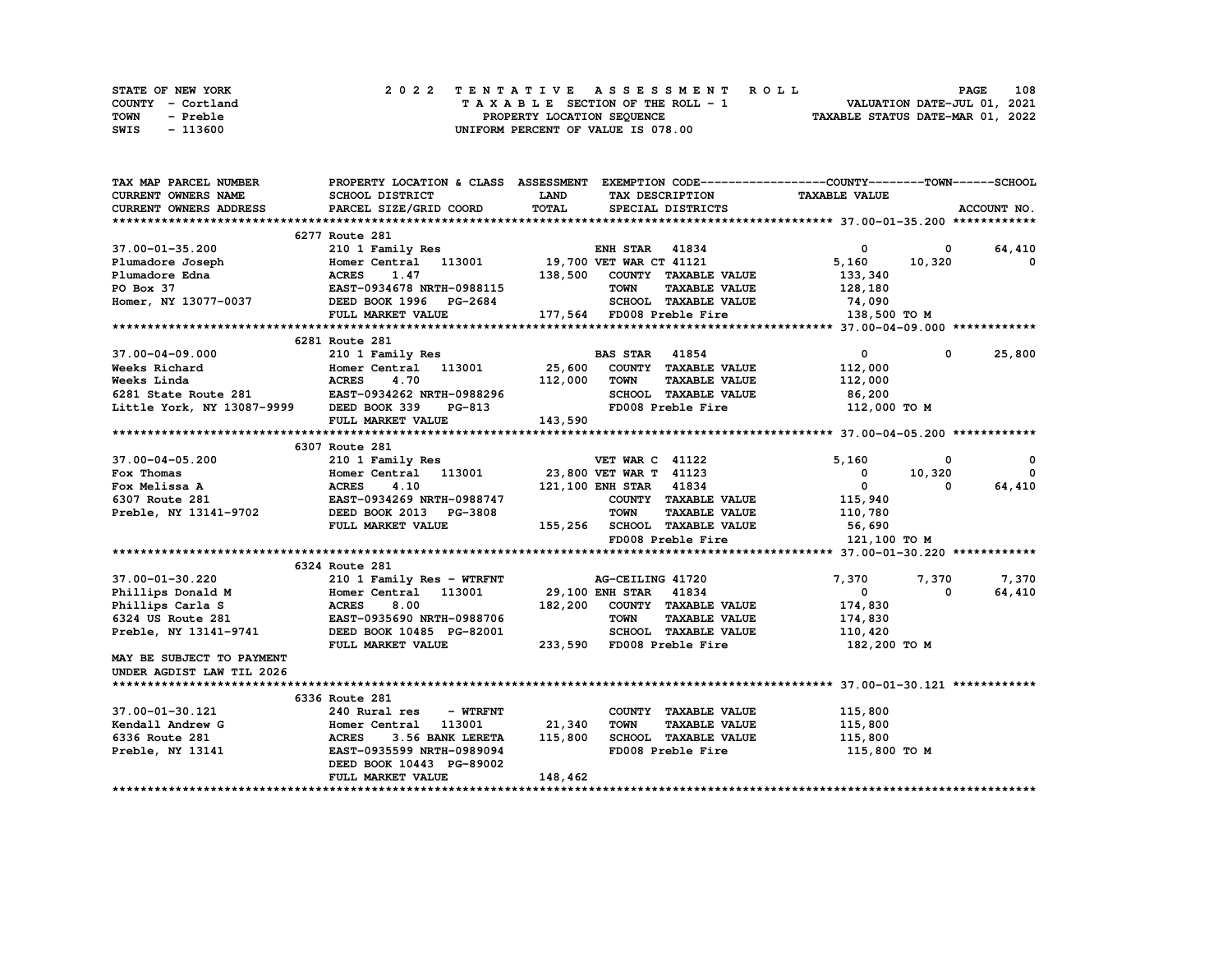| STATE OF NEW YORK | 2022 TENTATIVE ASSESSMENT ROLL     | 109<br><b>PAGE</b>               |
|-------------------|------------------------------------|----------------------------------|
| COUNTY - Cortland | TAXABLE SECTION OF THE ROLL - 1    | VALUATION DATE-JUL 01, 2021      |
| TOWN<br>- Preble  | PROPERTY LOCATION SEQUENCE         | TAXABLE STATUS DATE-MAR 01, 2022 |
| - 113600<br>SWIS  | UNIFORM PERCENT OF VALUE IS 078.00 |                                  |

| TAX MAP PARCEL NUMBER                                | PROPERTY LOCATION & CLASS ASSESSMENT EXEMPTION CODE-----------------COUNTY-------TOWN-----SCHOOL |              |                       |                             |                      |            |             |
|------------------------------------------------------|--------------------------------------------------------------------------------------------------|--------------|-----------------------|-----------------------------|----------------------|------------|-------------|
| CURRENT OWNERS NAME                                  | SCHOOL DISTRICT                                                                                  | <b>LAND</b>  |                       | TAX DESCRIPTION             | <b>TAXABLE VALUE</b> |            |             |
| CURRENT OWNERS ADDRESS                               | PARCEL SIZE/GRID COORD                                                                           | <b>TOTAL</b> |                       | SPECIAL DISTRICTS           |                      |            | ACCOUNT NO. |
|                                                      |                                                                                                  |              |                       |                             |                      |            |             |
|                                                      | 6343 Route 281                                                                                   |              |                       |                             |                      |            |             |
| 37.00-04-02.000                                      | 210 1 Family Res                                                                                 |              | <b>BAS STAR 41854</b> |                             | $\circ$              | $^{\circ}$ | 25,800      |
| Mydlenski Joseph                                     | Homer Central 113001                                                                             | 19,100       |                       | COUNTY TAXABLE VALUE        | 72,400               |            |             |
| Mydlenski Stacie                                     | 1.14 BANKCORELOG<br><b>ACRES</b>                                                                 | 72,400       | <b>TOWN</b>           | <b>TAXABLE VALUE</b>        | 72,400               |            |             |
| 6343 Route 281                                       | EAST-0935251 NRTH-0989385                                                                        |              |                       | SCHOOL TAXABLE VALUE        | 46,600               |            |             |
| Preble, NY 13141                                     | DEED BOOK 10661 PG-12001                                                                         |              |                       | FD008 Preble Fire           | 72,400 TO M          |            |             |
|                                                      | FULL MARKET VALUE                                                                                | 92,821       |                       |                             |                      |            |             |
|                                                      |                                                                                                  |              |                       |                             |                      |            |             |
|                                                      | 6397 Route 281                                                                                   |              |                       |                             |                      |            |             |
| 37.00-01-22.000                                      | 210 1 Family Res                                                                                 |              | <b>BAS STAR 41854</b> |                             | $\bullet$            | 0          | 25,800      |
| Adams Keith S                                        | Homer Central 113001                                                                             | 10,600       |                       | COUNTY TAXABLE VALUE        | 91,000               |            |             |
| Adams Melissa S                                      | FRNT 335.00 DPTH 104.65                                                                          | 91,000       | <b>TOWN</b>           | <b>TAXABLE VALUE</b>        | 91,000               |            |             |
| PO Box 48                                            | EAST-0935734 NRTH-0990202                                                                        |              |                       | SCHOOL TAXABLE VALUE        | 65,200               |            |             |
|                                                      |                                                                                                  |              |                       | FD008 Preble Fire           |                      |            |             |
| Little York, NY 13087                                | DEED BOOK 343<br><b>PG-109</b>                                                                   |              |                       |                             | 91,000 TO M          |            |             |
|                                                      | FULL MARKET VALUE                                                                                | 116,667      |                       |                             |                      |            |             |
|                                                      |                                                                                                  |              |                       |                             |                      |            |             |
|                                                      | 6406 Route 281                                                                                   |              |                       |                             |                      |            |             |
| 37.00-01-09.000                                      | 449 Other Storag                                                                                 |              |                       | COUNTY TAXABLE VALUE        | 50,000               |            |             |
| DeLine Eva B                                         | Homer Central 113001                                                                             | 13,000       | <b>TOWN</b>           | <b>TAXABLE VALUE</b>        | 50,000               |            |             |
| 995 St Rte 11A                                       | FRNT 150.00 DPTH 187.10                                                                          | 50,000       |                       | SCHOOL TAXABLE VALUE        | 50,000               |            |             |
| Tully, NY 13159                                      | EAST-0936080 NRTH-0990258                                                                        |              |                       | FD008 Preble Fire           | 50,000 TO M          |            |             |
|                                                      | DEED BOOK 2012 PG-5887                                                                           |              |                       |                             |                      |            |             |
|                                                      | FULL MARKET VALUE                                                                                | 64,103       |                       |                             |                      |            |             |
|                                                      |                                                                                                  |              |                       |                             |                      |            |             |
|                                                      | 6580 Route 281                                                                                   |              |                       |                             |                      |            |             |
| 27.00-03-16.000                                      | 210 1 Family Res                                                                                 |              | <b>ENH STAR 41834</b> |                             | $\mathbf 0$          | 0          | 64,410      |
| Ayers Laverne L                                      | Homer Central 113001 14,700                                                                      |              |                       | COUNTY TAXABLE VALUE        | 108,400              |            |             |
| Ayers Andria E                                       | FRNT 150.00 DPTH 209.40                                                                          | 108,400      | <b>TOWN</b>           | <b>TAXABLE VALUE</b>        | 108,400              |            |             |
| 6580 State Route 281                                 | <b>ACRES</b><br>0.70                                                                             |              |                       | SCHOOL TAXABLE VALUE        | 43,990               |            |             |
| Preble, NY 13141-9701                                | EAST-0937357 NRTH-0993040                                                                        |              |                       | FD008 Preble Fire           | 108,400 TO M         |            |             |
|                                                      | DEED BOOK 1995 PG-2957                                                                           |              |                       |                             |                      |            |             |
|                                                      | FULL MARKET VALUE                                                                                | 138,974      |                       |                             |                      |            |             |
|                                                      |                                                                                                  |              |                       |                             |                      |            |             |
|                                                      | 6594 Route 281                                                                                   |              |                       |                             |                      |            |             |
| 27.00-03-17.000                                      | 416 Mfg hsing pk                                                                                 |              | <b>BAS STAR 41854</b> |                             | $\mathbf{0}$         | 0          | 1,500       |
| Bennedy Edward                                       | Homer Central 113001                                                                             | 56,000       |                       | COUNTY TAXABLE VALUE        | 102,400              |            |             |
| Re: Mtn. View Mobile Home Park ACRES                 | 2.80                                                                                             | 102,400      | <b>TOWN</b>           | <b>TAXABLE VALUE</b>        | 102,400              |            |             |
| PO Box 5245                                          | EAST-0937589 NRTH-0993357                                                                        |              |                       | <b>SCHOOL TAXABLE VALUE</b> | 100,900              |            |             |
| Cortland, NY 13045-5245                              | DEED BOOK 10268 PG-67001                                                                         |              |                       | FD008 Preble Fire           | 102,400 TO M         |            |             |
|                                                      | FULL MARKET VALUE                                                                                | 131,282      |                       |                             |                      |            |             |
|                                                      |                                                                                                  |              |                       |                             |                      |            |             |
|                                                      | 6662 Route 281                                                                                   |              |                       |                             |                      |            |             |
| 27.00-03-18.000                                      | 422 Diner/lunch                                                                                  |              |                       | COUNTY TAXABLE VALUE        | 150,250              |            |             |
| Vinnedge Russell                                     | Homer Central 113001                                                                             | 17,300       | <b>TOWN</b>           | <b>TAXABLE VALUE</b>        | 150,250              |            |             |
| 6773 East Homer Baltimore Rd FRNT 200.00 DPTH 150.00 |                                                                                                  | 150,250      |                       | SCHOOL TAXABLE VALUE        | 150,250              |            |             |
| PO Box 51                                            | EAST-0937337 NRTH-0994594                                                                        |              |                       | FD008 Preble Fire           | 150,250 то м         |            |             |
| Preble, NY 13141                                     | DEED BOOK 2014 PG-6454                                                                           |              |                       |                             |                      |            |             |
|                                                      | FULL MARKET VALUE                                                                                | 192,628      |                       |                             |                      |            |             |
|                                                      |                                                                                                  |              |                       |                             |                      |            |             |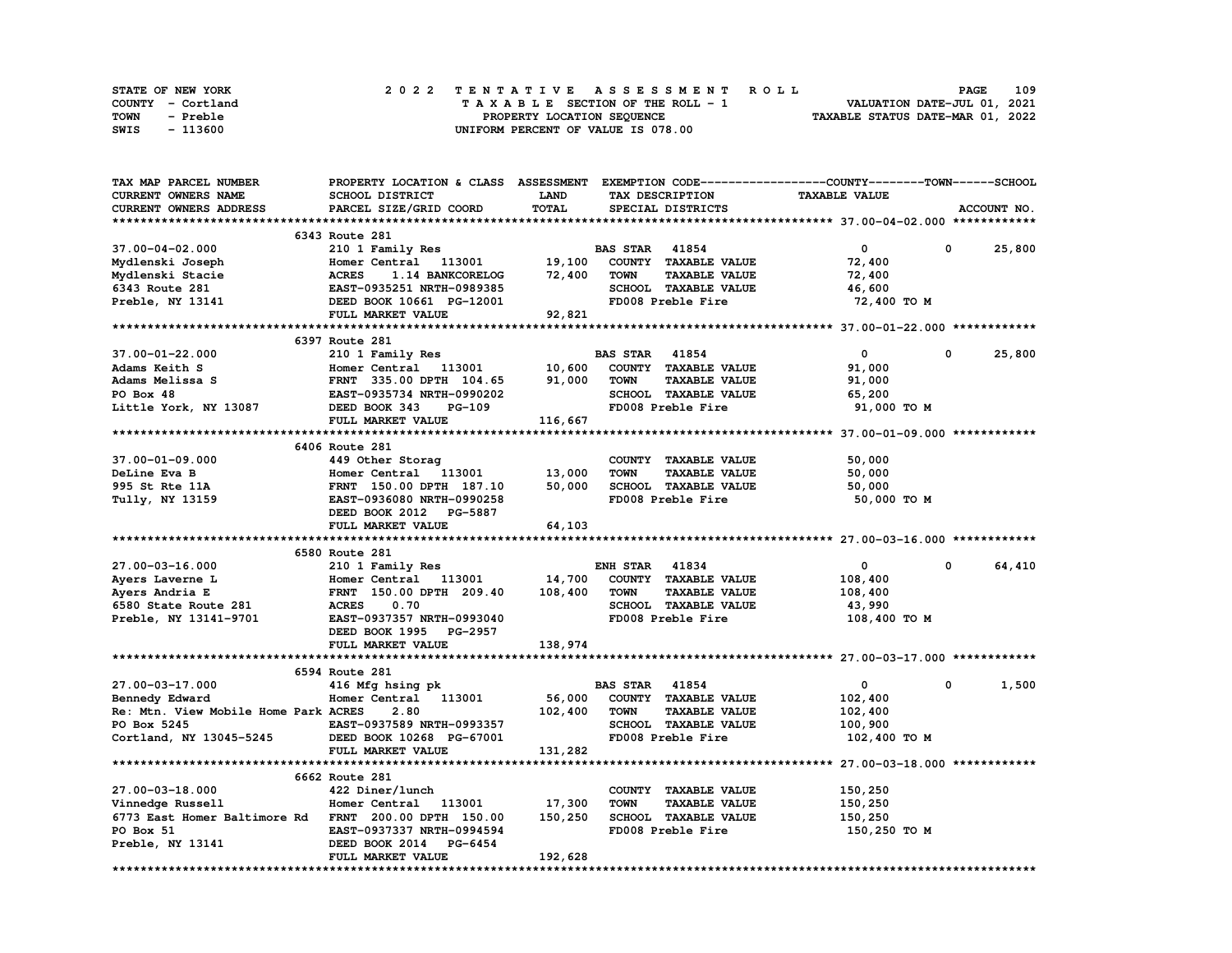| STATE OF NEW YORK | 2022 TENTATIVE ASSESSMENT ROLL     | 110<br><b>PAGE</b>               |
|-------------------|------------------------------------|----------------------------------|
| COUNTY - Cortland | TAXABLE SECTION OF THE ROLL - 1    | VALUATION DATE-JUL 01, 2021      |
| TOWN<br>- Preble  | PROPERTY LOCATION SEQUENCE         | TAXABLE STATUS DATE-MAR 01, 2022 |
| - 113600<br>SWIS  | UNIFORM PERCENT OF VALUE IS 078.00 |                                  |

| TAX MAP PARCEL NUMBER                                                                                                               |                                                                                                                                                                                                                                         |              |                                     | PROPERTY LOCATION & CLASS ASSESSMENT EXEMPTION CODE----------------COUNTY-------TOWN-----SCHOOL |             |
|-------------------------------------------------------------------------------------------------------------------------------------|-----------------------------------------------------------------------------------------------------------------------------------------------------------------------------------------------------------------------------------------|--------------|-------------------------------------|-------------------------------------------------------------------------------------------------|-------------|
| CURRENT OWNERS NAME                                                                                                                 | SCHOOL DISTRICT                                                                                                                                                                                                                         | <b>LAND</b>  | TAX DESCRIPTION                     | <b>TAXABLE VALUE</b>                                                                            |             |
| CURRENT OWNERS ADDRESS                                                                                                              | PARCEL SIZE/GRID COORD                                                                                                                                                                                                                  | <b>TOTAL</b> | SPECIAL DISTRICTS                   |                                                                                                 | ACCOUNT NO. |
|                                                                                                                                     |                                                                                                                                                                                                                                         |              |                                     |                                                                                                 |             |
|                                                                                                                                     | 6698 Route 281                                                                                                                                                                                                                          |              |                                     |                                                                                                 |             |
| 27.00-03-04.000                                                                                                                     | 714 Lite Ind Man                                                                                                                                                                                                                        |              | COUNTY TAXABLE VALUE                | 138,500                                                                                         |             |
| Superior Steel, INC                                                                                                                 | Homer Central 113001                                                                                                                                                                                                                    | 2,500        | <b>TOWN</b><br><b>TAXABLE VALUE</b> | 138,500                                                                                         |             |
| $\label{eq:2} \frac{1}{\sqrt{2}}\int_{0}^{\infty}\frac{1}{\sqrt{2\pi}}\left(\frac{1}{\sqrt{2\pi}}\right)^{2}d\mu$<br>6698 Route 281 | 1.02<br><b>ACRES</b>                                                                                                                                                                                                                    | 138,500      | SCHOOL TAXABLE VALUE                | 138,500                                                                                         |             |
| Preble, NY 13141                                                                                                                    | <b>EAST-0937299 NRTH-0995482</b>                                                                                                                                                                                                        |              | FD008 Preble Fire                   | 138,500 TO M                                                                                    |             |
|                                                                                                                                     | DEED BOOK 2021 PG-226                                                                                                                                                                                                                   |              |                                     |                                                                                                 |             |
|                                                                                                                                     | FULL MARKET VALUE                                                                                                                                                                                                                       | 177,564      |                                     |                                                                                                 |             |
|                                                                                                                                     |                                                                                                                                                                                                                                         |              |                                     |                                                                                                 |             |
|                                                                                                                                     | 6742 Route 281                                                                                                                                                                                                                          |              |                                     |                                                                                                 |             |
| 27.00-03-01.000                                                                                                                     | 210 1 Family Res                                                                                                                                                                                                                        |              | ELIG VET 41101                      | 1,900<br>1,900                                                                                  | 0           |
|                                                                                                                                     |                                                                                                                                                                                                                                         |              |                                     | $\mathbf{0}$<br>$\Omega$                                                                        | 64,410      |
|                                                                                                                                     |                                                                                                                                                                                                                                         |              |                                     | 78,200                                                                                          |             |
|                                                                                                                                     | Smith Family Trust<br>6742 Route 281 FRNT 105.00 DPTH 100.00 80,100 COUNTY TAXABLE VALUE<br>9712 Preble, NY 13141 EAST-0937174 NRTH-0996123 TOWN TAXABLE VALUE                                                                          |              | <b>TAXABLE VALUE</b>                | 78,200                                                                                          |             |
|                                                                                                                                     |                                                                                                                                                                                                                                         |              | SCHOOL TAXABLE VALUE 15,690         |                                                                                                 |             |
|                                                                                                                                     | 102, 692<br>302, 692<br>303 Tamily Res<br>Homer Central 113001<br>230 3 Tamily Res<br>Homer Central 113001<br>19,000<br>ACRES 1.03<br>EAST-0936950 NRTH-09942200<br>DEED BOOT 22                                                        |              |                                     | 80,100 TO M                                                                                     |             |
|                                                                                                                                     |                                                                                                                                                                                                                                         |              |                                     |                                                                                                 |             |
|                                                                                                                                     |                                                                                                                                                                                                                                         |              |                                     |                                                                                                 |             |
| 27.10-02-42.000                                                                                                                     |                                                                                                                                                                                                                                         |              | COUNTY TAXABLE VALUE                | 155,000                                                                                         |             |
| 6775 Rte 281, LLC                                                                                                                   |                                                                                                                                                                                                                                         |              | <b>TOWN</b><br><b>TAXABLE VALUE</b> | 155,000                                                                                         |             |
| PO Box 96                                                                                                                           |                                                                                                                                                                                                                                         |              | SCHOOL TAXABLE VALUE                | 155,000                                                                                         |             |
| Lafayette, NY 13084                                                                                                                 |                                                                                                                                                                                                                                         |              | FD008 Preble Fire                   | 155,000 TO M                                                                                    |             |
|                                                                                                                                     |                                                                                                                                                                                                                                         |              |                                     |                                                                                                 |             |
|                                                                                                                                     | FULL MARKET VALUE                                                                                                                                                                                                                       | 198,718      |                                     |                                                                                                 |             |
|                                                                                                                                     |                                                                                                                                                                                                                                         |              |                                     |                                                                                                 |             |
|                                                                                                                                     | 6784 Route 281                                                                                                                                                                                                                          |              |                                     |                                                                                                 |             |
|                                                                                                                                     |                                                                                                                                                                                                                                         |              |                                     | 5,160<br>0                                                                                      | 0           |
|                                                                                                                                     | 27.10-02-45.000 210 1 Family Res VET WAR C 41122<br>Carroll Henry Homer Central 113001 10,300 VET WAR T 41123<br>Carroll Florence FRNT 102.90 DPTH 174.25 119,000 ENH STAR 41834<br>Caroll Florence FRNT 102.90 DPTH 174.25 119,000 ENH |              |                                     | 10,320<br>$\mathbf{0}$                                                                          | $\Omega$    |
|                                                                                                                                     |                                                                                                                                                                                                                                         |              |                                     | $\mathbf{0}$<br>$\Omega$                                                                        | 64,410      |
| 6784 St Rt 281                                                                                                                      | <b>ACRES</b> 0.38                                                                                                                                                                                                                       |              | COUNTY TAXABLE VALUE                | 113,840                                                                                         |             |
| Preble, NY 13141-0111                                                                                                               | EAST-0937204 NRTH-0996593                                                                                                                                                                                                               |              | TOWN<br><b>TAXABLE VALUE</b>        | 108,680                                                                                         |             |
|                                                                                                                                     | DEED BOOK 299 PG-270                                                                                                                                                                                                                    |              | <b>SCHOOL TAXABLE VALUE</b>         | 54,590                                                                                          |             |
|                                                                                                                                     | FULL MARKET VALUE                                                                                                                                                                                                                       |              | 152,564 FD008 Preble Fire           | 119,000 TO M                                                                                    |             |
|                                                                                                                                     |                                                                                                                                                                                                                                         |              |                                     |                                                                                                 |             |
|                                                                                                                                     | 6785 Route 281                                                                                                                                                                                                                          |              |                                     |                                                                                                 |             |
| 27.10-02-44.000                                                                                                                     | 283 Res w/Comuse                                                                                                                                                                                                                        |              | COUNTY TAXABLE VALUE                | 108,660                                                                                         |             |
|                                                                                                                                     |                                                                                                                                                                                                                                         |              | <b>TOWN</b><br><b>TAXABLE VALUE</b> | 108,660                                                                                         |             |
|                                                                                                                                     |                                                                                                                                                                                                                                         |              | SCHOOL TAXABLE VALUE                | 108,660                                                                                         |             |
|                                                                                                                                     | Marietta, NY 13110 EAST-0936943 NRTH-0996671                                                                                                                                                                                            |              | FD008 Preble Fire                   | 108,660 то м                                                                                    |             |
|                                                                                                                                     | DEED BOOK 2019 PG-242                                                                                                                                                                                                                   |              |                                     |                                                                                                 |             |
|                                                                                                                                     | FULL MARKET VALUE                                                                                                                                                                                                                       | 139,308      |                                     |                                                                                                 |             |
|                                                                                                                                     |                                                                                                                                                                                                                                         |              |                                     |                                                                                                 |             |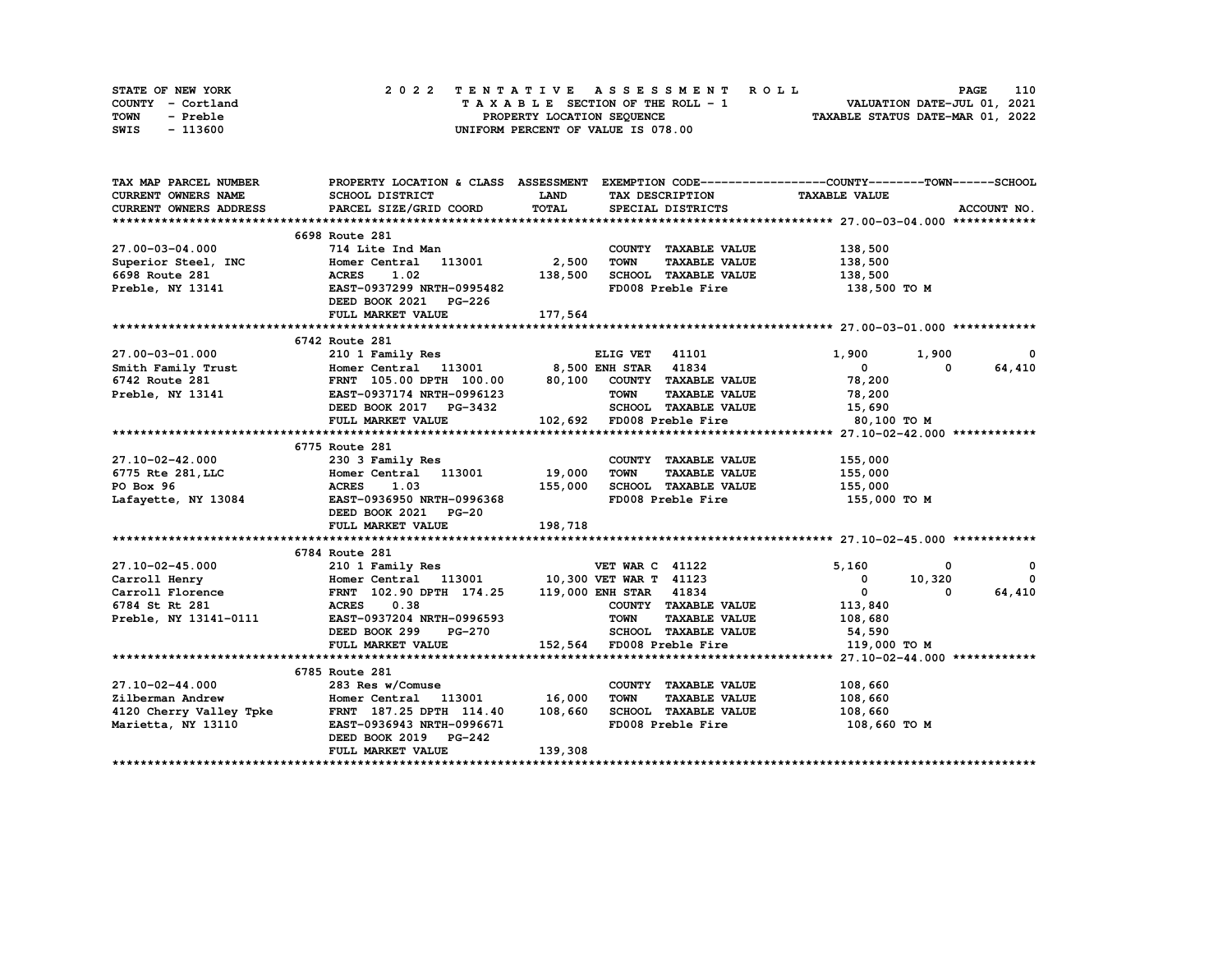| STATE OF NEW YORK | 2022 TENTATIVE ASSESSMENT ROLL     | 111<br><b>PAGE</b>               |
|-------------------|------------------------------------|----------------------------------|
| COUNTY - Cortland | TAXABLE SECTION OF THE ROLL - 1    | VALUATION DATE-JUL 01, 2021      |
| TOWN<br>- Preble  | PROPERTY LOCATION SEQUENCE         | TAXABLE STATUS DATE-MAR 01, 2022 |
| SWIS<br>- 113600  | UNIFORM PERCENT OF VALUE IS 078.00 |                                  |

| TAX MAP PARCEL NUMBER                              | PROPERTY LOCATION & CLASS ASSESSMENT EXEMPTION CODE-----------------COUNTY-------TOWN-----SCHOOL |         |                                     |                      |                        |
|----------------------------------------------------|--------------------------------------------------------------------------------------------------|---------|-------------------------------------|----------------------|------------------------|
| <b>CURRENT OWNERS NAME</b>                         | SCHOOL DISTRICT                                                                                  | LAND    | TAX DESCRIPTION                     | <b>TAXABLE VALUE</b> |                        |
| CURRENT OWNERS ADDRESS                             | PARCEL SIZE/GRID COORD                                                                           | TOTAL   | SPECIAL DISTRICTS                   |                      | ACCOUNT NO.            |
|                                                    |                                                                                                  |         |                                     |                      |                        |
|                                                    | 6881 Route 281                                                                                   |         |                                     |                      |                        |
| 27.10-01-15.000                                    | 220 2 Family Res                                                                                 |         | <b>BAS STAR 41854</b>               | $\overline{0}$       | 25,800<br>$\mathbf 0$  |
| Griswold Stacey C                                  | Homer Central 113001 9,200                                                                       |         | COUNTY TAXABLE VALUE                | 111,000              |                        |
| 6881 Route 281                                     | 95.96 DPTH 80.00 111,000<br><b>FRNT</b>                                                          |         | <b>TOWN</b><br><b>TAXABLE VALUE</b> | 111,000              |                        |
| Preble, NY 13141                                   | <b>BANKCORELOG</b>                                                                               |         | SCHOOL TAXABLE VALUE                | 85,200               |                        |
|                                                    | EAST-0937046 NRTH-0997036                                                                        |         | FD008 Preble Fire                   | 111,000 TO M         |                        |
|                                                    | DEED BOOK 2014 PG-4707                                                                           |         |                                     |                      |                        |
|                                                    | FULL MARKET VALUE                                                                                | 142,308 |                                     |                      |                        |
|                                                    |                                                                                                  |         |                                     |                      |                        |
|                                                    | 6883 Route 281                                                                                   |         |                                     |                      |                        |
| 27.10-01-16.000                                    | 210 1 Family Res                                                                                 |         | <b>BAS STAR</b> 41854               | $\mathbf{0}$         | 25,800<br>$\mathbf 0$  |
| Farkas Melissa R                                   | Homer Central 113001                                                                             | 9,700   | COUNTY TAXABLE VALUE                | 92,800               |                        |
| PO Box 84                                          | FRNT 104.00 DPTH 142.64                                                                          | 92,800  | <b>TAXABLE VALUE</b><br><b>TOWN</b> | 92,800               |                        |
| Preble, NY 13141                                   | <b>ACRES</b><br>0.34 BANKCORELOG                                                                 |         | SCHOOL TAXABLE VALUE                | 67,000               |                        |
|                                                    | EAST-0937054 NRTH-0997152                                                                        |         | FD008 Preble Fire                   | 92,800 TO M          |                        |
|                                                    | DEED BOOK 2010 PG-2821                                                                           |         |                                     |                      |                        |
|                                                    | FULL MARKET VALUE                                                                                | 118,974 |                                     |                      |                        |
|                                                    |                                                                                                  |         |                                     |                      |                        |
|                                                    | 6884 Route 281                                                                                   |         |                                     |                      |                        |
| 27.10-01-22.100                                    | 210 1 Family Res                                                                                 |         | <b>BAS STAR 41854</b>               | $\mathbf{0}$         | 25,800<br>$\mathbf{0}$ |
| Allen Robert S                                     | Homer Central 113001 10,900                                                                      |         | COUNTY TAXABLE VALUE                | 94,300               |                        |
| Allen Michelle C                                   | FRNT 124.53 DPTH 140.43                                                                          | 94,300  | <b>TOWN</b><br><b>TAXABLE VALUE</b> | 94,300               |                        |
| 6884 State Route 281                               | 0.41 BANK WELLS<br><b>ACRES</b>                                                                  |         | SCHOOL TAXABLE VALUE                | 68,500               |                        |
| Preble, NY 13141-9999                              | EAST-0937257 NRTH-0997099                                                                        |         | FD008 Preble Fire                   | 94,300 TO M          |                        |
|                                                    | DEED BOOK 550<br><b>PG-80</b>                                                                    |         |                                     |                      |                        |
|                                                    | FULL MARKET VALUE                                                                                | 120,897 |                                     |                      |                        |
|                                                    |                                                                                                  |         |                                     |                      |                        |
|                                                    | 6887 Route 281                                                                                   |         |                                     |                      |                        |
| 27.10-01-18.000                                    | 210 1 Family Res                                                                                 |         | <b>ENH STAR 41834</b>               | $\mathbf{0}$         | 64,410<br>$\mathbf{0}$ |
| Lewis William G                                    | Homer Central 113001                                                                             | 19,400  | COUNTY TAXABLE VALUE                | 102,000              |                        |
| Lewis Dawn L<br>6887 Route 281<br>Preble, NY 13141 | 1.36 BANKCORELOG<br><b>ACRES</b>                                                                 | 102,000 | <b>TOWN</b><br><b>TAXABLE VALUE</b> | 102,000              |                        |
|                                                    | EAST-0936988 NRTH-0997312                                                                        |         | SCHOOL TAXABLE VALUE                | 37,590               |                        |
|                                                    | DEED BOOK 2021 PG-2000                                                                           |         | FD008 Preble Fire                   | 102,000 TO M         |                        |
|                                                    | FULL MARKET VALUE                                                                                | 130,769 |                                     |                      |                        |
|                                                    |                                                                                                  |         |                                     |                      |                        |
|                                                    | 6888 Route 281                                                                                   |         |                                     |                      |                        |
| 27.10-01-22.200                                    | 210 1 Family Res                                                                                 |         | <b>BAS STAR</b> 41854               | $\mathbf{0}$         | 25,800<br>$\mathbf 0$  |
| Weishaupt Dianne                                   | Homer Central 113001 13,200                                                                      |         | COUNTY TAXABLE VALUE                | 135,700              |                        |
| Attn: Dianne Bickerton                             | FRNT 180.44 DPTH 140.43                                                                          | 135,700 | <b>TOWN</b><br><b>TAXABLE VALUE</b> | 135,700              |                        |
| 6888 Rt 281                                        | EAST-0937293 NRTH-0997249                                                                        |         | SCHOOL TAXABLE VALUE                | 109,900              |                        |
| Preble, NY 13141                                   | <b>PG-213</b><br>DEED BOOK 439                                                                   |         | FD008 Preble Fire                   | 135,700 TO M         |                        |
|                                                    | FULL MARKET VALUE                                                                                | 173,974 |                                     |                      |                        |
|                                                    |                                                                                                  |         |                                     |                      |                        |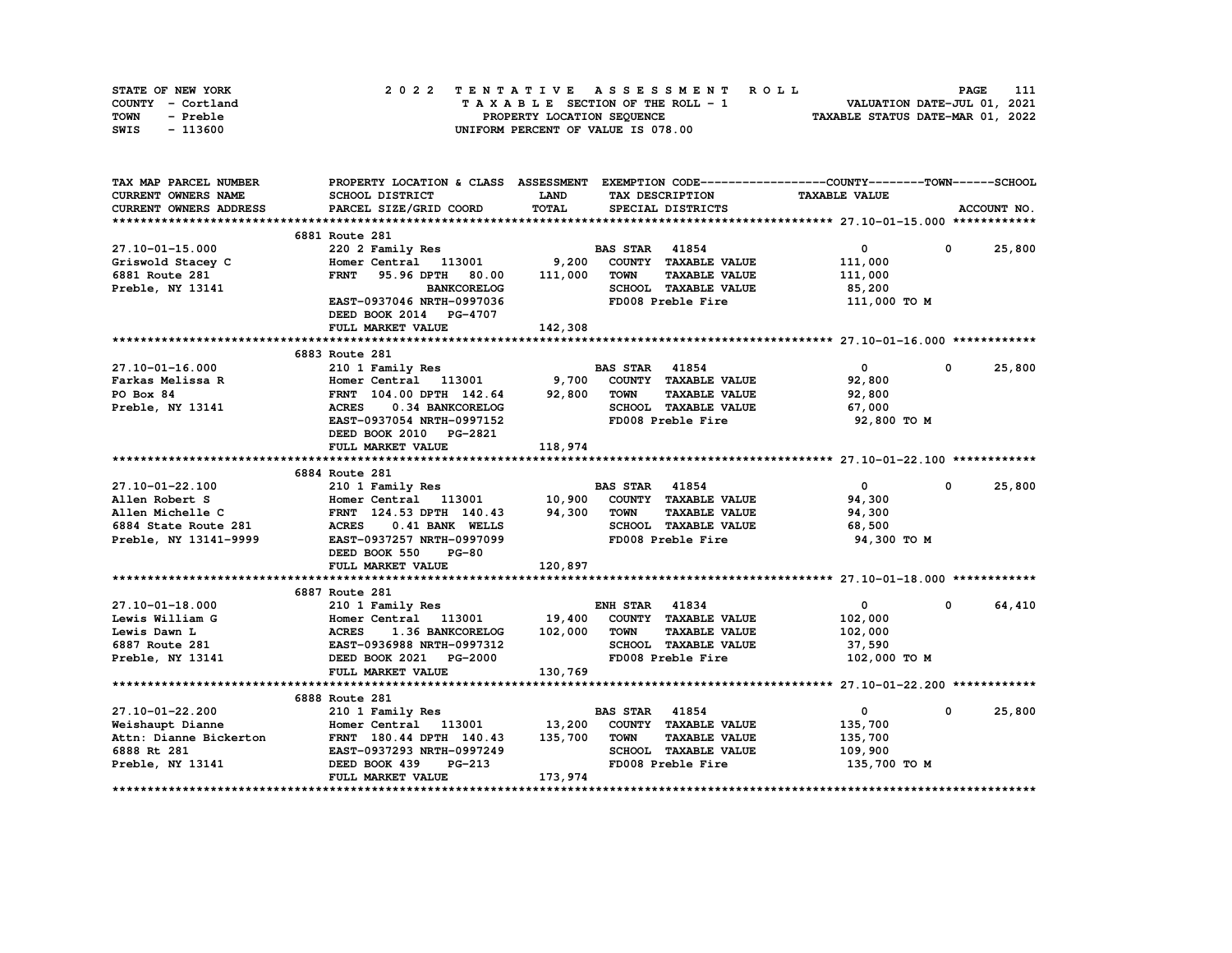| STATE OF NEW YORK | 2022 TENTATIVE ASSESSMENT ROLL     | 112<br>PAGE                      |
|-------------------|------------------------------------|----------------------------------|
| COUNTY - Cortland | TAXABLE SECTION OF THE ROLL - 1    | VALUATION DATE-JUL 01, 2021      |
| TOWN<br>- Preble  | PROPERTY LOCATION SEQUENCE         | TAXABLE STATUS DATE-MAR 01, 2022 |
| - 113600<br>SWIS  | UNIFORM PERCENT OF VALUE IS 078.00 |                                  |

| TAX MAP PARCEL NUMBER                                                                                | PROPERTY LOCATION & CLASS ASSESSMENT EXEMPTION CODE-----------------COUNTY-------TOWN------SCHOOL |             |                                     |                                |                      |
|------------------------------------------------------------------------------------------------------|---------------------------------------------------------------------------------------------------|-------------|-------------------------------------|--------------------------------|----------------------|
| <b>CURRENT OWNERS NAME</b>                                                                           | SCHOOL DISTRICT                                                                                   | <b>LAND</b> | TAX DESCRIPTION                     | <b>TAXABLE VALUE</b>           |                      |
| <b>CURRENT OWNERS ADDRESS</b>                                                                        | PARCEL SIZE/GRID COORD                                                                            | TOTAL       | SPECIAL DISTRICTS                   |                                | ACCOUNT NO.          |
|                                                                                                      |                                                                                                   |             |                                     |                                |                      |
|                                                                                                      | 6889 Route 281                                                                                    |             |                                     |                                |                      |
| 27.10-01-19.000                                                                                      | 210 1 Family Res                                                                                  |             | <b>ENH STAR 41834</b>               | $\mathbf{0}$                   | 0 64,410             |
| Adams Phyllis                                                                                        | Homer Central 113001 17,400                                                                       |             | COUNTY TAXABLE VALUE                | 124,600                        |                      |
| Richards Nancy A                                                                                     | FRNT 111.25 DPTH 355.00 124,600                                                                   |             | <b>TOWN</b><br><b>TAXABLE VALUE</b> | 124,600                        |                      |
| 6889 Route 281                                                                                       | <b>ACRES</b><br>0.90                                                                              |             | SCHOOL TAXABLE VALUE                | 60,190                         |                      |
| Preble, NY 13141                                                                                     | EAST-0937027 NRTH-0997443                                                                         |             | FD008 Preble Fire                   | 124,600 TO M                   |                      |
|                                                                                                      | DEED BOOK 2009 PG-6067                                                                            |             |                                     |                                |                      |
|                                                                                                      | FULL MARKET VALUE                                                                                 | 159,744     |                                     |                                |                      |
|                                                                                                      |                                                                                                   |             |                                     |                                |                      |
|                                                                                                      | 6891 Route 281                                                                                    |             |                                     |                                |                      |
| 27.10-01-20.000                                                                                      | 210 1 Family Res                                                                                  |             | COUNTY TAXABLE VALUE                | 114,100                        |                      |
| Burt Richard S                                                                                       | Homer Central 113001 18,900                                                                       |             | <b>TOWN</b><br><b>TAXABLE VALUE</b> | 114,100                        |                      |
| Burt Melissa G                                                                                       |                                                                                                   | 114,100     | SCHOOL TAXABLE VALUE                | 114,100                        |                      |
| 6891 Route 281                                                                                       | Homer Central 113001<br>ACRES 1.19 BANKCORELOG<br>EAST-0937048 NRTH-0997561                       |             | FD008 Preble Fire                   | 114,100 TO M                   |                      |
| Preble, NY 13141                                                                                     | DEED BOOK 2010 PG-3420                                                                            |             |                                     |                                |                      |
|                                                                                                      | FULL MARKET VALUE                                                                                 | 146,282     |                                     |                                |                      |
|                                                                                                      |                                                                                                   |             |                                     |                                |                      |
|                                                                                                      | 6892 Route 281                                                                                    |             |                                     |                                |                      |
| 27.10-01-21.000                                                                                      | 210 1 Family Res                                                                                  |             | <b>BAS STAR 41854</b>               | $\overline{0}$                 | 25,800<br>$^{\circ}$ |
| Redenback Michael A                                                                                  | Homer Central 113001 11,100                                                                       |             | COUNTY TAXABLE VALUE                | 100,400                        |                      |
| Redenback Colleen S                                                                                  |                                                                                                   |             | TOWN<br><b>TAXABLE VALUE</b>        | 100,400                        |                      |
| 6892 Route 281                                                                                       |                                                                                                   |             | SCHOOL TAXABLE VALUE                | 74,600                         |                      |
| PO Box 102                                                                                           |                                                                                                   |             | FD008 Preble Fire                   | 100,400 TO M                   |                      |
| Preble, NY 13141                                                                                     | DEED BOOK 2009 PG-6968                                                                            |             |                                     |                                |                      |
|                                                                                                      | FULL MARKET VALUE                                                                                 | 128,718     |                                     |                                |                      |
|                                                                                                      |                                                                                                   |             |                                     |                                |                      |
|                                                                                                      | 6894 Route 281                                                                                    |             |                                     |                                |                      |
| 27.00-01-13.000                                                                                      | 210 1 Family Res                                                                                  |             | <b>BAS STAR 41854</b>               | $\overline{0}$                 | 25,800<br>$^{\circ}$ |
| Leonard Traci J                                                                                      | Homer Central 113001 28,200                                                                       |             | COUNTY TAXABLE VALUE                | 111,100                        |                      |
| PO Box 6                                                                                             | 6.84 BANKCORELOG<br><b>ACRES</b>                                                                  | 111,100     | <b>TOWN</b><br><b>TAXABLE VALUE</b> | 111,100                        |                      |
| Preble, NY 13141-0006                                                                                | EAST-0937613 NRTH-0997725                                                                         |             | SCHOOL TAXABLE VALUE                | 85,300                         |                      |
|                                                                                                      | DEED BOOK 1999 PG-76                                                                              |             |                                     | FD008 Preble Fire 111,100 TO M |                      |
|                                                                                                      | FULL MARKET VALUE                                                                                 | 142,436     |                                     |                                |                      |
|                                                                                                      |                                                                                                   |             |                                     |                                |                      |
|                                                                                                      | 6895 Route 281                                                                                    |             |                                     |                                |                      |
| 27.00-01-07.111                                                                                      | 240 Rural res                                                                                     |             | <b>ENH STAR 41834</b>               | $\overline{0}$                 | 64,410<br>$^{\circ}$ |
| Griswold Calvin                                                                                      | 113001 30,600<br>Homer Central                                                                    |             | COUNTY TAXABLE VALUE                | 127,800                        |                      |
|                                                                                                      |                                                                                                   | 127,800     | TOWN<br><b>TAXABLE VALUE</b>        | 127,800                        |                      |
|                                                                                                      |                                                                                                   |             | SCHOOL TAXABLE VALUE                | 63,390                         |                      |
| Griswold Patricia J<br>6895 Route 281 EAST-0936722 NRTH-0998378<br>PO Box 208 DEED BOOK 1995 PG-3413 |                                                                                                   |             | FD008 Preble Fire                   | 127,800 TO M                   |                      |
| Preble, NY 13141-0208                                                                                | FULL MARKET VALUE                                                                                 | 163,846     |                                     |                                |                      |
|                                                                                                      |                                                                                                   |             |                                     |                                |                      |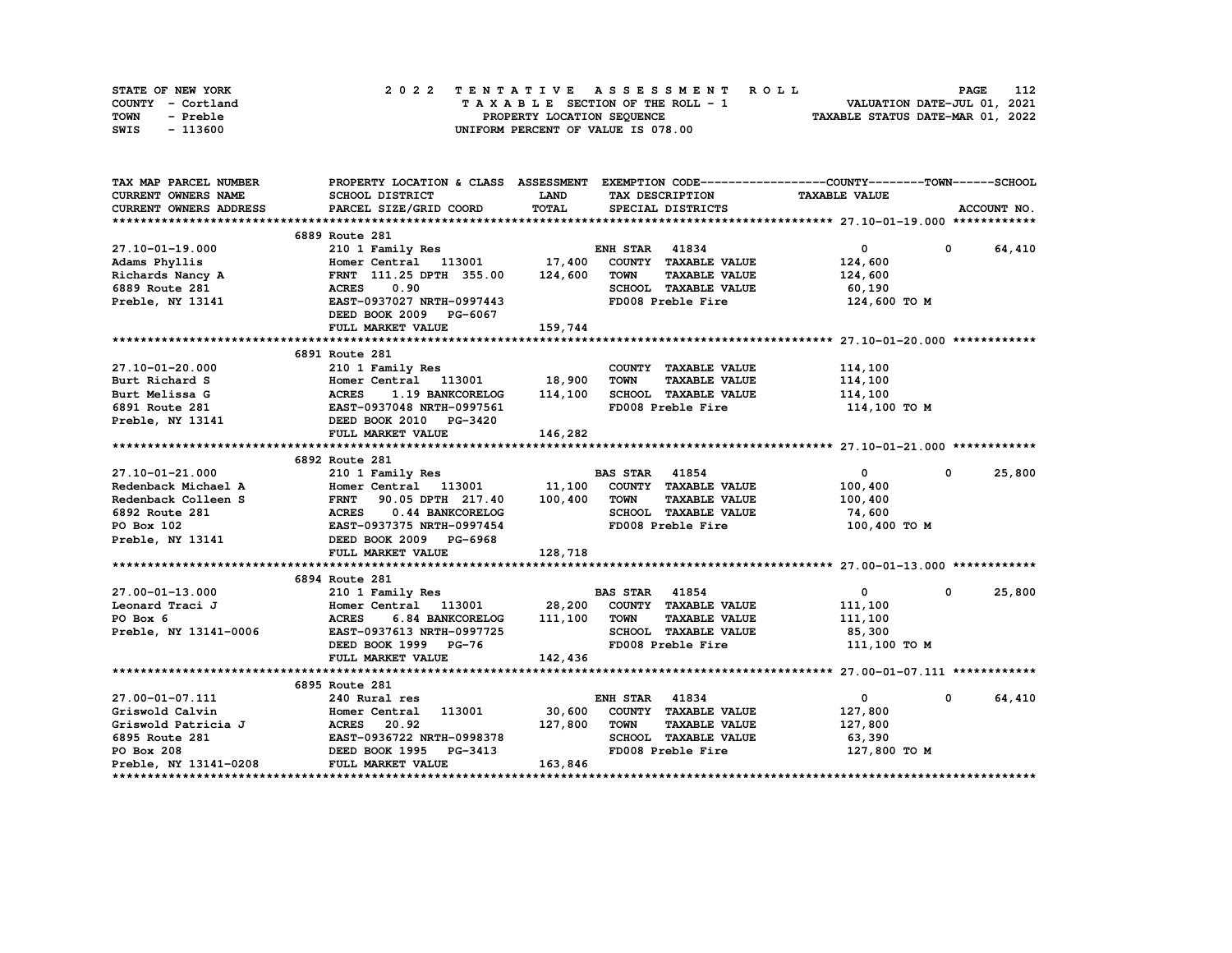| STATE OF NEW YORK | 2022 TENTATIVE ASSESSMENT ROLL     | 113<br><b>PAGE</b>               |
|-------------------|------------------------------------|----------------------------------|
| COUNTY - Cortland | TAXABLE SECTION OF THE ROLL - 1    | VALUATION DATE-JUL 01, 2021      |
| TOWN<br>- Preble  | PROPERTY LOCATION SEQUENCE         | TAXABLE STATUS DATE-MAR 01, 2022 |
| SWIS<br>- 113600  | UNIFORM PERCENT OF VALUE IS 078.00 |                                  |

| TAX MAP PARCEL NUMBER                                                      | PROPERTY LOCATION & CLASS ASSESSMENT EXEMPTION CODE-----------------COUNTY-------TOWN------SCHOOL |             |                                                   |                      |                        |
|----------------------------------------------------------------------------|---------------------------------------------------------------------------------------------------|-------------|---------------------------------------------------|----------------------|------------------------|
| CURRENT OWNERS NAME                                                        | SCHOOL DISTRICT                                                                                   | <b>LAND</b> | TAX DESCRIPTION                                   | <b>TAXABLE VALUE</b> |                        |
| <b>CURRENT OWNERS ADDRESS</b>                                              | PARCEL SIZE/GRID COORD                                                                            | TOTAL       | SPECIAL DISTRICTS                                 |                      | ACCOUNT NO.            |
|                                                                            |                                                                                                   |             |                                                   |                      |                        |
|                                                                            | 6903 Route 281                                                                                    |             |                                                   |                      |                        |
| 27.00-01-07.120                                                            | 210 1 Family Res                                                                                  |             | <b>BAS STAR 41854</b>                             | $\mathbf{0}$         | $0 \t 25,800$          |
| Griswold Jeffrey N                                                         | Homer Central 113001 15,300                                                                       |             | COUNTY TAXABLE VALUE                              | 151,400              |                        |
| 6903 Route 281                                                             | FRNT 135.00 DPTH 240.00 151,400                                                                   |             | TOWN<br><b>TAXABLE VALUE</b>                      | 151,400              |                        |
| Preble, NY 13141                                                           | <b>BANKCORELOG</b>                                                                                |             | SCHOOL TAXABLE VALUE                              | 125,600              |                        |
|                                                                            | EAST-0937251 NRTH-0998108                                                                         |             | FD008 Preble Fire                                 | 151,400 TO M         |                        |
|                                                                            | DEED BOOK 2014 PG-4514                                                                            |             |                                                   |                      |                        |
|                                                                            | FULL MARKET VALUE                                                                                 | 194,103     |                                                   |                      |                        |
|                                                                            |                                                                                                   |             |                                                   |                      |                        |
|                                                                            | 6909 Route 281                                                                                    |             |                                                   |                      |                        |
| 27.00-01-08.100                                                            | 210 1 Family Res                                                                                  |             | COUNTY TAXABLE VALUE                              | 116,300              |                        |
| Preble Hill Farms LLC                                                      | Homer Central 113001 24,900                                                                       |             | <b>TOWN</b><br><b>TAXABLE VALUE</b>               | 116,300              |                        |
| West Bennett Hollow Rd                                                     |                                                                                                   | 116,300     | SCHOOL TAXABLE VALUE                              | 116,300              |                        |
| PO Box 15                                                                  | <b>ACRES      4.70<br/>EAST-0937169  NRTH-0998456</b>                                             |             | FD008 Preble Fire                                 | 116,300 то м         |                        |
| Preble, NY 13141 DEED BOOK 2014 PG-6578                                    |                                                                                                   |             |                                                   |                      |                        |
|                                                                            | FULL MARKET VALUE                                                                                 | 149,103     |                                                   |                      |                        |
|                                                                            |                                                                                                   |             |                                                   |                      |                        |
|                                                                            | 6915 Route 281                                                                                    |             |                                                   |                      |                        |
| 27.00-01-08.200                                                            | 270 Mfg housing                                                                                   |             | <b>ENH STAR 41834</b>                             | $\overline{0}$       | 64,410<br>$\mathbf{0}$ |
| <b>Wilkins Leslie H</b>                                                    | Homer Central 113001 20,800                                                                       |             | COUNTY TAXABLE VALUE                              | 68,200               |                        |
|                                                                            | 2.18 BANKCORELOG 68,200                                                                           |             |                                                   | 68,200               |                        |
| 41 ACRES 2.18 BANKCORELOG<br>PO Box 104 6915 104 EAST-0937221 NRTH-0998717 |                                                                                                   |             | TOWN      TAXABLE VALUE<br>SCHOOL   TAXABLE VALUE | 3,790                |                        |
|                                                                            |                                                                                                   |             | FD008 Preble Fire                                 | 68,200 TO M          |                        |
| EASI-0937221 NRTH-0998717<br>Preble, NY 13141-0104 DEED BOOK 1996 PG-3922  |                                                                                                   | 87,436      |                                                   |                      |                        |
|                                                                            |                                                                                                   |             |                                                   |                      |                        |
|                                                                            | 6919 Route 281                                                                                    |             |                                                   |                      |                        |
|                                                                            |                                                                                                   |             |                                                   | 5,160<br>10,320      | 0                      |
|                                                                            |                                                                                                   |             |                                                   | 8,600<br>17,200      | $\mathbf{0}$           |
|                                                                            |                                                                                                   |             | 2.46 BANK WELLS 120,600 COUNTY TAXABLE VALUE      | 106,840              |                        |
|                                                                            |                                                                                                   |             | <b>TAXABLE VALUE</b>                              | 93,080               |                        |
|                                                                            |                                                                                                   |             | SCHOOL TAXABLE VALUE 120,600                      |                      |                        |
|                                                                            | FULL MARKET VALUE                                                                                 |             | 154,615 FD008 Preble Fire                         | 120,600 TO M         |                        |
|                                                                            |                                                                                                   |             |                                                   |                      |                        |
|                                                                            | 6937 Route 281                                                                                    |             |                                                   |                      |                        |
|                                                                            | 210 1 Family Res                                                                                  |             | COUNTY TAXABLE VALUE                              | 107,500              |                        |
| Dickinson Nelson L<br>6937 Route 281<br>Tully, NY 13159                    | Tully Central 315402 11,400                                                                       |             | <b>TAXABLE VALUE</b><br>TOWN                      | 107,500              |                        |
|                                                                            | FRNT 128.02 DPTH 183.99                                                                           | 107,500     | SCHOOL TAXABLE VALUE 107,500                      |                      |                        |
|                                                                            | ACRES 0.45 BANKCORELOG                                                                            |             | FD008 Preble Fire                                 | 107,500 TO M         |                        |
|                                                                            | EAST-0937927 NRTH-0999665                                                                         |             |                                                   |                      |                        |
|                                                                            | DEED BOOK 2016 PG-6123                                                                            |             |                                                   |                      |                        |
|                                                                            | FULL MARKET VALUE                                                                                 | 137,821     |                                                   |                      |                        |
|                                                                            |                                                                                                   |             |                                                   |                      |                        |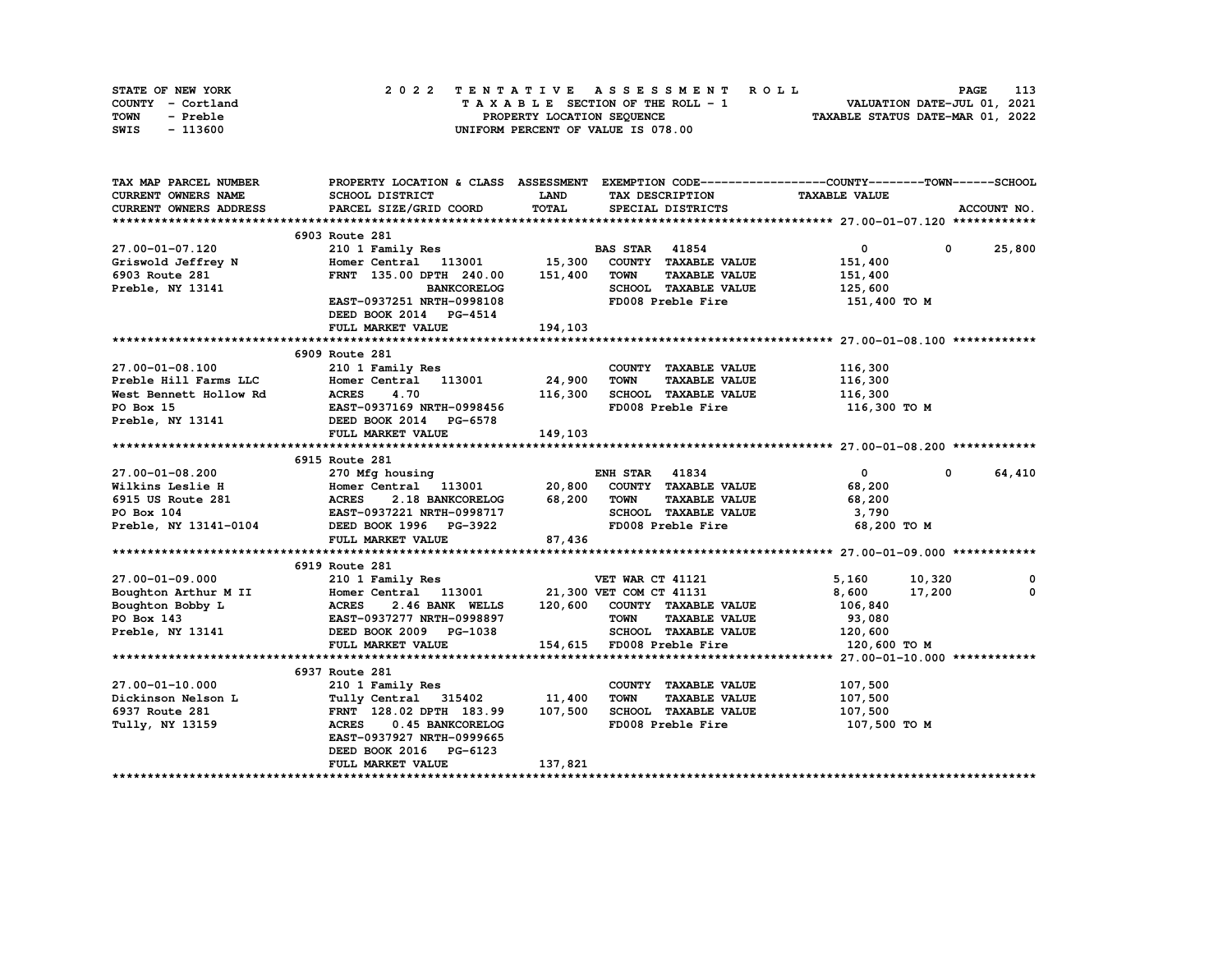| STATE OF NEW YORK | 2022 TENTATIVE ASSESSMENT ROLL     | 114<br>PAGE                      |
|-------------------|------------------------------------|----------------------------------|
| COUNTY - Cortland | TAXABLE SECTION OF THE ROLL - 1    | VALUATION DATE-JUL 01, 2021      |
| TOWN<br>- Preble  | PROPERTY LOCATION SEQUENCE         | TAXABLE STATUS DATE-MAR 01, 2022 |
| - 113600<br>SWIS  | UNIFORM PERCENT OF VALUE IS 078.00 |                                  |

| TAX MAP PARCEL NUMBER                                | PROPERTY LOCATION & CLASS ASSESSMENT EXEMPTION CODE-----------------COUNTY-------TOWN-----SCHOOL |             |                                     |                            |             |
|------------------------------------------------------|--------------------------------------------------------------------------------------------------|-------------|-------------------------------------|----------------------------|-------------|
| <b>CURRENT OWNERS NAME</b>                           | <b>SCHOOL DISTRICT</b>                                                                           | <b>LAND</b> | TAX DESCRIPTION                     | <b>TAXABLE VALUE</b>       |             |
| CURRENT OWNERS ADDRESS                               | PARCEL SIZE/GRID COORD                                                                           | TOTAL       | SPECIAL DISTRICTS                   |                            | ACCOUNT NO. |
|                                                      |                                                                                                  |             |                                     |                            |             |
|                                                      | 7036 Route 281                                                                                   |             |                                     |                            |             |
| 17.00-02-04.000                                      | 330 Vacant comm                                                                                  |             | COUNTY TAXABLE VALUE                | 150,000                    |             |
| Mirabito Holdings, Inc.                              | Tully Central 315402                                                                             | 150,000     | <b>TOWN</b><br><b>TAXABLE VALUE</b> | 150,000                    |             |
| 49 Court St. Metrocenter                             | ACRES 29.06                                                                                      | 150,000     | SCHOOL TAXABLE VALUE                | 150,000                    |             |
| PO Box 5306                                          | EAST-0939454 NRTH-1000132                                                                        |             | FD008 Preble Fire                   | 150,000 то м               |             |
| Binghamton, NY 13902                                 | DEED BOOK 2015 PG-6809                                                                           |             |                                     |                            |             |
|                                                      | FULL MARKET VALUE                                                                                | 192,308     |                                     |                            |             |
|                                                      |                                                                                                  |             |                                     |                            |             |
|                                                      | 7073 Route 281                                                                                   |             |                                     |                            |             |
| 17.00-05-30.000                                      | 486 Mini-mart                                                                                    |             | COUNTY TAXABLE VALUE                | 1200,000                   |             |
| Mirabito Holdings, INC                               | Tully Central 315402                                                                             | 100,000     | <b>TOWN</b><br><b>TAXABLE VALUE</b> | 1200,000                   |             |
| 49 Court St                                          | <b>ACRES</b><br>2.13                                                                             | 1200,000    | SCHOOL TAXABLE VALUE                | 1200,000                   |             |
| PO Box 5306                                          | EAST-0940516 NRTH-1001427                                                                        |             | FD008 Preble Fire                   | 1200,000 TO M              |             |
| Binghamton, NY 13902 DEED BOOK 2021 PG-6241          |                                                                                                  |             |                                     |                            |             |
|                                                      | <b>FULL MARKET VALUE</b>                                                                         | 1538,462    |                                     |                            |             |
|                                                      |                                                                                                  |             |                                     |                            |             |
|                                                      | 7209 Route 281                                                                                   |             |                                     |                            |             |
| 17.00-05-01.000                                      | 710 Manufacture                                                                                  |             | COUNTY TAXABLE VALUE                | 283,300                    |             |
|                                                      |                                                                                                  | 35,200      | <b>TOWN</b><br><b>TAXABLE VALUE</b> | 283,300                    |             |
| Poags Hole Properties LLC                            | Tully Central 315402                                                                             | 283,300     |                                     |                            |             |
| 2855 Clinton St<br>Buffalo, NY 14224                 | <b>ACRES</b><br>1.76                                                                             |             | SCHOOL TAXABLE VALUE                | 283,300                    |             |
|                                                      | EAST-0941174 NRTH-1004152                                                                        |             | FD008 Preble Fire                   | 283,300 то м               |             |
|                                                      | DEED BOOK 2010 PG-1143                                                                           |             |                                     |                            |             |
|                                                      | FULL MARKET VALUE                                                                                | 363,205     |                                     |                            |             |
|                                                      |                                                                                                  |             |                                     |                            |             |
|                                                      | 7555 Route 281                                                                                   |             |                                     |                            |             |
| $7.00 - 08 - 06.000$                                 | 270 Mfg housing                                                                                  |             | <b>BAS STAR 41854</b>               | $\mathbf{0}$<br>$^{\circ}$ | 25,800      |
| Underwood Richard Lee                                | Tully Central 315402                                                                             |             | 20,500 COUNTY TAXABLE VALUE         | 88,300                     |             |
| 7555 Route 281                                       | <b>ACRES</b><br>2.00                                                                             | 88,300      | <b>TOWN</b><br><b>TAXABLE VALUE</b> | 88,300                     |             |
| Tully, NY 13159-2500                                 | <b>EAST-0944066 NRTH-1009804</b>                                                                 |             | SCHOOL TAXABLE VALUE                | 62,500                     |             |
|                                                      | DEED BOOK 10212 PG-11001                                                                         |             | FD008 Preble Fire                   | 88,300 TO M                |             |
|                                                      | FULL MARKET VALUE                                                                                | 113,205     |                                     |                            |             |
|                                                      |                                                                                                  |             |                                     |                            |             |
|                                                      | 7612 Route 281                                                                                   |             |                                     |                            |             |
| 7.00-08-03.000                                       | 331 Com vac w/im                                                                                 |             | COUNTY TAXABLE VALUE                | 45,200                     |             |
| Underwood Linda L                                    | Tully Central 315402                                                                             | 24,300      | <b>TOWN</b><br><b>TAXABLE VALUE</b> | 45,200                     |             |
| PO Box 61                                            | ACRES 1.85                                                                                       | 45,200      | SCHOOL TAXABLE VALUE                | 45,200                     |             |
| Little York, NY 13087-0061 EAST-0944809 NRTH-1011690 |                                                                                                  |             | FD008 Preble Fire                   | 45,200 TO M                |             |
|                                                      | DEED BOOK 1999 PG-1555                                                                           |             |                                     |                            |             |
|                                                      | FULL MARKET VALUE                                                                                | 57,949      |                                     |                            |             |
|                                                      |                                                                                                  |             |                                     |                            |             |
|                                                      | 7693 Route 281                                                                                   |             |                                     |                            |             |
| 7.00-08-01.000                                       | 464 Office bldg.                                                                                 |             | 485B >8/97 47610                    | 51,800<br>51,800           | 51,800      |
| Chapman, Riggs, & Burns LLC                          | Tully Central 315402 20,000                                                                      |             | COUNTY TAXABLE VALUE                | 297,200                    |             |
| 5343 Gate House Rd                                   | <b>ACRES</b><br>1.00                                                                             | 349,000     | <b>TOWN</b><br><b>TAXABLE VALUE</b> | 297,200                    |             |
| Tully, NY 13159                                      | EAST-0944497 NRTH-1012574                                                                        |             | SCHOOL TAXABLE VALUE                | 297,200                    |             |
|                                                      | DEED BOOK 2014 PG-4985                                                                           |             | FD008 Preble Fire                   | 349,000 TO M               |             |
|                                                      | FULL MARKET VALUE                                                                                | 447,436     |                                     |                            |             |
|                                                      |                                                                                                  |             |                                     |                            |             |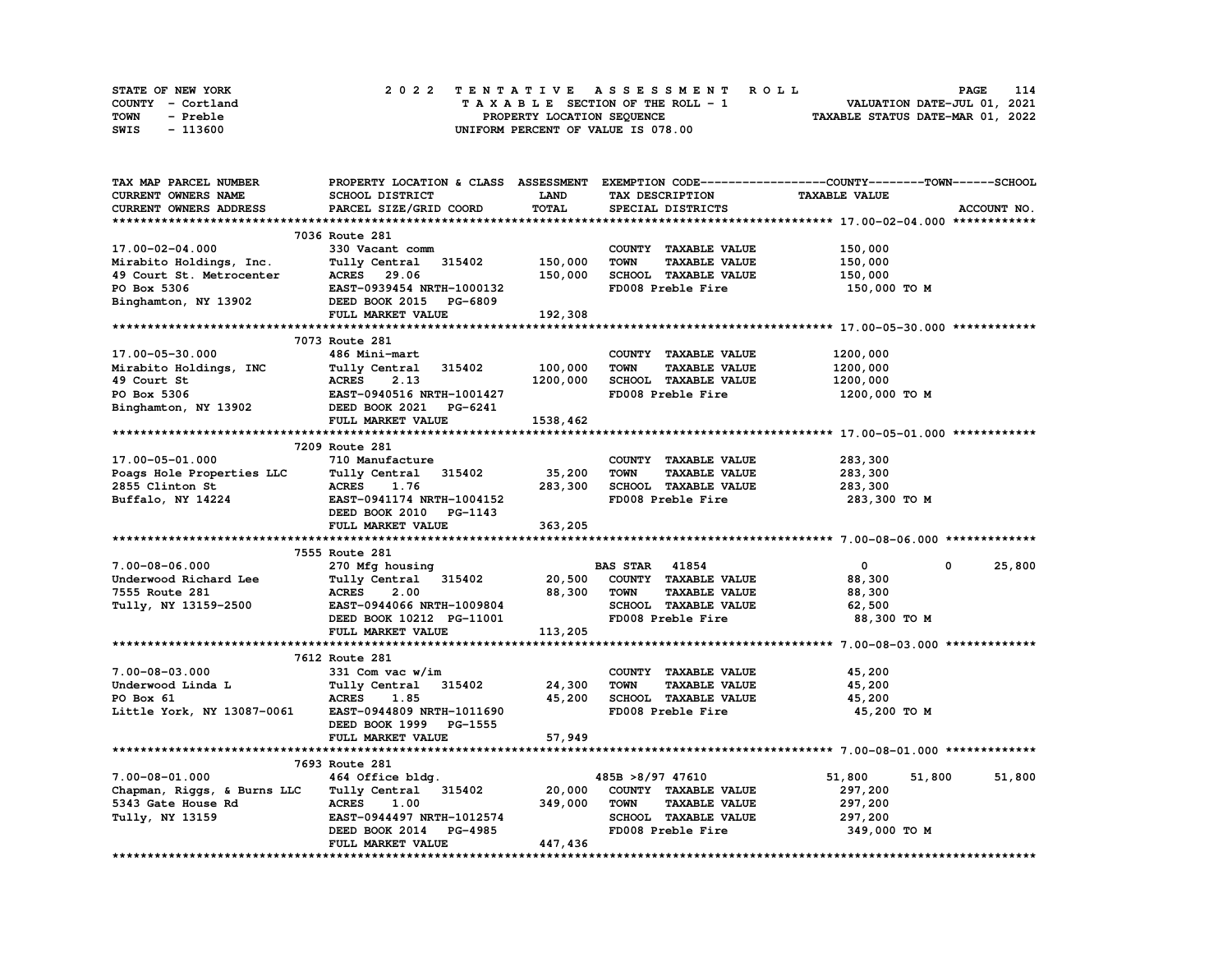| STATE OF NEW YORK | 2022 TENTATIVE ASSESSMENT ROLL     | 115<br>PAGE                      |
|-------------------|------------------------------------|----------------------------------|
| COUNTY - Cortland | TAXABLE SECTION OF THE ROLL - 1    | VALUATION DATE-JUL 01, 2021      |
| TOWN<br>- Preble  | PROPERTY LOCATION SEQUENCE         | TAXABLE STATUS DATE-MAR 01, 2022 |
| - 113600<br>SWIS  | UNIFORM PERCENT OF VALUE IS 078.00 |                                  |

| TAX MAP PARCEL NUMBER  |                           |             |                                     | PROPERTY LOCATION & CLASS ASSESSMENT EXEMPTION CODE-----------------COUNTY-------TOWN-----SCHOOL |
|------------------------|---------------------------|-------------|-------------------------------------|--------------------------------------------------------------------------------------------------|
| CURRENT OWNERS NAME    | SCHOOL DISTRICT           | <b>LAND</b> | TAX DESCRIPTION                     | <b>TAXABLE VALUE</b>                                                                             |
| CURRENT OWNERS ADDRESS | PARCEL SIZE/GRID COORD    | TOTAL       | SPECIAL DISTRICTS                   | ACCOUNT NO.                                                                                      |
|                        |                           |             |                                     |                                                                                                  |
|                        | 6299, 6303 Route 281      |             |                                     |                                                                                                  |
| $37.00 - 04 - 07.000$  | 210 1 Family Res          |             | <b>BAS STAR 41854</b>               | $\mathbf{0}$<br>25,800<br>$^{\circ}$                                                             |
| Dean Brian             | Homer Central 113001      | 45,600      | COUNTY TAXABLE VALUE                | 245,000                                                                                          |
| Dean Erika             | 6.53<br><b>ACRES</b>      | 245,000     | <b>TOWN</b><br><b>TAXABLE VALUE</b> | 245,000                                                                                          |
| 6299 Route 281         | EAST-0934298 NRTH-0988605 |             | SCHOOL TAXABLE VALUE                | 219,200                                                                                          |
| Preble, NY 13141       | DEED BOOK 2012 PG-5200    |             | FD008 Preble Fire                   | 245,000 TO M                                                                                     |
|                        | FULL MARKET VALUE         | 314,103     |                                     |                                                                                                  |
|                        |                           |             |                                     |                                                                                                  |
|                        | Saulsbury Rd              |             |                                     |                                                                                                  |
| $7.00 - 01 - 17.100$   | 311 Res vac land - WTRFNT |             | COUNTY TAXABLE VALUE                | 1,500                                                                                            |
| Engst Karen E          | Tully Central 315402      | 1,500       | <b>TOWN</b><br><b>TAXABLE VALUE</b> | 1,500                                                                                            |
| 8527 Virgil Rd         | 5.30<br><b>ACRES</b>      | 1,500       | SCHOOL TAXABLE VALUE                | 1,500                                                                                            |
|                        |                           |             |                                     |                                                                                                  |
| Fabius, NY 13063       | EAST-0940256 NRTH-1009227 |             | FD008 Preble Fire                   | 1,500 TO M                                                                                       |
|                        | DEED BOOK 10412 PG-40001  |             |                                     |                                                                                                  |
|                        | FULL MARKET VALUE         | 1,923       |                                     |                                                                                                  |
|                        |                           |             |                                     |                                                                                                  |
|                        | Saulsbury Rd              |             |                                     |                                                                                                  |
| 7.00-01-18.121         | 314 Rural vac<10          |             | COUNTY TAXABLE VALUE                | 1,700                                                                                            |
| Bickelhaupt Rebecca L  | Tully Central 315402      | 1,700       | <b>TOWN</b><br><b>TAXABLE VALUE</b> | 1,700                                                                                            |
| Bickelhaupt Eric M     | <b>ACRES</b><br>6.01      | 1,700       | SCHOOL TAXABLE VALUE                | 1,700                                                                                            |
| 7493 Saulsbury Rd      | EAST-0941059 NRTH-1008835 |             | FD008 Preble Fire                   | 1,700 TO M                                                                                       |
| Tully, NY 13159        | DEED BOOK 2011 PG-2175    |             |                                     |                                                                                                  |
|                        | FULL MARKET VALUE         | 2,179       |                                     |                                                                                                  |
|                        |                           |             |                                     |                                                                                                  |
|                        | Saulsbury Rd              |             |                                     |                                                                                                  |
| $7.04 - 01 - 28.100$   | 322 Rural vac>10 - WTRFNT |             | COUNTY TAXABLE VALUE                | 2,700                                                                                            |
| Crookes Stanley        | Tully Central 315402      | 2,700       | <b>TOWN</b><br><b>TAXABLE VALUE</b> | 2,700                                                                                            |
| Crookes Suzanne        | ACRES 16.70               | 2,700       | SCHOOL TAXABLE VALUE                | 2,700                                                                                            |
| PO Box 642             | EAST-0942253 NRTH-1011939 |             | FD008 Preble Fire                   | 2,700 TO M                                                                                       |
| Tully, NY 13159-0642   | DEED BOOK 10280 PG-22001  |             |                                     |                                                                                                  |
|                        | FULL MARKET VALUE         | 3,462       |                                     |                                                                                                  |
|                        |                           |             |                                     |                                                                                                  |
|                        | Saulsbury Rd              |             |                                     |                                                                                                  |
| 7.04-01-31.100         | 314 Rural vac<10          |             | COUNTY TAXABLE VALUE                | 1,100                                                                                            |
| Finn Duane             | Tully Central 315402      | 1,100       | <b>TOWN</b><br><b>TAXABLE VALUE</b> | 1,100                                                                                            |
| Attn: William Finn     | FRNT 348.00 DPTH 52.00    | 1,100       | SCHOOL TAXABLE VALUE                | 1,100                                                                                            |
| 7551 Saulsbury Rd      | ACRES 0.49                |             | FD008 Preble Fire                   | 1,100 то м                                                                                       |
| Tully, NY 13159        | EAST-0942339 NRTH-1010429 |             |                                     |                                                                                                  |
|                        | DEED BOOK 312<br>PG-231   |             |                                     |                                                                                                  |
|                        | FULL MARKET VALUE         | 1,410       |                                     |                                                                                                  |
|                        |                           |             |                                     |                                                                                                  |
|                        | Saulsbury Rd              |             |                                     |                                                                                                  |
| $7.04 - 01 - 57.000$   | 314 Rural vac<10          |             | COUNTY TAXABLE VALUE                | 6,300                                                                                            |
| Mitsiell Philip Robert | Tully Central 315402      | 6,300       | <b>TOWN</b><br><b>TAXABLE VALUE</b> | 6,300                                                                                            |
| 556 Coalyard Dr        | FRNT 186.24 DPTH 189.45   | 6,300       | SCHOOL TAXABLE VALUE                | 6,300                                                                                            |
| Garner, NC 27529       | EAST-0941412 NRTH-1009555 |             | FD008 Preble Fire                   | 6,300 TO M                                                                                       |
|                        |                           |             |                                     |                                                                                                  |
|                        | DEED BOOK 2020 PG-6595    |             |                                     |                                                                                                  |
|                        | FULL MARKET VALUE         | 8,077       |                                     |                                                                                                  |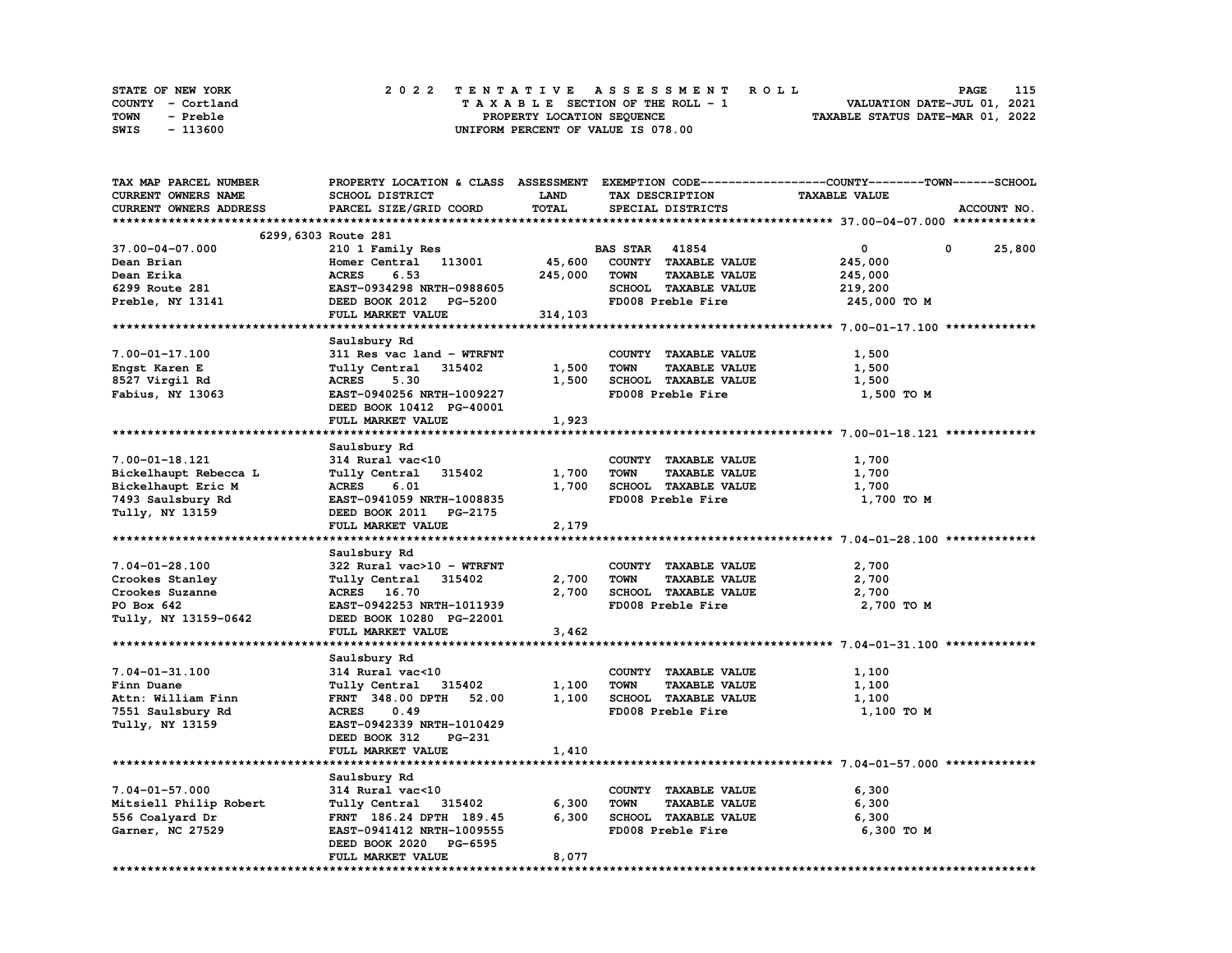| STATE OF NEW YORK | 2022 TENTATIVE ASSESSMENT ROLL     | 116<br><b>PAGE</b>               |
|-------------------|------------------------------------|----------------------------------|
| COUNTY - Cortland | TAXABLE SECTION OF THE ROLL - 1    | VALUATION DATE-JUL 01, 2021      |
| TOWN<br>- Preble  | PROPERTY LOCATION SEQUENCE         | TAXABLE STATUS DATE-MAR 01, 2022 |
| - 113600<br>SWIS  | UNIFORM PERCENT OF VALUE IS 078.00 |                                  |

| TAX MAP PARCEL NUMBER  | PROPERTY LOCATION & CLASS ASSESSMENT EXEMPTION CODE-----------------COUNTY-------TOWN------SCHOOL |             |                                     |                      |                        |
|------------------------|---------------------------------------------------------------------------------------------------|-------------|-------------------------------------|----------------------|------------------------|
| CURRENT OWNERS NAME    | SCHOOL DISTRICT                                                                                   | <b>LAND</b> | TAX DESCRIPTION                     | <b>TAXABLE VALUE</b> |                        |
| CURRENT OWNERS ADDRESS | PARCEL SIZE/GRID COORD                                                                            | TOTAL       | SPECIAL DISTRICTS                   |                      | ACCOUNT NO.            |
|                        |                                                                                                   |             |                                     |                      |                        |
|                        | Saulsbury Rd                                                                                      |             |                                     |                      |                        |
| $7.04 - 01 - 58.000$   | 314 Rural vac<10                                                                                  |             | COUNTY TAXABLE VALUE                | 8,100                |                        |
| Mitsiell Philip Robert | Tully Central 315402                                                                              | 8,100       | <b>TOWN</b><br><b>TAXABLE VALUE</b> | 8,100                |                        |
| 556 Coalyard Dr        | FRNT 95.00 DPTH 189.45                                                                            | 8,100       | SCHOOL TAXABLE VALUE                | 8,100                |                        |
| Garner, NC 27529       | EAST-0941291 NRTH-1009540                                                                         |             | FD008 Preble Fire                   | 8,100 TO M           |                        |
|                        | DEED BOOK 2020 PG-6595                                                                            |             |                                     |                      |                        |
|                        | FULL MARKET VALUE                                                                                 | 10,385      |                                     |                      |                        |
|                        |                                                                                                   |             |                                     |                      |                        |
|                        |                                                                                                   |             |                                     |                      |                        |
|                        | Saulsbury Rd                                                                                      |             |                                     |                      |                        |
| $7.04 - 01 - 67.111$   | 314 Rural vac<10                                                                                  |             | COUNTY TAXABLE VALUE                | 1,800                |                        |
| Underwood William      | Tully Central<br>315402                                                                           | 1,800       | <b>TAXABLE VALUE</b><br><b>TOWN</b> | 1,800                |                        |
| 7451 Tully Center Rd   | <b>ACRES</b><br>1.10                                                                              | 1,800       | SCHOOL TAXABLE VALUE                | 1,800                |                        |
| Tully, NY 13159-9330   | EAST-0942144 NRTH-1009782                                                                         |             | FD008 Preble Fire                   | 1,800 TO M           |                        |
|                        | DEED BOOK 305<br>PG-614                                                                           |             |                                     |                      |                        |
|                        | FULL MARKET VALUE                                                                                 | 2,308       |                                     |                      |                        |
|                        |                                                                                                   |             |                                     |                      |                        |
|                        | Saulsbury Rd                                                                                      |             |                                     |                      |                        |
| $7.04 - 01 - 67.210$   | 311 Res vac land                                                                                  |             | COUNTY TAXABLE VALUE                | 28,800               |                        |
| Stanton Kenway Sr      | Tully Central 315402                                                                              | 28,800      | <b>TOWN</b><br><b>TAXABLE VALUE</b> | 28,800               |                        |
| Stanton Violet M       | <b>ACRES</b><br>8.50                                                                              | 28,800      | SCHOOL TAXABLE VALUE                | 28,800               |                        |
| 7531 Saulsbury Rd      | EAST-0941712 NRTH-1009411                                                                         |             | FD008 Preble Fire                   | 28,800 TO M          |                        |
| Tully, NY 13159        | DEED BOOK 479<br>PG-171                                                                           |             |                                     |                      |                        |
|                        | FULL MARKET VALUE                                                                                 | 36,923      |                                     |                      |                        |
|                        |                                                                                                   |             |                                     |                      |                        |
|                        | 7403 Saulsbury Rd                                                                                 |             |                                     |                      |                        |
| 7.00-01-17.220         | 210 1 Family Res - WTRFNT                                                                         |             | <b>BAS STAR</b> 41854               | 0                    | $\mathbf{0}$<br>25,800 |
| Frateschi Thomas D     | Tully Central<br>315402                                                                           | 76,000      | COUNTY TAXABLE VALUE                | 253,200              |                        |
| Frateschi Trisha M     | <b>ACRES</b><br>2.14 BANKCORELOG                                                                  | 253,200     | <b>TOWN</b><br><b>TAXABLE VALUE</b> | 253,200              |                        |
| 7403 Saulsbury Rd      | EAST-0940163 NRTH-1007822                                                                         |             | SCHOOL TAXABLE VALUE                | 227,400              |                        |
| Tully, NY 13159-4407   | DEED BOOK 1998 PG-6749                                                                            |             | FD008 Preble Fire                   | 253,200 TO M         |                        |
|                        | FULL MARKET VALUE                                                                                 | 324,615     |                                     |                      |                        |
|                        |                                                                                                   |             |                                     |                      |                        |
|                        | 7407 Saulsbury Rd                                                                                 |             |                                     |                      |                        |
| 7.00-01-17.211         | 240 Rural res<br>- WTRFNT                                                                         |             | <b>BAS STAR 41854</b>               | $\mathbf{o}$         | 25,800<br>0            |
| Visconti Trust         | Tully Central<br>315402                                                                           | 91,800      | COUNTY TAXABLE VALUE                | 290,600              |                        |
| 7407 Saulsbury Rd      | ACRES 16.34                                                                                       | 290,600     | <b>TOWN</b><br><b>TAXABLE VALUE</b> | 290,600              |                        |
|                        | EAST-0940246 NRTH-1008289                                                                         |             | SCHOOL TAXABLE VALUE                |                      |                        |
| Tully, NY 13159-4407   |                                                                                                   |             |                                     | 264,800              |                        |
|                        | DEED BOOK 2012 PG-4536                                                                            |             | FD008 Preble Fire                   | 290,600 TO M         |                        |
|                        | FULL MARKET VALUE                                                                                 | 372,564     |                                     |                      |                        |
|                        |                                                                                                   |             |                                     |                      |                        |
|                        | 7454 Saulsbury Rd                                                                                 |             |                                     |                      |                        |
| 7.00-01-18.111         | 210 1 Family Res                                                                                  |             | VET COM T 41133                     | 17,200<br>0          | 0                      |
| Becker Bradley B       | Tully Central 315402                                                                              |             | 17,100 VET COM C 41132              | 8,600                | 0<br>$^{\circ}$        |
| 7454 Saulsbury Rd      | <b>ACRES</b><br>9.11 BANKCORELOG                                                                  |             | 184,800 BAS STAR 41854              | $\mathbf{0}$         | 25,800<br>0            |
| Tully, NY 13159-4428   | EAST-0940874 NRTH-1008393                                                                         |             | COUNTY TAXABLE VALUE                | 176,200              |                        |
|                        | DEED BOOK 2016 PG-5397                                                                            |             | <b>TOWN</b><br><b>TAXABLE VALUE</b> | 167,600              |                        |
|                        | FULL MARKET VALUE                                                                                 | 236,923     | <b>SCHOOL TAXABLE VALUE</b>         | 159,000              |                        |
|                        |                                                                                                   |             | FD008 Preble Fire                   | 184,800 TO M         |                        |
|                        |                                                                                                   |             |                                     |                      |                        |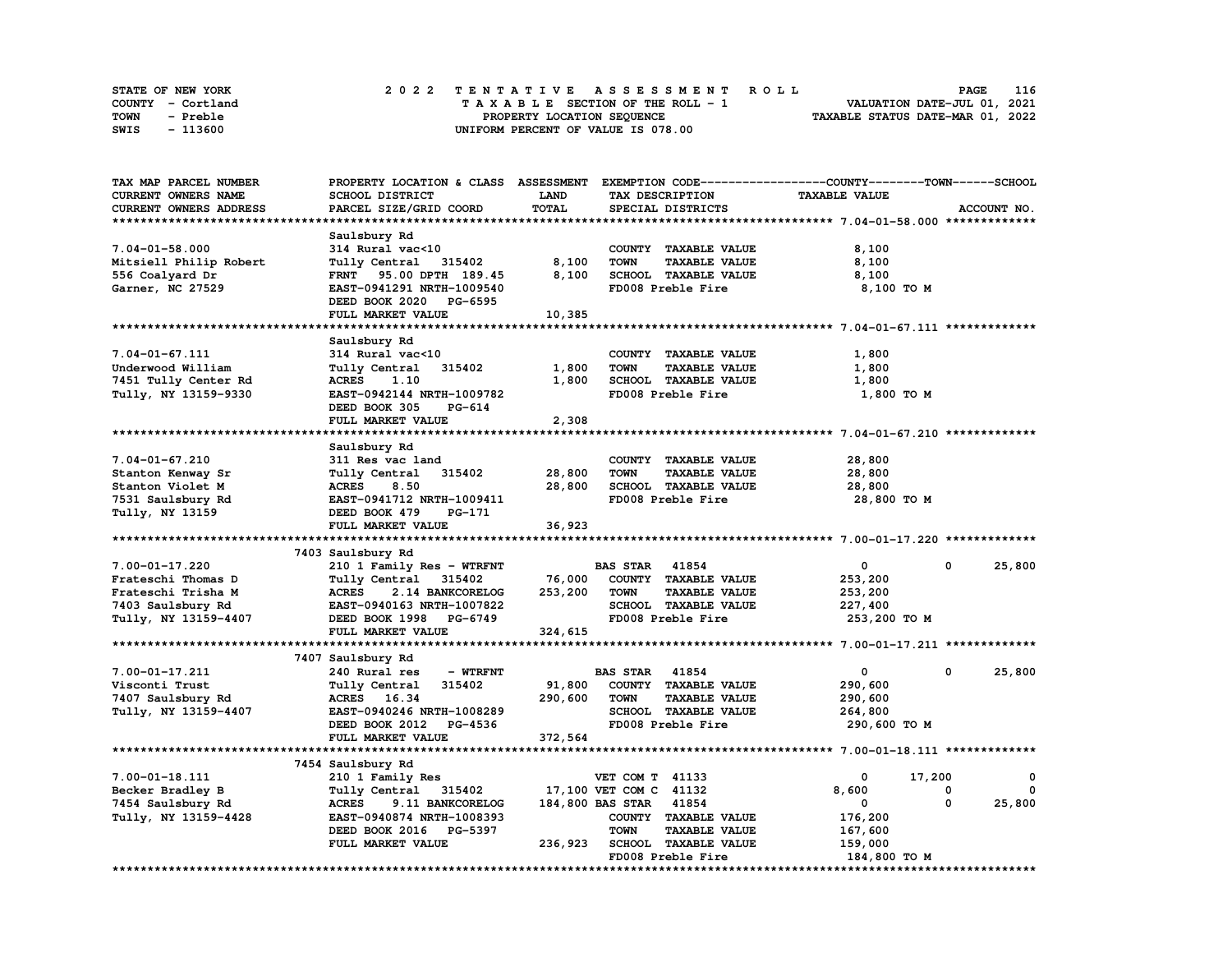| STATE OF NEW YORK | 2022 TENTATIVE ASSESSMENT ROLL     | 117<br><b>PAGE</b>               |
|-------------------|------------------------------------|----------------------------------|
| COUNTY - Cortland | TAXABLE SECTION OF THE ROLL - 1    | VALUATION DATE-JUL 01, 2021      |
| TOWN<br>- Preble  | PROPERTY LOCATION SEOUENCE         | TAXABLE STATUS DATE-MAR 01, 2022 |
| SWIS<br>- 113600  | UNIFORM PERCENT OF VALUE IS 078.00 |                                  |

| TAX MAP PARCEL NUMBER         | PROPERTY LOCATION & CLASS ASSESSMENT |              |                         |                      | EXEMPTION CODE-----------------COUNTY-------TOWN------SCHOOL |              |              |
|-------------------------------|--------------------------------------|--------------|-------------------------|----------------------|--------------------------------------------------------------|--------------|--------------|
| CURRENT OWNERS NAME           | SCHOOL DISTRICT                      | <b>LAND</b>  |                         | TAX DESCRIPTION      | <b>TAXABLE VALUE</b>                                         |              |              |
| <b>CURRENT OWNERS ADDRESS</b> | PARCEL SIZE/GRID COORD               | <b>TOTAL</b> |                         | SPECIAL DISTRICTS    |                                                              |              | ACCOUNT NO.  |
|                               |                                      |              |                         |                      |                                                              |              |              |
|                               | 7485 Saulsbury Rd                    |              |                         |                      |                                                              |              |              |
| $7.04 - 01 - 64.000$          | 210 1 Family Res                     |              | VET COM C 41132         |                      | 8,600                                                        | 0            | 0            |
| Kenyon Susan S                | Tully Central<br>315402              |              | 27,300 VET COM T 41133  |                      | 0                                                            | 17,200       | 0            |
| 7485 Saulsbury Rd             | <b>ACRES</b><br>1.20                 |              | 120,300 VET DIS C 41142 |                      | 17,200                                                       | 0            | $\mathbf{0}$ |
| Tully, NY 13159-9202          | EAST-0940623 NRTH-1009002            |              | VET DIS T 41143         |                      | $\mathbf 0$                                                  | 34,400       | 0            |
|                               | DEED BOOK 2016 PG-5396               |              | <b>ENH STAR</b>         | 41834                | $\mathbf 0$                                                  | $\mathbf{o}$ | 64,410       |
|                               | FULL MARKET VALUE                    | 154,231      |                         | COUNTY TAXABLE VALUE | 94,500                                                       |              |              |
|                               |                                      |              | <b>TOWN</b>             | <b>TAXABLE VALUE</b> | 68,700                                                       |              |              |
|                               |                                      |              |                         |                      |                                                              |              |              |
|                               |                                      |              |                         | SCHOOL TAXABLE VALUE | 55,890                                                       |              |              |
|                               |                                      |              |                         | FD008 Preble Fire    | 120,300 TO M                                                 |              |              |
|                               |                                      |              |                         |                      |                                                              |              |              |
|                               | 7489 Saulsbury Rd                    |              |                         |                      |                                                              |              |              |
| $7.04 - 01 - 63.000$          | 210 1 Family Res                     |              |                         | COUNTY TAXABLE VALUE | 110,800                                                      |              |              |
| Kinney Douglas                | Tully Central 315402                 | 14,400       | <b>TOWN</b>             | <b>TAXABLE VALUE</b> | 110,800                                                      |              |              |
| Kinney Emily                  | FRNT 100.00 DPTH 260.58              | 110,800      |                         | SCHOOL TAXABLE VALUE | 110,800                                                      |              |              |
| 7489 Saulsbury Rd             | <b>BANKCORELOG</b>                   |              |                         | FD008 Preble Fire    | 110,800 TO M                                                 |              |              |
| Tully, NY 13159-4407          | EAST-0940755 NRTH-1009202            |              |                         |                      |                                                              |              |              |
|                               | DEED BOOK 2019 PG-2139               |              |                         |                      |                                                              |              |              |
|                               | FULL MARKET VALUE                    | 142,051      |                         |                      |                                                              |              |              |
|                               |                                      |              |                         |                      |                                                              |              |              |
|                               | 7493 Saulsbury Rd                    |              |                         |                      |                                                              |              |              |
| $7.04 - 01 - 62.000$          | 210 1 Family Res                     |              | <b>ENH STAR</b>         | 41834                | 0                                                            | 0            | 64,410       |
| Bickelhaupt Rebecca L         | Tully Central 315402                 | 13,800       |                         | COUNTY TAXABLE VALUE | 111,300                                                      |              |              |
| Bickelhaupt Eric M            | FRNT 135.00 DPTH 213.33              | 111,300      | <b>TOWN</b>             | <b>TAXABLE VALUE</b> | 111,300                                                      |              |              |
| 7493 Saulsbury Rd             | EAST-0940865 NRTH-1009265            |              |                         | SCHOOL TAXABLE VALUE | 46,890                                                       |              |              |
| Tully, NY 13159-9202          | DEED BOOK 2011 PG-2174               |              |                         | FD008 Preble Fire    | 111,300 TO M                                                 |              |              |
|                               | FULL MARKET VALUE                    | 142,692      |                         |                      |                                                              |              |              |
|                               |                                      |              |                         |                      |                                                              |              |              |
|                               |                                      |              |                         |                      |                                                              |              |              |
|                               | 7496 Saulsbury Rd                    |              |                         |                      |                                                              |              |              |
| $7.04 - 01 - 65.000$          | 210 1 Family Res                     |              |                         | COUNTY TAXABLE VALUE | 98,300                                                       |              |              |
| Witter Mary E                 | Tully Central 315402                 | 17,300       | <b>TOWN</b>             | <b>TAXABLE VALUE</b> | 98,300                                                       |              |              |
| 1131 McDonald Hill Rd         | FRNT 282.00 DPTH 410.00              | 98,300       |                         | SCHOOL TAXABLE VALUE | 98,300                                                       |              |              |
| Mannsville, NY 13661          | <b>BANKCORELOG</b>                   |              |                         | FD008 Preble Fire    | 98,300 TO M                                                  |              |              |
|                               | EAST-0941151 NRTH-1009131            |              |                         |                      |                                                              |              |              |
|                               | DEED BOOK 2018 PG-4089               |              |                         |                      |                                                              |              |              |
|                               | FULL MARKET VALUE                    | 126,026      |                         |                      |                                                              |              |              |
|                               |                                      |              |                         |                      |                                                              |              |              |
|                               | 7499 Saulsbury Rd                    |              |                         |                      |                                                              |              |              |
| $7.04 - 01 - 61.000$          | 210 1 Family Res                     |              | VET COM C 41132         |                      | 8,600                                                        | $\mathbf{o}$ | 0            |
| Nelson Judith S               | Tully Central 315402                 |              | 13,800 VET COM T 41133  |                      | 0                                                            | 17,200       | 0            |
| 7499 Saulsbury Rd             | FRNT 100.00 DPTH 213.33              |              | 104,900 ENH STAR 41834  |                      | 0                                                            | 0            | 64,410       |
| Tully, NY 13159-9202          | EAST-0940954 NRTH-1009367            |              |                         | COUNTY TAXABLE VALUE | 96,300                                                       |              |              |
|                               | PG-549<br>DEED BOOK 345              |              | <b>TOWN</b>             | <b>TAXABLE VALUE</b> | 87,700                                                       |              |              |
|                               | FULL MARKET VALUE                    | 134,487      |                         | SCHOOL TAXABLE VALUE | 40,490                                                       |              |              |
|                               |                                      |              |                         | FD008 Preble Fire    | 104,900 TO M                                                 |              |              |
|                               |                                      |              |                         |                      |                                                              |              |              |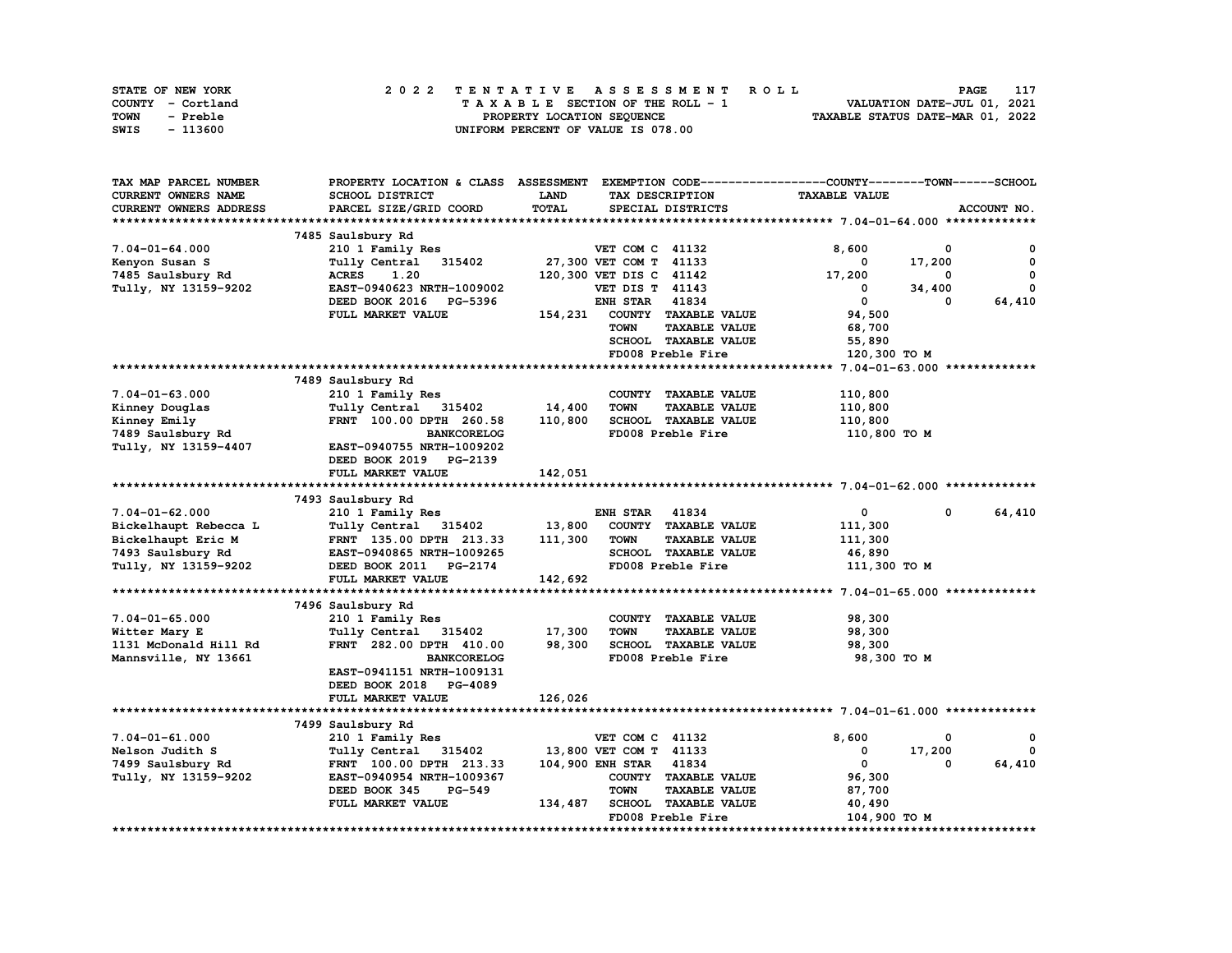| STATE OF NEW YORK | 2022 TENTATIVE ASSESSMENT ROLL     | 118<br>PAGE                      |
|-------------------|------------------------------------|----------------------------------|
| COUNTY - Cortland | TAXABLE SECTION OF THE ROLL - 1    | VALUATION DATE-JUL 01, 2021      |
| TOWN<br>- Preble  | PROPERTY LOCATION SEQUENCE         | TAXABLE STATUS DATE-MAR 01, 2022 |
| - 113600<br>SWIS  | UNIFORM PERCENT OF VALUE IS 078.00 |                                  |

| TAX MAP PARCEL NUMBER         | PROPERTY LOCATION & CLASS ASSESSMENT |             |                                     | EXEMPTION CODE-----------------COUNTY-------TOWN-----SCHOOL |              |             |
|-------------------------------|--------------------------------------|-------------|-------------------------------------|-------------------------------------------------------------|--------------|-------------|
| <b>CURRENT OWNERS NAME</b>    | SCHOOL DISTRICT                      | <b>LAND</b> | TAX DESCRIPTION                     | <b>TAXABLE VALUE</b>                                        |              |             |
| <b>CURRENT OWNERS ADDRESS</b> | PARCEL SIZE/GRID COORD               | TOTAL       | SPECIAL DISTRICTS                   |                                                             |              | ACCOUNT NO. |
|                               |                                      |             |                                     |                                                             |              |             |
|                               | 7502 Saulsbury Rd                    |             |                                     |                                                             |              |             |
| $7.04 - 01 - 66.000$          | 210 1 Family Res                     |             | <b>BAS STAR 41854</b>               | $\mathbf{0}$                                                | $^{\circ}$   | 25,800      |
| Holland Wilson L              | Tully Central 315402                 | 24,600      | COUNTY TAXABLE VALUE                | 96,800                                                      |              |             |
| 7502 Saulsbury Rd             | FRNT 217.00 DPTH 282.58              | 96,800      | <b>TOWN</b><br><b>TAXABLE VALUE</b> | 96,800                                                      |              |             |
| Tully, NY 13159-9202          | EAST-0941285 NRTH-1009221            |             | SCHOOL TAXABLE VALUE                | 71,000                                                      |              |             |
|                               | DEED BOOK 432<br>$PG-33$             |             | FD008 Preble Fire                   | 96,800 TO M                                                 |              |             |
|                               | FULL MARKET VALUE                    | 124,103     |                                     |                                                             |              |             |
|                               |                                      |             |                                     |                                                             |              |             |
|                               | 7503 Saulsbury Rd                    |             |                                     |                                                             |              |             |
| $7.04 - 01 - 60.000$          | 210 1 Family Res                     |             | <b>BAS STAR 41854</b>               | $\mathbf{0}$                                                | 0            | 25,800      |
| Vormwald John P               | Tully Central 315402                 | 12,700      | COUNTY TAXABLE VALUE                | 97,600                                                      |              |             |
| Vormwald Margaret             | FRNT 120.00 DPTH 170.00              | 97,600      | <b>TOWN</b><br><b>TAXABLE VALUE</b> | 97,600                                                      |              |             |
| 7503 Saulsbury Rd             | EAST-0941081 NRTH-1009425            |             | SCHOOL TAXABLE VALUE                | 71,800                                                      |              |             |
| Tully, NY 13159-9202          | DEED BOOK 367<br>PG-362              |             | FD008 Preble Fire                   | 97,600 TO M                                                 |              |             |
|                               | FULL MARKET VALUE                    | 125,128     |                                     |                                                             |              |             |
|                               |                                      |             |                                     |                                                             |              |             |
|                               | 7505 Saulsbury Rd                    |             |                                     |                                                             |              |             |
| $7.04 - 01 - 59.000$          | 210 1 Family Res                     |             | <b>ENH STAR</b><br>41834            | $\mathbf 0$                                                 | 0            | 64,410      |
| Crouse Richard D              | Tully Central 315402                 | 14,400      | COUNTY TAXABLE VALUE                | 103,500                                                     |              |             |
| Crouse Jeannie A              | FRNT 123.43 DPTH 195.00              | 103,500     | <b>TOWN</b><br><b>TAXABLE VALUE</b> | 103,500                                                     |              |             |
|                               |                                      |             | SCHOOL TAXABLE VALUE                |                                                             |              |             |
| 7505 Saulsbury Rd             | EAST-0941177 NRTH-1009497<br>PG-168  |             | FD008 Preble Fire                   | 39,090                                                      |              |             |
| Tully, NY 13159-9202          | DEED BOOK 329                        |             |                                     | 103,500 TO M                                                |              |             |
|                               | FULL MARKET VALUE                    | 132,692     |                                     |                                                             |              |             |
|                               |                                      |             |                                     |                                                             |              |             |
|                               | 7531 Saulsbury Rd                    |             |                                     |                                                             |              |             |
| 7.04-01-67.220                | 270 Mfg housing - WTRFNT             |             | <b>VET WAR T 41123</b>              | 0                                                           | 10,320       | 0           |
| Stanton Kenway                | Tully Central 315402                 |             | 49,900 VET WAR C 41122              | 5,160                                                       | 0            | $\Omega$    |
| Stanton Nicole M              | <b>ACRES</b><br>3.60                 |             | 85,300 BAS STAR 41854               | $\mathbf{0}$                                                | 0            | 25,800      |
| 7531 Saulsbury Rd             | EAST-0941977 NRTH-1010033            |             | COUNTY TAXABLE VALUE                | 80,140                                                      |              |             |
| Tully, NY 13159-9201          | DEED BOOK 2011 PG-269                |             | <b>TOWN</b><br><b>TAXABLE VALUE</b> | 74,980                                                      |              |             |
|                               | FULL MARKET VALUE                    | 109,359     | <b>SCHOOL TAXABLE VALUE</b>         | 59,500                                                      |              |             |
|                               |                                      |             | FD008 Preble Fire                   | 85,300 TO M                                                 |              |             |
|                               |                                      |             |                                     |                                                             |              |             |
|                               | 7539 Saulsbury Rd                    |             |                                     |                                                             |              |             |
| $7.04 - 01 - 35.000$          | 210 1 Family Res - WTRFNT            |             | VET COM C 41132                     | 8,600                                                       | 0            | 0           |
| Berry Paul                    | Tully Central 315402                 |             | 36,100 VET COM T 41133              | 0                                                           | 17,200       | $\Omega$    |
| Berry Judy                    | FRNT 85.00 DPTH 250.00               |             | 41834<br>106,000 ENH STAR           | $\mathbf 0$                                                 | <sup>0</sup> | 64,410      |
| 7539 Saulsbury Rd             | EAST-0942112 NRTH-1010293            |             | COUNTY TAXABLE VALUE                | 97,400                                                      |              |             |
| Tully, NY 13159-9201          | DEED BOOK 375<br><b>PG-105</b>       |             | <b>TOWN</b><br><b>TAXABLE VALUE</b> | 88,800                                                      |              |             |
|                               | FULL MARKET VALUE                    | 135,897     | <b>SCHOOL TAXABLE VALUE</b>         | 41,590                                                      |              |             |
|                               |                                      |             | FD008 Preble Fire                   | 106,000 TO M                                                |              |             |
|                               |                                      |             |                                     |                                                             |              |             |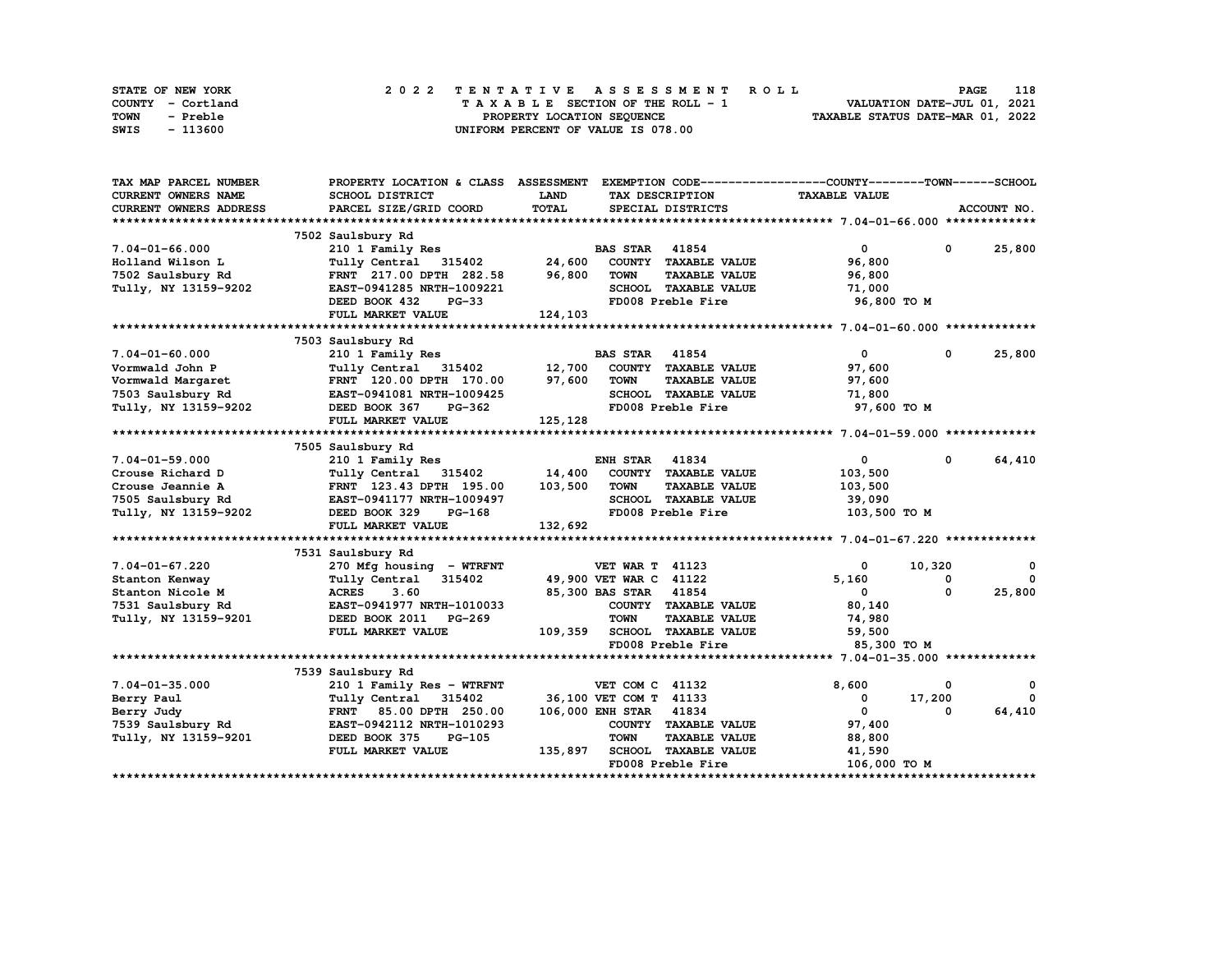| STATE OF NEW YORK | 2022 TENTATIVE ASSESSMENT ROLL     | 119<br><b>PAGE</b>               |
|-------------------|------------------------------------|----------------------------------|
| COUNTY - Cortland | TAXABLE SECTION OF THE ROLL - 1    | VALUATION DATE-JUL 01, 2021      |
| TOWN<br>- Preble  | PROPERTY LOCATION SEQUENCE         | TAXABLE STATUS DATE-MAR 01, 2022 |
| - 113600<br>SWIS  | UNIFORM PERCENT OF VALUE IS 078.00 |                                  |

| TAX MAP PARCEL NUMBER                | PROPERTY LOCATION & CLASS ASSESSMENT |             |                                     | EXEMPTION CODE-----------------COUNTY-------TOWN------SCHOOL |             |
|--------------------------------------|--------------------------------------|-------------|-------------------------------------|--------------------------------------------------------------|-------------|
| <b>CURRENT OWNERS NAME</b>           | <b>SCHOOL DISTRICT</b>               | <b>LAND</b> | TAX DESCRIPTION                     | <b>TAXABLE VALUE</b>                                         |             |
| CURRENT OWNERS ADDRESS               | PARCEL SIZE/GRID COORD               | TOTAL       | SPECIAL DISTRICTS                   |                                                              | ACCOUNT NO. |
|                                      |                                      |             |                                     |                                                              |             |
|                                      | 7541 Saulsbury Rd                    |             |                                     |                                                              |             |
| $7.04 - 01 - 34.000$                 | 260 Seasonal res - WTRFNT            |             | COUNTY TAXABLE VALUE                | 60,800                                                       |             |
| Ackley George W                      | Tully Central 315402                 | 40,500      | <b>TOWN</b><br><b>TAXABLE VALUE</b> | 60,800                                                       |             |
| Ackley Barbara A                     | FRNT 107.36 DPTH 180.00              | 60,800      | SCHOOL TAXABLE VALUE                | 60,800                                                       |             |
| 1999 Kypriotis Dr                    | EAST-0942149 NRTH-1010379            |             | FD008 Preble Fire                   | 60,800 TO M                                                  |             |
| Cortland, NY 13045-9586              | DEED BOOK 1997 PG-6305               |             |                                     |                                                              |             |
|                                      | FULL MARKET VALUE                    | 77,949      |                                     |                                                              |             |
|                                      |                                      |             |                                     |                                                              |             |
|                                      | 7543 Saulsbury Rd                    |             |                                     |                                                              |             |
| 7.04-01-33.000                       | 210 1 Family Res - WTRFNT            |             | <b>BAS STAR</b><br>41854            | $\overline{0}$<br>$\mathbf{0}$                               | 25,800      |
| Van Bevern Patrick J                 | Tully Central 315402                 | 42,200      | COUNTY TAXABLE VALUE                | 109,200                                                      |             |
|                                      | FRNT 120.00 DPTH 165.00              | 109,200     | <b>TOWN</b><br><b>TAXABLE VALUE</b> | 109,200                                                      |             |
| 7543 Saulsbury Rd<br>Tully, NY 13159 | EAST-0942196 NRTH-1010503            |             | SCHOOL TAXABLE VALUE                | 83,400                                                       |             |
|                                      | DEED BOOK 2013 PG-3929               |             | FD008 Preble Fire 109,200 TO M      |                                                              |             |
|                                      | FULL MARKET VALUE                    | 140,000     |                                     |                                                              |             |
|                                      |                                      |             |                                     |                                                              |             |
|                                      | 7549 Saulsbury Rd                    |             |                                     |                                                              |             |
| $7.04 - 01 - 31.200$                 | 260 Seasonal res - WTRFNT            |             | COUNTY TAXABLE VALUE                | 61,200                                                       |             |
| Wrobel Theresa M                     | Tully Central 315402                 | 27,800      | <b>TOWN</b><br><b>TAXABLE VALUE</b> | 61,200                                                       |             |
| 4394 S Onondaga Rd                   | FRNT 72.00 DPTH 135.92 61,200        |             | SCHOOL TAXABLE VALUE                | 61,200                                                       |             |
| Nedrow, NY 13120                     | 0.21<br><b>ACRES</b>                 |             | FD008 Preble Fire                   | 61,200 TO M                                                  |             |
|                                      | EAST-0942227 NRTH-1010582            |             |                                     |                                                              |             |
|                                      | DEED BOOK 2009 PG-6684               |             |                                     |                                                              |             |
|                                      | FULL MARKET VALUE                    | 78,462      |                                     |                                                              |             |
|                                      |                                      |             |                                     |                                                              |             |
|                                      | 7551 Saulsbury Rd                    |             |                                     |                                                              |             |
| $7.04 - 01 - 30.000$                 | 210 1 Family Res - WTRFNT            |             | AGED CTS 41800                      | 28,200<br>28,200                                             | 28,200      |
| Finn William M                       | Tully Central 315402                 |             | 23,800 ENH STAR 41834               | $\mathbf{0}$<br>$^{\circ}$                                   | 28,200      |
| 7551 Saulsbury Rd                    | FRNT 85.00 DPTH 123.00               |             | 56,400 COUNTY TAXABLE VALUE         | 28,200                                                       |             |
| Tully, NY 13159-9201                 | EAST-0942241 NRTH-1010651            |             | <b>TOWN</b><br>TAXABLE VALUE        | 28,200                                                       |             |
|                                      | DEED BOOK 356<br>PG-1124             |             | SCHOOL TAXABLE VALUE                | $\Omega$                                                     |             |
|                                      | FULL MARKET VALUE                    |             | 72,308 FD008 Preble Fire            | 56,400 ТО М                                                  |             |
|                                      |                                      |             |                                     |                                                              |             |
|                                      | 7555 Saulsbury Rd                    |             |                                     |                                                              |             |
| $7.04 - 01 - 29.000$                 | 260 Seasonal res - WTRFNT            |             | AGED CTS 41800                      | 34,200<br>34,200                                             | 34,200      |
| Burt David J                         | Tully Central 315402                 |             | 36,000 ENH STAR 41834               | $\mathbf{0}$<br>$^{\circ}$                                   | 34,200      |
| PO Box 952                           | FRNT 75.00 DPTH 135.00               |             | 68,400 COUNTY TAXABLE VALUE         | 34,200                                                       |             |
| Tully, NY 13159                      | EAST-0942151 NRTH-1010847            |             | <b>TOWN</b><br><b>TAXABLE VALUE</b> | 34,200                                                       |             |
|                                      | DEED BOOK 2011 PG-6698               |             | SCHOOL TAXABLE VALUE                | 0                                                            |             |
|                                      | FULL MARKET VALUE                    |             | 87,692 FD008 Preble Fire            | 68,400 TO M                                                  |             |
|                                      |                                      |             |                                     |                                                              |             |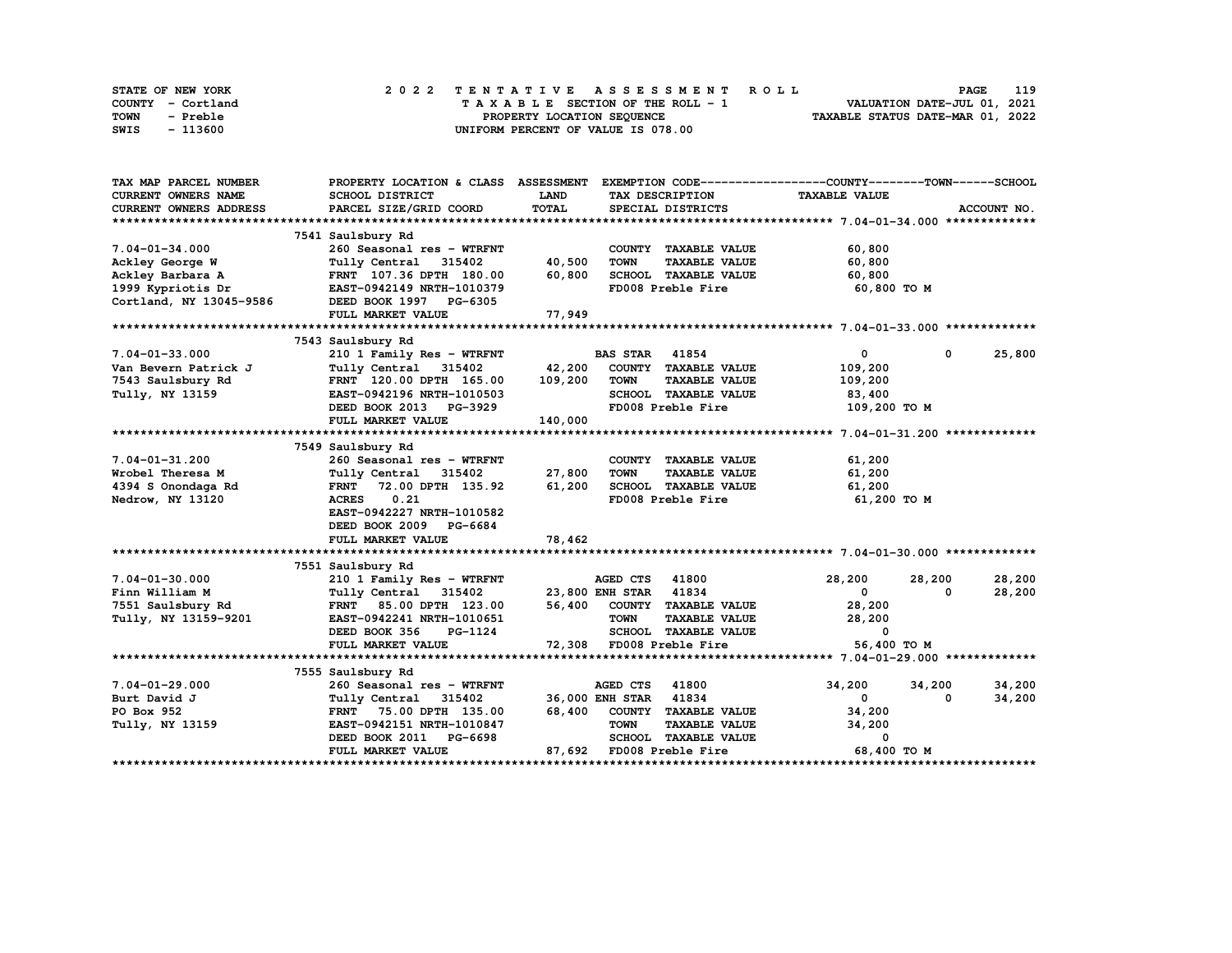| STATE OF NEW YORK |          | 2022 TENTATIVE ASSESSMENT ROLL |  |  |                                    |  |  |  |  |                                  | <b>PAGE</b>                 | 120 |
|-------------------|----------|--------------------------------|--|--|------------------------------------|--|--|--|--|----------------------------------|-----------------------------|-----|
| COUNTY - Cortland |          |                                |  |  | TAXABLE SECTION OF THE ROLL - 1    |  |  |  |  |                                  | VALUATION DATE-JUL 01, 2021 |     |
| TOWN              | - Preble |                                |  |  | PROPERTY LOCATION SEQUENCE         |  |  |  |  | TAXABLE STATUS DATE-MAR 01, 2022 |                             |     |
| SWIS              | - 113600 |                                |  |  | UNIFORM PERCENT OF VALUE IS 078.00 |  |  |  |  |                                  |                             |     |

| TAX MAP PARCEL NUMBER      | PROPERTY LOCATION & CLASS ASSESSMENT EXEMPTION CODE----------------COUNTY-------TOWN-----SCHOOL |         |                                     |                      |             |             |
|----------------------------|-------------------------------------------------------------------------------------------------|---------|-------------------------------------|----------------------|-------------|-------------|
| <b>CURRENT OWNERS NAME</b> | <b>SCHOOL DISTRICT</b>                                                                          | LAND    | TAX DESCRIPTION                     | <b>TAXABLE VALUE</b> |             |             |
| CURRENT OWNERS ADDRESS     | PARCEL SIZE/GRID COORD                                                                          | TOTAL   | SPECIAL DISTRICTS                   |                      |             | ACCOUNT NO. |
|                            |                                                                                                 |         |                                     |                      |             |             |
|                            | 7650 Saulsbury Rd                                                                               |         |                                     |                      |             |             |
| $7.04 - 01 - 14.000$       | 210 1 Family Res                                                                                |         | <b>BAS STAR 41854</b>               | $\mathbf 0$          | $\mathbf 0$ | 25,800      |
| Taber Keith                | Tully Central 315402 22,100                                                                     |         | COUNTY TAXABLE VALUE                | 129,800              |             |             |
| Taber Debra                | FRNT 150.00 DPTH 270.84                                                                         | 129,800 | <b>TOWN</b><br><b>TAXABLE VALUE</b> | 129,800              |             |             |
| 7650 Saulsbury Rd          | 0.82<br><b>ACRES</b>                                                                            |         | SCHOOL TAXABLE VALUE                | 104,000              |             |             |
| Tully, NY 13159-2457       | EAST-0942243 NRTH-1012466                                                                       |         | FD008 Preble Fire                   | 129,800 TO M         |             |             |
|                            | DEED BOOK 2013 PG-5104                                                                          |         |                                     |                      |             |             |
|                            | FULL MARKET VALUE                                                                               | 166,410 |                                     |                      |             |             |
|                            |                                                                                                 |         |                                     |                      |             |             |
|                            | Simon Rd                                                                                        |         |                                     |                      |             |             |
| $26.00 - 01 - 09.000$      | 322 Rural vac>10                                                                                |         | COUNTY TAXABLE VALUE                | 62,000               |             |             |
| Steger Donald I            | 113001<br>Homer Central                                                                         | 62,000  | <b>TOWN</b><br><b>TAXABLE VALUE</b> | 62,000               |             |             |
| Steger Constance B         | 95.70<br><b>ACRES</b>                                                                           | 62,000  | SCHOOL TAXABLE VALUE                | 62,000               |             |             |
| 6567 Cold Brook Rd         | EAST-0930932 NRTH-0993703                                                                       |         | FD008 Preble Fire                   | 62,000 TO M          |             |             |
| Homer, NY 13077            | DEED BOOK 2016 PG-813                                                                           |         |                                     |                      |             |             |
|                            | FULL MARKET VALUE                                                                               | 79,487  |                                     |                      |             |             |
|                            |                                                                                                 |         |                                     |                      |             |             |
|                            | Simon Rd                                                                                        |         |                                     |                      |             |             |
| $26.00 - 01 - 10.000$      | 322 Rural vac>10                                                                                |         |                                     |                      |             |             |
|                            | Homer Central 113001                                                                            |         | COUNTY TAXABLE VALUE                | 26,200               |             |             |
| Simon Joseph               |                                                                                                 | 26,200  | <b>TOWN</b><br><b>TAXABLE VALUE</b> | 26,200               |             |             |
| 1839 Simon Rd              | <b>ACRES</b> 40.50                                                                              | 26,200  | SCHOOL TAXABLE VALUE                | 26,200               |             |             |
| Preble, NY 13141           | EAST-0931803 NRTH-0994150                                                                       |         | FD008 Preble Fire                   | 26,200 TO M          |             |             |
|                            | DEED BOOK 268<br>$PG-15$                                                                        |         |                                     |                      |             |             |
|                            | FULL MARKET VALUE                                                                               | 33,590  |                                     |                      |             |             |
|                            |                                                                                                 |         |                                     |                      |             |             |
|                            | Simon Rd                                                                                        |         |                                     |                      |             |             |
| 27.00-02-09.000            | 311 Res vac land                                                                                |         | COUNTY TAXABLE VALUE                | 1,100                |             |             |
| Nye Lawrence               | 113001<br>Homer Central                                                                         | 1,100   | <b>TAXABLE VALUE</b><br><b>TOWN</b> | 1,100                |             |             |
| PO Box 142                 | <b>ACRES</b><br>4.00                                                                            | 1,100   | SCHOOL TAXABLE VALUE                | 1,100                |             |             |
| Preble, NY 13141-9712      | EAST-0932627 NRTH-0994141                                                                       |         | FD008 Preble Fire                   | 1,100 TO M           |             |             |
|                            | $PG-146$<br>DEED BOOK 310                                                                       |         |                                     |                      |             |             |
|                            | FULL MARKET VALUE                                                                               | 1,410   |                                     |                      |             |             |
|                            |                                                                                                 |         |                                     |                      |             |             |
|                            | 1838 Simon Rd                                                                                   |         |                                     |                      |             |             |
| 27.00-02-01.000            | 112 Dairy farm                                                                                  |         | AG-CEILING 41720                    | 103,959              | 103,959     | 103,959     |
| Simon Joseph P             | Homer Central 113001                                                                            |         | 204, 200 BAS STAR 41854             | 0                    | 0           | 25,800      |
| 1839 Simon Rd              | ACRES 116.50                                                                                    |         | 289,600 AG IMPROV 42100             | 900                  | 900         | 900         |
| Preble, NY 13141           | EAST-0934064 NRTH-0995261                                                                       |         | COUNTY TAXABLE VALUE                | 184,741              |             |             |
|                            | DEED BOOK 338<br>$PG-34$                                                                        |         | <b>TOWN</b><br><b>TAXABLE VALUE</b> | 184,741              |             |             |
| MAY BE SUBJECT TO PAYMENT  | FULL MARKET VALUE                                                                               | 371,282 | <b>SCHOOL TAXABLE VALUE</b>         | 158,941              |             |             |
| UNDER AGDIST LAW TIL 2026  |                                                                                                 |         | FD008 Preble Fire                   | 288,700 TO M         |             |             |
|                            |                                                                                                 |         | 900 EX                              |                      |             |             |
|                            |                                                                                                 |         |                                     |                      |             |             |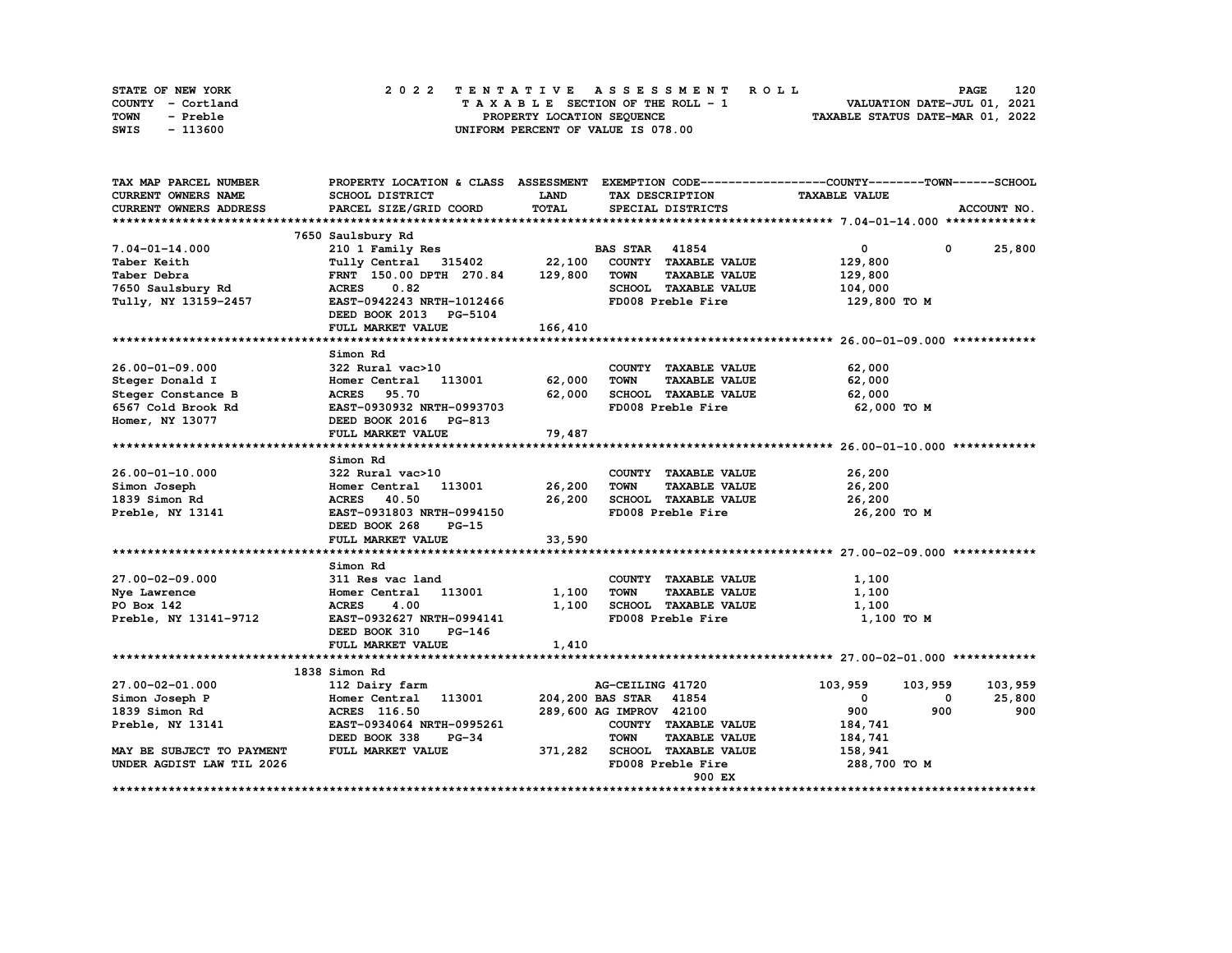| STATE OF NEW YORK | 2022 TENTATIVE ASSESSMENT ROLL     | 121<br><b>PAGE</b>               |
|-------------------|------------------------------------|----------------------------------|
| COUNTY - Cortland | TAXABLE SECTION OF THE ROLL - 1    | VALUATION DATE-JUL 01, 2021      |
| TOWN<br>- Preble  | PROPERTY LOCATION SEQUENCE         | TAXABLE STATUS DATE-MAR 01, 2022 |
| - 113600<br>SWIS  | UNIFORM PERCENT OF VALUE IS 078.00 |                                  |

| TAX MAP PARCEL NUMBER                                       |                                  |             |                                     | PROPERTY LOCATION & CLASS ASSESSMENT EXEMPTION CODE-----------------COUNTY-------TOWN-----SCHOOL |
|-------------------------------------------------------------|----------------------------------|-------------|-------------------------------------|--------------------------------------------------------------------------------------------------|
| CURRENT OWNERS NAME                                         | SCHOOL DISTRICT                  | <b>LAND</b> | TAX DESCRIPTION                     | <b>TAXABLE VALUE</b>                                                                             |
| CURRENT OWNERS ADDRESS                                      | PARCEL SIZE/GRID COORD           | TOTAL       | SPECIAL DISTRICTS                   | ACCOUNT NO.                                                                                      |
|                                                             |                                  |             |                                     |                                                                                                  |
|                                                             | Song Lake Rd                     |             |                                     |                                                                                                  |
| 7.00-05-13.000                                              | 330 Vacant comm                  |             | COUNTY TAXABLE VALUE                | 31,500                                                                                           |
| South Slope Development Corp                                | Tully Central 315402             | 31,500      | <b>TOWN</b><br><b>TAXABLE VALUE</b> | 31,500                                                                                           |
|                                                             |                                  |             |                                     |                                                                                                  |
| PO Box 1001                                                 | <b>ACRES</b><br>2.15             | 31,500      | SCHOOL TAXABLE VALUE                | 31,500                                                                                           |
| Tully, NY 13159                                             | EAST-0935553 NRTH-1011645        |             | FD008 Preble Fire                   | 31,500 TO M                                                                                      |
|                                                             | DEED BOOK 2001<br><b>PG-2320</b> |             |                                     |                                                                                                  |
|                                                             | FULL MARKET VALUE                | 40,385      |                                     |                                                                                                  |
|                                                             |                                  |             |                                     |                                                                                                  |
|                                                             | Song Lake Rd                     |             |                                     |                                                                                                  |
| $7.00 - 05 - 25.000$                                        | 314 Rural vac<10                 |             | COUNTY TAXABLE VALUE                | 1,700                                                                                            |
| Lane Irrevocable Trust                                      | Tully Central<br>315402          | 1,700       | <b>TOWN</b><br><b>TAXABLE VALUE</b> | 1,700                                                                                            |
| Lane Heather                                                | <b>ACRES</b><br>1.07             | 1,700       | SCHOOL TAXABLE VALUE                | 1,700                                                                                            |
| $c$ /o Douglas F & Heather A Lane EAST-0935808 NRTH-1011003 |                                  |             | FD008 Preble Fire                   | 1,700 TO M                                                                                       |
| 1844 Fulmer Rd                                              | DEED BOOK 2020 PG-3579           |             |                                     |                                                                                                  |
|                                                             |                                  |             |                                     |                                                                                                  |
| Tully, NY 13159-9445                                        | FULL MARKET VALUE                | 2,179       |                                     |                                                                                                  |
|                                                             |                                  |             |                                     |                                                                                                  |
|                                                             | Song Lake Rd                     |             |                                     |                                                                                                  |
| $7.00 - 09 - 01.000$                                        | 314 Rural vac<10                 |             | COUNTY TAXABLE VALUE                | 1,700                                                                                            |
| <b>Kennedy Dennis E</b>                                     | Tully Central<br>315402          | 1,700       | <b>TOWN</b><br>TAXABLE VALUE        | 1,700                                                                                            |
| Kennedy Darlene                                             | <b>ACRES</b><br>1.07             | 1,700       | SCHOOL TAXABLE VALUE                | 1,700                                                                                            |
| 7618 Song Lake Rd                                           | EAST-0935475 NRTH-1011157        |             | FD008 Preble Fire                   | 1,700 TO M                                                                                       |
| Tully, NY 13159-9212                                        | DEED BOOK 10259 PG-83001         |             |                                     |                                                                                                  |
|                                                             | FULL MARKET VALUE                | 2,179       |                                     |                                                                                                  |
|                                                             |                                  |             |                                     |                                                                                                  |
|                                                             | Song Lake Rd                     |             |                                     |                                                                                                  |
| $7.00 - 09 - 02.000$                                        | 314 Rural vac<10                 |             | COUNTY TAXABLE VALUE                | 25,000                                                                                           |
|                                                             |                                  |             |                                     |                                                                                                  |
| Song Lake View Inc                                          | Tully Central 315402             | 25,000      | <b>TOWN</b><br><b>TAXABLE VALUE</b> | 25,000                                                                                           |
| 6315 S Salina St                                            | 1.07<br><b>ACRES</b>             | 25,000      | SCHOOL TAXABLE VALUE                | 25,000                                                                                           |
| Nedrow, NY 13120                                            | EAST-0935579 NRTH-1010931        |             | FD008 Preble Fire                   | 25,000 TO M                                                                                      |
|                                                             | DEED BOOK 10656 PG-84002         |             |                                     |                                                                                                  |
|                                                             | FULL MARKET VALUE                | 32,051      |                                     |                                                                                                  |
|                                                             |                                  |             |                                     |                                                                                                  |
|                                                             | Song Lake Rd                     |             |                                     |                                                                                                  |
| $7.00 - 09 - 03.000$                                        | 314 Rural vac<10                 |             | COUNTY TAXABLE VALUE                | 25,000                                                                                           |
| Song Lake View Inc                                          | Tully Central 315402             | 25,000      | <b>TOWN</b><br><b>TAXABLE VALUE</b> | 25,000                                                                                           |
| 6315 S Salina St                                            | ACRES 1.07                       | 25,000      | SCHOOL TAXABLE VALUE                | 25,000                                                                                           |
| Nedrow, NY 13120                                            | EAST-0935699 NRTH-1010663        |             | FD008 Preble Fire                   | 25,000 TO M                                                                                      |
|                                                             |                                  |             |                                     |                                                                                                  |
|                                                             | DEED BOOK 10656 PG-84002         |             |                                     |                                                                                                  |
|                                                             | FULL MARKET VALUE                | 32,051      |                                     |                                                                                                  |
|                                                             |                                  |             |                                     |                                                                                                  |
|                                                             | Song Lake Rd                     |             |                                     |                                                                                                  |
| $7.00 - 09 - 04.000$                                        | 314 Rural vac<10                 |             | COUNTY TAXABLE VALUE                | 28,250                                                                                           |
| Harris Thomas J                                             | Tully Central<br>315402          | 28,250      | <b>TOWN</b><br><b>TAXABLE VALUE</b> | 28,250                                                                                           |
| 7544 Song Lake Rd                                           | <b>ACRES</b><br>2.30             | 28,250      | SCHOOL TAXABLE VALUE                | 28,250                                                                                           |
| Tully, NY 13159                                             | EAST-0935756 NRTH-1010355        |             | FD008 Preble Fire                   | 28,250 TO M                                                                                      |
|                                                             | DEED BOOK 2018 PG-3906           |             |                                     |                                                                                                  |
|                                                             | FULL MARKET VALUE                | 36,218      |                                     |                                                                                                  |
|                                                             |                                  |             |                                     |                                                                                                  |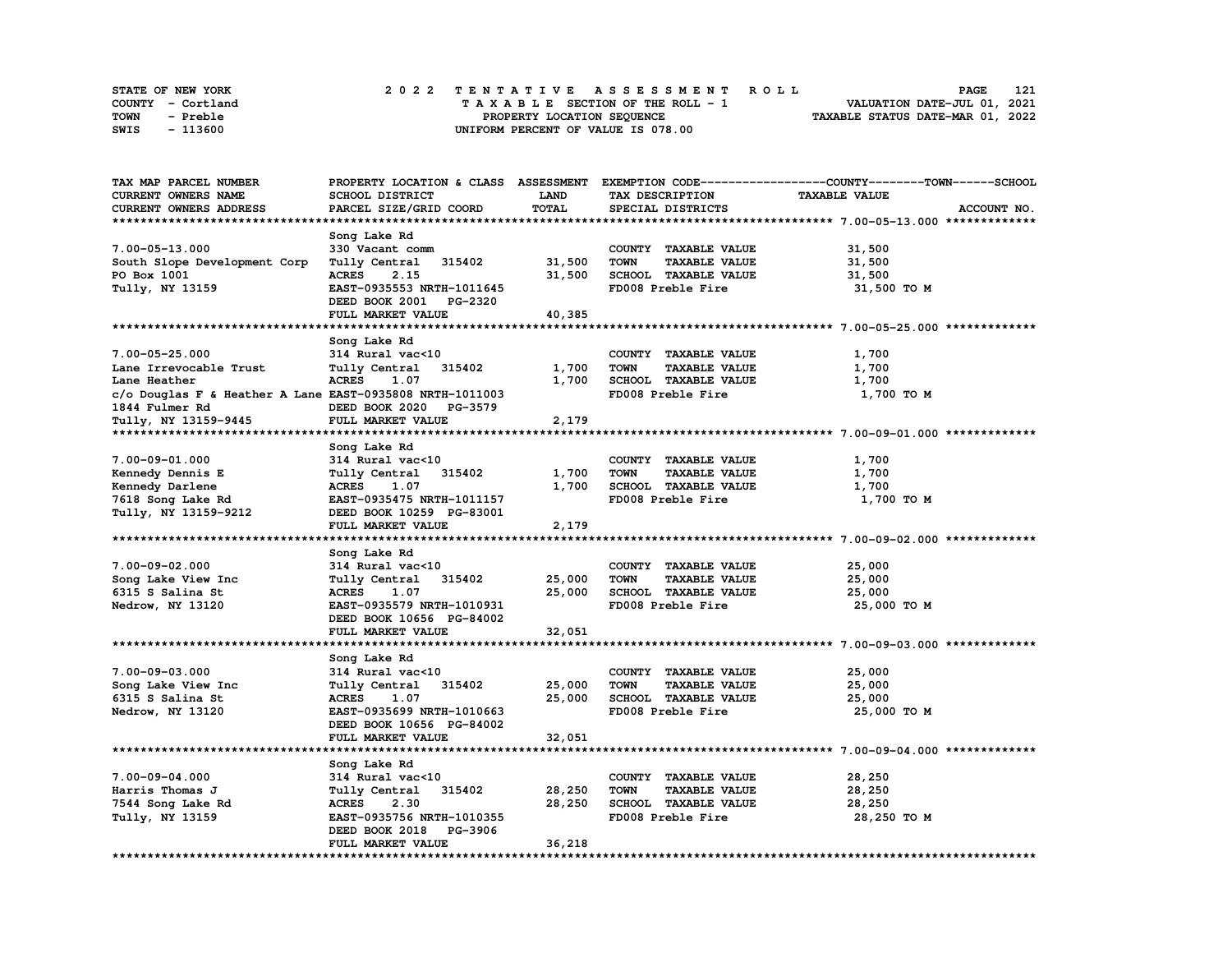| STATE OF NEW YORK | 2022 TENTATIVE ASSESSMENT ROLL     | 122<br><b>PAGE</b>               |
|-------------------|------------------------------------|----------------------------------|
| COUNTY - Cortland | TAXABLE SECTION OF THE ROLL - 1    | VALUATION DATE-JUL 01, 2021      |
| TOWN<br>- Preble  | PROPERTY LOCATION SEQUENCE         | TAXABLE STATUS DATE-MAR 01, 2022 |
| SWIS<br>- 113600  | UNIFORM PERCENT OF VALUE IS 078.00 |                                  |

| TAX MAP PARCEL NUMBER    | PROPERTY LOCATION & CLASS ASSESSMENT |        |                                     | EXEMPTION CODE------------------COUNTY-------TOWN------SCHOOL |
|--------------------------|--------------------------------------|--------|-------------------------------------|---------------------------------------------------------------|
| CURRENT OWNERS NAME      | SCHOOL DISTRICT                      | LAND   | TAX DESCRIPTION                     | <b>TAXABLE VALUE</b>                                          |
| CURRENT OWNERS ADDRESS   | PARCEL SIZE/GRID COORD               | TOTAL  | SPECIAL DISTRICTS                   | ACCOUNT NO.                                                   |
|                          |                                      |        |                                     |                                                               |
|                          | Song Lake Rd                         |        |                                     |                                                               |
| $7.00 - 09 - 05.000$     | 314 Rural vac<10                     |        | COUNTY TAXABLE VALUE                | 27,575                                                        |
| Harris Thomas J          | Tully Central<br>315402              | 27,575 | <b>TOWN</b><br><b>TAXABLE VALUE</b> | 27,575                                                        |
| 7544 Song Lake Rd        | 2.03<br><b>ACRES</b>                 | 27,575 | SCHOOL TAXABLE VALUE                | 27,575                                                        |
| Tully, NY 13159          | EAST-0935865 NRTH-1010088            |        | FD008 Preble Fire                   | 27,575 TO M                                                   |
|                          | DEED BOOK 2016<br>PG-3955            |        |                                     |                                                               |
|                          | FULL MARKET VALUE                    | 35,353 |                                     |                                                               |
|                          |                                      |        |                                     |                                                               |
|                          | Song Lake Rd                         |        |                                     |                                                               |
| $7.00 - 09 - 09.000$     | 314 Rural vac<10                     |        | COUNTY TAXABLE VALUE                | 29,400                                                        |
| Orr Terry L              | Tully Central<br>315402              | 29,400 | <b>TOWN</b><br><b>TAXABLE VALUE</b> | 29,400                                                        |
| Evans-Orr Donna J        | 2.76<br><b>ACRES</b>                 | 29,400 | SCHOOL TAXABLE VALUE                | 29,400                                                        |
| 7463 Song Lake Rd        | EAST-0936125 NRTH-1009279            |        | FD008 Preble Fire                   | 29,400 TO M                                                   |
| Tully, NY 13159          | DEED BOOK 2018<br><b>PG-4086</b>     |        |                                     |                                                               |
|                          | FULL MARKET VALUE                    | 37,692 |                                     |                                                               |
|                          |                                      |        |                                     |                                                               |
|                          | Song Lake Rd                         |        |                                     |                                                               |
| $7.00 - 09 - 10.000$     | 314 Rural vac<10                     |        | COUNTY TAXABLE VALUE                | 25,130                                                        |
| Harris Thomas J          | Tully Central<br>315402              | 25,130 | <b>TOWN</b><br><b>TAXABLE VALUE</b> | 25,130                                                        |
| 7544 Song Lake Rd        | 25.13<br><b>ACRES</b>                | 25,130 | <b>SCHOOL TAXABLE VALUE</b>         | 25,130                                                        |
| Tully, NY 13159          | EAST-0935431 NRTH-1009571            |        | FD008 Preble Fire                   | 25,130 TO M                                                   |
|                          | DEED BOOK 2022<br><b>PG-875</b>      |        |                                     |                                                               |
| PRIOR OWNER ON 3/01/2022 | FULL MARKET VALUE                    | 32,218 |                                     |                                                               |
| Avery Roger E            |                                      |        |                                     |                                                               |
|                          |                                      |        |                                     |                                                               |
|                          | Song Lake Rd                         |        |                                     |                                                               |
| $7.00 - 09 - 11.000$     | 322 Rural vac>10                     |        | COUNTY TAXABLE VALUE                | 51,225                                                        |
| Avery Roger E            | Tully Central<br>315402              | 51,225 | <b>TOWN</b><br><b>TAXABLE VALUE</b> | 51,225                                                        |
| Avery Paula K            | ACRES 25.89                          | 51,225 | SCHOOL TAXABLE VALUE                | 51,225                                                        |
| 7380 Palmer Rd           | EAST-0935516 NRTH-1008490            |        | FD008 Preble Fire                   | 51,225 TO M                                                   |
| Tully, NY 13159          | DEED BOOK 2022<br><b>PG-875</b>      |        |                                     |                                                               |
|                          | FULL MARKET VALUE                    | 65,673 |                                     |                                                               |
| PRIOR OWNER ON 3/01/2022 |                                      |        |                                     |                                                               |
| Avery Roger E            |                                      |        |                                     |                                                               |
| ******************       |                                      |        |                                     |                                                               |
|                          | Song Lake Rd                         |        |                                     |                                                               |
| $7.00 - 09 - 12.000$     | 311 Res vac land                     |        | COUNTY TAXABLE VALUE                | 48,425                                                        |
| Haley Michael            | 315402<br>Tully Central              | 48,425 | <b>TAXABLE VALUE</b><br><b>TOWN</b> | 48,425                                                        |
| Haley Lindsey            | ACRES 19.97                          | 48,425 | <b>SCHOOL TAXABLE VALUE</b>         | 48,425                                                        |
| 7380 Palmer Rd           | EAST-0936077 NRTH-1008245            |        | FD008 Preble Fire                   | 48,425 TO M                                                   |
| Tully, NY 13159          | DEED BOOK 2022<br><b>PG-868</b>      |        |                                     |                                                               |
|                          | FULL MARKET VALUE                    | 62,083 |                                     |                                                               |
| PRIOR OWNER ON 3/01/2022 |                                      |        |                                     |                                                               |
| Haley Michael            |                                      |        |                                     |                                                               |
|                          |                                      |        |                                     |                                                               |
|                          |                                      |        |                                     |                                                               |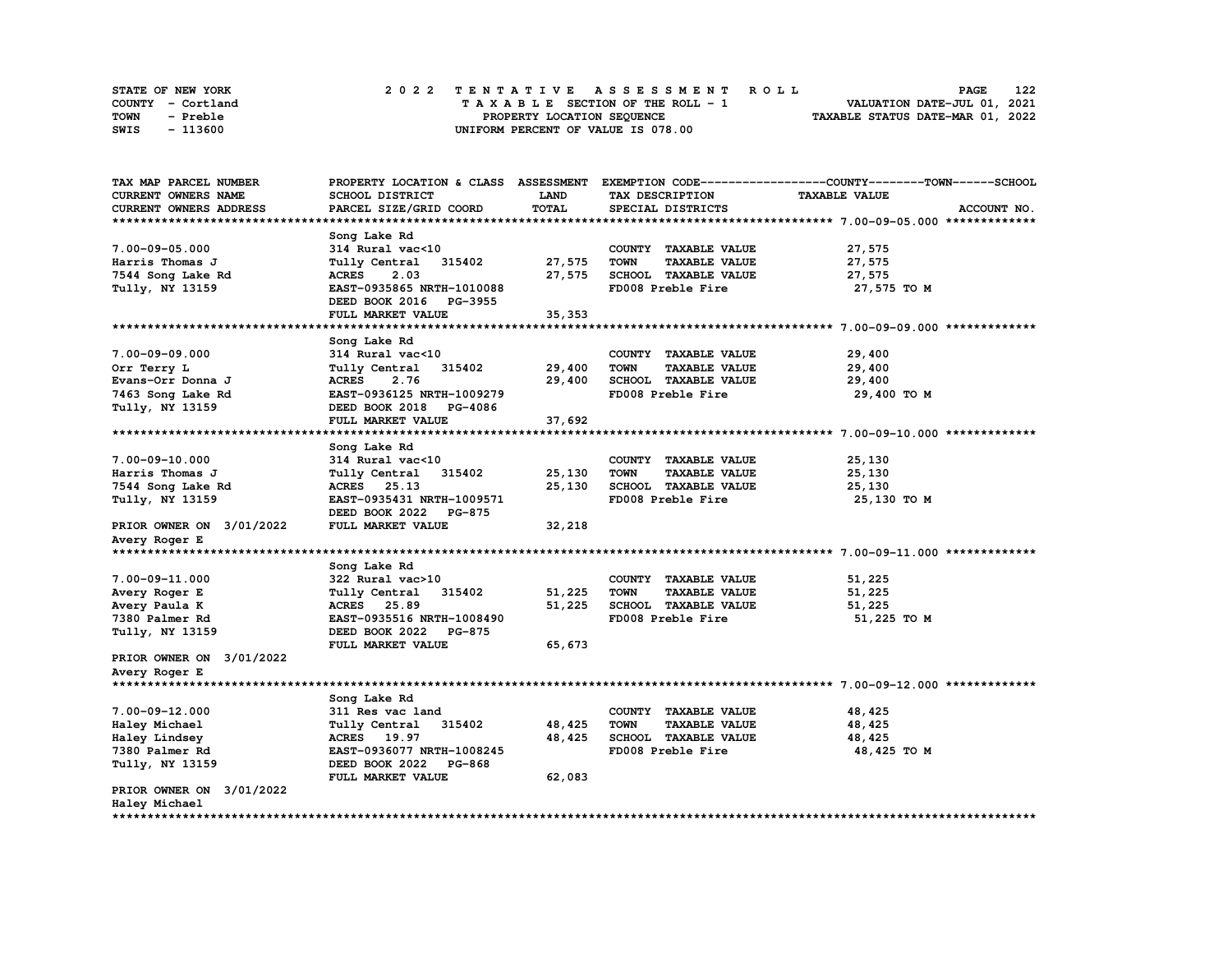| STATE OF NEW YORK | 2022 TENTATIVE ASSESSMENT ROLL     | 123<br><b>PAGE</b>               |
|-------------------|------------------------------------|----------------------------------|
| COUNTY - Cortland | TAXABLE SECTION OF THE ROLL - 1    | VALUATION DATE-JUL 01, 2021      |
| TOWN<br>- Preble  | PROPERTY LOCATION SEQUENCE         | TAXABLE STATUS DATE-MAR 01, 2022 |
| - 113600<br>SWIS  | UNIFORM PERCENT OF VALUE IS 078.00 |                                  |

| TAX MAP PARCEL NUMBER    |                                  |        |                                     | PROPERTY LOCATION & CLASS ASSESSMENT EXEMPTION CODE-----------------COUNTY-------TOWN------SCHOOL |
|--------------------------|----------------------------------|--------|-------------------------------------|---------------------------------------------------------------------------------------------------|
| CURRENT OWNERS NAME      | SCHOOL DISTRICT                  | LAND   | TAX DESCRIPTION                     | <b>TAXABLE VALUE</b>                                                                              |
| CURRENT OWNERS ADDRESS   | PARCEL SIZE/GRID COORD           | TOTAL  | SPECIAL DISTRICTS                   | ACCOUNT NO.                                                                                       |
|                          |                                  |        |                                     |                                                                                                   |
|                          | Song Lake Rd                     |        |                                     |                                                                                                   |
| $7.00 - 09 - 14.000$     | 314 Rural vac<10                 |        | COUNTY TAXABLE VALUE                | 2,500                                                                                             |
| Song Lake View, Inc.     | Tully Central 315402             | 2,500  | <b>TOWN</b><br><b>TAXABLE VALUE</b> | 2,500                                                                                             |
| C/O Nate Shirley         | 56.50 DPTH 190.91<br><b>FRNT</b> | 2,500  | SCHOOL TAXABLE VALUE                | 2,500                                                                                             |
| 6315 S Salina St         | <b>ACRES</b><br>0.25             |        | FD008 Preble Fire                   | 2,500 TO M                                                                                        |
| Nedrow, NY 13120         | EAST-0936612 NRTH-1008705        |        |                                     |                                                                                                   |
|                          | DEED BOOK 10466 PG-46001         |        |                                     |                                                                                                   |
|                          | FULL MARKET VALUE                | 3,205  |                                     |                                                                                                   |
|                          |                                  |        |                                     |                                                                                                   |
|                          | Song Lake Rd                     |        |                                     |                                                                                                   |
| $7.00 - 09 - 15.000$     | 314 Rural vac<10                 |        | COUNTY TAXABLE VALUE                | 32,250                                                                                            |
| Haley Robert             | Tully Central 315402             | 32,250 | <b>TOWN</b><br><b>TAXABLE VALUE</b> | 32,250                                                                                            |
| Haley Abigail            | 3.90<br><b>ACRES</b>             | 32,250 | SCHOOL TAXABLE VALUE                | 32,250                                                                                            |
| 53103 Pine Creek Dr      | EAST-0936625 NRTH-1008279        |        | FD008 Preble Fire                   | 32,250 TO M                                                                                       |
| Chesterfield, MI 48047   | DEED BOOK 2022 PG-1061           |        |                                     |                                                                                                   |
|                          | FULL MARKET VALUE                | 41,346 |                                     |                                                                                                   |
| PRIOR OWNER ON 3/01/2022 |                                  |        |                                     |                                                                                                   |
| Haley Robert             |                                  |        |                                     |                                                                                                   |
|                          |                                  |        |                                     |                                                                                                   |
|                          | Song Lake Rd                     |        |                                     |                                                                                                   |
| $7.00 - 09 - 16.000$     | 314 Rural vac<10                 |        | COUNTY TAXABLE VALUE                | 28,275                                                                                            |
| Song Lake View, Inc      | Tully Central 315402             | 28,275 | <b>TOWN</b><br><b>TAXABLE VALUE</b> | 28,275                                                                                            |
| C/O Nate Shirley         | 2.31<br><b>ACRES</b>             | 28,275 | SCHOOL TAXABLE VALUE                | 28,275                                                                                            |
| 6315 S Salina St         | EAST-0936748 NRTH-1008007        |        | FD008 Preble Fire                   | 28,275 TO M                                                                                       |
| Nedrow, NY 13120         | DEED BOOK 10466 PG-46001         |        |                                     |                                                                                                   |
|                          | FULL MARKET VALUE                | 36,250 |                                     |                                                                                                   |
|                          |                                  |        |                                     |                                                                                                   |
|                          | Song Lake Rd                     |        |                                     |                                                                                                   |
| $7.00 - 09 - 17.000$     | 314 Rural vac<10                 |        | COUNTY TAXABLE VALUE                | 28,275                                                                                            |
| McCabe Josephine         | 315402<br>Tully Central          | 28,275 | <b>TAXABLE VALUE</b><br><b>TOWN</b> | 28,275                                                                                            |
| 7418 Song Lake Rd        | <b>ACRES</b><br>2.31             | 28,275 | SCHOOL TAXABLE VALUE                | 28,275                                                                                            |
| Tully, NY 13159          | EAST-0936842 NRTH-1007818        |        | FD008 Preble Fire                   | 28,275 TO M                                                                                       |
|                          | DEED BOOK 2018 PG-4393           |        |                                     |                                                                                                   |
|                          | FULL MARKET VALUE                | 36,250 |                                     |                                                                                                   |
|                          |                                  |        |                                     |                                                                                                   |
|                          | Song Lake Rd                     |        |                                     |                                                                                                   |
| 7.18-01-08.200           | 314 Rural vac<10 - WTRFNT        |        | COUNTY TAXABLE VALUE                | 10,300                                                                                            |
| Dove Song                | Tully Central<br>315402          | 10,300 | TOWN<br><b>TAXABLE VALUE</b>        | 10,300                                                                                            |
| 716 Cedar Crest Dr       | 46.50 DPTH 327.61<br><b>FRNT</b> | 10,300 | SCHOOL TAXABLE VALUE                | 10,300                                                                                            |
| Cortland, NY 13045       | <b>ACRES</b><br>0.32             |        | FD008 Preble Fire                   | 10,300 TO M                                                                                       |
|                          | EAST-0936630 NRTH-1009229        |        |                                     |                                                                                                   |
|                          | DEED BOOK 1997 PG-4425           |        |                                     |                                                                                                   |
|                          | FULL MARKET VALUE                | 13,205 |                                     |                                                                                                   |
|                          |                                  |        |                                     |                                                                                                   |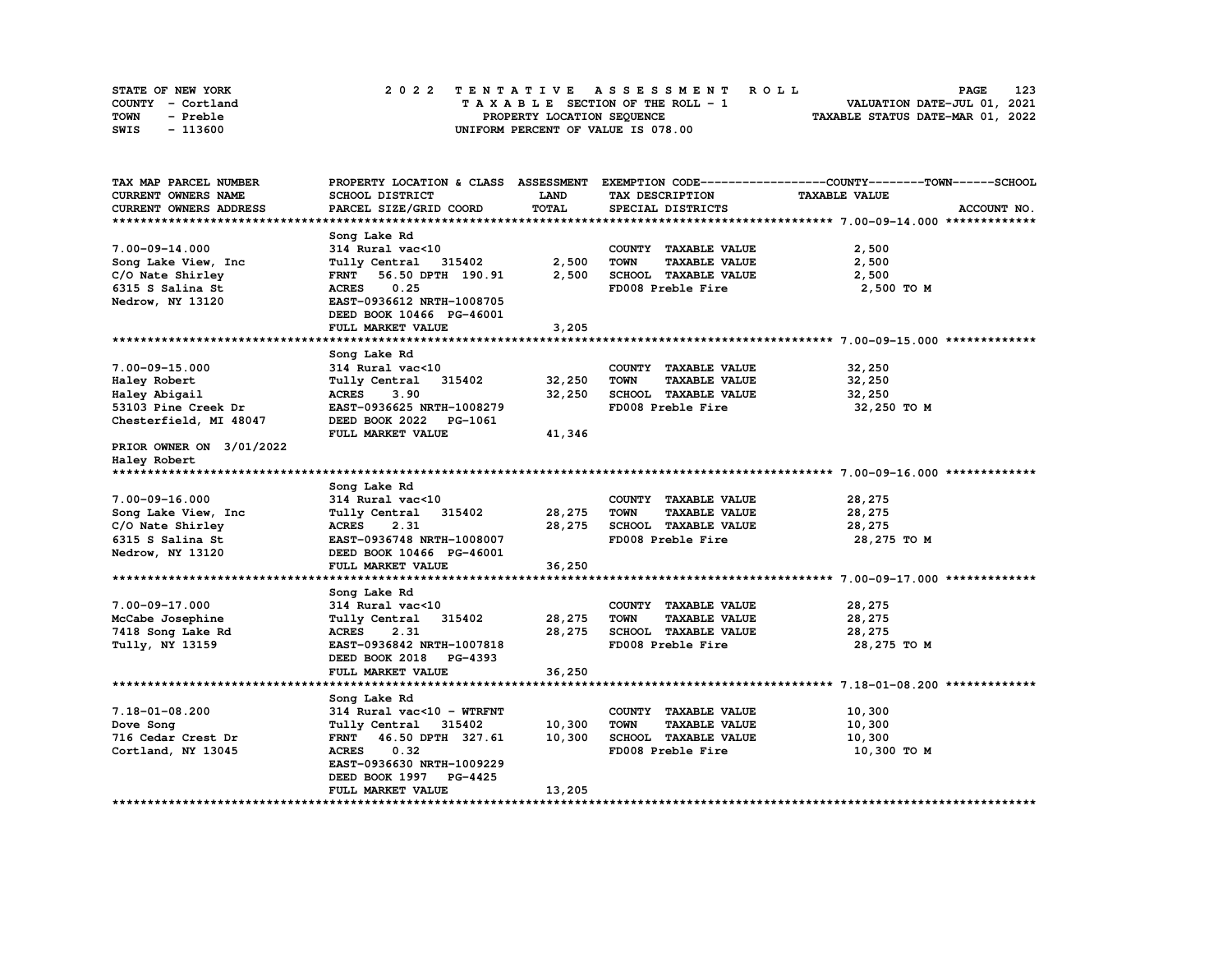| STATE OF NEW YORK |          |  | 2022 TENTATIVE ASSESSMENT ROLL |  |  |  |                                    |  |  |  |  |  |  |  |  | <b>PAGE</b>                      | 124 |
|-------------------|----------|--|--------------------------------|--|--|--|------------------------------------|--|--|--|--|--|--|--|--|----------------------------------|-----|
| COUNTY - Cortland |          |  |                                |  |  |  | TAXABLE SECTION OF THE ROLL - 1    |  |  |  |  |  |  |  |  | VALUATION DATE-JUL 01, 2021      |     |
| TOWN              | - Preble |  |                                |  |  |  | PROPERTY LOCATION SEQUENCE         |  |  |  |  |  |  |  |  | TAXABLE STATUS DATE-MAR 01, 2022 |     |
| SWIS              | - 113600 |  |                                |  |  |  | UNIFORM PERCENT OF VALUE IS 078.00 |  |  |  |  |  |  |  |  |                                  |     |

| TAX MAP PARCEL NUMBER      | PROPERTY LOCATION & CLASS ASSESSMENT |              |                                     | EXEMPTION CODE-----------------COUNTY-------TOWN------SCHOOL |             |
|----------------------------|--------------------------------------|--------------|-------------------------------------|--------------------------------------------------------------|-------------|
| <b>CURRENT OWNERS NAME</b> | SCHOOL DISTRICT                      | <b>LAND</b>  | TAX DESCRIPTION                     | <b>TAXABLE VALUE</b>                                         |             |
| CURRENT OWNERS ADDRESS     | PARCEL SIZE/GRID COORD               | <b>TOTAL</b> | SPECIAL DISTRICTS                   |                                                              | ACCOUNT NO. |
|                            |                                      |              |                                     |                                                              |             |
|                            | Song Lake Rd                         |              |                                     |                                                              |             |
| $7.18 - 02 - 05.000$       | 314 Rural vac<10 - WTRFNT            |              | COUNTY TAXABLE VALUE                | 11,900                                                       |             |
| Robinson R Scott           | Tully Central 315402                 | 11,900       | <b>TOWN</b><br><b>TAXABLE VALUE</b> | 11,900                                                       |             |
| Robinson Anne              | FRNT 83.86 DPTH 319.03               | 11,900       | SCHOOL TAXABLE VALUE                | 11,900                                                       |             |
| 7516 Song Lake Rd          | <b>ACRES</b><br>0.64                 |              | FD008 Preble Fire                   | 11,900 TO M                                                  |             |
| Tully, NY 13159-9211       | EAST-0936491 NRTH-1009570            |              |                                     |                                                              |             |
|                            | DEED BOOK 500<br><b>PG-160</b>       |              |                                     |                                                              |             |
|                            | FULL MARKET VALUE                    | 15,256       |                                     |                                                              |             |
|                            |                                      |              |                                     |                                                              |             |
|                            | Song Lake Rd                         |              |                                     |                                                              |             |
| 17.00-01-01.000            | 314 Rural vac<10                     |              | COUNTY TAXABLE VALUE                | 2,900                                                        |             |
| George Anthony             | Tully Central<br>315402              | 2,900        | <b>TOWN</b><br><b>TAXABLE VALUE</b> | 2,900                                                        |             |
| George Donna               | <b>ACRES</b><br>2.90                 | 2,900        | SCHOOL TAXABLE VALUE                | 2,900                                                        |             |
| 7410 Song Lake Rd          | EAST-0935894 NRTH-1007639            |              | FD008 Preble Fire                   | 2,900 TO M                                                   |             |
| Tully, NY 13159-9211       | DEED BOOK 566<br>$PG-163$            |              |                                     |                                                              |             |
|                            | FULL MARKET VALUE                    | 3,718        |                                     |                                                              |             |
|                            |                                      |              |                                     |                                                              |             |
|                            | Song Lake Rd                         |              |                                     |                                                              |             |
| 17.00-01-02.000            | 105 Vac farmland                     |              | AG-CEILING 41720                    | 3,817<br>3,817                                               | 3,817       |
| VanPatten Thomas W         | Tully Central 315402                 | 7,200        | COUNTY TAXABLE VALUE                | 3,383                                                        |             |
| 471 Fuller Rd              | <b>ACRES</b><br>8.90                 | 7,200        | <b>TOWN</b><br><b>TAXABLE VALUE</b> | 3,383                                                        |             |
|                            | EAST-0935905 NRTH-1007540            |              | SCHOOL TAXABLE VALUE                |                                                              |             |
| Preble, NY 13141           | DEED BOOK 1995 PG-10                 |              | FD008 Preble Fire                   | 3,383                                                        |             |
|                            | FULL MARKET VALUE                    |              |                                     | 7,200 TO M                                                   |             |
| MAY BE SUBJECT TO PAYMENT  |                                      | 9,231        |                                     |                                                              |             |
| UNDER AGDIST LAW TIL 2026  |                                      |              |                                     |                                                              |             |
|                            |                                      |              |                                     |                                                              |             |
|                            | Song Lake Rd                         |              |                                     |                                                              |             |
| 17.00-01-21.000            | 105 Vac farmland                     |              | AG-CEILING 41720                    | 12,218<br>12,218                                             | 12,218      |
| Knapp Peter D              | Tully Central<br>315402              | 24,900       | COUNTY TAXABLE VALUE                | 12,682                                                       |             |
| Knapp Patty A              | ACRES 23.50                          | 24,900       | <b>TOWN</b><br><b>TAXABLE VALUE</b> | 12,682                                                       |             |
| 7125 Song Lake Rd          | EAST-0937640 NRTH-1001599            |              | SCHOOL TAXABLE VALUE                | 12,682                                                       |             |
| Tully, NY 13159-9205       | DEED BOOK 1995 PG-5665               |              | FD008 Preble Fire                   | 24,900 TO M                                                  |             |
|                            | FULL MARKET VALUE                    | 31,923       |                                     |                                                              |             |
| MAY BE SUBJECT TO PAYMENT  |                                      |              |                                     |                                                              |             |
| UNDER AGDIST LAW TIL 2026  |                                      |              |                                     |                                                              |             |
|                            |                                      |              |                                     |                                                              |             |
|                            | Song Lake Rd                         |              |                                     |                                                              |             |
| 27.00-01-14.220            | 314 Rural vac<10                     |              | COUNTY TAXABLE VALUE                | 900                                                          |             |
| Knapp Peter D              | Homer Central 113001                 | 900          | <b>TOWN</b><br><b>TAXABLE VALUE</b> | 900                                                          |             |
| Knapp Patty A              | FRNT 174.16 DPTH 225.97              | 900          | SCHOOL TAXABLE VALUE                | 900                                                          |             |
| 7125 Song Lake Rd          | <b>ACRES</b><br>0.77                 |              | FD008 Preble Fire                   | 900 TO M                                                     |             |
| Tully, NY 13159            | EAST-0937770 NRTH-1000088            |              |                                     |                                                              |             |
|                            | DEED BOOK 10677 PG-51001             |              |                                     |                                                              |             |
|                            | FULL MARKET VALUE                    | 1,154        |                                     |                                                              |             |
|                            |                                      |              |                                     |                                                              |             |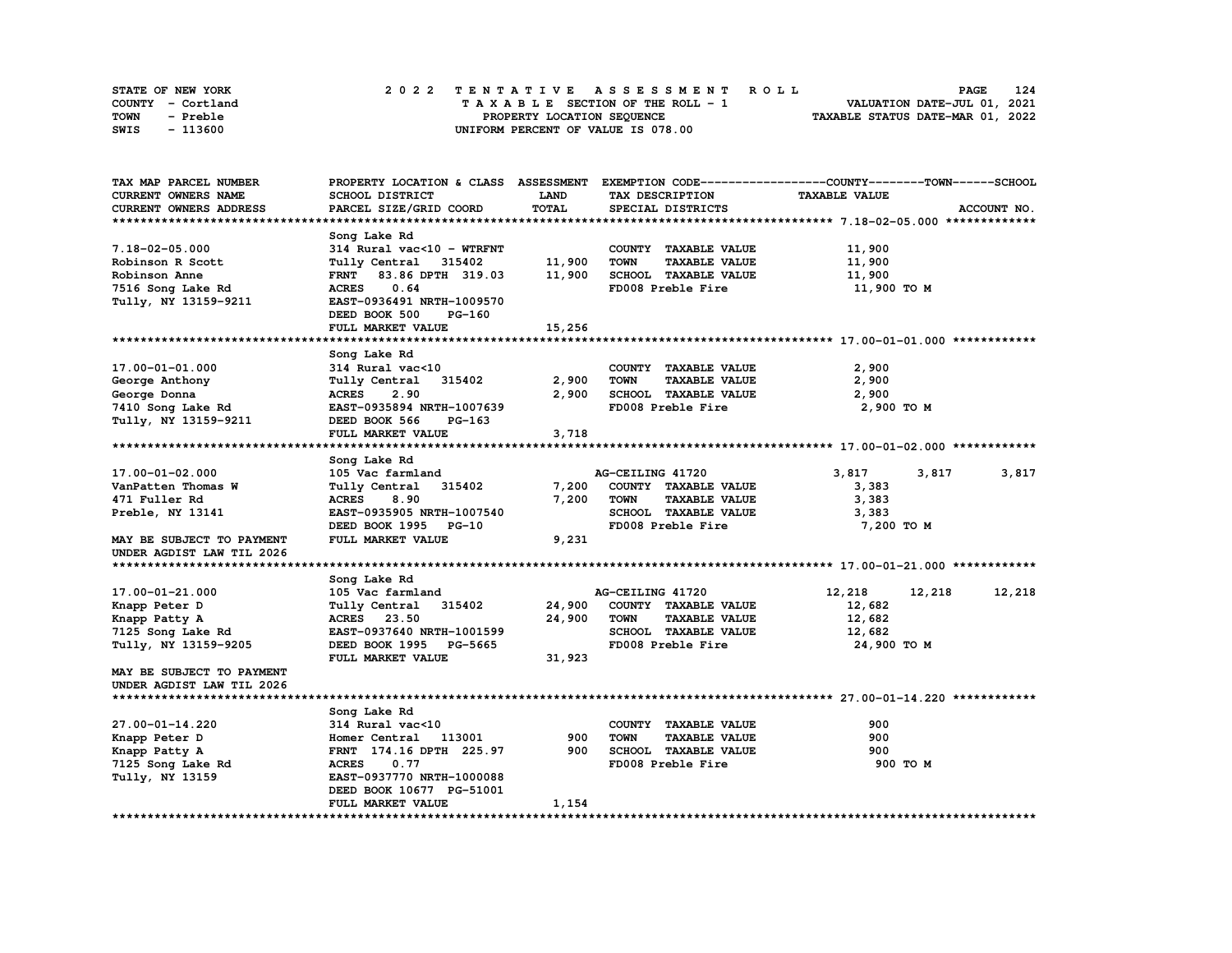|      | STATE OF NEW YORK |  | 2022 TENTATIVE ASSESSMENT ROLL |  |  |  |                                    |  |  |  |  |  |  |                                  |  | <b>PAGE</b> | 125 |  |
|------|-------------------|--|--------------------------------|--|--|--|------------------------------------|--|--|--|--|--|--|----------------------------------|--|-------------|-----|--|
|      | COUNTY - Cortland |  |                                |  |  |  | TAXABLE SECTION OF THE ROLL - 1    |  |  |  |  |  |  | VALUATION DATE-JUL 01, 2021      |  |             |     |  |
| TOWN | - Preble          |  |                                |  |  |  | PROPERTY LOCATION SEQUENCE         |  |  |  |  |  |  | TAXABLE STATUS DATE-MAR 01, 2022 |  |             |     |  |
| SWIS | - 113600          |  |                                |  |  |  | UNIFORM PERCENT OF VALUE IS 078.00 |  |  |  |  |  |  |                                  |  |             |     |  |

| TAX MAP PARCEL NUMBER                                  | PROPERTY LOCATION & CLASS ASSESSMENT |             |                       |                      | EXEMPTION CODE-----------------COUNTY-------TOWN------SCHOOL |             |             |
|--------------------------------------------------------|--------------------------------------|-------------|-----------------------|----------------------|--------------------------------------------------------------|-------------|-------------|
| CURRENT OWNERS NAME                                    | SCHOOL DISTRICT                      | <b>LAND</b> |                       | TAX DESCRIPTION      | <b>TAXABLE VALUE</b>                                         |             |             |
| CURRENT OWNERS ADDRESS                                 | PARCEL SIZE/GRID COORD               | TOTAL       |                       | SPECIAL DISTRICTS    |                                                              |             | ACCOUNT NO. |
|                                                        |                                      |             |                       |                      |                                                              |             |             |
|                                                        | 6963 Song Lake Rd                    |             |                       |                      |                                                              |             |             |
| 27.00-01-14.210                                        | 210 1 Family Res                     |             |                       | COUNTY TAXABLE VALUE | 83,200                                                       |             |             |
| McBride David                                          | Homer Central 113001                 | 19,400      | <b>TOWN</b>           | <b>TAXABLE VALUE</b> | 83,200                                                       |             |             |
| 6604 Rte 281 Lot 5                                     | <b>ACRES</b><br>1.33                 | 83,200      |                       | SCHOOL TAXABLE VALUE | 83,200                                                       |             |             |
| Preble, NY 13141                                       | EAST-0937719 NRTH-0999831            |             |                       | FD008 Preble Fire    | 83,200 TO M                                                  |             |             |
|                                                        | DEED BOOK 2015 PG-707                |             |                       |                      |                                                              |             |             |
|                                                        | FULL MARKET VALUE                    | 106,667     |                       |                      |                                                              |             |             |
|                                                        |                                      |             |                       |                      |                                                              |             |             |
|                                                        | 7025 Song Lake Rd                    |             |                       |                      |                                                              |             |             |
| 17.00-02-02.200                                        | 210 1 Family Res                     |             | <b>BAS STAR 41854</b> |                      | $\bullet$                                                    | $\mathbf 0$ | 25,800      |
| Oliver Joseph L                                        | Tully Central 315402                 | 30,600      |                       | COUNTY TAXABLE VALUE | 91,200                                                       |             |             |
| 7025 Song Lake Rd                                      | 8.20<br><b>ACRES</b>                 | 91,200      | <b>TOWN</b>           | <b>TAXABLE VALUE</b> | 91,200                                                       |             |             |
| Tully, NY 13159-9206                                   | EAST-0937555 NRTH-1000962            |             |                       | SCHOOL TAXABLE VALUE | 65,400                                                       |             |             |
|                                                        | DEED BOOK 1996 PG-3916               |             |                       | FD008 Preble Fire    | 91,200 TO M                                                  |             |             |
|                                                        | FULL MARKET VALUE                    | 116,923     |                       |                      |                                                              |             |             |
|                                                        |                                      |             |                       |                      |                                                              |             |             |
|                                                        | 7039 Song Lake Rd                    |             |                       |                      |                                                              |             |             |
| 17.00-02-01.000                                        | 210 1 Family Res                     |             | <b>BAS STAR</b> 41854 |                      | $\mathbf{0}$                                                 | $^{\circ}$  | 25,800      |
| Limmer Henry M                                         | Tully Central 315402                 | 27,500      |                       | COUNTY TAXABLE VALUE | 167,100                                                      |             |             |
| Limmer Kadene E                                        | <b>ACRES</b><br>6.30 BANK LERETA     | 167,100     | <b>TOWN</b>           | <b>TAXABLE VALUE</b> | 167,100                                                      |             |             |
| 7039 Song Lake Rd                                      | EAST-0937626 NRTH-1001235            |             |                       | SCHOOL TAXABLE VALUE | 141,300                                                      |             |             |
| Tully, NY 13159-9205                                   | DEED BOOK 2002 PG-4497               |             |                       | FD008 Preble Fire    | 167,100 то м                                                 |             |             |
|                                                        | FULL MARKET VALUE                    | 214,231     |                       |                      |                                                              |             |             |
|                                                        |                                      |             |                       |                      |                                                              |             |             |
|                                                        | 7055 Song Lake Rd                    |             |                       |                      |                                                              |             |             |
| 17.00-01-22.000                                        | 210 1 Family Res                     |             | <b>BAS STAR</b> 41854 |                      | $\mathbf{0}$                                                 | $^{\circ}$  | 25,800      |
| Kennedy Scott                                          | Tully Central 315402 15,300          |             |                       | COUNTY TAXABLE VALUE | 83,000                                                       |             |             |
| 7055 Song Lake Rd                                      | FRNT 164.00 DPTH 197.25              | 83,000      | <b>TOWN</b>           | <b>TAXABLE VALUE</b> | 83,000                                                       |             |             |
| Tully, NY 13159                                        | EAST-0938151 NRTH-1001449            |             |                       | SCHOOL TAXABLE VALUE | 57,200                                                       |             |             |
|                                                        | DEED BOOK 2009 PG-3385               |             |                       | FD008 Preble Fire    | 83,000 TO M                                                  |             |             |
|                                                        | FULL MARKET VALUE                    | 106,410     |                       |                      |                                                              |             |             |
|                                                        |                                      |             |                       |                      |                                                              |             |             |
|                                                        | 7125 Song Lake Rd                    |             |                       |                      |                                                              |             |             |
| 17.00-01-16.000                                        | 241 Rural res&ag                     |             | AG-CEILING 41720      |                      | 82,951                                                       | 82,951      | 82,951      |
| Knapp Peter D                                          | Tully Central 315402                 | 203,100     |                       | COUNTY TAXABLE VALUE | 207,049                                                      |             |             |
| 7125 Song Lake Rd                                      | ACRES 137.51                         | 290,000     | <b>TOWN</b>           | <b>TAXABLE VALUE</b> | 207,049                                                      |             |             |
| Tully, NY 13159-9205                                   | EAST-0938255 NRTH-1003242            |             |                       | SCHOOL TAXABLE VALUE | 207,049                                                      |             |             |
|                                                        | DEED BOOK 368<br><b>PG-855</b>       | 371,795     |                       | FD008 Preble Fire    | 290,000 TO M                                                 |             |             |
| MAY BE SUBJECT TO PAYMENT<br>UNDER AGDIST LAW TIL 2026 | FULL MARKET VALUE                    |             |                       |                      |                                                              |             |             |
|                                                        |                                      |             |                       |                      |                                                              |             |             |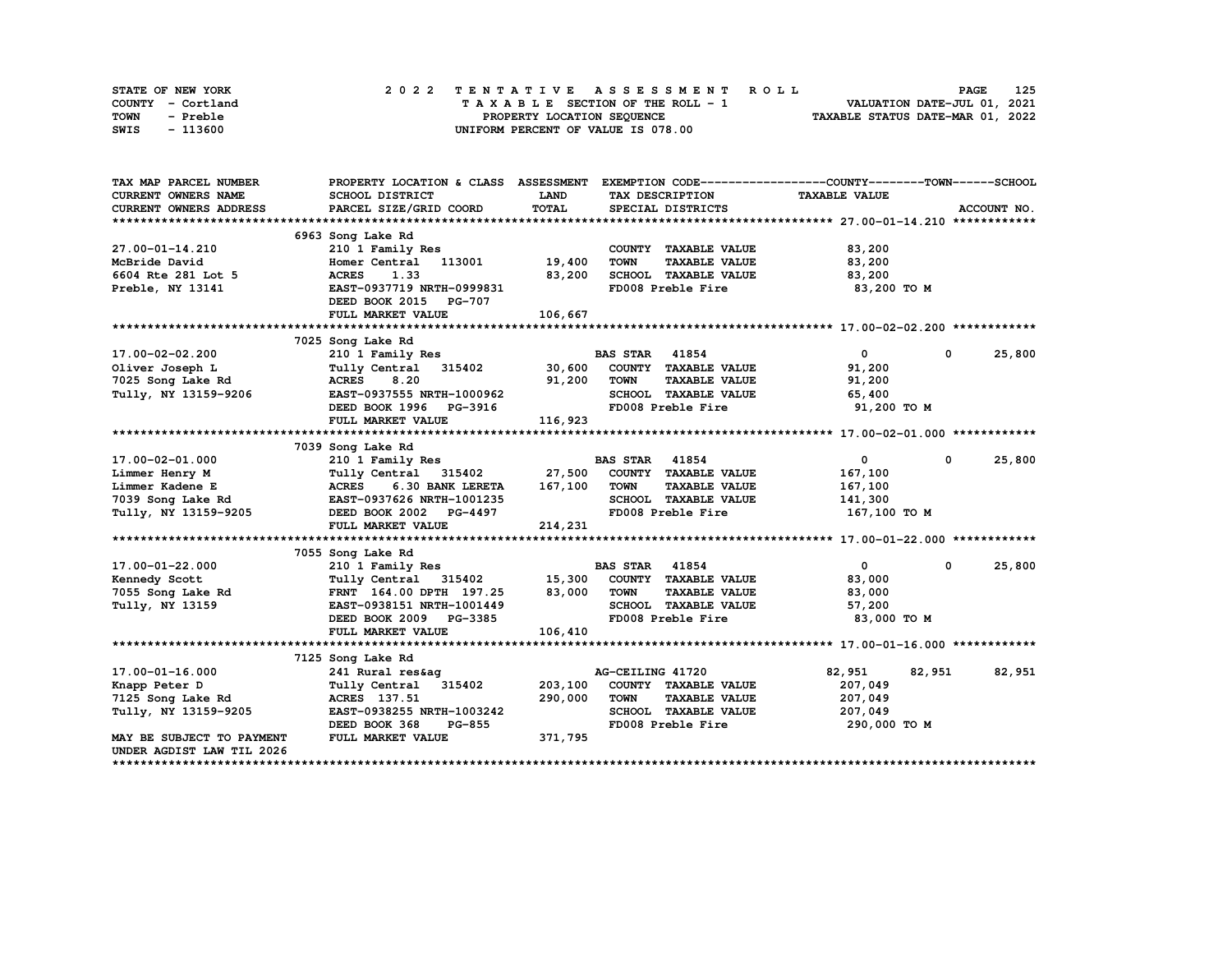| STATE OF NEW YORK | 2022 TENTATIVE ASSESSMENT ROLL     | 126<br><b>PAGE</b>               |
|-------------------|------------------------------------|----------------------------------|
| COUNTY - Cortland | TAXABLE SECTION OF THE ROLL - 1    | VALUATION DATE-JUL 01, 2021      |
| TOWN<br>- Preble  | PROPERTY LOCATION SEQUENCE         | TAXABLE STATUS DATE-MAR 01, 2022 |
| - 113600<br>SWIS  | UNIFORM PERCENT OF VALUE IS 078.00 |                                  |

| TAX MAP PARCEL NUMBER     |                                  |             |                                     | PROPERTY LOCATION & CLASS ASSESSMENT EXEMPTION CODE----------------COUNTY-------TOWN------SCHOOL |
|---------------------------|----------------------------------|-------------|-------------------------------------|--------------------------------------------------------------------------------------------------|
| CURRENT OWNERS NAME       | SCHOOL DISTRICT                  | <b>LAND</b> | TAX DESCRIPTION                     | <b>TAXABLE VALUE</b>                                                                             |
| CURRENT OWNERS ADDRESS    | PARCEL SIZE/GRID COORD           | TOTAL       | SPECIAL DISTRICTS                   | ACCOUNT NO.                                                                                      |
|                           |                                  |             |                                     |                                                                                                  |
|                           | 7375 Song Lake Rd                |             |                                     |                                                                                                  |
| 17.00-01-03.000           | 241 Rural res&ag                 |             | AG-CEILING 41720                    | 13,584<br>13,584<br>13,584                                                                       |
| Soundarajan Sucheta       | Tully Central 315402             | 69,300      | COUNTY TAXABLE VALUE                | 328,716                                                                                          |
| Clausen Daniel L          | ACRES 39.43                      | 342,300     | <b>TOWN</b><br><b>TAXABLE VALUE</b> | 328,716                                                                                          |
| 7375 Song Lake Rd         | EAST-0936383 NRTH-1007114        |             | SCHOOL TAXABLE VALUE                | 328,716                                                                                          |
| Tully, NY 13159-9211      | DEED BOOK 2015 PG-3099           |             | FD008 Preble Fire                   | 342,300 TO M                                                                                     |
|                           | FULL MARKET VALUE                | 438,846     |                                     |                                                                                                  |
| MAY BE SUBJECT TO PAYMENT |                                  |             |                                     |                                                                                                  |
| UNDER AGDIST LAW TIL 2026 |                                  |             |                                     |                                                                                                  |
|                           |                                  |             |                                     |                                                                                                  |
|                           | 7376 Song Lake Rd                |             |                                     |                                                                                                  |
| 17.06-01-13.000           | 210 1 Family Res                 |             | COUNTY TAXABLE VALUE                | 75,000                                                                                           |
| Kniffen Carol A           | Tully Central 315402 5,200       |             | <b>TOWN</b><br><b>TAXABLE VALUE</b> | 75,000                                                                                           |
| Attn: Kogut Carol A       | FRNT 50.19 DPTH 165.00           | 75,000      | SCHOOL TAXABLE VALUE                | 75,000                                                                                           |
| 7376 Song Lake Rd         | EAST-0937422 NRTH-1007384        |             | FD008 Preble Fire                   | 75,000 TO M                                                                                      |
| Tully, NY 13159-9211      | DEED BOOK 367<br>PG-396          |             |                                     |                                                                                                  |
|                           | FULL MARKET VALUE                | 96,154      |                                     |                                                                                                  |
|                           |                                  |             |                                     |                                                                                                  |
|                           | 7400 Song Lake Rd                |             |                                     |                                                                                                  |
| 17.06-01-11.000           | 210 1 Family Res - WTRFNT        |             | COUNTY TAXABLE VALUE                | 375,500                                                                                          |
| Crouse Jeffrey L          | Tully Central 315402             | 56,900      | <b>TOWN</b><br><b>TAXABLE VALUE</b> | 375,500                                                                                          |
| 7400 Song Lake Rd         | FRNT 52.08 DPTH 339.92           | 375,500     | SCHOOL TAXABLE VALUE                | 375,500                                                                                          |
| Tully, NY 13159           | <b>ACRES</b><br>0.39             |             | FD008 Preble Fire                   | 375,500 TO M                                                                                     |
|                           | EAST-0937412 NRTH-1007580        |             |                                     |                                                                                                  |
|                           | DEED BOOK 2020<br><b>PG-3969</b> |             |                                     |                                                                                                  |
|                           | FULL MARKET VALUE                | 481,410     |                                     |                                                                                                  |
|                           |                                  |             |                                     |                                                                                                  |
|                           | 7406 Song Lake Rd                |             |                                     |                                                                                                  |
| 17.06-01-10.000           | 210 1 Family Res - WTRFNT        |             | <b>VET WAR C 41122</b>              | 5,160<br>$\mathbf{o}$<br>0                                                                       |
| Miller Jerome H           | Tully Central 315402             |             | 84,200 VET WAR T 41123              | 10,320<br>$\Omega$<br>0                                                                          |
| Wallace Jane              | FRNT 100.00 DPTH 299.32          |             | 203,600 ENH STAR 41834              | $\mathbf 0$<br>64,410<br>0                                                                       |
| 7406 Song Lake Rd         | 0.66<br><b>ACRES</b>             |             | COUNTY TAXABLE VALUE                | 198,440                                                                                          |
| Tully, NY 13159-9211      | EAST-0937370 NRTH-1007646        |             | <b>TOWN</b><br><b>TAXABLE VALUE</b> | 193,280                                                                                          |
|                           | DEED BOOK 352<br>PG-283          |             | SCHOOL TAXABLE VALUE                | 139,190                                                                                          |
|                           | FULL MARKET VALUE                |             | 261,026 FD008 Preble Fire           | 203,600 то м                                                                                     |
|                           |                                  |             |                                     |                                                                                                  |
|                           | 7408 Song Lake Rd                |             |                                     |                                                                                                  |
| 17.06-01-09.000           | 210 1 Family Res - WTRFNT        |             | COUNTY TAXABLE VALUE                | 225,000                                                                                          |
| Santurri Thomas Jr        | Tully Central 315402             | 64,400      | <b>TOWN</b><br><b>TAXABLE VALUE</b> | 225,000                                                                                          |
| Santurri Mary Karen       | FRNT 49.81 DPTH 263.52           | 225,000     | SCHOOL TAXABLE VALUE                | 225,000                                                                                          |
| 7408 Song Lake Rd         | <b>ACRES</b><br>0.30 BANKCORELOG |             | FD008 Preble Fire                   | 225,000 TO M                                                                                     |
| Tully, NY 13159           | EAST-0937321 NRTH-1007717        |             |                                     |                                                                                                  |
|                           | DEED BOOK 10496 PG-18001         |             |                                     |                                                                                                  |
|                           | FULL MARKET VALUE                | 288,462     |                                     |                                                                                                  |
|                           |                                  |             |                                     |                                                                                                  |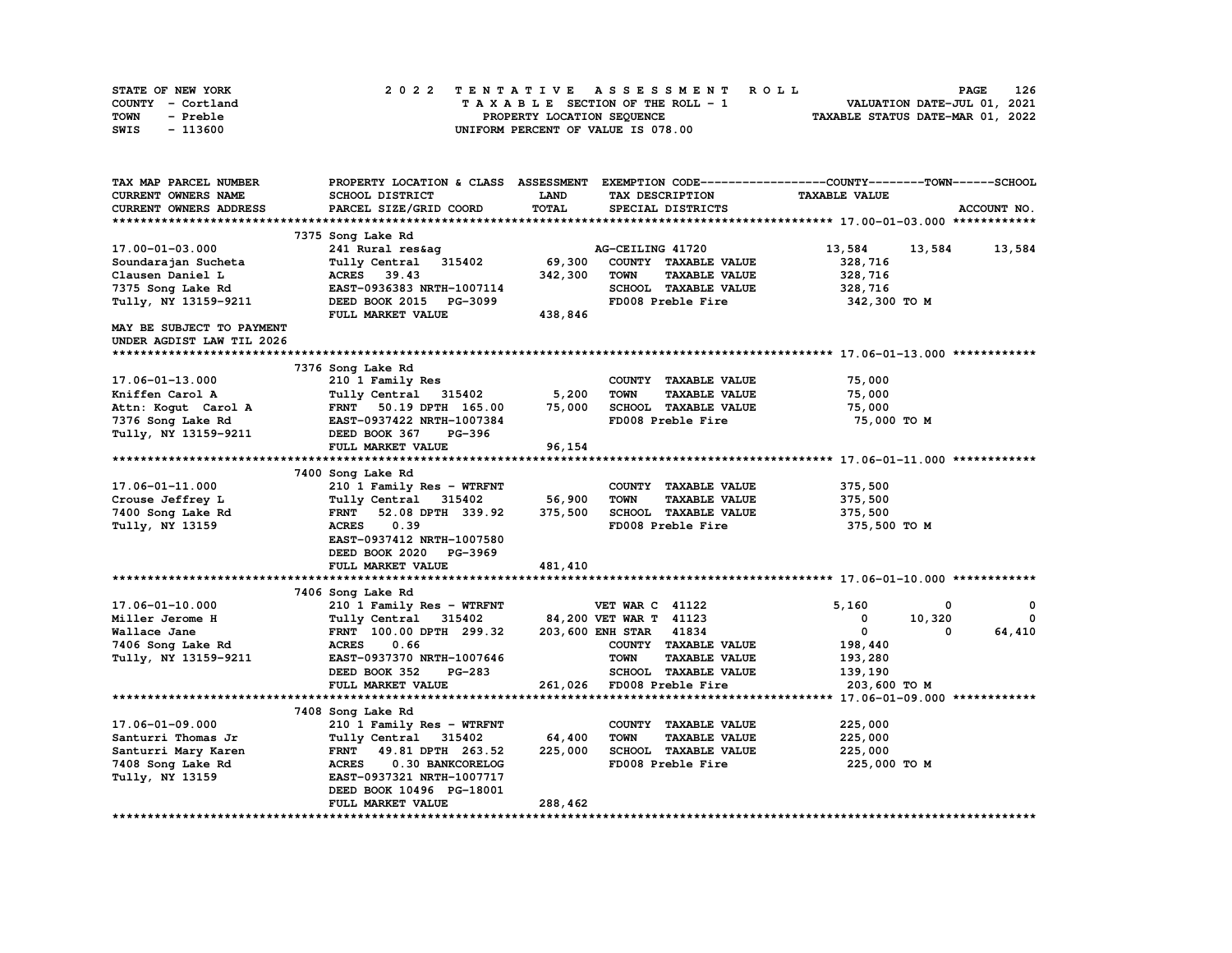| STATE OF NEW YORK | 2022 TENTATIVE ASSESSMENT ROLL     | 127<br><b>PAGE</b>               |
|-------------------|------------------------------------|----------------------------------|
| COUNTY - Cortland | TAXABLE SECTION OF THE ROLL - 1    | VALUATION DATE-JUL 01, 2021      |
| TOWN<br>- Preble  | PROPERTY LOCATION SEQUENCE         | TAXABLE STATUS DATE-MAR 01, 2022 |
| - 113600<br>SWIS  | UNIFORM PERCENT OF VALUE IS 078.00 |                                  |

| TAX MAP PARCEL NUMBER  | PROPERTY LOCATION & CLASS ASSESSMENT              |              |                                     | EXEMPTION CODE-----------------COUNTY-------TOWN------SCHOOL |              |             |
|------------------------|---------------------------------------------------|--------------|-------------------------------------|--------------------------------------------------------------|--------------|-------------|
| CURRENT OWNERS NAME    | SCHOOL DISTRICT                                   | LAND         | TAX DESCRIPTION                     | <b>TAXABLE VALUE</b>                                         |              |             |
| CURRENT OWNERS ADDRESS | PARCEL SIZE/GRID COORD                            | <b>TOTAL</b> | SPECIAL DISTRICTS                   |                                                              |              | ACCOUNT NO. |
|                        |                                                   |              |                                     |                                                              |              |             |
|                        | 7410 Song Lake Rd                                 |              |                                     |                                                              |              |             |
| 17.06-01-08.000        | 210 1 Family Res - WTRFNT                         |              | <b>ENH STAR 41834</b>               | $\overline{0}$                                               | $\mathbf 0$  | 64,410      |
| George Anthony         | Tully Central 315402                              | 57,000       | COUNTY TAXABLE VALUE                | 214,500                                                      |              |             |
| 7410 Song Lake Rd      | 38.00 DPTH 226.65<br><b>FRNT</b>                  | 214,500      | <b>TOWN</b><br><b>TAXABLE VALUE</b> | 214,500                                                      |              |             |
| Tully, NY 13159-9211   | <b>ACRES</b><br>0.36                              |              | SCHOOL TAXABLE VALUE                | 150,090                                                      |              |             |
|                        | EAST-0937307 NRTH-1007774                         |              | FD008 Preble Fire                   | 214,500 TO M                                                 |              |             |
|                        | DEED BOOK 316<br>$PG-91$                          |              |                                     |                                                              |              |             |
|                        | FULL MARKET VALUE                                 | 275,000      |                                     |                                                              |              |             |
|                        |                                                   |              |                                     |                                                              |              |             |
|                        | 7412 Song Lake Rd                                 |              |                                     |                                                              |              |             |
| 17.06-01-07.000        | 210 1 Family Res - WTRFNT                         |              | COUNTY TAXABLE VALUE                | 207,900                                                      |              |             |
| George Anthony A       | Tully Central 315402                              | 57,800       | <b>TAXABLE VALUE</b><br><b>TOWN</b> | 207,900                                                      |              |             |
| George Donna L         | <b>FRNT</b><br>56.00 DPTH 226.65                  | 207,900      | SCHOOL TAXABLE VALUE                | 207,900                                                      |              |             |
| 7410 Song Lake Rd      | 0.28<br><b>ACRES</b>                              |              | FD008 Preble Fire                   | 207,900 то м                                                 |              |             |
| Tully, NY 13159-9211   | EAST-0937255 NRTH-1007824                         |              |                                     |                                                              |              |             |
|                        | DEED BOOK 384<br><b>PG-153</b>                    |              |                                     |                                                              |              |             |
|                        | FULL MARKET VALUE                                 | 266,538      |                                     |                                                              |              |             |
|                        |                                                   |              |                                     |                                                              |              |             |
|                        | 7416 Song Lake Rd                                 |              |                                     |                                                              |              |             |
| 17.06-01-06.000        | 210 1 Family Res - WTRFNT                         |              | <b>BAS STAR</b> 41854               | $\mathbf 0$                                                  | $\mathbf{o}$ | 25,800      |
| Henry Deborah Ann      | Tully Central 315402                              | 56,900       | COUNTY TAXABLE VALUE                | 200,300                                                      |              |             |
| Henry Richard C        | <b>FRNT</b><br>56.00 DPTH 200.00                  | 200,300      | <b>TOWN</b><br><b>TAXABLE VALUE</b> | 200,300                                                      |              |             |
| 7416 Song Lake Rd      | <b>ACRES</b><br>0.25 BANK WELLS                   |              | SCHOOL TAXABLE VALUE                | 174,500                                                      |              |             |
| Tully, NY 13159-9211   | EAST-0937230 NRTH-1007870                         |              | FD008 Preble Fire                   | 200,300 то м                                                 |              |             |
|                        | DEED BOOK 2009 PG-5148                            |              |                                     |                                                              |              |             |
|                        | FULL MARKET VALUE                                 | 256,795      |                                     |                                                              |              |             |
|                        |                                                   |              |                                     |                                                              |              |             |
|                        | 7418 Song Lake Rd                                 |              |                                     |                                                              |              |             |
| 17.06-01-05.000        | 210 1 Family Res - WTRFNT                         |              | <b>ENH STAR</b><br>41834            | $\mathbf{0}$                                                 | 0            | 64,410      |
| McCabe Josephine       | Tully Central 315402                              | 52,800       | COUNTY TAXABLE VALUE                | 169,700                                                      |              |             |
| 7418 Song Lake Rd      | 50.00 DPTH 195.00<br><b>FRNT</b>                  | 169,700      | <b>TOWN</b><br><b>TAXABLE VALUE</b> | 169,700                                                      |              |             |
| Tully, NY 13159-9211   | EAST-0937202 NRTH-1007916                         |              | SCHOOL TAXABLE VALUE                | 105,290                                                      |              |             |
|                        | DEED BOOK 317<br><b>PG-900</b>                    |              | FD008 Preble Fire                   | 169,700 то м                                                 |              |             |
|                        | FULL MARKET VALUE                                 | 217,564      |                                     |                                                              |              |             |
|                        |                                                   |              |                                     |                                                              |              |             |
| 17.06-01-04.000        | 7422 Song Lake Rd                                 |              | COUNTY TAXABLE VALUE                | 151,300                                                      |              |             |
| Dhamoon Amit Singh     | 210 1 Family Res - WTRFNT<br>Tully Central 315402 | 52,700       | <b>TOWN</b><br><b>TAXABLE VALUE</b> | 151,300                                                      |              |             |
| Dhamoon Arvinder Kaur  | <b>FRNT</b><br>50.05 DPTH 197.38                  | 151,300      | SCHOOL TAXABLE VALUE                | 151,300                                                      |              |             |
| 4964 Bryn Mawr Dr      | EAST-0937179 NRTH-1007962                         |              | FD008 Preble Fire                   | 151,300 TO M                                                 |              |             |
| Syracuse, NY 13215     | DEED BOOK 2021 PG-265                             |              |                                     |                                                              |              |             |
|                        | FULL MARKET VALUE                                 | 193,974      |                                     |                                                              |              |             |
|                        |                                                   |              |                                     |                                                              |              |             |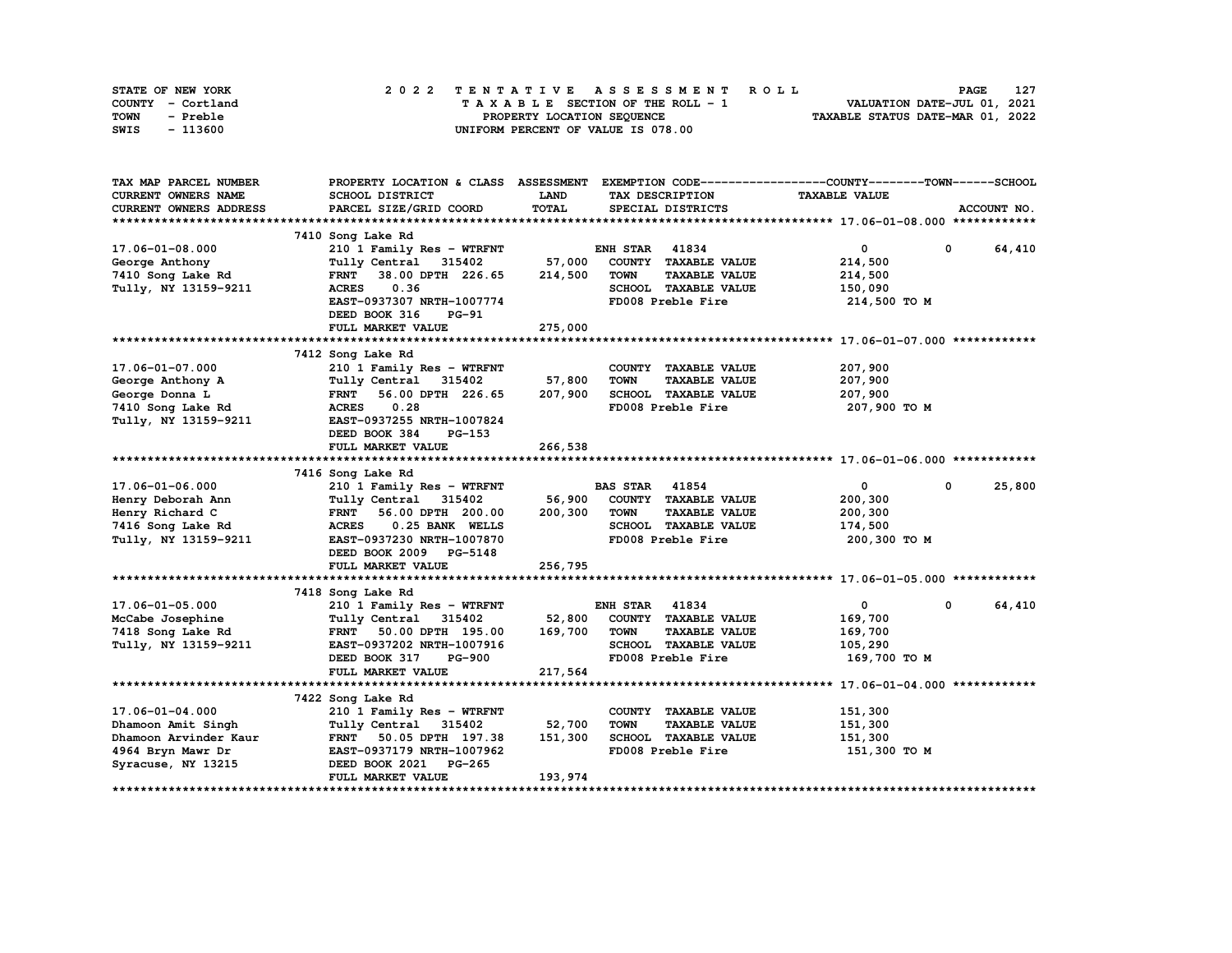| STATE OF NEW YORK | 2022 TENTATIVE ASSESSMENT ROLL     | 128<br><b>PAGE</b>               |
|-------------------|------------------------------------|----------------------------------|
| COUNTY - Cortland | TAXABLE SECTION OF THE ROLL - 1    | VALUATION DATE-JUL 01, 2021      |
| TOWN<br>- Preble  | PROPERTY LOCATION SEQUENCE         | TAXABLE STATUS DATE-MAR 01, 2022 |
| - 113600<br>SWIS  | UNIFORM PERCENT OF VALUE IS 078.00 |                                  |

| TAX MAP PARCEL NUMBER                                                         | PROPERTY LOCATION & CLASS ASSESSMENT EXEMPTION CODE----------------COUNTY-------TOWN-----SCHOOL |         |                       |                             |                                |              |             |
|-------------------------------------------------------------------------------|-------------------------------------------------------------------------------------------------|---------|-----------------------|-----------------------------|--------------------------------|--------------|-------------|
| CURRENT OWNERS NAME                                                           | SCHOOL DISTRICT                                                                                 | LAND    | TAX DESCRIPTION       |                             | <b>TAXABLE VALUE</b>           |              |             |
| CURRENT OWNERS ADDRESS                                                        | PARCEL SIZE/GRID COORD                                                                          | TOTAL   | SPECIAL DISTRICTS     |                             |                                |              | ACCOUNT NO. |
|                                                                               |                                                                                                 |         |                       |                             |                                |              |             |
|                                                                               | 7428 Song Lake Rd                                                                               |         |                       |                             |                                |              |             |
| 17.06-01-01.000                                                               | 260 Seasonal res - WTRFNT                                                                       |         | <b>ENH STAR 41834</b> |                             | $\overline{0}$                 | $\mathbf{0}$ | 64,410      |
| Sheldon William E                                                             | Tully Central 315402                                                                            | 54,000  |                       | COUNTY TAXABLE VALUE        | 113,900                        |              |             |
|                                                                               | FRNT 50.00 DPTH 199.87 113,900                                                                  |         | <b>TOWN</b>           | <b>TAXABLE VALUE</b>        | 113,900                        |              |             |
|                                                                               |                                                                                                 |         |                       | SCHOOL TAXABLE VALUE        | 49,490                         |              |             |
|                                                                               |                                                                                                 |         |                       |                             | FD008 Preble Fire 113,900 TO M |              |             |
|                                                                               |                                                                                                 |         |                       |                             |                                |              |             |
|                                                                               |                                                                                                 |         |                       |                             |                                |              |             |
|                                                                               | 7434 Song Lake Rd                                                                               |         |                       |                             |                                |              |             |
| $7.18 - 01 - 23.000$                                                          | 210 1 Family Res - WTRFNT                                                                       |         | <b>BAS STAR 41854</b> |                             | $\Omega$                       | $^{\circ}$   | 25,800      |
| Bartleson Jerry R                                                             | Tully Central 315402                                                                            | 81,400  |                       | COUNTY TAXABLE VALUE        | 278,300                        |              |             |
| Bartleson Kathleen M                                                          | FRNT 100.00 DPTH 205.00                                                                         | 278,300 | <b>TOWN</b>           | <b>TAXABLE VALUE</b>        | 278,300                        |              |             |
| 7434 Song Lake Rd                                                             | <b>ACRES</b><br>0.46 BANK WELLS                                                                 |         |                       | SCHOOL TAXABLE VALUE        | 252,500                        |              |             |
| Tully, NY 13159-9211                                                          | EAST-0937095 NRTH-1008164                                                                       |         |                       | FD008 Preble Fire           | 278,300 то м                   |              |             |
|                                                                               | DEED BOOK 2001 PG-6012                                                                          |         |                       |                             |                                |              |             |
|                                                                               | FULL MARKET VALUE                                                                               | 356,795 |                       |                             |                                |              |             |
|                                                                               |                                                                                                 |         |                       |                             |                                |              |             |
|                                                                               | 7438 Song Lake Rd                                                                               |         |                       |                             |                                |              |             |
| 7.18-01-22.000                                                                | 210 1 Family Res - WTRFNT                                                                       |         | <b>BAS STAR 41854</b> |                             | $\mathbf{0}$                   | $\mathbf 0$  | 25,800      |
|                                                                               | $Tully Central$ 315402 54,100                                                                   |         |                       | COUNTY TAXABLE VALUE        | 174,500                        |              |             |
| %.10-01-22.000<br>Socha Trust Rose Ann<br>Socha Alfred F<br>7438 Song Lake Rd | FRNT 50.00 DPTH 205.00 174,500                                                                  |         | <b>TOWN</b>           | <b>TAXABLE VALUE</b>        | 174,500                        |              |             |
|                                                                               | <b>ACRES</b><br>0.24                                                                            |         |                       | SCHOOL TAXABLE VALUE        | 148,700                        |              |             |
| 7438 Song Lake Rd<br>Tully, NY 13159<br>Tully, NY 13159                       | EAST-0937065 NRTH-1008236                                                                       |         | FD008 Preble Fire     |                             | 174,500 TO M                   |              |             |
|                                                                               | DEED BOOK 2016 PG-127                                                                           |         |                       |                             |                                |              |             |
|                                                                               | FULL MARKET VALUE                                                                               | 223,718 |                       |                             |                                |              |             |
|                                                                               |                                                                                                 |         |                       |                             |                                |              |             |
|                                                                               | 7440 Song Lake Rd                                                                               |         |                       |                             |                                |              |             |
| 7.18-01-21.000                                                                | 260 Seasonal res - WTRFNT                                                                       |         |                       | COUNTY TAXABLE VALUE        | 174,500                        |              |             |
| Wilson Robert E                                                               |                                                                                                 |         | <b>TOWN</b>           | <b>TAXABLE VALUE</b>        | 174,500                        |              |             |
| Wilson Susan                                                                  | Tully Central 315402 53,100<br>FRNT 70.00 DPTH 207.45 174,500                                   |         |                       | SCHOOL TAXABLE VALUE        | 174,500                        |              |             |
| 128 School House Rd EAST-0937031 NRTH-1008282                                 |                                                                                                 |         |                       | FD008 Preble Fire           | 174,500 TO M                   |              |             |
| East Stroudsburg, PA 18302                                                    | DEED BOOK 2019 PG-1275                                                                          |         |                       |                             |                                |              |             |
|                                                                               | FULL MARKET VALUE                                                                               | 223,718 |                       |                             |                                |              |             |
|                                                                               |                                                                                                 |         |                       |                             |                                |              |             |
|                                                                               | 7446 Song Lake Rd                                                                               |         |                       |                             |                                |              |             |
| $7.18 - 01 - 20.100$                                                          | 210 1 Family Res - WTRFNT                                                                       |         | VET COM CT 41131      |                             | 8,600                          | 17,200       | 0           |
| Shirley Living Trust E Nathan Tully Central 315402                            |                                                                                                 |         |                       | 76,900 COUNTY TAXABLE VALUE | 253,060                        |              |             |
| 6315 S Salina St                                                              | FRNT 102.00 DPTH 175.00                                                                         | 261,660 | <b>TOWN</b>           | <b>TAXABLE VALUE</b>        | 244,460                        |              |             |
| Nedrow, NY 13120                                                              | <b>ACRES</b><br>0.47                                                                            |         |                       | SCHOOL TAXABLE VALUE        | 261,660                        |              |             |
|                                                                               | EAST-0936976 NRTH-1008360                                                                       |         |                       | FD008 Preble Fire           | 261,660 то м                   |              |             |
|                                                                               | DEED BOOK 2011 PG-4359                                                                          |         |                       |                             |                                |              |             |
|                                                                               | FULL MARKET VALUE                                                                               | 335,462 |                       |                             |                                |              |             |
|                                                                               |                                                                                                 |         |                       |                             |                                |              |             |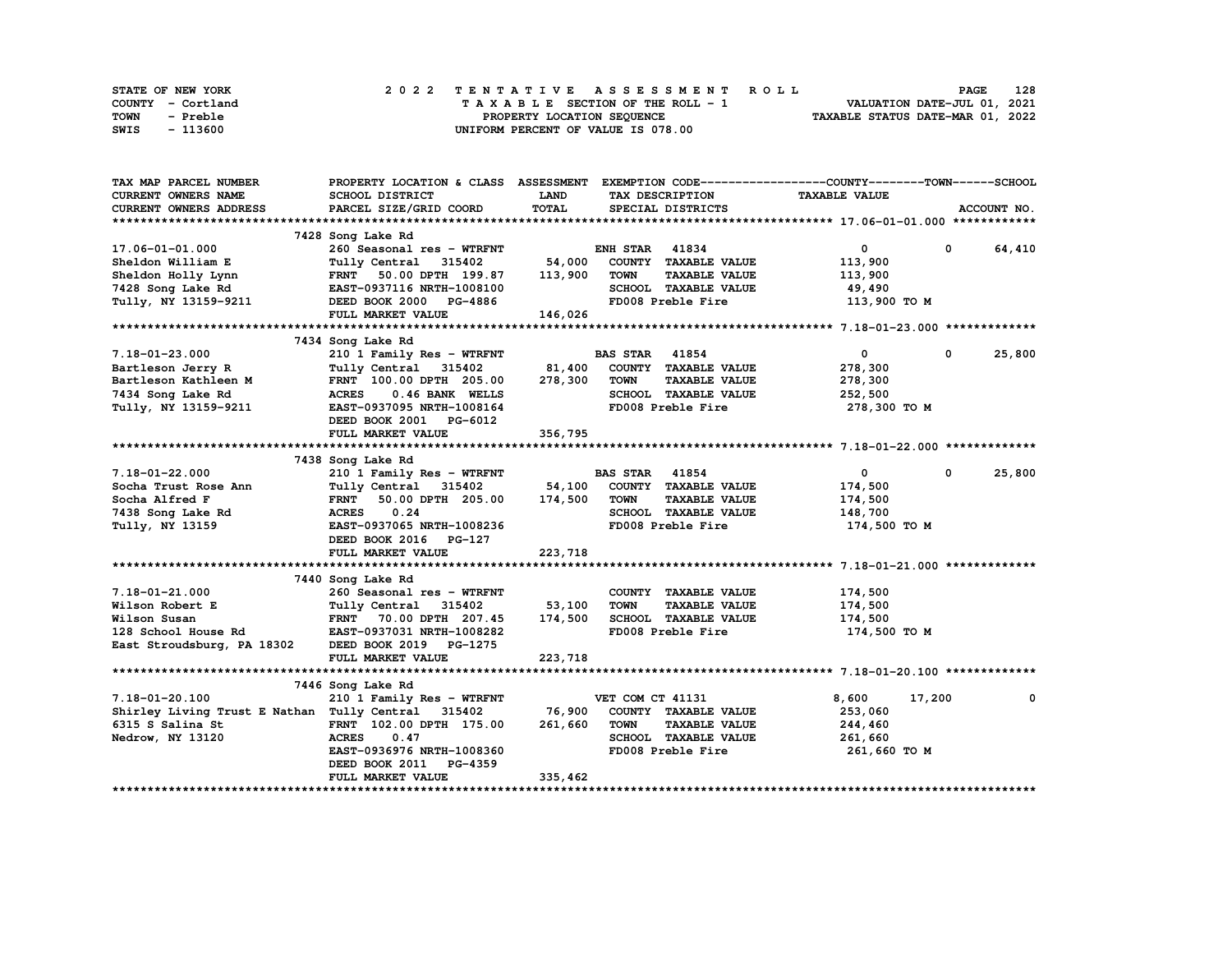| STATE OF NEW YORK | 2022 TENTATIVE ASSESSMENT ROLL     | 129<br><b>PAGE</b>               |
|-------------------|------------------------------------|----------------------------------|
| COUNTY - Cortland | TAXABLE SECTION OF THE ROLL - 1    | VALUATION DATE-JUL 01, 2021      |
| TOWN<br>- Preble  | PROPERTY LOCATION SEQUENCE         | TAXABLE STATUS DATE-MAR 01, 2022 |
| - 113600<br>SWIS  | UNIFORM PERCENT OF VALUE IS 078.00 |                                  |

| TAX MAP PARCEL NUMBER     | PROPERTY LOCATION & CLASS ASSESSMENT        |             |                                     | EXEMPTION CODE-----------------COUNTY-------TOWN------SCHOOL |              |              |
|---------------------------|---------------------------------------------|-------------|-------------------------------------|--------------------------------------------------------------|--------------|--------------|
| CURRENT OWNERS NAME       | SCHOOL DISTRICT                             | <b>LAND</b> | TAX DESCRIPTION                     | <b>TAXABLE VALUE</b>                                         |              |              |
| CURRENT OWNERS ADDRESS    | PARCEL SIZE/GRID COORD                      | TOTAL       | SPECIAL DISTRICTS                   |                                                              |              | ACCOUNT NO.  |
| ************************* |                                             |             |                                     |                                                              |              |              |
|                           | 7457 Song Lake Rd                           |             |                                     |                                                              |              |              |
| 7.18-01-17.000            | 210 1 Family Res                            |             | <b>VET WAR C 41122</b>              | 5,160                                                        | 0            | 0            |
| Millis James A            | Tully Central 315402 24,800 VET WAR T 41123 |             |                                     | $\mathbf{0}$                                                 | 10,320       | $\mathbf{0}$ |
| Millis Sherla J           | FRNT 100.00 DPTH 386.40                     |             | 96,700 ENH STAR 41834               | $\overline{0}$                                               | 0            | 64,410       |
| 7457 Song Lk              | <b>ACRES</b><br>0.93                        |             | COUNTY TAXABLE VALUE                | 91,540                                                       |              |              |
| Tully, NY 13159-9211      | EAST-0936564 NRTH-1008481                   |             | <b>TAXABLE VALUE</b><br><b>TOWN</b> | 86,380                                                       |              |              |
|                           | PG-159                                      |             | SCHOOL TAXABLE VALUE                |                                                              |              |              |
|                           | DEED BOOK 335                               |             |                                     | 32,290                                                       |              |              |
|                           | FULL MARKET VALUE                           |             | 123,974 FD008 Preble Fire           | 96,700 то м                                                  |              |              |
|                           |                                             |             |                                     |                                                              |              |              |
|                           | 7459 Song Lake Rd                           |             |                                     |                                                              |              |              |
| 7.18-01-15.000            | 210 1 Family Res                            |             | <b>ENH STAR 41834</b>               | $\bullet$                                                    | $^{\circ}$   | 64,410       |
| Metz Linda M              | Tully Central 315402 18,900                 |             | COUNTY TAXABLE VALUE                | 171,400                                                      |              |              |
| 7459 Song Lake Rd         | FRNT 160.00 DPTH 190.00                     | 171,400     | <b>TAXABLE VALUE</b><br><b>TOWN</b> | 171,400                                                      |              |              |
| Tully, NY 13159-9211      | EAST-0936617 NRTH-1008622                   |             | SCHOOL TAXABLE VALUE                | 106,990                                                      |              |              |
|                           | DEED BOOK 548<br>$PG-41$                    |             | FD008 Preble Fire                   | 171,400 TO M                                                 |              |              |
|                           | FULL MARKET VALUE                           | 219,744     |                                     |                                                              |              |              |
|                           |                                             |             |                                     |                                                              |              |              |
|                           | 7460 Song Lake Rd                           |             |                                     |                                                              |              |              |
| $7.18 - 01 - 19.000$      | 220 2 Family Res - WTRFNT                   |             | COUNTY TAXABLE VALUE                | 480,200                                                      |              |              |
| Shafer Charles E          | Tully Central 315402                        | 105,700     | <b>TAXABLE VALUE</b><br><b>TOWN</b> | 480,200                                                      |              |              |
| Shafer Judith W           | FRNT 175.00 DPTH 150.00                     | 480,200     | SCHOOL TAXABLE VALUE                | 480,200                                                      |              |              |
| 7460 Song Lake Rd         | <b>ACRES</b><br>0.57                        |             | FD008 Preble Fire                   | 480,200 TO M                                                 |              |              |
| Tully, NY 13159-9211      | EAST-0936909 NRTH-1008487                   |             |                                     |                                                              |              |              |
|                           |                                             |             |                                     |                                                              |              |              |
|                           | DEED BOOK 1999 PG-2831                      |             |                                     |                                                              |              |              |
|                           | FULL MARKET VALUE                           | 615,641     |                                     |                                                              |              |              |
|                           |                                             |             |                                     |                                                              |              |              |
|                           | 7461 Song Lake Rd                           |             |                                     |                                                              |              |              |
| 7.00-09-13.000            | 210 1 Family Res                            |             | <b>BAS STAR</b> 41854               | $\mathbf{0}$                                                 | $\mathbf{0}$ | 25,800       |
| Terry Thomas F            | Tully Central 315402                        | 17,100      | COUNTY TAXABLE VALUE                | 164,600                                                      |              |              |
| Terry Linda B             | FRNT 150.00 DPTH 183.38                     | 164,600     | <b>TOWN</b><br><b>TAXABLE VALUE</b> | 164,600                                                      |              |              |
| 7461 Song Lake Rd         | <b>BANKCORELOG</b>                          |             | SCHOOL TAXABLE VALUE                | 138,800                                                      |              |              |
| Tully, NY 13159-9211      | EAST-0936546 NRTH-1008786                   |             | FD008 Preble Fire                   | 164,600 TO M                                                 |              |              |
|                           | DEED BOOK 2012 PG-2921                      |             |                                     |                                                              |              |              |
|                           | FULL MARKET VALUE                           | 211,026     |                                     |                                                              |              |              |
|                           |                                             |             |                                     |                                                              |              |              |
|                           | 7462 Song Lake Rd                           |             |                                     |                                                              |              |              |
| 7.18-01-18.000            | 210 1 Family Res - WTRFNT                   |             | <b>VET WAR C 41122</b>              | 5,160                                                        | 0            | 0            |
| Quinn Peter M             | Tully Central 315402                        |             | 74,200 VET WAR T 41123              | 0                                                            | 10,320       | $\mathbf{0}$ |
| Quinn Martha E            | FRNT 100.02 DPTH 159.67                     |             | 246,000 BAS STAR 41854              | 0                                                            | 0            | 25,800       |
| 7462 Song Lake Rd         | EAST-0936863 NRTH-1008606                   |             | COUNTY TAXABLE VALUE                | 240,840                                                      |              |              |
| Tully, NY 13159-9211      | DEED BOOK 1996 PG-1572                      |             | <b>TOWN</b><br><b>TAXABLE VALUE</b> | 235,680                                                      |              |              |
|                           | FULL MARKET VALUE                           | 315,385     | SCHOOL TAXABLE VALUE                |                                                              |              |              |
|                           |                                             |             | FD008 Preble Fire                   | 220,200<br>246,000 TO M                                      |              |              |
|                           |                                             |             |                                     |                                                              |              |              |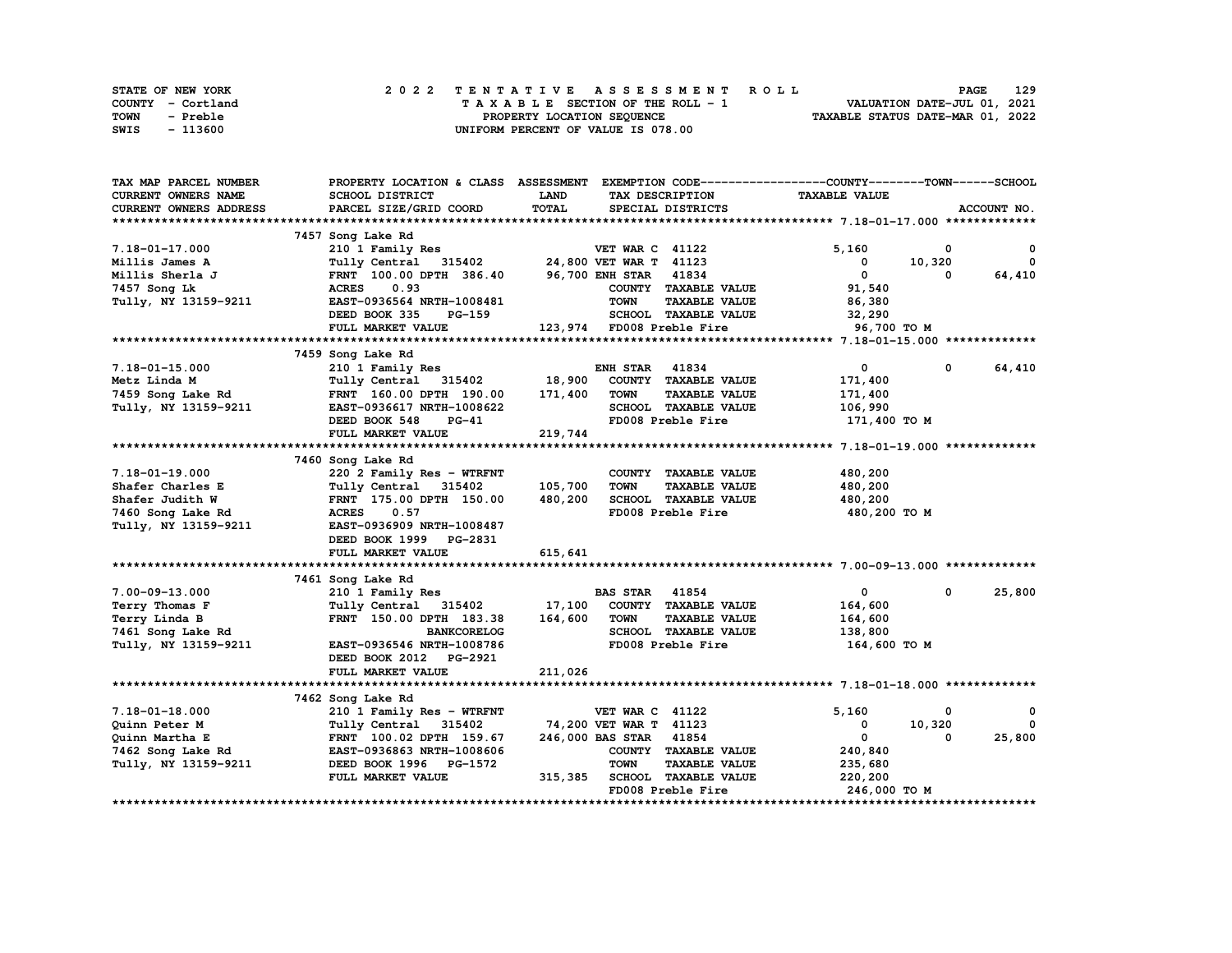| STATE OF NEW YORK | 2022 TENTATIVE ASSESSMENT ROLL     | 130<br><b>PAGE</b>               |
|-------------------|------------------------------------|----------------------------------|
| COUNTY - Cortland | TAXABLE SECTION OF THE ROLL - 1    | VALUATION DATE-JUL 01, 2021      |
| TOWN<br>- Preble  | PROPERTY LOCATION SEQUENCE         | TAXABLE STATUS DATE-MAR 01, 2022 |
| - 113600<br>SWIS  | UNIFORM PERCENT OF VALUE IS 078.00 |                                  |

| TAX MAP PARCEL NUMBER         | PROPERTY LOCATION & CLASS ASSESSMENT EXEMPTION CODE-----------------COUNTY-------TOWN------SCHOOL |             |                                     |                      |                       |
|-------------------------------|---------------------------------------------------------------------------------------------------|-------------|-------------------------------------|----------------------|-----------------------|
| CURRENT OWNERS NAME           | SCHOOL DISTRICT                                                                                   | <b>LAND</b> | TAX DESCRIPTION                     | <b>TAXABLE VALUE</b> |                       |
| <b>CURRENT OWNERS ADDRESS</b> | PARCEL SIZE/GRID COORD                                                                            | TOTAL       | SPECIAL DISTRICTS                   |                      | ACCOUNT NO.           |
|                               |                                                                                                   |             |                                     |                      |                       |
|                               | 7463 Song Lake Rd                                                                                 |             |                                     |                      |                       |
| $7.00 - 09 - 08.000$          | 210 1 Family Res                                                                                  |             | <b>BAS STAR</b> 41854               | $\mathbf{0}$         | 25,800<br>$\mathbf 0$ |
| Evans Orr Donna J             | Tully Central 315402                                                                              | 27,300      | COUNTY TAXABLE VALUE                | 274,800              |                       |
| Orr Terry L                   | 1.20<br><b>ACRES</b>                                                                              | 274,800     | <b>TOWN</b><br><b>TAXABLE VALUE</b> | 274,800              |                       |
| 7463 Song Lake Rd             | EAST-0936197 NRTH-1009470                                                                         |             | SCHOOL TAXABLE VALUE                | 249,000              |                       |
| Tully, NY 13159-9211          | DEED BOOK 2015 PG-1409                                                                            |             | FD008 Preble Fire                   | 274,800 TO M         |                       |
|                               | FULL MARKET VALUE                                                                                 | 352,308     |                                     |                      |                       |
|                               |                                                                                                   |             |                                     |                      |                       |
|                               | 7466 Song Lake Rd                                                                                 |             |                                     |                      |                       |
| 7.18-01-14.000                | 210 1 Family Res - WTRFNT                                                                         |             | <b>BAS STAR 41854</b>               | $\mathbf{0}$         | $^{\circ}$<br>25,800  |
| Colvin Michael T              | Tully Central 315402                                                                              | 85,000      | COUNTY TAXABLE VALUE                | 264,400              |                       |
| Colvin Mary J                 | FRNT 114.03 DPTH 190.68                                                                           | 264,400     | <b>TOWN</b><br><b>TAXABLE VALUE</b> | 264,400              |                       |
| 7466 Song Lake Rd             | 0.52 BANKCORELOG<br><b>ACRES</b>                                                                  |             | SCHOOL TAXABLE VALUE                | 238,600              |                       |
| Tully, NY 13159-9211          | EAST-0936823 NRTH-1008714                                                                         |             | FD008 Preble Fire                   | 264,400 TO M         |                       |
|                               | DEED BOOK 10404 PG-42001                                                                          |             |                                     |                      |                       |
|                               | FULL MARKET VALUE                                                                                 | 338,974     |                                     |                      |                       |
|                               |                                                                                                   |             |                                     |                      |                       |
|                               | 7467 Song Lake Rd                                                                                 |             |                                     |                      |                       |
| $7.00 - 09 - 07.000$          | 210 1 Family Res                                                                                  |             | <b>ENH STAR 41834</b>               | $\mathbf{0}$         | $\mathbf 0$<br>64,410 |
| Harris Thomas J               | Tully Central 315402                                                                              | 27,725      | COUNTY TAXABLE VALUE                | 233,800              |                       |
| 7544 Song Lake Rd             | 2.09<br><b>ACRES</b>                                                                              | 233,800     | <b>TOWN</b><br><b>TAXABLE VALUE</b> | 233,800              |                       |
| Tully, NY 13159               | EAST-0936036 NRTH-1009624                                                                         |             | SCHOOL TAXABLE VALUE                | 169,390              |                       |
|                               | DEED BOOK 2022 PG-1126                                                                            |             | FD008 Preble Fire                   | 233,800 TO M         |                       |
| PRIOR OWNER ON 3/01/2022      | FULL MARKET VALUE                                                                                 | 299,744     |                                     |                      |                       |
| Cannizzo Thomas F             |                                                                                                   |             |                                     |                      |                       |
|                               |                                                                                                   |             |                                     |                      |                       |
|                               | 7470 Song Lake Rd                                                                                 |             |                                     |                      |                       |
| 7.18-01-13.000                | 210 1 Family Res - WTRFNT                                                                         |             | COUNTY TAXABLE VALUE                | 207,800              |                       |
| Stack Kevin                   | Tully Central 315402                                                                              | 79,400      | <b>TOWN</b><br><b>TAXABLE VALUE</b> | 207,800              |                       |
| 5110 Velasko Rd               | FRNT 100.00 DPTH 193.20                                                                           | 207,800     | SCHOOL TAXABLE VALUE                | 207,800              |                       |
| Syracuse, NY 13215            | <b>ACRES</b><br>0.44                                                                              |             | FD008 Preble Fire                   | 207,800 то м         |                       |
|                               | EAST-0936788 NRTH-1008818                                                                         |             |                                     |                      |                       |
|                               | DEED BOOK 2009 PG-3552                                                                            |             |                                     |                      |                       |
|                               | FULL MARKET VALUE                                                                                 | 266,410     |                                     |                      |                       |
|                               |                                                                                                   |             |                                     |                      |                       |
|                               | 7474 Song Lake Rd                                                                                 |             |                                     |                      |                       |
| $7.18 - 01 - 12.000$          | 210 1 Family Res - WTRFNT                                                                         |             | <b>BAS STAR</b> 41854               | $\mathbf{0}$         | $\mathbf 0$<br>25,800 |
| DuRocher Jack R               | Tully Central 315402                                                                              | 52,900      | COUNTY TAXABLE VALUE                | 157,100              |                       |
| Siracusa Constance D          | <b>FRNT</b><br>50.00 DPTH 193.21                                                                  | 157,100     | <b>TOWN</b><br><b>TAXABLE VALUE</b> | 157,100              |                       |
| 7474 Song Lake Rd             | <b>EAST-0936757 NRTH-1008886</b>                                                                  |             | SCHOOL TAXABLE VALUE                | 131,300              |                       |
| Tully, NY 13159-9211          | DEED BOOK 1998 PG-4178                                                                            |             | FD008 Preble Fire                   | 157,100 то м         |                       |
|                               | FULL MARKET VALUE                                                                                 | 201,410     |                                     |                      |                       |
|                               |                                                                                                   |             |                                     |                      |                       |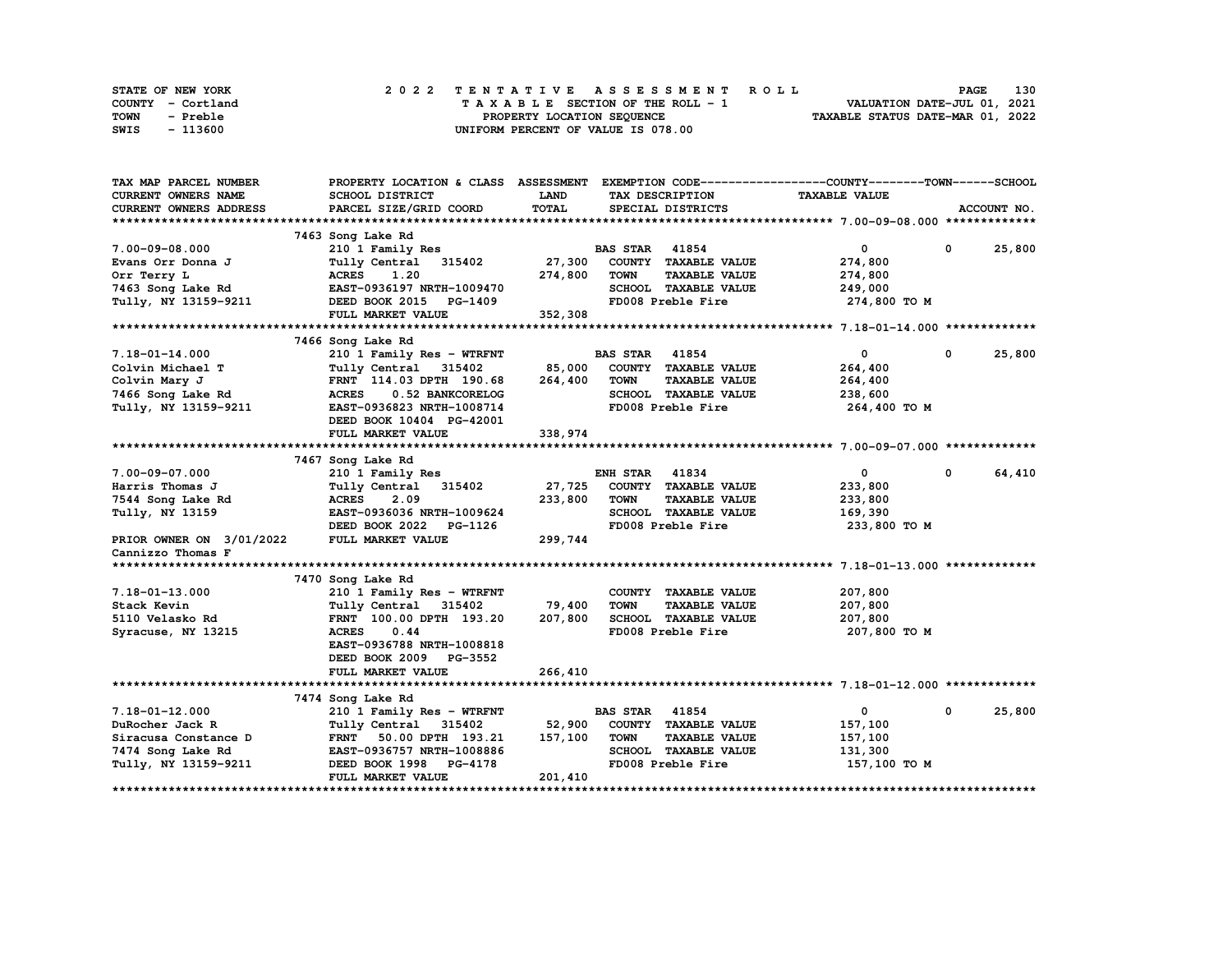| STATE OF NEW YORK | 2022 TENTATIVE ASSESSMENT ROLL     | 131<br><b>PAGE</b>               |
|-------------------|------------------------------------|----------------------------------|
| COUNTY - Cortland | TAXABLE SECTION OF THE ROLL - 1    | VALUATION DATE-JUL 01, 2021      |
| TOWN<br>- Preble  | PROPERTY LOCATION SEQUENCE         | TAXABLE STATUS DATE-MAR 01, 2022 |
| - 113600<br>SWIS  | UNIFORM PERCENT OF VALUE IS 078.00 |                                  |

| TAX MAP PARCEL NUMBER                                         |                                                                                                        |         |                                     | PROPERTY LOCATION & CLASS ASSESSMENT EXEMPTION CODE----------------COUNTY-------TOWN-----SCHOOL |
|---------------------------------------------------------------|--------------------------------------------------------------------------------------------------------|---------|-------------------------------------|-------------------------------------------------------------------------------------------------|
| CURRENT OWNERS NAME                                           | SCHOOL DISTRICT                                                                                        | LAND    | TAX DESCRIPTION                     | <b>TAXABLE VALUE</b>                                                                            |
| CURRENT OWNERS ADDRESS                                        | PARCEL SIZE/GRID COORD                                                                                 | TOTAL   | SPECIAL DISTRICTS                   | ACCOUNT NO.                                                                                     |
|                                                               |                                                                                                        |         |                                     |                                                                                                 |
|                                                               | 7480 Song Lake Rd                                                                                      |         |                                     |                                                                                                 |
| 7.18-01-11.000                                                | 210 1 Family Res - WTRFNT                                                                              |         | <b>BAS STAR</b> 41854               | $\mathbf{0}$<br>25,800<br>$^{\circ}$                                                            |
| Barry Kathleen A                                              | Tully Central 315402                                                                                   | 67,600  | COUNTY TAXABLE VALUE                | 244,750                                                                                         |
| 7480 Song Lake Rd                                             | FRNT 75.00 DPTH 211.35                                                                                 | 244,750 | TOWN<br><b>TAXABLE VALUE</b>        | 244,750                                                                                         |
| Tully, NY 13159-9211                                          | <b>ACRES</b><br>0.34 BANKCORELOG                                                                       |         | SCHOOL TAXABLE VALUE                | 218,950                                                                                         |
|                                                               | EAST-0936731 NRTH-1008943                                                                              |         | FD008 Preble Fire                   | 244,750 TO M                                                                                    |
|                                                               | DEED BOOK 2021 PG-246                                                                                  |         |                                     |                                                                                                 |
|                                                               | FULL MARKET VALUE                                                                                      | 313,782 |                                     |                                                                                                 |
|                                                               |                                                                                                        |         |                                     |                                                                                                 |
|                                                               | 7482 Song Lake Rd                                                                                      |         |                                     |                                                                                                 |
| $7.18 - 01 - 10.000$                                          | 210 1 Family Res - WTRFNT                                                                              |         | COUNTY TAXABLE VALUE                | 338,400                                                                                         |
| Shafer & Hennessy Trust                                       | Tully Central 315402                                                                                   | 81,900  | <b>TOWN</b><br><b>TAXABLE VALUE</b> | 338,400                                                                                         |
| Shafer, Trustee Emma C                                        | FRNT 100.20 DPTH 212.25                                                                                | 338,400 | SCHOOL TAXABLE VALUE                | 338,400                                                                                         |
| 7482 Song Lake Rd                                             | Tully Central 315402<br>FRNT 100.20 DPTH 212.25<br>EAST-0936702 NRTH-1009026<br>DEED BOOK 2021 PG-2404 |         | FD008 Preble Fire                   | 338,400 то м                                                                                    |
| Tully, NY 13159                                               | DEED BOOK 2021 PG-2404                                                                                 |         |                                     |                                                                                                 |
|                                                               |                                                                                                        | 433,846 |                                     |                                                                                                 |
|                                                               | FULL MARKET VALUE                                                                                      |         |                                     |                                                                                                 |
|                                                               |                                                                                                        |         |                                     |                                                                                                 |
|                                                               | 7488 Song Lake Rd                                                                                      |         |                                     |                                                                                                 |
| 7.18-01-09.000                                                | 260 Seasonal res - WTRFNT<br>Tully Central 315402 78,900                                               |         | COUNTY TAXABLE VALUE                | 103,200                                                                                         |
| Vormwald Cottage, LLC                                         |                                                                                                        |         | TOWN<br><b>TAXABLE VALUE</b>        | 103,200                                                                                         |
| c/o Vormwald Jr, George Robert FRNT 92.50 DPTH 223.37 103,200 |                                                                                                        |         | SCHOOL TAXABLE VALUE                | 103,200                                                                                         |
| 527 Lake Dr                                                   | <b>ACRES</b><br>0.51                                                                                   |         | FD008 Preble Fire                   | 103,200 то м                                                                                    |
| Middletown, DE 19709                                          | EAST-0936657 NRTH-1009117                                                                              |         |                                     |                                                                                                 |
|                                                               | DEED BOOK 2014 PG-1154                                                                                 |         |                                     |                                                                                                 |
|                                                               | FULL MARKET VALUE                                                                                      | 132,308 |                                     |                                                                                                 |
|                                                               |                                                                                                        |         |                                     |                                                                                                 |
|                                                               | 7490 Song Lake Rd                                                                                      |         |                                     |                                                                                                 |
| 7.18-01-08.100                                                | 314 Rural vac<10 - WTRFNT                                                                              |         | COUNTY TAXABLE VALUE                | 10,000                                                                                          |
| Vormwald Cottage, LLC                                         | Tully Central 315402                                                                                   | 10,000  | <b>TOWN</b><br><b>TAXABLE VALUE</b> | 10,000                                                                                          |
| c/o Vormwald Jr, George Robert FRNT 46.50 DPTH 230.37 10,000  |                                                                                                        |         | SCHOOL TAXABLE VALUE                | 10,000                                                                                          |
| 527 Lake Dr                                                   | 0.27<br><b>ACRES</b>                                                                                   |         | FD008 Preble Fire                   | 10,000 TO M                                                                                     |
| Middletown, DE 19709                                          | EAST-0936641 NRTH-1009182                                                                              |         |                                     |                                                                                                 |
|                                                               | DEED BOOK 2014 PG-1154                                                                                 |         |                                     |                                                                                                 |
|                                                               | FULL MARKET VALUE                                                                                      | 12,821  |                                     |                                                                                                 |
|                                                               |                                                                                                        |         |                                     |                                                                                                 |
|                                                               | 7494 Song Lake Rd                                                                                      |         |                                     |                                                                                                 |
| 7.18-01-07.000                                                | 260 Seasonal res - WTRFNT                                                                              |         | COUNTY TAXABLE VALUE                | 187,000                                                                                         |
| Dove Song                                                     | Tully Central 315402                                                                                   | 84,100  | <b>TOWN</b><br><b>TAXABLE VALUE</b> | 187,000                                                                                         |
| 716 Cedar Crest Dr                                            | FRNT 100.00 DPTH 362.64                                                                                | 187,000 | SCHOOL TAXABLE VALUE                | 187,000                                                                                         |
| Cortland, NY 13045                                            | <b>ACRES</b><br>0.85                                                                                   |         | FD008 Preble Fire                   | 187,000 TO M                                                                                    |
|                                                               | EAST-0936639 NRTH-1009314                                                                              |         |                                     |                                                                                                 |
|                                                               | DEED BOOK 1997 PG-4425                                                                                 |         |                                     |                                                                                                 |
|                                                               | FULL MARKET VALUE                                                                                      | 239,744 |                                     |                                                                                                 |
|                                                               |                                                                                                        |         |                                     |                                                                                                 |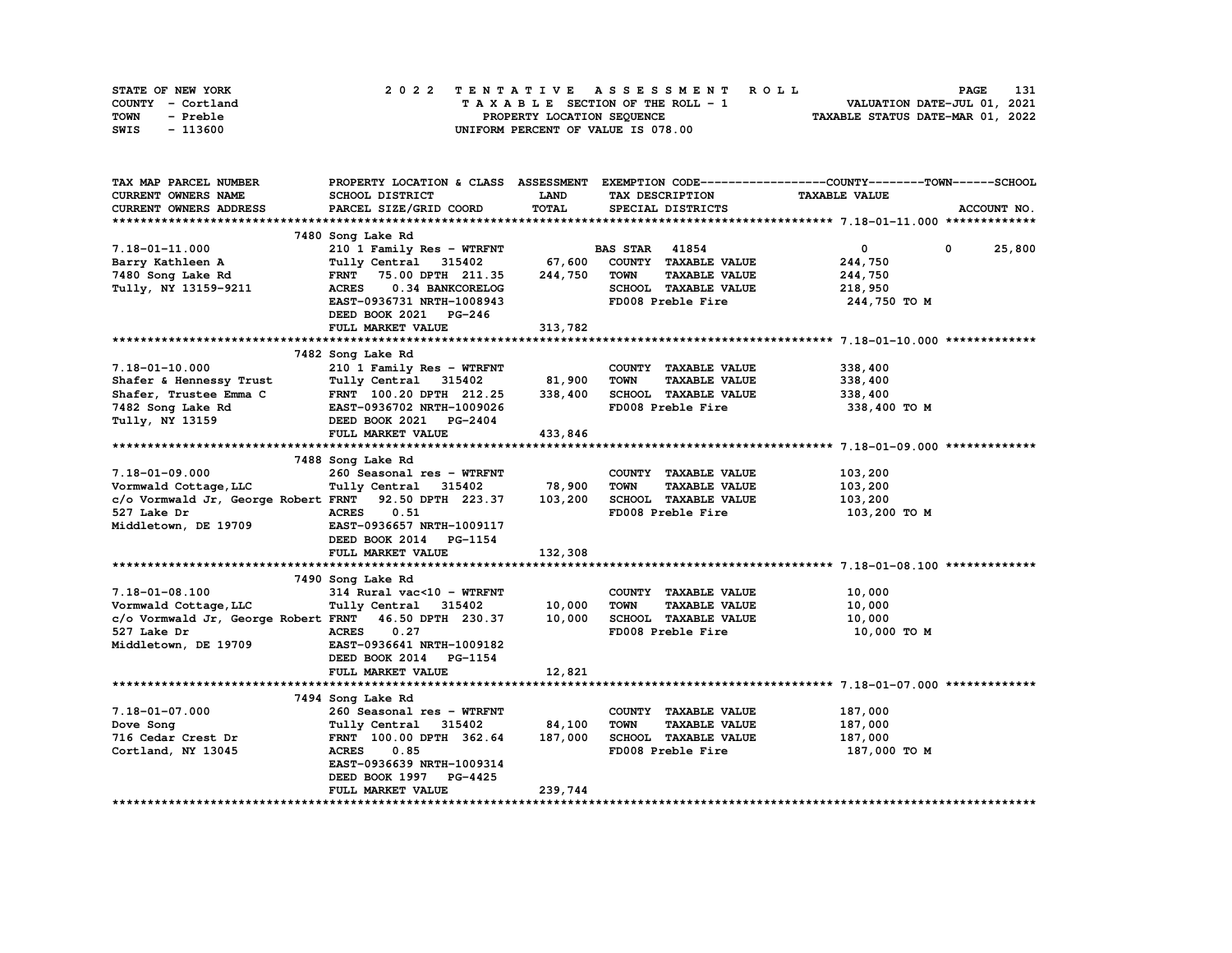| STATE OF NEW YORK | 2022 TENTATIVE ASSESSMENT ROLL     | 132<br><b>PAGE</b>               |
|-------------------|------------------------------------|----------------------------------|
| COUNTY - Cortland | TAXABLE SECTION OF THE ROLL - 1    | VALUATION DATE-JUL 01, 2021      |
| TOWN<br>- Preble  | PROPERTY LOCATION SEQUENCE         | TAXABLE STATUS DATE-MAR 01, 2022 |
| - 113600<br>SWIS  | UNIFORM PERCENT OF VALUE IS 078.00 |                                  |

| TAX MAP PARCEL NUMBER            |                                                  |         |                                     | PROPERTY LOCATION & CLASS ASSESSMENT EXEMPTION CODE----------------COUNTY-------TOWN-----SCHOOL |  |
|----------------------------------|--------------------------------------------------|---------|-------------------------------------|-------------------------------------------------------------------------------------------------|--|
| CURRENT OWNERS NAME              | SCHOOL DISTRICT                                  | LAND    | TAX DESCRIPTION                     | <b>TAXABLE VALUE</b>                                                                            |  |
| CURRENT OWNERS ADDRESS           | PARCEL SIZE/GRID COORD                           | TOTAL   | SPECIAL DISTRICTS                   | ACCOUNT NO.                                                                                     |  |
|                                  |                                                  |         |                                     |                                                                                                 |  |
|                                  | 7498 Song Lake Rd                                |         |                                     |                                                                                                 |  |
| $7.18 - 01 - 06.000$             | 260 Seasonal res - WTRFNT                        |         | COUNTY TAXABLE VALUE                | 120,800                                                                                         |  |
| Woodward Family Trust            | Tully Central 315402                             | 37,300  | <b>TOWN</b><br><b>TAXABLE VALUE</b> | 120,800                                                                                         |  |
| c/o Don Collier                  | FRNT 33.33 DPTH 365.00                           | 120,800 | SCHOOL TAXABLE VALUE                | 120,800                                                                                         |  |
| 3 Bedford St                     | <b>ACRES</b><br>0.28                             |         | FD008 Preble Fire                   | 120,800 то м                                                                                    |  |
| Homer, MI 13077                  | EAST-0936618 NRTH-1009378                        |         |                                     |                                                                                                 |  |
|                                  | DEED BOOK 2015<br><b>PG-4923</b>                 |         |                                     |                                                                                                 |  |
|                                  | FULL MARKET VALUE                                | 154,872 |                                     |                                                                                                 |  |
|                                  |                                                  |         |                                     |                                                                                                 |  |
|                                  | 7500 Song Lake Rd                                |         |                                     |                                                                                                 |  |
| $7.18 - 01 - 05.000$             | 260 Seasonal res - WTRFNT                        |         | COUNTY TAXABLE VALUE                | 81,300                                                                                          |  |
| Dollmetsch Marie                 | Tully Central 315402                             | 37,200  | <b>TOWN</b><br><b>TAXABLE VALUE</b> | 81,300                                                                                          |  |
| 1720 Pearl St                    | <b>FRNT</b>                                      |         | SCHOOL TAXABLE VALUE                | 81,300                                                                                          |  |
|                                  | 33.33 DPTH 365.00 81,300<br>0.28<br><b>ACRES</b> |         | FD008 Preble Fire                   | 81,300 то м                                                                                     |  |
| Vestal, NY 13850                 |                                                  |         |                                     |                                                                                                 |  |
|                                  | EAST-0936607 NRTH-1009413                        |         |                                     |                                                                                                 |  |
|                                  | DEED BOOK 286<br>PG-646                          |         |                                     |                                                                                                 |  |
|                                  | FULL MARKET VALUE                                | 104,231 |                                     |                                                                                                 |  |
|                                  |                                                  |         |                                     |                                                                                                 |  |
|                                  | 7502 Song Lake Rd                                |         |                                     |                                                                                                 |  |
| $7.18 - 01 - 04.000$             | 260 Seasonal res - WTRFNT                        |         | COUNTY TAXABLE VALUE                | 83,900                                                                                          |  |
| Sedlacek Rudolph                 | Tully Central 315402                             | 37,000  | <b>TOWN</b><br><b>TAXABLE VALUE</b> | 83,900                                                                                          |  |
| Sedlacek Dorothy<br>1800 Pine St | FRNT 33.33 DPTH 352.00                           | 83,900  | SCHOOL TAXABLE VALUE                | 83,900                                                                                          |  |
| 1800 Pine St                     | EAST-0936587 NRTH-1009441                        |         | FD008 Preble Fire                   | 83,900 TO M                                                                                     |  |
| Endicott, NY 13760-3062          | DEED BOOK 346<br>PG-1051                         |         |                                     |                                                                                                 |  |
|                                  | FULL MARKET VALUE                                | 107,564 |                                     |                                                                                                 |  |
|                                  |                                                  |         |                                     |                                                                                                 |  |
|                                  | 7508 Song Lake Rd                                |         |                                     |                                                                                                 |  |
| 7.18-01-03.000                   | 311 Res vac land - WTRFNT                        |         | COUNTY TAXABLE VALUE                | 56,100                                                                                          |  |
| Ostrander Clifford               | Tully Central 315402                             | 56,100  | <b>TOWN</b><br><b>TAXABLE VALUE</b> | 56,100                                                                                          |  |
| Ostrander Sara                   | FRNT 50.00 DPTH 346.25                           | 56,100  | SCHOOL TAXABLE VALUE                | 56,100                                                                                          |  |
| 321 Locke Rd                     | <b>ACRES</b><br>0.40                             |         | FD008 Preble Fire                   | 56,100 TO M                                                                                     |  |
| Groton, NY 13073                 | EAST-0936564 NRTH-1009473                        |         |                                     |                                                                                                 |  |
|                                  | DEED BOOK 20221 PG-1072                          |         |                                     |                                                                                                 |  |
| PRIOR OWNER ON 3/01/2022         | FULL MARKET VALUE                                | 71,923  |                                     |                                                                                                 |  |
| Ostrander Clifford               |                                                  |         |                                     |                                                                                                 |  |
|                                  |                                                  |         |                                     |                                                                                                 |  |
|                                  | 7516 Song Lake Rd                                |         |                                     |                                                                                                 |  |
| $7.18 - 01 - 02.000$             | 210 1 Family Res - WTRFNT                        |         | <b>BAS STAR 41854</b>               | $\mathbf 0$<br>25,800<br>$^{\circ}$                                                             |  |
| Robinson R Scott                 | Tully Central 315402                             | 55,800  | COUNTY TAXABLE VALUE                | 176,700                                                                                         |  |
| Robinson Anne M                  | FRNT 50.00 DPTH 311.35                           | 176,700 | <b>TOWN</b><br><b>TAXABLE VALUE</b> | 176,700                                                                                         |  |
| 7516 Song Lake Rd                | EAST-0936535 NRTH-1009512                        |         | SCHOOL TAXABLE VALUE                | 150,900                                                                                         |  |
| Tully, NY 13159-9211             | DEED BOOK 425<br>PG-97                           |         | FD008 Preble Fire                   | 176,700 то м                                                                                    |  |
|                                  | FULL MARKET VALUE                                | 226,538 |                                     |                                                                                                 |  |
|                                  |                                                  |         |                                     |                                                                                                 |  |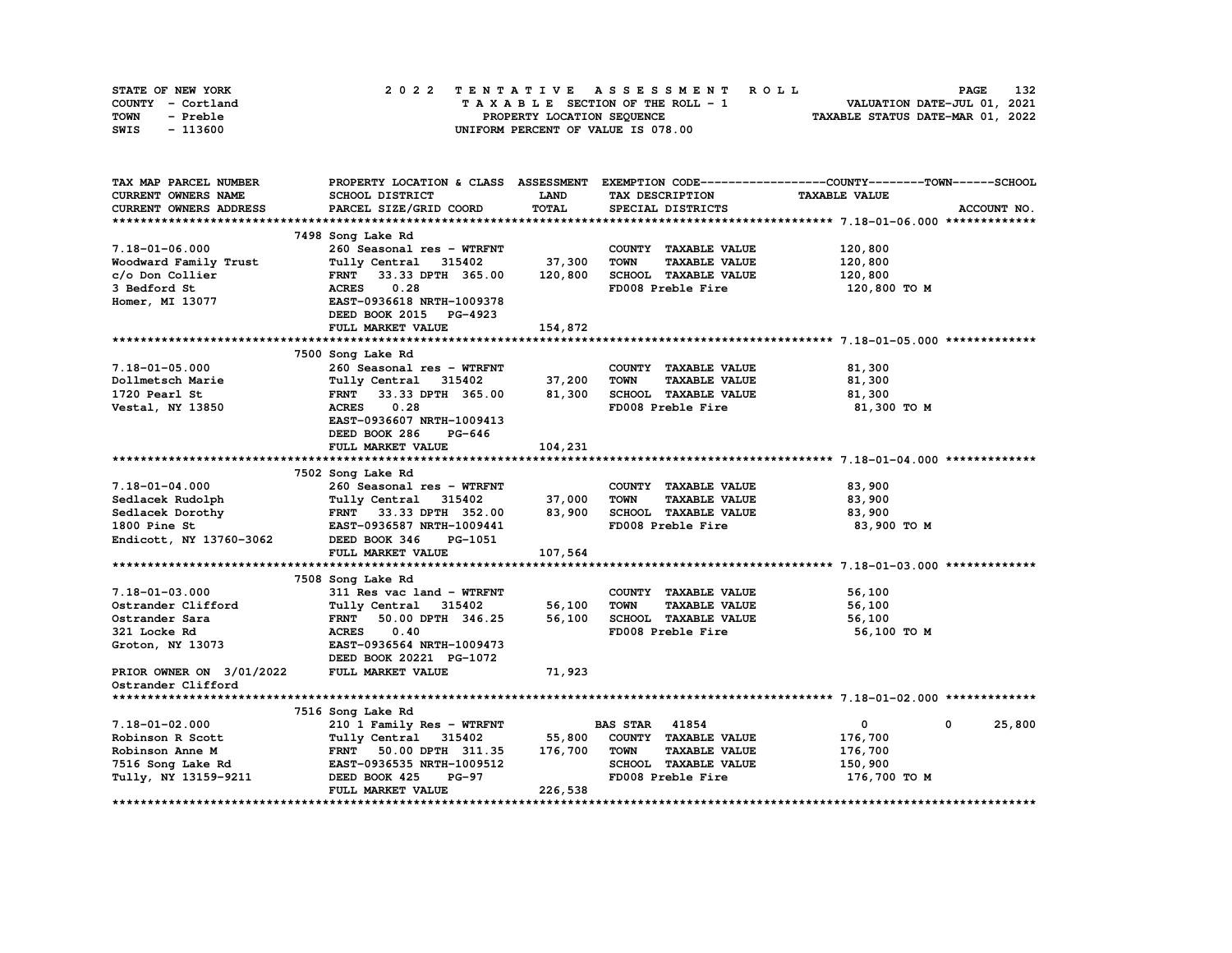| STATE OF NEW YORK | 2022 TENTATIVE ASSESSMENT ROLL     | 133<br><b>PAGE</b>               |
|-------------------|------------------------------------|----------------------------------|
| COUNTY - Cortland | TAXABLE SECTION OF THE ROLL - 1    | VALUATION DATE-JUL 01, 2021      |
| TOWN<br>- Preble  | PROPERTY LOCATION SEQUENCE         | TAXABLE STATUS DATE-MAR 01, 2022 |
| - 113600<br>SWIS  | UNIFORM PERCENT OF VALUE IS 078.00 |                                  |

| TAX MAP PARCEL NUMBER                                                                                                                                                                                                                                | PROPERTY LOCATION & CLASS ASSESSMENT EXEMPTION CODE----------------COUNTY-------TOWN-----SCHOOL |             |                       |                      |                      |             |             |
|------------------------------------------------------------------------------------------------------------------------------------------------------------------------------------------------------------------------------------------------------|-------------------------------------------------------------------------------------------------|-------------|-----------------------|----------------------|----------------------|-------------|-------------|
| CURRENT OWNERS NAME                                                                                                                                                                                                                                  | SCHOOL DISTRICT                                                                                 | <b>LAND</b> |                       | TAX DESCRIPTION      | <b>TAXABLE VALUE</b> |             |             |
| CURRENT OWNERS ADDRESS                                                                                                                                                                                                                               | PARCEL SIZE/GRID COORD                                                                          | TOTAL       |                       | SPECIAL DISTRICTS    |                      |             | ACCOUNT NO. |
|                                                                                                                                                                                                                                                      |                                                                                                 |             |                       |                      |                      |             |             |
|                                                                                                                                                                                                                                                      | 7528 Song Lake Rd                                                                               |             |                       |                      |                      |             |             |
| 7.18-02-04.000                                                                                                                                                                                                                                       | 210 1 Family Res - WTRFNT                                                                       |             | <b>BAS STAR</b> 41854 |                      | $\overline{0}$       | $\mathbf 0$ | 25,800      |
| Soos Stephen C                                                                                                                                                                                                                                       | Tully Central 315402                                                                            | 90,900      |                       | COUNTY TAXABLE VALUE | 333,900              |             |             |
| Soos Leslie A                                                                                                                                                                                                                                        | FRNT 114.92 DPTH 296.60 333,900                                                                 |             | <b>TOWN</b>           | <b>TAXABLE VALUE</b> | 333,900              |             |             |
| 7528 Song Lake Rd                                                                                                                                                                                                                                    | 0.78<br><b>ACRES</b>                                                                            |             |                       | SCHOOL TAXABLE VALUE | 308,100              |             |             |
| Tully, NY 13159                                                                                                                                                                                                                                      | EAST-0936440 NRTH-1009651                                                                       |             |                       | FD008 Preble Fire    | 333,900 то м         |             |             |
|                                                                                                                                                                                                                                                      | DEED BOOK 2010 PG-380                                                                           |             |                       |                      |                      |             |             |
|                                                                                                                                                                                                                                                      | FULL MARKET VALUE                                                                               | 428,077     |                       |                      |                      |             |             |
|                                                                                                                                                                                                                                                      |                                                                                                 |             |                       |                      |                      |             |             |
|                                                                                                                                                                                                                                                      | 7530 Song Lake Rd                                                                               |             |                       |                      |                      |             |             |
| $7.18 - 02 - 02.000$                                                                                                                                                                                                                                 | 210 1 Family Res - WTRFNT                                                                       |             | <b>BAS STAR</b> 41854 |                      | $\mathbf{0}$         | $^{\circ}$  | 25,800      |
|                                                                                                                                                                                                                                                      |                                                                                                 | 94,600      |                       | COUNTY TAXABLE VALUE | 345,950              |             |             |
|                                                                                                                                                                                                                                                      |                                                                                                 | 345,950     | TOWN                  | <b>TAXABLE VALUE</b> |                      |             |             |
| Goddard Anthony S<br>Goddard Tina L<br>7530 Song Lake Rd<br>7530 Song Lake Rd<br>7530 Song Lake Rd<br>7530 Song Lake Rd<br>7530 Song Lake Rd<br>7530 Song Lake Rd<br>7530 Song Lake Rd<br>7530 Song Lake Rd<br>8537-0936365 NRTH-1009742<br>7520 BOO |                                                                                                 |             |                       | SCHOOL TAXABLE VALUE | 345,950              |             |             |
| 7530 Song Lake Rd<br>Tully, NY 13159                                                                                                                                                                                                                 |                                                                                                 |             |                       |                      | 320,150              |             |             |
|                                                                                                                                                                                                                                                      | DEED BOOK 2016 PG-752                                                                           |             |                       | FD008 Preble Fire    | 345,950 TO M         |             |             |
|                                                                                                                                                                                                                                                      | FULL MARKET VALUE                                                                               | 443,526     |                       |                      |                      |             |             |
|                                                                                                                                                                                                                                                      |                                                                                                 |             |                       |                      |                      |             |             |
|                                                                                                                                                                                                                                                      | 7532 Song Lake Rd                                                                               |             |                       |                      |                      |             |             |
| 7.18-02-01.000                                                                                                                                                                                                                                       | 210 1 Family Res - WTRFNT                                                                       |             |                       | COUNTY TAXABLE VALUE | 316,500              |             |             |
| Kazaz Burak                                                                                                                                                                                                                                          | Tully Central 315402                                                                            | 100,300     | <b>TOWN</b>           | <b>TAXABLE VALUE</b> | 316,500              |             |             |
| Brandenburg Tracy                                                                                                                                                                                                                                    | FRNT 134.88 DPTH 226.40                                                                         | 316,500     |                       | SCHOOL TAXABLE VALUE | 316,500              |             |             |
| 7532 Song Lake Rd                                                                                                                                                                                                                                    | <b>BANKCORELOG</b>                                                                              |             |                       | FD008 Preble Fire    | 316,500 TO M         |             |             |
| Tully, NY 13159-9211                                                                                                                                                                                                                                 | EAST-0936317 NRTH-1009868                                                                       |             |                       |                      |                      |             |             |
|                                                                                                                                                                                                                                                      | DEED BOOK 2012 PG-4386                                                                          |             |                       |                      |                      |             |             |
|                                                                                                                                                                                                                                                      | FULL MARKET VALUE                                                                               | 405,769     |                       |                      |                      |             |             |
|                                                                                                                                                                                                                                                      |                                                                                                 |             |                       |                      |                      |             |             |
|                                                                                                                                                                                                                                                      | 7534 Song Lake Rd                                                                               |             |                       |                      |                      |             |             |
| 7.14-01-01.000                                                                                                                                                                                                                                       | 210 1 Family Res - WTRFNT                                                                       |             |                       | COUNTY TAXABLE VALUE | 267,000              |             |             |
| Vaeth Michelle J                                                                                                                                                                                                                                     | Tully Central 315402                                                                            | 55,100      | <b>TOWN</b>           | <b>TAXABLE VALUE</b> | 267,000              |             |             |
| Thorman Peter                                                                                                                                                                                                                                        | FRNT 50.00 DPTH 230.25                                                                          | 267,000     |                       | SCHOOL TAXABLE VALUE | 267,000              |             |             |
| 7534 Song Lake Rd                                                                                                                                                                                                                                    | <b>BANK WELLS</b>                                                                               |             |                       | FD008 Preble Fire    | 267,000 то м         |             |             |
| Tully, NY 13159-9211                                                                                                                                                                                                                                 | EAST-0936285 NRTH-1009951                                                                       |             |                       |                      |                      |             |             |
|                                                                                                                                                                                                                                                      | DEED BOOK 2016 PG-3474                                                                          |             |                       |                      |                      |             |             |
|                                                                                                                                                                                                                                                      | FULL MARKET VALUE                                                                               | 342,308     |                       |                      |                      |             |             |
|                                                                                                                                                                                                                                                      |                                                                                                 |             |                       |                      |                      |             |             |
|                                                                                                                                                                                                                                                      | 7538 Song Lake Rd                                                                               |             |                       |                      |                      |             |             |
| 7.14-01-02.000                                                                                                                                                                                                                                       | 210 1 Family Res - WTRFNT                                                                       |             |                       | COUNTY TAXABLE VALUE | 134,400              |             |             |
| Thorman Peter                                                                                                                                                                                                                                        | Tully Central 315402                                                                            | 55,100      | <b>TOWN</b>           | <b>TAXABLE VALUE</b> | 134,400              |             |             |
| Vaeth Michelle                                                                                                                                                                                                                                       | FRNT 50.14 DPTH 230.25                                                                          | 134,400     |                       | SCHOOL TAXABLE VALUE | 134,400              |             |             |
|                                                                                                                                                                                                                                                      | FRNT 50.14 DPTH 250.25<br>EAST-0936268 NRTH-1009990                                             |             |                       | FD008 Preble Fire    | 134,400 TO M         |             |             |
| 7534 Song Lake Rd<br>Tully, NY 13159<br>Tully, NY 13159                                                                                                                                                                                              | DEED BOOK 2017 PG-2951                                                                          |             |                       |                      |                      |             |             |
|                                                                                                                                                                                                                                                      | FULL MARKET VALUE                                                                               | 172,308     |                       |                      |                      |             |             |
|                                                                                                                                                                                                                                                      |                                                                                                 |             |                       |                      |                      |             |             |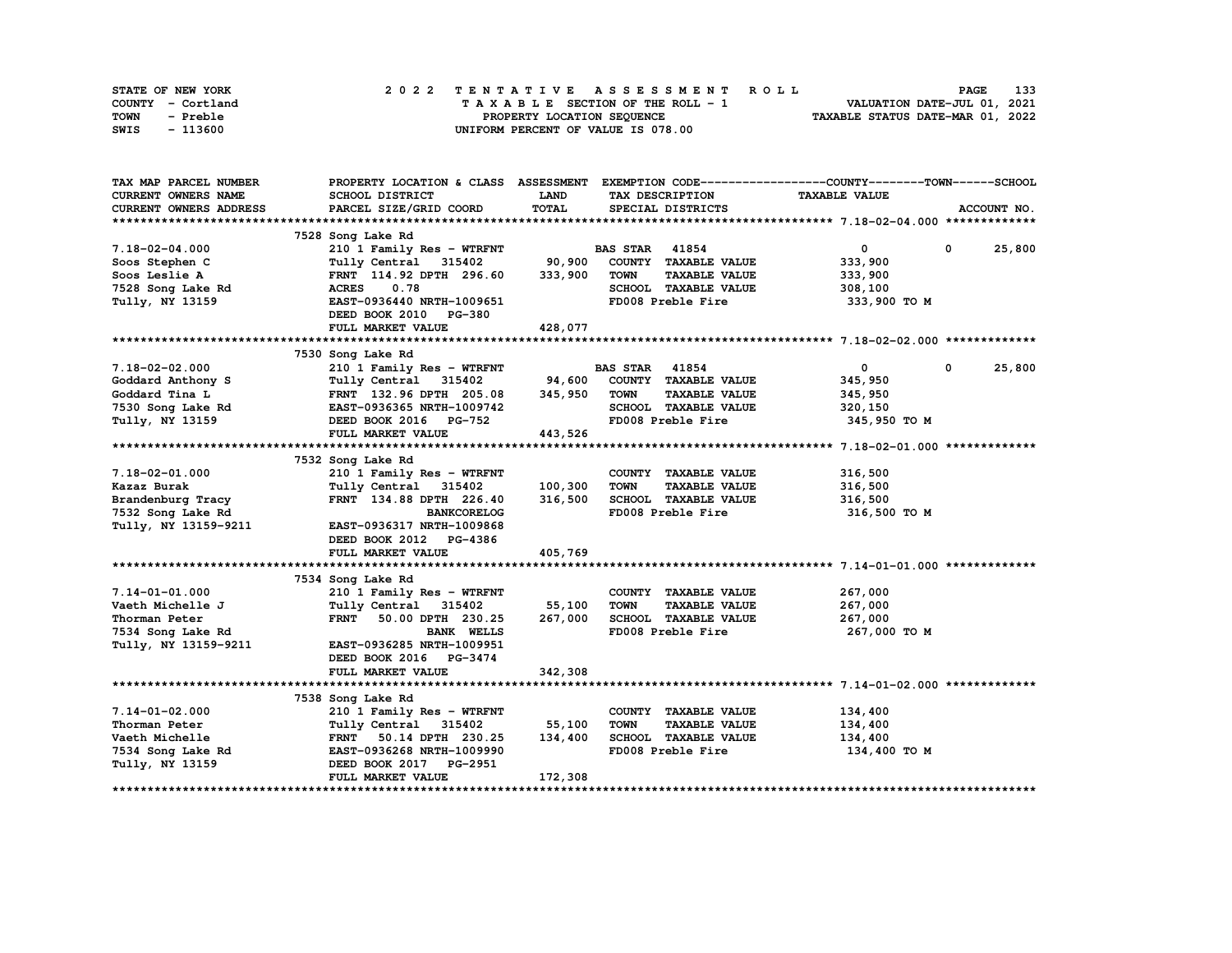| STATE OF NEW YORK | 2022 TENTATIVE ASSESSMENT ROLL     | 134<br><b>PAGE</b>               |
|-------------------|------------------------------------|----------------------------------|
| COUNTY - Cortland | TAXABLE SECTION OF THE ROLL - 1    | VALUATION DATE-JUL 01, 2021      |
| TOWN<br>- Preble  | PROPERTY LOCATION SEQUENCE         | TAXABLE STATUS DATE-MAR 01, 2022 |
| - 113600<br>SWIS  | UNIFORM PERCENT OF VALUE IS 078.00 |                                  |

| TAX MAP PARCEL NUMBER  | PROPERTY LOCATION & CLASS ASSESSMENT |             | EXEMPTION CODE-----------------COUNTY-------TOWN------SCHOOL |                      |                       |
|------------------------|--------------------------------------|-------------|--------------------------------------------------------------|----------------------|-----------------------|
| CURRENT OWNERS NAME    | SCHOOL DISTRICT                      | <b>LAND</b> | TAX DESCRIPTION                                              | <b>TAXABLE VALUE</b> |                       |
| CURRENT OWNERS ADDRESS | PARCEL SIZE/GRID COORD               | TOTAL       | SPECIAL DISTRICTS                                            |                      | ACCOUNT NO.           |
|                        |                                      |             |                                                              |                      |                       |
|                        | 7541 Song Lake Rd                    |             |                                                              |                      |                       |
| $7.00 - 09 - 06.000$   | 312 Vac w/imprv                      |             | COUNTY TAXABLE VALUE                                         | 71,995               |                       |
| Harris Thomas J        | Tully Central 315402                 | 28,075      | <b>TOWN</b><br><b>TAXABLE VALUE</b>                          | 71,995               |                       |
| 7544 Song Lake Rd      | 2.23<br><b>ACRES</b>                 | 71,995      | SCHOOL TAXABLE VALUE                                         | 71,995               |                       |
| Tully, NY 13159        | EAST-0935956 NRTH-1009845            |             | FD008 Preble Fire                                            | 71,995 TO M          |                       |
|                        | DEED BOOK 2016 PG-3954               |             |                                                              |                      |                       |
|                        | FULL MARKET VALUE                    | 92,301      |                                                              |                      |                       |
|                        |                                      |             |                                                              |                      |                       |
|                        | 7544 Song Lake Rd                    |             |                                                              |                      |                       |
| $7.14 - 01 - 03.000$   | 210 1 Family Res - WTRFNT            |             | <b>ENH STAR 41834</b>                                        | $\mathbf{0}$         | 64,410<br>$\mathbf 0$ |
| Harris James           | Tully Central 315402                 | 82,600      | COUNTY TAXABLE VALUE                                         | 222,200              |                       |
| Harris Roberta         | FRNT 100.00 DPTH 240.00              | 222,200     | <b>TAXABLE VALUE</b><br>TOWN                                 | 222,200              |                       |
| 7544 Song Lake Rd      | <b>ACRES</b><br>0.54                 |             | SCHOOL TAXABLE VALUE                                         | 157,790              |                       |
| Tully, NY 13159-9211   | EAST-0936235 NRTH-1010060            |             | FD008 Preble Fire                                            | 222,200 TO M         |                       |
|                        | DEED BOOK 345<br>PG-342              |             |                                                              |                      |                       |
|                        | FULL MARKET VALUE                    | 284,872     |                                                              |                      |                       |
|                        |                                      |             |                                                              |                      |                       |
|                        | 7546 Song Lake Rd                    |             |                                                              |                      |                       |
| $7.14 - 01 - 04.000$   | 210 1 Family Res - WTRFNT            |             | <b>BAS STAR 41854</b>                                        | $\mathbf{0}$         | 25,800<br>$\mathbf 0$ |
| Sinko Robert M         | Tully Central 315402 69,000          |             | COUNTY TAXABLE VALUE                                         | 245,800              |                       |
| Sinko Pamela M         | FRNT 74.88 DPTH 270.00 245,800       |             | <b>TOWN</b><br><b>TAXABLE VALUE</b>                          | 245,800              |                       |
| 7546 Song Lake Rd      | <b>ACRES</b><br>0.45                 |             | SCHOOL TAXABLE VALUE                                         | 220,000              |                       |
| Tully, NY 13159-9211   | EAST-0936216 NRTH-1010145            |             | FD008 Preble Fire                                            | 245,800 TO M         |                       |
|                        | DEED BOOK 477<br><b>PG-240</b>       |             |                                                              |                      |                       |
|                        | FULL MARKET VALUE                    | 315,128     |                                                              |                      |                       |
|                        |                                      |             |                                                              |                      |                       |
|                        | 7550 Song Lake Rd                    |             |                                                              |                      |                       |
| $7.14 - 01 - 05.000$   | 210 1 Family Res - WTRFNT            |             | <b>BAS STAR 41854</b>                                        | $\mathbf{0}$         | 25,800<br>$\mathbf 0$ |
| Bulina Susan G         | Tully Central 315402                 | 73,800      | COUNTY TAXABLE VALUE                                         | 257,000              |                       |
| Gallup Gregory O       | FRNT 75.00 DPTH 270.00               | 257,000     | <b>TOWN</b><br><b>TAXABLE VALUE</b>                          | 257,000              |                       |
| 7550 Song Lake Rd      | <b>ACRES</b><br>0.45                 |             | SCHOOL TAXABLE VALUE                                         | 231,200              |                       |
| Tully, NY 13159-9211   | EAST-0936174 NRTH-1010211            |             | FD008 Preble Fire                                            | 257,000 TO M         |                       |
|                        | DEED BOOK 2021 PG-1017               |             |                                                              |                      |                       |
|                        | FULL MARKET VALUE                    | 329,487     |                                                              |                      |                       |
|                        |                                      |             |                                                              |                      |                       |
|                        | 7554 Song Lake Rd                    |             |                                                              |                      |                       |
| $7.14 - 01 - 06.000$   | 260 Seasonal res - WTRFNT            |             | COUNTY TAXABLE VALUE                                         | 167,300              |                       |
| Bulina Susan           | Tully Central 315402                 | 54,500      | <b>TOWN</b><br><b>TAXABLE VALUE</b>                          | 167,300              |                       |
| 7554 Song Lake Rd      | <b>FRNT</b><br>50.00 DPTH 225.00     | 167,300     | SCHOOL TAXABLE VALUE                                         | 167,300              |                       |
| Tully, NY 13159        | 0.25 BANK LERETA<br>ACRES            |             | FD008 Preble Fire                                            | 167,300 то м         |                       |
|                        | EAST-0936129 NRTH-1010257            |             |                                                              |                      |                       |
|                        | DEED BOOK 2021<br>PG-1018            |             |                                                              |                      |                       |
|                        | FULL MARKET VALUE                    | 214,487     |                                                              |                      |                       |
|                        |                                      |             |                                                              |                      |                       |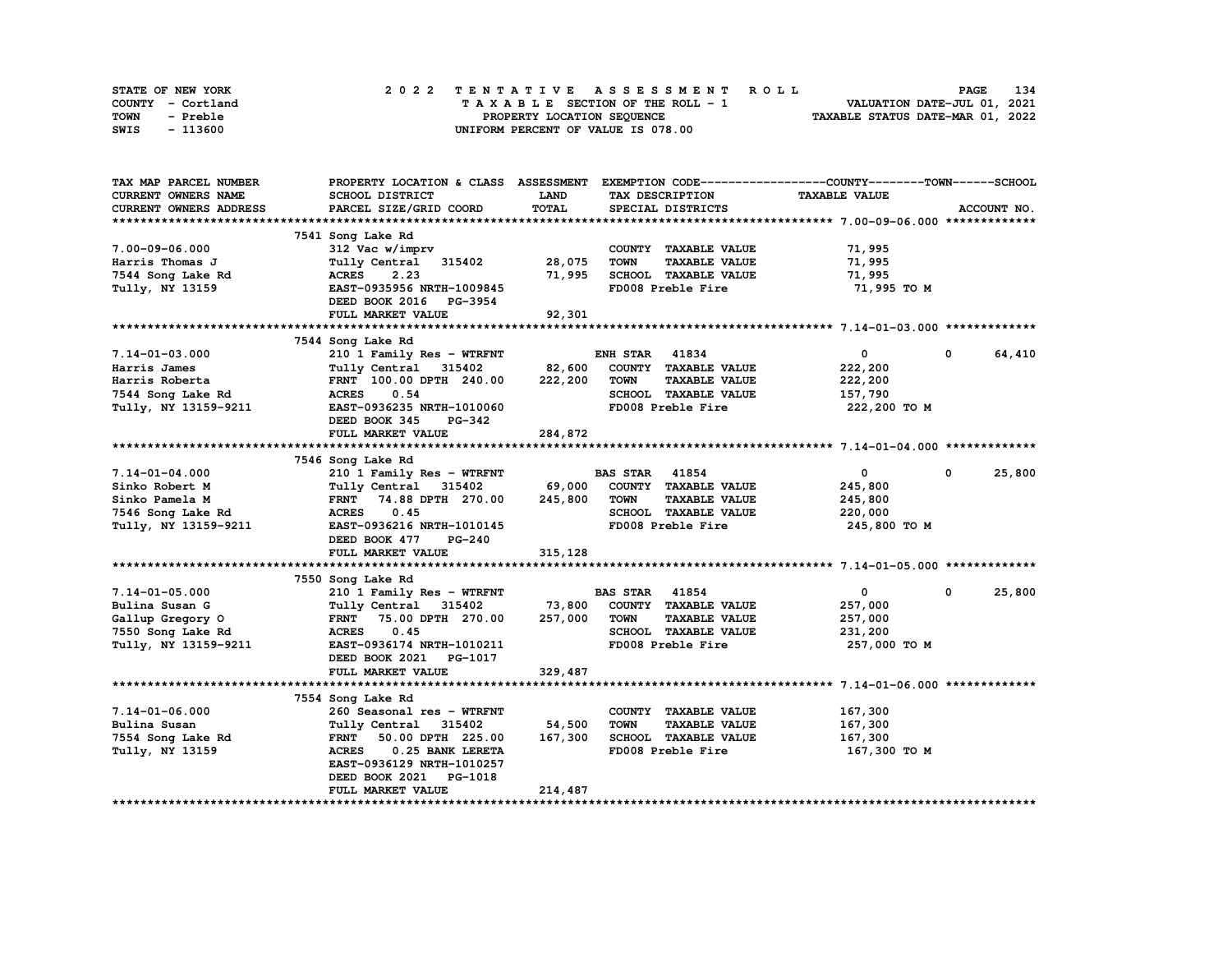| STATE OF NEW YORK | 2022 TENTATIVE ASSESSMENT ROLL     | 135<br><b>PAGE</b>               |
|-------------------|------------------------------------|----------------------------------|
| COUNTY - Cortland | TAXABLE SECTION OF THE ROLL - 1    | VALUATION DATE-JUL 01, 2021      |
| TOWN<br>- Preble  | PROPERTY LOCATION SEQUENCE         | TAXABLE STATUS DATE-MAR 01, 2022 |
| - 113600<br>SWIS  | UNIFORM PERCENT OF VALUE IS 078.00 |                                  |

| TAX MAP PARCEL NUMBER   | PROPERTY LOCATION & CLASS ASSESSMENT |             |                                     | EXEMPTION CODE-----------------COUNTY-------TOWN------SCHOOL |
|-------------------------|--------------------------------------|-------------|-------------------------------------|--------------------------------------------------------------|
| CURRENT OWNERS NAME     | SCHOOL DISTRICT                      | <b>LAND</b> | TAX DESCRIPTION                     | <b>TAXABLE VALUE</b>                                         |
| CURRENT OWNERS ADDRESS  | PARCEL SIZE/GRID COORD               | TOTAL       | SPECIAL DISTRICTS                   | ACCOUNT NO.                                                  |
|                         |                                      |             |                                     |                                                              |
|                         | 7556 Song Lake Rd                    |             |                                     |                                                              |
| $7.14 - 01 - 07.000$    | 210 1 Family Res - WTRFNT            |             | COUNTY TAXABLE VALUE                | 267,000                                                      |
| Einbinder Thelma        | Tully Central 315402                 | 55,100      | <b>TOWN</b><br><b>TAXABLE VALUE</b> | 267,000                                                      |
| 8197 Fenimore Ct        | FRNT 50.00 DPTH 219.25               | 267,000     | SCHOOL TAXABLE VALUE                | 267,000                                                      |
| Liverpool, NY 13090     | <b>ACRES</b><br>0.27                 |             | FD008 Preble Fire                   | 267,000 то м                                                 |
|                         | EAST-0936113 NRTH-1010304            |             |                                     |                                                              |
|                         | DEED BOOK 2021 PG-1168               |             |                                     |                                                              |
|                         | FULL MARKET VALUE                    | 342,308     |                                     |                                                              |
|                         |                                      |             |                                     |                                                              |
|                         | 7558 Song Lake Rd                    |             |                                     |                                                              |
| $7.14 - 01 - 08.000$    | 260 Seasonal res - WTRFNT            |             | COUNTY TAXABLE VALUE                | 135,700                                                      |
| Doby Craig              | Tully Central 315402                 | 53,400      | <b>TOWN</b><br><b>TAXABLE VALUE</b> | 135,700                                                      |
| Doby Diane              | 50.00 DPTH 201.37<br><b>FRNT</b>     | 135,700     | SCHOOL TAXABLE VALUE                | 135,700                                                      |
| 203 Crawford St         | 0.22<br><b>ACRES</b>                 |             | FD008 Preble Fire                   | 135,700 то м                                                 |
| Syracuse, NY 13224-9999 | EAST-0936081 NRTH-1010345            |             |                                     |                                                              |
|                         | DEED BOOK 1997 PG-3328               |             |                                     |                                                              |
|                         | FULL MARKET VALUE                    | 173,974     |                                     |                                                              |
|                         |                                      |             |                                     |                                                              |
|                         |                                      |             |                                     |                                                              |
| 7.14-01-09.000          | 7562 Song Lake Rd                    |             |                                     | 5,160<br>0<br>0                                              |
|                         | 210 1 Family Res - WTRFNT            |             | <b>VET WAR C 41122</b>              |                                                              |
| O'Shea Daniel J         | Tully Central 315402                 |             | 52,800 VET WAR T 41123              | 10,320<br>0<br>$\Omega$<br>$\Omega$                          |
| 7562 Song Lake Rd       | FRNT 50.00 DPTH 191.21               |             | 193,500 BAS STAR 41854              | 25,800<br>$\mathbf 0$                                        |
| Tully, NY 13159-9211    | <b>ACRES</b><br>0.23                 |             | COUNTY TAXABLE VALUE                | 188,340                                                      |
|                         | EAST-0936052 NRTH-1010387            |             | <b>TOWN</b><br><b>TAXABLE VALUE</b> | 183,180                                                      |
|                         | DEED BOOK 2002 PG-4482               |             | SCHOOL TAXABLE VALUE                | 167,700                                                      |
|                         | FULL MARKET VALUE                    |             | 248,077 FD008 Preble Fire           | 193,500 то м                                                 |
|                         |                                      |             |                                     |                                                              |
|                         | 7570 Song Lake Rd                    |             |                                     |                                                              |
| $7.14 - 01 - 10.000$    | 260 Seasonal res - WTRFNT            |             | COUNTY TAXABLE VALUE                | 120,700                                                      |
| Goddard Anthony S       | Tully Central 315402                 | 42,400      | <b>TOWN</b><br><b>TAXABLE VALUE</b> | 120,700                                                      |
| Goddard Ian T           | 50.00 DPTH 196.96<br><b>FRNT</b>     | 120,700     | SCHOOL TAXABLE VALUE                | 120,700                                                      |
| 7530 Song Lake Rd       | 0.22<br><b>ACRES</b>                 |             | FD008 Preble Fire                   | 120,700 TO M                                                 |
| Tully, NY 13159         | EAST-0936038 NRTH-1010428            |             |                                     |                                                              |
|                         | DEED BOOK 10351 PG-55002             |             |                                     |                                                              |
|                         | FULL MARKET VALUE                    | 154,744     |                                     |                                                              |
|                         |                                      |             |                                     |                                                              |
|                         | 7572 Song Lake Rd                    |             |                                     |                                                              |
| $7.14 - 01 - 11.000$    | 210 1 Family Res - WTRFNT            |             | COUNTY TAXABLE VALUE                | 167,100                                                      |
| Sheridan Timothy P      | Tully Central 315402                 | 58,300      | <b>TOWN</b><br><b>TAXABLE VALUE</b> | 167,100                                                      |
| Sheridan Kathleen H     | FRNT 50.00 DPTH 203.00               | 167,100     | SCHOOL TAXABLE VALUE                | 167,100                                                      |
| 118 Lancaster St        | 0.27 BANKCORELOG<br><b>ACRES</b>     |             | FD008 Preble Fire                   | 167,100 то м                                                 |
| Albany, NY 12210        | EAST-0936015 NRTH-1010479            |             |                                     |                                                              |
|                         | DEED BOOK 2010 PG-3733               |             |                                     |                                                              |
|                         | <b>FULL MARKET VALUE</b>             | 214,231     |                                     |                                                              |
|                         |                                      |             |                                     |                                                              |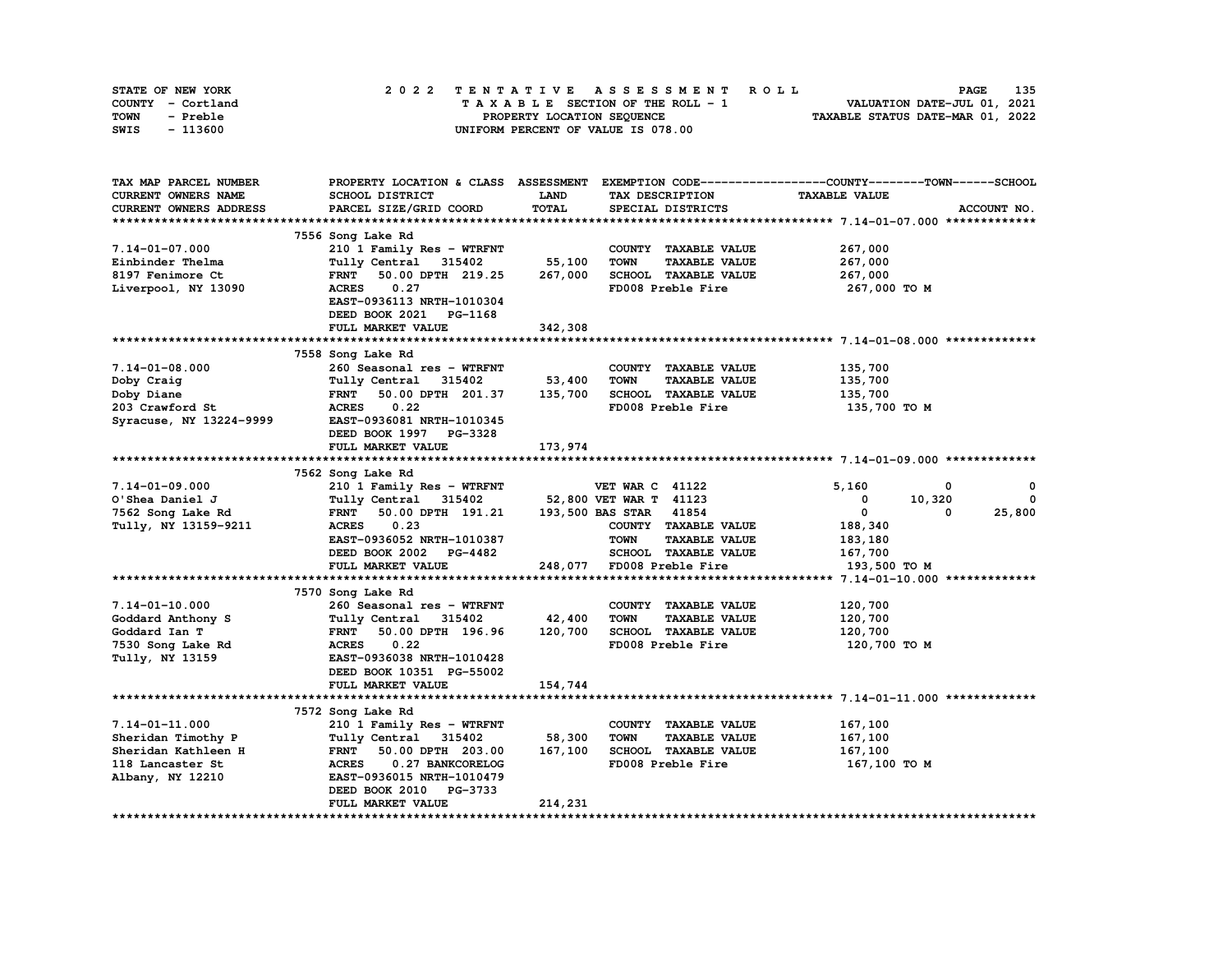|      | STATE OF NEW YORK |  | 2022 TENTATIVE ASSESSMENT ROLL |  |  |  |                                    |  |  |  |  |  |  |  |  | <b>PAGE</b>                      | 136 |
|------|-------------------|--|--------------------------------|--|--|--|------------------------------------|--|--|--|--|--|--|--|--|----------------------------------|-----|
|      | COUNTY - Cortland |  |                                |  |  |  | TAXABLE SECTION OF THE ROLL - 1    |  |  |  |  |  |  |  |  | VALUATION DATE-JUL 01, 2021      |     |
| TOWN | - Preble          |  |                                |  |  |  | PROPERTY LOCATION SEQUENCE         |  |  |  |  |  |  |  |  | TAXABLE STATUS DATE-MAR 01, 2022 |     |
| SWIS | - 113600          |  |                                |  |  |  | UNIFORM PERCENT OF VALUE IS 078.00 |  |  |  |  |  |  |  |  |                                  |     |

| TAX MAP PARCEL NUMBER         | PROPERTY LOCATION & CLASS ASSESSMENT        |             | EXEMPTION CODE-----------------COUNTY-------TOWN------SCHOOL |                      |                       |
|-------------------------------|---------------------------------------------|-------------|--------------------------------------------------------------|----------------------|-----------------------|
| <b>CURRENT OWNERS NAME</b>    | SCHOOL DISTRICT                             | <b>LAND</b> | TAX DESCRIPTION                                              | <b>TAXABLE VALUE</b> |                       |
| <b>CURRENT OWNERS ADDRESS</b> | PARCEL SIZE/GRID COORD                      | TOTAL       | SPECIAL DISTRICTS                                            |                      | ACCOUNT NO.           |
|                               |                                             |             |                                                              |                      |                       |
|                               | 7580 Song Lake Rd                           |             |                                                              |                      |                       |
| $7.14 - 01 - 12.000$          | 210 1 Family Res - WTRFNT                   |             | COUNTY TAXABLE VALUE                                         | 211,400              |                       |
| Carroll Michael T             | Tully Central 315402                        | 78,000      | <b>TOWN</b><br><b>TAXABLE VALUE</b>                          | 211,400              |                       |
| Jenney Donna J                | FRNT 100.00 DPTH 220.00                     | 211,400     | SCHOOL TAXABLE VALUE                                         | 211,400              |                       |
| 308 East Holl Rd              | <b>ACRES</b><br>0.50                        |             | FD008 Preble Fire                                            | 211,400 TO M         |                       |
| Cortland, NY 13045            | EAST-0935987 NRTH-1010552                   |             |                                                              |                      |                       |
|                               | DEED BOOK 2016 PG-6176                      |             |                                                              |                      |                       |
|                               | FULL MARKET VALUE                           | 271,026     |                                                              |                      |                       |
|                               |                                             |             |                                                              |                      |                       |
|                               | 7582 Song Lake Rd                           |             |                                                              |                      |                       |
| 7.14-01-13.000                | 210 1 Family Res - WTRFNT                   |             | <b>BAS STAR 41854</b>                                        | $\mathbf{0}$         | $^{\circ}$<br>25,800  |
| Vieni Trust Christopher P     | Tully Central 315402                        | 49,000      | COUNTY TAXABLE VALUE                                         | 215,100              |                       |
| Viene Christopher             | 38.92 DPTH 235.75<br><b>FRNT</b>            | 215,100     | <b>TOWN</b><br><b>TAXABLE VALUE</b>                          | 215,100              |                       |
| 7582 Song Lake Rd             | <b>ACRES</b><br>0.26 BANK WELLS             |             | SCHOOL TAXABLE VALUE                                         | 189,300              |                       |
| Tully, NY 13159               | EAST-0935978 NRTH-1010620                   |             | FD008 Preble Fire                                            | 215,100 TO M         |                       |
|                               |                                             |             |                                                              |                      |                       |
|                               | DEED BOOK 2018 PG-2844<br>FULL MARKET VALUE |             |                                                              |                      |                       |
|                               |                                             | 275,769     |                                                              |                      |                       |
|                               |                                             |             |                                                              |                      |                       |
|                               | 7612 Song Lake Rd                           |             |                                                              |                      | 25,800<br>$\mathbf 0$ |
| $7.00 - 05 - 24.000$          | 210 1 Family Res                            |             | <b>BAS STAR</b><br>41854                                     | 0                    |                       |
| Lawton Christian              | Tully Central 315402                        | 27,000      | COUNTY TAXABLE VALUE                                         | 200,000              |                       |
| 7612 Song Lake Rd             | <b>ACRES</b><br>1.00                        | 200,000     | <b>TAXABLE VALUE</b><br><b>TOWN</b>                          | 200,000              |                       |
| Tully, NY 13159-9212          | EAST-0935710 NRTH-1011211                   |             | SCHOOL TAXABLE VALUE                                         | 174,200              |                       |
|                               | DEED BOOK 2013 PG-4981                      |             | FD008 Preble Fire                                            | 200,000 TO M         |                       |
|                               | FULL MARKET VALUE                           | 256,410     |                                                              |                      |                       |
|                               |                                             |             |                                                              |                      |                       |
|                               | 7618 Song Lake Rd                           |             |                                                              |                      |                       |
| $7.00 - 05 - 23.000$          | 210 1 Family Res                            |             | <b>BAS STAR 41854</b>                                        | $\mathbf{0}$         | $^{\circ}$<br>25,800  |
| Kennedy Darlene               | 315402<br>Tully Central                     | 27,000      | COUNTY TAXABLE VALUE                                         | 180,360              |                       |
| Kennedy Dennis E              | <b>ACRES</b><br>1.00                        | 180,360     | <b>TAXABLE VALUE</b><br><b>TOWN</b>                          | 180,360              |                       |
| 7618 Song Lake Rd             | EAST-0935622 NRTH-1011367                   |             | SCHOOL TAXABLE VALUE                                         | 154,560              |                       |
| Tully, NY 13159-9212          | DEED BOOK 571<br>PG-130                     |             | FD008 Preble Fire                                            | 180,360 TO M         |                       |
|                               | FULL MARKET VALUE                           | 231,231     |                                                              |                      |                       |
|                               |                                             |             |                                                              |                      |                       |
|                               | 7635 Song Lake Rd                           |             |                                                              |                      |                       |
| $7.00 - 05 - 10.100$          | 270 Mfg housing                             |             | COUNTY TAXABLE VALUE                                         | 112,800              |                       |
| Brock Douglas M               | Tully Central 315402                        | 34,100      | <b>TOWN</b><br><b>TAXABLE VALUE</b>                          | 112,800              |                       |
| 7635 Song Lake Rd             | <b>ACRES</b><br>5.42                        | 112,800     | SCHOOL TAXABLE VALUE                                         | 112,800              |                       |
| Tully, NY 13159-0439          | EAST-0935006 NRTH-1011587                   |             | FD008 Preble Fire                                            | 112,800 TO M         |                       |
|                               | DEED BOOK 2013<br>PG-3054                   |             |                                                              |                      |                       |
|                               | FULL MARKET VALUE                           | 144,615     |                                                              |                      |                       |
|                               |                                             |             |                                                              |                      |                       |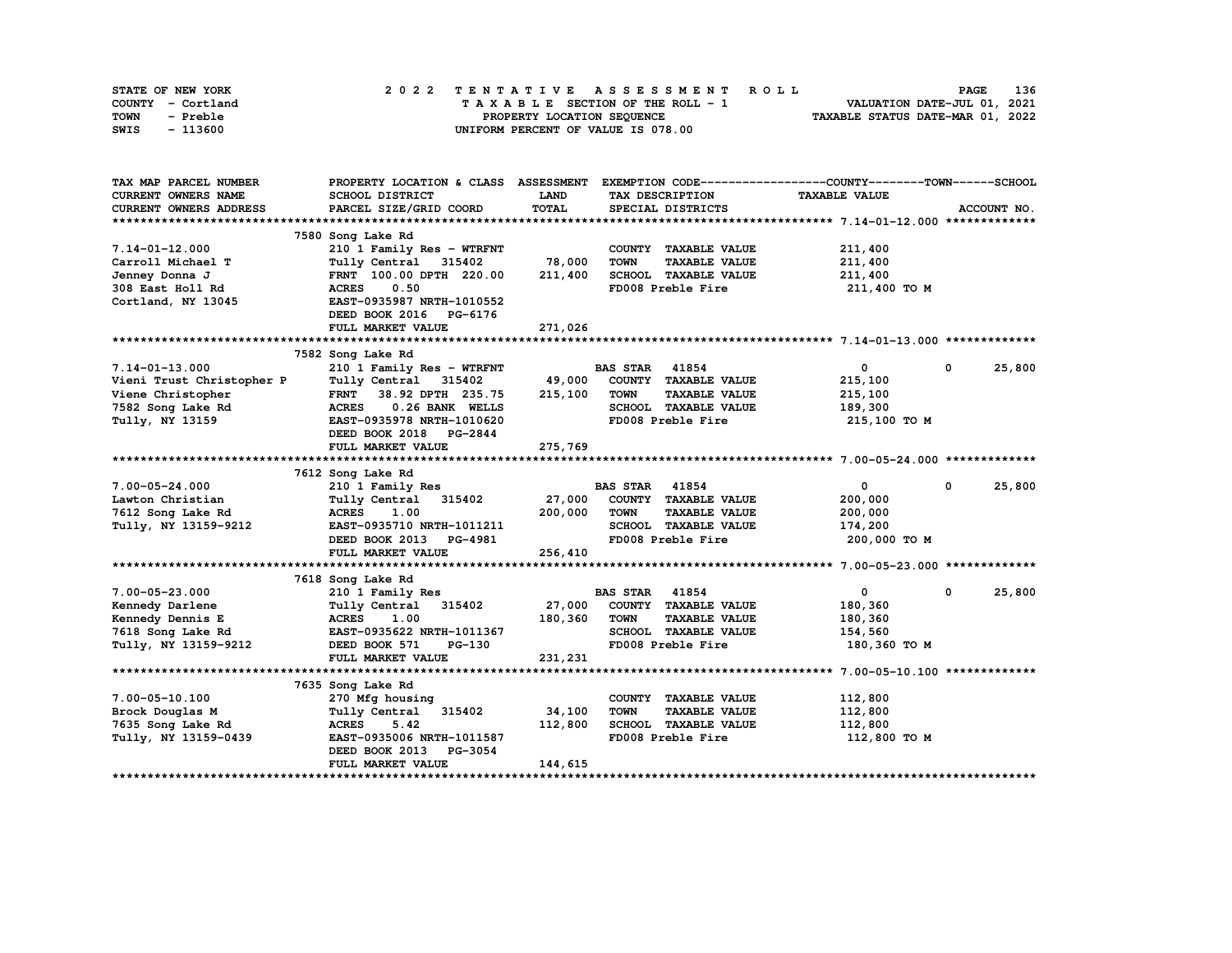| STATE OF NEW YORK | 2022 TENTATIVE ASSESSMENT ROLL     | 137<br><b>PAGE</b>               |
|-------------------|------------------------------------|----------------------------------|
| COUNTY - Cortland | TAXABLE SECTION OF THE ROLL - 1    | VALUATION DATE-JUL 01, 2021      |
| TOWN<br>- Preble  | PROPERTY LOCATION SEQUENCE         | TAXABLE STATUS DATE-MAR 01, 2022 |
| - 113600<br>SWIS  | UNIFORM PERCENT OF VALUE IS 078.00 |                                  |

| TAX MAP PARCEL NUMBER                                  | PROPERTY LOCATION & CLASS ASSESSMENT EXEMPTION CODE-----------------COUNTY-------TOWN------SCHOOL |              |                              |                      |                      |            |             |
|--------------------------------------------------------|---------------------------------------------------------------------------------------------------|--------------|------------------------------|----------------------|----------------------|------------|-------------|
| CURRENT OWNERS NAME                                    | SCHOOL DISTRICT                                                                                   | <b>LAND</b>  | TAX DESCRIPTION              |                      | <b>TAXABLE VALUE</b> |            |             |
| CURRENT OWNERS ADDRESS                                 | PARCEL SIZE/GRID COORD                                                                            | <b>TOTAL</b> | SPECIAL DISTRICTS            |                      |                      |            | ACCOUNT NO. |
|                                                        |                                                                                                   |              |                              |                      |                      |            |             |
|                                                        | 7647 Song Lake Rd                                                                                 |              |                              |                      |                      |            |             |
| $7.00 - 05 - 11.000$                                   | 210 1 Family Res                                                                                  |              | <b>BAS STAR</b> 41854        |                      | $\mathbf 0$          | $^{\circ}$ | 25,800      |
| Shirley Eric                                           | Tully Central 315402                                                                              | 21,200       |                              | COUNTY TAXABLE VALUE | 174,400              |            |             |
| Shirley Margaret                                       | 7.50 BANK WELLS<br><b>ACRES</b>                                                                   | 174,400      | <b>TOWN</b>                  | <b>TAXABLE VALUE</b> | 174,400              |            |             |
|                                                        | EAST-0934048 NRTH-1011934                                                                         |              | SCHOOL TAXABLE VALUE         |                      | 148,600              |            |             |
| 7647 Song Lake Rd<br>Tully, NY 13159                   | DEED BOOK 2013 PG-3087                                                                            |              | FD008 Preble Fire            |                      | 174,400 TO M         |            |             |
|                                                        | FULL MARKET VALUE                                                                                 | 223,590      |                              |                      |                      |            |             |
|                                                        |                                                                                                   |              |                              |                      |                      |            |             |
|                                                        | 7652 Song Lake Rd                                                                                 |              |                              |                      |                      |            |             |
| $7.00 - 05 - 12.000$                                   | 210 1 Family Res                                                                                  |              | COUNTY TAXABLE VALUE         |                      | 107,800              |            |             |
| Zilberman Andrew                                       | Tully Central 315402                                                                              | 28,800       | <b>TOWN</b>                  | <b>TAXABLE VALUE</b> | 107,800              |            |             |
| PO Box 96                                              | <b>ACRES</b><br>1.90                                                                              | 107,800      | SCHOOL TAXABLE VALUE         |                      | 107,800              |            |             |
|                                                        |                                                                                                   |              |                              |                      |                      |            |             |
| Lafayette, NY 13084                                    | EAST-0935468 NRTH-1011930                                                                         |              | FD008 Preble Fire            |                      | 107,800 то м         |            |             |
|                                                        | DEED BOOK 2017 PG-4132                                                                            |              |                              |                      |                      |            |             |
|                                                        | FULL MARKET VALUE                                                                                 | 138,205      |                              |                      |                      |            |             |
|                                                        |                                                                                                   |              |                              |                      |                      |            |             |
|                                                        | 7424,7426 Song Lake Rd                                                                            |              |                              |                      |                      |            |             |
| 17.06-01-02.000                                        | 210 1 Family Res - WTRFNT                                                                         |              | <b>CLERGY</b>                | 41400                | 1,500                | 1,500      | 1,500       |
| Jezer Daniel A                                         | Tully Central 315402                                                                              |              | 74,600 BAS STAR 41854        |                      | $\mathbf 0$          | 0          | 25,800      |
| Jezer Rhea                                             | FRNT 100.00 DPTH 194.20                                                                           |              | 326,600 COUNTY TAXABLE VALUE |                      | 325,100              |            |             |
| 7426 Song Lake Rd                                      | EAST-0937152 NRTH-1008032                                                                         |              | <b>TOWN</b>                  | <b>TAXABLE VALUE</b> | 325,100              |            |             |
| Tully, NY 13159-9211                                   | DEED BOOK 556<br>PG-177                                                                           |              | SCHOOL TAXABLE VALUE         |                      | 299,300              |            |             |
|                                                        | FULL MARKET VALUE                                                                                 |              | 418,718 FD008 Preble Fire    |                      | 326,600 TO M         |            |             |
|                                                        |                                                                                                   |              |                              |                      |                      |            |             |
|                                                        | Song Lake Xing                                                                                    |              |                              |                      |                      |            |             |
| $7.00 - 01 - 18.200$                                   | 311 Res vac land                                                                                  |              | COUNTY TAXABLE VALUE         |                      | 2,100                |            |             |
| Bushey Justin L                                        | Tully Central 315402                                                                              | 2,100        | <b>TOWN</b>                  | <b>TAXABLE VALUE</b> | 2,100                |            |             |
| Morrison Johnathan D                                   | <b>ACRES</b><br>6.82                                                                              | 2,100        |                              | SCHOOL TAXABLE VALUE | 2,100                |            |             |
| 1982 Lower Cincinnatus Rd                              | EAST-0940966 NRTH-1007862                                                                         |              | FD008 Preble Fire            |                      | 2,100 TO M           |            |             |
| Cincinnatus, NY 13040                                  | DEED BOOK 2016 PG-2503                                                                            |              |                              |                      |                      |            |             |
|                                                        | FULL MARKET VALUE                                                                                 | 2,692        |                              |                      |                      |            |             |
|                                                        |                                                                                                   |              |                              |                      |                      |            |             |
|                                                        | Song Lake Xing                                                                                    |              |                              |                      |                      |            |             |
| $7.00 - 01 - 21.000$                                   | 322 Rural vac>10                                                                                  |              | COUNTY TAXABLE VALUE         |                      | 14,500               |            |             |
| Shirley Family LLC                                     | 315402<br>Tully Central                                                                           | 14,500       | <b>TOWN</b>                  | <b>TAXABLE VALUE</b> | 14,500               |            |             |
| 7591 Cummings Point Rd                                 | ACRES 16.30                                                                                       | 14,500       |                              | SCHOOL TAXABLE VALUE | 14,500               |            |             |
| Tully, NY 13159                                        | EAST-0940499 NRTH-1007220                                                                         |              | FD008 Preble Fire            |                      | 14,500 TO M          |            |             |
|                                                        | DEED BOOK 2000 PG-5050                                                                            |              |                              |                      |                      |            |             |
|                                                        | FULL MARKET VALUE                                                                                 | 18,590       |                              |                      |                      |            |             |
|                                                        |                                                                                                   |              |                              |                      |                      |            |             |
|                                                        | Song Lake Xing                                                                                    |              |                              |                      |                      |            |             |
| $7.00 - 08 - 08.100$                                   | 105 Vac farmland                                                                                  |              |                              | COUNTY TAXABLE VALUE | 8,010                |            |             |
| Knapp James                                            | Tully Central 315402                                                                              | 8,010        | <b>TOWN</b>                  | <b>TAXABLE VALUE</b> | 8,010                |            |             |
| 2309 Song Lake Xing                                    | ACRES 14.12                                                                                       | 8,010        |                              | SCHOOL TAXABLE VALUE | 8,010                |            |             |
|                                                        |                                                                                                   |              |                              |                      |                      |            |             |
|                                                        |                                                                                                   |              |                              |                      |                      |            |             |
| Tully, NY 13159-9329                                   | EAST-0941454 NRTH-1008447                                                                         |              | FD008 Preble Fire            |                      | 8,010 TO M           |            |             |
|                                                        | DEED BOOK 2021 PG-3246                                                                            |              |                              |                      |                      |            |             |
| MAY BE SUBJECT TO PAYMENT<br>UNDER AGDIST LAW TIL 2025 | FULL MARKET VALUE                                                                                 | 10,269       |                              |                      |                      |            |             |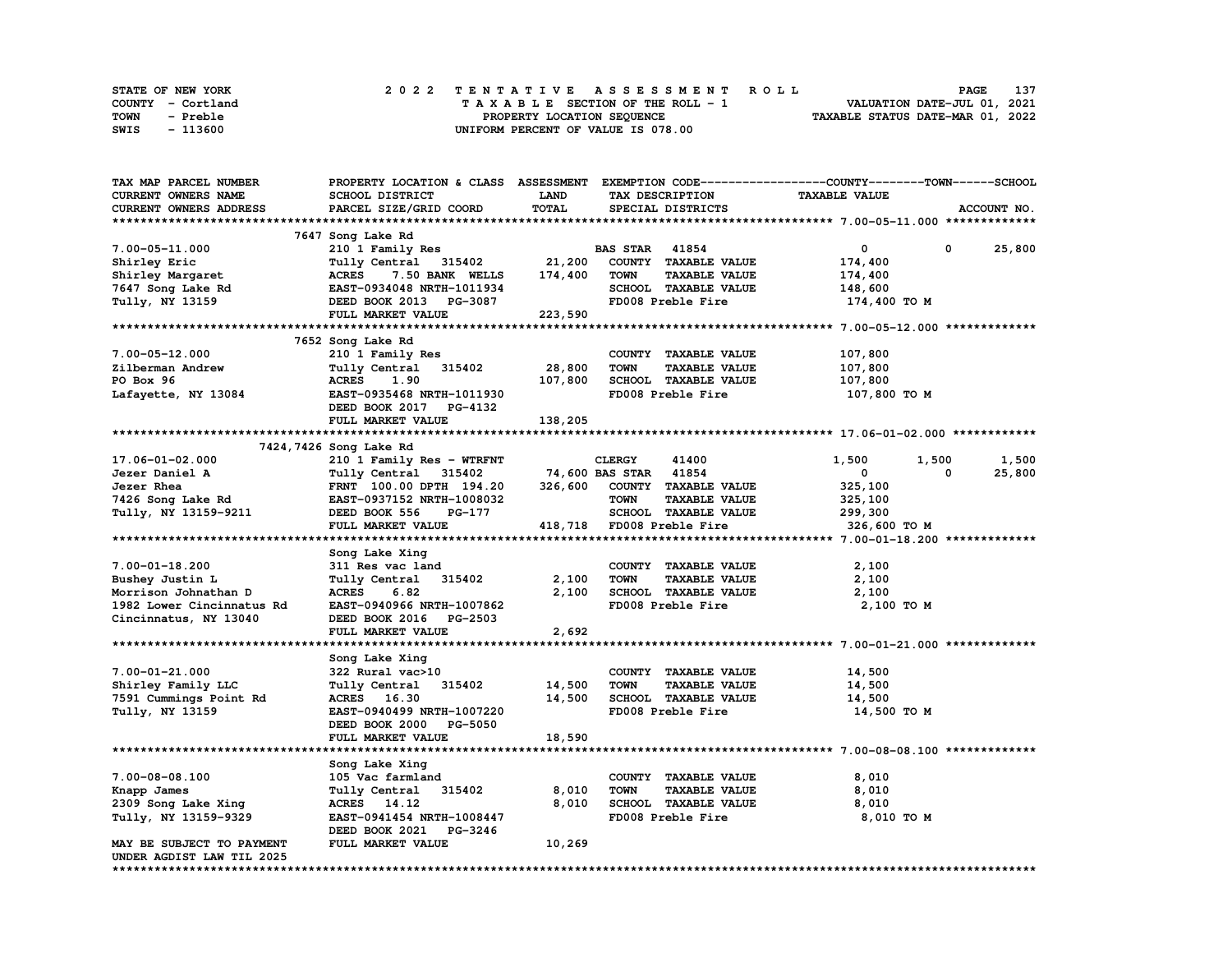| STATE OF NEW YORK | 2022 TENTATIVE ASSESSMENT ROLL     | 138<br><b>PAGE</b>               |
|-------------------|------------------------------------|----------------------------------|
| COUNTY - Cortland | TAXABLE SECTION OF THE ROLL - 1    | VALUATION DATE-JUL 01, 2021      |
| TOWN<br>- Preble  | PROPERTY LOCATION SEOUENCE         | TAXABLE STATUS DATE-MAR 01, 2022 |
| - 113600<br>SWIS  | UNIFORM PERCENT OF VALUE IS 078.00 |                                  |

| CURRENT OWNERS NAME<br>SCHOOL DISTRICT<br>LAND<br><b>TAXABLE VALUE</b><br>TAX DESCRIPTION<br><b>TOTAL</b><br>CURRENT OWNERS ADDRESS<br>PARCEL SIZE/GRID COORD<br>SPECIAL DISTRICTS<br>ACCOUNT NO.<br>Song Lake Xing<br>18,000<br>17.00-03-01.000<br>18,000<br>105 Vac farmland<br>AG-CEILING 41720<br>18,000<br>37,500<br>Tully Central 315402<br>Turner Benjamin F<br>COUNTY TAXABLE VALUE<br>19,500<br>ACRES 23.51<br>37,500<br>19,500<br>Turner Carolyn A<br><b>TOWN</b><br><b>TAXABLE VALUE</b><br>3335 W Lake St<br>EAST-0939147 NRTH-1008041<br>SCHOOL TAXABLE VALUE<br>19,500<br>FD008 Preble Fire<br>Skaneateles, NY 13152<br>DEED BOOK 1998 PG-619<br>37,500 TO M<br>FULL MARKET VALUE<br>48,077<br>MAY BE SUBJECT TO PAYMENT<br>UNDER AGDIST LAW TIL 2026<br>Song Lake Xing<br>322 Rural vac>10<br>COUNTY TAXABLE VALUE<br>22,400<br>17.00-03-03.000<br>22,400<br><b>TOWN</b><br>Tully Central 315402<br><b>TAXABLE VALUE</b><br>22,400<br>Shirley Family LLC<br>22,400<br>SCHOOL TAXABLE VALUE<br>22,400<br>7591 Cummings Point Rd<br>ACRES 27.57<br>FD008 Preble Fire<br>Tully, NY 13159<br>EAST-0939846 NRTH-1005726<br>22,400 TO M<br>DEED BOOK 2000<br>PG-5049<br>28,718<br>FULL MARKET VALUE<br>Song Lake Xing<br>17.00-03-04.100<br>105 Vac farmland - WTRFNT<br>AG-CEILING 41720<br>135,995<br>135,995<br>135,995<br>295,150<br>Turner Benjamin F<br>Tully Central 315402<br>COUNTY TAXABLE VALUE<br>159,155<br>Turner Carolyn A<br>ACRES 194.38<br>295,150<br>TOWN<br><b>TAXABLE VALUE</b><br>159,155<br>3335 W Lake St<br>EAST-0938410 NRTH-1005468<br>SCHOOL TAXABLE VALUE<br>159,155<br>FD008 Preble Fire<br>Skaneateles, NY 13152<br>295,150 TO M<br>DEED BOOK 1995 PG-1465<br>378,397<br>FULL MARKET VALUE<br>MAY BE SUBJECT TO PAYMENT<br>UNDER AGDIST LAW TIL 2026<br>Song Lake Xing<br>COUNTY TAXABLE VALUE<br>17.00-04-01.000<br>910 Priv forest<br>6,400<br>6,400<br>Shirley Family LLC<br>Tully Central 315402<br><b>TOWN</b><br><b>TAXABLE VALUE</b><br>6,400<br>6,400<br>SCHOOL TAXABLE VALUE<br>7591 Cummings Pt<br>ACRES 17.90<br>6,400<br>FD008 Preble Fire<br>Tully, NY 13159<br>EAST-0940471 NRTH-1006458<br>6,400 TO M<br>DEED BOOK 2000 PG-5049<br>8,205<br>FULL MARKET VALUE<br>2039 Song Lake Xing<br>17.00-03-05.000<br>311 Res vac land - WTRFNT<br>COUNTY TAXABLE VALUE<br>90,000<br>90,000<br>Shirley E. Nathan<br>Tully Central<br>315402<br><b>TOWN</b><br><b>TAXABLE VALUE</b><br>90,000<br>Shirley Debra Lynn<br>90,000<br>SCHOOL TAXABLE VALUE<br>90,000<br>ACRES 10.48<br>FD008 Preble Fire<br>90,000 TO M<br>6315 South Salina St<br>EAST-0938313 NRTH-1006531<br>Nedrow, NY 13120<br>DEED BOOK 2017 PG-2319<br>115,385<br>FULL MARKET VALUE | TAX MAP PARCEL NUMBER | PROPERTY LOCATION & CLASS ASSESSMENT EXEMPTION CODE----------------COUNTY-------TOWN------SCHOOL |  |  |
|--------------------------------------------------------------------------------------------------------------------------------------------------------------------------------------------------------------------------------------------------------------------------------------------------------------------------------------------------------------------------------------------------------------------------------------------------------------------------------------------------------------------------------------------------------------------------------------------------------------------------------------------------------------------------------------------------------------------------------------------------------------------------------------------------------------------------------------------------------------------------------------------------------------------------------------------------------------------------------------------------------------------------------------------------------------------------------------------------------------------------------------------------------------------------------------------------------------------------------------------------------------------------------------------------------------------------------------------------------------------------------------------------------------------------------------------------------------------------------------------------------------------------------------------------------------------------------------------------------------------------------------------------------------------------------------------------------------------------------------------------------------------------------------------------------------------------------------------------------------------------------------------------------------------------------------------------------------------------------------------------------------------------------------------------------------------------------------------------------------------------------------------------------------------------------------------------------------------------------------------------------------------------------------------------------------------------------------------------------------------------------------------------------------------------------------------------------------------------------------------------------------------------------------------------------------------------------------------------------------------------------------------------------------------------------------------------|-----------------------|--------------------------------------------------------------------------------------------------|--|--|
|                                                                                                                                                                                                                                                                                                                                                                                                                                                                                                                                                                                                                                                                                                                                                                                                                                                                                                                                                                                                                                                                                                                                                                                                                                                                                                                                                                                                                                                                                                                                                                                                                                                                                                                                                                                                                                                                                                                                                                                                                                                                                                                                                                                                                                                                                                                                                                                                                                                                                                                                                                                                                                                                                                  |                       |                                                                                                  |  |  |
|                                                                                                                                                                                                                                                                                                                                                                                                                                                                                                                                                                                                                                                                                                                                                                                                                                                                                                                                                                                                                                                                                                                                                                                                                                                                                                                                                                                                                                                                                                                                                                                                                                                                                                                                                                                                                                                                                                                                                                                                                                                                                                                                                                                                                                                                                                                                                                                                                                                                                                                                                                                                                                                                                                  |                       |                                                                                                  |  |  |
|                                                                                                                                                                                                                                                                                                                                                                                                                                                                                                                                                                                                                                                                                                                                                                                                                                                                                                                                                                                                                                                                                                                                                                                                                                                                                                                                                                                                                                                                                                                                                                                                                                                                                                                                                                                                                                                                                                                                                                                                                                                                                                                                                                                                                                                                                                                                                                                                                                                                                                                                                                                                                                                                                                  |                       |                                                                                                  |  |  |
|                                                                                                                                                                                                                                                                                                                                                                                                                                                                                                                                                                                                                                                                                                                                                                                                                                                                                                                                                                                                                                                                                                                                                                                                                                                                                                                                                                                                                                                                                                                                                                                                                                                                                                                                                                                                                                                                                                                                                                                                                                                                                                                                                                                                                                                                                                                                                                                                                                                                                                                                                                                                                                                                                                  |                       |                                                                                                  |  |  |
|                                                                                                                                                                                                                                                                                                                                                                                                                                                                                                                                                                                                                                                                                                                                                                                                                                                                                                                                                                                                                                                                                                                                                                                                                                                                                                                                                                                                                                                                                                                                                                                                                                                                                                                                                                                                                                                                                                                                                                                                                                                                                                                                                                                                                                                                                                                                                                                                                                                                                                                                                                                                                                                                                                  |                       |                                                                                                  |  |  |
|                                                                                                                                                                                                                                                                                                                                                                                                                                                                                                                                                                                                                                                                                                                                                                                                                                                                                                                                                                                                                                                                                                                                                                                                                                                                                                                                                                                                                                                                                                                                                                                                                                                                                                                                                                                                                                                                                                                                                                                                                                                                                                                                                                                                                                                                                                                                                                                                                                                                                                                                                                                                                                                                                                  |                       |                                                                                                  |  |  |
|                                                                                                                                                                                                                                                                                                                                                                                                                                                                                                                                                                                                                                                                                                                                                                                                                                                                                                                                                                                                                                                                                                                                                                                                                                                                                                                                                                                                                                                                                                                                                                                                                                                                                                                                                                                                                                                                                                                                                                                                                                                                                                                                                                                                                                                                                                                                                                                                                                                                                                                                                                                                                                                                                                  |                       |                                                                                                  |  |  |
|                                                                                                                                                                                                                                                                                                                                                                                                                                                                                                                                                                                                                                                                                                                                                                                                                                                                                                                                                                                                                                                                                                                                                                                                                                                                                                                                                                                                                                                                                                                                                                                                                                                                                                                                                                                                                                                                                                                                                                                                                                                                                                                                                                                                                                                                                                                                                                                                                                                                                                                                                                                                                                                                                                  |                       |                                                                                                  |  |  |
|                                                                                                                                                                                                                                                                                                                                                                                                                                                                                                                                                                                                                                                                                                                                                                                                                                                                                                                                                                                                                                                                                                                                                                                                                                                                                                                                                                                                                                                                                                                                                                                                                                                                                                                                                                                                                                                                                                                                                                                                                                                                                                                                                                                                                                                                                                                                                                                                                                                                                                                                                                                                                                                                                                  |                       |                                                                                                  |  |  |
|                                                                                                                                                                                                                                                                                                                                                                                                                                                                                                                                                                                                                                                                                                                                                                                                                                                                                                                                                                                                                                                                                                                                                                                                                                                                                                                                                                                                                                                                                                                                                                                                                                                                                                                                                                                                                                                                                                                                                                                                                                                                                                                                                                                                                                                                                                                                                                                                                                                                                                                                                                                                                                                                                                  |                       |                                                                                                  |  |  |
|                                                                                                                                                                                                                                                                                                                                                                                                                                                                                                                                                                                                                                                                                                                                                                                                                                                                                                                                                                                                                                                                                                                                                                                                                                                                                                                                                                                                                                                                                                                                                                                                                                                                                                                                                                                                                                                                                                                                                                                                                                                                                                                                                                                                                                                                                                                                                                                                                                                                                                                                                                                                                                                                                                  |                       |                                                                                                  |  |  |
|                                                                                                                                                                                                                                                                                                                                                                                                                                                                                                                                                                                                                                                                                                                                                                                                                                                                                                                                                                                                                                                                                                                                                                                                                                                                                                                                                                                                                                                                                                                                                                                                                                                                                                                                                                                                                                                                                                                                                                                                                                                                                                                                                                                                                                                                                                                                                                                                                                                                                                                                                                                                                                                                                                  |                       |                                                                                                  |  |  |
|                                                                                                                                                                                                                                                                                                                                                                                                                                                                                                                                                                                                                                                                                                                                                                                                                                                                                                                                                                                                                                                                                                                                                                                                                                                                                                                                                                                                                                                                                                                                                                                                                                                                                                                                                                                                                                                                                                                                                                                                                                                                                                                                                                                                                                                                                                                                                                                                                                                                                                                                                                                                                                                                                                  |                       |                                                                                                  |  |  |
|                                                                                                                                                                                                                                                                                                                                                                                                                                                                                                                                                                                                                                                                                                                                                                                                                                                                                                                                                                                                                                                                                                                                                                                                                                                                                                                                                                                                                                                                                                                                                                                                                                                                                                                                                                                                                                                                                                                                                                                                                                                                                                                                                                                                                                                                                                                                                                                                                                                                                                                                                                                                                                                                                                  |                       |                                                                                                  |  |  |
|                                                                                                                                                                                                                                                                                                                                                                                                                                                                                                                                                                                                                                                                                                                                                                                                                                                                                                                                                                                                                                                                                                                                                                                                                                                                                                                                                                                                                                                                                                                                                                                                                                                                                                                                                                                                                                                                                                                                                                                                                                                                                                                                                                                                                                                                                                                                                                                                                                                                                                                                                                                                                                                                                                  |                       |                                                                                                  |  |  |
|                                                                                                                                                                                                                                                                                                                                                                                                                                                                                                                                                                                                                                                                                                                                                                                                                                                                                                                                                                                                                                                                                                                                                                                                                                                                                                                                                                                                                                                                                                                                                                                                                                                                                                                                                                                                                                                                                                                                                                                                                                                                                                                                                                                                                                                                                                                                                                                                                                                                                                                                                                                                                                                                                                  |                       |                                                                                                  |  |  |
|                                                                                                                                                                                                                                                                                                                                                                                                                                                                                                                                                                                                                                                                                                                                                                                                                                                                                                                                                                                                                                                                                                                                                                                                                                                                                                                                                                                                                                                                                                                                                                                                                                                                                                                                                                                                                                                                                                                                                                                                                                                                                                                                                                                                                                                                                                                                                                                                                                                                                                                                                                                                                                                                                                  |                       |                                                                                                  |  |  |
|                                                                                                                                                                                                                                                                                                                                                                                                                                                                                                                                                                                                                                                                                                                                                                                                                                                                                                                                                                                                                                                                                                                                                                                                                                                                                                                                                                                                                                                                                                                                                                                                                                                                                                                                                                                                                                                                                                                                                                                                                                                                                                                                                                                                                                                                                                                                                                                                                                                                                                                                                                                                                                                                                                  |                       |                                                                                                  |  |  |
|                                                                                                                                                                                                                                                                                                                                                                                                                                                                                                                                                                                                                                                                                                                                                                                                                                                                                                                                                                                                                                                                                                                                                                                                                                                                                                                                                                                                                                                                                                                                                                                                                                                                                                                                                                                                                                                                                                                                                                                                                                                                                                                                                                                                                                                                                                                                                                                                                                                                                                                                                                                                                                                                                                  |                       |                                                                                                  |  |  |
|                                                                                                                                                                                                                                                                                                                                                                                                                                                                                                                                                                                                                                                                                                                                                                                                                                                                                                                                                                                                                                                                                                                                                                                                                                                                                                                                                                                                                                                                                                                                                                                                                                                                                                                                                                                                                                                                                                                                                                                                                                                                                                                                                                                                                                                                                                                                                                                                                                                                                                                                                                                                                                                                                                  |                       |                                                                                                  |  |  |
|                                                                                                                                                                                                                                                                                                                                                                                                                                                                                                                                                                                                                                                                                                                                                                                                                                                                                                                                                                                                                                                                                                                                                                                                                                                                                                                                                                                                                                                                                                                                                                                                                                                                                                                                                                                                                                                                                                                                                                                                                                                                                                                                                                                                                                                                                                                                                                                                                                                                                                                                                                                                                                                                                                  |                       |                                                                                                  |  |  |
|                                                                                                                                                                                                                                                                                                                                                                                                                                                                                                                                                                                                                                                                                                                                                                                                                                                                                                                                                                                                                                                                                                                                                                                                                                                                                                                                                                                                                                                                                                                                                                                                                                                                                                                                                                                                                                                                                                                                                                                                                                                                                                                                                                                                                                                                                                                                                                                                                                                                                                                                                                                                                                                                                                  |                       |                                                                                                  |  |  |
|                                                                                                                                                                                                                                                                                                                                                                                                                                                                                                                                                                                                                                                                                                                                                                                                                                                                                                                                                                                                                                                                                                                                                                                                                                                                                                                                                                                                                                                                                                                                                                                                                                                                                                                                                                                                                                                                                                                                                                                                                                                                                                                                                                                                                                                                                                                                                                                                                                                                                                                                                                                                                                                                                                  |                       |                                                                                                  |  |  |
|                                                                                                                                                                                                                                                                                                                                                                                                                                                                                                                                                                                                                                                                                                                                                                                                                                                                                                                                                                                                                                                                                                                                                                                                                                                                                                                                                                                                                                                                                                                                                                                                                                                                                                                                                                                                                                                                                                                                                                                                                                                                                                                                                                                                                                                                                                                                                                                                                                                                                                                                                                                                                                                                                                  |                       |                                                                                                  |  |  |
|                                                                                                                                                                                                                                                                                                                                                                                                                                                                                                                                                                                                                                                                                                                                                                                                                                                                                                                                                                                                                                                                                                                                                                                                                                                                                                                                                                                                                                                                                                                                                                                                                                                                                                                                                                                                                                                                                                                                                                                                                                                                                                                                                                                                                                                                                                                                                                                                                                                                                                                                                                                                                                                                                                  |                       |                                                                                                  |  |  |
|                                                                                                                                                                                                                                                                                                                                                                                                                                                                                                                                                                                                                                                                                                                                                                                                                                                                                                                                                                                                                                                                                                                                                                                                                                                                                                                                                                                                                                                                                                                                                                                                                                                                                                                                                                                                                                                                                                                                                                                                                                                                                                                                                                                                                                                                                                                                                                                                                                                                                                                                                                                                                                                                                                  |                       |                                                                                                  |  |  |
|                                                                                                                                                                                                                                                                                                                                                                                                                                                                                                                                                                                                                                                                                                                                                                                                                                                                                                                                                                                                                                                                                                                                                                                                                                                                                                                                                                                                                                                                                                                                                                                                                                                                                                                                                                                                                                                                                                                                                                                                                                                                                                                                                                                                                                                                                                                                                                                                                                                                                                                                                                                                                                                                                                  |                       |                                                                                                  |  |  |
|                                                                                                                                                                                                                                                                                                                                                                                                                                                                                                                                                                                                                                                                                                                                                                                                                                                                                                                                                                                                                                                                                                                                                                                                                                                                                                                                                                                                                                                                                                                                                                                                                                                                                                                                                                                                                                                                                                                                                                                                                                                                                                                                                                                                                                                                                                                                                                                                                                                                                                                                                                                                                                                                                                  |                       |                                                                                                  |  |  |
|                                                                                                                                                                                                                                                                                                                                                                                                                                                                                                                                                                                                                                                                                                                                                                                                                                                                                                                                                                                                                                                                                                                                                                                                                                                                                                                                                                                                                                                                                                                                                                                                                                                                                                                                                                                                                                                                                                                                                                                                                                                                                                                                                                                                                                                                                                                                                                                                                                                                                                                                                                                                                                                                                                  |                       |                                                                                                  |  |  |
|                                                                                                                                                                                                                                                                                                                                                                                                                                                                                                                                                                                                                                                                                                                                                                                                                                                                                                                                                                                                                                                                                                                                                                                                                                                                                                                                                                                                                                                                                                                                                                                                                                                                                                                                                                                                                                                                                                                                                                                                                                                                                                                                                                                                                                                                                                                                                                                                                                                                                                                                                                                                                                                                                                  |                       |                                                                                                  |  |  |
|                                                                                                                                                                                                                                                                                                                                                                                                                                                                                                                                                                                                                                                                                                                                                                                                                                                                                                                                                                                                                                                                                                                                                                                                                                                                                                                                                                                                                                                                                                                                                                                                                                                                                                                                                                                                                                                                                                                                                                                                                                                                                                                                                                                                                                                                                                                                                                                                                                                                                                                                                                                                                                                                                                  |                       |                                                                                                  |  |  |
|                                                                                                                                                                                                                                                                                                                                                                                                                                                                                                                                                                                                                                                                                                                                                                                                                                                                                                                                                                                                                                                                                                                                                                                                                                                                                                                                                                                                                                                                                                                                                                                                                                                                                                                                                                                                                                                                                                                                                                                                                                                                                                                                                                                                                                                                                                                                                                                                                                                                                                                                                                                                                                                                                                  |                       |                                                                                                  |  |  |
|                                                                                                                                                                                                                                                                                                                                                                                                                                                                                                                                                                                                                                                                                                                                                                                                                                                                                                                                                                                                                                                                                                                                                                                                                                                                                                                                                                                                                                                                                                                                                                                                                                                                                                                                                                                                                                                                                                                                                                                                                                                                                                                                                                                                                                                                                                                                                                                                                                                                                                                                                                                                                                                                                                  |                       |                                                                                                  |  |  |
|                                                                                                                                                                                                                                                                                                                                                                                                                                                                                                                                                                                                                                                                                                                                                                                                                                                                                                                                                                                                                                                                                                                                                                                                                                                                                                                                                                                                                                                                                                                                                                                                                                                                                                                                                                                                                                                                                                                                                                                                                                                                                                                                                                                                                                                                                                                                                                                                                                                                                                                                                                                                                                                                                                  |                       |                                                                                                  |  |  |
|                                                                                                                                                                                                                                                                                                                                                                                                                                                                                                                                                                                                                                                                                                                                                                                                                                                                                                                                                                                                                                                                                                                                                                                                                                                                                                                                                                                                                                                                                                                                                                                                                                                                                                                                                                                                                                                                                                                                                                                                                                                                                                                                                                                                                                                                                                                                                                                                                                                                                                                                                                                                                                                                                                  |                       |                                                                                                  |  |  |
|                                                                                                                                                                                                                                                                                                                                                                                                                                                                                                                                                                                                                                                                                                                                                                                                                                                                                                                                                                                                                                                                                                                                                                                                                                                                                                                                                                                                                                                                                                                                                                                                                                                                                                                                                                                                                                                                                                                                                                                                                                                                                                                                                                                                                                                                                                                                                                                                                                                                                                                                                                                                                                                                                                  |                       |                                                                                                  |  |  |
|                                                                                                                                                                                                                                                                                                                                                                                                                                                                                                                                                                                                                                                                                                                                                                                                                                                                                                                                                                                                                                                                                                                                                                                                                                                                                                                                                                                                                                                                                                                                                                                                                                                                                                                                                                                                                                                                                                                                                                                                                                                                                                                                                                                                                                                                                                                                                                                                                                                                                                                                                                                                                                                                                                  |                       |                                                                                                  |  |  |
|                                                                                                                                                                                                                                                                                                                                                                                                                                                                                                                                                                                                                                                                                                                                                                                                                                                                                                                                                                                                                                                                                                                                                                                                                                                                                                                                                                                                                                                                                                                                                                                                                                                                                                                                                                                                                                                                                                                                                                                                                                                                                                                                                                                                                                                                                                                                                                                                                                                                                                                                                                                                                                                                                                  |                       |                                                                                                  |  |  |
|                                                                                                                                                                                                                                                                                                                                                                                                                                                                                                                                                                                                                                                                                                                                                                                                                                                                                                                                                                                                                                                                                                                                                                                                                                                                                                                                                                                                                                                                                                                                                                                                                                                                                                                                                                                                                                                                                                                                                                                                                                                                                                                                                                                                                                                                                                                                                                                                                                                                                                                                                                                                                                                                                                  |                       |                                                                                                  |  |  |
|                                                                                                                                                                                                                                                                                                                                                                                                                                                                                                                                                                                                                                                                                                                                                                                                                                                                                                                                                                                                                                                                                                                                                                                                                                                                                                                                                                                                                                                                                                                                                                                                                                                                                                                                                                                                                                                                                                                                                                                                                                                                                                                                                                                                                                                                                                                                                                                                                                                                                                                                                                                                                                                                                                  |                       |                                                                                                  |  |  |
|                                                                                                                                                                                                                                                                                                                                                                                                                                                                                                                                                                                                                                                                                                                                                                                                                                                                                                                                                                                                                                                                                                                                                                                                                                                                                                                                                                                                                                                                                                                                                                                                                                                                                                                                                                                                                                                                                                                                                                                                                                                                                                                                                                                                                                                                                                                                                                                                                                                                                                                                                                                                                                                                                                  |                       |                                                                                                  |  |  |
|                                                                                                                                                                                                                                                                                                                                                                                                                                                                                                                                                                                                                                                                                                                                                                                                                                                                                                                                                                                                                                                                                                                                                                                                                                                                                                                                                                                                                                                                                                                                                                                                                                                                                                                                                                                                                                                                                                                                                                                                                                                                                                                                                                                                                                                                                                                                                                                                                                                                                                                                                                                                                                                                                                  |                       |                                                                                                  |  |  |
|                                                                                                                                                                                                                                                                                                                                                                                                                                                                                                                                                                                                                                                                                                                                                                                                                                                                                                                                                                                                                                                                                                                                                                                                                                                                                                                                                                                                                                                                                                                                                                                                                                                                                                                                                                                                                                                                                                                                                                                                                                                                                                                                                                                                                                                                                                                                                                                                                                                                                                                                                                                                                                                                                                  |                       |                                                                                                  |  |  |
|                                                                                                                                                                                                                                                                                                                                                                                                                                                                                                                                                                                                                                                                                                                                                                                                                                                                                                                                                                                                                                                                                                                                                                                                                                                                                                                                                                                                                                                                                                                                                                                                                                                                                                                                                                                                                                                                                                                                                                                                                                                                                                                                                                                                                                                                                                                                                                                                                                                                                                                                                                                                                                                                                                  |                       |                                                                                                  |  |  |
|                                                                                                                                                                                                                                                                                                                                                                                                                                                                                                                                                                                                                                                                                                                                                                                                                                                                                                                                                                                                                                                                                                                                                                                                                                                                                                                                                                                                                                                                                                                                                                                                                                                                                                                                                                                                                                                                                                                                                                                                                                                                                                                                                                                                                                                                                                                                                                                                                                                                                                                                                                                                                                                                                                  |                       |                                                                                                  |  |  |
|                                                                                                                                                                                                                                                                                                                                                                                                                                                                                                                                                                                                                                                                                                                                                                                                                                                                                                                                                                                                                                                                                                                                                                                                                                                                                                                                                                                                                                                                                                                                                                                                                                                                                                                                                                                                                                                                                                                                                                                                                                                                                                                                                                                                                                                                                                                                                                                                                                                                                                                                                                                                                                                                                                  |                       |                                                                                                  |  |  |
|                                                                                                                                                                                                                                                                                                                                                                                                                                                                                                                                                                                                                                                                                                                                                                                                                                                                                                                                                                                                                                                                                                                                                                                                                                                                                                                                                                                                                                                                                                                                                                                                                                                                                                                                                                                                                                                                                                                                                                                                                                                                                                                                                                                                                                                                                                                                                                                                                                                                                                                                                                                                                                                                                                  |                       |                                                                                                  |  |  |
|                                                                                                                                                                                                                                                                                                                                                                                                                                                                                                                                                                                                                                                                                                                                                                                                                                                                                                                                                                                                                                                                                                                                                                                                                                                                                                                                                                                                                                                                                                                                                                                                                                                                                                                                                                                                                                                                                                                                                                                                                                                                                                                                                                                                                                                                                                                                                                                                                                                                                                                                                                                                                                                                                                  |                       |                                                                                                  |  |  |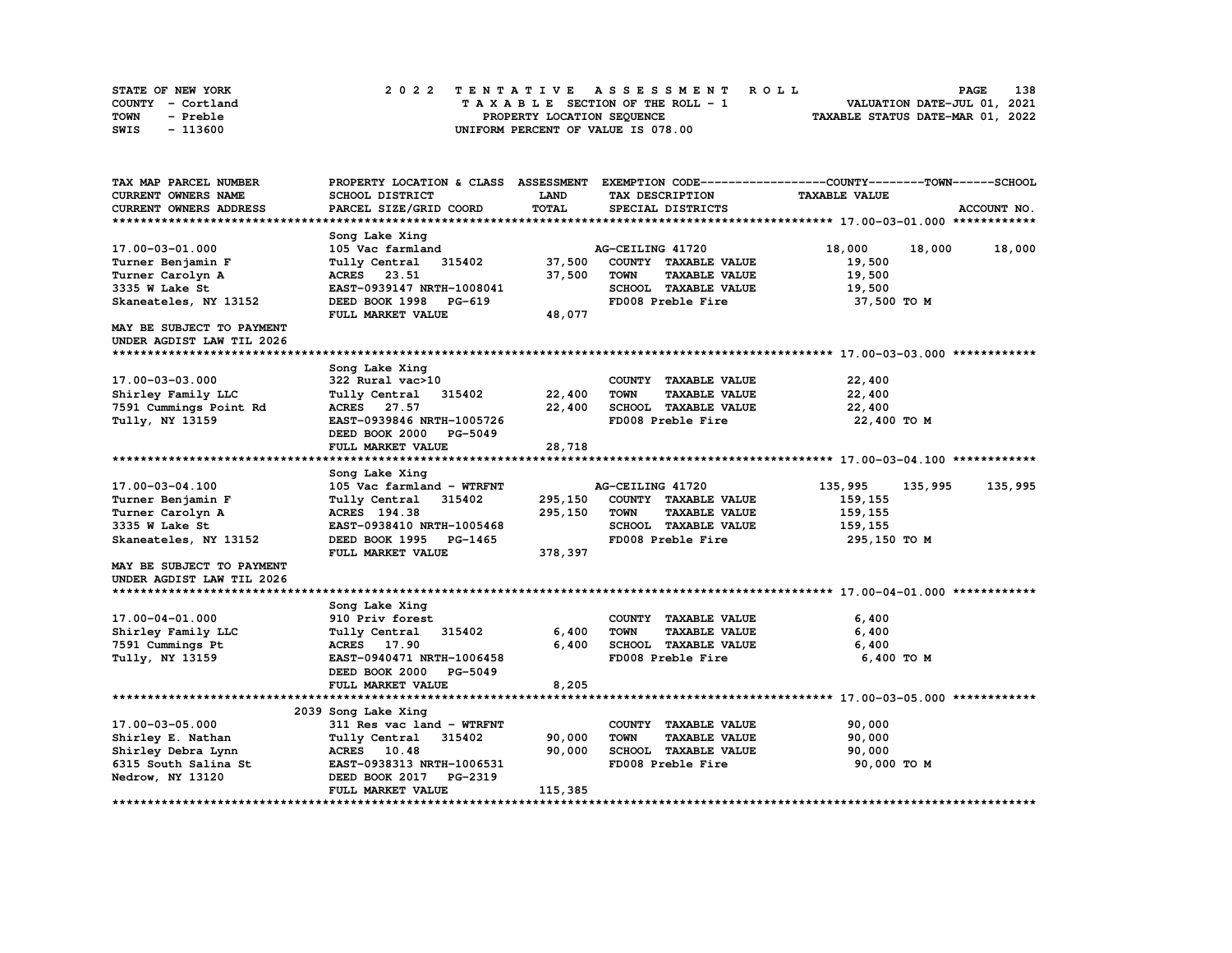| STATE OF NEW YORK | 2022 TENTATIVE ASSESSMENT ROLL     | 139<br><b>PAGE</b>               |
|-------------------|------------------------------------|----------------------------------|
| COUNTY - Cortland | TAXABLE SECTION OF THE ROLL - 1    | VALUATION DATE-JUL 01, 2021      |
| TOWN<br>- Preble  | PROPERTY LOCATION SEQUENCE         | TAXABLE STATUS DATE-MAR 01, 2022 |
| - 113600<br>SWIS  | UNIFORM PERCENT OF VALUE IS 078.00 |                                  |

| TAX MAP PARCEL NUMBER                         | PROPERTY LOCATION & CLASS ASSESSMENT |              |                         |                      | EXEMPTION CODE-----------------COUNTY-------TOWN------SCHOOL |             |             |
|-----------------------------------------------|--------------------------------------|--------------|-------------------------|----------------------|--------------------------------------------------------------|-------------|-------------|
| <b>CURRENT OWNERS NAME</b>                    | SCHOOL DISTRICT                      | <b>LAND</b>  |                         | TAX DESCRIPTION      | <b>TAXABLE VALUE</b>                                         |             |             |
| CURRENT OWNERS ADDRESS                        | PARCEL SIZE/GRID COORD               | <b>TOTAL</b> |                         | SPECIAL DISTRICTS    |                                                              |             | ACCOUNT NO. |
|                                               |                                      |              |                         |                      |                                                              |             |             |
|                                               | 2105 Song Lake Xing                  |              |                         |                      |                                                              |             |             |
| 17.00-03-02.000                               | 220 2 Family Res - WTRFNT            |              |                         | COUNTY TAXABLE VALUE | 109,400                                                      |             |             |
| Shirley Family LLC                            | Tully Central 315402                 | 41,900       | <b>TOWN</b>             | <b>TAXABLE VALUE</b> | 109,400                                                      |             |             |
| 7591 Cummings Point Rd                        | <b>ACRES</b><br>2.37                 | 109,400      |                         | SCHOOL TAXABLE VALUE | 109,400                                                      |             |             |
| Tully, NY 13159                               | EAST-0939757 NRTH-1007472            |              |                         | FD008 Preble Fire    | 109,400 то м                                                 |             |             |
|                                               | DEED BOOK 2000 PG-5048               |              |                         |                      |                                                              |             |             |
|                                               | FULL MARKET VALUE                    | 140,256      |                         |                      |                                                              |             |             |
|                                               |                                      |              |                         |                      |                                                              |             |             |
|                                               | 2111 Song Lake Xing                  |              |                         |                      |                                                              |             |             |
| 7.00-01-17.212                                | 210 1 Family Res - WTRFNT            |              | <b>VET WAR C 41122</b>  |                      | 5,160                                                        | 0           | 0           |
| Boline Ryan D                                 | Tully Central 315402                 |              | 75,600 VET WAR T 41123  |                      | 0                                                            | 10,320      | $\mathbf 0$ |
| Boline Elizabeth C                            | 1.70 BANKCORELOG<br><b>ACRES</b>     |              | 330,000 VET COM C 41132 |                      | 8,600                                                        | 0           | $\mathbf 0$ |
| 2111 Song Lake Xing                           | EAST-0940177 NRTH-1007632            |              | <b>VET COM T 41133</b>  |                      | 0                                                            | 17,200      | $\mathbf 0$ |
| Tully, NY 13159                               | DEED BOOK 2018 PG-2332               |              | VET DIS C 41142         |                      | 17,200                                                       | 0           | $\mathbf 0$ |
|                                               | FULL MARKET VALUE                    |              | 423,077 VET DIS T 41143 |                      | $\mathbf{0}$                                                 | 34,400      | $\Omega$    |
|                                               |                                      |              |                         | COUNTY TAXABLE VALUE | 299,040                                                      |             |             |
|                                               |                                      |              | <b>TOWN</b>             | <b>TAXABLE VALUE</b> | 268,080                                                      |             |             |
|                                               |                                      |              |                         | SCHOOL TAXABLE VALUE | 330,000                                                      |             |             |
|                                               |                                      |              |                         | FD008 Preble Fire    | 330,000 TO M                                                 |             |             |
|                                               |                                      |              |                         |                      |                                                              |             |             |
|                                               | 2269 Song Lake Xing                  |              |                         |                      |                                                              |             |             |
| $7.00 - 08 - 09.000$                          | 210 1 Family Res                     |              | <b>BAS STAR 41854</b>   |                      | $\mathbf{0}$                                                 | $\mathbf 0$ | 25,800      |
| Thibault Jeannine M                           | Tully Central 315402                 | 17,300       |                         | COUNTY TAXABLE VALUE | 109,800                                                      |             |             |
| Pelletier Paul H                              | FRNT 208.00 DPTH 184.25              | 109,800      | <b>TOWN</b>             | <b>TAXABLE VALUE</b> | 109,800                                                      |             |             |
| 2269 Song Lake Xing                           | <b>BANK WELLS</b>                    |              |                         | SCHOOL TAXABLE VALUE | 84,000                                                       |             |             |
| Tully, NY 13159-9329                          | EAST-0943111 NRTH-1008046            |              |                         | FD008 Preble Fire    | 109,800 TO M                                                 |             |             |
|                                               | DEED BOOK 572<br>PG-108              |              |                         |                      |                                                              |             |             |
|                                               | FULL MARKET VALUE                    | 140,769      |                         |                      |                                                              |             |             |
|                                               |                                      |              |                         |                      |                                                              |             |             |
|                                               | 2309 Song Lake Xing                  |              |                         |                      |                                                              |             |             |
| $7.00 - 08 - 08.200$                          | 112 Dairy farm                       |              | AG-CEILING 41720        |                      | 66,729                                                       | 66,729      | 66,729      |
| G \$ E land Co. LLC                           | Tully Central 315402                 | 150,300      |                         | COUNTY TAXABLE VALUE | 153,471                                                      |             |             |
| 6993 Wesdt Bennett Hollow Rd                  | ACRES 70.60                          | 220,200      | <b>TOWN</b>             | <b>TAXABLE VALUE</b> | 153,471                                                      |             |             |
| Preble, NY 13141                              | EAST-0943405 NRTH-1008700            |              |                         | SCHOOL TAXABLE VALUE | 153,471                                                      |             |             |
|                                               | DEED BOOK 2022<br>PG-976             |              |                         | FD008 Preble Fire    | 220,200 то м                                                 |             |             |
| PRIOR OWNER ON 3/01/2022<br>G & E Land Co.LLC | FULL MARKET VALUE                    | 282,308      |                         |                      |                                                              |             |             |
| MAY BE SUBJECT TO PAYMENT                     |                                      |              |                         |                      |                                                              |             |             |
| UNDER AGDIST LAW TIL 2026                     |                                      |              |                         |                      |                                                              |             |             |
|                                               |                                      |              |                         |                      |                                                              |             |             |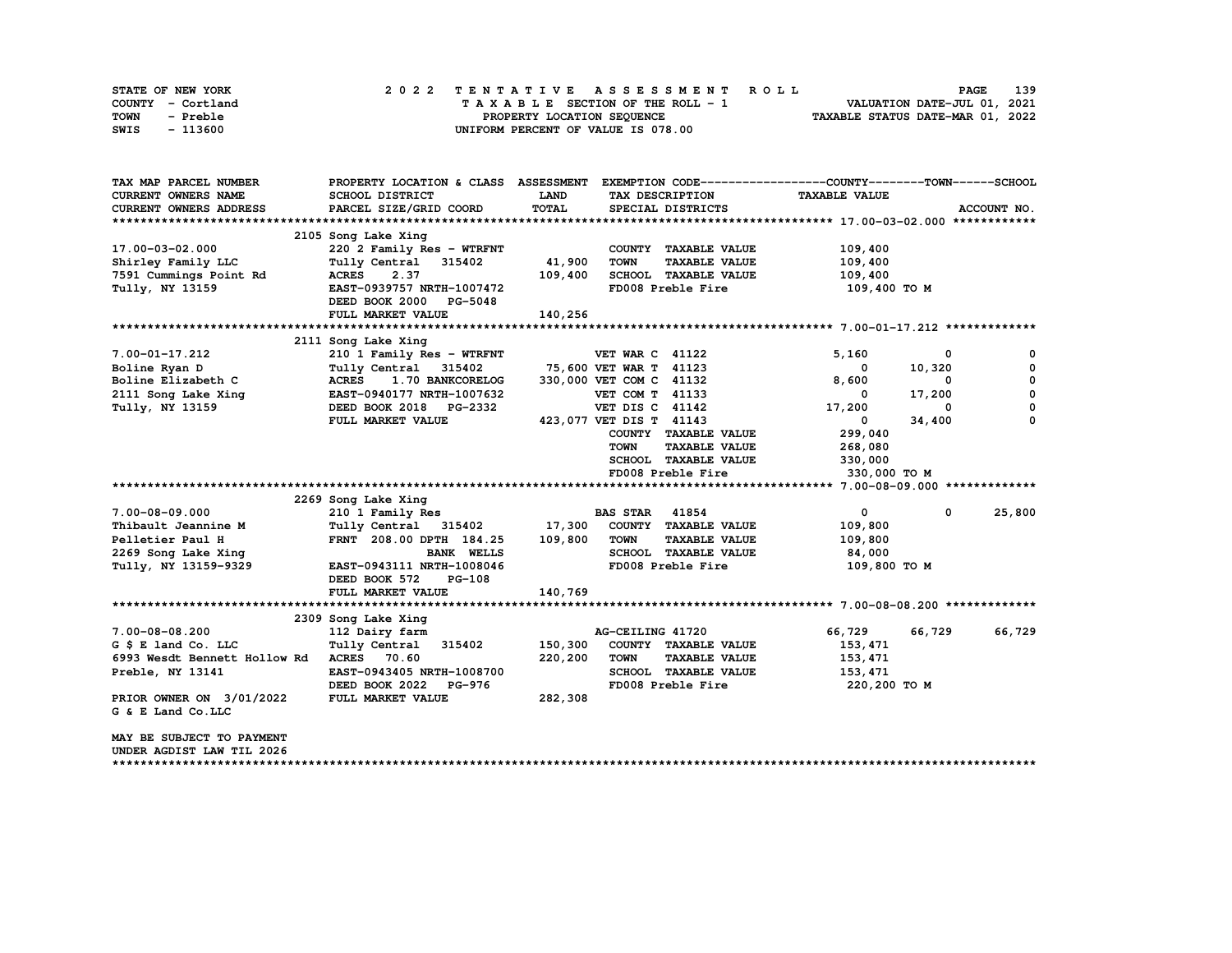| STATE OF NEW YORK | 2022 TENTATIVE ASSESSMENT ROLL     | 140<br><b>PAGE</b>               |
|-------------------|------------------------------------|----------------------------------|
| COUNTY - Cortland | TAXABLE SECTION OF THE ROLL - 1    | VALUATION DATE-JUL 01, 2021      |
| TOWN<br>- Preble  | PROPERTY LOCATION SEQUENCE         | TAXABLE STATUS DATE-MAR 01, 2022 |
| - 113600<br>SWIS  | UNIFORM PERCENT OF VALUE IS 078.00 |                                  |

| TAX MAP PARCEL NUMBER        |                                  |             |                                     | PROPERTY LOCATION & CLASS ASSESSMENT EXEMPTION CODE-----------------COUNTY-------TOWN-----SCHOOL |             |
|------------------------------|----------------------------------|-------------|-------------------------------------|--------------------------------------------------------------------------------------------------|-------------|
| CURRENT OWNERS NAME          | SCHOOL DISTRICT                  | <b>LAND</b> | TAX DESCRIPTION                     | <b>TAXABLE VALUE</b>                                                                             |             |
| CURRENT OWNERS ADDRESS       | PARCEL SIZE/GRID COORD           | TOTAL       | SPECIAL DISTRICTS                   |                                                                                                  | ACCOUNT NO. |
|                              |                                  |             |                                     |                                                                                                  |             |
|                              | 2364 Song Lake Xing              |             |                                     |                                                                                                  |             |
| $8.00 - 01 - 17.000$         | 210 1 Family Res                 |             | CW_15_VET/ 41162                    | 5,160<br>0                                                                                       | 0           |
| Brill Jamie F                | Tully Central 315402             |             | 18,900 BAS STAR 41854               | $\mathbf{0}$<br>$\mathbf 0$                                                                      | 25,800      |
|                              |                                  |             |                                     |                                                                                                  |             |
| 2364 Song Lk Crossing Rd     | <b>ACRES</b><br>1.00             | 120,400     | COUNTY TAXABLE VALUE                | 115,240                                                                                          |             |
| Tully, NY 13159-9322         | EAST-0944705 NRTH-1008116        |             | <b>TOWN</b><br><b>TAXABLE VALUE</b> | 120,400                                                                                          |             |
|                              | DEED BOOK 1996 PG-5856           |             | SCHOOL TAXABLE VALUE                | 94,600                                                                                           |             |
|                              | FULL MARKET VALUE                |             | 154,359 FD008 Preble Fire           | 120,400 TO M                                                                                     |             |
|                              |                                  |             |                                     |                                                                                                  |             |
|                              | Song Mountain Rd                 |             |                                     |                                                                                                  |             |
| $6.00 - 02 - 03.000$         | 314 Rural vac<10                 |             | COUNTY TAXABLE VALUE                | 5,600                                                                                            |             |
| Shafer Robert M              | Tully Central 315402             | 5,600       | <b>TOWN</b><br><b>TAXABLE VALUE</b> | 5,600                                                                                            |             |
| PO Box 430                   | 1.44<br><b>ACRES</b>             | 5,600       | SCHOOL TAXABLE VALUE                | 5,600                                                                                            |             |
| Tully, NY 13159-0430         | EAST-0931801 NRTH-1011602        |             | FD008 Preble Fire                   | 5,600 TO M                                                                                       |             |
|                              | DEED BOOK 553<br>PG-156          |             |                                     |                                                                                                  |             |
|                              | FULL MARKET VALUE                | 7,179       |                                     |                                                                                                  |             |
|                              |                                  |             |                                     |                                                                                                  |             |
|                              | Song Mountain Rd                 |             |                                     |                                                                                                  |             |
| $6.00 - 02 - 04.000$         | 314 Rural vac<10                 |             | COUNTY TAXABLE VALUE                | 6,600                                                                                            |             |
| Hennessy Kathleen A          | Tully Central 315402             | 6,600       | <b>TAXABLE VALUE</b><br><b>TOWN</b> | 6,600                                                                                            |             |
| PO Box 430                   | <b>ACRES</b><br>1.69             | 6,600       | SCHOOL TAXABLE VALUE                | 6,600                                                                                            |             |
|                              |                                  |             |                                     |                                                                                                  |             |
| Tully, NY 13159              | EAST-0931955 NRTH-1011586        |             | FD008 Preble Fire                   | 6,600 TO M                                                                                       |             |
|                              | DEED BOOK 2010 PG-2724           |             |                                     |                                                                                                  |             |
|                              | FULL MARKET VALUE                | 8,462       |                                     |                                                                                                  |             |
|                              |                                  |             |                                     |                                                                                                  |             |
|                              | Song Mountain Rd                 |             |                                     |                                                                                                  |             |
| $6.00 - 03 - 06.100$         | 314 Rural vac<10                 |             | COUNTY TAXABLE VALUE                | 2,200                                                                                            |             |
| Flanagan Vickie              | Homer Central 113001             | 2,200       | <b>TOWN</b><br><b>TAXABLE VALUE</b> | 2,200                                                                                            |             |
| Sears Jill                   | 3.90<br><b>ACRES</b>             | 2,200       | SCHOOL TAXABLE VALUE                | 2,200                                                                                            |             |
| 1689 Patterson Rd            | EAST-0930399 NRTH-1011579        |             | FD008 Preble Fire                   | 2,200 TO M                                                                                       |             |
| Marietta, NY 13110           | DEED BOOK 2014 PG-6453           |             |                                     |                                                                                                  |             |
|                              | FULL MARKET VALUE                | 2,821       |                                     |                                                                                                  |             |
|                              |                                  |             |                                     |                                                                                                  |             |
|                              | Song Mountain Rd                 |             |                                     |                                                                                                  |             |
| $6.00 - 03 - 06.200$         | 314 Rural vac<10                 |             | COUNTY TAXABLE VALUE                | 140                                                                                              |             |
| Swayze Wesley                | Homer Central 113001             | 140         | <b>TOWN</b><br><b>TAXABLE VALUE</b> | 140                                                                                              |             |
| Swayze Susan C               | FRNT 40.00 DPTH 126.65           | 140         | SCHOOL TAXABLE VALUE                | 140                                                                                              |             |
| 1537 Song Mountain Rd        | EAST-0930324 NRTH-1011409        |             | FD008 Preble Fire                   | 140 TO M                                                                                         |             |
| Preble, NY 13141             | DEED BOOK 2014 PG-1824           |             |                                     |                                                                                                  |             |
|                              | FULL MARKET VALUE                | 179         |                                     |                                                                                                  |             |
|                              |                                  |             |                                     |                                                                                                  |             |
|                              |                                  |             |                                     |                                                                                                  |             |
|                              | Song Mountain Rd                 |             |                                     |                                                                                                  |             |
| $7.00 - 02 - 22.000$         | 551 Ski area                     |             | COUNTY TAXABLE VALUE                | 50,900                                                                                           |             |
| South Slope Development Corp | Homer Central<br>113001          | 50,900      | <b>TOWN</b><br><b>TAXABLE VALUE</b> | 50,900                                                                                           |             |
| PO Box 1001                  | <b>ACRES</b> 50.87               | 50,900      | SCHOOL TAXABLE VALUE                | 50,900                                                                                           |             |
| Tully, NY 13159              | EAST-0933437 NRTH-1008756        |             | FD008 Preble Fire                   | 50,900 TO M                                                                                      |             |
|                              | DEED BOOK 2001<br><b>PG-2328</b> |             |                                     |                                                                                                  |             |
|                              | FULL MARKET VALUE                | 65,256      |                                     |                                                                                                  |             |
|                              |                                  |             |                                     |                                                                                                  |             |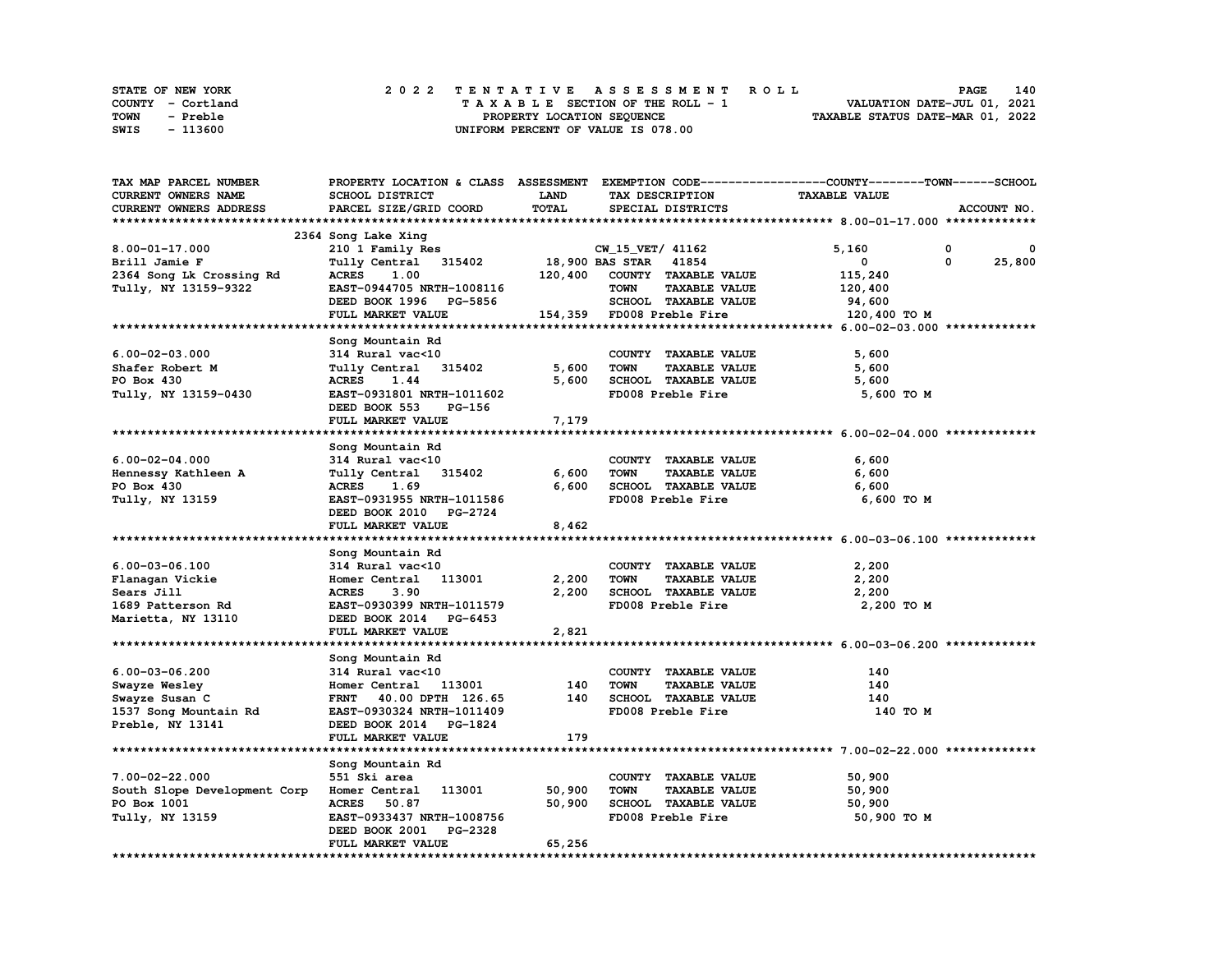| STATE OF NEW YORK | 2022 TENTATIVE ASSESSMENT ROLL     | 141<br><b>PAGE</b>               |
|-------------------|------------------------------------|----------------------------------|
| COUNTY - Cortland | TAXABLE SECTION OF THE ROLL - 1    | VALUATION DATE-JUL 01, 2021      |
| TOWN<br>- Preble  | PROPERTY LOCATION SEQUENCE         | TAXABLE STATUS DATE-MAR 01, 2022 |
| - 113600<br>SWIS  | UNIFORM PERCENT OF VALUE IS 078.00 |                                  |

| TAX MAP PARCEL NUMBER        | PROPERTY LOCATION & CLASS ASSESSMENT EXEMPTION CODE-----------------COUNTY-------TOWN------SCHOOL |              |                                     |                      |                      |
|------------------------------|---------------------------------------------------------------------------------------------------|--------------|-------------------------------------|----------------------|----------------------|
| CURRENT OWNERS NAME          | SCHOOL DISTRICT                                                                                   | LAND         | TAX DESCRIPTION                     | <b>TAXABLE VALUE</b> |                      |
| CURRENT OWNERS ADDRESS       | PARCEL SIZE/GRID COORD                                                                            | <b>TOTAL</b> | SPECIAL DISTRICTS                   |                      | ACCOUNT NO.          |
|                              |                                                                                                   |              |                                     |                      |                      |
|                              | Song Mountain Rd                                                                                  |              |                                     |                      |                      |
| $7.00 - 05 - 04.000$         | 311 Res vac land                                                                                  |              | COUNTY TAXABLE VALUE                | 25,000               |                      |
| King Susan L                 | 315402<br>Tully Central                                                                           | 25,000       | <b>TOWN</b><br><b>TAXABLE VALUE</b> | 25,000               |                      |
| Miller Frank V               | <b>ACRES</b><br>3.85                                                                              | 25,000       | SCHOOL TAXABLE VALUE                | 25,000               |                      |
| 599 Gatehouse Rd             | EAST-0933409 NRTH-1011557                                                                         |              | FD008 Preble Fire                   | 25,000 TO M          |                      |
| Tully, FL 13159              | DEED BOOK 2019 PG-4348                                                                            |              |                                     |                      |                      |
|                              | FULL MARKET VALUE                                                                                 | 32,051       |                                     |                      |                      |
|                              |                                                                                                   |              |                                     |                      |                      |
|                              | Song Mountain Rd                                                                                  |              |                                     |                      |                      |
| $7.00 - 05 - 05.000$         | 311 Res vac land                                                                                  |              | COUNTY TAXABLE VALUE                | 32,900               |                      |
|                              | 315402                                                                                            | 32,900       | <b>TOWN</b><br><b>TAXABLE VALUE</b> | 32,900               |                      |
| King Margaret L              | Tully Central                                                                                     |              |                                     |                      |                      |
| PO Box 545                   | <b>ACRES</b><br>3.50                                                                              | 32,900       | SCHOOL TAXABLE VALUE                | 32,900               |                      |
| Tully, NY 13159-0545         | EAST-0933755 NRTH-1011590                                                                         |              | FD008 Preble Fire                   | 32,900 TO M          |                      |
|                              | DEED BOOK 1999 PG-687                                                                             |              |                                     |                      |                      |
|                              | FULL MARKET VALUE                                                                                 | 42,179       |                                     |                      |                      |
|                              |                                                                                                   |              |                                     |                      |                      |
|                              | Song Mountain Rd                                                                                  |              |                                     |                      |                      |
| $7.00 - 05 - 06.000$         | 331 Com vac w/im                                                                                  |              | COUNTY TAXABLE VALUE                | 47,300               |                      |
| South Slope Development Corp | Tully Central<br>315402                                                                           | 17,300       | <b>TOWN</b><br><b>TAXABLE VALUE</b> | 47,300               |                      |
| PO Box 1001                  | <b>ACRES</b><br>1.10                                                                              | 47,300       | SCHOOL TAXABLE VALUE                | 47,300               |                      |
| Tully, NY 13159              | EAST-0933972 NRTH-1011511                                                                         |              | FD008 Preble Fire                   | 47,300 TO M          |                      |
|                              | DEED BOOK 2001 PG-2328                                                                            |              |                                     |                      |                      |
|                              | FULL MARKET VALUE                                                                                 | 60,641       |                                     |                      |                      |
|                              |                                                                                                   |              |                                     |                      |                      |
|                              | 1515 Song Mountain Rd                                                                             |              |                                     |                      |                      |
| $6.00 - 03 - 04.000$         | 210 1 Family Res                                                                                  |              | <b>BAS STAR 41854</b>               | $\mathbf 0$          | 25,800<br>$^{\circ}$ |
| Swayze Matthew S             | Homer Central 113001                                                                              | 24,200       | COUNTY TAXABLE VALUE                | 110,800              |                      |
| Swayze Laura J               | <b>ACRES</b><br>6.28                                                                              | 110,800      | <b>TOWN</b><br><b>TAXABLE VALUE</b> | 110,800              |                      |
| 1515 Song Mountain Rd        | EAST-0929774 NRTH-1011412                                                                         |              | SCHOOL TAXABLE VALUE                | 85,000               |                      |
| Preble, NY 13141-9718        | DEED BOOK 2001<br>PG-5494                                                                         |              | FD008 Preble Fire                   | 110,800 TO M         |                      |
|                              | FULL MARKET VALUE                                                                                 | 142,051      |                                     |                      |                      |
|                              |                                                                                                   |              |                                     |                      |                      |
|                              | 1537 Song Mountain Rd                                                                             |              |                                     |                      |                      |
| $6.00 - 03 - 05.000$         | 210 1 Family Res                                                                                  |              | <b>BAS STAR</b><br>41854            | 0                    | 25,800<br>0          |
| Swayze Wesley                | Homer Central<br>113001                                                                           | 19,800       | COUNTY TAXABLE VALUE                | 110,500              |                      |
| Swayze Matthew S             | <b>ACRES</b><br>1.50                                                                              | 110,500      | <b>TOWN</b><br><b>TAXABLE VALUE</b> | 110,500              |                      |
| 1537 Song Mountain Rd        | EAST-0930102 NRTH-1011259                                                                         |              | SCHOOL TAXABLE VALUE                | 84,700               |                      |
| Preble, NY 13141             | DEED BOOK 2010 PG-3953                                                                            |              | FD008 Preble Fire                   | 110,500 TO M         |                      |
|                              | FULL MARKET VALUE                                                                                 |              |                                     |                      |                      |
|                              |                                                                                                   | 141,667      |                                     |                      |                      |
|                              |                                                                                                   |              |                                     |                      |                      |
|                              | 1597 Song Mountain Rd                                                                             |              |                                     |                      |                      |
| $6.00 - 02 - 02.000$         | 312 Vac w/imprv                                                                                   |              | COUNTY TAXABLE VALUE                | 30,700               |                      |
| Hust Brian J                 | Tully Central 315402                                                                              | 14,500       | <b>TOWN</b><br><b>TAXABLE VALUE</b> | 30,700               |                      |
| Hust Corinne A               | <b>ACRES</b><br>2.34                                                                              | 30,700       | SCHOOL TAXABLE VALUE                | 30,700               |                      |
| 4154 Bobwhite Ln             | EAST-0931604 NRTH-1011679                                                                         |              | FD008 Preble Fire                   | 30,700 TO M          |                      |
| Tully, NY 13159              | DEED BOOK 2020<br>PG-6911                                                                         |              |                                     |                      |                      |
|                              | FULL MARKET VALUE                                                                                 | 39,359       |                                     |                      |                      |
|                              |                                                                                                   |              |                                     |                      |                      |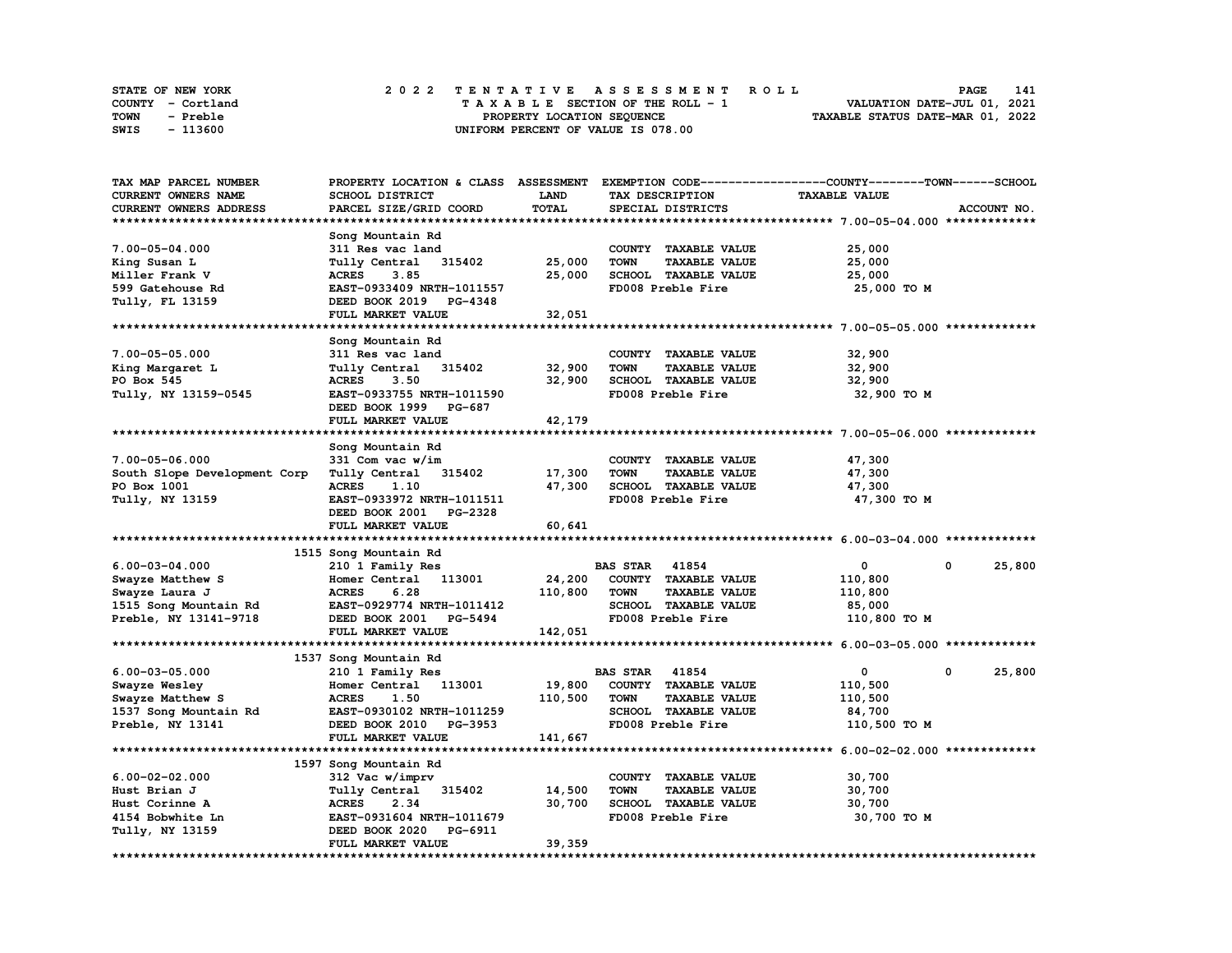| STATE OF NEW YORK | 2022 TENTATIVE ASSESSMENT ROLL     | 142<br><b>PAGE</b>               |
|-------------------|------------------------------------|----------------------------------|
| COUNTY - Cortland | TAXABLE SECTION OF THE ROLL - 1    | VALUATION DATE-JUL 01, 2021      |
| TOWN<br>- Preble  | PROPERTY LOCATION SEQUENCE         | TAXABLE STATUS DATE-MAR 01, 2022 |
| - 113600<br>SWIS  | UNIFORM PERCENT OF VALUE IS 078.00 |                                  |

| TAX MAP PARCEL NUMBER         | PROPERTY LOCATION & CLASS ASSESSMENT EXEMPTION CODE----------------COUNTY-------TOWN-----SCHOOL |         |                        |                             |                          |              |                   |
|-------------------------------|-------------------------------------------------------------------------------------------------|---------|------------------------|-----------------------------|--------------------------|--------------|-------------------|
| CURRENT OWNERS NAME           | SCHOOL DISTRICT                                                                                 | LAND    |                        | TAX DESCRIPTION             | <b>TAXABLE VALUE</b>     |              |                   |
| CURRENT OWNERS ADDRESS        | PARCEL SIZE/GRID COORD                                                                          | TOTAL   |                        | SPECIAL DISTRICTS           |                          |              | ACCOUNT NO.       |
|                               |                                                                                                 |         |                        |                             |                          |              |                   |
|                               | 1641 Song Mountain Rd                                                                           |         |                        |                             |                          |              |                   |
| $6.00 - 02 - 05.000$          | 210 1 Family Res                                                                                |         | <b>BAS STAR 41854</b>  |                             | 0                        | 0            | 25,800            |
| Schreher William              | Tully Central 315402                                                                            | 36,200  |                        | COUNTY TAXABLE VALUE        | 190,200                  |              |                   |
|                               | 6.68<br><b>ACRES</b>                                                                            | 190,200 | <b>TOWN</b>            | <b>TAXABLE VALUE</b>        | 190,200                  |              |                   |
| Gittleson Nancy<br>PO Box 890 | EAST-0932258 NRTH-1011550                                                                       |         |                        | SCHOOL TAXABLE VALUE        | 164,400                  |              |                   |
|                               |                                                                                                 |         |                        |                             |                          |              |                   |
| Tully, NY 13159-0890          | DEED BOOK 444<br>PG-187                                                                         |         |                        | FD008 Preble Fire           | 190,200 TO M             |              |                   |
|                               | FULL MARKET VALUE                                                                               | 243,846 |                        |                             |                          |              |                   |
|                               |                                                                                                 |         |                        |                             |                          |              |                   |
|                               | 1683 Song Mountain Rd                                                                           |         |                        |                             |                          |              |                   |
| $7.00 - 05 - 01.000$          | 210 1 Family Res                                                                                |         |                        | COUNTY TAXABLE VALUE        | 163,500                  |              |                   |
| Lansdowne Cynthia S           | Tully Central 315402                                                                            | 32,200  | TOWN                   | <b>TAXABLE VALUE</b>        | 163,500                  |              |                   |
| 785 23rd Ave                  | <b>ACRES</b><br>2.78                                                                            | 163,500 |                        | SCHOOL TAXABLE VALUE        | 163,500                  |              |                   |
| Vero Beach, FL 32962          | EAST-0932643 NRTH-1011493                                                                       |         |                        | FD008 Preble Fire           | 163,500 то м             |              |                   |
|                               | DEED BOOK 2017 PG-3978                                                                          |         |                        |                             |                          |              |                   |
|                               | FULL MARKET VALUE                                                                               | 209,615 |                        |                             |                          |              |                   |
|                               |                                                                                                 |         |                        |                             |                          |              |                   |
|                               | 1705 Song Mountain Rd                                                                           |         |                        |                             |                          |              |                   |
| $7.00 - 05 - 02.000$          | 210 1 Family Res                                                                                |         | <b>BAS STAR 41854</b>  |                             | $\mathbf{o}$             | $\mathbf{0}$ | 25,800            |
| Bucktooth Grant L             | Tully Central 315402                                                                            | 29,800  |                        | COUNTY TAXABLE VALUE        | 237,100                  |              |                   |
| Decaire Kati J                | <b>ACRES</b><br>2.76                                                                            | 237,100 | <b>TOWN</b>            | <b>TAXABLE VALUE</b>        | 237,100                  |              |                   |
| 1705 Song Mountain Rd         | EAST-0932867 NRTH-1011491                                                                       |         |                        | SCHOOL TAXABLE VALUE        | 211,300                  |              |                   |
| Tully, NY 13159               | DEED BOOK 2011 PG-4039                                                                          |         |                        | FD008 Preble Fire           | 237,100 TO M             |              |                   |
|                               | FULL MARKET VALUE                                                                               | 303,974 |                        |                             |                          |              |                   |
|                               |                                                                                                 |         |                        |                             |                          |              |                   |
|                               |                                                                                                 |         |                        |                             |                          |              |                   |
|                               | 1717 Song Mountain Rd                                                                           |         |                        |                             |                          |              |                   |
| $7.00 - 05 - 03.000$          | 210 1 Family Res                                                                                |         |                        | COUNTY TAXABLE VALUE        | 277,680                  |              |                   |
| Rigo Ralf                     | Tully Central 315402                                                                            | 29,800  | <b>TOWN</b>            | <b>TAXABLE VALUE</b>        | 277,680                  |              |                   |
| 1717 Song Mountain Rd         | <b>ACRES</b><br>2.76                                                                            | 277,680 |                        | SCHOOL TAXABLE VALUE        | 277,680                  |              |                   |
| Tully, NY 13159               | EAST-0933123 NRTH-1011514                                                                       |         |                        | FD008 Preble Fire           | 277,680 то м             |              |                   |
|                               | DEED BOOK 2019 PG-4072                                                                          |         |                        |                             |                          |              |                   |
|                               | FULL MARKET VALUE                                                                               | 356,000 |                        |                             |                          |              |                   |
|                               |                                                                                                 |         |                        |                             |                          |              |                   |
|                               | 1779 Song Mountain Rd                                                                           |         |                        |                             |                          |              |                   |
| $7.00 - 05 - 09.000$          | 210 1 Family Res                                                                                |         | <b>BAS STAR 41854</b>  |                             | $\mathbf 0$              | 0            | 25,800            |
| Piano Michael N               | Tully Central 315402                                                                            | 29,900  |                        | COUNTY TAXABLE VALUE        | 204,600                  |              |                   |
| Piano Stacy E                 | <b>ACRES</b><br>2.81 BANKCORELOG                                                                | 204,600 | <b>TOWN</b>            | <b>TAXABLE VALUE</b>        | 204,600                  |              |                   |
| 1779 Song Mountain Rd         | EAST-0934602 NRTH-1011566                                                                       |         |                        | SCHOOL TAXABLE VALUE        | 178,800                  |              |                   |
| Tully, NY 13159               | DEED BOOK 2013 PG-4471                                                                          |         |                        | FD008 Preble Fire           | 204,600 TO M             |              |                   |
|                               | FULL MARKET VALUE                                                                               | 262,308 |                        |                             |                          |              |                   |
|                               |                                                                                                 |         |                        |                             |                          |              |                   |
|                               |                                                                                                 |         |                        |                             |                          |              |                   |
|                               | 1783 Song Mountain Rd                                                                           |         |                        |                             |                          |              |                   |
| $7.00 - 05 - 08.000$          | 210 1 Family Res                                                                                |         | VET COM C 41132        |                             | 8,600                    | 0            | 0<br>$\mathbf{0}$ |
| Murray Marvin F               | Tully Central 315402                                                                            |         | 29,900 VET COM T 41133 |                             | $\mathbf 0$              | 17,200       |                   |
| Murray Janet B                | <b>ACRES</b><br>2.80                                                                            |         | 187,500 BAS STAR 41854 |                             | $\overline{\phantom{0}}$ | 0            | 25,800            |
| 1783 Song Mountain Rd         | EAST-0934361 NRTH-1011687                                                                       |         |                        | COUNTY TAXABLE VALUE        | 178,900                  |              |                   |
| Tully, NY 13159-9213          | <b>PG-334</b><br>DEED BOOK 406                                                                  |         | <b>TOWN</b>            | <b>TAXABLE VALUE</b>        | 170,300                  |              |                   |
|                               | FULL MARKET VALUE                                                                               | 240,385 |                        | <b>SCHOOL TAXABLE VALUE</b> | 161,700                  |              |                   |
|                               |                                                                                                 |         |                        | FD008 Preble Fire           | 187,500 TO M             |              |                   |
|                               |                                                                                                 |         |                        |                             |                          |              |                   |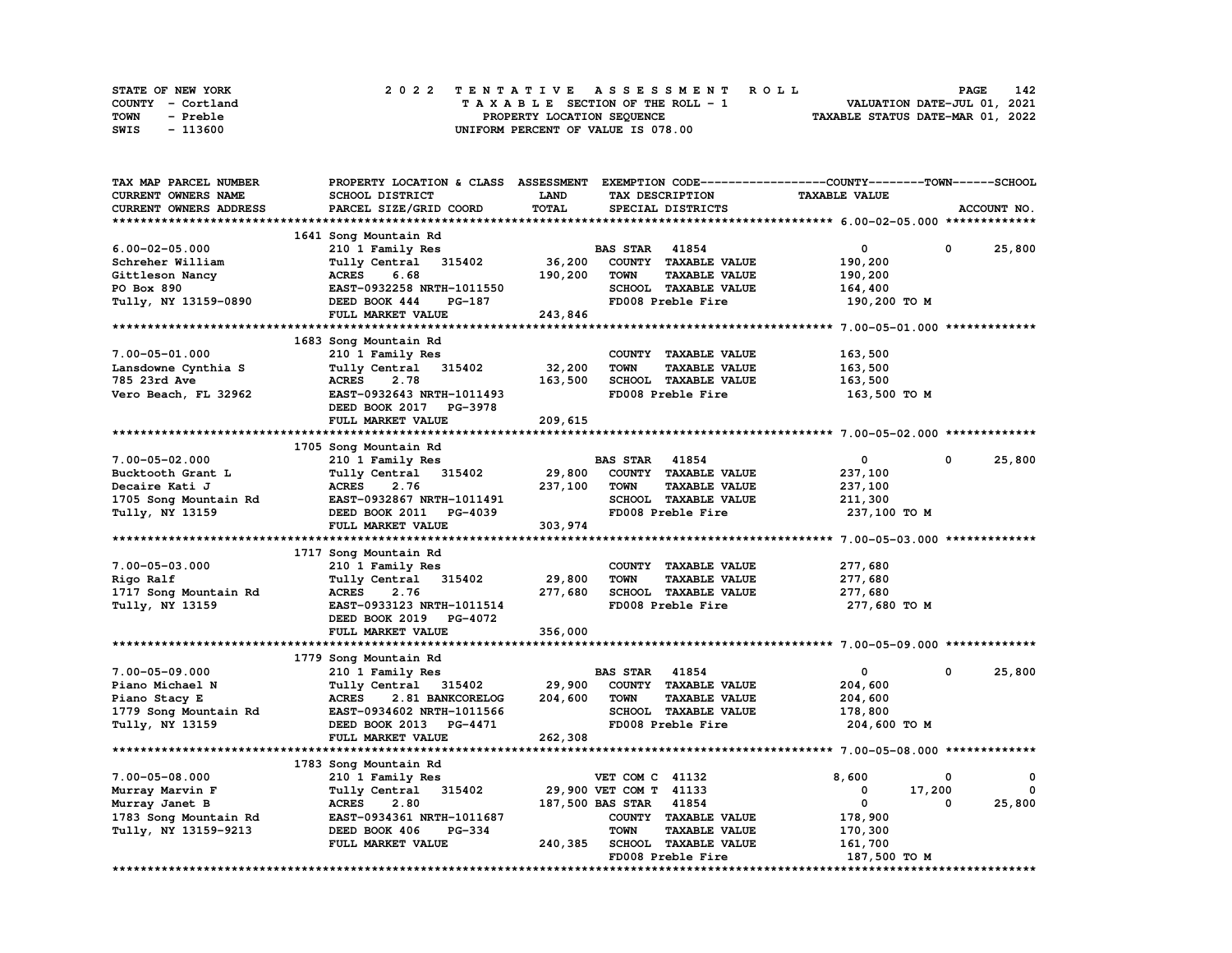| STATE OF NEW YORK | 2022 TENTATIVE ASSESSMENT ROLL     | 143<br><b>PAGE</b>               |
|-------------------|------------------------------------|----------------------------------|
| COUNTY - Cortland | TAXABLE SECTION OF THE ROLL - 1    | VALUATION DATE-JUL 01, 2021      |
| TOWN<br>- Preble  | PROPERTY LOCATION SEQUENCE         | TAXABLE STATUS DATE-MAR 01, 2022 |
| - 113600<br>SWIS  | UNIFORM PERCENT OF VALUE IS 078.00 |                                  |

| TAX MAP PARCEL NUMBER         | PROPERTY LOCATION & CLASS ASSESSMENT EXEMPTION CODE----------------COUNTY-------TOWN-----SCHOOL |          |                                     |                      |             |
|-------------------------------|-------------------------------------------------------------------------------------------------|----------|-------------------------------------|----------------------|-------------|
| CURRENT OWNERS NAME           | SCHOOL DISTRICT                                                                                 | LAND     | TAX DESCRIPTION                     | <b>TAXABLE VALUE</b> |             |
| <b>CURRENT OWNERS ADDRESS</b> | PARCEL SIZE/GRID COORD                                                                          | TOTAL    | SPECIAL DISTRICTS                   |                      | ACCOUNT NO. |
|                               |                                                                                                 |          |                                     |                      |             |
|                               | 1791 Song Mountain Rd                                                                           |          |                                     |                      |             |
| $7.00 - 05 - 07.000$          | 210 1 Family Res                                                                                |          | <b>BAS STAR</b> 41854               | $\mathbf 0$          | 0<br>25,800 |
| Burke Robert J                | Tully Central 315402                                                                            | 30,500   | COUNTY TAXABLE VALUE                | 155,000              |             |
| Burke Janice L                | 3.10<br><b>ACRES</b>                                                                            | 155,000  | <b>TOWN</b><br><b>TAXABLE VALUE</b> | 155,000              |             |
|                               | EAST-0934133 NRTH-1011635                                                                       |          | SCHOOL TAXABLE VALUE                | 129,200              |             |
| 1791 Song Mtn Rd              |                                                                                                 |          |                                     |                      |             |
| Tully, NY 13159-9213          | DEED BOOK 1999 PG-5868                                                                          |          | FD008 Preble Fire                   | 155,000 TO M         |             |
|                               | FULL MARKET VALUE                                                                               | 198,718  |                                     |                      |             |
|                               |                                                                                                 |          |                                     |                      |             |
|                               | 1808, 1814 Song Mountain Rd                                                                     |          |                                     |                      |             |
| $7.00 - 02 - 21.000$          | 551 Ski area                                                                                    |          | COUNTY TAXABLE VALUE                | 1338,300             |             |
| South Slope Development Corp  | Tully Central 315402                                                                            | 940,500  | TOWN<br><b>TAXABLE VALUE</b>        | 1338,300             |             |
| PO Box 1001                   | ACRES 217.06                                                                                    | 1338,300 | SCHOOL TAXABLE VALUE                | 1338,300             |             |
| Tully, NY 13159               | EAST-0932895 NRTH-1010268                                                                       |          | FD008 Preble Fire                   | 1338,300 то м        |             |
|                               | DEED BOOK 2001 PG-2328                                                                          |          |                                     |                      |             |
|                               | FULL MARKET VALUE                                                                               | 1715,769 |                                     |                      |             |
|                               |                                                                                                 |          |                                     |                      |             |
|                               | St Charles Bay Rd                                                                               |          |                                     |                      |             |
| 7.00-06-06.100                | 311 Res vac land - WTRFNT                                                                       |          | COUNTY TAXABLE VALUE                | 65,525               |             |
| Gherardi Jack                 | Tully Central 315402                                                                            | 65,525   | <b>TOWN</b><br><b>TAXABLE VALUE</b> | 65,525               |             |
| Gherardi Susan                | <b>ACRES</b><br>2.55                                                                            | 65,525   | SCHOOL TAXABLE VALUE                | 65,525               |             |
| 7357 West Gate Ln             | EAST-0939736 NRTH-1012189                                                                       |          | FD008 Preble Fire                   | 65,525 TO M          |             |
| Liverpool, NY 13090           | DEED BOOK 2014 PG-4197                                                                          |          |                                     |                      |             |
|                               | FULL MARKET VALUE                                                                               | 84,006   |                                     |                      |             |
|                               |                                                                                                 |          |                                     |                      |             |
|                               |                                                                                                 |          |                                     |                      |             |
|                               | St Charles Bay Rd                                                                               |          |                                     |                      |             |
| $7.04 - 01 - 07.000$          | 314 Rural vac<10 - WTRFNT                                                                       |          | COUNTY TAXABLE VALUE                | 14,100               |             |
| Hinman Yvonne K               | Tully Central 315402                                                                            | 14,100   | <b>TAXABLE VALUE</b><br><b>TOWN</b> | 14,100               |             |
| Hinman Janice A               | FRNT 51.50 DPTH 168.40                                                                          | 14,100   | SCHOOL TAXABLE VALUE                | 14,100               |             |
| Attn: Alice M. Hinman         | EAST-0939341 NRTH-1011462                                                                       |          | FD008 Preble Fire                   | 14,100 TO M          |             |
| 7627 St. Charles Bay Rd       | DEED BOOK 2001 PG-1218                                                                          |          |                                     |                      |             |
| Tully, NY 13159-9803          | FULL MARKET VALUE                                                                               | 18,077   |                                     |                      |             |
|                               |                                                                                                 |          |                                     |                      |             |
|                               | St Charles Bay Rd                                                                               |          |                                     |                      |             |
| $7.04 - 01 - 08.000$          | 314 Rural vac<10 - WTRFNT                                                                       |          | COUNTY TAXABLE VALUE                | 13,600               |             |
| Hinman Yvonne K               | Tully Central 315402                                                                            | 13,600   | <b>TOWN</b><br><b>TAXABLE VALUE</b> | 13,600               |             |
| Hinman Janice A               | FRNT 41.50 DPTH 189.80                                                                          | 13,600   | SCHOOL TAXABLE VALUE                | 13,600               |             |
| Attn: Alice M. Hinman         | EAST-0939406 NRTH-1011431                                                                       |          | FD008 Preble Fire                   | 13,600 TO M          |             |
| 7627 St. Charles Bay Rd       | DEED BOOK 2001 PG-1218                                                                          |          |                                     |                      |             |
| Tully, NY 13159-9803          | FULL MARKET VALUE                                                                               | 17,436   |                                     |                      |             |
|                               |                                                                                                 |          |                                     |                      |             |
|                               | St Charles Bay Rd                                                                               |          |                                     |                      |             |
| $7.04 - 01 - 69.000$          | 314 Rural vac<10 - WTRFNT                                                                       |          | COUNTY TAXABLE VALUE                | 11,300               |             |
| Hinman Yvonne K               | Tully Central 315402                                                                            | 11,300   | TOWN<br><b>TAXABLE VALUE</b>        | 11,300               |             |
|                               |                                                                                                 |          |                                     |                      |             |
| Hinman Janice A               | FRNT 75.37 DPTH 89.17                                                                           | 11,300   | SCHOOL TAXABLE VALUE                | 11,300               |             |
| Attn: Alice M. Hinman         | <b>ACRES</b><br>0.13                                                                            |          | FD008 Preble Fire                   | 11,300 TO M          |             |
| 7627 St. Charles Bay Rd       | EAST-0939546 NRTH-1011498                                                                       |          |                                     |                      |             |
| Tully, NY 13159-9803          | DEED BOOK 2001 PG-1218                                                                          |          |                                     |                      |             |
|                               | FULL MARKET VALUE                                                                               | 14,487   |                                     |                      |             |
|                               |                                                                                                 |          |                                     |                      |             |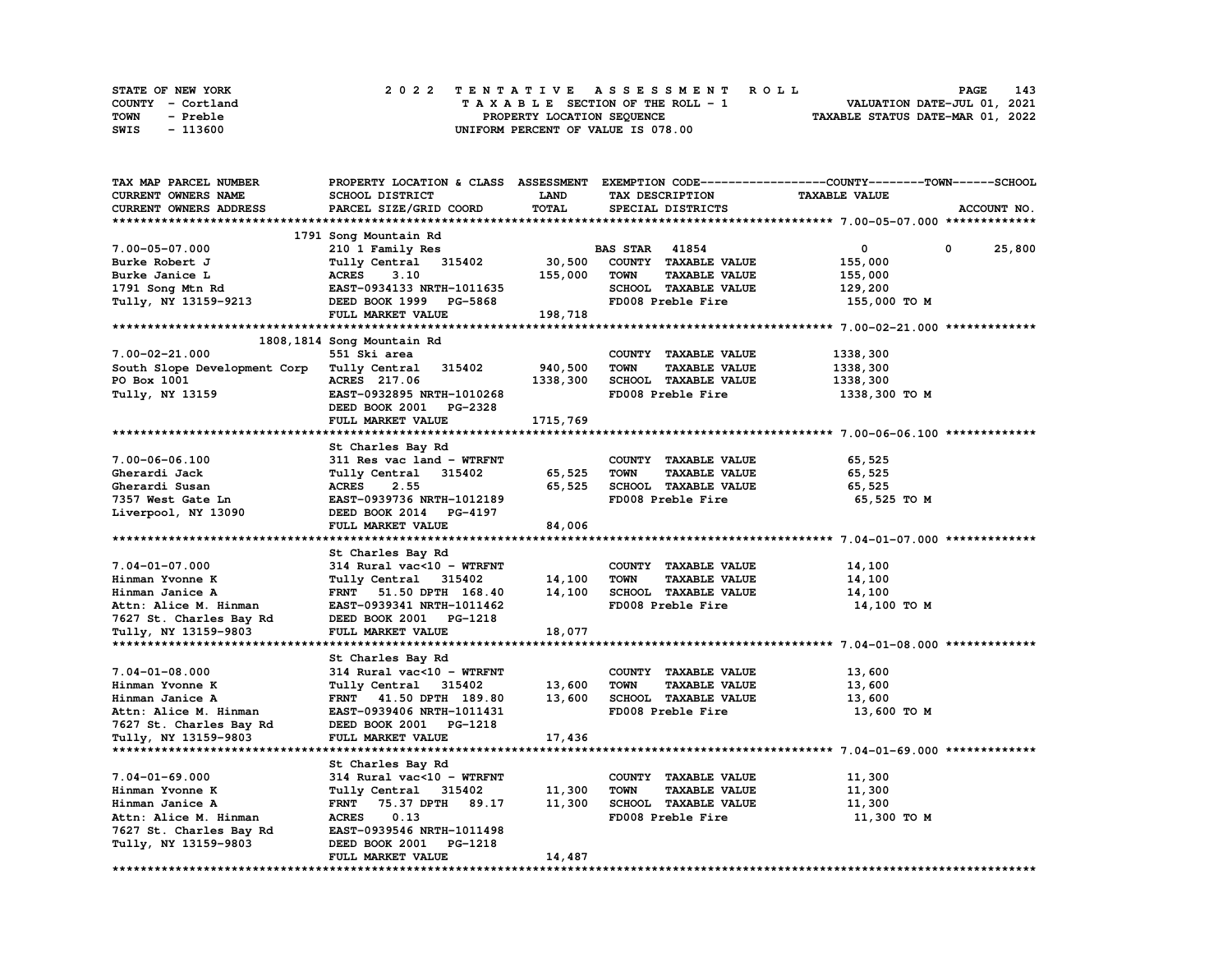| STATE OF NEW YORK | 2022 TENTATIVE ASSESSMENT ROLL     | 144<br><b>PAGE</b>               |
|-------------------|------------------------------------|----------------------------------|
| COUNTY - Cortland | TAXABLE SECTION OF THE ROLL - 1    | VALUATION DATE-JUL 01, 2021      |
| TOWN<br>- Preble  | PROPERTY LOCATION SEQUENCE         | TAXABLE STATUS DATE-MAR 01, 2022 |
| SWIS<br>- 113600  | UNIFORM PERCENT OF VALUE IS 078.00 |                                  |

| TAX MAP PARCEL NUMBER   | PROPERTY LOCATION & CLASS ASSESSMENT EXEMPTION CODE----------------COUNTY-------TOWN-----SCHOOL |         |                                     |                      |                       |
|-------------------------|-------------------------------------------------------------------------------------------------|---------|-------------------------------------|----------------------|-----------------------|
| CURRENT OWNERS NAME     | SCHOOL DISTRICT                                                                                 | LAND    | TAX DESCRIPTION                     | <b>TAXABLE VALUE</b> |                       |
| CURRENT OWNERS ADDRESS  | PARCEL SIZE/GRID COORD                                                                          | TOTAL   | SPECIAL DISTRICTS                   |                      | ACCOUNT NO.           |
|                         |                                                                                                 |         |                                     |                      |                       |
|                         | 7625 St Charles Bay Rd                                                                          |         |                                     |                      |                       |
| $7.04 - 01 - 10.000$    | 210 1 Family Res - WTRFNT                                                                       |         | COUNTY TAXABLE VALUE                | 346,200              |                       |
| Smith Dean E            | Tully Central 315402                                                                            | 118,700 | <b>TAXABLE VALUE</b><br><b>TOWN</b> | 346,200              |                       |
| Smith Anne M            | FRNT 106.58 DPTH 155.36                                                                         | 346,200 | SCHOOL TAXABLE VALUE                | 346,200              |                       |
| 7625 St Charles Bay Rd  | EAST-0939598 NRTH-1011368                                                                       |         | FD008 Preble Fire                   | 346,200 TO M         |                       |
| Tully, NY 13159         | DEED BOOK 2020 PG-5213                                                                          |         |                                     |                      |                       |
|                         | FULL MARKET VALUE                                                                               | 443,846 |                                     |                      |                       |
|                         |                                                                                                 |         |                                     |                      |                       |
|                         | 7627 St Charles Bay Rd                                                                          |         |                                     |                      |                       |
| 7.04-01-09.000          | 210 1 Family Res - WTRFNT                                                                       |         | <b>BAS STAR 41854</b>               | $\mathbf 0$          | $\mathbf 0$<br>25,800 |
| Hinman Alice M          | Tully Central 315402                                                                            | 70,700  | COUNTY TAXABLE VALUE                | 156,800              |                       |
| Hinman Janice A         | FRNT 49.00 DPTH 189.80                                                                          | 156,800 | <b>TOWN</b><br><b>TAXABLE VALUE</b> | 156,800              |                       |
|                         | c/o Janice A Hinman<br>7627 St. Charles Bay Rd bEED BOOK 2001 PG-1218                           |         | SCHOOL TAXABLE VALUE                | 131,000              |                       |
|                         |                                                                                                 |         | FD008 Preble Fire                   | 156,800 то м         |                       |
| Tully, NY 13159-9803    | FULL MARKET VALUE                                                                               | 201,026 |                                     |                      |                       |
|                         |                                                                                                 |         |                                     |                      |                       |
|                         | 7631 St Charles Bay Rd                                                                          |         |                                     |                      |                       |
| $7.04 - 01 - 06.000$    | 260 Seasonal res - WTRFNT                                                                       |         | COUNTY TAXABLE VALUE                | 78,000               |                       |
| Fero John H             | Tully Central 315402                                                                            | 53,800  | <b>TOWN</b><br><b>TAXABLE VALUE</b> | 78,000               |                       |
| Fero Barbara A          | FRNT 159.00 DPTH 189.00                                                                         | 78,000  | <b>SCHOOL TAXABLE VALUE</b>         | 78,000               |                       |
| 4363 Howlett Hill Rd    | EAST-0939244 NRTH-1011495                                                                       |         | FD008 Preble Fire                   | 78,000 TO M          |                       |
| Syracuse, NY 13215-1219 | DEED BOOK 568<br>PG-147                                                                         |         |                                     |                      |                       |
|                         | FULL MARKET VALUE                                                                               | 100,000 |                                     |                      |                       |
|                         |                                                                                                 |         |                                     |                      |                       |
|                         | 7633 St Charles Bay Rd                                                                          |         |                                     |                      |                       |
| $7.04 - 01 - 05.000$    | 210 1 Family Res - WTRFNT                                                                       |         | CW 15 VET/ 41162                    | 5,160                | 0<br>0                |
| Haumann Darryl L        | Tully Central 315402                                                                            |         | 68,000 ENH STAR 41834               | $\mathbf 0$          | 0<br>64,410           |
| Haumann Shirley A       | FRNT 90.00 DPTH 280.58                                                                          | 219,000 | COUNTY TAXABLE VALUE                | 213,840              |                       |
| 7633 St Charles Bay Rd  | EAST-0939340 NRTH-1011582                                                                       |         | <b>TOWN</b><br><b>TAXABLE VALUE</b> | 219,000              |                       |
| Tully, NY 13159-2105    | DEED BOOK 2015 PG-4677                                                                          |         | SCHOOL TAXABLE VALUE                | 154,590              |                       |
|                         | FULL MARKET VALUE                                                                               |         | 280,769 FD008 Preble Fire           | 219,000 TO M         |                       |
|                         |                                                                                                 |         |                                     |                      |                       |
|                         | 7634 St Charles Bay Rd                                                                          |         |                                     |                      |                       |
| $7.04 - 01 - 11.000$    | 260 Seasonal res - WTRFNT                                                                       |         | COUNTY TAXABLE VALUE                | 68,500               |                       |
| Kurtz Richard G         | Tully Central 315402                                                                            | 34,300  | <b>TAXABLE VALUE</b><br>TOWN        | 68,500               |                       |
| Kurtz Kevin             | FRNT 77.07 DPTH 96.65                                                                           | 68,500  | SCHOOL TAXABLE VALUE                | 68,500               |                       |
|                         | 1560 Mecklenburg Rd<br>These W. 1953                                                            |         | FD008 Preble Fire                   | 68,500 TO M          |                       |
| Ithaca, NY 14851        | DEED BOOK 2010 PG-2819                                                                          |         |                                     |                      |                       |
|                         | FULL MARKET VALUE                                                                               | 87,821  |                                     |                      |                       |
|                         |                                                                                                 |         |                                     |                      |                       |
|                         | 7635 St Charles Bay Rd                                                                          |         |                                     |                      |                       |
| $7.04 - 01 - 04.100$    | 210 1 Family Res - WTRFNT                                                                       |         | <b>BAS STAR 41854</b>               | $\overline{0}$       | 25,800<br>$^{\circ}$  |
| Bernhard Robert F Jr    | Tully Central 315402                                                                            | 66,400  | COUNTY TAXABLE VALUE                | 188,300              |                       |
| 7637 St Charles Bay Rd  | FRNT 120.95 DPTH 280.58                                                                         | 188,300 | <b>TOWN</b><br><b>TAXABLE VALUE</b> | 188,300              |                       |
| Tully, NY 13159-2105    | <b>ACRES</b><br>0.65                                                                            |         | <b>SCHOOL TAXABLE VALUE</b>         | 162,500              |                       |
|                         | EAST-0939366 NRTH-1011681                                                                       |         | FD008 Preble Fire                   | 188,300 TO M         |                       |
|                         | DEED BOOK 2000<br>PG-1068                                                                       |         |                                     |                      |                       |
|                         |                                                                                                 |         |                                     |                      |                       |
|                         | FULL MARKET VALUE                                                                               | 241,410 |                                     |                      |                       |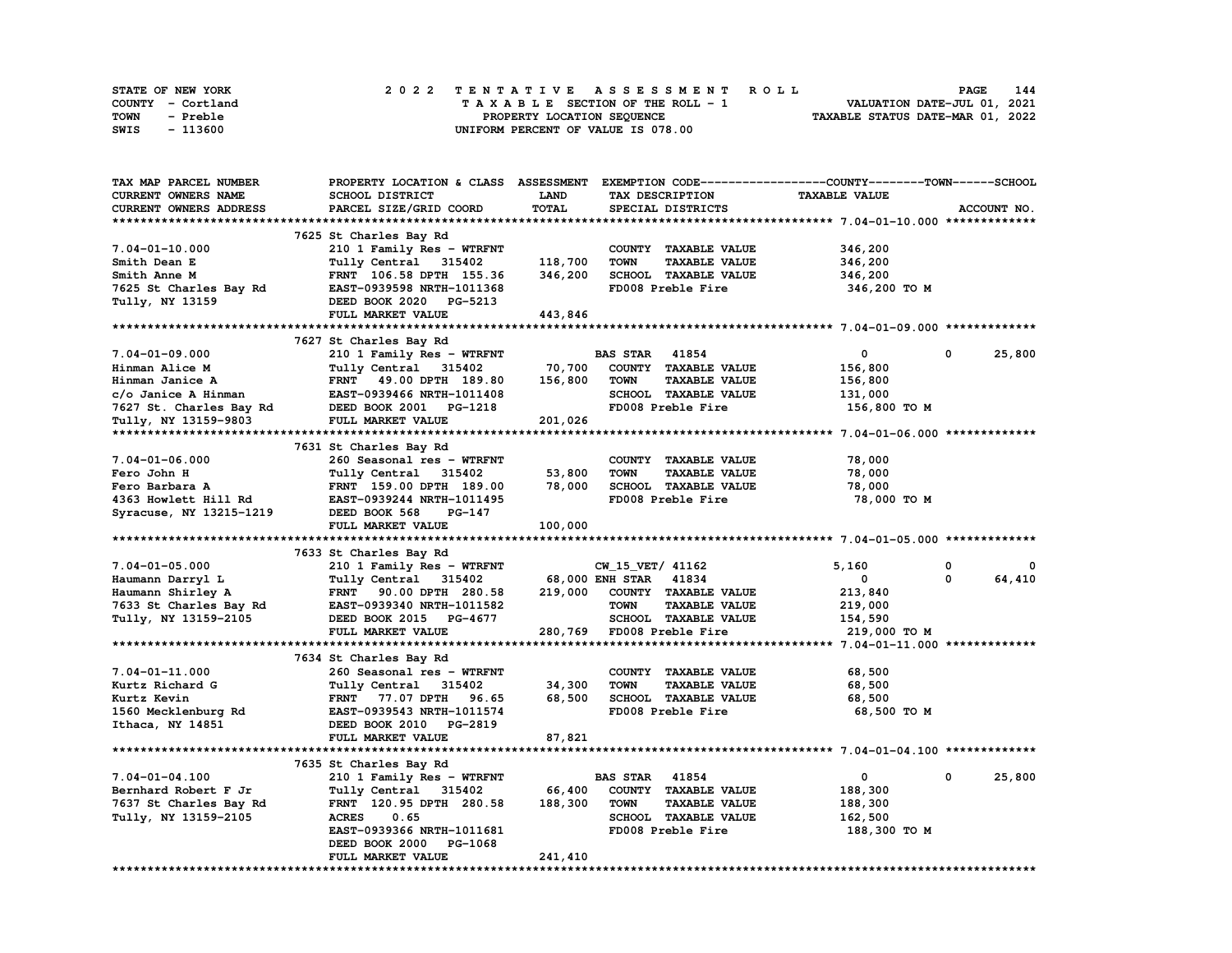| STATE OF NEW YORK | 2022 TENTATIVE ASSESSMENT ROLL     | 145<br><b>PAGE</b>               |
|-------------------|------------------------------------|----------------------------------|
| COUNTY - Cortland | TAXABLE SECTION OF THE ROLL - 1    | VALUATION DATE-JUL 01, 2021      |
| TOWN<br>- Preble  | PROPERTY LOCATION SEQUENCE         | TAXABLE STATUS DATE-MAR 01, 2022 |
| - 113600<br>SWIS  | UNIFORM PERCENT OF VALUE IS 078.00 |                                  |

| TAX MAP PARCEL NUMBER                        |                                  |              |                                     | PROPERTY LOCATION & CLASS ASSESSMENT EXEMPTION CODE----------------COUNTY-------TOWN------SCHOOL |
|----------------------------------------------|----------------------------------|--------------|-------------------------------------|--------------------------------------------------------------------------------------------------|
| <b>CURRENT OWNERS NAME</b>                   | SCHOOL DISTRICT                  | <b>LAND</b>  | TAX DESCRIPTION                     | <b>TAXABLE VALUE</b>                                                                             |
| <b>CURRENT OWNERS ADDRESS</b>                | PARCEL SIZE/GRID COORD           | <b>TOTAL</b> | SPECIAL DISTRICTS                   | ACCOUNT NO.                                                                                      |
|                                              |                                  |              |                                     |                                                                                                  |
|                                              | 7639 St Charles Bay Rd           |              |                                     |                                                                                                  |
| $7.04 - 01 - 03.000$                         | 210 1 Family Res - WTRFNT        |              | <b>BAS STAR</b> 41854               | $\mathbf{0}$<br>$0\qquad 25,800$                                                                 |
| Dzikowski Judith A                           | Tully Central 315402 51,100      |              | COUNTY TAXABLE VALUE                | 148,200                                                                                          |
| 7639 St Charles Bay Rd                       | FRNT 75.13 DPTH 218.00           | 148,200      | <b>TAXABLE VALUE</b><br><b>TOWN</b> | 148,200                                                                                          |
| Tully, NY 13159-2105                         | <b>ACRES</b><br>0.36             |              | SCHOOL TAXABLE VALUE                | 122,400                                                                                          |
|                                              | EAST-0939363 NRTH-1011780        |              | FD008 Preble Fire                   | 148,200 TO M                                                                                     |
|                                              | DEED BOOK 536<br>PG-329          |              |                                     |                                                                                                  |
|                                              | FULL MARKET VALUE                | 190,000      |                                     |                                                                                                  |
|                                              |                                  |              |                                     |                                                                                                  |
|                                              | 7640 St Charles Bay Rd           |              |                                     |                                                                                                  |
| $7.04 - 01 - 04.200$                         | 314 Rural vac<10 - WTRFNT        |              | COUNTY TAXABLE VALUE                | 37,200                                                                                           |
| Gherardi Jack Paul Jr                        | Tully Central 315402             | 37,200       | <b>TOWN</b><br><b>TAXABLE VALUE</b> | 37,200                                                                                           |
| Lenkiewicz Michael                           | ACRES 1.41                       | 37,200       | SCHOOL TAXABLE VALUE                | 37,200                                                                                           |
| 7357 West Gate Ln                            | EAST-0939579 NRTH-1011836        |              | FD008 Preble Fire                   | 37,200 TO M                                                                                      |
| Liverpool, NY 13090 DEED BOOK 2014, PG-4195, |                                  |              |                                     |                                                                                                  |
|                                              |                                  |              |                                     |                                                                                                  |
|                                              | FULL MARKET VALUE                | 47,692       |                                     |                                                                                                  |
|                                              |                                  |              |                                     |                                                                                                  |
|                                              | 7641 St Charles Bay Rd           |              |                                     |                                                                                                  |
| $7.04 - 01 - 02.000$                         | 210 1 Family Res - WTRFNT        |              | COUNTY TAXABLE VALUE                | 145,000                                                                                          |
| Rhea Trustee James R                         | Tully Central 315402 74,300      |              | <b>TOWN</b><br><b>TAXABLE VALUE</b> | 145,000                                                                                          |
| 7667 St Charles Bay Rd                       | FRNT 130.00 DPTH 321.12          | 145,000      | SCHOOL TAXABLE VALUE                | 145,000                                                                                          |
| Tully, NY 13159-2105                         | EAST-0939345 NRTH-1011887        |              | FD008 Preble Fire                   | 145,000 TO M                                                                                     |
|                                              | DEED BOOK 2021 PG-3492           |              |                                     |                                                                                                  |
|                                              | FULL MARKET VALUE                | 185,897      |                                     |                                                                                                  |
|                                              |                                  |              |                                     |                                                                                                  |
|                                              | 7667 St Charles Bay Rd           |              |                                     |                                                                                                  |
| $7.04 - 01 - 01.000$                         | 210 1 Family Res - WTRFNT        |              | COUNTY TAXABLE VALUE                | 269,700                                                                                          |
| Rhea Trustee James R                         | Tully Central 315402 70,400      |              | <b>TOWN</b><br><b>TAXABLE VALUE</b> | 269,700                                                                                          |
| 7667 St Charles Bay Rd                       | 60.00 DPTH 390.00<br><b>FRNT</b> | 269,700      | SCHOOL TAXABLE VALUE                | 269,700                                                                                          |
| Tully, NY 13159-2105                         | 0.90<br><b>ACRES</b>             |              | FD008 Preble Fire                   | 269,700 то м                                                                                     |
|                                              | EAST-0939312 NRTH-1012011        |              |                                     |                                                                                                  |
|                                              | DEED BOOK 2021 PG-3492           |              |                                     |                                                                                                  |
|                                              | FULL MARKET VALUE                | 345,769      |                                     |                                                                                                  |
|                                              |                                  |              |                                     |                                                                                                  |
|                                              | Steger Rd                        |              |                                     |                                                                                                  |
| 27.00-02-02.000                              | 312 Vac w/imprv                  |              | COUNTY TAXABLE VALUE                | 9,300                                                                                            |
| Griswold David                               | Homer Central 113001             | 5,000        | <b>TOWN</b><br><b>TAXABLE VALUE</b> | 9,300                                                                                            |
| 6997 W Bennett Hollow                        | 2.57<br><b>ACRES</b>             | 9,300        | SCHOOL TAXABLE VALUE                | 9,300                                                                                            |
| PO Box 15                                    | EAST-0936557 NRTH-0995950        |              | FD008 Preble Fire                   | 9,300 TO M                                                                                       |
| Preble, NY 13141                             | <b>PG-303</b><br>DEED BOOK 558   |              |                                     |                                                                                                  |
|                                              | <b>FULL MARKET VALUE</b>         | 11,923       |                                     |                                                                                                  |
|                                              |                                  |              |                                     |                                                                                                  |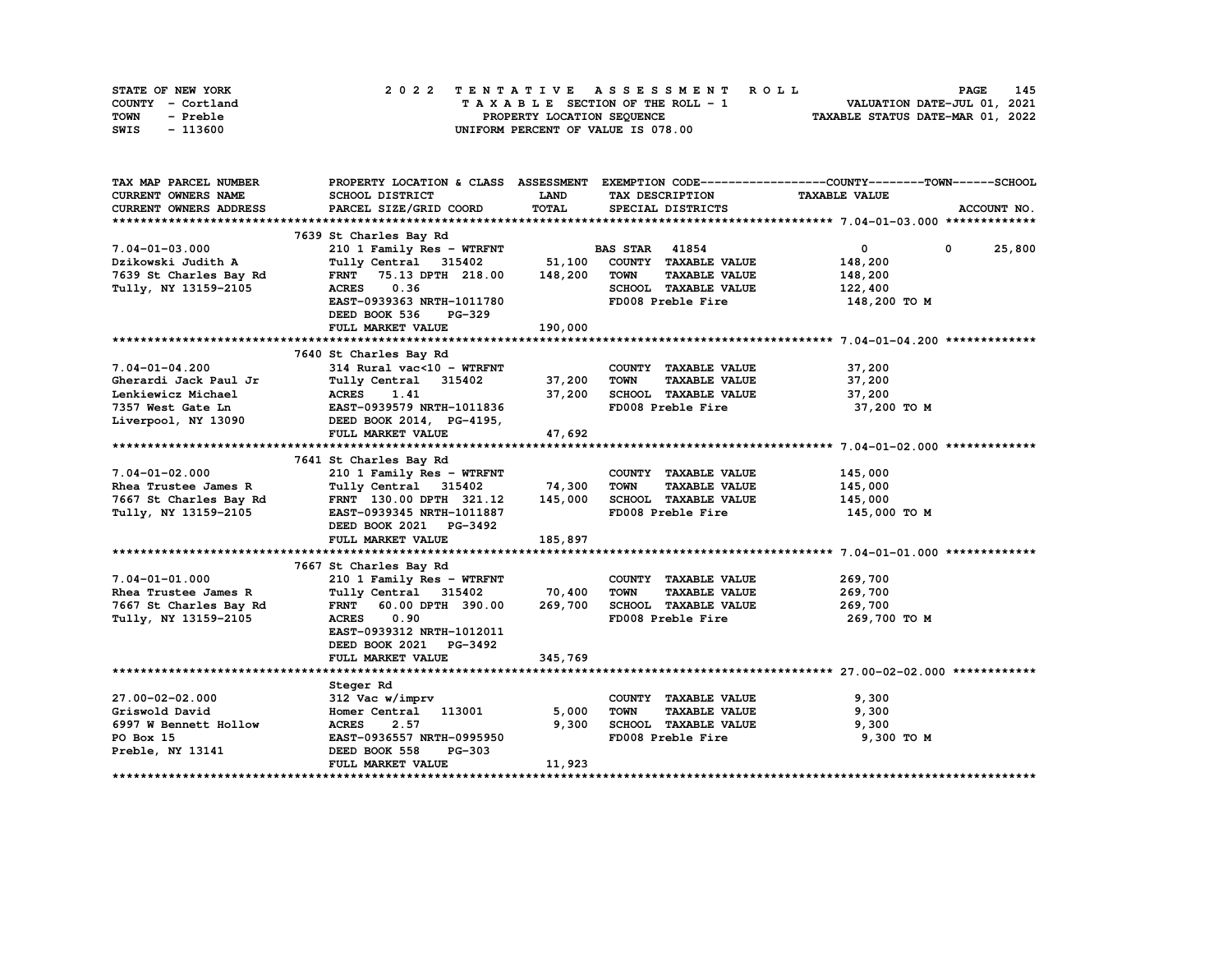| STATE OF NEW YORK | 2022 TENTATIVE ASSESSMENT ROLL     | 146<br><b>PAGE</b>               |
|-------------------|------------------------------------|----------------------------------|
| COUNTY - Cortland | TAXABLE SECTION OF THE ROLL - 1    | VALUATION DATE-JUL 01, 2021      |
| TOWN<br>- Preble  | PROPERTY LOCATION SEOUENCE         | TAXABLE STATUS DATE-MAR 01, 2022 |
| - 113600<br>SWIS  | UNIFORM PERCENT OF VALUE IS 078.00 |                                  |

| <b>TAX MAP PARCEL NUMBER</b>     | PROPERTY LOCATION & CLASS ASSESSMENT EXEMPTION CODE----------------COUNTY-------TOWN-----SCHOOL |         |                                     |                      |             |
|----------------------------------|-------------------------------------------------------------------------------------------------|---------|-------------------------------------|----------------------|-------------|
| <b>CURRENT OWNERS NAME</b>       | <b>SCHOOL DISTRICT</b>                                                                          | LAND    | TAX DESCRIPTION                     | <b>TAXABLE VALUE</b> |             |
| <b>CURRENT OWNERS ADDRESS</b>    | PARCEL SIZE/GRID COORD                                                                          | TOTAL   | SPECIAL DISTRICTS                   |                      | ACCOUNT NO. |
|                                  |                                                                                                 |         |                                     |                      |             |
|                                  | Steger Rd                                                                                       |         |                                     |                      |             |
| 27.00-02-04.000                  | 112 Dairy farm                                                                                  |         | AG-CEILING 41720                    | 201,394<br>201,394   | 201,394     |
| Griswold Family Realty, LLC.     | 113001<br>Homer Central                                                                         |         | 369,800 AG IMPROV 42100             | 3,000<br>3,000       | 3,000       |
| PO Box 15                        | ACRES 181.40                                                                                    | 490,720 | COUNTY TAXABLE VALUE                | 286,326              |             |
| Preble, NY 13141                 | EAST-0935793 NRTH-0993960                                                                       |         | <b>TAXABLE VALUE</b><br><b>TOWN</b> | 286,326              |             |
|                                  | DEED BOOK 2016 PG-9661                                                                          |         | SCHOOL TAXABLE VALUE                | 286,326              |             |
| <b>MAY BE SUBJECT TO PAYMENT</b> | FULL MARKET VALUE                                                                               |         | 629,128 FD008 Preble Fire           | 487,720 TO M         |             |
| UNDER AGDIST LAW TIL 2026        |                                                                                                 |         | 3,000 EX                            |                      |             |
|                                  |                                                                                                 |         |                                     |                      |             |
|                                  | Steger Rd                                                                                       |         |                                     |                      |             |
| 27.00-02-08.000                  | 105 Vac farmland                                                                                |         | AG-CEILING 41720                    | 53,555<br>53,555     | 53,555      |
| Underwood Richard Lee            | 113001<br>Homer Central                                                                         | 101,200 | COUNTY TAXABLE VALUE                | 52,645               |             |
| Underwood Ellen Weeks            | <b>ACRES</b><br>78.92                                                                           | 106,200 | <b>TOWN</b><br><b>TAXABLE VALUE</b> | 52,645               |             |
| 7555 Route 281                   | EAST-0934554 NRTH-0992790                                                                       |         | SCHOOL TAXABLE VALUE                | 52,645               |             |
| Tully, NY 13159                  | DEED BOOK 10607 PG-16001                                                                        |         | FD008 Preble Fire                   | 106,200 TO M         |             |
|                                  | FULL MARKET VALUE                                                                               | 136,154 |                                     |                      |             |
| MAY BE SUBJECT TO PAYMENT        |                                                                                                 |         |                                     |                      |             |
| UNDER AGDIST LAW TIL 2026        |                                                                                                 |         |                                     |                      |             |
|                                  |                                                                                                 |         |                                     |                      |             |
|                                  | Steger Rd                                                                                       |         |                                     |                      |             |
| 27.10-02-61.000                  | 314 Rural vac<10                                                                                |         | COUNTY TAXABLE VALUE                | 2,100                |             |
| Steger Gerald R                  | 113001<br>Homer Central                                                                         | 2,100   | <b>TOWN</b><br><b>TAXABLE VALUE</b> | 2,100                |             |
| Steger Paula W                   | <b>ACRES</b><br>1.39                                                                            | 2,100   | SCHOOL TAXABLE VALUE                | 2,100                |             |
| 6759 Steger Rd                   | EAST-0936165 NRTH-0996146                                                                       |         | FD008 Preble Fire                   | 2,100 TO M           |             |
| Preble, NY 13141-9709            | DEED BOOK 459<br>PG-312                                                                         |         |                                     |                      |             |
|                                  | FULL MARKET VALUE                                                                               | 2,692   |                                     |                      |             |
|                                  |                                                                                                 |         |                                     |                      |             |
|                                  | Steger Rd                                                                                       |         |                                     |                      |             |
| 37.00-01-01.000                  | 322 Rural vac>10                                                                                |         | COUNTY TAXABLE VALUE                | 24,400               |             |
| Simon Joseph                     | 113001<br>Homer Central                                                                         | 24,400  | <b>TOWN</b><br><b>TAXABLE VALUE</b> | 24,400               |             |
| 1389 Simon Rd                    | <b>ACRES</b><br>60.30                                                                           | 24,400  | SCHOOL TAXABLE VALUE                | 24,400               |             |
| Preble, NY 13141                 | EAST-0931795 NRTH-0991171                                                                       |         | FD008 Preble Fire                   | 24,400 TO M          |             |
|                                  | DEED BOOK 268<br>$PG-15$                                                                        |         |                                     |                      |             |
|                                  | FULL MARKET VALUE                                                                               | 31,282  |                                     |                      |             |
|                                  |                                                                                                 |         |                                     |                      |             |
|                                  | Steger Rd                                                                                       |         |                                     |                      |             |
| 37.00-01-02.000                  | 322 Rural vac>10                                                                                |         | COUNTY TAXABLE VALUE                | 8,500                |             |
| Nye Lawrence                     | 113001<br>Homer Central                                                                         | 8,500   | <b>TAXABLE VALUE</b><br><b>TOWN</b> | 8,500                |             |
| 6802 Corl Dr                     | <b>ACRES</b><br>31.70                                                                           | 8,500   | SCHOOL TAXABLE VALUE                | 8,500                |             |
| Preble, NY 13141-9712            | EAST-0932233 NRTH-0992338                                                                       |         | FD008 Preble Fire                   | 8,500 TO M           |             |
|                                  | DEED BOOK 0000                                                                                  |         |                                     |                      |             |
|                                  | FULL MARKET VALUE                                                                               | 10,897  |                                     |                      |             |
|                                  |                                                                                                 |         |                                     |                      |             |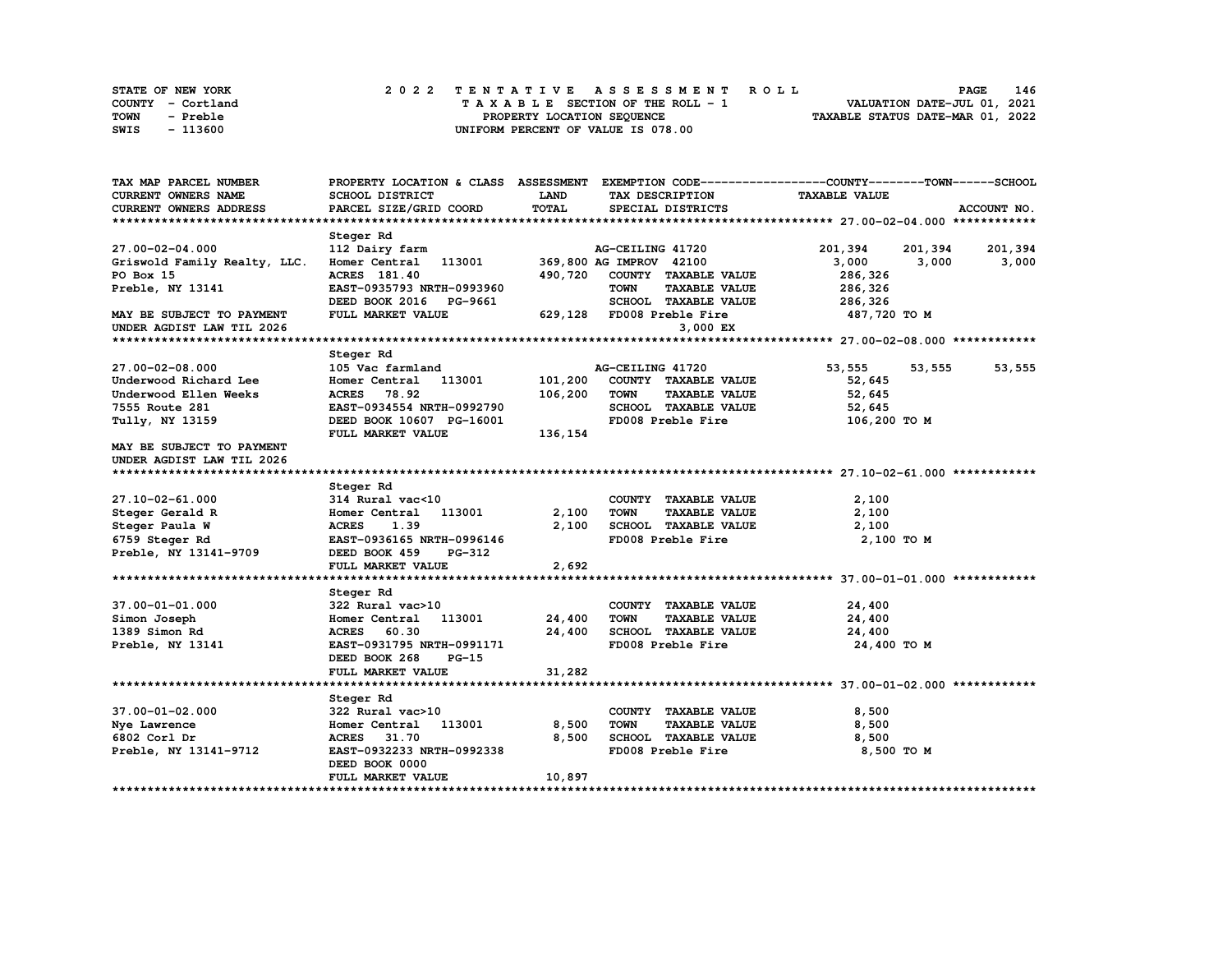| <b>STATE OF NEW YORK</b> | 2022 TENTATIVE ASSESSMENT ROLL          | 147<br>PAGE                      |
|--------------------------|-----------------------------------------|----------------------------------|
| COUNTY - Cortland        | $T A X A B L E$ SECTION OF THE ROLL - 1 | VALUATION DATE-JUL 01, 2021      |
| TOWN<br>- Preble         | PROPERTY LOCATION SEQUENCE              | TAXABLE STATUS DATE-MAR 01, 2022 |
| - 113600<br>SWIS         | UNIFORM PERCENT OF VALUE IS 078.00      |                                  |

| TAX MAP PARCEL NUMBER      | PROPERTY LOCATION & CLASS ASSESSMENT |             |                                     | EXEMPTION CODE-----------------COUNTY-------TOWN-----SCHOOL |             |
|----------------------------|--------------------------------------|-------------|-------------------------------------|-------------------------------------------------------------|-------------|
| <b>CURRENT OWNERS NAME</b> | SCHOOL DISTRICT                      | <b>LAND</b> | TAX DESCRIPTION                     | <b>TAXABLE VALUE</b>                                        |             |
| CURRENT OWNERS ADDRESS     | PARCEL SIZE/GRID COORD               | TOTAL       | SPECIAL DISTRICTS                   |                                                             | ACCOUNT NO. |
|                            |                                      |             |                                     |                                                             |             |
|                            | Steger Rd                            |             |                                     |                                                             |             |
| 37.00-01-14.000            | 910 Priv forest                      |             | COUNTY TAXABLE VALUE                | 3,700                                                       |             |
|                            | Homer Central<br>113001              | 3,700       | <b>TAXABLE VALUE</b><br><b>TOWN</b> |                                                             |             |
| Steger Donald I            |                                      |             |                                     | 3,700                                                       |             |
| Steger Constance B         | 9.00<br><b>ACRES</b>                 | 3,700       | SCHOOL TAXABLE VALUE                | 3,700                                                       |             |
| 6567 Cold Brook Rd         | EAST-0931228 NRTH-0989935            |             | FD008 Preble Fire                   | 3,700 TO M                                                  |             |
| Homer, NY 13077            | DEED BOOK 2016<br>PG-813             |             |                                     |                                                             |             |
|                            | FULL MARKET VALUE                    | 4,744       |                                     |                                                             |             |
|                            |                                      |             |                                     |                                                             |             |
|                            | Steger Rd                            |             |                                     |                                                             |             |
| $37.00 - 01 - 15.000$      | 314 Rural vac<10                     |             | COUNTY TAXABLE VALUE                | 1,300                                                       |             |
| Rogers Richard E           | Homer Central<br>113001              | 1,300       | <b>TOWN</b><br><b>TAXABLE VALUE</b> | 1,300                                                       |             |
| Rogers Richard Jr          | <b>ACRES</b><br>2.50 BANKCORELOG     | 1,300       | SCHOOL TAXABLE VALUE                | 1,300                                                       |             |
| 6306 Stevens Rd            | EAST-0930899 NRTH-0989946            |             | FD008 Preble Fire                   | 1,300 TO M                                                  |             |
| Homer, NY 13077            | DEED BOOK 2015 PG-769                |             |                                     |                                                             |             |
|                            |                                      |             |                                     |                                                             |             |
|                            | FULL MARKET VALUE                    | 1,667       |                                     |                                                             |             |
|                            |                                      |             |                                     |                                                             |             |
|                            | Steger Rd                            |             |                                     |                                                             |             |
| 37.00-01-17.000            | 322 Rural vac>10                     |             | COUNTY TAXABLE VALUE                | 4,400                                                       |             |
| Malchak Shawn              | 113001<br>Homer Central              | 4,400       | <b>TOWN</b><br><b>TAXABLE VALUE</b> | 4,400                                                       |             |
| Briggs Mark T              | ACRES 10.30                          | 4,400       | SCHOOL TAXABLE VALUE                | 4,400                                                       |             |
| 1500 Otisco Valley Rd      | EAST-0931323 NRTH-0988821            |             | FD008 Preble Fire                   | 4,400 TO M                                                  |             |
| Marietta, NY 13110         | DEED BOOK 2019 PG-87                 |             |                                     |                                                             |             |
|                            | FULL MARKET VALUE                    | 5,641       |                                     |                                                             |             |
|                            |                                      |             |                                     |                                                             |             |
|                            | 6413 Steger Rd                       |             |                                     |                                                             |             |
| 37.00-04-01.000            | 210 1 Family Res                     |             | <b>ENH STAR 41834</b>               | $\mathbf{0}$<br>0                                           | 64,410      |
| Mayer Lutz                 | 113001<br>Homer Central              | 19,900      | COUNTY TAXABLE VALUE                | 104,100                                                     |             |
| Poulin Pamela L            | <b>ACRES</b><br>1.58                 | 104,100     | <b>TOWN</b><br><b>TAXABLE VALUE</b> |                                                             |             |
|                            |                                      |             |                                     | 104,100                                                     |             |
| 6413 Steger Rd             | EAST-0935435 NRTH-0990549            |             | SCHOOL TAXABLE VALUE                | 39,690                                                      |             |
| Preble, NY 13141-9706      | DEED BOOK 396<br>PG-219              |             | FD008 Preble Fire                   | 104,100 TO M                                                |             |
|                            | FULL MARKET VALUE                    | 133,462     |                                     |                                                             |             |
|                            |                                      |             |                                     |                                                             |             |
|                            | 6414 Steger Rd                       |             |                                     |                                                             |             |
| 37.00-01-10.000            | 210 1 Family Res                     |             | 41854<br><b>BAS STAR</b>            | 0<br>0                                                      | 25,800      |
|                            |                                      |             |                                     |                                                             |             |
|                            | 113001<br>Homer Central              |             |                                     |                                                             |             |
| Fairchild Jerry            |                                      | 21,300      | COUNTY TAXABLE VALUE                | 81,500                                                      |             |
| 6414 Steger Rd             | <b>ACRES</b><br>2.48                 | 81,500      | <b>TAXABLE VALUE</b><br><b>TOWN</b> | 81,500                                                      |             |
| Preble, NY 13141-9706      | EAST-0935925 NRTH-0990457            |             | SCHOOL TAXABLE VALUE                | 55,700                                                      |             |
|                            | DEED BOOK 1998 PG-5158               |             | FD008 Preble Fire                   | 81,500 TO M                                                 |             |
|                            | FULL MARKET VALUE                    | 104,487     |                                     |                                                             |             |
|                            |                                      |             |                                     |                                                             |             |
|                            | 6445 Steger Rd                       |             |                                     |                                                             |             |
| 37.00-01-03.000            | 241 Rural res&ag - WTRFNT            |             | COUNTY TAXABLE VALUE                | 351,100                                                     |             |
| Kaplan Judith Ann          | Homer Central 113001                 | 234,500     | <b>TOWN</b><br><b>TAXABLE VALUE</b> | 351,100                                                     |             |
| C/O NBT Bank               | <b>ACRES</b> 144.90                  | 351,100     | SCHOOL TAXABLE VALUE                | 351,100                                                     |             |
| 241 Main St 200            | EAST-0935342 NRTH-0991457            |             | FD008 Preble Fire                   | 351,100 TO M                                                |             |
| Buffalo, NY 14203          | DEED BOOK 2019<br>PG-3167            |             |                                     |                                                             |             |
|                            | FULL MARKET VALUE                    | 450,128     |                                     |                                                             |             |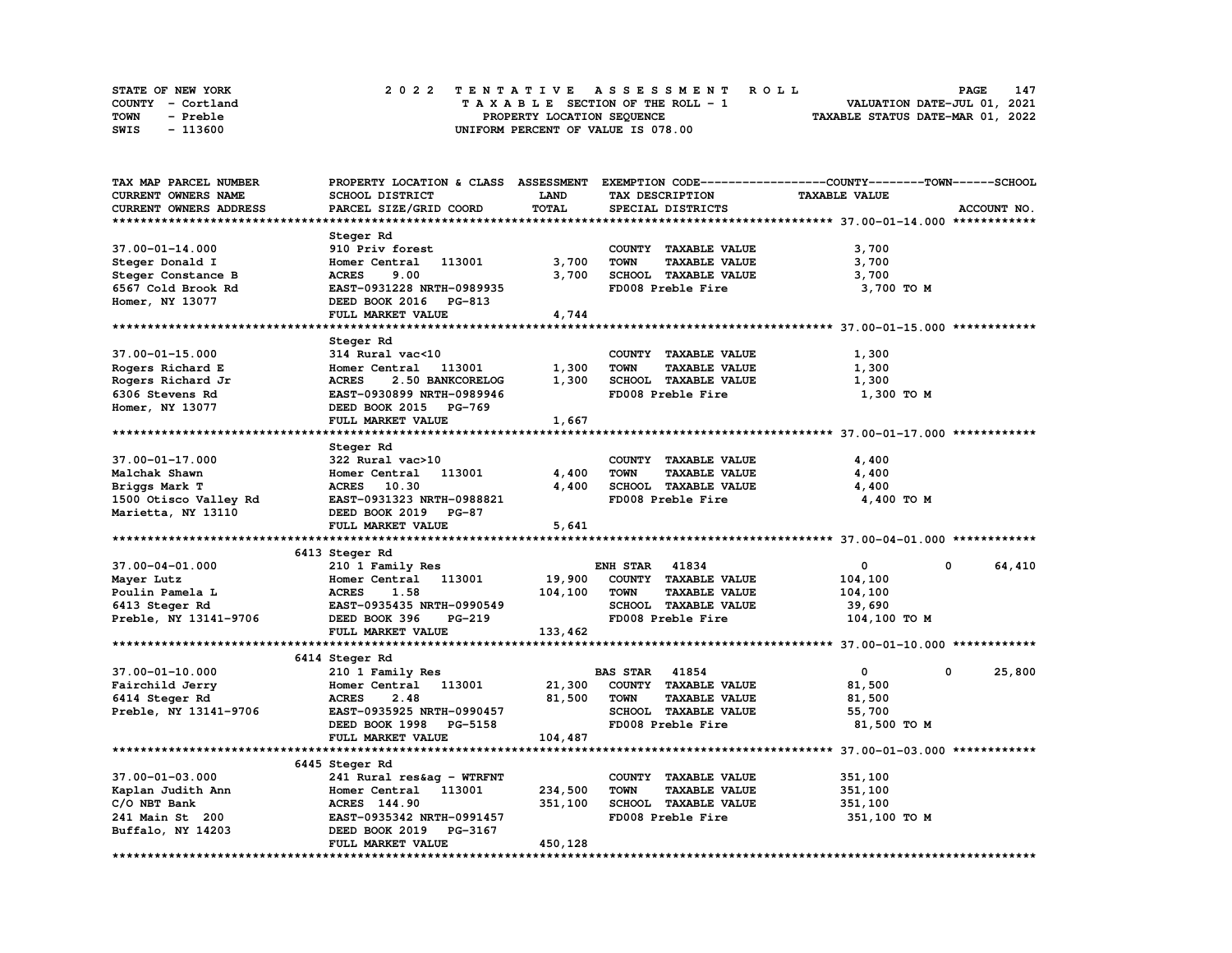| STATE OF NEW YORK | 2022 TENTATIVE ASSESSMENT ROLL     | 148<br><b>PAGE</b>               |
|-------------------|------------------------------------|----------------------------------|
| COUNTY - Cortland | TAXABLE SECTION OF THE ROLL - 1    | VALUATION DATE-JUL 01, 2021      |
| TOWN<br>- Preble  | PROPERTY LOCATION SEQUENCE         | TAXABLE STATUS DATE-MAR 01, 2022 |
| - 113600<br>SWIS  | UNIFORM PERCENT OF VALUE IS 078.00 |                                  |

| TAX MAP PARCEL NUMBER  | PROPERTY LOCATION & CLASS ASSESSMENT |              | EXEMPTION CODE-----------------COUNTY-------TOWN------SCHOOL |                      |              |             |
|------------------------|--------------------------------------|--------------|--------------------------------------------------------------|----------------------|--------------|-------------|
| CURRENT OWNERS NAME    | SCHOOL DISTRICT                      | LAND         | TAX DESCRIPTION                                              | <b>TAXABLE VALUE</b> |              |             |
| CURRENT OWNERS ADDRESS | PARCEL SIZE/GRID COORD               | <b>TOTAL</b> | SPECIAL DISTRICTS                                            |                      |              | ACCOUNT NO. |
|                        |                                      |              |                                                              |                      |              |             |
|                        | 6500 Steger Rd                       |              |                                                              |                      |              |             |
| 37.00-01-04.000        | 210 1 Family Res                     |              | <b>BAS STAR 41854</b>                                        | $\mathbf{0}$         | $\mathbf 0$  | 25,800      |
| Hotchkiss Brian J      | Homer Central 113001                 | 13,800       | COUNTY TAXABLE VALUE                                         | 120,550              |              |             |
| 6500 Steger Rd         | FRNT 200.00 DPTH 138.60              | 120,550      | <b>TOWN</b><br><b>TAXABLE VALUE</b>                          | 120,550              |              |             |
| Preble, NY 13141-9707  | <b>ACRES</b><br>0.75 BANKCORELOG     |              | SCHOOL TAXABLE VALUE                                         | 94,750               |              |             |
|                        | EAST-0935868 NRTH-0991700            |              | FD008 Preble Fire                                            | 120,550 TO M         |              |             |
|                        | DEED BOOK 2018 PG-2116               |              |                                                              |                      |              |             |
|                        | FULL MARKET VALUE                    | 154,551      |                                                              |                      |              |             |
|                        |                                      |              |                                                              |                      |              |             |
|                        | 6559 Steger Rd                       |              |                                                              |                      |              |             |
| 27.00-02-07.000        | 220 2 Family Res                     |              | 41854<br><b>BAS STAR</b>                                     | $\mathbf{0}$         | $\mathbf{0}$ | 25,800      |
| Currie Judah P III     | Homer Central 113001                 | 16,800       | COUNTY TAXABLE VALUE                                         | 97,300               |              |             |
| 6559 Steger Rd         | FRNT 183.83 DPTH 229.50              | 97,300       | <b>TOWN</b><br><b>TAXABLE VALUE</b>                          | 97,300               |              |             |
| Preble, NY 13141-9707  | <b>BANKCORELOG</b>                   |              | SCHOOL TAXABLE VALUE                                         | 71,500               |              |             |
|                        | EAST-0935707 NRTH-0992782            |              | FD008 Preble Fire                                            | 97,300 TO M          |              |             |
|                        | DEED BOOK 1997 PG-4023               |              |                                                              |                      |              |             |
|                        | FULL MARKET VALUE                    | 124,744      |                                                              |                      |              |             |
|                        |                                      |              |                                                              |                      |              |             |
|                        | 6571 Steger Rd                       |              |                                                              |                      |              |             |
| 27.00-02-06.000        | 210 1 Family Res                     |              | ENH STAR<br>41834                                            | $\mathbf{0}$         | $\mathbf 0$  | 64,410      |
| Caughey Michael D      | 113001<br>Homer Central              | 21,300       | COUNTY TAXABLE VALUE                                         | 196,500              |              |             |
| Caughey Kathleen E     | 3.53<br><b>ACRES</b>                 | 196,500      | <b>TOWN</b><br><b>TAXABLE VALUE</b>                          | 196,500              |              |             |
| 6571 Steger Rd         | EAST-0935520 NRTH-0992917            |              | SCHOOL TAXABLE VALUE                                         | 132,090              |              |             |
| Preble, NY 13141       | DEED BOOK 2018 PG-4438               |              | FD008 Preble Fire                                            | 196,500 то м         |              |             |
|                        | FULL MARKET VALUE                    | 251,923      |                                                              |                      |              |             |
|                        |                                      |              |                                                              |                      |              |             |
|                        | 6581 Steger Rd                       |              |                                                              |                      |              |             |
| 27.00-02-05.000        | 210 1 Family Res                     |              | 41854<br><b>BAS STAR</b>                                     | $\mathbf{0}$         | $\mathbf 0$  | 25,800      |
| Haynes Thomas H        | 113001<br>Homer Central              | 23,800       | COUNTY TAXABLE VALUE                                         | 130,600              |              |             |
| 6581 Steger Rd         | <b>ACRES</b><br>4.00                 | 130,600      | <b>TOWN</b><br>TAXABLE VALUE                                 | 130,600              |              |             |
| Preble, NY 13141       | EAST-0935614 NRTH-0993200            |              | SCHOOL TAXABLE VALUE                                         | 104,800              |              |             |
|                        | DEED BOOK 10521 PG-54002             |              | FD008 Preble Fire                                            | 130,600 TO M         |              |             |
|                        | FULL MARKET VALUE                    | 167,436      |                                                              |                      |              |             |
|                        |                                      |              |                                                              |                      |              |             |
|                        | 6759 Steger Rd                       |              |                                                              |                      |              |             |
| 27.10-02-29.000        | 210 1 Family Res                     |              | 41834<br><b>ENH STAR</b>                                     | $\mathbf 0$          | $\mathbf 0$  | 64,410      |
| Steger Gerald          | Homer Central<br>113001              | 10,200       | COUNTY TAXABLE VALUE                                         | 111,500              |              |             |
| Steger Paula W         | FRNT 110.00 DPTH 155.25              | 111,500      | <b>TOWN</b><br><b>TAXABLE VALUE</b>                          | 111,500              |              |             |
| 6759 Steger Rd         | EAST-0936356 NRTH-0996189            |              | SCHOOL TAXABLE VALUE                                         | 47,090               |              |             |
| Preble, NY 13141-9709  | DEED BOOK 348<br><b>PG-238</b>       |              | FD008 Preble Fire                                            | 111,500 TO M         |              |             |
|                        | FULL MARKET VALUE                    | 142,949      |                                                              |                      |              |             |
|                        |                                      |              |                                                              |                      |              |             |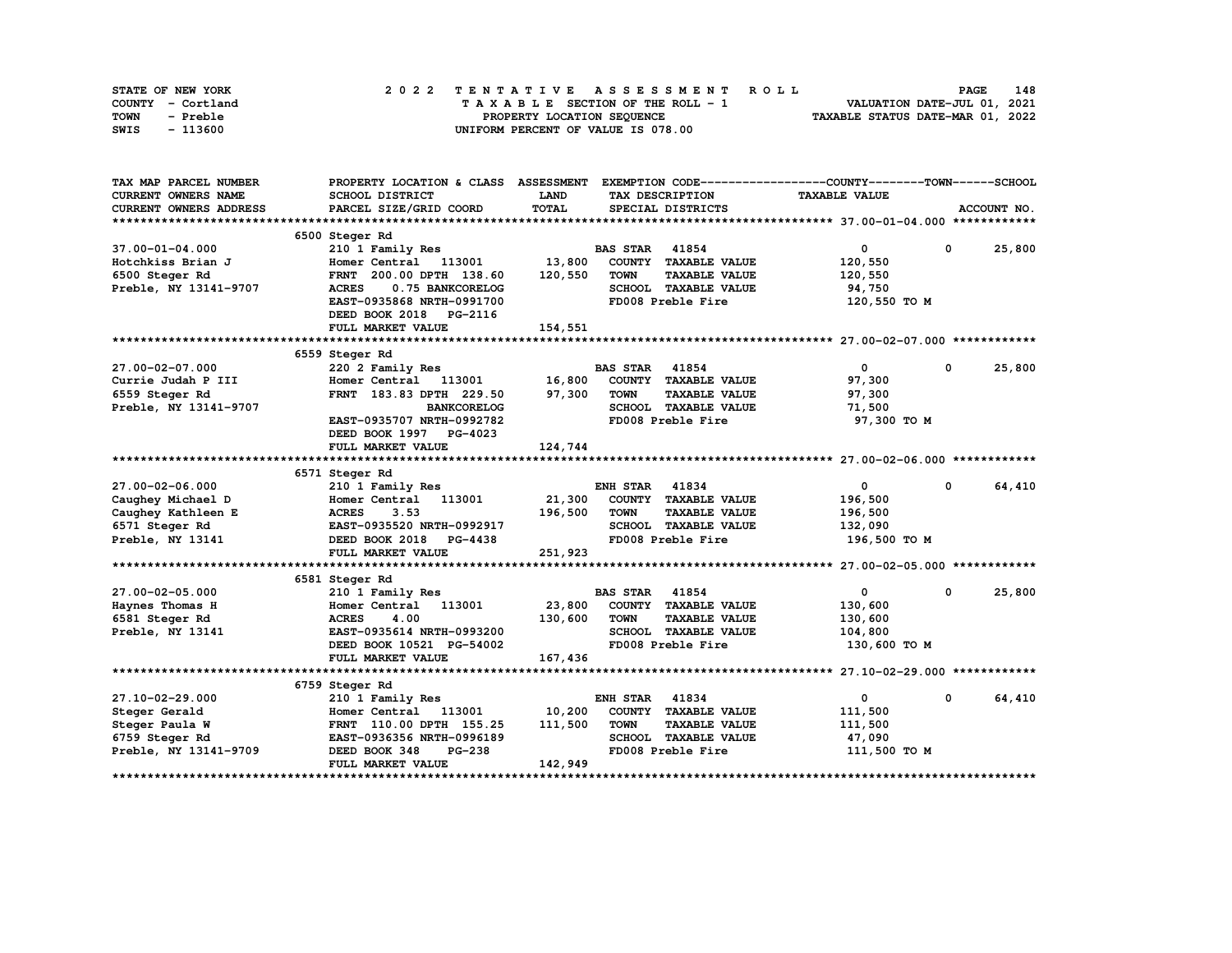| STATE OF NEW YORK | 2022 TENTATIVE ASSESSMENT ROLL     | 149<br><b>PAGE</b>               |
|-------------------|------------------------------------|----------------------------------|
| COUNTY - Cortland | TAXABLE SECTION OF THE ROLL - 1    | VALUATION DATE-JUL 01, 2021      |
| TOWN<br>- Preble  | PROPERTY LOCATION SEQUENCE         | TAXABLE STATUS DATE-MAR 01, 2022 |
| - 113600<br>SWIS  | UNIFORM PERCENT OF VALUE IS 078.00 |                                  |

| TAX MAP PARCEL NUMBER      | PROPERTY LOCATION & CLASS ASSESSMENT |             |                                     | EXEMPTION CODE-----------------COUNTY-------TOWN------SCHOOL |             |
|----------------------------|--------------------------------------|-------------|-------------------------------------|--------------------------------------------------------------|-------------|
| <b>CURRENT OWNERS NAME</b> | SCHOOL DISTRICT                      | <b>LAND</b> | TAX DESCRIPTION                     | <b>TAXABLE VALUE</b>                                         |             |
| CURRENT OWNERS ADDRESS     | PARCEL SIZE/GRID COORD               | TOTAL       | SPECIAL DISTRICTS                   |                                                              | ACCOUNT NO. |
|                            |                                      |             |                                     |                                                              |             |
|                            | 6760 Steger Rd                       |             |                                     |                                                              |             |
| 27.10-02-30.000            | 210 1 Family Res                     |             | <b>BAS STAR</b><br>41854            | 0<br>0                                                       | 25,800      |
| Morgan Meghan A            | Homer Central 113001                 | 19,400      | COUNTY TAXABLE VALUE                | 98,700                                                       |             |
| Steria Lucas J             | <b>ACRES</b><br>1.32 BANK WELLS      | 98,700      | <b>TOWN</b><br><b>TAXABLE VALUE</b> | 98,700                                                       |             |
| 6760 Steger Rd             | EAST-0936590 NRTH-0996271            |             | SCHOOL TAXABLE VALUE                | 72,900                                                       |             |
| Preble, NY 13141           | DEED BOOK 10390 PG-57002             |             | FD008 Preble Fire                   | 98,700 TO M                                                  |             |
|                            | FULL MARKET VALUE                    | 126,538     |                                     |                                                              |             |
|                            |                                      |             |                                     |                                                              |             |
|                            | 6769 Steger Rd                       |             |                                     |                                                              |             |
| 27.10-02-28.000            | 210 1 Family Res                     |             | <b>BAS STAR 41854</b>               | $\mathbf{0}$<br>$\mathbf{0}$                                 | 25,800      |
|                            | Homer Central 113001                 | 12,600      | COUNTY TAXABLE VALUE                | 71,400                                                       |             |
| Morgan John                |                                      |             |                                     |                                                              |             |
| 6769 Steger Rd             | FRNT 170.00 DPTH 125.25              | 71,400      | <b>TAXABLE VALUE</b><br><b>TOWN</b> | 71,400                                                       |             |
| Preble, NY 13141           | <b>ACRES</b><br>0.62                 |             | SCHOOL TAXABLE VALUE                | 45,600                                                       |             |
|                            | EAST-0936397 NRTH-0996383            |             | FD008 Preble Fire                   | 71,400 TO M                                                  |             |
|                            | DEED BOOK 2014 PG-318                |             |                                     |                                                              |             |
|                            | FULL MARKET VALUE                    | 91,538      |                                     |                                                              |             |
|                            |                                      |             |                                     |                                                              |             |
|                            | 6772 Steger Rd                       |             |                                     |                                                              |             |
| 27.10-02-31.000            | 210 1 Family Res                     |             | COUNTY TAXABLE VALUE                | 83,000                                                       |             |
| Morgan John H              | Homer Central 113001                 | 8,500       | <b>TOWN</b><br><b>TAXABLE VALUE</b> | 83,000                                                       |             |
| Morgan Cindy L             | 60.00 DPTH 182.60<br><b>FRNT</b>     | 83,000      | SCHOOL TAXABLE VALUE                | 83,000                                                       |             |
| 6772 Steger Rd             | <b>ACRES</b><br>0.24                 |             | FD008 Preble Fire                   | 83,000 TO M                                                  |             |
| Preble, NY 13141           | EAST-0936604 NRTH-0996431            |             |                                     |                                                              |             |
|                            | DEED BOOK 2020 PG-4476               |             |                                     |                                                              |             |
|                            | FULL MARKET VALUE                    | 106,410     |                                     |                                                              |             |
|                            |                                      |             |                                     |                                                              |             |
|                            | 6777 Steger Rd                       |             |                                     |                                                              |             |
| 27.10-02-27.100            | 210 1 Family Res                     |             | COUNTY TAXABLE VALUE                | 59,100                                                       |             |
| Morgan John                | Homer Central 113001                 | 18,400      | <b>TAXABLE VALUE</b><br><b>TOWN</b> | 59,100                                                       |             |
| 6769 Steger Rd             | FRNT 120.00 DPTH 213.71              | 59,100      | SCHOOL TAXABLE VALUE                | 59,100                                                       |             |
|                            | <b>ACRES</b><br>0.69                 |             | FD008 Preble Fire                   |                                                              |             |
| Preble, NY 13141           | EAST-0936386 NRTH-0996535            |             |                                     | 59,100 TO M                                                  |             |
|                            |                                      |             |                                     |                                                              |             |
|                            | DEED BOOK 2013 PG-7334               |             |                                     |                                                              |             |
|                            | FULL MARKET VALUE                    | 75,769      |                                     |                                                              |             |
|                            |                                      |             |                                     |                                                              |             |
|                            | 6778 Steger Rd                       |             |                                     |                                                              |             |
| 27.10-02-32.000            | 210 1 Family Res                     |             | COUNTY TAXABLE VALUE                | 75,200                                                       |             |
| Morgan Edwin J             | Homer Central 113001                 | 11,200      | <b>TOWN</b><br><b>TAXABLE VALUE</b> | 75,200                                                       |             |
| Morgan Jacklyn K           | FRNT 119.00 DPTH 173.25              | 75,200      | SCHOOL TAXABLE VALUE                | 75,200                                                       |             |
| 927 Clark St Ext           | <b>ACRES</b><br>0.44                 |             | FD008 Preble Fire                   | 75,200 TO M                                                  |             |
| Preble, NY 13141           | EAST-0936616 NRTH-0996522            |             |                                     |                                                              |             |
|                            | DEED BOOK 2021<br>PG-3143            |             |                                     |                                                              |             |
|                            | FULL MARKET VALUE                    | 96,410      |                                     |                                                              |             |
|                            |                                      |             |                                     |                                                              |             |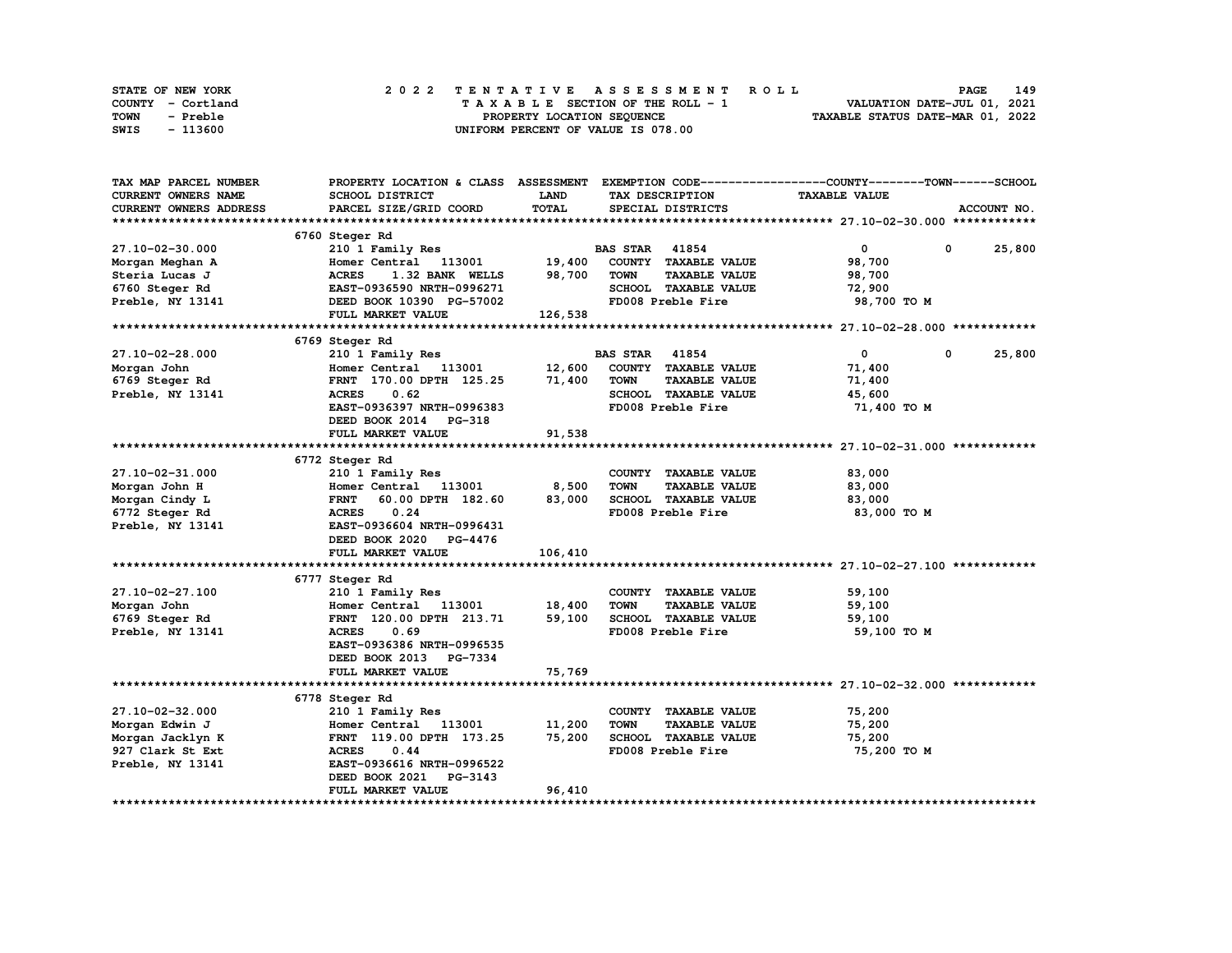| STATE OF NEW YORK | 2022 TENTATIVE ASSESSMENT ROLL     | 150<br><b>PAGE</b>               |
|-------------------|------------------------------------|----------------------------------|
| COUNTY - Cortland | TAXABLE SECTION OF THE ROLL - 1    | VALUATION DATE-JUL 01, 2021      |
| TOWN<br>- Preble  | PROPERTY LOCATION SEQUENCE         | TAXABLE STATUS DATE-MAR 01, 2022 |
| - 113600<br>SWIS  | UNIFORM PERCENT OF VALUE IS 078.00 |                                  |

| TAX MAP PARCEL NUMBER                      | PROPERTY LOCATION & CLASS ASSESSMENT |         |                       |                      | EXEMPTION CODE-----------------COUNTY-------TOWN------SCHOOL |              |             |
|--------------------------------------------|--------------------------------------|---------|-----------------------|----------------------|--------------------------------------------------------------|--------------|-------------|
| CURRENT OWNERS NAME                        | SCHOOL DISTRICT                      | LAND    | TAX DESCRIPTION       |                      | <b>TAXABLE VALUE</b>                                         |              |             |
| <b>CURRENT OWNERS ADDRESS</b>              | PARCEL SIZE/GRID COORD               | TOTAL   | SPECIAL DISTRICTS     |                      |                                                              |              | ACCOUNT NO. |
|                                            |                                      |         |                       |                      |                                                              |              |             |
|                                            | 6784 Steger Rd                       |         |                       |                      |                                                              |              |             |
| 27.10-02-33.000                            | 210 1 Family Res                     |         | <b>ENH STAR 41834</b> |                      | $\mathbf{0}$                                                 | $\mathbf 0$  | 64,410      |
| Klein Janet                                | Homer Central 113001 8,300           |         |                       | COUNTY TAXABLE VALUE | 82,600                                                       |              |             |
| 6784 Steger Rd                             | 62.00 DPTH 157.60<br><b>FRNT</b>     | 82,600  | <b>TOWN</b>           | <b>TAXABLE VALUE</b> | 82,600                                                       |              |             |
| Preble, NY 13141-9709                      | EAST-0936627 NRTH-0996610            |         |                       | SCHOOL TAXABLE VALUE | 18,190                                                       |              |             |
|                                            | DEED BOOK 427<br>$PG-28$             |         | FD008 Preble Fire     |                      | 82,600 то м                                                  |              |             |
|                                            | FULL MARKET VALUE                    | 105,897 |                       |                      |                                                              |              |             |
|                                            |                                      |         |                       |                      |                                                              |              |             |
|                                            | 6785 Steger Rd                       |         |                       |                      |                                                              |              |             |
| 27.10-02-26.000                            | 210 1 Family Res                     |         | <b>BAS STAR</b>       | 41854                | $\mathbf{0}$                                                 | $^{\circ}$   | 25,800      |
|                                            | Homer Central 113001                 | 17,900  |                       | COUNTY TAXABLE VALUE | 77,400                                                       |              |             |
| Doring Trust Laura Maybury                 |                                      |         |                       |                      |                                                              |              |             |
| 6785 Steger Rd                             | <b>ACRES</b><br>1.02                 | 77,400  | <b>TOWN</b>           | <b>TAXABLE VALUE</b> | 77,400                                                       |              |             |
| Preble, NY 13141-9709                      | EAST-0936370 NRTH-0996684            |         |                       | SCHOOL TAXABLE VALUE | 51,600                                                       |              |             |
|                                            | DEED BOOK 2002 PG-4050               |         | FD008 Preble Fire     |                      | 77,400 TO M                                                  |              |             |
|                                            | FULL MARKET VALUE                    | 99,231  |                       |                      |                                                              |              |             |
|                                            |                                      |         |                       |                      |                                                              |              |             |
|                                            | 6786 Steger Rd                       |         |                       |                      |                                                              |              |             |
| 27.10-02-34.000                            | 210 1 Family Res                     |         |                       | COUNTY TAXABLE VALUE | 58,700                                                       |              |             |
| Compton Roy                                | Homer Central 113001                 | 10,000  | <b>TOWN</b>           | <b>TAXABLE VALUE</b> | 58,700                                                       |              |             |
| 2305 Atwood Rd                             | FRNT 104.00 DPTH 150.00              | 58,700  |                       | SCHOOL TAXABLE VALUE | 58,700                                                       |              |             |
| Moravia, NY 13118                          | <b>ACRES</b><br>0.35                 |         |                       | FD008 Preble Fire    | 58,700 TO M                                                  |              |             |
|                                            | EAST-0936642 NRTH-0996692            |         |                       |                      |                                                              |              |             |
|                                            | DEED BOOK 2017 PG-4140               |         |                       |                      |                                                              |              |             |
|                                            | FULL MARKET VALUE                    | 75,256  |                       |                      |                                                              |              |             |
|                                            |                                      |         |                       |                      |                                                              |              |             |
|                                            | 6791 Steger Rd                       |         |                       |                      |                                                              |              |             |
| $27.10 - 02 - 25.000$                      | 210 1 Family Res                     |         | <b>BAS STAR 41854</b> |                      | $\mathbf{0}$                                                 | $\mathbf{0}$ | 25,800      |
| Peterson Cynthia L                         | Homer Central 113001                 | 14,300  |                       | COUNTY TAXABLE VALUE | 57,450                                                       |              |             |
| 6791 Steger Rd                             | 94.53 DPTH 300.65<br><b>FRNT</b>     | 57,450  | <b>TOWN</b>           | <b>TAXABLE VALUE</b> | 57,450                                                       |              |             |
| Preble, NY 13141-9709                      | <b>ACRES</b><br>0.71                 |         |                       | SCHOOL TAXABLE VALUE | 31,650                                                       |              |             |
|                                            | EAST-0936388 NRTH-0996792            |         | FD008 Preble Fire     |                      | 57,450 TO M                                                  |              |             |
|                                            | DEED BOOK 10138 PG-68002             |         |                       |                      |                                                              |              |             |
|                                            | FULL MARKET VALUE                    | 73,654  |                       |                      |                                                              |              |             |
|                                            |                                      |         |                       |                      |                                                              |              |             |
|                                            | 6792 Steger Rd                       |         |                       |                      |                                                              |              |             |
| 27.10-02-35.000                            | 210 1 Family Res                     |         |                       | COUNTY TAXABLE VALUE | 35,200                                                       |              |             |
| Allen Kenneth C III                        | Homer Central 113001                 | 6,000   | <b>TOWN</b>           | <b>TAXABLE VALUE</b> | 35,200                                                       |              |             |
|                                            | <b>FRNT</b><br>59.99 DPTH<br>45.69   | 35,200  |                       | SCHOOL TAXABLE VALUE | 35,200                                                       |              |             |
| 6792 Steger Rd                             |                                      |         | FD008 Preble Fire     |                      |                                                              |              |             |
| Preble, NY 13141                           | EAST-0936604 NRTH-0996767            |         |                       |                      | 35,200 TO M                                                  |              |             |
|                                            | DEED BOOK 2022 PG-324                |         |                       |                      |                                                              |              |             |
| PRIOR OWNER ON 3/01/2022                   | FULL MARKET VALUE                    | 45,128  |                       |                      |                                                              |              |             |
| Allen Kenneth C III<br>******************* |                                      |         |                       |                      |                                                              |              |             |
|                                            |                                      |         |                       |                      |                                                              |              |             |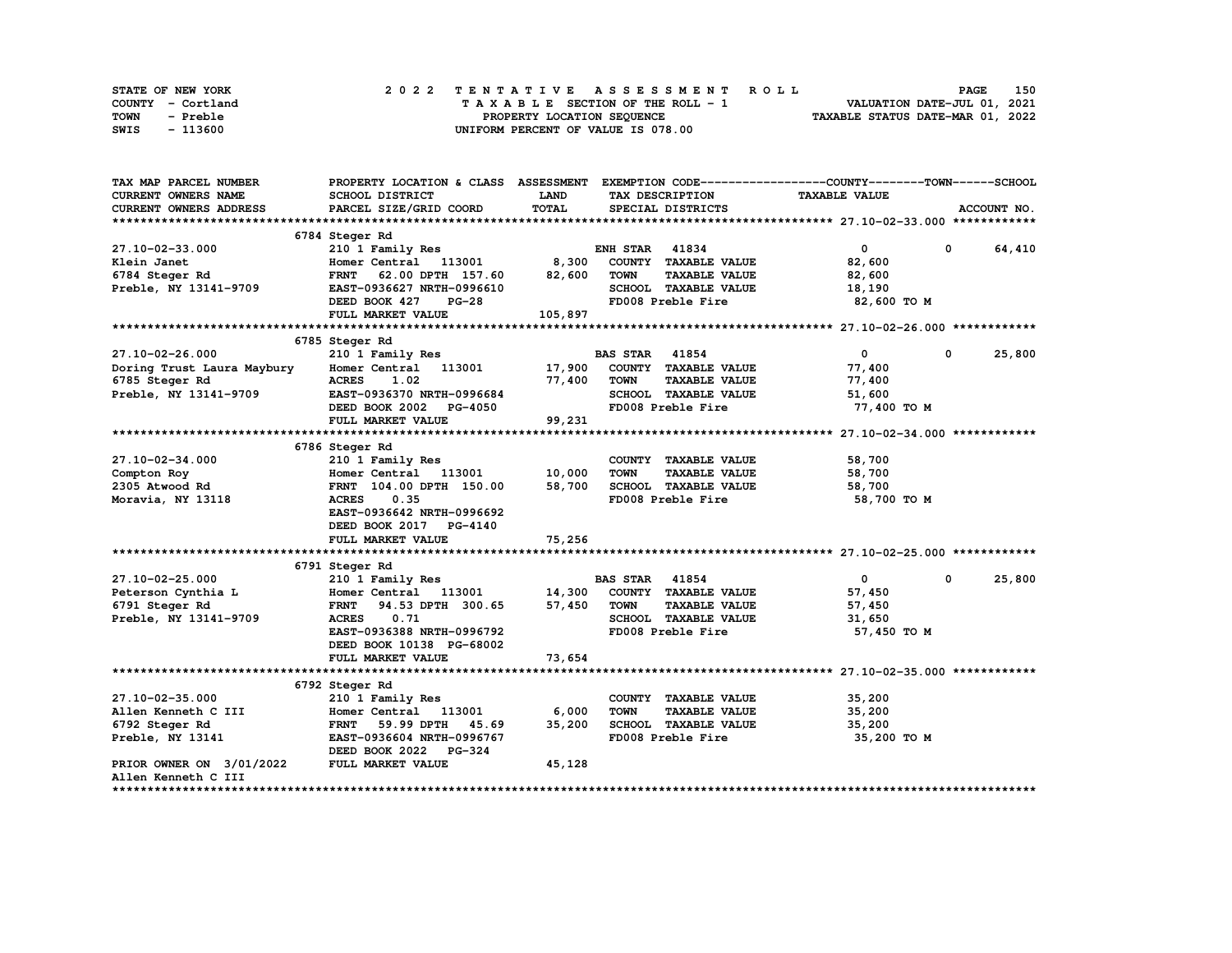| STATE OF NEW YORK | 2022 TENTATIVE ASSESSMENT ROLL     | 151<br><b>PAGE</b>               |
|-------------------|------------------------------------|----------------------------------|
| COUNTY - Cortland | TAXABLE SECTION OF THE ROLL - 1    | VALUATION DATE-JUL 01, 2021      |
| TOWN<br>- Preble  | PROPERTY LOCATION SEQUENCE         | TAXABLE STATUS DATE-MAR 01, 2022 |
| - 113600<br>SWIS  | UNIFORM PERCENT OF VALUE IS 078.00 |                                  |

| <b>TAXABLE VALUE</b><br><b>CURRENT OWNERS NAME</b><br>SCHOOL DISTRICT<br>LAND<br>TAX DESCRIPTION<br>TOTAL<br>CURRENT OWNERS ADDRESS<br>PARCEL SIZE/GRID COORD<br>SPECIAL DISTRICTS<br>ACCOUNT NO.<br>6793 Steger Rd<br>27.10-02-24.000<br>34,700<br>210 1 Family Res<br>COUNTY TAXABLE VALUE<br>12,100<br><b>TOWN</b><br>Homer Central 113001<br><b>TAXABLE VALUE</b><br>34,700<br>Nye Lawrence<br>34,700<br>6802 Corl Dr<br>75.00 DPTH 305.00<br>SCHOOL TAXABLE VALUE<br>34,700<br><b>FRNT</b><br>Preble, NY 13141<br>EAST-0936398 NRTH-0996874<br>FD008 Preble Fire<br>34,700 TO M<br>DEED BOOK 310<br><b>PG-148</b><br>44,487<br>FULL MARKET VALUE<br>6794 Steger Rd<br>27.10-02-36.000<br>210 1 Family Res<br>COUNTY TAXABLE VALUE<br>35,500<br>6,400<br><b>TAXABLE VALUE</b><br>Homer Central 113001<br><b>TOWN</b><br>35,500<br>Morgan John<br>6769 Steger Rd<br>41.00 DPTH 69.31<br>35,500<br>SCHOOL TAXABLE VALUE<br>35,500<br><b>FRNT</b><br>Preble, NY 13141<br><b>ACRES</b><br>FD008 Preble Fire<br>0.11<br>35,500 TO M<br>EAST-0936634 NRTH-0996809<br>DEED BOOK 2013 PG-73333<br>45,513<br>FULL MARKET VALUE<br>7451 Tully Center Rd<br>7.00-08-07.000<br>112 Dairy farm<br>AG-CEILING 41720<br>0<br>0<br>21,910 ENH STAR<br>Tully Central 315402<br>41834<br>0<br>0<br>64,410<br>Underwood William T<br><b>ACRES</b> 10.00<br>99,110<br>COUNTY TAXABLE VALUE<br>Underwood Jeanne M<br>99,110<br>EAST-0944574 NRTH-1009699<br>TOWN<br><b>TAXABLE VALUE</b><br>7451 Tully Center Rd<br>99,110<br>SCHOOL TAXABLE VALUE<br>Tully, NY 13159-9330<br>DEED BOOK 305<br>PG-614<br>34,700<br>127,064 FD008 Preble Fire<br>FULL MARKET VALUE<br>99,110 TO M<br>MAY BE SUBJECT TO PAYMENT<br>UNDER AGDIST LAW TIL 2026<br>7508 Tully Center Rd<br>0<br><b>ENH STAR 41834</b><br>$^{\circ}$<br>64,410<br>$8.00 - 02 - 10.000$<br>210 1 Family Res<br>12,600<br>COUNTY TAXABLE VALUE<br>St Germain Jacqueline<br>Tully Central 315402<br>117,200<br>FRNT 115.70 DPTH 227.21<br>117,200<br><b>TOWN</b><br><b>TAXABLE VALUE</b><br>7508 Tully Center Rd<br>117,200<br>Tully, NY 13159-9330<br>SCHOOL TAXABLE VALUE<br><b>ACRES</b><br>0.54 BANKCORELOG<br>52,790<br>FD008 Preble Fire<br>EAST-0944941 NRTH-1009822<br>117,200 TO M<br>DEED BOOK 372<br><b>PG-106</b><br>150,256<br>FULL MARKET VALUE<br>7514 Tully Center Rd<br>$8.00 - 02 - 11.100$<br>270 Mfg housing<br>VET WAR CT 41121<br>5,160<br>10,320<br>Tully Central 315402<br>18,900 BAS STAR 41854<br>$\mathbf 0$<br>25,800<br>Wintermute Glen S<br>0<br><b>ACRES</b><br>101,400<br>COUNTY TAXABLE VALUE<br>96,240<br>Wintermute Sheryl<br>1.00<br>EAST-0944948 NRTH-1009979<br><b>TOWN</b><br><b>TAXABLE VALUE</b><br>7514 Tully Center Rd<br>91,080<br>SCHOOL TAXABLE VALUE<br>Tully, NY 13159-4422<br>DEED BOOK 10197 PG-34002<br>75,600<br>130,000<br>FULL MARKET VALUE<br>FD008 Preble Fire<br>101,400 TO M | TAX MAP PARCEL NUMBER | PROPERTY LOCATION & CLASS ASSESSMENT |  | EXEMPTION CODE-----------------COUNTY-------TOWN------SCHOOL |  |
|------------------------------------------------------------------------------------------------------------------------------------------------------------------------------------------------------------------------------------------------------------------------------------------------------------------------------------------------------------------------------------------------------------------------------------------------------------------------------------------------------------------------------------------------------------------------------------------------------------------------------------------------------------------------------------------------------------------------------------------------------------------------------------------------------------------------------------------------------------------------------------------------------------------------------------------------------------------------------------------------------------------------------------------------------------------------------------------------------------------------------------------------------------------------------------------------------------------------------------------------------------------------------------------------------------------------------------------------------------------------------------------------------------------------------------------------------------------------------------------------------------------------------------------------------------------------------------------------------------------------------------------------------------------------------------------------------------------------------------------------------------------------------------------------------------------------------------------------------------------------------------------------------------------------------------------------------------------------------------------------------------------------------------------------------------------------------------------------------------------------------------------------------------------------------------------------------------------------------------------------------------------------------------------------------------------------------------------------------------------------------------------------------------------------------------------------------------------------------------------------------------------------------------------------------------------------------------------------------------------------------------------------------------------------------------------------------------------------------------------------------------------------------------------------------------------------------------------------------------------------------|-----------------------|--------------------------------------|--|--------------------------------------------------------------|--|
|                                                                                                                                                                                                                                                                                                                                                                                                                                                                                                                                                                                                                                                                                                                                                                                                                                                                                                                                                                                                                                                                                                                                                                                                                                                                                                                                                                                                                                                                                                                                                                                                                                                                                                                                                                                                                                                                                                                                                                                                                                                                                                                                                                                                                                                                                                                                                                                                                                                                                                                                                                                                                                                                                                                                                                                                                                                                              |                       |                                      |  |                                                              |  |
|                                                                                                                                                                                                                                                                                                                                                                                                                                                                                                                                                                                                                                                                                                                                                                                                                                                                                                                                                                                                                                                                                                                                                                                                                                                                                                                                                                                                                                                                                                                                                                                                                                                                                                                                                                                                                                                                                                                                                                                                                                                                                                                                                                                                                                                                                                                                                                                                                                                                                                                                                                                                                                                                                                                                                                                                                                                                              |                       |                                      |  |                                                              |  |
|                                                                                                                                                                                                                                                                                                                                                                                                                                                                                                                                                                                                                                                                                                                                                                                                                                                                                                                                                                                                                                                                                                                                                                                                                                                                                                                                                                                                                                                                                                                                                                                                                                                                                                                                                                                                                                                                                                                                                                                                                                                                                                                                                                                                                                                                                                                                                                                                                                                                                                                                                                                                                                                                                                                                                                                                                                                                              |                       |                                      |  |                                                              |  |
|                                                                                                                                                                                                                                                                                                                                                                                                                                                                                                                                                                                                                                                                                                                                                                                                                                                                                                                                                                                                                                                                                                                                                                                                                                                                                                                                                                                                                                                                                                                                                                                                                                                                                                                                                                                                                                                                                                                                                                                                                                                                                                                                                                                                                                                                                                                                                                                                                                                                                                                                                                                                                                                                                                                                                                                                                                                                              |                       |                                      |  |                                                              |  |
|                                                                                                                                                                                                                                                                                                                                                                                                                                                                                                                                                                                                                                                                                                                                                                                                                                                                                                                                                                                                                                                                                                                                                                                                                                                                                                                                                                                                                                                                                                                                                                                                                                                                                                                                                                                                                                                                                                                                                                                                                                                                                                                                                                                                                                                                                                                                                                                                                                                                                                                                                                                                                                                                                                                                                                                                                                                                              |                       |                                      |  |                                                              |  |
|                                                                                                                                                                                                                                                                                                                                                                                                                                                                                                                                                                                                                                                                                                                                                                                                                                                                                                                                                                                                                                                                                                                                                                                                                                                                                                                                                                                                                                                                                                                                                                                                                                                                                                                                                                                                                                                                                                                                                                                                                                                                                                                                                                                                                                                                                                                                                                                                                                                                                                                                                                                                                                                                                                                                                                                                                                                                              |                       |                                      |  |                                                              |  |
|                                                                                                                                                                                                                                                                                                                                                                                                                                                                                                                                                                                                                                                                                                                                                                                                                                                                                                                                                                                                                                                                                                                                                                                                                                                                                                                                                                                                                                                                                                                                                                                                                                                                                                                                                                                                                                                                                                                                                                                                                                                                                                                                                                                                                                                                                                                                                                                                                                                                                                                                                                                                                                                                                                                                                                                                                                                                              |                       |                                      |  |                                                              |  |
|                                                                                                                                                                                                                                                                                                                                                                                                                                                                                                                                                                                                                                                                                                                                                                                                                                                                                                                                                                                                                                                                                                                                                                                                                                                                                                                                                                                                                                                                                                                                                                                                                                                                                                                                                                                                                                                                                                                                                                                                                                                                                                                                                                                                                                                                                                                                                                                                                                                                                                                                                                                                                                                                                                                                                                                                                                                                              |                       |                                      |  |                                                              |  |
|                                                                                                                                                                                                                                                                                                                                                                                                                                                                                                                                                                                                                                                                                                                                                                                                                                                                                                                                                                                                                                                                                                                                                                                                                                                                                                                                                                                                                                                                                                                                                                                                                                                                                                                                                                                                                                                                                                                                                                                                                                                                                                                                                                                                                                                                                                                                                                                                                                                                                                                                                                                                                                                                                                                                                                                                                                                                              |                       |                                      |  |                                                              |  |
|                                                                                                                                                                                                                                                                                                                                                                                                                                                                                                                                                                                                                                                                                                                                                                                                                                                                                                                                                                                                                                                                                                                                                                                                                                                                                                                                                                                                                                                                                                                                                                                                                                                                                                                                                                                                                                                                                                                                                                                                                                                                                                                                                                                                                                                                                                                                                                                                                                                                                                                                                                                                                                                                                                                                                                                                                                                                              |                       |                                      |  |                                                              |  |
|                                                                                                                                                                                                                                                                                                                                                                                                                                                                                                                                                                                                                                                                                                                                                                                                                                                                                                                                                                                                                                                                                                                                                                                                                                                                                                                                                                                                                                                                                                                                                                                                                                                                                                                                                                                                                                                                                                                                                                                                                                                                                                                                                                                                                                                                                                                                                                                                                                                                                                                                                                                                                                                                                                                                                                                                                                                                              |                       |                                      |  |                                                              |  |
|                                                                                                                                                                                                                                                                                                                                                                                                                                                                                                                                                                                                                                                                                                                                                                                                                                                                                                                                                                                                                                                                                                                                                                                                                                                                                                                                                                                                                                                                                                                                                                                                                                                                                                                                                                                                                                                                                                                                                                                                                                                                                                                                                                                                                                                                                                                                                                                                                                                                                                                                                                                                                                                                                                                                                                                                                                                                              |                       |                                      |  |                                                              |  |
|                                                                                                                                                                                                                                                                                                                                                                                                                                                                                                                                                                                                                                                                                                                                                                                                                                                                                                                                                                                                                                                                                                                                                                                                                                                                                                                                                                                                                                                                                                                                                                                                                                                                                                                                                                                                                                                                                                                                                                                                                                                                                                                                                                                                                                                                                                                                                                                                                                                                                                                                                                                                                                                                                                                                                                                                                                                                              |                       |                                      |  |                                                              |  |
|                                                                                                                                                                                                                                                                                                                                                                                                                                                                                                                                                                                                                                                                                                                                                                                                                                                                                                                                                                                                                                                                                                                                                                                                                                                                                                                                                                                                                                                                                                                                                                                                                                                                                                                                                                                                                                                                                                                                                                                                                                                                                                                                                                                                                                                                                                                                                                                                                                                                                                                                                                                                                                                                                                                                                                                                                                                                              |                       |                                      |  |                                                              |  |
|                                                                                                                                                                                                                                                                                                                                                                                                                                                                                                                                                                                                                                                                                                                                                                                                                                                                                                                                                                                                                                                                                                                                                                                                                                                                                                                                                                                                                                                                                                                                                                                                                                                                                                                                                                                                                                                                                                                                                                                                                                                                                                                                                                                                                                                                                                                                                                                                                                                                                                                                                                                                                                                                                                                                                                                                                                                                              |                       |                                      |  |                                                              |  |
|                                                                                                                                                                                                                                                                                                                                                                                                                                                                                                                                                                                                                                                                                                                                                                                                                                                                                                                                                                                                                                                                                                                                                                                                                                                                                                                                                                                                                                                                                                                                                                                                                                                                                                                                                                                                                                                                                                                                                                                                                                                                                                                                                                                                                                                                                                                                                                                                                                                                                                                                                                                                                                                                                                                                                                                                                                                                              |                       |                                      |  |                                                              |  |
|                                                                                                                                                                                                                                                                                                                                                                                                                                                                                                                                                                                                                                                                                                                                                                                                                                                                                                                                                                                                                                                                                                                                                                                                                                                                                                                                                                                                                                                                                                                                                                                                                                                                                                                                                                                                                                                                                                                                                                                                                                                                                                                                                                                                                                                                                                                                                                                                                                                                                                                                                                                                                                                                                                                                                                                                                                                                              |                       |                                      |  |                                                              |  |
|                                                                                                                                                                                                                                                                                                                                                                                                                                                                                                                                                                                                                                                                                                                                                                                                                                                                                                                                                                                                                                                                                                                                                                                                                                                                                                                                                                                                                                                                                                                                                                                                                                                                                                                                                                                                                                                                                                                                                                                                                                                                                                                                                                                                                                                                                                                                                                                                                                                                                                                                                                                                                                                                                                                                                                                                                                                                              |                       |                                      |  |                                                              |  |
|                                                                                                                                                                                                                                                                                                                                                                                                                                                                                                                                                                                                                                                                                                                                                                                                                                                                                                                                                                                                                                                                                                                                                                                                                                                                                                                                                                                                                                                                                                                                                                                                                                                                                                                                                                                                                                                                                                                                                                                                                                                                                                                                                                                                                                                                                                                                                                                                                                                                                                                                                                                                                                                                                                                                                                                                                                                                              |                       |                                      |  |                                                              |  |
|                                                                                                                                                                                                                                                                                                                                                                                                                                                                                                                                                                                                                                                                                                                                                                                                                                                                                                                                                                                                                                                                                                                                                                                                                                                                                                                                                                                                                                                                                                                                                                                                                                                                                                                                                                                                                                                                                                                                                                                                                                                                                                                                                                                                                                                                                                                                                                                                                                                                                                                                                                                                                                                                                                                                                                                                                                                                              |                       |                                      |  |                                                              |  |
|                                                                                                                                                                                                                                                                                                                                                                                                                                                                                                                                                                                                                                                                                                                                                                                                                                                                                                                                                                                                                                                                                                                                                                                                                                                                                                                                                                                                                                                                                                                                                                                                                                                                                                                                                                                                                                                                                                                                                                                                                                                                                                                                                                                                                                                                                                                                                                                                                                                                                                                                                                                                                                                                                                                                                                                                                                                                              |                       |                                      |  |                                                              |  |
|                                                                                                                                                                                                                                                                                                                                                                                                                                                                                                                                                                                                                                                                                                                                                                                                                                                                                                                                                                                                                                                                                                                                                                                                                                                                                                                                                                                                                                                                                                                                                                                                                                                                                                                                                                                                                                                                                                                                                                                                                                                                                                                                                                                                                                                                                                                                                                                                                                                                                                                                                                                                                                                                                                                                                                                                                                                                              |                       |                                      |  |                                                              |  |
|                                                                                                                                                                                                                                                                                                                                                                                                                                                                                                                                                                                                                                                                                                                                                                                                                                                                                                                                                                                                                                                                                                                                                                                                                                                                                                                                                                                                                                                                                                                                                                                                                                                                                                                                                                                                                                                                                                                                                                                                                                                                                                                                                                                                                                                                                                                                                                                                                                                                                                                                                                                                                                                                                                                                                                                                                                                                              |                       |                                      |  |                                                              |  |
|                                                                                                                                                                                                                                                                                                                                                                                                                                                                                                                                                                                                                                                                                                                                                                                                                                                                                                                                                                                                                                                                                                                                                                                                                                                                                                                                                                                                                                                                                                                                                                                                                                                                                                                                                                                                                                                                                                                                                                                                                                                                                                                                                                                                                                                                                                                                                                                                                                                                                                                                                                                                                                                                                                                                                                                                                                                                              |                       |                                      |  |                                                              |  |
|                                                                                                                                                                                                                                                                                                                                                                                                                                                                                                                                                                                                                                                                                                                                                                                                                                                                                                                                                                                                                                                                                                                                                                                                                                                                                                                                                                                                                                                                                                                                                                                                                                                                                                                                                                                                                                                                                                                                                                                                                                                                                                                                                                                                                                                                                                                                                                                                                                                                                                                                                                                                                                                                                                                                                                                                                                                                              |                       |                                      |  |                                                              |  |
|                                                                                                                                                                                                                                                                                                                                                                                                                                                                                                                                                                                                                                                                                                                                                                                                                                                                                                                                                                                                                                                                                                                                                                                                                                                                                                                                                                                                                                                                                                                                                                                                                                                                                                                                                                                                                                                                                                                                                                                                                                                                                                                                                                                                                                                                                                                                                                                                                                                                                                                                                                                                                                                                                                                                                                                                                                                                              |                       |                                      |  |                                                              |  |
|                                                                                                                                                                                                                                                                                                                                                                                                                                                                                                                                                                                                                                                                                                                                                                                                                                                                                                                                                                                                                                                                                                                                                                                                                                                                                                                                                                                                                                                                                                                                                                                                                                                                                                                                                                                                                                                                                                                                                                                                                                                                                                                                                                                                                                                                                                                                                                                                                                                                                                                                                                                                                                                                                                                                                                                                                                                                              |                       |                                      |  |                                                              |  |
|                                                                                                                                                                                                                                                                                                                                                                                                                                                                                                                                                                                                                                                                                                                                                                                                                                                                                                                                                                                                                                                                                                                                                                                                                                                                                                                                                                                                                                                                                                                                                                                                                                                                                                                                                                                                                                                                                                                                                                                                                                                                                                                                                                                                                                                                                                                                                                                                                                                                                                                                                                                                                                                                                                                                                                                                                                                                              |                       |                                      |  |                                                              |  |
|                                                                                                                                                                                                                                                                                                                                                                                                                                                                                                                                                                                                                                                                                                                                                                                                                                                                                                                                                                                                                                                                                                                                                                                                                                                                                                                                                                                                                                                                                                                                                                                                                                                                                                                                                                                                                                                                                                                                                                                                                                                                                                                                                                                                                                                                                                                                                                                                                                                                                                                                                                                                                                                                                                                                                                                                                                                                              |                       |                                      |  |                                                              |  |
|                                                                                                                                                                                                                                                                                                                                                                                                                                                                                                                                                                                                                                                                                                                                                                                                                                                                                                                                                                                                                                                                                                                                                                                                                                                                                                                                                                                                                                                                                                                                                                                                                                                                                                                                                                                                                                                                                                                                                                                                                                                                                                                                                                                                                                                                                                                                                                                                                                                                                                                                                                                                                                                                                                                                                                                                                                                                              |                       |                                      |  |                                                              |  |
|                                                                                                                                                                                                                                                                                                                                                                                                                                                                                                                                                                                                                                                                                                                                                                                                                                                                                                                                                                                                                                                                                                                                                                                                                                                                                                                                                                                                                                                                                                                                                                                                                                                                                                                                                                                                                                                                                                                                                                                                                                                                                                                                                                                                                                                                                                                                                                                                                                                                                                                                                                                                                                                                                                                                                                                                                                                                              |                       |                                      |  |                                                              |  |
|                                                                                                                                                                                                                                                                                                                                                                                                                                                                                                                                                                                                                                                                                                                                                                                                                                                                                                                                                                                                                                                                                                                                                                                                                                                                                                                                                                                                                                                                                                                                                                                                                                                                                                                                                                                                                                                                                                                                                                                                                                                                                                                                                                                                                                                                                                                                                                                                                                                                                                                                                                                                                                                                                                                                                                                                                                                                              |                       |                                      |  |                                                              |  |
|                                                                                                                                                                                                                                                                                                                                                                                                                                                                                                                                                                                                                                                                                                                                                                                                                                                                                                                                                                                                                                                                                                                                                                                                                                                                                                                                                                                                                                                                                                                                                                                                                                                                                                                                                                                                                                                                                                                                                                                                                                                                                                                                                                                                                                                                                                                                                                                                                                                                                                                                                                                                                                                                                                                                                                                                                                                                              |                       |                                      |  |                                                              |  |
|                                                                                                                                                                                                                                                                                                                                                                                                                                                                                                                                                                                                                                                                                                                                                                                                                                                                                                                                                                                                                                                                                                                                                                                                                                                                                                                                                                                                                                                                                                                                                                                                                                                                                                                                                                                                                                                                                                                                                                                                                                                                                                                                                                                                                                                                                                                                                                                                                                                                                                                                                                                                                                                                                                                                                                                                                                                                              |                       |                                      |  |                                                              |  |
|                                                                                                                                                                                                                                                                                                                                                                                                                                                                                                                                                                                                                                                                                                                                                                                                                                                                                                                                                                                                                                                                                                                                                                                                                                                                                                                                                                                                                                                                                                                                                                                                                                                                                                                                                                                                                                                                                                                                                                                                                                                                                                                                                                                                                                                                                                                                                                                                                                                                                                                                                                                                                                                                                                                                                                                                                                                                              |                       |                                      |  |                                                              |  |
|                                                                                                                                                                                                                                                                                                                                                                                                                                                                                                                                                                                                                                                                                                                                                                                                                                                                                                                                                                                                                                                                                                                                                                                                                                                                                                                                                                                                                                                                                                                                                                                                                                                                                                                                                                                                                                                                                                                                                                                                                                                                                                                                                                                                                                                                                                                                                                                                                                                                                                                                                                                                                                                                                                                                                                                                                                                                              |                       |                                      |  |                                                              |  |
|                                                                                                                                                                                                                                                                                                                                                                                                                                                                                                                                                                                                                                                                                                                                                                                                                                                                                                                                                                                                                                                                                                                                                                                                                                                                                                                                                                                                                                                                                                                                                                                                                                                                                                                                                                                                                                                                                                                                                                                                                                                                                                                                                                                                                                                                                                                                                                                                                                                                                                                                                                                                                                                                                                                                                                                                                                                                              |                       |                                      |  |                                                              |  |
|                                                                                                                                                                                                                                                                                                                                                                                                                                                                                                                                                                                                                                                                                                                                                                                                                                                                                                                                                                                                                                                                                                                                                                                                                                                                                                                                                                                                                                                                                                                                                                                                                                                                                                                                                                                                                                                                                                                                                                                                                                                                                                                                                                                                                                                                                                                                                                                                                                                                                                                                                                                                                                                                                                                                                                                                                                                                              |                       |                                      |  |                                                              |  |
|                                                                                                                                                                                                                                                                                                                                                                                                                                                                                                                                                                                                                                                                                                                                                                                                                                                                                                                                                                                                                                                                                                                                                                                                                                                                                                                                                                                                                                                                                                                                                                                                                                                                                                                                                                                                                                                                                                                                                                                                                                                                                                                                                                                                                                                                                                                                                                                                                                                                                                                                                                                                                                                                                                                                                                                                                                                                              |                       |                                      |  |                                                              |  |
|                                                                                                                                                                                                                                                                                                                                                                                                                                                                                                                                                                                                                                                                                                                                                                                                                                                                                                                                                                                                                                                                                                                                                                                                                                                                                                                                                                                                                                                                                                                                                                                                                                                                                                                                                                                                                                                                                                                                                                                                                                                                                                                                                                                                                                                                                                                                                                                                                                                                                                                                                                                                                                                                                                                                                                                                                                                                              |                       |                                      |  |                                                              |  |
|                                                                                                                                                                                                                                                                                                                                                                                                                                                                                                                                                                                                                                                                                                                                                                                                                                                                                                                                                                                                                                                                                                                                                                                                                                                                                                                                                                                                                                                                                                                                                                                                                                                                                                                                                                                                                                                                                                                                                                                                                                                                                                                                                                                                                                                                                                                                                                                                                                                                                                                                                                                                                                                                                                                                                                                                                                                                              |                       |                                      |  |                                                              |  |
|                                                                                                                                                                                                                                                                                                                                                                                                                                                                                                                                                                                                                                                                                                                                                                                                                                                                                                                                                                                                                                                                                                                                                                                                                                                                                                                                                                                                                                                                                                                                                                                                                                                                                                                                                                                                                                                                                                                                                                                                                                                                                                                                                                                                                                                                                                                                                                                                                                                                                                                                                                                                                                                                                                                                                                                                                                                                              |                       |                                      |  |                                                              |  |
|                                                                                                                                                                                                                                                                                                                                                                                                                                                                                                                                                                                                                                                                                                                                                                                                                                                                                                                                                                                                                                                                                                                                                                                                                                                                                                                                                                                                                                                                                                                                                                                                                                                                                                                                                                                                                                                                                                                                                                                                                                                                                                                                                                                                                                                                                                                                                                                                                                                                                                                                                                                                                                                                                                                                                                                                                                                                              |                       |                                      |  |                                                              |  |
|                                                                                                                                                                                                                                                                                                                                                                                                                                                                                                                                                                                                                                                                                                                                                                                                                                                                                                                                                                                                                                                                                                                                                                                                                                                                                                                                                                                                                                                                                                                                                                                                                                                                                                                                                                                                                                                                                                                                                                                                                                                                                                                                                                                                                                                                                                                                                                                                                                                                                                                                                                                                                                                                                                                                                                                                                                                                              |                       |                                      |  |                                                              |  |
|                                                                                                                                                                                                                                                                                                                                                                                                                                                                                                                                                                                                                                                                                                                                                                                                                                                                                                                                                                                                                                                                                                                                                                                                                                                                                                                                                                                                                                                                                                                                                                                                                                                                                                                                                                                                                                                                                                                                                                                                                                                                                                                                                                                                                                                                                                                                                                                                                                                                                                                                                                                                                                                                                                                                                                                                                                                                              |                       |                                      |  |                                                              |  |
|                                                                                                                                                                                                                                                                                                                                                                                                                                                                                                                                                                                                                                                                                                                                                                                                                                                                                                                                                                                                                                                                                                                                                                                                                                                                                                                                                                                                                                                                                                                                                                                                                                                                                                                                                                                                                                                                                                                                                                                                                                                                                                                                                                                                                                                                                                                                                                                                                                                                                                                                                                                                                                                                                                                                                                                                                                                                              |                       |                                      |  |                                                              |  |
|                                                                                                                                                                                                                                                                                                                                                                                                                                                                                                                                                                                                                                                                                                                                                                                                                                                                                                                                                                                                                                                                                                                                                                                                                                                                                                                                                                                                                                                                                                                                                                                                                                                                                                                                                                                                                                                                                                                                                                                                                                                                                                                                                                                                                                                                                                                                                                                                                                                                                                                                                                                                                                                                                                                                                                                                                                                                              |                       |                                      |  |                                                              |  |
|                                                                                                                                                                                                                                                                                                                                                                                                                                                                                                                                                                                                                                                                                                                                                                                                                                                                                                                                                                                                                                                                                                                                                                                                                                                                                                                                                                                                                                                                                                                                                                                                                                                                                                                                                                                                                                                                                                                                                                                                                                                                                                                                                                                                                                                                                                                                                                                                                                                                                                                                                                                                                                                                                                                                                                                                                                                                              |                       |                                      |  |                                                              |  |
|                                                                                                                                                                                                                                                                                                                                                                                                                                                                                                                                                                                                                                                                                                                                                                                                                                                                                                                                                                                                                                                                                                                                                                                                                                                                                                                                                                                                                                                                                                                                                                                                                                                                                                                                                                                                                                                                                                                                                                                                                                                                                                                                                                                                                                                                                                                                                                                                                                                                                                                                                                                                                                                                                                                                                                                                                                                                              |                       |                                      |  |                                                              |  |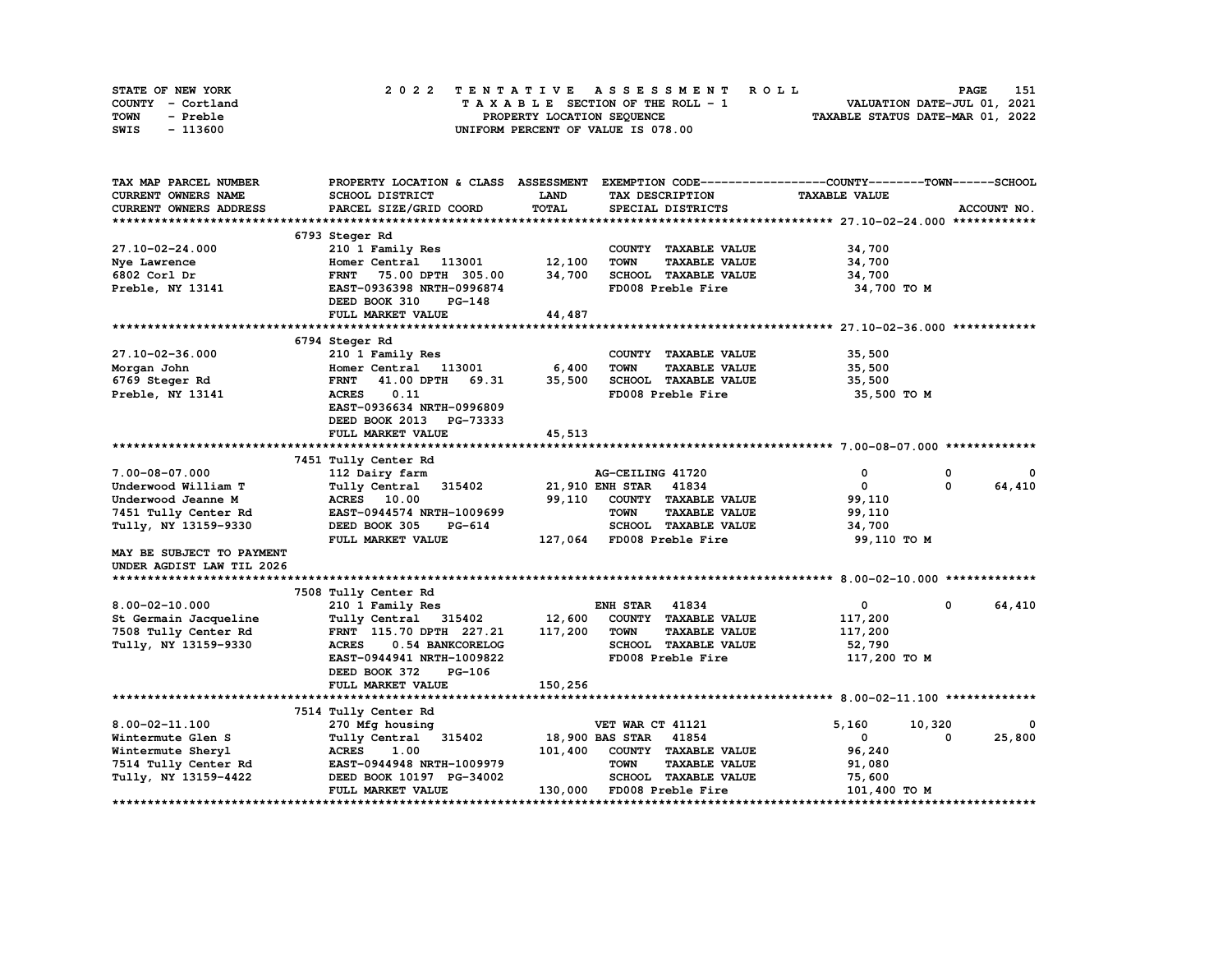| STATE OF NEW YORK | 2022 TENTATIVE ASSESSMENT ROLL     | 152<br><b>PAGE</b>               |
|-------------------|------------------------------------|----------------------------------|
| COUNTY - Cortland | TAXABLE SECTION OF THE ROLL - 1    | VALUATION DATE-JUL 01, 2021      |
| TOWN<br>- Preble  | PROPERTY LOCATION SEQUENCE         | TAXABLE STATUS DATE-MAR 01, 2022 |
| - 113600<br>SWIS  | UNIFORM PERCENT OF VALUE IS 078.00 |                                  |

| TAX MAP PARCEL NUMBER         |                                         |         |                                     | PROPERTY LOCATION & CLASS ASSESSMENT EXEMPTION CODE----------------COUNTY-------TOWN-----SCHOOL |             |
|-------------------------------|-----------------------------------------|---------|-------------------------------------|-------------------------------------------------------------------------------------------------|-------------|
| CURRENT OWNERS NAME           | SCHOOL DISTRICT                         | LAND    | TAX DESCRIPTION                     | <b>TAXABLE VALUE</b>                                                                            |             |
| <b>CURRENT OWNERS ADDRESS</b> | PARCEL SIZE/GRID COORD                  | TOTAL   | SPECIAL DISTRICTS                   |                                                                                                 | ACCOUNT NO. |
|                               |                                         |         |                                     |                                                                                                 |             |
|                               | 7520 Tully Center Rd                    |         |                                     |                                                                                                 |             |
| $8.00 - 02 - 11.200$          | 270 Mfg housing                         |         | <b>BAS STAR</b> 41854               | $\mathbf{0}$<br>$\mathbf{0}$                                                                    | 25,800      |
| Porter Jason                  | Tully Central 315402                    | 18,900  | COUNTY TAXABLE VALUE                | 99,680                                                                                          |             |
| Porter Tina                   | <b>ACRES</b><br>1.00                    | 99,680  | <b>TOWN</b><br><b>TAXABLE VALUE</b> | 99,680                                                                                          |             |
| 7520 Tully Center Rd          | EAST-0944940 NRTH-1010140               |         | SCHOOL TAXABLE VALUE                | 73,880                                                                                          |             |
| Tully, NY 13159-4422          | DEED BOOK 2016 PG-4731                  |         | FD008 Preble Fire                   | 99,680 TO M                                                                                     |             |
|                               | FULL MARKET VALUE                       | 127,795 |                                     |                                                                                                 |             |
|                               |                                         |         |                                     |                                                                                                 |             |
|                               | 7534 Tully Center Rd                    |         |                                     |                                                                                                 |             |
| $8.00 - 02 - 13.000$          | 210 1 Family Res                        |         | COUNTY TAXABLE VALUE                | 160,000                                                                                         |             |
| Wood Jonathan C               | Tully Central 315402                    | 17,500  | <b>TOWN</b><br><b>TAXABLE VALUE</b> | 160,000                                                                                         |             |
| Wood Alexandria Lynn          | FRNT 170.00 DPTH 231.25                 | 160,000 | SCHOOL TAXABLE VALUE                | 160,000                                                                                         |             |
| 7534 Tully Center Rd          | <b>BANK WELLS</b>                       |         | FD008 Preble Fire                   | 160,000 то м                                                                                    |             |
| Tully, NY 13159               | EAST-0944914 NRTH-1010304               |         |                                     |                                                                                                 |             |
|                               | DEED BOOK 2018 PG-4439                  |         |                                     |                                                                                                 |             |
|                               | FULL MARKET VALUE                       | 205,128 |                                     |                                                                                                 |             |
|                               |                                         |         |                                     |                                                                                                 |             |
|                               | 7560 Tully Center Rd                    |         |                                     |                                                                                                 |             |
| $8.00 - 02 - 14.000$          | 270 Mfg housing                         |         | COUNTY TAXABLE VALUE                | 52,100                                                                                          |             |
| Cooper Robert                 | Tully Central 315402                    | 17,500  | <b>TOWN</b><br><b>TAXABLE VALUE</b> | 52,100                                                                                          |             |
| 7599 Cummings Pt              | FRNT 170.00 DPTH 231.25                 | 52,100  | SCHOOL TAXABLE VALUE                | 52,100                                                                                          |             |
| Tully, NY 13159               | EAST-0944905 NRTH-1010474               |         | FD008 Preble Fire                   | 52,100 TO M                                                                                     |             |
|                               | DEED BOOK 2021 PG-6268                  |         |                                     |                                                                                                 |             |
|                               | FULL MARKET VALUE                       | 66,795  |                                     |                                                                                                 |             |
|                               |                                         |         |                                     |                                                                                                 |             |
|                               | 7561 Tully Center Rd                    |         |                                     |                                                                                                 |             |
| $7.00 - 08 - 05.000$          | 210 1 Family Res                        |         | <b>BAS STAR 41854</b>               | $^{\circ}$<br>$^{\circ}$                                                                        | 25,800      |
| Hamelinck Willard J           | Tully Central 315402                    | 20,300  | COUNTY TAXABLE VALUE                | 160,500                                                                                         |             |
| Hamelinck Lisa M              | <b>ACRES</b><br><b>1.86 BANK LERETA</b> | 160,500 | <b>TOWN</b><br><b>TAXABLE VALUE</b> | 160,500                                                                                         |             |
| 7561 Tully Center Rd          | EAST-0944657 NRTH-1010455               |         | SCHOOL TAXABLE VALUE                | 134,700                                                                                         |             |
| Tully, NY 13159-9330          | DEED BOOK 10669 PG-28002                |         | FD008 Preble Fire                   | 160,500 TO M                                                                                    |             |
|                               | FULL MARKET VALUE                       | 205,769 |                                     |                                                                                                 |             |
|                               |                                         |         |                                     |                                                                                                 |             |
|                               | 7564 Tully Center Rd                    |         |                                     |                                                                                                 |             |
| $8.00 - 02 - 16.000$          | 241 Rural res&aq                        |         | AG-CEILING 41720                    | 29,356<br>29,356                                                                                | 29,356      |
| Edinger M Catherine           | Tully Central 315402                    | 74,300  | COUNTY TAXABLE VALUE                | 110,444                                                                                         |             |
| Weeks M Anne                  | <b>ACRES</b> 50.00                      | 139,800 | <b>TOWN</b><br><b>TAXABLE VALUE</b> | 110,444                                                                                         |             |
| 7461 Route 11                 | EAST-0946079 NRTH-1011068               |         | SCHOOL TAXABLE VALUE                | 110,444                                                                                         |             |
| Tully, NY 13159               | DEED BOOK 2017, PG-1591,                |         | FD008 Preble Fire                   | 139,800 то м                                                                                    |             |
|                               | FULL MARKET VALUE                       | 179,231 |                                     |                                                                                                 |             |
| MAY BE SUBJECT TO PAYMENT     |                                         |         |                                     |                                                                                                 |             |
| UNDER AGDIST LAW TIL 2026     |                                         |         |                                     |                                                                                                 |             |
|                               |                                         |         |                                     |                                                                                                 |             |

**\*\*\*\*\*\*\*\*\*\*\*\*\*\*\*\*\*\*\*\*\*\*\*\*\*\*\*\*\*\*\*\*\*\*\*\*\*\*\*\*\*\*\*\*\*\*\*\*\*\*\*\*\*\*\*\*\*\*\*\*\*\*\*\*\*\*\*\*\*\*\*\*\*\*\*\*\*\*\*\*\*\*\*\*\*\*\*\*\*\*\*\*\*\*\*\*\*\*\*\*\*\*\*\*\*\*\*\*\*\*\*\*\*\*\*\*\*\*\*\*\*\*\*\*\*\*\*\*\*\*\*\***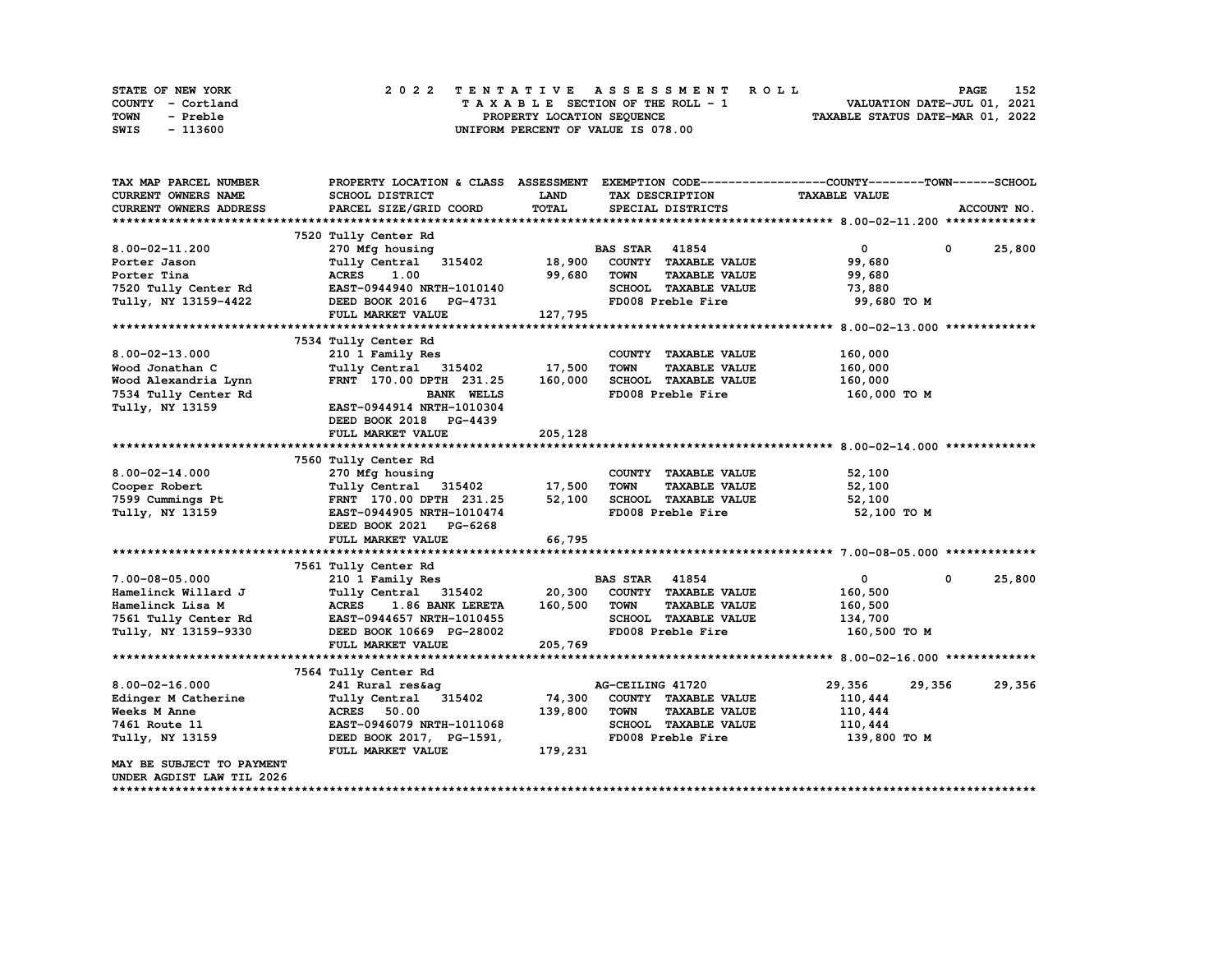| STATE OF NEW YORK | 2022 TENTATIVE ASSESSMENT ROLL     | 153<br><b>PAGE</b>               |
|-------------------|------------------------------------|----------------------------------|
| COUNTY - Cortland | TAXABLE SECTION OF THE ROLL - 1    | VALUATION DATE-JUL 01, 2021      |
| TOWN<br>- Preble  | PROPERTY LOCATION SEOUENCE         | TAXABLE STATUS DATE-MAR 01, 2022 |
| - 113600<br>SWIS  | UNIFORM PERCENT OF VALUE IS 078.00 |                                  |

| TAX MAP PARCEL NUMBER   |                                                       |             |                                     | PROPERTY LOCATION & CLASS ASSESSMENT EXEMPTION CODE-----------------COUNTY-------TOWN-----SCHOOL |
|-------------------------|-------------------------------------------------------|-------------|-------------------------------------|--------------------------------------------------------------------------------------------------|
| CURRENT OWNERS NAME     | SCHOOL DISTRICT                                       | <b>LAND</b> | TAX DESCRIPTION                     | <b>TAXABLE VALUE</b>                                                                             |
| CURRENT OWNERS ADDRESS  | PARCEL SIZE/GRID COORD                                | TOTAL       | SPECIAL DISTRICTS                   | ACCOUNT NO.                                                                                      |
|                         |                                                       |             |                                     |                                                                                                  |
|                         | Vormwald Rd                                           |             |                                     |                                                                                                  |
| 18.00-01-21.000         | 910 Priv forest                                       |             | COUNTY TAXABLE VALUE                | 73,300                                                                                           |
| Farm East LLC           | Tully Central 315402                                  | 73,300      | TOWN<br><b>TAXABLE VALUE</b>        | 73,300                                                                                           |
|                         |                                                       |             |                                     |                                                                                                  |
| 890 McLean Rd           | ACRES 117.60                                          | 73,300      | SCHOOL TAXABLE VALUE                | 73,300                                                                                           |
| Cortland, NY 13045      | EAST-0946447 NRTH-1002613                             |             | FD008 Preble Fire                   | 73,300 TO M                                                                                      |
|                         | DEED BOOK 2001 PG-389                                 |             |                                     |                                                                                                  |
|                         | FULL MARKET VALUE                                     | 93,974      |                                     |                                                                                                  |
|                         |                                                       |             |                                     |                                                                                                  |
|                         | Vormwald Rd                                           |             |                                     |                                                                                                  |
| 18.00-01-23.000         | 910 Priv forest                                       |             | COUNTY TAXABLE VALUE                | 37,700                                                                                           |
| Mack Edward L           | Tully Central 315402                                  | 37,700      | <b>TOWN</b><br><b>TAXABLE VALUE</b> | 37,700                                                                                           |
| Mack Kenneth J          | ACRES 46.54                                           | 37,700      | SCHOOL TAXABLE VALUE                | 37,700                                                                                           |
| 7281 Route 11           | EAST-0948031 NRTH-1001676                             |             | FD008 Preble Fire                   | 37,700 TO M                                                                                      |
| Tully, NY 13159         | DEED BOOK 10632 PG-38001                              |             |                                     |                                                                                                  |
|                         | FULL MARKET VALUE                                     | 48,333      |                                     |                                                                                                  |
|                         |                                                       |             |                                     |                                                                                                  |
|                         | Vormwald Rd                                           |             |                                     |                                                                                                  |
|                         |                                                       |             |                                     |                                                                                                  |
| 18.00-05-11.000         | 314 Rural vac<10                                      |             | COUNTY TAXABLE VALUE                | 3,000                                                                                            |
| Vormwald David A        | Tully Central 315402                                  | 3,000       | <b>TOWN</b><br><b>TAXABLE VALUE</b> | 3,000                                                                                            |
| 7617 Cummings Pt        | <b>ACRES</b><br>2.50                                  | 3,000       | SCHOOL TAXABLE VALUE                | 3,000                                                                                            |
| Tully, NY 13159         | EAST-0946296 NRTH-1003921                             |             | FD008 Preble Fire                   | 3,000 TO M                                                                                       |
|                         | DEED BOOK 2018 PG-7271                                |             |                                     |                                                                                                  |
|                         | FULL MARKET VALUE                                     | 3,846       |                                     |                                                                                                  |
|                         |                                                       |             |                                     |                                                                                                  |
|                         | Vormwald Rd                                           |             |                                     |                                                                                                  |
| 18.00-05-12.000         | 105 Vac farmland                                      |             | COUNTY TAXABLE VALUE                | 69,100                                                                                           |
| Bordwell Jeffrey L      | Tully Central 315402<br>Tully Central<br>ACRES 118.50 | 69,100      | <b>TAXABLE VALUE</b><br>TOWN        | 69,100                                                                                           |
| Bordwell Melissa S      |                                                       | 69,100      | SCHOOL TAXABLE VALUE                | 69,100                                                                                           |
| 7205 Route 11           | EAST-0948169 NRTH-1004505                             |             | FD008 Preble Fire                   | 69,100 TO M                                                                                      |
| Tully, NY 13159         | DEED BOOK 2018 PG-7270                                |             |                                     |                                                                                                  |
|                         |                                                       |             |                                     |                                                                                                  |
|                         | FULL MARKET VALUE                                     | 88,590      |                                     |                                                                                                  |
|                         |                                                       |             |                                     |                                                                                                  |
|                         | Off Vormwald Rd                                       |             |                                     |                                                                                                  |
| 28.00-01-14.200         | 910 Priv forest                                       |             | COUNTY TAXABLE VALUE                | 4,100                                                                                            |
| Swartz Family Farm LLC  | Homer Central 113001                                  | 4,100       | <b>TOWN</b><br><b>TAXABLE VALUE</b> | 4,100                                                                                            |
| 21707 SR 706            | <b>ACRES</b><br>5.00                                  | 4,100       | SCHOOL TAXABLE VALUE                | 4,100                                                                                            |
| PO Box 604              | EAST-0953226 NRTH-0999095                             |             | FD008 Preble Fire                   | 4,100 TO M                                                                                       |
| New Milford, PA 18834   | DEED BOOK 2015 PG-536                                 |             |                                     |                                                                                                  |
|                         | FULL MARKET VALUE                                     | 5,256       |                                     |                                                                                                  |
|                         |                                                       |             |                                     |                                                                                                  |
|                         | 2366 Vormwald Rd                                      |             |                                     |                                                                                                  |
| 18.00-05-06.000         | 210 1 Family Res                                      |             | COUNTY TAXABLE VALUE                | 160,210                                                                                          |
| Pitman Robert H         | Tully Central 315402                                  | 19,420      | <b>TOWN</b><br><b>TAXABLE VALUE</b> | 160,210                                                                                          |
|                         | <b>ACRES</b><br>2.28                                  | 160,210     | SCHOOL TAXABLE VALUE                |                                                                                                  |
| Niver-Pitman Michelle L |                                                       |             |                                     | 160,210                                                                                          |
| 4928 Route 80 W         | EAST-0945065 NRTH-1003675                             |             | FD008 Preble Fire                   | 160,210 то м                                                                                     |
| Tully, NY 13159         | DEED BOOK 2020 PG-2442                                |             |                                     |                                                                                                  |
|                         | FULL MARKET VALUE                                     | 205,397     |                                     |                                                                                                  |
|                         |                                                       |             |                                     |                                                                                                  |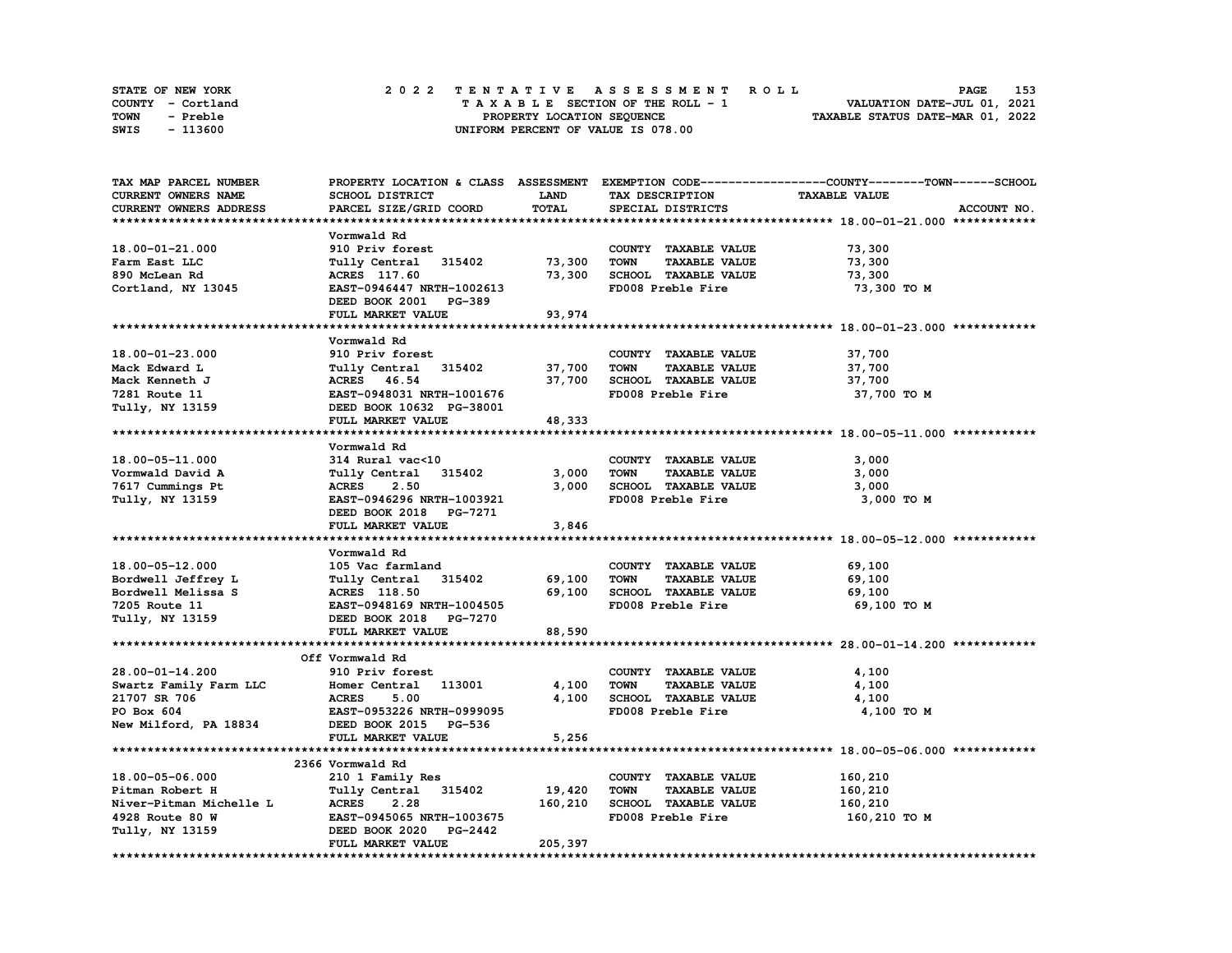| STATE OF NEW YORK | 2022 TENTATIVE ASSESSMENT ROLL     | 154<br><b>PAGE</b>               |
|-------------------|------------------------------------|----------------------------------|
| COUNTY - Cortland | TAXABLE SECTION OF THE ROLL - 1    | VALUATION DATE-JUL 01, 2021      |
| TOWN<br>- Preble  | PROPERTY LOCATION SEQUENCE         | TAXABLE STATUS DATE-MAR 01, 2022 |
| - 113600<br>SWIS  | UNIFORM PERCENT OF VALUE IS 078.00 |                                  |

| TAX MAP PARCEL NUMBER     |                           |             |                                     | PROPERTY LOCATION & CLASS ASSESSMENT EXEMPTION CODE----------------COUNTY-------TOWN-----SCHOOL |
|---------------------------|---------------------------|-------------|-------------------------------------|-------------------------------------------------------------------------------------------------|
| CURRENT OWNERS NAME       | SCHOOL DISTRICT           | <b>LAND</b> | TAX DESCRIPTION                     | <b>TAXABLE VALUE</b>                                                                            |
| CURRENT OWNERS ADDRESS    | PARCEL SIZE/GRID COORD    | TOTAL       | SPECIAL DISTRICTS                   | ACCOUNT NO.                                                                                     |
|                           |                           |             |                                     |                                                                                                 |
|                           | 2415 Vormwald Rd          |             |                                     |                                                                                                 |
| 18.00-01-22.000           | 910 Priv forest           |             | COUNTY TAXABLE VALUE                | 6,800                                                                                           |
| Smith Family Trust        | Tully Central 315402      | 6,800       | <b>TOWN</b><br><b>TAXABLE VALUE</b> | 6,800                                                                                           |
| 6742 Route 281            | <b>ACRES</b><br>8.40      | 6,800       | SCHOOL TAXABLE VALUE                | 6,800                                                                                           |
| Preble, NY 13141          | EAST-0948025 NRTH-1003234 |             | FD008 Preble Fire                   | 6,800 TO M                                                                                      |
|                           | DEED BOOK 2017 PG-3433    |             |                                     |                                                                                                 |
|                           | FULL MARKET VALUE         | 8,718       |                                     |                                                                                                 |
|                           |                           |             |                                     |                                                                                                 |
|                           | W Bennett Hollow Rd       |             |                                     |                                                                                                 |
| $6.00 - 01 - 01.200$      | 105 Vac farmland          |             | COUNTY TAXABLE VALUE                | 11,900                                                                                          |
|                           |                           | 11,900      | <b>TAXABLE VALUE</b><br>TOWN        |                                                                                                 |
| Vossler Kay F             | Tully Central 315402      |             |                                     | 11,900                                                                                          |
| 7218 Otisco Valley Rd     | ACRES 31.77               | 11,900      | SCHOOL TAXABLE VALUE                | 11,900                                                                                          |
| Preble, NY 13141-9713     | EAST-0925514 NRTH-1010742 |             | FD008 Preble Fire                   | 11,900 TO M                                                                                     |
|                           | DEED BOOK 2000 PG-2388    |             |                                     |                                                                                                 |
|                           | FULL MARKET VALUE         | 15,256      |                                     |                                                                                                 |
|                           |                           |             |                                     |                                                                                                 |
|                           | W Bennett Hollow Rd       |             |                                     |                                                                                                 |
| $6.00 - 01 - 07.120$      | 322 Rural vac>10          |             | COUNTY TAXABLE VALUE                | 5,600                                                                                           |
| Graves Zackary E          | Homer Central 113001      | 5,600       | <b>TOWN</b><br><b>TAXABLE VALUE</b> | 5,600                                                                                           |
| 6781 Corl Dr              | <b>ACRES</b> 10.30        | 5,600       | SCHOOL TAXABLE VALUE                | 5,600                                                                                           |
| Preble, NY 13141          | EAST-0927083 NRTH-1010140 |             | FD008 Preble Fire                   | 5,600 TO M                                                                                      |
|                           | DEED BOOK 2021 PG-6303    |             |                                     |                                                                                                 |
|                           | FULL MARKET VALUE         | 7,179       |                                     |                                                                                                 |
|                           |                           |             |                                     |                                                                                                 |
|                           | W Bennett Hollow Rd       |             |                                     |                                                                                                 |
| 16.00-02-01.000           | 910 Priv forest           |             | COUNTY TAXABLE VALUE                | 3,800                                                                                           |
| Contento Farms LLC.       | Homer Central 113001      | 3,800       | <b>TAXABLE VALUE</b><br><b>TOWN</b> | 3,800                                                                                           |
| Meiczinger Mark           | <b>ACRES</b><br>3.76      | 3,800       | SCHOOL TAXABLE VALUE                | 3,800                                                                                           |
| 7217 Cold Brook Rd        | EAST-0924762 NRTH-1007911 |             | FD008 Preble Fire                   | 3,800 TO M                                                                                      |
| Homer, NY 13077           | DEED BOOK 2016 PG-258     |             |                                     |                                                                                                 |
|                           | FULL MARKET VALUE         | 4,872       |                                     |                                                                                                 |
|                           |                           |             |                                     |                                                                                                 |
|                           | W Bennett Hollow Rd       |             |                                     |                                                                                                 |
| 16.00-02-02.000           | 105 Vac farmland          |             | AG-CEILING 41720                    | 9,237<br>9,237<br>9,237                                                                         |
| Vossler Kay F             | Homer Central 113001      | 242,200     | COUNTY TAXABLE VALUE                | 232,963                                                                                         |
| 7218 Otisco Valley Rd     | ACRES 374.44              | 242,200     | TOWN<br><b>TAXABLE VALUE</b>        | 232,963                                                                                         |
| Preble, NY 13141-9713     | EAST-0926683 NRTH-1007259 |             | SCHOOL TAXABLE VALUE                | 232,963                                                                                         |
|                           | DEED BOOK 2000 PG-2389    |             | FD008 Preble Fire                   | 242,200 TO M                                                                                    |
| MAY BE SUBJECT TO PAYMENT | FULL MARKET VALUE         | 310,513     |                                     |                                                                                                 |
| UNDER AGDIST LAW TIL 2026 |                           |             |                                     |                                                                                                 |
|                           |                           |             |                                     |                                                                                                 |
|                           | W Bennett Hollow Rd       |             |                                     |                                                                                                 |
| 16.00-02-14.110           | 321 Abandoned ag          |             | COUNTY TAXABLE VALUE                | 2,580                                                                                           |
| Griswold David E          | Homer Central 113001      | 2,580       | <b>TOWN</b><br><b>TAXABLE VALUE</b> | 2,580                                                                                           |
| 6997 W Bennett Hollow Rd  | <b>ACRES</b><br>4.30      | 2,580       | SCHOOL TAXABLE VALUE                | 2,580                                                                                           |
| PO Box 15                 | EAST-0930128 NRTH-0999722 |             | FD008 Preble Fire                   | 2,580 TO M                                                                                      |
| Preble, NY 13141          | DEED BOOK 2022 PG-110     |             |                                     |                                                                                                 |
|                           | FULL MARKET VALUE         | 3,308       |                                     |                                                                                                 |
|                           |                           |             |                                     |                                                                                                 |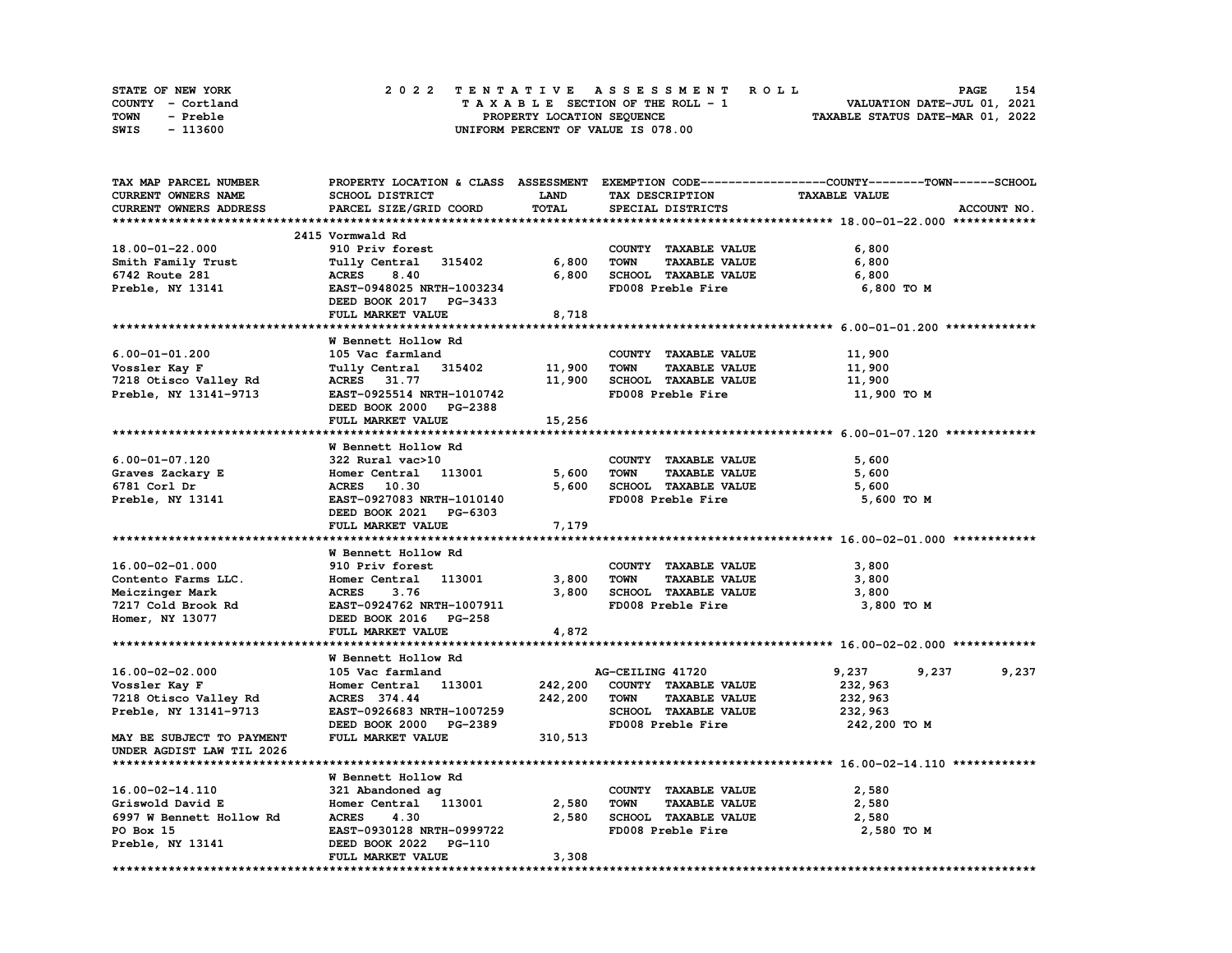| STATE OF NEW YORK | 2022 TENTATIVE ASSESSMENT ROLL          | 155<br><b>PAGE</b>               |
|-------------------|-----------------------------------------|----------------------------------|
| COUNTY - Cortland | $T A X A B L E$ SECTION OF THE ROLL - 1 | VALUATION DATE-JUL 01, 2021      |
| TOWN<br>- Preble  | PROPERTY LOCATION SEQUENCE              | TAXABLE STATUS DATE-MAR 01, 2022 |
| - 113600<br>SWIS  | UNIFORM PERCENT OF VALUE IS 078.00      |                                  |

| TAX MAP PARCEL NUMBER                             | PROPERTY LOCATION & CLASS ASSESSMENT EXEMPTION CODE-----------------COUNTY-------TOWN------SCHOOL |              |                                     |                      |                      |
|---------------------------------------------------|---------------------------------------------------------------------------------------------------|--------------|-------------------------------------|----------------------|----------------------|
| CURRENT OWNERS NAME                               | SCHOOL DISTRICT                                                                                   | <b>LAND</b>  | TAX DESCRIPTION                     | <b>TAXABLE VALUE</b> |                      |
| CURRENT OWNERS ADDRESS                            | PARCEL SIZE/GRID COORD                                                                            | <b>TOTAL</b> | SPECIAL DISTRICTS                   |                      | ACCOUNT NO.          |
|                                                   |                                                                                                   |              |                                     |                      |                      |
|                                                   | W Bennett Hollow Rd                                                                               |              |                                     |                      |                      |
| 16.00-02-16.100                                   | 105 Vac farmland                                                                                  |              | AG-CEILING 41720                    | 101,044              | 101,044<br>101,044   |
| Griswold Family Realty, LLC.                      | Homer Central<br>113001                                                                           | 298,700      | COUNTY TAXABLE VALUE                | 197,656              |                      |
| PO Box 15                                         | ACRES 369.00                                                                                      | 298,700      | <b>TOWN</b><br><b>TAXABLE VALUE</b> | 197,656              |                      |
| Preble, NY 13141                                  | EAST-0927043 NRTH-1002119                                                                         |              | SCHOOL TAXABLE VALUE                | 197,656              |                      |
|                                                   | DEED BOOK 2022 PG-111                                                                             |              | FD008 Preble Fire                   | 298,700 то м         |                      |
| MAY BE SUBJECT TO PAYMENT                         | FULL MARKET VALUE                                                                                 | 382,949      |                                     |                      |                      |
| UNDER AGDIST LAW TIL 2026                         |                                                                                                   |              |                                     |                      |                      |
|                                                   |                                                                                                   |              |                                     |                      |                      |
|                                                   | W Bennett Hollow Rd                                                                               |              |                                     |                      |                      |
| 16.00-02-17.000                                   | 105 Vac farmland                                                                                  |              | AG-CEILING 41720                    | 29,355               | 29,355<br>29,355     |
| Vossler Timothy M                                 | Homer Central 113001                                                                              | 59,600       | COUNTY TAXABLE VALUE                | 30,245               |                      |
| 7218 Otisco Valley Rd                             | <b>ACRES</b> 59.90                                                                                | 59,600       | <b>TOWN</b><br><b>TAXABLE VALUE</b> | 30,245               |                      |
| Preble, NY 13141                                  | EAST-0928002 NRTH-1003452                                                                         |              | SCHOOL TAXABLE VALUE                | 30,245               |                      |
|                                                   | DEED BOOK 2012 PG-3127                                                                            |              | FD008 Preble Fire                   | 59,600 то м          |                      |
| MAY BE SUBJECT TO PAYMENT                         | FULL MARKET VALUE                                                                                 | 76,410       |                                     |                      |                      |
| UNDER AGDIST LAW TIL 2026                         |                                                                                                   |              |                                     |                      |                      |
|                                                   |                                                                                                   |              |                                     |                      |                      |
|                                                   | W Bennett Hollow Rd                                                                               |              |                                     |                      |                      |
| 16.00-02-20.000                                   | 112 Dairy farm                                                                                    |              | AG-CEILING 41720                    | $\mathbf{0}$         | 0<br>$\mathbf{o}$    |
| Preble Hill Farms, LLC                            | Homer Central 113001                                                                              |              | 23,840 COUNTY TAXABLE VALUE         | 265,340              |                      |
| PO Box 15                                         | ACRES 16.12                                                                                       | 265,340      | TOWN<br><b>TAXABLE VALUE</b>        | 265,340              |                      |
| Preble, NY 13141                                  | EAST-0930741 NRTH-1000956                                                                         |              | SCHOOL TAXABLE VALUE                | 265,340              |                      |
|                                                   | DEED BOOK 2022 PG-111                                                                             |              | FD008 Preble Fire                   | 265,340 то м         |                      |
| MAY BE SUBJECT TO PAYMENT                         | FULL MARKET VALUE                                                                                 | 340,179      |                                     |                      |                      |
| UNDER AGDIST LAW TIL 2026                         |                                                                                                   |              |                                     |                      |                      |
|                                                   |                                                                                                   |              |                                     |                      |                      |
|                                                   | W Bennett Hollow Rd                                                                               |              |                                     |                      |                      |
| 27.00-01-63.220                                   | 112 Dairy farm                                                                                    |              | AG 10-YR 41700                      | 2300,000             | 2300,000<br>2300,000 |
| Preble Hill Farms, LLC                            | Homer Central 113001                                                                              |              | 23,435 AG-CEILING 41720             | 0                    | 0<br>$^{\circ}$      |
| PO Box 15                                         | <b>ACRES</b> 15.58                                                                                |              | 3115, 435 AG IMPROV 42100           | 792,000              | 792,000<br>792,000   |
| Preble, NY 13141                                  | EAST-0931481 NRTH-1000250                                                                         |              | COUNTY TAXABLE VALUE                | 23,435               |                      |
|                                                   | DEED BOOK 2022 PG-111                                                                             |              | <b>TOWN</b><br><b>TAXABLE VALUE</b> | 23,435               |                      |
| MAY BE SUBJECT TO PAYMENT                         | FULL MARKET VALUE                                                                                 | 3994,147     | SCHOOL TAXABLE VALUE                | 23,435               |                      |
| UNDER AGDIST LAW TIL 2026                         |                                                                                                   |              | FD008 Preble Fire                   | 2323, 435 TO M       |                      |
|                                                   |                                                                                                   |              | 792,000 EX                          |                      |                      |
|                                                   |                                                                                                   |              |                                     |                      |                      |
|                                                   | 6862 W Bennett Hollow Rd                                                                          |              |                                     |                      |                      |
| 26.00-01-02.000                                   | 112 Dairy farm                                                                                    |              | AG 10-YR 41700                      | 100,000              | 100,000<br>100,000   |
| Griswold Family Realty, LLC. Homer Central 113001 |                                                                                                   |              | 240,500 AG-CEILING 41720            | 109,236              | 109,236<br>109,236   |
| PO Box 15                                         | <b>ACRES</b> 170.50                                                                               |              | 411,100 AG IMPROV 42100             | 900                  | 900<br>900           |
| Preble, NY 13141                                  | EAST-0931270 NRTH-0998920                                                                         |              | COUNTY TAXABLE VALUE                | 200,964              |                      |
|                                                   | DEED BOOK 2016 PG-6990                                                                            |              | <b>TOWN</b><br><b>TAXABLE VALUE</b> | 200,964              |                      |
| MAY BE SUBJECT TO PAYMENT                         | FULL MARKET VALUE                                                                                 |              | 527,051 SCHOOL TAXABLE VALUE        | 200,964              |                      |
| UNDER AGDIST LAW TIL 2026                         |                                                                                                   |              | FD008 Preble Fire                   | 410,200 TO M         |                      |
|                                                   |                                                                                                   |              | 900 EX                              |                      |                      |
|                                                   |                                                                                                   |              |                                     |                      |                      |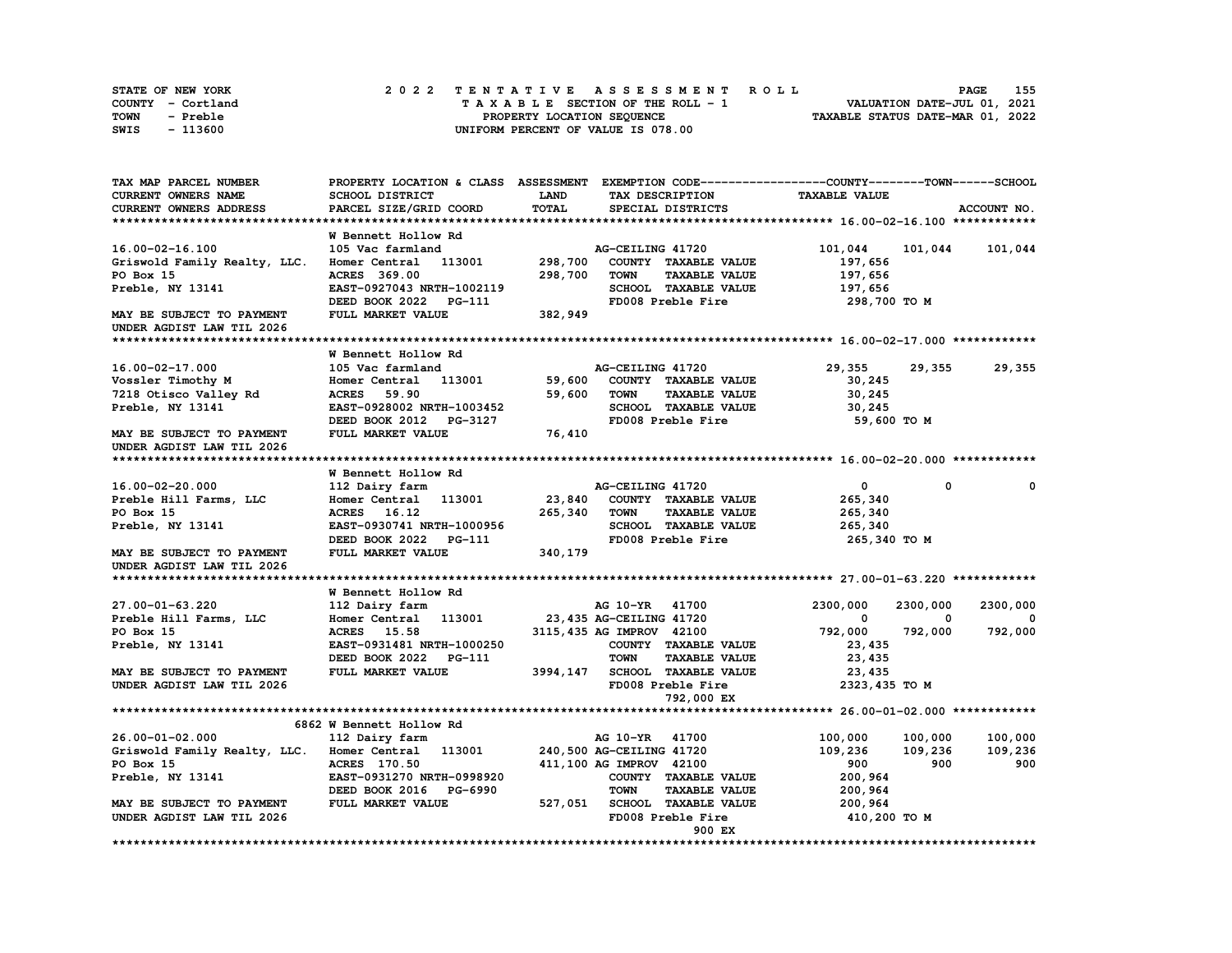| STATE OF NEW YORK | 2022 TENTATIVE ASSESSMENT ROLL     | 156<br><b>PAGE</b>               |
|-------------------|------------------------------------|----------------------------------|
| COUNTY - Cortland | TAXABLE SECTION OF THE ROLL - 1    | VALUATION DATE-JUL 01, 2021      |
| TOWN<br>- Preble  | PROPERTY LOCATION SEQUENCE         | TAXABLE STATUS DATE-MAR 01, 2022 |
| - 113600<br>SWIS  | UNIFORM PERCENT OF VALUE IS 078.00 |                                  |

| TAX MAP PARCEL NUMBER                                                                                                                                                                                                                    |                                            |              |                                       | PROPERTY LOCATION & CLASS ASSESSMENT EXEMPTION CODE----------------COUNTY-------TOWN-----SCHOOL |                                       |
|------------------------------------------------------------------------------------------------------------------------------------------------------------------------------------------------------------------------------------------|--------------------------------------------|--------------|---------------------------------------|-------------------------------------------------------------------------------------------------|---------------------------------------|
| CURRENT OWNERS NAME                                                                                                                                                                                                                      | SCHOOL DISTRICT                            | <b>LAND</b>  | TAX DESCRIPTION                       | <b>TAXABLE VALUE</b>                                                                            |                                       |
| <b>CURRENT OWNERS ADDRESS</b>                                                                                                                                                                                                            | PARCEL SIZE/GRID COORD                     | <b>TOTAL</b> | SPECIAL DISTRICTS                     |                                                                                                 | ACCOUNT NO.                           |
|                                                                                                                                                                                                                                          |                                            |              |                                       |                                                                                                 |                                       |
|                                                                                                                                                                                                                                          | 6939 W Bennett Hollow Rd                   |              |                                       |                                                                                                 |                                       |
|                                                                                                                                                                                                                                          |                                            |              | AG 10-YR 41700                        | 208,500                                                                                         | 208,500 208,500                       |
|                                                                                                                                                                                                                                          |                                            |              |                                       |                                                                                                 |                                       |
| 16.00-02-14.200 241 Rural res&ag and D-YR 41700<br>Griswold Family Realty, LLC Homer Central 113001 21,333 COUNTY TAXABLE VALUE<br>PO Box 15 ACRES 6.11 537,750 TOWN TAXABLE VALUE                                                       |                                            |              |                                       | 329,250<br>329,250                                                                              |                                       |
|                                                                                                                                                                                                                                          |                                            |              | SCHOOL TAXABLE VALUE                  | 329,250                                                                                         |                                       |
|                                                                                                                                                                                                                                          |                                            |              | FD008 Preble Fire                     | 537,750 TO M                                                                                    |                                       |
| PO Box 15<br>Preble, NY 13141 EAST-0930796 NRTH-0999602<br>DEED BOOK 2022 PG-109<br>MAY BE SUBJECT TO PAYMENT FULL MARKET VALUE 689,423                                                                                                  |                                            |              |                                       |                                                                                                 |                                       |
| UNDER RPTL483 UNTIL 2028                                                                                                                                                                                                                 |                                            |              |                                       |                                                                                                 |                                       |
|                                                                                                                                                                                                                                          |                                            |              |                                       |                                                                                                 |                                       |
|                                                                                                                                                                                                                                          | 6992 W Bennett Hollow Rd                   |              |                                       |                                                                                                 |                                       |
| 27.00-01-63.211<br>8992 W Benett Armied Milow Rd<br>Griswold Family Realty, LLC. Homer Central 113001 465,200 AG 10-YR 41700<br>PO Box 15 ACRES 277.02 1279,200 AG-CEILING 41720<br>Preble, NY 13141 EAST-0933796 NRTH-0998191 COUNTY    |                                            |              |                                       | 670,000 670,000                                                                                 | 670,000                               |
|                                                                                                                                                                                                                                          |                                            |              |                                       |                                                                                                 |                                       |
|                                                                                                                                                                                                                                          |                                            |              |                                       |                                                                                                 |                                       |
|                                                                                                                                                                                                                                          |                                            |              | COUNTY TAXABLE VALUE                  | 245,907                                                                                         |                                       |
|                                                                                                                                                                                                                                          |                                            |              |                                       | 245,907                                                                                         |                                       |
| MAY BE SUBJECT TO PAYMENT FULL MARKET VALUE                                                                                                                                                                                              |                                            |              | 1640,000 SCHOOL TAXABLE VALUE 245,907 |                                                                                                 |                                       |
| UNDER AGDIST LAW TIL 2026                                                                                                                                                                                                                |                                            |              | FD008 Preble Fire                     | 1279,200 то м                                                                                   |                                       |
|                                                                                                                                                                                                                                          |                                            |              |                                       |                                                                                                 |                                       |
|                                                                                                                                                                                                                                          | 6997 W Bennett Hollow Rd                   |              |                                       |                                                                                                 |                                       |
| 16.00-02-15.000                                                                                                                                                                                                                          |                                            |              | COUNTY TAXABLE VALUE                  |                                                                                                 |                                       |
|                                                                                                                                                                                                                                          | 210 1 Family Res                           |              |                                       | 122,000                                                                                         |                                       |
|                                                                                                                                                                                                                                          |                                            |              |                                       | TAXABLE VALUE 122,000                                                                           |                                       |
|                                                                                                                                                                                                                                          |                                            |              |                                       | 122,000<br>FD008 Preble Fire 122,000 TO M                                                       |                                       |
|                                                                                                                                                                                                                                          |                                            |              |                                       |                                                                                                 |                                       |
| Preble Hill Farm, LLC<br>For the Homer Central 113001 15,200 TOWN TAXABLE VALUE<br>6997 W Bennett Hollow Rd<br>FRNT 200.00 DPTH 160.25 122,000 SCHOOL TAXABLE VALUE<br>PO Box 15 ACRES 0.85<br>Preble, NY 13141-9721 EAST-0930574 NRTH-1 |                                            |              |                                       |                                                                                                 |                                       |
|                                                                                                                                                                                                                                          | DEED BOOK 2022 PG-81                       |              |                                       |                                                                                                 |                                       |
|                                                                                                                                                                                                                                          | FULL MARKET VALUE                          | 156,410      |                                       |                                                                                                 |                                       |
|                                                                                                                                                                                                                                          |                                            |              |                                       |                                                                                                 |                                       |
|                                                                                                                                                                                                                                          | 7003 W Bennett Hollow Rd<br>112 Dairy farm |              |                                       |                                                                                                 |                                       |
| 16.00-02-16.200                                                                                                                                                                                                                          | 112 Dairy farm                             |              | AG-CEILING 41720                      | $\mathbf{0}$                                                                                    | $^{\circ}$<br>$\overline{\mathbf{0}}$ |
|                                                                                                                                                                                                                                          |                                            |              |                                       | 82,500 82,500                                                                                   | 82,500                                |
|                                                                                                                                                                                                                                          |                                            |              |                                       |                                                                                                 |                                       |
|                                                                                                                                                                                                                                          |                                            |              |                                       |                                                                                                 |                                       |
|                                                                                                                                                                                                                                          |                                            |              |                                       |                                                                                                 |                                       |
| Preble Hill Farms, LLC MRES 28.13 791,350 COUNTY TAXABLE VALUE<br>Preble, NY 13141 EAST-0930194 NRTH-1000427 791,350 COUNTY TAXABLE VALUE 708,850<br>Preble, NY 13141 EAST-0930194 NRTH-1000427 TOWN TAXABLE VALUE 708,850<br>MAY BE     |                                            |              |                                       | 708,850 TO M                                                                                    |                                       |
| UNDER AGDIST LAW TIL 2026                                                                                                                                                                                                                |                                            |              | 82,500 EX                             |                                                                                                 |                                       |
|                                                                                                                                                                                                                                          |                                            |              |                                       |                                                                                                 |                                       |
|                                                                                                                                                                                                                                          | 7619 W Bennett Hollow Rd                   |              |                                       |                                                                                                 |                                       |
| 6.00-01-01.100                                                                                                                                                                                                                           | 322 Rural vac>10                           |              | COUNTY TAXABLE VALUE                  | 13,300                                                                                          |                                       |
| 13,300<br>Hourican Thomas Tully Central 315402 13,300 TOWN TAXABLE VALUE<br>Putman Deborah ACRES 23.00 13,300 SCHOOL TAXABLE VALUE 13,300<br>7619 W Bennett Hollow Rd EAST-0925394 NRTH-1011164 FD008 Preble Fire 13,300                 |                                            |              |                                       |                                                                                                 |                                       |
|                                                                                                                                                                                                                                          |                                            |              |                                       |                                                                                                 |                                       |
|                                                                                                                                                                                                                                          |                                            |              |                                       | 13,300 TO M                                                                                     |                                       |
| Preble, NY 13141-9999 DEED BOOK 538                                                                                                                                                                                                      | <b>PG-247</b>                              |              |                                       |                                                                                                 |                                       |
|                                                                                                                                                                                                                                          | FULL MARKET VALUE                          | 17,051       |                                       |                                                                                                 |                                       |
|                                                                                                                                                                                                                                          |                                            |              |                                       |                                                                                                 |                                       |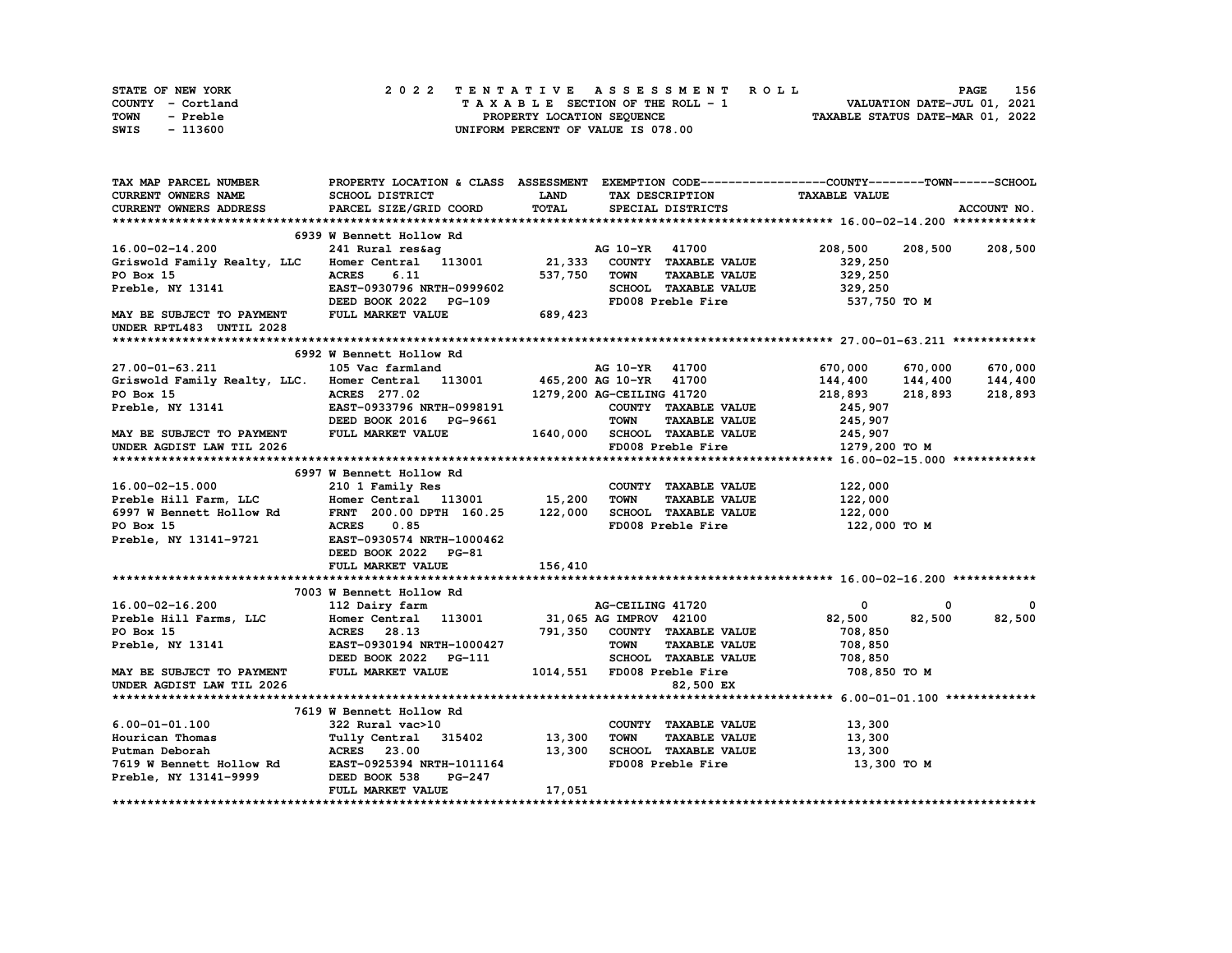| STATE OF NEW YORK | 2022 TENTATIVE ASSESSMENT ROLL     | 157<br><b>PAGE</b>               |
|-------------------|------------------------------------|----------------------------------|
| COUNTY - Cortland | TAXABLE SECTION OF THE ROLL - 1    | VALUATION DATE-JUL 01, 2021      |
| TOWN<br>- Preble  | PROPERTY LOCATION SEQUENCE         | TAXABLE STATUS DATE-MAR 01, 2022 |
| SWIS<br>- 113600  | UNIFORM PERCENT OF VALUE IS 078.00 |                                  |

| TAX MAP PARCEL NUMBER                          | PROPERTY LOCATION & CLASS ASSESSMENT EXEMPTION CODE----------------COUNTY-------TOWN------SCHOOL |             |                                     |                      |                        |
|------------------------------------------------|--------------------------------------------------------------------------------------------------|-------------|-------------------------------------|----------------------|------------------------|
| CURRENT OWNERS NAME                            | SCHOOL DISTRICT                                                                                  | <b>LAND</b> | TAX DESCRIPTION                     | <b>TAXABLE VALUE</b> |                        |
| CURRENT OWNERS ADDRESS                         | PARCEL SIZE/GRID COORD                                                                           | TOTAL       | SPECIAL DISTRICTS                   |                      | ACCOUNT NO.            |
|                                                |                                                                                                  |             |                                     |                      |                        |
|                                                | W Clark Rd                                                                                       |             |                                     |                      |                        |
| 37.00-01-05.200                                | 210 1 Family Res - WTRFNT                                                                        |             | <b>BAS STAR 41854</b>               | $\mathbf{0}$         | 25,800<br>$\mathbf 0$  |
| Jecen James R                                  | Homer Central 113001                                                                             | 64,400      | COUNTY TAXABLE VALUE                | 175,200              |                        |
| Jecen Joyce A                                  | <b>ACRES</b><br>6.14                                                                             | 175,200     | <b>TOWN</b><br><b>TAXABLE VALUE</b> | 175,200              |                        |
| PO Box 212                                     | EAST-0937031 NRTH-0990375                                                                        |             | SCHOOL TAXABLE VALUE                | 149,400              |                        |
| Preble, NY 13141-0212                          | DEED BOOK 1999 PG-2236                                                                           |             | FD008 Preble Fire                   | 175,200 то м         |                        |
|                                                | FULL MARKET VALUE                                                                                | 224,615     |                                     |                      |                        |
|                                                |                                                                                                  |             |                                     |                      |                        |
|                                                | 1932 W Clark Rd                                                                                  |             |                                     |                      |                        |
| 37.00-03-01.000                                | 442 MiniWhseSelf                                                                                 |             | COUNTY TAXABLE VALUE                | 106,000              |                        |
| Fish Edgar                                     | 113001<br>Homer Central                                                                          | 18,000      | <b>TOWN</b><br><b>TAXABLE VALUE</b> | 106,000              |                        |
| 1905 Preble Rd                                 | <b>ACRES</b><br>3.60 BANK LERETA                                                                 | 106,000     | SCHOOL TAXABLE VALUE                | 106,000              |                        |
| Preble, NY 13141                               | EAST-0937323 NRTH-0990386                                                                        |             | FD008 Preble Fire                   | 106,000 то м         |                        |
|                                                | DEED BOOK 2000 PG-4030                                                                           |             |                                     |                      |                        |
|                                                | FULL MARKET VALUE                                                                                | 135,897     |                                     |                      |                        |
|                                                |                                                                                                  |             |                                     |                      |                        |
|                                                | 1939 W Clark Rd                                                                                  |             |                                     |                      |                        |
| 37.00-02-09.220                                | 210 1 Family Res                                                                                 |             | <b>VET WAR C 41122</b>              | 5,160                | $\mathbf{o}$<br>0      |
| Kennedy Vernon R                               | Homer Central 113001                                                                             |             | 20,500 VET WAR T 41123              | $\mathbf 0$          | $\mathbf{o}$<br>10,320 |
| 1939 Clark Rd                                  | <b>ACRES</b><br>2.00                                                                             |             | 107,500 AGED C&T 41801              | 40,936               | 38,872<br>$\mathbf{0}$ |
| PO Box 242                                     | EAST-0937273 NRTH-0990987                                                                        |             | <b>ENH STAR 41834</b>               | $\mathbf{0}$         | 64,410<br>$^{\circ}$   |
| Preble, NY 13141-0242                          | DEED BOOK 484<br>$PG-38$                                                                         |             | COUNTY TAXABLE VALUE                | 61,404               |                        |
|                                                | FULL MARKET VALUE                                                                                | 137,821     | TOWN<br><b>TAXABLE VALUE</b>        | 58,308               |                        |
|                                                |                                                                                                  |             | SCHOOL TAXABLE VALUE                | 43,090               |                        |
|                                                |                                                                                                  |             | FD008 Preble Fire                   | 107,500 TO M         |                        |
|                                                |                                                                                                  |             |                                     |                      |                        |
|                                                | 1945 W Clark Rd                                                                                  |             |                                     |                      |                        |
| 37.00-02-09.210                                | 714 Lite Ind Man                                                                                 |             | COUNTY TAXABLE VALUE                | 332,400              |                        |
| Kennedy Vernon R                               | Homer Central 113001                                                                             | 34,500      | <b>TOWN</b><br><b>TAXABLE VALUE</b> | 332,400              |                        |
| Kennedy Elizabeth R                            | <b>ACRES</b><br>5.39                                                                             | 332,400     | SCHOOL TAXABLE VALUE                | 332,400              |                        |
| 1939 W Clark Rd                                | EAST-0937440 NRTH-0991206                                                                        |             | FD008 Preble Fire                   | 332,400 TO M         |                        |
| Preble, NY 13141-9999 DEED BOOK 10136 PG-84001 |                                                                                                  |             |                                     |                      |                        |
|                                                | FULL MARKET VALUE                                                                                | 426,154     |                                     |                      |                        |
|                                                |                                                                                                  |             |                                     |                      |                        |
|                                                | 1415 Williams Rd                                                                                 |             |                                     |                      |                        |
| $6.00 - 01 - 07.200$                           | 112 Dairy farm                                                                                   |             | AG 10-YR 41700                      | 10,800               | 10,800<br>10,800       |
| Cates Bradley                                  | Homer Central 113001                                                                             |             | 143,000 AG-CEILING 41720            | 62,344               | 62,344<br>62,344       |
| 1010 Otisco Valley Rd                          | <b>ACRES</b> 85.45                                                                               | 184,000     | COUNTY TAXABLE VALUE                | 110,856              |                        |
| Preble, NY 13141                               | EAST-0928099 NRTH-1009787                                                                        |             | <b>TOWN</b><br><b>TAXABLE VALUE</b> | 110,856              |                        |
|                                                | DEED BOOK 2008 PG-5136                                                                           |             | SCHOOL TAXABLE VALUE                | 110,856              |                        |
| MAY BE SUBJECT TO PAYMENT                      | FULL MARKET VALUE                                                                                |             | 235,897 FD008 Preble Fire           | 184,000 TO M         |                        |
| UNDER AGDIST LAW TIL 2029                      |                                                                                                  |             |                                     |                      |                        |
|                                                |                                                                                                  |             |                                     |                      |                        |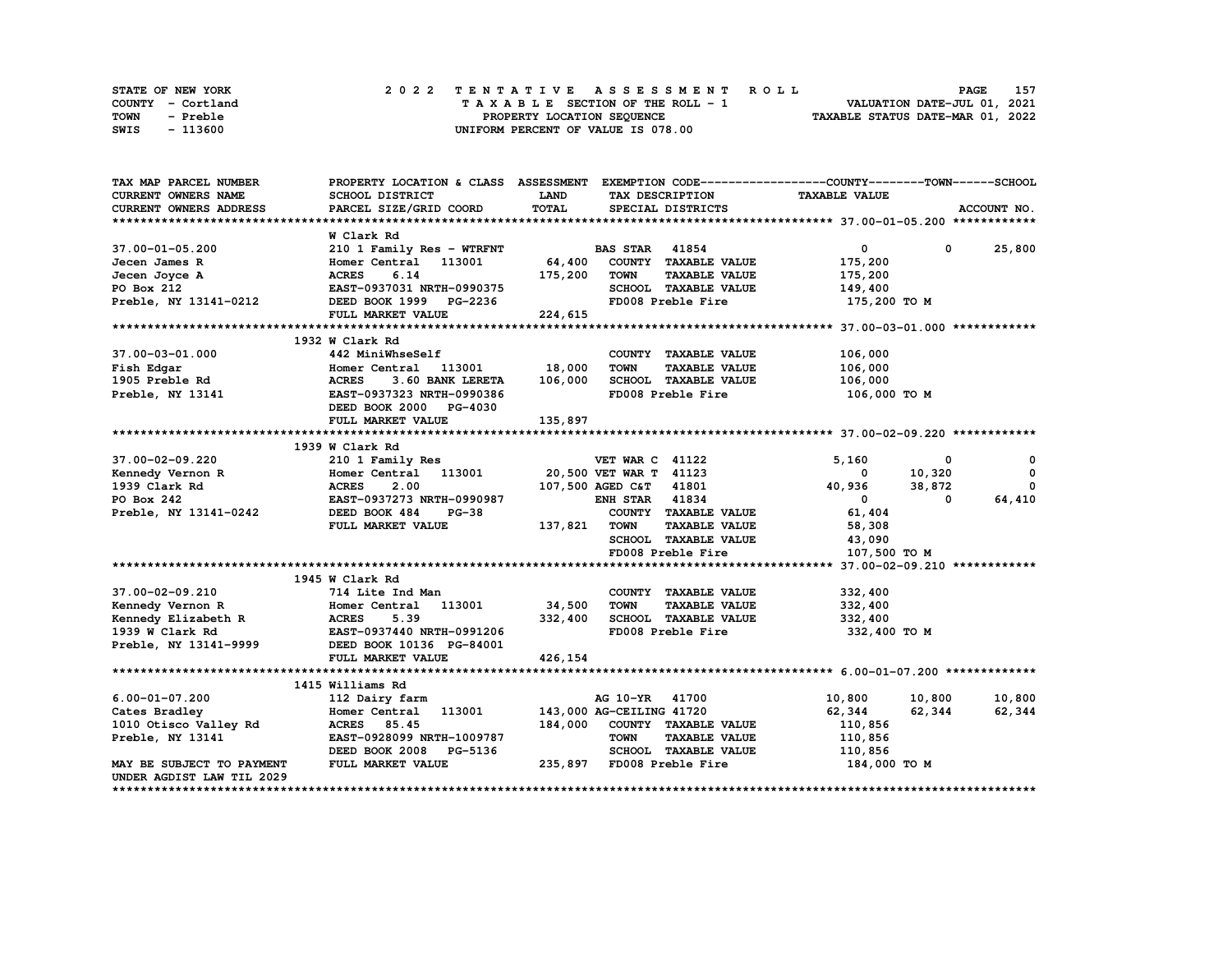| STATE OF NEW YORK | 2022 TENTATIVE ASSESSMENT ROLL |                                    |  | <b>PAGE</b>                      | 158 |
|-------------------|--------------------------------|------------------------------------|--|----------------------------------|-----|
| COUNTY - Cortland |                                | TAXABLE SECTION OF THE ROLL - 1    |  | VALUATION DATE-JUL 01, 2021      |     |
| TOWN<br>- Preble  |                                | PROPERTY LOCATION SEQUENCE         |  | TAXABLE STATUS DATE-MAR 01, 2022 |     |
| - 113600<br>SWIS  |                                | UNIFORM PERCENT OF VALUE IS 078.00 |  |                                  |     |

| TAX MAP PARCEL NUMBER                                                                                                                                                                                                                |                                                                                                                                   |              |                                     | PROPERTY LOCATION & CLASS ASSESSMENT EXEMPTION CODE----------------COUNTY-------TOWN-----SCHOOL |          |
|--------------------------------------------------------------------------------------------------------------------------------------------------------------------------------------------------------------------------------------|-----------------------------------------------------------------------------------------------------------------------------------|--------------|-------------------------------------|-------------------------------------------------------------------------------------------------|----------|
| <b>CURRENT OWNERS NAME</b>                                                                                                                                                                                                           | SCHOOL DISTRICT                                                                                                                   | LAND         | TAX DESCRIPTION                     | <b>TAXABLE VALUE</b>                                                                            |          |
| CURRENT OWNERS ADDRESS                                                                                                                                                                                                               | PARCEL SIZE/GRID COORD                                                                                                            | <b>TOTAL</b> | SPECIAL DISTRICTS                   | ACCOUNT NO.                                                                                     |          |
|                                                                                                                                                                                                                                      |                                                                                                                                   |              |                                     |                                                                                                 |          |
|                                                                                                                                                                                                                                      | 1435 Williams Rd                                                                                                                  |              |                                     |                                                                                                 |          |
| 6.00-01-07.110                                                                                                                                                                                                                       | 210 1 Family Res                                                                                                                  |              | Dis & Lim 41932                     | 24,750<br>$^{\circ}$                                                                            | $\Omega$ |
| Example and the model of the contract of the Honer Central 113001 20,000 COUNTY TAXABLE VALUE<br>Becker David L (ACRES 1.50 BANKCORELOG 99,000 TOWN TAXABLE VALUE<br>1435 Williams Rd (EAST-0928086 NRTH-1008949 SCHOOL TAXABLE VALU |                                                                                                                                   |              |                                     | 74,250                                                                                          |          |
|                                                                                                                                                                                                                                      |                                                                                                                                   |              |                                     | 99,000                                                                                          |          |
|                                                                                                                                                                                                                                      |                                                                                                                                   |              | SCHOOL TAXABLE VALUE 99,000         |                                                                                                 |          |
| Preble, NY 13141 DEED BOOK 2017 PG-6025                                                                                                                                                                                              |                                                                                                                                   |              |                                     | FD008 Preble Fire 99,000 TO M                                                                   |          |
|                                                                                                                                                                                                                                      | FULL MARKET VALUE                                                                                                                 | 126,923      |                                     |                                                                                                 |          |
|                                                                                                                                                                                                                                      |                                                                                                                                   |              |                                     |                                                                                                 |          |
|                                                                                                                                                                                                                                      | 1499 Williams Rd                                                                                                                  |              |                                     |                                                                                                 |          |
| $6.00 - 01 - 06.122$                                                                                                                                                                                                                 | 314 Rural vac<10                                                                                                                  |              | COUNTY TAXABLE VALUE                | 9,950                                                                                           |          |
| VanPatten Thomas W                                                                                                                                                                                                                   | Homer Central 113001 9,950                                                                                                        |              | TOWN<br><b>TAXABLE VALUE</b>        | 9,950                                                                                           |          |
|                                                                                                                                                                                                                                      | 3.70<br><b>ACRES</b>                                                                                                              | 9,950        | SCHOOL TAXABLE VALUE                | 9,950                                                                                           |          |
|                                                                                                                                                                                                                                      | EAST-0929494 NRTH-1009147                                                                                                         |              | FD008 Preble Fire                   | 9,950 TO M                                                                                      |          |
|                                                                                                                                                                                                                                      | DEED BOOK 2021 PG-3266                                                                                                            |              |                                     |                                                                                                 |          |
|                                                                                                                                                                                                                                      | FULL MARKET VALUE                                                                                                                 | 12,756       |                                     |                                                                                                 |          |
|                                                                                                                                                                                                                                      | Wrights Rd                                                                                                                        |              |                                     |                                                                                                 |          |
| 16.00-02-11.000                                                                                                                                                                                                                      | 105 Vac farmland                                                                                                                  |              | COUNTY TAXABLE VALUE                | 13,000                                                                                          |          |
|                                                                                                                                                                                                                                      |                                                                                                                                   |              | <b>TOWN</b><br><b>TAXABLE VALUE</b> | 13,000                                                                                          |          |
|                                                                                                                                                                                                                                      |                                                                                                                                   |              | 13,000 SCHOOL TAXABLE VALUE 13,000  |                                                                                                 |          |
| 10.00-02-11.000<br>DuBois Realty<br>915 SE 11th St<br>Deerfield Beach, FL 33441<br>EAST 0933188 NRTH-1003170<br>THE 1003170<br>THE 1003170<br>THE 1003170                                                                            |                                                                                                                                   |              | FD008 Preble Fire                   | 13,000 TO M                                                                                     |          |
|                                                                                                                                                                                                                                      | DEED BOOK 2011 PG-6689                                                                                                            |              |                                     |                                                                                                 |          |
|                                                                                                                                                                                                                                      | FULL MARKET VALUE                                                                                                                 | 16,667       |                                     |                                                                                                 |          |
|                                                                                                                                                                                                                                      |                                                                                                                                   |              |                                     |                                                                                                 |          |
|                                                                                                                                                                                                                                      | Wrights Rd                                                                                                                        |              |                                     |                                                                                                 |          |
| $17.00 - 01 - 15.000$                                                                                                                                                                                                                | 312 Vac w/imprv                                                                                                                   |              | COUNTY TAXABLE VALUE                | 19,700                                                                                          |          |
|                                                                                                                                                                                                                                      |                                                                                                                                   |              | <b>TOWN</b>                         | TAXABLE VALUE 19,700                                                                            |          |
| Dubois Realty LLC $\begin{array}{cccc}\n\text{Homer Central} & 113001 & 12,200 \\ \text{915 SE 11th St} & \text{ACRES} & 15.00 & 19,700\n\end{array}$                                                                                |                                                                                                                                   |              |                                     | 19,700                                                                                          |          |
|                                                                                                                                                                                                                                      |                                                                                                                                   |              |                                     | 19,700 TO M                                                                                     |          |
|                                                                                                                                                                                                                                      | DEED BOOK 2009 PG-5181                                                                                                            |              |                                     |                                                                                                 |          |
|                                                                                                                                                                                                                                      | FULL MARKET VALUE                                                                                                                 | 25,256       |                                     |                                                                                                 |          |
|                                                                                                                                                                                                                                      |                                                                                                                                   |              |                                     |                                                                                                 |          |
|                                                                                                                                                                                                                                      | 6854 Wrights Rd                                                                                                                   |              |                                     |                                                                                                 |          |
| 27.00-01-04.000                                                                                                                                                                                                                      | 241 Rural restag and BAS STAR 41854<br>Homer Central 113001 36,100 COUNTY TAXABLE VALUE<br>ACRES 22.20 106,100 TOWN TAXABLE VALUE |              |                                     | 25,800<br>$\overline{0}$<br>$^{\circ}$                                                          |          |
| McGee James                                                                                                                                                                                                                          |                                                                                                                                   |              |                                     | 106,100                                                                                         |          |
| McGee James<br>McGee Elizabeth<br>PO Box 157                                                                                                                                                                                         | Homer Central 115001 (1998)<br>ACRES 22.20 106,100<br>EAST-0935884 NRTH-0998036                                                   |              |                                     | 106,100                                                                                         |          |
|                                                                                                                                                                                                                                      |                                                                                                                                   |              | SCHOOL TAXABLE VALUE 80,300         |                                                                                                 |          |
| Preble, NY 13141-0157 DEED BOOK 531                                                                                                                                                                                                  | <b>PG-243</b>                                                                                                                     |              |                                     | FD008 Preble Fire 106,100 TO M                                                                  |          |
|                                                                                                                                                                                                                                      | FULL MARKET VALUE                                                                                                                 | 136,026      |                                     |                                                                                                 |          |
|                                                                                                                                                                                                                                      |                                                                                                                                   |              |                                     |                                                                                                 |          |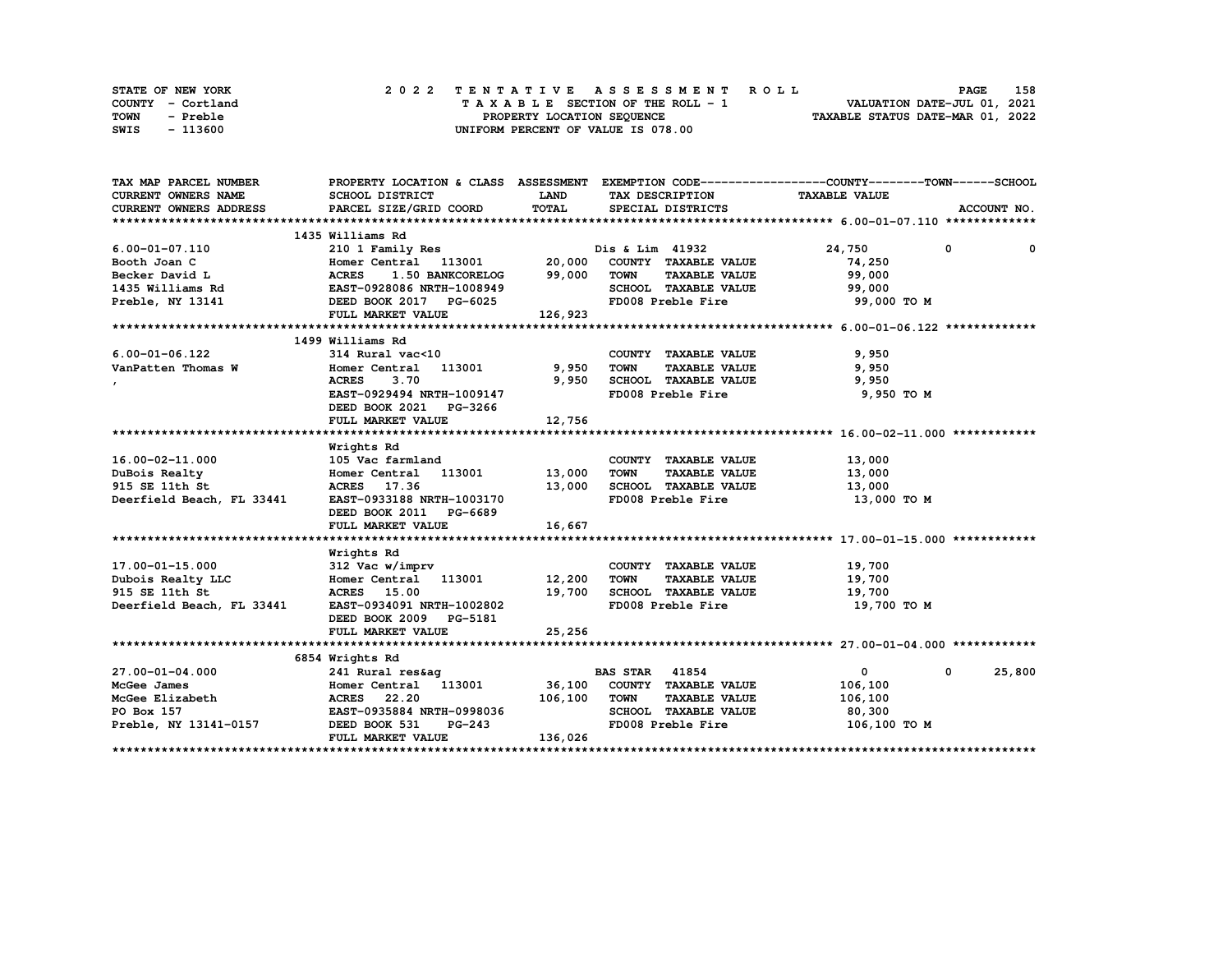| STATE OF NEW YORK | 2022 TENTATIVE ASSESSMENT ROLL     | 159<br><b>PAGE</b>               |
|-------------------|------------------------------------|----------------------------------|
| COUNTY - Cortland | TAXABLE SECTION OF THE ROLL - 1    | VALUATION DATE-JUL 01, 2021      |
| TOWN<br>- Preble  | PROPERTY LOCATION SEOUENCE         | TAXABLE STATUS DATE-MAR 01, 2022 |
| SWIS<br>- 113600  | UNIFORM PERCENT OF VALUE IS 078.00 |                                  |

| TAX MAP PARCEL NUMBER      | PROPERTY LOCATION & CLASS ASSESSMENT |              |                                       | EXEMPTION CODE-----------------COUNTY-------TOWN------SCHOOL |                       |
|----------------------------|--------------------------------------|--------------|---------------------------------------|--------------------------------------------------------------|-----------------------|
| <b>CURRENT OWNERS NAME</b> | SCHOOL DISTRICT                      | <b>LAND</b>  | TAX DESCRIPTION                       | <b>TAXABLE VALUE</b>                                         |                       |
| CURRENT OWNERS ADDRESS     | PARCEL SIZE/GRID COORD               | <b>TOTAL</b> | SPECIAL DISTRICTS                     |                                                              | ACCOUNT NO.           |
|                            |                                      |              |                                       |                                                              |                       |
|                            | 6868 Wrights Rd                      |              |                                       |                                                              |                       |
| 27.00-01-05.200            | 210 1 Family Res                     |              | VET COM C 41132                       | 8,600                                                        | 0<br>0                |
| Fitch William R III        | Homer Central 113001                 |              | 18,900 VET COM T 41133                | 17,200<br>0                                                  | 0                     |
| Fitch Sylvia F             | 1.01<br><b>ACRES</b>                 |              | 105,000 VET DIS C 41142               | 17,200                                                       | $\Omega$<br>0         |
| 6868 Wright Rd             | EAST-0935475 NRTH-0998470            |              | 41854<br><b>BAS STAR</b>              | $\mathbf 0$                                                  | 25,800<br>0           |
| Preble, NY 13141-9999      | DEED BOOK 551<br><b>PG-293</b>       |              | <b>VET DIS T 41143</b>                | 31,500<br>$^{\circ}$                                         | $\Omega$              |
|                            | FULL MARKET VALUE                    | 134,615      | COUNTY TAXABLE VALUE                  | 79,200                                                       |                       |
|                            |                                      |              | <b>TAXABLE VALUE</b><br><b>TOWN</b>   | 56,300                                                       |                       |
|                            |                                      |              | <b>TAXABLE VALUE</b><br><b>SCHOOL</b> | 79,200                                                       |                       |
|                            |                                      |              | FD008 Preble Fire                     | 105,000 TO M                                                 |                       |
|                            |                                      |              |                                       |                                                              |                       |
|                            | 6876 Wrights Rd                      |              |                                       |                                                              |                       |
| 27.00-01-06.000            | 240 Rural res                        |              | <b>BAS STAR</b> 41854                 | 0                                                            | $\mathbf 0$<br>25,800 |
| Gath Thomas L              | Homer Central 113001                 | 70,500       | COUNTY TAXABLE VALUE                  | 101,100                                                      |                       |
| PO Box 162                 | <b>ACRES</b> 92.50                   | 101,100      | <b>TOWN</b><br><b>TAXABLE VALUE</b>   | 101,100                                                      |                       |
| Preble, NY 13141-0162      | EAST-0936308 NRTH-1000075            |              | SCHOOL TAXABLE VALUE                  | 75,300                                                       |                       |
|                            | DEED BOOK 2000, PG-2120,             |              | FD008 Preble Fire                     | 101,100 TO M                                                 |                       |
|                            | FULL MARKET VALUE                    | 129,615      |                                       |                                                              |                       |
|                            |                                      |              |                                       |                                                              |                       |
|                            | off Steger Rd                        |              |                                       |                                                              |                       |
| $37.00 - 01 - 52.000$      | 910 Priv forest                      |              | COUNTY TAXABLE VALUE                  | 9,700                                                        |                       |
| Nye Jeremy J               | Homer Central 113001                 | 9,700        | <b>TAXABLE VALUE</b><br>TOWN          | 9,700                                                        |                       |
| Nye Lawrence               | ACRES 38.54                          | 9,700        | SCHOOL TAXABLE VALUE                  | 9,700                                                        |                       |
| C/O Lawrence Nye           | EAST-0933233 NRTH-0991517            |              | FD008 Preble Fire                     | 9,700 TO M                                                   |                       |
| PO Box 506                 | DEED BOOK 2015 PG-2207               |              |                                       |                                                              |                       |
| Little York, NY 13087      | FULL MARKET VALUE                    | 12,436       |                                       |                                                              |                       |
|                            |                                      |              |                                       |                                                              |                       |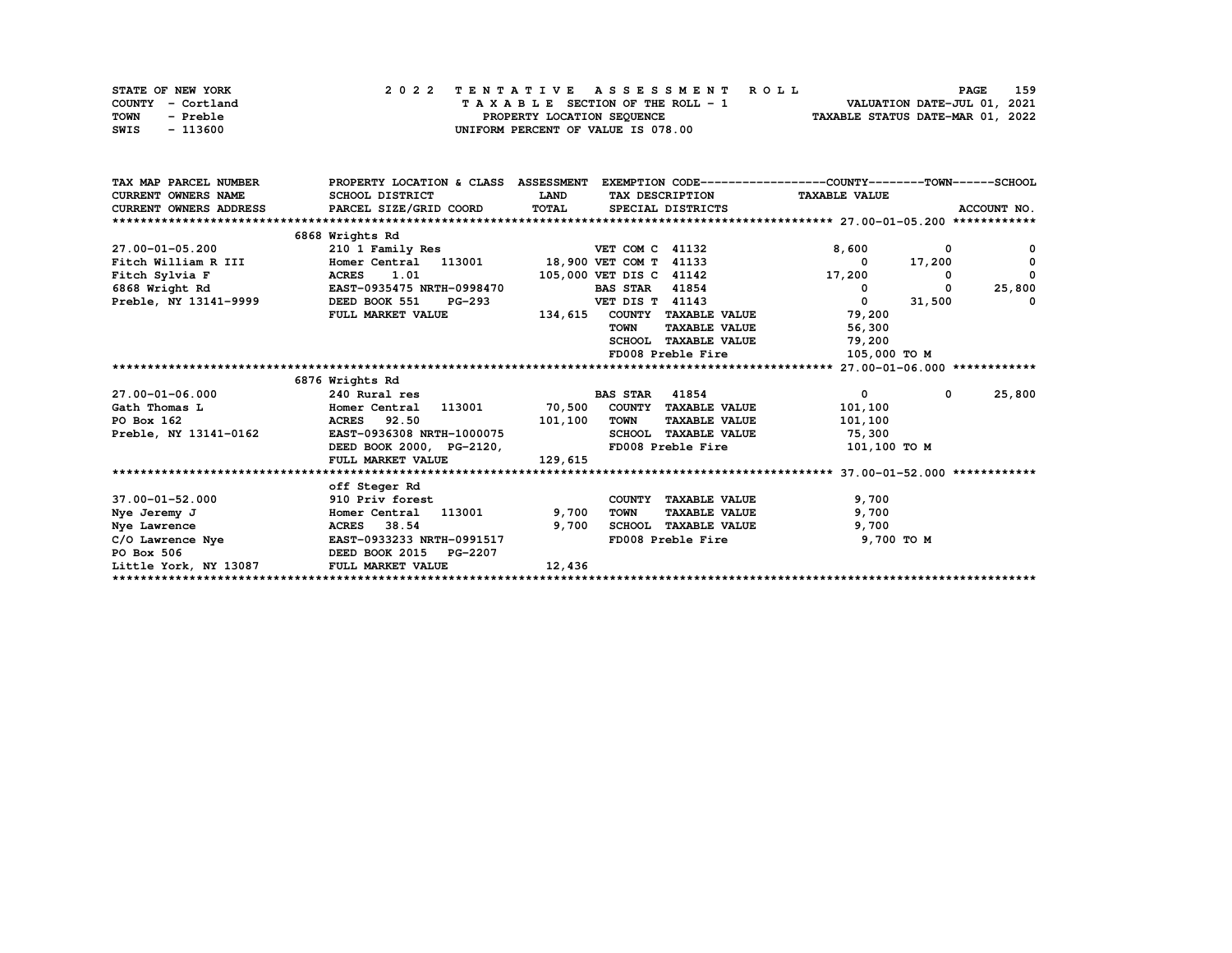|      | <b>STATE OF NEW YORK</b> |  | 2022 TENTATIVE ASSESSMENT ROLL     |                                  | PAGE                        | 160 |
|------|--------------------------|--|------------------------------------|----------------------------------|-----------------------------|-----|
|      | COUNTY - Cortland        |  | TAXABLE SECTION OF THE ROLL - 1    |                                  | VALUATION DATE-JUL 01, 2021 |     |
| TOWN | - Preble                 |  |                                    | TAXABLE STATUS DATE-MAR 01, 2022 |                             |     |
| SWIS | - 113600                 |  | UNIFORM PERCENT OF VALUE IS 078.00 |                                  | RPS150/V04/L015             |     |
|      |                          |  |                                    |                                  | CURRENT DATE 5/02/2022      |     |

# **\*\*\* S P E C I A L D I S T R I C T S U M M A R Y \*\*\***

| CODE | <b>DISTRICT NAME</b> | <b>TOTAL</b><br><b>PARCELS</b> | <b>EXTENSION</b><br>TYPE | <b>EXTENSION</b><br><b>VALUE</b> | AD VALOREM<br><b>VALUE</b> | <b>EXEMPT</b><br><b>AMOUNT</b> | TAXABLE<br><b>VALUE</b> |
|------|----------------------|--------------------------------|--------------------------|----------------------------------|----------------------------|--------------------------------|-------------------------|
|      | LYL01 LYL Protect/Re |                                | 37 TOTAL                 |                                  | 5959,950                   |                                | 5959,950                |
|      | FD008 Preble Fire    |                                | 818 TOTAL M              |                                  | 102097,031                 | 911,450                        | 101185,581              |

### **\*\*\* S C H O O L D I S T R I C T S U M M A R Y \*\*\***

| CODE             | DISTRICT NAME                  | TOTAL<br><b>PARCELS</b> | <b>ASSESSED</b><br><b>LAND</b> | <b>ASSESSED</b><br>TOTAL | <b>EXEMPT</b><br><b>AMOUNT</b> | <b>TOTAL</b><br><b>TAXABLE</b> | <b>STAR</b><br><b>AMOUNT</b> | <b>STAR</b><br><b>TAXABLE</b> |
|------------------|--------------------------------|-------------------------|--------------------------------|--------------------------|--------------------------------|--------------------------------|------------------------------|-------------------------------|
| 113001<br>315402 | Homer Central<br>Tully Central | 380<br>438              | 15168,878<br>18257,980         | 46713,245<br>55383,786   | 7655,841<br>2091, 425          | 39057,404<br>53292,361         | 6264,390<br>6496,120         | 32793,014<br>46796,241        |
|                  | $SUB-TOTAL$                    | 818                     | 33426,858                      | 102097,031               | 9747,266                       | 92349,765                      | 12760,510                    | 79589,255                     |
|                  | TOTAL                          | 818                     | 33426,858                      | 102097,031               | 9747,266                       | 92349,765                      | 12760,510                    | 79589,255                     |

#### **\*\*\* S Y S T E M C O D E S S U M M A R Y \*\*\***

#### **NO SYSTEM EXEMPTIONS AT THIS LEVEL**

### **\*\*\* E X E M P T I O N S U M M A R Y \*\*\***

|             |                    | <b>TOTAL</b>   |               |             |               |
|-------------|--------------------|----------------|---------------|-------------|---------------|
| <b>CODE</b> | <b>DESCRIPTION</b> | <b>PARCELS</b> | <b>COUNTY</b> | <b>TOWN</b> | <b>SCHOOL</b> |
| 41101       | ELIG VET           | 5              | 17,400        | 17,400      |               |
| 41121       | VET WAR CT         | 9              | 46,440        | 92,880      |               |
| 41122       | VET WAR C          | 31             | 159,960       |             |               |
| 41123       | VET WAR T          | 31             |               | 315,299     |               |
| 41131       | VET COM CT         | 4              | 34,400        | 68,800      |               |
| 41132       | VET COM C          | 19             | 163,400       |             |               |
| 41133       | VET COM T          | 19             |               | 321,250     |               |
| 41141       | VET DIS CT         |                | 17,200        | 18,390      |               |
| 41142       | VET DIS C          | 8              | 137,600       |             |               |
| 41143       | VET DIS T          | 8              |               | 256,020     |               |
| 41162       | $CW$ 15 $VET/$     | 3              | 15,480        |             |               |
| 41400       | <b>CLERGY</b>      |                | 1,500         | 1,500       | 1,500         |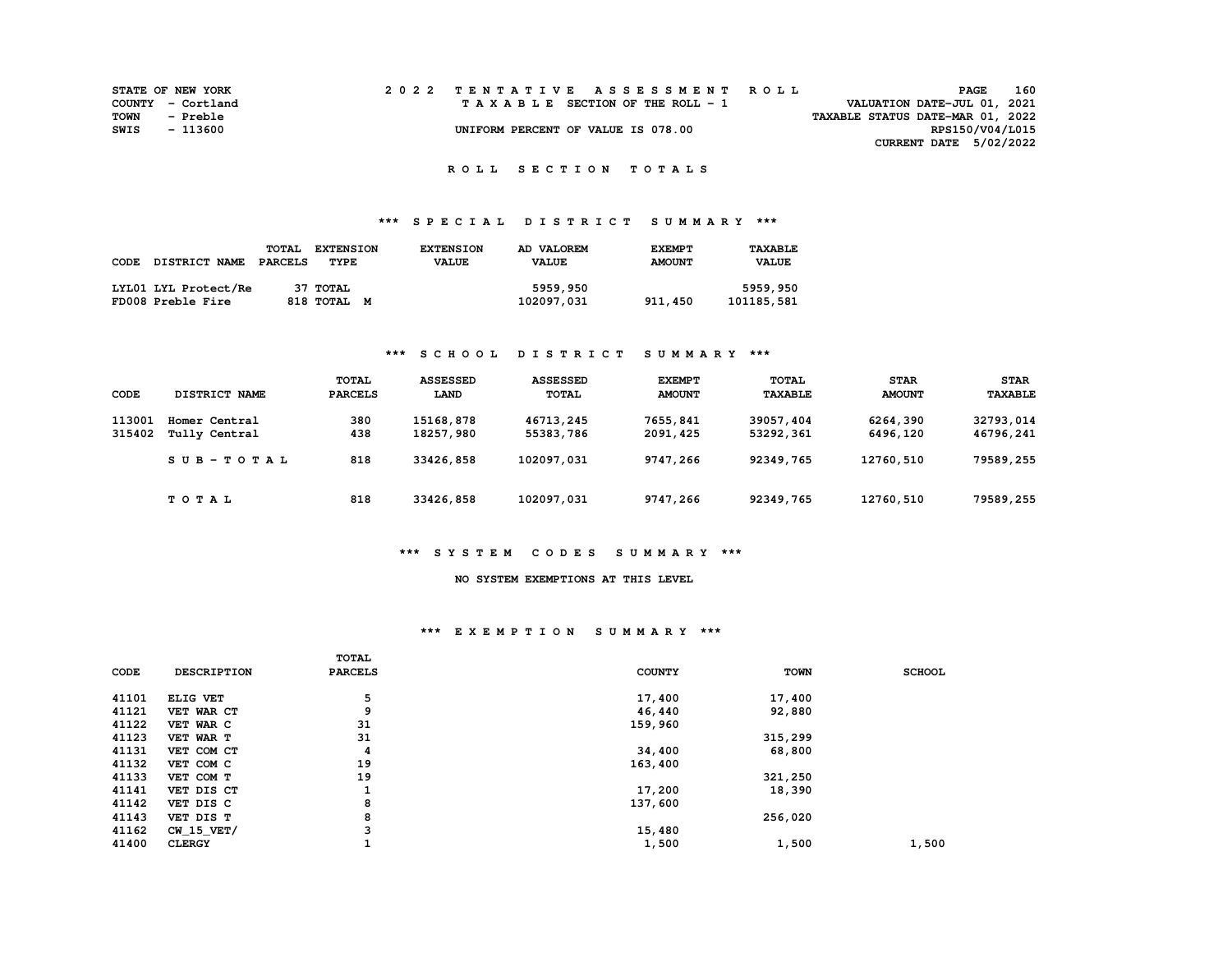| <b>STATE OF NEW YORK</b> |                   | 2022 TENTATIVE ASSESSMENT ROLL |  |  |  |                                    |  |  |  |  |  |                                  |                 | PAGE | 161 |
|--------------------------|-------------------|--------------------------------|--|--|--|------------------------------------|--|--|--|--|--|----------------------------------|-----------------|------|-----|
|                          | COUNTY - Cortland |                                |  |  |  | TAXABLE SECTION OF THE ROLL - 1    |  |  |  |  |  | VALUATION DATE-JUL 01, 2021      |                 |      |     |
| TOWN     - Preble        |                   |                                |  |  |  |                                    |  |  |  |  |  | TAXABLE STATUS DATE-MAR 01, 2022 |                 |      |     |
| SWIS                     | - 113600          |                                |  |  |  | UNIFORM PERCENT OF VALUE IS 078.00 |  |  |  |  |  |                                  | RPS150/V04/L015 |      |     |
|                          |                   |                                |  |  |  |                                    |  |  |  |  |  | CURRENT DATE 5/02/2022           |                 |      |     |

# **\*\*\* E X E M P T I O N S U M M A R Y \*\*\***

|       |                    | TOTAL                   |               |             |               |
|-------|--------------------|-------------------------|---------------|-------------|---------------|
| CODE  | <b>DESCRIPTION</b> | <b>PARCELS</b>          | <b>COUNTY</b> | <b>TOWN</b> | <b>SCHOOL</b> |
| 41700 | AG 10-YR           | 8                       | 3962,110      | 3962,110    | 3962,110      |
| 41720 | <b>AG-CEILING</b>  | 76                      | 3822,855      | 3822,855    | 3822,855      |
| 41730 | AG COMMIT          | 12                      | 400,958       | 400,958     | 400,958       |
| 41800 | AGED CTS           | 6                       | 232,262       | 232,262     | 232,262       |
| 41801 | AGED C&T           | 3                       | 114,961       | 112,897     |               |
| 41804 | AGED S             | 9                       |               |             | 330,095       |
| 41834 | <b>ENH STAR</b>    | 120                     |               |             | 7444,010      |
| 41844 | E STAR MH          |                         |               |             | 51,800        |
| 41854 | <b>BAS STAR</b>    | 205                     |               |             | 5264,700      |
| 41932 | Dis & Lim          | $\mathbf{2}$            | 76,950        |             |               |
| 42100 | <b>AG IMPROV</b>   | 14                      | 911,450       | 911,450     | 911, 450      |
| 47460 | 480A               | $\overline{\mathbf{2}}$ | 34,236        | 34,236      | 34,236        |
| 47610 | 485B > 8/97        |                         | 51,800        | 51,800      | 51,800        |
|       | TOTAL              | 598                     | 10200,962     | 10620,107   | 22507,776     |

| ROLL<br>SEC | <b>DESCRIPTION</b> | TOTAL<br><b>PARCELS</b> | <b>ASSESSED</b><br><b>LAND</b> | <b>ASSESSED</b><br><b>TOTAL</b> | <b><i>TAXABLE</i></b><br><b>COUNTY</b> | <b><i>TAXABLE</i></b><br><b>TOWN</b> | <b>TAXABLE</b><br><b>SCHOOL</b> | <b>STAR</b><br>TAXABLE |
|-------------|--------------------|-------------------------|--------------------------------|---------------------------------|----------------------------------------|--------------------------------------|---------------------------------|------------------------|
|             | <b>TAXABLE</b>     | 818                     | 33426,858                      | 102097,031                      | 91896,069                              | 91476, 924                           | 92349,765                       | 79589,255              |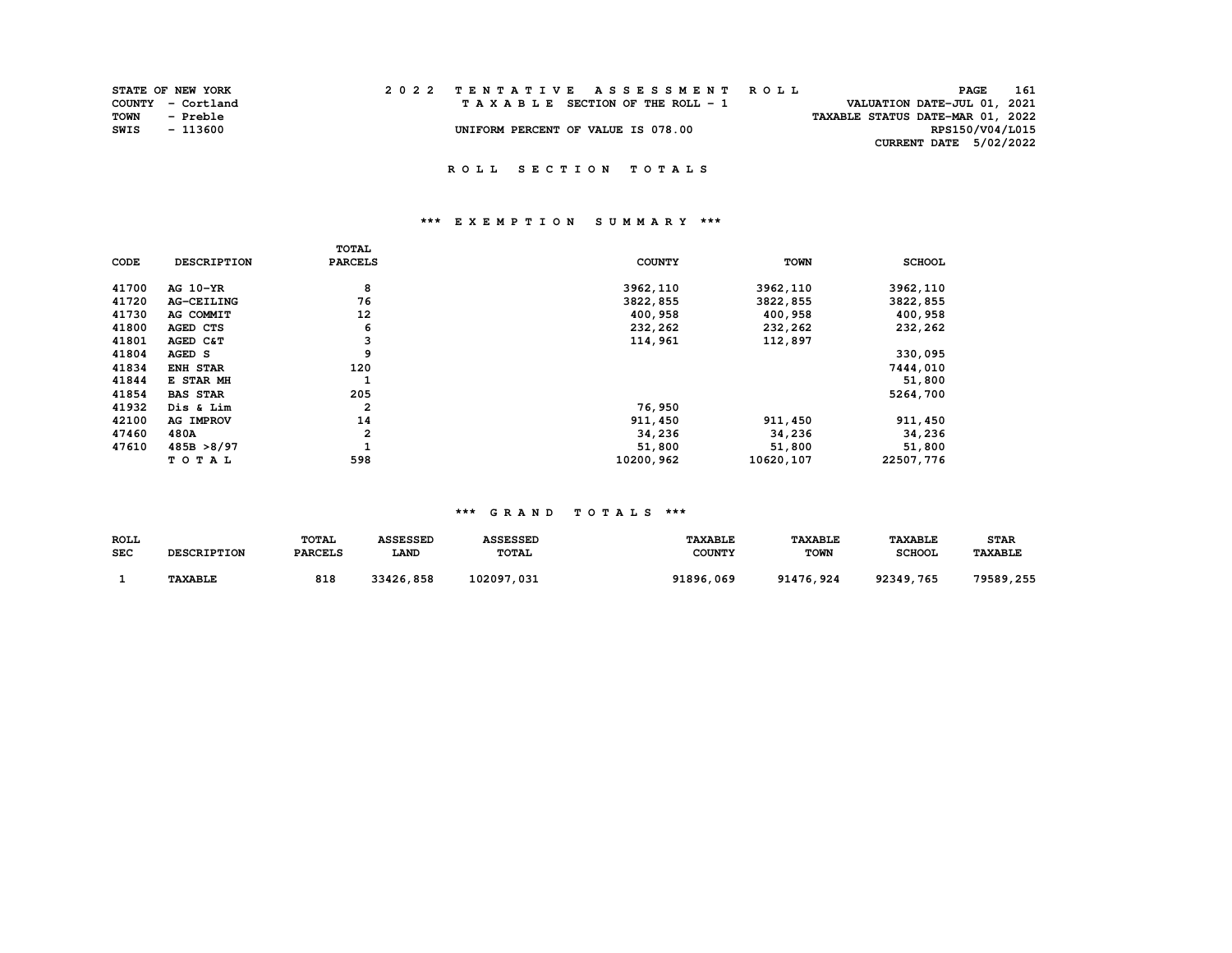| STATE OF NEW YORK | 2022 TENTATIVE ASSESSMENT ROLL            | 162<br><b>PAGE</b>               |
|-------------------|-------------------------------------------|----------------------------------|
| COUNTY - Cortland | SPECIAL FRANCHISE SECTION OF THE ROLL - 5 | VALUATION DATE-JUL 01, 2021      |
| TOWN<br>- Preble  | PROPERTY LOCATION SEQUENCE                | TAXABLE STATUS DATE-MAR 01, 2022 |
| - 113600<br>SWIS  | UNIFORM PERCENT OF VALUE IS 078.00        |                                  |

| TAX MAP PARCEL NUMBER       |                         |             |                                     | PROPERTY LOCATION & CLASS ASSESSMENT EXEMPTION CODE----------------COUNTY-------TOWN------SCHOOL |
|-----------------------------|-------------------------|-------------|-------------------------------------|--------------------------------------------------------------------------------------------------|
| CURRENT OWNERS NAME         | SCHOOL DISTRICT         | <b>LAND</b> | TAX DESCRIPTION                     | <b>TAXABLE VALUE</b>                                                                             |
| CURRENT OWNERS ADDRESS      | PARCEL SIZE/GRID COORD  | TOTAL       | SPECIAL DISTRICTS                   | ACCOUNT NO.                                                                                      |
|                             |                         |             |                                     |                                                                                                  |
| 509.00-01-01.100            | 861 Elec & gas          |             | COUNTY TAXABLE VALUE                | 891,348                                                                                          |
| Niagara Mohawk Power Corp   | Homer Central<br>113001 | 0           | <b>TOWN</b><br><b>TAXABLE VALUE</b> | 891,348                                                                                          |
| DBA National Grid           | DEED BOOK 0000          | 891,348     | SCHOOL TAXABLE VALUE                | 891,348                                                                                          |
| Real Estate Tax Dept        | FULL MARKET VALUE       | 1142,754    | FD008 Preble Fire                   | 891,348 TO M                                                                                     |
| <b>300 Erie Blvd West</b>   |                         |             |                                     |                                                                                                  |
| Syracuse, NY 13202-4250     |                         |             |                                     |                                                                                                  |
|                             |                         |             |                                     |                                                                                                  |
| 509.00-01-01.200            | 861 Elec & gas          |             | COUNTY TAXABLE VALUE                | 400,461                                                                                          |
| Niagara Mohawk Power Corp   | Tully Central 315402    | $\mathbf 0$ | <b>TOWN</b><br><b>TAXABLE VALUE</b> | 400,461                                                                                          |
| DBA National Grid           |                         | 400,461     | SCHOOL TAXABLE VALUE                | 400,461                                                                                          |
| Real Estate Tax Dept        | FULL MARKET VALUE       | 513,412     | FD008 Preble Fire                   | 400,461 TO M                                                                                     |
| 300 Erie Blvd West          |                         |             |                                     |                                                                                                  |
| Syracuse, NY 13202-4250     |                         |             |                                     |                                                                                                  |
|                             |                         |             |                                     |                                                                                                  |
| 509.00-02-01.000            | 861 Elec & gas          |             | COUNTY TAXABLE VALUE                | 39,202                                                                                           |
| NYS Electric & Gas Corp     | Homer Central 113001    | 0           | <b>TOWN</b><br><b>TAXABLE VALUE</b> | 39,202                                                                                           |
| c/o Avangrid Management Co. |                         | 39,202      | SCHOOL TAXABLE VALUE                | 39,202                                                                                           |
| Local Taxes                 | FULL MARKET VALUE       | 50,259      | FD008 Preble Fire                   | 39,202 TO M                                                                                      |
| One City Center Dr Fl 5th   |                         |             |                                     |                                                                                                  |
| Portland, ME 04101          |                         |             |                                     |                                                                                                  |
|                             |                         |             |                                     |                                                                                                  |
| 509.00-03-01.100            | 866 Telephone           |             | COUNTY TAXABLE VALUE                | 163,229                                                                                          |
| Verizon New York Inc        | 113001<br>Homer Central | 0           | <b>TOWN</b><br><b>TAXABLE VALUE</b> | 163,229                                                                                          |
| PO Box 2749                 | DEED BOOK 0000          | 163,229     | <b>SCHOOL TAXABLE VALUE</b>         | 163,229                                                                                          |
| Addison, TX 75001           | FULL MARKET VALUE       | 209,268     | FD008 Preble Fire                   | 163,229 TO M                                                                                     |
|                             |                         |             |                                     |                                                                                                  |
| 509.00-03-01.200            | 866 Telephone           |             | COUNTY TAXABLE VALUE                | 76,814                                                                                           |
| Verizon New York Inc        | Tully Central<br>315402 | 0           | <b>TOWN</b><br><b>TAXABLE VALUE</b> | 76,814                                                                                           |
| PO Box 2749                 |                         | 76,814      | SCHOOL TAXABLE VALUE                | 76,814                                                                                           |
| Addison, TX 75001           | FULL MARKET VALUE       | 98,479      | FD008 Preble Fire                   | 76,814 TO M                                                                                      |
|                             |                         |             |                                     |                                                                                                  |
| 509.00-05-01.100            | 869 Television          |             | COUNTY TAXABLE VALUE                | 53,020                                                                                           |
| Time Warner of Syracuse     | Homer Central<br>113001 | $\mathbf 0$ | <b>TOWN</b><br><b>TAXABLE VALUE</b> | 53,020                                                                                           |
| PO Box 7467                 |                         | 53,020      | SCHOOL TAXABLE VALUE                | 53,020                                                                                           |
| Charlotte, NC 28241-7467    | FULL MARKET VALUE       | 67,974      | FD008 Preble Fire                   | 53,020 TO M                                                                                      |
|                             |                         |             |                                     |                                                                                                  |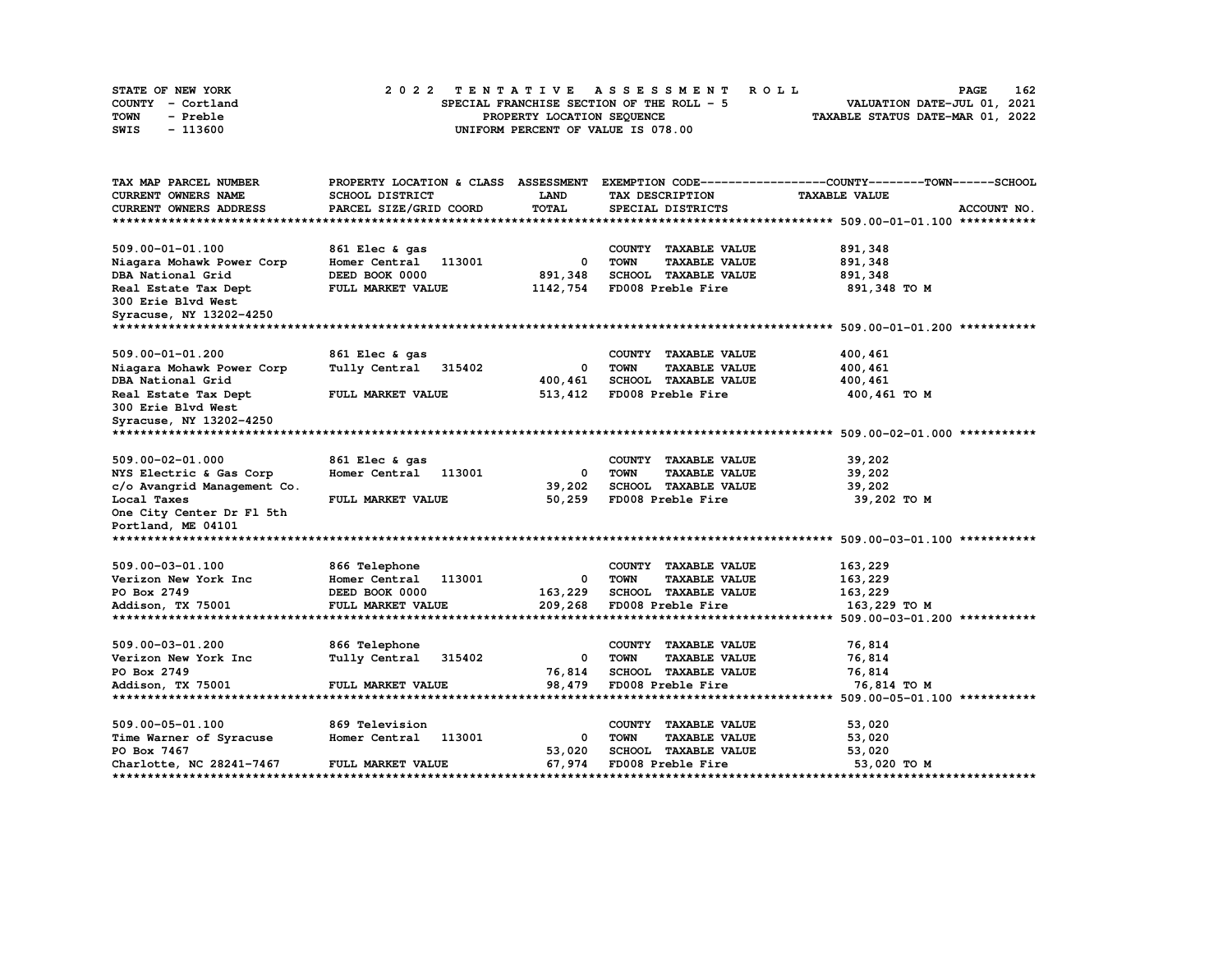| STATE OF NEW YORK | 2022 TENTATIVE ASSESSMENT ROLL            | 163<br><b>PAGE</b>               |
|-------------------|-------------------------------------------|----------------------------------|
| COUNTY - Cortland | SPECIAL FRANCHISE SECTION OF THE ROLL - 5 | VALUATION DATE-JUL 01, 2021      |
| TOWN<br>- Preble  | PROPERTY LOCATION SEQUENCE                | TAXABLE STATUS DATE-MAR 01, 2022 |
| - 113600<br>SWIS  | UNIFORM PERCENT OF VALUE IS 078.00        |                                  |

| TAX MAP PARCEL NUMBER         | PROPERTY LOCATION & CLASS | <b>ASSESSMENT</b> |                                       | EXEMPTION CODE-----------------COUNTY-------TOWN------SCHOOL |
|-------------------------------|---------------------------|-------------------|---------------------------------------|--------------------------------------------------------------|
| <b>CURRENT OWNERS NAME</b>    | SCHOOL DISTRICT           | <b>LAND</b>       | TAX DESCRIPTION                       | <b>TAXABLE VALUE</b>                                         |
| <b>CURRENT OWNERS ADDRESS</b> | PARCEL SIZE/GRID COORD    | TOTAL             | SPECIAL DISTRICTS                     | ACCOUNT NO.                                                  |
|                               |                           |                   |                                       | ***********                                                  |
|                               |                           |                   |                                       |                                                              |
| 509.00-05-01.200              | 869 Television            |                   | <b>TAXABLE VALUE</b><br>COUNTY        | 90,278                                                       |
| Time Warner of Syracuse       | 315402<br>Tully Central   | <sup>0</sup>      | <b>TAXABLE VALUE</b><br>TOWN          | 90,278                                                       |
| Attn: Tax Dept                |                           | 90.278            | <b>TAXABLE VALUE</b><br><b>SCHOOL</b> | 90,278                                                       |
| PO Box 7467                   | FULL MARKET VALUE         | 115,741           | FD008 Preble Fire                     | 90,278 TO M                                                  |
| Charlotte, NC 28241-7467      |                           |                   |                                       |                                                              |
|                               |                           |                   |                                       |                                                              |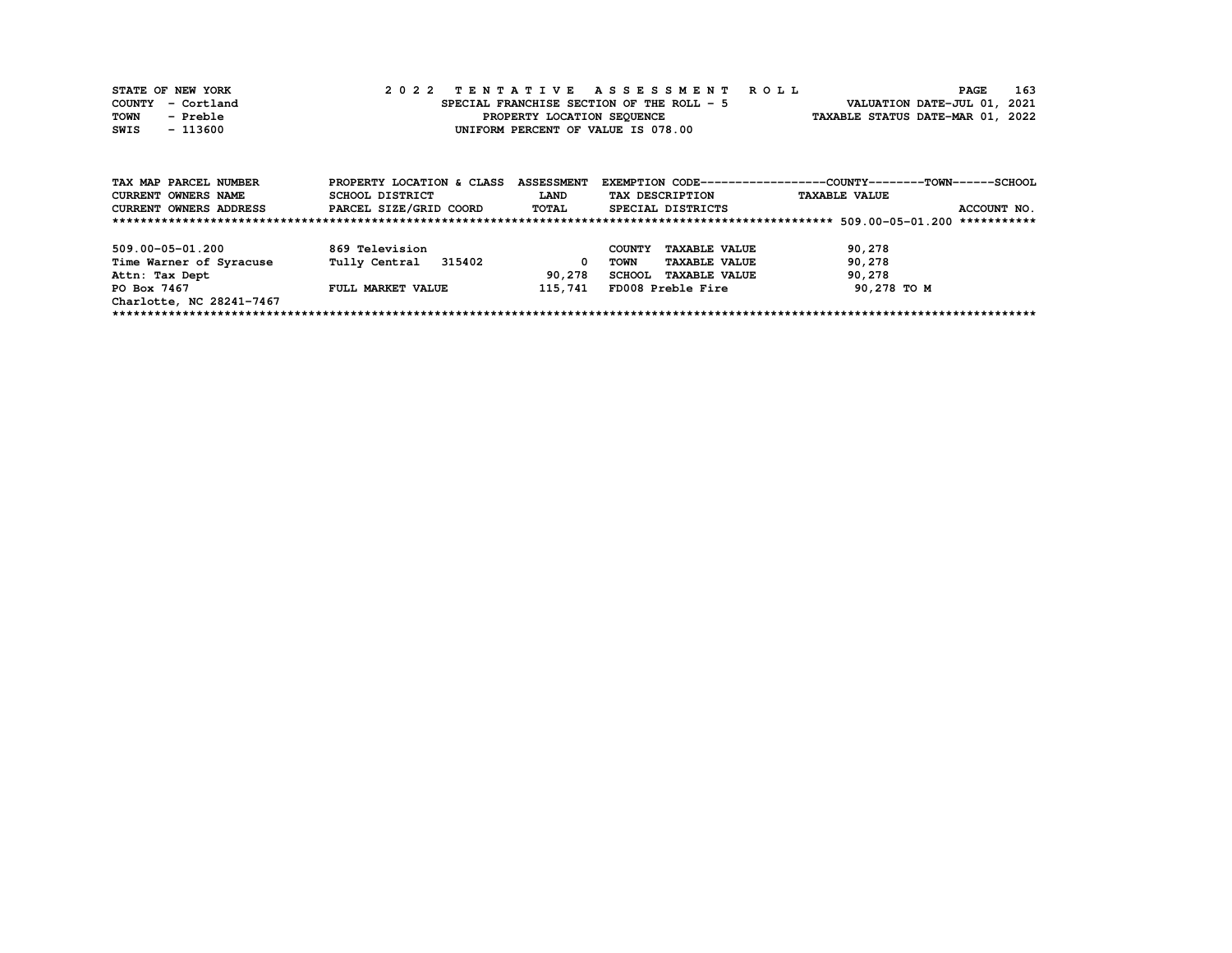| <b>STATE OF NEW YORK</b> |          |  |  |  |  |                                           |  |  |  |  | 2022 TENTATIVE ASSESSMENT ROLL |                                  |                 | PAGE | 164 |
|--------------------------|----------|--|--|--|--|-------------------------------------------|--|--|--|--|--------------------------------|----------------------------------|-----------------|------|-----|
| COUNTY - Cortland        |          |  |  |  |  | SPECIAL FRANCHISE SECTION OF THE ROLL - 5 |  |  |  |  |                                | VALUATION DATE-JUL 01, 2021      |                 |      |     |
| TOWN                     | - Preble |  |  |  |  |                                           |  |  |  |  |                                | TAXABLE STATUS DATE-MAR 01, 2022 |                 |      |     |
| SWIS                     | - 113600 |  |  |  |  | UNIFORM PERCENT OF VALUE IS 078.00        |  |  |  |  |                                |                                  | RPS150/V04/L015 |      |     |
|                          |          |  |  |  |  |                                           |  |  |  |  |                                | CURRENT DATE 5/02/2022           |                 |      |     |

# **\*\*\* S P E C I A L D I S T R I C T S U M M A R Y \*\*\***

|      |                      | TOTAL<br><b>EXTENSION</b> | <b>EXTENSION</b> | AD VALOREM   | <b>EXEMPT</b> | TAXABLE      |
|------|----------------------|---------------------------|------------------|--------------|---------------|--------------|
| CODE | <b>DISTRICT NAME</b> | PARCELS<br>TYPE           | <b>VALUE</b>     | <b>VALUE</b> | <b>AMOUNT</b> | <b>VALUE</b> |
|      | FD008 Preble Fire    | TOTAL M                   |                  | 1714,352     |               | 1714,352     |

### **\*\*\* S C H O O L D I S T R I C T S U M M A R Y \*\*\***

| CODE             | DISTRICT NAME                  | TOTAL<br><b>PARCELS</b> | <b>ASSESSED</b><br>LAND | <b>ASSESSED</b><br><b>TOTAL</b> | <b>EXEMPT</b><br><b>AMOUNT</b> | <b>TOTAL</b><br><b>TAXABLE</b> | <b>STAR</b><br><b>AMOUNT</b> | <b>STAR</b><br><b>TAXABLE</b> |
|------------------|--------------------------------|-------------------------|-------------------------|---------------------------------|--------------------------------|--------------------------------|------------------------------|-------------------------------|
| 113001<br>315402 | Homer Central<br>Tully Central | 4<br>3                  |                         | 1146,799<br>567,553             |                                | 1146,799<br>567,553            |                              | 1146,799<br>567,553           |
|                  | $SUB - TO T AL$                |                         |                         | 1714,352                        |                                | 1714,352                       |                              | 1714,352                      |
|                  | TOTAL                          |                         |                         | 1714,352                        |                                | 1714,352                       |                              | 1714,352                      |

### **\*\*\* S Y S T E M C O D E S S U M M A R Y \*\*\***

#### **NO SYSTEM EXEMPTIONS AT THIS LEVEL**

#### **\*\*\* E X E M P T I O N S U M M A R Y \*\*\***

#### **NO EXEMPTIONS AT THIS LEVEL**

| <b>ROLL</b> |                             | TOTAL          | <b>ASSESSED</b> | <b>ASSESSED</b> | TAXABLE       | <b>TAXABLE</b> | <b>TAXABLE</b>           | <b>STAR</b>           |
|-------------|-----------------------------|----------------|-----------------|-----------------|---------------|----------------|--------------------------|-----------------------|
| SEC         | <b>DESCRIPTION</b>          | <b>PARCELS</b> | LAND            | <b>TOTAL</b>    | <b>COUNTY</b> | <b>TOWN</b>    | <b>SCHOOL</b>            | <b><i>TAXABLE</i></b> |
|             |                             |                |                 |                 |               |                |                          |                       |
|             | SPECIAL<br><b>FRANCHISE</b> |                |                 | , 352<br>1714   | 1714,352      | 1714,352       | 1714, 352<br><b>1714</b> | , 352<br><b>1714</b>  |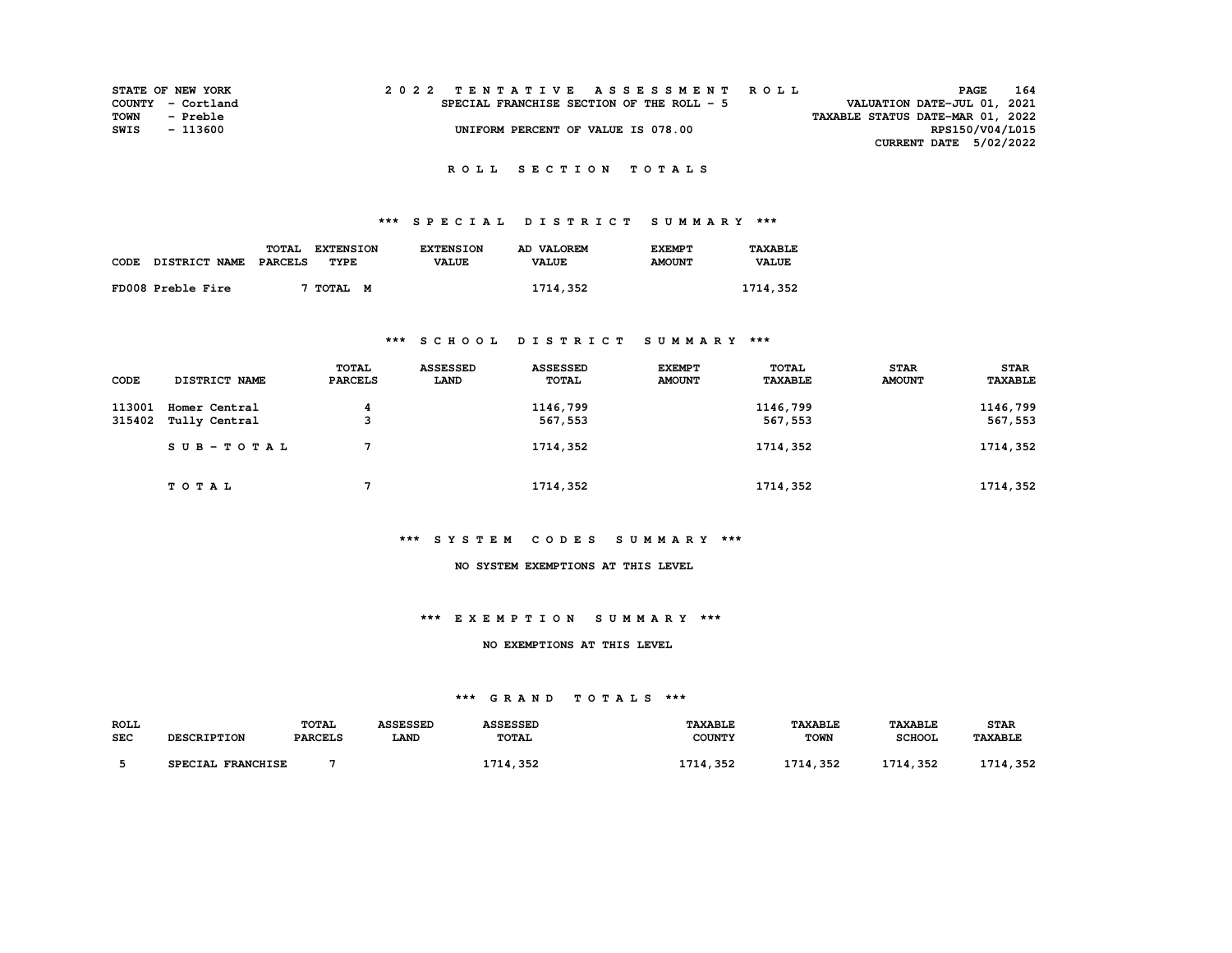| STATE OF NEW YORK | 2022 TENTATIVE ASSESSMENT ROLL          | 165<br><b>PAGE</b>               |
|-------------------|-----------------------------------------|----------------------------------|
| COUNTY - Cortland | UTILITY & R.R. SECTION OF THE ROLL $-6$ | VALUATION DATE-JUL 01, 2021      |
| TOWN<br>- Preble  | PROPERTY LOCATION SEQUENCE              | TAXABLE STATUS DATE-MAR 01, 2022 |
| - 113600<br>SWIS  | UNIFORM PERCENT OF VALUE IS 078.00      |                                  |

| TAX MAP PARCEL NUMBER           | PROPERTY LOCATION & CLASS ASSESSMENT |         |                                     | EXEMPTION CODE-----------------COUNTY-------TOWN------SCHOOL |             |
|---------------------------------|--------------------------------------|---------|-------------------------------------|--------------------------------------------------------------|-------------|
| CURRENT OWNERS NAME             | SCHOOL DISTRICT                      | LAND    | TAX DESCRIPTION                     | <b>TAXABLE VALUE</b>                                         |             |
| <b>CURRENT OWNERS ADDRESS</b>   | PARCEL SIZE/GRID COORD               | TOTAL   | SPECIAL DISTRICTS                   |                                                              | ACCOUNT NO. |
|                                 |                                      |         |                                     |                                                              |             |
|                                 | Gas Dist                             |         |                                     |                                                              |             |
| 636.000-9999-131.600-2881       | 885 Gas Outside Pla                  |         | COUNTY TAXABLE VALUE                | 2,198                                                        |             |
| NYS Electric & Gas Corp         | Homer Central<br>113001              | 0       | <b>TOWN</b><br><b>TAXABLE VALUE</b> | 2,198                                                        |             |
| Attn: Avagrid Management Co     |                                      | 2,198   | SCHOOL TAXABLE VALUE                | 2,198                                                        |             |
| Local Tax                       | FULL MARKET VALUE                    | 2,818   | FD008 Preble Fire                   | 2,198 TO M                                                   |             |
| One City Center Fl 5th          |                                      |         |                                     |                                                              |             |
| Portland, ME 04101              |                                      |         |                                     |                                                              |             |
| ******************************* |                                      |         |                                     |                                                              |             |
|                                 | Outside Plant                        |         |                                     |                                                              |             |
| 636.000-9999-132.350-1881       | 884 Elec Dist Out                    |         | COUNTY TAXABLE VALUE                | 201,565                                                      |             |
| Niagara Mohawk Power Corp       | 113001<br>Homer Central              | 0       | <b>TOWN</b><br><b>TAXABLE VALUE</b> | 201,565                                                      |             |
| DBA National Grid               |                                      | 201,565 | <b>SCHOOL TAXABLE VALUE</b>         | 201,565                                                      |             |
| Real Estate Tax Dept            | FULL MARKET VALUE                    | 258,417 | FD008 Preble Fire                   | 201,565 TO M                                                 |             |
| 300 Erie Blvd West              |                                      |         |                                     |                                                              |             |
| Syracuse, NY 13202-4250         |                                      |         |                                     |                                                              |             |
|                                 |                                      |         |                                     |                                                              |             |
|                                 | Outside Plant                        |         |                                     |                                                              |             |
| 636.000-9999-132.350-1882       | 884 Elec Dist Out                    |         | COUNTY TAXABLE VALUE                | 268,503                                                      |             |
| Niagara Mohawk Power Corp       | Tully Central<br>315402              | 0       | <b>TOWN</b><br><b>TAXABLE VALUE</b> | 268,503                                                      |             |
| DBA National Grid               |                                      | 268,503 | SCHOOL TAXABLE VALUE                | 268,503                                                      |             |
| Real Estate Tax Dept            | FULL MARKET VALUE                    | 344,235 | FD008 Preble Fire                   | 268,503 TO M                                                 |             |
| 300 Erie Blvd West              |                                      |         |                                     |                                                              |             |
| Syracuse, NY 13202-4250         |                                      |         |                                     |                                                              |             |
|                                 |                                      |         |                                     |                                                              |             |
|                                 | Outside Plant                        |         |                                     |                                                              |             |
| 636.000-9999-601.700-1881       | 836 Telecom. eq.                     |         | Mass Telec 47100                    | 23,089<br>23,089                                             | 23,089      |
| AT&T Communications, Inc        | Homer Central<br>113001              | 0       | COUNTY TAXABLE VALUE                | 7,749                                                        |             |
| Property Tax Dept               |                                      | 30,838  | <b>TOWN</b><br><b>TAXABLE VALUE</b> | 7,749                                                        |             |
| 1010 Pine, L-01                 | FULL MARKET VALUE                    | 39,536  | SCHOOL TAXABLE VALUE                | 7,749                                                        |             |
| St Louis, MO 63101              |                                      |         | FD008 Preble Fire                   | 7,749 TO M                                                   |             |
|                                 |                                      |         | 23,089 EX                           |                                                              |             |
|                                 |                                      |         |                                     |                                                              |             |
|                                 | Outside Plant                        |         |                                     |                                                              |             |
| 636.000-9999-601.700-1882       | 836 Telecom. eq.                     |         | Mass Telec 47100                    | 30,237<br>30,237                                             | 30,237      |
| AT&T Communications, Inc        | Tully Central<br>315402              | 0       | COUNTY TAXABLE VALUE                | 10,843                                                       |             |
| Attn: Property Tax Unit         |                                      | 41,080  | <b>TOWN</b><br><b>TAXABLE VALUE</b> | 10,843                                                       |             |
| PO Box 7207                     | FULL MARKET VALUE                    | 52,667  | <b>SCHOOL TAXABLE VALUE</b>         | 10,843                                                       |             |
| Bedminster, NJ 07921-7207       |                                      |         | FD008 Preble Fire                   | 10,843 TO M                                                  |             |
|                                 |                                      |         | 30,237 EX                           |                                                              |             |
|                                 |                                      |         |                                     |                                                              |             |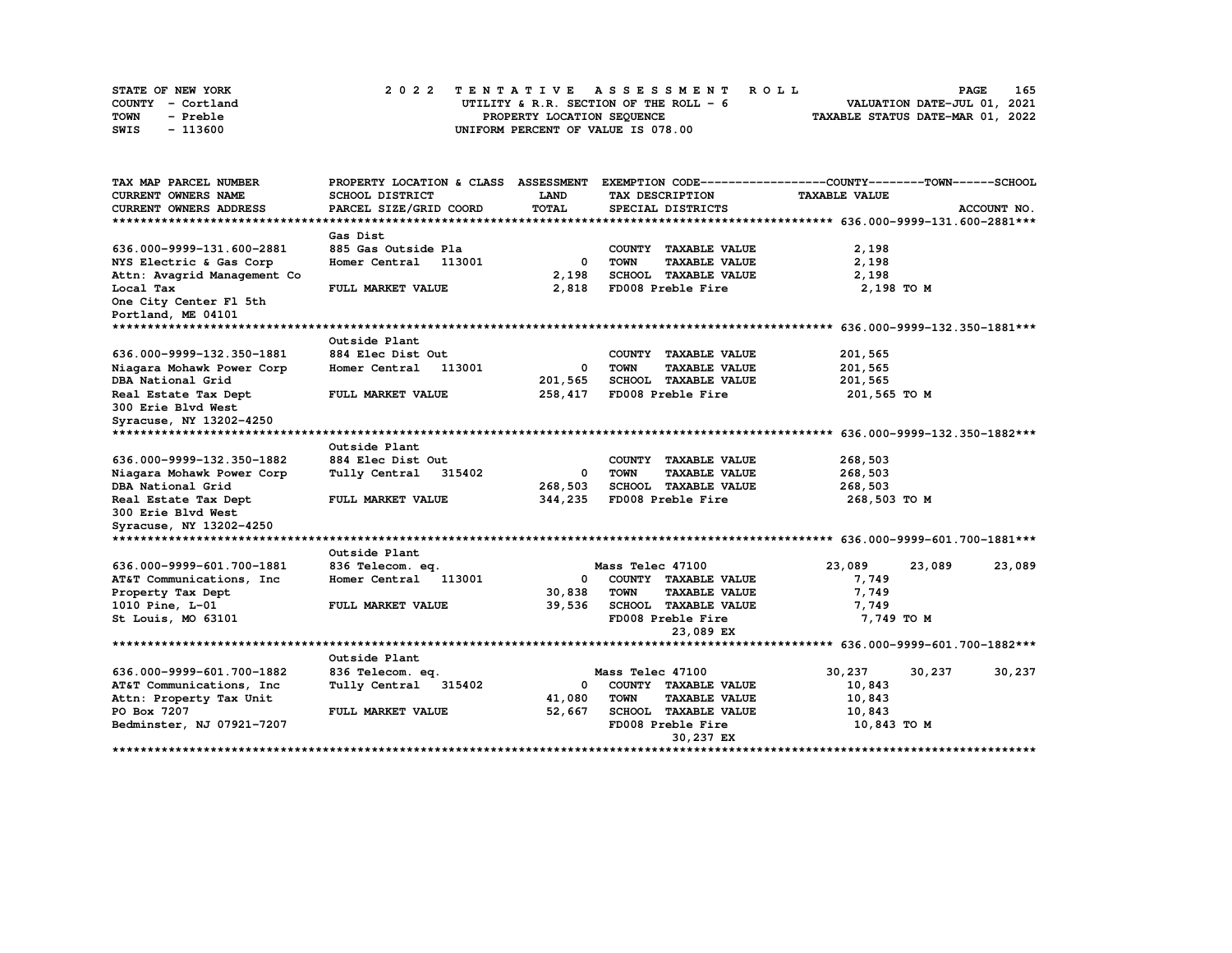| STATE OF NEW YORK | 2022 TENTATIVE ASSESSMENT ROLL          | 166<br><b>PAGE</b>               |
|-------------------|-----------------------------------------|----------------------------------|
| COUNTY - Cortland | UTILITY & R.R. SECTION OF THE ROLL $-6$ | VALUATION DATE-JUL 01, 2021      |
| TOWN<br>- Preble  | PROPERTY LOCATION SEQUENCE              | TAXABLE STATUS DATE-MAR 01, 2022 |
| - 113600<br>SWIS  | UNIFORM PERCENT OF VALUE IS 078.00      |                                  |

| TAX MAP PARCEL NUMBER                       | PROPERTY LOCATION & CLASS ASSESSMENT EXEMPTION CODE----------------COUNTY-------TOWN------SCHOOL |                         |                                     |               |        |             |
|---------------------------------------------|--------------------------------------------------------------------------------------------------|-------------------------|-------------------------------------|---------------|--------|-------------|
| <b>CURRENT OWNERS NAME</b>                  | SCHOOL DISTRICT                                                                                  | <b>LAND</b>             | TAX DESCRIPTION TAXABLE VALUE       |               |        |             |
| CURRENT OWNERS ADDRESS                      | PARCEL SIZE/GRID COORD                                                                           | <b>TOTAL</b>            | SPECIAL DISTRICTS                   |               |        | ACCOUNT NO. |
|                                             |                                                                                                  |                         |                                     |               |        |             |
|                                             | Outside Plant                                                                                    |                         |                                     |               |        |             |
| 636.000-9999-631.900-1881                   | 836 Telecom. eq.                                                                                 |                         | Mass Telec 47100                    | 32,455 32,455 |        | 32,455      |
| Verizon New York Inc                        | Homer Central 113001                                                                             |                         | 0 COUNTY TAXABLE VALUE              | 49,512        |        |             |
| PO Box 2749                                 | DEED BOOK 0000                                                                                   | 81,967                  | <b>TOWN</b><br><b>TAXABLE VALUE</b> | 49,512        |        |             |
| Addison, TX 75001 FULL MARKET VALUE 105,086 |                                                                                                  |                         | SCHOOL TAXABLE VALUE                | 49,512        |        |             |
|                                             |                                                                                                  |                         | FD008 Preble Fire 49,512 TO M       |               |        |             |
|                                             |                                                                                                  |                         | 32,455 EX                           |               |        |             |
|                                             |                                                                                                  |                         |                                     |               |        |             |
|                                             | Outside Plant                                                                                    |                         |                                     |               |        |             |
| 636.000-9999-631.900-1882                   | 836 Telecom. eq.                                                                                 |                         | Mass Telec 47100                    | 39,909        | 39,909 | 39,909      |
| Verizon New York Inc                        | Tully Central 315402                                                                             |                         | 0 COUNTY TAXABLE VALUE              | 69,278        |        |             |
| PO Box 2749                                 |                                                                                                  | 109,187                 | TOWN TAXABLE VALUE 69,278           |               |        |             |
| Addison, TX 75001 FULL MARKET VALUE         |                                                                                                  | 139,983                 |                                     |               |        |             |
|                                             |                                                                                                  |                         |                                     | 69,278 TO M   |        |             |
|                                             |                                                                                                  |                         | 39,909 EX                           |               |        |             |
|                                             |                                                                                                  |                         |                                     |               |        |             |
|                                             | Outside Plant                                                                                    |                         |                                     |               |        |             |
| 636.000-9999-746.120-1881                   | 836 Telecom. eq.                                                                                 |                         | COUNTY TAXABLE VALUE                | 5,304         |        |             |
| US Sprint Communications                    | Homer Central 113001                                                                             | $\Omega$                | TAXABLE VALUE<br>TOWN               | 5,304         |        |             |
| Attn: Property Tax Dept                     |                                                                                                  |                         | 5,304 SCHOOL TAXABLE VALUE          | 5,304         |        |             |
| PO Box 85022                                | FULL MARKET VALUE                                                                                |                         | 6,800 FD008 Preble Fire             | 5,304 TO M    |        |             |
| Bellevue, WA 98015                          |                                                                                                  |                         |                                     |               |        |             |
|                                             |                                                                                                  |                         |                                     |               |        |             |
|                                             | Outside Plant                                                                                    |                         |                                     |               |        |             |
| 636.000-9999-746.120-1882                   | 836 Telecom. eq.                                                                                 |                         | COUNTY TAXABLE VALUE                | 7,421         |        |             |
| US Sprint Communications                    | Tully Central 315402                                                                             | $\overline{\mathbf{0}}$ | TOWN<br><b>TAXABLE VALUE</b>        | 7,421         |        |             |
| Attn: Property Tax Dept                     |                                                                                                  | 7,421                   | SCHOOL TAXABLE VALUE                | 7,421         |        |             |
| PO Box 85022                                | <b>FULL MARKET VALUE</b>                                                                         | 9.514                   | FD008 Preble Fire                   | 7,421 TO M    |        |             |
| Bellevue, WA 98015                          |                                                                                                  |                         |                                     |               |        |             |
|                                             |                                                                                                  |                         |                                     |               |        |             |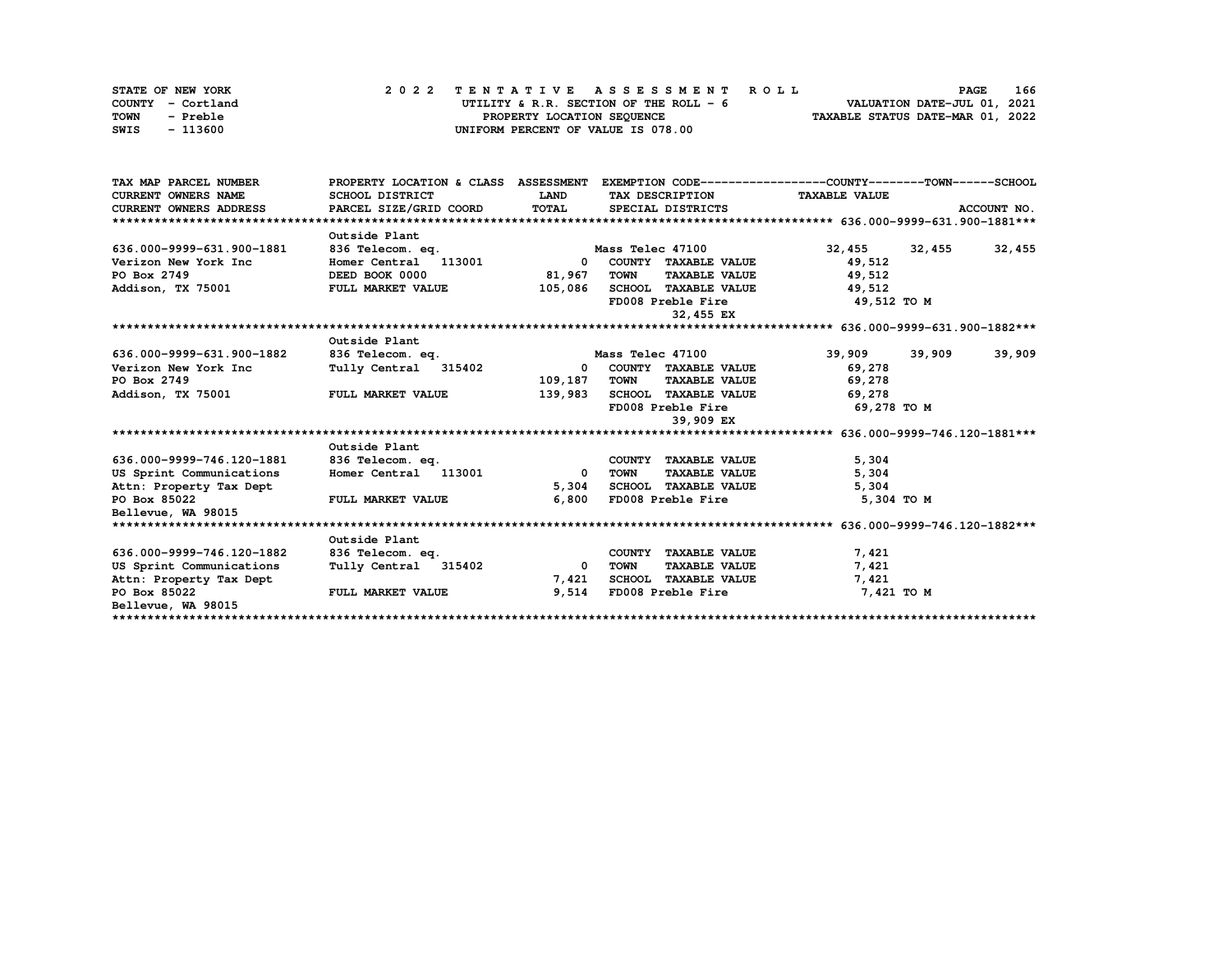|      | <b>STATE OF NEW YORK</b> |  | 2022 TENTATIVE ASSESSMENT ROLL         | 167<br>PAGE                      |  |
|------|--------------------------|--|----------------------------------------|----------------------------------|--|
|      | COUNTY - Cortland        |  | UTILITY & R.R. SECTION OF THE ROLL - 6 | VALUATION DATE-JUL 01, 2021      |  |
| TOWN | - Preble                 |  |                                        | TAXABLE STATUS DATE-MAR 01, 2022 |  |
| SWIS | - 113600                 |  | UNIFORM PERCENT OF VALUE IS 078.00     | RPS150/V04/L015                  |  |
|      |                          |  |                                        | CURRENT DATE 5/02/2022           |  |

# **\*\*\* S P E C I A L D I S T R I C T S U M M A R Y \*\*\***

| CODE | <b>DISTRICT NAME</b> | TOTAL<br>PARCELS | <b>EXTENSION</b><br>TYPE | <b>EXTENSION</b><br><b>VALUE</b> | AD VALOREM<br><b>VALUE</b> | <b>EXEMPT</b><br><b>AMOUNT</b> | <b>TAXABLE</b><br><b>VALUE</b> |
|------|----------------------|------------------|--------------------------|----------------------------------|----------------------------|--------------------------------|--------------------------------|
|      | FD008 Preble Fire    |                  | TOTAL M                  |                                  | 748,063                    | 125,690                        | 622,373                        |

### **\*\*\* S C H O O L D I S T R I C T S U M M A R Y \*\*\***

| CODE             | DISTRICT NAME                  | TOTAL<br><b>PARCELS</b> | <b>ASSESSED</b><br>LAND | <b>ASSESSED</b><br><b>TOTAL</b> | <b>EXEMPT</b><br><b>AMOUNT</b> | <b>TOTAL</b><br><b>TAXABLE</b> | <b>STAR</b><br><b>AMOUNT</b> | <b>STAR</b><br><b>TAXABLE</b> |
|------------------|--------------------------------|-------------------------|-------------------------|---------------------------------|--------------------------------|--------------------------------|------------------------------|-------------------------------|
| 113001<br>315402 | Homer Central<br>Tully Central | 5<br>4                  |                         | 321,872<br>426,191              | 55,544<br>70,146               | 266,328<br>356,045             |                              | 266,328<br>356,045            |
|                  | $SUB - TO T AL$                | 9                       |                         | 748,063                         | 125,690                        | 622,373                        |                              | 622,373                       |
|                  | TOTAL                          | 9                       |                         | 748,063                         | 125,690                        | 622,373                        |                              | 622,373                       |

### **\*\*\* S Y S T E M C O D E S S U M M A R Y \*\*\***

#### **NO SYSTEM EXEMPTIONS AT THIS LEVEL**

#### **\*\*\* E X E M P T I O N S U M M A R Y \*\*\***

| CODE  | <b>DESCRIPTION</b>  | TOTAL<br><b>PARCELS</b> | <b>COUNTY</b>      | <b>TOWN</b>        | <b>SCHOOL</b>      |
|-------|---------------------|-------------------------|--------------------|--------------------|--------------------|
| 47100 | Mass Telec<br>TOTAL |                         | 125,690<br>125,690 | 125,690<br>125,690 | 125,690<br>125,690 |

| <b>ROLL</b><br>SEC | <b>DESCRIPTION</b> | TOTAL<br><b>PARCELS</b> | <b>ASSESSED</b><br><b>LAND</b> | <b>\SSESSED</b><br>TOTAL | <b>TAXABLE</b><br><b>COUNTY</b> | <b>TAXABLE</b><br><b>TOWN</b> | <b>TAXABLE</b><br><b>SCHOOL</b> | <b>STAR</b><br><b>TAXABLE</b> |
|--------------------|--------------------|-------------------------|--------------------------------|--------------------------|---------------------------------|-------------------------------|---------------------------------|-------------------------------|
|                    | UTILITIES & N.C.   |                         |                                | 748,063                  | ເລລ<br>. 373<br>044             | 622, 373                      | 622<br>っつつ                      | 622.<br>373 ،                 |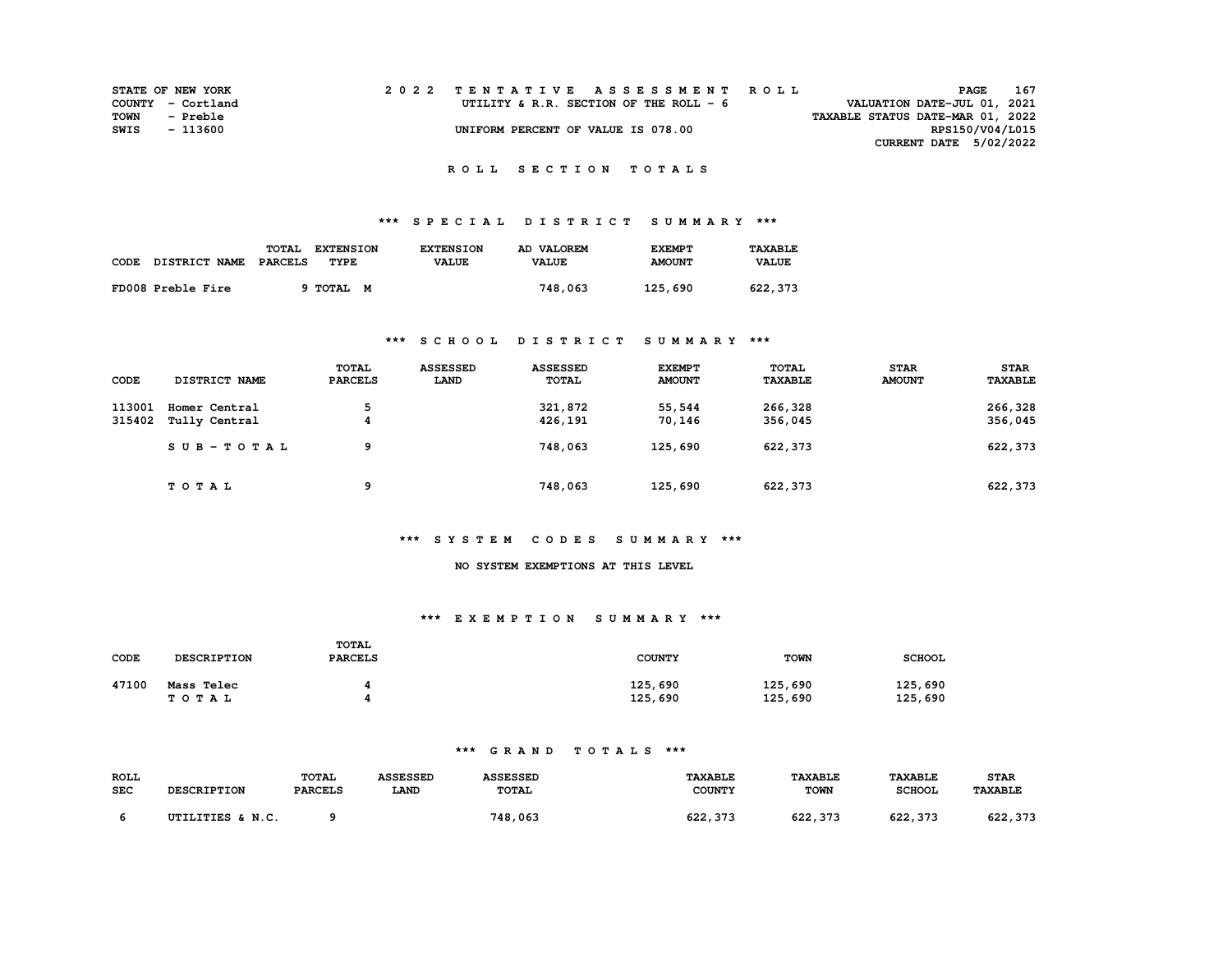| STATE OF NEW YORK       | 2022 TENTATIVE ASSESSMENT ROLL        | 168<br><b>PAGE</b>               |
|-------------------------|---------------------------------------|----------------------------------|
| COUNTY - Cortland       | WHOLLY EXEMPT SECTION OF THE ROLL - 8 | VALUATION DATE-JUL 01, 2021      |
| <b>TOWN</b><br>- Preble | PROPERTY LOCATION SEQUENCE            | TAXABLE STATUS DATE-MAR 01, 2022 |
| SWIS<br>- 113600        | UNIFORM PERCENT OF VALUE IS 078.00    |                                  |

| TAX MAP PARCEL NUMBER      | PROPERTY LOCATION & CLASS ASSESSMENT |             |                                     | EXEMPTION CODE------------------COUNTY-------TOWN------SCHOOL |             |
|----------------------------|--------------------------------------|-------------|-------------------------------------|---------------------------------------------------------------|-------------|
| <b>CURRENT OWNERS NAME</b> | <b>SCHOOL DISTRICT</b>               | <b>LAND</b> | TAX DESCRIPTION                     | <b>TAXABLE VALUE</b>                                          |             |
| CURRENT OWNERS ADDRESS     | PARCEL SIZE/GRID COORD               | TOTAL       | SPECIAL DISTRICTS                   |                                                               | ACCOUNT NO. |
|                            |                                      |             |                                     |                                                               |             |
|                            | Cemetery Rd                          |             |                                     |                                                               |             |
| $26.00 - 01 - 08.000$      | 695 Cemetery                         |             | TWN CEME<br>13510                   | 500<br>500                                                    | 500         |
| Cemetery Eldridge          | Homer Central 113001                 | 500         | COUNTY TAXABLE VALUE                | 0                                                             |             |
| RD <sub>2</sub>            | 65.00 DPTH 100.00<br><b>FRNT</b>     | 500         | <b>TAXABLE VALUE</b><br><b>TOWN</b> |                                                               |             |
| Preble, NY 13141-9802      | <b>ACRES</b><br>0.15                 |             | SCHOOL TAXABLE VALUE                |                                                               |             |
|                            | EAST-0927967 NRTH-0996245            |             | FD008 Preble Fire                   | 0 TO M                                                        |             |
|                            | FULL MARKET VALUE                    | 641         | 500 EX                              |                                                               |             |
|                            |                                      |             |                                     |                                                               |             |
|                            | Currie Rd                            |             |                                     |                                                               |             |
| 17.00-05-18.000            | 695 Cemetery                         |             | TWN CEME<br>13510                   | 1,600<br>1,600                                                | 1,600       |
| Cemetery Preble            | Tully Central 315402                 | 1,600       | COUNTY TAXABLE VALUE                | 0                                                             |             |
| 1968 Preble Rd             | FRNT 190.00 DPTH 75.00               | 1,600       | <b>TAXABLE VALUE</b><br><b>TOWN</b> | $\Omega$                                                      |             |
| Preble, NY 13141           | 0.31<br><b>ACRES</b>                 |             | SCHOOL TAXABLE VALUE                |                                                               |             |
|                            | EAST-0943493 NRTH-1001688            |             | FD008 Preble Fire                   | 0 TO M                                                        |             |
|                            | FULL MARKET VALUE                    | 2,051       | $1,600$ EX                          |                                                               |             |
|                            |                                      |             |                                     |                                                               |             |
|                            | E Hill Rd                            |             |                                     |                                                               |             |
| 28.00-01-43.000            | 931 Forest s532a                     |             | <b>NY STATE</b><br>12100            | 78,000<br>78,000                                              | 78,000      |
| NYS College Of Forestry    | Homer Central 113001                 | 78,000      | COUNTY TAXABLE VALUE                | $\mathbf{o}$                                                  |             |
| Attn: Richard Schwab       | <b>ACRES</b><br>79.58                | 78,000      | <b>TOWN</b><br><b>TAXABLE VALUE</b> | 0                                                             |             |
| 1 Forestry Dr              | EAST-0951671 NRTH-0995571            |             | SCHOOL TAXABLE VALUE                |                                                               |             |
| Syracuse, NY 13210-2778    | DEED BOOK 355<br><b>PG-503</b>       |             | FD008 Preble Fire                   | 0 TO M                                                        |             |
|                            | FULL MARKET VALUE                    | 100,000     | 78,000 EX                           |                                                               |             |
|                            |                                      |             |                                     |                                                               |             |
|                            | Off E Hill Rd                        |             |                                     |                                                               |             |
| 28.00-01-49.000            | 931 Forest s532a                     |             | <b>NY STATE</b><br>12100            | 16,100<br>16,100                                              | 16,100      |
| NYS College Of Forestry    | Tully Central 315402                 | 16,100      | COUNTY TAXABLE VALUE                | 0                                                             |             |
| Attn: Richard Schwab       | ACRES 15.36                          | 16,100      | <b>TOWN</b><br><b>TAXABLE VALUE</b> | $\Omega$                                                      |             |
| 1 Forest Dr                | EAST-0956076 NRTH-0999037            |             | <b>SCHOOL TAXABLE VALUE</b>         |                                                               |             |
| Syracuse, NY 13210-2778    | FULL MARKET VALUE                    |             | 20,641 FD008 Preble Fire            | $0$ TO $M$                                                    |             |
|                            |                                      |             | 16,100 EX                           |                                                               |             |
|                            |                                      |             |                                     |                                                               |             |
|                            | 2598 E Hill Rd                       |             |                                     |                                                               |             |
| 28.00-01-17.120            | 837 Cell Tower                       |             | CTY OWNED 13100                     | 6,000<br>6,000                                                | 6,000       |
| Cortland County            | Tully Central 315402                 | 6,000       | COUNTY TAXABLE VALUE                | 0                                                             |             |
| 60 Central Ave             | FRNT 100.00 DPTH 150.12              | 6,000       | <b>TOWN</b><br><b>TAXABLE VALUE</b> | $\Omega$                                                      |             |
| Cortland, NY 13045         | 0.30<br><b>ACRES</b>                 |             | <b>SCHOOL TAXABLE VALUE</b>         |                                                               |             |
|                            | EAST-0949214 NRTH-0997030            |             | FD008 Preble Fire                   | 0 TO M                                                        |             |
|                            | DEED BOOK 2011 PG-6344               |             | 6,000 EX                            |                                                               |             |
|                            | FULL MARKET VALUE                    | 7,692       |                                     |                                                               |             |
|                            |                                      |             |                                     |                                                               |             |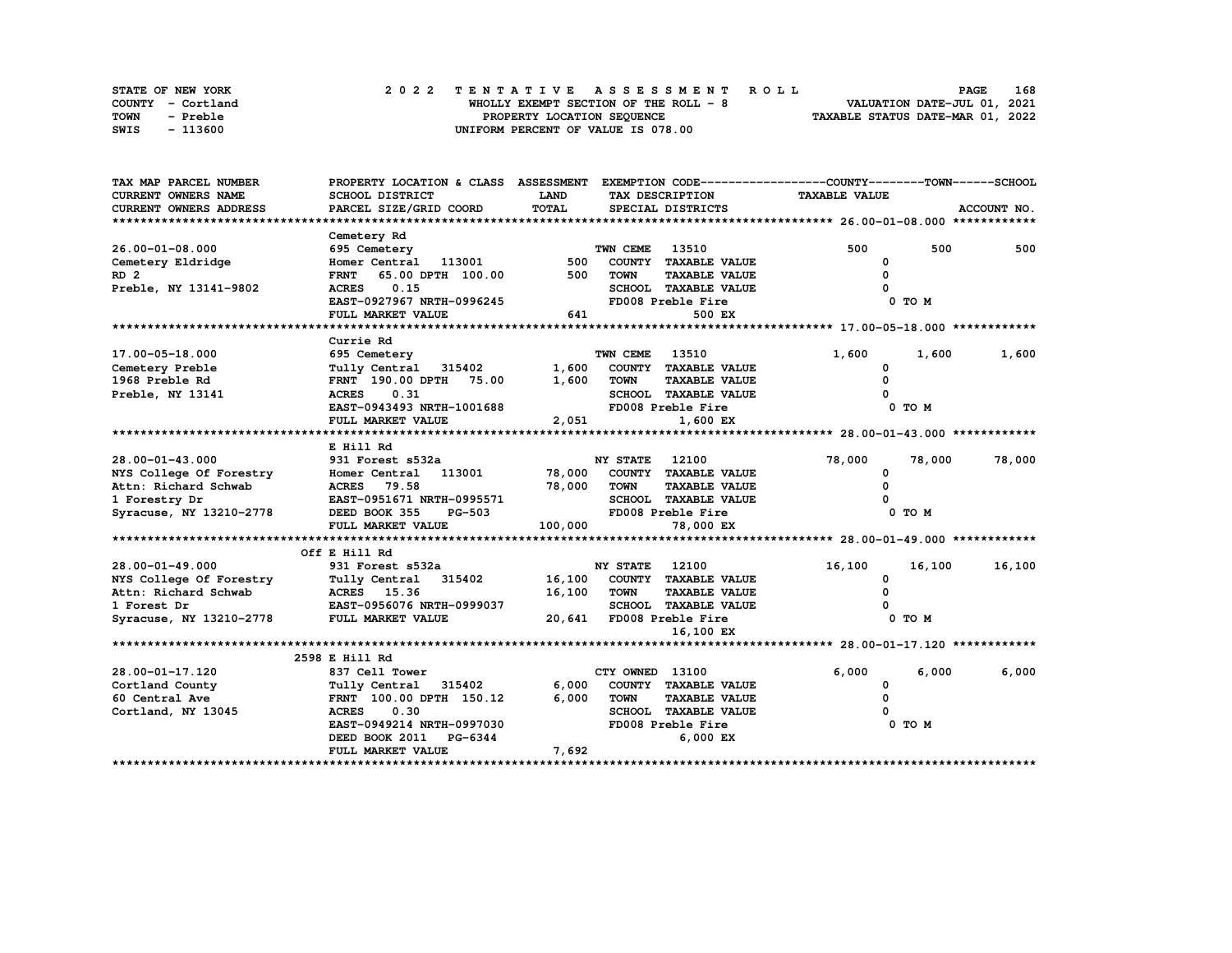| STATE OF NEW YORK | 2022 TENTATIVE ASSESSMENT ROLL        | 169<br><b>PAGE</b>               |
|-------------------|---------------------------------------|----------------------------------|
| COUNTY - Cortland | WHOLLY EXEMPT SECTION OF THE ROLL - 8 | VALUATION DATE-JUL 01, 2021      |
| TOWN<br>- Preble  | PROPERTY LOCATION SEQUENCE            | TAXABLE STATUS DATE-MAR 01, 2022 |
| - 113600<br>SWIS  | UNIFORM PERCENT OF VALUE IS 078.00    |                                  |

| TAX MAP PARCEL NUMBER       | PROPERTY LOCATION & CLASS ASSESSMENT |         |                          |                             | EXEMPTION CODE------------------COUNTY-------TOWN------SCHOOL |         |             |
|-----------------------------|--------------------------------------|---------|--------------------------|-----------------------------|---------------------------------------------------------------|---------|-------------|
| CURRENT OWNERS NAME         | SCHOOL DISTRICT                      | LAND    | TAX DESCRIPTION          |                             | <b>TAXABLE VALUE</b>                                          |         |             |
| CURRENT OWNERS ADDRESS      | PARCEL SIZE/GRID COORD               | TOTAL   |                          | SPECIAL DISTRICTS           |                                                               |         | ACCOUNT NO. |
|                             |                                      |         |                          |                             |                                                               |         |             |
|                             | 2099 Friendly Shore Rd               |         |                          |                             |                                                               |         |             |
| $7.04 - 01 - 44.000$        | 931 Forest s532a - WTRFNT            |         | <b>NY STATE</b>          | 12100                       | 86,400                                                        | 86,400  | 86,400      |
| State of New York           | Tully Central 315402                 | 86,400  |                          | COUNTY TAXABLE VALUE        | 0                                                             |         |             |
| 50 Wolf Rd                  | FRNT 100.00 DPTH 275.00              | 86,400  | <b>TOWN</b>              | <b>TAXABLE VALUE</b>        | <sup>0</sup>                                                  |         |             |
| Albany, NY 12233-1011       | 0.55<br><b>ACRES</b>                 |         |                          | SCHOOL TAXABLE VALUE        |                                                               |         |             |
|                             | EAST-0940935 NRTH-1010511            |         |                          | FD008 Preble Fire           |                                                               | 0 TO M  |             |
|                             | DEED BOOK 287<br>PG-428              |         |                          | 86,400 EX                   |                                                               |         |             |
|                             | FULL MARKET VALUE                    | 110,769 |                          |                             |                                                               |         |             |
|                             |                                      |         |                          |                             |                                                               |         |             |
|                             | Little York Lake Rd                  |         |                          |                             |                                                               |         |             |
| 37.00-02-11.100             | 962 County park - WTRFNT             |         | CTY OWNED 13100          |                             | 483,800                                                       | 483,800 | 483,800     |
| Cortland County             | Homer Central 113001                 | 327,000 |                          | COUNTY TAXABLE VALUE        | 0                                                             |         |             |
| Attn: Cortland Co Treasurer | 56.50<br><b>ACRES</b>                | 483,800 | <b>TOWN</b>              | <b>TAXABLE VALUE</b>        | O                                                             |         |             |
| 60 Central Ave              | EAST-0936552 NRTH-0987904            |         |                          | SCHOOL TAXABLE VALUE        |                                                               |         |             |
| Cortland, NY 13045-2746     | DEED BOOK 188<br>PG-237              |         |                          | FD008 Preble Fire           |                                                               | 0 TO M  |             |
|                             | FULL MARKET VALUE                    | 620,256 |                          | 483,800 EX                  |                                                               |         |             |
|                             |                                      |         |                          |                             |                                                               |         |             |
|                             | Maple Ridge Rd                       |         |                          |                             |                                                               |         |             |
| 18.00-01-11.000             | 910 Priv forest                      |         | <b>NY STATE</b>          | 12100                       | 19,100                                                        | 19,100  | 19,100      |
| NYS College Of Forestry     | Tully Central 315402                 | 19,100  |                          | COUNTY TAXABLE VALUE        | 0                                                             |         |             |
| Attn: Richard Schwab        | ACRES 19.60                          | 19,100  | <b>TOWN</b>              | <b>TAXABLE VALUE</b>        | $\mathbf{o}$                                                  |         |             |
| 1 Forestry Dr               | EAST-0950846 NRTH-1005519            |         |                          | <b>SCHOOL TAXABLE VALUE</b> |                                                               |         |             |
| Syracuse, NY 13210-2778     | DEED BOOK 359<br>PG-803              |         |                          | FD008 Preble Fire           |                                                               | 0 TO M  |             |
|                             | FULL MARKET VALUE                    | 24,487  |                          | 19,100 EX                   |                                                               |         |             |
|                             |                                      |         |                          |                             |                                                               |         |             |
|                             | Maple Ridge Rd                       |         |                          |                             |                                                               |         |             |
| 18.00-01-25.000             | 931 Forest s532a                     |         | <b>NY STATE</b>          | 12100                       | 14,600                                                        | 14,600  | 14,600      |
| NYS College Of Forestry     | Tully Central 315402                 | 14,600  |                          | COUNTY TAXABLE VALUE        | 0                                                             |         |             |
| Attn: Richard Schwab        | ACRES 14.92                          | 14,600  | <b>TOWN</b>              | <b>TAXABLE VALUE</b>        | O                                                             |         |             |
| 1 Forestry Dr               | EAST-0952591 NRTH-1008190            |         |                          | <b>SCHOOL TAXABLE VALUE</b> |                                                               |         |             |
| Syracuse, NY 13210-2778     | FULL MARKET VALUE                    |         | 18,718 FD008 Preble Fire |                             |                                                               | 0 TO M  |             |
|                             |                                      |         |                          | 14,600 EX                   |                                                               |         |             |
|                             |                                      |         |                          |                             |                                                               |         |             |
|                             | Maple Ridge Rd                       |         |                          |                             |                                                               |         |             |
| 18.00-01-26.000             | 931 Forest s532a                     |         | <b>NY STATE</b>          | 12100                       | 56,900                                                        | 56,900  | 56,900      |
| NYS College Of Forestry     | Tully Central 315402                 | 56,900  |                          | COUNTY TAXABLE VALUE        | 0                                                             |         |             |
| Attn: Richard Schwab        | <b>ACRES</b> 58.54                   | 56,900  | <b>TOWN</b>              | <b>TAXABLE VALUE</b>        |                                                               |         |             |
| 1 Forestry Dr               | EAST-0954783 NRTH-1008477            |         |                          | <b>SCHOOL TAXABLE VALUE</b> |                                                               |         |             |
| Syracuse, NY 13210-2778     | FULL MARKET VALUE                    | 72,949  |                          | FD008 Preble Fire           |                                                               | 0 TO M  |             |
|                             |                                      |         |                          | 56,900 EX                   |                                                               |         |             |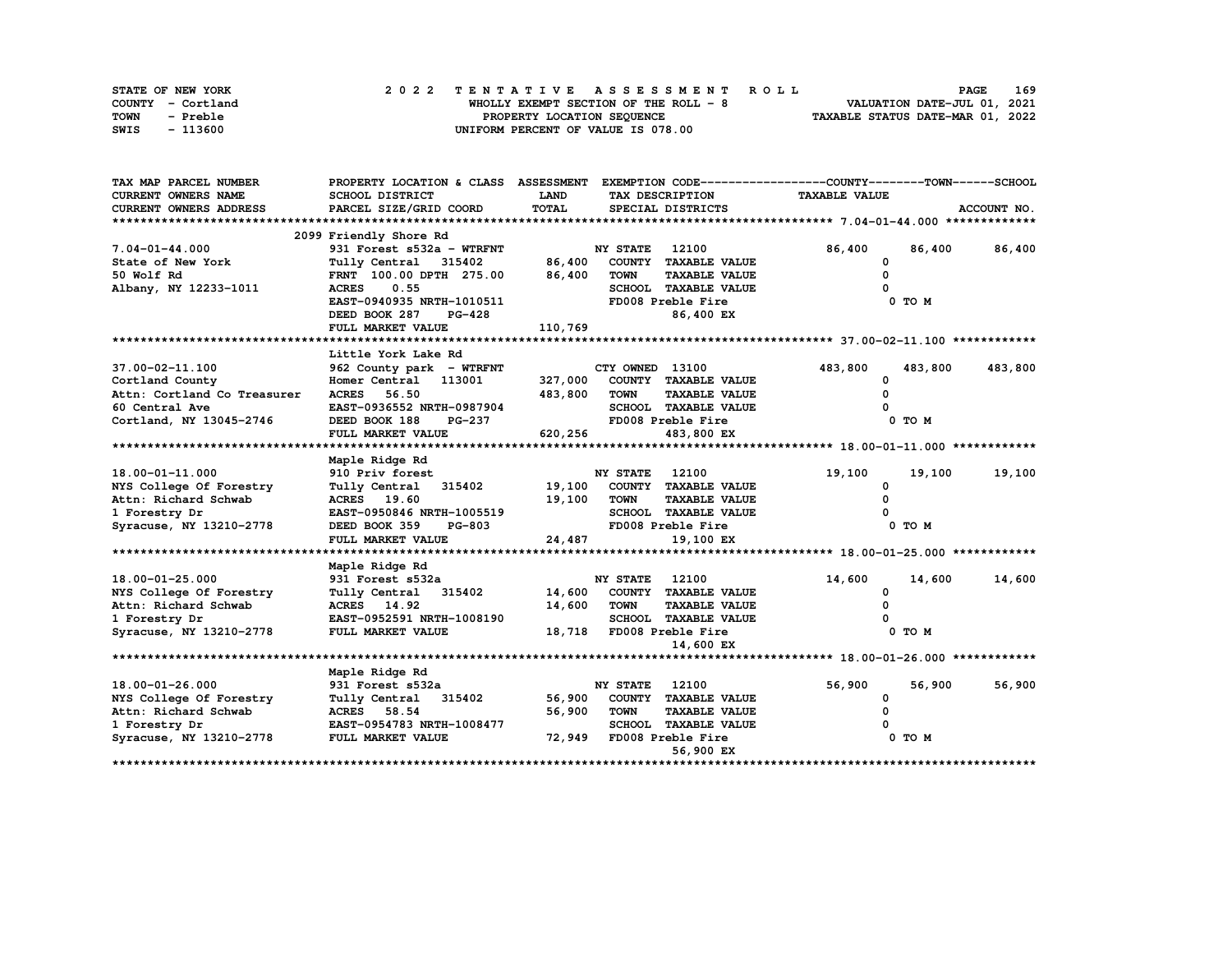| STATE OF NEW YORK | 2022 TENTATIVE ASSESSMENT ROLL        | 170<br><b>PAGE</b>               |
|-------------------|---------------------------------------|----------------------------------|
| COUNTY - Cortland | WHOLLY EXEMPT SECTION OF THE ROLL - 8 | VALUATION DATE-JUL 01, 2021      |
| TOWN<br>- Preble  | PROPERTY LOCATION SEQUENCE            | TAXABLE STATUS DATE-MAR 01, 2022 |
| SWIS<br>- 113600  | UNIFORM PERCENT OF VALUE IS 078.00    |                                  |

| TAX MAP PARCEL NUMBER      | PROPERTY LOCATION & CLASS ASSESSMENT  |         |                             |                      | EXEMPTION CODE-----------------COUNTY-------TOWN------SCHOOL |         |             |
|----------------------------|---------------------------------------|---------|-----------------------------|----------------------|--------------------------------------------------------------|---------|-------------|
| <b>CURRENT OWNERS NAME</b> | SCHOOL DISTRICT                       | LAND    | TAX DESCRIPTION             |                      | <b>TAXABLE VALUE</b>                                         |         |             |
| CURRENT OWNERS ADDRESS     | PARCEL SIZE/GRID COORD                | TOTAL   | SPECIAL DISTRICTS           |                      |                                                              |         | ACCOUNT NO. |
|                            |                                       |         |                             |                      |                                                              |         |             |
|                            | 7389 Maple Ridge Rd                   |         |                             |                      |                                                              |         |             |
| 18.00-01-28.000            | 931 Forest s532a                      |         | 12100<br><b>NY STATE</b>    |                      | 398,500                                                      | 398,500 | 398,500     |
| NYS College Of Forestry    | Tully Central<br>315402               | 210,700 | COUNTY TAXABLE VALUE        |                      | 0                                                            |         |             |
| Attn: Richard Schwab       | ACRES 234.75                          | 398,500 | <b>TOWN</b>                 | <b>TAXABLE VALUE</b> |                                                              |         |             |
| 1 Forestry Dr              | EAST-0954076 NRTH-1006842             |         | SCHOOL TAXABLE VALUE        |                      |                                                              |         |             |
| Syracuse, NY 13210-2778    | FULL MARKET VALUE                     | 510,897 | FD008 Preble Fire           |                      |                                                              | 0 TO M  |             |
|                            |                                       |         |                             | 398,500 EX           |                                                              |         |             |
|                            |                                       |         |                             |                      |                                                              |         |             |
|                            | 7436 Maple Ridge Rd                   |         |                             |                      |                                                              |         |             |
| $18.00 - 01 - 27.000$      | 931 Forest s532a                      |         | <b>NY STATE</b><br>12100    |                      | 6,300                                                        | 6,300   | 6,300       |
| NYS College Of Forestry    | Tully Central<br>315402               | 1,300   | COUNTY TAXABLE VALUE        |                      | 0                                                            |         |             |
| Attn: Richard Schwab       | FRNT 200.00 DPTH 175.25               | 6,300   | <b>TOWN</b>                 | <b>TAXABLE VALUE</b> |                                                              |         |             |
| 1 Forestry Dr              | EAST-0954125 NRTH-1007271             |         | SCHOOL TAXABLE VALUE        |                      |                                                              |         |             |
| Syracuse, NY 13210-2778    | FULL MARKET VALUE                     | 8,077   | FD008 Preble Fire           |                      |                                                              | 0 TO M  |             |
|                            |                                       |         |                             | 6,300 EX             |                                                              |         |             |
|                            | ************************************* |         |                             |                      | ****************************** 18.00-01-12.000 ************  |         |             |
|                            | 7449 Maple Ridge Rd                   |         |                             |                      |                                                              |         |             |
| 18.00-01-12.000            | 260 Seasonal res                      |         | <b>NY STATE</b><br>12100    |                      | 28,100                                                       | 28,100  | 28,100      |
| NYS College Of Forestry    | Tully Central<br>315402               | 8,100   | COUNTY TAXABLE VALUE        |                      | O                                                            |         |             |
| Attn: Richard Schwab       | <b>ACRES</b><br>1.00                  | 28,100  | <b>TOWN</b>                 | <b>TAXABLE VALUE</b> | O                                                            |         |             |
| 1 Forestry Dr              | EAST-0953786 NRTH-1007458             |         | <b>SCHOOL TAXABLE VALUE</b> |                      |                                                              |         |             |
| Syracuse, NY 13210-2778    | DEED BOOK 357<br><b>PG-594</b>        |         | FD008 Preble Fire           |                      |                                                              | 0 TO M  |             |
|                            | FULL MARKET VALUE                     | 36,026  |                             | 28,100 EX            |                                                              |         |             |
|                            |                                       |         |                             |                      |                                                              |         |             |
|                            | 7469 Maple Ridge Rd                   |         |                             |                      |                                                              |         |             |
| 18.00-01-15.000            | 314 Rural vac<10                      |         | 12100<br><b>NY STATE</b>    |                      | 1,300                                                        | 1,300   | 1,300       |
| NYS College Of Forestry    | Tully Central 315402                  | 1,300   | COUNTY TAXABLE VALUE        |                      | 0                                                            |         |             |
| Attn: Richard Schwab       | FRNT 200.00 DPTH 175.00               | 1,300   | <b>TOWN</b>                 | <b>TAXABLE VALUE</b> | O                                                            |         |             |
| 1 Forestry Dr              | EAST-0953763 NRTH-1008090             |         | <b>SCHOOL</b>               | <b>TAXABLE VALUE</b> |                                                              |         |             |
| Syracuse, NY 13210-2778    | DEED BOOK 378<br><b>PG-259</b>        |         | FD008 Preble Fire           |                      |                                                              | 0 TO M  |             |
|                            | FULL MARKET VALUE                     | 1,667   |                             | 1,300 EX             |                                                              |         |             |
|                            |                                       |         |                             |                      |                                                              |         |             |
|                            | 7475 Maple Ridge Rd                   |         |                             |                      |                                                              |         |             |
| 18.00-01-16.000            | 314 Rural vac<10                      |         | <b>NY STATE</b><br>12100    |                      | 1,400                                                        | 1,400   | 1,400       |
| NYS College Of Forestry    | Tully Central<br>315402               | 1,400   | COUNTY                      | <b>TAXABLE VALUE</b> | $\Omega$                                                     |         |             |
| Attn: Richard Schwab       | FRNT 200.00 DPTH 175.25               | 1,400   | <b>TOWN</b>                 | <b>TAXABLE VALUE</b> |                                                              |         |             |
| 1 Forestry Dr              | 0.88<br><b>ACRES</b>                  |         | SCHOOL TAXABLE VALUE        |                      |                                                              |         |             |
| Syracuse, NY 13210-2778    | EAST-0953765 NRTH-1008289             |         | FD008 Preble Fire           |                      |                                                              | 0 TO M  |             |
|                            | DEED BOOK 363<br>PG-389               |         |                             | 1,400 EX             |                                                              |         |             |
|                            | FULL MARKET VALUE                     | 1,795   |                             |                      |                                                              |         |             |
|                            |                                       |         |                             |                      |                                                              |         |             |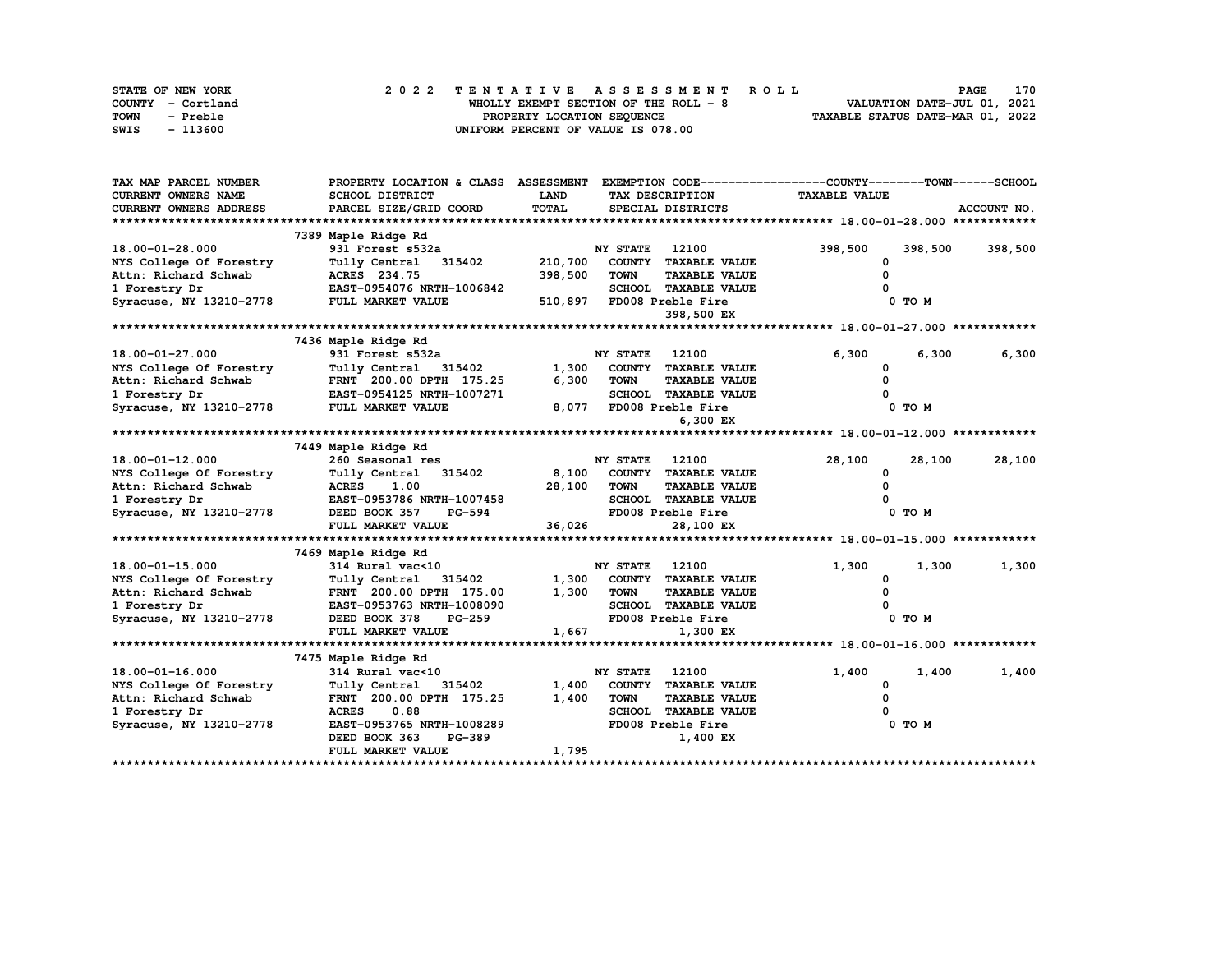| STATE OF NEW YORK | 2022 TENTATIVE ASSESSMENT ROLL        | 171<br>PAGE                      |
|-------------------|---------------------------------------|----------------------------------|
| COUNTY - Cortland | WHOLLY EXEMPT SECTION OF THE ROLL - 8 | VALUATION DATE-JUL 01, 2021      |
| TOWN<br>- Preble  | PROPERTY LOCATION SEQUENCE            | TAXABLE STATUS DATE-MAR 01, 2022 |
| SWIS<br>- 113600  | UNIFORM PERCENT OF VALUE IS 078.00    |                                  |

| TAX MAP PARCEL NUMBER                           | PROPERTY LOCATION & CLASS ASSESSMENT EXEMPTION CODE----------------COUNTY-------TOWN-----SCHOOL |             |                 |                                              |                      |         |             |
|-------------------------------------------------|-------------------------------------------------------------------------------------------------|-------------|-----------------|----------------------------------------------|----------------------|---------|-------------|
| <b>CURRENT OWNERS NAME</b>                      | SCHOOL DISTRICT                                                                                 | <b>LAND</b> | TAX DESCRIPTION |                                              | <b>TAXABLE VALUE</b> |         |             |
| <b>CURRENT OWNERS ADDRESS</b>                   | PARCEL SIZE/GRID COORD                                                                          | TOTAL       |                 | SPECIAL DISTRICTS                            |                      |         | ACCOUNT NO. |
|                                                 |                                                                                                 |             |                 |                                              |                      |         |             |
|                                                 | 7674 Maple Ridge Rd                                                                             |             |                 |                                              |                      |         |             |
| $8.00 - 01 - 21.000$                            | 931 Forest s532a                                                                                |             | <b>NY STATE</b> | 12100                                        | 283,200              | 283,200 | 283,200     |
| NYS College Of Forestry                         | 315402<br>Tully Central                                                                         | 283,200     |                 | COUNTY TAXABLE VALUE                         | 0                    |         |             |
| Attn: Richard Schwab                            | <b>ACRES</b> 291.41                                                                             | 283,200     | <b>TOWN</b>     | <b>TAXABLE VALUE</b>                         |                      |         |             |
| 1 Forest Dr                                     | EAST-0953902 NRTH-1011419                                                                       |             |                 | SCHOOL TAXABLE VALUE                         |                      |         |             |
| Syracuse, NY 13210-2778                         | FULL MARKET VALUE                                                                               | 363,077     |                 | FD008 Preble Fire                            |                      | 0 TO M  |             |
|                                                 |                                                                                                 |             |                 | 283,200 EX                                   |                      |         |             |
|                                                 |                                                                                                 |             |                 |                                              |                      |         |             |
|                                                 | Off Foley Rd                                                                                    |             |                 |                                              |                      |         |             |
| 18.00-01-19.000                                 | 931 Forest s532a                                                                                |             | NY STATE        | 12100                                        | 155,500              | 155,500 | 155,500     |
| NYS College Of Forestry                         | 315402<br>Tully Central                                                                         | 155,500     |                 | COUNTY TAXABLE VALUE                         | 0                    |         |             |
| Attn: Richard Schwab                            | <b>ACRES</b> 159.99                                                                             | 155,500     | <b>TOWN</b>     | <b>TAXABLE VALUE</b>                         | <sup>0</sup>         |         |             |
| 1 Forestry Dr                                   | EAST-0949270 NRTH-1007900                                                                       |             |                 | SCHOOL TAXABLE VALUE                         |                      |         |             |
| Syracuse, NY 13210-2778                         | FULL MARKET VALUE                                                                               | 199,359     |                 | FD008 Preble Fire                            |                      | 0 TO M  |             |
|                                                 |                                                                                                 |             |                 | 155,500 EX                                   |                      |         |             |
|                                                 |                                                                                                 |             |                 |                                              |                      |         |             |
|                                                 | Off Foley Rd                                                                                    |             |                 |                                              |                      |         |             |
| 18.00-01-24.000                                 | 931 Forest s532a                                                                                |             | <b>NY STATE</b> | 12100                                        | 486,300              | 486,300 | 486,300     |
| NYS College Of Forestry                         | 315402<br>Tully Central                                                                         | 486,300     |                 | COUNTY TAXABLE VALUE                         | <sup>0</sup>         |         |             |
| Attn: Richard Schwab                            | <b>ACRES</b> 500.40                                                                             | 486,300     | <b>TOWN</b>     | <b>TAXABLE VALUE</b>                         |                      |         |             |
| 1 Forestry Dr                                   | EAST-0951191 NRTH-1008504                                                                       |             |                 | <b>SCHOOL TAXABLE VALUE</b>                  |                      |         |             |
| Syracuse, NY 13210-2778                         | FULL MARKET VALUE                                                                               | 623,462     |                 | FD008 Preble Fire                            |                      | 0 TO M  |             |
|                                                 |                                                                                                 |             |                 | 486,300 EX                                   |                      |         |             |
|                                                 |                                                                                                 |             |                 |                                              |                      |         |             |
|                                                 | Off Maple Ridge Rd                                                                              |             |                 |                                              |                      |         |             |
| $8.00 - 01 - 19.000$                            | 931 Forest s532a                                                                                |             | NY STATE        | 12100                                        | 1,800                | 1,800   | 1,800       |
| NYS College Of Forestry                         | Tully Central 315402                                                                            | 1,800       |                 | COUNTY TAXABLE VALUE                         | 0                    |         |             |
| Attn: Richard Schwab                            | FRNT 120.00 DPTH 120.00                                                                         | 1,800       | <b>TOWN</b>     | <b>TAXABLE VALUE</b>                         |                      |         |             |
| 1 Forest Dr                                     | EAST-0953290 NRTH-1012561                                                                       |             |                 | <b>SCHOOL TAXABLE VALUE</b>                  |                      |         |             |
| Syracuse, NY 13210-2778                         | FULL MARKET VALUE                                                                               | 2,308       |                 | FD008 Preble Fire                            |                      | 0 TO M  |             |
|                                                 |                                                                                                 |             |                 | 1,800 EX                                     |                      |         |             |
|                                                 |                                                                                                 |             |                 |                                              |                      |         |             |
|                                                 | Off Maple Ridge Rd                                                                              |             |                 |                                              |                      |         |             |
| $8.00 - 01 - 22.000$<br>NYS College Of Forestry | 931 Forest s532a<br>Tully Central 315402                                                        | 7,100       | NY STATE        | 12100                                        | 7,100<br>0           | 7,100   | 7,100       |
| Attn: Richard Schwab                            | <b>ACRES</b><br>7.29                                                                            | 7,100       | <b>TOWN</b>     | COUNTY TAXABLE VALUE<br><b>TAXABLE VALUE</b> |                      |         |             |
| 1 Forest Dr                                     | EAST-0952353 NRTH-1009115                                                                       |             |                 | SCHOOL TAXABLE VALUE                         |                      |         |             |
| Syracuse, NY 13210-2778                         | FULL MARKET VALUE                                                                               | 9.103       |                 | FD008 Preble Fire                            |                      | 0 TO M  |             |
|                                                 |                                                                                                 |             |                 | 7,100 EX                                     |                      |         |             |
|                                                 |                                                                                                 |             |                 |                                              |                      |         |             |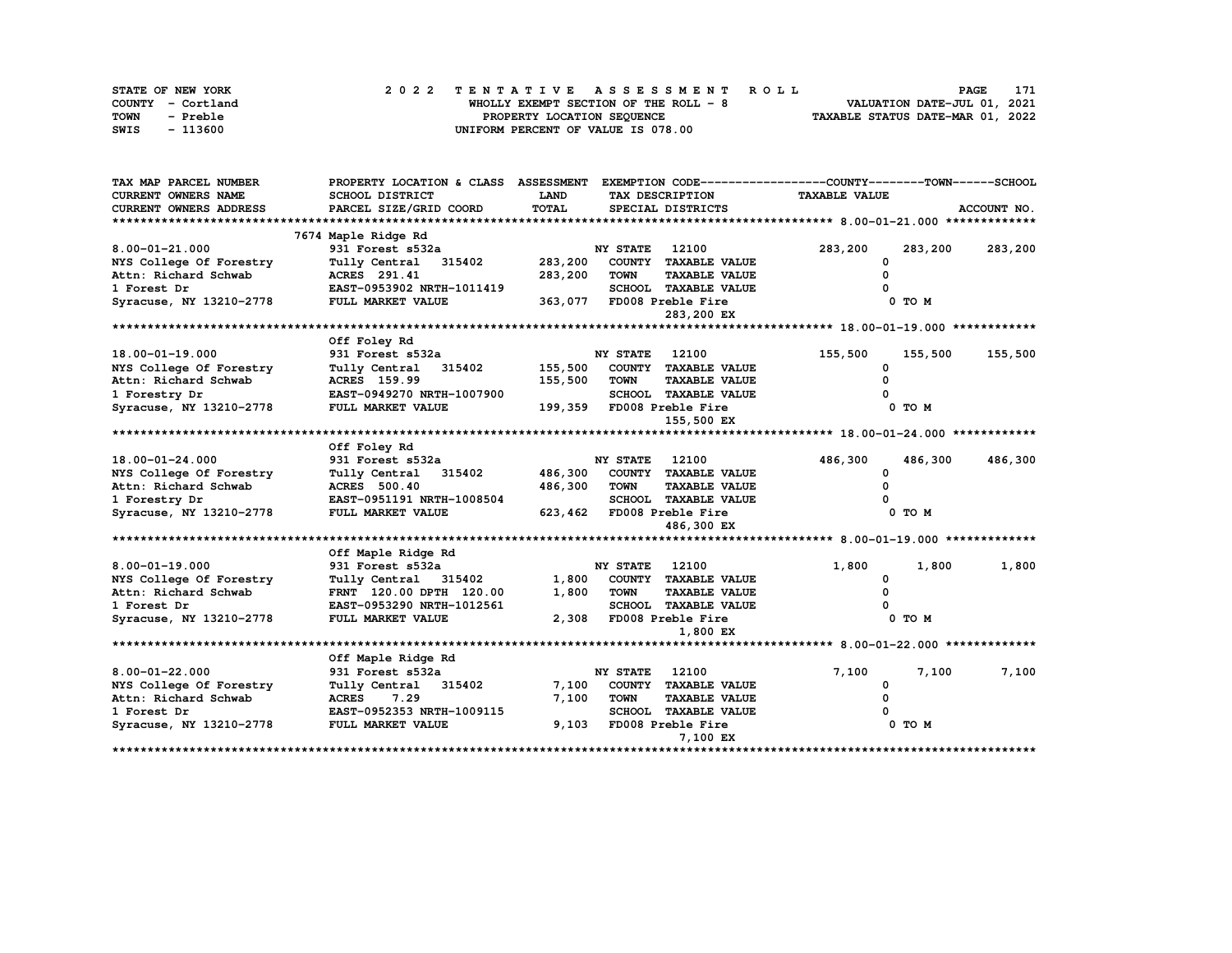| STATE OF NEW YORK | 2022 TENTATIVE ASSESSMENT ROLL        | 172<br><b>PAGE</b>               |
|-------------------|---------------------------------------|----------------------------------|
| COUNTY - Cortland | WHOLLY EXEMPT SECTION OF THE ROLL - 8 | VALUATION DATE-JUL 01, 2021      |
| TOWN<br>- Preble  | PROPERTY LOCATION SEQUENCE            | TAXABLE STATUS DATE-MAR 01, 2022 |
| SWIS<br>- 113600  | UNIFORM PERCENT OF VALUE IS 078.00    |                                  |

| TAX MAP PARCEL NUMBER         | PROPERTY LOCATION & CLASS ASSESSMENT |              |                 |                             | EXEMPTION CODE------------------COUNTY-------TOWN------SCHOOL |          |             |
|-------------------------------|--------------------------------------|--------------|-----------------|-----------------------------|---------------------------------------------------------------|----------|-------------|
| <b>CURRENT OWNERS NAME</b>    | SCHOOL DISTRICT                      | LAND         |                 | TAX DESCRIPTION             | <b>TAXABLE VALUE</b>                                          |          |             |
| <b>CURRENT OWNERS ADDRESS</b> | PARCEL SIZE/GRID COORD               | <b>TOTAL</b> |                 | SPECIAL DISTRICTS           |                                                               |          | ACCOUNT NO. |
|                               |                                      |              |                 |                             |                                                               |          |             |
|                               | Off Maple Ridge Rd                   |              |                 |                             |                                                               |          |             |
| $8.00 - 01 - 23.000$          | 931 Forest s532a                     |              | <b>NY STATE</b> | 12100                       | 7,000                                                         | 7,000    | 7,000       |
| NYS College Of Forestry       | Tully Central 315402                 | 7,000        |                 | COUNTY TAXABLE VALUE        | 0                                                             |          |             |
| Attn: Richard Schwab          | ACRES 7.20                           | 7,000        | <b>TOWN</b>     | <b>TAXABLE VALUE</b>        | $\Omega$                                                      |          |             |
| 1 Forestry Dr                 | EAST-0952702 NRTH-1009139            |              |                 | <b>SCHOOL TAXABLE VALUE</b> |                                                               |          |             |
| Syracuse, NY 13210-2778       | FULL MARKET VALUE                    | 8,974        |                 | FD008 Preble Fire           |                                                               | 0 TO M   |             |
|                               |                                      |              |                 | 7,000 EX                    |                                                               |          |             |
|                               |                                      |              |                 |                             |                                                               |          |             |
|                               | Otisco Valley Rd                     |              |                 |                             |                                                               |          |             |
| $16.00 - 02 - 08.000$         | 695 Cemetery                         |              | TWN CEME        | 13510                       | 500                                                           | 500      | 500         |
| Cemetery Preble               | Homer Central 113001                 | 500          |                 | COUNTY TAXABLE VALUE        | <sup>0</sup>                                                  |          |             |
| 1968 Preble Rd                | 75.00 DPTH 78.25<br><b>FRNT</b>      | 500          | <b>TOWN</b>     | <b>TAXABLE VALUE</b>        |                                                               |          |             |
| Preble, NY 13141-9999         | EAST-0931016 NRTH-1004419            |              |                 | SCHOOL TAXABLE VALUE        |                                                               |          |             |
|                               | FULL MARKET VALUE                    | 641          |                 | FD008 Preble Fire           |                                                               | 0 TO M   |             |
|                               |                                      |              |                 | 500 EX                      |                                                               |          |             |
|                               |                                      |              |                 |                             |                                                               |          |             |
|                               | 6839 Otisco Valley Rd                |              |                 |                             |                                                               |          |             |
| $27.00 - 01 - 02.000$         | 651 Highway gar                      |              | TWN WTHIN 13500 |                             | 75,000                                                        | 75,000   | 75,000      |
| Preble Town of                | Homer Central 113001                 | 13,800       |                 | COUNTY TAXABLE VALUE        | 0                                                             |          |             |
| PO Box 234                    | FRNT 260.00 DPTH 178.04              | 75,000       | <b>TOWN</b>     | <b>TAXABLE VALUE</b>        | <sup>0</sup>                                                  |          |             |
| Preble, NY 13141-0234         | EAST-0934552 NRTH-0997621            |              |                 | SCHOOL TAXABLE VALUE        |                                                               |          |             |
|                               | FULL MARKET VALUE                    | 96,154       |                 | FD008 Preble Fire           |                                                               | 0 TO M   |             |
|                               |                                      |              |                 | 75,000 EX                   |                                                               |          |             |
|                               |                                      |              |                 |                             |                                                               |          |             |
|                               | 2188, 2192 Patriot Dr                |              |                 |                             |                                                               |          |             |
| 17.00-04-14.210               | 714 Lite Ind Man                     |              | IND DEVEL 18020 |                             | 2195,000                                                      | 2195,000 | 2195,000    |
| Suit-Kote Corporation         | Tully Central 315402                 | 247,600      |                 | COUNTY TAXABLE VALUE        | 0                                                             |          |             |
| 1911 Lorings Crossing Rd      | <b>ACRES</b> 15.97                   | 2195,000     | <b>TOWN</b>     | <b>TAXABLE VALUE</b>        |                                                               |          |             |
| Cortland, NY 13045            | EAST-0941363 NRTH-1004666            |              |                 | SCHOOL TAXABLE VALUE        | n                                                             |          |             |
|                               | DEED BOOK 2012 PG-1454               |              |                 | FD008 Preble Fire           | 2195,000 TO M                                                 |          |             |
|                               | FULL MARKET VALUE                    | 2814,103     |                 |                             |                                                               |          |             |
|                               |                                      |              |                 |                             |                                                               |          |             |
|                               | Preble Rd                            |              |                 |                             |                                                               |          |             |
| 27.00-01-01.000               | 695 Cemetery                         |              | TWN CEME        | 13510                       | 500                                                           | 500      | 500         |
| Cemetery Preble               | Homer Central 113001                 | 500          |                 | COUNTY TAXABLE VALUE        | 0                                                             |          |             |
| 1968 Preble Rd                | 30.00 DPTH 178.04<br><b>FRNT</b>     | 500          | <b>TOWN</b>     | <b>TAXABLE VALUE</b>        | <sup>0</sup>                                                  |          |             |
| Preble, NY 13141              | EAST-0934449 NRTH-0997698            |              |                 | <b>SCHOOL TAXABLE VALUE</b> |                                                               |          |             |
|                               | FULL MARKET VALUE                    | 641          |                 | FD008 Preble Fire           |                                                               | 0 TO M   |             |
|                               |                                      |              |                 | 500 EX                      |                                                               |          |             |
|                               |                                      |              |                 |                             |                                                               |          |             |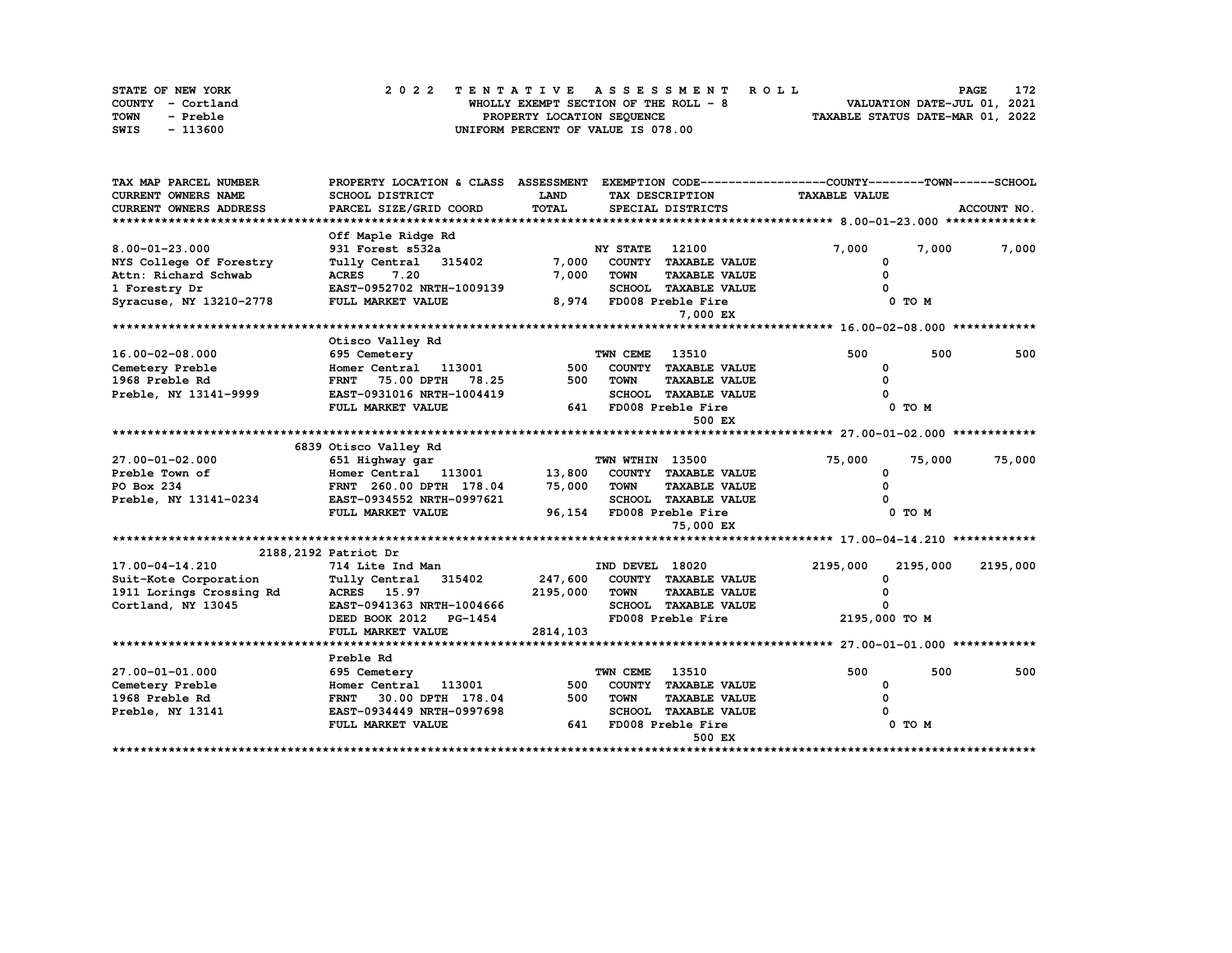| STATE OF NEW YORK | 2022 TENTATIVE ASSESSMENT ROLL        | 173<br><b>PAGE</b>               |
|-------------------|---------------------------------------|----------------------------------|
| COUNTY - Cortland | WHOLLY EXEMPT SECTION OF THE ROLL - 8 | VALUATION DATE-JUL 01, 2021      |
| TOWN<br>- Preble  | PROPERTY LOCATION SEQUENCE            | TAXABLE STATUS DATE-MAR 01, 2022 |
| SWIS<br>- 113600  | UNIFORM PERCENT OF VALUE IS 078.00    |                                  |

| TAX MAP PARCEL NUMBER                             | PROPERTY LOCATION & CLASS ASSESSMENT EXEMPTION CODE----------------COUNTY-------TOWN------SCHOOL |              |                                     |                      |                    |
|---------------------------------------------------|--------------------------------------------------------------------------------------------------|--------------|-------------------------------------|----------------------|--------------------|
| CURRENT OWNERS NAME                               | SCHOOL DISTRICT                                                                                  | <b>LAND</b>  | TAX DESCRIPTION                     | <b>TAXABLE VALUE</b> |                    |
| <b>CURRENT OWNERS ADDRESS</b>                     | PARCEL SIZE/GRID COORD                                                                           | TOTAL        | SPECIAL DISTRICTS                   |                      | ACCOUNT NO.        |
|                                                   |                                                                                                  |              |                                     |                      |                    |
|                                                   | Preble Rd                                                                                        |              |                                     |                      |                    |
| 27.10-01-33.000                                   | 695 Cemetery                                                                                     |              | <b>TWN CEME 13510</b>               | 500                  | 500<br>500         |
| Cemetery Preble                                   | Homer Central 113001                                                                             | 500          | COUNTY TAXABLE VALUE                | 0                    |                    |
| 1968 Preble Rd                                    | FRNT 120.00 DPTH 117.00                                                                          | 500          | <b>TOWN</b><br><b>TAXABLE VALUE</b> | $\Omega$             |                    |
| Preble, NY 13414                                  | EAST-0938550 NRTH-0996601                                                                        |              | SCHOOL TAXABLE VALUE                |                      |                    |
|                                                   | FULL MARKET VALUE                                                                                | 641          | FD008 Preble Fire                   |                      | 0 TO M             |
|                                                   |                                                                                                  |              | 500 EX                              |                      |                    |
|                                                   |                                                                                                  |              |                                     |                      |                    |
|                                                   | 1911 Preble Rd                                                                                   |              |                                     |                      |                    |
| 27.10-01-12.000                                   | 662 Police/fire                                                                                  |              | TWN WTHIN 13500                     | 180,000              | 180,000<br>180,000 |
| Preble Fire Commissioners                         | Homer Central 113001 18,000 COUNTY TAXABLE VALUE                                                 |              |                                     | 0                    |                    |
| Preble, NY 13159                                  | FRNT 138.00 DPTH 220.26 180,000                                                                  |              | <b>TAXABLE VALUE</b><br>TOWN        |                      |                    |
|                                                   | <b>ACRES</b><br>0.72                                                                             |              | <b>SCHOOL TAXABLE VALUE</b>         |                      |                    |
|                                                   | EAST-0936909 NRTH-0997130                                                                        |              | FD008 Preble Fire                   |                      | 0 TO M             |
|                                                   | DEED BOOK 242<br>PG-311                                                                          |              | 180,000 EX                          |                      |                    |
|                                                   | FULL MARKET VALUE                                                                                | 230,769      |                                     |                      |                    |
|                                                   |                                                                                                  |              |                                     |                      |                    |
|                                                   | 1953 Preble Rd                                                                                   |              |                                     |                      |                    |
| 27.10-01-27.000                                   | 620 Religious                                                                                    |              | NON PROFIT 25110                    | 194,000              | 194,000<br>194,000 |
| Church Preble Congregational Homer Central 113001 |                                                                                                  | 31,700       | COUNTY TAXABLE VALUE                | 0                    |                    |
| 1953 Preble Rd                                    | <b>ACRES</b><br>1.50                                                                             | 194,000 TOWN | <b>TAXABLE VALUE</b>                |                      |                    |
| Preble, NY 13141                                  | EAST-0937763 NRTH-0996891                                                                        |              | SCHOOL TAXABLE VALUE                |                      |                    |
|                                                   | DEED BOOK 313<br><b>PG-641</b>                                                                   |              | FD008 Preble Fire                   |                      | 0 TO M             |
|                                                   | FULL MARKET VALUE                                                                                | 248,718      | 194,000 EX                          |                      |                    |
|                                                   |                                                                                                  |              |                                     |                      |                    |
|                                                   | 1965 Preble Rd                                                                                   |              |                                     |                      |                    |
| 27.10-01-29.000                                   | 210 1 Family Res                                                                                 |              | INTERD CEN 26300                    | 102,400              | 102,400<br>102,400 |
| Church Preble Congregational Homer Central 113001 |                                                                                                  |              | 12,000 COUNTY TAXABLE VALUE         | $\Omega$             |                    |
| 1953 Preble Rd                                    | FRNT 89.83 DPTH 234.77 102,400                                                                   |              | <b>TAXABLE VALUE</b><br><b>TOWN</b> | $\Omega$             |                    |
| Preble, NY 13141                                  | <b>ACRES</b><br>0.48                                                                             |              | <b>SCHOOL TAXABLE VALUE</b>         |                      |                    |
|                                                   | EAST-0937939 NRTH-0996839                                                                        |              | FD008 Preble Fire                   |                      | 0 TO M             |
|                                                   | DEED BOOK 2014<br><b>PG-1433</b>                                                                 |              | 102,400 EX                          |                      |                    |
|                                                   | FULL MARKET VALUE                                                                                | 131,282      |                                     |                      |                    |
|                                                   |                                                                                                  |              |                                     |                      |                    |
|                                                   | 1968 Preble Rd                                                                                   |              |                                     |                      |                    |
| 27.10-02-53.000                                   | 652 Govt bldgs                                                                                   |              | TWN WTHIN 13500                     | 126,000              | 126,000<br>126,000 |
| Preble Town of                                    | Homer Central 113001 23,000                                                                      |              | COUNTY TAXABLE VALUE                | 0                    |                    |
| 1968 Preble Rd                                    | FRNT 130.00 DPTH 321.50 126,000<br>EAST-0937861 NRTH-0996517                                     |              | TOWN<br><b>TAXABLE VALUE</b>        |                      |                    |
| Preble, NY 13141                                  | EAST-0937861 NRTH-0996517                                                                        |              | SCHOOL TAXABLE VALUE                |                      |                    |
|                                                   | DEED BOOK 2017 PG-4513                                                                           |              | FD008 Preble Fire                   |                      | 0 TO M             |
|                                                   | FULL MARKET VALUE                                                                                | 161,538      | 126,000 EX                          |                      |                    |
|                                                   |                                                                                                  |              |                                     |                      |                    |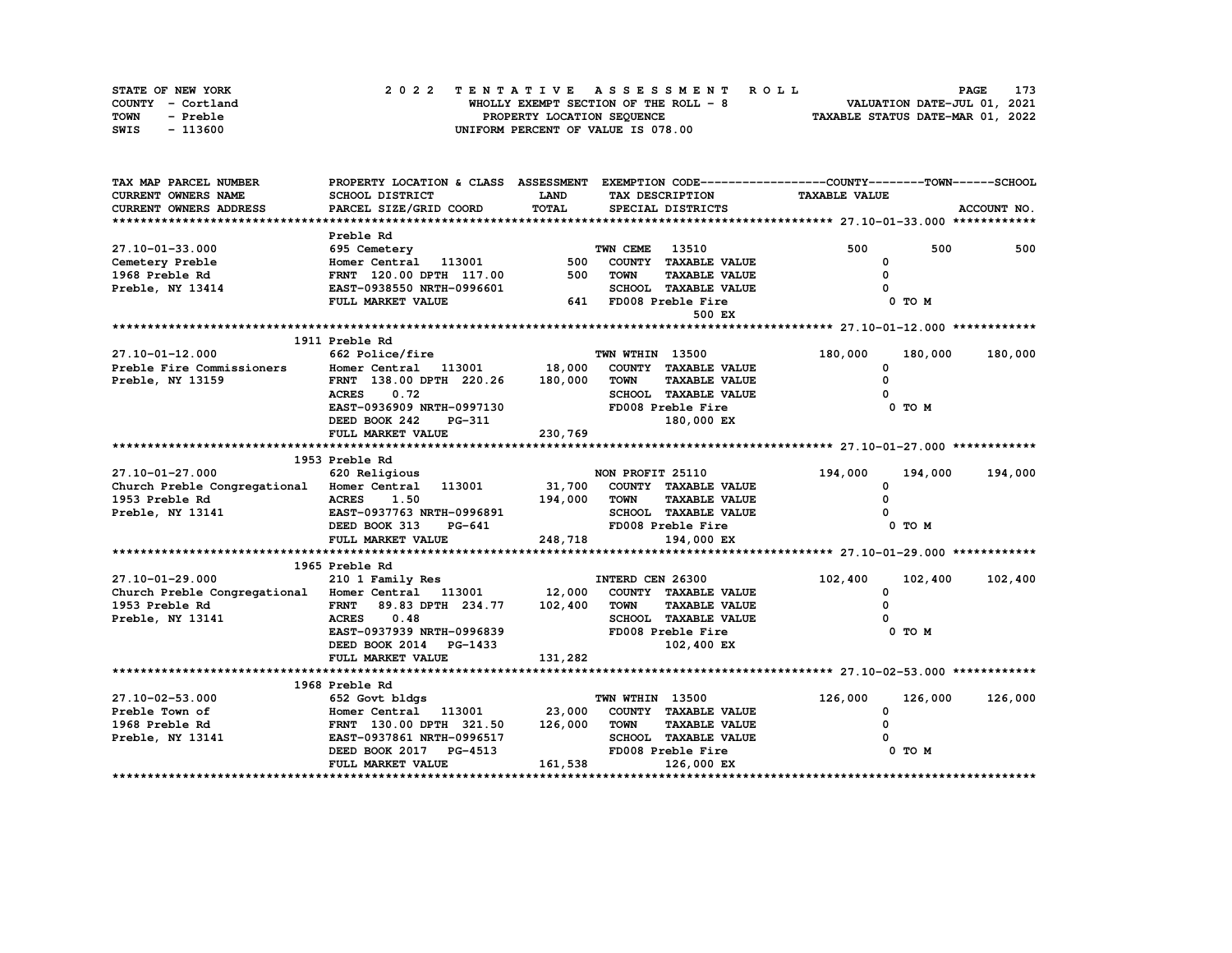| STATE OF NEW YORK       | 2022 TENTATIVE ASSESSMENT ROLL                                       | 174<br><b>PAGE</b> |
|-------------------------|----------------------------------------------------------------------|--------------------|
| COUNTY - Cortland       | VALUATION DATE-JUL 01, 2021<br>WHOLLY EXEMPT SECTION OF THE ROLL - 8 |                    |
| <b>TOWN</b><br>- Preble | TAXABLE STATUS DATE-MAR 01, 2022<br>PROPERTY LOCATION SEQUENCE       |                    |
| SWIS<br>- 113600        | UNIFORM PERCENT OF VALUE IS 078.00                                   |                    |

| TAX MAP PARCEL NUMBER                                     | PROPERTY LOCATION & CLASS ASSESSMENT EXEMPTION CODE----------------COUNTY-------TOWN------SCHOOL |              |                 |                              |                      |         |             |
|-----------------------------------------------------------|--------------------------------------------------------------------------------------------------|--------------|-----------------|------------------------------|----------------------|---------|-------------|
| CURRENT OWNERS NAME                                       | SCHOOL DISTRICT                                                                                  | <b>LAND</b>  | TAX DESCRIPTION |                              | <b>TAXABLE VALUE</b> |         |             |
| CURRENT OWNERS ADDRESS                                    | PARCEL SIZE/GRID COORD                                                                           | TOTAL        |                 | SPECIAL DISTRICTS            |                      |         | ACCOUNT NO. |
|                                                           |                                                                                                  |              |                 |                              |                      |         |             |
|                                                           | Route 11                                                                                         |              |                 |                              |                      |         |             |
| $8.00 - 02 - 02.000$                                      | 695 Cemetery                                                                                     |              | TWN CEME        | 13510                        | 6,800                |         | 6,800       |
| Cemetery St. Leo's                                        | Tully Central 315402                                                                             | 6,800        |                 | COUNTY TAXABLE VALUE         |                      |         |             |
| RD <sub>2</sub>                                           | <b>ACRES</b> 2.50                                                                                | 6,800        | <b>TOWN</b>     | <b>TAXABLE VALUE</b>         |                      |         |             |
| Preble, NY 13159-9802                                     | EAST-0945535 NRTH-1011655                                                                        |              |                 | SCHOOL TAXABLE VALUE         |                      |         |             |
|                                                           | DEED BOOK 92<br>PG-192                                                                           |              |                 | FD008 Preble Fire            |                      | 0 TO M  |             |
|                                                           | FULL MARKET VALUE                                                                                | 8,718        |                 | 6,800 EX                     |                      |         |             |
|                                                           |                                                                                                  |              |                 |                              |                      |         |             |
|                                                           | Route 281                                                                                        |              |                 |                              |                      |         |             |
| 17.00-05-03.000                                           | 340 Vacant indus                                                                                 |              | IND DEVEL 18020 |                              | 20,000               | 20,000  | 20,000      |
| Northeast Transformer Svs LLC Tully Central 315402 20,000 |                                                                                                  |              |                 | COUNTY TAXABLE VALUE         | $\Omega$             |         |             |
| PO Box 245                                                | <b>ACRES</b> 10.00                                                                               | 20,000       | <b>TOWN</b>     | <b>TAXABLE VALUE</b>         |                      |         |             |
| Preble, NY 13141                                          | EAST-0941814 NRTH-1004190                                                                        |              |                 | SCHOOL TAXABLE VALUE         |                      |         |             |
|                                                           | DEED BOOK 2013 PG-289                                                                            |              |                 | FD008 Preble Fire            | 20,000 TO M          |         |             |
|                                                           | FULL MARKET VALUE                                                                                | 25,641       |                 |                              |                      |         |             |
|                                                           |                                                                                                  |              |                 |                              |                      |         |             |
|                                                           | Route 281                                                                                        |              |                 |                              |                      |         |             |
| 17.00-05-04.000                                           | 340 Vacant indus                                                                                 |              | IND DEVEL 18020 |                              | 1,300                | 1,300   | 1,300       |
| Northeast Transformer Svs LLC Tully Central 315402        |                                                                                                  | 1,300        |                 | COUNTY TAXABLE VALUE         | $\mathbf{o}$         |         |             |
| PO Box 245                                                | 2.42<br><b>ACRES</b>                                                                             | 1,300        | <b>TOWN</b>     | <b>TAXABLE VALUE</b>         | $\Omega$             |         |             |
| Preble, NY 13141                                          | EAST-0942390 NRTH-1003685                                                                        |              |                 | SCHOOL TAXABLE VALUE         | $\Omega$             |         |             |
|                                                           | DEED BOOK 2013 PG-288                                                                            |              |                 | FD008 Preble Fire            | $1,300$ TO M         |         |             |
|                                                           | FULL MARKET VALUE                                                                                | 1,667        |                 |                              |                      |         |             |
|                                                           |                                                                                                  |              |                 |                              |                      |         |             |
|                                                           | Route 281                                                                                        |              |                 |                              |                      |         |             |
| 17.00-05-05.000                                           | 340 Vacant indus                                                                                 |              | CTY OWNED 13100 |                              | 122,000              | 122,000 | 122,000     |
| Cortland County Ind Devel                                 | Homer Central 113001                                                                             |              |                 | 122,000 COUNTY TAXABLE VALUE | 0                    |         |             |
| 37 Church St                                              | ACRES 24.40                                                                                      | 122,000 TOWN |                 | <b>TAXABLE VALUE</b>         |                      |         |             |
| Cortland, NY 13045                                        | EAST-0942292 NRTH-1003050                                                                        |              |                 | SCHOOL TAXABLE VALUE         |                      |         |             |
|                                                           | DEED BOOK 372<br><b>PG-1085</b>                                                                  |              |                 | FD008 Preble Fire            |                      | 0 TO M  |             |
|                                                           | FULL MARKET VALUE                                                                                | 156,410      |                 | 122,000 EX                   |                      |         |             |
|                                                           |                                                                                                  |              |                 |                              |                      |         |             |
|                                                           | Route 281                                                                                        |              |                 |                              |                      |         |             |
| 27.00-01-11.000                                           | 695 Cemetery                                                                                     |              | TWN CEME        | 13510                        | 2,700                | 2,700   | 2,700       |
| Cemetery Elmwood                                          | Homer Central<br>113001                                                                          |              |                 | 2,700 COUNTY TAXABLE VALUE   | 0                    |         |             |
| Attn: William Deline                                      | <b>ACRES</b><br>1.80                                                                             | 2,700        | <b>TOWN</b>     | <b>TAXABLE VALUE</b>         |                      |         |             |
| PO Box 246                                                | EAST-0937816 NRTH-0998602                                                                        |              |                 | SCHOOL TAXABLE VALUE         |                      |         |             |
| Preble, NY 13141-0246                                     | DEED BOOK 335<br>PG-296                                                                          |              |                 | FD008 Preble Fire            |                      | 0 TO M  |             |
|                                                           | FULL MARKET VALUE                                                                                | 3,462        |                 | 2,700 EX                     |                      |         |             |
|                                                           |                                                                                                  |              |                 |                              |                      |         |             |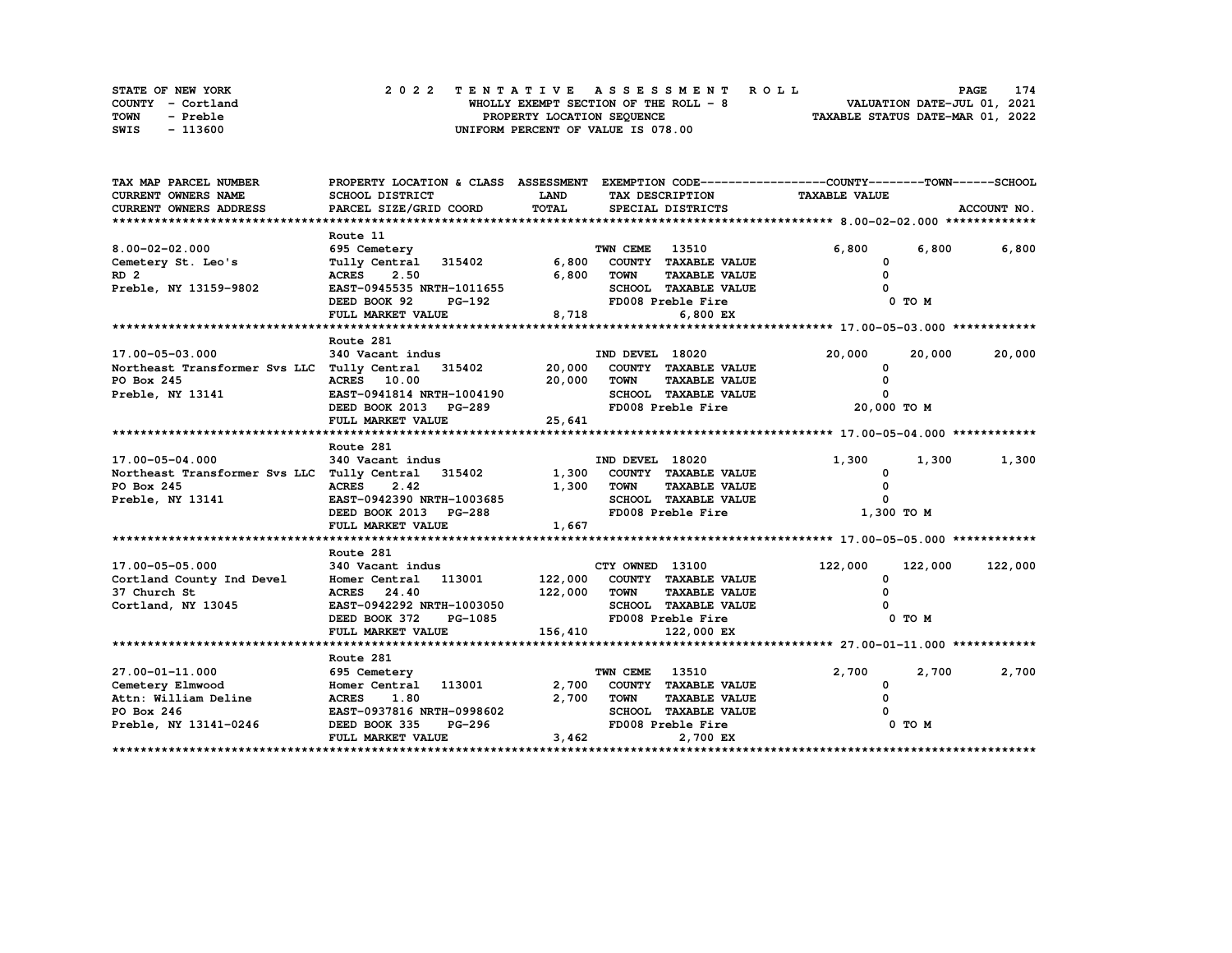| STATE OF NEW YORK | 2022 TENTATIVE ASSESSMENT ROLL        | <b>PAGE</b>                      | 175 |
|-------------------|---------------------------------------|----------------------------------|-----|
| COUNTY - Cortland | WHOLLY EXEMPT SECTION OF THE ROLL - 8 | VALUATION DATE-JUL 01, 2021      |     |
| TOWN<br>- Preble  | PROPERTY LOCATION SEQUENCE            | TAXABLE STATUS DATE-MAR 01, 2022 |     |
| SWIS<br>- 113600  | UNIFORM PERCENT OF VALUE IS 078.00    |                                  |     |

| TAX MAP PARCEL NUMBER                                                           | PROPERTY LOCATION & CLASS ASSESSMENT EXEMPTION CODE----------------COUNTY-------TOWN-----SCHOOL |                |                              |                      |                                 |                 |                 |
|---------------------------------------------------------------------------------|-------------------------------------------------------------------------------------------------|----------------|------------------------------|----------------------|---------------------------------|-----------------|-----------------|
| <b>CURRENT OWNERS NAME</b>                                                      | SCHOOL DISTRICT                                                                                 | <b>LAND</b>    | TAX DESCRIPTION              |                      | <b>TAXABLE VALUE</b>            |                 |                 |
| CURRENT OWNERS ADDRESS                                                          | PARCEL SIZE/GRID COORD                                                                          | TOTAL          | SPECIAL DISTRICTS            |                      |                                 |                 | ACCOUNT NO.     |
|                                                                                 |                                                                                                 |                |                              |                      |                                 |                 |                 |
|                                                                                 | 6684 Route 281                                                                                  |                |                              |                      |                                 |                 |                 |
| 27.00-03-03.000                                                                 | 963 Municpl park                                                                                |                | TWN WTHIN 13500              |                      | 658,000                         | 658,000         | 658,000         |
| Preble Town of                                                                  | Homer Central 113001 108,000                                                                    |                | COUNTY TAXABLE VALUE         |                      | 0                               |                 |                 |
| PO Box 234                                                                      | ACRES 17.49                                                                                     | 658,000        | <b>TOWN</b>                  | <b>TAXABLE VALUE</b> |                                 |                 |                 |
| Preble, NY 13141-0234                                                           | EAST-0937456 NRTH-0995772                                                                       |                | SCHOOL TAXABLE VALUE         |                      |                                 |                 |                 |
|                                                                                 | DEED BOOK 334                                                                                   | <b>PG-1107</b> | FD008 Preble Fire            |                      |                                 | 0 TO M          |                 |
|                                                                                 | FULL MARKET VALUE                                                                               | 843,590        |                              | 658,000 EX           |                                 |                 |                 |
|                                                                                 |                                                                                                 |                |                              |                      |                                 |                 |                 |
|                                                                                 | 6738 Route 281                                                                                  |                |                              |                      |                                 |                 |                 |
| 27.00-03-02.000                                                                 | 210 1 Family Res                                                                                |                | CLERGY RES 21600             |                      | 121,200                         | 121,200 121,200 |                 |
| 27.00-03-02.000 210 1 Family Res<br>Church Calvary Baptist Homer Central 113001 |                                                                                                 | 8,500          | COUNTY TAXABLE VALUE         |                      | <sup>n</sup>                    |                 |                 |
| 6738 State Route 281 FRNT 105.00 DPTH 100.00 121,200                            |                                                                                                 |                | TOWN                         | <b>TAXABLE VALUE</b> | $\Omega$                        |                 |                 |
| Preble, NY 13141-9701                                                           | EAST-0937183 NRTH-0996018                                                                       |                |                              | SCHOOL TAXABLE VALUE |                                 |                 |                 |
|                                                                                 | DEED BOOK 486<br><b>PG-175</b>                                                                  |                | FD008 Preble Fire            |                      | 121,200 TO M                    |                 |                 |
|                                                                                 | FULL MARKET VALUE                                                                               | 155,385        |                              |                      |                                 |                 |                 |
|                                                                                 |                                                                                                 |                |                              |                      |                                 |                 |                 |
|                                                                                 | 6753 Route 281                                                                                  |                |                              |                      |                                 |                 |                 |
| 27.00-02-03.000                                                                 | 620 Religious                                                                                   |                | NON PROFIT 25110             |                      | 871,800                         |                 | 871,800 871,800 |
| Church Calvary Baptist                                                          | Homer Central 113001 21,500                                                                     |                | COUNTY TAXABLE VALUE         |                      | 0                               |                 |                 |
|                                                                                 |                                                                                                 | 871,800 TOWN   |                              | <b>TAXABLE VALUE</b> |                                 |                 |                 |
|                                                                                 |                                                                                                 |                | SCHOOL TAXABLE VALUE         |                      |                                 |                 |                 |
|                                                                                 |                                                                                                 |                | FD008 Preble Fire            |                      |                                 | 0 TO M          |                 |
|                                                                                 | FULL MARKET VALUE                                                                               | 1117,692       |                              | 871,800 EX           |                                 |                 |                 |
|                                                                                 |                                                                                                 |                |                              |                      |                                 |                 |                 |
|                                                                                 | 6904 Route 281                                                                                  |                |                              |                      |                                 |                 |                 |
| $27.00 - 01 - 12.000$                                                           | 695 Cemetery                                                                                    |                | TWN CEME<br>13510            |                      | 10,600                          | 10,600          | 10,600          |
| Cemetery Elmwood                                                                | Homer Central 113001                                                                            |                | 9,000 COUNTY TAXABLE VALUE   |                      | 0                               |                 |                 |
| Attn: William Deline                                                            | <b>ACRES</b><br>6.00                                                                            | 10,600         | TOWN                         | <b>TAXABLE VALUE</b> |                                 |                 |                 |
| PO Box 246                                                                      | EAST-0937757 NRTH-0998259                                                                       |                |                              | SCHOOL TAXABLE VALUE |                                 |                 |                 |
| Preble, NY 13141-0246 DEED BOOK 50                                              | $PG-19$                                                                                         |                | FD008 Preble Fire            |                      |                                 | $0$ TO $M$      |                 |
|                                                                                 | FULL MARKET VALUE                                                                               | 13,590         |                              | 10,600 EX            |                                 |                 |                 |
|                                                                                 |                                                                                                 |                |                              |                      |                                 |                 |                 |
|                                                                                 | 7197 Route 281                                                                                  |                |                              |                      |                                 |                 |                 |
| 17.00-05-02.000                                                                 | 714 Lite Ind Man                                                                                |                | IND DEVEL 18020              |                      | 1270,960                        | 1270,960        | 1270,960        |
| Northeast Transformer Svs LLC Tully Central 315402                              |                                                                                                 |                | 133,000 COUNTY TAXABLE VALUE |                      | 0                               |                 |                 |
| PO Box 245                                                                      | ACRES 25.23                                                                                     | 1270,960       | <b>TOWN</b>                  | <b>TAXABLE VALUE</b> |                                 |                 |                 |
| Preble, NY 13141                                                                | EAST-0941293 NRTH-1003711                                                                       |                | SCHOOL TAXABLE VALUE         |                      |                                 |                 |                 |
|                                                                                 | DEED BOOK 2013 PG-288                                                                           |                |                              |                      | FD008 Preble Fire 1270,960 TO M |                 |                 |
|                                                                                 | FULL MARKET VALUE                                                                               | 1629, 436      |                              |                      |                                 |                 |                 |
|                                                                                 |                                                                                                 |                |                              |                      |                                 |                 |                 |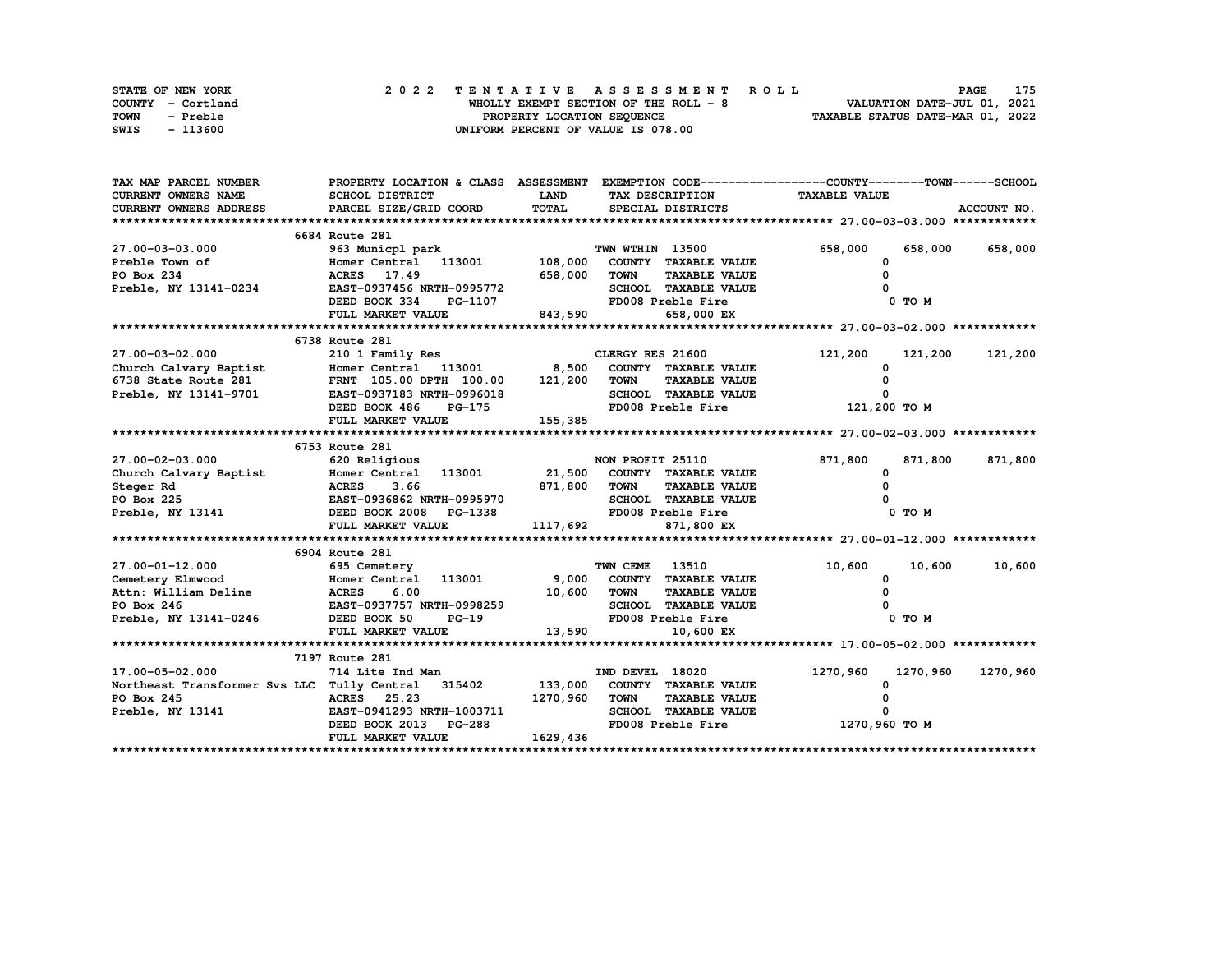| STATE OF NEW YORK       | 2022 TENTATIVE ASSESSMENT ROLL        | 176<br><b>PAGE</b>               |
|-------------------------|---------------------------------------|----------------------------------|
| COUNTY - Cortland       | WHOLLY EXEMPT SECTION OF THE ROLL - 8 | VALUATION DATE-JUL 01, 2021      |
| <b>TOWN</b><br>- Preble | PROPERTY LOCATION SEQUENCE            | TAXABLE STATUS DATE-MAR 01, 2022 |
| SWIS<br>- 113600        | UNIFORM PERCENT OF VALUE IS 078.00    |                                  |

| TAX MAP PARCEL NUMBER                              | PROPERTY LOCATION & CLASS ASSESSMENT EXEMPTION CODE-----------------COUNTY-------TOWN------SCHOOL |             |                  |                             |                      |         |             |
|----------------------------------------------------|---------------------------------------------------------------------------------------------------|-------------|------------------|-----------------------------|----------------------|---------|-------------|
| <b>CURRENT OWNERS NAME</b>                         | SCHOOL DISTRICT                                                                                   | <b>LAND</b> |                  | TAX DESCRIPTION             | <b>TAXABLE VALUE</b> |         |             |
| CURRENT OWNERS ADDRESS                             | PARCEL SIZE/GRID COORD                                                                            | TOTAL       |                  | SPECIAL DISTRICTS           |                      |         | ACCOUNT NO. |
|                                                    |                                                                                                   |             |                  |                             |                      |         |             |
|                                                    | Route 81                                                                                          |             |                  |                             |                      |         |             |
| 37.00-02-02.000                                    | 843 Non-ceil. rr                                                                                  |             | CTY OWNED 13100  |                             | 520,700              | 520,700 | 520,700     |
| Cortland County Ind Devel                          | Tully Central 315402                                                                              | 20,700      |                  | COUNTY TAXABLE VALUE        | 0                    |         |             |
| 37 Church St                                       | <b>ACRES</b> 20.70                                                                                | 520,700     | TOWN             | <b>TAXABLE VALUE</b>        |                      |         |             |
| Cortland, NY 13045                                 | EAST-0938958 NRTH-0992112                                                                         |             |                  | SCHOOL TAXABLE VALUE        |                      |         |             |
|                                                    | DEED BOOK 372<br>PG-1085                                                                          |             |                  | FD008 Preble Fire           |                      | 0 TO M  |             |
|                                                    | FULL MARKET VALUE                                                                                 | 667,564     |                  | 520,700 EX                  |                      |         |             |
|                                                    |                                                                                                   |             |                  |                             |                      |         |             |
|                                                    | Song Lake Is                                                                                      |             |                  |                             |                      |         |             |
| $7.00 - 01 - 16.000$                               | 314 Rural vac<10 - WTRFNT                                                                         |             | NON-PROFIT 25300 |                             | 37,400               | 37,400  | 37,400      |
| Central NY Girl Scout Council Tully Central 315402 |                                                                                                   | 37,400      |                  | COUNTY TAXABLE VALUE        | <sup>0</sup>         |         |             |
| 8170 Thompson Rd                                   | 0.62<br><b>ACRES</b>                                                                              | 37,400      | <b>TOWN</b>      | <b>TAXABLE VALUE</b>        |                      |         |             |
| Cicero, NY 13039                                   | EAST-0937642 NRTH-1009233                                                                         |             |                  | <b>SCHOOL TAXABLE VALUE</b> |                      |         |             |
|                                                    | DEED BOOK 253<br>PG-231                                                                           |             |                  | FD008 Preble Fire           |                      | 0 TO M  |             |
|                                                    | FULL MARKET VALUE                                                                                 | 47,949      |                  | 37,400 EX                   |                      |         |             |
|                                                    |                                                                                                   |             |                  |                             |                      |         |             |
|                                                    | 2065 Song Lake Xing                                                                               |             |                  |                             |                      |         |             |
| $7.00 - 01 - 11.000$                               | 581 Chd/adt camp - WTRFNT                                                                         |             | NON-PROFIT 25300 |                             | 889,645              | 889,645 | 889,645     |
| Central NY Girl Scout Council Tully Central 315402 |                                                                                                   | 528,800     |                  | COUNTY TAXABLE VALUE        | 0                    |         |             |
| 8170 Thompson Rd                                   | ACRES 67.53                                                                                       | 889,645     | <b>TOWN</b>      | <b>TAXABLE VALUE</b>        |                      |         |             |
| Cicero, NY 13039                                   | EAST-0938673 NRTH-1009355                                                                         |             |                  | SCHOOL TAXABLE VALUE        |                      |         |             |
|                                                    | DEED BOOK 159<br>PG-176                                                                           |             |                  | FD008 Preble Fire           |                      | 0 TO M  |             |
|                                                    | FULL MARKET VALUE                                                                                 | 1140,571    |                  | 889,645 EX                  |                      |         |             |
|                                                    |                                                                                                   |             |                  |                             |                      |         |             |
| $8.00 - 01 - 20.000$                               | Truxton Tully Rd<br>931 Forest s532a                                                              |             | <b>NY STATE</b>  | 12100                       | 6.400                | 6,400   | 6,400       |
| NYS College Of Forestry                            | Tully Central 315402                                                                              | 6,400       |                  | COUNTY TAXABLE VALUE        | 0                    |         |             |
| Attn: Richard Schwab                               | <b>ACRES</b><br>6.50                                                                              | 6,400       | <b>TOWN</b>      | <b>TAXABLE VALUE</b>        |                      |         |             |
| 1 Forest Dr                                        | EAST-0955061 NRTH-1013109                                                                         |             |                  | SCHOOL TAXABLE VALUE        |                      |         |             |
| Syracuse, NY 13210-2778                            | FULL MARKET VALUE                                                                                 | 8,205       |                  | FD008 Preble Fire           |                      | 0 TO M  |             |
|                                                    |                                                                                                   |             |                  | 6,400 EX                    |                      |         |             |
|                                                    |                                                                                                   |             |                  |                             |                      |         |             |
|                                                    | Vormwald Rd                                                                                       |             |                  |                             |                      |         |             |
| 18.00-01-29.000                                    | 931 Forest s532a                                                                                  |             | NY STATE         | 12100                       | 206,300              | 206,300 | 206,300     |
| NYS College Of Forestry                            | Tully Central 315402                                                                              | 206,300     |                  | COUNTY TAXABLE VALUE        | 0                    |         |             |
| Attn: Richard Schwab                               | ACRES 212.10                                                                                      | 206,300     | <b>TOWN</b>      | <b>TAXABLE VALUE</b>        |                      |         |             |
| 1 Forestry Dr                                      | EAST-0951462 NRTH-1003211                                                                         |             |                  | SCHOOL TAXABLE VALUE        |                      |         |             |
| Syracuse, NY 13210-2778                            | <b>FULL MARKET VALUE</b>                                                                          | 264,487     |                  | FD008 Preble Fire           |                      | 0 TO M  |             |
|                                                    |                                                                                                   |             |                  | 206,300 EX                  |                      |         |             |
|                                                    |                                                                                                   |             |                  |                             |                      |         |             |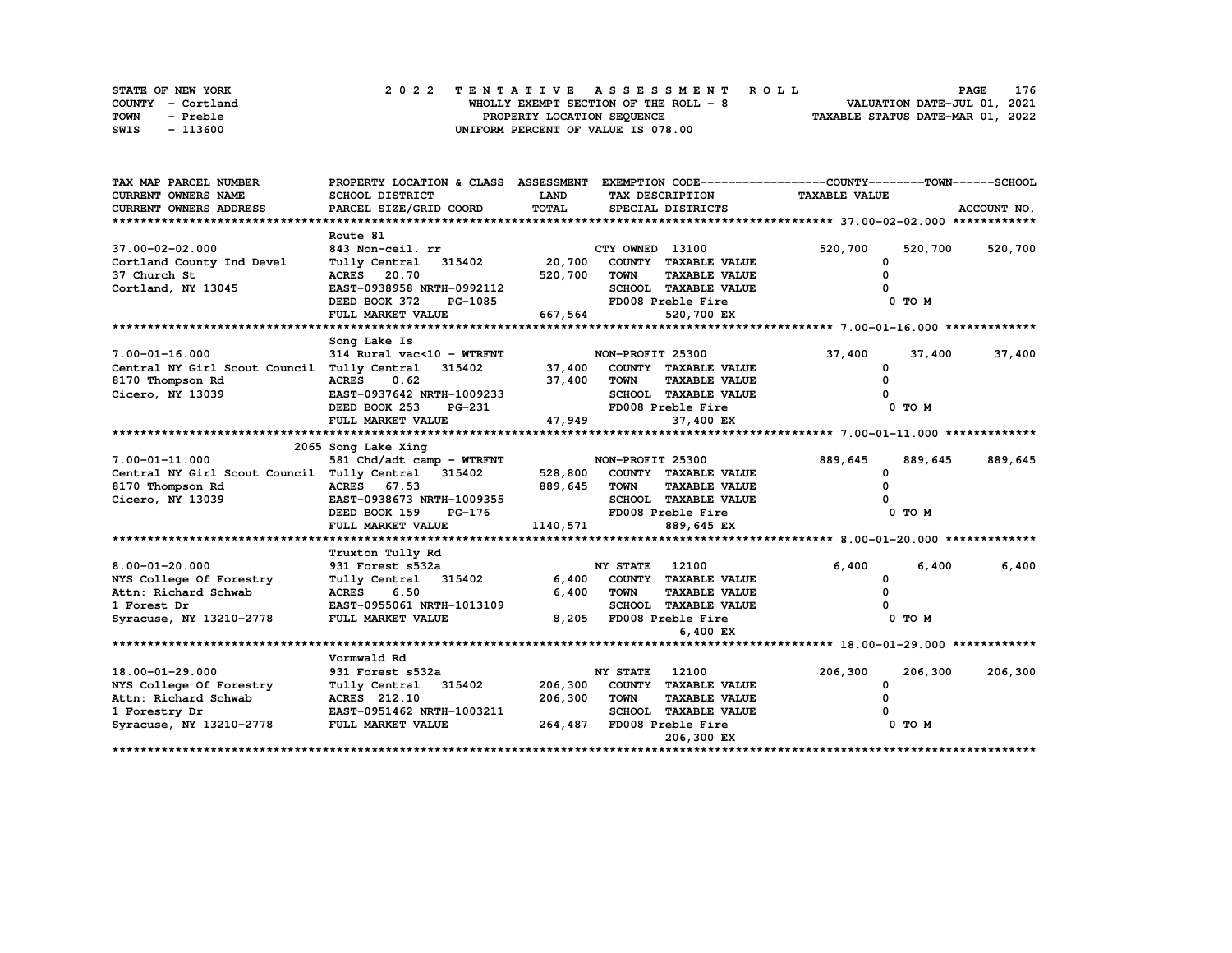| STATE OF NEW YORK | 2022 TENTATIVE ASSESSMENT ROLL         | 177<br><b>PAGE</b>               |
|-------------------|----------------------------------------|----------------------------------|
| COUNTY - Cortland | WHOLLY EXEMPT SECTION OF THE ROLL $-8$ | VALUATION DATE-JUL 01, 2021      |
| TOWN<br>- Preble  | PROPERTY LOCATION SEOUENCE             | TAXABLE STATUS DATE-MAR 01, 2022 |
| - 113600<br>SWIS  | UNIFORM PERCENT OF VALUE IS 078.00     |                                  |

| TAX MAP PARCEL NUMBER         | PROPERTY LOCATION & CLASS | <b>ASSESSMENT</b> |                 |                      | EXEMPTION CODE-----------------COUNTY-------TOWN-----SCHOOL |         |             |
|-------------------------------|---------------------------|-------------------|-----------------|----------------------|-------------------------------------------------------------|---------|-------------|
| <b>CURRENT OWNERS NAME</b>    | SCHOOL DISTRICT           | <b>LAND</b>       |                 | TAX DESCRIPTION      | <b>TAXABLE VALUE</b>                                        |         |             |
| <b>CURRENT OWNERS ADDRESS</b> | PARCEL SIZE/GRID COORD    | <b>TOTAL</b>      |                 | SPECIAL DISTRICTS    |                                                             |         | ACCOUNT NO. |
| *************************     |                           |                   |                 |                      |                                                             |         |             |
|                               | Vormwald Rd               |                   |                 |                      |                                                             |         |             |
| 18.00-01-30.000               | 931 Forest s532a          |                   | <b>NY STATE</b> | 12100                | 79,600                                                      | 79,600  | 79,600      |
| NYS College Of Forestry       | Tully Central<br>315402   | 79,600            | <b>COUNTY</b>   | <b>TAXABLE VALUE</b> |                                                             |         |             |
| Attn: Richard Schwab          | ACRES 81.83               | 79,600            | TOWN            | <b>TAXABLE VALUE</b> |                                                             |         |             |
| 1 Forestry Dr                 | EAST-0954468 NRTH-1003901 |                   | <b>SCHOOL</b>   | <b>TAXABLE VALUE</b> |                                                             |         |             |
| Syracuse, NY 13210-2778       | FULL MARKET VALUE         | 102,051           |                 | FD008 Preble Fire    |                                                             | 0 TO M  |             |
|                               |                           |                   |                 | 79,600 EX            |                                                             |         |             |
|                               |                           |                   |                 |                      |                                                             |         |             |
|                               | Vormwald Rd               |                   |                 |                      |                                                             |         |             |
| 18.00-01-31.000               | 931 Forest s532a          |                   | NY STATE        | 12100                | 623,300                                                     | 623,300 | 623,300     |
| NYS College Of Forestry       | Tully Central 315402      | 623,300           | <b>COUNTY</b>   | <b>TAXABLE VALUE</b> |                                                             |         |             |
| Attn: Richard Schwab          | ACRES 641.10              | 623,300           | TOWN            | <b>TAXABLE VALUE</b> |                                                             |         |             |
| 1 Forestry Dr                 | EAST-0953050 NRTH-1000346 |                   | <b>SCHOOL</b>   | <b>TAXABLE VALUE</b> |                                                             |         |             |
| Syracuse, NY 13210-2778       | FULL MARKET VALUE         | 799,103           |                 | FD008 Preble Fire    |                                                             | 0 TO M  |             |
|                               |                           |                   |                 | 623,300 EX           |                                                             |         |             |
|                               |                           |                   |                 |                      |                                                             |         |             |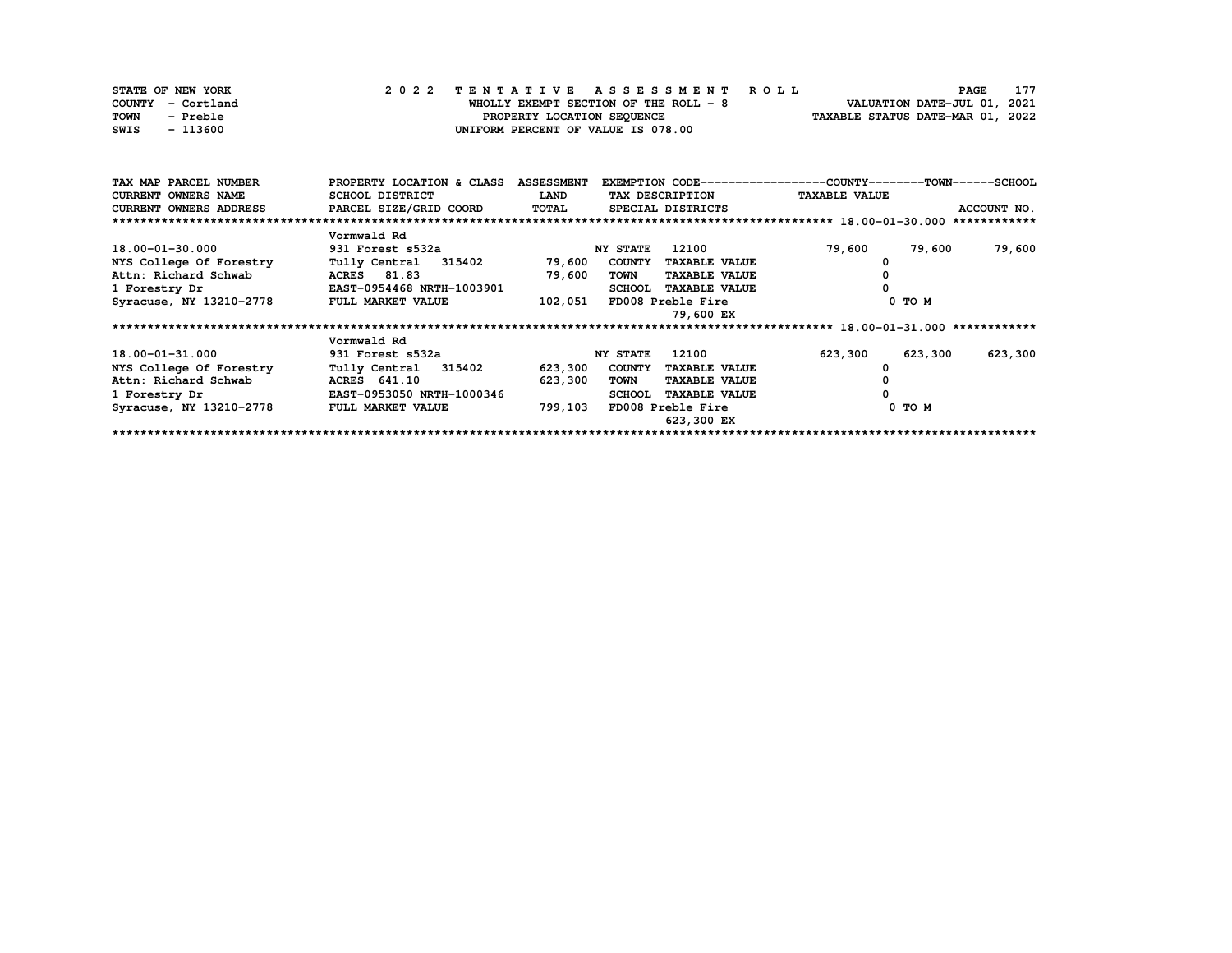| <b>STATE OF NEW YORK</b> |                   |  |  |  |  |  |                                       |  |  |  | 2022 TENTATIVE ASSESSMENT ROLL |                                  |                 | PAGE | 178 |  |
|--------------------------|-------------------|--|--|--|--|--|---------------------------------------|--|--|--|--------------------------------|----------------------------------|-----------------|------|-----|--|
|                          | COUNTY - Cortland |  |  |  |  |  | WHOLLY EXEMPT SECTION OF THE ROLL - 8 |  |  |  |                                | VALUATION DATE-JUL 01, 2021      |                 |      |     |  |
| TOWN                     | - Preble          |  |  |  |  |  |                                       |  |  |  |                                | TAXABLE STATUS DATE-MAR 01, 2022 |                 |      |     |  |
| SWIS                     | - 113600          |  |  |  |  |  | UNIFORM PERCENT OF VALUE IS 078.00    |  |  |  |                                |                                  | RPS150/V04/L015 |      |     |  |
|                          |                   |  |  |  |  |  |                                       |  |  |  |                                | CURRENT DATE 5/02/2022           |                 |      |     |  |

# **\*\*\* S P E C I A L D I S T R I C T S U M M A R Y \*\*\***

|      |                   | TOTAL   | <b>EXTENSION</b> | <b>EXTENSION</b> | AD VALOREM   | <b>EXEMPT</b> | TAXABLE      |
|------|-------------------|---------|------------------|------------------|--------------|---------------|--------------|
| CODE | DISTRICT NAME     | PARCELS | TYPE             | <b>VALUE</b>     | <b>VALUE</b> | <b>AMOUNT</b> | <b>VALUE</b> |
|      |                   |         |                  |                  |              |               |              |
|      | FD008 Preble Fire |         | 47 TOTAL M       |                  | 10462,105    | 6853,645      | 3608,460     |

### **\*\*\* S C H O O L D I S T R I C T S U M M A R Y \*\*\***

| CODE             | DISTRICT NAME                  | TOTAL<br><b>PARCELS</b> | <b>ASSESSED</b><br>LAND | <b>ASSESSED</b><br><b>TOTAL</b> | <b>EXEMPT</b><br><b>AMOUNT</b> | <b>TOTAL</b><br><b>TAXABLE</b> | <b>STAR</b><br><b>AMOUNT</b> | <b>STAR</b><br><b>TAXABLE</b> |
|------------------|--------------------------------|-------------------------|-------------------------|---------------------------------|--------------------------------|--------------------------------|------------------------------|-------------------------------|
| 113001<br>315402 | Homer Central<br>Tully Central | 17<br>30                | 777,200<br>3275,600     | 3027,500<br>7434,605            | 3027,500<br>7434,605           |                                |                              |                               |
|                  | $SUB - TO T AL$                | 47                      | 4052,800                | 10462,105                       | 10462,105                      |                                |                              |                               |
|                  | TOTAL                          | 47                      | 4052,800                | 10462,105                       | 10462,105                      |                                |                              |                               |

### **\*\*\* S Y S T E M C O D E S S U M M A R Y \*\*\***

#### **NO SYSTEM EXEMPTIONS AT THIS LEVEL**

#### **\*\*\* E X E M P T I O N S U M M A R Y \*\*\***

| <b>CODE</b> | <b>DESCRIPTION</b> | <b>TOTAL</b><br><b>PARCELS</b> | <b>COUNTY</b> | <b>TOWN</b> | <b>SCHOOL</b> |
|-------------|--------------------|--------------------------------|---------------|-------------|---------------|
| 12100       | <b>NY STATE</b>    | 21                             | 2563,200      | 2563,200    | 2563,200      |
| 13100       | CTY OWNED          | 4                              | 1132,500      | 1132,500    | 1132,500      |
| 13500       | TWN WTHIN          | 4                              | 1039,000      | 1039,000    | 1039,000      |
| 13510       | TWN CEME           | 8                              | 23,700        | 23,700      | 23,700        |
| 18020       | IND DEVEL          | 4                              | 3487,260      | 3487,260    | 3487,260      |
| 21600       | <b>CLERGY RES</b>  |                                | 121,200       | 121,200     | 121,200       |
| 25110       | NON PROFIT         | 2                              | 1065,800      | 1065,800    | 1065,800      |
| 25300       | NON-PROFIT         | 2                              | 927,045       | 927,045     | 927,045       |
| 26300       | INTERD CEN         |                                | 102,400       | 102,400     | 102,400       |
|             | TOTAL              | 47                             | 10462,105     | 10462,105   | 10462,105     |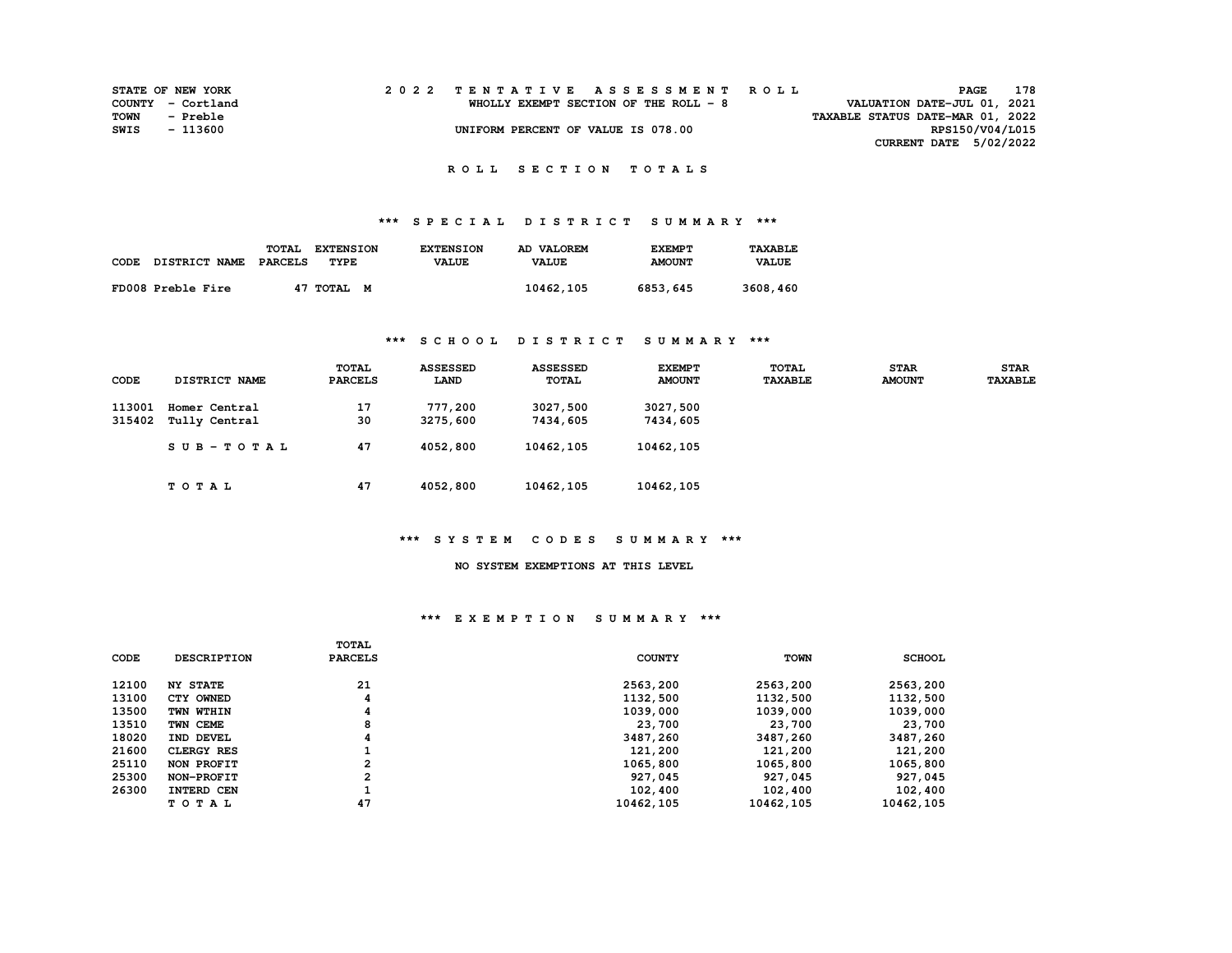| STATE OF NEW YORK |                   |  |  |  |  |                                        |  |  |  |  | 2022 TENTATIVE ASSESSMENT ROLL |                                  |                 | PAGE | 179 |
|-------------------|-------------------|--|--|--|--|----------------------------------------|--|--|--|--|--------------------------------|----------------------------------|-----------------|------|-----|
|                   | COUNTY - Cortland |  |  |  |  | WHOLLY EXEMPT SECTION OF THE ROLL $-8$ |  |  |  |  |                                | VALUATION DATE-JUL 01, 2021      |                 |      |     |
| TOWN              | - Preble          |  |  |  |  |                                        |  |  |  |  |                                | TAXABLE STATUS DATE-MAR 01, 2022 |                 |      |     |
| SWIS              | - 113600          |  |  |  |  | UNIFORM PERCENT OF VALUE IS 078.00     |  |  |  |  |                                |                                  | RPS150/V04/L015 |      |     |
|                   |                   |  |  |  |  |                                        |  |  |  |  |                                | CURRENT DATE 5/02/2022           |                 |      |     |

| <b>ROLL</b> | <b>DESCRIPTION</b>      | <b>TOTAL</b>   | <b>ASSESSED</b> | <b>ASSESSED</b> | <b>TAXABLE</b> | <b>TAXABLE</b> | <b>TAXABLE</b> | <b>STAR</b>    |
|-------------|-------------------------|----------------|-----------------|-----------------|----------------|----------------|----------------|----------------|
| <b>SEC</b>  |                         | <b>PARCELS</b> | <b>LAND</b>     | <b>TOTAL</b>    | <b>COUNTY</b>  | <b>TOWN</b>    | <b>SCHOOL</b>  | <b>TAXABLE</b> |
|             | <b>EXEMPT</b><br>WHOLLY |                | , 800<br>4052   | 10462,105       |                |                |                |                |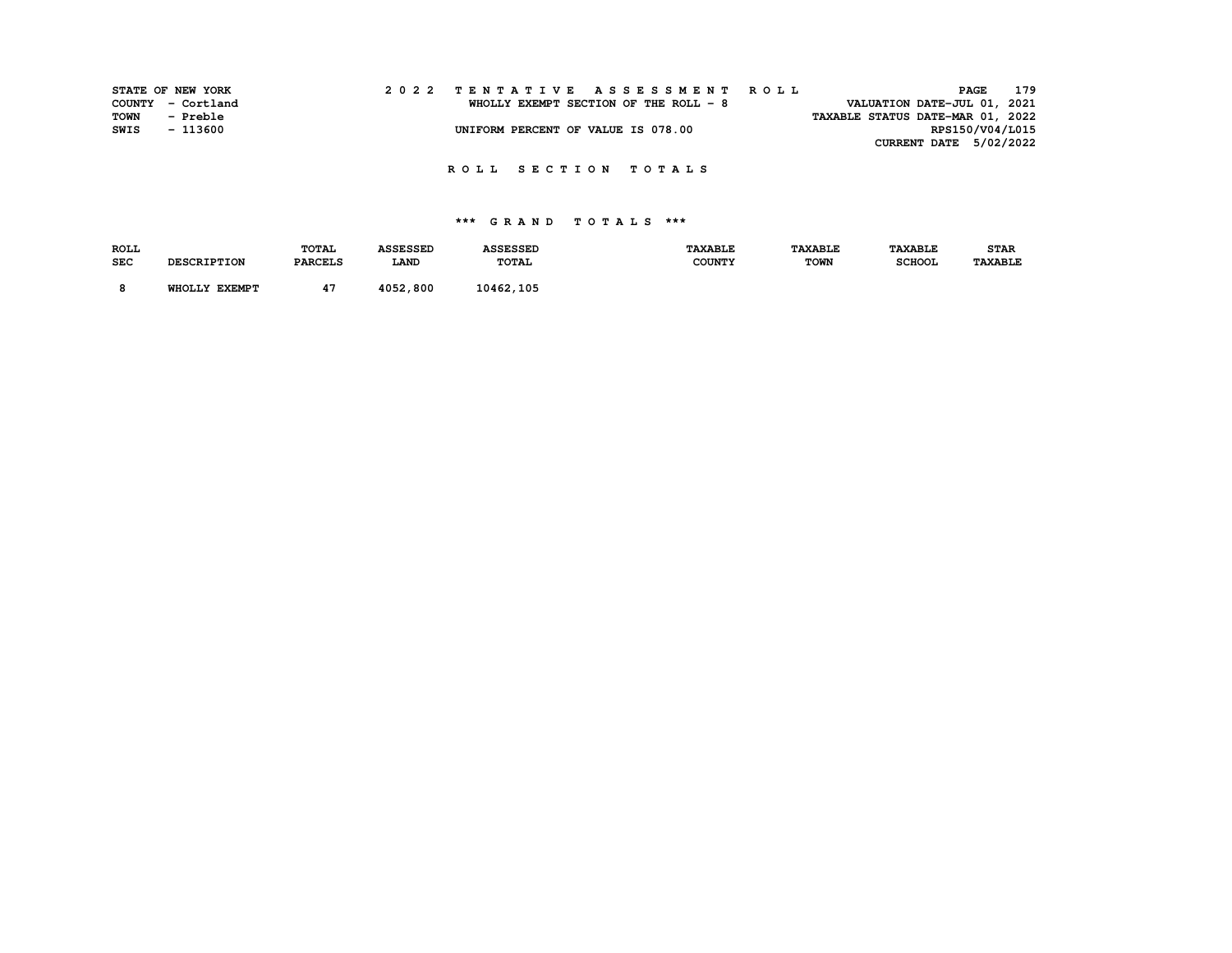|      | <b>STATE OF NEW YORK</b> |  | 2022 TENTATIVE ASSESSMENT ROLL     |                                  | <b>PAGE</b>                 | 180 |
|------|--------------------------|--|------------------------------------|----------------------------------|-----------------------------|-----|
|      | COUNTY - Cortland        |  |                                    |                                  | VALUATION DATE-JUL 01, 2021 |     |
| TOWN | - Preble                 |  | SWIS TOTALS                        | TAXABLE STATUS DATE-MAR 01, 2022 |                             |     |
| SWIS | - 113600                 |  | UNIFORM PERCENT OF VALUE IS 078.00 |                                  | RPS150/V04/L015             |     |
|      |                          |  |                                    |                                  | CURRENT DATE 5/02/2022      |     |

### **\*\*\* S P E C I A L D I S T R I C T S U M M A R Y \*\*\***

| CODE | <b>DISTRICT NAME</b>                      | <b>TOTAL</b><br>PARCELS | <b>EXTENSION</b><br>TYPE | <b>EXTENSION</b><br><b>VALUE</b> | AD VALOREM<br><b>VALUE</b> | <b>EXEMPT</b><br><b>AMOUNT</b> | TAXABLE<br><b>VALUE</b> |
|------|-------------------------------------------|-------------------------|--------------------------|----------------------------------|----------------------------|--------------------------------|-------------------------|
|      | LYL01 LYL Protect/Re<br>FD008 Preble Fire |                         | 37 TOTAL<br>881 TOTAL M  |                                  | 5959,950<br>115021,551     | 7890,785                       | 5959,950<br>107130,766  |

### **\*\*\* S C H O O L D I S T R I C T S U M M A R Y \*\*\***

| CODE             | DISTRICT NAME                  | <b>TOTAL</b><br><b>PARCELS</b> | <b>ASSESSED</b><br><b>LAND</b> | <b>ASSESSED</b><br><b>TOTAL</b> | <b>EXEMPT</b><br><b>AMOUNT</b> | <b>TOTAL</b><br><b>TAXABLE</b> | <b>STAR</b><br><b>AMOUNT</b> | <b>STAR</b><br><b>TAXABLE</b> |
|------------------|--------------------------------|--------------------------------|--------------------------------|---------------------------------|--------------------------------|--------------------------------|------------------------------|-------------------------------|
| 113001<br>315402 | Homer Central<br>Tully Central | 406<br>475                     | 15946,078<br>21533,580         | 51209,416<br>63812,135          | 10738,885<br>9596,176          | 40470,531<br>54215,959         | 6264,390<br>6496,120         | 34206,141<br>47719,839        |
|                  | $SUB-TOTAL$                    | 881                            | 37479,658                      | 115021,551                      | 20335,061                      | 94686,490                      | 12760,510                    | 81925,980                     |
|                  | TOTAL                          | 881                            | 37479,658                      | 115021,551                      | 20335,061                      | 94686,490                      | 12760,510                    | 81925,980                     |

### **\*\*\* S Y S T E M C O D E S S U M M A R Y \*\*\***

#### **NO SYSTEM EXEMPTIONS AT THIS LEVEL**

#### **\*\*\* E X E M P T I O N S U M M A R Y \*\*\***

|       |                    | TOTAL          |               |             |               |
|-------|--------------------|----------------|---------------|-------------|---------------|
| CODE  | <b>DESCRIPTION</b> | <b>PARCELS</b> | <b>COUNTY</b> | <b>TOWN</b> | <b>SCHOOL</b> |
|       |                    |                |               |             |               |
| 12100 | <b>NY STATE</b>    | 21             | 2563,200      | 2563,200    | 2563,200      |
| 13100 | CTY OWNED          | 4              | 1132,500      | 1132,500    | 1132,500      |
| 13500 | TWN WTHIN          | 4              | 1039,000      | 1039,000    | 1039,000      |
| 13510 | TWN CEME           | 8              | 23,700        | 23,700      | 23,700        |
| 18020 | IND DEVEL          | 4              | 3487,260      | 3487,260    | 3487,260      |
| 21600 | <b>CLERGY RES</b>  |                | 121,200       | 121,200     | 121,200       |
| 25110 | NON PROFIT         | $\mathbf{2}$   | 1065,800      | 1065,800    | 1065,800      |
| 25300 | NON-PROFIT         | 2              | 927,045       | 927,045     | 927,045       |
| 26300 | <b>INTERD CEN</b>  |                | 102,400       | 102,400     | 102,400       |
| 41101 | ELIG VET           | 5              | 17,400        | 17,400      |               |
| 41121 | VET WAR CT         | 9              | 46,440        | 92,880      |               |
| 41122 | VET WAR C          | 31             | 159,960       |             |               |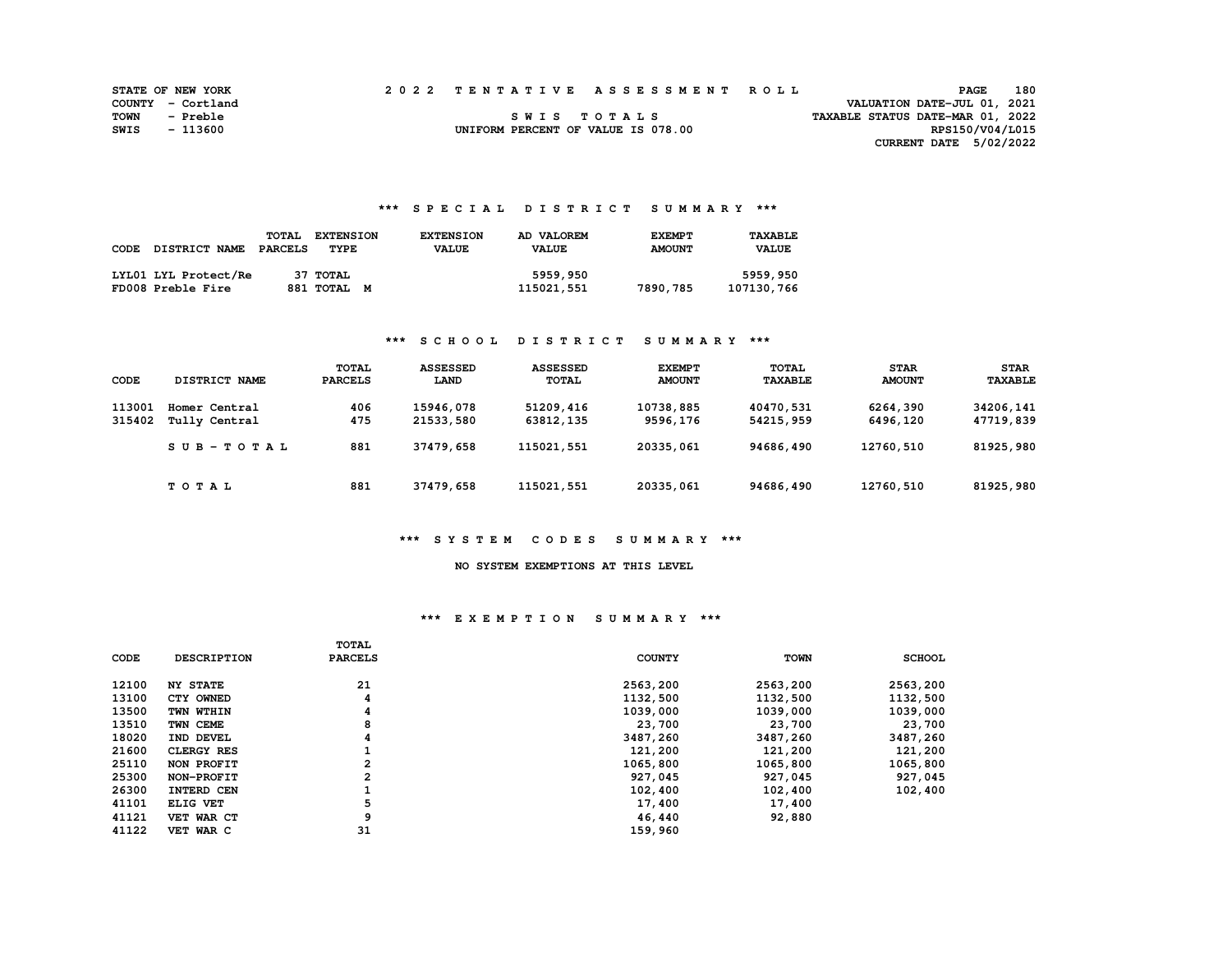| <b>STATE OF NEW YORK</b> |  | 2022 TENTATIVE ASSESSMENT ROLL     |                                  | PAGE            | -181 |
|--------------------------|--|------------------------------------|----------------------------------|-----------------|------|
| COUNTY - Cortland        |  |                                    | VALUATION DATE-JUL 01, 2021      |                 |      |
| TOWN<br>- Preble         |  | SWIS TOTALS                        | TAXABLE STATUS DATE-MAR 01, 2022 |                 |      |
| SWIS<br>- 113600         |  | UNIFORM PERCENT OF VALUE IS 078.00 |                                  | RPS150/V04/L015 |      |
|                          |  |                                    | <b>CURRENT DATE 5/02/2022</b>    |                 |      |

# **\*\*\* E X E M P T I O N S U M M A R Y \*\*\***

|       |                 | <b>TOTAL</b>   |               |             |               |
|-------|-----------------|----------------|---------------|-------------|---------------|
| CODE  | DESCRIPTION     | <b>PARCELS</b> | <b>COUNTY</b> | <b>TOWN</b> | <b>SCHOOL</b> |
| 41123 | VET WAR T       | 31             |               | 315,299     |               |
| 41131 | VET COM CT      | 4              | 34,400        | 68,800      |               |
| 41132 | VET COM C       | 19             | 163,400       |             |               |
| 41133 | VET COM T       | 19             |               | 321,250     |               |
| 41141 | VET DIS CT      | 1              | 17,200        | 18,390      |               |
| 41142 | VET DIS C       | 8              | 137,600       |             |               |
| 41143 | VET DIS T       | 8              |               | 256,020     |               |
| 41162 | $CW_15_VET/$    | 3              | 15,480        |             |               |
| 41400 | <b>CLERGY</b>   |                | 1,500         | 1,500       | 1,500         |
| 41700 | AG 10-YR        | 8              | 3962,110      | 3962,110    | 3962,110      |
| 41720 | AG-CEILING      | 76             | 3822,855      | 3822,855    | 3822,855      |
| 41730 | AG COMMIT       | 12             | 400,958       | 400,958     | 400,958       |
| 41800 | AGED CTS        | 6              | 232,262       | 232,262     | 232,262       |
| 41801 | AGED C&T        | 3              | 114,961       | 112,897     |               |
| 41804 | AGED S          | 9              |               |             | 330,095       |
| 41834 | <b>ENH STAR</b> | 120            |               |             | 7444,010      |
| 41844 | E STAR MH       | $\mathbf{1}$   |               |             | 51,800        |
| 41854 | <b>BAS STAR</b> | 205            |               |             | 5264,700      |
| 41932 | Dis & Lim       | 2              | 76,950        |             |               |
| 42100 | AG IMPROV       | 14             | 911,450       | 911,450     | 911,450       |
| 47100 | Mass Telec      | 4              | 125,690       | 125,690     | 125,690       |
| 47460 | 480A            | 2              | 34,236        | 34,236      | 34,236        |
| 47610 | 485B > 8/97     | $\mathbf{1}$   | 51,800        | 51,800      | 51,800        |
|       | TOTAL           | 649            | 20788, 757    | 21207,902   | 33095,571     |

#### **\*\*\* G R A N D T O T A L S \*\*\***

| ROLL<br><b>SEC</b> | <b>DESCRIPTION</b> | TOTAL<br><b>PARCELS</b> | <b>ASSESSED</b><br>LAND | <b>ASSESSED</b><br><b>TOTAL</b> | <b>TAXABLE</b><br><b>COUNTY</b> | <b>TAXABLE</b><br><b>TOWN</b> | <b>TAXABLE</b><br><b>SCHOOL</b> | <b>STAR</b><br><b>TAXABLE</b> |
|--------------------|--------------------|-------------------------|-------------------------|---------------------------------|---------------------------------|-------------------------------|---------------------------------|-------------------------------|
|                    | <b>TAXABLE</b>     | 818                     | 33426,858               | 102097,031                      | 91896,069                       | 91476, 924                    | 92349,765                       | 79589,255                     |
|                    | SPECIAL FRANCHISE  |                         |                         | 1714,352                        | 1714,352                        | 1714,352                      | 1714,352                        | 1714,352                      |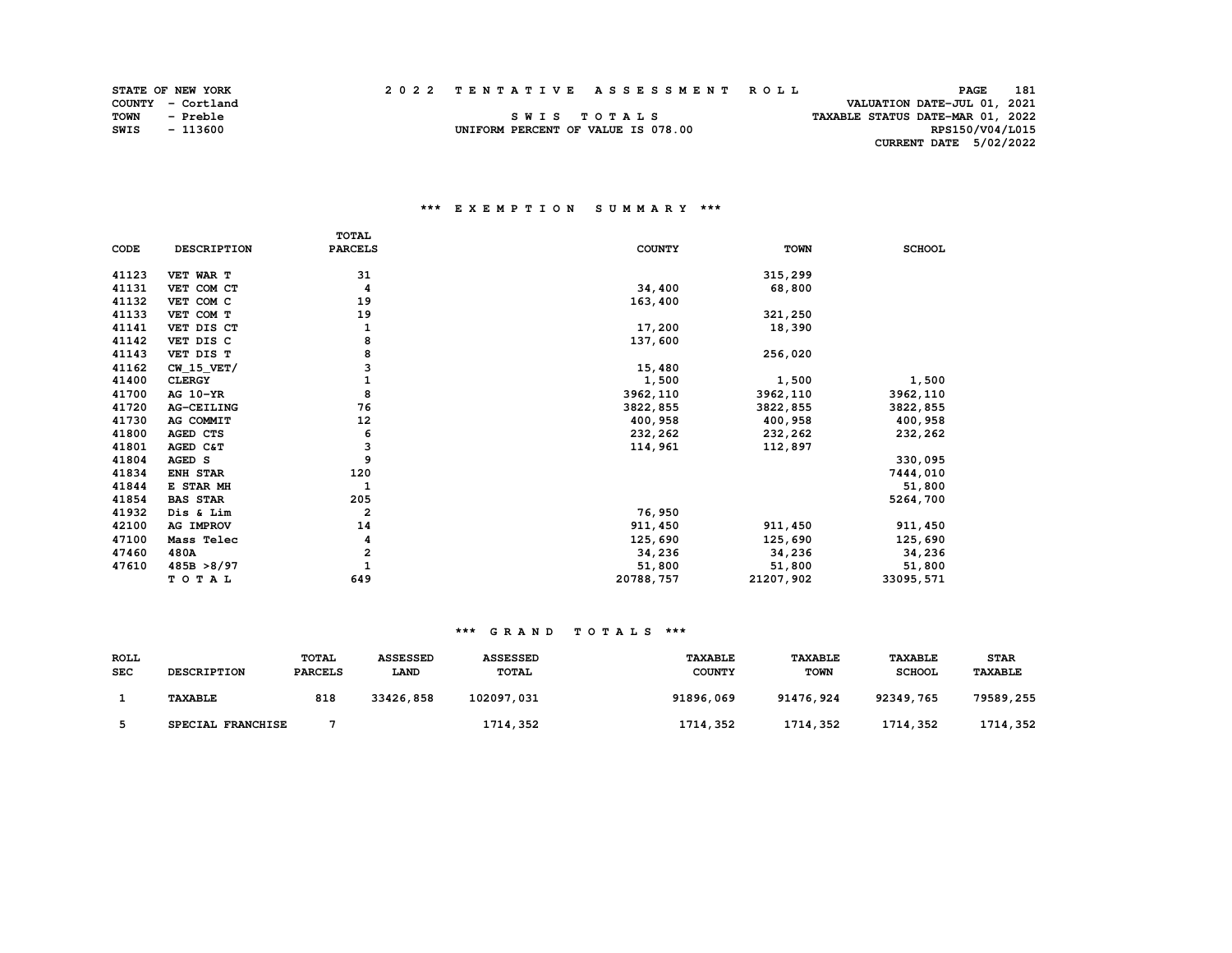|      | <b>STATE OF NEW YORK</b> | 2022 TENTATIVE ASSESSMENT ROLL     |  |  |                                  | PAGE            | 182 |
|------|--------------------------|------------------------------------|--|--|----------------------------------|-----------------|-----|
|      | COUNTY - Cortland        |                                    |  |  | VALUATION DATE-JUL 01, 2021      |                 |     |
| TOWN | - Preble                 | SWIS TOTALS                        |  |  | TAXABLE STATUS DATE-MAR 01, 2022 |                 |     |
| SWIS | - 113600                 | UNIFORM PERCENT OF VALUE IS 078.00 |  |  |                                  | RPS150/V04/L015 |     |
|      |                          |                                    |  |  | CURRENT DATE 5/02/2022           |                 |     |

# **\*\*\* G R A N D T O T A L S \*\*\***

| ROLL<br><b>SEC</b> | <b>DESCRIPTION</b>  | <b>TOTAL</b><br><b>PARCELS</b> | <b>ASSESSED</b><br>LAND | <b>ASSESSED</b><br><b>TOTAL</b> | <b><i>TAXABLE</i></b><br><b>COUNTY</b> | <b>TAXABLE</b><br>TOWN | <b>TAXABLE</b><br><b>SCHOOL</b> | <b>STAR</b><br><b>TAXABLE</b> |
|--------------------|---------------------|--------------------------------|-------------------------|---------------------------------|----------------------------------------|------------------------|---------------------------------|-------------------------------|
| 6                  | UTILITIES & N.C.    | 9                              |                         | 748,063                         | 622,373                                | 622,373                | 622,373                         | 622,373                       |
| 8                  | WHOLLY EXEMPT       | 47                             | 4052,800                | 10462,105                       |                                        |                        |                                 |                               |
| $\star$            | TOTAL<br><b>SUB</b> | 881                            | 37479,658               | 115021,551                      | 94232,794                              | 93813,649              | 94686,490                       | 81925,980                     |
| $***$              | <b>GRAND TOTAL</b>  | 881                            | 37479,658               | 115021,551                      | 94232,794                              | 93813,649              | 94686,490                       | 81925,980                     |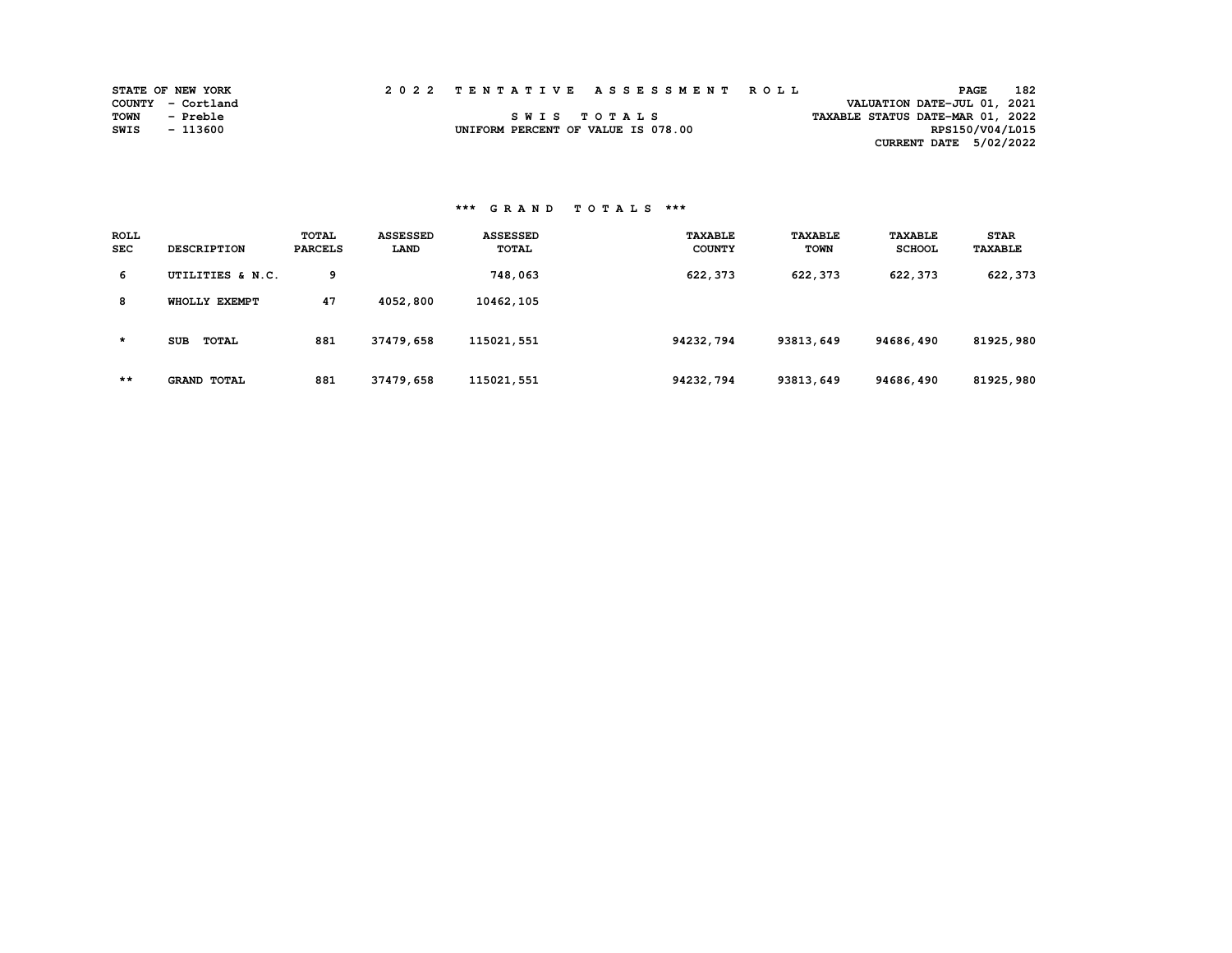|      | <b>STATE OF NEW YORK</b> |  | 2022 TENTATIVE ASSESSMENT ROLL     |                                  | <b>PAGE</b>                 | 183 |
|------|--------------------------|--|------------------------------------|----------------------------------|-----------------------------|-----|
|      | COUNTY - Cortland        |  | TOWN TOTALS                        |                                  | VALUATION DATE-JUL 01, 2021 |     |
| TOWN | - Preble                 |  |                                    | TAXABLE STATUS DATE-MAR 01, 2022 |                             |     |
| SWIS | - 1136                   |  | UNIFORM PERCENT OF VALUE IS 078.00 |                                  | RPS150/V04/L015             |     |
|      |                          |  |                                    |                                  | CURRENT DATE 5/02/2022      |     |

# **\*\*\* S P E C I A L D I S T R I C T S U M M A R Y \*\*\***

| CODE | DISTRICT NAME                             | TOTAL<br>PARCELS | <b>EXTENSION</b><br>TYPE | <b>EXTENSION</b><br><b>VALUE</b> | AD VALOREM<br><b>VALUE</b> | <b>EXEMPT</b><br><b>AMOUNT</b> | TAXABLE<br><b>VALUE</b> |
|------|-------------------------------------------|------------------|--------------------------|----------------------------------|----------------------------|--------------------------------|-------------------------|
|      | LYL01 LYL Protect/Re<br>FD008 Preble Fire |                  | 37 TOTAL<br>881 TOTAL M  |                                  | 5959,950<br>115021,551     | 7890,785                       | 5959,950<br>107130,766  |

# **\*\*\* S C H O O L D I S T R I C T S U M M A R Y \*\*\***

| CODE             | DISTRICT NAME                  | <b>TOTAL</b><br><b>PARCELS</b> | <b>ASSESSED</b><br>LAND | <b>ASSESSED</b><br><b>TOTAL</b> | <b>EXEMPT</b><br><b>AMOUNT</b> | <b>TOTAL</b><br><b>TAXABLE</b> | <b>STAR</b><br><b>AMOUNT</b> | <b>STAR</b><br><b>TAXABLE</b> |
|------------------|--------------------------------|--------------------------------|-------------------------|---------------------------------|--------------------------------|--------------------------------|------------------------------|-------------------------------|
| 113001<br>315402 | Homer Central<br>Tully Central | 406<br>475                     | 15946,078<br>21533,580  | 51209,416<br>63812,135          | 10738,885<br>9596,176          | 40470,531<br>54215,959         | 6264,390<br>6496,120         | 34206,141<br>47719,839        |
|                  | $SUB-TOTAL$                    | 881                            | 37479,658               | 115021,551                      | 20335,061                      | 94686,490                      | 12760,510                    | 81925,980                     |
|                  | TOTAL                          | 881                            | 37479,658               | 115021,551                      | 20335,061                      | 94686,490                      | 12760,510                    | 81925,980                     |

# **\*\*\* S Y S T E M C O D E S S U M M A R Y \*\*\***

### **NO SYSTEM EXEMPTIONS AT THIS LEVEL**

#### **\*\*\* E X E M P T I O N S U M M A R Y \*\*\***

|       |                    | <b>TOTAL</b>   |               |             |               |
|-------|--------------------|----------------|---------------|-------------|---------------|
| CODE  | <b>DESCRIPTION</b> | <b>PARCELS</b> | <b>COUNTY</b> | <b>TOWN</b> | <b>SCHOOL</b> |
|       |                    |                |               |             |               |
| 12100 | <b>NY STATE</b>    | 21             | 2563,200      | 2563,200    | 2563,200      |
| 13100 | CTY OWNED          | 4              | 1132,500      | 1132,500    | 1132,500      |
| 13500 | TWN WTHIN          | 4              | 1039,000      | 1039,000    | 1039,000      |
| 13510 | TWN CEME           | 8              | 23,700        | 23,700      | 23,700        |
| 18020 | IND DEVEL          | 4              | 3487,260      | 3487,260    | 3487,260      |
| 21600 | <b>CLERGY RES</b>  |                | 121,200       | 121,200     | 121,200       |
| 25110 | NON PROFIT         | $\mathbf{2}$   | 1065,800      | 1065,800    | 1065,800      |
| 25300 | NON-PROFIT         | 2              | 927,045       | 927,045     | 927,045       |
| 26300 | <b>INTERD CEN</b>  |                | 102,400       | 102,400     | 102,400       |
| 41101 | ELIG VET           | 5              | 17,400        | 17,400      |               |
| 41121 | VET WAR CT         | 9              | 46,440        | 92,880      |               |
| 41122 | VET WAR C          | 31             | 159,960       |             |               |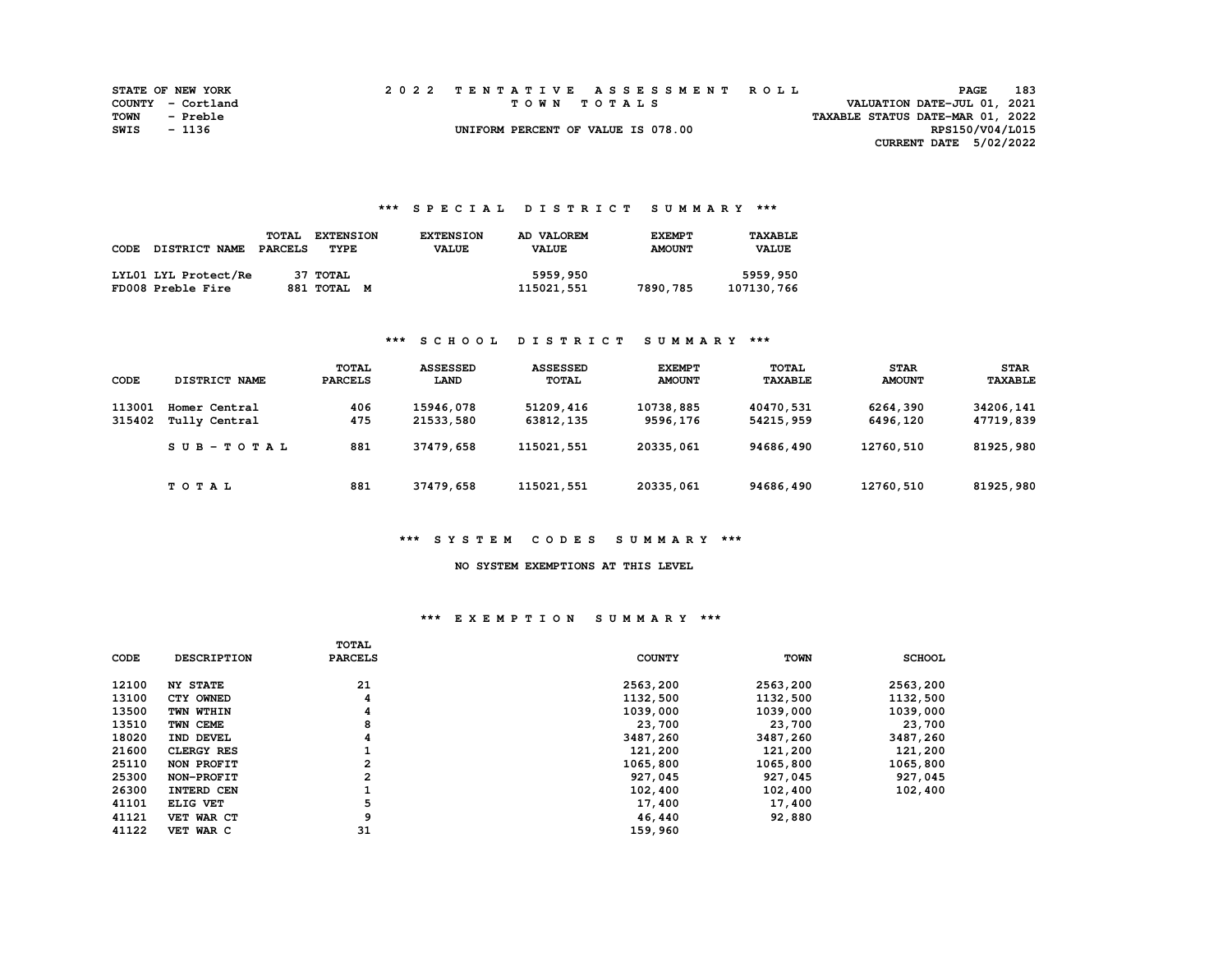|      | <b>STATE OF NEW YORK</b> |  | 2022 TENTATIVE ASSESSMENT ROLL     |                                  | PAGE                        | 184 |
|------|--------------------------|--|------------------------------------|----------------------------------|-----------------------------|-----|
|      | COUNTY - Cortland        |  | TOWN TOTALS                        |                                  | VALUATION DATE-JUL 01, 2021 |     |
| TOWN | - Preble                 |  |                                    | TAXABLE STATUS DATE-MAR 01, 2022 |                             |     |
| SWIS | - 1136                   |  | UNIFORM PERCENT OF VALUE IS 078.00 |                                  | RPS150/V04/L015             |     |
|      |                          |  |                                    |                                  | CURRENT DATE 5/02/2022      |     |

# **\*\*\* E X E M P T I O N S U M M A R Y \*\*\***

|       |                 | <b>TOTAL</b>   |               |             |               |
|-------|-----------------|----------------|---------------|-------------|---------------|
| CODE  | DESCRIPTION     | <b>PARCELS</b> | <b>COUNTY</b> | <b>TOWN</b> | <b>SCHOOL</b> |
| 41123 | VET WAR T       | 31             |               | 315,299     |               |
| 41131 | VET COM CT      | 4              | 34,400        | 68,800      |               |
| 41132 | VET COM C       | 19             | 163,400       |             |               |
| 41133 | VET COM T       | 19             |               | 321,250     |               |
| 41141 | VET DIS CT      | 1              | 17,200        | 18,390      |               |
| 41142 | VET DIS C       | 8              | 137,600       |             |               |
| 41143 | VET DIS T       | 8              |               | 256,020     |               |
| 41162 | $CW_15_VET/$    | 3              | 15,480        |             |               |
| 41400 | <b>CLERGY</b>   |                | 1,500         | 1,500       | 1,500         |
| 41700 | AG 10-YR        | 8              | 3962,110      | 3962,110    | 3962,110      |
| 41720 | AG-CEILING      | 76             | 3822,855      | 3822,855    | 3822,855      |
| 41730 | AG COMMIT       | 12             | 400,958       | 400,958     | 400,958       |
| 41800 | AGED CTS        | 6              | 232,262       | 232,262     | 232,262       |
| 41801 | AGED C&T        | з              | 114,961       | 112,897     |               |
| 41804 | AGED S          | 9              |               |             | 330,095       |
| 41834 | <b>ENH STAR</b> | 120            |               |             | 7444,010      |
| 41844 | E STAR MH       | $\mathbf{1}$   |               |             | 51,800        |
| 41854 | <b>BAS STAR</b> | 205            |               |             | 5264,700      |
| 41932 | Dis & Lim       | $\overline{2}$ | 76,950        |             |               |
| 42100 | AG IMPROV       | 14             | 911,450       | 911,450     | 911,450       |
| 47100 | Mass Telec      | 4              | 125,690       | 125,690     | 125,690       |
| 47460 | 480A            | 2              | 34,236        | 34,236      | 34,236        |
| 47610 | 485B > 8/97     |                | 51,800        | 51,800      | 51,800        |
|       | TOTAL           | 649            | 20788,757     | 21207,902   | 33095,571     |

# **\*\*\* G R A N D T O T A L S \*\*\***

| ROLL<br><b>SEC</b> | <b>DESCRIPTION</b> | TOTAL<br><b>PARCELS</b> | <b>ASSESSED</b><br>LAND | <b>ASSESSED</b><br><b>TOTAL</b> | <b>TAXABLE</b><br><b>COUNTY</b> | <b>TAXABLE</b><br><b>TOWN</b> | <b>TAXABLE</b><br><b>SCHOOL</b> | <b>STAR</b><br><b>TAXABLE</b> |
|--------------------|--------------------|-------------------------|-------------------------|---------------------------------|---------------------------------|-------------------------------|---------------------------------|-------------------------------|
|                    | <b>TAXABLE</b>     | 818                     | 33426,858               | 102097,031                      | 91896,069                       | 91476, 924                    | 92349,765                       | 79589,255                     |
|                    | SPECIAL FRANCHISE  |                         |                         | 1714,352                        | 1714,352                        | 1714,352                      | 1714,352                        | 1714,352                      |